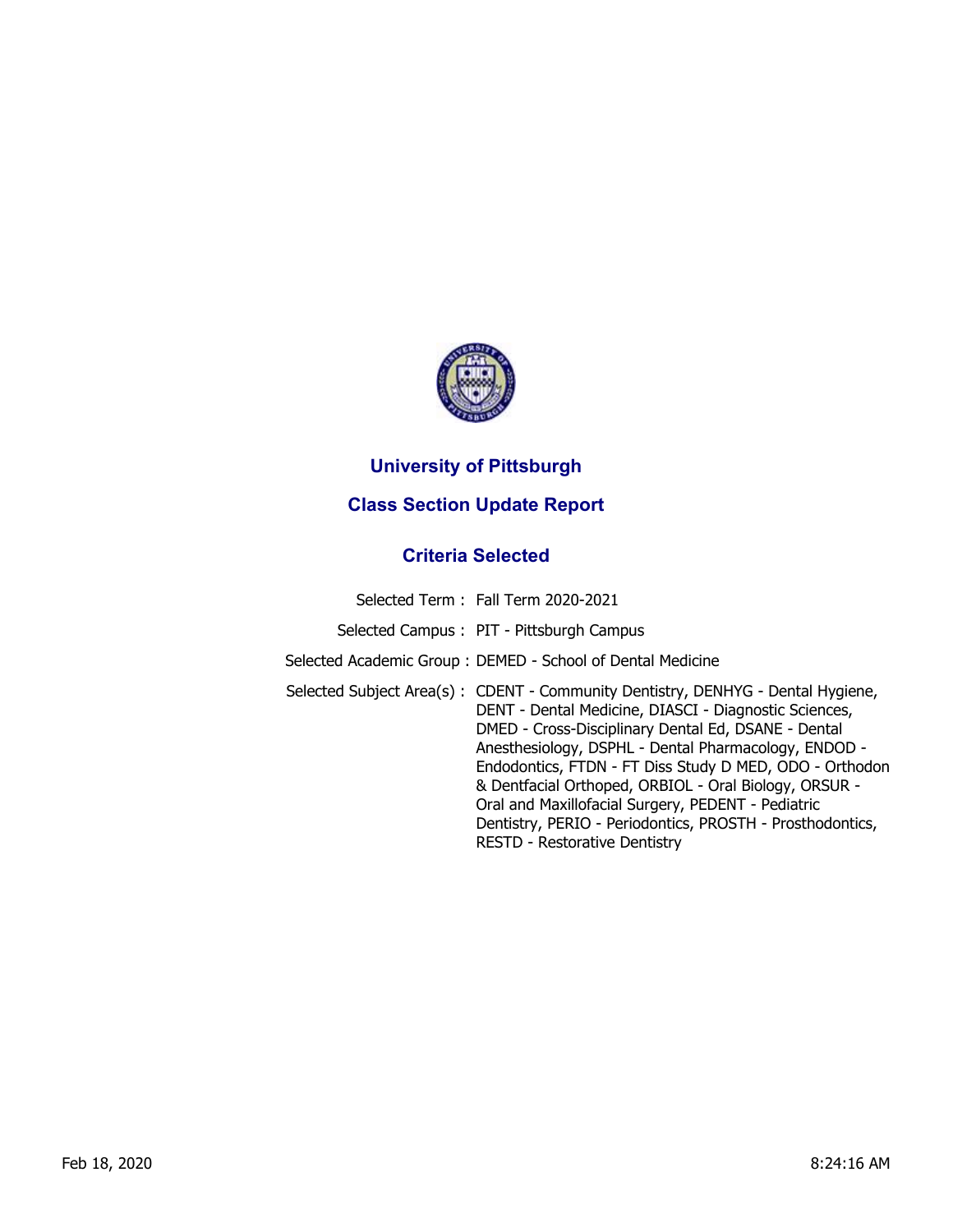| Feb 18, 2020 8:24:16 AM                                                                                                                 | <b>Class Section Update Report</b>                                                                                                                                      | Cancel                                                                                                                                              | Change |
|-----------------------------------------------------------------------------------------------------------------------------------------|-------------------------------------------------------------------------------------------------------------------------------------------------------------------------|-----------------------------------------------------------------------------------------------------------------------------------------------------|--------|
| Page 1 of 267                                                                                                                           | University of Pittsburgh                                                                                                                                                |                                                                                                                                                     |        |
| <b>Term: 2211</b>                                                                                                                       | <b>Campus: PIT - Pittsburgh Campus</b>                                                                                                                                  | Academic Group: DEMED - School of Dental Medicine                                                                                                   |        |
| <b>Course ID: 103696</b><br><b>Subject Area: CDENT</b><br>Catalog Nbr: 2114<br><b>Class Nbr: 12570</b><br><b>Course Offering Nbr: 1</b> | <b>Class Section: 1070</b><br><b>Component: LEC - Lecture</b><br><b>Class Type: Enrollment Section</b><br>Academic Organization: PH-CD - Public Health & Community Dent | <b>Minimum</b><br>Maximum<br><b>Units: 2.00</b><br><b>Units: 2.00</b><br><b>FA Units:</b><br><b>Academic Progress</b><br><b>Units: 2.00</b><br>2.00 |        |
|                                                                                                                                         | <b>Short Title: DENTAL RESEARCH METHODOLOGY 2</b>                                                                                                                       |                                                                                                                                                     |        |
| Free Format Topic: (30 Characters)                                                                                                      |                                                                                                                                                                         | Fee Type:<br>Fee Amount:                                                                                                                            |        |
| Session: GDT                                                                                                                            | <b>Start Date: 8/24/2020</b><br>End Date: 12/11/2020                                                                                                                    | <b>Associated Class: 1070</b><br>Location: PGH                                                                                                      |        |
| <b>Schedule</b><br>Print: Y<br>Y/N                                                                                                      | <b>Instructor Role</b><br><b>Instructor</b><br>ID:<br>3390027<br>Primary Instructor                                                                                     | <b>Instructor Name:</b><br>Shah, Nilesh H                                                                                                           |        |
| <b>Facility ID:</b><br>Room:<br><b>SALK00403</b><br>00403                                                                               | <b>Room Capacity: Mtg Start:</b><br>Mtg End:<br>25<br>$8:00$ AM<br>9:50 AM                                                                                              | <b>Start Date:</b><br><b>End Date:</b><br>Day:<br>8/24/2020<br>Fr<br>12/11/2020                                                                     |        |
| Consent:<br>No Special Consent<br>Required                                                                                              | <b>Instructor Edit:</b><br><b>Grading Basis:</b><br>Grad LG/SU3<br>No Enrollment<br><b>Basis</b><br>Choice                                                              | <b>Enrollment</b><br>Capacity: 25                                                                                                                   |        |
| Course<br>Course<br>Attribute:                                                                                                          | <b>Combined Section</b><br><b>Combined Section</b><br><b>Attribute Value: Subject:</b><br><b>Catalog Nbr:</b>                                                           | <b>Combined Section</b><br><b>Combined Section</b><br><b>Class Number:</b><br><b>Enrollment Capacity:</b>                                           |        |
|                                                                                                                                         |                                                                                                                                                                         |                                                                                                                                                     |        |
| <b>Room Characteristic</b><br>PeopleSoft - Scheduled (PS)                                                                               |                                                                                                                                                                         |                                                                                                                                                     |        |
| <b>Start Date</b>                                                                                                                       | <b>Reserve Capacity Requirement</b>                                                                                                                                     | <b>Cap Enrl</b>                                                                                                                                     |        |
|                                                                                                                                         |                                                                                                                                                                         |                                                                                                                                                     |        |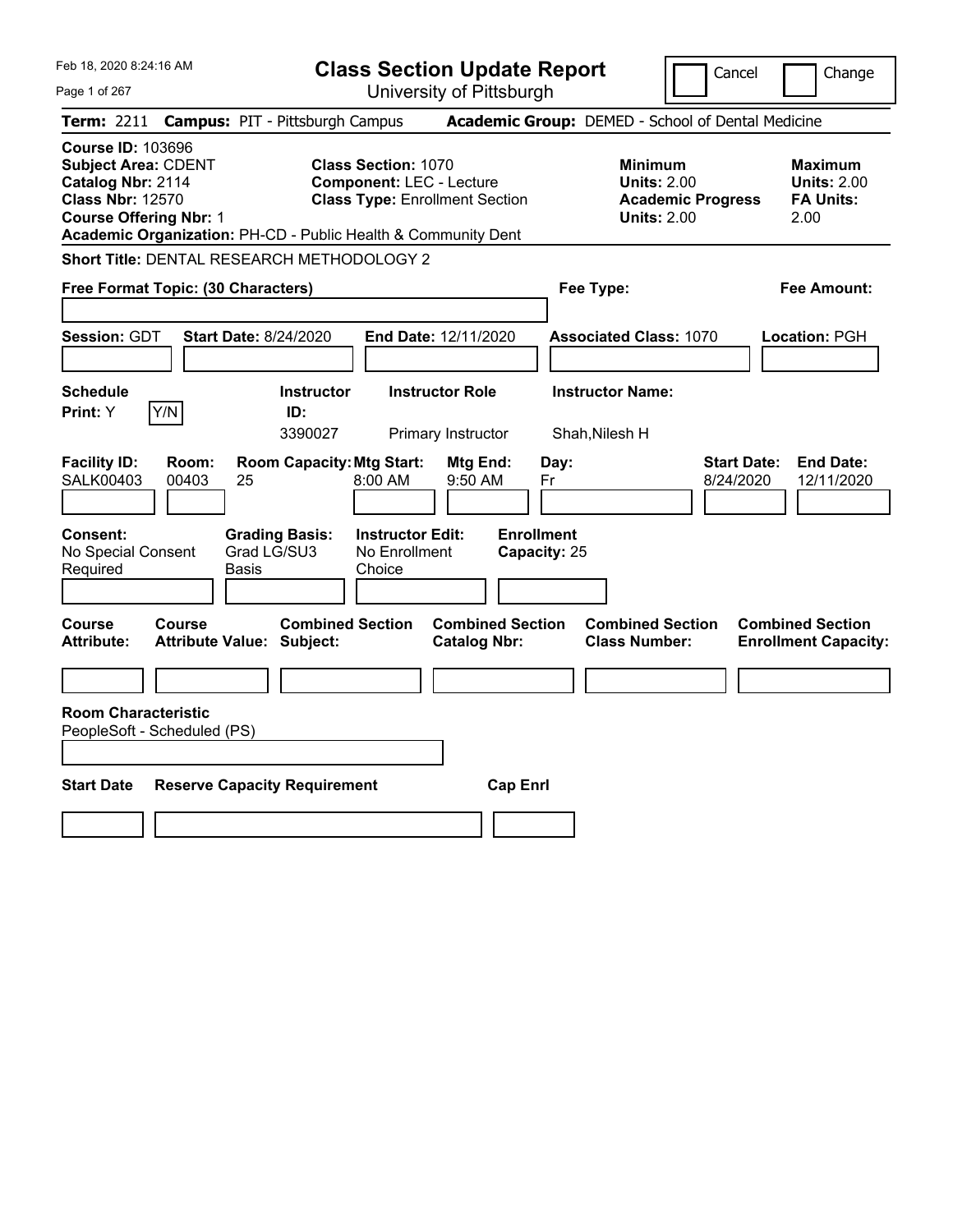| Feb 18, 2020 8:24:16 AM |  |
|-------------------------|--|
|                         |  |

| Class Section Update Report |  |
|-----------------------------|--|
| University of Pittsburgh    |  |

Cancel Change

Page 2 of 267

|                                                                                                                                         | Term: 2211 Campus: PIT - Pittsburgh Campus                                                                                                                                 |                                                | Academic Group: DEMED - School of Dental Medicine                                      |                                                                  |
|-----------------------------------------------------------------------------------------------------------------------------------------|----------------------------------------------------------------------------------------------------------------------------------------------------------------------------|------------------------------------------------|----------------------------------------------------------------------------------------|------------------------------------------------------------------|
| <b>Course ID: 103720</b><br><b>Subject Area: CDENT</b><br>Catalog Nbr: 5900<br><b>Class Nbr: 12592</b><br><b>Course Offering Nbr: 1</b> | <b>Class Section: 1020</b><br>Component: IND - Independent Study<br><b>Class Type: Enrollment Section</b><br>Academic Organization: PH-CD - Public Health & Community Dent |                                                | <b>Minimum</b><br><b>Units: 1.00</b><br><b>Academic Progress</b><br><b>Units: 1.00</b> | <b>Maximum</b><br><b>Units: 3.00</b><br><b>FA Units:</b><br>1.00 |
| Short Title: INDEPENDENT STUDY                                                                                                          |                                                                                                                                                                            |                                                |                                                                                        |                                                                  |
| Free Format Topic: (30 Characters)                                                                                                      |                                                                                                                                                                            |                                                | Fee Type:                                                                              | Fee Amount:                                                      |
| Session: GDT                                                                                                                            | <b>Start Date: 8/24/2020</b>                                                                                                                                               | End Date: 12/11/2020                           | <b>Associated Class: 1020</b>                                                          | Location: PGH                                                    |
| <b>Schedule</b><br>Y/N<br>Print: Y                                                                                                      | Instructor<br>ID:<br>2909872                                                                                                                                               | <b>Instructor Role</b><br>Primary Instructor   | <b>Instructor Name:</b><br>Rubin, Richard W.                                           |                                                                  |
| <b>Facility ID:</b><br>Room:<br><b>TBATBA</b><br><b>TBA</b>                                                                             | <b>Room Capacity: Mtg Start:</b><br>0                                                                                                                                      | Mtg End:                                       | <b>Start Date:</b><br>Day:<br>8/24/2020                                                | <b>End Date:</b><br>12/11/2020                                   |
| Consent:<br><b>Department Consent</b><br>Required                                                                                       | <b>Instructor Edit:</b><br><b>Grading Basis:</b><br>No Enrollment<br><b>Grad HSU Basis</b><br>Choice                                                                       | <b>Enrollment</b><br>Capacity: 17              |                                                                                        |                                                                  |
| Course<br>Course<br>Attribute:                                                                                                          | <b>Combined Section</b><br><b>Attribute Value: Subject:</b>                                                                                                                | <b>Combined Section</b><br><b>Catalog Nbr:</b> | <b>Combined Section</b><br><b>Class Number:</b>                                        | <b>Combined Section</b><br><b>Enrollment Capacity:</b>           |
| <b>Room Characteristic</b>                                                                                                              |                                                                                                                                                                            |                                                |                                                                                        |                                                                  |
| <b>Start Date</b>                                                                                                                       | <b>Reserve Capacity Requirement</b>                                                                                                                                        | <b>Cap Enrl</b>                                |                                                                                        |                                                                  |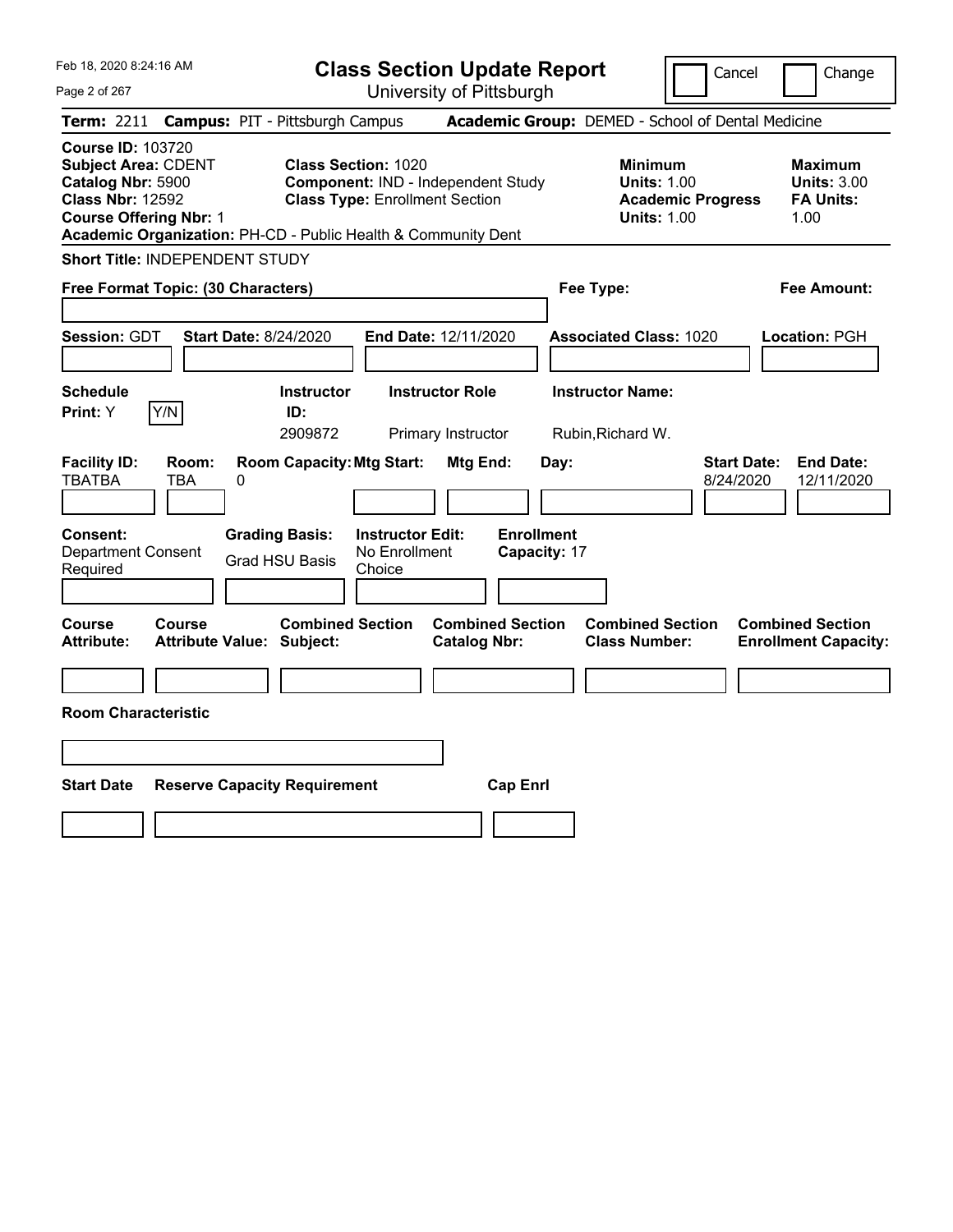|  | Feb 18, 2020 8:24:16 AM |  |
|--|-------------------------|--|
|  |                         |  |

**Class Section Update Report** University of Pittsburgh

Cancel Change

Page 3 of 267

|                                                                                                                                         |               | Term: 2211 Campus: PIT - Pittsburgh Campus                                              |                                                                                                                  |                                                |                                  |      | Academic Group: DEMED - School of Dental Medicine                                      |                                 |                                                                  |
|-----------------------------------------------------------------------------------------------------------------------------------------|---------------|-----------------------------------------------------------------------------------------|------------------------------------------------------------------------------------------------------------------|------------------------------------------------|----------------------------------|------|----------------------------------------------------------------------------------------|---------------------------------|------------------------------------------------------------------|
| <b>Course ID: 103720</b><br><b>Subject Area: CDENT</b><br>Catalog Nbr: 5900<br><b>Class Nbr: 12608</b><br><b>Course Offering Nbr: 1</b> |               | Academic Organization: PH-CD - Public Health & Community Dent                           | <b>Class Section: 1030</b><br><b>Component: IND - Independent Study</b><br><b>Class Type: Enrollment Section</b> |                                                |                                  |      | <b>Minimum</b><br><b>Units: 1.00</b><br><b>Academic Progress</b><br><b>Units: 1.00</b> |                                 | <b>Maximum</b><br><b>Units: 3.00</b><br><b>FA Units:</b><br>1.00 |
| <b>Short Title: INDEPENDENT STUDY</b>                                                                                                   |               |                                                                                         |                                                                                                                  |                                                |                                  |      |                                                                                        |                                 |                                                                  |
| Free Format Topic: (30 Characters)                                                                                                      |               |                                                                                         |                                                                                                                  |                                                |                                  |      | Fee Type:                                                                              |                                 | Fee Amount:                                                      |
| Session: GDT                                                                                                                            |               | <b>Start Date: 8/24/2020</b>                                                            | End Date: 12/11/2020                                                                                             |                                                |                                  |      | <b>Associated Class: 1030</b>                                                          |                                 | Location: PGH                                                    |
| <b>Schedule</b><br><b>Print:</b> Y                                                                                                      | Y/N           | Instructor<br>ID:<br>2902207                                                            |                                                                                                                  | <b>Instructor Role</b><br>Primary Instructor   |                                  |      | <b>Instructor Name:</b><br>Weyant, Robert                                              |                                 |                                                                  |
| <b>Facility ID:</b><br><b>TBATBA</b><br><b>Consent:</b><br><b>Department Consent</b><br>Required                                        | Room:<br>TBA  | <b>Room Capacity: Mtg Start:</b><br>0<br><b>Grading Basis:</b><br><b>Grad HSU Basis</b> | <b>Instructor Edit:</b><br>No Enrollment<br>Choice                                                               | Mtg End:                                       | <b>Enrollment</b><br>Capacity: 5 | Day: |                                                                                        | <b>Start Date:</b><br>8/24/2020 | <b>End Date:</b><br>12/11/2020                                   |
| <b>Course</b><br><b>Attribute:</b>                                                                                                      | <b>Course</b> | <b>Combined Section</b><br><b>Attribute Value: Subject:</b>                             |                                                                                                                  | <b>Combined Section</b><br><b>Catalog Nbr:</b> |                                  |      | <b>Combined Section</b><br><b>Class Number:</b>                                        |                                 | <b>Combined Section</b><br><b>Enrollment Capacity:</b>           |
| <b>Room Characteristic</b>                                                                                                              |               |                                                                                         |                                                                                                                  |                                                |                                  |      |                                                                                        |                                 |                                                                  |
|                                                                                                                                         |               |                                                                                         |                                                                                                                  |                                                |                                  |      |                                                                                        |                                 |                                                                  |
| <b>Start Date</b>                                                                                                                       |               | <b>Reserve Capacity Requirement</b>                                                     |                                                                                                                  |                                                | <b>Cap Enrl</b>                  |      |                                                                                        |                                 |                                                                  |
|                                                                                                                                         |               |                                                                                         |                                                                                                                  |                                                |                                  |      |                                                                                        |                                 |                                                                  |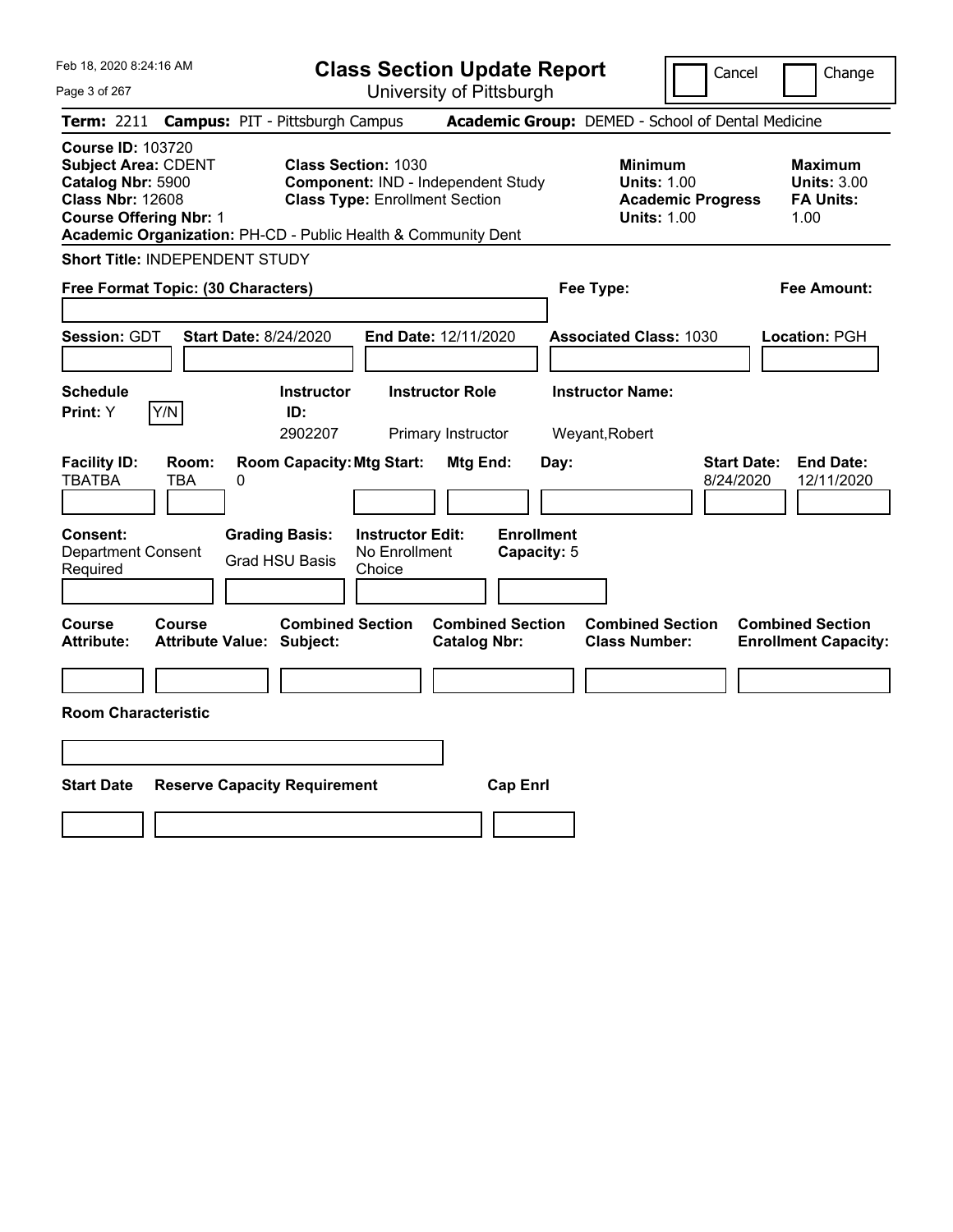**Class Section Update Report** University of Pittsburgh

Cancel Change

Page 4 of 267

|                                                                                                                                         |                     | Term: 2211 Campus: PIT - Pittsburgh Campus                    |                                                                     |                                                |                                   | <b>Academic Group: DEMED - School of Dental Medicine</b>                               |                                 |                                                                  |
|-----------------------------------------------------------------------------------------------------------------------------------------|---------------------|---------------------------------------------------------------|---------------------------------------------------------------------|------------------------------------------------|-----------------------------------|----------------------------------------------------------------------------------------|---------------------------------|------------------------------------------------------------------|
| <b>Course ID: 103720</b><br><b>Subject Area: CDENT</b><br>Catalog Nbr: 5900<br><b>Class Nbr: 18319</b><br><b>Course Offering Nbr: 1</b> |                     | Academic Organization: PH-CD - Public Health & Community Dent | <b>Class Section: 1050</b><br><b>Class Type: Enrollment Section</b> | Component: IND - Independent Study             |                                   | <b>Minimum</b><br><b>Units: 1.00</b><br><b>Academic Progress</b><br><b>Units: 1.00</b> |                                 | <b>Maximum</b><br><b>Units: 3.00</b><br><b>FA Units:</b><br>1.00 |
| <b>Short Title: INDEPENDENT STUDY</b>                                                                                                   |                     |                                                               |                                                                     |                                                |                                   |                                                                                        |                                 |                                                                  |
| Free Format Topic: (30 Characters)                                                                                                      |                     |                                                               |                                                                     |                                                | Fee Type:                         |                                                                                        |                                 | <b>Fee Amount:</b>                                               |
| Session: GDT                                                                                                                            |                     | <b>Start Date: 8/24/2020</b>                                  |                                                                     | End Date: 12/11/2020                           |                                   | <b>Associated Class: 1050</b>                                                          |                                 | Location: PGH                                                    |
| <b>Schedule</b><br>Print: Y                                                                                                             | Y/N                 | <b>Instructor</b><br>ID:<br>2909896                           |                                                                     | <b>Instructor Role</b><br>Primary Instructor   |                                   | <b>Instructor Name:</b><br>Polk, Deborah E.                                            |                                 |                                                                  |
| <b>Facility ID:</b><br><b>TBATBA</b>                                                                                                    | Room:<br><b>TBA</b> | <b>Room Capacity: Mtg Start:</b><br>0                         |                                                                     | Mtg End:                                       | Day:                              |                                                                                        | <b>Start Date:</b><br>8/24/2020 | <b>End Date:</b><br>12/11/2020                                   |
| Consent:<br>No Special Consent<br>Required                                                                                              |                     | <b>Grading Basis:</b><br><b>Grad HSU Basis</b>                | <b>Instructor Edit:</b><br>No Enrollment<br>Choice                  |                                                | <b>Enrollment</b><br>Capacity: 35 |                                                                                        |                                 |                                                                  |
| <b>Course</b><br><b>Attribute:</b>                                                                                                      | <b>Course</b>       | <b>Combined Section</b><br><b>Attribute Value: Subject:</b>   |                                                                     | <b>Combined Section</b><br><b>Catalog Nbr:</b> |                                   | <b>Combined Section</b><br><b>Class Number:</b>                                        |                                 | <b>Combined Section</b><br><b>Enrollment Capacity:</b>           |
| <b>Room Characteristic</b>                                                                                                              |                     |                                                               |                                                                     |                                                |                                   |                                                                                        |                                 |                                                                  |
| <b>Start Date</b>                                                                                                                       |                     | <b>Reserve Capacity Requirement</b>                           |                                                                     | <b>Cap Enrl</b>                                |                                   |                                                                                        |                                 |                                                                  |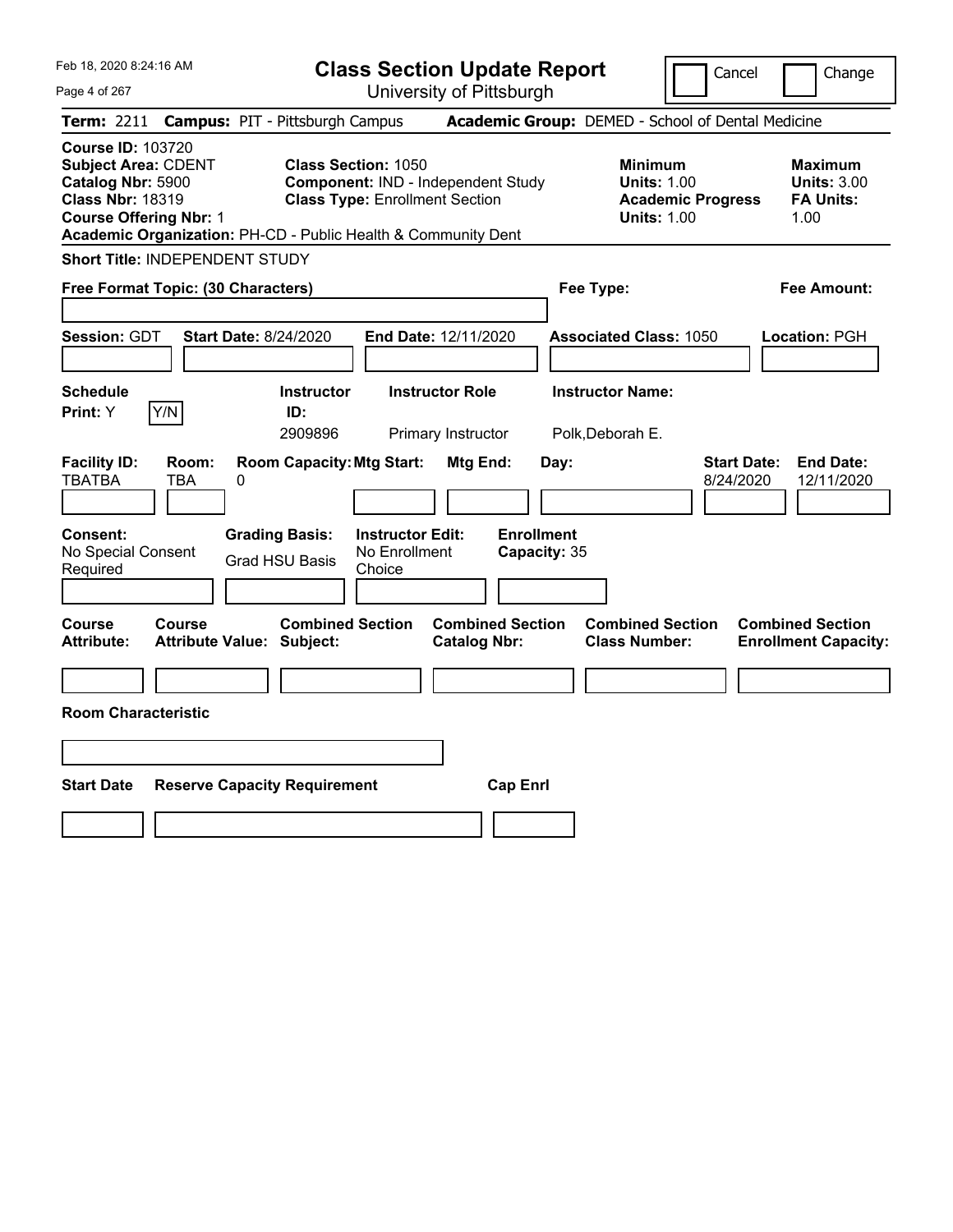**Class Section Update Report** University of Pittsburgh

Cancel Change

Page 5 of 267

|                                                                                                                                         |               | <b>Term: 2211 Campus: PIT - Pittsburgh Campus</b>             |                                                                     |                                                |                                  |                                                 | <b>Academic Group:</b> DEMED - School of Dental Medicine                               |                                 |                                                                  |
|-----------------------------------------------------------------------------------------------------------------------------------------|---------------|---------------------------------------------------------------|---------------------------------------------------------------------|------------------------------------------------|----------------------------------|-------------------------------------------------|----------------------------------------------------------------------------------------|---------------------------------|------------------------------------------------------------------|
| <b>Course ID: 103720</b><br><b>Subject Area: CDENT</b><br>Catalog Nbr: 5900<br><b>Class Nbr: 27254</b><br><b>Course Offering Nbr: 1</b> |               | Academic Organization: PH-CD - Public Health & Community Dent | <b>Class Section: 1060</b><br><b>Class Type: Enrollment Section</b> | Component: IND - Independent Study             |                                  |                                                 | <b>Minimum</b><br><b>Units: 1.00</b><br><b>Academic Progress</b><br><b>Units: 1.00</b> |                                 | <b>Maximum</b><br><b>Units: 3.00</b><br><b>FA Units:</b><br>1.00 |
| Short Title: INDEPENDENT STUDY                                                                                                          |               |                                                               |                                                                     |                                                |                                  |                                                 |                                                                                        |                                 |                                                                  |
| Free Format Topic: (30 Characters)                                                                                                      |               |                                                               |                                                                     |                                                |                                  | Fee Type:                                       |                                                                                        |                                 | Fee Amount:                                                      |
| Session: GDT                                                                                                                            |               | <b>Start Date: 8/24/2020</b>                                  |                                                                     | End Date: 12/11/2020                           |                                  |                                                 | <b>Associated Class: 1060</b>                                                          |                                 | Location: PGH                                                    |
| <b>Schedule</b><br>Print: Y                                                                                                             | Y/N           | <b>Instructor</b><br>ID:<br>2961281                           |                                                                     | <b>Instructor Role</b><br>Primary Instructor   |                                  | <b>Instructor Name:</b><br>Burgette, Jacqueline |                                                                                        |                                 |                                                                  |
| <b>Facility ID:</b><br>TBATBA                                                                                                           | Room:<br>TBA  | <b>Room Capacity: Mtg Start:</b><br>0                         |                                                                     | Mtg End:                                       | Day:                             |                                                 |                                                                                        | <b>Start Date:</b><br>8/24/2020 | <b>End Date:</b><br>12/11/2020                                   |
| <b>Consent:</b><br><b>Department Consent</b><br>Required                                                                                |               | <b>Grading Basis:</b><br><b>Grad HSU Basis</b>                | <b>Instructor Edit:</b><br>No Enrollment<br>Choice                  |                                                | <b>Enrollment</b><br>Capacity: 5 |                                                 |                                                                                        |                                 |                                                                  |
| Course<br><b>Attribute:</b>                                                                                                             | <b>Course</b> | <b>Combined Section</b><br>Attribute Value: Subject:          |                                                                     | <b>Combined Section</b><br><b>Catalog Nbr:</b> |                                  |                                                 | <b>Combined Section</b><br><b>Class Number:</b>                                        |                                 | <b>Combined Section</b><br><b>Enrollment Capacity:</b>           |
| <b>Room Characteristic</b>                                                                                                              |               |                                                               |                                                                     |                                                |                                  |                                                 |                                                                                        |                                 |                                                                  |
| <b>Start Date</b>                                                                                                                       |               | <b>Reserve Capacity Requirement</b>                           |                                                                     | <b>Cap Enrl</b>                                |                                  |                                                 |                                                                                        |                                 |                                                                  |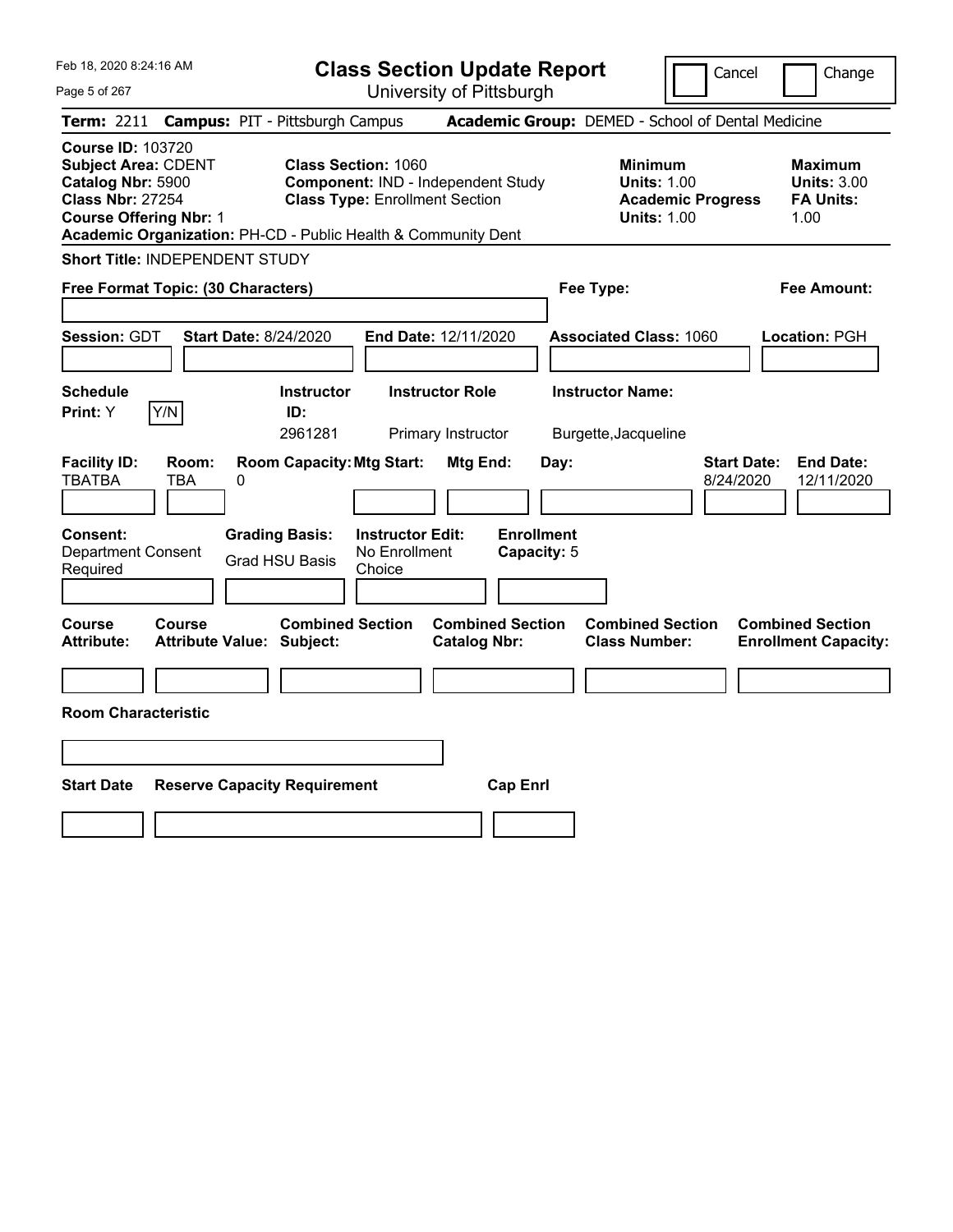| Feb 18, 2020 8:24:16 AM                                                                                                                 |              |                                                               |                                                               | <b>Class Section Update Report</b>                |                                     |                                                                                        | Cancel                          | Change                                                    |
|-----------------------------------------------------------------------------------------------------------------------------------------|--------------|---------------------------------------------------------------|---------------------------------------------------------------|---------------------------------------------------|-------------------------------------|----------------------------------------------------------------------------------------|---------------------------------|-----------------------------------------------------------|
| Page 6 of 267                                                                                                                           |              |                                                               |                                                               | University of Pittsburgh                          |                                     |                                                                                        |                                 |                                                           |
| <b>Term: 2211</b>                                                                                                                       |              | <b>Campus: PIT - Pittsburgh Campus</b>                        |                                                               | Academic Group: DEMED - School of Dental Medicine |                                     |                                                                                        |                                 |                                                           |
| <b>Course ID: 103727</b><br><b>Subject Area: CDENT</b><br>Catalog Nbr: 5916<br><b>Class Nbr: 12554</b><br><b>Course Offering Nbr: 1</b> |              | Academic Organization: PH-CD - Public Health & Community Dent | <b>Class Section: 1010</b><br><b>Component: SEM - Seminar</b> | <b>Class Type: Enrollment Section</b>             |                                     | <b>Minimum</b><br><b>Units: 2.00</b><br><b>Academic Progress</b><br><b>Units: 2.00</b> |                                 | Maximum<br><b>Units: 2.00</b><br><b>FA Units:</b><br>2.00 |
|                                                                                                                                         |              | Short Title: CONTEM ISSUES DENTL PUB HLTH                     |                                                               |                                                   |                                     |                                                                                        |                                 |                                                           |
| Free Format Topic: (30 Characters)                                                                                                      |              |                                                               |                                                               |                                                   | Fee Type:                           |                                                                                        |                                 | <b>Fee Amount:</b>                                        |
|                                                                                                                                         |              |                                                               |                                                               |                                                   |                                     |                                                                                        |                                 |                                                           |
| Session: GDT                                                                                                                            |              | <b>Start Date: 8/24/2020</b>                                  |                                                               | End Date: 12/11/2020                              |                                     | <b>Associated Class: 1010</b>                                                          |                                 | Location: PGH                                             |
|                                                                                                                                         |              |                                                               |                                                               |                                                   |                                     |                                                                                        |                                 |                                                           |
| <b>Schedule</b>                                                                                                                         |              | <b>Instructor</b>                                             |                                                               | <b>Instructor Role</b>                            | <b>Instructor Name:</b>             |                                                                                        |                                 |                                                           |
| Print: Y                                                                                                                                | Y/N          | ID:<br>2909872<br>2902207                                     |                                                               | Primary Instructor<br>Primary Instructor          | Rubin, Richard W.<br>Weyant, Robert |                                                                                        |                                 |                                                           |
| <b>Facility ID:</b><br><b>TBATBA</b>                                                                                                    | Room:<br>TBA | <b>Room Capacity: Mtg Start:</b><br>0                         |                                                               | Mtg End:                                          | Day:                                |                                                                                        | <b>Start Date:</b><br>8/24/2020 | <b>End Date:</b><br>12/11/2020                            |
| Consent:<br>No Special Consent<br>Required                                                                                              |              | <b>Grading Basis:</b><br><b>Grad HSU Basis</b>                | <b>Instructor Edit:</b><br>No Enrollment<br>Choice            |                                                   | <b>Enrollment</b><br>Capacity: 20   |                                                                                        |                                 |                                                           |
| Course<br><b>Attribute:</b>                                                                                                             | Course       | <b>Combined Section</b><br><b>Attribute Value: Subject:</b>   |                                                               | <b>Combined Section</b><br><b>Catalog Nbr:</b>    |                                     | <b>Combined Section</b><br><b>Class Number:</b>                                        |                                 | <b>Combined Section</b><br><b>Enrollment Capacity:</b>    |
|                                                                                                                                         |              |                                                               |                                                               |                                                   |                                     |                                                                                        |                                 |                                                           |
| <b>Room Characteristic</b>                                                                                                              |              |                                                               |                                                               |                                                   |                                     |                                                                                        |                                 |                                                           |
|                                                                                                                                         |              |                                                               |                                                               |                                                   |                                     |                                                                                        |                                 |                                                           |
| <b>Start Date</b>                                                                                                                       |              | <b>Reserve Capacity Requirement</b>                           |                                                               | <b>Cap Enri</b>                                   |                                     |                                                                                        |                                 |                                                           |
|                                                                                                                                         |              |                                                               |                                                               |                                                   |                                     |                                                                                        |                                 |                                                           |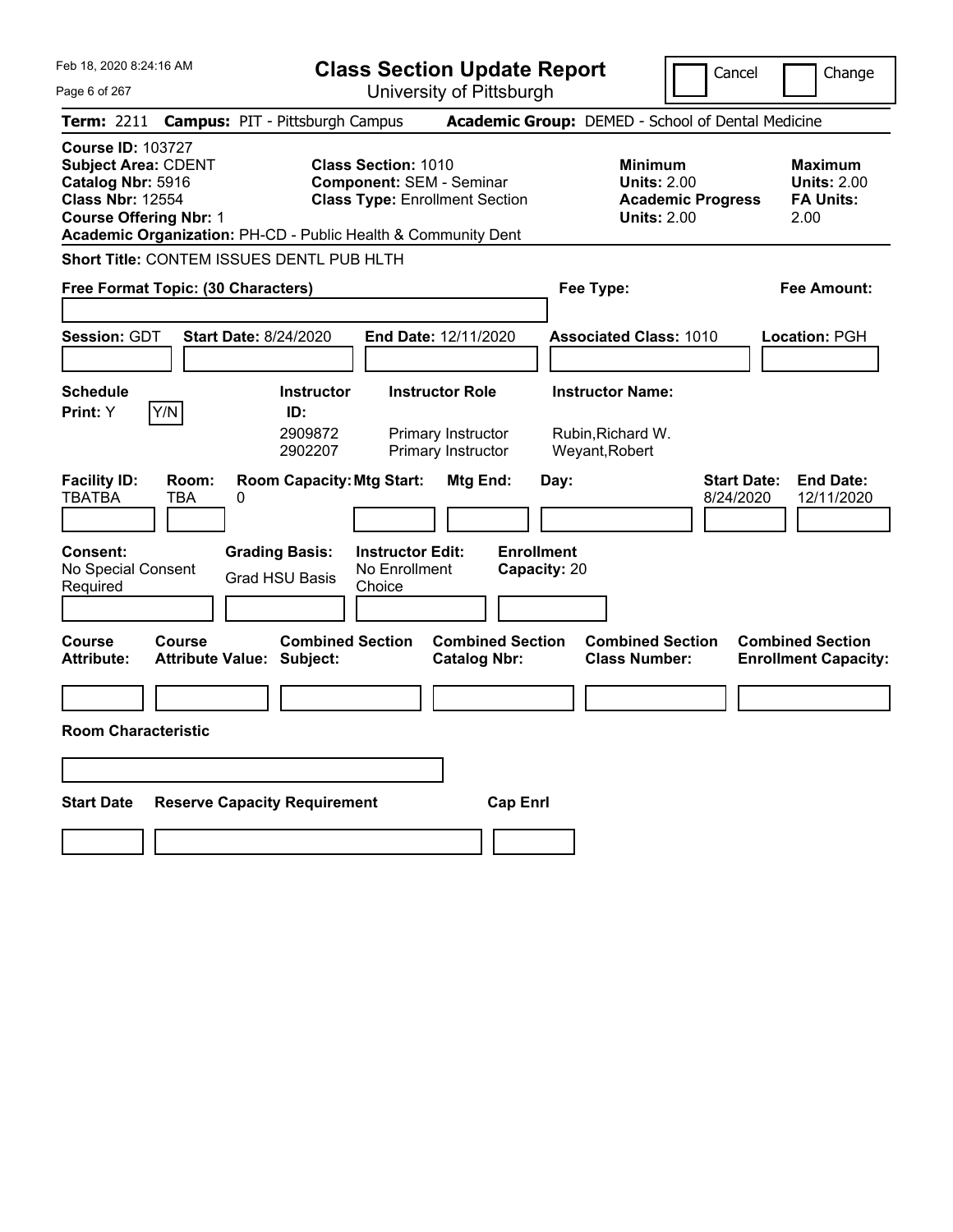| Feb 18, 2020 8:24:16 AM<br>Page 7 of 267                                                                                                                                                                 | <b>Class Section Update Report</b><br>University of Pittsburgh                                         | Cancel                                                                                 | Change                                                           |
|----------------------------------------------------------------------------------------------------------------------------------------------------------------------------------------------------------|--------------------------------------------------------------------------------------------------------|----------------------------------------------------------------------------------------|------------------------------------------------------------------|
| <b>Campus: PIT - Pittsburgh Campus</b><br><b>Term: 2211</b>                                                                                                                                              |                                                                                                        | Academic Group: DEMED - School of Dental Medicine                                      |                                                                  |
| <b>Course ID: 187776</b><br><b>Subject Area: CDENT</b><br>Catalog Nbr: 5942<br><b>Class Nbr: 26039</b><br><b>Course Offering Nbr: 1</b><br>Academic Organization: PH-CD - Public Health & Community Dent | <b>Class Section: 1050</b><br><b>Component: LEC - Lecture</b><br><b>Class Type: Enrollment Section</b> | <b>Minimum</b><br><b>Units: 1.00</b><br><b>Academic Progress</b><br><b>Units: 1.00</b> | <b>Maximum</b><br><b>Units: 1.00</b><br><b>FA Units:</b><br>1.00 |
| <b>Short Title: IMPROVISATION FOR CLINICIANS</b>                                                                                                                                                         |                                                                                                        |                                                                                        |                                                                  |
| Free Format Topic: (30 Characters)                                                                                                                                                                       |                                                                                                        | Fee Type:                                                                              | Fee Amount:                                                      |
| <b>Session: GDT</b><br><b>Start Date: 8/24/2020</b>                                                                                                                                                      | End Date: 12/11/2020                                                                                   | <b>Associated Class: 1050</b>                                                          | Location: PGH                                                    |
| <b>Schedule</b><br>Y/N<br>Print: Y<br>ID:                                                                                                                                                                | <b>Instructor Role</b><br><b>Instructor</b><br>3390027<br>Primary Instructor                           | <b>Instructor Name:</b><br>Shah, Nilesh H                                              |                                                                  |
| <b>Facility ID:</b><br>Room:<br><b>TBATBA</b><br>TBA<br>0                                                                                                                                                | <b>Room Capacity: Mtg Start:</b><br>Mtg End:                                                           | <b>Start Date:</b><br>Day:<br>8/24/2020                                                | <b>End Date:</b><br>12/11/2020                                   |
| <b>Grading Basis:</b><br><b>Consent:</b><br>No Special Consent<br><b>Grad HSU Basis</b><br>Required                                                                                                      | <b>Enrollment</b><br><b>Instructor Edit:</b><br>No Enrollment<br>Capacity: 10<br>Choice                |                                                                                        |                                                                  |
| Course<br>Course<br><b>Attribute:</b><br><b>Attribute Value: Subject:</b>                                                                                                                                | <b>Combined Section</b><br><b>Combined Section</b><br><b>Catalog Nbr:</b>                              | <b>Combined Section</b><br><b>Class Number:</b>                                        | <b>Combined Section</b><br><b>Enrollment Capacity:</b>           |
|                                                                                                                                                                                                          |                                                                                                        |                                                                                        |                                                                  |
| <b>Room Characteristic</b>                                                                                                                                                                               |                                                                                                        |                                                                                        |                                                                  |
|                                                                                                                                                                                                          |                                                                                                        |                                                                                        |                                                                  |
| <b>Start Date</b><br><b>Reserve Capacity Requirement</b>                                                                                                                                                 | <b>Cap Enrl</b>                                                                                        |                                                                                        |                                                                  |
|                                                                                                                                                                                                          |                                                                                                        |                                                                                        |                                                                  |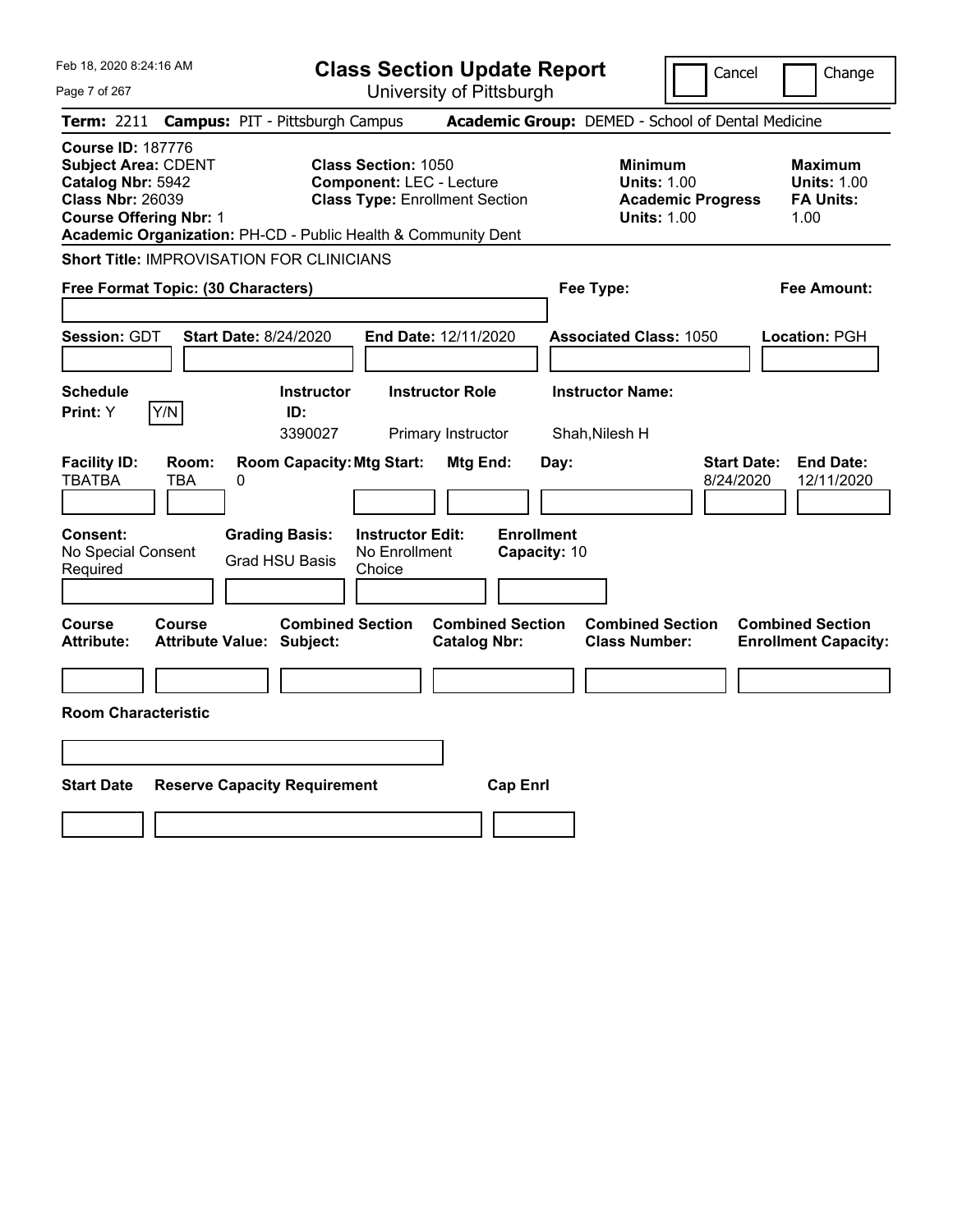| Feb 18, 2020 8:24:16 AM                                                                                                                                                                    | <b>Class Section Update Report</b>                                                                               | Cancel                                                                                  | Change                                                            |
|--------------------------------------------------------------------------------------------------------------------------------------------------------------------------------------------|------------------------------------------------------------------------------------------------------------------|-----------------------------------------------------------------------------------------|-------------------------------------------------------------------|
| Page 8 of 267                                                                                                                                                                              | University of Pittsburgh                                                                                         |                                                                                         |                                                                   |
| <b>Term: 2211</b>                                                                                                                                                                          | <b>Campus: PIT - Pittsburgh Campus</b>                                                                           | Academic Group: DEMED - School of Dental Medicine                                       |                                                                   |
| <b>Course ID: 106068</b><br><b>Subject Area: DENHYG</b><br>Catalog Nbr: 1000<br><b>Class Nbr: 12522</b><br><b>Course Offering Nbr: 1</b><br>Academic Organization: DENHYG - Dental Hygiene | <b>Class Section: 1010</b><br><b>Component: DIR - Directed Studies</b><br><b>Class Type: Enrollment Section</b>  | <b>Minimum</b><br><b>Units: 0.00</b><br><b>Academic Progress</b><br><b>Units: 12.00</b> | <b>Maximum</b><br><b>Units: 0.00</b><br><b>FA Units:</b><br>12.00 |
| Short Title: FULL-TIME DENTAL HYGIENE STUDY                                                                                                                                                |                                                                                                                  |                                                                                         |                                                                   |
| Free Format Topic: (30 Characters)                                                                                                                                                         |                                                                                                                  | Fee Type:                                                                               | Fee Amount:                                                       |
| <b>Session: SE3</b><br><b>Start Date: 8/24/2020</b>                                                                                                                                        | End Date: 12/12/2020                                                                                             | <b>Associated Class: 1010</b>                                                           | Location: PGH                                                     |
| <b>Schedule</b><br>Print: Y<br>Y/N                                                                                                                                                         | <b>Instructor</b><br><b>Instructor Role</b><br>ID:<br>2963939<br>Primary Instructor                              | <b>Instructor Name:</b><br>Wagner, Kelly R                                              |                                                                   |
| <b>Facility ID:</b><br>Room:<br><b>TBATBA</b><br>0<br>TBA                                                                                                                                  | <b>Room Capacity: Mtg Start:</b><br>Mtg End:                                                                     | <b>Start Date:</b><br>Day:<br>8/24/2020                                                 | <b>End Date:</b><br>12/12/2020                                    |
| Consent:<br>No Grade<br><b>Department Consent</b><br>Required<br>Required                                                                                                                  | <b>Enrollment</b><br><b>Grading Basis:</b><br><b>Instructor Edit:</b><br>No Enrollment<br>Capacity: 10<br>Choice |                                                                                         |                                                                   |
| Course<br>Course<br><b>Attribute:</b><br><b>Attribute Value: Subject:</b>                                                                                                                  | <b>Combined Section</b><br><b>Combined Section</b><br><b>Catalog Nbr:</b>                                        | <b>Combined Section</b><br><b>Class Number:</b>                                         | <b>Combined Section</b><br><b>Enrollment Capacity:</b>            |
|                                                                                                                                                                                            |                                                                                                                  |                                                                                         |                                                                   |
| <b>Room Characteristic</b>                                                                                                                                                                 |                                                                                                                  |                                                                                         |                                                                   |
|                                                                                                                                                                                            |                                                                                                                  |                                                                                         |                                                                   |
| <b>Start Date</b><br><b>Reserve Capacity Requirement</b>                                                                                                                                   | <b>Cap Enrl</b>                                                                                                  |                                                                                         |                                                                   |
|                                                                                                                                                                                            |                                                                                                                  |                                                                                         |                                                                   |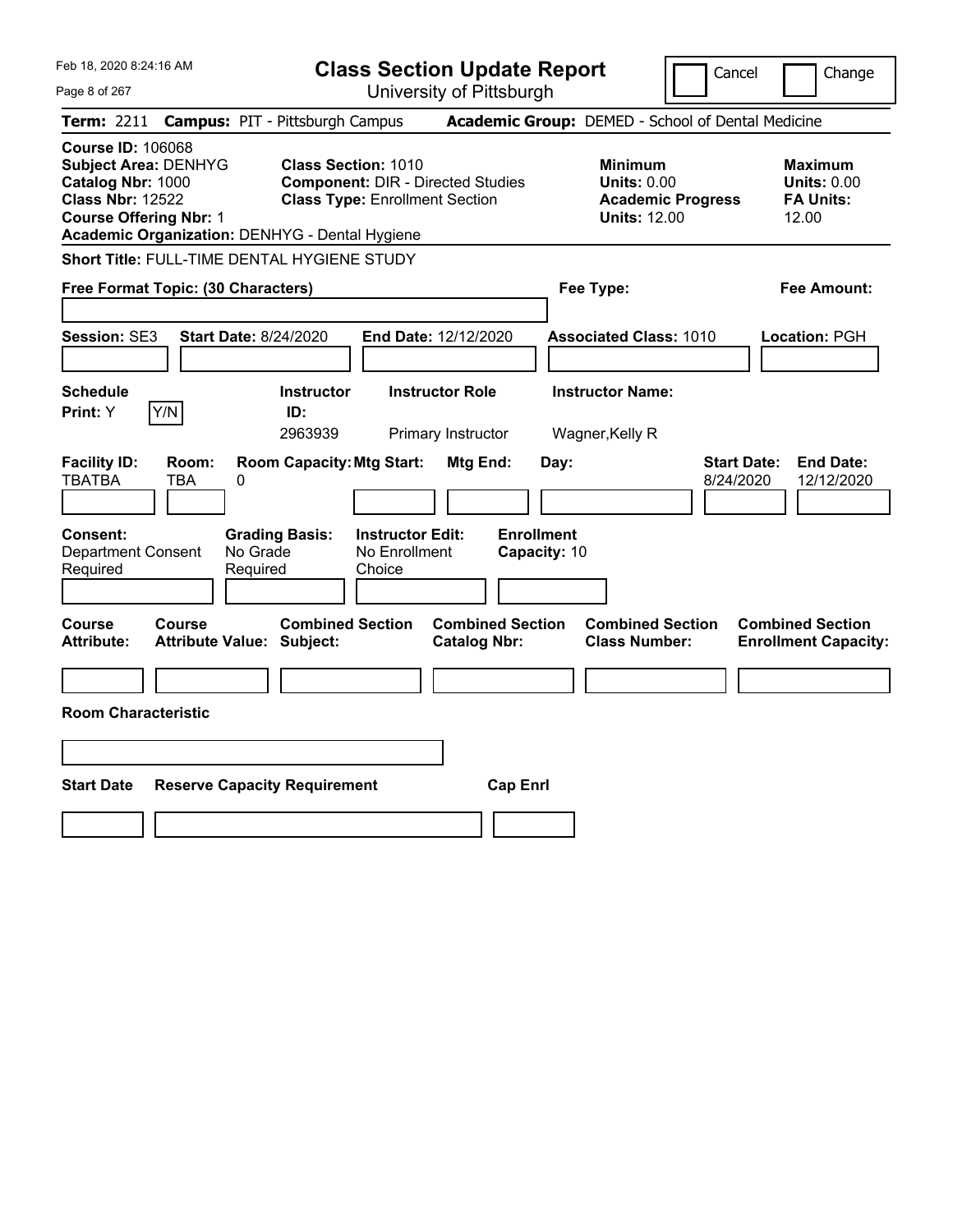| Feb 18, 2020 8:24:16 AM                                                                                                                                                                    | <b>Class Section Update Report</b>                                                                              | Cancel                                                                                 | Change                                                           |
|--------------------------------------------------------------------------------------------------------------------------------------------------------------------------------------------|-----------------------------------------------------------------------------------------------------------------|----------------------------------------------------------------------------------------|------------------------------------------------------------------|
| Page 9 of 267                                                                                                                                                                              | University of Pittsburgh                                                                                        |                                                                                        |                                                                  |
| <b>Campus: PIT - Pittsburgh Campus</b><br><b>Term: 2211</b>                                                                                                                                |                                                                                                                 | Academic Group: DEMED - School of Dental Medicine                                      |                                                                  |
| <b>Course ID: 106069</b><br><b>Subject Area: DENHYG</b><br>Catalog Nbr: 1017<br><b>Class Nbr: 12535</b><br><b>Course Offering Nbr: 1</b><br>Academic Organization: DENHYG - Dental Hygiene | <b>Class Section: 1010</b><br><b>Component: DIR - Directed Studies</b><br><b>Class Type: Enrollment Section</b> | <b>Minimum</b><br><b>Units: 1.00</b><br><b>Academic Progress</b><br><b>Units: 1.00</b> | <b>Maximum</b><br><b>Units: 3.00</b><br><b>FA Units:</b><br>1.00 |
| <b>Short Title: DIRECTED STUDY</b>                                                                                                                                                         |                                                                                                                 |                                                                                        |                                                                  |
| Free Format Topic: (30 Characters)                                                                                                                                                         |                                                                                                                 | Fee Type:                                                                              | Fee Amount:                                                      |
| Session: SE3<br><b>Start Date: 8/24/2020</b>                                                                                                                                               | End Date: 12/12/2020                                                                                            | <b>Associated Class: 1010</b>                                                          | Location: PGH                                                    |
| <b>Schedule</b><br>Y/N<br>Print: Y                                                                                                                                                         | <b>Instructor Role</b><br><b>Instructor</b><br>ID:<br>2963939<br>Primary Instructor                             | <b>Instructor Name:</b><br>Wagner, Kelly R                                             |                                                                  |
| <b>Facility ID:</b><br>Room:<br><b>TBATBA</b><br><b>TBA</b><br>0                                                                                                                           | <b>Room Capacity: Mtg Start:</b><br>Mtg End:                                                                    | <b>Start Date:</b><br>Day:<br>8/24/2020                                                | <b>End Date:</b><br>12/12/2020                                   |
| Consent:<br><b>Grading Basis:</b><br>Department Consent<br>LG/SU3 Elective<br>Required<br>Basis                                                                                            | <b>Enrollment</b><br><b>Instructor Edit:</b><br>No Enrollment<br>Capacity: 8<br>Choice                          |                                                                                        |                                                                  |
| Course<br>Course<br><b>Attribute:</b><br><b>Attribute Value: Subject:</b>                                                                                                                  | <b>Combined Section</b><br><b>Combined Section</b><br><b>Catalog Nbr:</b>                                       | <b>Combined Section</b><br><b>Class Number:</b>                                        | <b>Combined Section</b><br><b>Enrollment Capacity:</b>           |
|                                                                                                                                                                                            |                                                                                                                 |                                                                                        |                                                                  |
| <b>Room Characteristic</b>                                                                                                                                                                 |                                                                                                                 |                                                                                        |                                                                  |
|                                                                                                                                                                                            |                                                                                                                 |                                                                                        |                                                                  |
| <b>Start Date</b><br><b>Reserve Capacity Requirement</b>                                                                                                                                   | <b>Cap Enrl</b>                                                                                                 |                                                                                        |                                                                  |
|                                                                                                                                                                                            |                                                                                                                 |                                                                                        |                                                                  |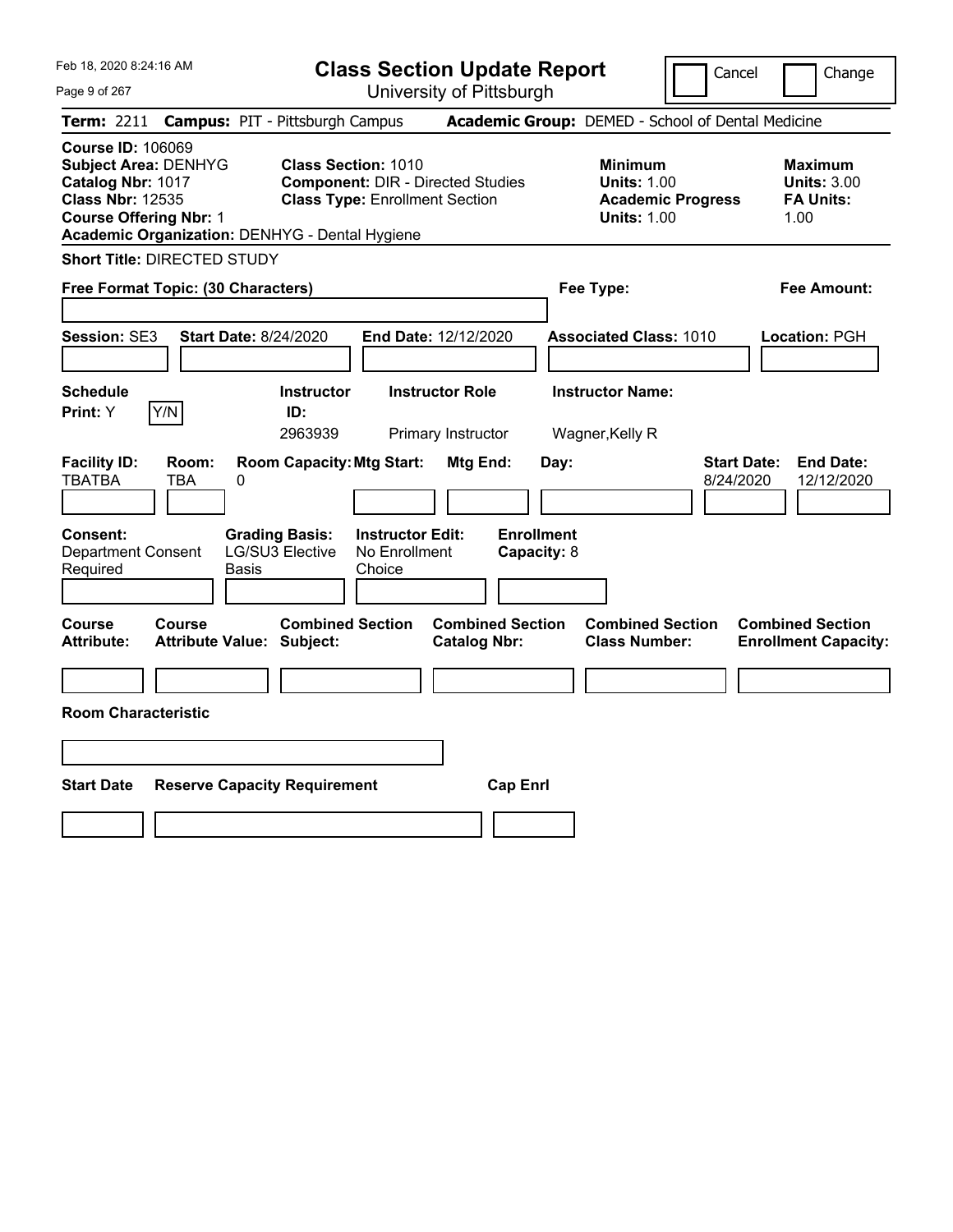| Feb 18, 2020 8:24:16 AM                                                                                                                                                                    |                                                             | <b>Class Section Update Report</b>                                                                     |                                                |                                                            | Cancel                          | Change                                                           |
|--------------------------------------------------------------------------------------------------------------------------------------------------------------------------------------------|-------------------------------------------------------------|--------------------------------------------------------------------------------------------------------|------------------------------------------------|------------------------------------------------------------|---------------------------------|------------------------------------------------------------------|
| Page 10 of 267                                                                                                                                                                             |                                                             | University of Pittsburgh                                                                               |                                                |                                                            |                                 |                                                                  |
| Term: 2211                                                                                                                                                                                 | <b>Campus: PIT - Pittsburgh Campus</b>                      |                                                                                                        |                                                | Academic Group: DEMED - School of Dental Medicine          |                                 |                                                                  |
| <b>Course ID: 106072</b><br><b>Subject Area: DENHYG</b><br>Catalog Nbr: 1110<br><b>Class Nbr: 12509</b><br><b>Course Offering Nbr: 1</b><br>Academic Organization: DENHYG - Dental Hygiene |                                                             | <b>Class Section: 1030</b><br><b>Component: LEC - Lecture</b><br><b>Class Type: Enrollment Section</b> |                                                | <b>Minimum</b><br><b>Units: 2.00</b><br><b>Units: 2.00</b> | <b>Academic Progress</b>        | <b>Maximum</b><br><b>Units: 2.00</b><br><b>FA Units:</b><br>2.00 |
| <b>Short Title: BIOLOGICAL SCIENCES 1</b>                                                                                                                                                  |                                                             |                                                                                                        |                                                |                                                            |                                 |                                                                  |
| Free Format Topic: (30 Characters)                                                                                                                                                         |                                                             |                                                                                                        |                                                | Fee Type:                                                  |                                 | Fee Amount:                                                      |
| <b>Session: AT</b>                                                                                                                                                                         | <b>Start Date: 8/24/2020</b>                                | End Date: 12/4/2020                                                                                    |                                                | <b>Associated Class: 1030</b>                              |                                 | <b>Location: PGH</b>                                             |
| <b>Schedule</b>                                                                                                                                                                            | <b>Instructor</b>                                           | <b>Instructor Role</b>                                                                                 |                                                | <b>Instructor Name:</b>                                    |                                 |                                                                  |
| Y/N<br>Print: Y                                                                                                                                                                            | ID:                                                         |                                                                                                        |                                                |                                                            |                                 |                                                                  |
|                                                                                                                                                                                            | 2942744<br>2940276                                          | Primary Instructor<br>Primary Instructor                                                               |                                                | Baker,Natasha<br>Jayaraman, Thottala                       |                                 |                                                                  |
| <b>Facility ID:</b><br>Room:<br><b>TBATBA</b><br>TBA                                                                                                                                       | <b>Room Capacity: Mtg Start:</b><br>0                       | 10:00 AM                                                                                               | Mtg End:<br>11:50 AM                           | Day:<br>Th                                                 | <b>Start Date:</b><br>8/24/2020 | <b>End Date:</b><br>12/4/2020                                    |
| <b>Consent:</b><br>No Special Consent<br>Required                                                                                                                                          | <b>Grading Basis:</b><br>Letter Grade                       | <b>Instructor Edit:</b><br>No Enrollment<br>Choice                                                     |                                                | <b>Enrollment</b><br>Capacity: 40                          |                                 |                                                                  |
| <b>Course</b><br>Course<br><b>Attribute:</b>                                                                                                                                               | <b>Combined Section</b><br><b>Attribute Value: Subject:</b> |                                                                                                        | <b>Combined Section</b><br><b>Catalog Nbr:</b> | <b>Combined Section</b><br><b>Class Number:</b>            |                                 | <b>Combined Section</b><br><b>Enrollment Capacity:</b>           |
|                                                                                                                                                                                            |                                                             |                                                                                                        |                                                |                                                            |                                 |                                                                  |
| <b>Room Characteristic</b><br>PeopleSoft - Scheduled (PS)                                                                                                                                  |                                                             |                                                                                                        |                                                |                                                            |                                 |                                                                  |
| <b>Start Date</b>                                                                                                                                                                          | <b>Reserve Capacity Requirement</b>                         |                                                                                                        | <b>Cap Enri</b>                                |                                                            |                                 |                                                                  |
|                                                                                                                                                                                            |                                                             |                                                                                                        |                                                |                                                            |                                 |                                                                  |
|                                                                                                                                                                                            |                                                             |                                                                                                        |                                                |                                                            |                                 |                                                                  |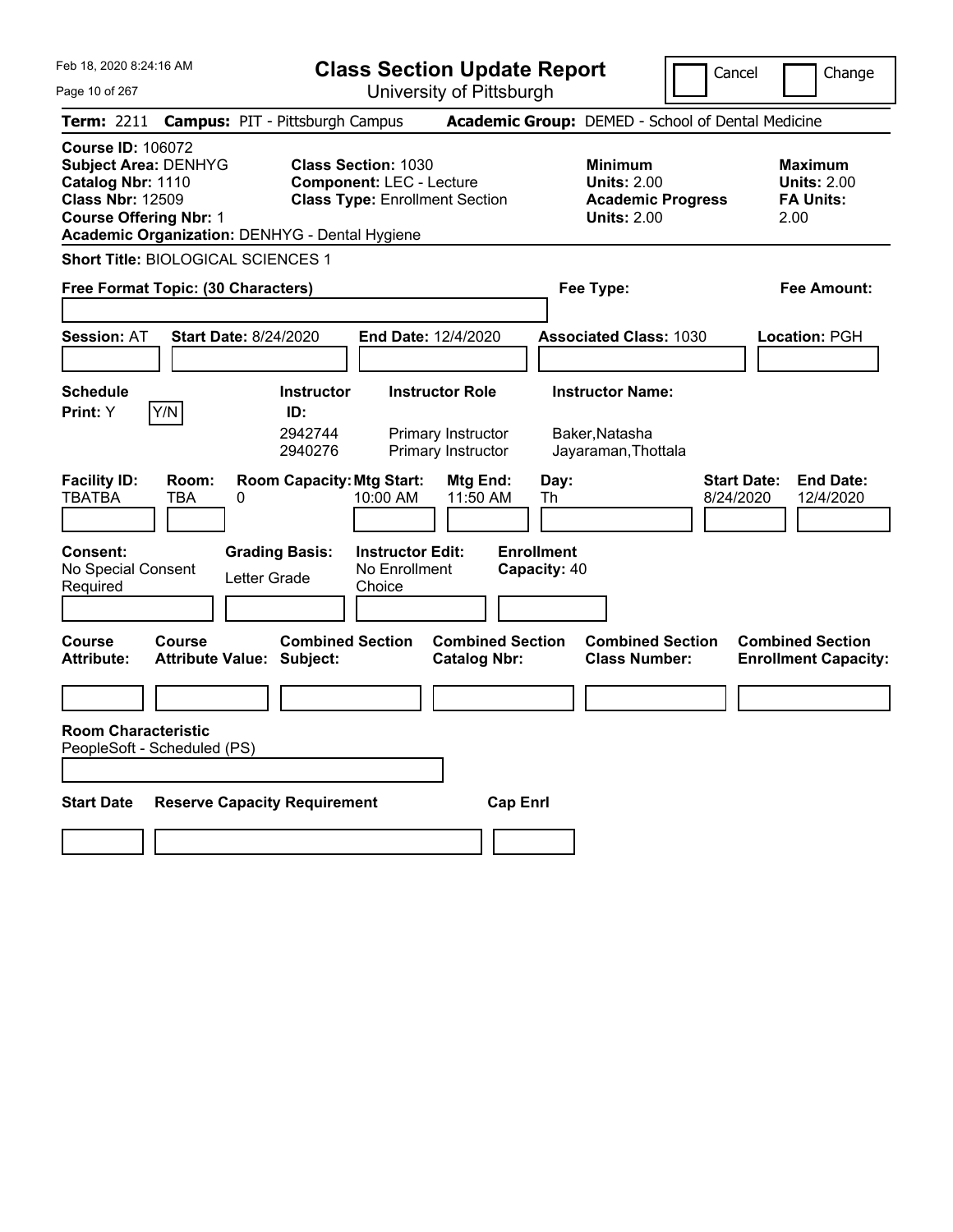| Feb 18, 2020 8:24:16 AM                                                                                                                                                                    |                                                             | <b>Class Section Update Report</b>                                                                     |                                                                                        | Cancel                          | Change                                                           |
|--------------------------------------------------------------------------------------------------------------------------------------------------------------------------------------------|-------------------------------------------------------------|--------------------------------------------------------------------------------------------------------|----------------------------------------------------------------------------------------|---------------------------------|------------------------------------------------------------------|
| Page 11 of 267                                                                                                                                                                             |                                                             | University of Pittsburgh                                                                               |                                                                                        |                                 |                                                                  |
| Term: 2211                                                                                                                                                                                 | <b>Campus: PIT - Pittsburgh Campus</b>                      |                                                                                                        | Academic Group: DEMED - School of Dental Medicine                                      |                                 |                                                                  |
| <b>Course ID: 106074</b><br><b>Subject Area: DENHYG</b><br>Catalog Nbr: 1112<br><b>Class Nbr: 12510</b><br><b>Course Offering Nbr: 1</b><br>Academic Organization: DENHYG - Dental Hygiene |                                                             | <b>Class Section: 1030</b><br><b>Component: LEC - Lecture</b><br><b>Class Type: Enrollment Section</b> | <b>Minimum</b><br><b>Units: 3.00</b><br><b>Academic Progress</b><br><b>Units: 3.00</b> |                                 | <b>Maximum</b><br><b>Units: 3.00</b><br><b>FA Units:</b><br>3.00 |
| Short Title: INTRODUCTION TO DENTAL HYGIENE                                                                                                                                                |                                                             |                                                                                                        |                                                                                        |                                 |                                                                  |
| Free Format Topic: (30 Characters)                                                                                                                                                         |                                                             |                                                                                                        | Fee Type:                                                                              |                                 | Fee Amount:                                                      |
| <b>Session: AT</b>                                                                                                                                                                         | <b>Start Date: 8/24/2020</b>                                | End Date: 12/4/2020                                                                                    | <b>Associated Class: 1030</b>                                                          |                                 | Location: PGH                                                    |
| <b>Schedule</b><br>Y/N<br><b>Print: Y</b>                                                                                                                                                  | <b>Instructor</b><br>ID:<br>1124315                         | <b>Instructor Role</b><br>Primary Instructor                                                           | <b>Instructor Name:</b><br>Mahan, Faith M                                              |                                 |                                                                  |
| <b>Facility ID:</b><br>Room:<br><b>TBATBA</b><br>TBA                                                                                                                                       | <b>Room Capacity: Mtg Start:</b><br>0                       | Mtg End:<br>1:00 PM<br>3:50 PM                                                                         | Day:<br>Tu                                                                             | <b>Start Date:</b><br>8/24/2020 | <b>End Date:</b><br>12/4/2020                                    |
| <b>Consent:</b><br><b>Department Consent</b><br>Required                                                                                                                                   | <b>Grading Basis:</b><br>Letter Grade                       | <b>Instructor Edit:</b><br>No Enrollment<br>Choice                                                     | <b>Enrollment</b><br>Capacity: 40                                                      |                                 |                                                                  |
| Course<br>Course<br><b>Attribute:</b>                                                                                                                                                      | <b>Combined Section</b><br><b>Attribute Value: Subject:</b> | <b>Catalog Nbr:</b>                                                                                    | <b>Combined Section</b><br><b>Combined Section</b><br><b>Class Number:</b>             |                                 | <b>Combined Section</b><br><b>Enrollment Capacity:</b>           |
|                                                                                                                                                                                            |                                                             |                                                                                                        |                                                                                        |                                 |                                                                  |
| <b>Room Characteristic</b>                                                                                                                                                                 |                                                             |                                                                                                        |                                                                                        |                                 |                                                                  |
|                                                                                                                                                                                            |                                                             |                                                                                                        |                                                                                        |                                 |                                                                  |
| <b>Start Date</b>                                                                                                                                                                          | <b>Reserve Capacity Requirement</b>                         |                                                                                                        | <b>Cap Enrl</b>                                                                        |                                 |                                                                  |
|                                                                                                                                                                                            |                                                             |                                                                                                        |                                                                                        |                                 |                                                                  |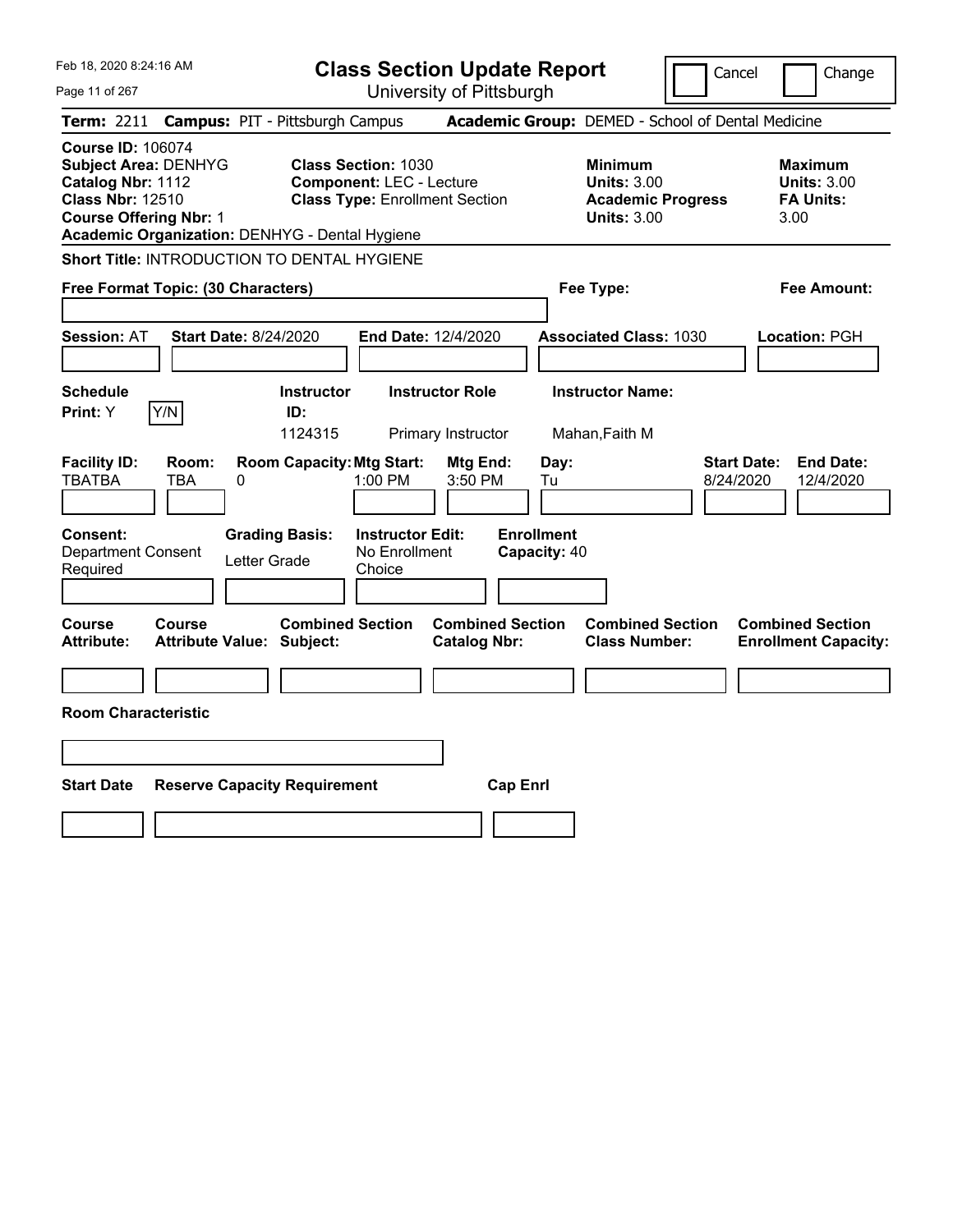**Class Section Update Report**

University of Pittsburgh

Cancel **Change** 

 $\mathsf{I}\mathsf{I}$ 

| Page 12 of 267                                                                                                                                                                             | University of Pittsburgh                                                                                                                                                                                                                                         |                                                                                                                                                                           |                                                                                            |
|--------------------------------------------------------------------------------------------------------------------------------------------------------------------------------------------|------------------------------------------------------------------------------------------------------------------------------------------------------------------------------------------------------------------------------------------------------------------|---------------------------------------------------------------------------------------------------------------------------------------------------------------------------|--------------------------------------------------------------------------------------------|
| <b>Term: 2211</b>                                                                                                                                                                          | <b>Campus: PIT - Pittsburgh Campus</b>                                                                                                                                                                                                                           | Academic Group: DEMED - School of Dental Medicine                                                                                                                         |                                                                                            |
| <b>Course ID: 106075</b><br><b>Subject Area: DENHYG</b><br>Catalog Nbr: 1113<br><b>Class Nbr: 12512</b><br><b>Course Offering Nbr: 1</b><br>Academic Organization: DENHYG - Dental Hygiene | <b>Class Section: 1070</b><br><b>Component: LEC - Lecture</b><br><b>Class Type: Enrollment Section</b>                                                                                                                                                           | <b>Minimum</b><br><b>Units: 3.00</b><br><b>Academic Progress</b><br><b>Units: 3.00</b>                                                                                    | <b>Maximum</b><br><b>Units: 3.00</b><br><b>FA Units:</b><br>3.00                           |
| <b>Short Title: INTRODUCTION TO DENTISTRY</b>                                                                                                                                              |                                                                                                                                                                                                                                                                  |                                                                                                                                                                           |                                                                                            |
| Free Format Topic: (30 Characters)                                                                                                                                                         |                                                                                                                                                                                                                                                                  | Fee Type:                                                                                                                                                                 | Fee Amount:                                                                                |
| <b>Session: AT</b><br><b>Start Date: 8/24/2020</b>                                                                                                                                         | End Date: 12/4/2020                                                                                                                                                                                                                                              | <b>Associated Class: 1070</b>                                                                                                                                             | Location: PGH                                                                              |
| <b>Schedule</b><br>Y/N<br><b>Print:</b> Y                                                                                                                                                  | <b>Instructor Role</b><br><b>Instructor</b><br>ID:<br>2934289<br>Secondary Instructor<br>2907735<br>Secondary Instructor<br>3376527<br>Secondary Instructor<br>3945880<br>Primary Instructor<br>Secondary Instructor<br>2905963<br>3945880<br>Primary Instructor | <b>Instructor Name:</b><br>Ambrosino, Antonia T<br><b>Ball, Gayle Lightfoot</b><br>Ban, Susan L<br>Debski, Jennifer Rae<br>Folino Gallo, Victoria<br>Debski, Jennifer Rae |                                                                                            |
| <b>Facility ID:</b><br>Room:<br><b>TBA</b><br>TBATBA<br>0<br><b>TBA</b><br>TBATBA<br>0<br><b>Consent:</b><br>No Special Consent<br>Required                                                | <b>Room Capacity: Mtg Start:</b><br>Mtg End:<br>1:00 PM<br>2:50 PM<br>1:00 PM<br>2:50 PM<br><b>Grading Basis:</b><br><b>Instructor Edit:</b><br>No Enrollment<br>Letter Grade<br>Choice                                                                          | Day:<br>Th<br>Fr<br><b>Enrollment</b><br>Capacity: 40                                                                                                                     | <b>Start Date:</b><br><b>End Date:</b><br>8/24/2020<br>12/4/2020<br>8/24/2020<br>12/4/2020 |
| <b>Course</b><br><b>Course</b><br><b>Attribute:</b><br><b>Attribute Value: Subject:</b>                                                                                                    | <b>Combined Section</b><br><b>Combined Section</b><br><b>Catalog Nbr:</b>                                                                                                                                                                                        | <b>Combined Section</b><br><b>Class Number:</b>                                                                                                                           | <b>Combined Section</b><br><b>Enrollment Capacity:</b>                                     |
| <b>Room Characteristic</b><br>PeopleSoft - Scheduled (PS)<br><b>Start Date</b>                                                                                                             | <b>Reserve Capacity Requirement</b>                                                                                                                                                                                                                              | <b>Cap Enrl</b>                                                                                                                                                           |                                                                                            |
|                                                                                                                                                                                            |                                                                                                                                                                                                                                                                  |                                                                                                                                                                           |                                                                                            |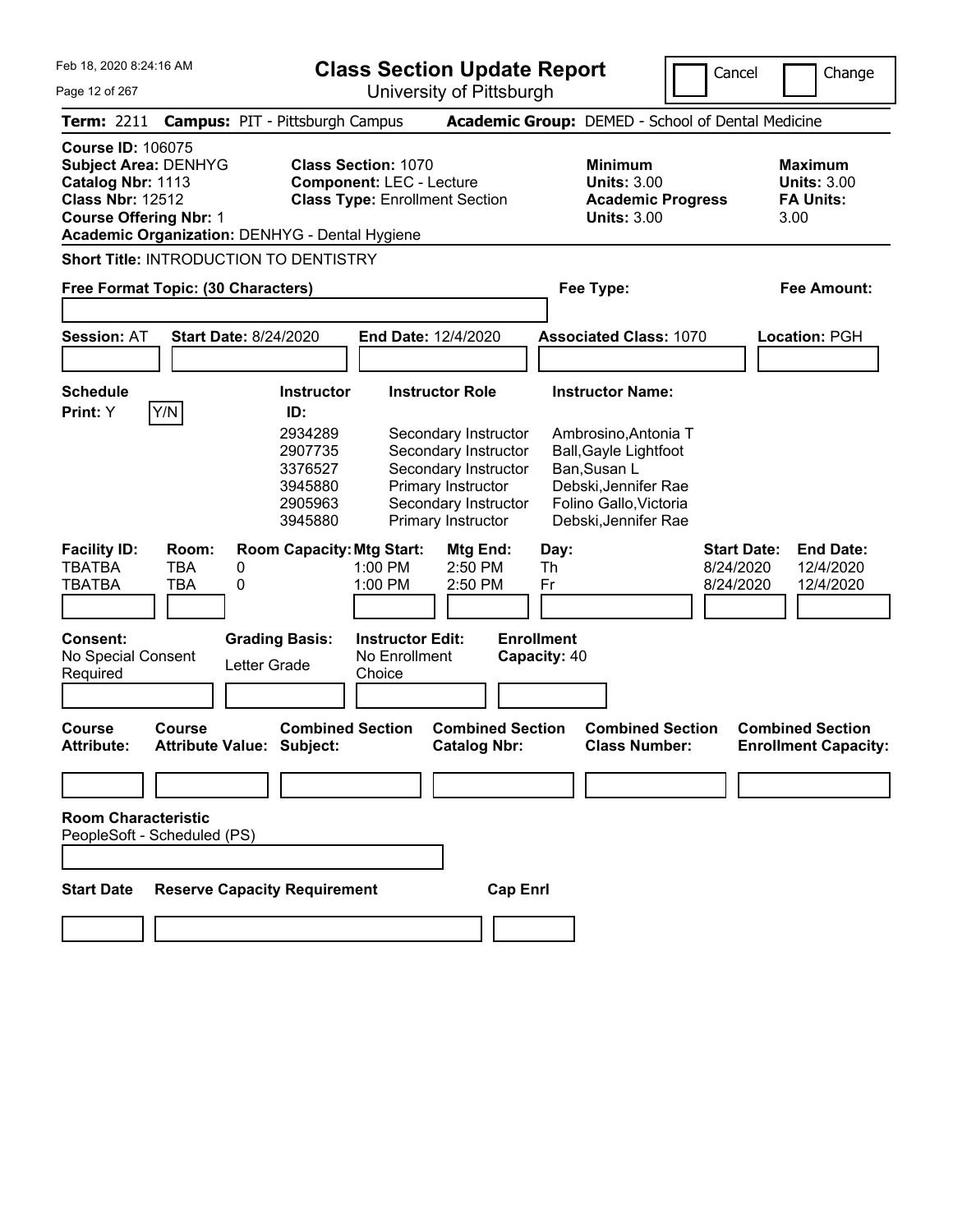| Feb 18, 2020 8:24:16 AM<br>Page 13 of 267                                                                                                                                                  |                                                             | <b>Class Section Update Report</b><br>University of Pittsburgh                                         |                                   | Cancel                                                                                 | Change                                                           |
|--------------------------------------------------------------------------------------------------------------------------------------------------------------------------------------------|-------------------------------------------------------------|--------------------------------------------------------------------------------------------------------|-----------------------------------|----------------------------------------------------------------------------------------|------------------------------------------------------------------|
| <b>Term: 2211</b>                                                                                                                                                                          | <b>Campus: PIT - Pittsburgh Campus</b>                      |                                                                                                        |                                   | Academic Group: DEMED - School of Dental Medicine                                      |                                                                  |
| <b>Course ID: 106076</b><br><b>Subject Area: DENHYG</b><br>Catalog Nbr: 1114<br><b>Class Nbr: 12513</b><br><b>Course Offering Nbr: 1</b><br>Academic Organization: DENHYG - Dental Hygiene |                                                             | <b>Class Section: 1030</b><br><b>Component: LEC - Lecture</b><br><b>Class Type: Enrollment Section</b> |                                   | <b>Minimum</b><br><b>Units: 2.00</b><br><b>Academic Progress</b><br><b>Units: 2.00</b> | <b>Maximum</b><br><b>Units: 2.00</b><br><b>FA Units:</b><br>2.00 |
| <b>Short Title: DENTAL ANATOMY</b>                                                                                                                                                         |                                                             |                                                                                                        |                                   |                                                                                        |                                                                  |
| Free Format Topic: (30 Characters)                                                                                                                                                         |                                                             |                                                                                                        | Fee Type:                         |                                                                                        | Fee Amount:                                                      |
| <b>Session: AT</b>                                                                                                                                                                         | <b>Start Date: 8/24/2020</b>                                | End Date: 12/4/2020                                                                                    |                                   | <b>Associated Class: 1030</b>                                                          | Location: PGH                                                    |
| <b>Schedule</b><br>Y/N<br>Print: Y                                                                                                                                                         | <b>Instructor</b><br>ID:<br>2905963                         | <b>Instructor Role</b><br>Primary Instructor                                                           | <b>Instructor Name:</b>           | Folino Gallo, Victoria                                                                 |                                                                  |
| <b>Facility ID:</b><br>Room:<br><b>TBATBA</b><br>TBA                                                                                                                                       | <b>Room Capacity: Mtg Start:</b><br>0                       | Mtg End:<br>9:00 AM<br>10:50 AM                                                                        | Day:<br>Tu                        | 8/24/2020                                                                              | <b>Start Date:</b><br><b>End Date:</b><br>12/4/2020              |
| Consent:<br>No Special Consent<br>Required                                                                                                                                                 | <b>Grading Basis:</b><br>Letter Grade                       | <b>Instructor Edit:</b><br>No Enrollment<br>Choice                                                     | <b>Enrollment</b><br>Capacity: 40 |                                                                                        |                                                                  |
| <b>Course</b><br><b>Course</b><br><b>Attribute:</b>                                                                                                                                        | <b>Combined Section</b><br><b>Attribute Value: Subject:</b> | <b>Catalog Nbr:</b>                                                                                    | <b>Combined Section</b>           | <b>Combined Section</b><br><b>Class Number:</b>                                        | <b>Combined Section</b><br><b>Enrollment Capacity:</b>           |
|                                                                                                                                                                                            |                                                             |                                                                                                        |                                   |                                                                                        |                                                                  |
| <b>Room Characteristic</b><br>PeopleSoft - Scheduled (PS)                                                                                                                                  |                                                             |                                                                                                        |                                   |                                                                                        |                                                                  |
| <b>Start Date</b>                                                                                                                                                                          | <b>Reserve Capacity Requirement</b>                         |                                                                                                        | <b>Cap Enrl</b>                   |                                                                                        |                                                                  |
|                                                                                                                                                                                            |                                                             |                                                                                                        |                                   |                                                                                        |                                                                  |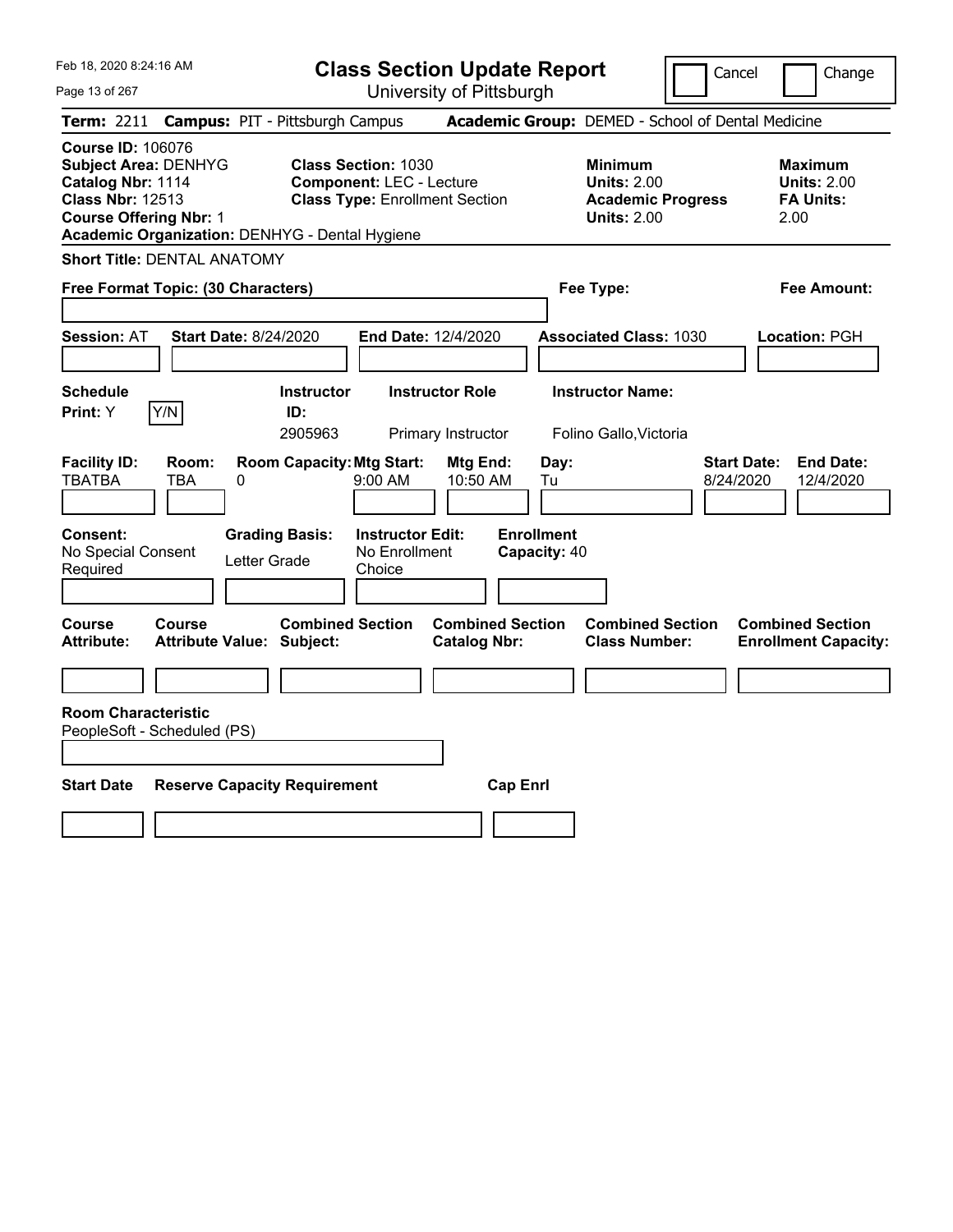| Feb 18, 2020 8:24:16 AM                                                                                                                  |                                   |                                                                                                                                  |                                                                                     | <b>Class Section Update Report</b>                                                                                                                                                                                                                                                       |                                                             |                                                                                                                                                                                                                                                       | Cancel                                                    |                                                        | Change                                                   |
|------------------------------------------------------------------------------------------------------------------------------------------|-----------------------------------|----------------------------------------------------------------------------------------------------------------------------------|-------------------------------------------------------------------------------------|------------------------------------------------------------------------------------------------------------------------------------------------------------------------------------------------------------------------------------------------------------------------------------------|-------------------------------------------------------------|-------------------------------------------------------------------------------------------------------------------------------------------------------------------------------------------------------------------------------------------------------|-----------------------------------------------------------|--------------------------------------------------------|----------------------------------------------------------|
| Page 14 of 267                                                                                                                           |                                   |                                                                                                                                  |                                                                                     | University of Pittsburgh                                                                                                                                                                                                                                                                 |                                                             |                                                                                                                                                                                                                                                       |                                                           |                                                        |                                                          |
|                                                                                                                                          |                                   | Term: 2211 Campus: PIT - Pittsburgh Campus                                                                                       |                                                                                     |                                                                                                                                                                                                                                                                                          |                                                             | Academic Group: DEMED - School of Dental Medicine                                                                                                                                                                                                     |                                                           |                                                        |                                                          |
| <b>Course ID: 106078</b><br><b>Subject Area: DENHYG</b><br>Catalog Nbr: 1116<br><b>Class Nbr: 12511</b><br><b>Course Offering Nbr: 1</b> |                                   | Academic Organization: DENHYG - Dental Hygiene                                                                                   | <b>Class Section: 1020</b><br><b>Component: PRA - Practicum</b>                     | <b>Class Type: Enrollment Section</b>                                                                                                                                                                                                                                                    |                                                             | <b>Minimum</b><br><b>Units: 2.00</b><br><b>Academic Progress</b><br><b>Units: 2.00</b>                                                                                                                                                                |                                                           | <b>Maximum</b><br><b>FA Units:</b><br>2.00             | <b>Units: 2.00</b>                                       |
|                                                                                                                                          |                                   | <b>Short Title: DENTAL HYGIENE PRECLINIC</b>                                                                                     |                                                                                     |                                                                                                                                                                                                                                                                                          |                                                             |                                                                                                                                                                                                                                                       |                                                           |                                                        |                                                          |
| Free Format Topic: (30 Characters)                                                                                                       |                                   |                                                                                                                                  |                                                                                     |                                                                                                                                                                                                                                                                                          |                                                             | Fee Type:                                                                                                                                                                                                                                             |                                                           |                                                        | <b>Fee Amount:</b>                                       |
|                                                                                                                                          |                                   |                                                                                                                                  |                                                                                     |                                                                                                                                                                                                                                                                                          |                                                             |                                                                                                                                                                                                                                                       |                                                           |                                                        |                                                          |
| <b>Session: AT</b>                                                                                                                       |                                   | <b>Start Date: 8/24/2020</b>                                                                                                     |                                                                                     | End Date: 12/12/2020                                                                                                                                                                                                                                                                     |                                                             | <b>Associated Class: 1020</b>                                                                                                                                                                                                                         |                                                           | <b>Location: PGH</b>                                   |                                                          |
|                                                                                                                                          |                                   |                                                                                                                                  |                                                                                     |                                                                                                                                                                                                                                                                                          |                                                             |                                                                                                                                                                                                                                                       |                                                           |                                                        |                                                          |
| <b>Schedule</b>                                                                                                                          |                                   | <b>Instructor</b>                                                                                                                |                                                                                     | <b>Instructor Role</b>                                                                                                                                                                                                                                                                   |                                                             | <b>Instructor Name:</b>                                                                                                                                                                                                                               |                                                           |                                                        |                                                          |
| Print: Y                                                                                                                                 | Y/N                               | ID:                                                                                                                              |                                                                                     |                                                                                                                                                                                                                                                                                          |                                                             |                                                                                                                                                                                                                                                       |                                                           |                                                        |                                                          |
|                                                                                                                                          |                                   | 2907735<br>3376527<br>2905963<br>3399743<br>3512901<br>1124315<br>2960650<br>2963939<br>1124315<br>2963939<br>1124315<br>2963939 |                                                                                     | Secondary Instructor<br>Secondary Instructor<br>Secondary Instructor<br>Secondary Instructor<br>Secondary Instructor<br>Secondary Instructor<br>Secondary Instructor<br>Secondary Instructor<br>Primary Instructor<br>Secondary Instructor<br>Primary Instructor<br>Secondary Instructor |                                                             | <b>Ball, Gayle Lightfoot</b><br>Ban, Susan L<br>Folino Gallo, Victoria<br>Kim, Jeong-Seon<br>Lillios, Elizabeth N<br>Mahan, Faith M<br>Mitchell, Jacey L<br>Wagner, Kelly R<br>Mahan, Faith M<br>Wagner, Kelly R<br>Mahan, Faith M<br>Wagner, Kelly R |                                                           |                                                        |                                                          |
| <b>Facility ID:</b><br><b>TBATBA</b><br><b>TBATBA</b><br>TBATBA<br><b>Consent:</b><br>Department Consent<br>Required                     | Room:<br>TBA<br><b>TBA</b><br>TBA | <b>Room Capacity: Mtg Start:</b><br>0<br>0<br>0<br><b>Grading Basis:</b><br>Letter Grade                                         | 9:00 AM<br>1:00 PM<br>9:00 AM<br><b>Instructor Edit:</b><br>No Enrollment<br>Choice | Mtg End:<br>11:50 AM<br>3:50 PM<br>11:50 AM                                                                                                                                                                                                                                              | Day:<br>We<br>Mo<br>۲r<br><b>Enrollment</b><br>Capacity: 40 |                                                                                                                                                                                                                                                       | <b>Start Date:</b><br>8/24/2020<br>8/24/2020<br>8/24/2020 |                                                        | <b>End Date:</b><br>12/12/2020<br>12/4/2020<br>12/4/2020 |
| <b>Course</b><br><b>Attribute:</b>                                                                                                       | <b>Course</b>                     | <b>Combined Section</b><br><b>Attribute Value: Subject:</b>                                                                      |                                                                                     | <b>Combined Section</b><br><b>Catalog Nbr:</b>                                                                                                                                                                                                                                           |                                                             | <b>Combined Section</b><br><b>Class Number:</b>                                                                                                                                                                                                       |                                                           | <b>Combined Section</b><br><b>Enrollment Capacity:</b> |                                                          |
| <b>Room Characteristic</b>                                                                                                               |                                   |                                                                                                                                  |                                                                                     |                                                                                                                                                                                                                                                                                          |                                                             |                                                                                                                                                                                                                                                       |                                                           |                                                        |                                                          |
|                                                                                                                                          |                                   |                                                                                                                                  |                                                                                     |                                                                                                                                                                                                                                                                                          |                                                             |                                                                                                                                                                                                                                                       |                                                           |                                                        |                                                          |
|                                                                                                                                          |                                   |                                                                                                                                  |                                                                                     |                                                                                                                                                                                                                                                                                          |                                                             |                                                                                                                                                                                                                                                       |                                                           |                                                        |                                                          |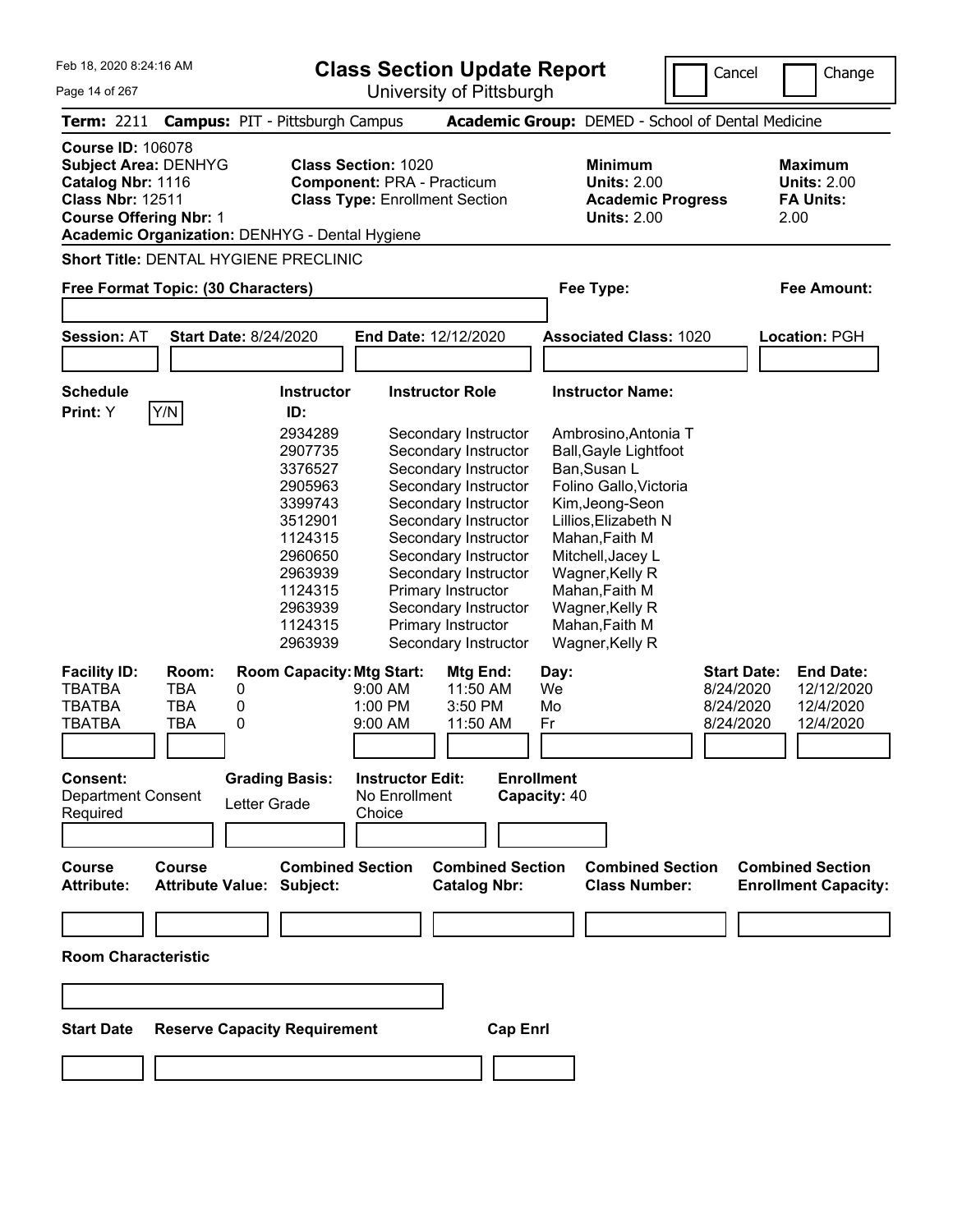Feb 18, 2020 8:24:16 AM Page 15 of 267 **Class Section Update Report** University of Pittsburgh Cancel Change **Term:** 2211 **Campus:** PIT - Pittsburgh Campus **Academic Group:** DEMED - School of Dental Medicine **Course ID:** 106079 **Subject Area:** DENHYG **Class Section:** 1030 **Minimum Maximum Catalog Nbr:** 1117 **Component:** LEC - Lecture **Units:** 5.00 **Units:** 5.00 **Class Nbr:** 12564 **Class Type:** Enrollment Section **Academic Progress FA Units: Course Offering Nbr:** 1 **Units:** 5.00 5.00 **Academic Organization:** DENHYG - Dental Hygiene **Short Title:** CHEM, BIOCHEMISTRY & NUTRITION **Free Format Topic: (30 Characters) Fee Type: Fee Amount: Session:** AT **Start Date:** 8/24/2020 **End Date:** 12/4/2020 **Associated Class:** 1030 **Location:** PGH **Schedule Instructor Instructor Role Instructor Name: Print:**  $Y$   $|Y/N|$  **ID:** 2940276 Primary Instructor Jayaraman,Thottala 2940276 Primary Instructor Jayaraman,Thottala 2940276 Primary Instructor Jayaraman,Thottala **Facility ID: Room: Room Capacity:Mtg Start: Mtg End: Day: Start Date: End Date:** TBATBA TBA 0 8:00 AM 8:50 AM MoFr 8/24/2020 12/4/2020 TBATBA TBA 0 11:00 AM 11:50 AM Tu 8/24/2020 12/4/2020 TBATBA TBA 0 8:00 AM 9:50 AM Th 8/24/2020 12/4/2020 **Consent: Grading Basis: Instructor Edit: Enrollment** No Special Consent Required Letter Grade No Enrollment **Choice Capacity:** 40 **Course Course Combined Section Combined Section Combined Section Combined Section Attribute: Attribute Value: Subject: Catalog Nbr: Class Number: Enrollment Capacity: Room Characteristic Start Date Reserve Capacity Requirement Cap Enrl**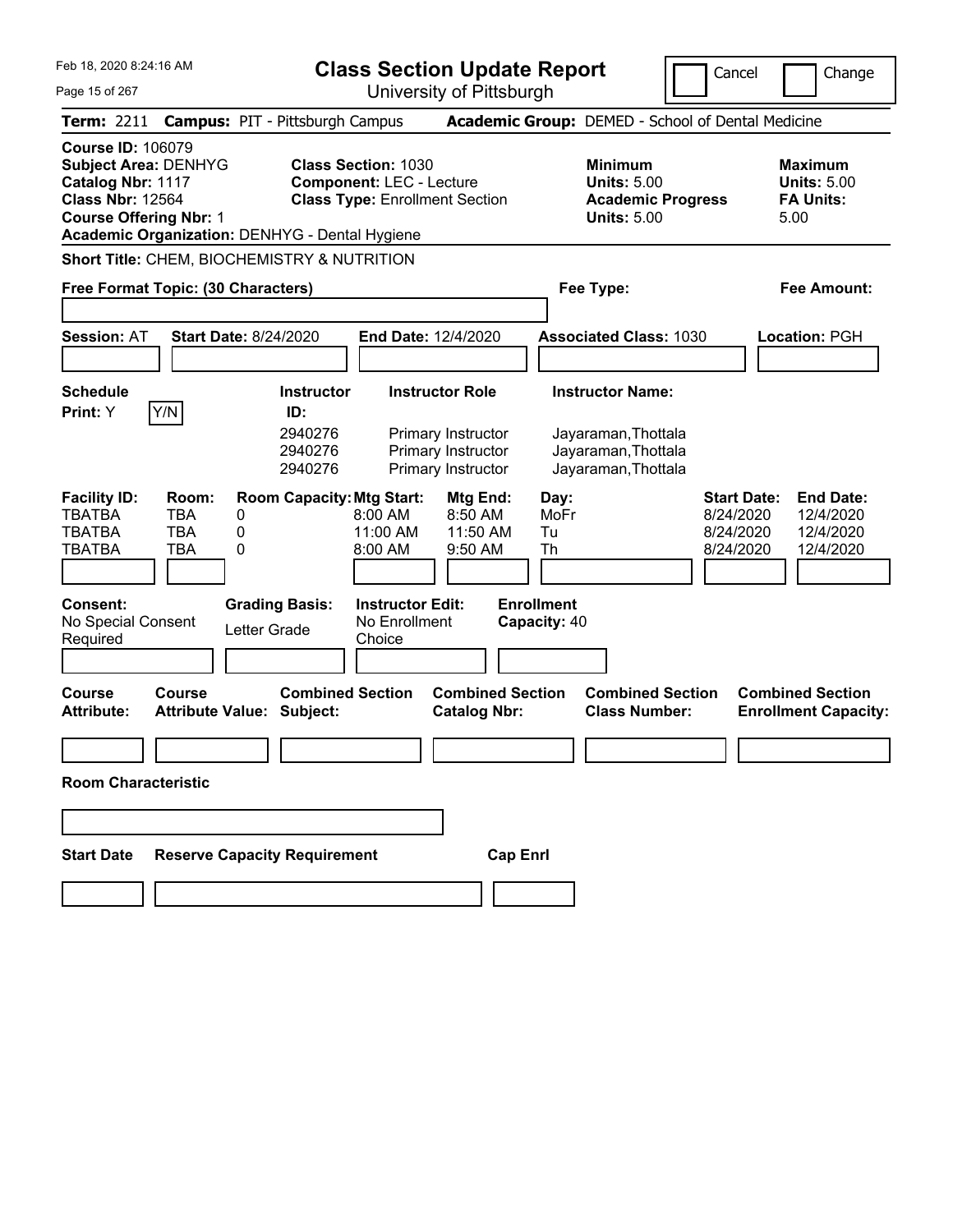| Feb 18, 2020 8:24:16 AM                                                                                                                  |               |                                                             |                                                               | <b>Class Section Update Report</b>             |                                  |                                                                                        | Cancel    | Change                                                           |
|------------------------------------------------------------------------------------------------------------------------------------------|---------------|-------------------------------------------------------------|---------------------------------------------------------------|------------------------------------------------|----------------------------------|----------------------------------------------------------------------------------------|-----------|------------------------------------------------------------------|
| Page 16 of 267                                                                                                                           |               |                                                             |                                                               | University of Pittsburgh                       |                                  |                                                                                        |           |                                                                  |
| Term: 2211                                                                                                                               |               | <b>Campus: PIT - Pittsburgh Campus</b>                      |                                                               |                                                |                                  | Academic Group: DEMED - School of Dental Medicine                                      |           |                                                                  |
| <b>Course ID: 106091</b><br><b>Subject Area: DENHYG</b><br>Catalog Nbr: 1370<br><b>Class Nbr: 24265</b><br><b>Course Offering Nbr: 1</b> |               | Academic Organization: DENHYG - Dental Hygiene              | <b>Class Section: 1700</b><br><b>Component: LEC - Lecture</b> | <b>Class Type: Enrollment Section</b>          |                                  | <b>Minimum</b><br><b>Units: 3.00</b><br><b>Academic Progress</b><br><b>Units: 3.00</b> |           | <b>Maximum</b><br><b>Units: 3.00</b><br><b>FA Units:</b><br>3.00 |
|                                                                                                                                          |               | Short Title: INTRO TO CLINICAL PERIODONTICS                 |                                                               |                                                |                                  |                                                                                        |           |                                                                  |
| Free Format Topic: (30 Characters)                                                                                                       |               |                                                             |                                                               |                                                |                                  | Fee Type:                                                                              |           | Fee Amount:                                                      |
| <b>Session: AT</b>                                                                                                                       |               | <b>Start Date: 8/24/2020</b>                                |                                                               | End Date: 12/12/2020                           |                                  | <b>Associated Class: 1700</b>                                                          |           | Location: PGH                                                    |
| <b>Schedule</b><br>Y/N<br>Print: Y                                                                                                       |               | <b>Instructor</b><br>ID:<br>2963939                         |                                                               | <b>Instructor Role</b><br>Primary Instructor   |                                  | <b>Instructor Name:</b><br>Wagner, Kelly R                                             |           |                                                                  |
| <b>Facility ID:</b><br><b>TBATBA</b>                                                                                                     | Room:<br>TBA  | <b>Room Capacity: Mtg Start:</b><br>0                       |                                                               | Mtg End:                                       | Day:                             |                                                                                        | 8/24/2020 | <b>Start Date:</b><br><b>End Date:</b><br>12/12/2020             |
| Consent:<br><b>Department Consent</b><br>Required                                                                                        |               | <b>Grading Basis:</b><br>Letter Grade                       | <b>Instructor Edit:</b><br>No Enrollment<br>Choice            |                                                | <b>Enrollment</b><br>Capacity: 5 |                                                                                        |           |                                                                  |
| Course<br><b>Attribute:</b>                                                                                                              | <b>Course</b> | <b>Combined Section</b><br><b>Attribute Value: Subject:</b> |                                                               | <b>Combined Section</b><br><b>Catalog Nbr:</b> |                                  | <b>Combined Section</b><br><b>Class Number:</b>                                        |           | <b>Combined Section</b><br><b>Enrollment Capacity:</b>           |
|                                                                                                                                          |               |                                                             |                                                               |                                                |                                  |                                                                                        |           |                                                                  |
| <b>Room Characteristic</b>                                                                                                               |               |                                                             |                                                               |                                                |                                  |                                                                                        |           |                                                                  |
|                                                                                                                                          |               |                                                             |                                                               |                                                |                                  |                                                                                        |           |                                                                  |
| <b>Start Date</b>                                                                                                                        |               | <b>Reserve Capacity Requirement</b>                         |                                                               |                                                | <b>Cap Enrl</b>                  |                                                                                        |           |                                                                  |
|                                                                                                                                          |               |                                                             |                                                               |                                                |                                  |                                                                                        |           |                                                                  |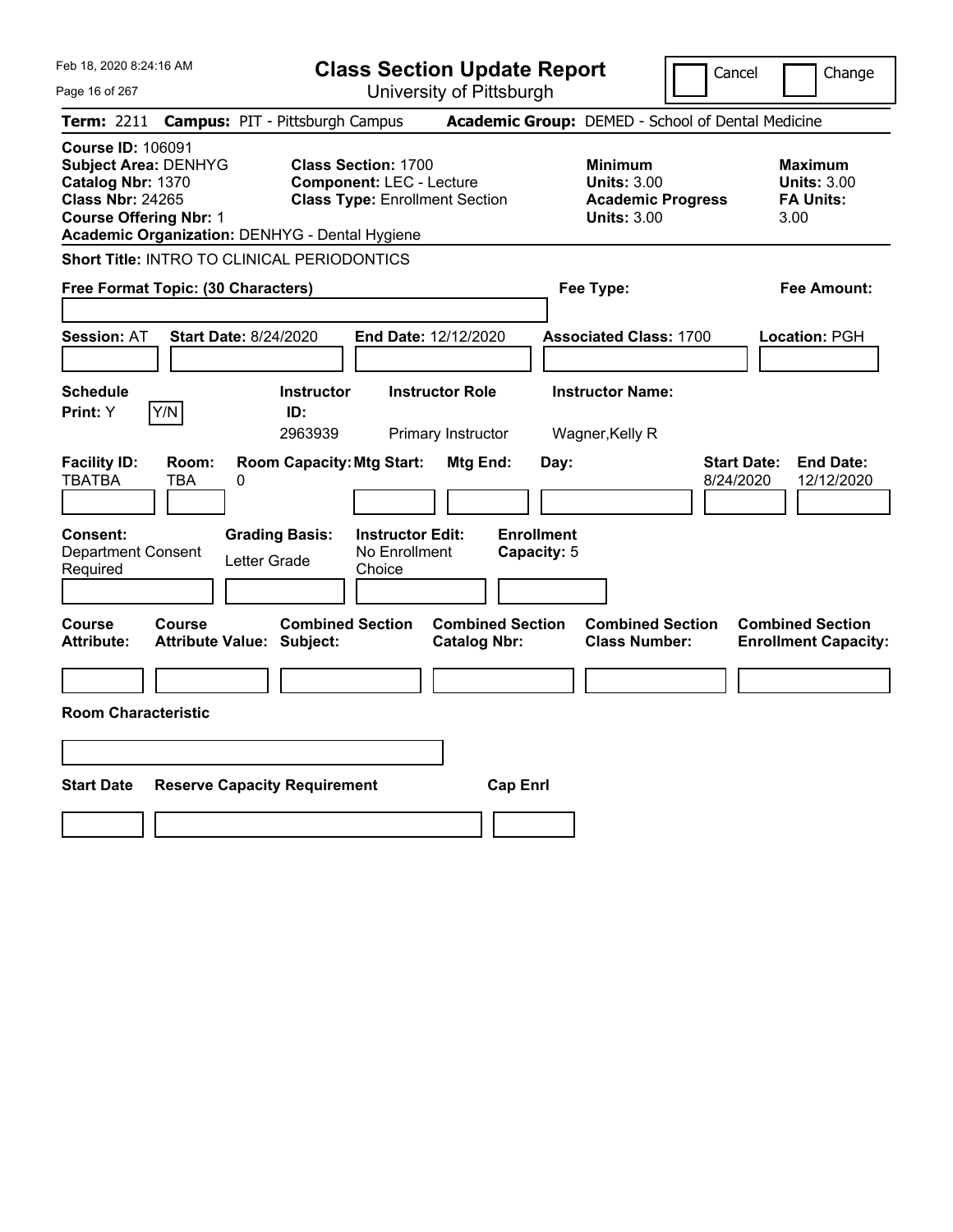| Feb 18, 2020 8:24:16 AM                                                                                                                                                                    | <b>Class Section Update Report</b>                                                                                          | Cancel                                                                                 | Change                                                           |
|--------------------------------------------------------------------------------------------------------------------------------------------------------------------------------------------|-----------------------------------------------------------------------------------------------------------------------------|----------------------------------------------------------------------------------------|------------------------------------------------------------------|
| Page 17 of 267                                                                                                                                                                             | University of Pittsburgh                                                                                                    |                                                                                        |                                                                  |
| <b>Term: 2211</b>                                                                                                                                                                          | <b>Campus: PIT - Pittsburgh Campus</b>                                                                                      | Academic Group: DEMED - School of Dental Medicine                                      |                                                                  |
| <b>Course ID: 106094</b><br><b>Subject Area: DENHYG</b><br>Catalog Nbr: 1373<br><b>Class Nbr: 26192</b><br><b>Course Offering Nbr: 1</b><br>Academic Organization: DENHYG - Dental Hygiene | <b>Class Section: 1010</b><br><b>Component: LEC - Lecture</b><br><b>Class Type: Enrollment Section</b>                      | <b>Minimum</b><br><b>Units: 3.00</b><br><b>Academic Progress</b><br><b>Units: 3.00</b> | <b>Maximum</b><br><b>Units: 3.00</b><br><b>FA Units:</b><br>3.00 |
| <b>Short Title: BIOLOGICAL SCIENCES 3</b>                                                                                                                                                  |                                                                                                                             |                                                                                        |                                                                  |
| Free Format Topic: (30 Characters)                                                                                                                                                         |                                                                                                                             | Fee Type:                                                                              | Fee Amount:                                                      |
| <b>Start Date: 8/24/2020</b><br><b>Session: AT</b>                                                                                                                                         | End Date: 12/12/2020                                                                                                        | <b>Associated Class: 1010</b>                                                          | <b>Location: PGH</b>                                             |
| <b>Schedule</b><br>Y/N<br>Print: Y                                                                                                                                                         | <b>Instructor Role</b><br><b>Instructor</b><br>ID:<br>2932144<br>Secondary Instructor<br>Primary Instructor<br>2963939      | <b>Instructor Name:</b><br>Prasad, Joanne Leger<br>Wagner, Kelly R                     |                                                                  |
| <b>Facility ID:</b><br>Room:<br><b>TBATBA</b><br>TBA<br>0<br><b>Consent:</b><br><b>Department Consent</b><br>Letter Grade<br>Required                                                      | <b>Room Capacity: Mtg Start:</b><br>Mtg End:<br><b>Grading Basis:</b><br><b>Instructor Edit:</b><br>No Enrollment<br>Choice | Day:<br>8/24/2020<br><b>Enrollment</b><br>Capacity: 5                                  | <b>Start Date:</b><br><b>End Date:</b><br>12/12/2020             |
| <b>Course</b><br><b>Course</b><br><b>Attribute:</b><br><b>Attribute Value: Subject:</b>                                                                                                    | <b>Combined Section</b><br><b>Combined Section</b><br><b>Catalog Nbr:</b>                                                   | <b>Combined Section</b><br><b>Class Number:</b>                                        | <b>Combined Section</b><br><b>Enrollment Capacity:</b>           |
|                                                                                                                                                                                            |                                                                                                                             |                                                                                        |                                                                  |
| <b>Room Characteristic</b>                                                                                                                                                                 |                                                                                                                             |                                                                                        |                                                                  |
|                                                                                                                                                                                            |                                                                                                                             |                                                                                        |                                                                  |
| <b>Start Date</b><br><b>Reserve Capacity Requirement</b>                                                                                                                                   | <b>Cap Enri</b>                                                                                                             |                                                                                        |                                                                  |
|                                                                                                                                                                                            |                                                                                                                             |                                                                                        |                                                                  |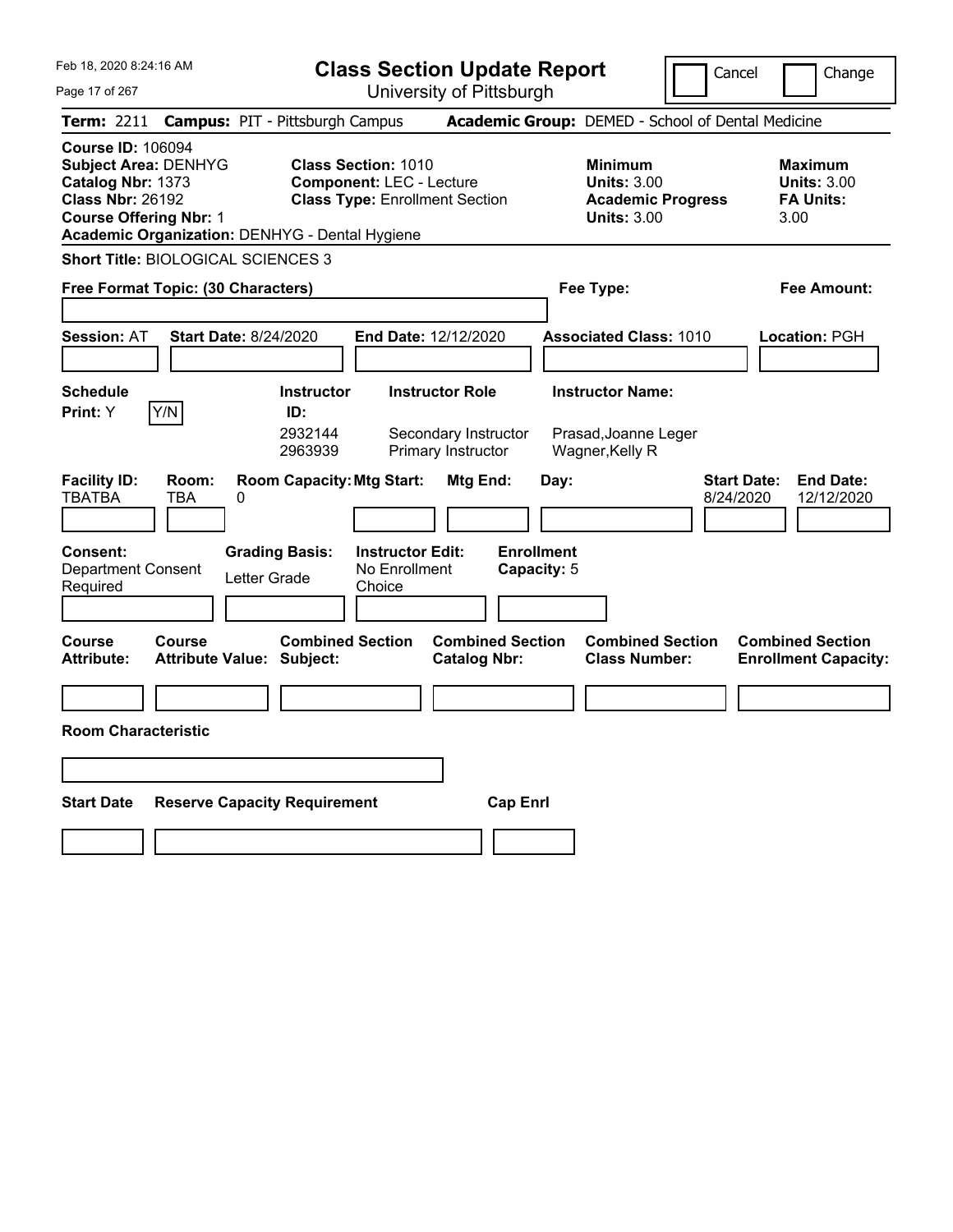| Feb 18, 2020 8:24:16 AM                                                                                                                                                                    |                                        |                                                                                                        | <b>Class Section Update Report</b>                |                                                                                        | Cancel                          | Change                                                    |
|--------------------------------------------------------------------------------------------------------------------------------------------------------------------------------------------|----------------------------------------|--------------------------------------------------------------------------------------------------------|---------------------------------------------------|----------------------------------------------------------------------------------------|---------------------------------|-----------------------------------------------------------|
| Page 18 of 267                                                                                                                                                                             |                                        |                                                                                                        | University of Pittsburgh                          |                                                                                        |                                 |                                                           |
| Term: 2211                                                                                                                                                                                 | <b>Campus: PIT - Pittsburgh Campus</b> |                                                                                                        | Academic Group: DEMED - School of Dental Medicine |                                                                                        |                                 |                                                           |
| <b>Course ID: 106096</b><br><b>Subject Area: DENHYG</b><br>Catalog Nbr: 1375<br><b>Class Nbr: 24264</b><br><b>Course Offering Nbr: 1</b><br>Academic Organization: DENHYG - Dental Hygiene |                                        | <b>Class Section: 1700</b><br><b>Component: LEC - Lecture</b><br><b>Class Type: Enrollment Section</b> |                                                   | <b>Minimum</b><br><b>Units: 2.00</b><br><b>Academic Progress</b><br><b>Units: 2.00</b> |                                 | Maximum<br><b>Units: 2.00</b><br><b>FA Units:</b><br>2.00 |
| Short Title: ANESTHESIA FOR DENT HYGIENISTS                                                                                                                                                |                                        |                                                                                                        |                                                   |                                                                                        |                                 |                                                           |
| Free Format Topic: (30 Characters)                                                                                                                                                         |                                        |                                                                                                        |                                                   | Fee Type:                                                                              |                                 | Fee Amount:                                               |
| <b>Session: AT</b>                                                                                                                                                                         | <b>Start Date: 8/24/2020</b>           |                                                                                                        | End Date: 12/12/2020                              | <b>Associated Class: 1700</b>                                                          |                                 | Location: PGH                                             |
| <b>Schedule</b><br>Y/N<br><b>Print: Y</b>                                                                                                                                                  | ID:                                    | <b>Instructor</b><br>2963939                                                                           | <b>Instructor Role</b><br>Primary Instructor      | <b>Instructor Name:</b><br>Wagner, Kelly R                                             |                                 |                                                           |
| <b>Facility ID:</b><br><b>TBATBA</b><br>TBA                                                                                                                                                | Room:<br>0                             | <b>Room Capacity: Mtg Start:</b>                                                                       | <b>Mtg End:</b><br>Day:                           |                                                                                        | <b>Start Date:</b><br>8/24/2020 | <b>End Date:</b><br>12/12/2020                            |
| <b>Consent:</b><br><b>Department Consent</b><br>Required                                                                                                                                   | <b>Grading Basis:</b><br>Letter Grade  | <b>Instructor Edit:</b><br>No Enrollment<br>Choice                                                     | <b>Enrollment</b><br>Capacity: 5                  |                                                                                        |                                 |                                                           |
| Course<br>Course<br><b>Attribute:</b>                                                                                                                                                      | <b>Attribute Value: Subject:</b>       | <b>Combined Section</b>                                                                                | <b>Combined Section</b><br><b>Catalog Nbr:</b>    | <b>Combined Section</b><br><b>Class Number:</b>                                        |                                 | <b>Combined Section</b><br><b>Enrollment Capacity:</b>    |
|                                                                                                                                                                                            |                                        |                                                                                                        |                                                   |                                                                                        |                                 |                                                           |
| <b>Room Characteristic</b>                                                                                                                                                                 |                                        |                                                                                                        |                                                   |                                                                                        |                                 |                                                           |
|                                                                                                                                                                                            |                                        |                                                                                                        |                                                   |                                                                                        |                                 |                                                           |
| <b>Start Date</b>                                                                                                                                                                          | <b>Reserve Capacity Requirement</b>    |                                                                                                        | <b>Cap Enrl</b>                                   |                                                                                        |                                 |                                                           |
|                                                                                                                                                                                            |                                        |                                                                                                        |                                                   |                                                                                        |                                 |                                                           |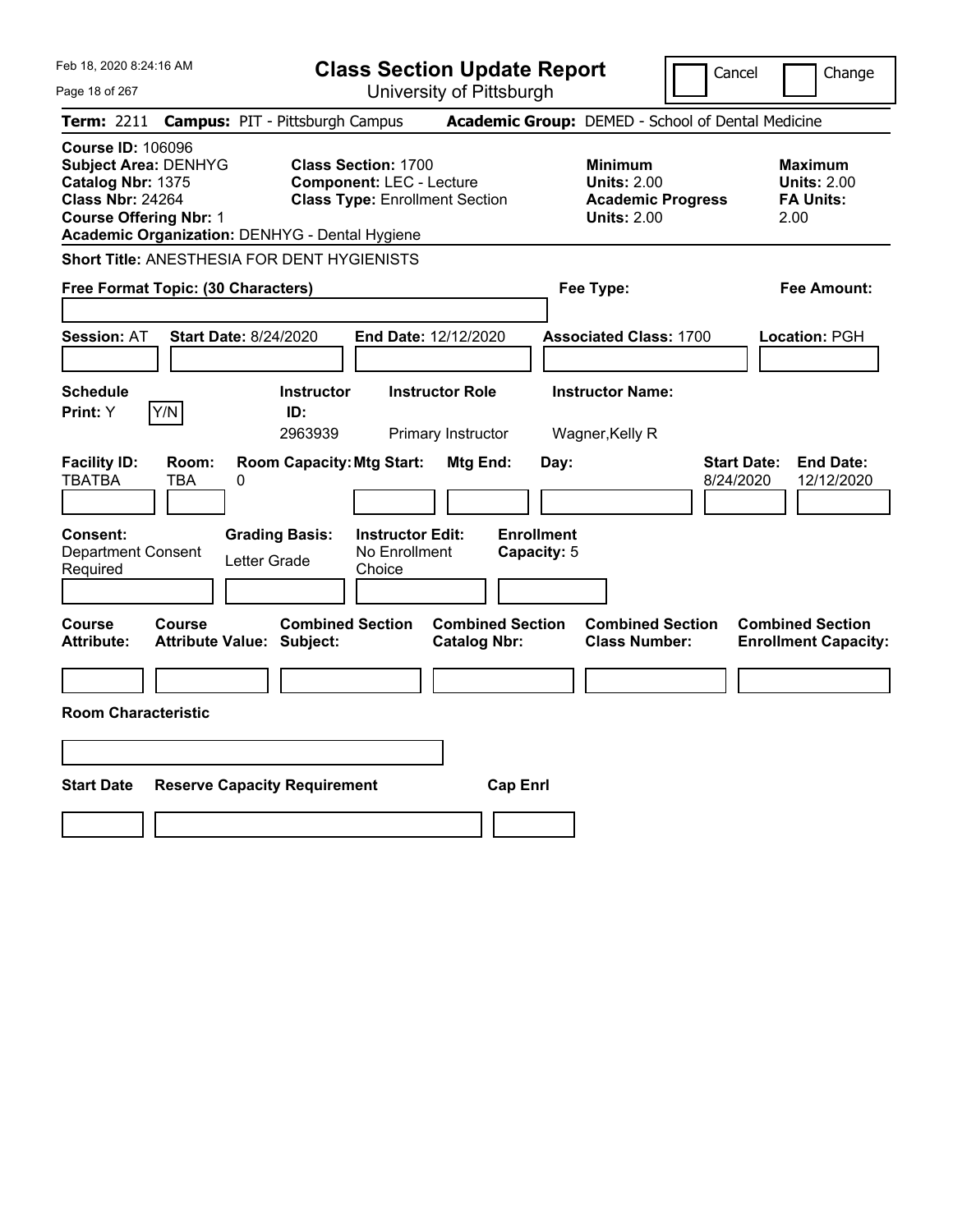| Feb 18, 2020 8:24:16 AM                                                                                                                  |                                                                             | <b>Class Section Update Report</b>                                                                     |                                                            | Cancel                          | Change                                                    |
|------------------------------------------------------------------------------------------------------------------------------------------|-----------------------------------------------------------------------------|--------------------------------------------------------------------------------------------------------|------------------------------------------------------------|---------------------------------|-----------------------------------------------------------|
| Page 19 of 267                                                                                                                           |                                                                             | University of Pittsburgh                                                                               |                                                            |                                 |                                                           |
| Term: 2211                                                                                                                               | <b>Campus: PIT - Pittsburgh Campus</b>                                      |                                                                                                        | Academic Group: DEMED - School of Dental Medicine          |                                 |                                                           |
| <b>Course ID: 106101</b><br><b>Subject Area: DENHYG</b><br>Catalog Nbr: 1411<br><b>Class Nbr: 12517</b><br><b>Course Offering Nbr: 1</b> | Academic Organization: DENHYG - Dental Hygiene                              | <b>Class Section: 1030</b><br><b>Component: LEC - Lecture</b><br><b>Class Type: Enrollment Section</b> | <b>Minimum</b><br><b>Units: 2.00</b><br><b>Units: 2.00</b> | <b>Academic Progress</b>        | Maximum<br><b>Units: 2.00</b><br><b>FA Units:</b><br>2.00 |
| <b>Short Title: DENTAL PHARMACOLOGY</b>                                                                                                  |                                                                             |                                                                                                        |                                                            |                                 |                                                           |
| Free Format Topic: (30 Characters)                                                                                                       |                                                                             |                                                                                                        | Fee Type:                                                  |                                 | Fee Amount:                                               |
| <b>Session: AT</b>                                                                                                                       | <b>Start Date: 8/24/2020</b>                                                | End Date: 12/4/2020                                                                                    | <b>Associated Class: 1030</b>                              |                                 | Location: PGH                                             |
| <b>Schedule</b>                                                                                                                          | <b>Instructor</b>                                                           | <b>Instructor Role</b>                                                                                 | <b>Instructor Name:</b>                                    |                                 |                                                           |
| Y/N<br>Print: Y                                                                                                                          | ID:<br>2921627                                                              | Primary Instructor                                                                                     | Giovannitti, Joseph A                                      |                                 |                                                           |
| <b>Facility ID:</b><br>Room:<br><b>TBATBA</b><br><b>TBA</b>                                                                              | <b>Room Capacity: Mtg Start:</b><br>0                                       | Mtg End:<br>3:00 PM<br>4:50 PM                                                                         | Day:<br>Mo                                                 | <b>Start Date:</b><br>8/24/2020 | <b>End Date:</b><br>12/4/2020                             |
| Consent:<br>No Special Consent<br>Required                                                                                               | <b>Grading Basis:</b><br>Letter Grade                                       | <b>Instructor Edit:</b><br>No Enrollment<br>Choice                                                     | <b>Enrollment</b><br>Capacity: 35                          |                                 |                                                           |
| Course<br><b>Course</b><br><b>Attribute:</b>                                                                                             | <b>Combined Section</b><br><b>Attribute Value: Subject:</b><br><b>DSPHL</b> | <b>Catalog Nbr:</b><br>1010                                                                            | <b>Combined Section</b><br><b>Class Number:</b><br>12506   | <b>Combined Section</b><br>5    | <b>Combined Section</b><br><b>Enrollment Capacity:</b>    |
| <b>Room Characteristic</b>                                                                                                               |                                                                             |                                                                                                        |                                                            |                                 |                                                           |
|                                                                                                                                          |                                                                             |                                                                                                        |                                                            |                                 |                                                           |
|                                                                                                                                          |                                                                             |                                                                                                        |                                                            |                                 |                                                           |
| <b>Start Date</b>                                                                                                                        | <b>Reserve Capacity Requirement</b>                                         |                                                                                                        | <b>Cap Enrl</b>                                            |                                 |                                                           |
|                                                                                                                                          |                                                                             |                                                                                                        |                                                            |                                 |                                                           |
|                                                                                                                                          |                                                                             |                                                                                                        |                                                            |                                 |                                                           |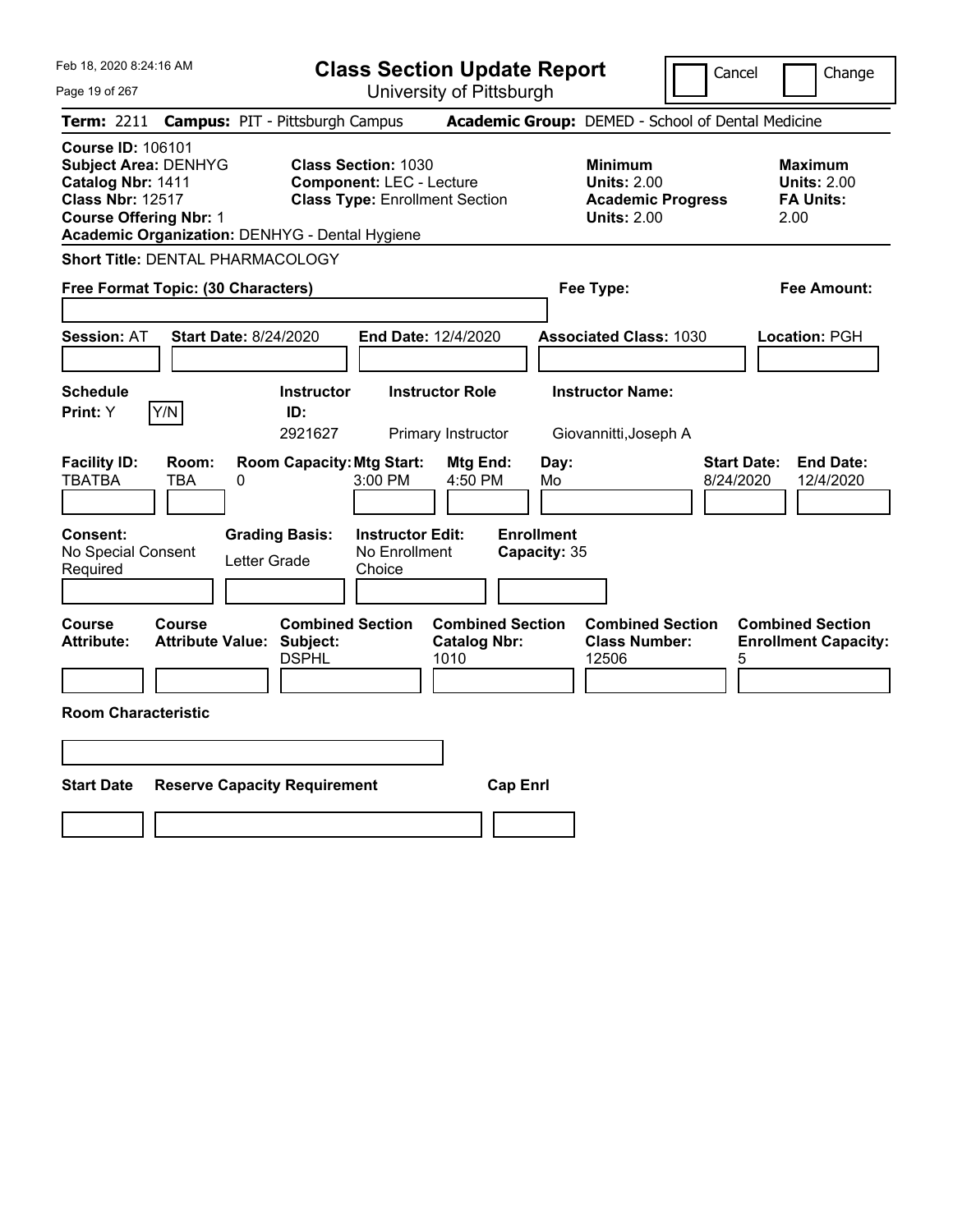| Feb 18, 2020 8:24:16 AM                                                                                                                                                                    | <b>Class Section Update Report</b>                                                                     | Cancel                                                                                 | Change                                                           |
|--------------------------------------------------------------------------------------------------------------------------------------------------------------------------------------------|--------------------------------------------------------------------------------------------------------|----------------------------------------------------------------------------------------|------------------------------------------------------------------|
| Page 20 of 267                                                                                                                                                                             | University of Pittsburgh                                                                               |                                                                                        |                                                                  |
| Term: 2211                                                                                                                                                                                 | <b>Campus: PIT - Pittsburgh Campus</b>                                                                 | Academic Group: DEMED - School of Dental Medicine                                      |                                                                  |
| <b>Course ID: 106102</b><br><b>Subject Area: DENHYG</b><br>Catalog Nbr: 1412<br><b>Class Nbr: 12519</b><br><b>Course Offering Nbr: 1</b><br>Academic Organization: DENHYG - Dental Hygiene | <b>Class Section: 1030</b><br><b>Component: LEC - Lecture</b><br><b>Class Type: Enrollment Section</b> | <b>Minimum</b><br><b>Units: 3.00</b><br><b>Academic Progress</b><br><b>Units: 3.00</b> | <b>Maximum</b><br><b>Units: 3.00</b><br><b>FA Units:</b><br>3.00 |
| Short Title: PUBLIC HEALTH DENTISTRY                                                                                                                                                       |                                                                                                        |                                                                                        |                                                                  |
| Free Format Topic: (30 Characters)                                                                                                                                                         |                                                                                                        | Fee Type:                                                                              | Fee Amount:                                                      |
| <b>Start Date: 8/24/2020</b><br><b>Session: AT</b>                                                                                                                                         | <b>End Date: 12/4/2020</b>                                                                             | <b>Associated Class: 1030</b>                                                          | Location: PGH                                                    |
| <b>Schedule</b>                                                                                                                                                                            | <b>Instructor Role</b><br><b>Instructor</b>                                                            | <b>Instructor Name:</b>                                                                |                                                                  |
| Y/N<br><b>Print: Y</b>                                                                                                                                                                     | ID:<br>2963939<br>Primary Instructor                                                                   | Wagner, Kelly R                                                                        |                                                                  |
| <b>Facility ID:</b><br>Room:<br><b>TBATBA</b><br>TBA<br>0                                                                                                                                  | <b>Room Capacity: Mtg Start:</b><br>Mtg End:<br>1:00 PM<br>3:50 PM                                     | Day:<br>8/24/2020<br>Tu                                                                | <b>Start Date:</b><br><b>End Date:</b><br>12/4/2020              |
| <b>Consent:</b><br>No Special Consent<br>Letter Grade<br>Required                                                                                                                          | <b>Grading Basis:</b><br><b>Instructor Edit:</b><br>No Enrollment<br>Choice                            | <b>Enrollment</b><br>Capacity: 40                                                      |                                                                  |
| Course<br>Course<br><b>Attribute:</b><br><b>Attribute Value: Subject:</b>                                                                                                                  | <b>Combined Section</b><br><b>Combined Section</b><br><b>Catalog Nbr:</b>                              | <b>Combined Section</b><br><b>Class Number:</b>                                        | <b>Combined Section</b><br><b>Enrollment Capacity:</b>           |
|                                                                                                                                                                                            |                                                                                                        |                                                                                        |                                                                  |
| <b>Room Characteristic</b><br>PeopleSoft - Scheduled (PS)                                                                                                                                  |                                                                                                        |                                                                                        |                                                                  |
| <b>Start Date</b><br><b>Reserve Capacity Requirement</b>                                                                                                                                   |                                                                                                        | <b>Cap Enrl</b>                                                                        |                                                                  |
|                                                                                                                                                                                            |                                                                                                        |                                                                                        |                                                                  |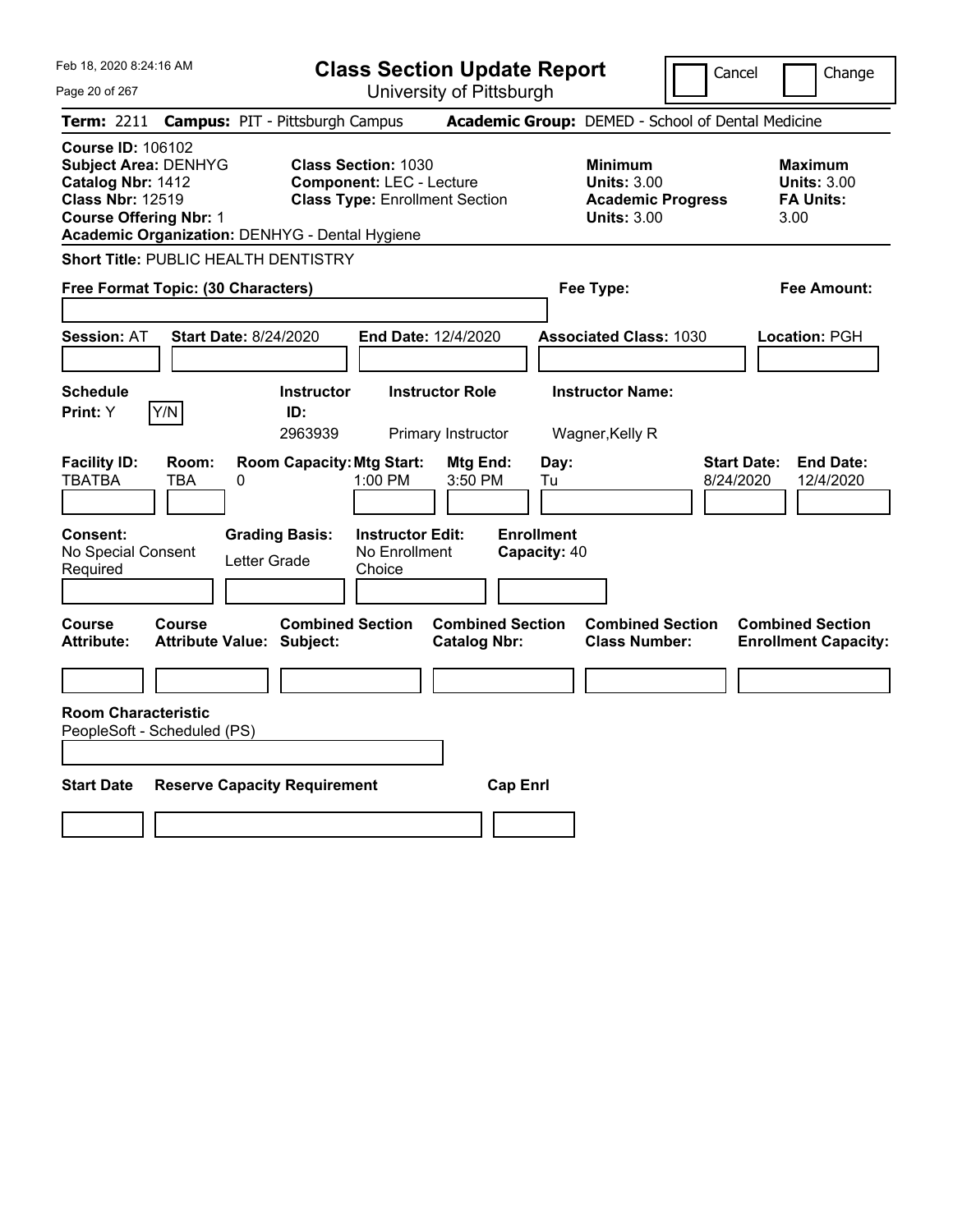| Feb 18, 2020 8:24:16 AM                                                                                                                                                                    | <b>Class Section Update Report</b>                                                                                                                                   |                                                                                        | Cancel<br>Change                                                 |
|--------------------------------------------------------------------------------------------------------------------------------------------------------------------------------------------|----------------------------------------------------------------------------------------------------------------------------------------------------------------------|----------------------------------------------------------------------------------------|------------------------------------------------------------------|
| Page 21 of 267                                                                                                                                                                             | University of Pittsburgh                                                                                                                                             |                                                                                        |                                                                  |
| Term: 2211                                                                                                                                                                                 | <b>Campus: PIT - Pittsburgh Campus</b>                                                                                                                               | Academic Group: DEMED - School of Dental Medicine                                      |                                                                  |
| <b>Course ID: 106107</b><br><b>Subject Area: DENHYG</b><br>Catalog Nbr: 1417<br><b>Class Nbr: 12520</b><br><b>Course Offering Nbr: 1</b><br>Academic Organization: DENHYG - Dental Hygiene | <b>Class Section: 1030</b><br><b>Component: SEM - Seminar</b><br><b>Class Type: Enrollment Section</b>                                                               | <b>Minimum</b><br><b>Units: 1.00</b><br><b>Academic Progress</b><br><b>Units: 1.00</b> | Maximum<br><b>Units: 1.00</b><br><b>FA Units:</b><br>1.00        |
| Short Title: DENTAL HYGIENE SEMINAR 3                                                                                                                                                      |                                                                                                                                                                      |                                                                                        |                                                                  |
| Free Format Topic: (30 Characters)                                                                                                                                                         |                                                                                                                                                                      | Fee Type:                                                                              | Fee Amount:                                                      |
| <b>Session: AT</b><br><b>Start Date: 8/24/2020</b>                                                                                                                                         | End Date: 12/4/2020                                                                                                                                                  | <b>Associated Class: 1030</b>                                                          | Location: PGH                                                    |
| <b>Schedule</b>                                                                                                                                                                            | <b>Instructor Role</b><br><b>Instructor</b>                                                                                                                          | <b>Instructor Name:</b>                                                                |                                                                  |
| Y/N<br>Print: Y                                                                                                                                                                            | ID:<br>3512901<br>Primary Instructor                                                                                                                                 | Lillios,Elizabeth N                                                                    |                                                                  |
| <b>Facility ID:</b><br>Room:<br><b>TBATBA</b><br><b>TBA</b><br>0<br><b>Consent:</b><br>No Special Consent<br>Required<br>Basis                                                             | <b>Room Capacity: Mtg Start:</b><br>Mtg End:<br>2:50 PM<br>1:00 PM<br><b>Grading Basis:</b><br><b>Instructor Edit:</b><br>LG/SU3 Elective<br>No Enrollment<br>Choice | Day:<br>Mo<br><b>Enrollment</b><br>Capacity: 40                                        | <b>Start Date:</b><br><b>End Date:</b><br>8/24/2020<br>12/4/2020 |
| <b>Course</b><br><b>Course</b><br><b>Attribute:</b><br><b>Attribute Value: Subject:</b>                                                                                                    | <b>Combined Section</b><br><b>Combined Section</b><br><b>Catalog Nbr:</b>                                                                                            | <b>Combined Section</b><br><b>Class Number:</b>                                        | <b>Combined Section</b><br><b>Enrollment Capacity:</b>           |
|                                                                                                                                                                                            |                                                                                                                                                                      |                                                                                        |                                                                  |
| <b>Room Characteristic</b><br>PeopleSoft - Scheduled (PS)                                                                                                                                  |                                                                                                                                                                      |                                                                                        |                                                                  |
|                                                                                                                                                                                            |                                                                                                                                                                      |                                                                                        |                                                                  |
| <b>Start Date</b><br><b>Reserve Capacity Requirement</b>                                                                                                                                   |                                                                                                                                                                      | <b>Cap Enrl</b>                                                                        |                                                                  |
|                                                                                                                                                                                            |                                                                                                                                                                      |                                                                                        |                                                                  |
|                                                                                                                                                                                            |                                                                                                                                                                      |                                                                                        |                                                                  |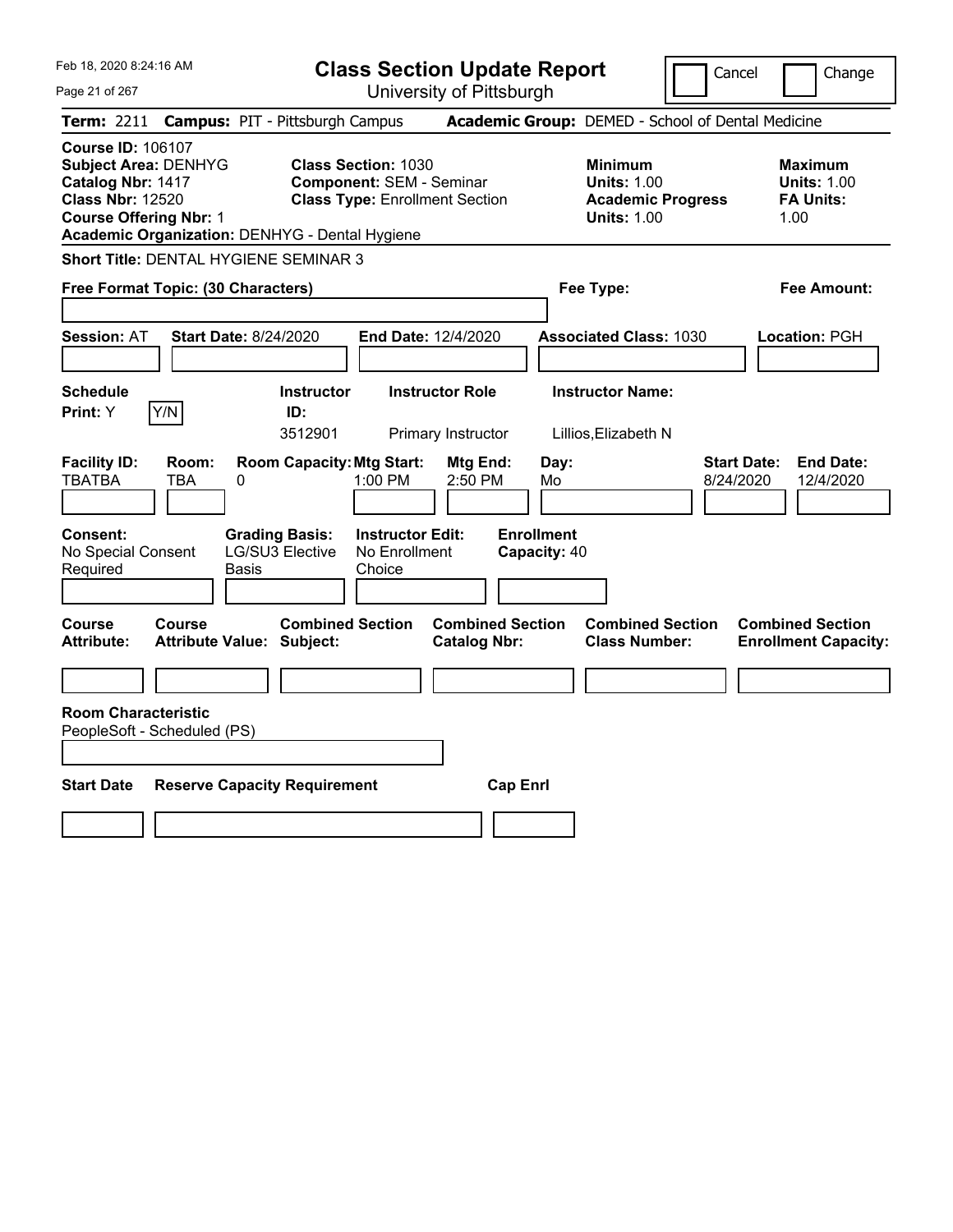| Feb 18, 2020 8:24:16 AM<br>Page 22 of 267                                                                                         |                            |                                                                                                                                                                                             |                                                                | <b>Class Section Update Report</b><br>University of Pittsburgh                                                                                                                                                                                                                                                                                  |                                                                                                                                                                                                                                                                                                         | Cancel                          | Change                                                           |
|-----------------------------------------------------------------------------------------------------------------------------------|----------------------------|---------------------------------------------------------------------------------------------------------------------------------------------------------------------------------------------|----------------------------------------------------------------|-------------------------------------------------------------------------------------------------------------------------------------------------------------------------------------------------------------------------------------------------------------------------------------------------------------------------------------------------|---------------------------------------------------------------------------------------------------------------------------------------------------------------------------------------------------------------------------------------------------------------------------------------------------------|---------------------------------|------------------------------------------------------------------|
| <b>Term: 2211</b>                                                                                                                 |                            | <b>Campus: PIT - Pittsburgh Campus</b>                                                                                                                                                      |                                                                |                                                                                                                                                                                                                                                                                                                                                 | Academic Group: DEMED - School of Dental Medicine                                                                                                                                                                                                                                                       |                                 |                                                                  |
| <b>Course ID: 106109</b><br>Subject Area: DENHYG<br>Catalog Nbr: 1419<br><b>Class Nbr: 12521</b><br><b>Course Offering Nbr: 1</b> |                            | Academic Organization: DENHYG - Dental Hygiene                                                                                                                                              | <b>Class Section: 1070</b><br><b>Component: CLN - Clinical</b> | <b>Class Type: Enrollment Section</b>                                                                                                                                                                                                                                                                                                           | <b>Minimum</b><br><b>Units: 4.00</b><br><b>Academic Progress</b><br><b>Units: 4.00</b>                                                                                                                                                                                                                  |                                 | <b>Maximum</b><br><b>Units: 4.00</b><br><b>FA Units:</b><br>4.00 |
|                                                                                                                                   |                            | <b>Short Title: DENTAL HYGIENE CLINIC 3</b>                                                                                                                                                 |                                                                |                                                                                                                                                                                                                                                                                                                                                 |                                                                                                                                                                                                                                                                                                         |                                 |                                                                  |
| Free Format Topic: (30 Characters)                                                                                                |                            |                                                                                                                                                                                             |                                                                |                                                                                                                                                                                                                                                                                                                                                 | Fee Type:                                                                                                                                                                                                                                                                                               |                                 | <b>Fee Amount:</b>                                               |
|                                                                                                                                   |                            |                                                                                                                                                                                             |                                                                |                                                                                                                                                                                                                                                                                                                                                 |                                                                                                                                                                                                                                                                                                         |                                 |                                                                  |
| <b>Session: AT</b>                                                                                                                |                            | <b>Start Date: 8/24/2020</b>                                                                                                                                                                |                                                                | End Date: 12/4/2020                                                                                                                                                                                                                                                                                                                             | <b>Associated Class: 1070</b>                                                                                                                                                                                                                                                                           |                                 | Location: PGH                                                    |
|                                                                                                                                   |                            |                                                                                                                                                                                             |                                                                |                                                                                                                                                                                                                                                                                                                                                 |                                                                                                                                                                                                                                                                                                         |                                 |                                                                  |
| <b>Schedule</b>                                                                                                                   |                            | <b>Instructor</b>                                                                                                                                                                           |                                                                | <b>Instructor Role</b>                                                                                                                                                                                                                                                                                                                          | <b>Instructor Name:</b>                                                                                                                                                                                                                                                                                 |                                 |                                                                  |
| Print: Y<br><b>Facility ID:</b><br><b>TBATBA</b>                                                                                  | Y/N<br>Room:<br><b>TBA</b> | ID:<br>3945880<br>2905963<br>3512901<br>1124315<br>2902933<br>2963939<br>2934289<br>3376527<br>2905963<br>3399743<br>3512901<br>1124315<br>2963939<br><b>Room Capacity: Mtg Start:</b><br>0 | 9:00 AM                                                        | Secondary Instructor<br>Secondary Instructor<br>Primary Instructor<br>Secondary Instructor<br>Secondary Instructor<br>Secondary Instructor<br>Secondary Instructor<br>Secondary Instructor<br>Secondary Instructor<br>Secondary Instructor<br>Primary Instructor<br>Secondary Instructor<br>Secondary Instructor<br><b>Mtg End:</b><br>11:50 AM | Debski, Jennifer Rae<br>Folino Gallo, Victoria<br>Lillios, Elizabeth N<br>Mahan, Faith M<br>Vogel, Mary Stalgaitis<br>Wagner, Kelly R<br>Ambrosino, Antonia T<br>Ban, Susan L<br>Folino Gallo, Victoria<br>Kim, Jeong-Seon<br>Lillios, Elizabeth N<br>Mahan, Faith M<br>Wagner, Kelly R<br>Day:<br>TuTh | <b>Start Date:</b><br>8/24/2020 | <b>End Date:</b><br>12/4/2020                                    |
| <b>TBATBA</b>                                                                                                                     | <b>TBA</b>                 | 0                                                                                                                                                                                           | 1:00 PM                                                        | 4:30 PM                                                                                                                                                                                                                                                                                                                                         | WeThFr                                                                                                                                                                                                                                                                                                  | 8/24/2020                       | 12/4/2020                                                        |
| <b>Consent:</b><br>No Special Consent<br>Required<br><b>Course</b><br><b>Attribute:</b>                                           | <b>Course</b>              | <b>Grading Basis:</b><br>Letter Grade<br><b>Combined Section</b><br><b>Attribute Value: Subject:</b>                                                                                        | <b>Instructor Edit:</b><br>No Enrollment<br>Choice             | <b>Combined Section</b><br><b>Catalog Nbr:</b>                                                                                                                                                                                                                                                                                                  | <b>Enrollment</b><br>Capacity: 50<br><b>Combined Section</b><br><b>Class Number:</b>                                                                                                                                                                                                                    |                                 | <b>Combined Section</b><br><b>Enrollment Capacity:</b>           |
|                                                                                                                                   |                            |                                                                                                                                                                                             |                                                                |                                                                                                                                                                                                                                                                                                                                                 |                                                                                                                                                                                                                                                                                                         |                                 |                                                                  |
|                                                                                                                                   |                            |                                                                                                                                                                                             |                                                                |                                                                                                                                                                                                                                                                                                                                                 |                                                                                                                                                                                                                                                                                                         |                                 |                                                                  |
| <b>Room Characteristic</b>                                                                                                        |                            |                                                                                                                                                                                             |                                                                |                                                                                                                                                                                                                                                                                                                                                 |                                                                                                                                                                                                                                                                                                         |                                 |                                                                  |
|                                                                                                                                   |                            |                                                                                                                                                                                             |                                                                |                                                                                                                                                                                                                                                                                                                                                 |                                                                                                                                                                                                                                                                                                         |                                 |                                                                  |
| <b>Start Date</b>                                                                                                                 |                            | <b>Reserve Capacity Requirement</b>                                                                                                                                                         |                                                                | <b>Cap Enrl</b>                                                                                                                                                                                                                                                                                                                                 |                                                                                                                                                                                                                                                                                                         |                                 |                                                                  |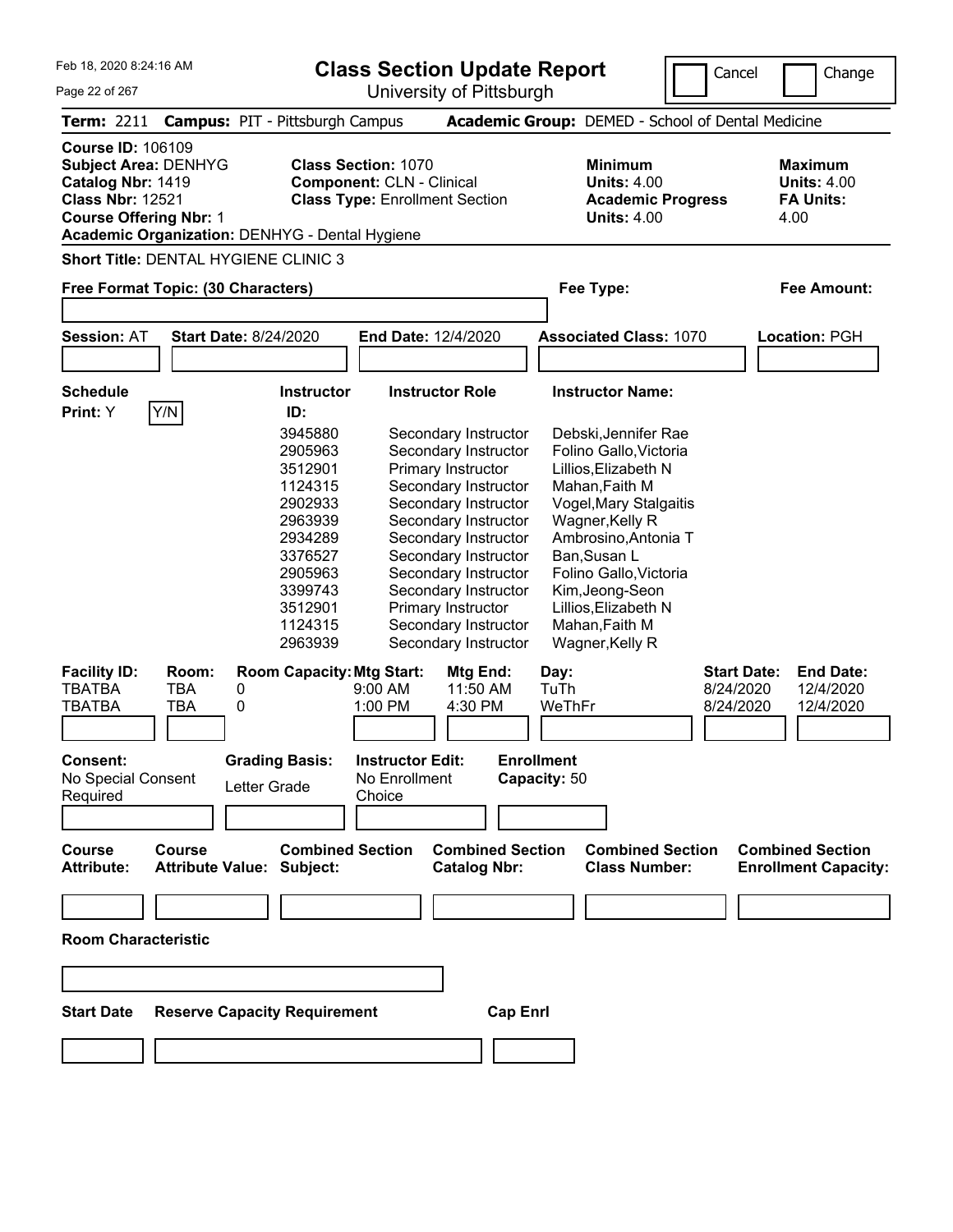| Feb 18, 2020 8:24:16 AM                                                                                                                                                                    | <b>Class Section Update Report</b>                                                                     |                                                                                        | Cancel<br>Change                                                 |
|--------------------------------------------------------------------------------------------------------------------------------------------------------------------------------------------|--------------------------------------------------------------------------------------------------------|----------------------------------------------------------------------------------------|------------------------------------------------------------------|
| Page 23 of 267                                                                                                                                                                             | University of Pittsburgh                                                                               |                                                                                        |                                                                  |
| Term: 2211                                                                                                                                                                                 | <b>Campus: PIT - Pittsburgh Campus</b>                                                                 | Academic Group: DEMED - School of Dental Medicine                                      |                                                                  |
| <b>Course ID: 106110</b><br><b>Subject Area: DENHYG</b><br>Catalog Nbr: 1420<br><b>Class Nbr: 12571</b><br><b>Course Offering Nbr: 1</b><br>Academic Organization: DENHYG - Dental Hygiene | <b>Class Section: 1030</b><br><b>Component: LEC - Lecture</b><br><b>Class Type: Enrollment Section</b> | <b>Minimum</b><br><b>Units: 3.00</b><br><b>Academic Progress</b><br><b>Units: 3.00</b> | Maximum<br><b>Units: 3.00</b><br><b>FA Units:</b><br>3.00        |
| Short Title: ETHICS HEALTH CRE PROFESSIONAL                                                                                                                                                |                                                                                                        |                                                                                        |                                                                  |
| Free Format Topic: (30 Characters)                                                                                                                                                         |                                                                                                        | Fee Type:                                                                              | Fee Amount:                                                      |
| <b>Session: AT</b><br><b>Start Date: 8/24/2020</b>                                                                                                                                         | End Date: 12/4/2020                                                                                    | <b>Associated Class: 1030</b>                                                          | Location: PGH                                                    |
| <b>Schedule</b><br>Y/N<br>Print: Y                                                                                                                                                         | <b>Instructor Role</b><br><b>Instructor</b><br>ID:<br>3945880<br>Primary Instructor                    | <b>Instructor Name:</b><br>Debski, Jennifer Rae                                        |                                                                  |
| <b>Facility ID:</b><br>Room:<br><b>TBATBA</b><br><b>TBA</b><br>0                                                                                                                           | <b>Room Capacity: Mtg Start:</b><br>Mtg End:<br>$9:00 \, \text{AM}$<br>11:50 AM                        | Day:<br>We                                                                             | <b>Start Date:</b><br><b>End Date:</b><br>8/24/2020<br>12/4/2020 |
| <b>Consent:</b><br>No Special Consent<br>Required<br>Basis                                                                                                                                 | <b>Grading Basis:</b><br><b>Instructor Edit:</b><br>LG/SU3 Elective<br>No Enrollment<br>Choice         | <b>Enrollment</b><br>Capacity: 40                                                      |                                                                  |
| <b>Course</b><br><b>Course</b><br><b>Attribute:</b><br><b>Attribute Value: Subject:</b>                                                                                                    | <b>Combined Section</b><br><b>Catalog Nbr:</b>                                                         | <b>Combined Section</b><br><b>Combined Section</b><br><b>Class Number:</b>             | <b>Combined Section</b><br><b>Enrollment Capacity:</b>           |
|                                                                                                                                                                                            |                                                                                                        |                                                                                        |                                                                  |
| <b>Room Characteristic</b><br>PeopleSoft - Scheduled (PS)                                                                                                                                  |                                                                                                        |                                                                                        |                                                                  |
| <b>Start Date</b>                                                                                                                                                                          | <b>Reserve Capacity Requirement</b>                                                                    | <b>Cap Enrl</b>                                                                        |                                                                  |
|                                                                                                                                                                                            |                                                                                                        |                                                                                        |                                                                  |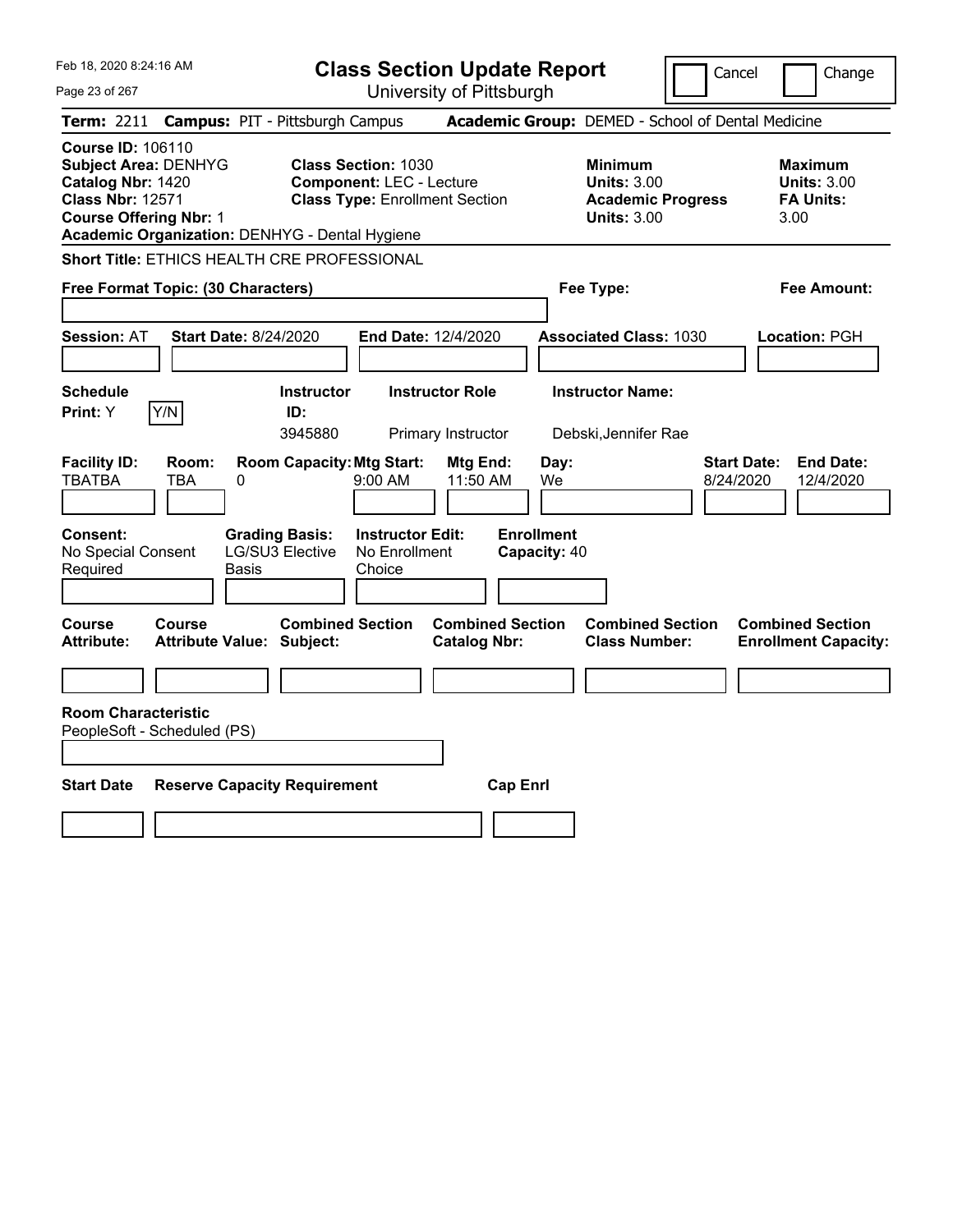| Feb 18, 2020 8:24:16 AM                                                                                                                                                                    |                                                                            | <b>Class Section Update Report</b>                                                                     |                                                |                                                                                        | Cancel<br>Change                                                  |
|--------------------------------------------------------------------------------------------------------------------------------------------------------------------------------------------|----------------------------------------------------------------------------|--------------------------------------------------------------------------------------------------------|------------------------------------------------|----------------------------------------------------------------------------------------|-------------------------------------------------------------------|
| Page 24 of 267                                                                                                                                                                             |                                                                            | University of Pittsburgh                                                                               |                                                |                                                                                        |                                                                   |
| <b>Term: 2211</b>                                                                                                                                                                          | <b>Campus: PIT - Pittsburgh Campus</b>                                     |                                                                                                        |                                                | Academic Group: DEMED - School of Dental Medicine                                      |                                                                   |
| <b>Course ID: 177308</b><br><b>Subject Area: DENHYG</b><br>Catalog Nbr: 1421<br><b>Class Nbr: 16347</b><br><b>Course Offering Nbr: 1</b><br>Academic Organization: DENHYG - Dental Hygiene |                                                                            | <b>Class Section: 1070</b><br><b>Component: LEC - Lecture</b><br><b>Class Type: Enrollment Section</b> |                                                | <b>Minimum</b><br><b>Units: 1.00</b><br><b>Academic Progress</b><br><b>Units: 1.00</b> | <b>Maximum</b><br><b>Units: 1.00</b><br><b>FA Units:</b><br>1.00  |
| <b>Short Title: SPECIAL NEEDS DENTISTRY</b>                                                                                                                                                |                                                                            |                                                                                                        |                                                |                                                                                        |                                                                   |
| Free Format Topic: (30 Characters)                                                                                                                                                         |                                                                            |                                                                                                        |                                                | Fee Type:                                                                              | Fee Amount:                                                       |
| <b>Session: AT</b>                                                                                                                                                                         | <b>Start Date: 8/24/2020</b>                                               | End Date: 12/12/2020                                                                                   |                                                | <b>Associated Class: 1070</b>                                                          | Location: PGH                                                     |
| <b>Schedule</b><br>Y/N<br><b>Print:</b> Y                                                                                                                                                  | <b>Instructor</b><br>ID:<br>2942314                                        | <b>Instructor Role</b><br>Primary Instructor                                                           |                                                | <b>Instructor Name:</b><br>Taiclet, Lynne M                                            |                                                                   |
| <b>Facility ID:</b><br>Room:<br><b>SALK00355</b><br>00355                                                                                                                                  | <b>Room Capacity: Mtg Start:</b><br>171                                    | 8:00 AM<br>8:50 AM                                                                                     | Mtg End:<br>Day:<br>Fr                         |                                                                                        | <b>Start Date:</b><br><b>End Date:</b><br>8/24/2020<br>12/12/2020 |
| Consent:<br>No Special Consent<br>Required                                                                                                                                                 | <b>Grading Basis:</b><br>Letter Grade                                      | <b>Instructor Edit:</b><br>No Enrollment<br>Choice                                                     | <b>Enrollment</b><br>Capacity: 85              |                                                                                        |                                                                   |
| Course<br>Course<br><b>Attribute:</b>                                                                                                                                                      | <b>Combined Section</b><br><b>Attribute Value: Subject:</b><br><b>DENT</b> | 5310                                                                                                   | <b>Combined Section</b><br><b>Catalog Nbr:</b> | <b>Combined Section</b><br><b>Class Number:</b><br>16346                               | <b>Combined Section</b><br><b>Enrollment Capacity:</b><br>85      |
| <b>Room Characteristic</b><br>PeopleSoft - Scheduled (PS)                                                                                                                                  |                                                                            |                                                                                                        |                                                |                                                                                        |                                                                   |
| <b>Start Date</b>                                                                                                                                                                          | <b>Reserve Capacity Requirement</b>                                        |                                                                                                        | <b>Cap Enrl</b>                                |                                                                                        |                                                                   |
|                                                                                                                                                                                            |                                                                            |                                                                                                        |                                                |                                                                                        |                                                                   |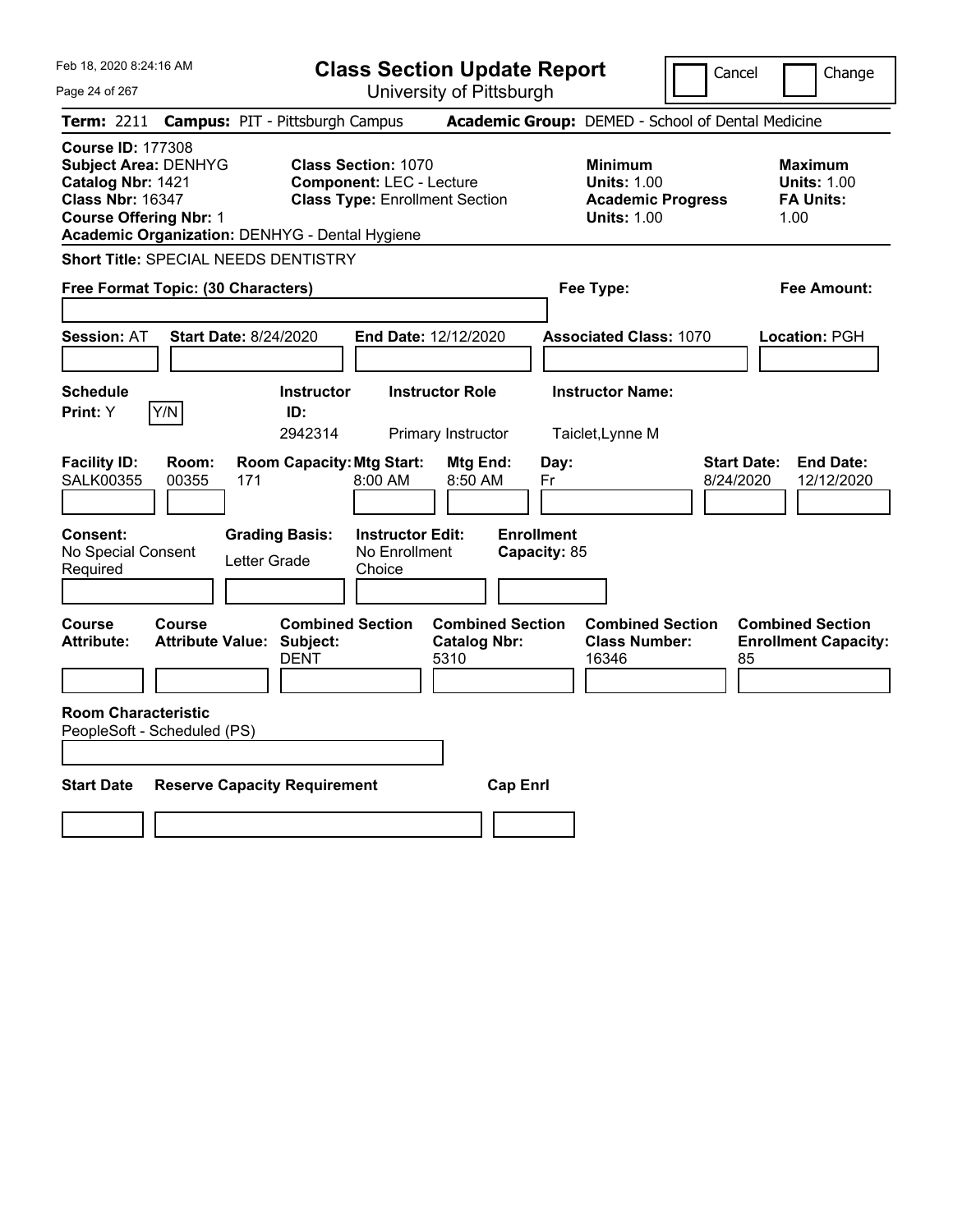| Feb 18, 2020 8:24:16 AM                                                                                                                  |                                                             | <b>Class Section Update Report</b>                                                                     |                                   |                                                                                        | Cancel<br>Change                                                 |
|------------------------------------------------------------------------------------------------------------------------------------------|-------------------------------------------------------------|--------------------------------------------------------------------------------------------------------|-----------------------------------|----------------------------------------------------------------------------------------|------------------------------------------------------------------|
| Page 25 of 267                                                                                                                           |                                                             | University of Pittsburgh                                                                               |                                   |                                                                                        |                                                                  |
| Term: 2211                                                                                                                               | <b>Campus: PIT - Pittsburgh Campus</b>                      |                                                                                                        |                                   | Academic Group: DEMED - School of Dental Medicine                                      |                                                                  |
| <b>Course ID: 182236</b><br><b>Subject Area: DENHYG</b><br>Catalog Nbr: 1422<br><b>Class Nbr: 18428</b><br><b>Course Offering Nbr: 1</b> | Academic Organization: DENHYG - Dental Hygiene              | <b>Class Section: 1060</b><br><b>Component: LEC - Lecture</b><br><b>Class Type: Enrollment Section</b> |                                   | <b>Minimum</b><br><b>Units: 3.00</b><br><b>Academic Progress</b><br><b>Units: 3.00</b> | Maximum<br><b>Units: 3.00</b><br><b>FA Units:</b><br>3.00        |
|                                                                                                                                          | Short Title: HLTH PROMOS THROUGH LIFE SPAN                  |                                                                                                        |                                   |                                                                                        |                                                                  |
| Free Format Topic: (30 Characters)                                                                                                       |                                                             |                                                                                                        |                                   | Fee Type:                                                                              | Fee Amount:                                                      |
| <b>Session: AT</b>                                                                                                                       | <b>Start Date: 8/24/2020</b>                                | End Date: 12/4/2020                                                                                    |                                   | <b>Associated Class: 1060</b>                                                          | Location: PGH                                                    |
| <b>Schedule</b><br>Y/N<br>Print: Y                                                                                                       | <b>Instructor</b><br>ID:<br>3510001                         | <b>Instructor Role</b><br>Primary Instructor                                                           |                                   | <b>Instructor Name:</b><br>Green, Victoria Grace                                       |                                                                  |
| <b>Facility ID:</b><br>Room:<br><b>TBATBA</b><br><b>TBA</b>                                                                              | <b>Room Capacity: Mtg Start:</b><br>0                       | Mtg End:<br>9:00 AM<br>11:50 AM                                                                        | Day:<br>Mo                        |                                                                                        | <b>Start Date:</b><br><b>End Date:</b><br>8/24/2020<br>12/4/2020 |
| Consent:<br>No Special Consent<br>Required                                                                                               | <b>Grading Basis:</b><br>Letter Grade                       | <b>Instructor Edit:</b><br>No Enrollment<br>Choice                                                     | <b>Enrollment</b><br>Capacity: 35 |                                                                                        |                                                                  |
| <b>Course</b><br><b>Course</b><br><b>Attribute:</b>                                                                                      | <b>Combined Section</b><br><b>Attribute Value: Subject:</b> | <b>Catalog Nbr:</b>                                                                                    | <b>Combined Section</b>           | <b>Combined Section</b><br><b>Class Number:</b>                                        | <b>Combined Section</b><br><b>Enrollment Capacity:</b>           |
|                                                                                                                                          |                                                             |                                                                                                        |                                   |                                                                                        |                                                                  |
| <b>Room Characteristic</b>                                                                                                               |                                                             |                                                                                                        |                                   |                                                                                        |                                                                  |
|                                                                                                                                          |                                                             |                                                                                                        |                                   |                                                                                        |                                                                  |
| <b>Start Date</b>                                                                                                                        | <b>Reserve Capacity Requirement</b>                         |                                                                                                        | <b>Cap Enrl</b>                   |                                                                                        |                                                                  |
|                                                                                                                                          |                                                             |                                                                                                        |                                   |                                                                                        |                                                                  |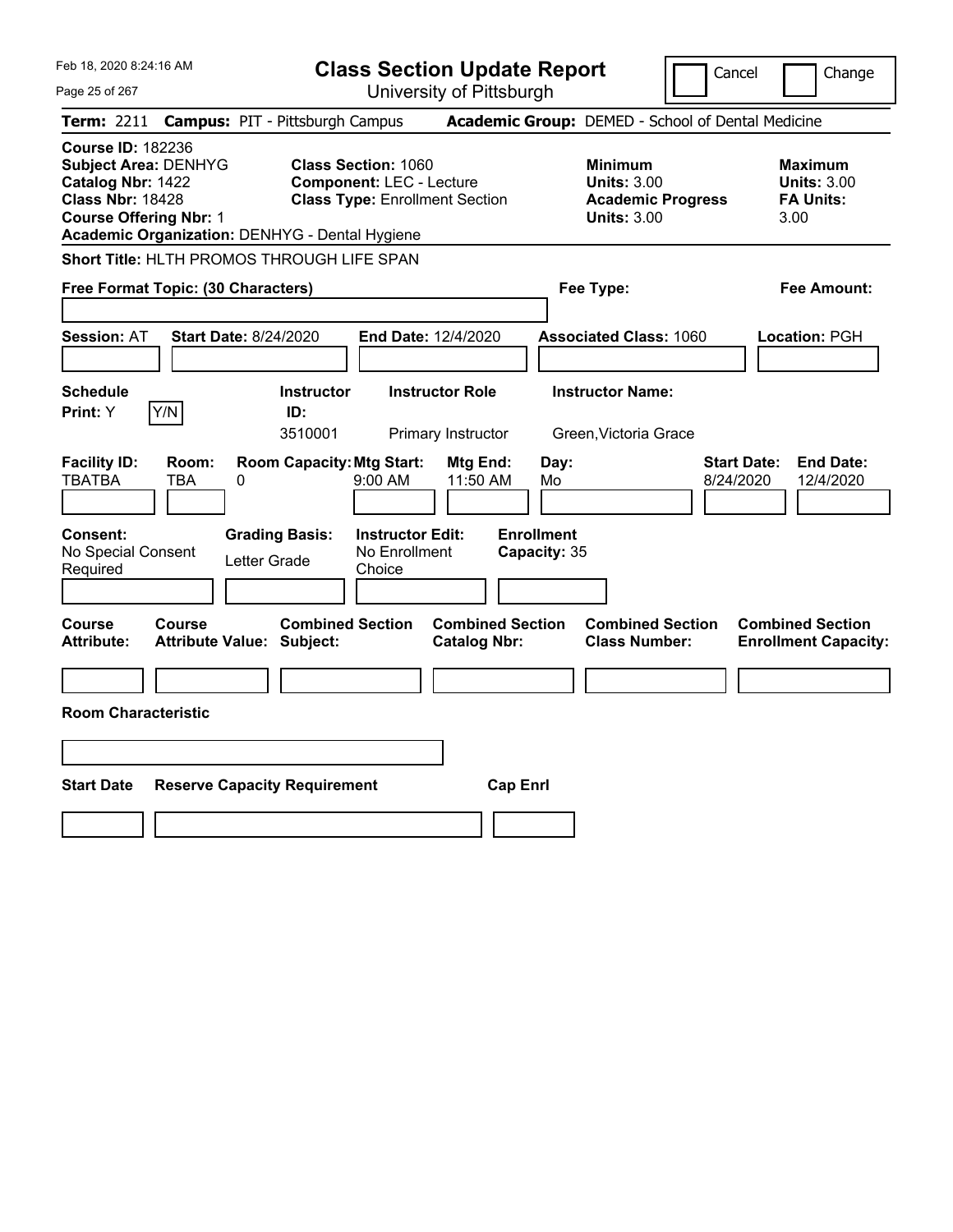| Feb 18, 2020 8:24:16 AM<br>Page 26 of 267                                                                                                                                                  | <b>Class Section Update Report</b><br>University of Pittsburgh                                                  | Cancel                                                                                 | Change                                                           |
|--------------------------------------------------------------------------------------------------------------------------------------------------------------------------------------------|-----------------------------------------------------------------------------------------------------------------|----------------------------------------------------------------------------------------|------------------------------------------------------------------|
| Term: 2211                                                                                                                                                                                 | <b>Campus: PIT - Pittsburgh Campus</b>                                                                          | Academic Group: DEMED - School of Dental Medicine                                      |                                                                  |
| <b>Course ID: 106128</b><br><b>Subject Area: DENHYG</b><br>Catalog Nbr: 1903<br><b>Class Nbr: 12541</b><br><b>Course Offering Nbr: 1</b><br>Academic Organization: DENHYG - Dental Hygiene | <b>Class Section: 1010</b><br><b>Component: DIR - Directed Studies</b><br><b>Class Type: Enrollment Section</b> | <b>Minimum</b><br><b>Units: 1.00</b><br><b>Academic Progress</b><br><b>Units: 1.00</b> | <b>Maximum</b><br><b>Units: 3.00</b><br><b>FA Units:</b><br>1.00 |
| <b>Short Title: DIRECTED STUDY</b>                                                                                                                                                         |                                                                                                                 |                                                                                        |                                                                  |
| Free Format Topic: (30 Characters)                                                                                                                                                         |                                                                                                                 | Fee Type:                                                                              | Fee Amount:                                                      |
| <b>Start Date: 8/24/2020</b><br>Session: SE3                                                                                                                                               | End Date: 12/12/2020                                                                                            | <b>Associated Class: 1010</b>                                                          | Location: PGH                                                    |
| <b>Schedule</b><br>Y/N<br>Print: Y                                                                                                                                                         | <b>Instructor Role</b><br><b>Instructor</b><br>ID:<br>2963939<br>Primary Instructor                             | <b>Instructor Name:</b><br>Wagner, Kelly R                                             |                                                                  |
| <b>Facility ID:</b><br>Room:<br><b>TBATBA</b><br>TBA<br>0                                                                                                                                  | <b>Room Capacity: Mtg Start:</b><br>Mtg End:                                                                    | <b>Start Date:</b><br>Day:<br>8/24/2020                                                | <b>End Date:</b><br>12/12/2020                                   |
| <b>Consent:</b><br><b>Grading Basis:</b><br><b>Department Consent</b><br>Required<br><b>Basis</b>                                                                                          | <b>Enrollment</b><br><b>Instructor Edit:</b><br>LG/SU3 Elective<br>No Enrollment<br>Capacity: 10<br>Choice      |                                                                                        |                                                                  |
| Course<br><b>Course</b><br><b>Attribute:</b><br><b>Attribute Value: Subject:</b>                                                                                                           | <b>Combined Section</b><br><b>Combined Section</b><br><b>Catalog Nbr:</b>                                       | <b>Combined Section</b><br><b>Class Number:</b>                                        | <b>Combined Section</b><br><b>Enrollment Capacity:</b>           |
| <b>Room Characteristic</b>                                                                                                                                                                 |                                                                                                                 |                                                                                        |                                                                  |
|                                                                                                                                                                                            |                                                                                                                 |                                                                                        |                                                                  |
| <b>Start Date</b><br><b>Reserve Capacity Requirement</b>                                                                                                                                   | <b>Cap Enrl</b>                                                                                                 |                                                                                        |                                                                  |
|                                                                                                                                                                                            |                                                                                                                 |                                                                                        |                                                                  |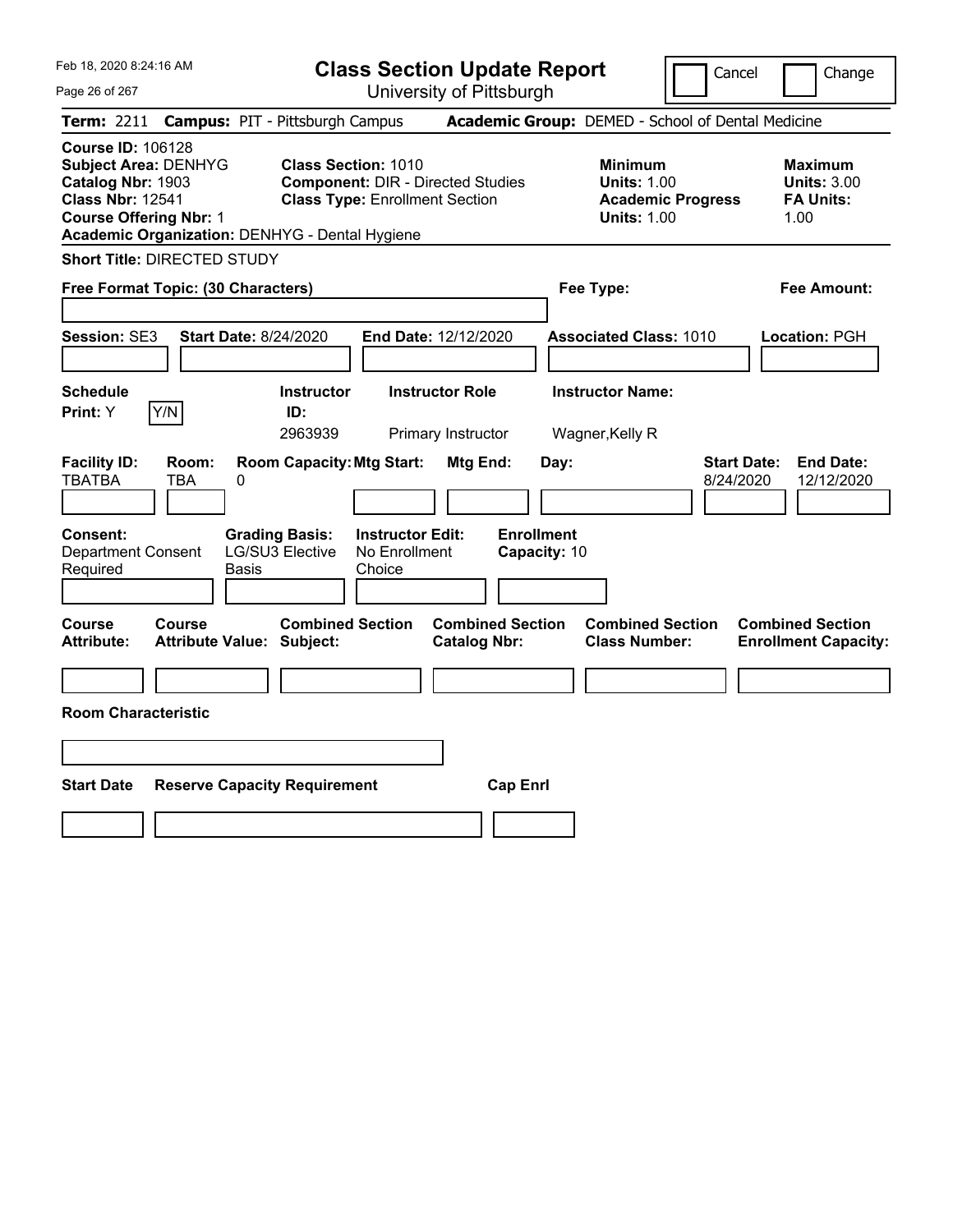| Feb 18, 2020 8:24:16 AM                                                                                                                                                                    |                                                                                                        | <b>Class Section Update Report</b>             |                                                                                        | Cancel<br>Change                                                  |
|--------------------------------------------------------------------------------------------------------------------------------------------------------------------------------------------|--------------------------------------------------------------------------------------------------------|------------------------------------------------|----------------------------------------------------------------------------------------|-------------------------------------------------------------------|
| Page 27 of 267                                                                                                                                                                             |                                                                                                        | University of Pittsburgh                       |                                                                                        |                                                                   |
| Term: 2211                                                                                                                                                                                 | <b>Campus: PIT - Pittsburgh Campus</b>                                                                 |                                                | Academic Group: DEMED - School of Dental Medicine                                      |                                                                   |
| <b>Course ID: 106132</b><br><b>Subject Area: DENHYG</b><br>Catalog Nbr: 1921<br><b>Class Nbr: 23301</b><br><b>Course Offering Nbr: 1</b><br>Academic Organization: DENHYG - Dental Hygiene | <b>Class Section: 1100</b><br><b>Component: LEC - Lecture</b><br><b>Class Type: Enrollment Section</b> |                                                | <b>Minimum</b><br><b>Units: 3.00</b><br><b>Academic Progress</b><br><b>Units: 3.00</b> | <b>Maximum</b><br><b>Units: 3.00</b><br><b>FA Units:</b><br>3.00  |
| Short Title: HEALTH MANAGEMENT SEMINAR                                                                                                                                                     |                                                                                                        |                                                |                                                                                        |                                                                   |
| Free Format Topic: (30 Characters)                                                                                                                                                         |                                                                                                        |                                                | Fee Type:                                                                              | Fee Amount:                                                       |
| <b>Session: AT</b>                                                                                                                                                                         | Start Date: 8/24/2020                                                                                  | <b>End Date: 12/12/2020</b>                    | <b>Associated Class: 1100</b>                                                          | Location: PGH                                                     |
| <b>Schedule</b><br>Y/N<br>Print: Y                                                                                                                                                         | <b>Instructor</b><br>ID:<br>2963939                                                                    | <b>Instructor Role</b><br>Primary Instructor   | <b>Instructor Name:</b><br>Wagner, Kelly R                                             |                                                                   |
| <b>Facility ID:</b><br>Room:<br><b>WEBTBA</b><br><b>TBA</b>                                                                                                                                | <b>Room Capacity: Mtg Start:</b><br>0<br>9:00 AM                                                       | Mtg End:<br>11:50 AM                           | Day:<br>Fr                                                                             | <b>Start Date:</b><br><b>End Date:</b><br>8/24/2020<br>12/12/2020 |
| Consent:<br><b>Department Consent</b><br>Required                                                                                                                                          | <b>Grading Basis:</b><br>Letter Grade<br>Choice                                                        | <b>Instructor Edit:</b><br>No Enrollment       | <b>Enrollment</b><br>Capacity: 12                                                      |                                                                   |
| Course<br><b>Course</b><br><b>Attribute:</b><br><b>WEB</b><br>IDM                                                                                                                          | <b>Combined Section</b><br><b>Attribute Value: Subject:</b>                                            | <b>Combined Section</b><br><b>Catalog Nbr:</b> | <b>Combined Section</b><br><b>Class Number:</b>                                        | <b>Combined Section</b><br><b>Enrollment Capacity:</b>            |
| <b>Room Characteristic</b>                                                                                                                                                                 |                                                                                                        |                                                |                                                                                        |                                                                   |
|                                                                                                                                                                                            |                                                                                                        |                                                |                                                                                        |                                                                   |
| <b>Start Date</b>                                                                                                                                                                          | <b>Reserve Capacity Requirement</b>                                                                    | <b>Cap Enrl</b>                                |                                                                                        |                                                                   |
|                                                                                                                                                                                            |                                                                                                        |                                                |                                                                                        |                                                                   |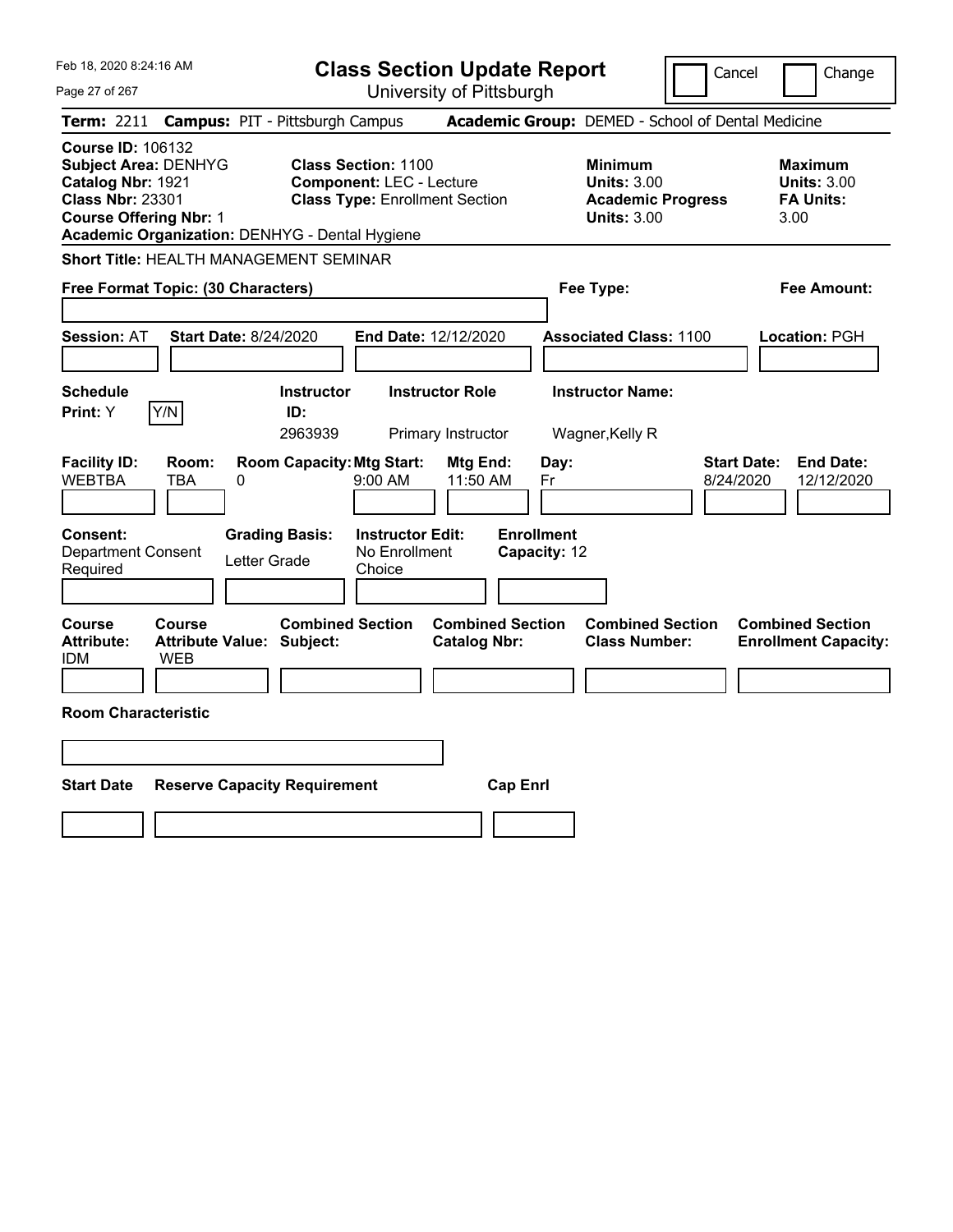| Feb 18, 2020 8:24:16 AM<br>Page 28 of 267                                                                                                                                                  | <b>Class Section Update Report</b><br>University of Pittsburgh                                                  | Cancel                                                                                 | Change                                                           |
|--------------------------------------------------------------------------------------------------------------------------------------------------------------------------------------------|-----------------------------------------------------------------------------------------------------------------|----------------------------------------------------------------------------------------|------------------------------------------------------------------|
| <b>Term: 2211</b>                                                                                                                                                                          | <b>Campus: PIT - Pittsburgh Campus</b>                                                                          | Academic Group: DEMED - School of Dental Medicine                                      |                                                                  |
| <b>Course ID: 106134</b><br><b>Subject Area: DENHYG</b><br>Catalog Nbr: 1923<br><b>Class Nbr: 12537</b><br><b>Course Offering Nbr: 1</b><br>Academic Organization: DENHYG - Dental Hygiene | <b>Class Section: 1010</b><br><b>Component: DIR - Directed Studies</b><br><b>Class Type: Enrollment Section</b> | <b>Minimum</b><br><b>Units: 1.00</b><br><b>Academic Progress</b><br><b>Units: 1.00</b> | <b>Maximum</b><br><b>Units: 3.00</b><br><b>FA Units:</b><br>1.00 |
| <b>Short Title: DIRECTED STUDY</b>                                                                                                                                                         |                                                                                                                 |                                                                                        |                                                                  |
| Free Format Topic: (30 Characters)                                                                                                                                                         |                                                                                                                 | Fee Type:                                                                              | Fee Amount:                                                      |
| Session: SE3<br><b>Start Date: 8/24/2020</b>                                                                                                                                               | End Date: 12/12/2020                                                                                            | <b>Associated Class: 1010</b>                                                          | Location: PGH                                                    |
| <b>Schedule</b><br>Y/N<br>Print: Y                                                                                                                                                         | <b>Instructor Role</b><br><b>Instructor</b><br>ID:<br>2963939<br>Primary Instructor                             | <b>Instructor Name:</b><br>Wagner, Kelly R                                             |                                                                  |
| <b>Facility ID:</b><br>Room:<br><b>TBATBA</b><br>TBA<br>$\pmb{0}$                                                                                                                          | <b>Room Capacity: Mtg Start:</b><br>Mtg End:                                                                    | Day:<br>8/24/2020                                                                      | <b>Start Date:</b><br><b>End Date:</b><br>12/12/2020             |
| <b>Consent:</b><br><b>Department Consent</b><br>H/S/U Basis<br>Required                                                                                                                    | <b>Enrollment</b><br><b>Instructor Edit:</b><br><b>Grading Basis:</b><br>No Enrollment<br>Choice                | Capacity: 12                                                                           |                                                                  |
| Course<br><b>Course</b><br><b>Attribute:</b><br><b>Attribute Value: Subject:</b>                                                                                                           | <b>Combined Section</b><br><b>Combined Section</b><br><b>Catalog Nbr:</b>                                       | <b>Combined Section</b><br><b>Class Number:</b>                                        | <b>Combined Section</b><br><b>Enrollment Capacity:</b>           |
| <b>Room Characteristic</b>                                                                                                                                                                 |                                                                                                                 |                                                                                        |                                                                  |
|                                                                                                                                                                                            |                                                                                                                 |                                                                                        |                                                                  |
| <b>Start Date</b><br><b>Reserve Capacity Requirement</b>                                                                                                                                   | <b>Cap Enrl</b>                                                                                                 |                                                                                        |                                                                  |
|                                                                                                                                                                                            |                                                                                                                 |                                                                                        |                                                                  |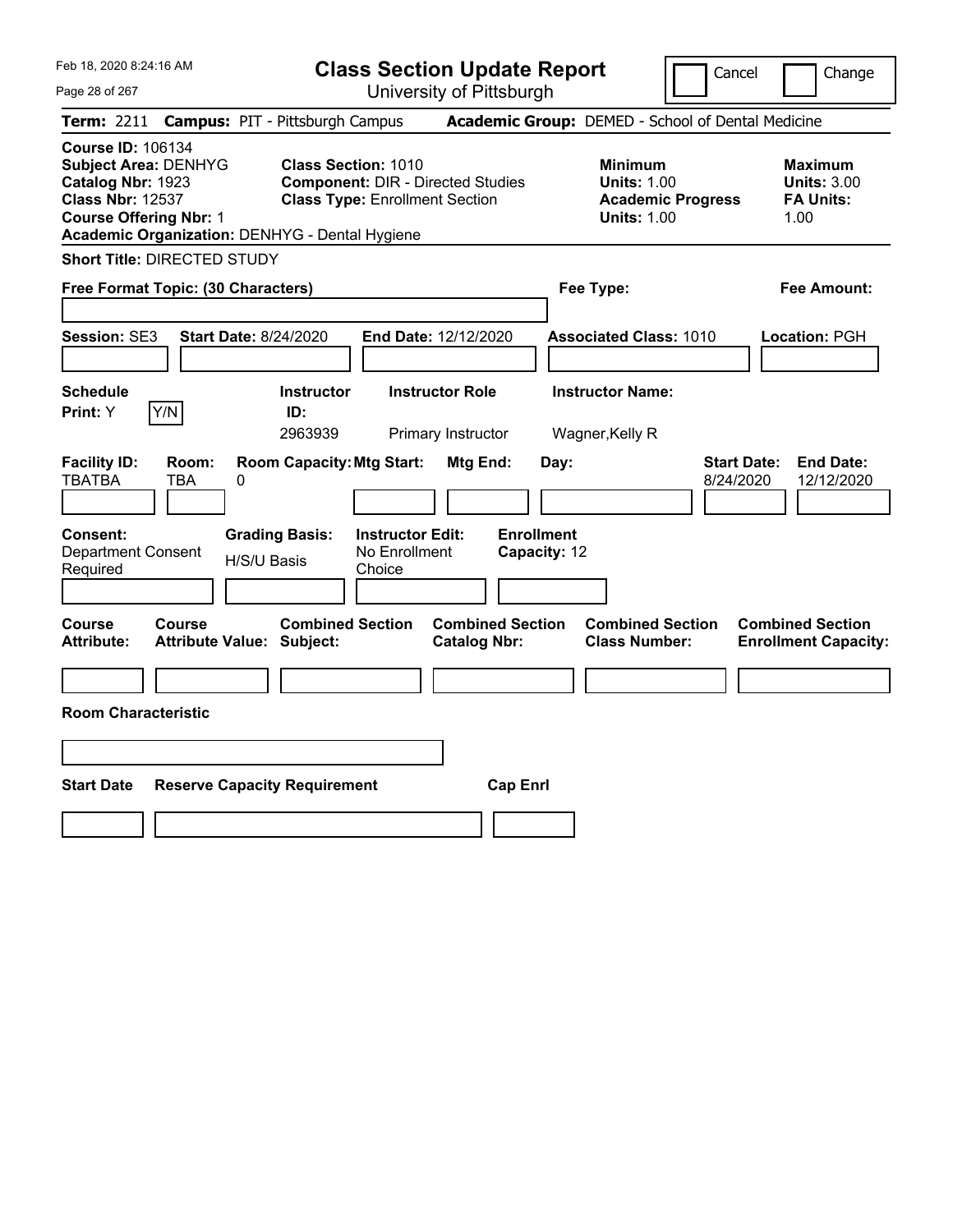| Feb 18, 2020 8:24:16 AM<br>Page 29 of 267                                                                                                                                                  | <b>Class Section Update Report</b><br>University of Pittsburgh                                                                      | Cancel                                                                                 | Change                                                           |
|--------------------------------------------------------------------------------------------------------------------------------------------------------------------------------------------|-------------------------------------------------------------------------------------------------------------------------------------|----------------------------------------------------------------------------------------|------------------------------------------------------------------|
| <b>Term: 2211</b>                                                                                                                                                                          | <b>Campus: PIT - Pittsburgh Campus</b>                                                                                              | Academic Group: DEMED - School of Dental Medicine                                      |                                                                  |
| <b>Course ID: 106139</b><br><b>Subject Area: DENHYG</b><br>Catalog Nbr: 1945<br><b>Class Nbr: 12542</b><br><b>Course Offering Nbr: 1</b><br>Academic Organization: DENHYG - Dental Hygiene | <b>Class Section: 1010</b><br><b>Component: DIR - Directed Studies</b><br><b>Class Type: Enrollment Section</b>                     | <b>Minimum</b><br><b>Units: 1.00</b><br><b>Academic Progress</b><br><b>Units: 1.00</b> | <b>Maximum</b><br><b>Units: 3.00</b><br><b>FA Units:</b><br>1.00 |
| <b>Short Title: DIRECTED STUDY</b>                                                                                                                                                         |                                                                                                                                     |                                                                                        |                                                                  |
| Free Format Topic: (30 Characters)                                                                                                                                                         |                                                                                                                                     | Fee Type:                                                                              | Fee Amount:                                                      |
| Session: SE3<br><b>Start Date: 8/24/2020</b>                                                                                                                                               | End Date: 12/12/2020                                                                                                                | <b>Associated Class: 1010</b>                                                          | Location: PGH                                                    |
| <b>Schedule</b><br>Y/N<br>Print: Y                                                                                                                                                         | <b>Instructor Role</b><br><b>Instructor</b><br>ID:<br>2963939<br>Primary Instructor                                                 | <b>Instructor Name:</b><br>Wagner, Kelly R                                             |                                                                  |
| <b>Facility ID:</b><br>Room:<br><b>TBATBA</b><br>TBA<br>$\pmb{0}$                                                                                                                          | <b>Room Capacity: Mtg Start:</b><br>Mtg End:                                                                                        | Day:<br>8/24/2020                                                                      | <b>Start Date:</b><br><b>End Date:</b><br>12/12/2020             |
| <b>Consent:</b><br><b>Department Consent</b><br>Required<br>Basis                                                                                                                          | <b>Enrollment</b><br><b>Instructor Edit:</b><br><b>Grading Basis:</b><br>LG/SU3 Elective<br>No Enrollment<br>Capacity: 10<br>Choice |                                                                                        |                                                                  |
| Course<br><b>Course</b><br><b>Attribute:</b><br><b>Attribute Value: Subject:</b>                                                                                                           | <b>Combined Section</b><br><b>Combined Section</b><br><b>Catalog Nbr:</b>                                                           | <b>Combined Section</b><br><b>Class Number:</b>                                        | <b>Combined Section</b><br><b>Enrollment Capacity:</b>           |
| <b>Room Characteristic</b>                                                                                                                                                                 |                                                                                                                                     |                                                                                        |                                                                  |
|                                                                                                                                                                                            |                                                                                                                                     |                                                                                        |                                                                  |
| <b>Start Date</b><br><b>Reserve Capacity Requirement</b>                                                                                                                                   | <b>Cap Enrl</b>                                                                                                                     |                                                                                        |                                                                  |
|                                                                                                                                                                                            |                                                                                                                                     |                                                                                        |                                                                  |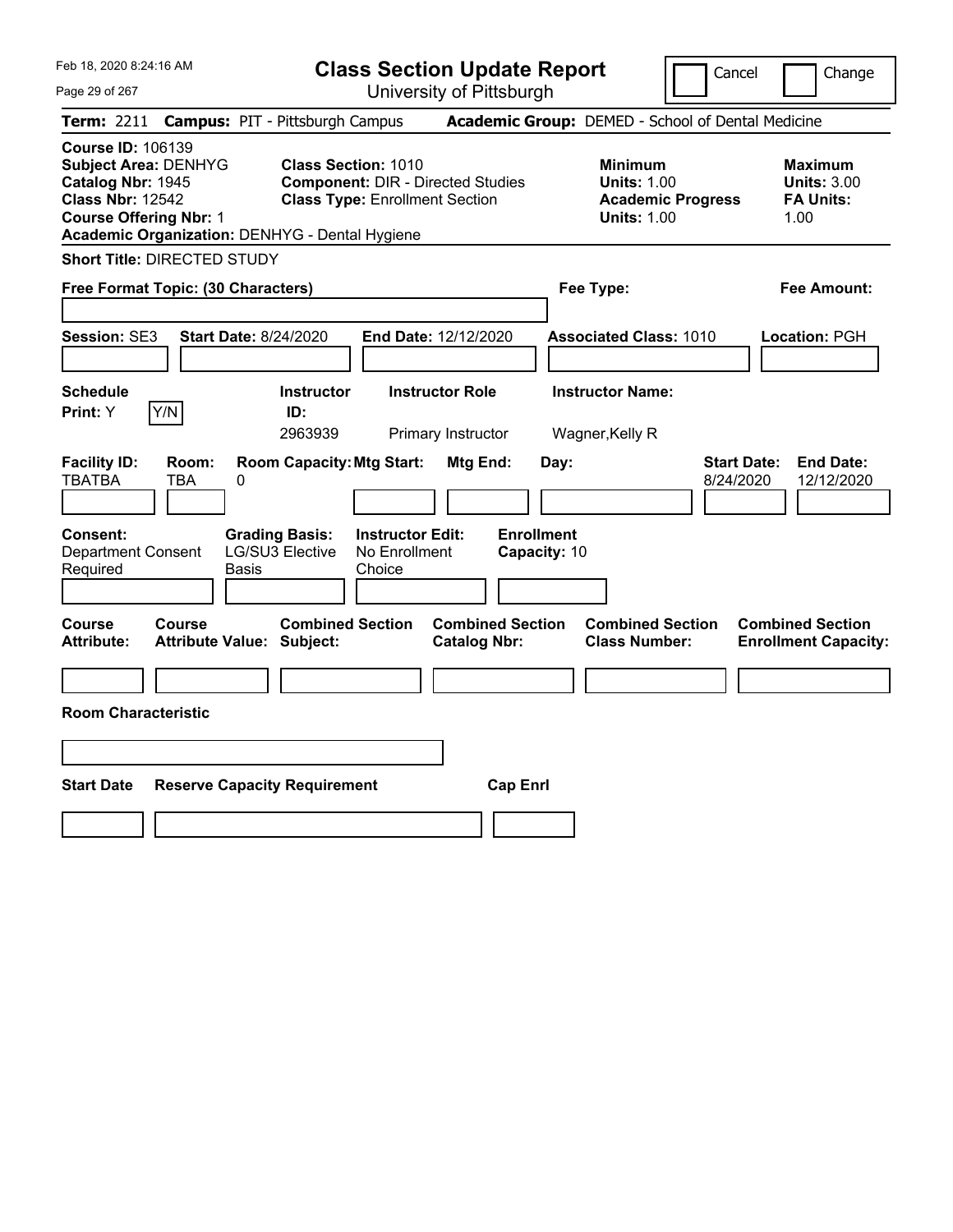| Feb 18, 2020 8:24:16 AM                                                                                                                | <b>Class Section Update Report</b>                                                                                                                                              | Cancel                                                                                 | Change                                                           |
|----------------------------------------------------------------------------------------------------------------------------------------|---------------------------------------------------------------------------------------------------------------------------------------------------------------------------------|----------------------------------------------------------------------------------------|------------------------------------------------------------------|
| Page 30 of 267                                                                                                                         | University of Pittsburgh                                                                                                                                                        |                                                                                        |                                                                  |
| <b>Term: 2211</b>                                                                                                                      | <b>Campus: PIT - Pittsburgh Campus</b>                                                                                                                                          | Academic Group: DEMED - School of Dental Medicine                                      |                                                                  |
| <b>Course ID: 106194</b><br><b>Subject Area: DENT</b><br>Catalog Nbr: 2001<br><b>Class Nbr: 12529</b><br><b>Course Offering Nbr: 1</b> | <b>Class Section: 1010</b><br><b>Component: DIR - Directed Studies</b><br><b>Class Type: Enrollment Section</b><br>Academic Organization: DMED-DIAG - Dent Med - Dept Diag Serv | <b>Minimum</b><br><b>Units: 0.00</b><br><b>Academic Progress</b><br><b>Units: 9.00</b> | <b>Maximum</b><br><b>Units: 0.00</b><br><b>FA Units:</b><br>9.00 |
| Short Title: FULL-TIME GRADUATE DENTAL MEDI                                                                                            |                                                                                                                                                                                 |                                                                                        |                                                                  |
| Free Format Topic: (30 Characters)                                                                                                     |                                                                                                                                                                                 | Fee Type:                                                                              | Fee Amount:                                                      |
| Session: GDT<br><b>Start Date: 8/24/2020</b>                                                                                           | End Date: 12/11/2020                                                                                                                                                            | <b>Associated Class: 1010</b>                                                          | Location: PGH                                                    |
| <b>Schedule</b><br>Y/N<br>Print: Y                                                                                                     | <b>Instructor</b><br><b>Instructor Role</b><br>ID:<br>2906063<br>Primary Instructor                                                                                             | <b>Instructor Name:</b><br>Petrone, Joseph F. A.                                       |                                                                  |
| <b>Facility ID:</b><br>Room:<br><b>TBATBA</b><br>TBA<br>0                                                                              | <b>Room Capacity: Mtg Start:</b><br><b>Mtg End:</b>                                                                                                                             | <b>Start Date:</b><br>Day:<br>8/24/2020                                                | <b>End Date:</b><br>12/11/2020                                   |
| Consent:<br><b>Department Consent</b><br>Required                                                                                      | <b>Enrollment</b><br><b>Instructor Edit:</b><br><b>Grading Basis:</b><br>No Enrollment<br><b>Grad SN Basis</b><br>Choice                                                        | Capacity: 25                                                                           |                                                                  |
| Course<br>Course<br><b>Attribute:</b><br><b>Attribute Value: Subject:</b>                                                              | <b>Combined Section</b><br><b>Combined Section</b><br><b>Catalog Nbr:</b>                                                                                                       | <b>Combined Section</b><br><b>Class Number:</b>                                        | <b>Combined Section</b><br><b>Enrollment Capacity:</b>           |
|                                                                                                                                        |                                                                                                                                                                                 |                                                                                        |                                                                  |
| <b>Room Characteristic</b>                                                                                                             |                                                                                                                                                                                 |                                                                                        |                                                                  |
|                                                                                                                                        |                                                                                                                                                                                 |                                                                                        |                                                                  |
| <b>Start Date</b><br><b>Reserve Capacity Requirement</b>                                                                               | <b>Cap Enrl</b>                                                                                                                                                                 |                                                                                        |                                                                  |
|                                                                                                                                        |                                                                                                                                                                                 |                                                                                        |                                                                  |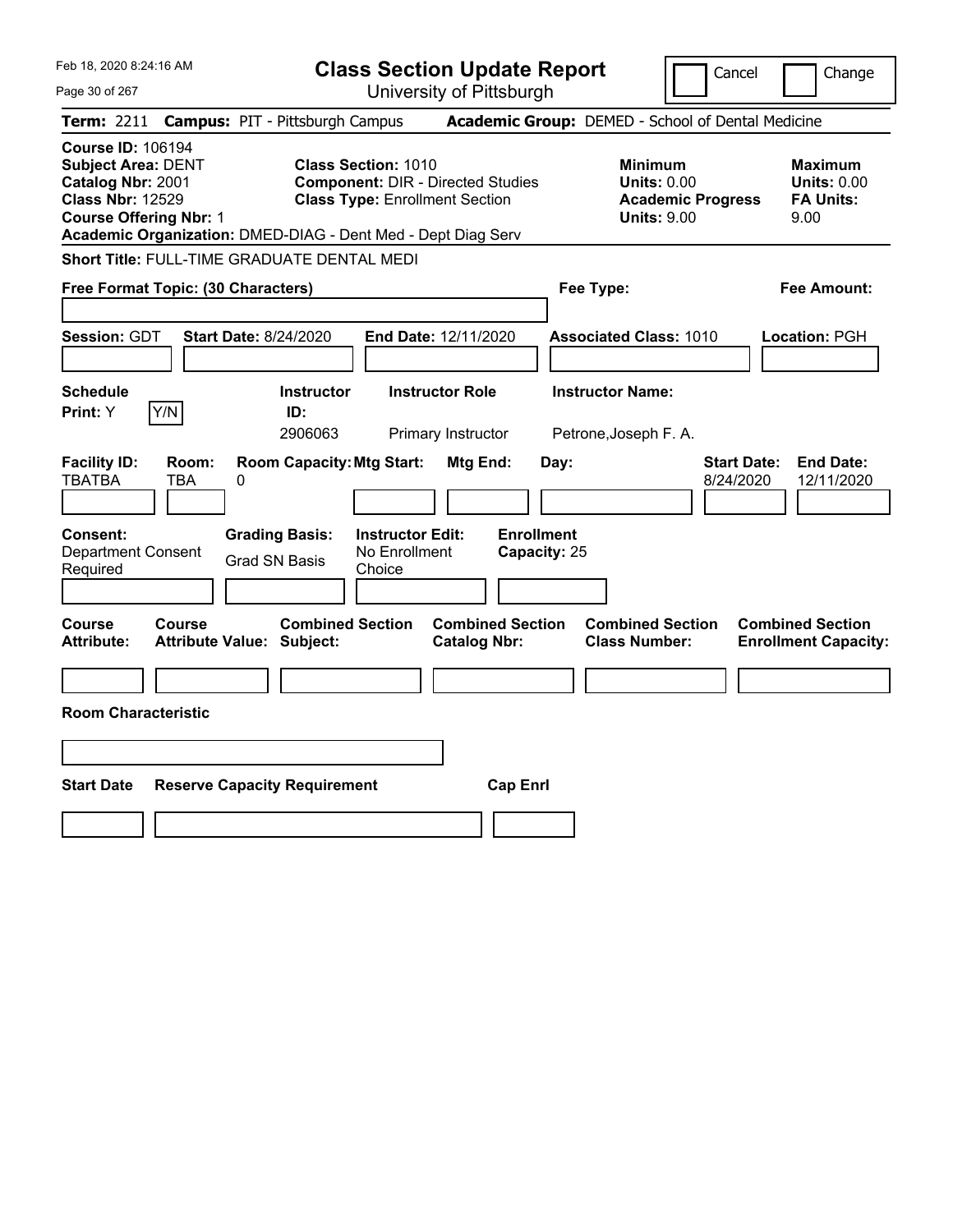**Class Section Update Report** University of Pittsburgh

Cancel Change

Page 31 of 267

| <b>Term: 2211 Campus: PIT - Pittsburgh Campus</b>                                                                                      |                     |                                                |                                                                                                                                                                         |                                                | <b>Academic Group:</b> DEMED - School of Dental Medicine |                                                                                        |                                                                  |
|----------------------------------------------------------------------------------------------------------------------------------------|---------------------|------------------------------------------------|-------------------------------------------------------------------------------------------------------------------------------------------------------------------------|------------------------------------------------|----------------------------------------------------------|----------------------------------------------------------------------------------------|------------------------------------------------------------------|
| <b>Course ID: 106195</b><br><b>Subject Area: DENT</b><br>Catalog Nbr: 2019<br><b>Class Nbr: 12525</b><br><b>Course Offering Nbr: 1</b> |                     |                                                | <b>Class Section: 1010</b><br><b>Component: CLN - Clinical</b><br><b>Class Type: Enrollment Section</b><br>Academic Organization: DMED-DIAG - Dent Med - Dept Diag Serv |                                                |                                                          | <b>Minimum</b><br><b>Units: 0.00</b><br><b>Academic Progress</b><br><b>Units: 0.50</b> | <b>Maximum</b><br><b>Units: 0.00</b><br><b>FA Units:</b><br>0.50 |
| <b>Short Title: GRADUATE PATIENT CARE</b>                                                                                              |                     |                                                |                                                                                                                                                                         |                                                |                                                          |                                                                                        |                                                                  |
| Free Format Topic: (30 Characters)                                                                                                     |                     |                                                |                                                                                                                                                                         |                                                | Fee Type:                                                |                                                                                        | <b>Fee Amount:</b>                                               |
| Session: GDT                                                                                                                           |                     | <b>Start Date: 8/24/2020</b>                   |                                                                                                                                                                         | End Date: 12/11/2020                           | <b>Associated Class: 1010</b>                            |                                                                                        | Location: PGH                                                    |
| <b>Schedule</b><br>Print: Y                                                                                                            | Y/N                 | <b>Instructor</b><br>ID:<br>2906063            |                                                                                                                                                                         | <b>Instructor Role</b><br>Primary Instructor   | <b>Instructor Name:</b><br>Petrone, Joseph F. A.         |                                                                                        |                                                                  |
| <b>Facility ID:</b><br><b>TBATBA</b>                                                                                                   | Room:<br><b>TBA</b> | 0                                              | <b>Room Capacity: Mtg Start:</b>                                                                                                                                        | Mtg End:                                       | Day:                                                     | <b>Start Date:</b><br>8/24/2020                                                        | <b>End Date:</b><br>12/11/2020                                   |
| <b>Consent:</b><br>No Special Consent<br>Required                                                                                      |                     | <b>Grading Basis:</b><br><b>Grad HSU Basis</b> | <b>Instructor Edit:</b><br>No Enrollment<br>Choice                                                                                                                      |                                                | <b>Enrollment</b><br>Capacity: 50                        |                                                                                        |                                                                  |
| <b>Course</b><br><b>Attribute:</b>                                                                                                     | <b>Course</b>       | <b>Attribute Value: Subject:</b>               | <b>Combined Section</b>                                                                                                                                                 | <b>Combined Section</b><br><b>Catalog Nbr:</b> | <b>Class Number:</b>                                     | <b>Combined Section</b>                                                                | <b>Combined Section</b><br><b>Enrollment Capacity:</b>           |
| <b>Room Characteristic</b>                                                                                                             |                     |                                                |                                                                                                                                                                         |                                                |                                                          |                                                                                        |                                                                  |
|                                                                                                                                        |                     |                                                |                                                                                                                                                                         |                                                |                                                          |                                                                                        |                                                                  |
| <b>Start Date</b>                                                                                                                      |                     | <b>Reserve Capacity Requirement</b>            |                                                                                                                                                                         | <b>Cap Enrl</b>                                |                                                          |                                                                                        |                                                                  |
|                                                                                                                                        |                     |                                                |                                                                                                                                                                         |                                                |                                                          |                                                                                        |                                                                  |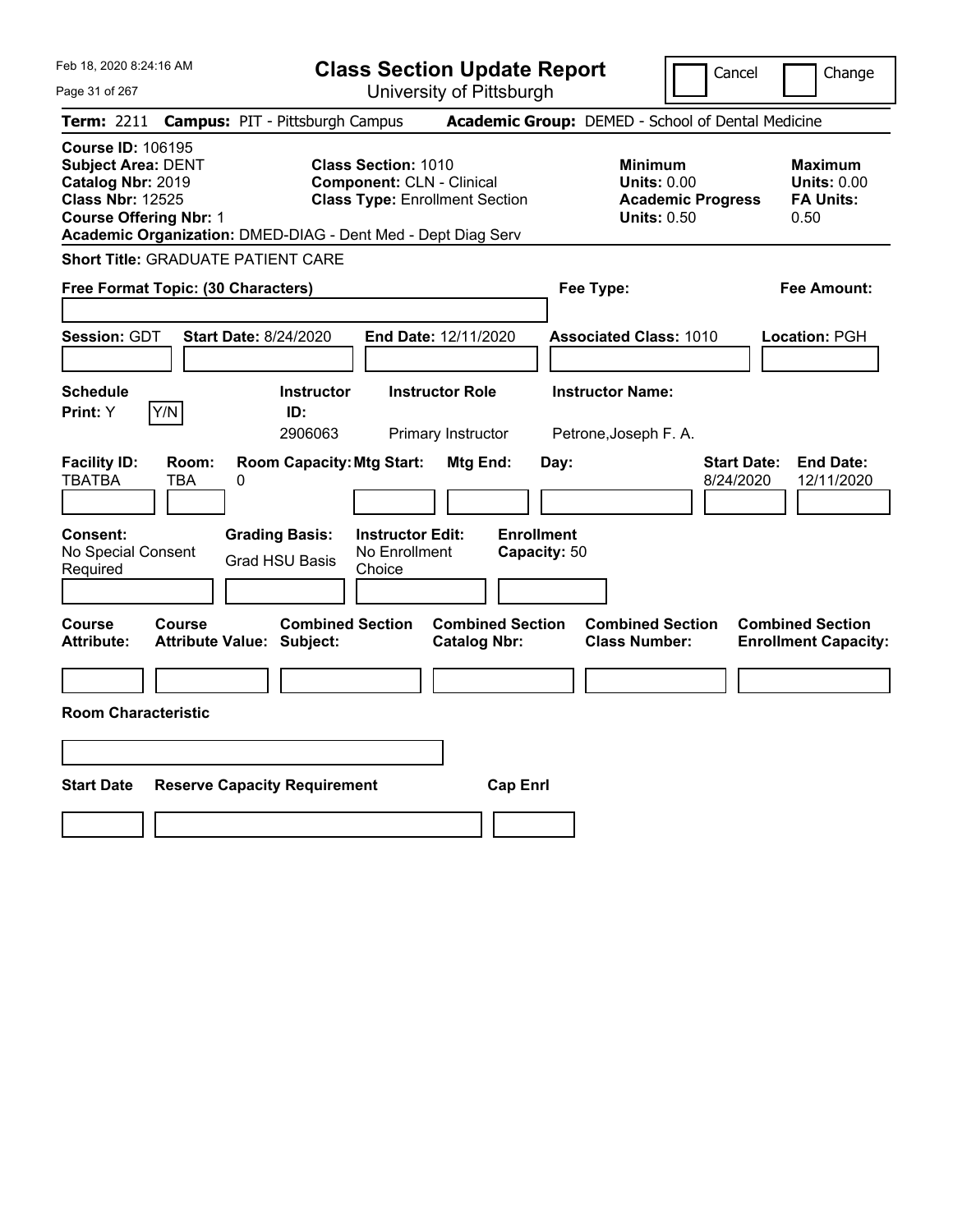Feb 18, 2020 8:24:16 AM Page 32 of 267 **Class Section Update Report** University of Pittsburgh Cancel | Change **Term:** 2211 **Campus:** PIT - Pittsburgh Campus **Academic Group:** DEMED - School of Dental Medicine **Course ID:** 170050 **Subject Area:** DENT **Class Section:** 1010 **Minimum Maximum Catalog Nbr:** 2202 **Component:** THE - Thesis Research **Units:** 1.00 **Units:** 3.00 **Class Nbr:** 12593 **Class Type:** Enrollment Section **Academic Progress FA Units: Course Offering Nbr:** 1 **Units:** 1.00 1.00 **Academic Organization:** DMED-DIAG - Dent Med - Dept Diag Serv **Short Title:** MASTERS RESEARCH 2 **Free Format Topic: (30 Characters) Fee Type: Fee Amount: Session:** GDT **Start Date:** 8/24/2020 **End Date:** 12/11/2020 **Associated Class:** 1010 **Location:** PGH **Schedule Instructor Instructor Role Instructor Name: Print:**  $Y$   $|Y/N|$  **ID:** 2906063 Primary Instructor Petrone,Joseph F. A. **Facility ID: Room: Room Capacity:Mtg Start: Mtg End: Day: Start Date: End Date:** TBATBA TBA 0 8/24/2020 12/11/2020 **Consent: Grading Basis: Instructor Edit: Enrollment** Instructor Consent Required Grad SN Basis No Enrollment Choice **Capacity:** 10 **Course Course Combined Section Combined Section Combined Section Combined Section Attribute: Attribute Value: Subject: Catalog Nbr: Class Number: Enrollment Capacity: Room Characteristic Start Date Reserve Capacity Requirement Cap Enrl**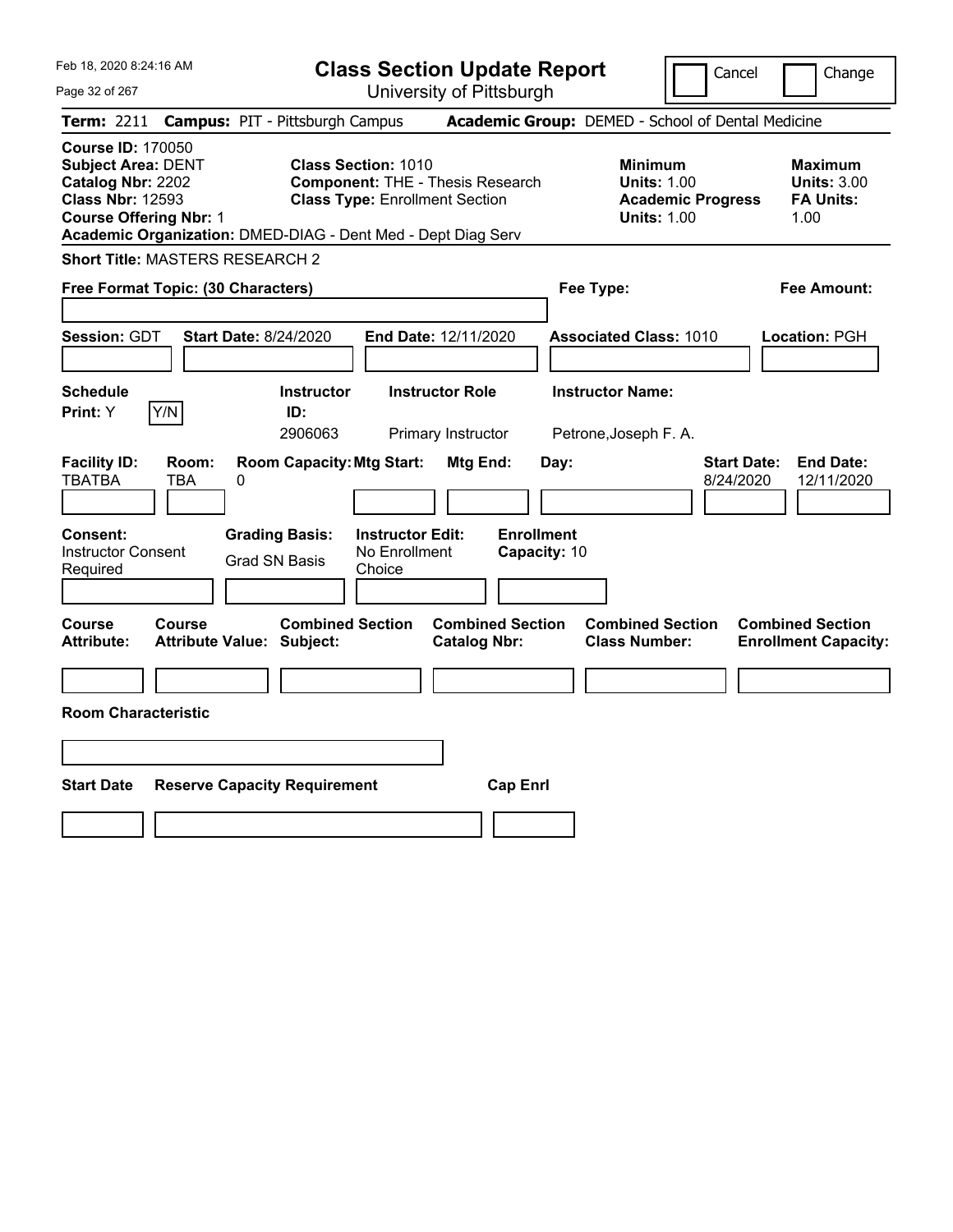| Feb 18, 2020 8:24:16 AM<br>Page 33 of 267                                                                                                                              | <b>Class Section Update Report</b><br>University of Pittsburgh                                                                                                                 |                                                            | Cancel<br>Change                                                                             |
|------------------------------------------------------------------------------------------------------------------------------------------------------------------------|--------------------------------------------------------------------------------------------------------------------------------------------------------------------------------|------------------------------------------------------------|----------------------------------------------------------------------------------------------|
| <b>Term: 2211</b>                                                                                                                                                      | <b>Campus: PIT - Pittsburgh Campus</b>                                                                                                                                         | Academic Group: DEMED - School of Dental Medicine          |                                                                                              |
| <b>Course ID: 170057</b><br><b>Subject Area: DENT</b><br>Catalog Nbr: 2205<br><b>Class Nbr: 12594</b><br><b>Course Offering Nbr: 1</b>                                 | <b>Class Section: 1010</b><br><b>Component: THE - Thesis Research</b><br><b>Class Type: Enrollment Section</b><br>Academic Organization: DMED-DIAG - Dent Med - Dept Diag Serv | <b>Minimum</b><br><b>Units: 1.00</b><br><b>Units: 1.00</b> | <b>Maximum</b><br><b>Units: 3.00</b><br><b>Academic Progress</b><br><b>FA Units:</b><br>1.00 |
| Short Title: MASTERS RESEARCH 5                                                                                                                                        |                                                                                                                                                                                |                                                            |                                                                                              |
| Free Format Topic: (30 Characters)                                                                                                                                     |                                                                                                                                                                                | Fee Type:                                                  | Fee Amount:                                                                                  |
| <b>Session: GDT</b><br><b>Start Date: 8/24/2020</b>                                                                                                                    | End Date: 12/11/2020                                                                                                                                                           | <b>Associated Class: 1010</b>                              | <b>Location: PGH</b>                                                                         |
| <b>Schedule</b>                                                                                                                                                        | <b>Instructor</b><br><b>Instructor Role</b>                                                                                                                                    | <b>Instructor Name:</b>                                    |                                                                                              |
| Y/N<br>Print: Y                                                                                                                                                        | ID:<br>2906063<br>Primary Instructor                                                                                                                                           | Petrone, Joseph F. A.                                      |                                                                                              |
| <b>Facility ID:</b><br>Room:<br><b>TBATBA</b><br>TBA<br>0<br><b>Grading Basis:</b><br><b>Consent:</b><br><b>Instructor Consent</b><br><b>Grad SN Basis</b><br>Required | <b>Room Capacity: Mtg Start:</b><br>Mtg End:<br><b>Instructor Edit:</b><br>No Enrollment<br>Choice                                                                             | Day:<br><b>Enrollment</b><br>Capacity: 10                  | <b>Start Date:</b><br><b>End Date:</b><br>8/24/2020<br>12/11/2020                            |
| <b>Course</b><br>Course<br><b>Attribute:</b><br><b>Attribute Value: Subject:</b>                                                                                       | <b>Combined Section</b><br><b>Combined Section</b><br><b>Catalog Nbr:</b>                                                                                                      | <b>Combined Section</b><br><b>Class Number:</b>            | <b>Combined Section</b><br><b>Enrollment Capacity:</b>                                       |
|                                                                                                                                                                        |                                                                                                                                                                                |                                                            |                                                                                              |
| <b>Room Characteristic</b>                                                                                                                                             |                                                                                                                                                                                |                                                            |                                                                                              |
|                                                                                                                                                                        |                                                                                                                                                                                |                                                            |                                                                                              |
|                                                                                                                                                                        |                                                                                                                                                                                |                                                            |                                                                                              |
| <b>Start Date</b><br><b>Reserve Capacity Requirement</b>                                                                                                               |                                                                                                                                                                                | <b>Cap Enri</b>                                            |                                                                                              |
|                                                                                                                                                                        |                                                                                                                                                                                |                                                            |                                                                                              |
|                                                                                                                                                                        |                                                                                                                                                                                |                                                            |                                                                                              |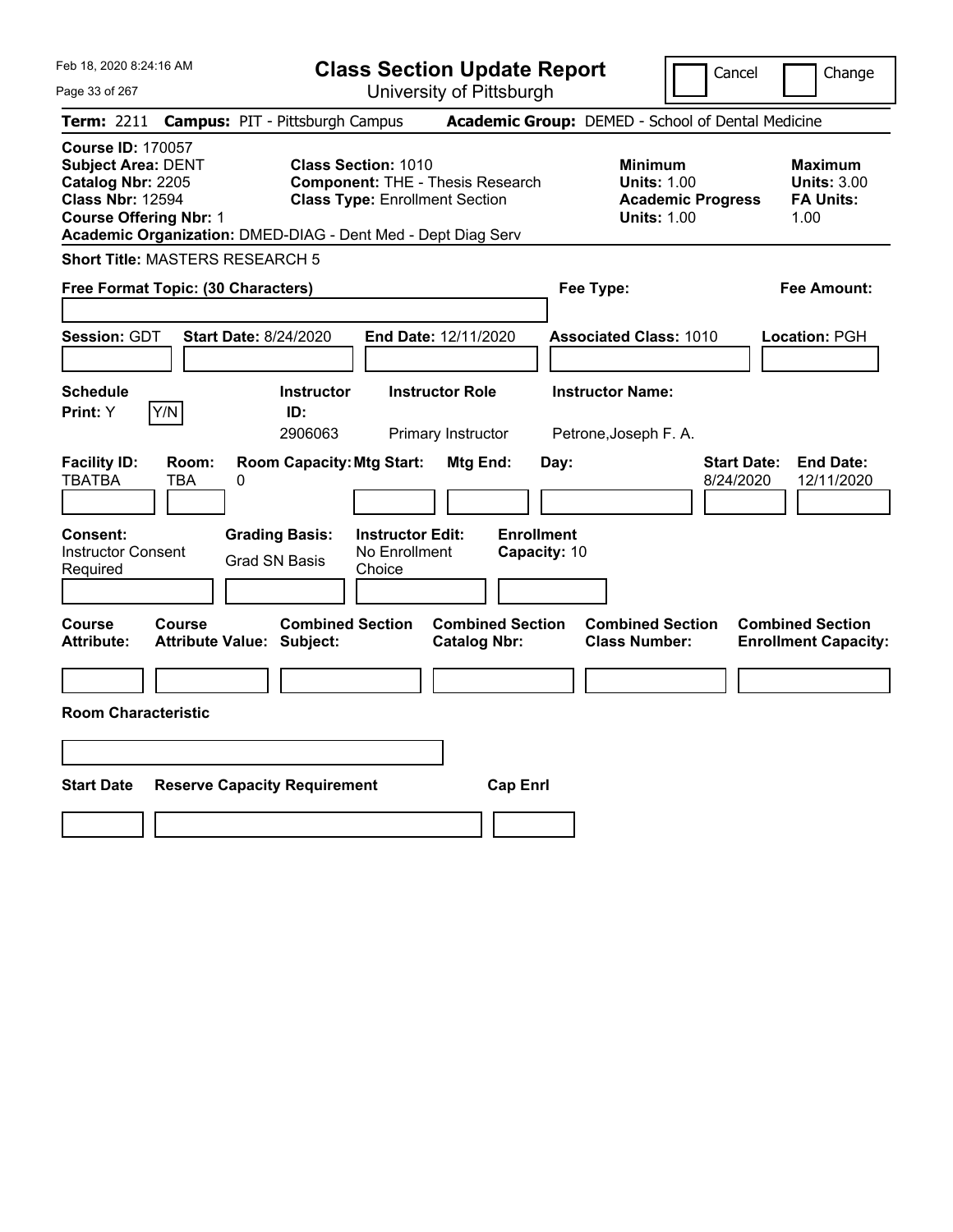| Feb 18, 2020 8:24:16 AM                                                                                                                                                                                | <b>Class Section Update Report</b>                                                                              | Cancel                                                                                 | Change                                                           |
|--------------------------------------------------------------------------------------------------------------------------------------------------------------------------------------------------------|-----------------------------------------------------------------------------------------------------------------|----------------------------------------------------------------------------------------|------------------------------------------------------------------|
| Page 34 of 267                                                                                                                                                                                         | University of Pittsburgh                                                                                        |                                                                                        |                                                                  |
| <b>Campus: PIT - Pittsburgh Campus</b><br><b>Term: 2211</b>                                                                                                                                            |                                                                                                                 | Academic Group: DEMED - School of Dental Medicine                                      |                                                                  |
| <b>Course ID: 106208</b><br><b>Subject Area: DENT</b><br>Catalog Nbr: 5000<br><b>Class Nbr: 12606</b><br><b>Course Offering Nbr: 1</b><br>Academic Organization: DMED-DIAG - Dent Med - Dept Diag Serv | <b>Class Section: 1030</b><br><b>Component: DIR - Directed Studies</b><br><b>Class Type: Enrollment Section</b> | <b>Minimum</b><br><b>Units: 0.00</b><br><b>Academic Progress</b><br><b>Units: 9.00</b> | <b>Maximum</b><br><b>Units: 0.00</b><br><b>FA Units:</b><br>9.00 |
| <b>Short Title: FULL-TIME DENT MED STUDY</b>                                                                                                                                                           |                                                                                                                 |                                                                                        |                                                                  |
| Free Format Topic: (30 Characters)                                                                                                                                                                     |                                                                                                                 | Fee Type:                                                                              | <b>Fee Amount:</b>                                               |
| Session: GDT<br><b>Start Date: 8/24/2020</b>                                                                                                                                                           | End Date: 12/11/2020                                                                                            | <b>Associated Class: 1030</b>                                                          | Location: PGH                                                    |
| <b>Schedule</b><br>Y/N<br><b>Print:</b> Y                                                                                                                                                              | <b>Instructor</b><br><b>Instructor Role</b><br>ID:<br>2905285<br>Primary Instructor                             | <b>Instructor Name:</b><br>O'Donnell, Jean A                                           |                                                                  |
| <b>Facility ID:</b><br>Room:<br><b>TBATBA</b><br>TBA<br>0                                                                                                                                              | <b>Room Capacity: Mtg Start:</b><br>Mtg End:                                                                    | <b>Start Date:</b><br>Day:<br>8/24/2020                                                | <b>End Date:</b><br>12/11/2020                                   |
| <b>Consent:</b><br><b>Grading Basis:</b><br><b>Department Consent</b><br><b>Grad HSU Basis</b><br>Required                                                                                             | <b>Enrollment</b><br><b>Instructor Edit:</b><br>No Enrollment<br>Capacity: 85<br>Choice                         |                                                                                        |                                                                  |
| Course<br><b>Course</b><br><b>Attribute Value: Subject:</b><br><b>Attribute:</b>                                                                                                                       | <b>Combined Section</b><br><b>Combined Section</b><br><b>Catalog Nbr:</b>                                       | <b>Combined Section</b><br><b>Class Number:</b>                                        | <b>Combined Section</b><br><b>Enrollment Capacity:</b>           |
| <b>Room Characteristic</b>                                                                                                                                                                             |                                                                                                                 |                                                                                        |                                                                  |
|                                                                                                                                                                                                        |                                                                                                                 |                                                                                        |                                                                  |
| <b>Start Date</b><br><b>Reserve Capacity Requirement</b>                                                                                                                                               | <b>Cap Enrl</b>                                                                                                 |                                                                                        |                                                                  |
|                                                                                                                                                                                                        |                                                                                                                 |                                                                                        |                                                                  |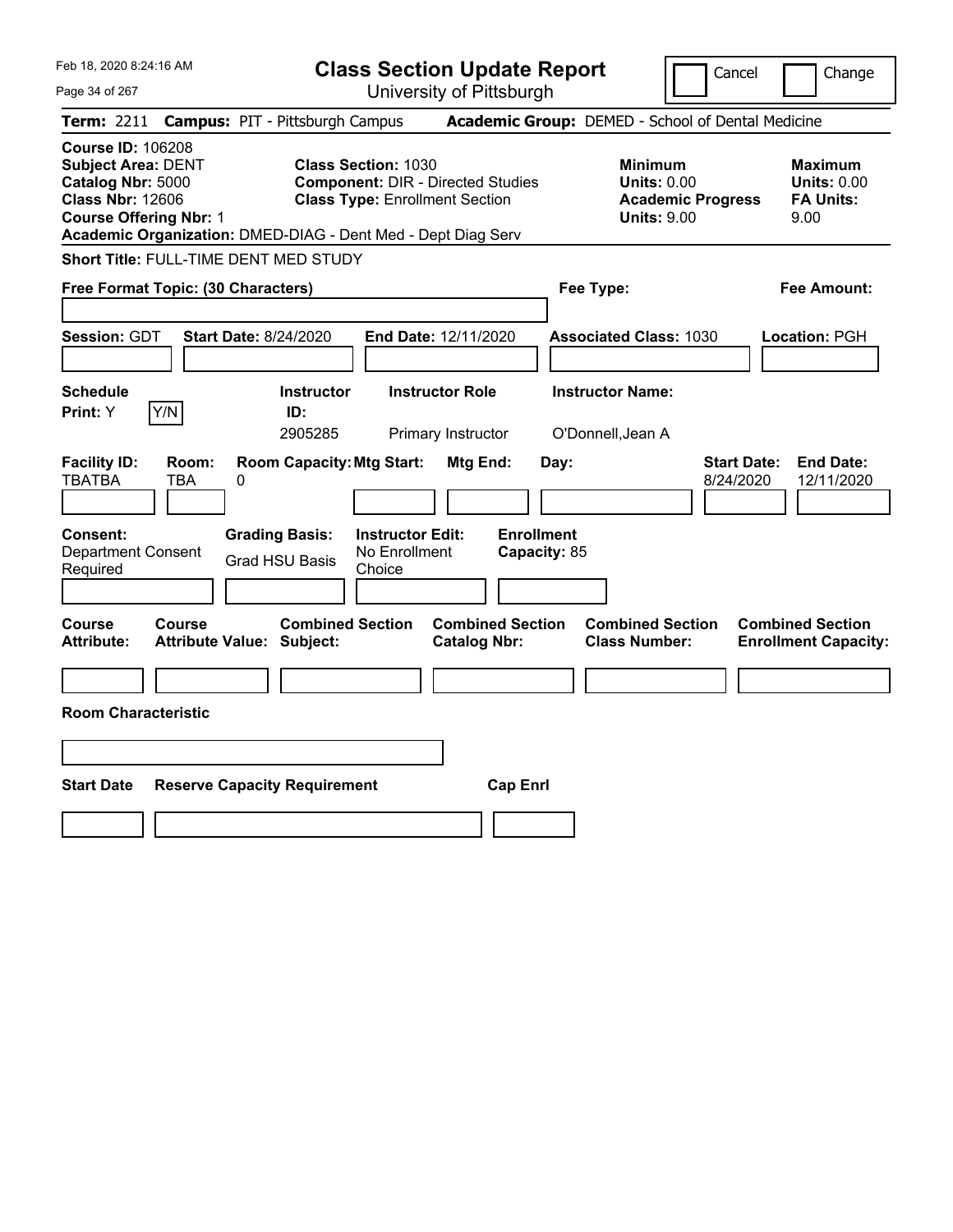|  | Feb 18, 2020 8:24:16 AM |  |
|--|-------------------------|--|
|  |                         |  |

Page 35 of 267

**Class Section Update Report**

Cancel **Change** 

University of Pittsburgh

| <b>Term: 2211</b>                                                                                                                      |                                            | <b>Campus: PIT - Pittsburgh Campus</b>                       |                                                    |                                                                           |                                   | Academic Group: DEMED - School of Dental Medicine                                      |                                                                   |  |  |
|----------------------------------------------------------------------------------------------------------------------------------------|--------------------------------------------|--------------------------------------------------------------|----------------------------------------------------|---------------------------------------------------------------------------|-----------------------------------|----------------------------------------------------------------------------------------|-------------------------------------------------------------------|--|--|
| <b>Course ID: 185155</b><br><b>Subject Area: DENT</b><br>Catalog Nbr: 5118<br><b>Class Nbr: 22238</b><br><b>Course Offering Nbr: 1</b> |                                            | Academic Organization: DMED-DIAG - Dent Med - Dept Diag Serv | <b>Class Section: 1040</b>                         | <b>Component: CLN - Clinical</b><br><b>Class Type: Enrollment Section</b> |                                   | <b>Minimum</b><br><b>Units: 1.00</b><br><b>Academic Progress</b><br><b>Units: 1.00</b> | <b>Maximum</b><br><b>Units: 1.00</b><br><b>FA Units:</b><br>1.00  |  |  |
| <b>Short Title: QUALITIES OF A GEN DENTIST 1</b>                                                                                       |                                            |                                                              |                                                    |                                                                           |                                   |                                                                                        |                                                                   |  |  |
| Free Format Topic: (30 Characters)                                                                                                     |                                            |                                                              |                                                    |                                                                           |                                   | Fee Type:                                                                              | Fee Amount:                                                       |  |  |
| Session: GDT                                                                                                                           |                                            | <b>Start Date: 8/24/2020</b>                                 |                                                    | End Date: 12/11/2020                                                      |                                   | <b>Associated Class: 1040</b>                                                          | Location: PGH                                                     |  |  |
| <b>Schedule</b>                                                                                                                        |                                            | <b>Instructor</b>                                            |                                                    | <b>Instructor Role</b>                                                    |                                   | <b>Instructor Name:</b>                                                                |                                                                   |  |  |
| <b>Print: Y</b>                                                                                                                        | Y/N                                        | ID:<br>2905285<br>2903537<br>1774899                         | Special                                            | Primary Instructor<br>Primary Instructor                                  |                                   | O'Donnell, Jean A<br>Oakley, Marnie<br>Wahl, Michael                                   |                                                                   |  |  |
| <b>Facility ID:</b><br><b>TBATBA</b>                                                                                                   | Room:<br><b>TBA</b><br>0                   | <b>Room Capacity: Mtg Start:</b>                             |                                                    | Mtg End:                                                                  | Day:                              |                                                                                        | <b>Start Date:</b><br><b>End Date:</b><br>12/11/2020<br>8/24/2020 |  |  |
| <b>Consent:</b><br>No Special Consent<br>Required                                                                                      |                                            | <b>Grading Basis:</b><br><b>Grad HSU Basis</b>               | <b>Instructor Edit:</b><br>No Enrollment<br>Choice |                                                                           | <b>Enrollment</b><br>Capacity: 90 |                                                                                        |                                                                   |  |  |
| Course<br><b>Attribute:</b>                                                                                                            | Course<br><b>Attribute Value: Subject:</b> | <b>Combined Section</b>                                      |                                                    | <b>Combined Section</b><br><b>Catalog Nbr:</b>                            |                                   | <b>Combined Section</b><br><b>Class Number:</b>                                        | <b>Combined Section</b><br><b>Enrollment Capacity:</b>            |  |  |
|                                                                                                                                        |                                            |                                                              |                                                    |                                                                           |                                   |                                                                                        |                                                                   |  |  |
| <b>Room Characteristic</b>                                                                                                             |                                            |                                                              |                                                    |                                                                           |                                   |                                                                                        |                                                                   |  |  |
|                                                                                                                                        |                                            |                                                              |                                                    |                                                                           |                                   |                                                                                        |                                                                   |  |  |
| <b>Start Date</b>                                                                                                                      |                                            | <b>Reserve Capacity Requirement</b>                          |                                                    |                                                                           | <b>Cap Enrl</b>                   |                                                                                        |                                                                   |  |  |
|                                                                                                                                        |                                            |                                                              |                                                    |                                                                           |                                   |                                                                                        |                                                                   |  |  |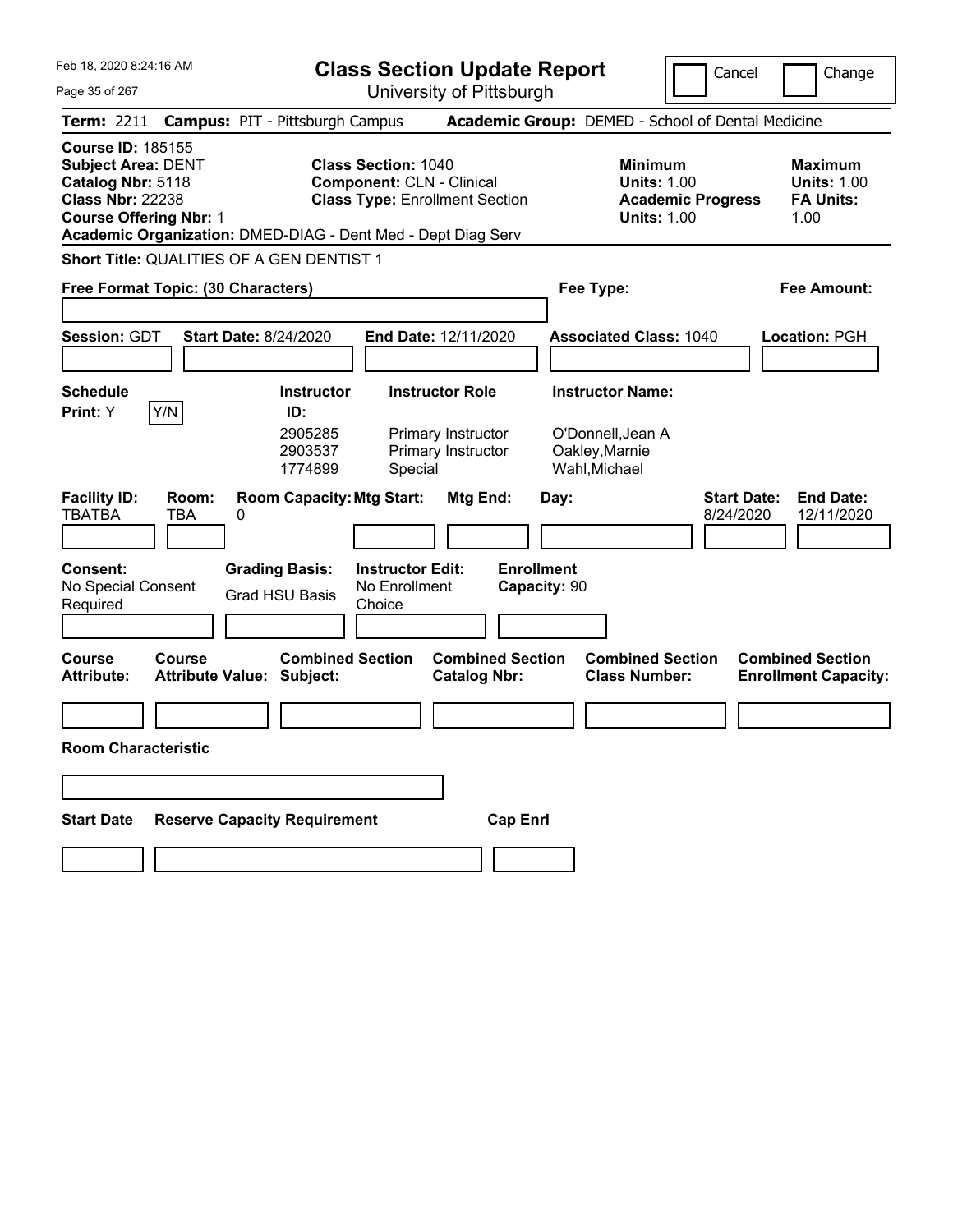|                                                                                                        | Cancel                                                                                                                                                                                                                                                                                                                                                                                                                                             | Change                                                                                                                                                                                                 |
|--------------------------------------------------------------------------------------------------------|----------------------------------------------------------------------------------------------------------------------------------------------------------------------------------------------------------------------------------------------------------------------------------------------------------------------------------------------------------------------------------------------------------------------------------------------------|--------------------------------------------------------------------------------------------------------------------------------------------------------------------------------------------------------|
|                                                                                                        |                                                                                                                                                                                                                                                                                                                                                                                                                                                    |                                                                                                                                                                                                        |
|                                                                                                        |                                                                                                                                                                                                                                                                                                                                                                                                                                                    |                                                                                                                                                                                                        |
| <b>Class Section: 1020</b><br><b>Component: LEC - Lecture</b><br><b>Class Type: Enrollment Section</b> | <b>Minimum</b><br><b>Units: 1.00</b><br><b>Academic Progress</b><br><b>Units: 1.00</b>                                                                                                                                                                                                                                                                                                                                                             | <b>Maximum</b><br><b>Units: 1.00</b><br><b>FA Units:</b><br>1.00                                                                                                                                       |
|                                                                                                        |                                                                                                                                                                                                                                                                                                                                                                                                                                                    |                                                                                                                                                                                                        |
|                                                                                                        | Fee Type:                                                                                                                                                                                                                                                                                                                                                                                                                                          | Fee Amount:                                                                                                                                                                                            |
| End Date: 12/11/2020                                                                                   | <b>Associated Class: 1020</b>                                                                                                                                                                                                                                                                                                                                                                                                                      | Location: PGH                                                                                                                                                                                          |
| <b>Instructor Role</b><br>Primary Instructor<br>Secondary Instructor                                   | <b>Instructor Name:</b><br>Nedwick, Karen A<br>Tisot, Pamela                                                                                                                                                                                                                                                                                                                                                                                       |                                                                                                                                                                                                        |
| Mtg End:<br><b>Instructor Edit:</b><br>No Enrollment                                                   | Day:<br>8/24/2020                                                                                                                                                                                                                                                                                                                                                                                                                                  | <b>Start Date:</b><br><b>End Date:</b><br>12/11/2020                                                                                                                                                   |
|                                                                                                        |                                                                                                                                                                                                                                                                                                                                                                                                                                                    |                                                                                                                                                                                                        |
| <b>Catalog Nbr:</b>                                                                                    | <b>Combined Section</b><br><b>Class Number:</b>                                                                                                                                                                                                                                                                                                                                                                                                    | <b>Combined Section</b><br><b>Enrollment Capacity:</b>                                                                                                                                                 |
|                                                                                                        |                                                                                                                                                                                                                                                                                                                                                                                                                                                    |                                                                                                                                                                                                        |
|                                                                                                        |                                                                                                                                                                                                                                                                                                                                                                                                                                                    |                                                                                                                                                                                                        |
|                                                                                                        |                                                                                                                                                                                                                                                                                                                                                                                                                                                    |                                                                                                                                                                                                        |
| ID:                                                                                                    | <b>Campus: PIT - Pittsburgh Campus</b><br>Academic Organization: DMED-DIAG - Dent Med - Dept Diag Serv<br>Short Title: DIAGNOSIS & TREATMNT PLANNG 1<br>Free Format Topic: (30 Characters)<br><b>Start Date: 8/24/2020</b><br><b>Instructor</b><br>2918159<br>2962493<br><b>Room Capacity: Mtg Start:</b><br><b>Grading Basis:</b><br>Choice<br><b>Combined Section</b><br><b>Attribute Value: Subject:</b><br><b>Reserve Capacity Requirement</b> | <b>Class Section Update Report</b><br>University of Pittsburgh<br>Academic Group: DEMED - School of Dental Medicine<br><b>Enrollment</b><br>Capacity: 95<br><b>Combined Section</b><br><b>Cap Enri</b> |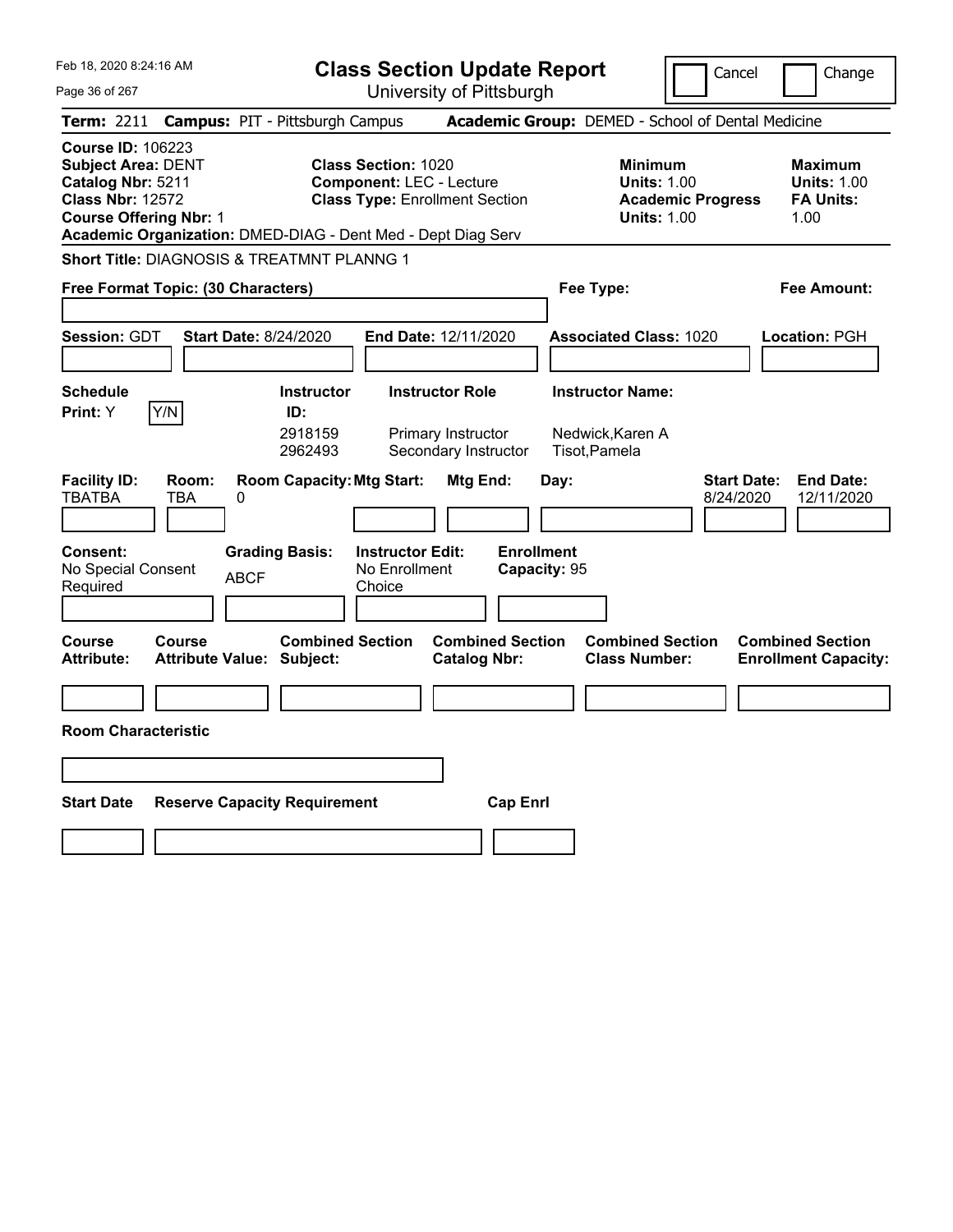|  |  |  | Feb 18, 2020 8:24:16 AM |  |
|--|--|--|-------------------------|--|
|--|--|--|-------------------------|--|

Page 37 of 267

**Class Section Update Report**

Cancel **Change** 

| <b>Term: 2211</b>                                                                                                                      |                     | <b>Campus: PIT - Pittsburgh Campus</b>                       |                                                    |                                                                           |                                   | Academic Group: DEMED - School of Dental Medicine                                      |                                                                  |
|----------------------------------------------------------------------------------------------------------------------------------------|---------------------|--------------------------------------------------------------|----------------------------------------------------|---------------------------------------------------------------------------|-----------------------------------|----------------------------------------------------------------------------------------|------------------------------------------------------------------|
| <b>Course ID: 185068</b><br><b>Subject Area: DENT</b><br>Catalog Nbr: 5218<br><b>Class Nbr: 22239</b><br><b>Course Offering Nbr: 1</b> |                     | Academic Organization: DMED-DIAG - Dent Med - Dept Diag Serv | <b>Class Section: 1040</b>                         | <b>Component: CLN - Clinical</b><br><b>Class Type: Enrollment Section</b> |                                   | <b>Minimum</b><br><b>Units: 1.00</b><br><b>Academic Progress</b><br><b>Units: 1.00</b> | <b>Maximum</b><br><b>Units: 1.00</b><br><b>FA Units:</b><br>1.00 |
|                                                                                                                                        |                     | Short Title: QUALITIES OF A GEN DENTIST 4                    |                                                    |                                                                           |                                   |                                                                                        |                                                                  |
| Free Format Topic: (30 Characters)                                                                                                     |                     |                                                              |                                                    |                                                                           |                                   | Fee Type:                                                                              | <b>Fee Amount:</b>                                               |
| Session: GDT                                                                                                                           |                     | <b>Start Date: 8/24/2020</b>                                 |                                                    | End Date: 12/11/2020                                                      |                                   | <b>Associated Class: 1040</b>                                                          | Location: PGH                                                    |
| <b>Schedule</b>                                                                                                                        |                     | <b>Instructor</b>                                            |                                                    | <b>Instructor Role</b>                                                    |                                   | <b>Instructor Name:</b>                                                                |                                                                  |
| Print: Y                                                                                                                               | Y/N                 | ID:<br>2905285<br>2903537<br>1774899                         | Special                                            | Primary Instructor<br>Primary Instructor                                  |                                   | O'Donnell, Jean A<br>Oakley, Marnie<br>Wahl, Michael                                   |                                                                  |
| <b>Facility ID:</b><br>TBATBA                                                                                                          | Room:<br><b>TBA</b> | <b>Room Capacity: Mtg Start:</b><br>0                        |                                                    | Mtg End:                                                                  | Day:                              | 8/24/2020                                                                              | <b>Start Date:</b><br><b>End Date:</b><br>12/11/2020             |
| Consent:<br>No Special Consent<br>Required                                                                                             |                     | <b>Grading Basis:</b><br><b>Grad HSU Basis</b>               | <b>Instructor Edit:</b><br>No Enrollment<br>Choice |                                                                           | <b>Enrollment</b><br>Capacity: 90 |                                                                                        |                                                                  |
| <b>Course</b><br><b>Attribute:</b>                                                                                                     | <b>Course</b>       | <b>Combined Section</b><br>Attribute Value: Subject:         |                                                    | <b>Combined Section</b><br><b>Catalog Nbr:</b>                            |                                   | <b>Combined Section</b><br><b>Class Number:</b>                                        | <b>Combined Section</b><br><b>Enrollment Capacity:</b>           |
|                                                                                                                                        |                     |                                                              |                                                    |                                                                           |                                   |                                                                                        |                                                                  |
| <b>Room Characteristic</b>                                                                                                             |                     |                                                              |                                                    |                                                                           |                                   |                                                                                        |                                                                  |
|                                                                                                                                        |                     |                                                              |                                                    |                                                                           |                                   |                                                                                        |                                                                  |
| <b>Start Date</b>                                                                                                                      |                     | <b>Reserve Capacity Requirement</b>                          |                                                    | <b>Cap Enrl</b>                                                           |                                   |                                                                                        |                                                                  |
|                                                                                                                                        |                     |                                                              |                                                    |                                                                           |                                   |                                                                                        |                                                                  |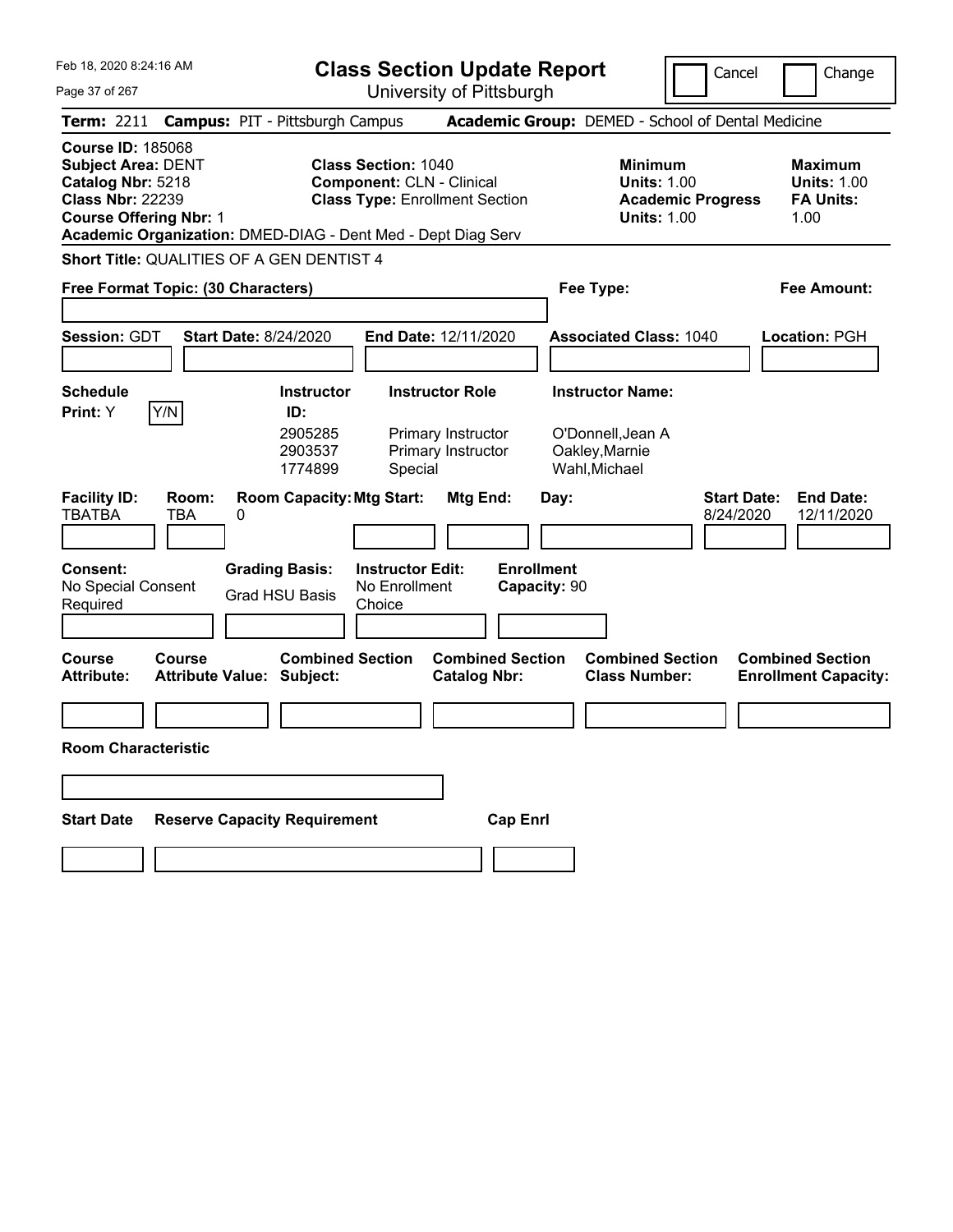| Feb 18, 2020 8:24:16 AM<br>Page 38 of 267                                                                                                                                                              | <b>Class Section Update Report</b><br>University of Pittsburgh                                         | Cancel                                                                                 | Change                                                           |
|--------------------------------------------------------------------------------------------------------------------------------------------------------------------------------------------------------|--------------------------------------------------------------------------------------------------------|----------------------------------------------------------------------------------------|------------------------------------------------------------------|
| <b>Campus: PIT - Pittsburgh Campus</b><br><b>Term: 2211</b>                                                                                                                                            |                                                                                                        | Academic Group: DEMED - School of Dental Medicine                                      |                                                                  |
| <b>Course ID: 177309</b><br><b>Subject Area: DENT</b><br>Catalog Nbr: 5310<br><b>Class Nbr: 16346</b><br><b>Course Offering Nbr: 1</b><br>Academic Organization: DMED-DIAG - Dent Med - Dept Diag Serv | <b>Class Section: 1070</b><br><b>Component: LEC - Lecture</b><br><b>Class Type: Enrollment Section</b> | <b>Minimum</b><br><b>Units: 1.00</b><br><b>Academic Progress</b><br><b>Units: 1.00</b> | <b>Maximum</b><br><b>Units: 1.00</b><br><b>FA Units:</b><br>1.00 |
| <b>Short Title: SPECIAL NEEDS DENTISTRY</b>                                                                                                                                                            |                                                                                                        |                                                                                        |                                                                  |
| Free Format Topic: (30 Characters)                                                                                                                                                                     |                                                                                                        | Fee Type:                                                                              | <b>Fee Amount:</b>                                               |
| <b>Session: AT</b><br><b>Start Date: 8/24/2020</b>                                                                                                                                                     | End Date: 12/12/2020                                                                                   | <b>Associated Class: 1070</b>                                                          | <b>Location: PGH</b>                                             |
| <b>Schedule</b><br>Y/N<br>Print: Y<br>ID:                                                                                                                                                              | <b>Instructor</b><br><b>Instructor Role</b><br>2942314<br>Primary Instructor                           | <b>Instructor Name:</b><br>Taiclet, Lynne M                                            |                                                                  |
| <b>Facility ID:</b><br>Room:<br><b>SALK00355</b><br>00355<br>171                                                                                                                                       | <b>Room Capacity: Mtg Start:</b><br>Mtg End:<br>8:00 AM<br>8:50 AM                                     | <b>Start Date:</b><br>Day:<br>8/24/2020<br>Fr                                          | <b>End Date:</b><br>12/12/2020                                   |
| <b>Consent:</b><br><b>Grading Basis:</b><br>No Special Consent<br><b>ABCF</b><br>Required                                                                                                              | <b>Enrollment</b><br><b>Instructor Edit:</b><br>No Enrollment<br>Capacity: 85<br>Choice                |                                                                                        |                                                                  |
| <b>Course</b><br>Course<br><b>Attribute:</b><br><b>Attribute Value: Subject:</b>                                                                                                                       | <b>Combined Section</b><br><b>Combined Section</b><br><b>Catalog Nbr:</b><br><b>DENHYG</b><br>1421     | <b>Combined Section</b><br><b>Class Number:</b><br>16347<br>85                         | <b>Combined Section</b><br><b>Enrollment Capacity:</b>           |
| <b>Room Characteristic</b><br>PeopleSoft - Scheduled (PS)                                                                                                                                              |                                                                                                        |                                                                                        |                                                                  |
| <b>Start Date</b><br><b>Reserve Capacity Requirement</b>                                                                                                                                               | <b>Cap Enrl</b>                                                                                        |                                                                                        |                                                                  |
|                                                                                                                                                                                                        |                                                                                                        |                                                                                        |                                                                  |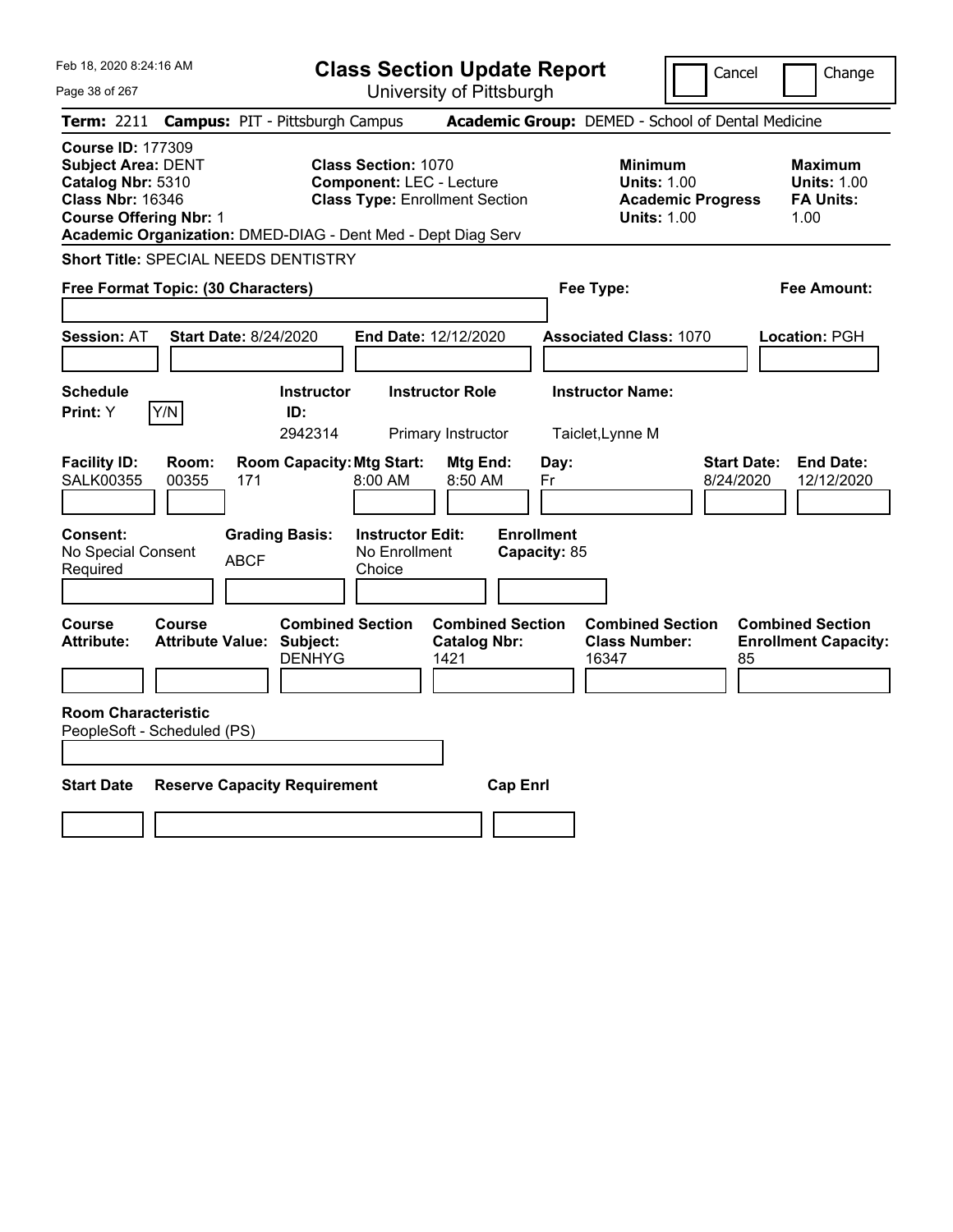|  | Feb 18, 2020 8:24:16 AM |  |
|--|-------------------------|--|
|  |                         |  |

Page 39 of 267

**Class Section Update Report**

Cancel Change

|                                                                                                                                        | Term: 2211 Campus: PIT - Pittsburgh Campus                                                                                                                          | Academic Group: DEMED - School of Dental Medicine                                      |                                                                  |
|----------------------------------------------------------------------------------------------------------------------------------------|---------------------------------------------------------------------------------------------------------------------------------------------------------------------|----------------------------------------------------------------------------------------|------------------------------------------------------------------|
| <b>Course ID: 189482</b><br><b>Subject Area: DENT</b><br>Catalog Nbr: 5317<br><b>Class Nbr: 26920</b><br><b>Course Offering Nbr: 1</b> | <b>Class Section: 1010</b><br><b>Component: CLN - Clinical</b><br><b>Class Type: Enrollment Section</b><br>Academic Organization: DEMED - School of Dental Medicine | <b>Minimum</b><br><b>Units: 3.00</b><br><b>Academic Progress</b><br><b>Units: 3.00</b> | <b>Maximum</b><br><b>Units: 3.00</b><br><b>FA Units:</b><br>3.00 |
|                                                                                                                                        | Short Title: SUCCESSFUL PRACTICE MNGMT 1                                                                                                                            |                                                                                        |                                                                  |
| Free Format Topic: (30 Characters)                                                                                                     |                                                                                                                                                                     | Fee Type:                                                                              | <b>Fee Amount:</b>                                               |
| Session: GDT                                                                                                                           | <b>Start Date: 8/24/2020</b><br>End Date: 12/11/2020                                                                                                                | <b>Associated Class: 1010</b>                                                          | Location: PGH                                                    |
| <b>Schedule</b><br>Y/N<br>Print: Y                                                                                                     | <b>Instructor Role</b><br><b>Instructor</b><br>ID:                                                                                                                  | <b>Instructor Name:</b>                                                                |                                                                  |
|                                                                                                                                        | 1249710<br>Primary Instructor                                                                                                                                       | Grafton, Sarah Essek                                                                   |                                                                  |
| <b>Facility ID:</b><br>Room:<br><b>SALKTBA</b><br><b>TBA</b><br>Consent:<br>No Special Consent<br>Required                             | <b>Room Capacity: Mtg Start:</b><br>Mtg End:<br>0<br><b>Grading Basis:</b><br><b>Instructor Edit:</b><br>No Enrollment<br><b>ABCF</b><br>Choice                     | <b>Start Date:</b><br>Day:<br>8/24/2020<br><b>Enrollment</b><br>Capacity: 85           | <b>End Date:</b><br>12/11/2020                                   |
| Course<br>Course<br>Attribute:                                                                                                         | <b>Combined Section</b><br><b>Attribute Value: Subject:</b><br><b>Catalog Nbr:</b>                                                                                  | <b>Combined Section</b><br><b>Combined Section</b><br><b>Class Number:</b>             | <b>Combined Section</b><br><b>Enrollment Capacity:</b>           |
|                                                                                                                                        |                                                                                                                                                                     |                                                                                        |                                                                  |
| <b>Room Characteristic</b>                                                                                                             |                                                                                                                                                                     |                                                                                        |                                                                  |
|                                                                                                                                        |                                                                                                                                                                     |                                                                                        |                                                                  |
| <b>Start Date</b>                                                                                                                      | <b>Reserve Capacity Requirement</b>                                                                                                                                 | <b>Cap Enrl</b>                                                                        |                                                                  |
|                                                                                                                                        |                                                                                                                                                                     |                                                                                        |                                                                  |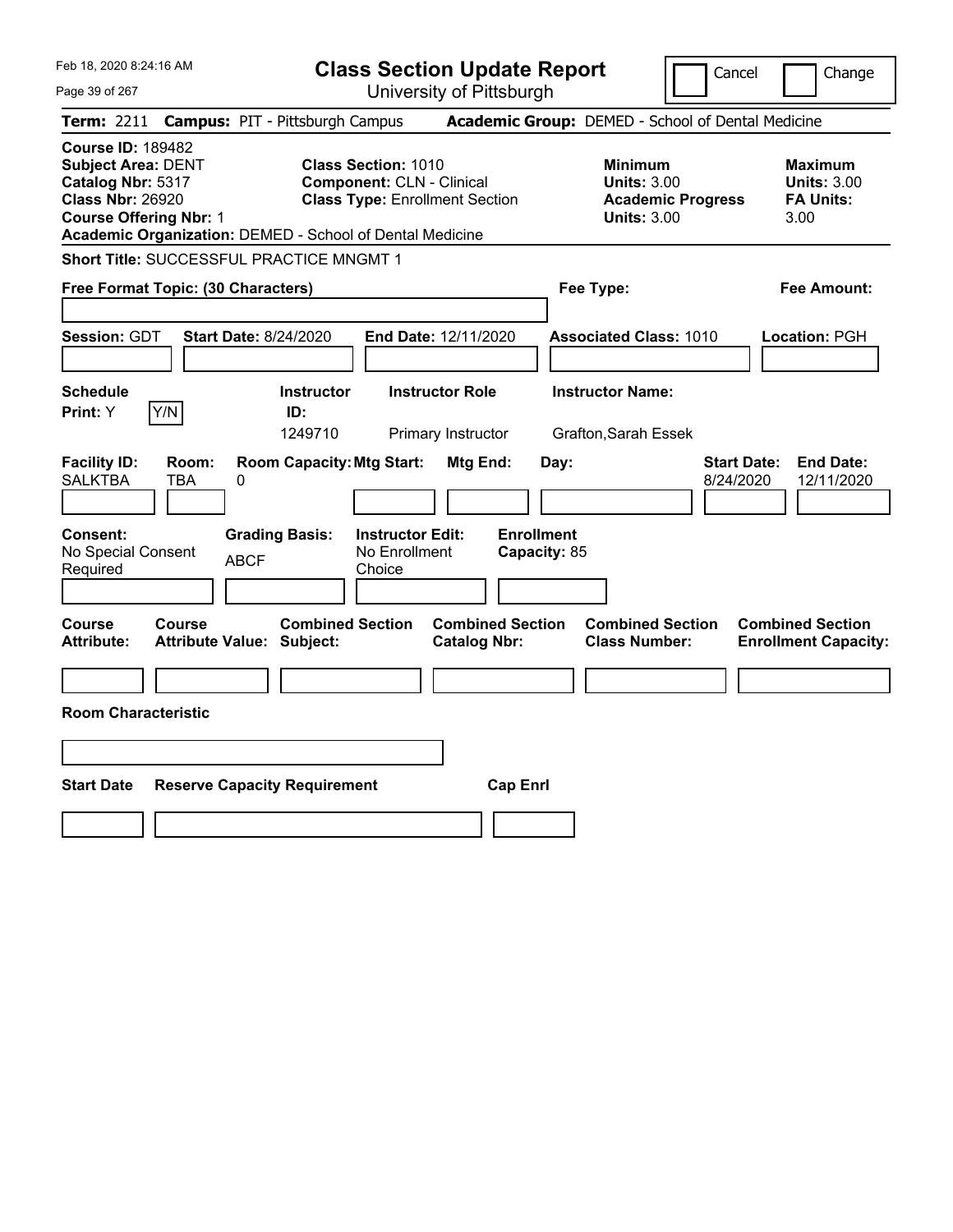|  | Feb 18, 2020 8:24:16 AM |  |
|--|-------------------------|--|
|  |                         |  |

Page 40 of 267

**Class Section Update Report**

Cancel **Change** 

| <b>Term: 2211</b>                                                                                                                      |                                            | <b>Campus: PIT - Pittsburgh Campus</b>                       |                                                    |                                                                           |                                   | Academic Group: DEMED - School of Dental Medicine                                      |                                                                   |
|----------------------------------------------------------------------------------------------------------------------------------------|--------------------------------------------|--------------------------------------------------------------|----------------------------------------------------|---------------------------------------------------------------------------|-----------------------------------|----------------------------------------------------------------------------------------|-------------------------------------------------------------------|
| <b>Course ID: 185044</b><br><b>Subject Area: DENT</b><br>Catalog Nbr: 5318<br><b>Class Nbr: 22240</b><br><b>Course Offering Nbr: 1</b> |                                            | Academic Organization: DMED-DIAG - Dent Med - Dept Diag Serv | <b>Class Section: 1060</b>                         | <b>Component: CLN - Clinical</b><br><b>Class Type: Enrollment Section</b> |                                   | <b>Minimum</b><br><b>Units: 1.00</b><br><b>Academic Progress</b><br><b>Units: 1.00</b> | <b>Maximum</b><br><b>Units: 1.00</b><br><b>FA Units:</b><br>1.00  |
|                                                                                                                                        |                                            | <b>Short Title: QUALITIES OF A GEN DENTIST 7</b>             |                                                    |                                                                           |                                   |                                                                                        |                                                                   |
|                                                                                                                                        | Free Format Topic: (30 Characters)         |                                                              |                                                    |                                                                           |                                   | Fee Type:                                                                              | Fee Amount:                                                       |
| Session: GDT                                                                                                                           |                                            | <b>Start Date: 8/24/2020</b>                                 |                                                    | End Date: 12/11/2020                                                      |                                   | <b>Associated Class: 1060</b>                                                          | Location: PGH                                                     |
| <b>Schedule</b>                                                                                                                        |                                            | <b>Instructor</b>                                            |                                                    | <b>Instructor Role</b>                                                    |                                   | <b>Instructor Name:</b>                                                                |                                                                   |
| <b>Print:</b> Y                                                                                                                        | Y/N                                        | ID:<br>2905285<br>2903537<br>1774899                         | Special                                            | Primary Instructor<br>Primary Instructor                                  |                                   | O'Donnell, Jean A<br>Oakley, Marnie<br>Wahl, Michael                                   |                                                                   |
| <b>Facility ID:</b><br><b>TBATBA</b>                                                                                                   | Room:<br><b>TBA</b><br>0                   | <b>Room Capacity: Mtg Start:</b>                             |                                                    | Mtg End:                                                                  | Day:                              |                                                                                        | <b>Start Date:</b><br><b>End Date:</b><br>12/11/2020<br>8/24/2020 |
| <b>Consent:</b><br>No Special Consent<br>Required                                                                                      |                                            | <b>Grading Basis:</b><br><b>Grad HSU Basis</b>               | <b>Instructor Edit:</b><br>No Enrollment<br>Choice |                                                                           | <b>Enrollment</b><br>Capacity: 90 |                                                                                        |                                                                   |
| Course<br><b>Attribute:</b>                                                                                                            | Course<br><b>Attribute Value: Subject:</b> | <b>Combined Section</b>                                      |                                                    | <b>Combined Section</b><br><b>Catalog Nbr:</b>                            |                                   | <b>Combined Section</b><br><b>Class Number:</b>                                        | <b>Combined Section</b><br><b>Enrollment Capacity:</b>            |
|                                                                                                                                        |                                            |                                                              |                                                    |                                                                           |                                   |                                                                                        |                                                                   |
| <b>Room Characteristic</b>                                                                                                             |                                            |                                                              |                                                    |                                                                           |                                   |                                                                                        |                                                                   |
|                                                                                                                                        |                                            |                                                              |                                                    |                                                                           |                                   |                                                                                        |                                                                   |
| <b>Start Date</b>                                                                                                                      |                                            | <b>Reserve Capacity Requirement</b>                          |                                                    |                                                                           | <b>Cap Enrl</b>                   |                                                                                        |                                                                   |
|                                                                                                                                        |                                            |                                                              |                                                    |                                                                           |                                   |                                                                                        |                                                                   |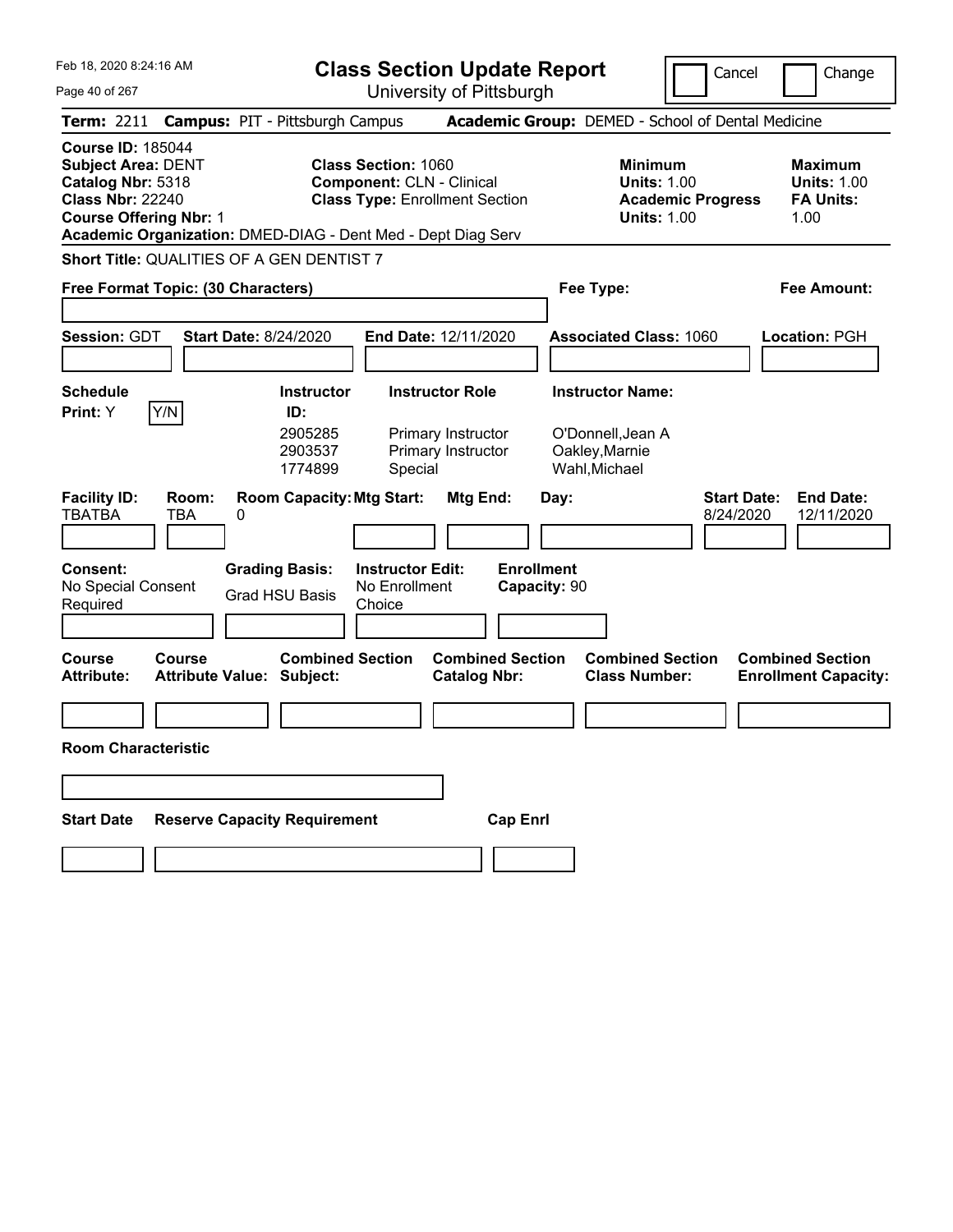Feb 18, 2020 8:24:16 AM Page 41 of 267 **Class Section Update Report** University of Pittsburgh Cancel | Change **Term:** 2211 **Campus:** PIT - Pittsburgh Campus **Academic Group:** DEMED - School of Dental Medicine **Course ID:** 189483 **Subject Area:** DENT **Class Section:** 1010 **Minimum Maximum Catalog Nbr:** 5417 **Component:** CLN - Clinical **Units: 3.00 Units: 3.00 Units: 3.00 Class Nbr: 26921 Class Type:** Enrollment Section **Academic Progress FA Units: Class Type: Enrollment Section <b>Academic Progress FA Units: Course Offering Nbr:** 1 **Units:** 3.00 3.00 **Academic Organization:** DEMED - School of Dental Medicine **Short Title:** SUCCESSFUL PRACTICE MNGMT 4 **Free Format Topic: (30 Characters) Fee Type: Fee Amount: Session:** GDT **Start Date:** 8/24/2020 **End Date:** 12/11/2020 **Associated Class:** 1010 **Location:** PGH **Schedule Instructor Instructor Role Instructor Name: Print:**  $Y$   $|Y/N|$  **ID:** 1249710 Primary Instructor Grafton,Sarah Essek **Facility ID: Room: Room Capacity:Mtg Start: Mtg End: Day: Start Date: End Date:** SALKTBA TBA 0 8/24/2020 12/11/2020 **Consent: Grading Basis: Instructor Edit: Enrollment** No Special Consent BCF No Enrollment<br>Required ABCF Choice Choice **Capacity:** 85 **Course Course Combined Section Combined Section Combined Section Combined Section Attribute: Attribute Value: Subject: Catalog Nbr: Class Number: Enrollment Capacity: Room Characteristic Start Date Reserve Capacity Requirement Cap Enrl**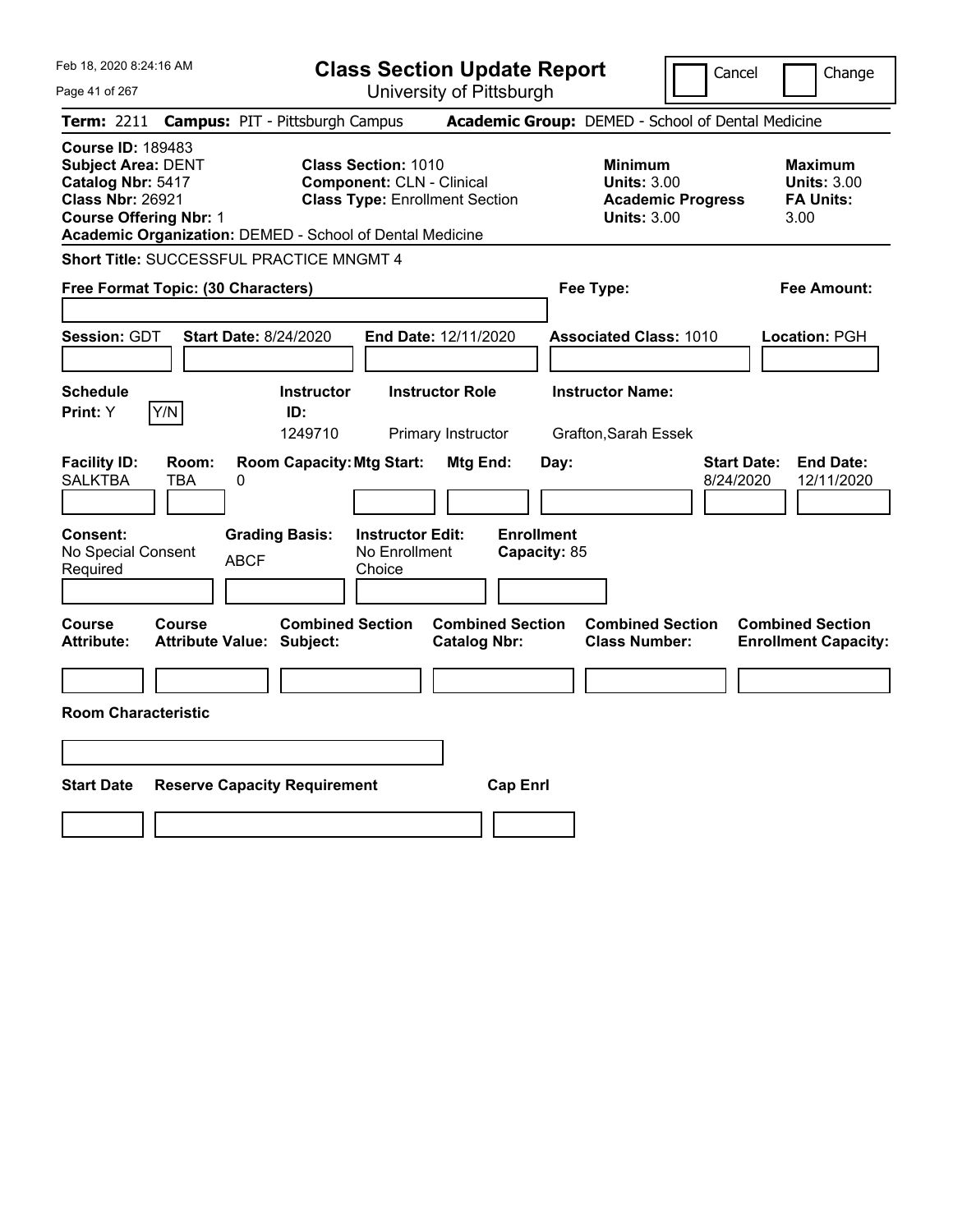Feb 18, 2020 8:24:16 AM Page 42 of 267 **Class Section Update Report** University of Pittsburgh Cancel Change **Term:** 2211 **Campus:** PIT - Pittsburgh Campus **Academic Group:** DEMED - School of Dental Medicine **Course ID:** 185045 **Subject Area:** DENT **Class Section:** 1070 **Minimum Maximum Catalog Nbr:** 5418 **Component:** CLN - Clinical **Units:** 1.00 **Units:** 1.00 **Class Nbr:** 22241 **Class Type:** Enrollment Section **Academic Progress FA Units: Course Offering Nbr:** 1 **Units:** 1.00 1.00 **Academic Organization:** DMED-DIAG - Dent Med - Dept Diag Serv **Short Title:** QUALITIES OF A GEN DENTIST 10 **Free Format Topic: (30 Characters) Fee Type: Fee Amount: Session:** GDT **Start Date:** 8/24/2020 **End Date:** 12/11/2020 **Associated Class:** 1070 **Location:** PGH **Schedule Instructor Instructor Role Instructor Name: Print:**  $Y$   $|Y/N|$  **ID:** 2905285 Primary Instructor O'Donnell,Jean A 2903537 Primary Instructor Oakley,Marnie 1774899 Special Wahl,Michael **Facility ID: Room: Room Capacity:Mtg Start: Mtg End: Day: Start Date: End Date:** TBATBA TBA 0 8/24/2020 12/11/2020 **Consent: Grading Basis: Instructor Edit: Enrollment** No Special Consent Required Grad HSU Basis No Enrollment **Choice Capacity:** 90 **Course Course Combined Section Combined Section Combined Section Combined Section**  Attribute Value: Subject: Catalog Nbr: Class Number: Enrollment Capacity: **Room Characteristic Start Date Reserve Capacity Requirement Cap Enrl**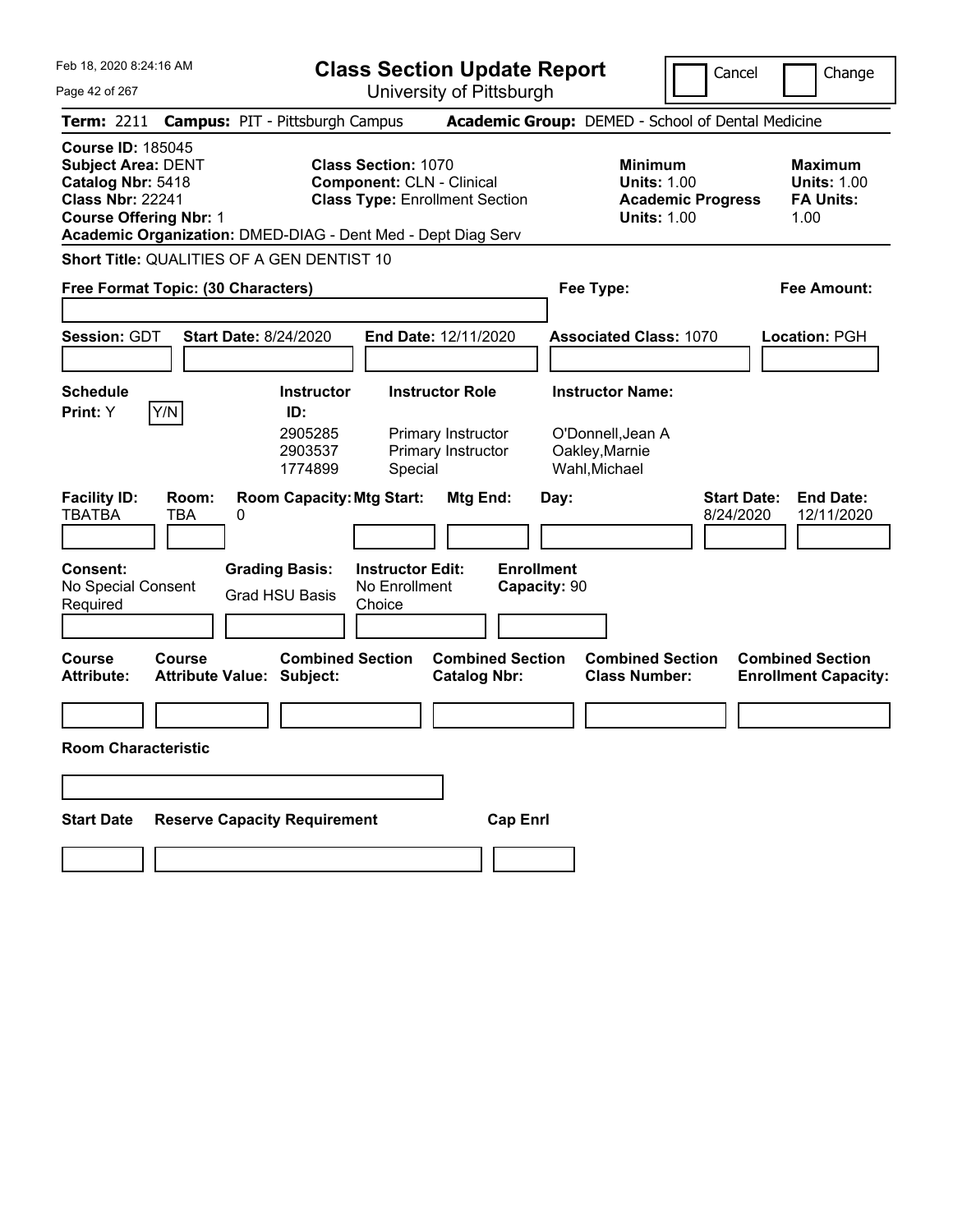| Feb 18, 2020 8:24:16 AM                                                                                                                                                                                | <b>Class Section Update Report</b>                                                                      | Cancel                                                                                 | Change                                                           |
|--------------------------------------------------------------------------------------------------------------------------------------------------------------------------------------------------------|---------------------------------------------------------------------------------------------------------|----------------------------------------------------------------------------------------|------------------------------------------------------------------|
| Page 43 of 267                                                                                                                                                                                         | University of Pittsburgh                                                                                |                                                                                        |                                                                  |
| <b>Term: 2211</b><br><b>Campus: PIT - Pittsburgh Campus</b>                                                                                                                                            |                                                                                                         | Academic Group: DEMED - School of Dental Medicine                                      |                                                                  |
| <b>Course ID: 180526</b><br><b>Subject Area: DENT</b><br>Catalog Nbr: 5911<br><b>Class Nbr: 17868</b><br><b>Course Offering Nbr: 1</b><br>Academic Organization: DMED-DIAG - Dent Med - Dept Diag Serv | <b>Class Section: 1050</b><br><b>Component: CLN - Clinical</b><br><b>Class Type: Enrollment Section</b> | <b>Minimum</b><br><b>Units: 3.00</b><br><b>Academic Progress</b><br><b>Units: 3.00</b> | <b>Maximum</b><br><b>Units: 3.00</b><br><b>FA Units:</b><br>3.00 |
| Short Title: CLNCL DEN SPEC NEEDS PATIENT                                                                                                                                                              |                                                                                                         |                                                                                        |                                                                  |
| Free Format Topic: (30 Characters)                                                                                                                                                                     |                                                                                                         | Fee Type:                                                                              | Fee Amount:                                                      |
| Session: GDT<br><b>Start Date: 8/24/2020</b>                                                                                                                                                           | End Date: 12/11/2020                                                                                    | <b>Associated Class: 1050</b>                                                          | Location: PGH                                                    |
| <b>Schedule</b><br>Y/N<br>ID:<br><b>Print:</b> Y                                                                                                                                                       | <b>Instructor</b><br><b>Instructor Role</b><br>2942314<br>Primary Instructor                            | <b>Instructor Name:</b><br>Taiclet, Lynne M                                            |                                                                  |
| <b>Facility ID:</b><br>Room:<br><b>TBATBA</b><br>TBA<br>0                                                                                                                                              | <b>Room Capacity: Mtg Start:</b><br><b>Mtg End:</b>                                                     | <b>Start Date:</b><br>Day:<br>8/24/2020                                                | <b>End Date:</b><br>12/11/2020                                   |
| <b>Consent:</b><br><b>Grading Basis:</b><br>No Special Consent<br><b>Grad HSU Basis</b><br>Required                                                                                                    | <b>Enrollment</b><br><b>Instructor Edit:</b><br>No Enrollment<br>Capacity: 14<br>Choice                 |                                                                                        |                                                                  |
| Course<br>Course<br><b>Attribute:</b><br><b>Attribute Value: Subject:</b>                                                                                                                              | <b>Combined Section</b><br><b>Combined Section</b><br><b>Catalog Nbr:</b>                               | <b>Combined Section</b><br><b>Class Number:</b>                                        | <b>Combined Section</b><br><b>Enrollment Capacity:</b>           |
|                                                                                                                                                                                                        |                                                                                                         |                                                                                        |                                                                  |
| <b>Room Characteristic</b>                                                                                                                                                                             |                                                                                                         |                                                                                        |                                                                  |
|                                                                                                                                                                                                        |                                                                                                         |                                                                                        |                                                                  |
| <b>Start Date</b><br><b>Reserve Capacity Requirement</b>                                                                                                                                               | <b>Cap Enrl</b>                                                                                         |                                                                                        |                                                                  |
|                                                                                                                                                                                                        |                                                                                                         |                                                                                        |                                                                  |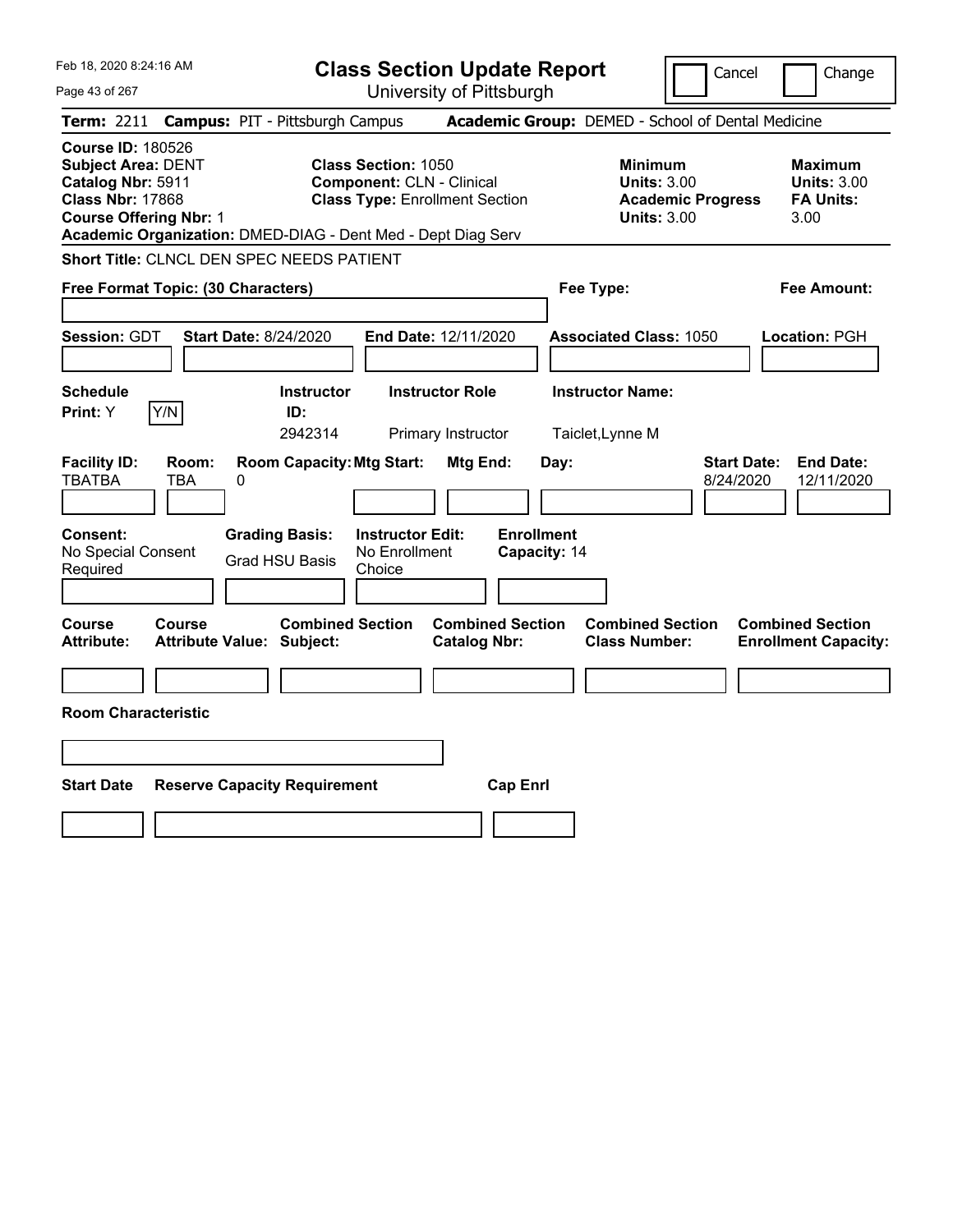| Feb 18, 2020 8:24:16 AM                                                                                                                |               |                                                              |                                                                     | <b>Class Section Update Report</b>                |                                   |                                                            |                          | Cancel<br>Change                                                  |
|----------------------------------------------------------------------------------------------------------------------------------------|---------------|--------------------------------------------------------------|---------------------------------------------------------------------|---------------------------------------------------|-----------------------------------|------------------------------------------------------------|--------------------------|-------------------------------------------------------------------|
| Page 44 of 267                                                                                                                         |               |                                                              |                                                                     | University of Pittsburgh                          |                                   |                                                            |                          |                                                                   |
| Term: 2211                                                                                                                             |               | <b>Campus: PIT - Pittsburgh Campus</b>                       |                                                                     | Academic Group: DEMED - School of Dental Medicine |                                   |                                                            |                          |                                                                   |
| <b>Course ID: 185604</b><br><b>Subject Area: DENT</b><br>Catalog Nbr: 5913<br><b>Class Nbr: 23409</b><br><b>Course Offering Nbr: 1</b> |               | Academic Organization: DMED-DIAG - Dent Med - Dept Diag Serv | <b>Class Section: 1050</b><br><b>Class Type: Enrollment Section</b> | Component: IND - Independent Study                |                                   | <b>Minimum</b><br><b>Units: 1.00</b><br><b>Units: 1.00</b> | <b>Academic Progress</b> | <b>Maximum</b><br><b>Units: 3.00</b><br><b>FA Units:</b><br>1.00  |
|                                                                                                                                        |               | <b>Short Title: EDUCATIONAL ADMINISTRATION</b>               |                                                                     |                                                   |                                   |                                                            |                          |                                                                   |
| Free Format Topic: (30 Characters)                                                                                                     |               |                                                              |                                                                     |                                                   |                                   | Fee Type:                                                  |                          | Fee Amount:                                                       |
| Session: GDT                                                                                                                           |               | <b>Start Date: 8/24/2020</b>                                 |                                                                     | End Date: 12/11/2020                              |                                   | <b>Associated Class: 1050</b>                              |                          | Location: PGH                                                     |
| <b>Schedule</b><br>Print: Y                                                                                                            | Y/N           | <b>Instructor</b><br>ID:<br>2910217                          |                                                                     | <b>Instructor Role</b><br>Primary Instructor      |                                   | <b>Instructor Name:</b><br>Horvath, Zsuzsa                 |                          |                                                                   |
| <b>Facility ID:</b><br><b>TBATBA</b>                                                                                                   | Room:<br>TBA  | <b>Room Capacity: Mtg Start:</b><br>0                        |                                                                     | <b>Mtg End:</b>                                   | Day:                              |                                                            |                          | <b>Start Date:</b><br><b>End Date:</b><br>8/24/2020<br>12/11/2020 |
| <b>Consent:</b><br>No Special Consent<br>Required                                                                                      |               | <b>Grading Basis:</b><br><b>Grad HSU Basis</b>               | <b>Instructor Edit:</b><br>No Enrollment<br>Choice                  |                                                   | <b>Enrollment</b><br>Capacity: 35 |                                                            |                          |                                                                   |
| <b>Course</b><br><b>Attribute:</b>                                                                                                     | <b>Course</b> | <b>Combined Section</b><br><b>Attribute Value: Subject:</b>  |                                                                     | <b>Combined Section</b><br><b>Catalog Nbr:</b>    |                                   | <b>Combined Section</b><br><b>Class Number:</b>            |                          | <b>Combined Section</b><br><b>Enrollment Capacity:</b>            |
|                                                                                                                                        |               |                                                              |                                                                     |                                                   |                                   |                                                            |                          |                                                                   |
| <b>Room Characteristic</b>                                                                                                             |               |                                                              |                                                                     |                                                   |                                   |                                                            |                          |                                                                   |
|                                                                                                                                        |               |                                                              |                                                                     |                                                   |                                   |                                                            |                          |                                                                   |
| <b>Start Date</b>                                                                                                                      |               | <b>Reserve Capacity Requirement</b>                          |                                                                     | <b>Cap Enrl</b>                                   |                                   |                                                            |                          |                                                                   |
|                                                                                                                                        |               |                                                              |                                                                     |                                                   |                                   |                                                            |                          |                                                                   |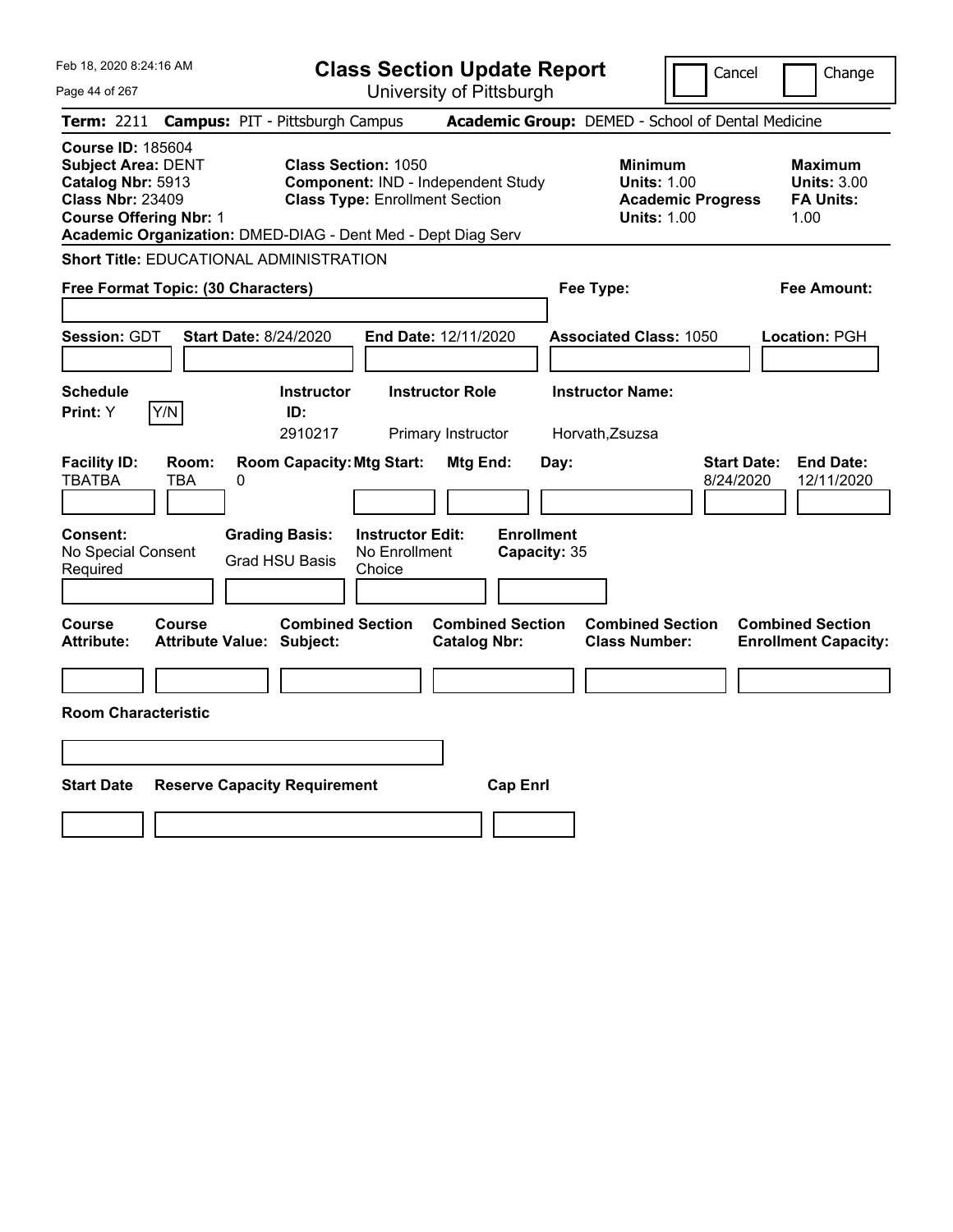| Feb 18, 2020 8:24:16 AM                                                                                                                |                                                              | <b>Class Section Update Report</b>                                                                              |                                                |                                                                        | Cancel                          | Change                                                           |
|----------------------------------------------------------------------------------------------------------------------------------------|--------------------------------------------------------------|-----------------------------------------------------------------------------------------------------------------|------------------------------------------------|------------------------------------------------------------------------|---------------------------------|------------------------------------------------------------------|
| Page 45 of 267                                                                                                                         |                                                              | University of Pittsburgh                                                                                        |                                                |                                                                        |                                 |                                                                  |
| <b>Term: 2211</b>                                                                                                                      | <b>Campus: PIT - Pittsburgh Campus</b>                       |                                                                                                                 |                                                | Academic Group: DEMED - School of Dental Medicine                      |                                 |                                                                  |
| <b>Course ID: 186742</b><br><b>Subject Area: DENT</b><br>Catalog Nbr: 5915<br><b>Class Nbr: 24267</b><br><b>Course Offering Nbr: 1</b> | Academic Organization: DMED-DIAG - Dent Med - Dept Diag Serv | <b>Class Section: 1700</b><br><b>Component: DIR - Directed Studies</b><br><b>Class Type: Enrollment Section</b> |                                                | <b>Minimum</b><br><b>Units: 2.00</b><br><b>Units: 2.00</b>             | <b>Academic Progress</b>        | <b>Maximum</b><br><b>Units: 2.00</b><br><b>FA Units:</b><br>2.00 |
|                                                                                                                                        | Short Title: INTRO TO PEER TUTRG IN DENT ED                  |                                                                                                                 |                                                |                                                                        |                                 |                                                                  |
| Free Format Topic: (30 Characters)                                                                                                     |                                                              |                                                                                                                 |                                                | Fee Type:                                                              |                                 | Fee Amount:                                                      |
| <b>Session: GDT</b>                                                                                                                    | <b>Start Date: 8/24/2020</b>                                 | End Date: 12/11/2020                                                                                            |                                                | <b>Associated Class: 1700</b>                                          |                                 | Location: PGH                                                    |
| <b>Schedule</b><br>Y/N<br>Print: Y                                                                                                     | <b>Instructor</b><br>ID:<br>2910217<br>2910453               | <b>Instructor Role</b><br>Secondary Instructor<br>Primary Instructor                                            |                                                | <b>Instructor Name:</b><br>Horvath, Zsuzsa<br>Wankiiri-Hale, Christine |                                 |                                                                  |
| <b>Facility ID:</b><br>Room:<br><b>TBATBA</b><br>TBA                                                                                   | <b>Room Capacity: Mtg Start:</b><br>0                        |                                                                                                                 | Mtg End:<br>Day:                               |                                                                        | <b>Start Date:</b><br>8/24/2020 | <b>End Date:</b><br>12/11/2020                                   |
| <b>Consent:</b><br><b>Department Consent</b><br>Required                                                                               | <b>Grading Basis:</b><br><b>Grad HSU Basis</b>               | <b>Instructor Edit:</b><br>No Enrollment<br>Choice                                                              | <b>Enrollment</b><br>Capacity: 15              |                                                                        |                                 |                                                                  |
| <b>Course</b><br>Course<br><b>Attribute:</b>                                                                                           | <b>Combined Section</b><br>Attribute Value: Subject:         |                                                                                                                 | <b>Combined Section</b><br><b>Catalog Nbr:</b> | <b>Combined Section</b><br><b>Class Number:</b>                        |                                 | <b>Combined Section</b><br><b>Enrollment Capacity:</b>           |
|                                                                                                                                        |                                                              |                                                                                                                 |                                                |                                                                        |                                 |                                                                  |
| <b>Room Characteristic</b>                                                                                                             |                                                              |                                                                                                                 |                                                |                                                                        |                                 |                                                                  |
|                                                                                                                                        |                                                              |                                                                                                                 |                                                |                                                                        |                                 |                                                                  |
| <b>Start Date</b>                                                                                                                      | <b>Reserve Capacity Requirement</b>                          |                                                                                                                 | <b>Cap Enrl</b>                                |                                                                        |                                 |                                                                  |
|                                                                                                                                        |                                                              |                                                                                                                 |                                                |                                                                        |                                 |                                                                  |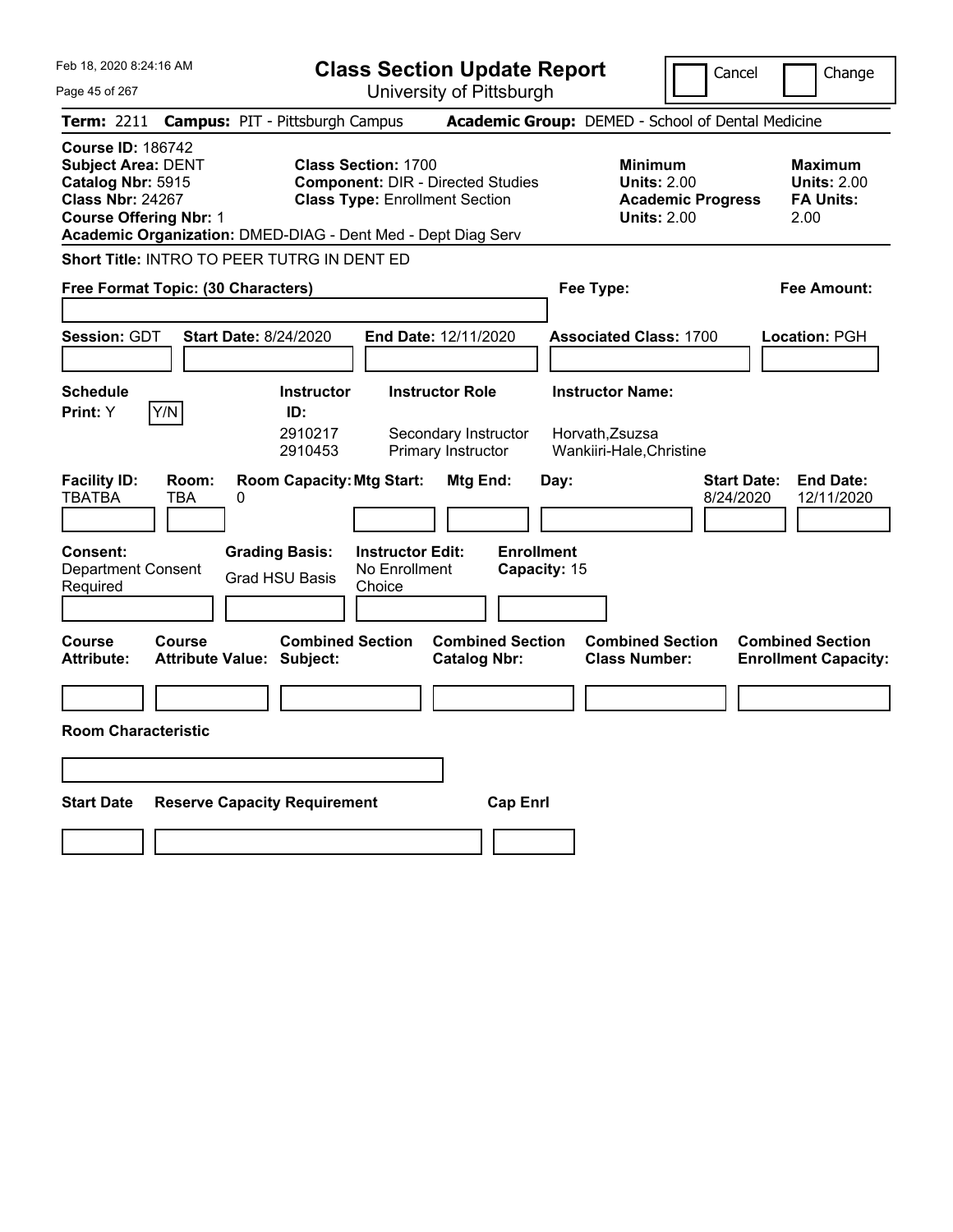| Feb 18, 2020 8:24:16 AM                                                                                                                                                                                |                                                                                         | <b>Class Section Update Report</b>                                                                        |                                                |                                                                        | Cancel                                                                                 | Change                                                           |
|--------------------------------------------------------------------------------------------------------------------------------------------------------------------------------------------------------|-----------------------------------------------------------------------------------------|-----------------------------------------------------------------------------------------------------------|------------------------------------------------|------------------------------------------------------------------------|----------------------------------------------------------------------------------------|------------------------------------------------------------------|
| Page 46 of 267                                                                                                                                                                                         |                                                                                         | University of Pittsburgh                                                                                  |                                                |                                                                        |                                                                                        |                                                                  |
| Term: 2211                                                                                                                                                                                             | <b>Campus: PIT - Pittsburgh Campus</b>                                                  |                                                                                                           |                                                |                                                                        | Academic Group: DEMED - School of Dental Medicine                                      |                                                                  |
| <b>Course ID: 186743</b><br><b>Subject Area: DENT</b><br>Catalog Nbr: 5916<br><b>Class Nbr: 24268</b><br><b>Course Offering Nbr: 1</b><br>Academic Organization: DMED-DIAG - Dent Med - Dept Diag Serv |                                                                                         | <b>Class Section: 1500</b><br>Component: IND - Independent Study<br><b>Class Type: Enrollment Section</b> |                                                |                                                                        | <b>Minimum</b><br><b>Units: 1.00</b><br><b>Academic Progress</b><br><b>Units: 1.00</b> | <b>Maximum</b><br><b>Units: 1.00</b><br><b>FA Units:</b><br>1.00 |
| Short Title: PEER TUTORING IN DENT EDUCATN                                                                                                                                                             |                                                                                         |                                                                                                           |                                                |                                                                        |                                                                                        |                                                                  |
| Free Format Topic: (30 Characters)                                                                                                                                                                     |                                                                                         |                                                                                                           |                                                | Fee Type:                                                              |                                                                                        | Fee Amount:                                                      |
| <b>Session: GDT</b>                                                                                                                                                                                    | <b>Start Date: 8/24/2020</b>                                                            | <b>End Date: 12/11/2020</b>                                                                               |                                                | <b>Associated Class: 1500</b>                                          |                                                                                        | Location: PGH                                                    |
| <b>Schedule</b><br>Y/N<br>Print: Y                                                                                                                                                                     | <b>Instructor</b><br>ID:<br>2910217<br>2910453                                          | <b>Instructor Role</b><br>Primary Instructor                                                              | Secondary Instructor                           | <b>Instructor Name:</b><br>Horvath, Zsuzsa<br>Wankiiri-Hale, Christine |                                                                                        |                                                                  |
| <b>Facility ID:</b><br>Room:<br><b>TBATBA</b><br>TBA<br><b>Consent:</b><br><b>Department Consent</b><br>Required                                                                                       | <b>Room Capacity: Mtg Start:</b><br>0<br><b>Grading Basis:</b><br><b>Grad HSU Basis</b> | <b>Instructor Edit:</b><br>No Enrollment<br>Choice                                                        | Mtg End:<br><b>Enrollment</b>                  | Day:<br>Capacity: 15                                                   | 8/24/2020                                                                              | <b>Start Date:</b><br><b>End Date:</b><br>12/11/2020             |
| <b>Course</b><br>Course<br><b>Attribute:</b>                                                                                                                                                           | <b>Combined Section</b><br><b>Attribute Value: Subject:</b>                             |                                                                                                           | <b>Combined Section</b><br><b>Catalog Nbr:</b> | <b>Class Number:</b>                                                   | <b>Combined Section</b>                                                                | <b>Combined Section</b><br><b>Enrollment Capacity:</b>           |
|                                                                                                                                                                                                        |                                                                                         |                                                                                                           |                                                |                                                                        |                                                                                        |                                                                  |
| <b>Room Characteristic</b>                                                                                                                                                                             |                                                                                         |                                                                                                           |                                                |                                                                        |                                                                                        |                                                                  |
|                                                                                                                                                                                                        |                                                                                         |                                                                                                           |                                                |                                                                        |                                                                                        |                                                                  |
| <b>Start Date</b>                                                                                                                                                                                      | <b>Reserve Capacity Requirement</b>                                                     |                                                                                                           | <b>Cap Enri</b>                                |                                                                        |                                                                                        |                                                                  |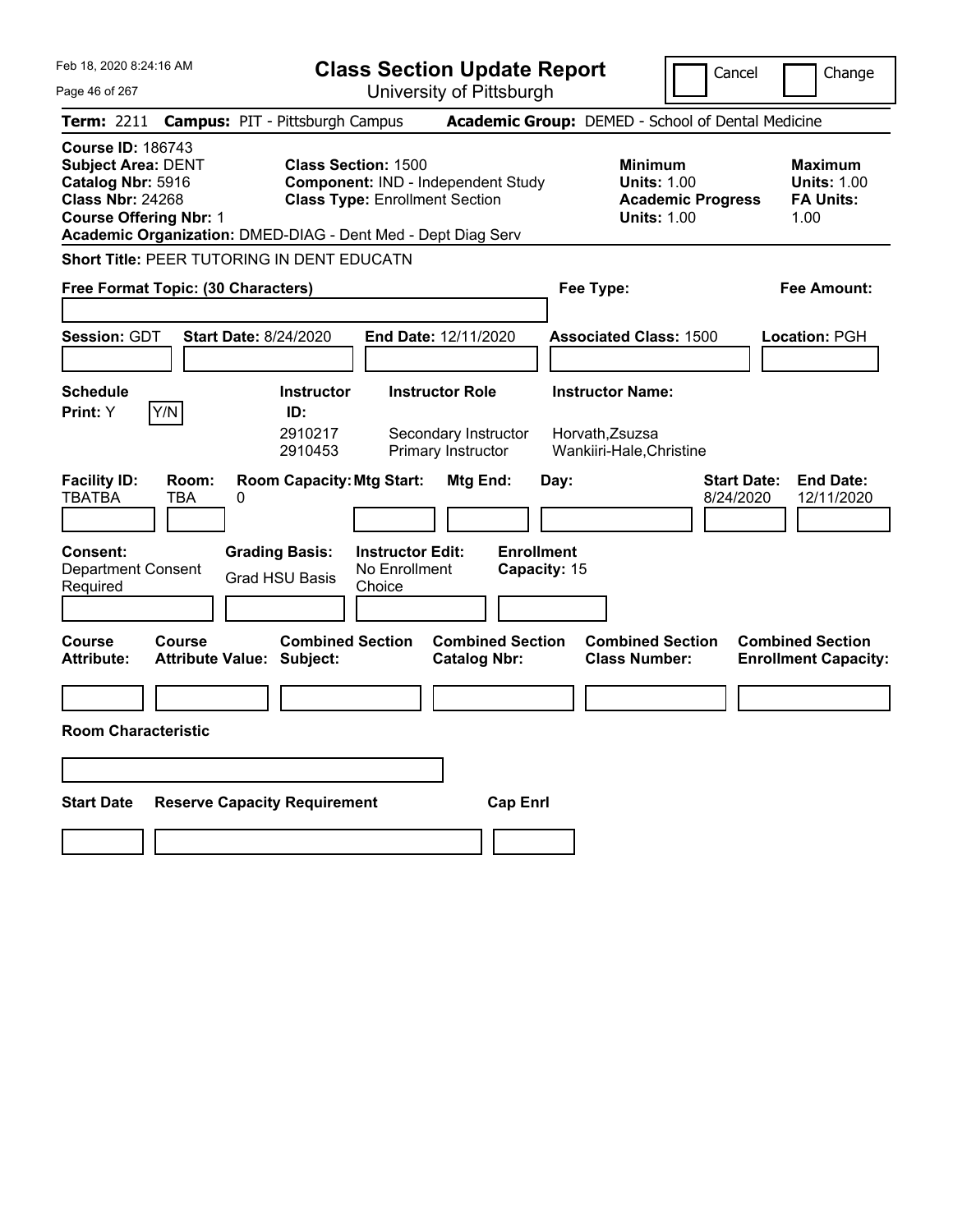| Feb 18, 2020 8:24:16 AM                                                                                                                                                                                | <b>Class Section Update Report</b>                                                                      | Cancel                                                                                 | Change                                                           |
|--------------------------------------------------------------------------------------------------------------------------------------------------------------------------------------------------------|---------------------------------------------------------------------------------------------------------|----------------------------------------------------------------------------------------|------------------------------------------------------------------|
| Page 47 of 267                                                                                                                                                                                         | University of Pittsburgh                                                                                |                                                                                        |                                                                  |
| <b>Campus: PIT - Pittsburgh Campus</b><br><b>Term: 2211</b>                                                                                                                                            |                                                                                                         | Academic Group: DEMED - School of Dental Medicine                                      |                                                                  |
| <b>Course ID: 177233</b><br><b>Subject Area: DENT</b><br>Catalog Nbr: 5917<br><b>Class Nbr: 23859</b><br><b>Course Offering Nbr: 1</b><br>Academic Organization: DMED-DIAG - Dent Med - Dept Diag Serv | <b>Class Section: 1030</b><br><b>Component: CLN - Clinical</b><br><b>Class Type: Enrollment Section</b> | <b>Minimum</b><br><b>Units: 3.00</b><br><b>Academic Progress</b><br><b>Units: 3.00</b> | <b>Maximum</b><br><b>Units: 3.00</b><br><b>FA Units:</b><br>3.00 |
| Short Title: ACCEL CLN DEN SPEC NEEDS PATNT                                                                                                                                                            |                                                                                                         |                                                                                        |                                                                  |
| Free Format Topic: (30 Characters)                                                                                                                                                                     |                                                                                                         | Fee Type:                                                                              | Fee Amount:                                                      |
| Session: GDT<br><b>Start Date: 8/24/2020</b>                                                                                                                                                           | End Date: 12/11/2020                                                                                    | <b>Associated Class: 1030</b>                                                          | Location: PGH                                                    |
| <b>Schedule</b>                                                                                                                                                                                        | <b>Instructor Role</b><br><b>Instructor</b>                                                             | <b>Instructor Name:</b>                                                                |                                                                  |
| Y/N<br>ID:<br><b>Print:</b> Y                                                                                                                                                                          | 2942314<br>Primary Instructor                                                                           | Taiclet, Lynne M                                                                       |                                                                  |
| <b>Facility ID:</b><br>Room:<br><b>TBATBA</b><br>TBA<br>0                                                                                                                                              | <b>Room Capacity: Mtg Start:</b><br><b>Mtg End:</b>                                                     | <b>Start Date:</b><br>Day:<br>8/24/2020                                                | <b>End Date:</b><br>12/11/2020                                   |
| Consent:<br><b>Grading Basis:</b><br>No Special Consent<br><b>Grad HSU Basis</b><br>Required                                                                                                           | <b>Enrollment</b><br><b>Instructor Edit:</b><br>No Enrollment<br>Capacity: 14<br>Choice                 |                                                                                        |                                                                  |
| Course<br>Course<br><b>Attribute Value: Subject:</b><br><b>Attribute:</b>                                                                                                                              | <b>Combined Section</b><br><b>Combined Section</b><br><b>Catalog Nbr:</b>                               | <b>Combined Section</b><br><b>Class Number:</b>                                        | <b>Combined Section</b><br><b>Enrollment Capacity:</b>           |
|                                                                                                                                                                                                        |                                                                                                         |                                                                                        |                                                                  |
| <b>Room Characteristic</b>                                                                                                                                                                             |                                                                                                         |                                                                                        |                                                                  |
|                                                                                                                                                                                                        |                                                                                                         |                                                                                        |                                                                  |
| <b>Start Date</b><br><b>Reserve Capacity Requirement</b>                                                                                                                                               | <b>Cap Enrl</b>                                                                                         |                                                                                        |                                                                  |
|                                                                                                                                                                                                        |                                                                                                         |                                                                                        |                                                                  |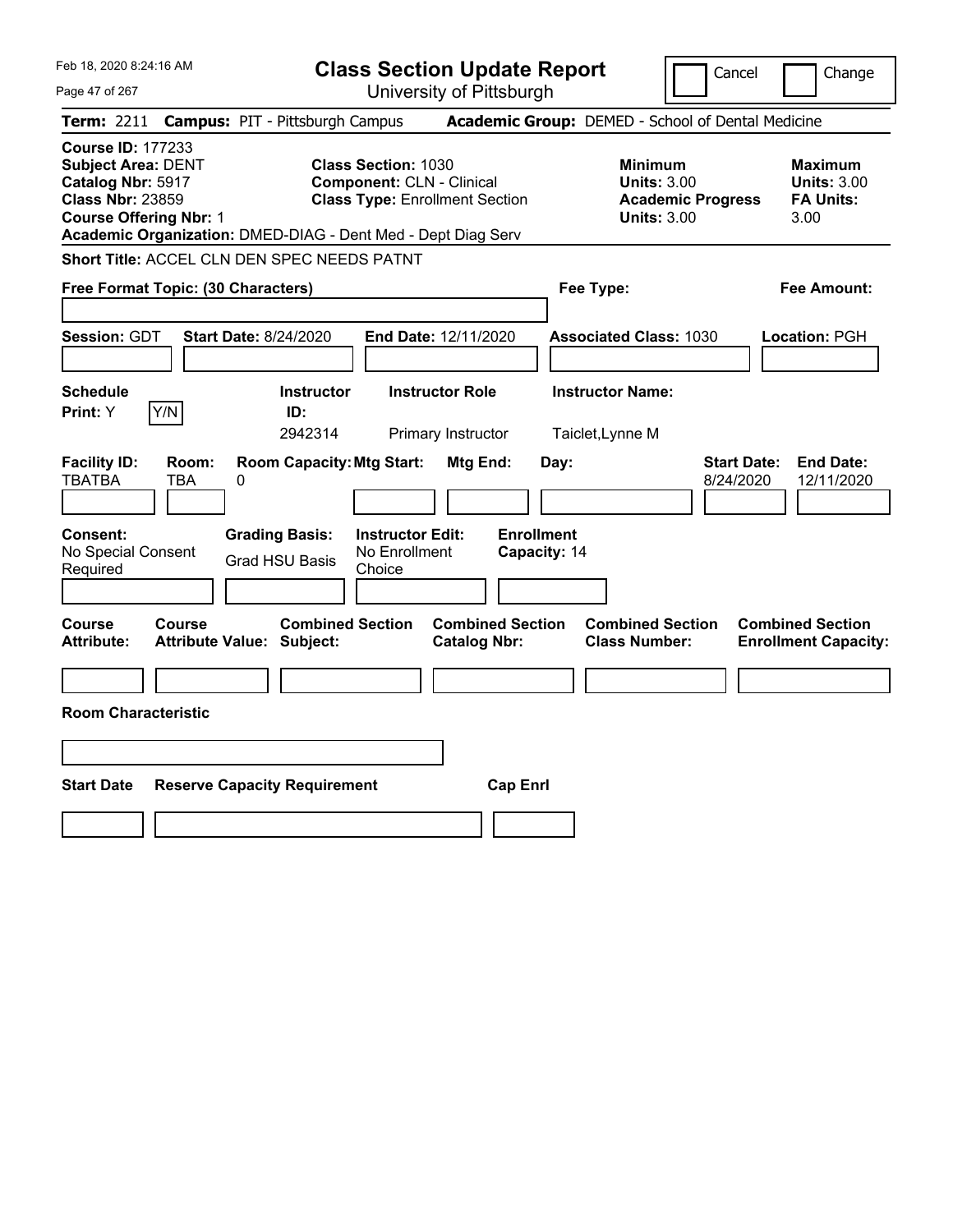| Feb 18, 2020 8:24:16 AM                                                                                                                                                                                | <b>Class Section Update Report</b>                                                                     | Cancel<br>Change                                                                                                                                           |
|--------------------------------------------------------------------------------------------------------------------------------------------------------------------------------------------------------|--------------------------------------------------------------------------------------------------------|------------------------------------------------------------------------------------------------------------------------------------------------------------|
| Page 48 of 267                                                                                                                                                                                         | University of Pittsburgh                                                                               |                                                                                                                                                            |
| Term: 2211<br><b>Campus: PIT - Pittsburgh Campus</b>                                                                                                                                                   |                                                                                                        | Academic Group: DEMED - School of Dental Medicine                                                                                                          |
| <b>Course ID: 189658</b><br><b>Subject Area: DENT</b><br>Catalog Nbr: 5920<br><b>Class Nbr: 27176</b><br><b>Course Offering Nbr: 1</b><br>Academic Organization: DMED-DIAG - Dent Med - Dept Diag Serv | <b>Class Section: 1010</b><br><b>Component: SEM - Seminar</b><br><b>Class Type: Enrollment Section</b> | <b>Minimum</b><br><b>Maximum</b><br><b>Units: 1.00</b><br><b>Units: 1.00</b><br><b>Academic Progress</b><br><b>FA Units:</b><br><b>Units: 1.00</b><br>1.00 |
| <b>Short Title: PRINCIPLES CLINICAL TEACHING</b>                                                                                                                                                       |                                                                                                        |                                                                                                                                                            |
| Free Format Topic: (30 Characters)                                                                                                                                                                     |                                                                                                        | Fee Type:<br>Fee Amount:                                                                                                                                   |
| <b>Start Date: 8/24/2020</b><br><b>Session: AT</b>                                                                                                                                                     | End Date: 12/12/2020                                                                                   | <b>Associated Class: 1010</b><br>Location: PGH                                                                                                             |
| <b>Schedule</b><br>Y/N<br>Print: Y<br>ID:                                                                                                                                                              | <b>Instructor Role</b><br><b>Instructor</b><br>2910217<br>Primary Instructor                           | <b>Instructor Name:</b><br>Horvath, Zsuzsa                                                                                                                 |
| <b>Facility ID:</b><br>Room:<br><b>TBATBA</b><br>TBA<br>0                                                                                                                                              | <b>Room Capacity: Mtg Start:</b><br>Mtg End:<br>Day:                                                   | <b>End Date:</b><br><b>Start Date:</b><br>12/12/2020<br>8/24/2020                                                                                          |
| Consent:<br><b>Grading Basis:</b><br>No Special Consent<br><b>Grad HSU Basis</b><br>Required                                                                                                           | <b>Enrollment</b><br><b>Instructor Edit:</b><br>No Enrollment<br>Capacity: 20<br>Choice                |                                                                                                                                                            |
| Course<br>Course<br><b>Attribute:</b><br><b>Attribute Value: Subject:</b>                                                                                                                              | <b>Combined Section</b><br><b>Combined Section</b><br><b>Catalog Nbr:</b>                              | <b>Combined Section</b><br><b>Combined Section</b><br><b>Class Number:</b><br><b>Enrollment Capacity:</b>                                                  |
|                                                                                                                                                                                                        |                                                                                                        |                                                                                                                                                            |
| <b>Room Characteristic</b>                                                                                                                                                                             |                                                                                                        |                                                                                                                                                            |
|                                                                                                                                                                                                        |                                                                                                        |                                                                                                                                                            |
| <b>Start Date</b><br><b>Reserve Capacity Requirement</b>                                                                                                                                               | <b>Cap Enrl</b>                                                                                        |                                                                                                                                                            |
|                                                                                                                                                                                                        |                                                                                                        |                                                                                                                                                            |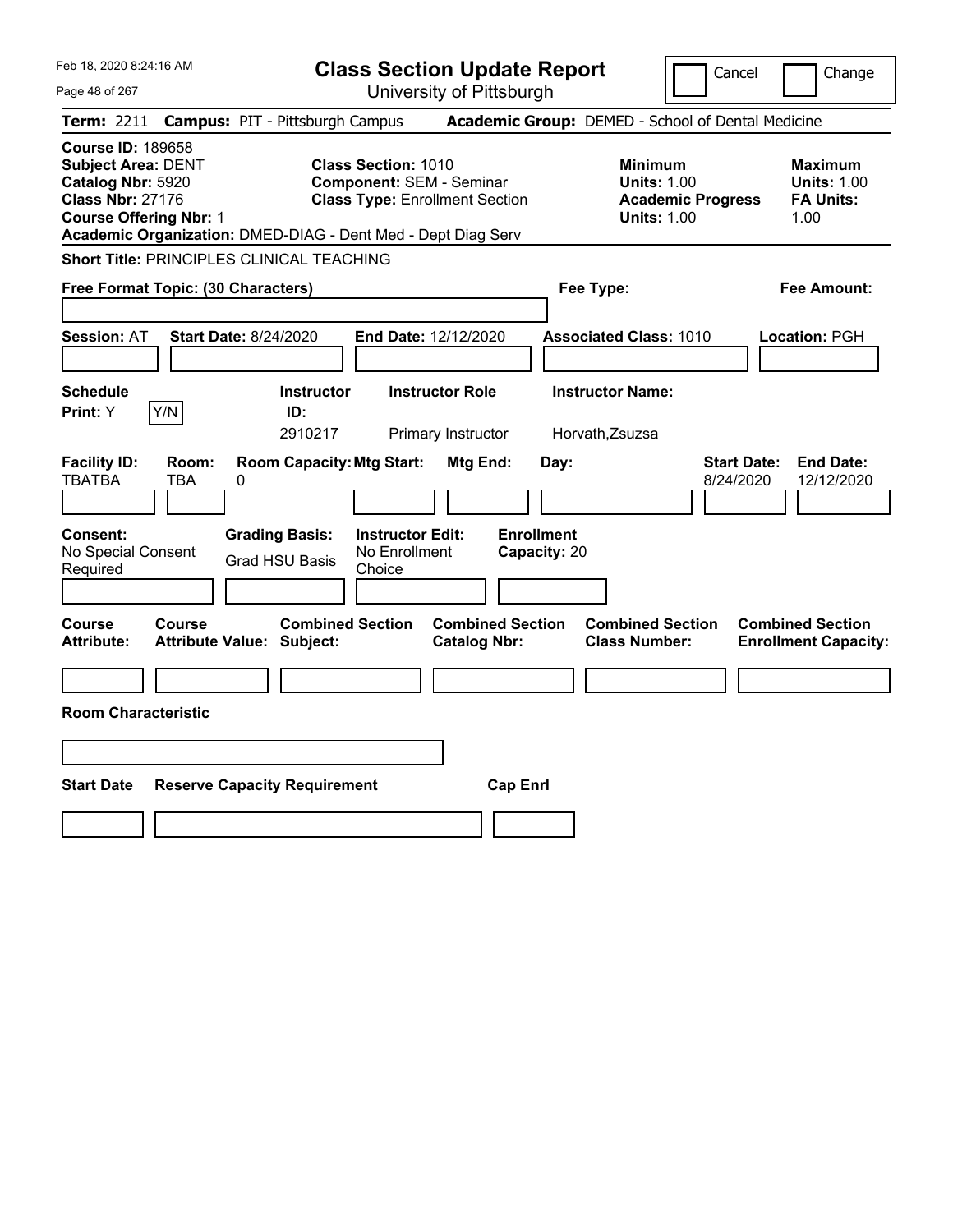| Feb 18, 2020 8:24:16 AM                                                                                                                |                                                              | <b>Class Section Update Report</b>                                                                        |                                                |                                                 | Cancel                                                                                 | Change                                                           |
|----------------------------------------------------------------------------------------------------------------------------------------|--------------------------------------------------------------|-----------------------------------------------------------------------------------------------------------|------------------------------------------------|-------------------------------------------------|----------------------------------------------------------------------------------------|------------------------------------------------------------------|
| Page 49 of 267                                                                                                                         |                                                              |                                                                                                           | University of Pittsburgh                       |                                                 |                                                                                        |                                                                  |
| <b>Term: 2211</b>                                                                                                                      | <b>Campus: PIT - Pittsburgh Campus</b>                       |                                                                                                           |                                                |                                                 | Academic Group: DEMED - School of Dental Medicine                                      |                                                                  |
| <b>Course ID: 189657</b><br><b>Subject Area: DENT</b><br>Catalog Nbr: 5921<br><b>Class Nbr: 27175</b><br><b>Course Offering Nbr: 1</b> | Academic Organization: DMED-DIAG - Dent Med - Dept Diag Serv | <b>Class Section: 1010</b><br>Component: IND - Independent Study<br><b>Class Type: Enrollment Section</b> |                                                |                                                 | <b>Minimum</b><br><b>Units: 1.00</b><br><b>Academic Progress</b><br><b>Units: 1.00</b> | <b>Maximum</b><br><b>Units: 1.00</b><br><b>FA Units:</b><br>1.00 |
|                                                                                                                                        | <b>Short Title: CLINICAL TEACHING PRACTICUM</b>              |                                                                                                           |                                                |                                                 |                                                                                        |                                                                  |
|                                                                                                                                        | Free Format Topic: (30 Characters)                           |                                                                                                           |                                                | Fee Type:                                       |                                                                                        | Fee Amount:                                                      |
| <b>Session: AT</b>                                                                                                                     | <b>Start Date: 8/24/2020</b>                                 |                                                                                                           | End Date: 12/12/2020                           | <b>Associated Class: 1010</b>                   |                                                                                        | Location: PGH                                                    |
| <b>Schedule</b><br>Y/N<br>Print: Y                                                                                                     | <b>Instructor</b><br>ID:                                     |                                                                                                           | <b>Instructor Role</b>                         | <b>Instructor Name:</b>                         |                                                                                        |                                                                  |
|                                                                                                                                        | 2910217                                                      |                                                                                                           | Primary Instructor                             | Horvath, Zsuzsa                                 |                                                                                        |                                                                  |
| <b>Facility ID:</b><br><b>TBATBA</b><br>TBA<br>Consent:<br>No Special Consent<br>Required                                              | Room:<br>0<br><b>Grading Basis:</b><br><b>Grad HSU Basis</b> | <b>Room Capacity: Mtg Start:</b><br><b>Instructor Edit:</b><br>No Enrollment<br>Choice                    | Mtg End:<br><b>Enrollment</b>                  | Day:<br>Capacity: 20                            | <b>Start Date:</b><br>8/24/2020                                                        | <b>End Date:</b><br>12/12/2020                                   |
|                                                                                                                                        |                                                              |                                                                                                           |                                                |                                                 |                                                                                        |                                                                  |
| <b>Course</b><br>Course<br><b>Attribute:</b>                                                                                           | <b>Attribute Value: Subject:</b>                             | <b>Combined Section</b>                                                                                   | <b>Combined Section</b><br><b>Catalog Nbr:</b> | <b>Combined Section</b><br><b>Class Number:</b> |                                                                                        | <b>Combined Section</b><br><b>Enrollment Capacity:</b>           |
|                                                                                                                                        |                                                              |                                                                                                           |                                                |                                                 |                                                                                        |                                                                  |
| <b>Room Characteristic</b>                                                                                                             |                                                              |                                                                                                           |                                                |                                                 |                                                                                        |                                                                  |
|                                                                                                                                        |                                                              |                                                                                                           |                                                |                                                 |                                                                                        |                                                                  |
| <b>Start Date</b>                                                                                                                      | <b>Reserve Capacity Requirement</b>                          |                                                                                                           | <b>Cap Enrl</b>                                |                                                 |                                                                                        |                                                                  |
|                                                                                                                                        |                                                              |                                                                                                           |                                                |                                                 |                                                                                        |                                                                  |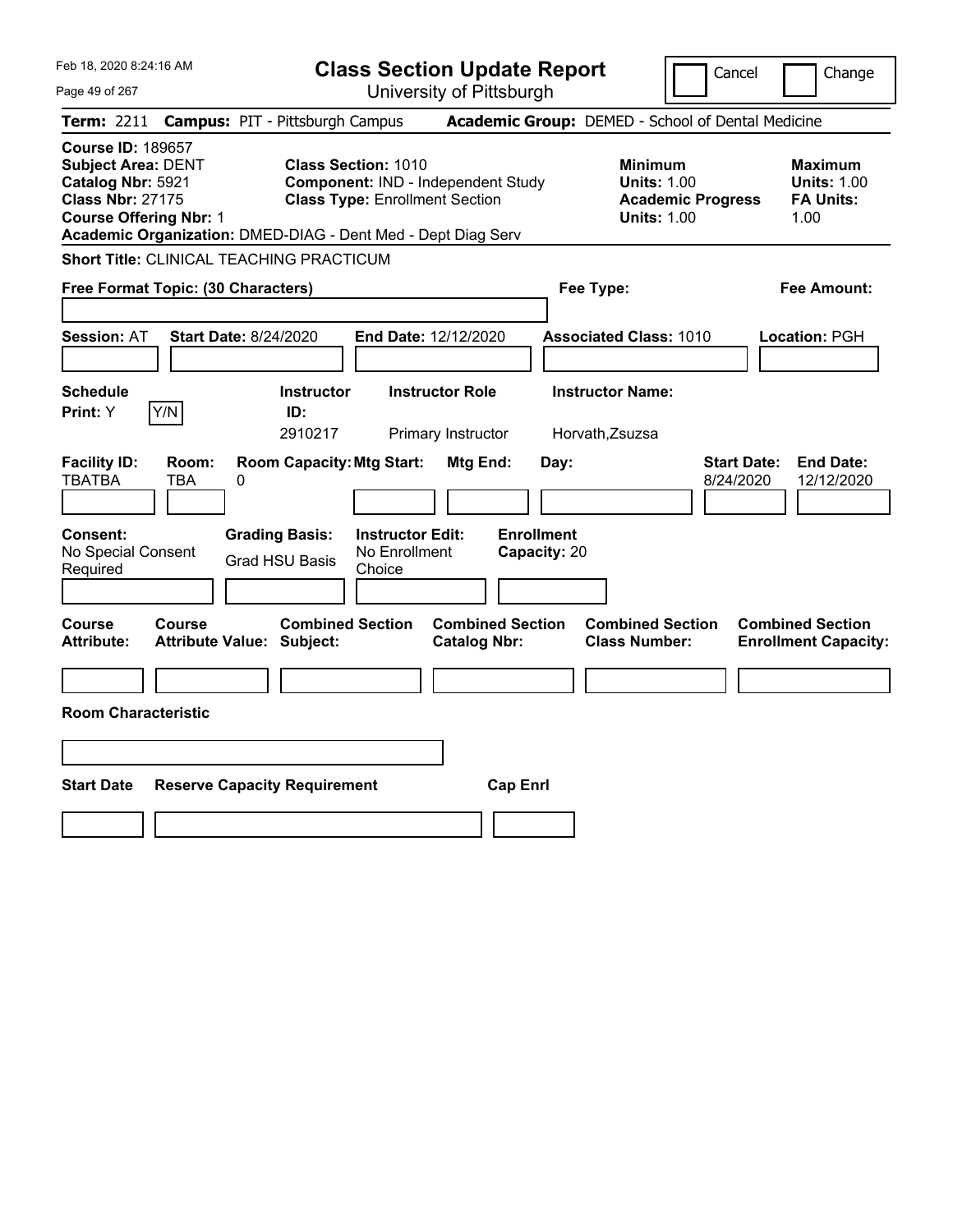| Feb 18, 2020 8:24:16 AM<br>Page 50 of 267                                                                                                                                                              | <b>Class Section Update Report</b><br>University of Pittsburgh                                                  |                                                          | Cancel                                                                                 | Change                                                           |
|--------------------------------------------------------------------------------------------------------------------------------------------------------------------------------------------------------|-----------------------------------------------------------------------------------------------------------------|----------------------------------------------------------|----------------------------------------------------------------------------------------|------------------------------------------------------------------|
| <b>Campus: PIT - Pittsburgh Campus</b><br><b>Term: 2211</b>                                                                                                                                            |                                                                                                                 | Academic Group: DEMED - School of Dental Medicine        |                                                                                        |                                                                  |
| <b>Course ID: 177234</b><br><b>Subject Area: DENT</b><br>Catalog Nbr: 5947<br><b>Class Nbr: 27386</b><br><b>Course Offering Nbr: 1</b><br>Academic Organization: DMED-DIAG - Dent Med - Dept Diag Serv | <b>Class Section: 1010</b><br><b>Component: DIR - Directed Studies</b><br><b>Class Type: Enrollment Section</b> |                                                          | <b>Minimum</b><br><b>Units: 1.00</b><br><b>Academic Progress</b><br><b>Units: 1.00</b> | <b>Maximum</b><br><b>Units: 3.00</b><br><b>FA Units:</b><br>1.00 |
| <b>Short Title: DIRECTED STUDY</b>                                                                                                                                                                     |                                                                                                                 |                                                          |                                                                                        |                                                                  |
| Free Format Topic: (30 Characters)                                                                                                                                                                     |                                                                                                                 | Fee Type:                                                |                                                                                        | <b>Fee Amount:</b>                                               |
| <b>Session: AT</b><br><b>Start Date: 8/24/2020</b><br><b>Schedule</b>                                                                                                                                  | End Date: 12/12/2020<br><b>Instructor</b><br><b>Instructor Role</b>                                             | <b>Associated Class: 1010</b><br><b>Instructor Name:</b> |                                                                                        | <b>Location: PGH</b>                                             |
| Y/N<br>Print: Y                                                                                                                                                                                        | ID:<br>2942314<br>Primary Instructor                                                                            | Taiclet, Lynne M                                         |                                                                                        |                                                                  |
| <b>Facility ID:</b><br>Room:<br><b>TBATBA</b><br>TBA<br>0<br><b>Grading Basis:</b><br><b>Consent:</b><br>No Special Consent<br><b>Grad HSU Basis</b><br>Required                                       | <b>Room Capacity: Mtg Start:</b><br>Mtg End:<br><b>Instructor Edit:</b><br>No Enrollment<br>Choice              | Day:<br><b>Enrollment</b><br>Capacity: 5                 | <b>Start Date:</b><br>8/24/2020                                                        | <b>End Date:</b><br>12/12/2020                                   |
|                                                                                                                                                                                                        |                                                                                                                 |                                                          |                                                                                        |                                                                  |
| <b>Course</b><br><b>Course</b><br><b>Attribute:</b><br><b>Attribute Value: Subject:</b>                                                                                                                | <b>Combined Section</b><br><b>Catalog Nbr:</b>                                                                  | <b>Combined Section</b><br><b>Class Number:</b>          | <b>Combined Section</b>                                                                | <b>Combined Section</b><br><b>Enrollment Capacity:</b>           |
|                                                                                                                                                                                                        |                                                                                                                 |                                                          |                                                                                        |                                                                  |
| <b>Room Characteristic</b>                                                                                                                                                                             |                                                                                                                 |                                                          |                                                                                        |                                                                  |
|                                                                                                                                                                                                        |                                                                                                                 |                                                          |                                                                                        |                                                                  |
| <b>Start Date</b><br><b>Reserve Capacity Requirement</b>                                                                                                                                               |                                                                                                                 | <b>Cap Enrl</b>                                          |                                                                                        |                                                                  |
|                                                                                                                                                                                                        |                                                                                                                 |                                                          |                                                                                        |                                                                  |
|                                                                                                                                                                                                        |                                                                                                                 |                                                          |                                                                                        |                                                                  |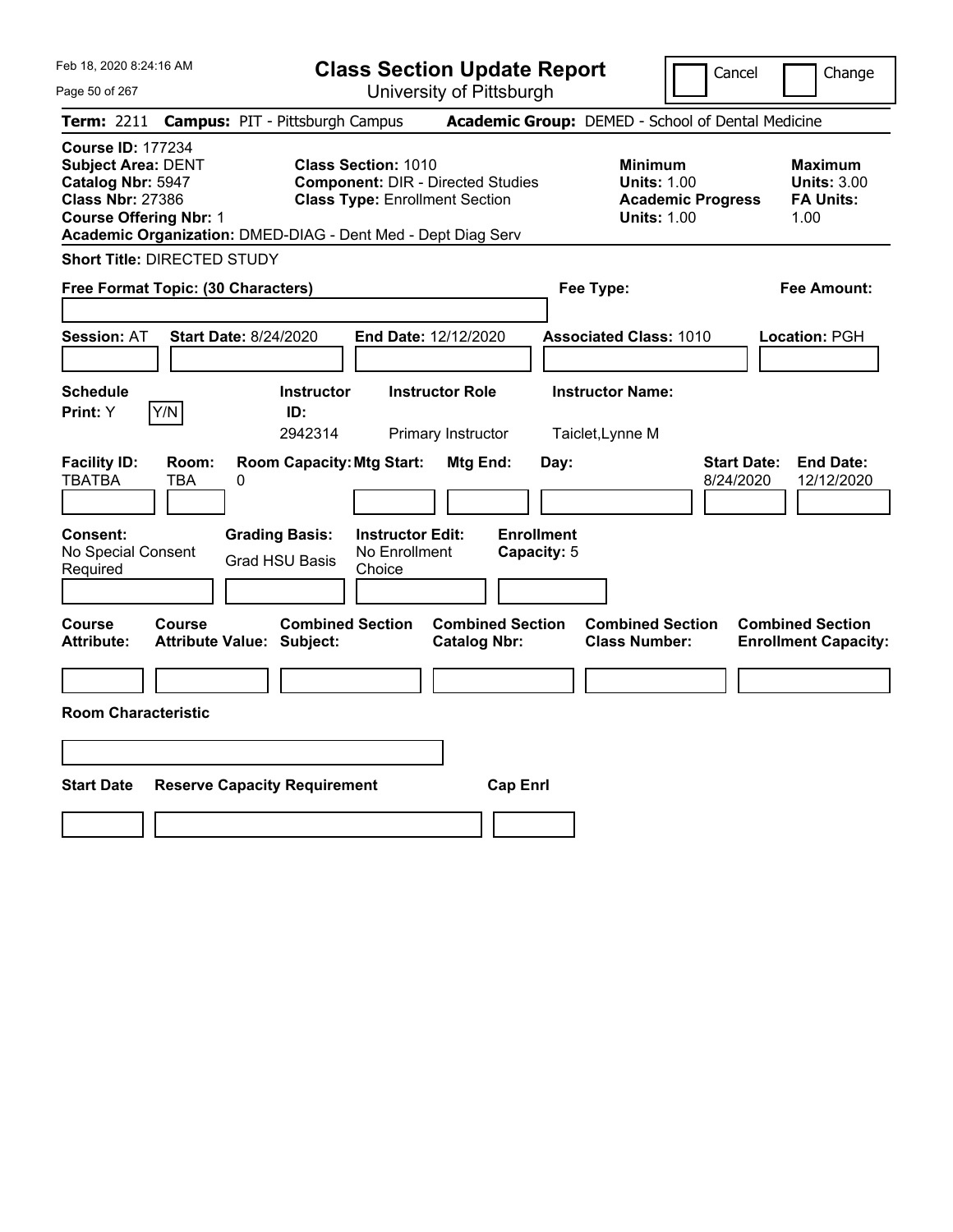| Feb 18, 2020 8:24:16 AM                                                                                                                | <b>Class Section Update Report</b>                                                                                                                                        | Cancel                                                                                 | Change                                                           |
|----------------------------------------------------------------------------------------------------------------------------------------|---------------------------------------------------------------------------------------------------------------------------------------------------------------------------|----------------------------------------------------------------------------------------|------------------------------------------------------------------|
| Page 51 of 267                                                                                                                         | University of Pittsburgh                                                                                                                                                  |                                                                                        |                                                                  |
| <b>Term: 2211</b>                                                                                                                      | <b>Campus: PIT - Pittsburgh Campus</b>                                                                                                                                    | Academic Group: DEMED - School of Dental Medicine                                      |                                                                  |
| <b>Course ID: 183051</b><br><b>Subject Area: DENT</b><br>Catalog Nbr: 5977<br><b>Class Nbr: 21971</b><br><b>Course Offering Nbr: 1</b> | <b>Class Section: 1010</b><br>Component: IND - Independent Study<br><b>Class Type: Enrollment Section</b><br>Academic Organization: DMED-DIAG - Dent Med - Dept Diag Serv | <b>Minimum</b><br><b>Units: 1.00</b><br><b>Academic Progress</b><br><b>Units: 1.00</b> | <b>Maximum</b><br><b>Units: 3.00</b><br><b>FA Units:</b><br>1.00 |
| Short Title: EDUCL RES DENTAL MEDICINE (R)                                                                                             |                                                                                                                                                                           |                                                                                        |                                                                  |
| Free Format Topic: (30 Characters)                                                                                                     |                                                                                                                                                                           | Fee Type:                                                                              | <b>Fee Amount:</b>                                               |
| Session: GDT<br><b>Start Date: 8/24/2020</b><br><b>Schedule</b>                                                                        | End Date: 12/11/2020<br><b>Instructor Role</b><br><b>Instructor</b>                                                                                                       | <b>Associated Class: 1010</b><br><b>Instructor Name:</b>                               | Location: PGH                                                    |
| Y/N<br>Print: Y                                                                                                                        | ID:                                                                                                                                                                       |                                                                                        |                                                                  |
|                                                                                                                                        | 2910217<br>Primary Instructor                                                                                                                                             | Horvath, Zsuzsa                                                                        |                                                                  |
| <b>Facility ID:</b><br>Room:<br><b>TBATBA</b><br>TBA<br>0<br>Consent:<br><b>Grading Basis:</b>                                         | <b>Room Capacity: Mtg Start:</b><br>Mtg End:<br><b>Instructor Edit:</b>                                                                                                   | <b>Start Date:</b><br>Day:<br>8/24/2020<br><b>Enrollment</b>                           | <b>End Date:</b><br>12/11/2020                                   |
| No Special Consent                                                                                                                     | No Enrollment<br><b>Grad HSU Basis</b>                                                                                                                                    | Capacity: 35                                                                           |                                                                  |
| Required                                                                                                                               | Choice                                                                                                                                                                    |                                                                                        |                                                                  |
| <b>Course</b><br>Course<br><b>Attribute:</b><br><b>Attribute Value: Subject:</b>                                                       | <b>Combined Section</b><br><b>Combined Section</b><br><b>Catalog Nbr:</b>                                                                                                 | <b>Combined Section</b><br><b>Class Number:</b>                                        | <b>Combined Section</b><br><b>Enrollment Capacity:</b>           |
|                                                                                                                                        |                                                                                                                                                                           |                                                                                        |                                                                  |
| <b>Room Characteristic</b>                                                                                                             |                                                                                                                                                                           |                                                                                        |                                                                  |
|                                                                                                                                        |                                                                                                                                                                           |                                                                                        |                                                                  |
| <b>Start Date</b><br><b>Reserve Capacity Requirement</b>                                                                               | <b>Cap Enrl</b>                                                                                                                                                           |                                                                                        |                                                                  |
|                                                                                                                                        |                                                                                                                                                                           |                                                                                        |                                                                  |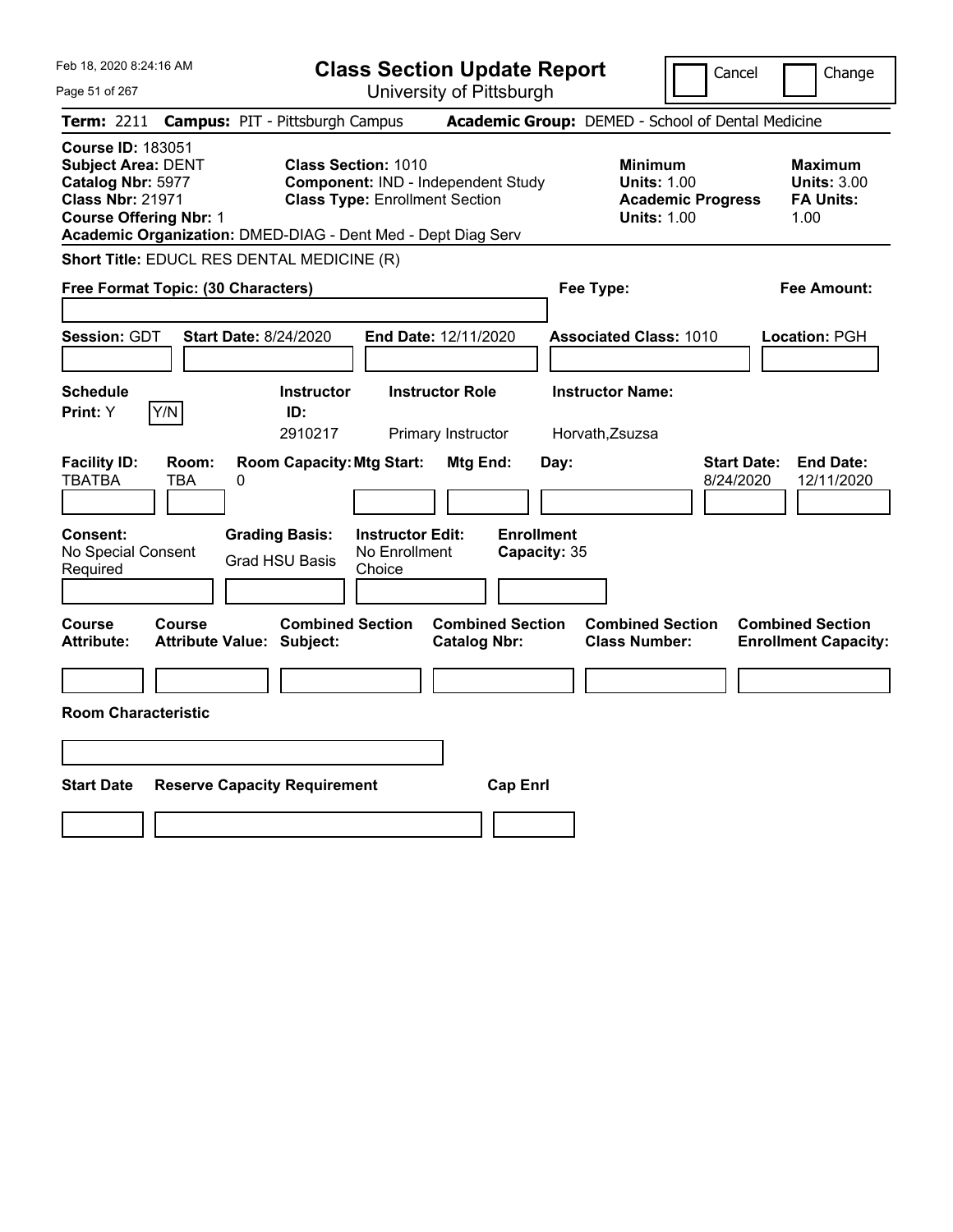| Feb 18, 2020 8:24:16 AM                                                                                                                                                                                | <b>Class Section Update Report</b>                                                                     | Cancel                                                                                                                                              | Change |
|--------------------------------------------------------------------------------------------------------------------------------------------------------------------------------------------------------|--------------------------------------------------------------------------------------------------------|-----------------------------------------------------------------------------------------------------------------------------------------------------|--------|
| Page 52 of 267                                                                                                                                                                                         | University of Pittsburgh                                                                               |                                                                                                                                                     |        |
| <b>Term: 2211</b><br><b>Campus: PIT - Pittsburgh Campus</b>                                                                                                                                            |                                                                                                        | Academic Group: DEMED - School of Dental Medicine                                                                                                   |        |
| <b>Course ID: 185478</b><br><b>Subject Area: DENT</b><br>Catalog Nbr: 5981<br><b>Class Nbr: 23075</b><br><b>Course Offering Nbr: 1</b><br>Academic Organization: DMED-DIAG - Dent Med - Dept Diag Serv | <b>Class Section: 1200</b><br><b>Component: SEM - Seminar</b><br><b>Class Type: Enrollment Section</b> | <b>Minimum</b><br>Maximum<br><b>Units: 1.50</b><br><b>Units: 1.50</b><br><b>Academic Progress</b><br><b>FA Units:</b><br><b>Units: 1.50</b><br>1.50 |        |
| Short Title: FUNDMS OF TCH: PRIN & METHODS                                                                                                                                                             |                                                                                                        |                                                                                                                                                     |        |
| Free Format Topic: (30 Characters)                                                                                                                                                                     |                                                                                                        | Fee Type:<br>Fee Amount:                                                                                                                            |        |
| Session: GDT<br><b>Start Date: 8/24/2020</b>                                                                                                                                                           | End Date: 12/11/2020                                                                                   | <b>Associated Class: 1200</b><br>Location: PGH                                                                                                      |        |
| <b>Schedule</b><br>Y/N<br>Print: Y<br>ID:                                                                                                                                                              | <b>Instructor Role</b><br><b>Instructor</b><br>2910217<br>Primary Instructor                           | <b>Instructor Name:</b><br>Horvath, Zsuzsa                                                                                                          |        |
| <b>Facility ID:</b><br>Room:<br><b>TBATBA</b><br>TBA<br>0                                                                                                                                              | <b>Room Capacity: Mtg Start:</b><br>Mtg End:                                                           | <b>End Date:</b><br><b>Start Date:</b><br>Day:<br>8/24/2020<br>12/11/2020                                                                           |        |
| Consent:<br><b>Grading Basis:</b><br>No Special Consent<br><b>Grad HSU Basis</b><br>Required                                                                                                           | <b>Enrollment</b><br><b>Instructor Edit:</b><br>No Enrollment<br>Choice                                | Capacity: 35                                                                                                                                        |        |
| Course<br>Course<br><b>Attribute:</b><br><b>Attribute Value: Subject:</b>                                                                                                                              | <b>Combined Section</b><br><b>Combined Section</b><br><b>Catalog Nbr:</b>                              | <b>Combined Section</b><br><b>Combined Section</b><br><b>Class Number:</b><br><b>Enrollment Capacity:</b>                                           |        |
|                                                                                                                                                                                                        |                                                                                                        |                                                                                                                                                     |        |
| <b>Room Characteristic</b>                                                                                                                                                                             |                                                                                                        |                                                                                                                                                     |        |
|                                                                                                                                                                                                        |                                                                                                        |                                                                                                                                                     |        |
| <b>Start Date</b><br><b>Reserve Capacity Requirement</b>                                                                                                                                               | <b>Cap Enrl</b>                                                                                        |                                                                                                                                                     |        |
|                                                                                                                                                                                                        |                                                                                                        |                                                                                                                                                     |        |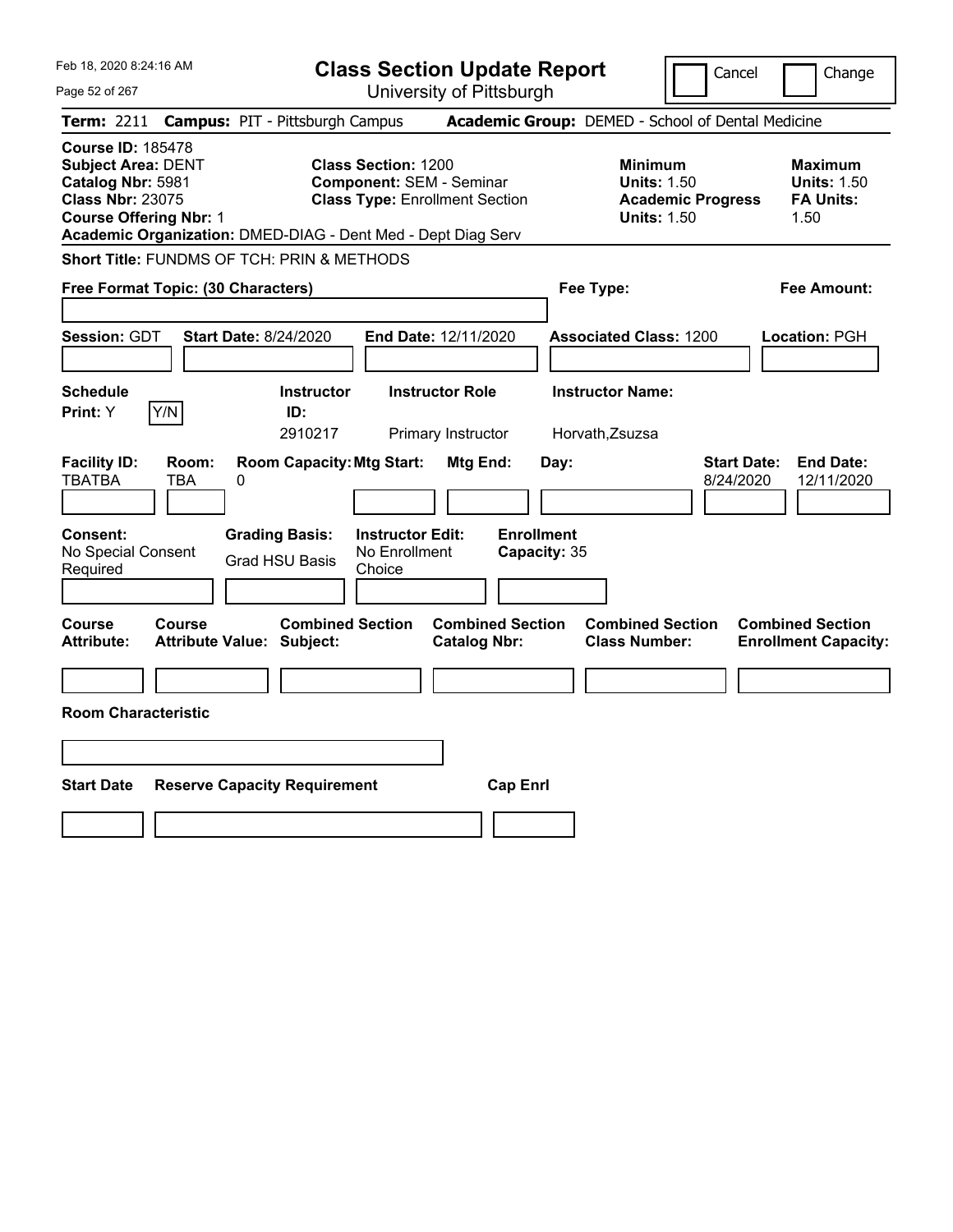| Feb 18, 2020 8:24:16 AM                                                                                                                                   | <b>Class Section Update Report</b>                                                                                                                                        | Cancel                                                                                 | Change                                                           |
|-----------------------------------------------------------------------------------------------------------------------------------------------------------|---------------------------------------------------------------------------------------------------------------------------------------------------------------------------|----------------------------------------------------------------------------------------|------------------------------------------------------------------|
| Page 53 of 267                                                                                                                                            | University of Pittsburgh                                                                                                                                                  |                                                                                        |                                                                  |
| Term: 2211                                                                                                                                                | <b>Campus: PIT - Pittsburgh Campus</b>                                                                                                                                    | Academic Group: DEMED - School of Dental Medicine                                      |                                                                  |
| <b>Course ID: 185479</b><br><b>Subject Area: DENT</b><br>Catalog Nbr: 5982<br><b>Class Nbr: 23076</b><br><b>Course Offering Nbr: 1</b>                    | <b>Class Section: 1200</b><br>Component: IND - Independent Study<br><b>Class Type: Enrollment Section</b><br>Academic Organization: DMED-DIAG - Dent Med - Dept Diag Serv | <b>Minimum</b><br><b>Units: 1.00</b><br><b>Academic Progress</b><br><b>Units: 1.00</b> | <b>Maximum</b><br><b>Units: 3.00</b><br><b>FA Units:</b><br>1.00 |
| Short Title: TCH PRACTICUM IN DENTAL EDUC                                                                                                                 |                                                                                                                                                                           |                                                                                        |                                                                  |
| Free Format Topic: (30 Characters)                                                                                                                        |                                                                                                                                                                           | Fee Type:                                                                              | <b>Fee Amount:</b>                                               |
| Session: GDT<br><b>Start Date: 8/24/2020</b>                                                                                                              | End Date: 12/11/2020                                                                                                                                                      | <b>Associated Class: 1200</b>                                                          | Location: PGH                                                    |
| <b>Schedule</b>                                                                                                                                           | <b>Instructor</b><br><b>Instructor Role</b>                                                                                                                               | <b>Instructor Name:</b>                                                                |                                                                  |
| Y/N<br>Print: Y                                                                                                                                           | ID:<br>2910217<br>Primary Instructor                                                                                                                                      | Horvath, Zsuzsa                                                                        |                                                                  |
| <b>Facility ID:</b><br>Room:<br><b>TBATBA</b><br>TBA<br>0<br>Consent:<br><b>Grading Basis:</b><br>No Special Consent<br><b>Grad HSU Basis</b><br>Required | <b>Room Capacity: Mtg Start:</b><br>Mtg End:<br>Day:<br><b>Enrollment</b><br><b>Instructor Edit:</b><br>No Enrollment<br>Capacity: 35<br>Choice                           | <b>Start Date:</b><br>8/24/2020                                                        | <b>End Date:</b><br>12/11/2020                                   |
|                                                                                                                                                           |                                                                                                                                                                           |                                                                                        |                                                                  |
| Course<br><b>Course</b><br><b>Attribute:</b><br><b>Attribute Value: Subject:</b>                                                                          | <b>Combined Section</b><br><b>Combined Section</b><br><b>Catalog Nbr:</b>                                                                                                 | <b>Combined Section</b><br><b>Class Number:</b>                                        | <b>Combined Section</b><br><b>Enrollment Capacity:</b>           |
|                                                                                                                                                           |                                                                                                                                                                           |                                                                                        |                                                                  |
| <b>Room Characteristic</b>                                                                                                                                |                                                                                                                                                                           |                                                                                        |                                                                  |
|                                                                                                                                                           |                                                                                                                                                                           |                                                                                        |                                                                  |
| <b>Start Date</b><br><b>Reserve Capacity Requirement</b>                                                                                                  | <b>Cap Enrl</b>                                                                                                                                                           |                                                                                        |                                                                  |
|                                                                                                                                                           |                                                                                                                                                                           |                                                                                        |                                                                  |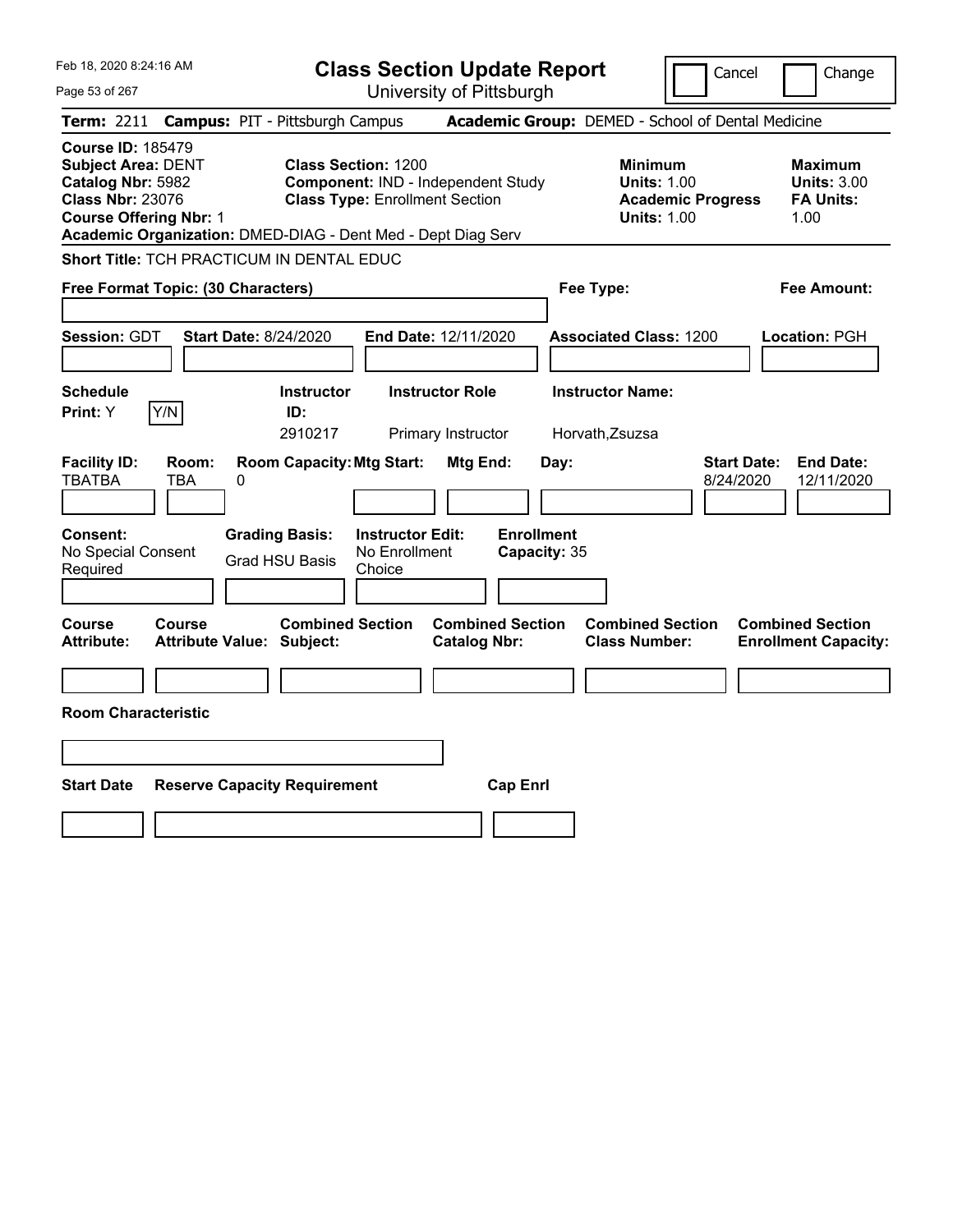| Feb 18, 2020 8:24:16 AM                                                                                                                |                                                              |                                                | <b>Class Section Update Report</b>                                                                        |                                                                      |                   |              |                                                                        |                          | Cancel                          | Change                                                           |
|----------------------------------------------------------------------------------------------------------------------------------------|--------------------------------------------------------------|------------------------------------------------|-----------------------------------------------------------------------------------------------------------|----------------------------------------------------------------------|-------------------|--------------|------------------------------------------------------------------------|--------------------------|---------------------------------|------------------------------------------------------------------|
| Page 54 of 267                                                                                                                         |                                                              |                                                | University of Pittsburgh                                                                                  |                                                                      |                   |              |                                                                        |                          |                                 |                                                                  |
| <b>Term: 2211</b>                                                                                                                      | <b>Campus: PIT - Pittsburgh Campus</b>                       |                                                |                                                                                                           |                                                                      |                   |              | Academic Group: DEMED - School of Dental Medicine                      |                          |                                 |                                                                  |
| <b>Course ID: 185545</b><br><b>Subject Area: DENT</b><br>Catalog Nbr: 5983<br><b>Class Nbr: 24224</b><br><b>Course Offering Nbr: 1</b> | Academic Organization: DMED-DIAG - Dent Med - Dept Diag Serv |                                                | <b>Class Section: 1100</b><br>Component: IND - Independent Study<br><b>Class Type: Enrollment Section</b> |                                                                      |                   |              | <b>Minimum</b><br><b>Units: 1.00</b><br><b>Units: 1.00</b>             | <b>Academic Progress</b> |                                 | <b>Maximum</b><br><b>Units: 1.00</b><br><b>FA Units:</b><br>1.00 |
|                                                                                                                                        | <b>Short Title: ACADMC CARR TRACK CPSTN CRSE 1</b>           |                                                |                                                                                                           |                                                                      |                   |              |                                                                        |                          |                                 |                                                                  |
|                                                                                                                                        | Free Format Topic: (30 Characters)                           |                                                |                                                                                                           |                                                                      |                   |              | Fee Type:                                                              |                          |                                 | Fee Amount:                                                      |
| <b>Session: AT</b>                                                                                                                     | <b>Start Date: 8/24/2020</b>                                 |                                                | End Date: 12/12/2020                                                                                      |                                                                      |                   |              | <b>Associated Class: 1100</b>                                          |                          |                                 | Location: PGH                                                    |
| <b>Schedule</b><br>Print: Y                                                                                                            | Y/N                                                          | <b>Instructor</b><br>ID:<br>2910217<br>2910453 |                                                                                                           | <b>Instructor Role</b><br>Primary Instructor<br>Secondary Instructor |                   |              | <b>Instructor Name:</b><br>Horvath, Zsuzsa<br>Wankiiri-Hale, Christine |                          |                                 |                                                                  |
| <b>Facility ID:</b><br><b>TBATBA</b>                                                                                                   | Room:<br>TBA<br>0                                            | <b>Room Capacity: Mtg Start:</b>               |                                                                                                           | Mtg End:                                                             |                   | Day:         |                                                                        |                          | <b>Start Date:</b><br>8/24/2020 | <b>End Date:</b><br>12/12/2020                                   |
| <b>Consent:</b><br><b>Department Consent</b><br>Required                                                                               |                                                              | <b>Grading Basis:</b><br><b>Grad HSU Basis</b> | <b>Instructor Edit:</b><br>No Enrollment<br>Choice                                                        |                                                                      | <b>Enrollment</b> | Capacity: 15 |                                                                        |                          |                                 |                                                                  |
| Course<br><b>Attribute:</b>                                                                                                            | <b>Course</b><br>Attribute Value: Subject:                   | <b>Combined Section</b>                        |                                                                                                           | <b>Combined Section</b><br><b>Catalog Nbr:</b>                       |                   |              | <b>Combined Section</b><br><b>Class Number:</b>                        |                          |                                 | <b>Combined Section</b><br><b>Enrollment Capacity:</b>           |
|                                                                                                                                        |                                                              |                                                |                                                                                                           |                                                                      |                   |              |                                                                        |                          |                                 |                                                                  |
| <b>Room Characteristic</b>                                                                                                             |                                                              |                                                |                                                                                                           |                                                                      |                   |              |                                                                        |                          |                                 |                                                                  |
|                                                                                                                                        |                                                              |                                                |                                                                                                           |                                                                      |                   |              |                                                                        |                          |                                 |                                                                  |
| <b>Start Date</b>                                                                                                                      | <b>Reserve Capacity Requirement</b>                          |                                                |                                                                                                           |                                                                      | <b>Cap Enrl</b>   |              |                                                                        |                          |                                 |                                                                  |
|                                                                                                                                        |                                                              |                                                |                                                                                                           |                                                                      |                   |              |                                                                        |                          |                                 |                                                                  |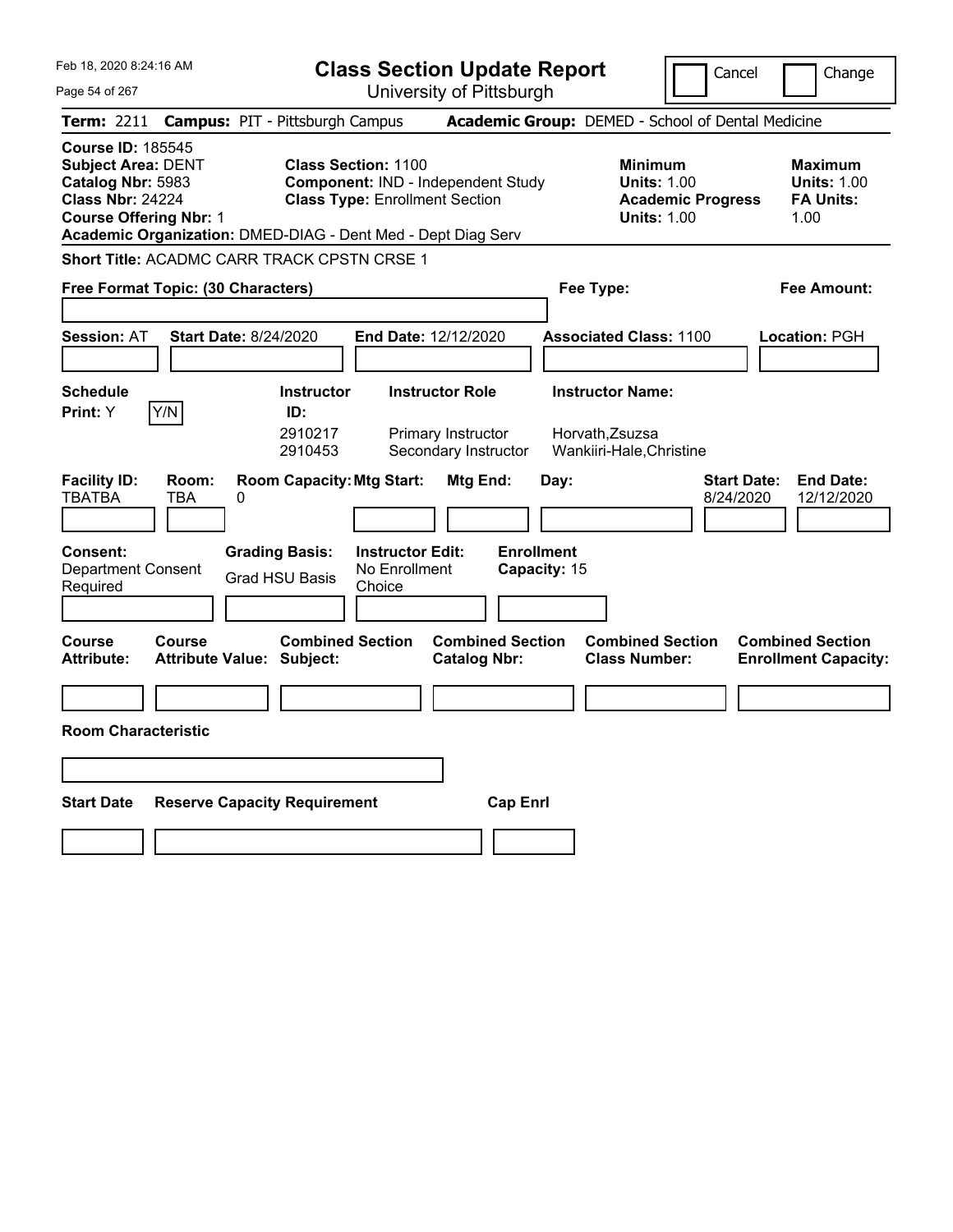Page 55 of 267

**Class Section Update Report**

Cancel Change

| <b>Term: 2211</b>                                                                                                                        |                | <b>Campus: PIT - Pittsburgh Campus</b>                       |                                                                                                        | Academic Group: DEMED - School of Dental Medicine |                                            |                                                                                        |                                 |                                                                  |
|------------------------------------------------------------------------------------------------------------------------------------------|----------------|--------------------------------------------------------------|--------------------------------------------------------------------------------------------------------|---------------------------------------------------|--------------------------------------------|----------------------------------------------------------------------------------------|---------------------------------|------------------------------------------------------------------|
| <b>Course ID: 106291</b><br><b>Subject Area: DIASCI</b><br>Catalog Nbr: 2140<br><b>Class Nbr: 12615</b><br><b>Course Offering Nbr: 1</b> |                | Academic Organization: DMED-DIAG - Dent Med - Dept Diag Serv | <b>Class Section: 1050</b><br><b>Component: LEC - Lecture</b><br><b>Class Type: Enrollment Section</b> |                                                   |                                            | <b>Minimum</b><br><b>Units: 1.00</b><br><b>Academic Progress</b><br><b>Units: 1.00</b> |                                 | <b>Maximum</b><br><b>Units: 1.00</b><br><b>FA Units:</b><br>1.00 |
| <b>Short Title: ADVANCED IMAGING</b>                                                                                                     |                |                                                              |                                                                                                        |                                                   |                                            |                                                                                        |                                 |                                                                  |
| Free Format Topic: (30 Characters)                                                                                                       |                |                                                              |                                                                                                        |                                                   | Fee Type:                                  |                                                                                        |                                 | <b>Fee Amount:</b>                                               |
| <b>Session: DM1</b>                                                                                                                      |                | <b>Start Date: 8/24/2020</b>                                 | End Date: 10/16/2020                                                                                   |                                                   |                                            | <b>Associated Class: 1050</b>                                                          |                                 | Location: PGH                                                    |
| <b>Schedule</b><br>Print: Y                                                                                                              | Y/N            | <b>Instructor</b><br>ID:<br>2933832                          | <b>Instructor Role</b><br>Primary Instructor                                                           |                                                   | <b>Instructor Name:</b><br>Potluri, Anitha |                                                                                        |                                 |                                                                  |
| <b>Facility ID:</b><br><b>SALK00403</b>                                                                                                  | Room:<br>00403 | <b>Room Capacity: Mtg Start:</b><br>25                       | 10:00 AM                                                                                               | <b>Mtg End:</b><br>11:50 AM                       | Day:<br>Th                                 |                                                                                        | <b>Start Date:</b><br>8/24/2020 | <b>End Date:</b><br>10/16/2020                                   |
| Consent:<br>No Special Consent<br>Required                                                                                               |                | <b>Grading Basis:</b><br><b>Grad Letter Grade</b>            | <b>Instructor Edit:</b><br>No Enrollment<br>Choice                                                     | <b>Enrollment</b>                                 | Capacity: 25                               |                                                                                        |                                 |                                                                  |
| Course<br><b>Attribute:</b>                                                                                                              | Course         | <b>Combined Section</b><br><b>Attribute Value: Subject:</b>  |                                                                                                        | <b>Combined Section</b><br><b>Catalog Nbr:</b>    |                                            | <b>Combined Section</b><br><b>Class Number:</b>                                        |                                 | <b>Combined Section</b><br><b>Enrollment Capacity:</b>           |
|                                                                                                                                          |                |                                                              |                                                                                                        |                                                   |                                            |                                                                                        |                                 |                                                                  |
| <b>Room Characteristic</b><br>PeopleSoft - Scheduled (PS)<br><b>Start Date</b>                                                           |                | <b>Reserve Capacity Requirement</b>                          |                                                                                                        | <b>Cap Enrl</b>                                   |                                            |                                                                                        |                                 |                                                                  |
|                                                                                                                                          |                |                                                              |                                                                                                        |                                                   |                                            |                                                                                        |                                 |                                                                  |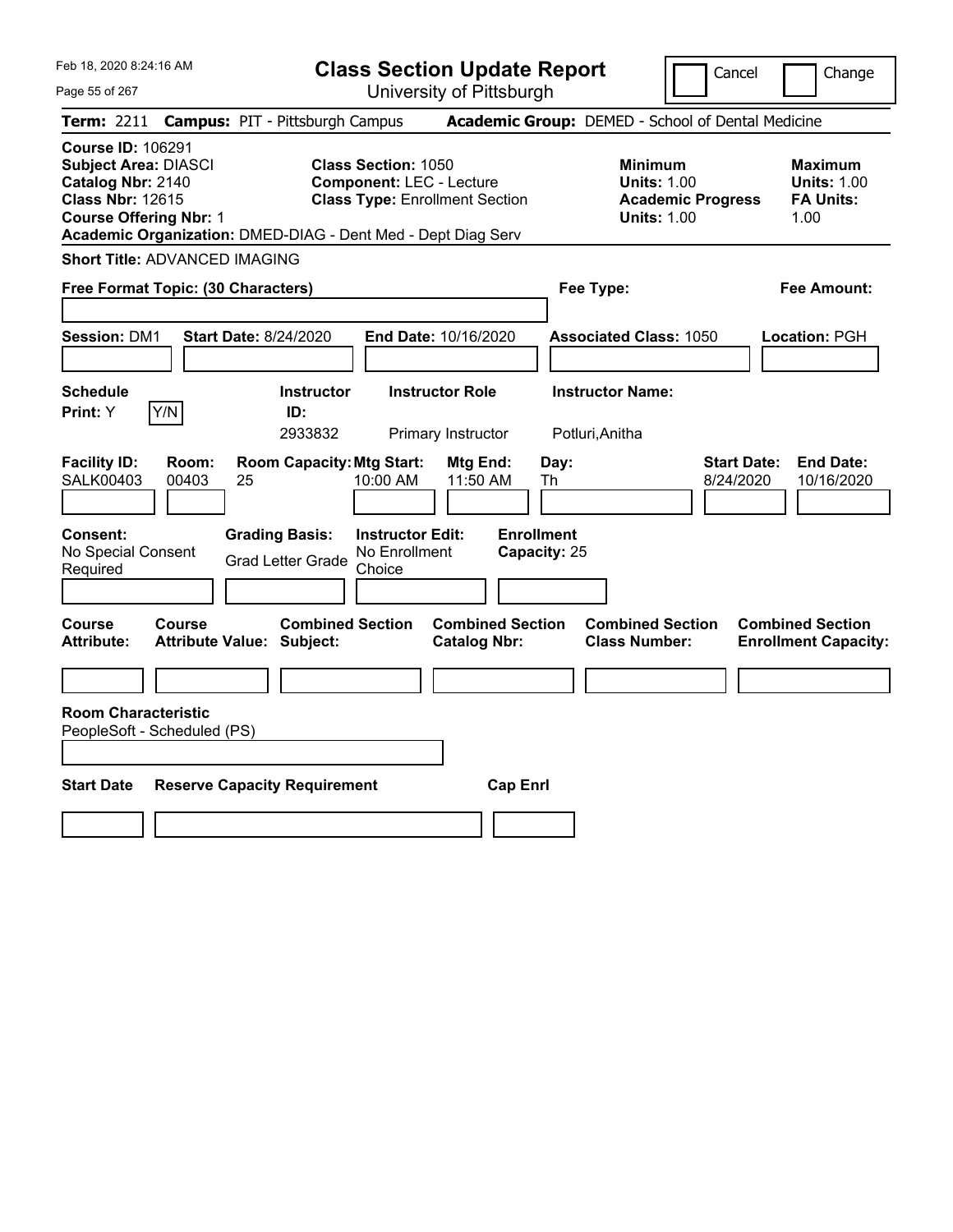| Feb 18, 2020 8:24:16 AM                                                                                                                                                                                  | <b>Class Section Update Report</b>                                                                     | Cancel                                                                                 | Change                                                           |
|----------------------------------------------------------------------------------------------------------------------------------------------------------------------------------------------------------|--------------------------------------------------------------------------------------------------------|----------------------------------------------------------------------------------------|------------------------------------------------------------------|
| Page 56 of 267                                                                                                                                                                                           | University of Pittsburgh                                                                               |                                                                                        |                                                                  |
| <b>Campus: PIT - Pittsburgh Campus</b><br>Term: 2211                                                                                                                                                     |                                                                                                        | Academic Group: DEMED - School of Dental Medicine                                      |                                                                  |
| <b>Course ID: 106293</b><br><b>Subject Area: DIASCI</b><br>Catalog Nbr: 2142<br><b>Class Nbr: 12616</b><br><b>Course Offering Nbr: 1</b><br>Academic Organization: DMED-DIAG - Dent Med - Dept Diag Serv | <b>Class Section: 1030</b><br><b>Component: LEC - Lecture</b><br><b>Class Type: Enrollment Section</b> | <b>Minimum</b><br><b>Units: 1.00</b><br><b>Academic Progress</b><br><b>Units: 1.00</b> | <b>Maximum</b><br><b>Units: 1.00</b><br><b>FA Units:</b><br>1.00 |
| Short Title: ADVANCED ORAL PATHOLOGY 2                                                                                                                                                                   |                                                                                                        |                                                                                        |                                                                  |
| Free Format Topic: (30 Characters)                                                                                                                                                                       |                                                                                                        | Fee Type:                                                                              | Fee Amount:                                                      |
| <b>Session: GDT</b><br><b>Start Date: 8/24/2020</b>                                                                                                                                                      | End Date: 12/11/2020                                                                                   | <b>Associated Class: 1030</b>                                                          | Location: PGH                                                    |
| <b>Schedule</b><br>Y/N<br>Print: Y<br>ID:                                                                                                                                                                | <b>Instructor Role</b><br><b>Instructor</b><br>2915761<br>Primary Instructor                           | <b>Instructor Name:</b><br>Summersgill, Kurt Fry                                       |                                                                  |
| <b>Facility ID:</b><br>Room:<br><b>SALKXTBA</b><br>TBA<br>0                                                                                                                                              | <b>Room Capacity: Mtg Start:</b><br>Mtg End:<br>10:00 AM<br>8:00 AM                                    | <b>Start Date:</b><br>Day:<br>Th<br>8/24/2020                                          | <b>End Date:</b><br>12/11/2020                                   |
| Consent:<br><b>Grading Basis:</b><br>No Special Consent<br><b>Grad HSU Basis</b><br>Required                                                                                                             | <b>Enrollment</b><br><b>Instructor Edit:</b><br>No Enrollment<br>Capacity: 10<br>Choice                |                                                                                        |                                                                  |
| Course<br>Course<br><b>Attribute:</b><br><b>Attribute Value: Subject:</b>                                                                                                                                | <b>Combined Section</b><br><b>Combined Section</b><br><b>Catalog Nbr:</b>                              | <b>Combined Section</b><br><b>Class Number:</b>                                        | <b>Combined Section</b><br><b>Enrollment Capacity:</b>           |
|                                                                                                                                                                                                          |                                                                                                        |                                                                                        |                                                                  |
| <b>Room Characteristic</b>                                                                                                                                                                               |                                                                                                        |                                                                                        |                                                                  |
|                                                                                                                                                                                                          |                                                                                                        |                                                                                        |                                                                  |
| <b>Start Date</b><br><b>Reserve Capacity Requirement</b>                                                                                                                                                 | <b>Cap Enrl</b>                                                                                        |                                                                                        |                                                                  |
|                                                                                                                                                                                                          |                                                                                                        |                                                                                        |                                                                  |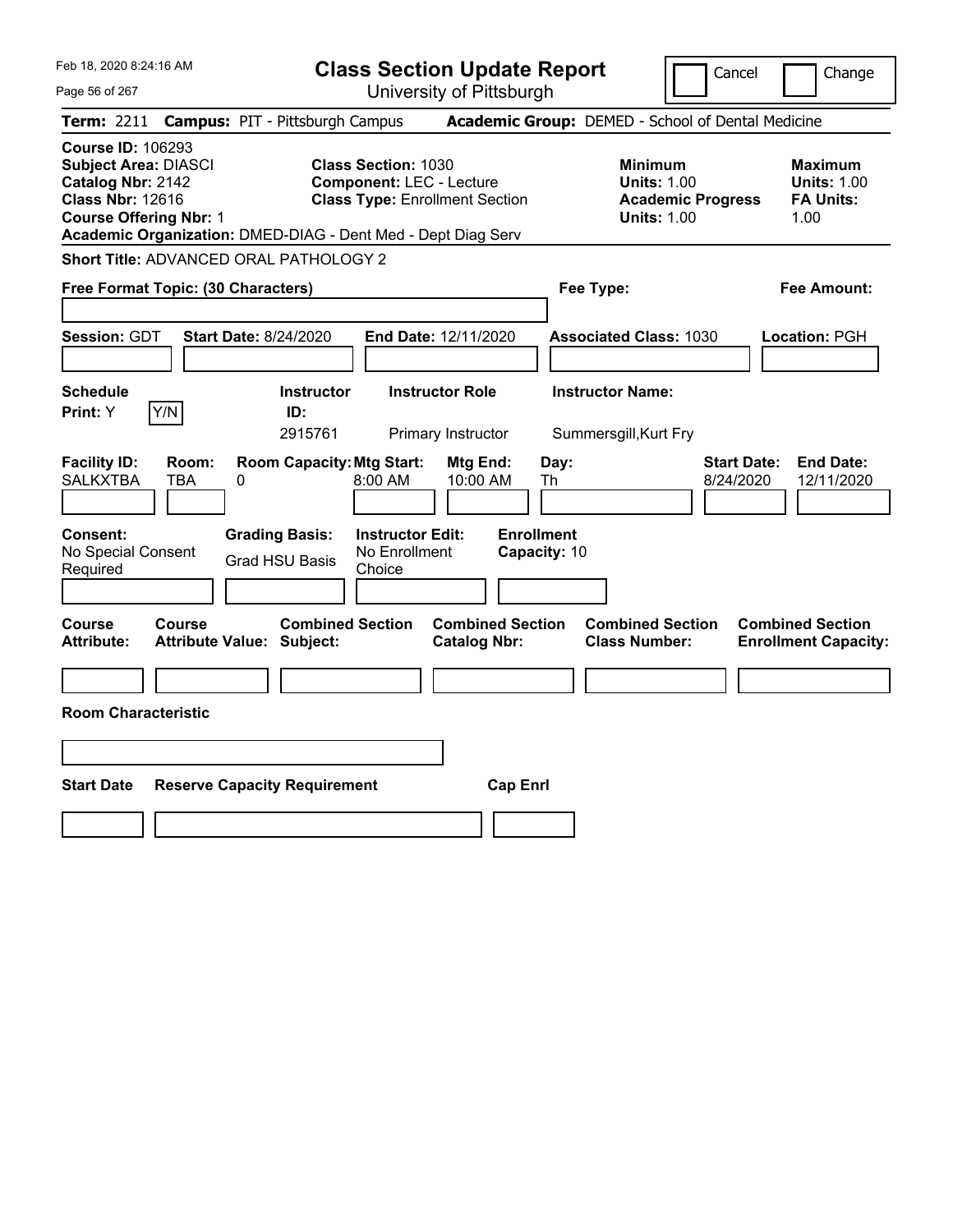Feb 18, 2020 8:24:16 AM Page 57 of 267 **Class Section Update Report** University of Pittsburgh Cancel | Change **Term:** 2211 **Campus:** PIT - Pittsburgh Campus **Academic Group:** DEMED - School of Dental Medicine **Course ID:** 176497 **Subject Area:** DIASCI **Class Section:** 1040 **Minimum Maximum Catalog Nbr: 2282 Component: LEC - Lecture <b>Component: LEC - Lecture Units: 2.00** Units: 2.00<br> **Class Nbr: 17811** Class Type: Enrollment Section **Academic Progress** FA Units: **Class Type: Enrollment Section <b>Academic Progress FA Units: Course Offering Nbr:** 1 **Units:** 2.00 2.00 **Academic Organization:** DMED-DIAG - Dent Med - Dept Diag Serv **Short Title:** PATHOBIOLOGY 2 **Free Format Topic: (30 Characters) Fee Type: Fee Amount: Session:** DM1 **Start Date:** 8/24/2020 **End Date:** 10/16/2020 **Associated Class:** 1040 **Location:** PGH **Schedule Instructor Instructor Role Instructor Name: Print:**  $Y$   $|Y/N|$  **ID:** 0 **No Instructor Assigned Facility ID: Room: Room Capacity:Mtg Start: Mtg End: Day: Start Date: End Date:** TBATBA TBA 0 10:00 AM 11:50 AM Th 8/24/2020 10/16/2020 **Consent: Grading Basis: Instructor Edit: Enrollment** No Special Consent Grad Letter Grade No Enrollment Choice **Capacity:** 25 **Course Course Combined Section Combined Section Combined Section Combined Section Attribute: Attribute Value: Subject: Catalog Nbr: Class Number: Enrollment Capacity: Room Characteristic Start Date Reserve Capacity Requirement Cap Enrl**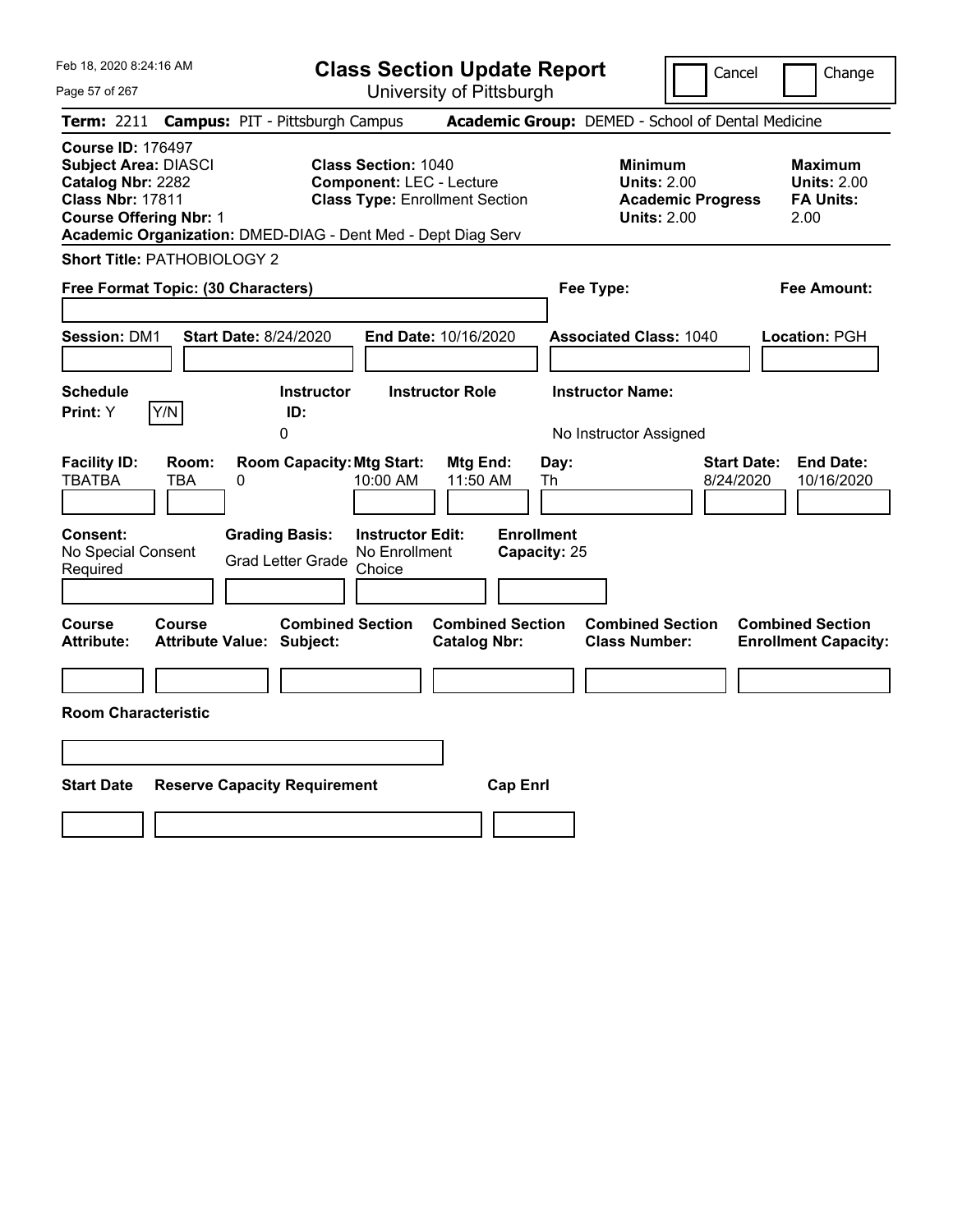Feb 18, 2020 8:24:16 AM Page 58 of 267 **Class Section Update Report** University of Pittsburgh Cancel | Change **Term:** 2211 **Campus:** PIT - Pittsburgh Campus **Academic Group:** DEMED - School of Dental Medicine **Course ID:** 176497 **Subject Area:** DIASCI **Class Section:** 1060 **Minimum Maximum Catalog Nbr:** 2282 **Component:** LEC - Lecture **Units:** 2.00 **Units:** 2.00 **Class Nbr:** 15368 **Class Type:** Enrollment Section **Academic Progress FA Units: Course Offering Nbr:** 1 **Units:** 2.00 2.00 **Academic Organization:** DMED-DIAG - Dent Med - Dept Diag Serv **Short Title:** PATHOBIOLOGY 2 **Free Format Topic: (30 Characters) Fee Type: Fee Amount: Session:** DM2 **Start Date:** 10/19/2020 **End Date:** 12/11/2020 **Associated Class:** 1060 **Location:** PGH **Schedule Instructor Instructor Role Instructor Name: Print:**  $Y$   $|Y/N|$  **ID:** 0 **No Instructor Assigned Facility ID: Room: Room Capacity:Mtg Start: Mtg End: Day: Start Date: End Date:** TBATBA TBA 0 10:00 AM 11:50 AM Th 10/19/2020 12/11/2020 **Consent: Grading Basis: Instructor Edit: Enrollment** No Special Consent Grad Letter Grade No Enrollment Choice **Capacity:** 25 **Course Course Combined Section Combined Section Combined Section Combined Section Attribute: Attribute Value: Subject: Catalog Nbr: Class Number: Enrollment Capacity: Room Characteristic Start Date Reserve Capacity Requirement Cap Enrl**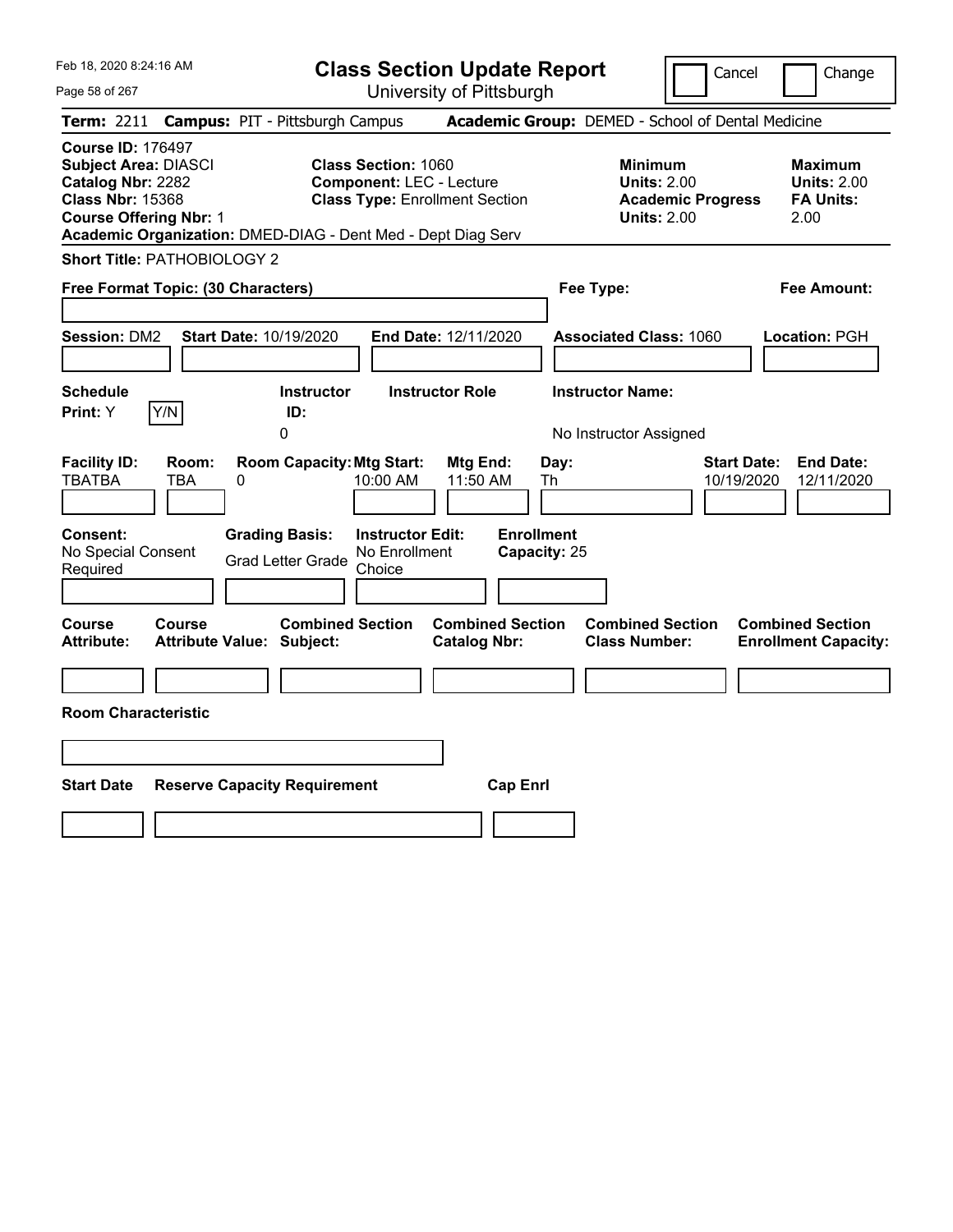| Feb 18, 2020 8:24:16 AM                                                                                                                                                                                  | <b>Class Section Update Report</b>                                                                                                                            | Cancel                                                                                 | Change                                                           |
|----------------------------------------------------------------------------------------------------------------------------------------------------------------------------------------------------------|---------------------------------------------------------------------------------------------------------------------------------------------------------------|----------------------------------------------------------------------------------------|------------------------------------------------------------------|
| Page 59 of 267                                                                                                                                                                                           | University of Pittsburgh                                                                                                                                      |                                                                                        |                                                                  |
| <b>Campus: PIT - Pittsburgh Campus</b><br><b>Term:</b> 2211                                                                                                                                              |                                                                                                                                                               | Academic Group: DEMED - School of Dental Medicine                                      |                                                                  |
| <b>Course ID: 191048</b><br><b>Subject Area: DIASCI</b><br>Catalog Nbr: 5213<br><b>Class Nbr: 29186</b><br><b>Course Offering Nbr: 1</b><br>Academic Organization: DMED-DIAG - Dent Med - Dept Diag Serv | <b>Class Section: 1100</b><br><b>Component: PRA - Practicum</b><br><b>Class Type: Enrollment Section</b>                                                      | <b>Minimum</b><br><b>Units: 0.50</b><br><b>Academic Progress</b><br><b>Units: 0.50</b> | <b>Maximum</b><br><b>Units: 0.50</b><br><b>FA Units:</b><br>0.50 |
| Short Title: INTRODUCTION TO RADIOLOGY 3                                                                                                                                                                 |                                                                                                                                                               |                                                                                        |                                                                  |
| Free Format Topic: (30 Characters)                                                                                                                                                                       |                                                                                                                                                               | Fee Type:                                                                              | Fee Amount:                                                      |
| <b>Session: GDT</b><br><b>Start Date: 8/24/2020</b><br><b>Schedule</b>                                                                                                                                   | <b>End Date: 12/11/2020</b><br><b>Instructor Role</b><br><b>Instructor</b>                                                                                    | <b>Associated Class: 1100</b><br><b>Instructor Name:</b>                               | Location: PGH                                                    |
| Y/N<br>Print: Y<br>ID:                                                                                                                                                                                   | 2963361<br>Primary Instructor                                                                                                                                 | Vijayan, Suvendra                                                                      |                                                                  |
| <b>Facility ID:</b><br>Room:<br><b>SALK00458</b><br>00458<br>120<br>Consent:<br><b>Grading Basis:</b><br>No Special Consent<br><b>Grad HSU Basis</b><br>Required                                         | <b>Room Capacity: Mtg Start:</b><br>Mtg End:<br>8:00 AM<br>8:50 AM<br><b>Enrollment</b><br><b>Instructor Edit:</b><br>No Enrollment<br>Capacity: 90<br>Choice | Day:<br><b>Start Date:</b><br>8/24/2020<br>Mo                                          | <b>End Date:</b><br>12/11/2020                                   |
| Course<br>Course<br><b>Attribute:</b><br><b>Attribute Value: Subject:</b>                                                                                                                                | <b>Combined Section</b><br><b>Combined Section</b><br><b>Catalog Nbr:</b>                                                                                     | <b>Combined Section</b><br><b>Class Number:</b>                                        | <b>Combined Section</b><br><b>Enrollment Capacity:</b>           |
| <b>Room Characteristic</b><br>PeopleSoft - Scheduled (PS)                                                                                                                                                |                                                                                                                                                               |                                                                                        |                                                                  |
| <b>Start Date</b><br><b>Reserve Capacity Requirement</b>                                                                                                                                                 | <b>Cap Enrl</b>                                                                                                                                               |                                                                                        |                                                                  |
|                                                                                                                                                                                                          |                                                                                                                                                               |                                                                                        |                                                                  |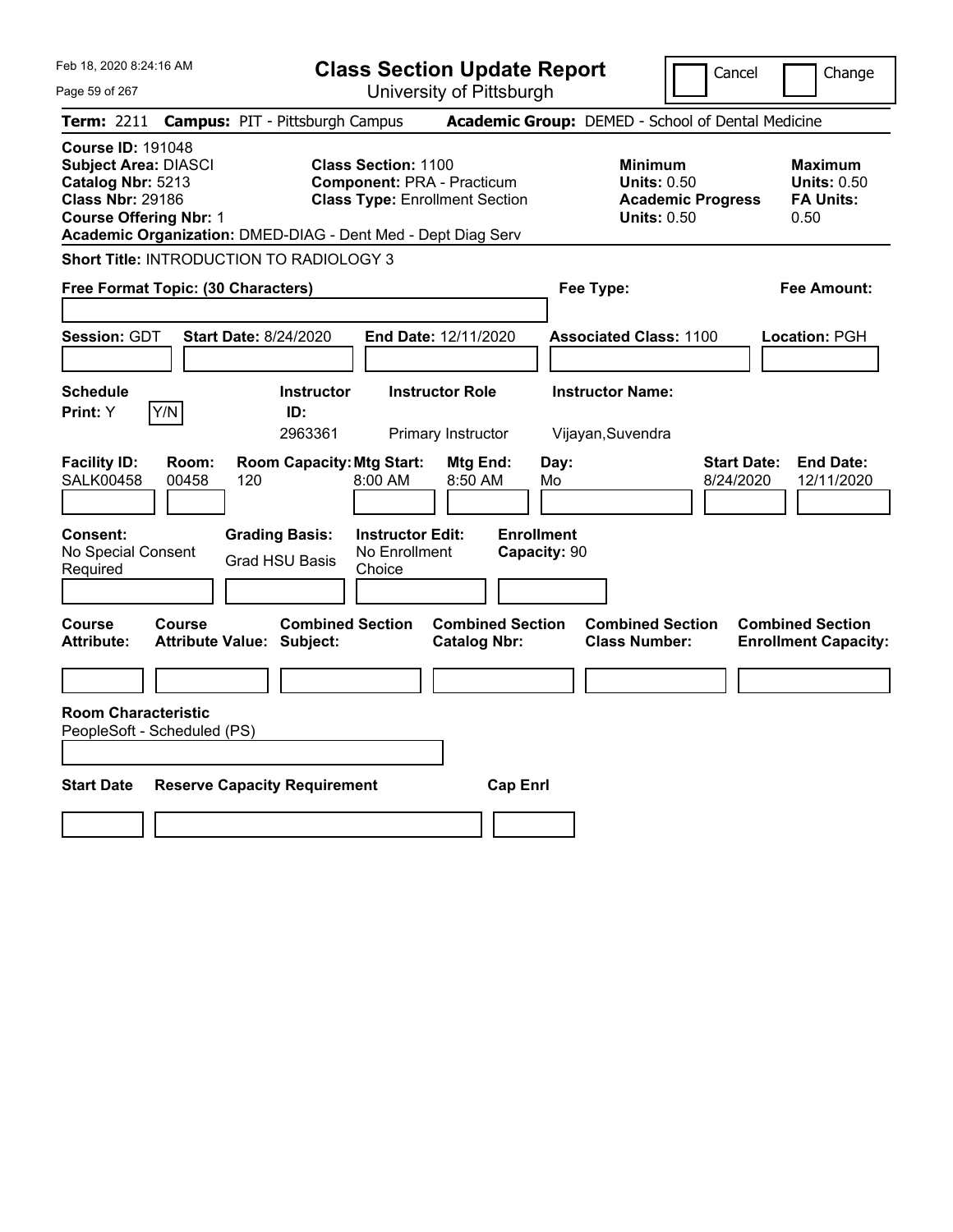|  | Feb 18, 2020 8:24:16 AM |  |
|--|-------------------------|--|
|  |                         |  |

**Class Section Update Report** University of Pittsburgh

Cancel Change

Page 60 of 267

| <b>Term: 2211 Campus: PIT - Pittsburgh Campus</b>                                                                                                                                                        |                                                   |                                                  |                                  |                                                                                                        |                                                |                                   |            |                         |                                                                                        |                                 | <b>Academic Group:</b> DEMED - School of Dental Medicine         |
|----------------------------------------------------------------------------------------------------------------------------------------------------------------------------------------------------------|---------------------------------------------------|--------------------------------------------------|----------------------------------|--------------------------------------------------------------------------------------------------------|------------------------------------------------|-----------------------------------|------------|-------------------------|----------------------------------------------------------------------------------------|---------------------------------|------------------------------------------------------------------|
| <b>Course ID: 191047</b><br><b>Subject Area: DIASCI</b><br>Catalog Nbr: 5214<br><b>Class Nbr: 29174</b><br><b>Course Offering Nbr: 1</b><br>Academic Organization: DMED-DIAG - Dent Med - Dept Diag Serv |                                                   |                                                  |                                  | <b>Class Section: 1100</b><br><b>Component: LEC - Lecture</b><br><b>Class Type: Enrollment Section</b> |                                                |                                   |            |                         | <b>Minimum</b><br><b>Units: 2.00</b><br><b>Academic Progress</b><br><b>Units: 2.00</b> |                                 | <b>Maximum</b><br><b>Units: 2.00</b><br><b>FA Units:</b><br>2.00 |
| <b>Short Title: ORAL &amp; MAXILLO PATH &amp; RAD</b>                                                                                                                                                    |                                                   |                                                  |                                  |                                                                                                        |                                                |                                   |            |                         |                                                                                        |                                 |                                                                  |
| Free Format Topic: (30 Characters)                                                                                                                                                                       |                                                   |                                                  |                                  |                                                                                                        |                                                |                                   |            | Fee Type:               |                                                                                        |                                 | <b>Fee Amount:</b>                                               |
|                                                                                                                                                                                                          |                                                   |                                                  |                                  |                                                                                                        |                                                |                                   |            |                         |                                                                                        |                                 |                                                                  |
| <b>Session: GDT</b>                                                                                                                                                                                      |                                                   | <b>Start Date: 8/24/2020</b>                     |                                  | End Date: 12/11/2020                                                                                   |                                                |                                   |            |                         | <b>Associated Class: 1100</b>                                                          |                                 | Location: PGH                                                    |
| <b>Schedule</b><br>Print: Y                                                                                                                                                                              | Y/N                                               |                                                  | <b>Instructor</b><br>ID:         |                                                                                                        | <b>Instructor Role</b>                         |                                   |            | <b>Instructor Name:</b> |                                                                                        |                                 |                                                                  |
|                                                                                                                                                                                                          |                                                   |                                                  | 2929644<br>2933832               |                                                                                                        | Primary Instructor<br>Secondary Instructor     |                                   |            | Potluri, Anitha         | Bilodeau, Elizabeth Ann                                                                |                                 |                                                                  |
| <b>Facility ID:</b><br><b>SALK00458</b>                                                                                                                                                                  | Room:<br>00458                                    | 120                                              | <b>Room Capacity: Mtg Start:</b> | 8:00 AM                                                                                                | Mtg End:<br>9:50 AM                            |                                   | Day:<br>We |                         |                                                                                        | <b>Start Date:</b><br>8/24/2020 | <b>End Date:</b><br>12/11/2020                                   |
| <b>Consent:</b><br>No Special Consent<br>Required                                                                                                                                                        |                                                   | <b>Grading Basis:</b><br>ABCF with +/-<br>Values |                                  | <b>Instructor Edit:</b><br>No Enrollment<br>Choice                                                     |                                                | <b>Enrollment</b><br>Capacity: 90 |            |                         |                                                                                        |                                 |                                                                  |
| Course<br><b>Attribute:</b>                                                                                                                                                                              | <b>Course</b><br><b>Attribute Value: Subject:</b> |                                                  | <b>Combined Section</b>          |                                                                                                        | <b>Combined Section</b><br><b>Catalog Nbr:</b> |                                   |            | <b>Class Number:</b>    | <b>Combined Section</b>                                                                |                                 | <b>Combined Section</b><br><b>Enrollment Capacity:</b>           |
| <b>Room Characteristic</b><br>PeopleSoft - Scheduled (PS)                                                                                                                                                |                                                   |                                                  |                                  |                                                                                                        |                                                |                                   |            |                         |                                                                                        |                                 |                                                                  |
| <b>Start Date</b>                                                                                                                                                                                        | <b>Reserve Capacity Requirement</b>               |                                                  |                                  |                                                                                                        |                                                | <b>Cap Enrl</b>                   |            |                         |                                                                                        |                                 |                                                                  |
|                                                                                                                                                                                                          |                                                   |                                                  |                                  |                                                                                                        |                                                |                                   |            |                         |                                                                                        |                                 |                                                                  |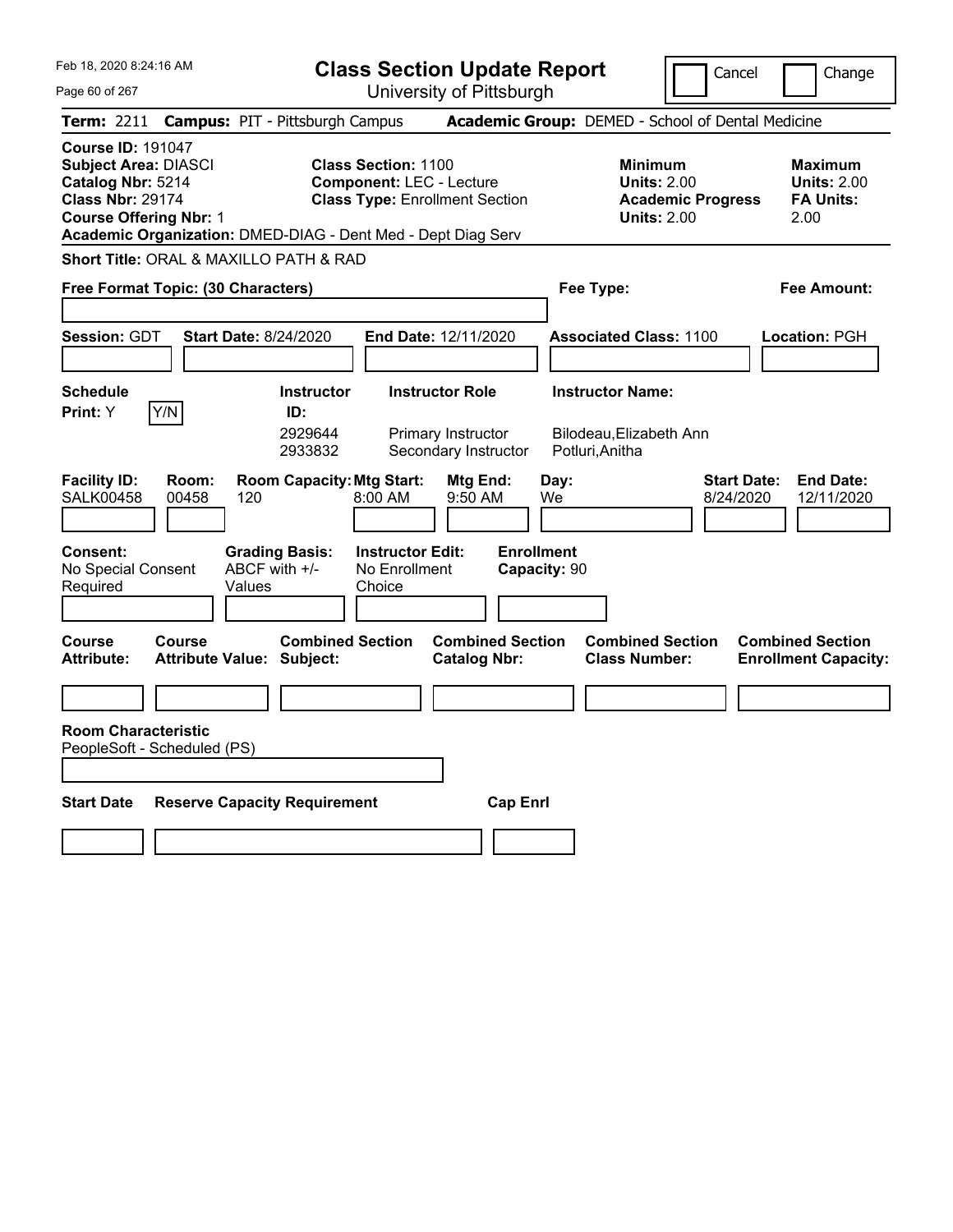| Feb 18, 2020 8:24:16 AM                                                                                                                                                                                  | <b>Class Section Update Report</b>                                                                     | Cancel<br>Change                                                                                                                                           |
|----------------------------------------------------------------------------------------------------------------------------------------------------------------------------------------------------------|--------------------------------------------------------------------------------------------------------|------------------------------------------------------------------------------------------------------------------------------------------------------------|
| Page 61 of 267                                                                                                                                                                                           | University of Pittsburgh                                                                               |                                                                                                                                                            |
| <b>Campus: PIT - Pittsburgh Campus</b><br><b>Term:</b> 2211                                                                                                                                              |                                                                                                        | Academic Group: DEMED - School of Dental Medicine                                                                                                          |
| <b>Course ID: 175186</b><br><b>Subject Area: DIASCI</b><br>Catalog Nbr: 5320<br><b>Class Nbr: 12613</b><br><b>Course Offering Nbr: 1</b><br>Academic Organization: DMED-DIAG - Dent Med - Dept Diag Serv | <b>Class Section: 1010</b><br><b>Component: LEC - Lecture</b><br><b>Class Type: Enrollment Section</b> | <b>Minimum</b><br><b>Maximum</b><br><b>Units: 1.00</b><br><b>Units: 1.00</b><br><b>Academic Progress</b><br><b>FA Units:</b><br><b>Units: 1.00</b><br>1.00 |
| Short Title: MGMNT OF DENTAL EMERGENCIES                                                                                                                                                                 |                                                                                                        |                                                                                                                                                            |
| Free Format Topic: (30 Characters)                                                                                                                                                                       |                                                                                                        | Fee Type:<br>Fee Amount:                                                                                                                                   |
| <b>Session: GDT</b><br><b>Start Date: 8/24/2020</b>                                                                                                                                                      | End Date: 12/11/2020                                                                                   | <b>Associated Class: 1010</b><br>Location: PGH                                                                                                             |
| <b>Schedule</b><br>Y/N<br>Print: Y<br>ID:                                                                                                                                                                | <b>Instructor Role</b><br><b>Instructor</b><br>2905296<br>Primary Instructor                           | <b>Instructor Name:</b><br>Levine, Steven C                                                                                                                |
| <b>Facility ID:</b><br>Room:<br><b>SALK00402</b><br>00402<br>126                                                                                                                                         | <b>Room Capacity: Mtg Start:</b><br>Mtg End:<br>2:50 PM<br>2:00 PM                                     | <b>Start Date:</b><br><b>End Date:</b><br>Day:<br>We<br>8/24/2020<br>12/11/2020                                                                            |
| Consent:<br><b>Grading Basis:</b><br>No Special Consent<br><b>ABCF</b><br>Required                                                                                                                       | <b>Enrollment</b><br><b>Instructor Edit:</b><br>No Enrollment<br>Capacity: 90<br>Choice                |                                                                                                                                                            |
| <b>Course</b><br>Course<br><b>Attribute:</b><br><b>Attribute Value: Subject:</b>                                                                                                                         | <b>Combined Section</b><br><b>Combined Section</b><br><b>Catalog Nbr:</b>                              | <b>Combined Section</b><br><b>Combined Section</b><br><b>Class Number:</b><br><b>Enrollment Capacity:</b>                                                  |
|                                                                                                                                                                                                          |                                                                                                        |                                                                                                                                                            |
| <b>Room Characteristic</b><br>PeopleSoft - Scheduled (PS)                                                                                                                                                |                                                                                                        |                                                                                                                                                            |
| <b>Start Date</b><br><b>Reserve Capacity Requirement</b>                                                                                                                                                 | <b>Cap Enrl</b>                                                                                        |                                                                                                                                                            |
|                                                                                                                                                                                                          |                                                                                                        |                                                                                                                                                            |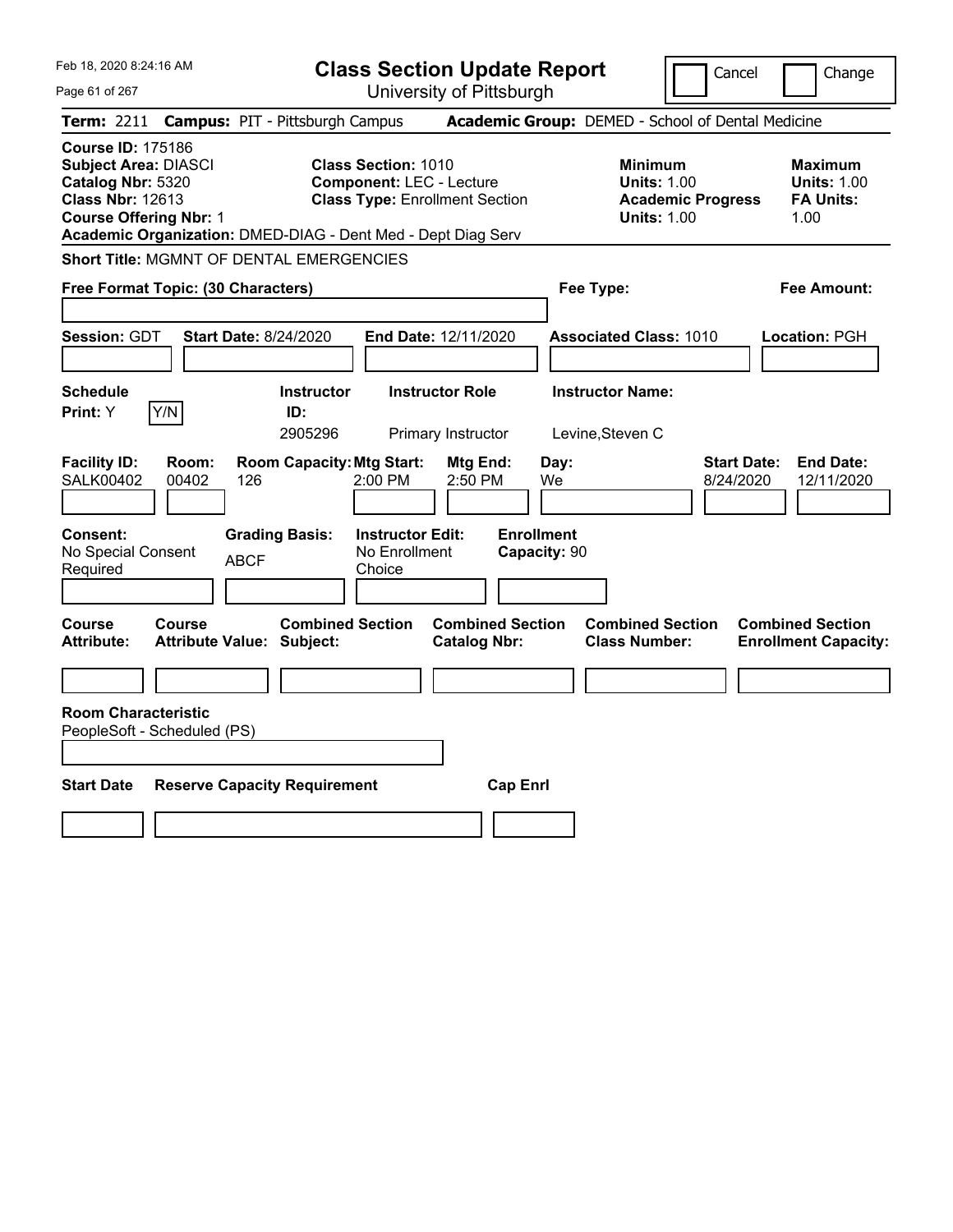| Feb 18, 2020 8:24:16 AM<br>Page 62 of 267                                                                                                | <b>Class Section Update Report</b><br>University of Pittsburgh                                                                                                            |                                                                                        | Cancel<br>Change                                                  |
|------------------------------------------------------------------------------------------------------------------------------------------|---------------------------------------------------------------------------------------------------------------------------------------------------------------------------|----------------------------------------------------------------------------------------|-------------------------------------------------------------------|
| <b>Campus: PIT - Pittsburgh Campus</b><br><b>Term: 2211</b>                                                                              |                                                                                                                                                                           | Academic Group: DEMED - School of Dental Medicine                                      |                                                                   |
| <b>Course ID: 106320</b><br><b>Subject Area: DIASCI</b><br>Catalog Nbr: 5900<br><b>Class Nbr: 12601</b><br><b>Course Offering Nbr: 1</b> | <b>Class Section: 1020</b><br>Component: IND - Independent Study<br><b>Class Type: Enrollment Section</b><br>Academic Organization: DMED-DIAG - Dent Med - Dept Diag Serv | <b>Minimum</b><br><b>Units: 1.00</b><br><b>Academic Progress</b><br><b>Units: 1.00</b> | <b>Maximum</b><br><b>Units: 3.00</b><br><b>FA Units:</b><br>1.00  |
| Short Title: INDEPENDENT STUDY                                                                                                           |                                                                                                                                                                           |                                                                                        |                                                                   |
| Free Format Topic: (30 Characters)                                                                                                       |                                                                                                                                                                           | Fee Type:                                                                              | Fee Amount:                                                       |
| Session: GDT<br><b>Start Date: 8/24/2020</b><br><b>Schedule</b><br>Y/N<br>Print: Y                                                       | End Date: 12/11/2020<br><b>Instructor</b><br><b>Instructor Role</b><br>ID:<br>2915761<br>Primary Instructor                                                               | <b>Associated Class: 1020</b><br><b>Instructor Name:</b><br>Summersgill, Kurt Fry      | Location: PGH                                                     |
| <b>Facility ID:</b><br>Room:<br><b>TBATBA</b><br>TBA<br>0                                                                                | <b>Room Capacity: Mtg Start:</b><br>Mtg End:                                                                                                                              | Day:                                                                                   | <b>Start Date:</b><br><b>End Date:</b><br>8/24/2020<br>12/11/2020 |
| <b>Grading Basis:</b><br><b>Consent:</b><br><b>Department Consent</b><br><b>Grad HSU Basis</b><br>Required                               | <b>Instructor Edit:</b><br><b>Enrollment</b><br>No Enrollment<br>Choice                                                                                                   | Capacity: 10                                                                           |                                                                   |
| <b>Course</b><br>Course<br><b>Attribute:</b><br><b>Attribute Value: Subject:</b>                                                         | <b>Combined Section</b><br><b>Combined Section</b><br><b>Catalog Nbr:</b>                                                                                                 | <b>Combined Section</b><br><b>Class Number:</b>                                        | <b>Combined Section</b><br><b>Enrollment Capacity:</b>            |
| <b>Room Characteristic</b>                                                                                                               |                                                                                                                                                                           |                                                                                        |                                                                   |
|                                                                                                                                          |                                                                                                                                                                           |                                                                                        |                                                                   |
| <b>Start Date</b><br><b>Reserve Capacity Requirement</b>                                                                                 | <b>Cap Enrl</b>                                                                                                                                                           |                                                                                        |                                                                   |
|                                                                                                                                          |                                                                                                                                                                           |                                                                                        |                                                                   |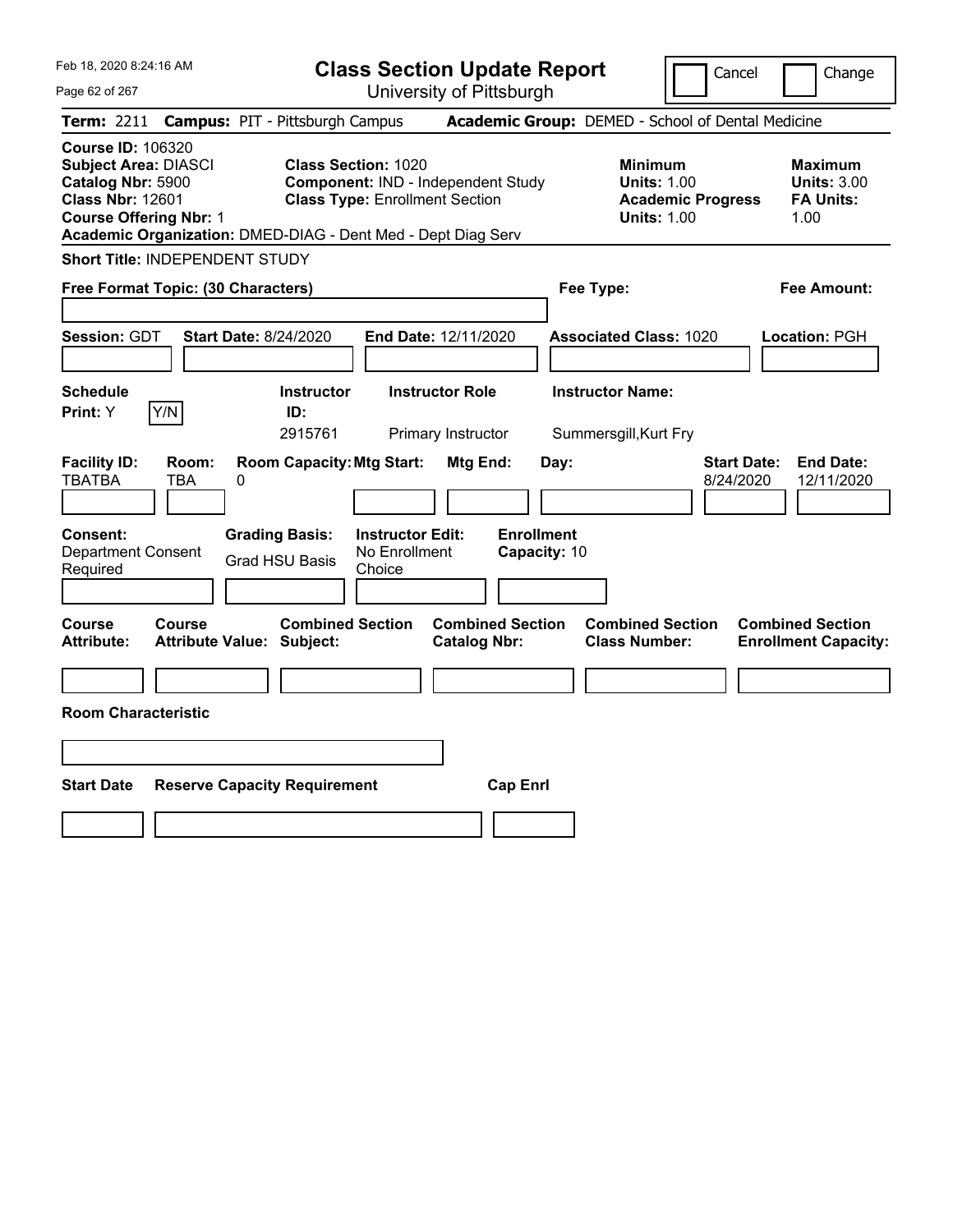| Feb 18, 2020 8:24:16 AM<br>Page 63 of 267                                                                                                | <b>Class Section Update Report</b><br>University of Pittsburgh                                                                                                            |                                                                                        | Cancel<br>Change                                                  |
|------------------------------------------------------------------------------------------------------------------------------------------|---------------------------------------------------------------------------------------------------------------------------------------------------------------------------|----------------------------------------------------------------------------------------|-------------------------------------------------------------------|
| <b>Term: 2211</b>                                                                                                                        | <b>Campus: PIT - Pittsburgh Campus</b>                                                                                                                                    | Academic Group: DEMED - School of Dental Medicine                                      |                                                                   |
| <b>Course ID: 106320</b><br><b>Subject Area: DIASCI</b><br>Catalog Nbr: 5900<br><b>Class Nbr: 23823</b><br><b>Course Offering Nbr: 1</b> | <b>Class Section: 1030</b><br>Component: IND - Independent Study<br><b>Class Type: Enrollment Section</b><br>Academic Organization: DMED-DIAG - Dent Med - Dept Diag Serv | <b>Minimum</b><br><b>Units: 1.00</b><br><b>Academic Progress</b><br><b>Units: 1.00</b> | <b>Maximum</b><br><b>Units: 3.00</b><br><b>FA Units:</b><br>1.00  |
| Short Title: INDEPENDENT STUDY                                                                                                           |                                                                                                                                                                           |                                                                                        |                                                                   |
| Free Format Topic: (30 Characters)                                                                                                       |                                                                                                                                                                           | Fee Type:                                                                              | <b>Fee Amount:</b>                                                |
| <b>Session: GDT</b><br><b>Start Date: 8/24/2020</b><br>Schedule                                                                          | End Date: 12/11/2020<br><b>Instructor Role</b><br><b>Instructor</b>                                                                                                       | <b>Associated Class: 1030</b><br><b>Instructor Name:</b>                               | Location: PGH                                                     |
| Y/N<br>Print: Y                                                                                                                          | ID:                                                                                                                                                                       |                                                                                        |                                                                   |
|                                                                                                                                          | 2929644<br>Primary Instructor                                                                                                                                             | Bilodeau, Elizabeth Ann                                                                |                                                                   |
| <b>Facility ID:</b><br>Room:<br><b>TBATBA</b><br>TBA<br>0                                                                                | <b>Room Capacity: Mtg Start:</b><br>Mtg End:                                                                                                                              | Day:                                                                                   | <b>Start Date:</b><br><b>End Date:</b><br>8/24/2020<br>12/11/2020 |
| <b>Consent:</b><br><b>Department Consent</b><br>Required                                                                                 | <b>Grading Basis:</b><br><b>Instructor Edit:</b><br>No Enrollment<br><b>Grad HSU Basis</b><br>Choice                                                                      | <b>Enrollment</b><br>Capacity: 35                                                      |                                                                   |
| Course<br>Course<br><b>Attribute:</b><br><b>Attribute Value: Subject:</b>                                                                | <b>Combined Section</b><br><b>Combined Section</b><br><b>Catalog Nbr:</b>                                                                                                 | <b>Combined Section</b><br><b>Class Number:</b>                                        | <b>Combined Section</b><br><b>Enrollment Capacity:</b>            |
|                                                                                                                                          |                                                                                                                                                                           |                                                                                        |                                                                   |
| <b>Room Characteristic</b>                                                                                                               |                                                                                                                                                                           |                                                                                        |                                                                   |
|                                                                                                                                          |                                                                                                                                                                           |                                                                                        |                                                                   |
|                                                                                                                                          |                                                                                                                                                                           |                                                                                        |                                                                   |
| <b>Start Date</b><br><b>Reserve Capacity Requirement</b>                                                                                 | <b>Cap Enrl</b>                                                                                                                                                           |                                                                                        |                                                                   |
|                                                                                                                                          |                                                                                                                                                                           |                                                                                        |                                                                   |
|                                                                                                                                          |                                                                                                                                                                           |                                                                                        |                                                                   |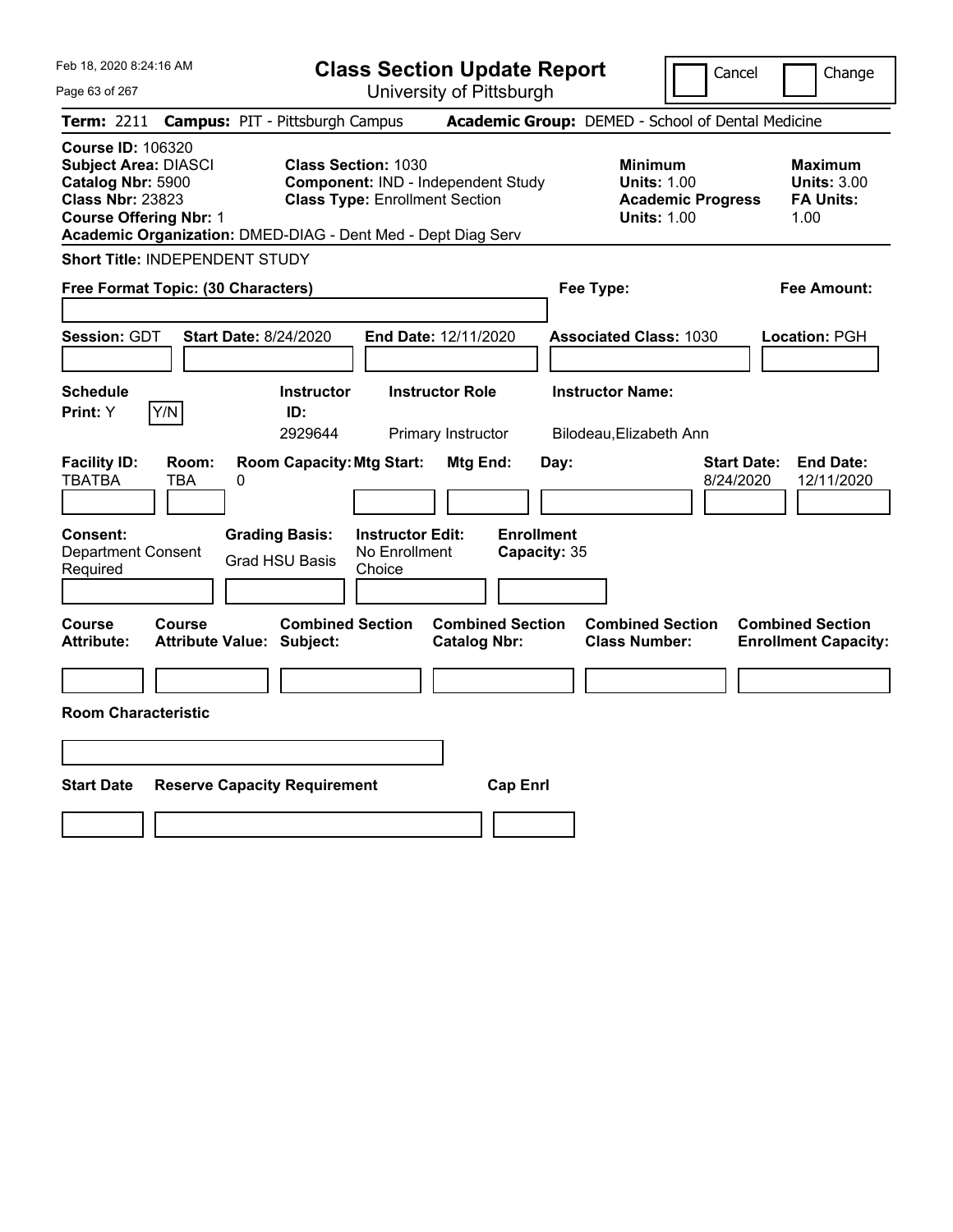| Feb 18, 2020 8:24:16 AM                                                                                                                                                                                  | <b>Class Section Update Report</b>                                                                      | Cancel                                                                                 | Change                                                           |
|----------------------------------------------------------------------------------------------------------------------------------------------------------------------------------------------------------|---------------------------------------------------------------------------------------------------------|----------------------------------------------------------------------------------------|------------------------------------------------------------------|
| Page 64 of 267                                                                                                                                                                                           | University of Pittsburgh                                                                                |                                                                                        |                                                                  |
| <b>Campus: PIT - Pittsburgh Campus</b><br><b>Term: 2211</b>                                                                                                                                              |                                                                                                         | Academic Group: DEMED - School of Dental Medicine                                      |                                                                  |
| <b>Course ID: 180525</b><br><b>Subject Area: DIASCI</b><br>Catalog Nbr: 5911<br><b>Class Nbr: 17867</b><br><b>Course Offering Nbr: 1</b><br>Academic Organization: DMED-DIAG - Dent Med - Dept Diag Serv | <b>Class Section: 1030</b><br><b>Component: CLN - Clinical</b><br><b>Class Type: Enrollment Section</b> | <b>Minimum</b><br><b>Units: 1.00</b><br><b>Academic Progress</b><br><b>Units: 1.00</b> | <b>Maximum</b><br><b>Units: 1.00</b><br><b>FA Units:</b><br>1.00 |
| Short Title: DENTAL EMERGENCY SELECTIVE                                                                                                                                                                  |                                                                                                         |                                                                                        |                                                                  |
| Free Format Topic: (30 Characters)                                                                                                                                                                       |                                                                                                         | Fee Type:                                                                              | Fee Amount:                                                      |
| Session: GDT<br><b>Start Date: 8/24/2020</b>                                                                                                                                                             | End Date: 12/11/2020                                                                                    | <b>Associated Class: 1030</b>                                                          | Location: PGH                                                    |
| <b>Schedule</b><br>Y/N<br>Print: Y<br>ID:                                                                                                                                                                | <b>Instructor Role</b><br><b>Instructor</b><br>2905296<br>Primary Instructor                            | <b>Instructor Name:</b><br>Levine, Steven C                                            |                                                                  |
| <b>Facility ID:</b><br>Room:<br><b>TBATBA</b><br>TBA<br>0                                                                                                                                                | <b>Room Capacity: Mtg Start:</b><br><b>Mtg End:</b>                                                     | <b>Start Date:</b><br>Day:<br>8/24/2020                                                | <b>End Date:</b><br>12/11/2020                                   |
| Consent:<br><b>Grading Basis:</b><br>No Special Consent<br><b>Grad HSU Basis</b><br>Required                                                                                                             | <b>Enrollment</b><br><b>Instructor Edit:</b><br>No Enrollment<br>Capacity: 8<br>Choice                  |                                                                                        |                                                                  |
| Course<br><b>Course</b><br><b>Attribute:</b><br><b>Attribute Value: Subject:</b>                                                                                                                         | <b>Combined Section</b><br><b>Combined Section</b><br><b>Catalog Nbr:</b>                               | <b>Combined Section</b><br><b>Class Number:</b>                                        | <b>Combined Section</b><br><b>Enrollment Capacity:</b>           |
|                                                                                                                                                                                                          |                                                                                                         |                                                                                        |                                                                  |
| <b>Room Characteristic</b>                                                                                                                                                                               |                                                                                                         |                                                                                        |                                                                  |
|                                                                                                                                                                                                          |                                                                                                         |                                                                                        |                                                                  |
| <b>Start Date</b><br><b>Reserve Capacity Requirement</b>                                                                                                                                                 | <b>Cap Enrl</b>                                                                                         |                                                                                        |                                                                  |
|                                                                                                                                                                                                          |                                                                                                         |                                                                                        |                                                                  |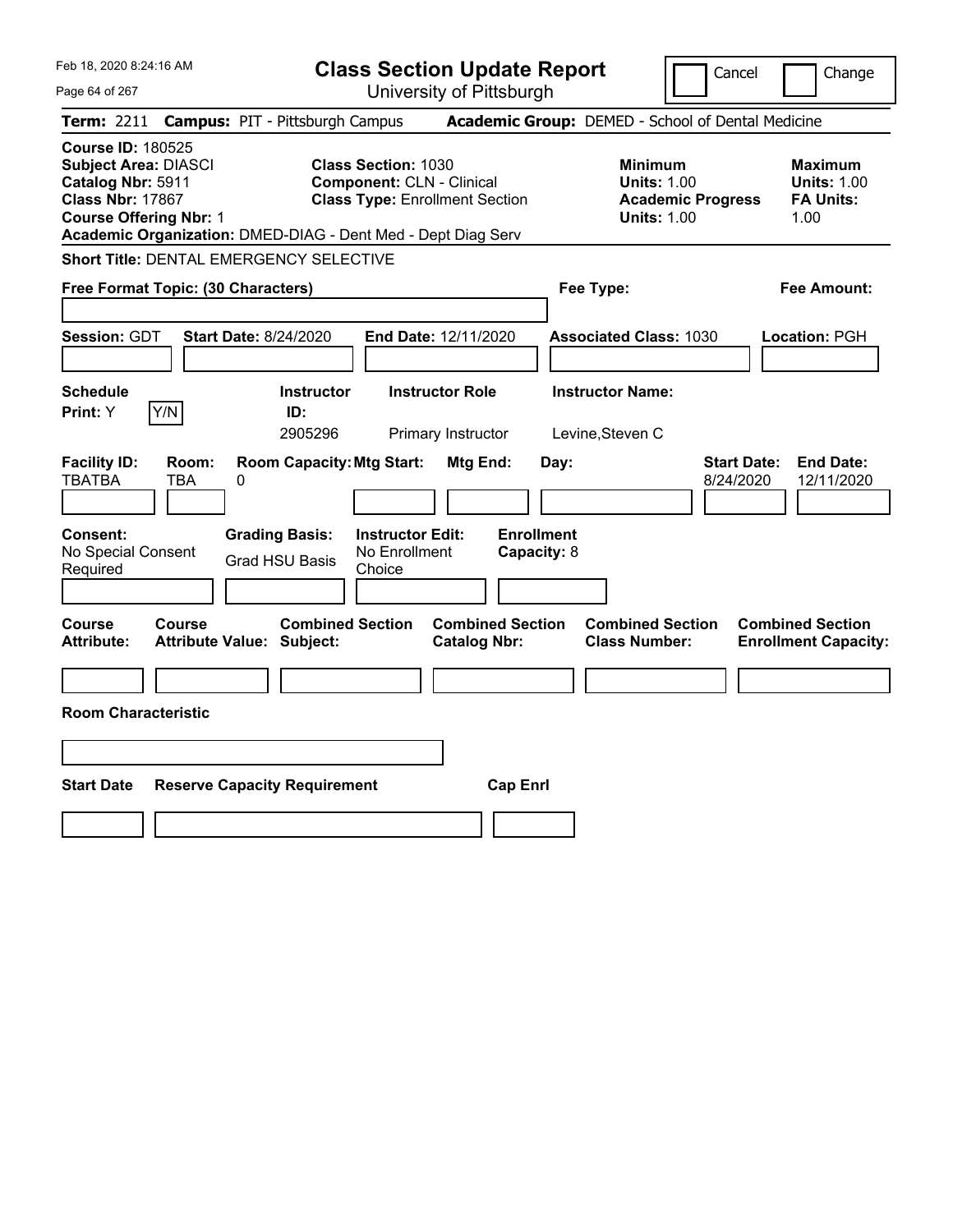| Feb 18, 2020 8:24:16 AM                                                                                                                                                                                  | <b>Class Section Update Report</b>                                                                                                      | Cancel                                                                                 | Change                                                           |
|----------------------------------------------------------------------------------------------------------------------------------------------------------------------------------------------------------|-----------------------------------------------------------------------------------------------------------------------------------------|----------------------------------------------------------------------------------------|------------------------------------------------------------------|
| Page 65 of 267                                                                                                                                                                                           | University of Pittsburgh                                                                                                                |                                                                                        |                                                                  |
| <b>Campus: PIT - Pittsburgh Campus</b><br><b>Term: 2211</b>                                                                                                                                              |                                                                                                                                         | Academic Group: DEMED - School of Dental Medicine                                      |                                                                  |
| <b>Course ID: 182430</b><br><b>Subject Area: DIASCI</b><br>Catalog Nbr: 5944<br><b>Class Nbr: 25007</b><br><b>Course Offering Nbr: 1</b><br>Academic Organization: DMED-DIAG - Dent Med - Dept Diag Serv | <b>Class Section: 1010</b><br><b>Component: SEM - Seminar</b><br><b>Class Type: Enrollment Section</b>                                  | <b>Minimum</b><br><b>Units: 1.00</b><br><b>Academic Progress</b><br><b>Units: 1.00</b> | <b>Maximum</b><br><b>Units: 1.00</b><br><b>FA Units:</b><br>1.00 |
| <b>Short Title: CLN CORRE ORL MAXFCL PATHLGC</b>                                                                                                                                                         |                                                                                                                                         |                                                                                        |                                                                  |
| Free Format Topic: (30 Characters)                                                                                                                                                                       |                                                                                                                                         | Fee Type:                                                                              | Fee Amount:                                                      |
| Session: GDT<br><b>Start Date: 8/24/2020</b>                                                                                                                                                             | End Date: 12/11/2020                                                                                                                    | <b>Associated Class: 1010</b>                                                          | Location: PGH                                                    |
| <b>Schedule</b><br>Y/N<br>Print: Y<br>ID:                                                                                                                                                                | <b>Instructor Role</b><br><b>Instructor</b><br>2929644<br>Primary Instructor<br>Primary Instructor<br>2915761                           | <b>Instructor Name:</b><br>Bilodeau, Elizabeth Ann<br>Summersgill, Kurt Fry            |                                                                  |
| <b>Facility ID:</b><br>Room:<br><b>TBATBA</b><br>TBA<br>0<br><b>Consent:</b><br><b>Grading Basis:</b><br>No Special Consent<br><b>Grad HSU Basis</b><br>Required                                         | <b>Room Capacity: Mtg Start:</b><br>Mtg End:<br><b>Enrollment</b><br><b>Instructor Edit:</b><br>No Enrollment<br>Capacity: 10<br>Choice | <b>Start Date:</b><br>Day:<br>8/24/2020                                                | <b>End Date:</b><br>12/11/2020                                   |
| <b>Course</b><br>Course<br><b>Attribute:</b><br>Attribute Value: Subject:                                                                                                                                | <b>Combined Section</b><br><b>Combined Section</b><br><b>Catalog Nbr:</b>                                                               | <b>Combined Section</b><br><b>Class Number:</b>                                        | <b>Combined Section</b><br><b>Enrollment Capacity:</b>           |
| <b>Room Characteristic</b>                                                                                                                                                                               |                                                                                                                                         |                                                                                        |                                                                  |
|                                                                                                                                                                                                          |                                                                                                                                         |                                                                                        |                                                                  |
| <b>Start Date</b><br><b>Reserve Capacity Requirement</b>                                                                                                                                                 | <b>Cap Enrl</b>                                                                                                                         |                                                                                        |                                                                  |
|                                                                                                                                                                                                          |                                                                                                                                         |                                                                                        |                                                                  |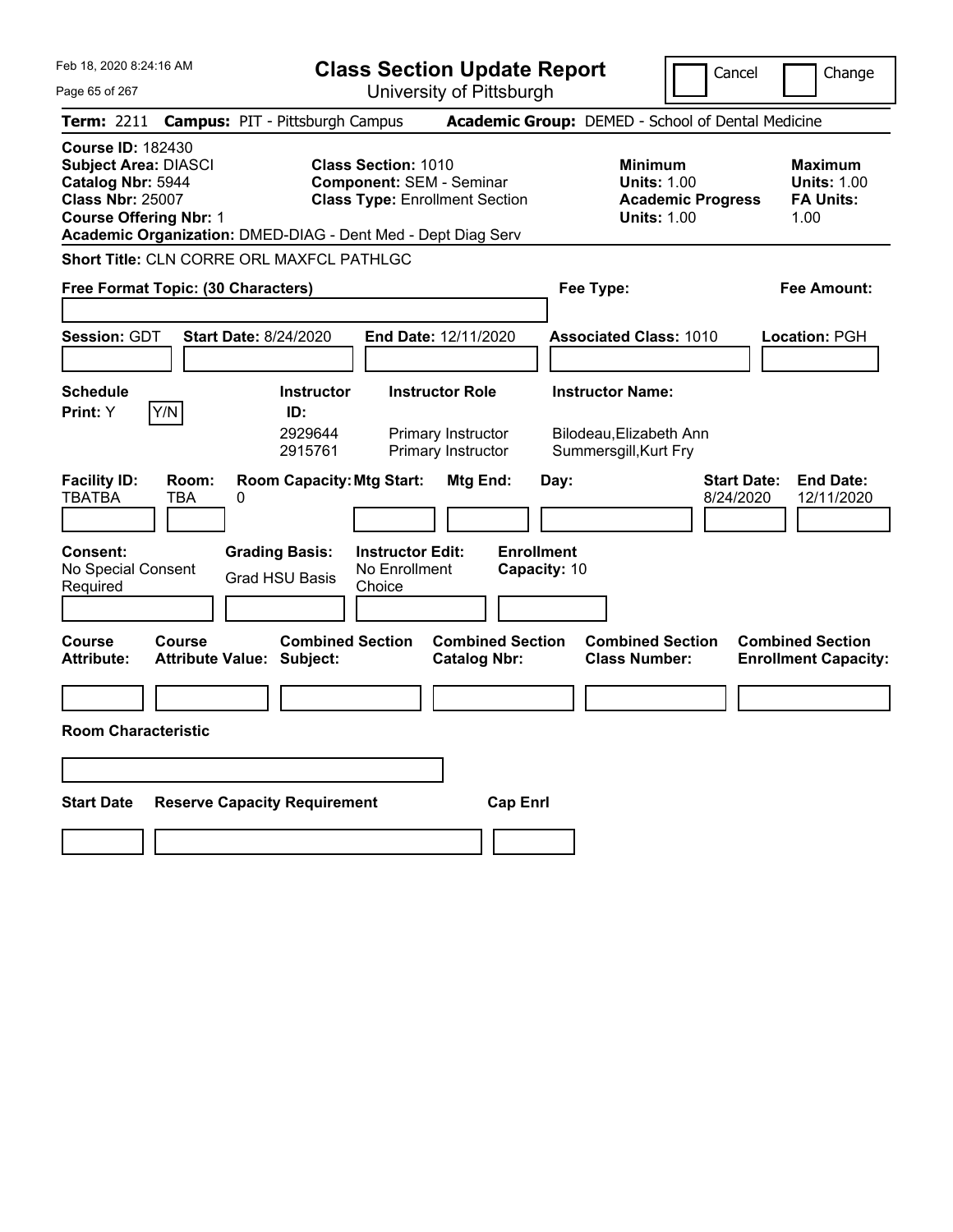| Feb 18, 2020 8:24:16 AM                                                                                                                                                                                   |                                                                                                    |                   | <b>Class Section Update Report</b>                                                                     |                                                                                                                                                    |                                   |          |                                                                                                          | Cancel                   | Change                                                           |
|-----------------------------------------------------------------------------------------------------------------------------------------------------------------------------------------------------------|----------------------------------------------------------------------------------------------------|-------------------|--------------------------------------------------------------------------------------------------------|----------------------------------------------------------------------------------------------------------------------------------------------------|-----------------------------------|----------|----------------------------------------------------------------------------------------------------------|--------------------------|------------------------------------------------------------------|
| Page 66 of 267                                                                                                                                                                                            |                                                                                                    |                   | University of Pittsburgh                                                                               |                                                                                                                                                    |                                   |          |                                                                                                          |                          |                                                                  |
| <b>Term: 2211</b>                                                                                                                                                                                         | <b>Campus: PIT - Pittsburgh Campus</b>                                                             |                   |                                                                                                        |                                                                                                                                                    |                                   |          | Academic Group: DEMED - School of Dental Medicine                                                        |                          |                                                                  |
| <b>Course ID: 189772</b><br><b>Subject Area: DMED</b><br>Catalog Nbr: 5110<br><b>Class Nbr: 27213</b><br><b>Course Offering Nbr: 1</b><br>Academic Organization: DMED-DEAN - Office of the Dean, Dent Med |                                                                                                    |                   | <b>Class Section: 1100</b><br><b>Component: LEC - Lecture</b><br><b>Class Type: Enrollment Section</b> |                                                                                                                                                    |                                   |          | <b>Minimum</b><br><b>Units: 3.00</b><br><b>Units: 3.00</b>                                               | <b>Academic Progress</b> | <b>Maximum</b><br><b>Units: 3.00</b><br><b>FA Units:</b><br>3.00 |
| Short Title: FDS OF PERSON-CENTERED CARE                                                                                                                                                                  |                                                                                                    |                   |                                                                                                        |                                                                                                                                                    |                                   |          |                                                                                                          |                          |                                                                  |
| Free Format Topic: (30 Characters)                                                                                                                                                                        |                                                                                                    |                   |                                                                                                        |                                                                                                                                                    |                                   |          | Fee Type:                                                                                                |                          | <b>Fee Amount:</b>                                               |
|                                                                                                                                                                                                           |                                                                                                    |                   |                                                                                                        |                                                                                                                                                    |                                   |          |                                                                                                          |                          |                                                                  |
| <b>Session: GDT</b>                                                                                                                                                                                       | <b>Start Date: 8/24/2020</b>                                                                       |                   | End Date: 12/11/2020                                                                                   |                                                                                                                                                    |                                   |          | <b>Associated Class: 1100</b>                                                                            |                          | <b>Location: PGH</b>                                             |
|                                                                                                                                                                                                           |                                                                                                    |                   |                                                                                                        |                                                                                                                                                    |                                   |          |                                                                                                          |                          |                                                                  |
| <b>Schedule</b><br>Y/N<br>Print: Y                                                                                                                                                                        | ID:                                                                                                | <b>Instructor</b> |                                                                                                        | <b>Instructor Role</b>                                                                                                                             |                                   |          | <b>Instructor Name:</b>                                                                                  |                          |                                                                  |
| <b>Facility ID:</b><br>Room:                                                                                                                                                                              | 2909421<br>2922281<br>2909421<br>2922281<br>2909421<br>2922281<br><b>Room Capacity: Mtg Start:</b> |                   |                                                                                                        | Primary Instructor<br>Secondary Instructor<br>Primary Instructor<br>Secondary Instructor<br>Primary Instructor<br>Secondary Instructor<br>Mtg End: |                                   | Day:     | Markovic, Nina<br>Zier, Yvonne D<br>Markovic, Nina<br>Zier, Yvonne D<br>Markovic, Nina<br>Zier, Yvonne D | <b>Start Date:</b>       | <b>End Date:</b>                                                 |
| <b>NEEDSAROOM</b><br><b>NEEDSAROOM</b>                                                                                                                                                                    |                                                                                                    |                   | 8:00 AM<br>8:00 AM                                                                                     | 9:50 AM                                                                                                                                            | 9:50 AM                           | Mo<br>Th |                                                                                                          | 8/24/2020<br>8/24/2020   | 12/11/2020<br>12/11/2020                                         |
| <b>NEEDSAROOM</b>                                                                                                                                                                                         |                                                                                                    |                   | 1:00 PM                                                                                                | 2:50 PM                                                                                                                                            |                                   | Tu       |                                                                                                          | 8/24/2020                | 12/11/2020                                                       |
|                                                                                                                                                                                                           |                                                                                                    |                   |                                                                                                        |                                                                                                                                                    |                                   |          |                                                                                                          |                          |                                                                  |
| Consent:<br>No Special Consent<br>Required                                                                                                                                                                | <b>Grading Basis:</b><br><b>ABCF</b>                                                               |                   | <b>Instructor Edit:</b><br>No Enrollment<br>Choice                                                     |                                                                                                                                                    | <b>Enrollment</b><br>Capacity: 90 |          |                                                                                                          |                          |                                                                  |
|                                                                                                                                                                                                           |                                                                                                    |                   |                                                                                                        |                                                                                                                                                    |                                   |          |                                                                                                          |                          |                                                                  |
| <b>Course</b><br>Course<br><b>Attribute:</b>                                                                                                                                                              | <b>Attribute Value: Subject:</b>                                                                   |                   | <b>Combined Section</b>                                                                                | <b>Catalog Nbr:</b>                                                                                                                                | <b>Combined Section</b>           |          | <b>Combined Section</b><br><b>Class Number:</b>                                                          |                          | <b>Combined Section</b><br><b>Enrollment Capacity:</b>           |
|                                                                                                                                                                                                           |                                                                                                    |                   |                                                                                                        |                                                                                                                                                    |                                   |          |                                                                                                          |                          |                                                                  |
| <b>Room Characteristic</b><br>PeopleSoft - Scheduled (PS)                                                                                                                                                 |                                                                                                    |                   |                                                                                                        |                                                                                                                                                    |                                   |          |                                                                                                          |                          |                                                                  |
|                                                                                                                                                                                                           |                                                                                                    |                   |                                                                                                        |                                                                                                                                                    |                                   |          |                                                                                                          |                          |                                                                  |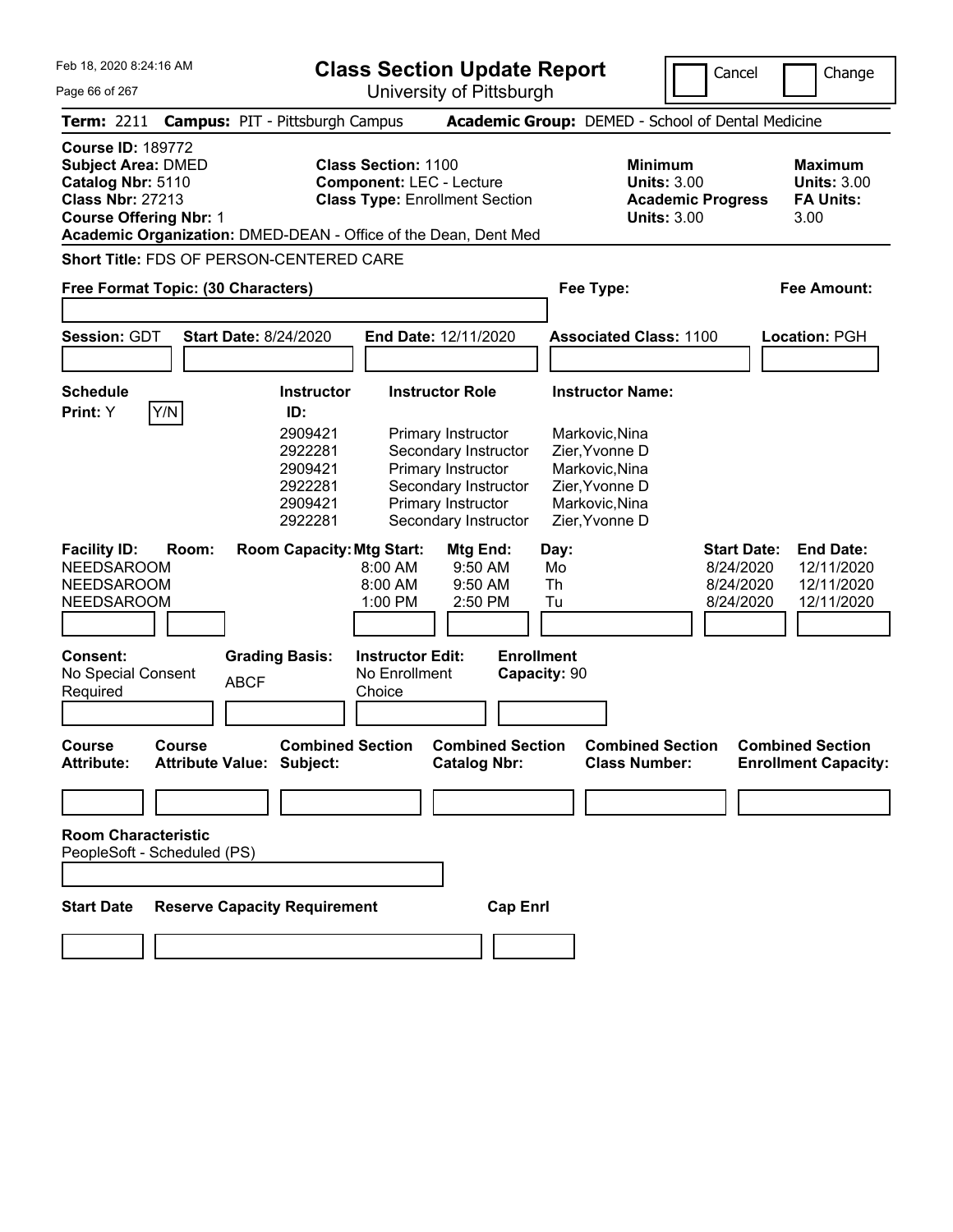**Class Section Update Report** University of Pittsburgh

Cancel Change

Page 67 of 267

**Term:** 2211 **Campus:** PIT - Pittsburgh Campus **Academic Group:** DEMED - School of Dental Medicine **Course ID:** 189786 **Subject Area:** DMED **Class Section:** 1010 **Minimum Maximum Catalog Nbr:** 5112 **Component:** LEC - Lecture **Units:** 2.00 **Units:** 2.00 **Class Nbr:** 27218 **Class Type:** Enrollment Section **Academic Progress FA Units: Course Offering Nbr:** 1 **Units:** 2.00 2.00 **Academic Organization:** DEMED - School of Dental Medicine **Short Title:** PRNCPLS PROF PRACT **Free Format Topic: (30 Characters) Fee Type: Fee Amount: Session:** GDT **Start Date:** 8/24/2020 **End Date:** 12/11/2020 **Associated Class:** 1010 **Location:** PGH **Schedule Instructor Instructor Role Instructor Name: Print:**  $Y$   $|Y/N|$  **ID:** 1249710 Secondary Instructor Grafton,Sarah Essek 1025690 Primary Instructor Nerone,Robert A **Facility ID: Room: Room Capacity:Mtg Start: Mtg End: Day: Start Date: End Date:** TBATBA TBA 0 1:00 PM 2:50 PM Fr 8/24/2020 12/11/2020 **Consent: Grading Basis: Instructor Edit: Enrollment** No Special Consent Required Grad HSU Basis No Enrollment **Choice Capacity:** 80 **Course Course Combined Section Combined Section Combined Section Combined Section**  Attribute: Attribute Value: Subject: Catalog Nbr: Class Number: Enrollment Capacity: **Room Characteristic Start Date Reserve Capacity Requirement Cap Enrl**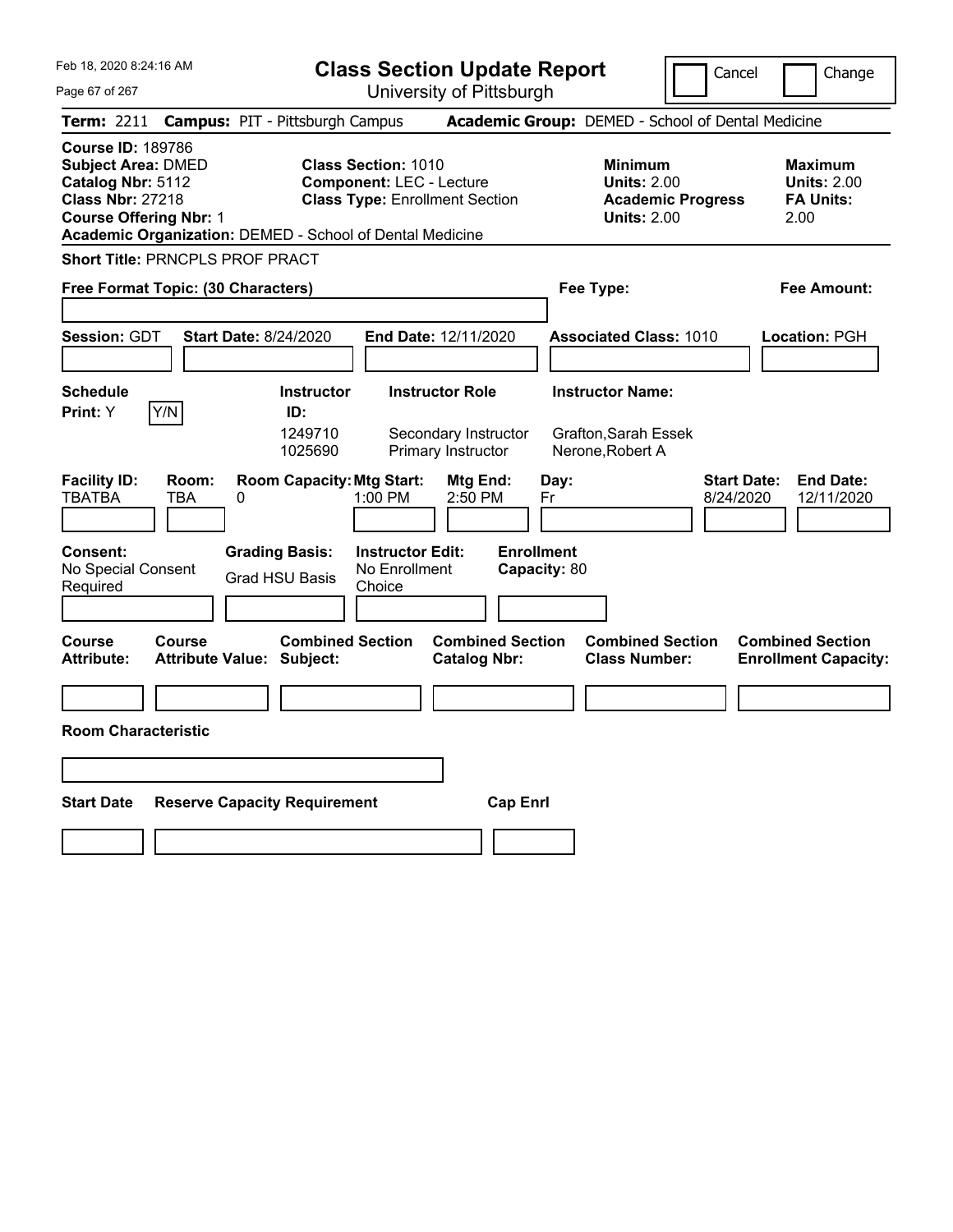| Feb 18, 2020 8:24:16 AM                                                                                                                | <b>Class Section Update Report</b>                                                                                                                                          | Cancel<br>Change                                                                                                                                           |
|----------------------------------------------------------------------------------------------------------------------------------------|-----------------------------------------------------------------------------------------------------------------------------------------------------------------------------|------------------------------------------------------------------------------------------------------------------------------------------------------------|
| Page 68 of 267                                                                                                                         | University of Pittsburgh                                                                                                                                                    |                                                                                                                                                            |
| <b>Campus: PIT - Pittsburgh Campus</b><br><b>Term: 2211</b>                                                                            |                                                                                                                                                                             | Academic Group: DEMED - School of Dental Medicine                                                                                                          |
| <b>Course ID: 191109</b><br><b>Subject Area: DMED</b><br>Catalog Nbr: 5113<br><b>Class Nbr: 29290</b><br><b>Course Offering Nbr: 1</b> | <b>Class Section: 1010</b><br><b>Component: PRA - Practicum</b><br><b>Class Type: Enrollment Section</b><br>Academic Organization: DMED-DEAN - Office of the Dean, Dent Med | <b>Minimum</b><br><b>Maximum</b><br><b>Units: 1.00</b><br><b>Units: 1.00</b><br><b>Academic Progress</b><br><b>FA Units:</b><br><b>Units: 1.00</b><br>1.00 |
| Short Title: FDS PRSN CENTD CRE LAB (BMP)                                                                                              |                                                                                                                                                                             |                                                                                                                                                            |
| Free Format Topic: (30 Characters)                                                                                                     | Fee Type:                                                                                                                                                                   | Fee Amount:                                                                                                                                                |
| Session: GDT<br><b>Start Date: 8/24/2020</b>                                                                                           | End Date: 12/11/2020                                                                                                                                                        | <b>Associated Class: 1010</b><br>Location: PGH                                                                                                             |
| <b>Schedule</b><br>Y/N<br>Print: Y<br>ID:                                                                                              | <b>Instructor Role</b><br><b>Instructor</b><br>2909421<br>Primary Instructor<br>Markovic, Nina                                                                              | <b>Instructor Name:</b>                                                                                                                                    |
| <b>Facility ID:</b><br>Room:<br><b>SALK00405</b><br>00405<br>40                                                                        | <b>Room Capacity: Mtg Start:</b><br>Day:<br>Mtg End:<br>8:00 AM<br>$9:50$ AM<br>MoTh                                                                                        | <b>Start Date:</b><br><b>End Date:</b><br>8/24/2020<br>12/11/2020                                                                                          |
| Consent:<br><b>Grading Basis:</b><br>No Special Consent<br><b>ABCF</b><br>Required                                                     | <b>Enrollment</b><br><b>Instructor Edit:</b><br>No Enrollment<br>Capacity: 5<br>Choice                                                                                      |                                                                                                                                                            |
| Course<br><b>Course</b><br><b>Attribute:</b><br><b>Attribute Value: Subject:</b>                                                       | <b>Combined Section</b><br><b>Combined Section</b><br><b>Catalog Nbr:</b>                                                                                                   | <b>Combined Section</b><br><b>Combined Section</b><br><b>Class Number:</b><br><b>Enrollment Capacity:</b>                                                  |
| <b>Room Characteristic</b>                                                                                                             |                                                                                                                                                                             |                                                                                                                                                            |
|                                                                                                                                        |                                                                                                                                                                             |                                                                                                                                                            |
|                                                                                                                                        |                                                                                                                                                                             |                                                                                                                                                            |
| <b>Start Date</b><br><b>Reserve Capacity Requirement</b>                                                                               | <b>Cap Enrl</b>                                                                                                                                                             |                                                                                                                                                            |
|                                                                                                                                        |                                                                                                                                                                             |                                                                                                                                                            |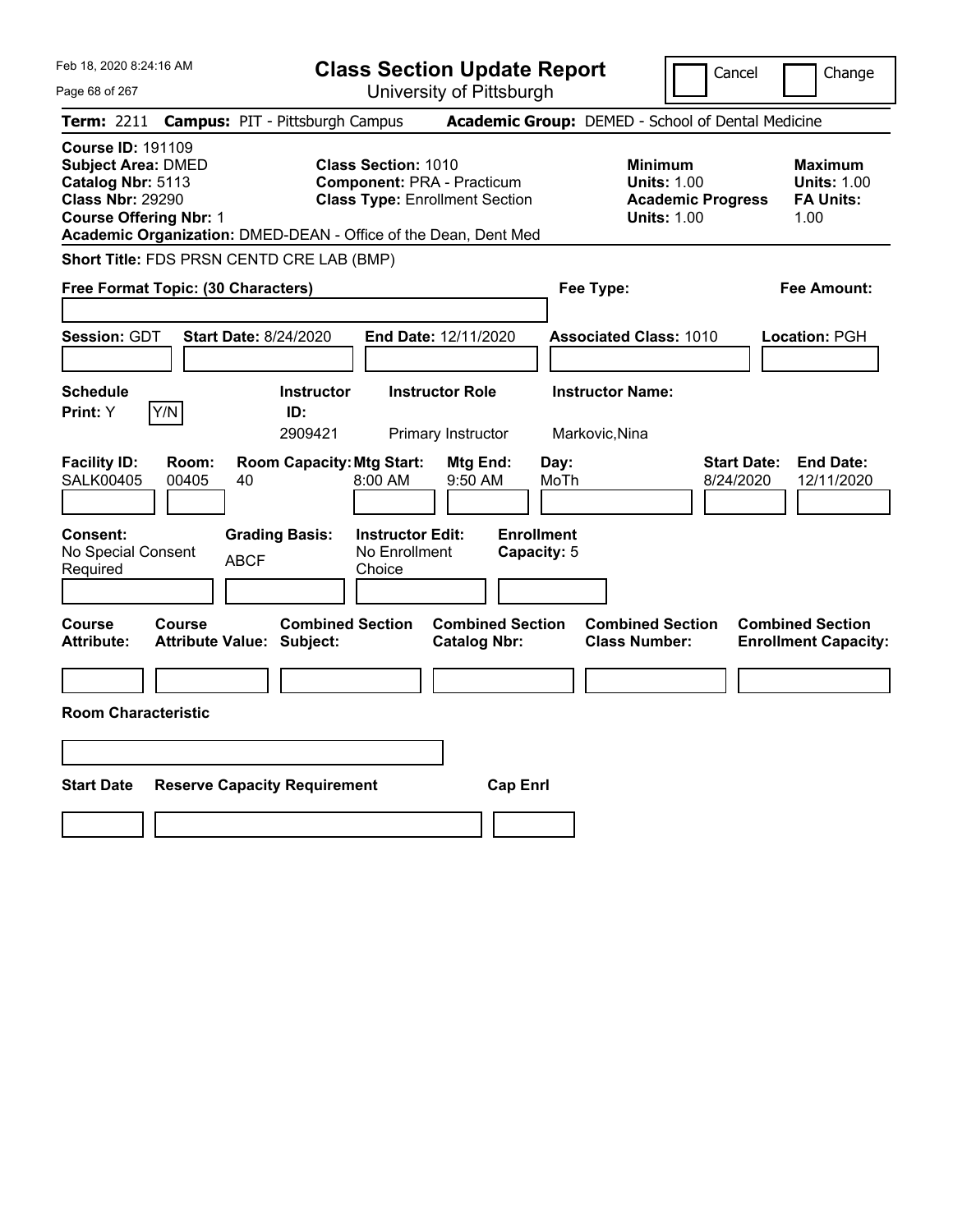**Class Section Update Report**

University of Pittsburgh

Cancel Change

| Page 69 of 267 |  |  |  |
|----------------|--|--|--|
|----------------|--|--|--|

|                                                                                                                                        |                     | <b>Term: 2211 Campus: PIT - Pittsburgh Campus</b>           |                                                                                                        |                                                |                                   |      | <b>Academic Group:</b> DEMED - School of Dental Medicine                               |           |                                                                  |
|----------------------------------------------------------------------------------------------------------------------------------------|---------------------|-------------------------------------------------------------|--------------------------------------------------------------------------------------------------------|------------------------------------------------|-----------------------------------|------|----------------------------------------------------------------------------------------|-----------|------------------------------------------------------------------|
| <b>Course ID: 190920</b><br><b>Subject Area: DMED</b><br>Catalog Nbr: 5212<br><b>Class Nbr: 29010</b><br><b>Course Offering Nbr: 1</b> |                     | Academic Organization: DEMED - School of Dental Medicine    | <b>Class Section: 1100</b><br><b>Component: LEC - Lecture</b><br><b>Class Type: Enrollment Section</b> |                                                |                                   |      | <b>Minimum</b><br><b>Units: 2.00</b><br><b>Academic Progress</b><br><b>Units: 2.00</b> |           | <b>Maximum</b><br><b>Units: 2.00</b><br><b>FA Units:</b><br>2.00 |
|                                                                                                                                        |                     | Short Title: APPLCTNS PROF PRACT 1                          |                                                                                                        |                                                |                                   |      |                                                                                        |           |                                                                  |
| Free Format Topic: (30 Characters)                                                                                                     |                     |                                                             |                                                                                                        |                                                |                                   |      | Fee Type:                                                                              |           | <b>Fee Amount:</b>                                               |
|                                                                                                                                        |                     |                                                             |                                                                                                        |                                                |                                   |      |                                                                                        |           |                                                                  |
| Session: GDT                                                                                                                           |                     | <b>Start Date: 8/24/2020</b>                                | End Date: 12/11/2020                                                                                   |                                                |                                   |      | <b>Associated Class: 1100</b>                                                          |           | Location: PGH                                                    |
|                                                                                                                                        |                     |                                                             |                                                                                                        |                                                |                                   |      |                                                                                        |           |                                                                  |
| <b>Schedule</b>                                                                                                                        |                     | <b>Instructor</b>                                           |                                                                                                        | <b>Instructor Role</b>                         |                                   |      | <b>Instructor Name:</b>                                                                |           |                                                                  |
| Print: Y                                                                                                                               | Y/N                 | ID:<br>1249710<br>1025690                                   |                                                                                                        | Primary Instructor<br>Primary Instructor       |                                   |      | Grafton, Sarah Essek<br>Nerone, Robert A                                               |           |                                                                  |
| <b>Facility ID:</b><br><b>TBATBA</b>                                                                                                   | Room:<br><b>TBA</b> | <b>Room Capacity: Mtg Start:</b><br>0                       |                                                                                                        | Mtg End:                                       |                                   | Day: |                                                                                        | 8/24/2020 | <b>Start Date:</b><br><b>End Date:</b><br>12/11/2020             |
| Consent:<br>No Special Consent<br>Required                                                                                             |                     | <b>Grading Basis:</b><br><b>Grad HSU Basis</b>              | <b>Instructor Edit:</b><br>No Enrollment<br>Choice                                                     |                                                | <b>Enrollment</b><br>Capacity: 80 |      |                                                                                        |           |                                                                  |
| <b>Course</b><br>Attribute:                                                                                                            | Course              | <b>Combined Section</b><br><b>Attribute Value: Subject:</b> |                                                                                                        | <b>Combined Section</b><br><b>Catalog Nbr:</b> |                                   |      | <b>Combined Section</b><br><b>Class Number:</b>                                        |           | <b>Combined Section</b><br><b>Enrollment Capacity:</b>           |
| <b>Room Characteristic</b>                                                                                                             |                     |                                                             |                                                                                                        |                                                |                                   |      |                                                                                        |           |                                                                  |
|                                                                                                                                        |                     |                                                             |                                                                                                        |                                                |                                   |      |                                                                                        |           |                                                                  |
| <b>Start Date</b>                                                                                                                      |                     | <b>Reserve Capacity Requirement</b>                         |                                                                                                        |                                                | <b>Cap Enrl</b>                   |      |                                                                                        |           |                                                                  |
|                                                                                                                                        |                     |                                                             |                                                                                                        |                                                |                                   |      |                                                                                        |           |                                                                  |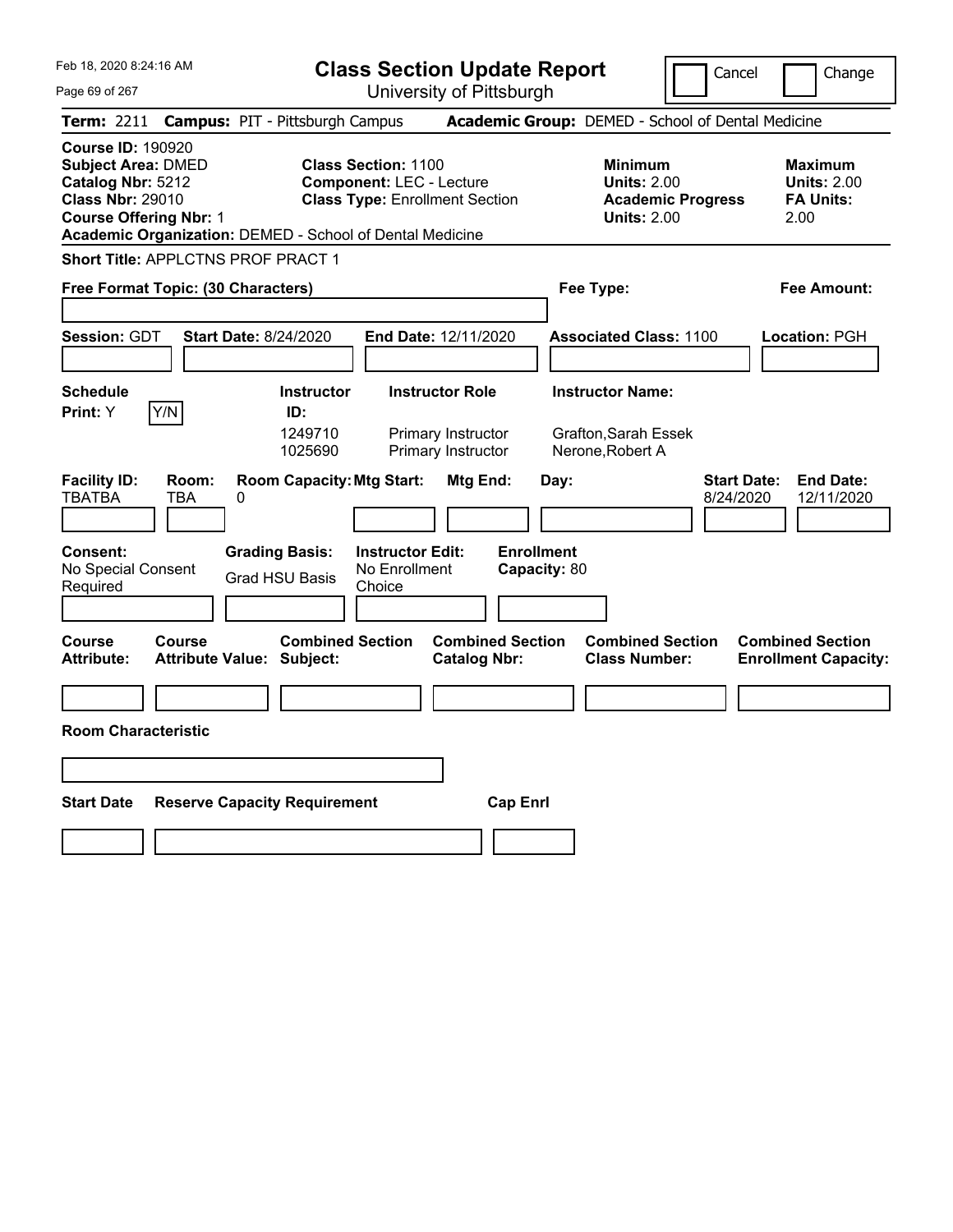**Class Section Update Report**

University of Pittsburgh

Cancel **Change** 

Page 70 of 267

| Term: 2211 Campus: PIT - Pittsburgh Campus                                                                                                                                                             |                                  |                                                     |                                                               |                                                                                                                   | Academic Group: DEMED - School of Dental Medicine                                                                |                          |                                                                  |
|--------------------------------------------------------------------------------------------------------------------------------------------------------------------------------------------------------|----------------------------------|-----------------------------------------------------|---------------------------------------------------------------|-------------------------------------------------------------------------------------------------------------------|------------------------------------------------------------------------------------------------------------------|--------------------------|------------------------------------------------------------------|
| <b>Course ID: 106358</b><br><b>Subject Area: DSANE</b><br>Catalog Nbr: 2242<br><b>Class Nbr: 12540</b><br><b>Course Offering Nbr: 1</b><br><b>Academic Organization: DSANE - Dental Anesthesiology</b> |                                  |                                                     | <b>Class Section: 1010</b><br><b>Component: LEC - Lecture</b> | <b>Class Type: Enrollment Section</b>                                                                             | <b>Minimum</b><br><b>Units: 2.00</b><br><b>Units: 2.00</b>                                                       | <b>Academic Progress</b> | <b>Maximum</b><br><b>Units: 2.00</b><br><b>FA Units:</b><br>2.00 |
| Short Title: PRINCIPLES OF ANESTHESIA                                                                                                                                                                  |                                  |                                                     |                                                               |                                                                                                                   |                                                                                                                  |                          |                                                                  |
| Free Format Topic: (30 Characters)                                                                                                                                                                     |                                  |                                                     |                                                               |                                                                                                                   | Fee Type:                                                                                                        |                          | Fee Amount:                                                      |
| <b>Session: GDT</b>                                                                                                                                                                                    | <b>Start Date: 8/24/2020</b>     |                                                     |                                                               | End Date: 12/11/2020                                                                                              | <b>Associated Class: 1010</b>                                                                                    |                          | Location: PGH                                                    |
|                                                                                                                                                                                                        |                                  |                                                     |                                                               |                                                                                                                   |                                                                                                                  |                          |                                                                  |
| <b>Schedule</b><br>Y/N<br>Print: Y                                                                                                                                                                     |                                  | <b>Instructor</b><br>ID:                            |                                                               | <b>Instructor Role</b>                                                                                            | <b>Instructor Name:</b>                                                                                          |                          |                                                                  |
|                                                                                                                                                                                                        |                                  | 2945735<br>2907208<br>2921627<br>2932805<br>2963608 |                                                               | <b>Primary Instructor</b><br>Primary Instructor<br>Primary Instructor<br>Primary Instructor<br>Primary Instructor | Cooke, Matthew Robert<br>Cuddy, Michael A<br>Giovannitti, Joseph A<br>Heinrichs, Edward Paul<br>Schwartz, Paul J |                          |                                                                  |
| <b>Facility ID:</b><br>SALKX00G74                                                                                                                                                                      | Room:<br>00G74<br>18             | <b>Room Capacity: Mtg Start:</b>                    | 3:30 PM                                                       | Mtg End:<br>5:00 PM                                                                                               | Day:<br>Th                                                                                                       | 8/24/2020                | <b>Start Date:</b><br><b>End Date:</b><br>12/11/2020             |
| Consent:<br>No Special Consent<br>Required                                                                                                                                                             |                                  | <b>Grading Basis:</b><br><b>Grad Letter Grade</b>   | <b>Instructor Edit:</b><br>No Enrollment<br>Choice            |                                                                                                                   | <b>Enrollment</b><br>Capacity: 18                                                                                |                          |                                                                  |
| <b>Course</b><br><b>Course</b><br><b>Attribute:</b>                                                                                                                                                    | <b>Attribute Value: Subject:</b> | <b>Combined Section</b>                             |                                                               | <b>Combined Section</b><br><b>Catalog Nbr:</b>                                                                    | <b>Class Number:</b>                                                                                             | <b>Combined Section</b>  | <b>Combined Section</b><br><b>Enrollment Capacity:</b>           |
|                                                                                                                                                                                                        |                                  |                                                     |                                                               |                                                                                                                   |                                                                                                                  |                          |                                                                  |
| <b>Room Characteristic</b><br>PeopleSoft - Scheduled (PS)                                                                                                                                              |                                  |                                                     |                                                               |                                                                                                                   |                                                                                                                  |                          |                                                                  |
| <b>Start Date</b>                                                                                                                                                                                      |                                  | <b>Reserve Capacity Requirement</b>                 |                                                               | <b>Cap Enrl</b>                                                                                                   |                                                                                                                  |                          |                                                                  |
|                                                                                                                                                                                                        |                                  |                                                     |                                                               |                                                                                                                   |                                                                                                                  |                          |                                                                  |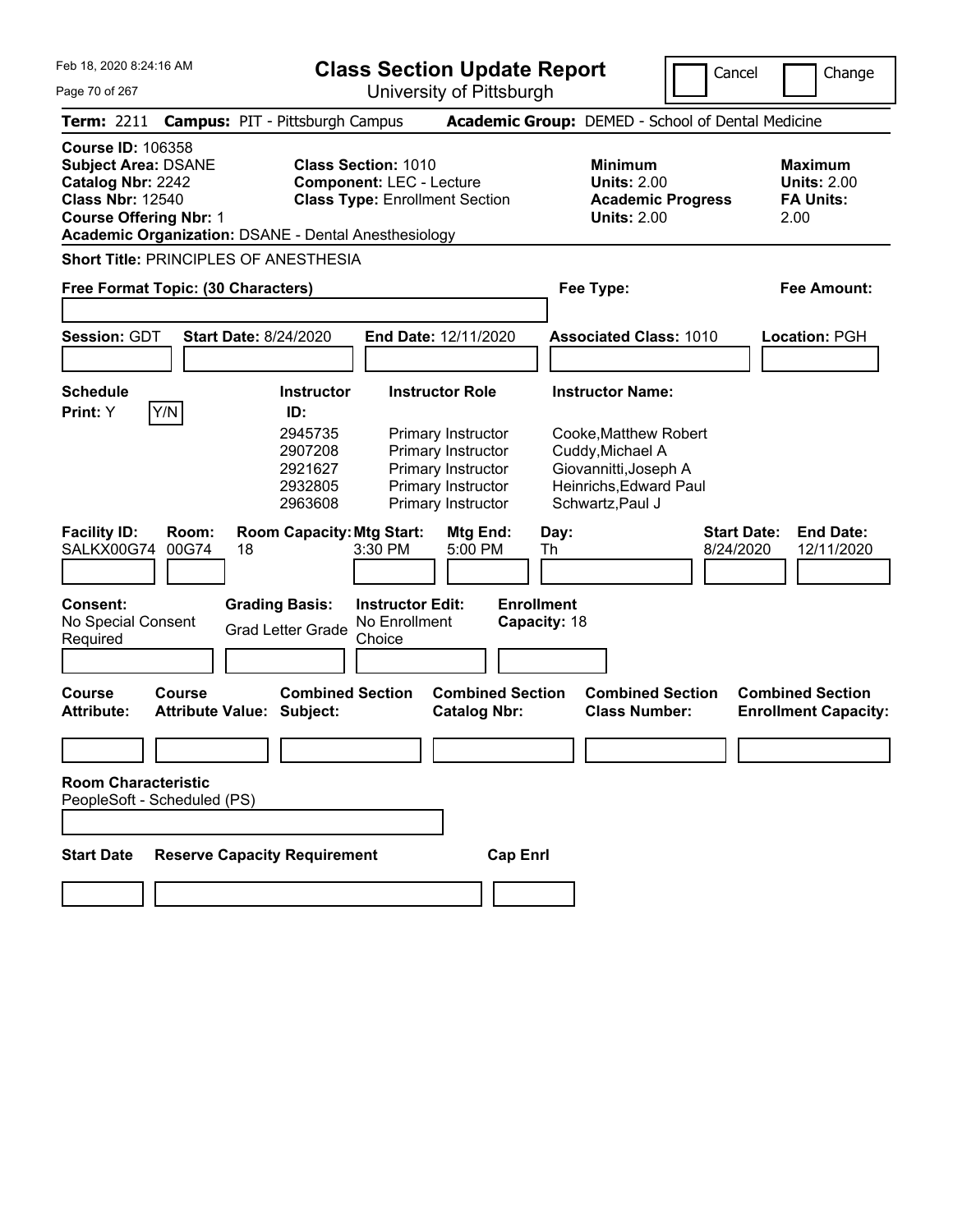|  | Feb 18, 2020 8:24:16 AM |  |
|--|-------------------------|--|
|  |                         |  |

**Class Section Update Report**

Cancel **Change** 

| Page 71 of 267                                                                                                                          | University of Pittsburgh                                                                                                                                       |                                                                                        |                                                                  |
|-----------------------------------------------------------------------------------------------------------------------------------------|----------------------------------------------------------------------------------------------------------------------------------------------------------------|----------------------------------------------------------------------------------------|------------------------------------------------------------------|
| <b>Term: 2211</b>                                                                                                                       | <b>Campus: PIT - Pittsburgh Campus</b>                                                                                                                         | Academic Group: DEMED - School of Dental Medicine                                      |                                                                  |
| <b>Course ID: 176513</b><br><b>Subject Area: DSANE</b><br>Catalog Nbr: 2270<br><b>Class Nbr: 15420</b><br><b>Course Offering Nbr: 1</b> | <b>Class Section: 1040</b><br><b>Component: SEM - Seminar</b><br><b>Class Type: Enrollment Section</b><br>Academic Organization: DSANE - Dental Anesthesiology | <b>Minimum</b><br><b>Units: 2.00</b><br><b>Academic Progress</b><br><b>Units: 2.00</b> | <b>Maximum</b><br><b>Units: 2.00</b><br><b>FA Units:</b><br>2.00 |
| <b>Short Title: POSDC MODERATE SEDATION 2</b>                                                                                           |                                                                                                                                                                |                                                                                        |                                                                  |
| Free Format Topic: (30 Characters)                                                                                                      |                                                                                                                                                                | Fee Type:                                                                              | Fee Amount:                                                      |
| Session: GDT                                                                                                                            | <b>Start Date: 8/24/2020</b><br>End Date: 12/11/2020                                                                                                           | <b>Associated Class: 1040</b>                                                          | Location: PGH                                                    |
| <b>Schedule</b><br>Print: Y<br>Y/N                                                                                                      | <b>Instructor Role</b><br><b>Instructor</b><br>ID:<br>2907208<br>Primary Instructor<br>2932805<br>Primary Instructor                                           | <b>Instructor Name:</b><br>Cuddy, Michael A<br>Heinrichs, Edward Paul                  |                                                                  |
| <b>Facility ID:</b><br>Room:<br><b>TBATBA</b><br>TBA                                                                                    | <b>Room Capacity: Mtg Start:</b><br>Mtg End:<br>4:00 PM<br>4:55 PM<br>0                                                                                        | <b>Start Date:</b><br>Day:<br>Tu<br>8/24/2020                                          | <b>End Date:</b><br>12/11/2020                                   |
| <b>Consent:</b><br>No Special Consent<br>Required                                                                                       | <b>Grading Basis:</b><br><b>Instructor Edit:</b><br>No Enrollment<br><b>Grad HSU Basis</b><br>Choice                                                           | <b>Enrollment</b><br>Capacity: 25                                                      |                                                                  |
| Course<br>Course<br><b>Attribute:</b>                                                                                                   | <b>Combined Section</b><br><b>Combined Section</b><br>Attribute Value: Subject:<br><b>Catalog Nbr:</b>                                                         | <b>Combined Section</b><br><b>Class Number:</b>                                        | <b>Combined Section</b><br><b>Enrollment Capacity:</b>           |
|                                                                                                                                         |                                                                                                                                                                |                                                                                        |                                                                  |
| <b>Room Characteristic</b>                                                                                                              |                                                                                                                                                                |                                                                                        |                                                                  |
|                                                                                                                                         |                                                                                                                                                                |                                                                                        |                                                                  |
| <b>Start Date</b><br><b>Reserve Capacity Requirement</b><br><b>Cap Enrl</b>                                                             |                                                                                                                                                                |                                                                                        |                                                                  |
|                                                                                                                                         |                                                                                                                                                                |                                                                                        |                                                                  |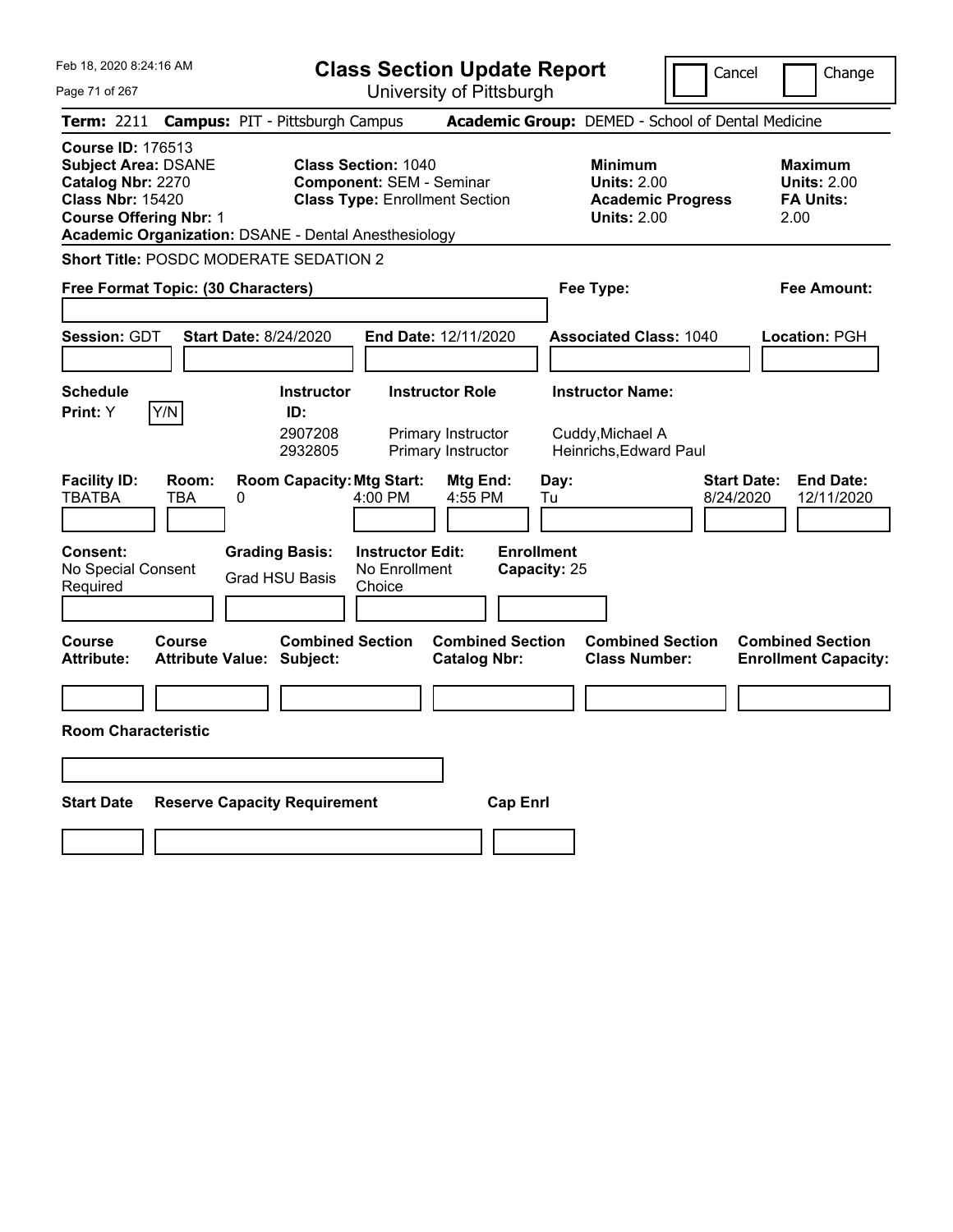Feb 18, 2020 8:24:16 AM Page 72 of 267 **Class Section Update Report** University of Pittsburgh Cancel | Change **Term:** 2211 **Campus:** PIT - Pittsburgh Campus **Academic Group:** DEMED - School of Dental Medicine **Course ID:** 176510 **Subject Area:** DSANE **Class Section:** 1050 **Minimum Maximum Catalog Nbr: 2400 Component: SEM - Seminar <b>Component: SEM - Seminar Units: 1.00 Units: 1.00 Class Nbr: 15374 Class Type: Enrollment Section Academic Progress FA Units: Class Type: Enrollment Section <b>Academic Progress FA Units: Course Offering Nbr: 1 1.00 1.00 1.00 1.00 1.00 1.00 1.00 1.00 1.00 Academic Organization:** DSANE - Dental Anesthesiology **Short Title:** INTRO ADV ANESTHESIOLOGY 1 **Free Format Topic: (30 Characters) Fee Type: Fee Amount: Session:** GDT **Start Date:** 8/24/2020 **End Date:** 12/11/2020 **Associated Class:** 1050 **Location:** PGH **Schedule Instructor Instructor Role Instructor Name: Print:**  $Y$   $|Y/N|$  **ID:** 2911602 Primary Instructor Boynes,Sean **Facility ID: Room: Room Capacity:Mtg Start: Mtg End: Day: Start Date: End Date:** TBATBA TBA 0 12:00 PM 12:55 PM We 8/24/2020 12/11/2020 **Consent: Grading Basis: Instructor Edit: Enrollment** No Special Consent No Special Consent Grad Letter Grade No Enrollment<br>Required Choice Choice **Capacity:** 25 **Course Course Combined Section Combined Section Combined Section Combined Section Attribute: Attribute Value: Subject: Catalog Nbr: Class Number: Enrollment Capacity: Room Characteristic Start Date Reserve Capacity Requirement Cap Enrl**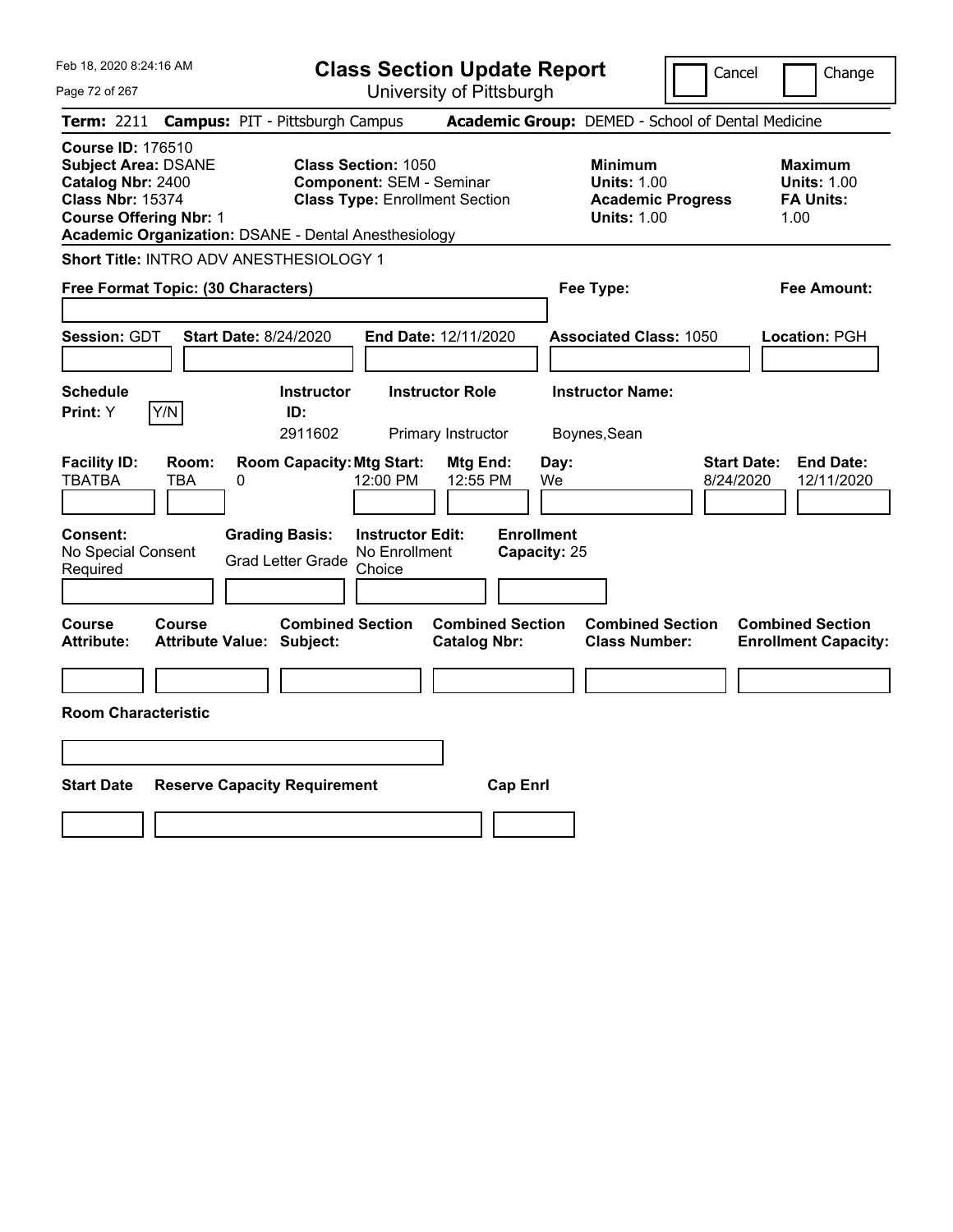Feb 18, 2020 8:24:16 AM Page 73 of 267 **Class Section Update Report** University of Pittsburgh Cancel | Change **Term:** 2211 **Campus:** PIT - Pittsburgh Campus **Academic Group:** DEMED - School of Dental Medicine **Course ID:** 106364 **Subject Area:** DSANE **Class Section:** 1070 **Minimum Maximum Catalog Nbr:** 5311 **Component:** LEC - Lecture **Units:** 1.00 **Units:** 1.00 **Class Nbr:** 12562 **Class Type:** Enrollment Section **Academic Progress FA Units: Course Offering Nbr: 1 1.00 1.00 1.00 1.00 1.00 1.00 1.00 1.00 1.00 Academic Organization:** DSANE - Dental Anesthesiology **Short Title:** PATIENT MGT: ENTERAL SEDATION **Free Format Topic: (30 Characters) Fee Type: Fee Amount: Session:** GDT **Start Date:** 8/24/2020 **End Date:** 12/11/2020 **Associated Class:** 1070 **Location:** PGH **Schedule Instructor Instructor Role Instructor Name: Print:**  $Y$   $|Y/N|$  **ID:** 2921627 Primary Instructor Giovannitti,Joseph A **Facility ID: Room: Room Capacity:Mtg Start: Mtg End: Day: Start Date: End Date:** SALK00355 00355 171 8:00 AM 8:50 AM Fr 8/24/2020 12/11/2020 **Consent: Grading Basis: Instructor Edit: Enrollment** No Special Consent BCF No Enrollment<br>Required ABCF Choice Choice **Capacity:** 90 **Course Course Combined Section Combined Section Combined Section Combined Section Attribute: Attribute Value: Subject: Catalog Nbr: Class Number: Enrollment Capacity: Room Characteristic** PeopleSoft - Scheduled (PS) **Start Date Reserve Capacity Requirement Cap Enrl**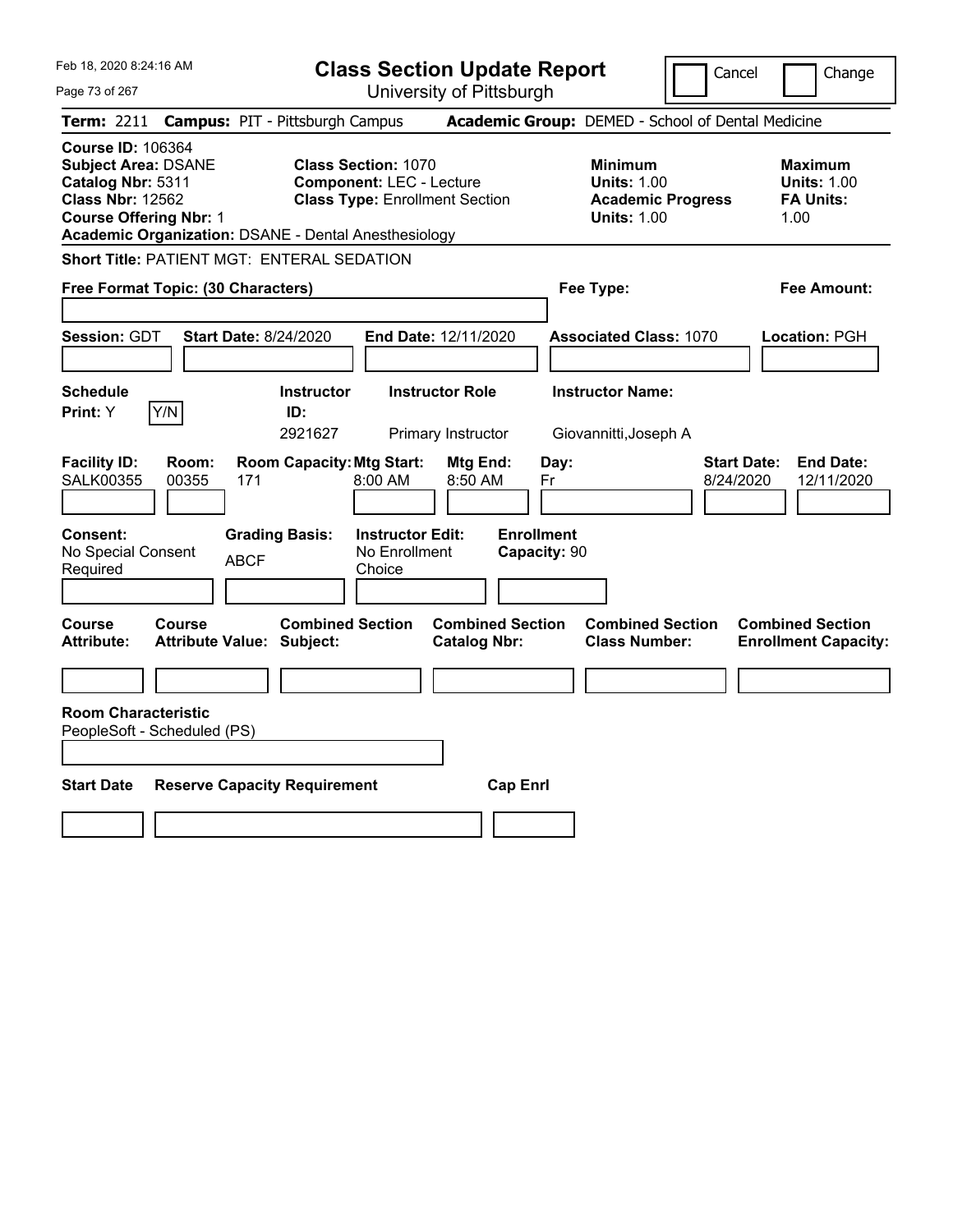Feb 18, 2020 8:24:16 AM Page 74 of 267 **Class Section Update Report** University of Pittsburgh Cancel Change **Term:** 2211 **Campus:** PIT - Pittsburgh Campus **Academic Group:** DEMED - School of Dental Medicine **Course ID:** 106366 **Subject Area:** DSANE **Class Section:** 1070 **Minimum Maximum Catalog Nbr:** 5313 **Component:** LEC - Lecture **Units:** 1.00 **Units:** 1.00 **Class Nbr:** 12568 **Class Type:** Enrollment Section **Academic Progress FA Units: Course Offering Nbr: 1 1.00 1.00 1.00 1.00 1.00 1.00 1.00 1.00 1.00 Academic Organization:** DSANE - Dental Anesthesiology **Short Title:** ANES 3: PAIN & ANXIETY CONTROL **Free Format Topic: (30 Characters) Fee Type: Fee Amount: Session:** GDT **Start Date:** 8/24/2020 **End Date:** 12/11/2020 **Associated Class:** 1070 **Location:** PGH **Schedule Instructor Instructor Role Instructor Name: Print:**  $Y$   $|Y/N|$  **ID:** 2905422 Primary Instructor Laverick,Walter P **Facility ID: Room: Room Capacity:Mtg Start: Mtg End: Day: Start Date: End Date:** SALK00458 00458 120 8:00 AM 8:50 AM Th 8/24/2020 12/11/2020 **Consent: Grading Basis: Instructor Edit: Enrollment** No Special Consent BCF No Enrollment<br>Required ABCF Choice Choice **Capacity:** 90 **Course Course Combined Section Combined Section Combined Section Combined Section Attribute: Attribute Value: Subject: Catalog Nbr: Class Number: Enrollment Capacity: Room Characteristic** PeopleSoft - Scheduled (PS) **Start Date Reserve Capacity Requirement Cap Enrl**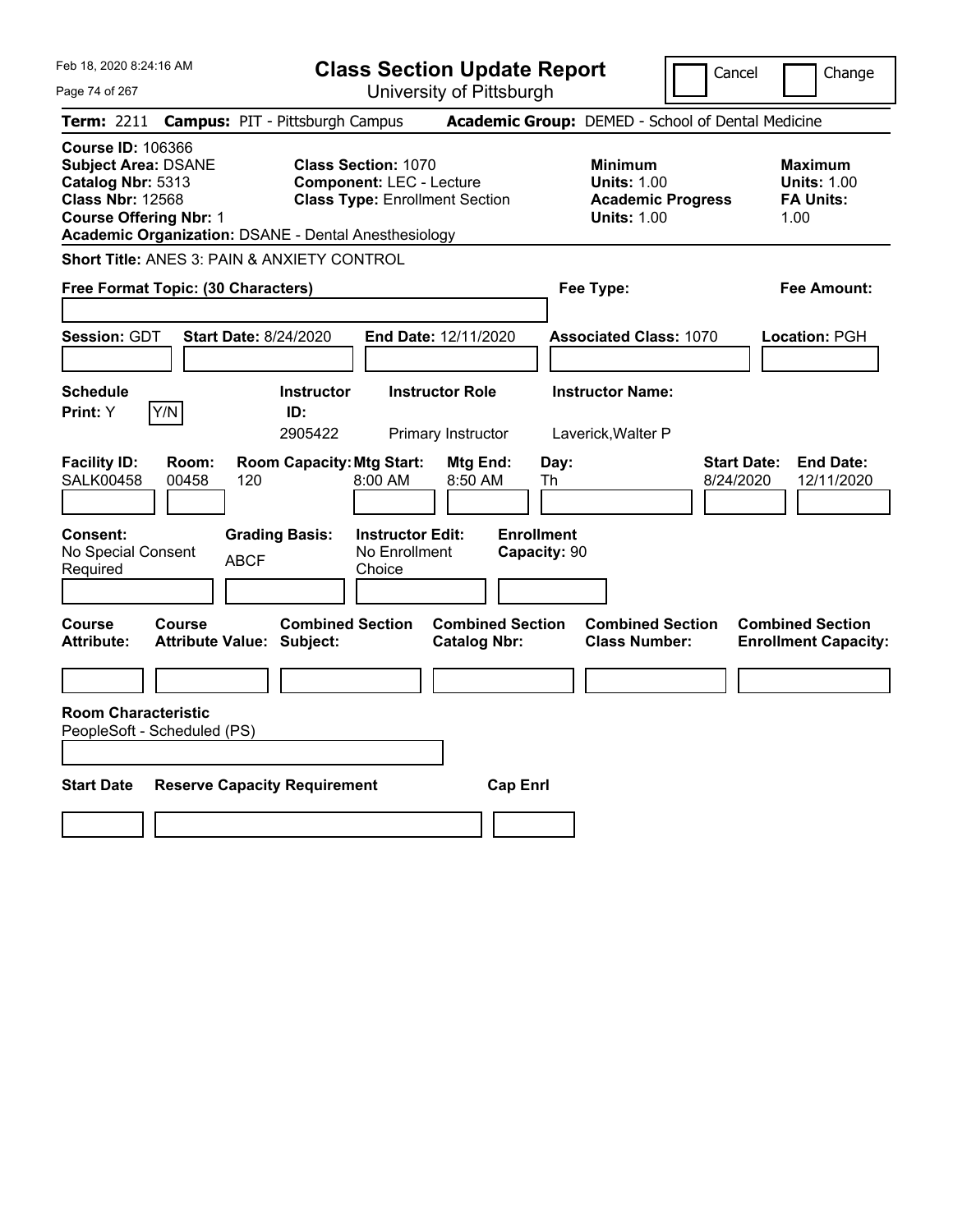**Class Section Update Report** University of Pittsburgh

Cancel Change

Page 75 of 267

|                                                                                                                                                                                                                                                                                                                    |               | Term: 2211 Campus: PIT - Pittsburgh Campus                  |                                                    |                                                                                 |                                   | Academic Group: DEMED - School of Dental Medicine         |                                 |                                                        |
|--------------------------------------------------------------------------------------------------------------------------------------------------------------------------------------------------------------------------------------------------------------------------------------------------------------------|---------------|-------------------------------------------------------------|----------------------------------------------------|---------------------------------------------------------------------------------|-----------------------------------|-----------------------------------------------------------|---------------------------------|--------------------------------------------------------|
| <b>Course ID: 186444</b><br><b>Class Section: 1100</b><br><b>Subject Area: DSANE</b><br>Catalog Nbr: 5315<br><b>Component: PRA - Practicum</b><br><b>Class Nbr: 24121</b><br><b>Class Type: Enrollment Section</b><br><b>Course Offering Nbr: 1</b><br><b>Academic Organization: DSANE - Dental Anesthesiology</b> |               |                                                             |                                                    | Minimum<br><b>Units: 0.50</b><br><b>Academic Progress</b><br><b>Units: 0.50</b> |                                   | Maximum<br><b>Units: 0.50</b><br><b>FA Units:</b><br>0.50 |                                 |                                                        |
| Short Title: NITROUS OXIDE LAB                                                                                                                                                                                                                                                                                     |               |                                                             |                                                    |                                                                                 |                                   |                                                           |                                 |                                                        |
| Free Format Topic: (30 Characters)                                                                                                                                                                                                                                                                                 |               |                                                             |                                                    |                                                                                 | Fee Type:                         |                                                           |                                 | <b>Fee Amount:</b>                                     |
| Session: GDT                                                                                                                                                                                                                                                                                                       |               | <b>Start Date: 8/24/2020</b>                                |                                                    | End Date: 12/11/2020                                                            |                                   | <b>Associated Class: 1100</b>                             |                                 | Location: PGH                                          |
| <b>Schedule</b><br>Print: Y                                                                                                                                                                                                                                                                                        | Y/N           | <b>Instructor</b><br>ID:<br>2907208                         |                                                    | <b>Instructor Role</b><br>Primary Instructor                                    |                                   | <b>Instructor Name:</b><br>Cuddy, Michael A               |                                 |                                                        |
| <b>Facility ID:</b><br>TBATBA                                                                                                                                                                                                                                                                                      | Room:<br>TBA  | <b>Room Capacity: Mtg Start:</b><br>0                       |                                                    | Mtg End:                                                                        | Day:                              |                                                           | <b>Start Date:</b><br>8/24/2020 | <b>End Date:</b><br>12/11/2020                         |
| <b>Consent:</b><br>No Special Consent<br>Required                                                                                                                                                                                                                                                                  |               | <b>Grading Basis:</b><br><b>Grad HSU Basis</b>              | <b>Instructor Edit:</b><br>No Enrollment<br>Choice |                                                                                 | <b>Enrollment</b><br>Capacity: 90 |                                                           |                                 |                                                        |
| <b>Course</b><br><b>Attribute:</b>                                                                                                                                                                                                                                                                                 | <b>Course</b> | <b>Combined Section</b><br><b>Attribute Value: Subject:</b> |                                                    | <b>Combined Section</b><br><b>Catalog Nbr:</b>                                  |                                   | <b>Combined Section</b><br><b>Class Number:</b>           |                                 | <b>Combined Section</b><br><b>Enrollment Capacity:</b> |
| <b>Room Characteristic</b>                                                                                                                                                                                                                                                                                         |               |                                                             |                                                    |                                                                                 |                                   |                                                           |                                 |                                                        |
| <b>Start Date</b>                                                                                                                                                                                                                                                                                                  |               | <b>Reserve Capacity Requirement</b>                         |                                                    | <b>Cap Enrl</b>                                                                 |                                   |                                                           |                                 |                                                        |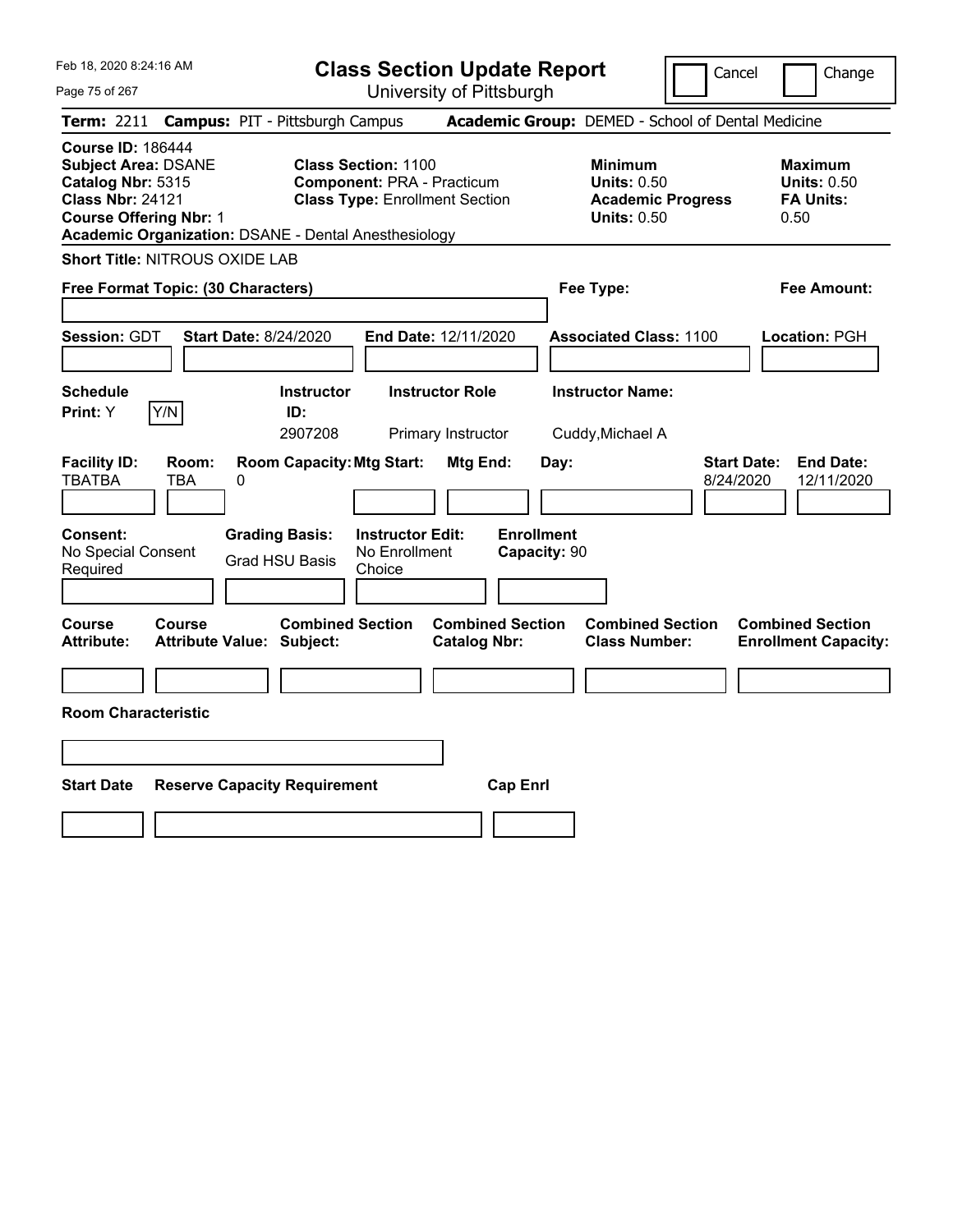Feb 18, 2020 8:24:16 AM Page 76 of 267 **Class Section Update Report** University of Pittsburgh Cancel | Change **Term:** 2211 **Campus:** PIT - Pittsburgh Campus **Academic Group:** DEMED - School of Dental Medicine **Course ID:** 106369 **Subject Area:** DSANE **Class Section:** 1010 **Minimum Maximum Catalog Nbr: 5900 Component:** IND - Independent Study **Units: 1.00 Units: 3.00**<br> **Class Nbr: 12504** Class Type: Enrollment Section **Academic Progress** FA Units: **Class Type: Enrollment Section <b>Academic Progress FA Units: Course Offering Nbr:** 1 **Units:** 1.00 1.00 **Academic Organization:** DSANE - Dental Anesthesiology **Short Title:** INDEPENDENT STUDY **Free Format Topic: (30 Characters) Fee Type: Fee Amount: Session:** GDT **Start Date:** 8/24/2020 **End Date:** 12/11/2020 **Associated Class:** 1010 **Location:** PGH **Schedule Instructor Instructor Role Instructor Name: Print:**  $Y$   $|Y/N|$  **ID:** 2907208 Primary Instructor Cuddy,Michael A **Facility ID: Room: Room Capacity:Mtg Start: Mtg End: Day: Start Date: End Date:** TBATBA TBA 0 8/24/2020 12/11/2020 **Consent: Grading Basis: Instructor Edit: Enrollment** Department Consent Required Grad HSU Basis No Enrollment Choice **Capacity:** 5 **Course Course Combined Section Combined Section Combined Section Combined Section Attribute: Attribute Value: Subject: Catalog Nbr: Class Number: Enrollment Capacity: Room Characteristic Start Date Reserve Capacity Requirement Cap Enrl**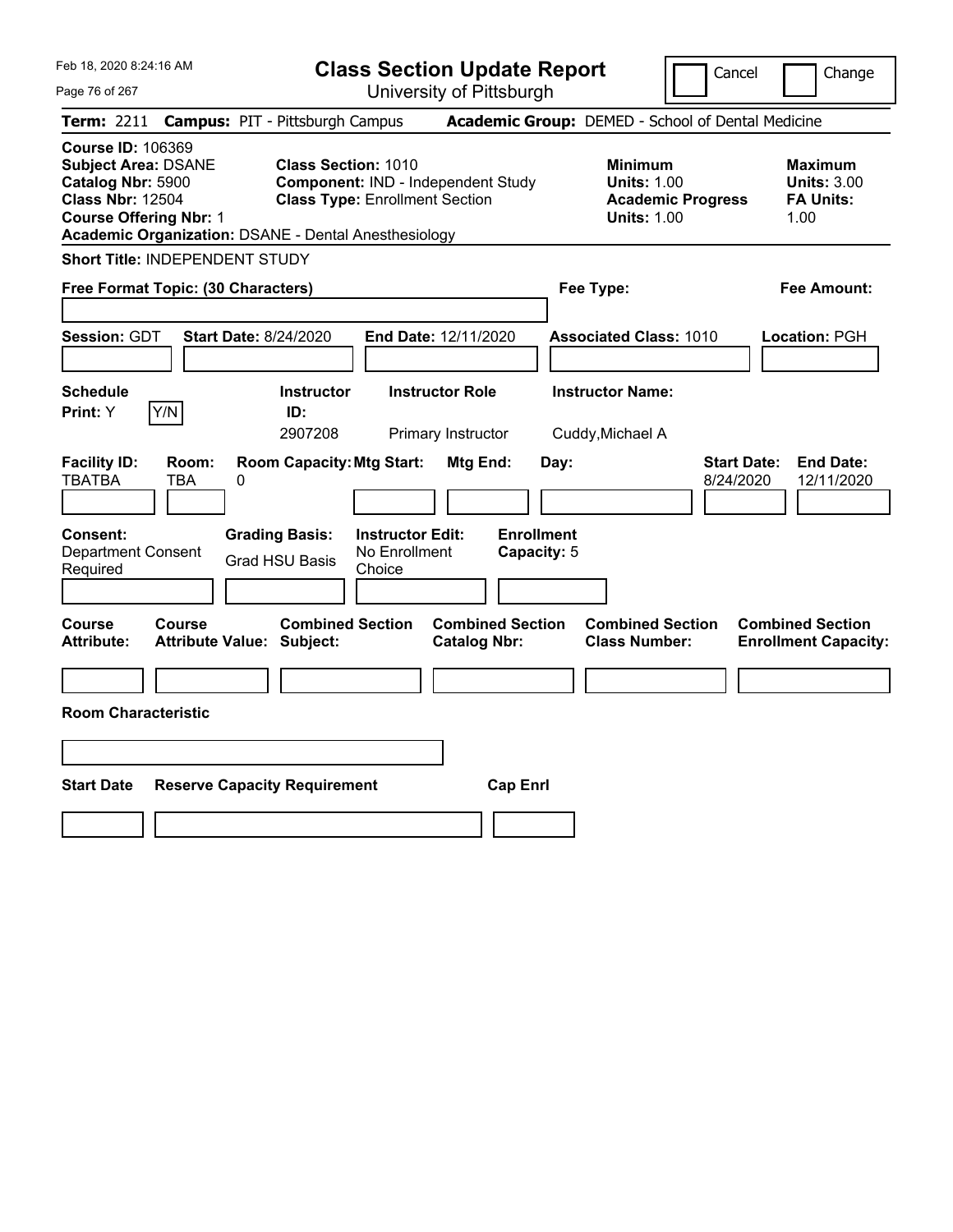|  | Feb 18, 2020 8:24:16 AM |  |
|--|-------------------------|--|
|  |                         |  |

**Class Section Update Report** University of Pittsburgh

Cancel Change

Page 77 of 267

|                                                                                                                                         |                     | Term: 2211 Campus: PIT - Pittsburgh Campus                                                |                                                    |                                                |                                  | Academic Group: DEMED - School of Dental Medicine                                      |                                 |                                                                  |
|-----------------------------------------------------------------------------------------------------------------------------------------|---------------------|-------------------------------------------------------------------------------------------|----------------------------------------------------|------------------------------------------------|----------------------------------|----------------------------------------------------------------------------------------|---------------------------------|------------------------------------------------------------------|
| <b>Course ID: 106369</b><br><b>Subject Area: DSANE</b><br>Catalog Nbr: 5900<br><b>Class Nbr: 12603</b><br><b>Course Offering Nbr: 1</b> |                     | <b>Class Section: 1020</b><br><b>Academic Organization: DSANE - Dental Anesthesiology</b> | <b>Class Type: Enrollment Section</b>              | <b>Component: IND - Independent Study</b>      |                                  | <b>Minimum</b><br><b>Units: 1.00</b><br><b>Academic Progress</b><br><b>Units: 1.00</b> |                                 | <b>Maximum</b><br><b>Units: 3.00</b><br><b>FA Units:</b><br>1.00 |
| <b>Short Title: INDEPENDENT STUDY</b>                                                                                                   |                     |                                                                                           |                                                    |                                                |                                  |                                                                                        |                                 |                                                                  |
|                                                                                                                                         |                     | Free Format Topic: (30 Characters)                                                        |                                                    |                                                |                                  | Fee Type:                                                                              |                                 | <b>Fee Amount:</b>                                               |
| Session: GDT                                                                                                                            |                     | <b>Start Date: 8/24/2020</b>                                                              |                                                    | End Date: 12/11/2020                           |                                  | <b>Associated Class: 1020</b>                                                          |                                 | Location: PGH                                                    |
| <b>Schedule</b><br>Print: Y                                                                                                             | Y/N                 | <b>Instructor</b><br>ID:<br>2921627                                                       |                                                    | <b>Instructor Role</b><br>Primary Instructor   |                                  | <b>Instructor Name:</b><br>Giovannitti, Joseph A                                       |                                 |                                                                  |
| <b>Facility ID:</b><br><b>TBATBA</b>                                                                                                    | Room:<br><b>TBA</b> | <b>Room Capacity: Mtg Start:</b><br>0                                                     |                                                    | Mtg End:                                       | Day:                             |                                                                                        | <b>Start Date:</b><br>8/24/2020 | <b>End Date:</b><br>12/11/2020                                   |
| <b>Consent:</b><br><b>Department Consent</b><br>Required                                                                                |                     | <b>Grading Basis:</b><br><b>Grad HSU Basis</b>                                            | <b>Instructor Edit:</b><br>No Enrollment<br>Choice |                                                | <b>Enrollment</b><br>Capacity: 5 |                                                                                        |                                 |                                                                  |
| <b>Course</b><br><b>Attribute:</b>                                                                                                      | <b>Course</b>       | <b>Combined Section</b><br><b>Attribute Value: Subject:</b>                               |                                                    | <b>Combined Section</b><br><b>Catalog Nbr:</b> |                                  | <b>Combined Section</b><br><b>Class Number:</b>                                        |                                 | <b>Combined Section</b><br><b>Enrollment Capacity:</b>           |
| <b>Room Characteristic</b>                                                                                                              |                     |                                                                                           |                                                    |                                                |                                  |                                                                                        |                                 |                                                                  |
| <b>Start Date</b>                                                                                                                       |                     | <b>Reserve Capacity Requirement</b>                                                       |                                                    | <b>Cap Enrl</b>                                |                                  |                                                                                        |                                 |                                                                  |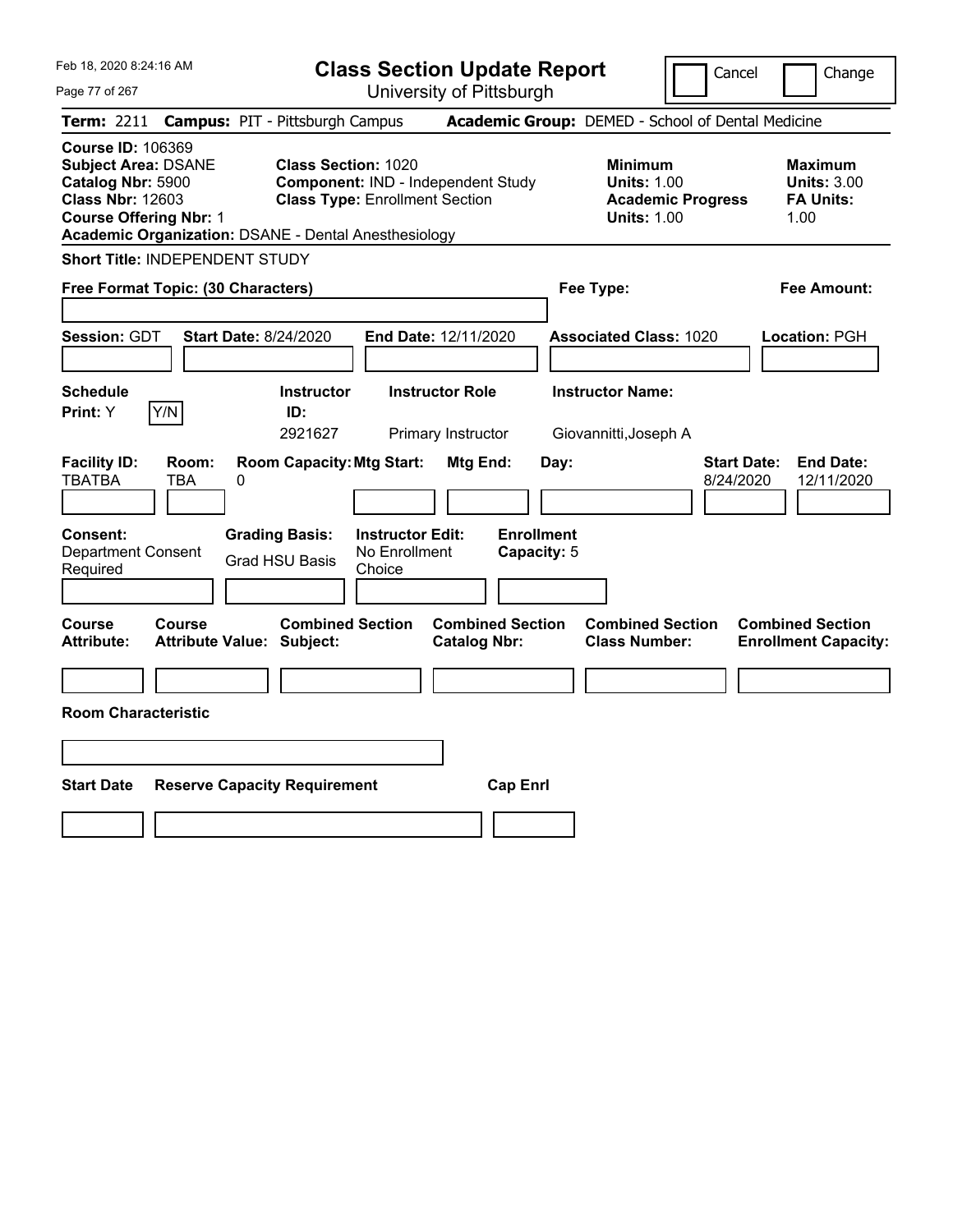|  | Feb 18, 2020 8:24:16 AM |  |
|--|-------------------------|--|
|  |                         |  |

**Class Section Update Report**

Cancel Change

Page 78 of 267

| Term: 2211 Campus: PIT - Pittsburgh Campus                                                                                                                                                                                                                                                                   | Academic Group: DEMED - School of Dental Medicine                                      |                                                                  |
|--------------------------------------------------------------------------------------------------------------------------------------------------------------------------------------------------------------------------------------------------------------------------------------------------------------|----------------------------------------------------------------------------------------|------------------------------------------------------------------|
| <b>Course ID: 106369</b><br><b>Subject Area: DSANE</b><br><b>Class Section: 1050</b><br>Catalog Nbr: 5900<br>Component: IND - Independent Study<br><b>Class Nbr: 18913</b><br><b>Class Type: Enrollment Section</b><br><b>Course Offering Nbr: 1</b><br>Academic Organization: DSANE - Dental Anesthesiology | <b>Minimum</b><br><b>Units: 1.00</b><br><b>Academic Progress</b><br><b>Units: 1.00</b> | <b>Maximum</b><br><b>Units: 3.00</b><br><b>FA Units:</b><br>1.00 |
| <b>Short Title: INDEPENDENT STUDY</b>                                                                                                                                                                                                                                                                        |                                                                                        |                                                                  |
| Free Format Topic: (30 Characters)                                                                                                                                                                                                                                                                           | Fee Type:                                                                              | Fee Amount:                                                      |
| Session: GDT<br><b>Start Date: 8/24/2020</b><br>End Date: 12/11/2020                                                                                                                                                                                                                                         | <b>Associated Class: 1050</b>                                                          | Location: PGH                                                    |
| <b>Instructor Role</b><br><b>Schedule</b><br><b>Instructor</b><br>Y/N<br>ID:<br>Print: Y<br>2945735<br>Primary Instructor                                                                                                                                                                                    | <b>Instructor Name:</b><br>Cooke, Matthew Robert                                       |                                                                  |
| <b>Room Capacity: Mtg Start:</b><br><b>Facility ID:</b><br>Room:<br>Mtg End:<br><b>TBATBA</b><br><b>TBA</b><br>0<br><b>Enrollment</b><br><b>Instructor Edit:</b><br><b>Consent:</b><br><b>Grading Basis:</b><br><b>Department Consent</b><br>No Enrollment<br><b>Grad HSU Basis</b>                          | Day:<br><b>Start Date:</b><br>8/24/2020<br>Capacity: 35                                | <b>End Date:</b><br>12/11/2020                                   |
| Required<br>Choice<br><b>Combined Section</b><br><b>Combined Section</b><br>Course<br>Course<br><b>Attribute:</b><br><b>Attribute Value: Subject:</b><br><b>Catalog Nbr:</b>                                                                                                                                 | <b>Combined Section</b><br><b>Class Number:</b>                                        | <b>Combined Section</b><br><b>Enrollment Capacity:</b>           |
| <b>Room Characteristic</b>                                                                                                                                                                                                                                                                                   |                                                                                        |                                                                  |
|                                                                                                                                                                                                                                                                                                              |                                                                                        |                                                                  |
|                                                                                                                                                                                                                                                                                                              |                                                                                        |                                                                  |
| <b>Start Date</b><br><b>Reserve Capacity Requirement</b><br><b>Cap Enrl</b>                                                                                                                                                                                                                                  |                                                                                        |                                                                  |
|                                                                                                                                                                                                                                                                                                              |                                                                                        |                                                                  |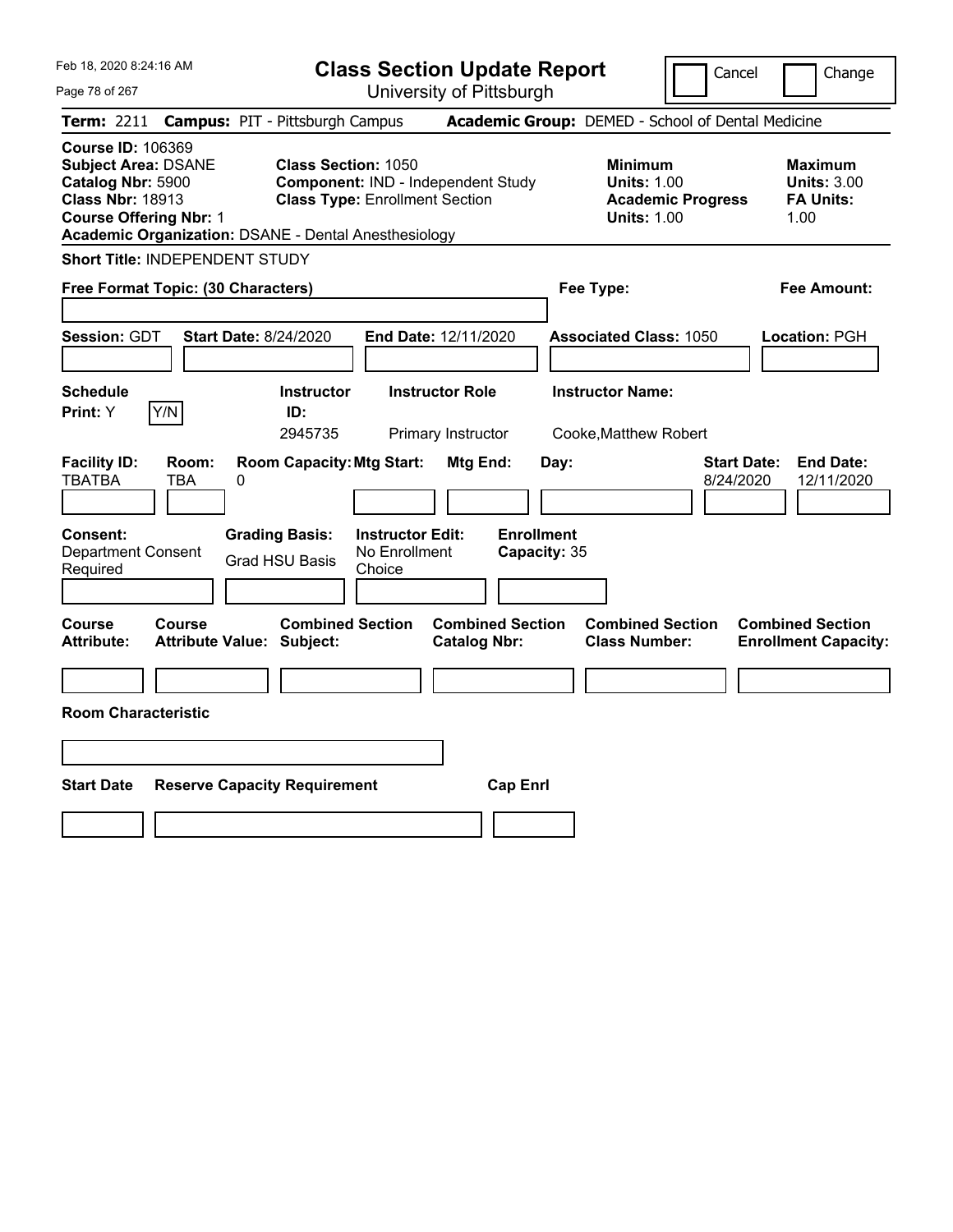|  | Feb 18, 2020 8:24:16 AM |  |
|--|-------------------------|--|
|  |                         |  |

Page 79 of 267

**Class Section Update Report**

Cancel **Change** 

|                                                                                                                                         |                   | Term: 2211 Campus: PIT - Pittsburgh Campus                  |                                                                                                         |                                                |                                   | Academic Group: DEMED - School of Dental Medicine                                      |                                 |                                                                  |
|-----------------------------------------------------------------------------------------------------------------------------------------|-------------------|-------------------------------------------------------------|---------------------------------------------------------------------------------------------------------|------------------------------------------------|-----------------------------------|----------------------------------------------------------------------------------------|---------------------------------|------------------------------------------------------------------|
| <b>Course ID: 106371</b><br><b>Subject Area: DSANE</b><br>Catalog Nbr: 5912<br><b>Class Nbr: 12569</b><br><b>Course Offering Nbr: 1</b> |                   | <b>Academic Organization: DSANE - Dental Anesthesiology</b> | <b>Class Section: 1010</b><br><b>Component: CLN - Clinical</b><br><b>Class Type: Enrollment Section</b> |                                                |                                   | <b>Minimum</b><br><b>Units: 1.00</b><br><b>Academic Progress</b><br><b>Units: 1.00</b> |                                 | <b>Maximum</b><br><b>Units: 1.00</b><br><b>FA Units:</b><br>1.00 |
|                                                                                                                                         |                   | Short Title: CLINICAL ANESTHESIOLOGY 2                      |                                                                                                         |                                                |                                   |                                                                                        |                                 |                                                                  |
| Free Format Topic: (30 Characters)                                                                                                      |                   |                                                             |                                                                                                         |                                                |                                   | Fee Type:                                                                              |                                 | Fee Amount:                                                      |
| <b>Session: GDT</b>                                                                                                                     |                   | <b>Start Date: 8/24/2020</b>                                | End Date: 12/11/2020                                                                                    |                                                |                                   | <b>Associated Class: 1010</b>                                                          |                                 | Location: PGH                                                    |
| <b>Schedule</b><br><b>Print:</b> Y                                                                                                      | Y/N               | <b>Instructor</b><br>ID:<br>2907208                         | <b>Instructor Role</b>                                                                                  | Primary Instructor                             |                                   | <b>Instructor Name:</b><br>Cuddy, Michael A                                            |                                 |                                                                  |
| <b>Facility ID:</b><br><b>TBATBA</b>                                                                                                    | Room:<br>TBA<br>0 | <b>Room Capacity: Mtg Start:</b>                            |                                                                                                         | Mtg End:                                       | Day:                              |                                                                                        | <b>Start Date:</b><br>8/24/2020 | <b>End Date:</b><br>12/11/2020                                   |
| <b>Consent:</b><br>No Special Consent<br>Required                                                                                       |                   | <b>Grading Basis:</b><br><b>Grad HSU Basis</b>              | <b>Instructor Edit:</b><br>No Enrollment<br>Choice                                                      |                                                | <b>Enrollment</b><br>Capacity: 18 |                                                                                        |                                 |                                                                  |
| Course<br><b>Attribute:</b>                                                                                                             | Course            | <b>Combined Section</b><br><b>Attribute Value: Subject:</b> |                                                                                                         | <b>Combined Section</b><br><b>Catalog Nbr:</b> |                                   | <b>Combined Section</b><br><b>Class Number:</b>                                        |                                 | <b>Combined Section</b><br><b>Enrollment Capacity:</b>           |
| <b>Room Characteristic</b>                                                                                                              |                   |                                                             |                                                                                                         |                                                |                                   |                                                                                        |                                 |                                                                  |
|                                                                                                                                         |                   |                                                             |                                                                                                         |                                                |                                   |                                                                                        |                                 |                                                                  |
| <b>Start Date</b>                                                                                                                       |                   | <b>Reserve Capacity Requirement</b>                         |                                                                                                         | <b>Cap Enrl</b>                                |                                   |                                                                                        |                                 |                                                                  |
|                                                                                                                                         |                   |                                                             |                                                                                                         |                                                |                                   |                                                                                        |                                 |                                                                  |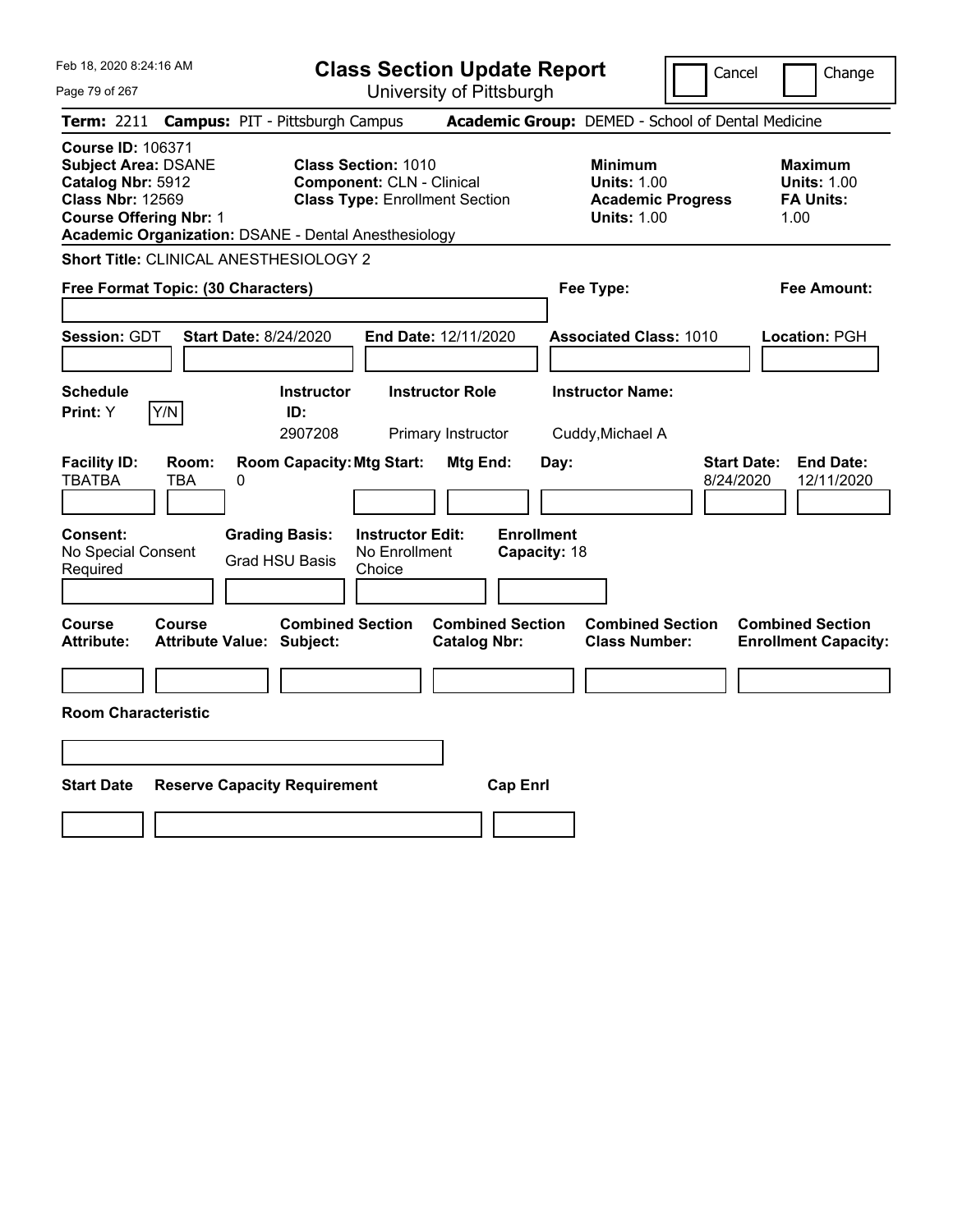Feb 18, 2020 8:24:16 AM Page 80 of 267 **Class Section Update Report** University of Pittsburgh Cancel | Change **Term:** 2211 **Campus:** PIT - Pittsburgh Campus **Academic Group:** DEMED - School of Dental Medicine **Course ID:** 106374 **Subject Area:** DSANE **Class Section:** 1100 **Minimum Maximum Catalog Nbr: 5971 Component: CLN - Clinical <b>Units: 1.00** Units: 1.00 **Units: 1.00**<br> **Class Nbr: 29539 Class Type: Enrollment Section Academic Progress FA Units: Class Type: Enrollment Section <b>Academic Progress FA Units: Course Offering Nbr: 1 1.00 1.00 1.00 1.00 1.00 1.00 1.00 1.00 1.00 Academic Organization:** DSANE - Dental Anesthesiology **Short Title:** CLINICAL ANESTHESIOLOGY 1 **Free Format Topic: (30 Characters) Fee Type: Fee Amount: Session:** GDT **Start Date:** 8/24/2020 **End Date:** 12/11/2020 **Associated Class:** 1100 **Location:** PGH **Schedule Instructor Instructor Role Instructor Name: Print:**  $Y$   $|Y/N|$  **ID:** 2907208 Primary Instructor Cuddy,Michael A **Facility ID: Room: Room Capacity:Mtg Start: Mtg End: Day: Start Date: End Date:** TBATBA TBA 0 8/24/2020 12/11/2020 **Consent: Grading Basis: Instructor Edit: Enrollment** No Special Consent Required Grad HSU Basis No Enrollment Choice **Capacity:** 10 **Course Course Combined Section Combined Section Combined Section Combined Section Attribute: Attribute Value: Subject: Catalog Nbr: Class Number: Enrollment Capacity: Room Characteristic Start Date Reserve Capacity Requirement Cap Enrl**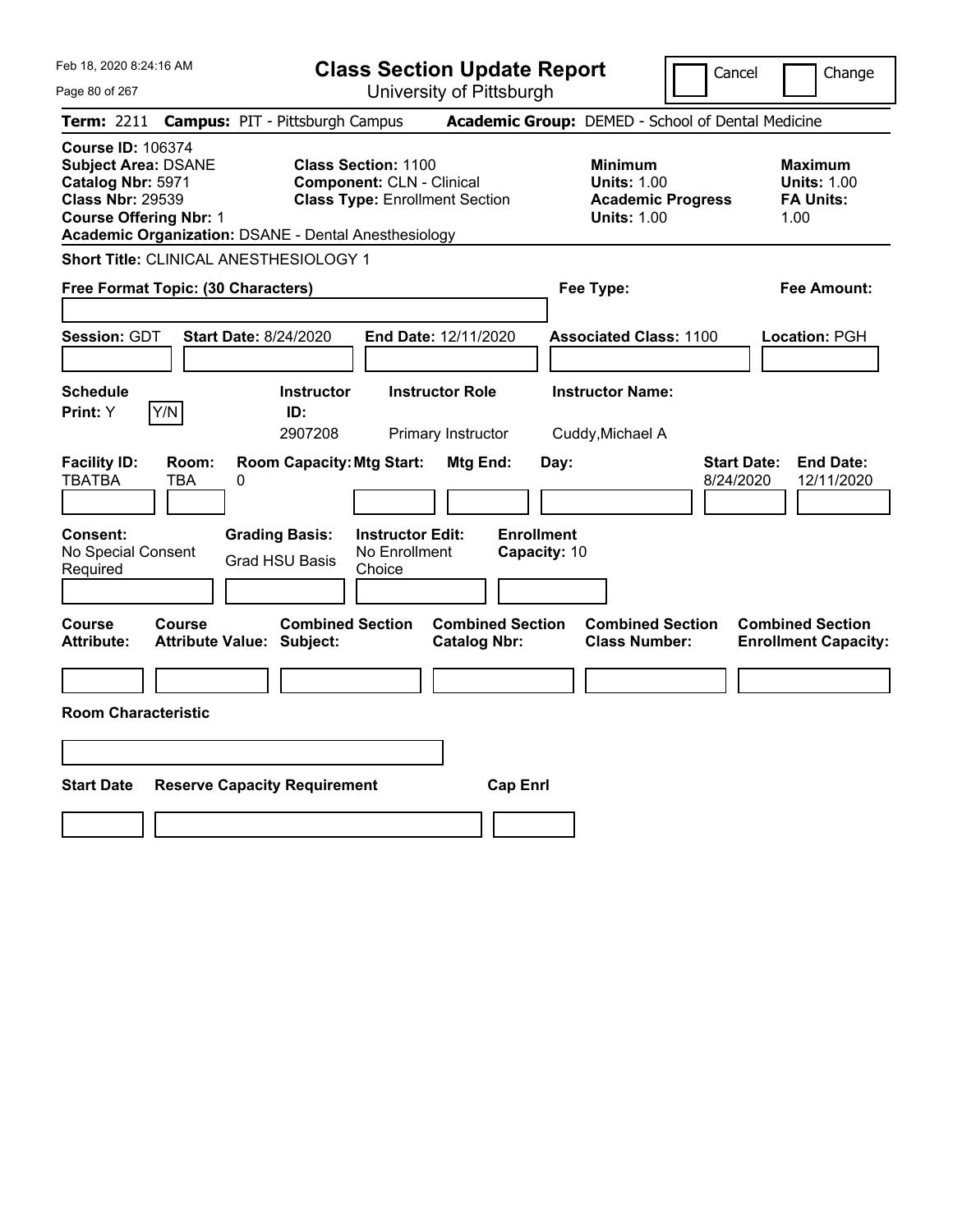Feb 18, 2020 8:24:16 AM Page 81 of 267 **Class Section Update Report** University of Pittsburgh Cancel | Change **Term:** 2211 **Campus:** PIT - Pittsburgh Campus **Academic Group:** DEMED - School of Dental Medicine **Course ID:** 106411 **Subject Area:** DSPHL **Class Section:** 1010 **Minimum Maximum Catalog Nbr:** 1010 **Component:** LEC - Lecture **Units: 2.00** Units: 2.00 **Units: 2.00**<br>**Class Type:** Enrollment Section **Academic Progress** FA Units: **Class Type: Enrollment Section <b>Academic Progress FA Units: Course Offering Nbr:** 1 **Units:** 2.00 2.00 **Academic Organization:** DMED-PHPH - Dent Med - Physiology & Pharm **Short Title:** DENTAL PHARMACOLOGY **Free Format Topic: (30 Characters) Fee Type: Fee Amount: Session:** AT **Start Date:** 8/24/2020 **End Date:** 12/4/2020 **Associated Class:** 1010 **Location:** PGH **Schedule Instructor Instructor Role Instructor Name: Print:**  $Y$   $|Y/N|$  **ID:** 2921627 Primary Instructor Giovannitti,Joseph A **Facility ID: Room: Room Capacity:Mtg Start: Mtg End: Day: Start Date: End Date:** TBATBA TBA 0 3:00 PM 4:50 PM Mo 8/24/2020 12/4/2020 **Consent: Grading Basis: Instructor Edit: Enrollment** No Special Consent Required Letter Grade No Enrollment Choice **Capacity:** 5 **Course Course Combined Section Combined Section Combined Section Combined Section Attribute: Attribute Value: Subject: Catalog Nbr: Class Number: Enrollment Capacity:**  DENHYG 1411 12517 35 **Room Characteristic Start Date Reserve Capacity Requirement Cap Enrl**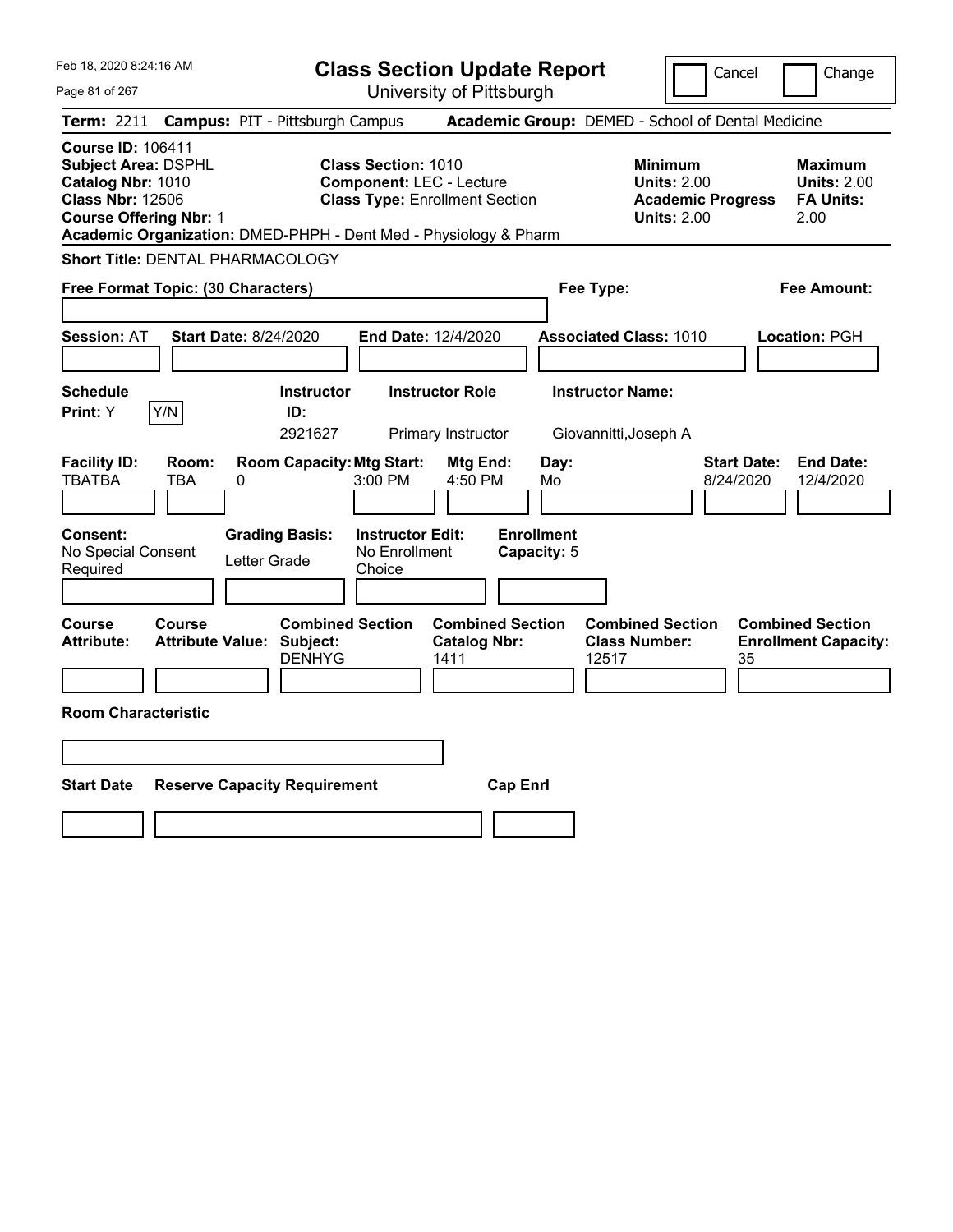|  | Feb 18, 2020 8:24:16 AM |  |
|--|-------------------------|--|
|  |                         |  |

**Class Section Update Report**

Cancel | Change

Page 82 of 267 University of Pittsburgh **Term:** 2211 **Campus:** PIT - Pittsburgh Campus **Academic Group:** DEMED - School of Dental Medicine **Course ID:** 186917 **Subject Area:** ENDOD **Class Section:** 1010 **Minimum Maximum Catalog Nbr:** 2000 **Component:** CLN - Clinical **Units:** 6.00 **Units:** 6.00 **Class Nbr:** 24303 **Class Type:** Enrollment Section **Academic Progress FA Units: Course Offering Nbr:** 1 **Units:** 6.00 6.00 **Academic Organization:** RESTD - Restorative Dentistry **Short Title:** GRADUATE ENDODONTICS **Free Format Topic: (30 Characters) Fee Type: Fee Amount: Session:** AT **Start Date:** 8/24/2020 **End Date:** 12/12/2020 **Associated Class:** 1010 **Location:** PGH **Schedule Instructor Instructor Role Instructor Name: Print:**  $Y$   $|Y/N|$  **ID:** 2941426 Primary Instructor Ray,Herbert L **Facility ID: Room: Room Capacity:Mtg Start: Mtg End: Day: Start Date: End Date:** TBATBA TBA 0 8/24/2020 12/12/2020 **Consent: Grading Basis: Instructor Edit: Enrollment** No Special Consent Grad Letter Grade No Enrollment Choice **Capacity:** 10 **Course Course Combined Section Combined Section Combined Section Combined Section Attribute: Attribute Value: Subject: Catalog Nbr: Class Number: Enrollment Capacity: Room Characteristic Start Date Reserve Capacity Requirement Cap Enrl**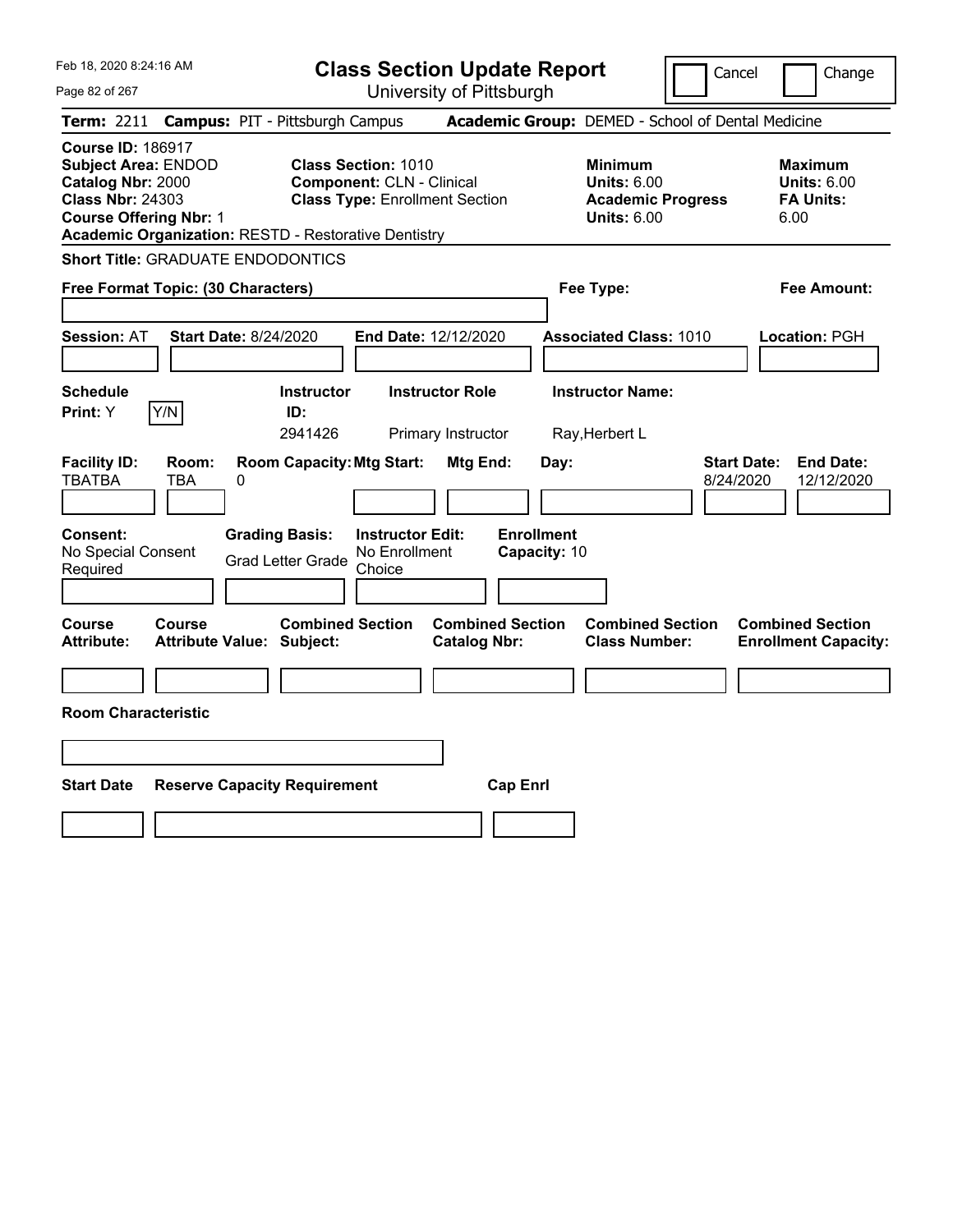Feb 18, 2020 8:24:16 AM Page 83 of 267 **Class Section Update Report** University of Pittsburgh Cancel Change **Term:** 2211 **Campus:** PIT - Pittsburgh Campus **Academic Group:** DEMED - School of Dental Medicine **Course ID:** 178849 **Subject Area:** ENDOD **Class Section:** 1030 **Minimum Maximum Catalog Nbr:** 2011 **Component:** CLN - Clinical **Units:** 2.00 **Units:** 2.00 **Class Nbr:** 16859 **Class Type:** Enrollment Section **Academic Progress FA Units: Course Offering Nbr:** 1 **Units:** 2.00 2.00 **Academic Organization:** RESTD - Restorative Dentistry **Short Title:** TEACHING/EMERGENCY CARE 1 **Free Format Topic: (30 Characters) Fee Type: Fee Amount: Session:** GDT **Start Date:** 8/24/2020 **End Date:** 12/11/2020 **Associated Class:** 1030 **Location:** PGH **Schedule Instructor Instructor Role Instructor Name: Print:**  $Y$   $|Y/N|$  **ID:** 2941426 Primary Instructor Ray,Herbert L **Facility ID: Room: Room Capacity:Mtg Start: Mtg End: Day: Start Date: End Date:** TBATBA TBA 0 8/24/2020 12/11/2020 **Consent: Grading Basis: Instructor Edit: Enrollment** No Special Consent Grad Letter Grade No Enrollment Choice **Capacity:** 6 **Course Course Combined Section Combined Section Combined Section Combined Section Attribute: Attribute Value: Subject: Catalog Nbr: Class Number: Enrollment Capacity: Room Characteristic Start Date Reserve Capacity Requirement Cap Enrl**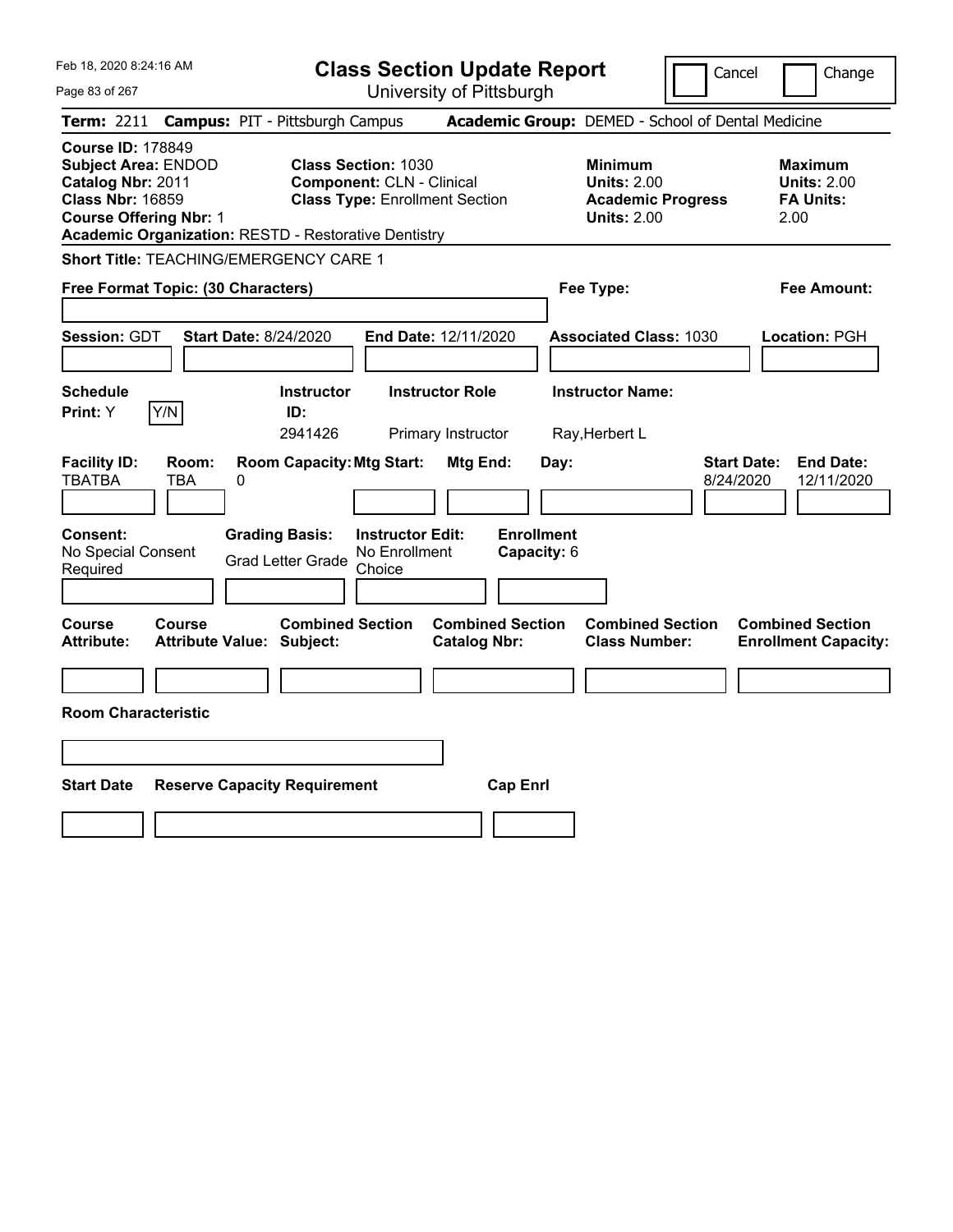Feb 18, 2020 8:24:16 AM Page 84 of 267 **Class Section Update Report** University of Pittsburgh Cancel Change **Term:** 2211 **Campus:** PIT - Pittsburgh Campus **Academic Group:** DEMED - School of Dental Medicine **Course ID:** 178850 **Subject Area:** ENDOD **Class Section:** 1030 **Minimum Maximum Catalog Nbr:** 2021 **Component:** CLN - Clinical **Units:** 2.00 **Units:** 2.00 **Class Nbr:** 16860 **Class Type:** Enrollment Section **Academic Progress FA Units: Course Offering Nbr:** 1 **Units:** 2.00 2.00 **Academic Organization:** RESTD - Restorative Dentistry **Short Title:** TEACHING/EMERGENCY CARE 2 **Free Format Topic: (30 Characters) Fee Type: Fee Amount: Session:** GDT **Start Date:** 8/24/2020 **End Date:** 12/11/2020 **Associated Class:** 1030 **Location:** PGH **Schedule Instructor Instructor Role Instructor Name: Print:**  $Y$   $|Y/N|$  **ID:** 2941426 Primary Instructor Ray,Herbert L **Facility ID: Room: Room Capacity:Mtg Start: Mtg End: Day: Start Date: End Date:** TBATBA TBA 0 8/24/2020 12/11/2020 **Consent: Grading Basis: Instructor Edit: Enrollment** No Special Consent Grad Letter Grade No Enrollment Choice **Capacity:** 6 **Course Course Combined Section Combined Section Combined Section Combined Section Attribute: Attribute Value: Subject: Catalog Nbr: Class Number: Enrollment Capacity: Room Characteristic Start Date Reserve Capacity Requirement Cap Enrl**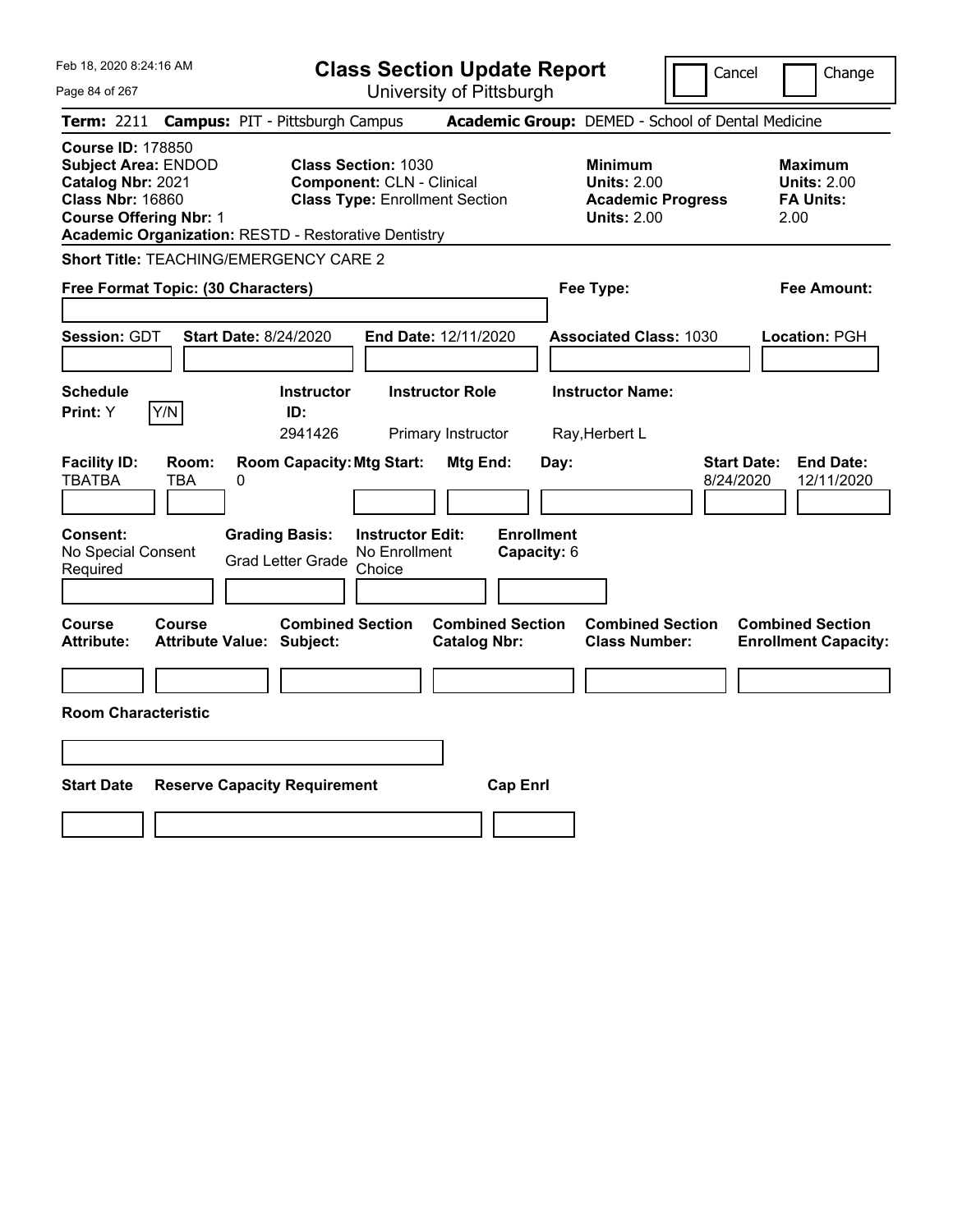|  | Feb 18, 2020 8:24:16 AM |
|--|-------------------------|
|  |                         |

Page 85 of 267

**Class Section Update Report**

Cancel **Change** 

| <b>Term: 2211</b>                                                                                                                       |                                            | <b>Campus: PIT - Pittsburgh Campus</b>                                                                                                                                |                                                      | Academic Group: DEMED - School of Dental Medicine                                      |                                                                   |
|-----------------------------------------------------------------------------------------------------------------------------------------|--------------------------------------------|-----------------------------------------------------------------------------------------------------------------------------------------------------------------------|------------------------------------------------------|----------------------------------------------------------------------------------------|-------------------------------------------------------------------|
| <b>Course ID: 178851</b><br><b>Subject Area: ENDOD</b><br>Catalog Nbr: 2111<br><b>Class Nbr: 16862</b><br><b>Course Offering Nbr: 1</b> |                                            | <b>Class Section: 1030</b><br><b>Component: LEC - Lecture</b><br><b>Class Type: Enrollment Section</b><br><b>Academic Organization: RESTD - Restorative Dentistry</b> |                                                      | <b>Minimum</b><br><b>Units: 2.00</b><br><b>Academic Progress</b><br><b>Units: 2.00</b> | Maximum<br><b>Units: 2.00</b><br><b>FA Units:</b><br>2.00         |
|                                                                                                                                         | <b>Short Title: ENDODONTOLGY 1</b>         |                                                                                                                                                                       |                                                      |                                                                                        |                                                                   |
|                                                                                                                                         | Free Format Topic: (30 Characters)         |                                                                                                                                                                       |                                                      | Fee Type:                                                                              | <b>Fee Amount:</b>                                                |
| <b>Session: GDT</b>                                                                                                                     | <b>Start Date: 8/24/2020</b>               |                                                                                                                                                                       | End Date: 12/11/2020                                 | <b>Associated Class: 1030</b>                                                          | Location: PGH                                                     |
| <b>Schedule</b><br>Print: Y                                                                                                             | Y/N                                        | <b>Instructor</b><br>ID:<br>2941426                                                                                                                                   | <b>Instructor Role</b><br>Primary Instructor         | <b>Instructor Name:</b><br>Ray, Herbert L                                              |                                                                   |
| <b>Facility ID:</b><br><b>TBATBA</b><br>Consent:<br>No Special Consent<br>Required                                                      | Room:<br><b>TBA</b><br>0                   | <b>Room Capacity: Mtg Start:</b><br><b>Grading Basis:</b><br><b>Instructor Edit:</b><br>No Enrollment<br><b>Grad Letter Grade</b><br>Choice                           | Mtg End:<br>Day:<br><b>Enrollment</b><br>Capacity: 6 |                                                                                        | <b>Start Date:</b><br><b>End Date:</b><br>8/24/2020<br>12/11/2020 |
| Course<br><b>Attribute:</b>                                                                                                             | Course<br><b>Attribute Value: Subject:</b> | <b>Combined Section</b>                                                                                                                                               | <b>Combined Section</b><br><b>Catalog Nbr:</b>       | <b>Combined Section</b><br><b>Class Number:</b>                                        | <b>Combined Section</b><br><b>Enrollment Capacity:</b>            |
| <b>Room Characteristic</b>                                                                                                              |                                            |                                                                                                                                                                       |                                                      |                                                                                        |                                                                   |
|                                                                                                                                         |                                            |                                                                                                                                                                       |                                                      |                                                                                        |                                                                   |
| <b>Start Date</b>                                                                                                                       |                                            | <b>Reserve Capacity Requirement</b>                                                                                                                                   | <b>Cap Enrl</b>                                      |                                                                                        |                                                                   |
|                                                                                                                                         |                                            |                                                                                                                                                                       |                                                      |                                                                                        |                                                                   |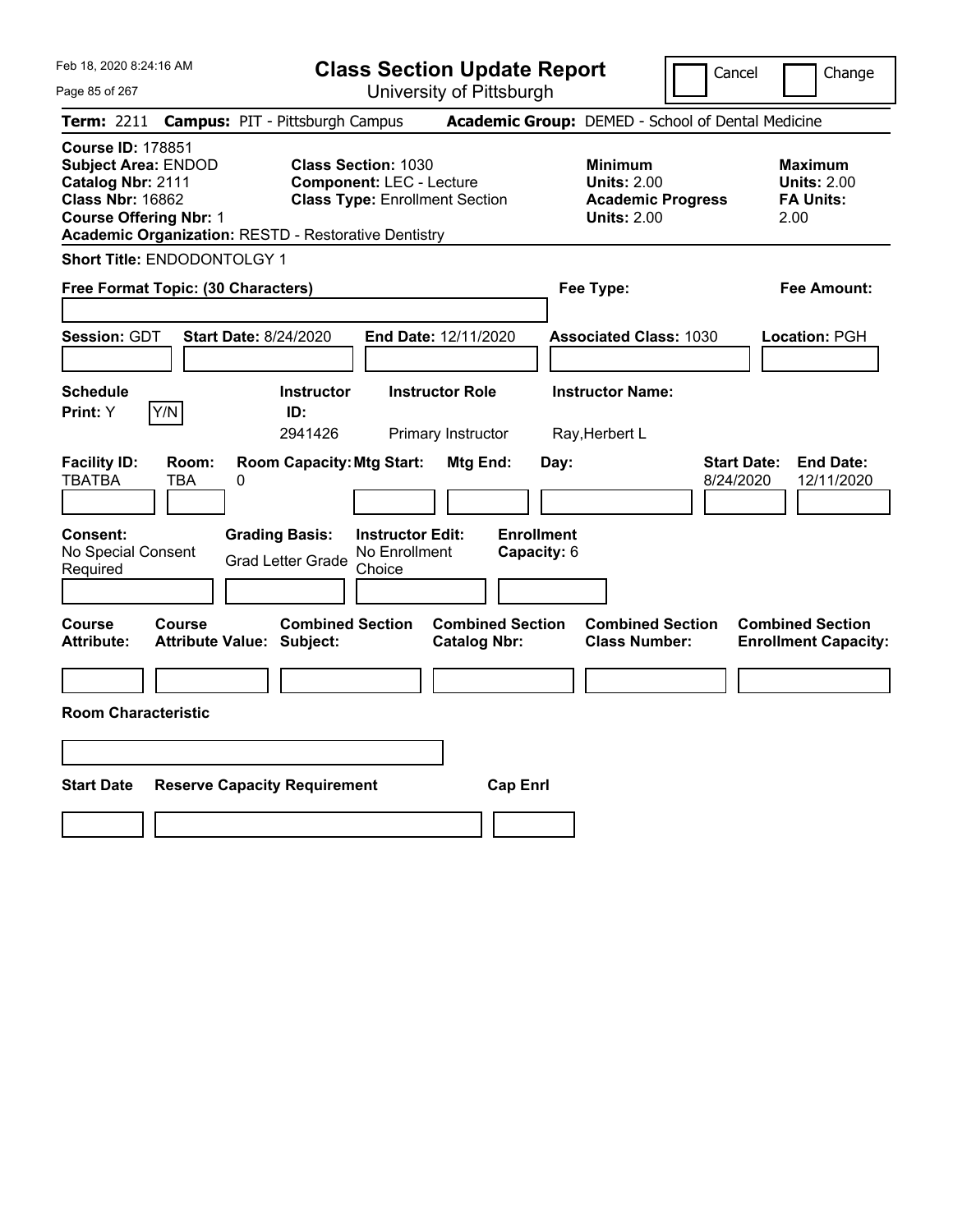|  | Feb 18, 2020 8:24:16 AM |  |
|--|-------------------------|--|
|  |                         |  |

**Class Section Update Report**

Cancel | Change

Page 86 of 267

University of Pittsburgh **Term:** 2211 **Campus:** PIT - Pittsburgh Campus **Academic Group:** DEMED - School of Dental Medicine **Course ID:** 184565 **Subject Area:** ENDOD **Class Section:** 1050 **Minimum Maximum Catalog Nbr:** 2115 **Component:** CLN - Clinical **Units:** 1.00 **Units:** 1.00 **Class Nbr:** 21973 **Class Type:** Enrollment Section **Academic Progress FA Units: Course Offering Nbr:** 1 **Units:** 1.00 1.00 **Academic Organization:** RESTD - Restorative Dentistry **Short Title:** ENDO MICROSCOPE 1 **Free Format Topic: (30 Characters) Fee Type: Fee Amount: Session:** GDT **Start Date:** 8/24/2020 **End Date:** 12/11/2020 **Associated Class:** 1050 **Location:** PGH **Schedule Instructor Instructor Role Instructor Name: Print:**  $Y$   $|Y/N|$  **ID:** 2941426 Primary Instructor Ray,Herbert L **Facility ID: Room: Room Capacity:Mtg Start: Mtg End: Day: Start Date: End Date:** TBATBA TBA 0 8/24/2020 12/11/2020 **Consent: Grading Basis: Instructor Edit: Enrollment** No Special Consent Required Grad HSU Basis No Enrollment Choice **Capacity:** 5 **Course Course Combined Section Combined Section Combined Section Combined Section Attribute: Attribute Value: Subject: Catalog Nbr: Class Number: Enrollment Capacity: Room Characteristic Start Date Reserve Capacity Requirement Cap Enrl**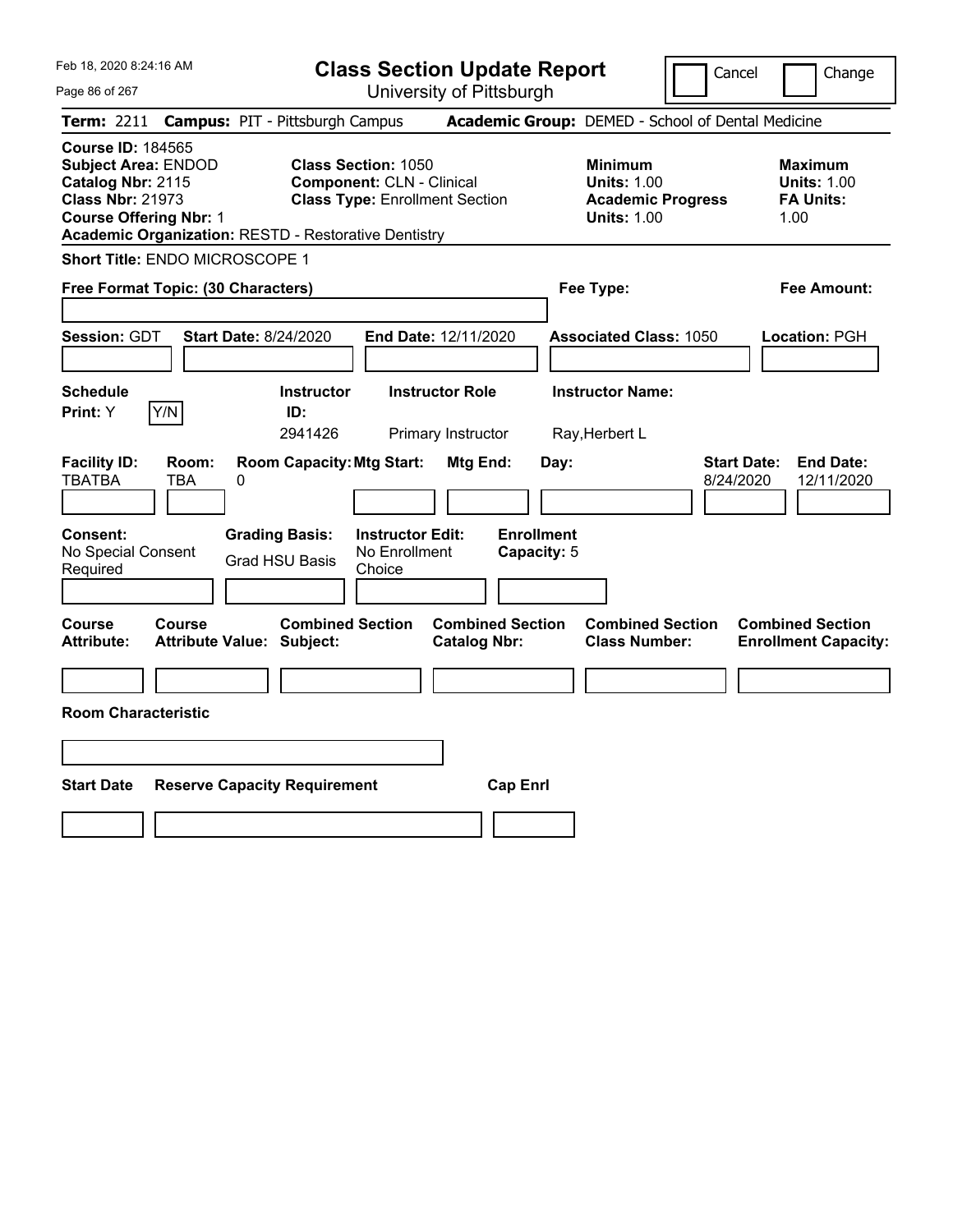Feb 18, 2020 8:24:16 AM Page 87 of 267 **Class Section Update Report** University of Pittsburgh Cancel | Change **Term:** 2211 **Campus:** PIT - Pittsburgh Campus **Academic Group:** DEMED - School of Dental Medicine **Course ID:** 178852 **Subject Area:** ENDOD **Class Section:** 1030 **Minimum Maximum Catalog Nbr:** 2121 **Component:** LEC - Lecture **Units:** 2.00 **Units:** 2.00 **Class Nbr:** 16861 **Class Type:** Enrollment Section **Academic Progress FA Units: Course Offering Nbr:** 1 **Units:** 2.00 2.00 **Academic Organization:** RESTD - Restorative Dentistry **Short Title:** ENDODONTOLOGY 2 **Free Format Topic: (30 Characters) Fee Type: Fee Amount: Session:** GDT **Start Date:** 8/24/2020 **End Date:** 12/11/2020 **Associated Class:** 1030 **Location:** PGH **Schedule Instructor Instructor Role Instructor Name: Print:**  $Y$   $|Y/N|$  **ID:** 2941426 Primary Instructor Ray,Herbert L **Facility ID: Room: Room Capacity:Mtg Start: Mtg End: Day: Start Date: End Date:** TBATBA TBA 0 8/24/2020 12/11/2020 **Consent: Grading Basis: Instructor Edit: Enrollment** No Special Consent Grad Letter Grade No Enrollment Choice **Capacity:** 6 **Course Course Combined Section Combined Section Combined Section Combined Section Attribute: Attribute Value: Subject: Catalog Nbr: Class Number: Enrollment Capacity: Room Characteristic Start Date Reserve Capacity Requirement Cap Enrl**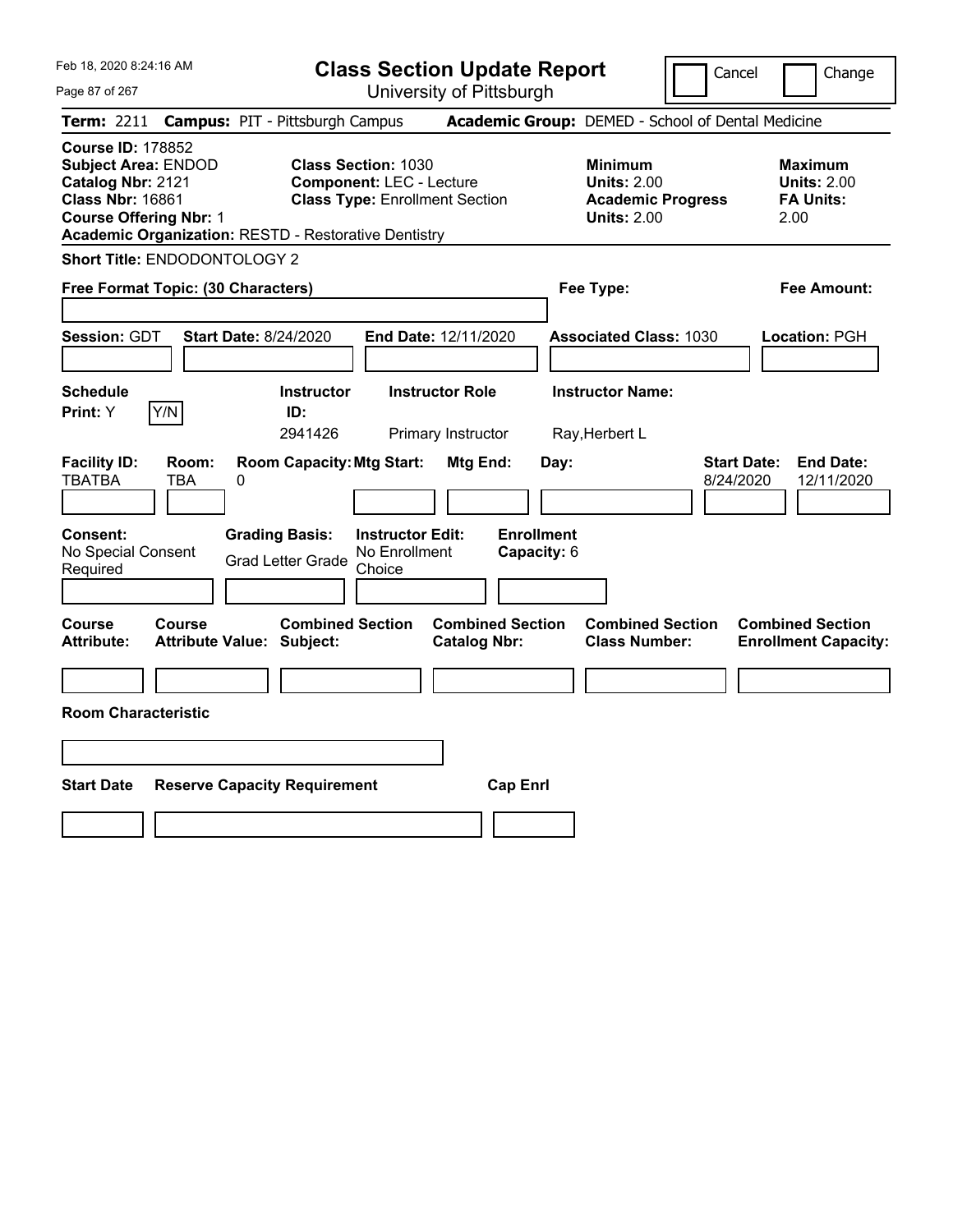| Feb 18, 2020 8:24:16 AM<br>Page 88 of 267                                                                                                                                                              | <b>Class Section Update Report</b><br>University of Pittsburgh                                          |                                                |                                                                                        | Cancel<br>Change                                                  |
|--------------------------------------------------------------------------------------------------------------------------------------------------------------------------------------------------------|---------------------------------------------------------------------------------------------------------|------------------------------------------------|----------------------------------------------------------------------------------------|-------------------------------------------------------------------|
| <b>Term: 2211</b>                                                                                                                                                                                      | <b>Campus: PIT - Pittsburgh Campus</b>                                                                  |                                                | Academic Group: DEMED - School of Dental Medicine                                      |                                                                   |
| <b>Course ID: 178853</b><br><b>Subject Area: ENDOD</b><br>Catalog Nbr: 2211<br><b>Class Nbr: 16863</b><br><b>Course Offering Nbr: 1</b><br><b>Academic Organization: RESTD - Restorative Dentistry</b> | <b>Class Section: 1030</b><br><b>Component: LEC - Lecture</b><br><b>Class Type: Enrollment Section</b>  |                                                | <b>Minimum</b><br><b>Units: 2.00</b><br><b>Academic Progress</b><br><b>Units: 2.00</b> | <b>Maximum</b><br><b>Units: 2.00</b><br><b>FA Units:</b><br>2.00  |
| <b>Short Title: CASE PRESENTATION 1</b>                                                                                                                                                                |                                                                                                         |                                                |                                                                                        |                                                                   |
| Free Format Topic: (30 Characters)                                                                                                                                                                     |                                                                                                         |                                                | Fee Type:                                                                              | <b>Fee Amount:</b>                                                |
| <b>Session: GDT</b><br><b>Start Date: 8/24/2020</b>                                                                                                                                                    | End Date: 12/11/2020                                                                                    |                                                | <b>Associated Class: 1030</b>                                                          | Location: PGH                                                     |
| <b>Schedule</b><br>Y/N<br><b>Print:</b> Y                                                                                                                                                              | <b>Instructor</b><br><b>Instructor Role</b><br>ID:                                                      |                                                | <b>Instructor Name:</b>                                                                |                                                                   |
|                                                                                                                                                                                                        | 2941426<br>Primary Instructor                                                                           |                                                | Ray, Herbert L                                                                         |                                                                   |
| <b>Facility ID:</b><br>Room:<br><b>TBATBA</b><br><b>TBA</b><br>0                                                                                                                                       | <b>Room Capacity: Mtg Start:</b>                                                                        | Mtg End:<br>Day:                               |                                                                                        | <b>Start Date:</b><br><b>End Date:</b><br>8/24/2020<br>12/11/2020 |
| <b>Consent:</b><br>No Special Consent<br>Required                                                                                                                                                      | <b>Grading Basis:</b><br><b>Instructor Edit:</b><br>No Enrollment<br><b>Grad Letter Grade</b><br>Choice | <b>Enrollment</b><br>Capacity: 6               |                                                                                        |                                                                   |
| Course<br>Course<br><b>Attribute:</b><br><b>Attribute Value: Subject:</b>                                                                                                                              | <b>Combined Section</b>                                                                                 | <b>Combined Section</b><br><b>Catalog Nbr:</b> | <b>Combined Section</b><br><b>Class Number:</b>                                        | <b>Combined Section</b><br><b>Enrollment Capacity:</b>            |
|                                                                                                                                                                                                        |                                                                                                         |                                                |                                                                                        |                                                                   |
| <b>Room Characteristic</b>                                                                                                                                                                             |                                                                                                         |                                                |                                                                                        |                                                                   |
|                                                                                                                                                                                                        |                                                                                                         |                                                |                                                                                        |                                                                   |
|                                                                                                                                                                                                        |                                                                                                         |                                                |                                                                                        |                                                                   |
| <b>Start Date</b><br><b>Reserve Capacity Requirement</b>                                                                                                                                               |                                                                                                         | <b>Cap Enrl</b>                                |                                                                                        |                                                                   |
|                                                                                                                                                                                                        |                                                                                                         |                                                |                                                                                        |                                                                   |
|                                                                                                                                                                                                        |                                                                                                         |                                                |                                                                                        |                                                                   |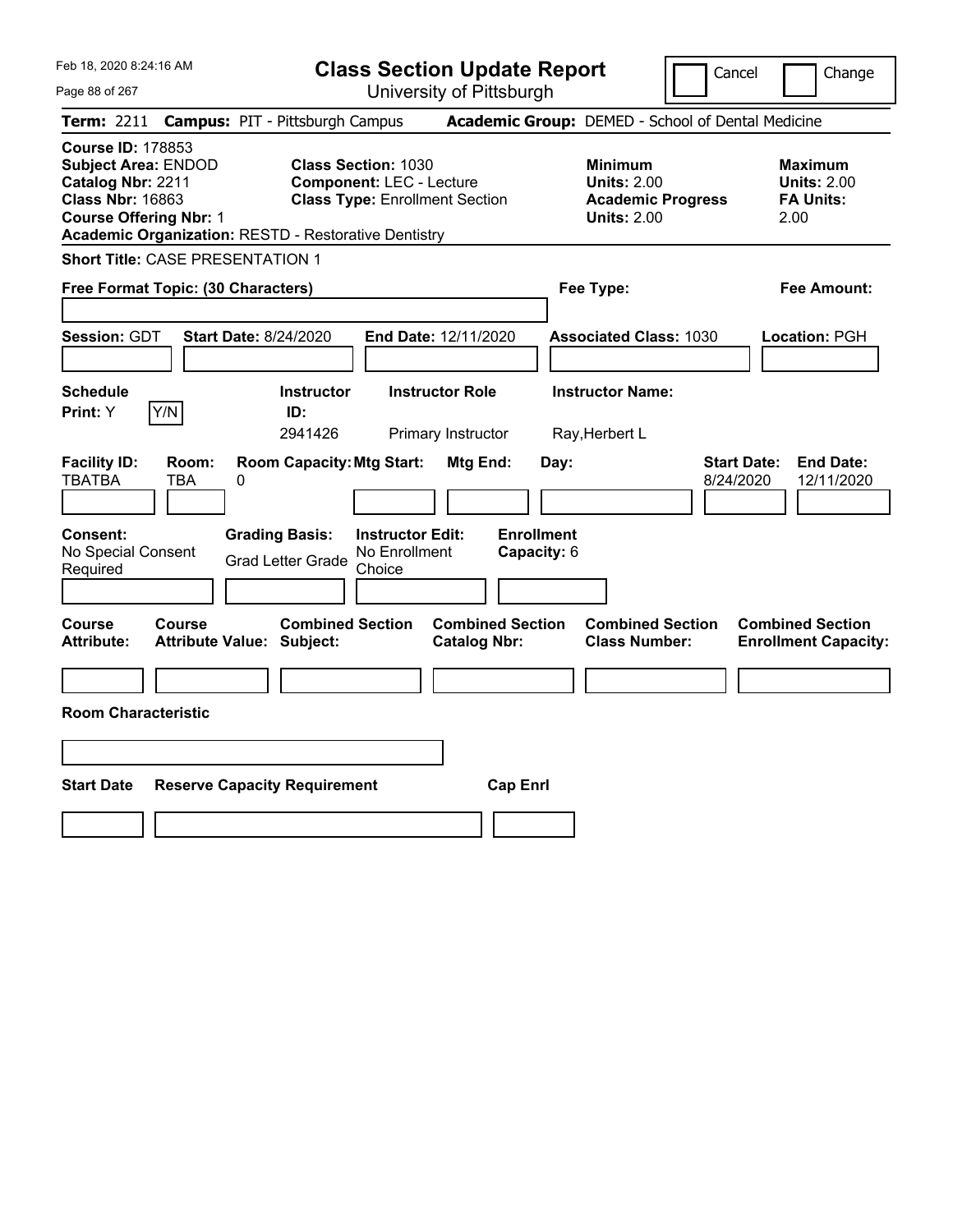Feb 18, 2020 8:24:16 AM Page 89 of 267 **Class Section Update Report** University of Pittsburgh Cancel | Change **Term:** 2211 **Campus:** PIT - Pittsburgh Campus **Academic Group:** DEMED - School of Dental Medicine **Course ID:** 178854 **Subject Area:** ENDOD **Class Section:** 1030 **Minimum Maximum Catalog Nbr:** 2221 **Component:** LEC - Lecture **Units:** 2.00 **Units:** 2.00 **Class Nbr:** 16864 **Class Type:** Enrollment Section **Academic Progress FA Units: Course Offering Nbr:** 1 **Units:** 2.00 2.00 **Academic Organization:** RESTD - Restorative Dentistry **Short Title:** CASE PRESENTATION 2 **Free Format Topic: (30 Characters) Fee Type: Fee Amount: Session:** GDT **Start Date:** 8/24/2020 **End Date:** 12/11/2020 **Associated Class:** 1030 **Location:** PGH **Schedule Instructor Instructor Role Instructor Name: Print:**  $Y$   $|Y/N|$  **ID:** 2941426 Primary Instructor Ray,Herbert L **Facility ID: Room: Room Capacity:Mtg Start: Mtg End: Day: Start Date: End Date:** TBATBA TBA 0 8/24/2020 12/11/2020 **Consent: Grading Basis: Instructor Edit: Enrollment** No Special Consent Grad Letter Grade No Enrollment Choice **Capacity:** 6 **Course Course Combined Section Combined Section Combined Section Combined Section Attribute: Attribute Value: Subject: Catalog Nbr: Class Number: Enrollment Capacity: Room Characteristic Start Date Reserve Capacity Requirement Cap Enrl**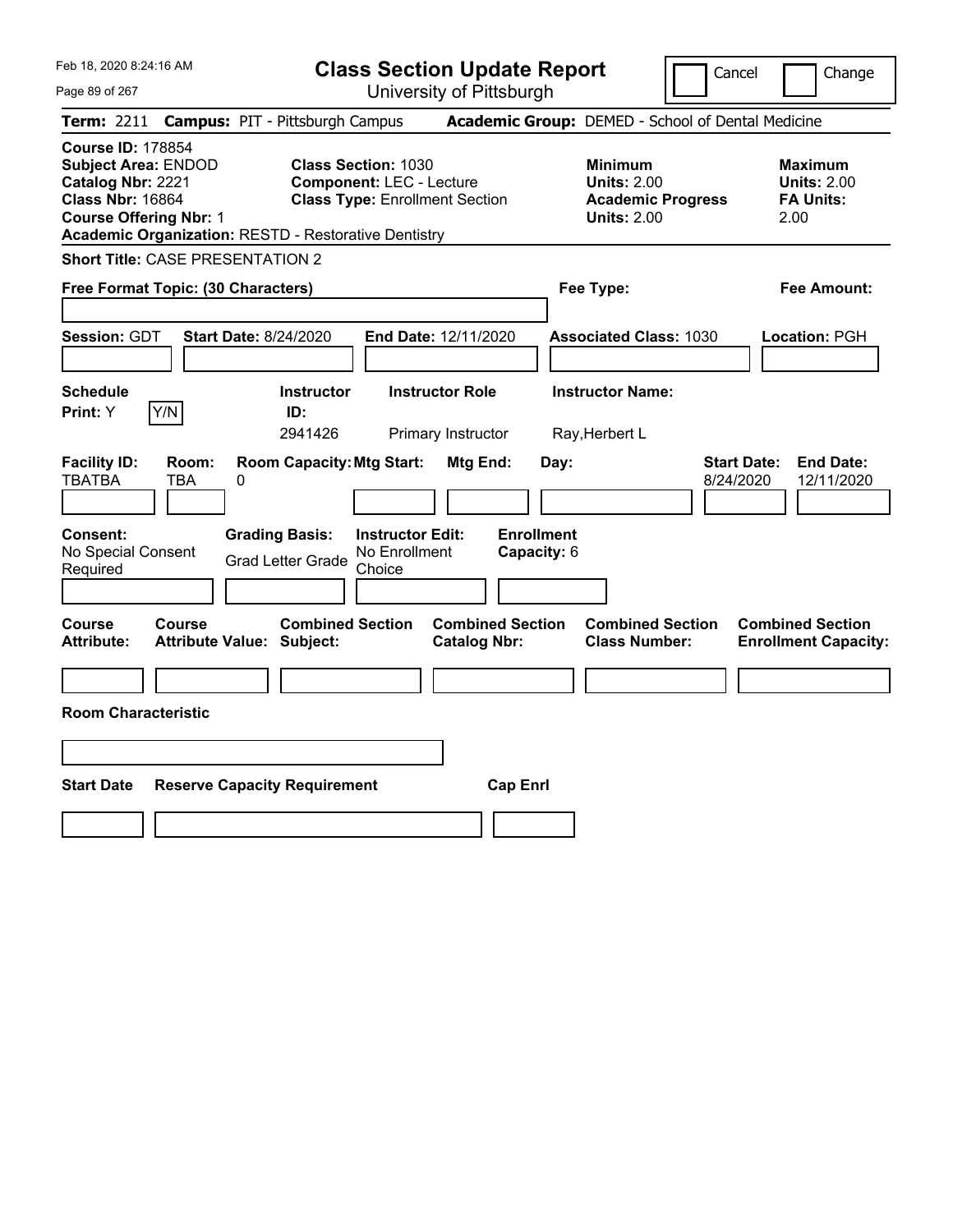|  | Feb 18, 2020 8:24:16 AM |  |
|--|-------------------------|--|
|  |                         |  |

**Class Section Update Report**

Cancel **Change** 

Page 90 of 267

| Page 90 of 267                                                                                                                          | University of Pittsburgh                                                                                                                                               |                                                                                        |                                                                  |
|-----------------------------------------------------------------------------------------------------------------------------------------|------------------------------------------------------------------------------------------------------------------------------------------------------------------------|----------------------------------------------------------------------------------------|------------------------------------------------------------------|
| Term: 2211                                                                                                                              | <b>Campus: PIT - Pittsburgh Campus</b>                                                                                                                                 | Academic Group: DEMED - School of Dental Medicine                                      |                                                                  |
| <b>Course ID: 184567</b><br><b>Subject Area: ENDOD</b><br>Catalog Nbr: 2325<br><b>Class Nbr: 21972</b><br><b>Course Offering Nbr: 1</b> | <b>Class Section: 1050</b><br><b>Component: CLN - Clinical</b><br><b>Class Type: Enrollment Section</b><br><b>Academic Organization: RESTD - Restorative Dentistry</b> | <b>Minimum</b><br><b>Units: 1.00</b><br><b>Academic Progress</b><br><b>Units: 1.00</b> | <b>Maximum</b><br><b>Units: 1.00</b><br><b>FA Units:</b><br>1.00 |
| Short Title: ENDO MICROSCOPE 3                                                                                                          |                                                                                                                                                                        |                                                                                        |                                                                  |
| Free Format Topic: (30 Characters)                                                                                                      |                                                                                                                                                                        | Fee Type:                                                                              | Fee Amount:                                                      |
| Session: GDT                                                                                                                            | <b>Start Date: 8/24/2020</b><br>End Date: 12/11/2020                                                                                                                   | <b>Associated Class: 1050</b>                                                          | Location: PGH                                                    |
| <b>Schedule</b><br>Y/N<br><b>Print: Y</b>                                                                                               | <b>Instructor Role</b><br><b>Instructor</b><br>ID:<br>2941426<br>Primary Instructor                                                                                    | <b>Instructor Name:</b><br>Ray, Herbert L                                              |                                                                  |
| <b>Facility ID:</b><br>Room:<br><b>TBATBA</b><br>TBA                                                                                    | <b>Room Capacity: Mtg Start:</b><br>Mtg End:<br>0                                                                                                                      | <b>Start Date:</b><br>Day:<br>8/24/2020                                                | <b>End Date:</b><br>12/11/2020                                   |
| Consent:<br>No Special Consent<br>Required                                                                                              | <b>Grading Basis:</b><br><b>Instructor Edit:</b><br>No Enrollment<br><b>Grad HSU Basis</b><br>Choice                                                                   | <b>Enrollment</b><br>Capacity: 5                                                       |                                                                  |
| <b>Course</b><br>Course<br><b>Attribute:</b>                                                                                            | <b>Combined Section</b><br><b>Combined Section</b><br><b>Attribute Value: Subject:</b><br><b>Catalog Nbr:</b>                                                          | <b>Combined Section</b><br><b>Class Number:</b>                                        | <b>Combined Section</b><br><b>Enrollment Capacity:</b>           |
| <b>Room Characteristic</b>                                                                                                              |                                                                                                                                                                        |                                                                                        |                                                                  |
| <b>Start Date</b>                                                                                                                       | <b>Reserve Capacity Requirement</b><br><b>Cap Enrl</b>                                                                                                                 |                                                                                        |                                                                  |
|                                                                                                                                         |                                                                                                                                                                        |                                                                                        |                                                                  |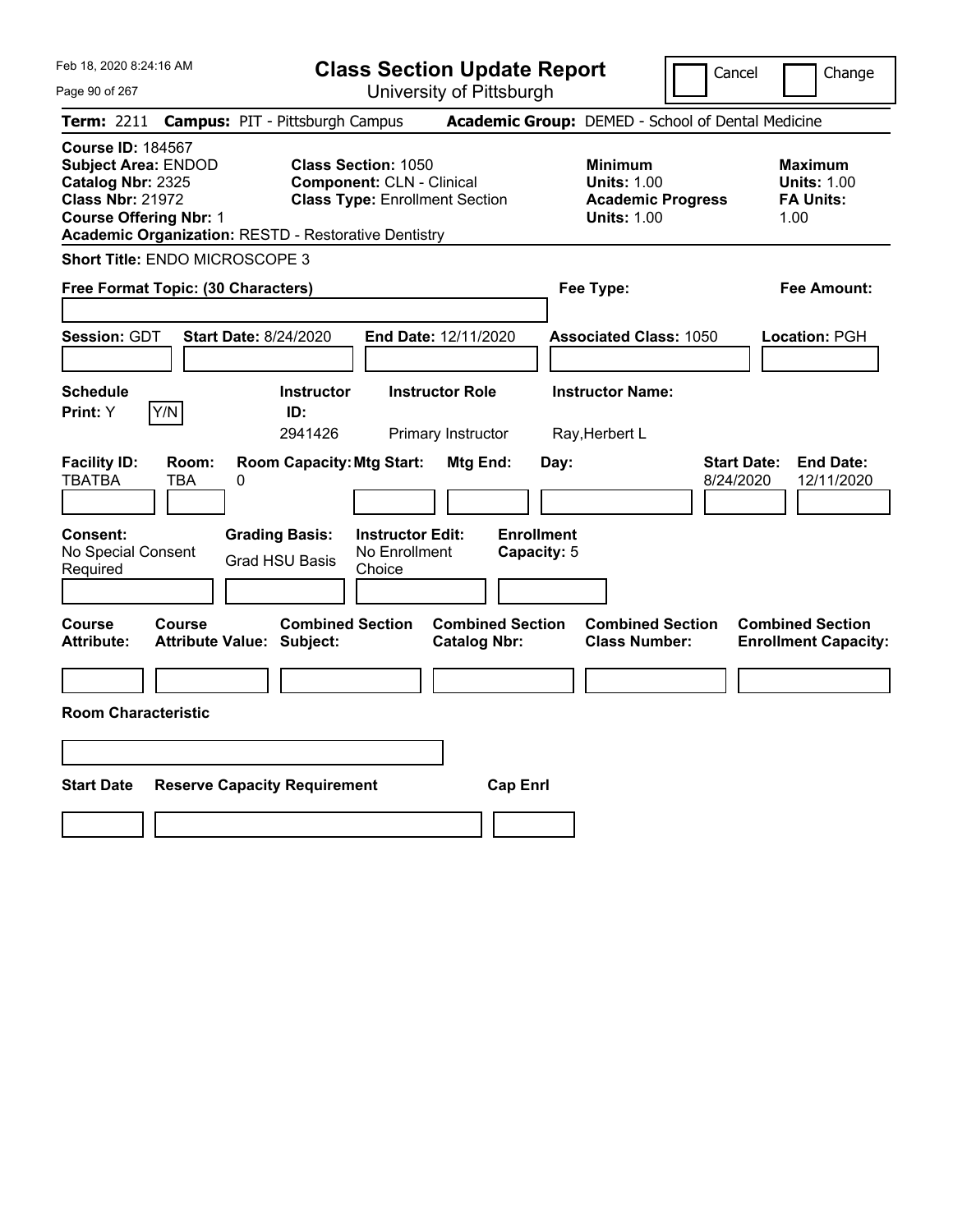| Feb 18, 2020 8:24:16 AM |  |
|-------------------------|--|
|                         |  |

**Class Section Update Report**

Cancel | Change

Page 91 of 267

University of Pittsburgh **Term:** 2211 **Campus:** PIT - Pittsburgh Campus **Academic Group:** DEMED - School of Dental Medicine

**Course ID:** 107391 **Subject Area: ENDOD Class Section: 1010 Minimum <b>Maximum Catalog Nbr: 2351 Component: SEM - Seminar Component: SEM - Seminar Component: SEM - Seminar Component: SEM - Seminar Component: SEM - Seminar Com Catalog Nbr: 2351 Component: SEM - Seminar Component: SEM - Units: 1.00 Units: 1.00 Units: 1.00<br>
<b>Class Nbr: 12507** Class Type: Enrollment Section **Academic Progress** FA Units: **Class Type: Enrollment Section Course Offering Nbr: 1 Course Offering Nbr: 1 Units: 1.00** 1.00 **Academic Organization:** RESTD - Restorative Dentistry

**Short Title:** CURRENT LITERATURE 1

| Free Format Topic: (30 Characters)            |                                                             |                                                    | Fee Type:                                      |                                                 | <b>Fee Amount:</b>              |                                                        |
|-----------------------------------------------|-------------------------------------------------------------|----------------------------------------------------|------------------------------------------------|-------------------------------------------------|---------------------------------|--------------------------------------------------------|
| <b>Session: GDT</b>                           | <b>Start Date: 8/24/2020</b>                                | End Date: 12/11/2020                               |                                                | <b>Associated Class: 1010</b>                   |                                 | <b>Location: PGH</b>                                   |
| <b>Schedule</b><br>Y/N<br>Print: Y            | <b>Instructor</b><br>ID:<br>2941426                         | <b>Instructor Role</b><br>Primary Instructor       |                                                | <b>Instructor Name:</b><br>Ray, Herbert L       |                                 |                                                        |
| <b>Facility ID:</b><br>Room:<br>TBATBA<br>TBA | <b>Room Capacity: Mtg Start:</b><br>0                       |                                                    | Mtg End:<br>Day:                               |                                                 | <b>Start Date:</b><br>8/24/2020 | <b>End Date:</b><br>12/11/2020                         |
| Consent:<br>No Special Consent<br>Required    | <b>Grading Basis:</b><br><b>Grad Letter Grade</b>           | <b>Instructor Edit:</b><br>No Enrollment<br>Choice | <b>Enrollment</b><br>Capacity: 6               |                                                 |                                 |                                                        |
| <b>Course</b><br>Course<br><b>Attribute:</b>  | <b>Combined Section</b><br><b>Attribute Value: Subject:</b> |                                                    | <b>Combined Section</b><br><b>Catalog Nbr:</b> | <b>Combined Section</b><br><b>Class Number:</b> |                                 | <b>Combined Section</b><br><b>Enrollment Capacity:</b> |
| <b>Room Characteristic</b>                    |                                                             |                                                    |                                                |                                                 |                                 |                                                        |
| <b>Start Date</b>                             | <b>Reserve Capacity Requirement</b>                         |                                                    | <b>Cap Enrl</b>                                |                                                 |                                 |                                                        |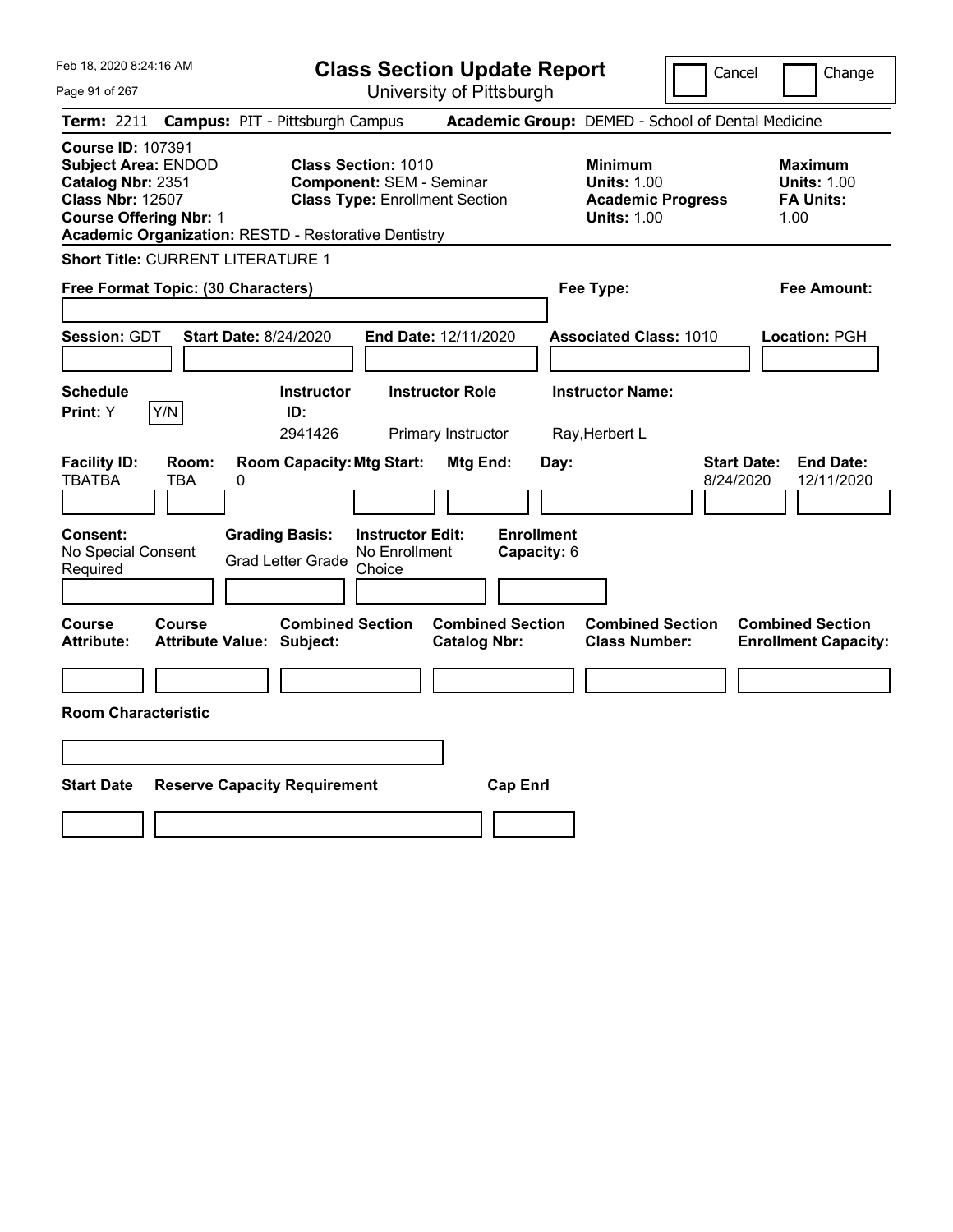Feb 18, 2020 8:24:16 AM Page 92 of 267 **Class Section Update Report** University of Pittsburgh Cancel Change **Term:** 2211 **Campus:** PIT - Pittsburgh Campus **Academic Group:** DEMED - School of Dental Medicine **Course ID:** 178855 **Subject Area:** ENDOD **Class Section:** 1030 **Minimum Maximum Catalog Nbr:** 2380 **Component:** LEC - Lecture **Units:** 2.00 **Units:** 2.00 **Class Nbr:** 16865 **Class Type:** Enrollment Section **Academic Progress FA Units: Course Offering Nbr:** 1 **Units:** 2.00 2.00 **Academic Organization:** RESTD - Restorative Dentistry **Short Title:** TOPICAL LITERATURE 1 **Free Format Topic: (30 Characters) Fee Type: Fee Amount: Session:** GDT **Start Date:** 8/24/2020 **End Date:** 12/11/2020 **Associated Class:** 1030 **Location:** PGH **Schedule Instructor Instructor Role Instructor Name: Print:**  $Y$   $|Y/N|$  **ID:** 2941426 Primary Instructor Ray,Herbert L **Facility ID: Room: Room Capacity:Mtg Start: Mtg End: Day: Start Date: End Date:** TBATBA TBA 0 8/24/2020 12/11/2020 **Consent: Grading Basis: Instructor Edit: Enrollment** No Special Consent Grad Letter Grade No Enrollment Choice **Capacity:** 6 **Course Course Combined Section Combined Section Combined Section Combined Section Attribute: Attribute Value: Subject: Catalog Nbr: Class Number: Enrollment Capacity: Room Characteristic Start Date Reserve Capacity Requirement Cap Enrl**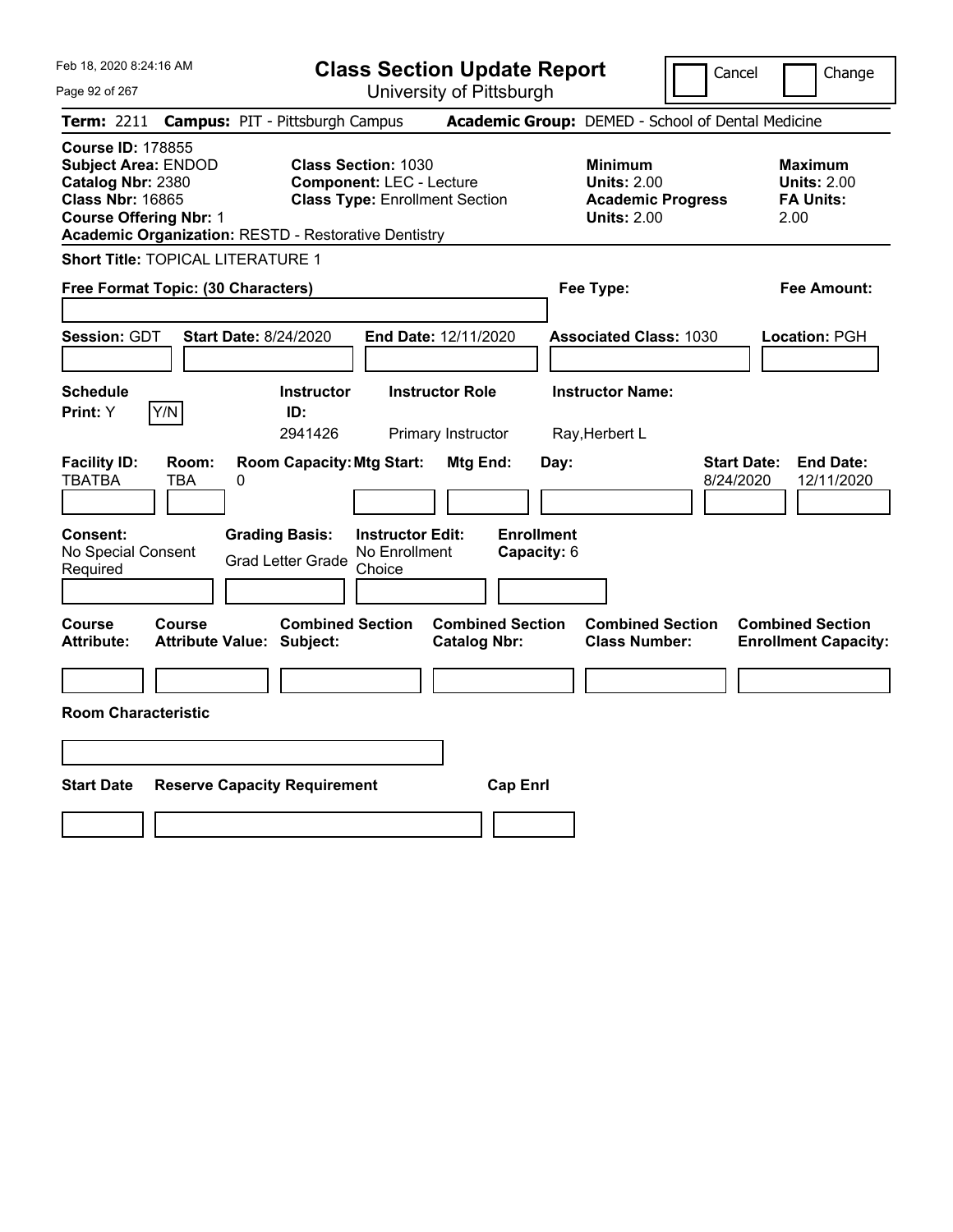Feb 18, 2020 8:24:16 AM Page 93 of 267 **Class Section Update Report** University of Pittsburgh Cancel Change **Term:** 2211 **Campus:** PIT - Pittsburgh Campus **Academic Group:** DEMED - School of Dental Medicine **Course ID:** 178856 **Subject Area:** ENDOD **Class Section:** 1030 **Minimum Maximum Catalog Nbr:** 2381 **Component:** LEC - Lecture **Units:** 2.00 **Units:** 2.00 **Class Nbr:** 16866 **Class Type:** Enrollment Section **Academic Progress FA Units: Course Offering Nbr:** 1 **Units:** 2.00 2.00 **Academic Organization:** RESTD - Restorative Dentistry **Short Title:** TOPICAL LITERATURE 2 **Free Format Topic: (30 Characters) Fee Type: Fee Amount: Session:** GDT **Start Date:** 8/24/2020 **End Date:** 12/11/2020 **Associated Class:** 1030 **Location:** PGH **Schedule Instructor Instructor Role Instructor Name: Print:**  $Y$   $|Y/N|$  **ID:** 2941426 Primary Instructor Ray,Herbert L **Facility ID: Room: Room Capacity:Mtg Start: Mtg End: Day: Start Date: End Date:** TBATBA TBA 0 8/24/2020 12/11/2020 **Consent: Grading Basis: Instructor Edit: Enrollment** No Special Consent Grad Letter Grade No Enrollment Choice **Capacity:** 6 **Course Course Combined Section Combined Section Combined Section Combined Section Attribute: Attribute Value: Subject: Catalog Nbr: Class Number: Enrollment Capacity: Room Characteristic Start Date Reserve Capacity Requirement Cap Enrl**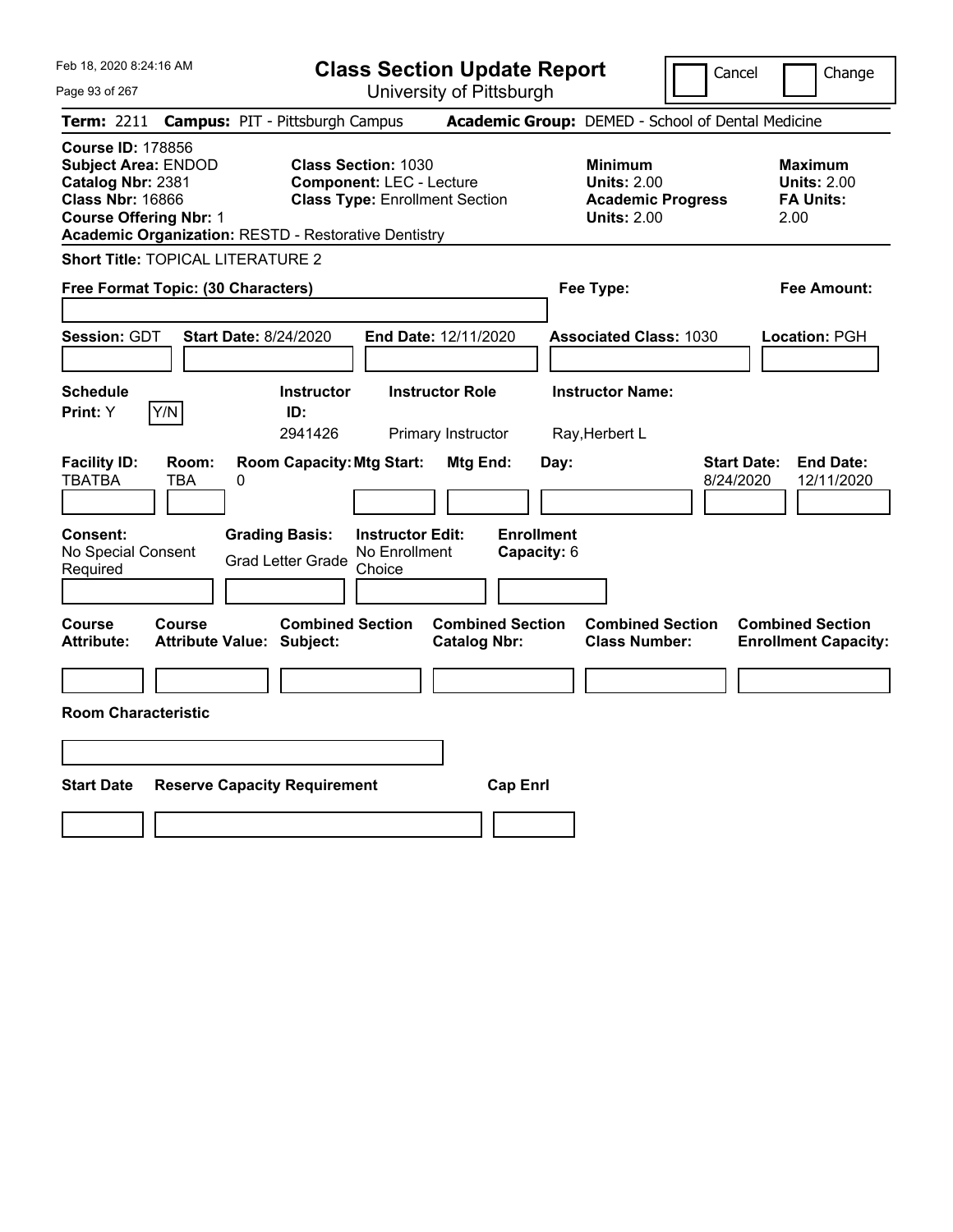| Feb 18, 2020 8:24:16 AM<br>Page 94 of 267                                                                                                                                                              | <b>Class Section Update Report</b><br>University of Pittsburgh                                         | Cancel                                                                                 | Change                                                           |
|--------------------------------------------------------------------------------------------------------------------------------------------------------------------------------------------------------|--------------------------------------------------------------------------------------------------------|----------------------------------------------------------------------------------------|------------------------------------------------------------------|
| <b>Campus: PIT - Pittsburgh Campus</b><br><b>Term: 2211</b>                                                                                                                                            |                                                                                                        | Academic Group: DEMED - School of Dental Medicine                                      |                                                                  |
| <b>Course ID: 178857</b><br><b>Subject Area: ENDOD</b><br>Catalog Nbr: 2411<br><b>Class Nbr: 16867</b><br><b>Course Offering Nbr: 1</b><br><b>Academic Organization: RESTD - Restorative Dentistry</b> | <b>Class Section: 1030</b><br><b>Component: LEC - Lecture</b><br><b>Class Type: Enrollment Section</b> | <b>Minimum</b><br><b>Units: 2.00</b><br><b>Academic Progress</b><br><b>Units: 2.00</b> | <b>Maximum</b><br><b>Units: 2.00</b><br><b>FA Units:</b><br>2.00 |
| <b>Short Title: CURRENT LITERATURE 1</b>                                                                                                                                                               |                                                                                                        |                                                                                        |                                                                  |
| Free Format Topic: (30 Characters)                                                                                                                                                                     |                                                                                                        | Fee Type:                                                                              | Fee Amount:                                                      |
| <b>Session: GDT</b><br><b>Start Date: 8/24/2020</b>                                                                                                                                                    | End Date: 12/11/2020                                                                                   | <b>Associated Class: 1030</b>                                                          | Location: PGH                                                    |
| <b>Schedule</b>                                                                                                                                                                                        | <b>Instructor Role</b><br><b>Instructor</b>                                                            | <b>Instructor Name:</b>                                                                |                                                                  |
| Y/N<br>Print: Y                                                                                                                                                                                        | ID:<br>2941426<br>Primary Instructor                                                                   | Ray, Herbert L                                                                         |                                                                  |
| <b>Facility ID:</b><br>Room:<br><b>TBATBA</b><br>TBA<br>0                                                                                                                                              | <b>Room Capacity: Mtg Start:</b><br>Mtg End:                                                           | <b>Start Date:</b><br>Day:<br>8/24/2020                                                | <b>End Date:</b><br>12/11/2020                                   |
| <b>Grading Basis:</b><br><b>Consent:</b><br>No Special Consent<br><b>Grad Letter Grade</b><br>Required                                                                                                 | <b>Enrollment</b><br><b>Instructor Edit:</b><br>No Enrollment<br>Capacity: 6<br>Choice                 |                                                                                        |                                                                  |
| Course<br><b>Course</b><br><b>Attribute:</b><br><b>Attribute Value: Subject:</b>                                                                                                                       | <b>Combined Section</b><br><b>Combined Section</b><br><b>Catalog Nbr:</b>                              | <b>Combined Section</b><br><b>Class Number:</b>                                        | <b>Combined Section</b><br><b>Enrollment Capacity:</b>           |
|                                                                                                                                                                                                        |                                                                                                        |                                                                                        |                                                                  |
| <b>Room Characteristic</b>                                                                                                                                                                             |                                                                                                        |                                                                                        |                                                                  |
|                                                                                                                                                                                                        |                                                                                                        |                                                                                        |                                                                  |
| <b>Start Date</b><br><b>Reserve Capacity Requirement</b>                                                                                                                                               | <b>Cap Enrl</b>                                                                                        |                                                                                        |                                                                  |
|                                                                                                                                                                                                        |                                                                                                        |                                                                                        |                                                                  |
|                                                                                                                                                                                                        |                                                                                                        |                                                                                        |                                                                  |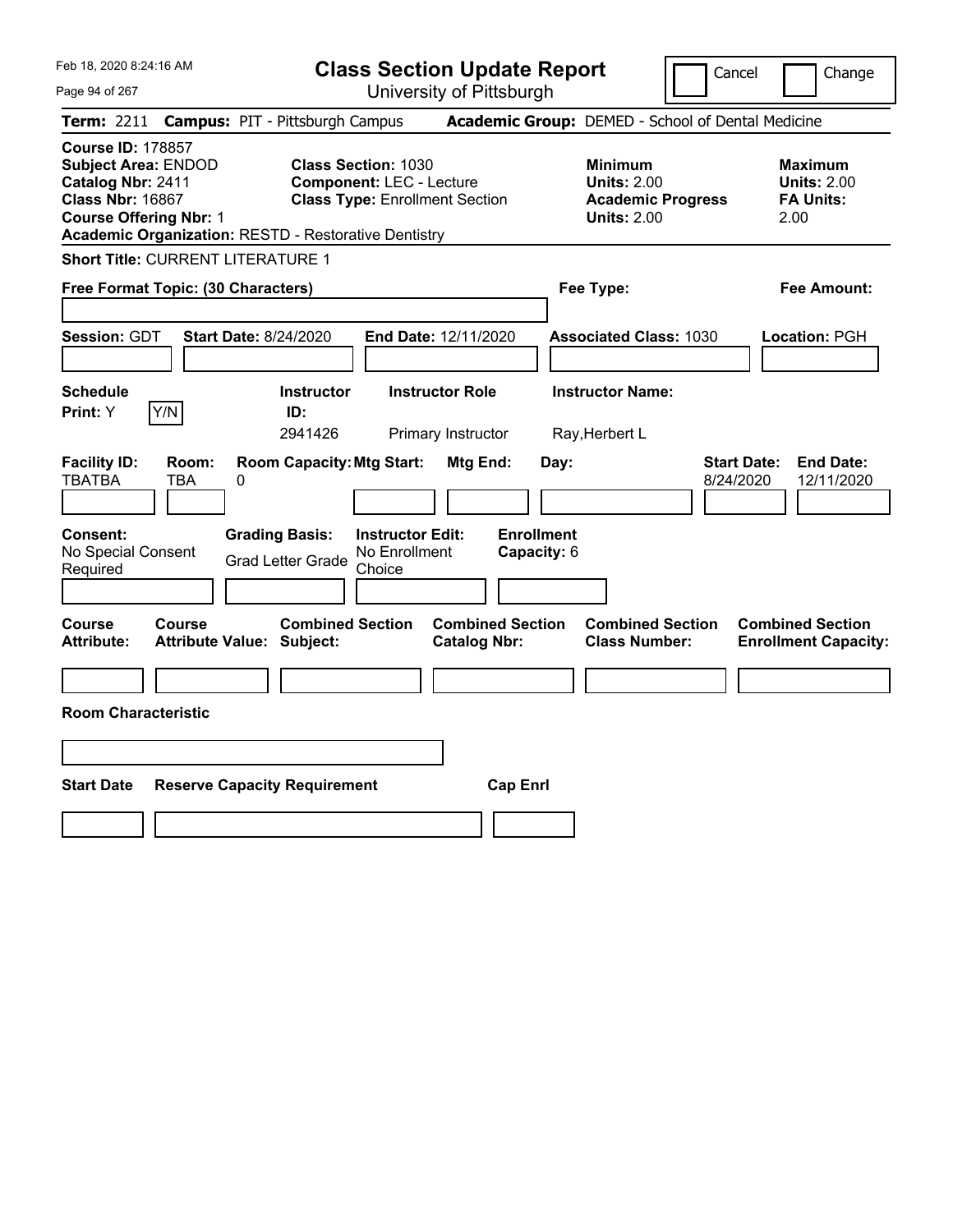Feb 18, 2020 8:24:16 AM Page 95 of 267 **Class Section Update Report** University of Pittsburgh Cancel Change **Term:** 2211 **Campus:** PIT - Pittsburgh Campus **Academic Group:** DEMED - School of Dental Medicine **Course ID:** 178858 **Subject Area:** ENDOD **Class Section:** 1030 **Minimum Maximum Catalog Nbr:** 2421 **Component:** LEC - Lecture **Units:** 2.00 **Units:** 2.00 **Class Nbr:** 16868 **Class Type:** Enrollment Section **Academic Progress FA Units: Course Offering Nbr:** 1 **Units:** 2.00 2.00 **Academic Organization:** RESTD - Restorative Dentistry **Short Title:** CURRENT LITERATURE 2 **Free Format Topic: (30 Characters) Fee Type: Fee Amount: Session:** GDT **Start Date:** 8/24/2020 **End Date:** 12/11/2020 **Associated Class:** 1030 **Location:** PGH **Schedule Instructor Instructor Role Instructor Name: Print:**  $Y$   $|Y/N|$  **ID:** 2941426 Primary Instructor Ray,Herbert L **Facility ID: Room: Room Capacity:Mtg Start: Mtg End: Day: Start Date: End Date:** TBATBA TBA 0 8/24/2020 12/11/2020 **Consent: Grading Basis: Instructor Edit: Enrollment** No Special Consent Grad Letter Grade No Enrollment Choice **Capacity:** 6 **Course Course Combined Section Combined Section Combined Section Combined Section Attribute: Attribute Value: Subject: Catalog Nbr: Class Number: Enrollment Capacity: Room Characteristic Start Date Reserve Capacity Requirement Cap Enrl**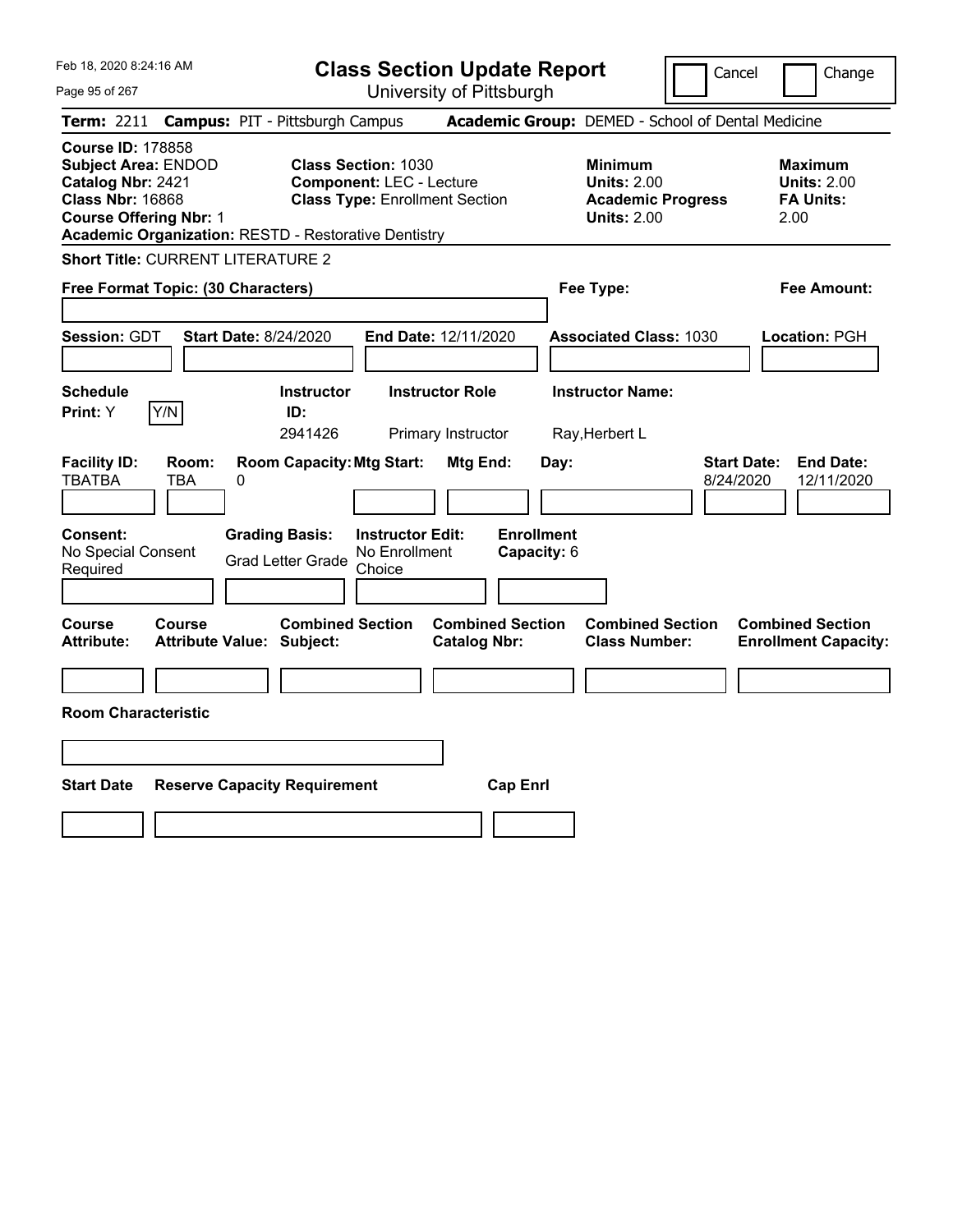Page 96 of 267

**Class Section Update Report**

Cancel Change

|                                                                          |                                                             |   | Term: 2211 Campus: PIT - Pittsburgh Campus                  |                                                                                                         |                                              |                                  |      | Academic Group: DEMED - School of Dental Medicine                                      |                                 |                                                                  |
|--------------------------------------------------------------------------|-------------------------------------------------------------|---|-------------------------------------------------------------|---------------------------------------------------------------------------------------------------------|----------------------------------------------|----------------------------------|------|----------------------------------------------------------------------------------------|---------------------------------|------------------------------------------------------------------|
| <b>Course ID: 178859</b><br>Catalog Nbr: 2511<br><b>Class Nbr: 16869</b> | <b>Subject Area: ENDOD</b><br><b>Course Offering Nbr: 1</b> |   | <b>Academic Organization: RESTD - Restorative Dentistry</b> | <b>Class Section: 1030</b><br><b>Component: CLN - Clinical</b><br><b>Class Type: Enrollment Section</b> |                                              |                                  |      | <b>Minimum</b><br><b>Units: 3.00</b><br><b>Academic Progress</b><br><b>Units: 3.00</b> |                                 | <b>Maximum</b><br><b>Units: 3.00</b><br><b>FA Units:</b><br>3.00 |
|                                                                          | <b>Short Title: CLINIC 1</b>                                |   |                                                             |                                                                                                         |                                              |                                  |      |                                                                                        |                                 |                                                                  |
|                                                                          | Free Format Topic: (30 Characters)                          |   |                                                             |                                                                                                         |                                              |                                  |      | Fee Type:                                                                              |                                 | Fee Amount:                                                      |
| Session: GDT                                                             |                                                             |   | <b>Start Date: 8/24/2020</b>                                | End Date: 12/11/2020                                                                                    |                                              |                                  |      | <b>Associated Class: 1030</b>                                                          |                                 | Location: PGH                                                    |
| <b>Schedule</b><br>Print: Y                                              | Y/N                                                         |   | <b>Instructor</b><br>ID:<br>2941426                         |                                                                                                         | <b>Instructor Role</b><br>Primary Instructor |                                  |      | <b>Instructor Name:</b><br>Ray, Herbert L                                              |                                 |                                                                  |
| <b>Facility ID:</b><br><b>TBATBA</b>                                     | Room:<br>TBA                                                | 0 | <b>Room Capacity: Mtg Start:</b>                            |                                                                                                         | Mtg End:                                     |                                  | Day: |                                                                                        | <b>Start Date:</b><br>8/24/2020 | <b>End Date:</b><br>12/11/2020                                   |
| Consent:<br>No Special Consent<br>Required                               |                                                             |   | <b>Grading Basis:</b><br><b>Grad Letter Grade</b>           | <b>Instructor Edit:</b><br>No Enrollment<br>Choice                                                      |                                              | <b>Enrollment</b><br>Capacity: 6 |      |                                                                                        |                                 |                                                                  |
| Course<br><b>Attribute:</b>                                              | Course<br><b>Attribute Value:</b>                           |   | <b>Combined Section</b><br>Subject:                         |                                                                                                         | <b>Catalog Nbr:</b>                          | <b>Combined Section</b>          |      | <b>Combined Section</b><br><b>Class Number:</b>                                        |                                 | <b>Combined Section</b><br><b>Enrollment Capacity:</b>           |
|                                                                          | <b>Room Characteristic</b>                                  |   |                                                             |                                                                                                         |                                              |                                  |      |                                                                                        |                                 |                                                                  |
| <b>Start Date</b>                                                        |                                                             |   | <b>Reserve Capacity Requirement</b>                         |                                                                                                         |                                              | <b>Cap Enrl</b>                  |      |                                                                                        |                                 |                                                                  |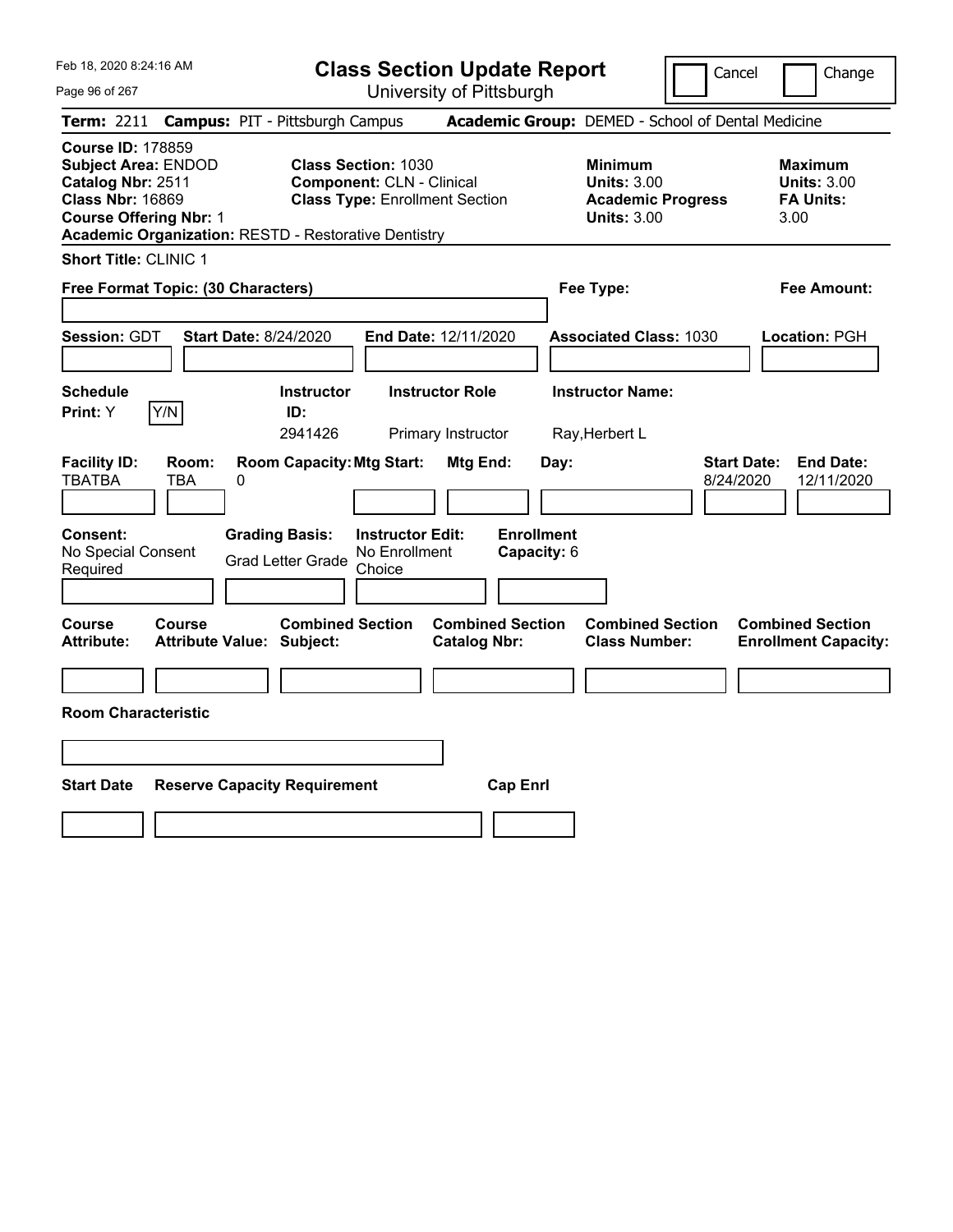Page 97 of 267

**Class Section Update Report**

Cancel Change

| <b>Term: 2211</b>                                                                                                                       |                                    | <b>Campus: PIT - Pittsburgh Campus</b>                                                      |                                                                                                        |                                                |                      | Academic Group: DEMED - School of Dental Medicine                                 |                                 |                                                                  |
|-----------------------------------------------------------------------------------------------------------------------------------------|------------------------------------|---------------------------------------------------------------------------------------------|--------------------------------------------------------------------------------------------------------|------------------------------------------------|----------------------|-----------------------------------------------------------------------------------|---------------------------------|------------------------------------------------------------------|
| <b>Course ID: 179420</b><br><b>Subject Area: ENDOD</b><br>Catalog Nbr: 2512<br><b>Class Nbr: 26366</b><br><b>Course Offering Nbr: 1</b> |                                    | Academic Organization: RESTD - Restorative Dentistry                                        | <b>Class Section: 1010</b><br><b>Component: LEC - Lecture</b><br><b>Class Type: Enrollment Section</b> |                                                |                      | <b>Minimum</b><br>Units: $3.00$<br><b>Academic Progress</b><br><b>Units: 3.00</b> |                                 | <b>Maximum</b><br><b>Units: 3.00</b><br><b>FA Units:</b><br>3.00 |
| <b>Short Title: CLINIC 3</b>                                                                                                            |                                    |                                                                                             |                                                                                                        |                                                |                      |                                                                                   |                                 |                                                                  |
|                                                                                                                                         | Free Format Topic: (30 Characters) |                                                                                             |                                                                                                        |                                                |                      | Fee Type:                                                                         |                                 | <b>Fee Amount:</b>                                               |
| Session: GDT                                                                                                                            |                                    | <b>Start Date: 8/24/2020</b>                                                                | End Date: 12/11/2020                                                                                   |                                                |                      | <b>Associated Class: 1010</b>                                                     |                                 | Location: PGH                                                    |
| <b>Schedule</b><br><b>Print:</b> Y                                                                                                      | Y/N                                | <b>Instructor</b><br>ID:<br>2941426                                                         | <b>Instructor Role</b><br>Primary Instructor                                                           |                                                |                      | <b>Instructor Name:</b><br>Ray, Herbert L                                         |                                 |                                                                  |
| <b>Facility ID:</b><br><b>SALKX03081</b><br>Consent:<br>No Special Consent<br>Required                                                  | Room:<br>03081                     | <b>Room Capacity: Mtg Start:</b><br>25<br><b>Grading Basis:</b><br><b>Grad Letter Grade</b> | <b>Instructor Edit:</b><br>No Enrollment<br>Choice                                                     | Mtg End:<br><b>Enrollment</b>                  | Day:<br>Capacity: 10 |                                                                                   | <b>Start Date:</b><br>8/24/2020 | <b>End Date:</b><br>12/11/2020                                   |
| Course<br><b>Attribute:</b>                                                                                                             | Course                             | <b>Combined Section</b><br><b>Attribute Value: Subject:</b>                                 |                                                                                                        | <b>Combined Section</b><br><b>Catalog Nbr:</b> |                      | <b>Combined Section</b><br><b>Class Number:</b>                                   |                                 | <b>Combined Section</b><br><b>Enrollment Capacity:</b>           |
| <b>Room Characteristic</b>                                                                                                              |                                    |                                                                                             |                                                                                                        |                                                |                      |                                                                                   |                                 |                                                                  |
|                                                                                                                                         |                                    |                                                                                             |                                                                                                        |                                                |                      |                                                                                   |                                 |                                                                  |
| <b>Start Date</b>                                                                                                                       |                                    | <b>Reserve Capacity Requirement</b>                                                         |                                                                                                        | <b>Cap Enrl</b>                                |                      |                                                                                   |                                 |                                                                  |
|                                                                                                                                         |                                    |                                                                                             |                                                                                                        |                                                |                      |                                                                                   |                                 |                                                                  |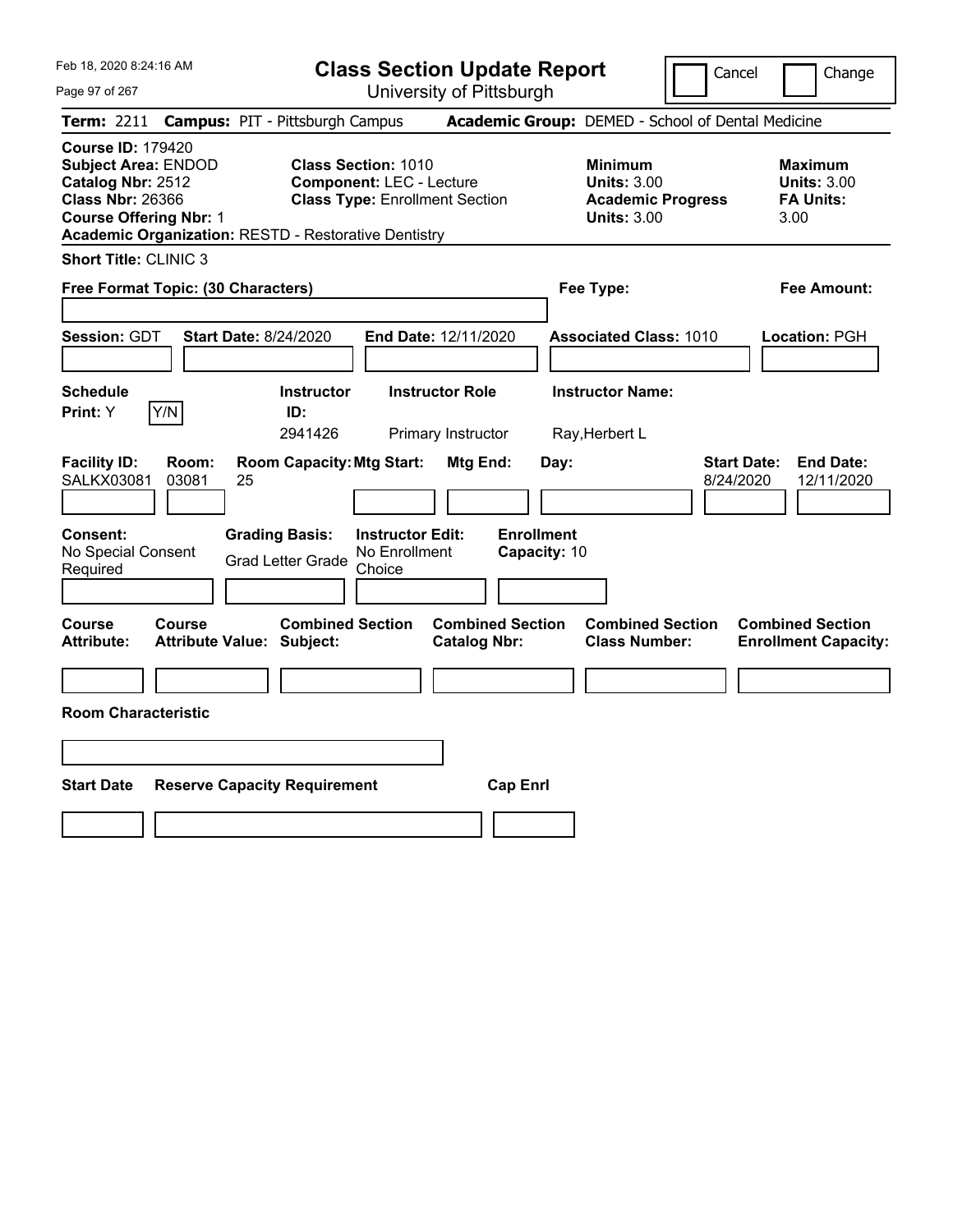Page 98 of 267

**Class Section Update Report**

Cancel Change

| <b>Term: 2211</b>                                                                                      |                                    | <b>Campus: PIT - Pittsburgh Campus</b>                      |                                                                                                         |                                                |                                   | Academic Group: DEMED - School of Dental Medicine                                      |                                 |                                                           |
|--------------------------------------------------------------------------------------------------------|------------------------------------|-------------------------------------------------------------|---------------------------------------------------------------------------------------------------------|------------------------------------------------|-----------------------------------|----------------------------------------------------------------------------------------|---------------------------------|-----------------------------------------------------------|
| <b>Course ID: 178861</b><br><b>Subject Area: ENDOD</b><br>Catalog Nbr: 2521<br><b>Class Nbr: 29345</b> | <b>Course Offering Nbr: 1</b>      | <b>Academic Organization: RESTD - Restorative Dentistry</b> | <b>Class Section: 1010</b><br><b>Component: CLN - Clinical</b><br><b>Class Type: Enrollment Section</b> |                                                |                                   | <b>Minimum</b><br><b>Units: 3.00</b><br><b>Academic Progress</b><br><b>Units: 3.00</b> |                                 | Maximum<br><b>Units: 3.00</b><br><b>FA Units:</b><br>3.00 |
| <b>Short Title: CLINIC 2</b>                                                                           |                                    |                                                             |                                                                                                         |                                                |                                   |                                                                                        |                                 |                                                           |
|                                                                                                        | Free Format Topic: (30 Characters) |                                                             |                                                                                                         |                                                |                                   | Fee Type:                                                                              |                                 | <b>Fee Amount:</b>                                        |
| <b>Session: GDT</b>                                                                                    |                                    | <b>Start Date: 8/24/2020</b>                                |                                                                                                         | End Date: 12/11/2020                           |                                   | <b>Associated Class: 1010</b>                                                          |                                 | Location: PGH                                             |
| <b>Schedule</b><br>Print: Y                                                                            | Y/N                                | <b>Instructor</b><br>ID:<br>2941426                         |                                                                                                         | <b>Instructor Role</b><br>Primary Instructor   |                                   | <b>Instructor Name:</b><br>Ray, Herbert L                                              |                                 |                                                           |
| <b>Facility ID:</b><br><b>TBATBA</b>                                                                   | Room:<br>TBA                       | <b>Room Capacity: Mtg Start:</b><br>0                       |                                                                                                         | Mtg End:                                       | Day:                              |                                                                                        | <b>Start Date:</b><br>8/24/2020 | <b>End Date:</b><br>12/11/2020                            |
| Consent:<br>No Special Consent<br>Required                                                             |                                    | <b>Grading Basis:</b><br><b>Grad Letter Grade</b>           | <b>Instructor Edit:</b><br>No Enrollment<br>Choice                                                      |                                                | <b>Enrollment</b><br>Capacity: 35 |                                                                                        |                                 |                                                           |
| <b>Course</b><br><b>Attribute:</b>                                                                     | Course                             | <b>Combined Section</b><br><b>Attribute Value: Subject:</b> |                                                                                                         | <b>Combined Section</b><br><b>Catalog Nbr:</b> |                                   | <b>Combined Section</b><br><b>Class Number:</b>                                        |                                 | <b>Combined Section</b><br><b>Enrollment Capacity:</b>    |
| <b>Room Characteristic</b>                                                                             |                                    |                                                             |                                                                                                         |                                                |                                   |                                                                                        |                                 |                                                           |
|                                                                                                        |                                    |                                                             |                                                                                                         |                                                |                                   |                                                                                        |                                 |                                                           |
| <b>Start Date</b>                                                                                      |                                    | <b>Reserve Capacity Requirement</b>                         |                                                                                                         | <b>Cap Enrl</b>                                |                                   |                                                                                        |                                 |                                                           |
|                                                                                                        |                                    |                                                             |                                                                                                         |                                                |                                   |                                                                                        |                                 |                                                           |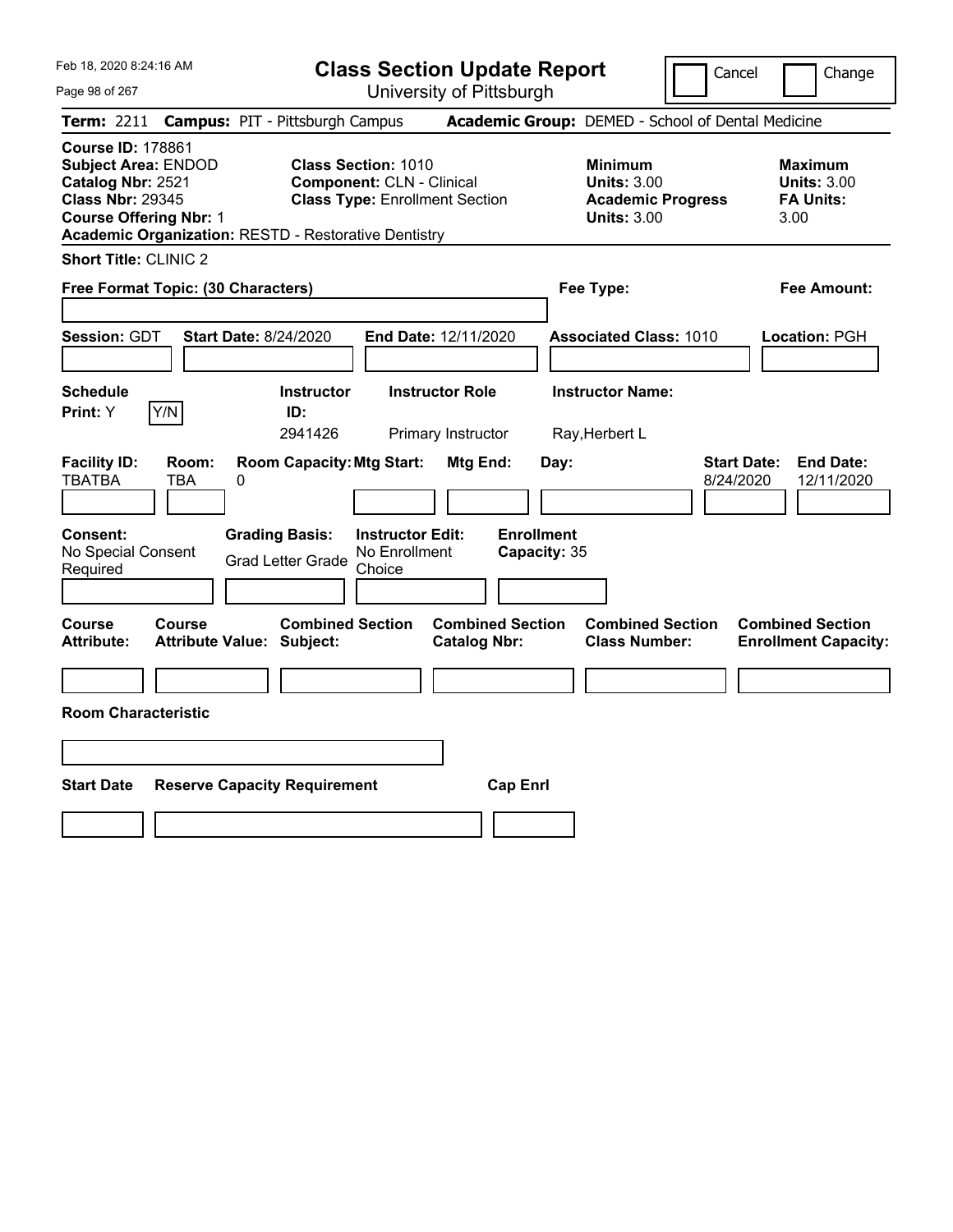|  | Feb 18, 2020 8:24:16 AM |  |
|--|-------------------------|--|
|  |                         |  |

**Class Section Update Report** University of Pittsburgh

Cancel Change

Page 99 of 267

| Term: 2211 Campus: PIT - Pittsburgh Campus                                                                                                                                                                                                                                                                       |                   |                                                             |                                                    |                                                |                                  | Academic Group: DEMED - School of Dental Medicine                                      |                                 |                                                                  |
|------------------------------------------------------------------------------------------------------------------------------------------------------------------------------------------------------------------------------------------------------------------------------------------------------------------|-------------------|-------------------------------------------------------------|----------------------------------------------------|------------------------------------------------|----------------------------------|----------------------------------------------------------------------------------------|---------------------------------|------------------------------------------------------------------|
| <b>Course ID: 178862</b><br><b>Class Section: 1030</b><br><b>Subject Area: ENDOD</b><br>Catalog Nbr: 2611<br><b>Component: LEC - Lecture</b><br><b>Class Nbr: 16870</b><br><b>Class Type: Enrollment Section</b><br><b>Course Offering Nbr: 1</b><br><b>Academic Organization: RESTD - Restorative Dentistry</b> |                   |                                                             |                                                    |                                                |                                  | <b>Minimum</b><br><b>Units: 1.00</b><br><b>Academic Progress</b><br><b>Units: 1.00</b> |                                 | <b>Maximum</b><br><b>Units: 1.00</b><br><b>FA Units:</b><br>1.00 |
| <b>Short Title: CLINICAL CONCEPTS</b>                                                                                                                                                                                                                                                                            |                   |                                                             |                                                    |                                                |                                  |                                                                                        |                                 |                                                                  |
| Free Format Topic: (30 Characters)                                                                                                                                                                                                                                                                               |                   |                                                             |                                                    |                                                |                                  | Fee Type:                                                                              |                                 | <b>Fee Amount:</b>                                               |
| Session: GDT                                                                                                                                                                                                                                                                                                     |                   | <b>Start Date: 8/24/2020</b>                                |                                                    | End Date: 12/11/2020                           |                                  | <b>Associated Class: 1030</b>                                                          |                                 | Location: PGH                                                    |
| <b>Schedule</b><br>Y/N<br>Print: Y                                                                                                                                                                                                                                                                               |                   | <b>Instructor</b><br>ID:<br>2941426                         |                                                    | <b>Instructor Role</b><br>Primary Instructor   |                                  | <b>Instructor Name:</b><br>Ray, Herbert L                                              |                                 |                                                                  |
| <b>Facility ID:</b><br>TBATBA                                                                                                                                                                                                                                                                                    | Room:<br>TBA<br>0 | <b>Room Capacity: Mtg Start:</b>                            |                                                    | Mtg End:                                       | Day:                             |                                                                                        | <b>Start Date:</b><br>8/24/2020 | <b>End Date:</b><br>12/11/2020                                   |
| <b>Consent:</b><br>No Special Consent<br>Required                                                                                                                                                                                                                                                                |                   | <b>Grading Basis:</b><br><b>Grad Letter Grade</b>           | <b>Instructor Edit:</b><br>No Enrollment<br>Choice |                                                | <b>Enrollment</b><br>Capacity: 6 |                                                                                        |                                 |                                                                  |
| <b>Course</b><br><b>Attribute:</b>                                                                                                                                                                                                                                                                               | <b>Course</b>     | <b>Combined Section</b><br><b>Attribute Value: Subject:</b> |                                                    | <b>Combined Section</b><br><b>Catalog Nbr:</b> |                                  | <b>Combined Section</b><br><b>Class Number:</b>                                        |                                 | <b>Combined Section</b><br><b>Enrollment Capacity:</b>           |
| <b>Room Characteristic</b>                                                                                                                                                                                                                                                                                       |                   |                                                             |                                                    |                                                |                                  |                                                                                        |                                 |                                                                  |
| <b>Start Date</b>                                                                                                                                                                                                                                                                                                |                   | <b>Reserve Capacity Requirement</b>                         |                                                    |                                                | <b>Cap Enrl</b>                  |                                                                                        |                                 |                                                                  |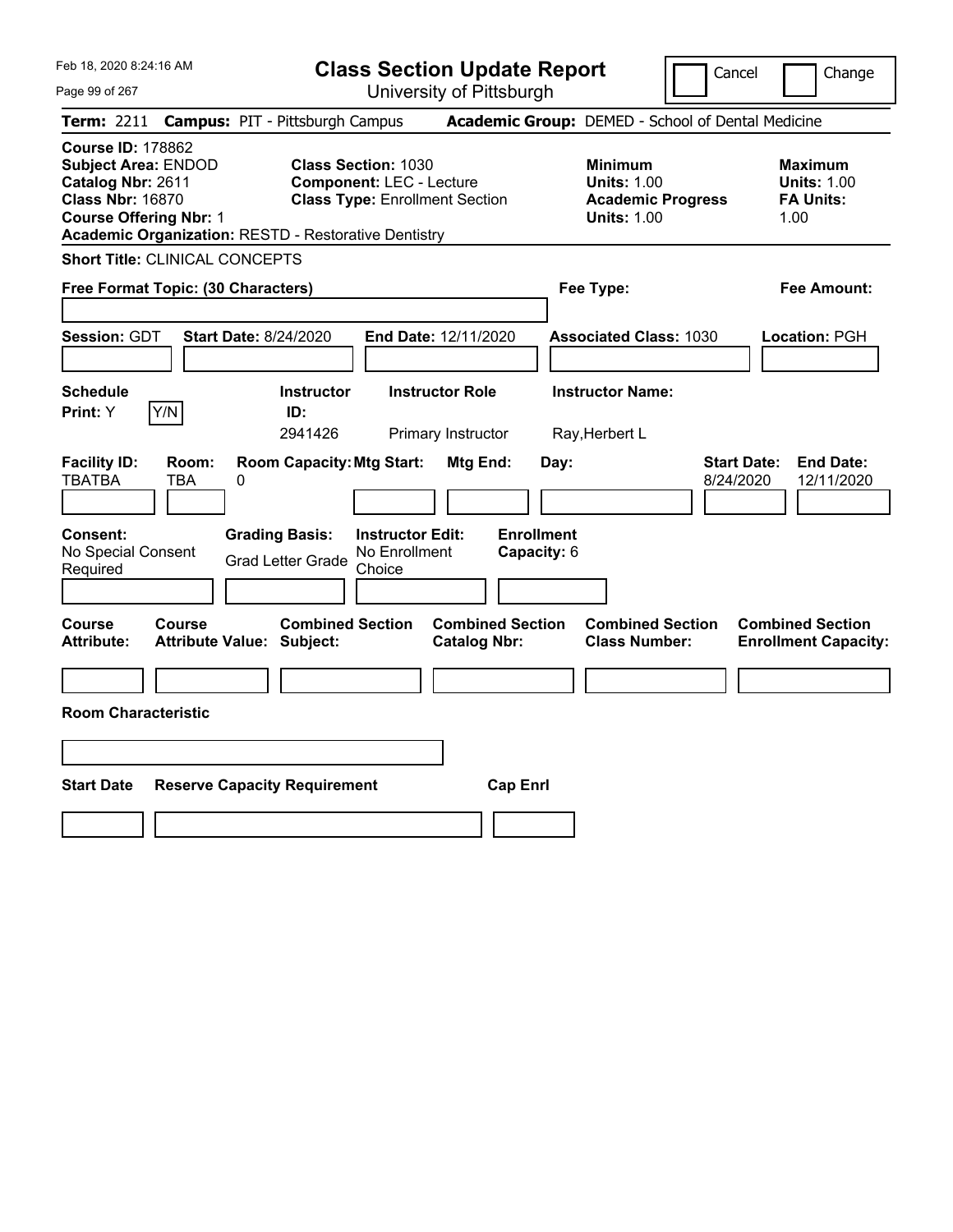Feb 18, 2020 8:24:16 AM Page 100 of 267 **Class Section Update Report** University of Pittsburgh Cancel | Change **Term:** 2211 **Campus:** PIT - Pittsburgh Campus **Academic Group:** DEMED - School of Dental Medicine **Course ID:** 185049 **Subject Area:** ENDOD **Class Section:** 1200 **Minimum Maximum Catalog Nbr:** 2613 **Component:** CLN - Clinical **Clinical Units: 1.00 Units: 1.00 Units: 1.00**<br> **Class Nbr: 22247** Class Type: Enrollment Section **Academic Progress** FA Units: **Class Type:** Enrollment Section **Academic Progress FA Units: Course Offering Nbr:** 1 **Units:** 1.00 1.00 **Academic Organization:** RESTD - Restorative Dentistry **Short Title:** CLINICAL CONCEPTS 3 **Free Format Topic: (30 Characters) Fee Type: Fee Amount: Session:** AT **Start Date:** 8/24/2020 **End Date:** 12/12/2020 **Associated Class:** 1200 **Location:** PGH **Schedule Instructor Instructor Role Instructor Name: Print:**  $Y$   $|Y/N|$  **ID:** 2941426 Primary Instructor Ray,Herbert L **Facility ID: Room: Room Capacity:Mtg Start: Mtg End: Day: Start Date: End Date:** TBATBA TBA 0 12:00 PM 12:00 PM 8/24/2020 12/12/2020 **Consent: Grading Basis: Instructor Edit: Enrollment** No Special Consent No Special Consent Grad Letter Grade No Enrollment<br>Required Choice Choice **Capacity:** 8 **Course Course Combined Section Combined Section Combined Section Combined Section Attribute: Attribute Value: Subject: Catalog Nbr: Class Number: Enrollment Capacity: Room Characteristic Start Date Reserve Capacity Requirement Cap Enrl**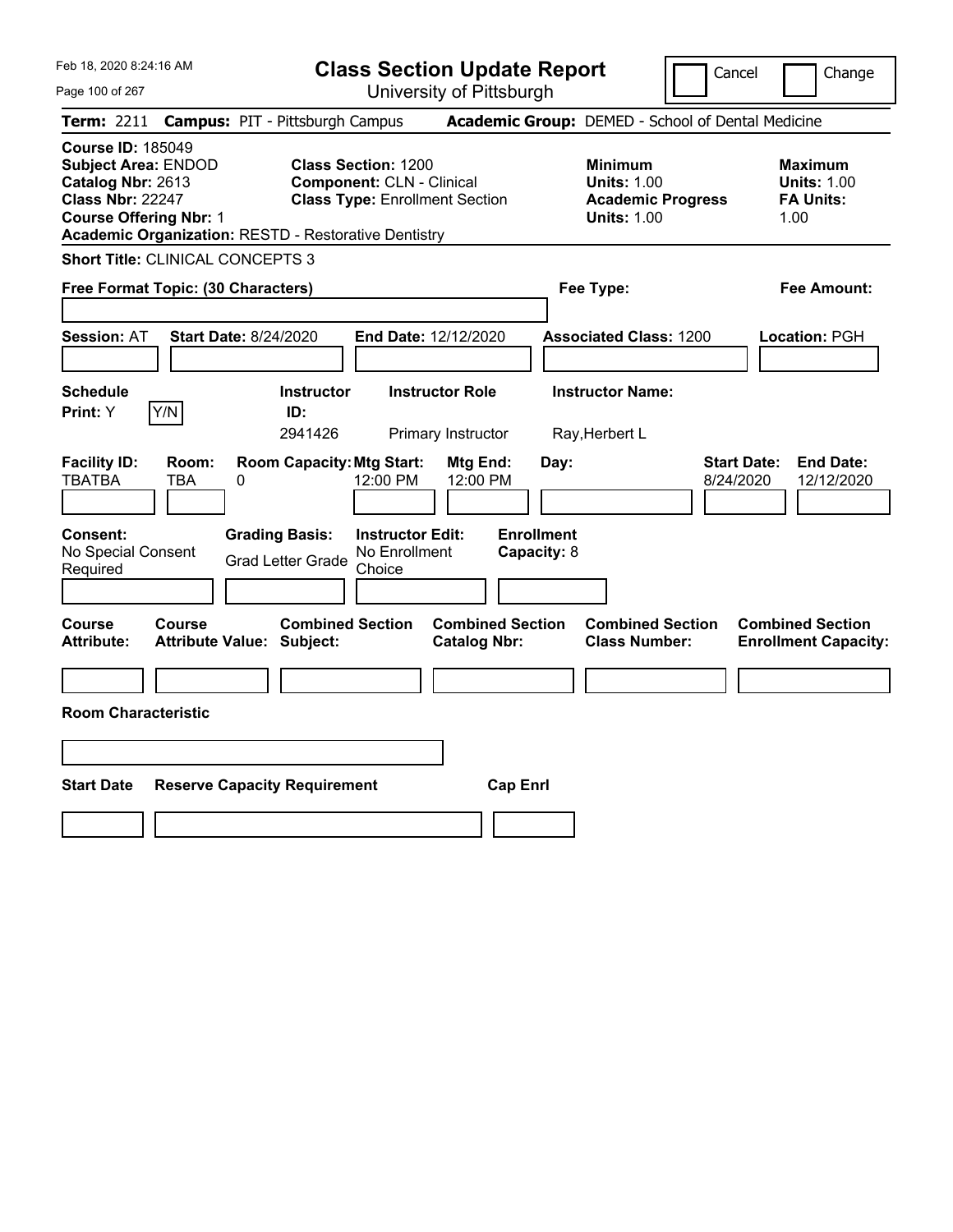Page 101 of 267

**Class Section Update Report**

Cancel Change

|                                                                                                                                                                                                                         |                                            | Term: 2211 Campus: PIT - Pittsburgh Campus                                                                                                                            |                                                                                        | Academic Group: DEMED - School of Dental Medicine                |                                                                   |
|-------------------------------------------------------------------------------------------------------------------------------------------------------------------------------------------------------------------------|--------------------------------------------|-----------------------------------------------------------------------------------------------------------------------------------------------------------------------|----------------------------------------------------------------------------------------|------------------------------------------------------------------|-------------------------------------------------------------------|
| <b>Course ID: 178864</b><br><b>Subject Area: ENDOD</b><br>Catalog Nbr: 2721<br><b>Class Nbr: 16871</b><br><b>Course Offering Nbr: 1</b>                                                                                 |                                            | <b>Class Section: 1030</b><br><b>Component: LEC - Lecture</b><br><b>Class Type: Enrollment Section</b><br><b>Academic Organization: RESTD - Restorative Dentistry</b> | <b>Minimum</b><br><b>Units: 1.00</b><br><b>Academic Progress</b><br><b>Units: 1.00</b> | <b>Maximum</b><br><b>Units: 1.00</b><br><b>FA Units:</b><br>1.00 |                                                                   |
|                                                                                                                                                                                                                         | <b>Short Title: TRAUMATOLOGY</b>           |                                                                                                                                                                       |                                                                                        |                                                                  |                                                                   |
|                                                                                                                                                                                                                         | Free Format Topic: (30 Characters)         |                                                                                                                                                                       |                                                                                        | Fee Type:                                                        | <b>Fee Amount:</b>                                                |
| Session: GDT                                                                                                                                                                                                            | <b>Start Date: 8/24/2020</b>               |                                                                                                                                                                       | End Date: 12/11/2020                                                                   | <b>Associated Class: 1030</b>                                    | Location: PGH                                                     |
| <b>Schedule</b><br><b>Print:</b> Y                                                                                                                                                                                      | Y/N                                        | <b>Instructor</b><br>ID:<br>2941426                                                                                                                                   | <b>Instructor Role</b><br>Primary Instructor                                           | <b>Instructor Name:</b><br>Ray, Herbert L                        |                                                                   |
| <b>Room Capacity: Mtg Start:</b><br><b>Facility ID:</b><br>Mtg End:<br>Room:<br><b>TBATBA</b><br><b>TBA</b><br>0<br>Consent:<br><b>Grading Basis:</b><br><b>Instructor Edit:</b><br>No Special Consent<br>No Enrollment |                                            |                                                                                                                                                                       |                                                                                        | Day:<br><b>Enrollment</b><br>Capacity: 10                        | <b>End Date:</b><br><b>Start Date:</b><br>8/24/2020<br>12/11/2020 |
| Required                                                                                                                                                                                                                |                                            | <b>Grad Letter Grade</b><br>Choice                                                                                                                                    |                                                                                        |                                                                  |                                                                   |
| Course<br><b>Attribute:</b>                                                                                                                                                                                             | Course<br><b>Attribute Value: Subject:</b> | <b>Combined Section</b>                                                                                                                                               | <b>Combined Section</b><br><b>Catalog Nbr:</b>                                         | <b>Combined Section</b><br><b>Class Number:</b>                  | <b>Combined Section</b><br><b>Enrollment Capacity:</b>            |
| <b>Room Characteristic</b>                                                                                                                                                                                              |                                            |                                                                                                                                                                       |                                                                                        |                                                                  |                                                                   |
| <b>Start Date</b>                                                                                                                                                                                                       | <b>Reserve Capacity Requirement</b>        |                                                                                                                                                                       | <b>Cap Enrl</b>                                                                        |                                                                  |                                                                   |
|                                                                                                                                                                                                                         |                                            |                                                                                                                                                                       |                                                                                        |                                                                  |                                                                   |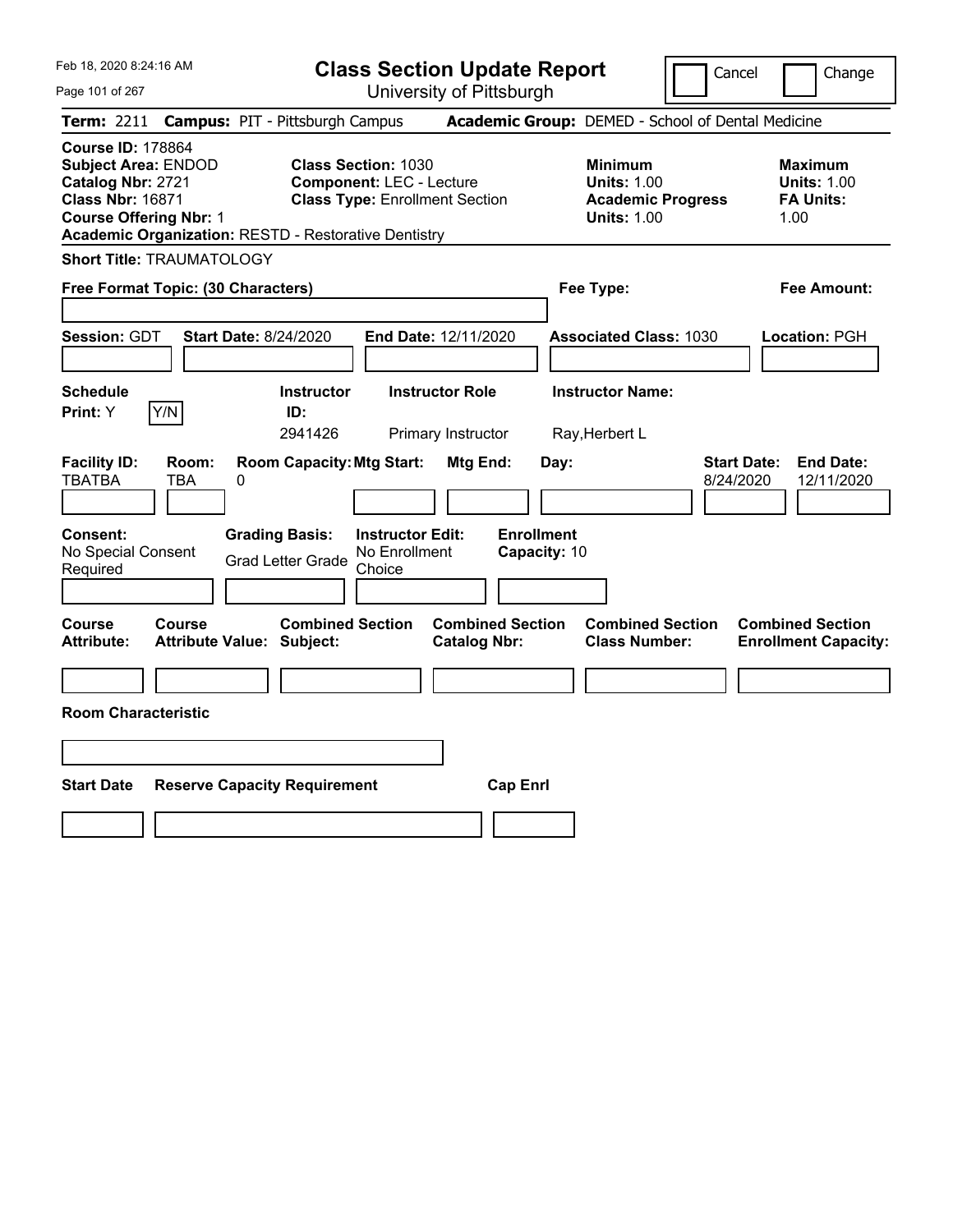|  | Feb 18, 2020 8:24:16 AM |  |
|--|-------------------------|--|
|  |                         |  |

**Class Section Update Report** University of Pittsburgh

Cancel Change

Page 102 of 267

|                                                                                                                                         |              | Term: 2211 Campus: PIT - Pittsburgh Campus                                                |                                                                           |                                                | Academic Group: DEMED - School of Dental Medicine                                      |                                                                   |  |
|-----------------------------------------------------------------------------------------------------------------------------------------|--------------|-------------------------------------------------------------------------------------------|---------------------------------------------------------------------------|------------------------------------------------|----------------------------------------------------------------------------------------|-------------------------------------------------------------------|--|
| <b>Course ID: 178865</b><br><b>Subject Area: ENDOD</b><br>Catalog Nbr: 2821<br><b>Class Nbr: 16872</b><br><b>Course Offering Nbr: 1</b> |              | <b>Class Section: 1030</b><br><b>Academic Organization: RESTD - Restorative Dentistry</b> | <b>Component: CLN - Clinical</b><br><b>Class Type: Enrollment Section</b> |                                                | <b>Minimum</b><br><b>Units: 2.00</b><br><b>Academic Progress</b><br><b>Units: 2.00</b> | <b>Maximum</b><br><b>Units: 2.00</b><br><b>FA Units:</b><br>2.00  |  |
|                                                                                                                                         |              | <b>Short Title: SPECIAL LECTURES SERIES</b>                                               |                                                                           |                                                |                                                                                        |                                                                   |  |
| Free Format Topic: (30 Characters)                                                                                                      |              |                                                                                           |                                                                           |                                                | Fee Type:                                                                              | <b>Fee Amount:</b>                                                |  |
| <b>Session: GDT</b>                                                                                                                     |              | <b>Start Date: 8/24/2020</b>                                                              | End Date: 12/11/2020                                                      |                                                | <b>Associated Class: 1030</b>                                                          | Location: PGH                                                     |  |
| <b>Schedule</b><br>Print: Y                                                                                                             | Y/N          | <b>Instructor</b><br>ID:<br>2941426                                                       | <b>Instructor Role</b><br>Primary Instructor                              |                                                | <b>Instructor Name:</b><br>Ray, Herbert L                                              |                                                                   |  |
| <b>Facility ID:</b><br><b>TBATBA</b>                                                                                                    | Room:<br>TBA | <b>Room Capacity: Mtg Start:</b><br>0                                                     |                                                                           | Mtg End:<br>Day:                               |                                                                                        | <b>Start Date:</b><br><b>End Date:</b><br>8/24/2020<br>12/11/2020 |  |
| Consent:<br>No Special Consent<br>Required                                                                                              |              | <b>Grading Basis:</b><br><b>Grad Letter Grade</b>                                         | <b>Instructor Edit:</b><br>No Enrollment<br>Choice                        | <b>Enrollment</b><br>Capacity: 6               |                                                                                        |                                                                   |  |
| Course<br><b>Attribute:</b>                                                                                                             | Course       | <b>Combined Section</b><br><b>Attribute Value: Subject:</b>                               |                                                                           | <b>Combined Section</b><br><b>Catalog Nbr:</b> | <b>Combined Section</b><br><b>Class Number:</b>                                        | <b>Combined Section</b><br><b>Enrollment Capacity:</b>            |  |
| <b>Room Characteristic</b>                                                                                                              |              |                                                                                           |                                                                           |                                                |                                                                                        |                                                                   |  |
|                                                                                                                                         |              |                                                                                           |                                                                           |                                                |                                                                                        |                                                                   |  |
| <b>Start Date</b>                                                                                                                       |              | <b>Reserve Capacity Requirement</b>                                                       |                                                                           | <b>Cap Enrl</b>                                |                                                                                        |                                                                   |  |
|                                                                                                                                         |              |                                                                                           |                                                                           |                                                |                                                                                        |                                                                   |  |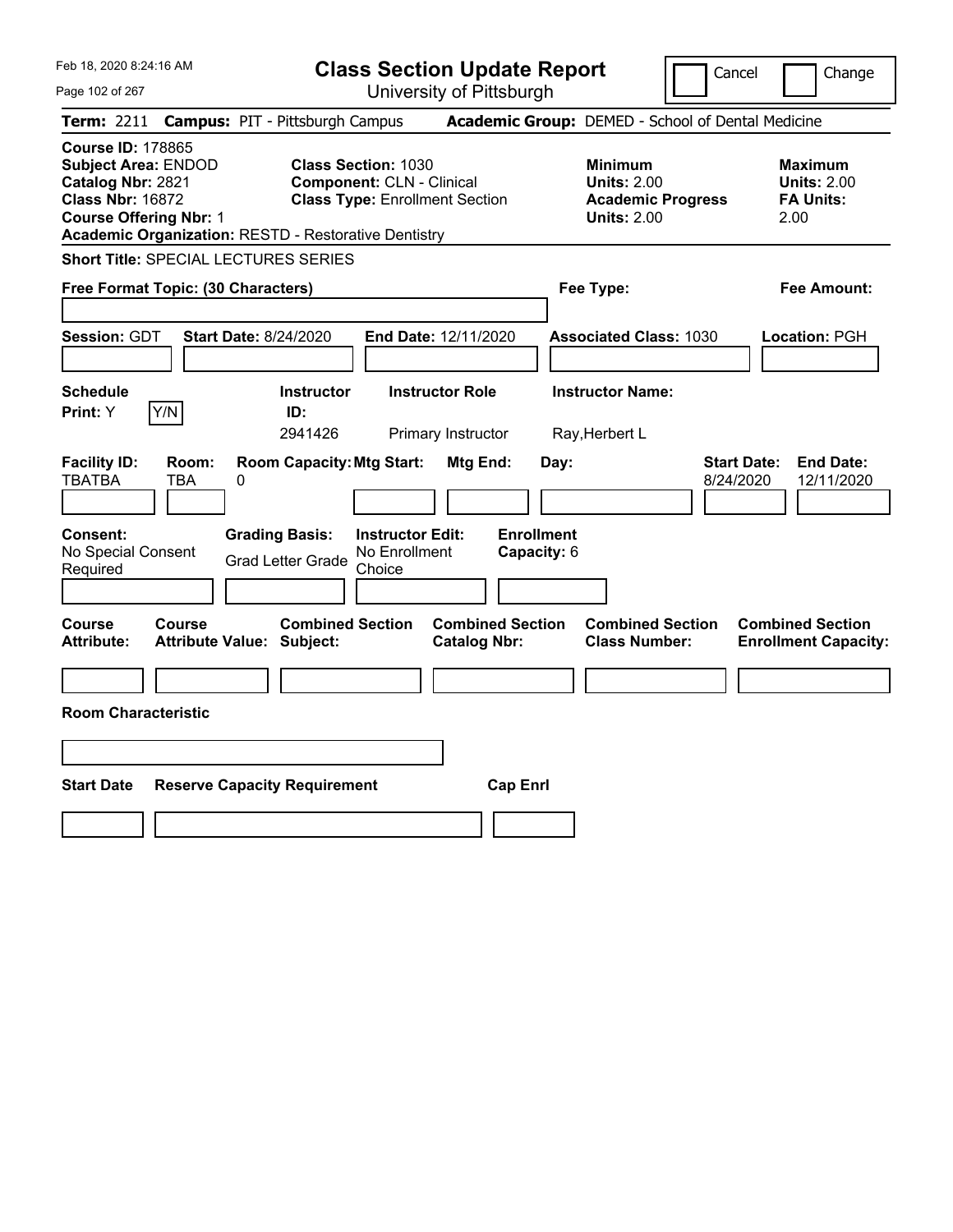| Feb 18, 2020 8:24:16 AM<br>Page 103 of 267                                                                                                                                                             | <b>Class Section Update Report</b><br>University of Pittsburgh                                           |                                                                                        | Cancel<br>Change                                                  |
|--------------------------------------------------------------------------------------------------------------------------------------------------------------------------------------------------------|----------------------------------------------------------------------------------------------------------|----------------------------------------------------------------------------------------|-------------------------------------------------------------------|
| <b>Campus: PIT - Pittsburgh Campus</b><br><b>Term: 2211</b>                                                                                                                                            |                                                                                                          | Academic Group: DEMED - School of Dental Medicine                                      |                                                                   |
| <b>Course ID: 178948</b><br><b>Subject Area: ENDOD</b><br>Catalog Nbr: 2921<br><b>Class Nbr: 16917</b><br><b>Course Offering Nbr: 1</b><br><b>Academic Organization: RESTD - Restorative Dentistry</b> | <b>Class Section: 1060</b><br><b>Component: LEC - Lecture</b><br><b>Class Type: Enrollment Section</b>   | <b>Minimum</b><br><b>Units: 2.00</b><br><b>Academic Progress</b><br><b>Units: 2.00</b> | <b>Maximum</b><br><b>Units: 2.00</b><br><b>FA Units:</b><br>2.00  |
| <b>Short Title: ENDODONTIC SURGERY</b>                                                                                                                                                                 |                                                                                                          |                                                                                        |                                                                   |
| Free Format Topic: (30 Characters)                                                                                                                                                                     |                                                                                                          | Fee Type:                                                                              | <b>Fee Amount:</b>                                                |
| <b>Session: GDT</b><br><b>Start Date: 8/24/2020</b><br><b>Schedule</b>                                                                                                                                 | End Date: 12/11/2020<br><b>Instructor</b><br><b>Instructor Role</b>                                      | <b>Associated Class: 1060</b><br><b>Instructor Name:</b>                               | Location: PGH                                                     |
| Y/N<br><b>Print:</b> Y                                                                                                                                                                                 | ID:                                                                                                      |                                                                                        |                                                                   |
| <b>Facility ID:</b><br>Room:<br><b>TBATBA</b><br><b>TBA</b><br>0<br><b>Grading Basis:</b><br><b>Consent:</b>                                                                                           | 2941426<br>Primary Instructor<br><b>Room Capacity: Mtg Start:</b><br>Mtg End:<br><b>Instructor Edit:</b> | Ray, Herbert L<br>Day:<br><b>Enrollment</b>                                            | <b>Start Date:</b><br><b>End Date:</b><br>8/24/2020<br>12/11/2020 |
| No Special Consent<br><b>Grad Letter Grade</b><br>Required<br>Course                                                                                                                                   | No Enrollment<br>Choice                                                                                  | Capacity: 6<br><b>Combined Section</b>                                                 |                                                                   |
| Course<br><b>Attribute:</b><br><b>Attribute Value: Subject:</b>                                                                                                                                        | <b>Combined Section</b><br><b>Combined Section</b><br><b>Catalog Nbr:</b>                                | <b>Class Number:</b>                                                                   | <b>Combined Section</b><br><b>Enrollment Capacity:</b>            |
| <b>Room Characteristic</b>                                                                                                                                                                             |                                                                                                          |                                                                                        |                                                                   |
|                                                                                                                                                                                                        |                                                                                                          |                                                                                        |                                                                   |
| <b>Start Date</b><br><b>Reserve Capacity Requirement</b>                                                                                                                                               |                                                                                                          | <b>Cap Enrl</b>                                                                        |                                                                   |
|                                                                                                                                                                                                        |                                                                                                          |                                                                                        |                                                                   |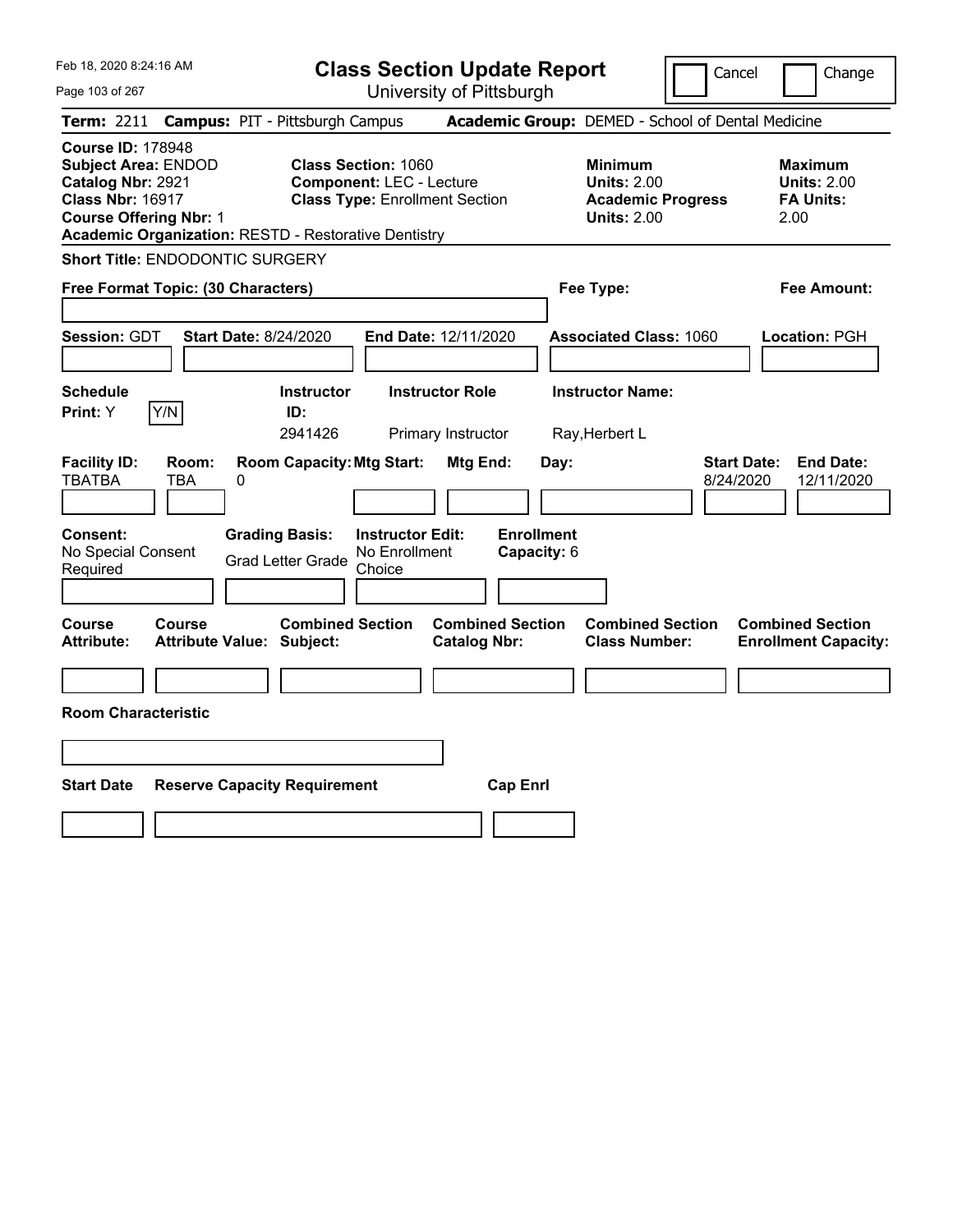Page 104 of 267

**Class Section Update Report**

Cancel **Change** 

| <b>Campus: PIT - Pittsburgh Campus</b><br><b>Term: 2211</b>                                                                                                                                                                                                                                                      | Academic Group: DEMED - School of Dental Medicine                                      |                                                           |
|------------------------------------------------------------------------------------------------------------------------------------------------------------------------------------------------------------------------------------------------------------------------------------------------------------------|----------------------------------------------------------------------------------------|-----------------------------------------------------------|
| <b>Course ID: 186450</b><br><b>Class Section: 1010</b><br><b>Subject Area: ENDOD</b><br>Catalog Nbr: 5210<br><b>Component: LEC - Lecture</b><br><b>Class Nbr: 24149</b><br><b>Class Type: Enrollment Section</b><br><b>Course Offering Nbr: 1</b><br><b>Academic Organization: RESTD - Restorative Dentistry</b> | <b>Minimum</b><br><b>Units: 1.00</b><br><b>Academic Progress</b><br><b>Units: 1.00</b> | Maximum<br><b>Units: 1.00</b><br><b>FA Units:</b><br>1.00 |
| <b>Short Title: ENDODONTICS 1</b>                                                                                                                                                                                                                                                                                |                                                                                        |                                                           |
| Free Format Topic: (30 Characters)                                                                                                                                                                                                                                                                               | Fee Type:                                                                              | <b>Fee Amount:</b>                                        |
| Session: GDT<br><b>Start Date: 8/24/2020</b><br>End Date: 12/11/2020                                                                                                                                                                                                                                             | <b>Associated Class: 1010</b>                                                          | Location: PGH                                             |
| <b>Schedule</b><br><b>Instructor Role</b><br><b>Instructor</b><br>Y/N<br>ID:<br>Print: Y<br>2902793<br>Primary Instructor                                                                                                                                                                                        | <b>Instructor Name:</b><br>Mandradjieff, Marin                                         |                                                           |
| <b>Facility ID:</b><br><b>Room Capacity: Mtg Start:</b><br>Room:<br>Mtg End:<br>Day:<br>SALK00458<br>00458<br>120<br>$3:00$ PM<br>3:50 PM<br>Mo                                                                                                                                                                  | <b>Start Date:</b><br>8/24/2020                                                        | <b>End Date:</b><br>12/11/2020                            |
| <b>Enrollment</b><br>Consent:<br><b>Grading Basis:</b><br><b>Instructor Edit:</b><br>No Special Consent<br>No Enrollment<br>Capacity: 90<br><b>ABCF</b><br>Choice<br>Required                                                                                                                                    |                                                                                        |                                                           |
| <b>Combined Section</b><br><b>Combined Section</b><br><b>Course</b><br><b>Course</b><br>Attribute:<br><b>Attribute Value: Subject:</b><br><b>Catalog Nbr:</b>                                                                                                                                                    | <b>Combined Section</b><br><b>Class Number:</b>                                        | <b>Combined Section</b><br><b>Enrollment Capacity:</b>    |
|                                                                                                                                                                                                                                                                                                                  |                                                                                        |                                                           |
| <b>Room Characteristic</b><br>PeopleSoft - Scheduled (PS)<br><b>Start Date</b><br><b>Reserve Capacity Requirement</b><br><b>Cap Enrl</b>                                                                                                                                                                         |                                                                                        |                                                           |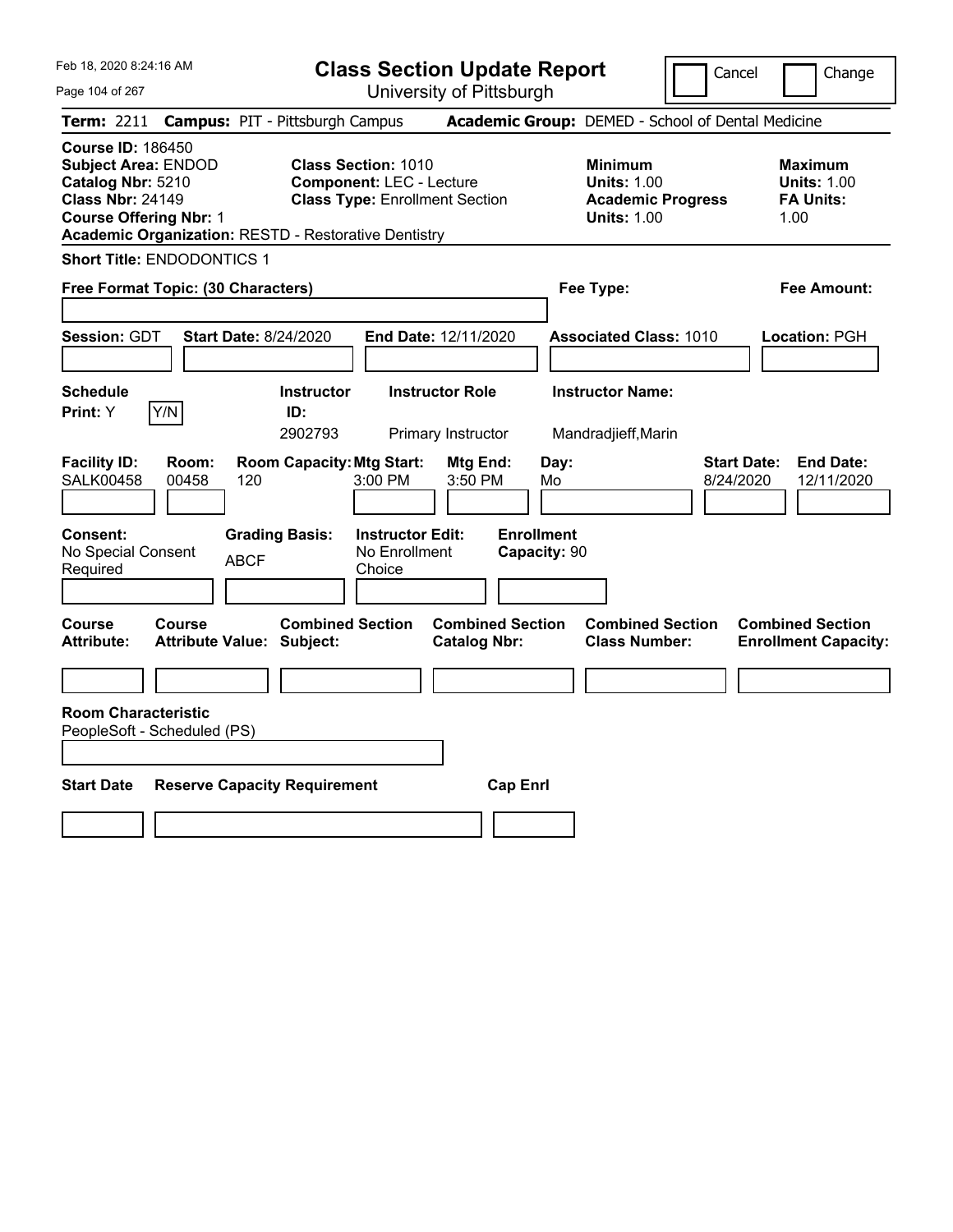**Class Section Update Report**

University of Pittsburgh

Cancel **Change** 

| Page 105 of 267 |
|-----------------|
|-----------------|

| <b>Term: 2211</b>                                                                                                                       |                         |             | <b>Campus: PIT - Pittsburgh Campus</b>                      |                                                                 |                                                                    |                                   | Academic Group: DEMED - School of Dental Medicine                                      |                                              |                                                                  |
|-----------------------------------------------------------------------------------------------------------------------------------------|-------------------------|-------------|-------------------------------------------------------------|-----------------------------------------------------------------|--------------------------------------------------------------------|-----------------------------------|----------------------------------------------------------------------------------------|----------------------------------------------|------------------------------------------------------------------|
| <b>Course ID: 186451</b><br><b>Subject Area: ENDOD</b><br>Catalog Nbr: 5216<br><b>Class Nbr: 24148</b><br><b>Course Offering Nbr: 1</b> |                         |             | Academic Organization: RESTD - Restorative Dentistry        | <b>Class Section: 1200</b><br><b>Component: PRA - Practicum</b> | <b>Class Type: Enrollment Section</b>                              |                                   | <b>Minimum</b><br><b>Units: 1.50</b><br><b>Academic Progress</b><br><b>Units: 1.50</b> |                                              | <b>Maximum</b><br><b>Units: 1.50</b><br><b>FA Units:</b><br>1.50 |
| Short Title: ENDODONTICS 1 LAB                                                                                                          |                         |             |                                                             |                                                                 |                                                                    |                                   |                                                                                        |                                              |                                                                  |
| Free Format Topic: (30 Characters)                                                                                                      |                         |             |                                                             |                                                                 |                                                                    |                                   | Fee Type:                                                                              |                                              | <b>Fee Amount:</b>                                               |
| <b>Session: GDT</b>                                                                                                                     |                         |             | <b>Start Date: 8/24/2020</b>                                |                                                                 | End Date: 12/11/2020                                               |                                   | <b>Associated Class: 1200</b>                                                          |                                              | Location: PGH                                                    |
| <b>Schedule</b><br>Print: Y                                                                                                             | Y/N                     |             | <b>Instructor</b><br>ID:<br>2902793<br>2902793              |                                                                 | <b>Instructor Role</b><br>Primary Instructor<br>Primary Instructor |                                   | <b>Instructor Name:</b><br>Mandradjieff, Marin<br>Mandradjieff, Marin                  |                                              |                                                                  |
| <b>Facility ID:</b><br><b>SALK00405</b><br><b>SALK00405</b>                                                                             | Room:<br>00405<br>00405 | 40<br>40    | <b>Room Capacity: Mtg Start:</b>                            | $9:00$ AM<br>1:00 PM                                            | Mtg End:<br>11:50 AM<br>4:50 PM                                    | Day:<br>Tu<br>We                  |                                                                                        | <b>Start Date:</b><br>8/24/2020<br>8/24/2020 | <b>End Date:</b><br>12/11/2020<br>12/11/2020                     |
| Consent:<br>No Special Consent<br>Required                                                                                              |                         | <b>ABCF</b> | <b>Grading Basis:</b>                                       | <b>Instructor Edit:</b><br>No Enrollment<br>Choice              |                                                                    | <b>Enrollment</b><br>Capacity: 90 |                                                                                        |                                              |                                                                  |
| Course<br><b>Attribute:</b>                                                                                                             | Course                  |             | <b>Combined Section</b><br><b>Attribute Value: Subject:</b> |                                                                 | <b>Combined Section</b><br><b>Catalog Nbr:</b>                     |                                   | <b>Combined Section</b><br><b>Class Number:</b>                                        |                                              | <b>Combined Section</b><br><b>Enrollment Capacity:</b>           |
| <b>Room Characteristic</b>                                                                                                              |                         |             |                                                             |                                                                 |                                                                    |                                   |                                                                                        |                                              |                                                                  |
| <b>Start Date</b>                                                                                                                       |                         |             | <b>Reserve Capacity Requirement</b>                         |                                                                 |                                                                    | <b>Cap Enrl</b>                   |                                                                                        |                                              |                                                                  |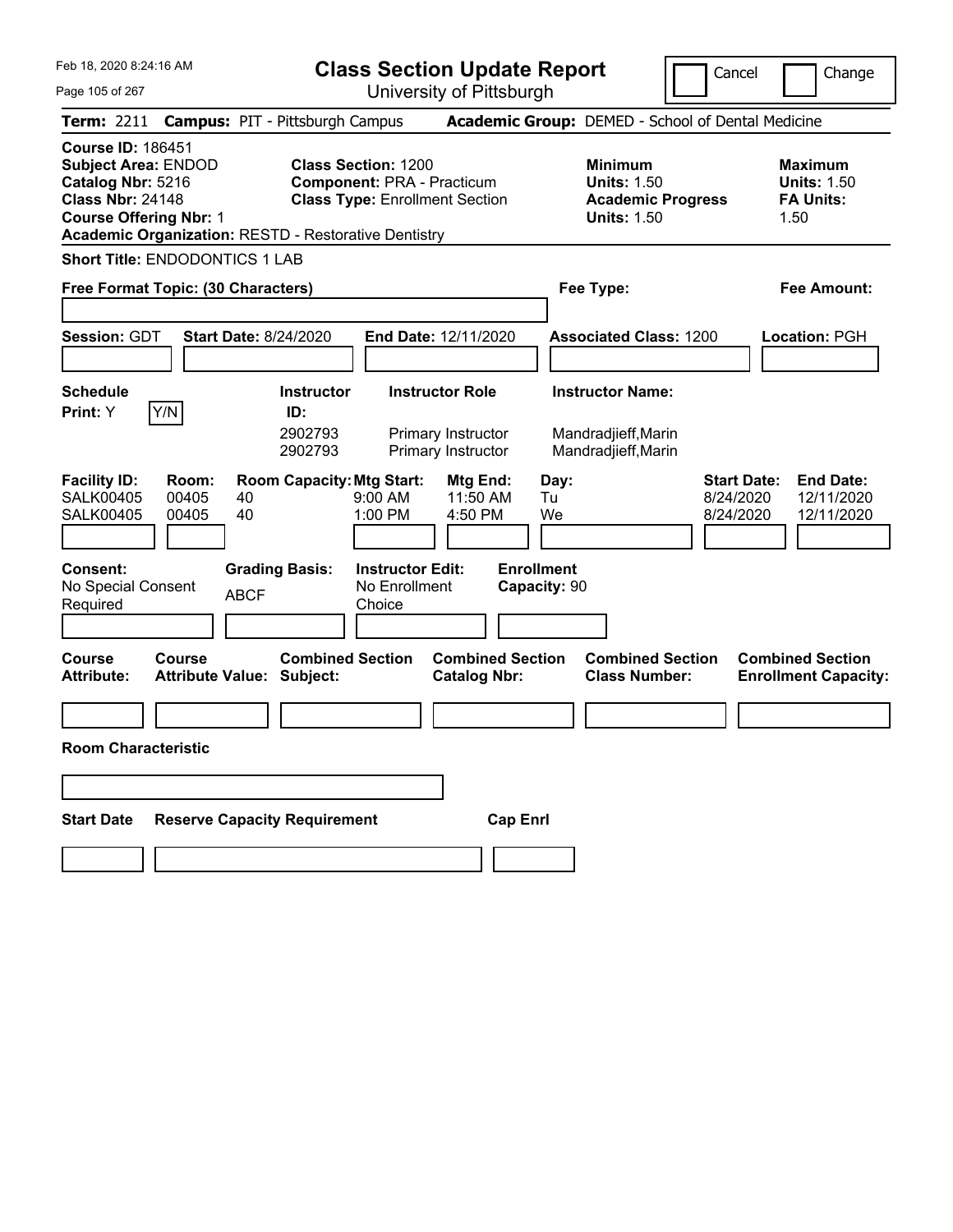Page 106 of 267

**Class Section Update Report**

Cancel **Change** 

|                                                                                                                                                                                                        |                                                                                 | UNIVUOILY ULI RODULYN                                                                                  |                                                                        |                                                                                        |                                                                   |
|--------------------------------------------------------------------------------------------------------------------------------------------------------------------------------------------------------|---------------------------------------------------------------------------------|--------------------------------------------------------------------------------------------------------|------------------------------------------------------------------------|----------------------------------------------------------------------------------------|-------------------------------------------------------------------|
| <b>Term: 2211</b>                                                                                                                                                                                      | <b>Campus: PIT - Pittsburgh Campus</b>                                          |                                                                                                        |                                                                        | Academic Group: DEMED - School of Dental Medicine                                      |                                                                   |
| <b>Course ID: 186452</b><br><b>Subject Area: ENDOD</b><br>Catalog Nbr: 5313<br><b>Class Nbr: 24147</b><br><b>Course Offering Nbr: 1</b><br><b>Academic Organization: RESTD - Restorative Dentistry</b> |                                                                                 | <b>Class Section: 1100</b><br><b>Component: LEC - Lecture</b><br><b>Class Type: Enrollment Section</b> |                                                                        | <b>Minimum</b><br><b>Units: 1.00</b><br><b>Academic Progress</b><br><b>Units: 1.00</b> | <b>Maximum</b><br><b>Units: 1.00</b><br><b>FA Units:</b><br>1.00  |
| <b>Short Title: ENDODONTICS 3</b>                                                                                                                                                                      |                                                                                 |                                                                                                        |                                                                        |                                                                                        |                                                                   |
| Free Format Topic: (30 Characters)                                                                                                                                                                     |                                                                                 |                                                                                                        |                                                                        | Fee Type:                                                                              | Fee Amount:                                                       |
| <b>Session: GDT</b>                                                                                                                                                                                    | <b>Start Date: 8/24/2020</b>                                                    | End Date: 12/11/2020                                                                                   |                                                                        | <b>Associated Class: 1100</b>                                                          | Location: PGH                                                     |
| <b>Schedule</b><br>Y/N<br>Print: Y                                                                                                                                                                     | <b>Instructor</b><br>ID:<br>2902793                                             | <b>Instructor Role</b><br>Primary Instructor                                                           |                                                                        | <b>Instructor Name:</b><br>Mandradjieff, Marin                                         |                                                                   |
| <b>Facility ID:</b><br>Room:<br><b>SALK00355</b><br>00355<br>Consent:<br>No Special Consent<br>Required                                                                                                | <b>Room Capacity: Mtg Start:</b><br>171<br><b>Grading Basis:</b><br><b>ABCF</b> | 8:00 AM<br><b>Instructor Edit:</b><br>No Enrollment<br>Choice                                          | Mtg End:<br>Day:<br>8:50 AM<br>Mo<br><b>Enrollment</b><br>Capacity: 90 |                                                                                        | <b>Start Date:</b><br><b>End Date:</b><br>8/24/2020<br>12/11/2020 |
| <b>Course</b><br><b>Course</b><br><b>Attribute:</b>                                                                                                                                                    | <b>Combined Section</b><br><b>Attribute Value: Subject:</b>                     |                                                                                                        | <b>Combined Section</b><br><b>Catalog Nbr:</b>                         | <b>Combined Section</b><br><b>Class Number:</b>                                        | <b>Combined Section</b><br><b>Enrollment Capacity:</b>            |
| <b>Room Characteristic</b><br>PeopleSoft - Scheduled (PS)<br><b>Start Date</b>                                                                                                                         | <b>Reserve Capacity Requirement</b>                                             |                                                                                                        | <b>Cap Enrl</b>                                                        |                                                                                        |                                                                   |
|                                                                                                                                                                                                        |                                                                                 |                                                                                                        |                                                                        |                                                                                        |                                                                   |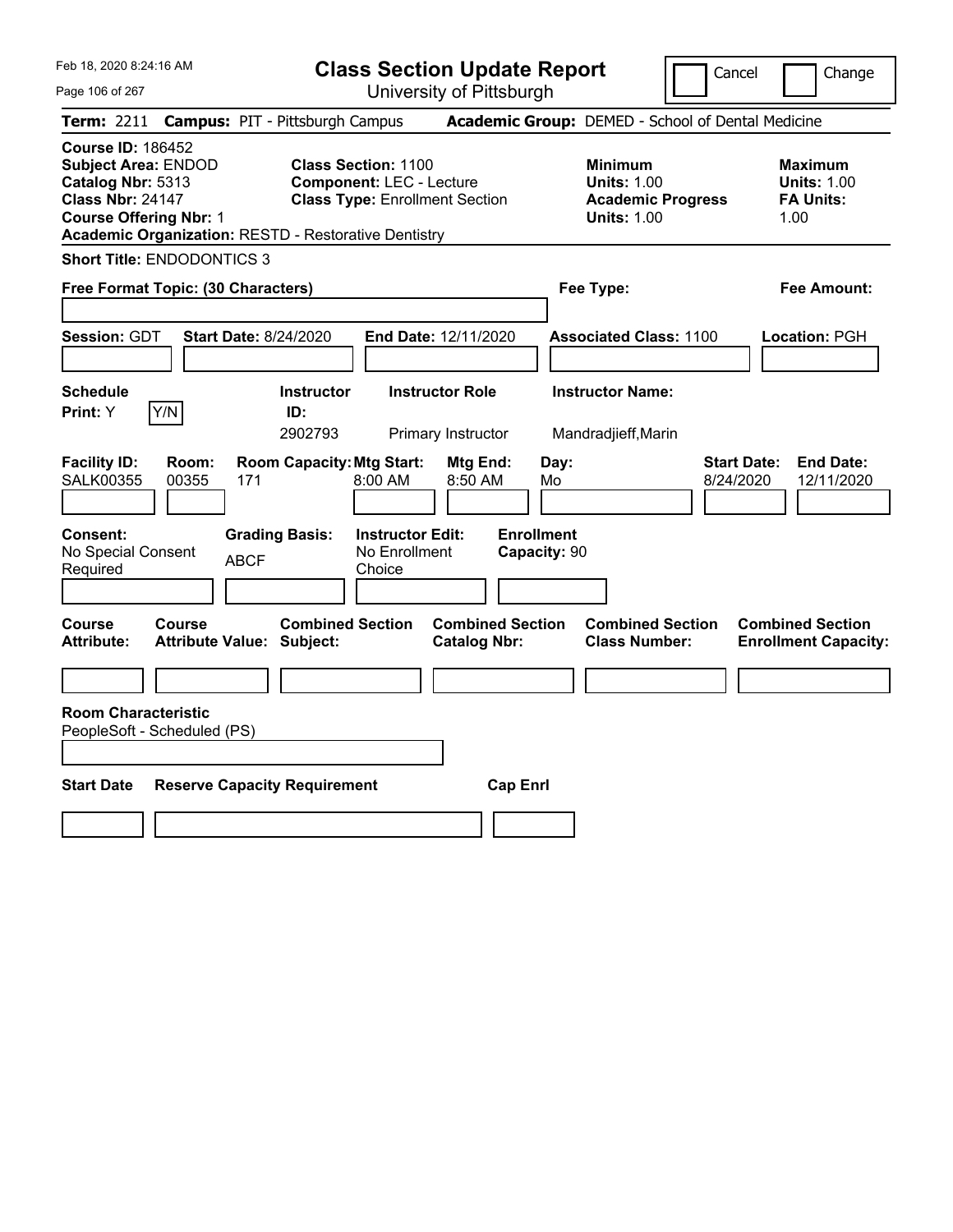| Feb 18, 2020 8:24:16 AM<br>Page 107 of 267                                                                                                                                                             | <b>Class Section Update Report</b><br>University of Pittsburgh                                            |                                                                                        | Cancel<br>Change                                                  |
|--------------------------------------------------------------------------------------------------------------------------------------------------------------------------------------------------------|-----------------------------------------------------------------------------------------------------------|----------------------------------------------------------------------------------------|-------------------------------------------------------------------|
| <b>Term: 2211</b>                                                                                                                                                                                      | <b>Campus: PIT - Pittsburgh Campus</b>                                                                    | Academic Group: DEMED - School of Dental Medicine                                      |                                                                   |
| <b>Course ID: 186454</b><br><b>Subject Area: ENDOD</b><br>Catalog Nbr: 5900<br><b>Class Nbr: 24145</b><br><b>Course Offering Nbr: 1</b><br><b>Academic Organization: RESTD - Restorative Dentistry</b> | <b>Class Section: 1100</b><br>Component: IND - Independent Study<br><b>Class Type: Enrollment Section</b> | <b>Minimum</b><br><b>Units: 1.00</b><br><b>Academic Progress</b><br><b>Units: 1.00</b> | <b>Maximum</b><br><b>Units: 1.00</b><br><b>FA Units:</b><br>1.00  |
| <b>Short Title: INDEPENDENT STUDY</b>                                                                                                                                                                  |                                                                                                           |                                                                                        |                                                                   |
| Free Format Topic: (30 Characters)                                                                                                                                                                     |                                                                                                           | Fee Type:                                                                              | <b>Fee Amount:</b>                                                |
| <b>Session: GDT</b><br><b>Start Date: 8/24/2020</b>                                                                                                                                                    | End Date: 12/11/2020                                                                                      | <b>Associated Class: 1100</b>                                                          | Location: PGH                                                     |
| <b>Schedule</b>                                                                                                                                                                                        | <b>Instructor</b><br><b>Instructor Role</b>                                                               | <b>Instructor Name:</b>                                                                |                                                                   |
| Y/N<br><b>Print: Y</b>                                                                                                                                                                                 | ID:<br>2941426<br>Primary Instructor                                                                      | Ray, Herbert L                                                                         |                                                                   |
| <b>Facility ID:</b><br>Room:<br><b>TBATBA</b><br><b>TBA</b><br>0<br>Consent:                                                                                                                           | <b>Room Capacity: Mtg Start:</b><br>Mtg End:<br><b>Grading Basis:</b><br><b>Instructor Edit:</b>          | Day:<br><b>Enrollment</b>                                                              | <b>Start Date:</b><br><b>End Date:</b><br>8/24/2020<br>12/11/2020 |
| No Special Consent<br>Required                                                                                                                                                                         | No Enrollment<br><b>Grad HSU Basis</b><br>Choice                                                          | Capacity: 10                                                                           |                                                                   |
|                                                                                                                                                                                                        |                                                                                                           |                                                                                        |                                                                   |
| Course<br>Course<br><b>Attribute:</b><br><b>Attribute Value: Subject:</b>                                                                                                                              | <b>Combined Section</b><br><b>Combined Section</b><br><b>Catalog Nbr:</b>                                 | <b>Combined Section</b><br><b>Class Number:</b>                                        | <b>Combined Section</b><br><b>Enrollment Capacity:</b>            |
|                                                                                                                                                                                                        |                                                                                                           |                                                                                        |                                                                   |
| <b>Room Characteristic</b>                                                                                                                                                                             |                                                                                                           |                                                                                        |                                                                   |
|                                                                                                                                                                                                        |                                                                                                           |                                                                                        |                                                                   |
| <b>Start Date</b><br><b>Reserve Capacity Requirement</b>                                                                                                                                               |                                                                                                           | <b>Cap Enrl</b>                                                                        |                                                                   |
|                                                                                                                                                                                                        |                                                                                                           |                                                                                        |                                                                   |
|                                                                                                                                                                                                        |                                                                                                           |                                                                                        |                                                                   |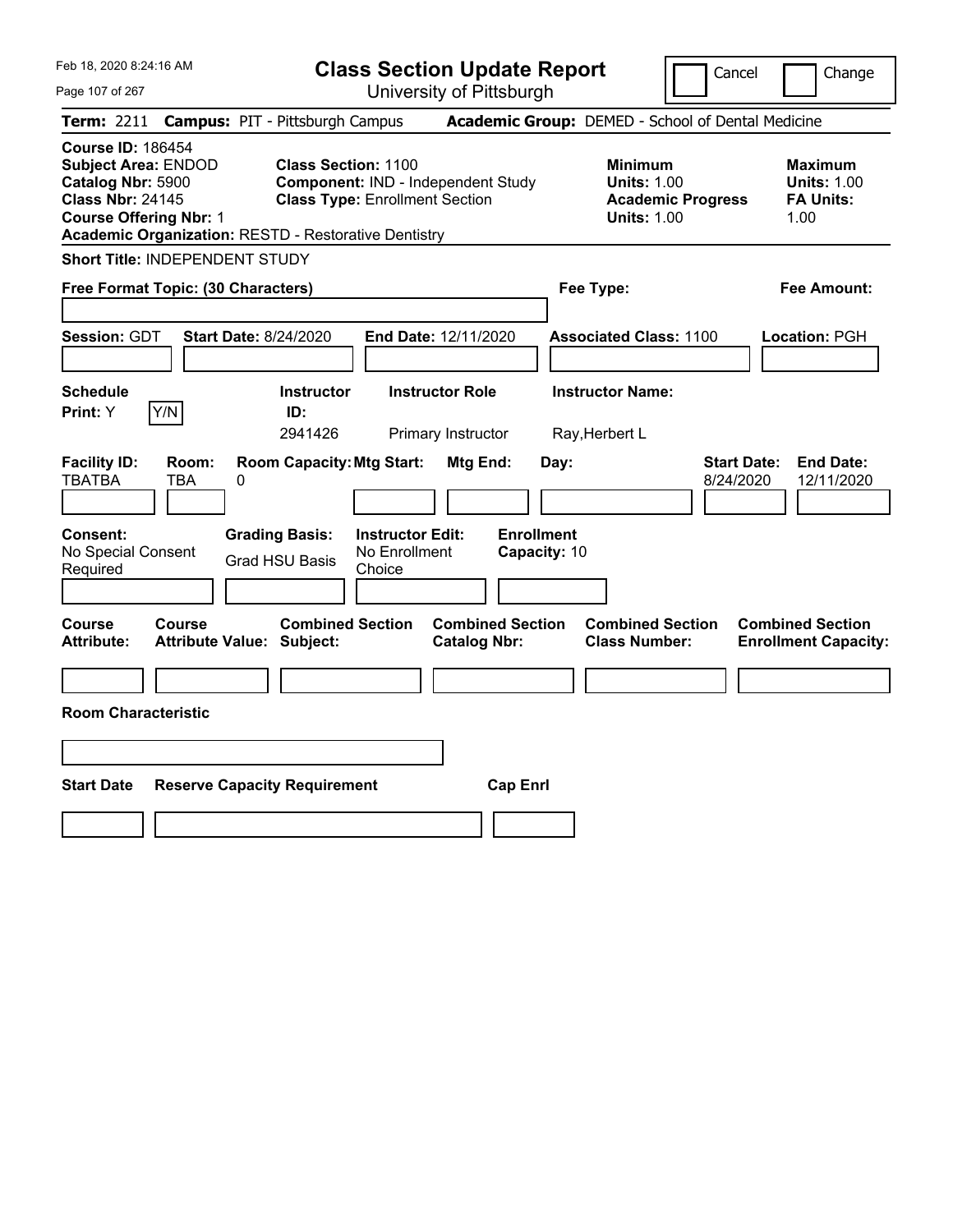Feb 18, 2020 8:24:16 AM

**Class Section Update Report**

Cancel **I** Change

| Page 108 of 267                                                                                                                         | University of Pittsburgh                                                                                                                                               |                                                                                        |                                                                   |
|-----------------------------------------------------------------------------------------------------------------------------------------|------------------------------------------------------------------------------------------------------------------------------------------------------------------------|----------------------------------------------------------------------------------------|-------------------------------------------------------------------|
| <b>Term: 2211</b>                                                                                                                       | <b>Campus: PIT - Pittsburgh Campus</b>                                                                                                                                 | Academic Group: DEMED - School of Dental Medicine                                      |                                                                   |
| <b>Course ID: 186453</b><br><b>Subject Area: ENDOD</b><br>Catalog Nbr: 5911<br><b>Class Nbr: 24146</b><br><b>Course Offering Nbr: 1</b> | <b>Class Section: 1100</b><br><b>Component: CLN - Clinical</b><br><b>Class Type: Enrollment Section</b><br><b>Academic Organization: RESTD - Restorative Dentistry</b> | <b>Minimum</b><br><b>Units: 1.00</b><br><b>Academic Progress</b><br><b>Units: 1.00</b> | <b>Maximum</b><br><b>Units: 1.00</b><br><b>FA Units:</b><br>1.00  |
| <b>Short Title: ADVANCED ENDODONTICS</b>                                                                                                |                                                                                                                                                                        |                                                                                        |                                                                   |
| Free Format Topic: (30 Characters)                                                                                                      |                                                                                                                                                                        | Fee Type:                                                                              | Fee Amount:                                                       |
| <b>Session: GDT</b>                                                                                                                     | <b>Start Date: 8/24/2020</b><br>End Date: 12/11/2020                                                                                                                   | <b>Associated Class: 1100</b>                                                          | Location: PGH                                                     |
| <b>Schedule</b><br>Y/N<br><b>Print:</b> Y                                                                                               | <b>Instructor Role</b><br><b>Instructor</b><br>ID:<br>3472807<br>Primary Instructor<br>2941426<br>Secondary Instructor                                                 | <b>Instructor Name:</b><br>Madoori, Manasa P<br>Ray, Herbert L                         |                                                                   |
| <b>Facility ID:</b><br>Room:<br><b>TBATBA</b><br><b>TBA</b>                                                                             | <b>Room Capacity: Mtg Start:</b><br>Mtg End:<br>0                                                                                                                      | Day:                                                                                   | <b>Start Date:</b><br><b>End Date:</b><br>8/24/2020<br>12/11/2020 |
| Consent:<br>No Special Consent<br>Required                                                                                              | <b>Grading Basis:</b><br><b>Instructor Edit:</b><br>No Enrollment<br><b>Grad HSU Basis</b><br>Choice                                                                   | <b>Enrollment</b><br>Capacity: 35                                                      |                                                                   |
| Course<br>Course<br><b>Attribute:</b>                                                                                                   | <b>Combined Section</b><br><b>Combined Section</b><br><b>Attribute Value: Subject:</b><br><b>Catalog Nbr:</b>                                                          | <b>Combined Section</b><br><b>Class Number:</b>                                        | <b>Combined Section</b><br><b>Enrollment Capacity:</b>            |
| <b>Room Characteristic</b>                                                                                                              |                                                                                                                                                                        |                                                                                        |                                                                   |
|                                                                                                                                         |                                                                                                                                                                        |                                                                                        |                                                                   |
| <b>Start Date</b>                                                                                                                       | <b>Reserve Capacity Requirement</b><br><b>Cap Enrl</b>                                                                                                                 |                                                                                        |                                                                   |
|                                                                                                                                         |                                                                                                                                                                        |                                                                                        |                                                                   |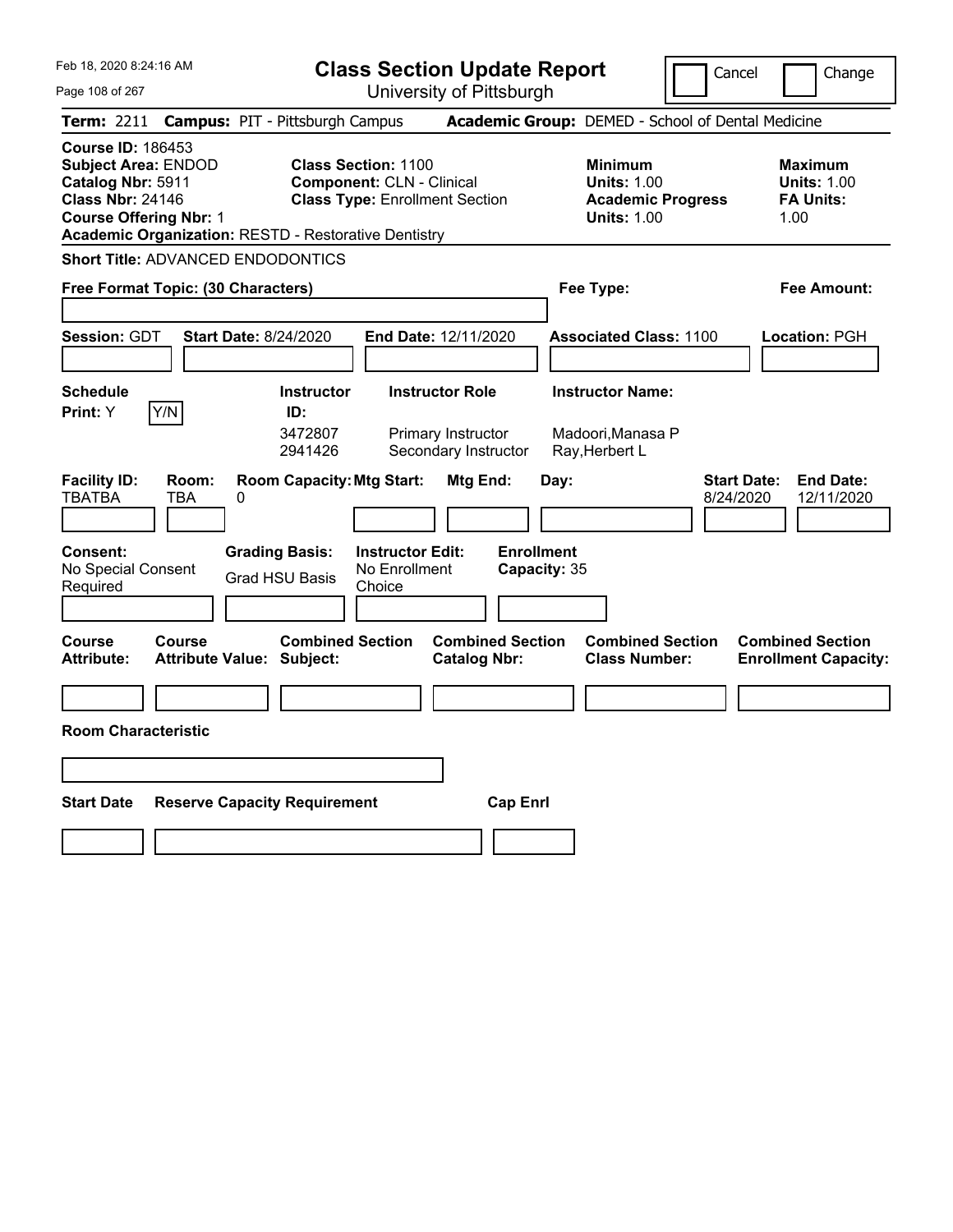| Feb 18, 2020 8:24:16 AM                                                                                                                                                                                   |                                                                                                                       | <b>Class Section Update Report</b>             |                                                                                        | Cancel<br>Change                                                  |
|-----------------------------------------------------------------------------------------------------------------------------------------------------------------------------------------------------------|-----------------------------------------------------------------------------------------------------------------------|------------------------------------------------|----------------------------------------------------------------------------------------|-------------------------------------------------------------------|
| Page 109 of 267                                                                                                                                                                                           |                                                                                                                       | University of Pittsburgh                       |                                                                                        |                                                                   |
| <b>Term: 2211</b>                                                                                                                                                                                         | <b>Campus: PIT - Pittsburgh Campus</b>                                                                                |                                                | Academic Group: DEMED - School of Dental Medicine                                      |                                                                   |
| <b>Course ID: 109385</b><br><b>Subject Area: FTDN</b><br>Catalog Nbr: 0000<br><b>Class Nbr: 27255</b><br><b>Course Offering Nbr: 1</b><br>Academic Organization: DMED-DEAN - Office of the Dean, Dent Med | <b>Class Section: 1020</b><br><b>Component: FTD - Full Time Dissertation</b><br><b>Class Type: Enrollment Section</b> |                                                | <b>Minimum</b><br><b>Units: 0.00</b><br><b>Academic Progress</b><br><b>Units: 9.00</b> | <b>Maximum</b><br><b>Units: 0.00</b><br><b>FA Units:</b><br>9.00  |
| Short Title: FULL-TIME DISSERTATION STUDY                                                                                                                                                                 |                                                                                                                       |                                                |                                                                                        |                                                                   |
| Free Format Topic: (30 Characters)                                                                                                                                                                        |                                                                                                                       |                                                | Fee Type:                                                                              | Fee Amount:                                                       |
| <b>Session: GDT</b><br><b>Start Date: 8/24/2020</b>                                                                                                                                                       |                                                                                                                       | <b>End Date: 12/11/2020</b>                    | <b>Associated Class: 1020</b>                                                          | Location: PGH                                                     |
| <b>Schedule</b><br>Y/N<br><b>Print: N</b>                                                                                                                                                                 | <b>Instructor</b><br>ID:<br>2936617                                                                                   | <b>Instructor Role</b><br>Primary Instructor   | <b>Instructor Name:</b><br>Beniash, Elia                                               |                                                                   |
| <b>Facility ID:</b><br>Room:<br><b>TBATBA</b><br>TBA<br>0                                                                                                                                                 | <b>Room Capacity: Mtg Start:</b>                                                                                      | Mtg End:<br>Day:                               |                                                                                        | <b>Start Date:</b><br><b>End Date:</b><br>8/24/2020<br>12/11/2020 |
| Consent:<br><b>Department Consent</b><br>Required                                                                                                                                                         | <b>Grading Basis:</b><br><b>Instructor Edit:</b><br>No Enrollment<br><b>Print No Grade</b><br>Choice                  | <b>Enrollment</b><br>Capacity: 5               |                                                                                        |                                                                   |
| Course<br>Course<br><b>Attribute:</b><br><b>Attribute Value: Subject:</b>                                                                                                                                 | <b>Combined Section</b>                                                                                               | <b>Combined Section</b><br><b>Catalog Nbr:</b> | <b>Combined Section</b><br><b>Class Number:</b>                                        | <b>Combined Section</b><br><b>Enrollment Capacity:</b>            |
|                                                                                                                                                                                                           |                                                                                                                       |                                                |                                                                                        |                                                                   |
| <b>Room Characteristic</b>                                                                                                                                                                                |                                                                                                                       |                                                |                                                                                        |                                                                   |
|                                                                                                                                                                                                           |                                                                                                                       |                                                |                                                                                        |                                                                   |
| <b>Start Date</b>                                                                                                                                                                                         | <b>Reserve Capacity Requirement</b>                                                                                   | <b>Cap Enrl</b>                                |                                                                                        |                                                                   |
|                                                                                                                                                                                                           |                                                                                                                       |                                                |                                                                                        |                                                                   |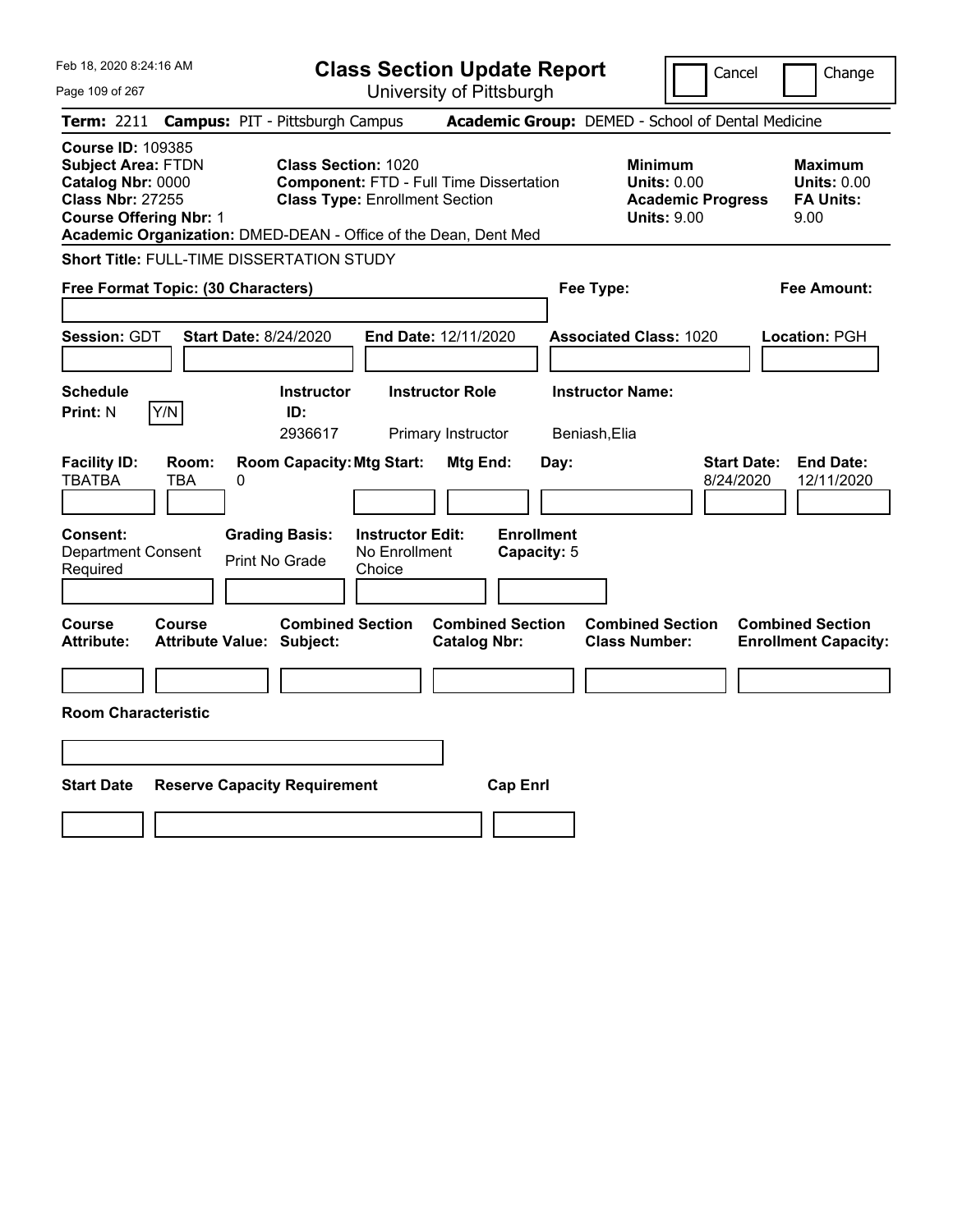|  | Feb 18, 2020 8:24:16 AM |  |
|--|-------------------------|--|
|  |                         |  |

Page 110 of 267

**Class Section Update Report**

Cancel **Change** 

| <b>Term: 2211</b>                                                                                    |                               | <b>Campus: PIT - Pittsburgh Campus</b>                        |                                                                |                                                |                                   | Academic Group: DEMED - School of Dental Medicine                               |                                 |                                                                  |
|------------------------------------------------------------------------------------------------------|-------------------------------|---------------------------------------------------------------|----------------------------------------------------------------|------------------------------------------------|-----------------------------------|---------------------------------------------------------------------------------|---------------------------------|------------------------------------------------------------------|
| <b>Course ID: 118019</b><br><b>Subject Area: ODO</b><br>Catalog Nbr: 2011<br><b>Class Nbr: 16447</b> | <b>Course Offering Nbr: 1</b> | Academic Organization: ORTHO - Orthodon & Dentfacial Orthoped | <b>Class Section: 1020</b><br><b>Component: CLN - Clinical</b> | <b>Class Type: Enrollment Section</b>          |                                   | Minimum<br><b>Units: 2.00</b><br><b>Academic Progress</b><br><b>Units: 2.00</b> |                                 | <b>Maximum</b><br><b>Units: 2.00</b><br><b>FA Units:</b><br>2.00 |
|                                                                                                      |                               | <b>Short Title: GRADUATE ORTHODONTIC CLINIC 1</b>             |                                                                |                                                |                                   |                                                                                 |                                 |                                                                  |
|                                                                                                      |                               | Free Format Topic: (30 Characters)                            |                                                                |                                                |                                   | Fee Type:                                                                       |                                 | Fee Amount:                                                      |
| <b>Session: GDT</b>                                                                                  |                               | <b>Start Date: 8/24/2020</b>                                  |                                                                | End Date: 12/11/2020                           |                                   | <b>Associated Class: 1020</b>                                                   |                                 | Location: PGH                                                    |
| <b>Schedule</b><br><b>Print:</b> Y                                                                   | Y/N                           | <b>Instructor</b><br>ID:<br>2906063                           |                                                                | <b>Instructor Role</b><br>Primary Instructor   |                                   | <b>Instructor Name:</b><br>Petrone, Joseph F. A.                                |                                 |                                                                  |
| <b>Facility ID:</b><br><b>TBATBA</b>                                                                 | Room:<br><b>TBA</b>           | <b>Room Capacity: Mtg Start:</b><br>0                         |                                                                | Mtg End:                                       | Day:                              |                                                                                 | <b>Start Date:</b><br>8/24/2020 | <b>End Date:</b><br>12/11/2020                                   |
| <b>Consent:</b><br>No Special Consent<br>Required                                                    |                               | <b>Grading Basis:</b><br>Grad LG/SU3<br>Basis                 | <b>Instructor Edit:</b><br>No Enrollment<br>Choice             |                                                | <b>Enrollment</b><br>Capacity: 35 |                                                                                 |                                 |                                                                  |
| <b>Course</b><br><b>Attribute:</b>                                                                   | Course                        | <b>Combined Section</b><br><b>Attribute Value: Subject:</b>   |                                                                | <b>Combined Section</b><br><b>Catalog Nbr:</b> |                                   | <b>Combined Section</b><br><b>Class Number:</b>                                 |                                 | <b>Combined Section</b><br><b>Enrollment Capacity:</b>           |
| <b>Room Characteristic</b>                                                                           |                               |                                                               |                                                                |                                                |                                   |                                                                                 |                                 |                                                                  |
| <b>Start Date</b>                                                                                    |                               | <b>Reserve Capacity Requirement</b>                           |                                                                | <b>Cap Enrl</b>                                |                                   |                                                                                 |                                 |                                                                  |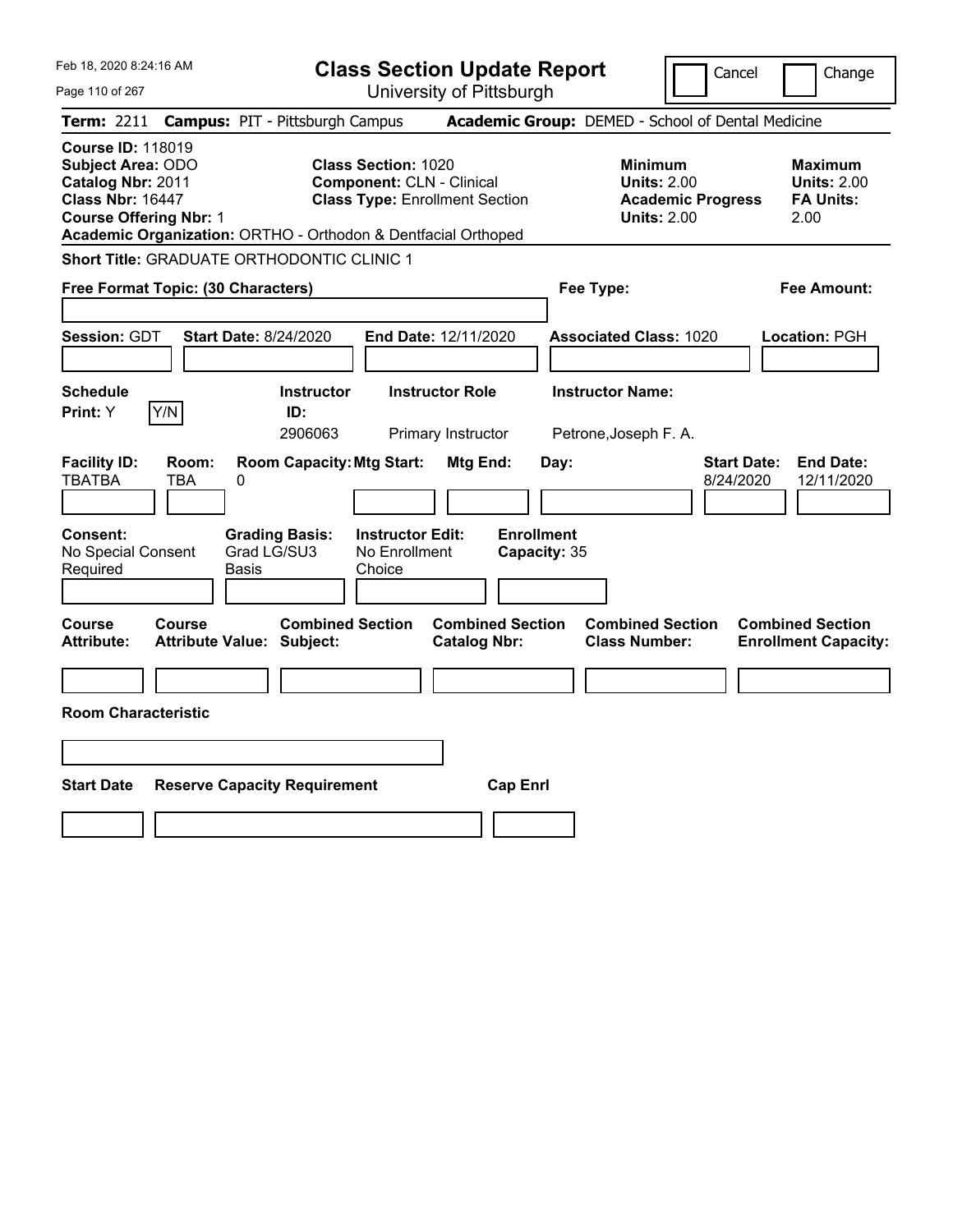Feb 18, 2020 8:24:16 AM Page 111 of 267 **Class Section Update Report** University of Pittsburgh Cancel | Change **Term:** 2211 **Campus:** PIT - Pittsburgh Campus **Academic Group:** DEMED - School of Dental Medicine **Course ID:** 118022 **Subject Area:** ODO **Class Section:** 1010 **Minimum Maximum Catalog Nbr:** 2014 **Component:** CLN - Clinical **Units:** 3.00 **Units:** 3.00 **Class Nbr:** 12582 **Class Type:** Enrollment Section **Academic Progress FA Units: Course Offering Nbr: 1 Course Offering Nbr: 1 Units: 3.00** 3.00 **Academic Organization:** ORTHO - Orthodon & Dentfacial Orthoped **Short Title:** GRADUATE ORTHODONTIC CLINIC 4 **Free Format Topic: (30 Characters) Fee Type: Fee Amount: Session:** GDT **Start Date:** 8/24/2020 **End Date:** 12/11/2020 **Associated Class:** 1010 **Location:** PGH **Schedule Instructor Instructor Role Instructor Name: Print:**  $Y$   $|Y/N|$  **ID:** 2906063 Primary Instructor Petrone,Joseph F. A. **Facility ID: Room: Room Capacity:Mtg Start: Mtg End: Day: Start Date: End Date:** TBATBA TBA 0 8/24/2020 12/11/2020 **Consent: Grading Basis: Instructor Edit: Enrollment** No Special Consent Required Grad LG/SU3 Basis No Enrollment Choice **Capacity:** 10 **Course Course Combined Section Combined Section Combined Section Combined Section Attribute: Attribute Value: Subject: Catalog Nbr: Class Number: Enrollment Capacity: Room Characteristic Start Date Reserve Capacity Requirement Cap Enrl**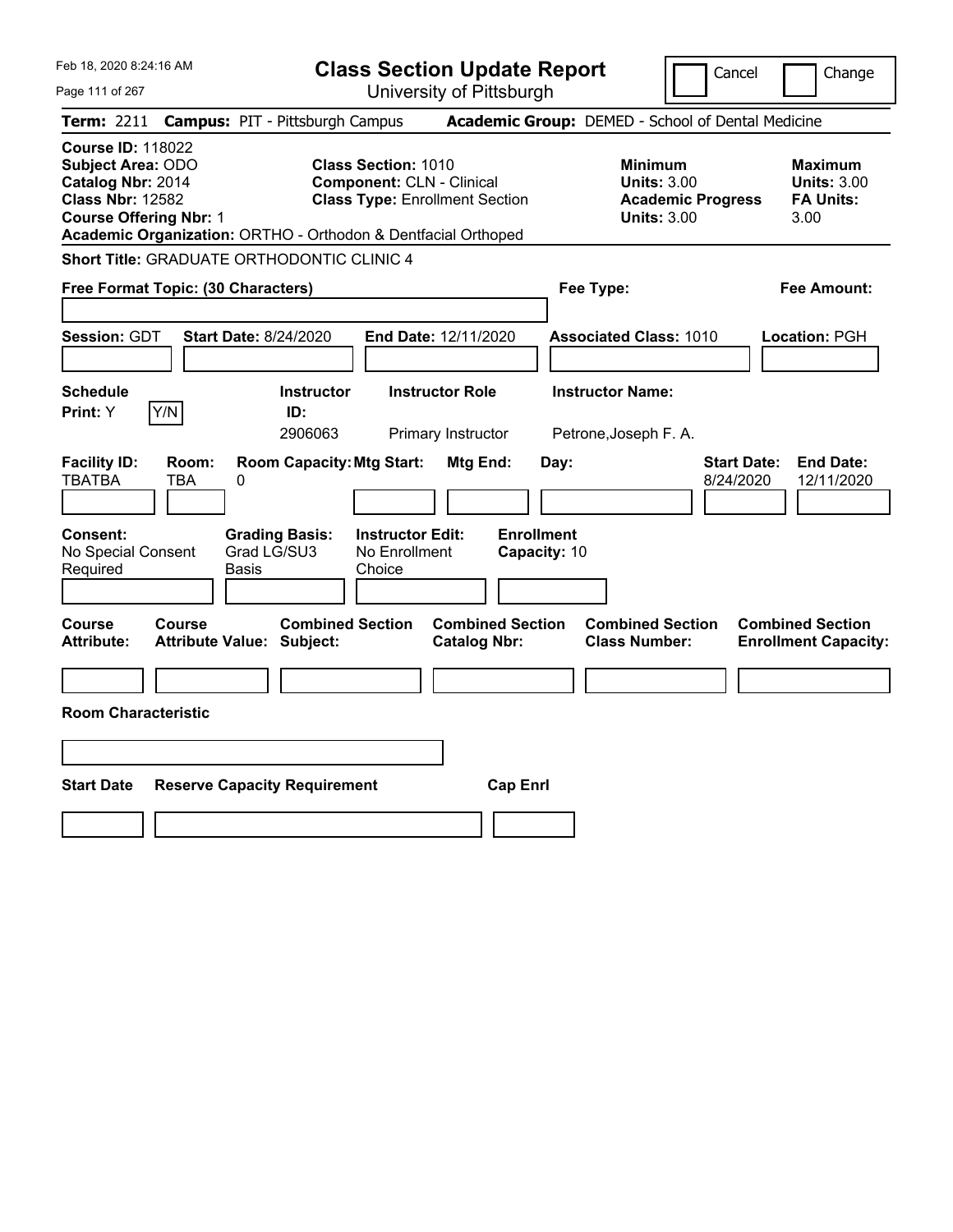|  | Feb 18, 2020 8:24:16 AM |  |
|--|-------------------------|--|
|  |                         |  |

Page 112 of 267

**Class Section Update Report**

Cancel **Change** 

|                                                                                                                                |              | Term: 2211 Campus: PIT - Pittsburgh Campus                                             |                                                                                                                                                                          | Academic Group: DEMED - School of Dental Medicine                               |                                                                  |
|--------------------------------------------------------------------------------------------------------------------------------|--------------|----------------------------------------------------------------------------------------|--------------------------------------------------------------------------------------------------------------------------------------------------------------------------|---------------------------------------------------------------------------------|------------------------------------------------------------------|
| <b>Course ID: 118026</b><br>Subject Area: ODO<br>Catalog Nbr: 2021<br><b>Class Nbr: 12612</b><br><b>Course Offering Nbr: 1</b> |              |                                                                                        | <b>Class Section: 1010</b><br><b>Component: CLN - Clinical</b><br><b>Class Type: Enrollment Section</b><br>Academic Organization: ORTHO - Orthodon & Dentfacial Orthoped | Minimum<br><b>Units: 1.00</b><br><b>Academic Progress</b><br><b>Units: 1.00</b> | <b>Maximum</b><br><b>Units: 1.00</b><br><b>FA Units:</b><br>1.00 |
|                                                                                                                                |              | Short Title: CLINICAL PEDIATRIC ORTHO 1                                                |                                                                                                                                                                          |                                                                                 |                                                                  |
| Free Format Topic: (30 Characters)                                                                                             |              |                                                                                        |                                                                                                                                                                          | Fee Type:                                                                       | <b>Fee Amount:</b>                                               |
| Session: GDT                                                                                                                   |              | <b>Start Date: 8/24/2020</b>                                                           | End Date: 12/11/2020                                                                                                                                                     | <b>Associated Class: 1010</b>                                                   | Location: PGH                                                    |
| <b>Schedule</b><br>Print: Y                                                                                                    | Y/N          | <b>Instructor</b><br>ID:<br>2906063                                                    | <b>Instructor Role</b><br>Primary Instructor                                                                                                                             | <b>Instructor Name:</b><br>Petrone, Joseph F. A.                                |                                                                  |
| <b>Facility ID:</b><br><b>TBATBA</b><br>Consent:<br>No Special Consent<br>Required                                             | Room:<br>TBA | <b>Room Capacity: Mtg Start:</b><br>0<br><b>Grading Basis:</b><br>Grad LG/SU3<br>Basis | Mtg End:<br><b>Instructor Edit:</b><br>No Enrollment<br>Choice                                                                                                           | <b>Start Date:</b><br>Day:<br>8/24/2020<br><b>Enrollment</b><br>Capacity: 5     | <b>End Date:</b><br>12/11/2020                                   |
| Course<br><b>Attribute:</b>                                                                                                    | Course       | <b>Combined Section</b><br><b>Attribute Value: Subject:</b>                            | <b>Combined Section</b><br><b>Catalog Nbr:</b>                                                                                                                           | <b>Combined Section</b><br><b>Class Number:</b>                                 | <b>Combined Section</b><br><b>Enrollment Capacity:</b>           |
| <b>Room Characteristic</b>                                                                                                     |              |                                                                                        |                                                                                                                                                                          |                                                                                 |                                                                  |
| <b>Start Date</b>                                                                                                              |              | <b>Reserve Capacity Requirement</b>                                                    | <b>Cap Enrl</b>                                                                                                                                                          |                                                                                 |                                                                  |
|                                                                                                                                |              |                                                                                        |                                                                                                                                                                          |                                                                                 |                                                                  |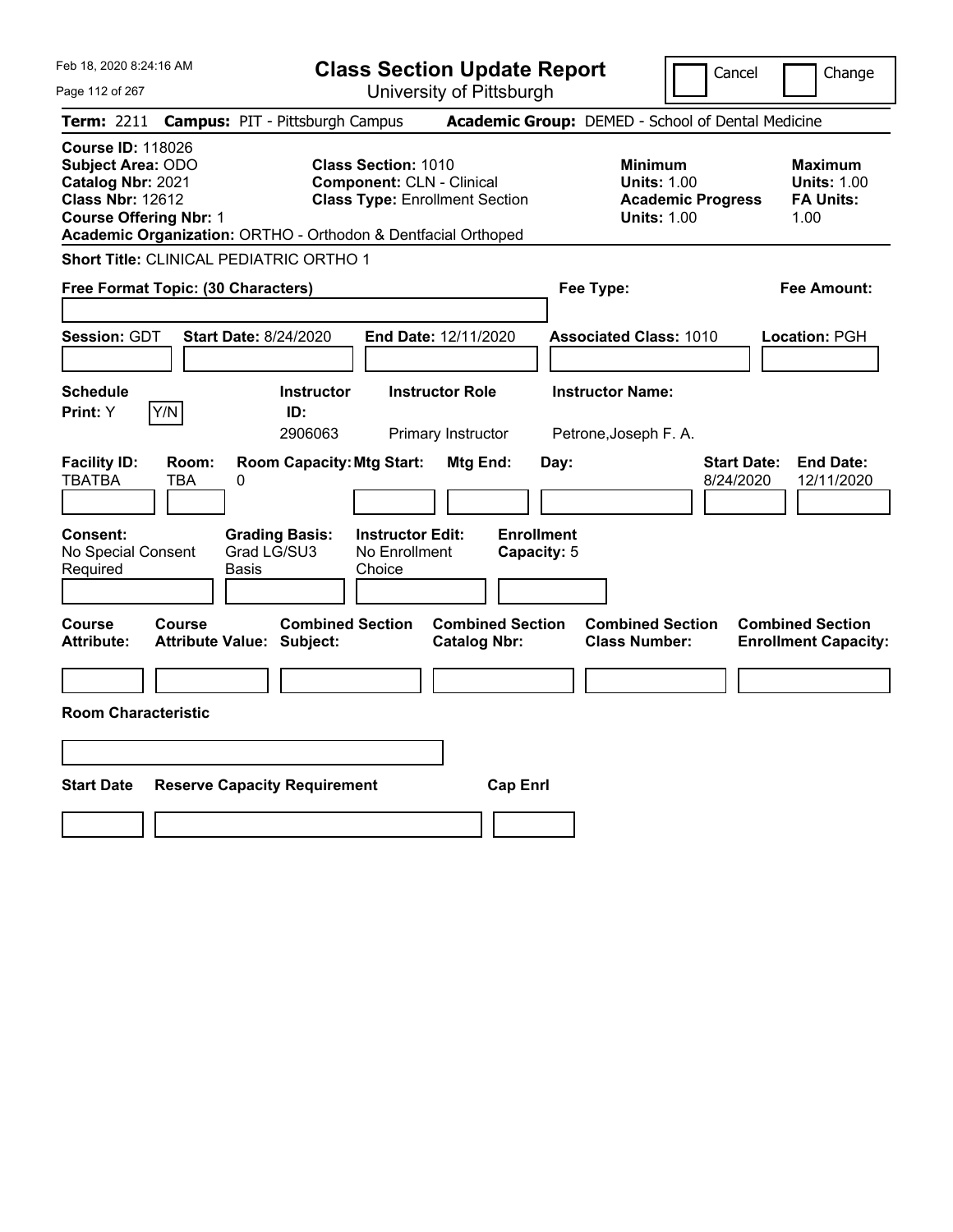|  | Feb 18, 2020 8:24:16 AM |  |
|--|-------------------------|--|
|  |                         |  |

Page 113 of 267

**Class Section Update Report**

Cancel **Change** 

| <b>Term: 2211</b>                                                                                                                     |                     | <b>Campus: PIT - Pittsburgh Campus</b>                                                 |                                                                                                                                                                          | Academic Group: DEMED - School of Dental Medicine                                      |                                                                  |
|---------------------------------------------------------------------------------------------------------------------------------------|---------------------|----------------------------------------------------------------------------------------|--------------------------------------------------------------------------------------------------------------------------------------------------------------------------|----------------------------------------------------------------------------------------|------------------------------------------------------------------|
| <b>Course ID: 118029</b><br><b>Subject Area: ODO</b><br>Catalog Nbr: 2024<br><b>Class Nbr: 12591</b><br><b>Course Offering Nbr: 1</b> |                     |                                                                                        | <b>Class Section: 1010</b><br><b>Component: CLN - Clinical</b><br><b>Class Type: Enrollment Section</b><br>Academic Organization: ORTHO - Orthodon & Dentfacial Orthoped | <b>Minimum</b><br><b>Units: 1.00</b><br><b>Academic Progress</b><br><b>Units: 1.00</b> | <b>Maximum</b><br><b>Units: 1.00</b><br><b>FA Units:</b><br>1.00 |
|                                                                                                                                       |                     | <b>Short Title: CLINICAL PEDIATRIC ORTHO 4</b>                                         |                                                                                                                                                                          |                                                                                        |                                                                  |
| Free Format Topic: (30 Characters)                                                                                                    |                     |                                                                                        |                                                                                                                                                                          | Fee Type:                                                                              | <b>Fee Amount:</b>                                               |
| Session: GDT                                                                                                                          |                     | <b>Start Date: 8/24/2020</b>                                                           | End Date: 12/11/2020                                                                                                                                                     | <b>Associated Class: 1010</b>                                                          | Location: PGH                                                    |
| <b>Schedule</b><br>Print: Y                                                                                                           | Y/N                 | <b>Instructor</b><br>ID:<br>2906063                                                    | <b>Instructor Role</b><br>Primary Instructor                                                                                                                             | <b>Instructor Name:</b><br>Petrone, Joseph F. A.                                       |                                                                  |
| <b>Facility ID:</b><br><b>TBATBA</b><br>Consent:<br>No Special Consent<br>Required                                                    | Room:<br><b>TBA</b> | <b>Room Capacity: Mtg Start:</b><br>0<br><b>Grading Basis:</b><br>Grad LG/SU3<br>Basis | Mtg End:<br><b>Instructor Edit:</b><br><b>Enrollment</b><br>No Enrollment<br>Choice                                                                                      | <b>Start Date:</b><br>Day:<br>8/24/2020<br>Capacity: 10                                | <b>End Date:</b><br>12/11/2020                                   |
| Course<br><b>Attribute:</b>                                                                                                           | <b>Course</b>       | <b>Combined Section</b><br><b>Attribute Value: Subject:</b>                            | <b>Combined Section</b><br><b>Catalog Nbr:</b>                                                                                                                           | <b>Combined Section</b><br><b>Class Number:</b>                                        | <b>Combined Section</b><br><b>Enrollment Capacity:</b>           |
| <b>Room Characteristic</b>                                                                                                            |                     |                                                                                        |                                                                                                                                                                          |                                                                                        |                                                                  |
| <b>Start Date</b>                                                                                                                     |                     | <b>Reserve Capacity Requirement</b>                                                    | <b>Cap Enrl</b>                                                                                                                                                          |                                                                                        |                                                                  |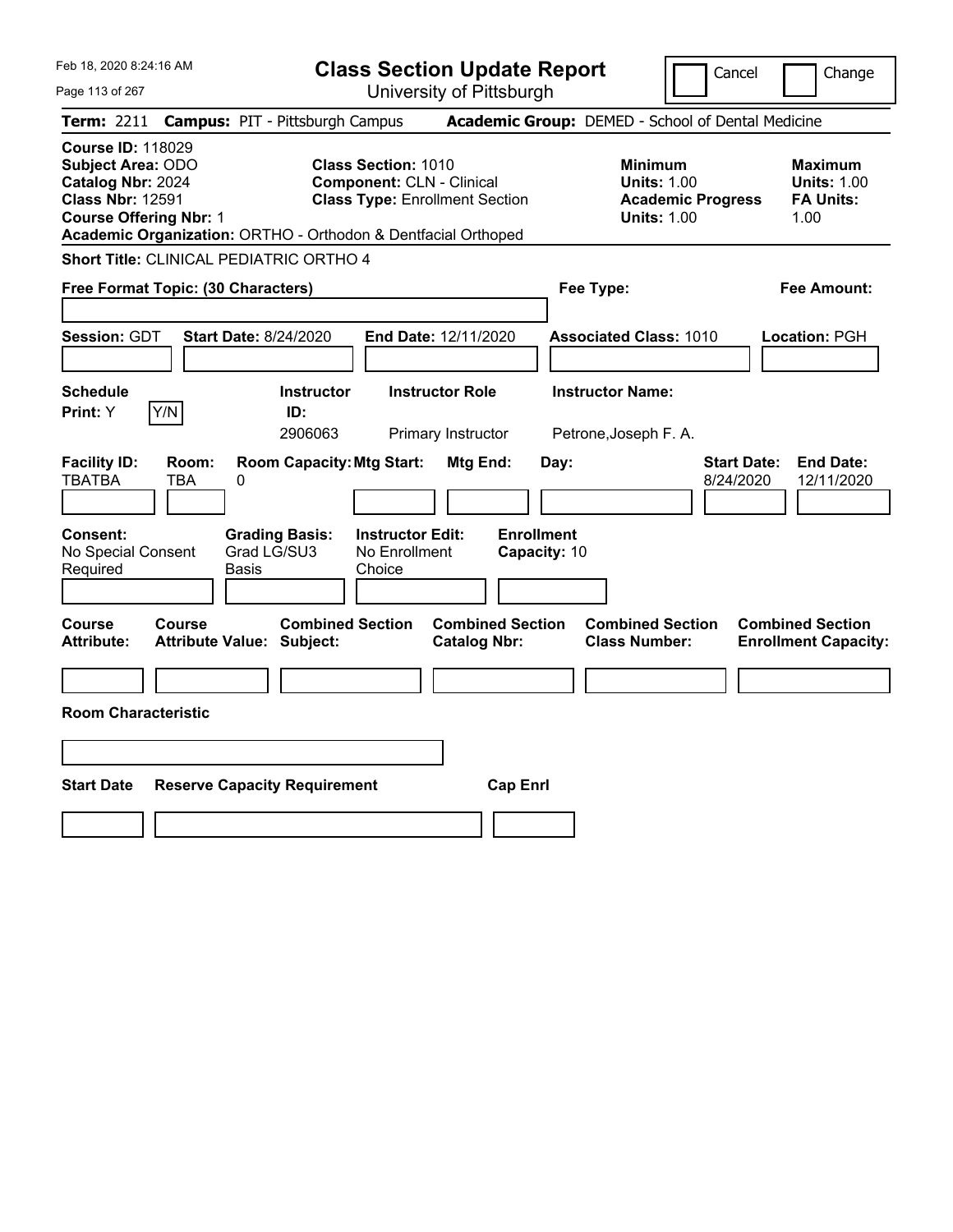|  | Feb 18, 2020 8:24:16 AM |  |
|--|-------------------------|--|
|  |                         |  |

Page 114 of 267

**Class Section Update Report**

Cancel Change

|                                                                                               |                                            |            | Term: 2211 Campus: PIT - Pittsburgh Campus                               |                                                                                                         |                                              |                                  |      | Academic Group: DEMED - School of Dental Medicine                                      |                                 |                                                                  |
|-----------------------------------------------------------------------------------------------|--------------------------------------------|------------|--------------------------------------------------------------------------|---------------------------------------------------------------------------------------------------------|----------------------------------------------|----------------------------------|------|----------------------------------------------------------------------------------------|---------------------------------|------------------------------------------------------------------|
| <b>Course ID: 118032</b><br>Subject Area: ODO<br>Catalog Nbr: 2031<br><b>Class Nbr: 12587</b> | <b>Course Offering Nbr: 1</b>              |            | Academic Organization: ORTHO - Orthodon & Dentfacial Orthoped            | <b>Class Section: 1010</b><br><b>Component: CLN - Clinical</b><br><b>Class Type: Enrollment Section</b> |                                              |                                  |      | <b>Minimum</b><br><b>Units: 4.00</b><br><b>Academic Progress</b><br><b>Units: 4.00</b> |                                 | <b>Maximum</b><br><b>Units: 4.00</b><br><b>FA Units:</b><br>4.00 |
|                                                                                               |                                            |            | <b>Short Title: ADVANCED ORTHODONTIC CLINIC 1</b>                        |                                                                                                         |                                              |                                  |      |                                                                                        |                                 |                                                                  |
|                                                                                               | Free Format Topic: (30 Characters)         |            |                                                                          |                                                                                                         |                                              |                                  |      | Fee Type:                                                                              |                                 | <b>Fee Amount:</b>                                               |
| Session: GDT                                                                                  |                                            |            | <b>Start Date: 8/24/2020</b>                                             | End Date: 12/11/2020                                                                                    |                                              |                                  |      | <b>Associated Class: 1010</b>                                                          |                                 | Location: PGH                                                    |
| <b>Schedule</b><br>Print: Y                                                                   | Y/N                                        |            | <b>Instructor</b><br>ID:<br>2906063                                      |                                                                                                         | <b>Instructor Role</b><br>Primary Instructor |                                  |      | <b>Instructor Name:</b><br>Petrone, Joseph F. A.                                       |                                 |                                                                  |
| <b>Facility ID:</b><br><b>TBATBA</b><br>Consent:<br>No Special Consent<br>Required            | Room:<br><b>TBA</b>                        | 0<br>Basis | <b>Room Capacity: Mtg Start:</b><br><b>Grading Basis:</b><br>Grad LG/SU3 | <b>Instructor Edit:</b><br>No Enrollment<br>Choice                                                      | Mtg End:                                     | <b>Enrollment</b><br>Capacity: 5 | Day: |                                                                                        | <b>Start Date:</b><br>8/24/2020 | <b>End Date:</b><br>12/11/2020                                   |
| <b>Course</b><br><b>Attribute:</b>                                                            | Course<br><b>Attribute Value: Subject:</b> |            | <b>Combined Section</b>                                                  |                                                                                                         | <b>Catalog Nbr:</b>                          | <b>Combined Section</b>          |      | <b>Combined Section</b><br><b>Class Number:</b>                                        |                                 | <b>Combined Section</b><br><b>Enrollment Capacity:</b>           |
|                                                                                               | <b>Room Characteristic</b>                 |            |                                                                          |                                                                                                         |                                              |                                  |      |                                                                                        |                                 |                                                                  |
| <b>Start Date</b>                                                                             |                                            |            | <b>Reserve Capacity Requirement</b>                                      |                                                                                                         |                                              | <b>Cap Enrl</b>                  |      |                                                                                        |                                 |                                                                  |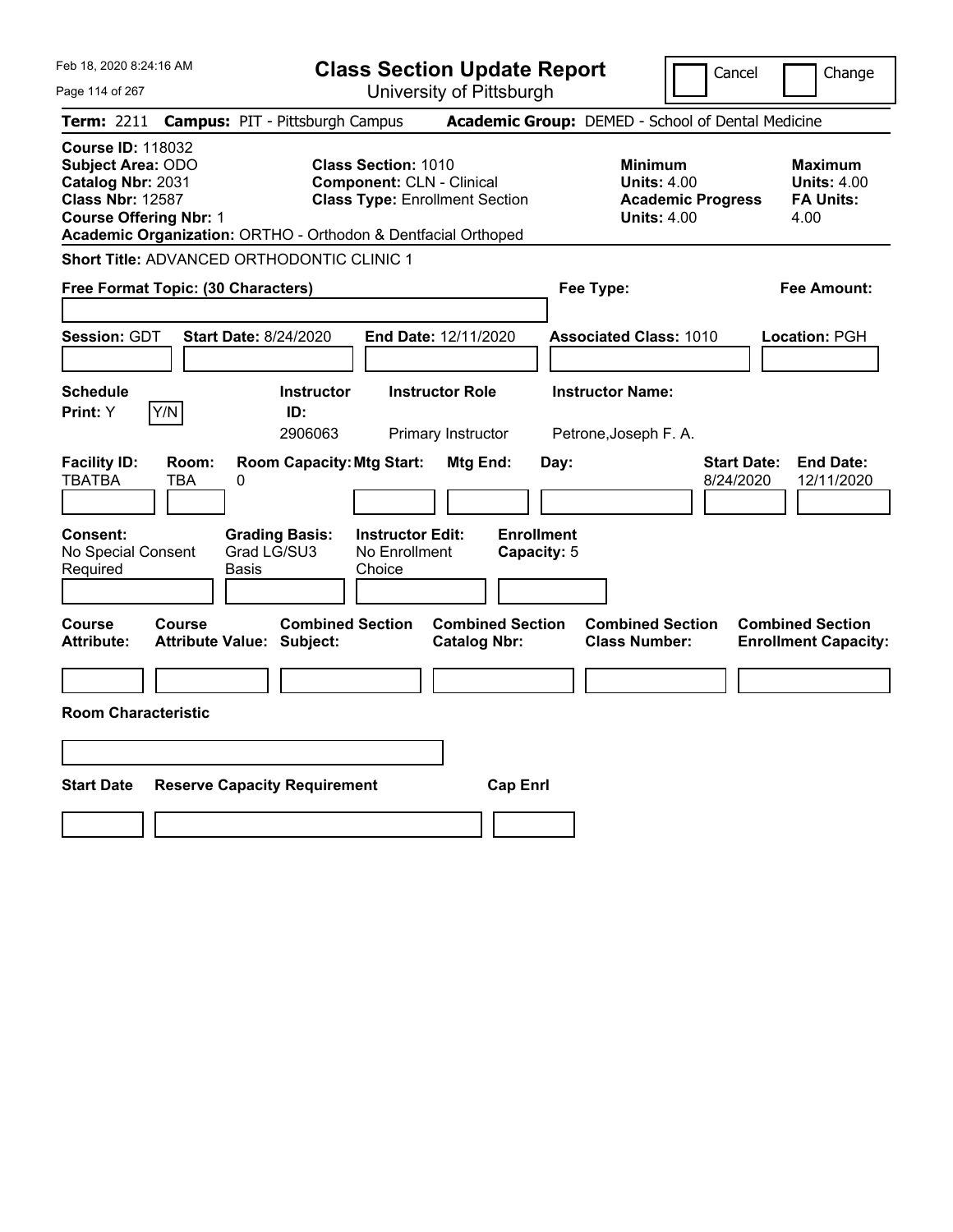| Feb 18, 2020 8:24:16 AM                                                                                                               | <b>Class Section Update Report</b>                                                                                                                                      | Cancel                                                                                 | Change                                                           |
|---------------------------------------------------------------------------------------------------------------------------------------|-------------------------------------------------------------------------------------------------------------------------------------------------------------------------|----------------------------------------------------------------------------------------|------------------------------------------------------------------|
| Page 115 of 267                                                                                                                       | University of Pittsburgh                                                                                                                                                |                                                                                        |                                                                  |
| <b>Term: 2211</b>                                                                                                                     | <b>Campus: PIT - Pittsburgh Campus</b>                                                                                                                                  | Academic Group: DEMED - School of Dental Medicine                                      |                                                                  |
| <b>Course ID: 118035</b><br><b>Subject Area: ODO</b><br>Catalog Nbr: 2041<br><b>Class Nbr: 12574</b><br><b>Course Offering Nbr: 1</b> | <b>Class Section: 1070</b><br><b>Component: LEC - Lecture</b><br><b>Class Type: Enrollment Section</b><br>Academic Organization: ORTHO - Orthodon & Dentfacial Orthoped | <b>Minimum</b><br><b>Units: 0.50</b><br><b>Academic Progress</b><br><b>Units: 0.50</b> | <b>Maximum</b><br><b>Units: 0.50</b><br><b>FA Units:</b><br>0.50 |
| <b>Short Title: BIOMECHANICAL ORTHODONTICS 1</b>                                                                                      |                                                                                                                                                                         |                                                                                        |                                                                  |
| Free Format Topic: (30 Characters)                                                                                                    |                                                                                                                                                                         | Fee Type:                                                                              | Fee Amount:                                                      |
| <b>Session: GDT</b><br><b>Start Date: 8/24/2020</b>                                                                                   | End Date: 12/11/2020                                                                                                                                                    | <b>Associated Class: 1070</b>                                                          | Location: PGH                                                    |
| <b>Schedule</b><br>Y/N<br>Print: Y                                                                                                    | <b>Instructor Role</b><br><b>Instructor</b><br>ID:<br>2906063<br>Primary Instructor                                                                                     | <b>Instructor Name:</b><br>Petrone, Joseph F. A.                                       |                                                                  |
| <b>Facility ID:</b><br>Room:<br><b>SALKX02173</b><br>02173<br>25                                                                      | <b>Room Capacity: Mtg Start:</b><br>Mtg End:<br>2:00 PM<br>3:55 PM                                                                                                      | <b>Start Date:</b><br>Day:<br>8/24/2020<br>Fr                                          | <b>End Date:</b><br>12/11/2020                                   |
| Consent:<br>No Special Consent<br>Required                                                                                            | <b>Grading Basis:</b><br><b>Instructor Edit:</b><br>No Enrollment<br><b>Grad Letter Grade</b><br>Choice                                                                 | <b>Enrollment</b><br>Capacity: 10                                                      |                                                                  |
| Course<br>Course<br><b>Attribute Value: Subject:</b><br>Attribute:                                                                    | <b>Combined Section</b><br><b>Combined Section</b><br><b>Catalog Nbr:</b>                                                                                               | <b>Combined Section</b><br><b>Class Number:</b>                                        | <b>Combined Section</b><br><b>Enrollment Capacity:</b>           |
|                                                                                                                                       |                                                                                                                                                                         |                                                                                        |                                                                  |
| <b>Room Characteristic</b>                                                                                                            |                                                                                                                                                                         |                                                                                        |                                                                  |
|                                                                                                                                       |                                                                                                                                                                         |                                                                                        |                                                                  |
| <b>Start Date</b><br><b>Reserve Capacity Requirement</b>                                                                              |                                                                                                                                                                         | <b>Cap Enrl</b>                                                                        |                                                                  |
|                                                                                                                                       |                                                                                                                                                                         |                                                                                        |                                                                  |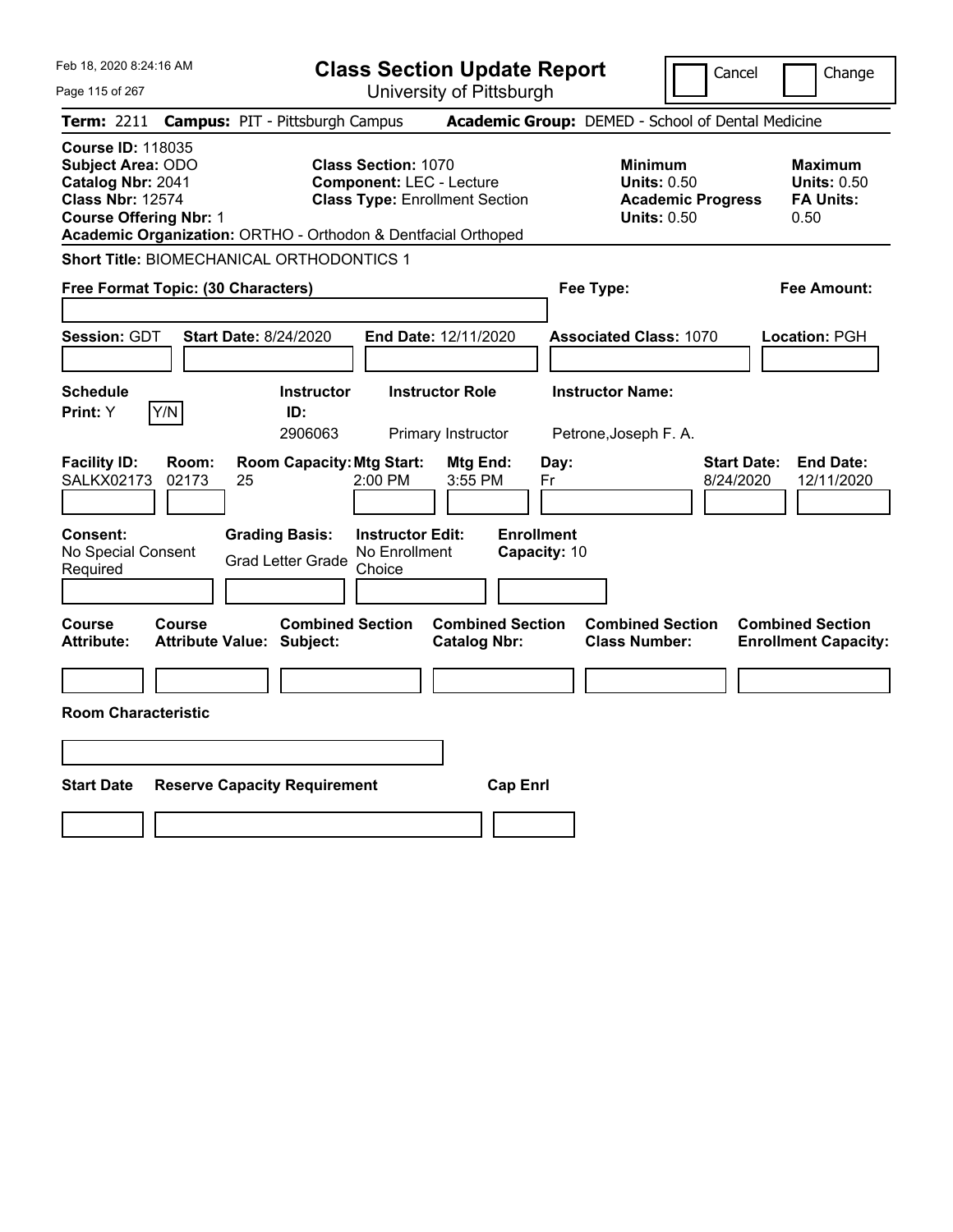| Feb 18, 2020 8:24:16 AM                                                                                                                                                                                |                                            |                                                                                    | <b>Class Section Update Report</b>                                                                               |                                                |                                   |              |                                                            |                          | Cancel                          | Change                                                           |
|--------------------------------------------------------------------------------------------------------------------------------------------------------------------------------------------------------|--------------------------------------------|------------------------------------------------------------------------------------|------------------------------------------------------------------------------------------------------------------|------------------------------------------------|-----------------------------------|--------------|------------------------------------------------------------|--------------------------|---------------------------------|------------------------------------------------------------------|
| Page 116 of 267                                                                                                                                                                                        |                                            |                                                                                    |                                                                                                                  | University of Pittsburgh                       |                                   |              |                                                            |                          |                                 |                                                                  |
| Term: 2211                                                                                                                                                                                             | <b>Campus: PIT - Pittsburgh Campus</b>     |                                                                                    |                                                                                                                  |                                                |                                   |              | Academic Group: DEMED - School of Dental Medicine          |                          |                                 |                                                                  |
| <b>Course ID: 186025</b><br><b>Subject Area: ODO</b><br>Catalog Nbr: 2056<br><b>Class Nbr: 23594</b><br><b>Course Offering Nbr: 1</b><br>Academic Organization: ORTHO - Orthodon & Dentfacial Orthoped |                                            |                                                                                    | <b>Class Section: 1010</b><br><b>Component: CLB - Credit Laboratory</b><br><b>Class Type: Enrollment Section</b> |                                                |                                   |              | <b>Minimum</b><br><b>Units: 0.50</b><br><b>Units: 0.50</b> | <b>Academic Progress</b> |                                 | <b>Maximum</b><br><b>Units: 0.50</b><br><b>FA Units:</b><br>0.50 |
| Short Title: ORTHO DIAG & TRMNT PLN 1 LAB                                                                                                                                                              |                                            |                                                                                    |                                                                                                                  |                                                |                                   |              |                                                            |                          |                                 |                                                                  |
| Free Format Topic: (30 Characters)                                                                                                                                                                     |                                            |                                                                                    |                                                                                                                  |                                                |                                   | Fee Type:    |                                                            |                          |                                 | Fee Amount:                                                      |
| Session: GDT                                                                                                                                                                                           | <b>Start Date: 8/24/2020</b>               |                                                                                    |                                                                                                                  | End Date: 12/11/2020                           |                                   |              | <b>Associated Class: 1010</b>                              |                          |                                 | Location: PGH                                                    |
| <b>Schedule</b><br>Print: Y                                                                                                                                                                            | Y/N                                        | <b>Instructor</b><br>ID:                                                           |                                                                                                                  | <b>Instructor Role</b>                         |                                   |              | <b>Instructor Name:</b>                                    |                          |                                 |                                                                  |
|                                                                                                                                                                                                        |                                            | 2920415                                                                            |                                                                                                                  | Primary Instructor                             |                                   | Shok, Paul E |                                                            |                          |                                 |                                                                  |
| <b>Facility ID:</b><br><b>TBATBA</b><br>Consent:<br>No Special Consent<br>Required                                                                                                                     | Room:<br>0<br>TBA                          | <b>Room Capacity: Mtg Start:</b><br><b>Grading Basis:</b><br><b>Grad HSU Basis</b> | <b>Instructor Edit:</b><br>No Enrollment<br>Choice                                                               | Mtg End:                                       | <b>Enrollment</b><br>Capacity: 10 | Day:         |                                                            |                          | <b>Start Date:</b><br>8/24/2020 | <b>End Date:</b><br>12/11/2020                                   |
|                                                                                                                                                                                                        |                                            |                                                                                    |                                                                                                                  |                                                |                                   |              |                                                            |                          |                                 |                                                                  |
| Course<br><b>Attribute:</b>                                                                                                                                                                            | <b>Course</b><br>Attribute Value: Subject: | <b>Combined Section</b>                                                            |                                                                                                                  | <b>Combined Section</b><br><b>Catalog Nbr:</b> |                                   |              | <b>Combined Section</b><br><b>Class Number:</b>            |                          |                                 | <b>Combined Section</b><br><b>Enrollment Capacity:</b>           |
|                                                                                                                                                                                                        |                                            |                                                                                    |                                                                                                                  |                                                |                                   |              |                                                            |                          |                                 |                                                                  |
| <b>Room Characteristic</b>                                                                                                                                                                             |                                            |                                                                                    |                                                                                                                  |                                                |                                   |              |                                                            |                          |                                 |                                                                  |
|                                                                                                                                                                                                        |                                            |                                                                                    |                                                                                                                  |                                                |                                   |              |                                                            |                          |                                 |                                                                  |
| <b>Start Date</b>                                                                                                                                                                                      | <b>Reserve Capacity Requirement</b>        |                                                                                    |                                                                                                                  |                                                | <b>Cap Enrl</b>                   |              |                                                            |                          |                                 |                                                                  |
|                                                                                                                                                                                                        |                                            |                                                                                    |                                                                                                                  |                                                |                                   |              |                                                            |                          |                                 |                                                                  |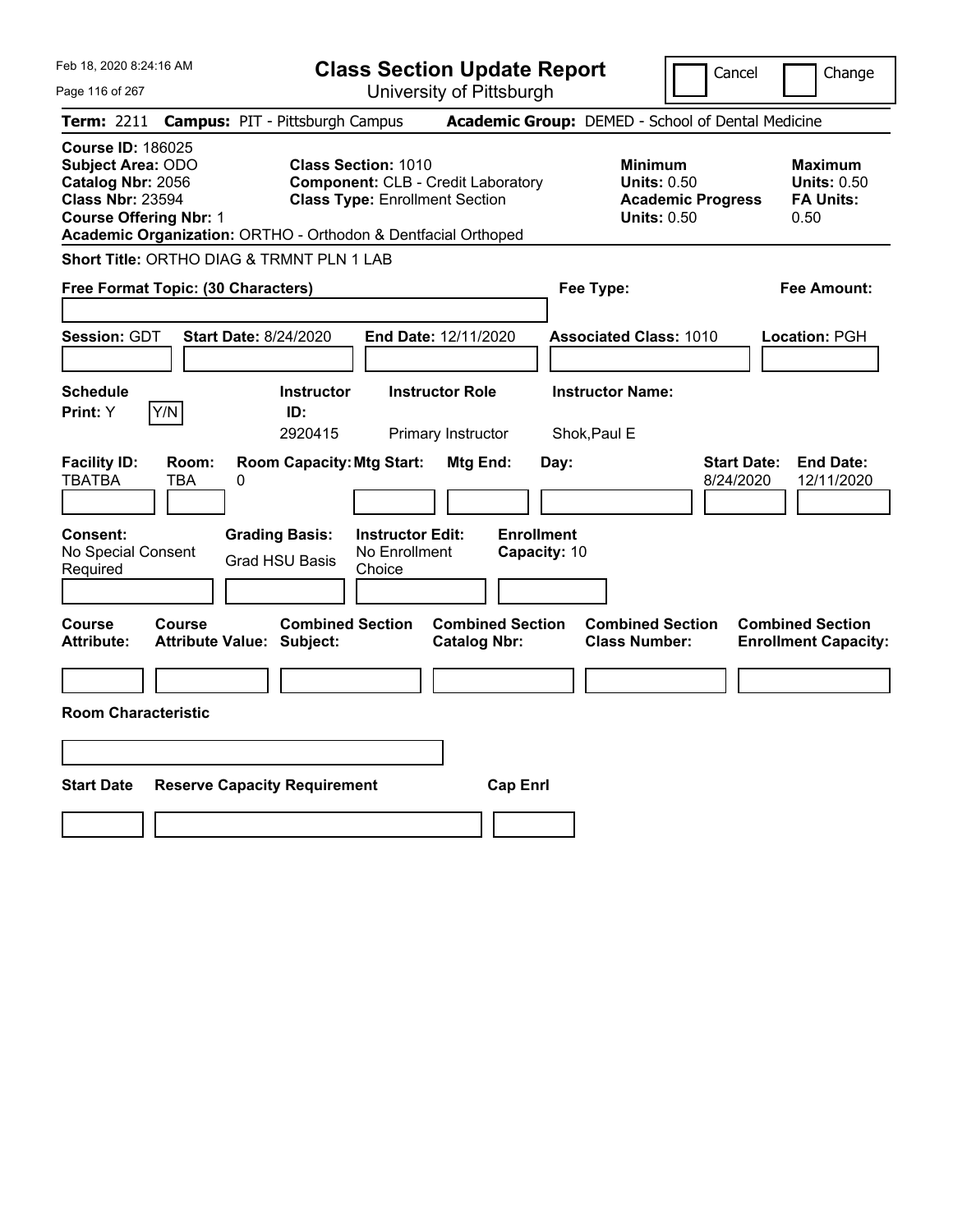| Feb 18, 2020 8:24:16 AM                                                                                                                                                                                | <b>Class Section Update Report</b>                                                                     | Change<br>Cancel                                                                                                                                           |
|--------------------------------------------------------------------------------------------------------------------------------------------------------------------------------------------------------|--------------------------------------------------------------------------------------------------------|------------------------------------------------------------------------------------------------------------------------------------------------------------|
| Page 117 of 267                                                                                                                                                                                        | University of Pittsburgh                                                                               |                                                                                                                                                            |
| <b>Campus: PIT - Pittsburgh Campus</b><br><b>Term: 2211</b>                                                                                                                                            |                                                                                                        | Academic Group: DEMED - School of Dental Medicine                                                                                                          |
| <b>Course ID: 118039</b><br><b>Subject Area: ODO</b><br>Catalog Nbr: 2057<br><b>Class Nbr: 12575</b><br><b>Course Offering Nbr: 1</b><br>Academic Organization: ORTHO - Orthodon & Dentfacial Orthoped | <b>Class Section: 1010</b><br><b>Component: SEM - Seminar</b><br><b>Class Type: Enrollment Section</b> | <b>Minimum</b><br><b>Maximum</b><br><b>Units: 1.00</b><br><b>Units: 1.00</b><br><b>Academic Progress</b><br><b>FA Units:</b><br><b>Units: 1.00</b><br>1.00 |
| Short Title: ORTHO DIAG & TREATMENT PLAN 1                                                                                                                                                             |                                                                                                        |                                                                                                                                                            |
| Free Format Topic: (30 Characters)                                                                                                                                                                     |                                                                                                        | Fee Type:<br>Fee Amount:                                                                                                                                   |
| <b>Session: GDT</b><br><b>Start Date: 8/24/2020</b>                                                                                                                                                    | End Date: 12/11/2020                                                                                   | <b>Associated Class: 1010</b><br>Location: PGH                                                                                                             |
| <b>Schedule</b><br>Y/N<br>Print: Y<br>ID:                                                                                                                                                              | <b>Instructor</b><br><b>Instructor Role</b><br>2953571<br>Primary Instructor                           | <b>Instructor Name:</b><br>Burnheimer, John M                                                                                                              |
| <b>Facility ID:</b><br>Room:<br><b>TBATBA</b><br>TBA<br>0                                                                                                                                              | <b>Room Capacity: Mtg Start:</b><br>Mtg End:<br>Day:                                                   | <b>Start Date:</b><br><b>End Date:</b><br>8/24/2020<br>12/11/2020                                                                                          |
| Consent:<br><b>Grading Basis:</b><br>No Special Consent<br><b>Grad Letter Grade</b><br>Required                                                                                                        | <b>Enrollment</b><br><b>Instructor Edit:</b><br>No Enrollment<br>Capacity: 10<br>Choice                |                                                                                                                                                            |
| Course<br><b>Course</b><br><b>Attribute:</b><br><b>Attribute Value: Subject:</b>                                                                                                                       | <b>Combined Section</b><br><b>Combined Section</b><br><b>Catalog Nbr:</b>                              | <b>Combined Section</b><br><b>Combined Section</b><br><b>Class Number:</b><br><b>Enrollment Capacity:</b>                                                  |
|                                                                                                                                                                                                        |                                                                                                        |                                                                                                                                                            |
| <b>Room Characteristic</b>                                                                                                                                                                             |                                                                                                        |                                                                                                                                                            |
|                                                                                                                                                                                                        |                                                                                                        |                                                                                                                                                            |
| <b>Start Date</b><br><b>Reserve Capacity Requirement</b>                                                                                                                                               | <b>Cap Enrl</b>                                                                                        |                                                                                                                                                            |
|                                                                                                                                                                                                        |                                                                                                        |                                                                                                                                                            |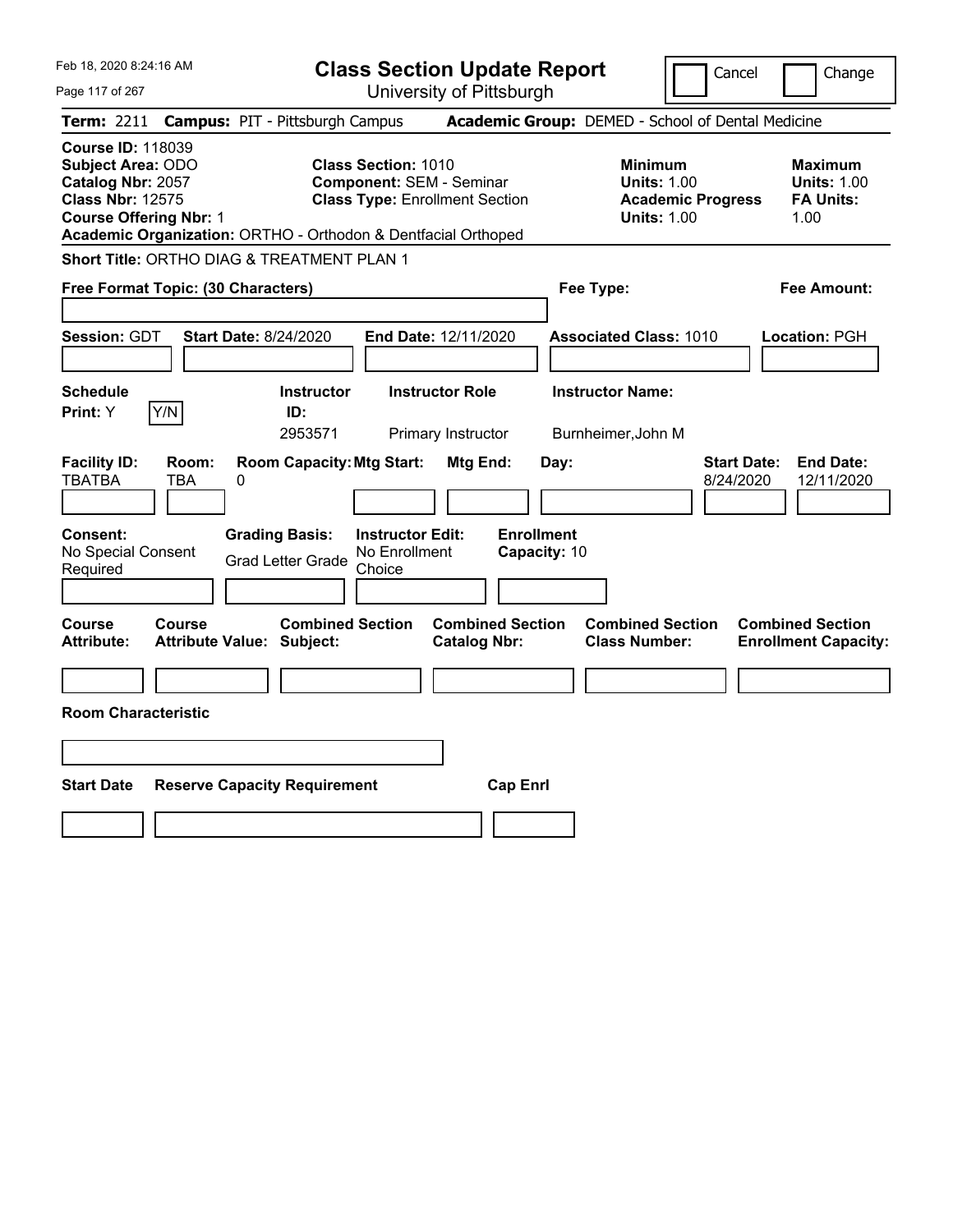|  | Feb 18, 2020 8:24:16 AM |  |
|--|-------------------------|--|
|  |                         |  |

Cancel Change

Page 118 of 267

|                                                                                                                                       |              | <b>Term: 2211 Campus: PIT - Pittsburgh Campus</b>             |                                                               |                                                |                                   | <b>Academic Group:</b> DEMED - School of Dental Medicine                               |                                 |                                                                  |
|---------------------------------------------------------------------------------------------------------------------------------------|--------------|---------------------------------------------------------------|---------------------------------------------------------------|------------------------------------------------|-----------------------------------|----------------------------------------------------------------------------------------|---------------------------------|------------------------------------------------------------------|
| <b>Course ID: 118043</b><br><b>Subject Area: ODO</b><br>Catalog Nbr: 2061<br><b>Class Nbr: 12576</b><br><b>Course Offering Nbr: 1</b> |              | Academic Organization: ORTHO - Orthodon & Dentfacial Orthoped | <b>Class Section: 1010</b><br><b>Component: SEM - Seminar</b> | <b>Class Type: Enrollment Section</b>          |                                   | <b>Minimum</b><br><b>Units: 0.50</b><br><b>Academic Progress</b><br><b>Units: 0.50</b> |                                 | <b>Maximum</b><br><b>Units: 0.50</b><br><b>FA Units:</b><br>0.50 |
|                                                                                                                                       |              | Short Title: ORTHODONTICS SEMINAR 2                           |                                                               |                                                |                                   |                                                                                        |                                 |                                                                  |
| Free Format Topic: (30 Characters)                                                                                                    |              |                                                               |                                                               |                                                |                                   | Fee Type:                                                                              |                                 | <b>Fee Amount:</b>                                               |
| <b>Session: GDT</b>                                                                                                                   |              | <b>Start Date: 8/24/2020</b>                                  |                                                               | End Date: 12/11/2020                           |                                   | <b>Associated Class: 1010</b>                                                          |                                 | Location: PGH                                                    |
| <b>Schedule</b><br>Print: Y                                                                                                           | Y/N          | <b>Instructor</b><br>ID:<br>2906063                           |                                                               | <b>Instructor Role</b><br>Primary Instructor   |                                   | <b>Instructor Name:</b><br>Petrone, Joseph F. A.                                       |                                 |                                                                  |
| <b>Facility ID:</b><br><b>TBATBA</b>                                                                                                  | Room:<br>TBA | <b>Room Capacity: Mtg Start:</b><br>0                         |                                                               | Mtg End:                                       | Day:                              |                                                                                        | <b>Start Date:</b><br>8/24/2020 | <b>End Date:</b><br>12/11/2020                                   |
| Consent:<br>No Special Consent<br>Required                                                                                            |              | <b>Grading Basis:</b><br>Grad LG/SU3<br>Basis                 | <b>Instructor Edit:</b><br>No Enrollment<br>Choice            |                                                | <b>Enrollment</b><br>Capacity: 10 |                                                                                        |                                 |                                                                  |
| <b>Course</b><br>Attribute:                                                                                                           | Course       | <b>Combined Section</b><br><b>Attribute Value: Subject:</b>   |                                                               | <b>Combined Section</b><br><b>Catalog Nbr:</b> |                                   | <b>Combined Section</b><br><b>Class Number:</b>                                        |                                 | <b>Combined Section</b><br><b>Enrollment Capacity:</b>           |
| <b>Room Characteristic</b>                                                                                                            |              |                                                               |                                                               |                                                |                                   |                                                                                        |                                 |                                                                  |
|                                                                                                                                       |              |                                                               |                                                               |                                                |                                   |                                                                                        |                                 |                                                                  |
| <b>Start Date</b>                                                                                                                     |              | <b>Reserve Capacity Requirement</b>                           |                                                               | <b>Cap Enrl</b>                                |                                   |                                                                                        |                                 |                                                                  |
|                                                                                                                                       |              |                                                               |                                                               |                                                |                                   |                                                                                        |                                 |                                                                  |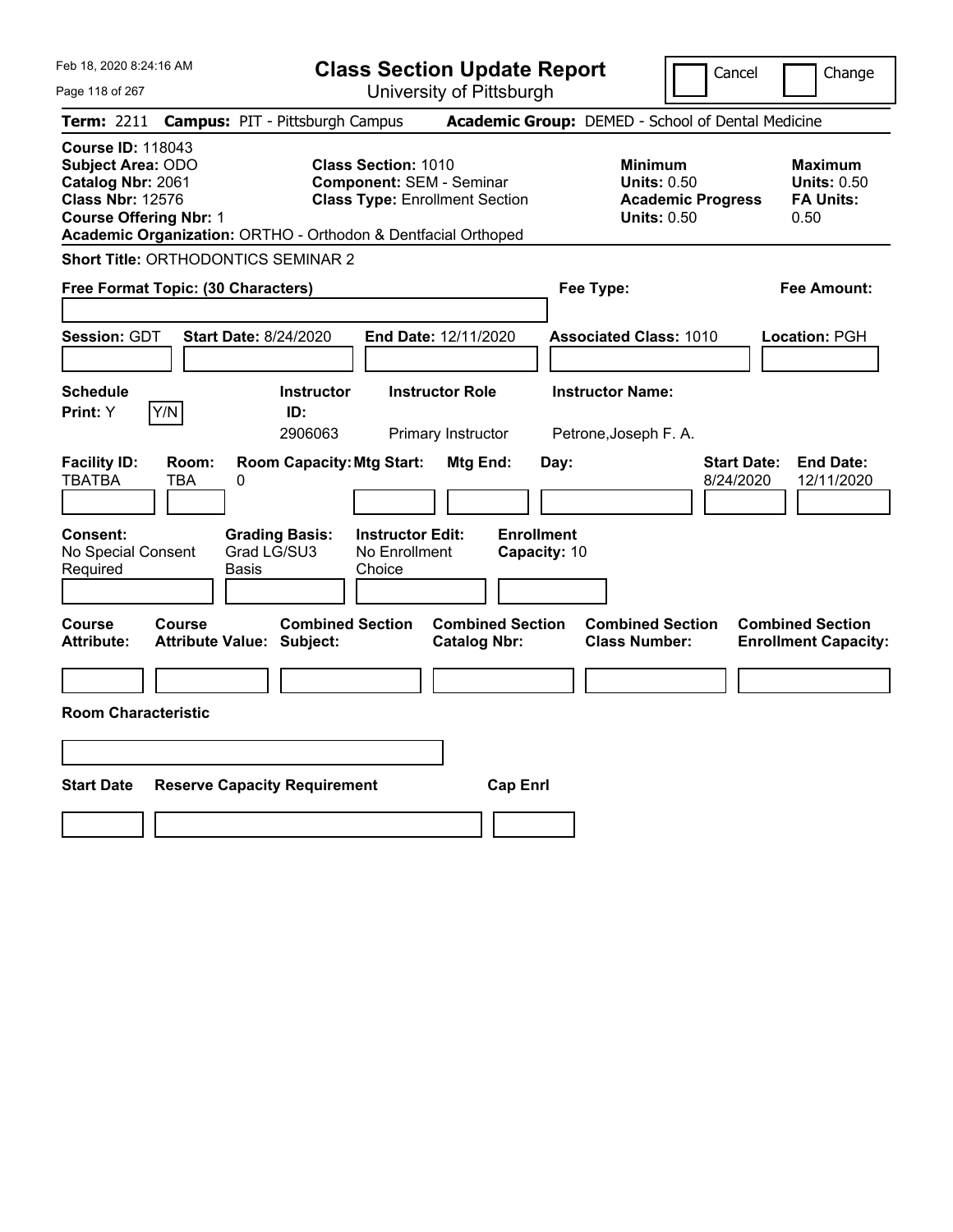|  | Feb 18, 2020 8:24:16 AM |  |
|--|-------------------------|--|
|  |                         |  |

Cancel Change

Page 119 of 267

|                                                                                                                                                                                                        |            | <b>Term: 2211 Campus: PIT - Pittsburgh Campus</b>           |                                                                                                        |                                                |                   |              | <b>Academic Group:</b> DEMED - School of Dental Medicine                               |                                 |                                                                  |
|--------------------------------------------------------------------------------------------------------------------------------------------------------------------------------------------------------|------------|-------------------------------------------------------------|--------------------------------------------------------------------------------------------------------|------------------------------------------------|-------------------|--------------|----------------------------------------------------------------------------------------|---------------------------------|------------------------------------------------------------------|
| <b>Course ID: 118046</b><br><b>Subject Area: ODO</b><br>Catalog Nbr: 2064<br><b>Class Nbr: 12583</b><br><b>Course Offering Nbr: 1</b><br>Academic Organization: ORTHO - Orthodon & Dentfacial Orthoped |            |                                                             | <b>Class Section: 1010</b><br><b>Component: SEM - Seminar</b><br><b>Class Type: Enrollment Section</b> |                                                |                   |              | <b>Minimum</b><br><b>Units: 0.50</b><br><b>Academic Progress</b><br><b>Units: 0.50</b> |                                 | <b>Maximum</b><br><b>Units: 0.50</b><br><b>FA Units:</b><br>0.50 |
| Short Title: ORTHODONTICS SEMINAR 5                                                                                                                                                                    |            |                                                             |                                                                                                        |                                                |                   |              |                                                                                        |                                 |                                                                  |
| Free Format Topic: (30 Characters)                                                                                                                                                                     |            |                                                             |                                                                                                        |                                                |                   |              | Fee Type:                                                                              |                                 | <b>Fee Amount:</b>                                               |
| <b>Session: GDT</b>                                                                                                                                                                                    |            | <b>Start Date: 8/24/2020</b>                                | End Date: 12/11/2020                                                                                   |                                                |                   |              | <b>Associated Class: 1010</b>                                                          |                                 | Location: PGH                                                    |
| <b>Schedule</b><br>Y/N<br>Print: Y                                                                                                                                                                     |            | <b>Instructor</b><br>ID:<br>2906063                         |                                                                                                        | <b>Instructor Role</b><br>Primary Instructor   |                   |              | <b>Instructor Name:</b><br>Petrone, Joseph F. A.                                       |                                 |                                                                  |
| <b>Facility ID:</b><br><b>TBATBA</b><br>TBA                                                                                                                                                            | Room:<br>0 | <b>Room Capacity: Mtg Start:</b>                            |                                                                                                        | Mtg End:                                       |                   | Day:         |                                                                                        | <b>Start Date:</b><br>8/24/2020 | <b>End Date:</b><br>12/11/2020                                   |
| <b>Consent:</b><br>No Special Consent<br>Required                                                                                                                                                      | Basis      | <b>Grading Basis:</b><br>Grad LG/SU3                        | <b>Instructor Edit:</b><br>No Enrollment<br>Choice                                                     |                                                | <b>Enrollment</b> | Capacity: 10 |                                                                                        |                                 |                                                                  |
| <b>Course</b><br><b>Course</b><br><b>Attribute:</b>                                                                                                                                                    |            | <b>Combined Section</b><br><b>Attribute Value: Subject:</b> |                                                                                                        | <b>Combined Section</b><br><b>Catalog Nbr:</b> |                   |              | <b>Combined Section</b><br><b>Class Number:</b>                                        |                                 | <b>Combined Section</b><br><b>Enrollment Capacity:</b>           |
| <b>Room Characteristic</b>                                                                                                                                                                             |            |                                                             |                                                                                                        |                                                |                   |              |                                                                                        |                                 |                                                                  |
|                                                                                                                                                                                                        |            |                                                             |                                                                                                        |                                                |                   |              |                                                                                        |                                 |                                                                  |
| <b>Start Date</b>                                                                                                                                                                                      |            | <b>Reserve Capacity Requirement</b>                         |                                                                                                        |                                                | <b>Cap Enrl</b>   |              |                                                                                        |                                 |                                                                  |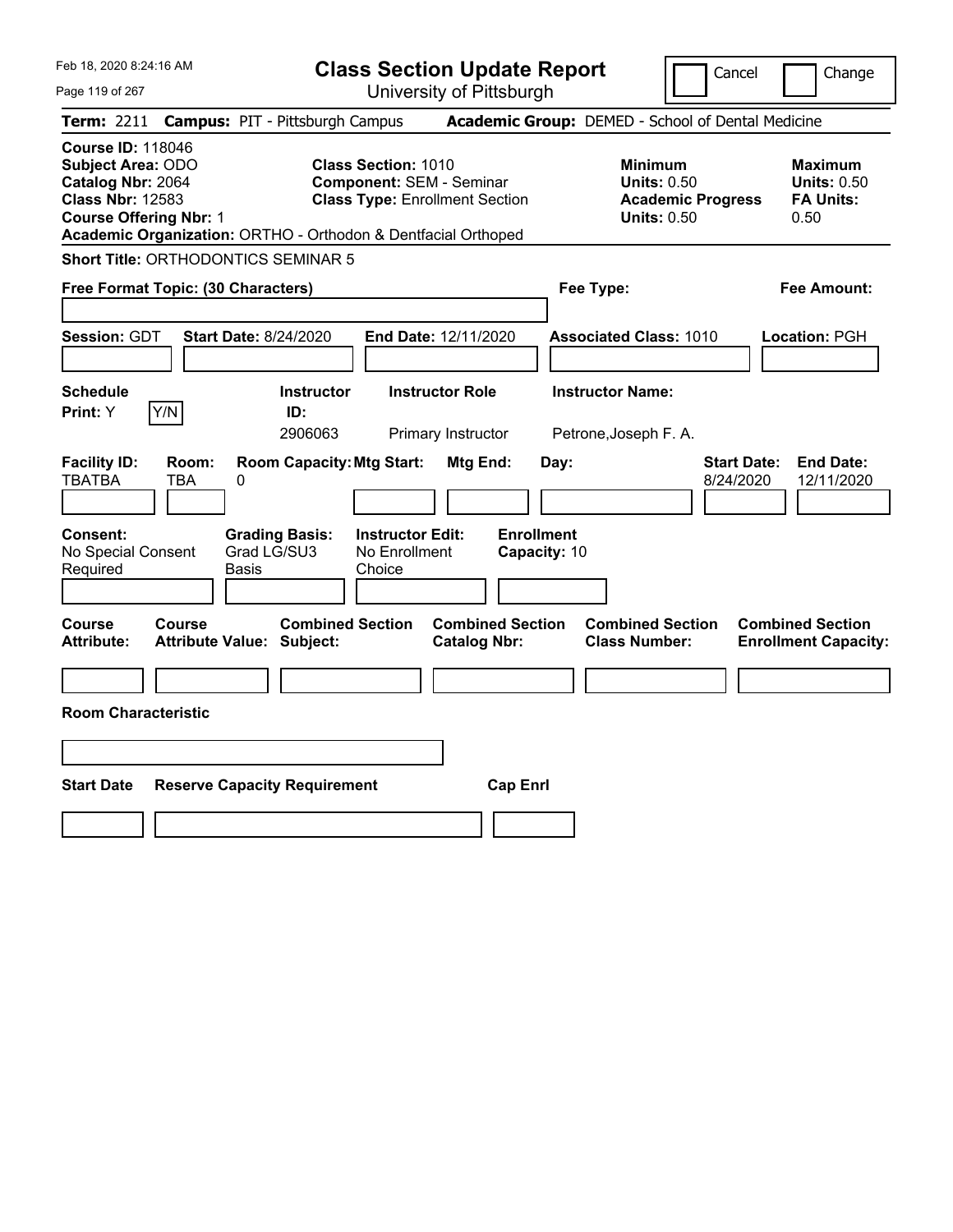|  | Feb 18, 2020 8:24:16 AM |  |
|--|-------------------------|--|
|  |                         |  |

Cancel Change

Page 120 of 267

|                                                                                                                                       |              | <b>Term: 2211 Campus: PIT - Pittsburgh Campus</b>             |                                                               |                                                |                                   | <b>Academic Group:</b> DEMED - School of Dental Medicine                               |                                 |                                                                  |
|---------------------------------------------------------------------------------------------------------------------------------------|--------------|---------------------------------------------------------------|---------------------------------------------------------------|------------------------------------------------|-----------------------------------|----------------------------------------------------------------------------------------|---------------------------------|------------------------------------------------------------------|
| <b>Course ID: 118049</b><br><b>Subject Area: ODO</b><br>Catalog Nbr: 2067<br><b>Class Nbr: 12588</b><br><b>Course Offering Nbr: 1</b> |              | Academic Organization: ORTHO - Orthodon & Dentfacial Orthoped | <b>Class Section: 1010</b><br><b>Component: SEM - Seminar</b> | <b>Class Type: Enrollment Section</b>          |                                   | <b>Minimum</b><br><b>Units: 0.50</b><br><b>Academic Progress</b><br><b>Units: 0.50</b> |                                 | <b>Maximum</b><br><b>Units: 0.50</b><br><b>FA Units:</b><br>0.50 |
|                                                                                                                                       |              | <b>Short Title: ORTHODONTICS SEMINAR 8</b>                    |                                                               |                                                |                                   |                                                                                        |                                 |                                                                  |
| Free Format Topic: (30 Characters)                                                                                                    |              |                                                               |                                                               |                                                |                                   | Fee Type:                                                                              |                                 | <b>Fee Amount:</b>                                               |
| Session: GDT                                                                                                                          |              | <b>Start Date: 8/24/2020</b>                                  |                                                               | End Date: 12/11/2020                           |                                   | <b>Associated Class: 1010</b>                                                          |                                 | Location: PGH                                                    |
| <b>Schedule</b><br>Print: Y                                                                                                           | Y/N          | <b>Instructor</b><br>ID:<br>2906063                           |                                                               | <b>Instructor Role</b><br>Primary Instructor   |                                   | <b>Instructor Name:</b><br>Petrone, Joseph F. A.                                       |                                 |                                                                  |
| <b>Facility ID:</b><br><b>TBATBA</b>                                                                                                  | Room:<br>TBA | <b>Room Capacity: Mtg Start:</b><br>0                         |                                                               | Mtg End:                                       | Day:                              |                                                                                        | <b>Start Date:</b><br>8/24/2020 | <b>End Date:</b><br>12/11/2020                                   |
| Consent:<br>No Special Consent<br>Required                                                                                            |              | <b>Grading Basis:</b><br>Grad LG/SU3<br>Basis                 | <b>Instructor Edit:</b><br>No Enrollment<br>Choice            |                                                | <b>Enrollment</b><br>Capacity: 10 |                                                                                        |                                 |                                                                  |
| Course<br><b>Attribute:</b>                                                                                                           | Course       | <b>Combined Section</b><br><b>Attribute Value: Subject:</b>   |                                                               | <b>Combined Section</b><br><b>Catalog Nbr:</b> |                                   | <b>Combined Section</b><br><b>Class Number:</b>                                        |                                 | <b>Combined Section</b><br><b>Enrollment Capacity:</b>           |
| <b>Room Characteristic</b>                                                                                                            |              |                                                               |                                                               |                                                |                                   |                                                                                        |                                 |                                                                  |
|                                                                                                                                       |              |                                                               |                                                               |                                                |                                   |                                                                                        |                                 |                                                                  |
| <b>Start Date</b>                                                                                                                     |              | <b>Reserve Capacity Requirement</b>                           |                                                               | <b>Cap Enrl</b>                                |                                   |                                                                                        |                                 |                                                                  |
|                                                                                                                                       |              |                                                               |                                                               |                                                |                                   |                                                                                        |                                 |                                                                  |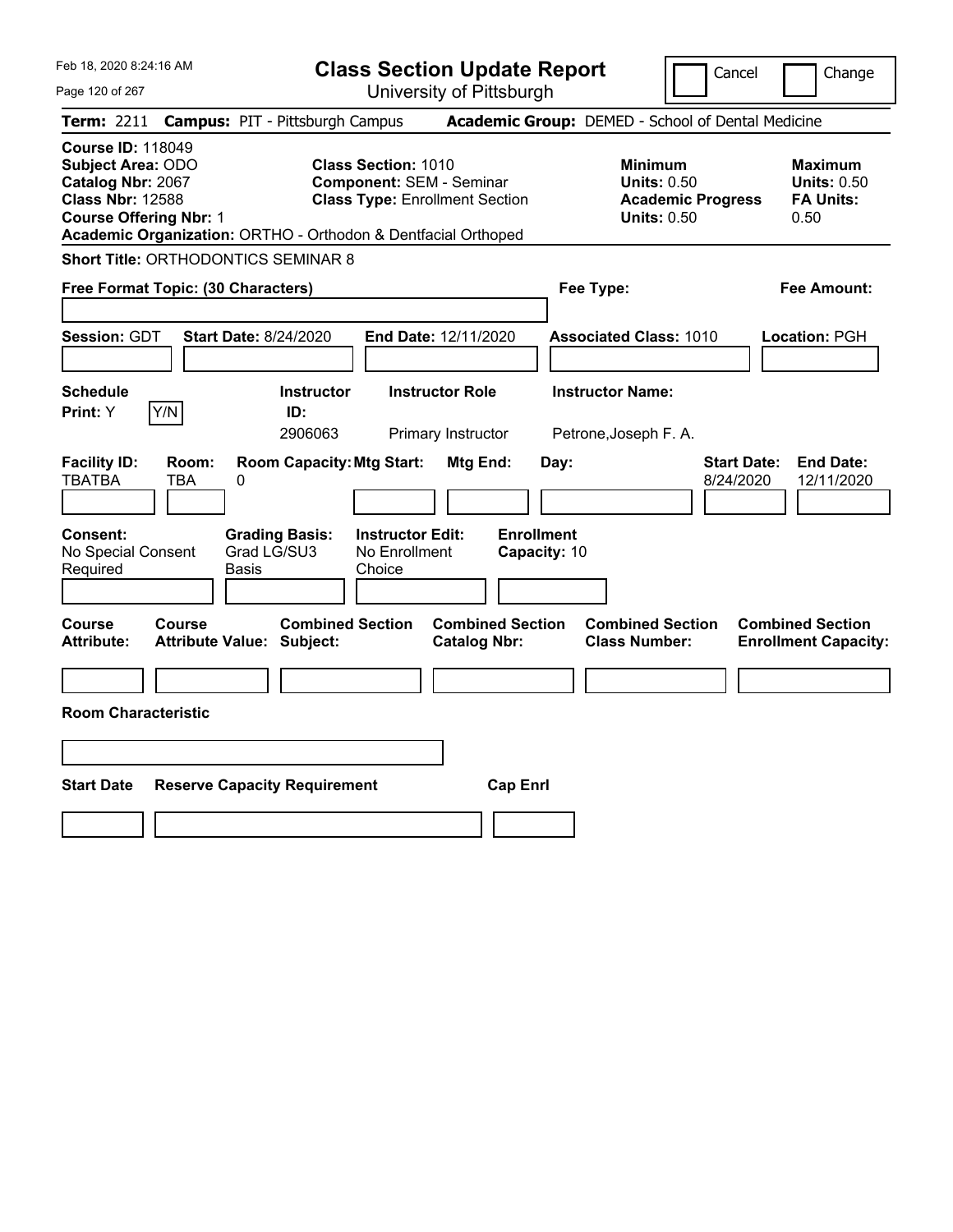|  | Feb 18, 2020 8:24:16 AM |  |
|--|-------------------------|--|
|  |                         |  |

Page 121 of 267

**Class Section Update Report**

Cancel **Change** 

|                                                                                                                                       |              |                                                                                        |                                                    | וועשטטטר רוט עטנטריטע                                                    |                                           |                                                                                        |                                                                  |
|---------------------------------------------------------------------------------------------------------------------------------------|--------------|----------------------------------------------------------------------------------------|----------------------------------------------------|--------------------------------------------------------------------------|-------------------------------------------|----------------------------------------------------------------------------------------|------------------------------------------------------------------|
|                                                                                                                                       |              | Term: 2211 Campus: PIT - Pittsburgh Campus                                             |                                                    |                                                                          |                                           | <b>Academic Group: DEMED - School of Dental Medicine</b>                               |                                                                  |
| <b>Course ID: 118054</b><br><b>Subject Area: ODO</b><br>Catalog Nbr: 2073<br><b>Class Nbr: 12584</b><br><b>Course Offering Nbr: 1</b> |              | Academic Organization: ORTHO - Orthodon & Dentfacial Orthoped                          | <b>Class Section: 1010</b>                         | <b>Component: SEM - Seminar</b><br><b>Class Type: Enrollment Section</b> |                                           | <b>Minimum</b><br><b>Units: 0.50</b><br><b>Academic Progress</b><br><b>Units: 0.50</b> | <b>Maximum</b><br><b>Units: 0.50</b><br><b>FA Units:</b><br>0.50 |
|                                                                                                                                       |              | Short Title: DENTOFACIAL PROGRAM 3                                                     |                                                    |                                                                          |                                           |                                                                                        |                                                                  |
| Free Format Topic: (30 Characters)                                                                                                    |              |                                                                                        |                                                    |                                                                          |                                           | Fee Type:                                                                              | <b>Fee Amount:</b>                                               |
| Session: GDT                                                                                                                          |              | <b>Start Date: 8/24/2020</b>                                                           |                                                    | End Date: 12/11/2020                                                     |                                           | <b>Associated Class: 1010</b>                                                          | Location: PGH                                                    |
| <b>Schedule</b><br><b>Print:</b> Y                                                                                                    | Y/N          | <b>Instructor</b><br>ID:<br>2915979<br>2906063                                         |                                                    | <b>Instructor Role</b><br>Primary Instructor<br>Primary Instructor       |                                           | <b>Instructor Name:</b><br>Costello, Bernard James<br>Petrone, Joseph F. A.            |                                                                  |
| <b>Facility ID:</b><br>TBATBA<br>Consent:<br>No Special Consent<br>Required                                                           | Room:<br>TBA | <b>Room Capacity: Mtg Start:</b><br>0<br><b>Grading Basis:</b><br>Grad LG/SU3<br>Basis | <b>Instructor Edit:</b><br>No Enrollment<br>Choice | Mtg End:                                                                 | Day:<br><b>Enrollment</b><br>Capacity: 25 | 8/24/2020                                                                              | <b>Start Date:</b><br><b>End Date:</b><br>12/11/2020             |
| Course<br><b>Attribute:</b>                                                                                                           | Course       | <b>Combined Section</b><br><b>Attribute Value: Subject:</b>                            |                                                    | <b>Combined Section</b><br><b>Catalog Nbr:</b>                           |                                           | <b>Combined Section</b><br><b>Class Number:</b>                                        | <b>Combined Section</b><br><b>Enrollment Capacity:</b>           |
| <b>Room Characteristic</b>                                                                                                            |              |                                                                                        |                                                    |                                                                          |                                           |                                                                                        |                                                                  |
| <b>Start Date</b>                                                                                                                     |              | <b>Reserve Capacity Requirement</b>                                                    |                                                    | <b>Cap Enrl</b>                                                          |                                           |                                                                                        |                                                                  |
|                                                                                                                                       |              |                                                                                        |                                                    |                                                                          |                                           |                                                                                        |                                                                  |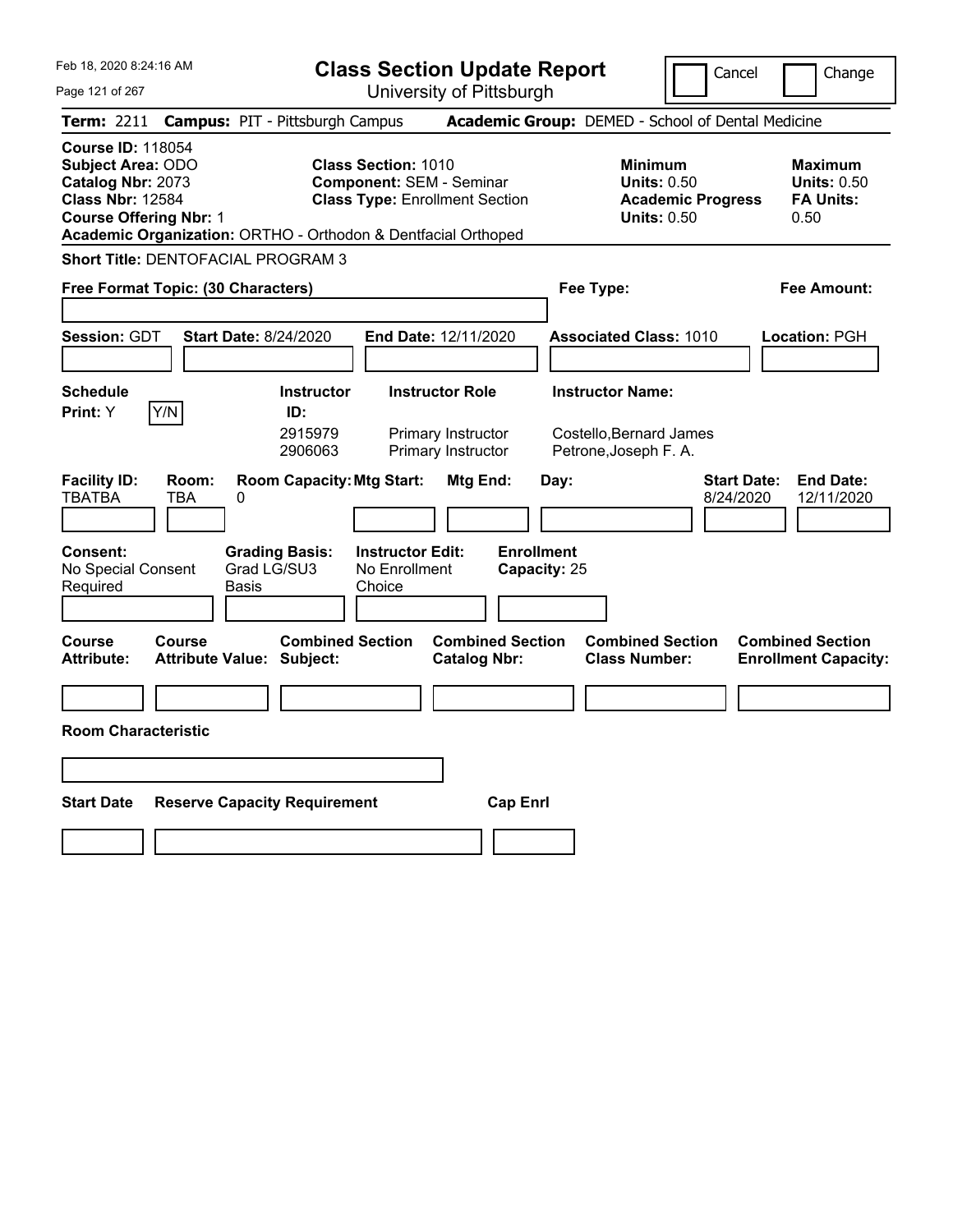|  | Feb 18, 2020 8:24:16 AM |  |
|--|-------------------------|--|
|  |                         |  |

Page 122 of 267

**Class Section Update Report**

Cancel Change

|                                                                                                                                |              | Term: 2211 Campus: PIT - Pittsburgh Campus                    |                                                                                                        |                                                |      | Academic Group: DEMED - School of Dental Medicine                               |                                 |                                                                  |
|--------------------------------------------------------------------------------------------------------------------------------|--------------|---------------------------------------------------------------|--------------------------------------------------------------------------------------------------------|------------------------------------------------|------|---------------------------------------------------------------------------------|---------------------------------|------------------------------------------------------------------|
| <b>Course ID: 118057</b><br>Subject Area: ODO<br>Catalog Nbr: 2076<br><b>Class Nbr: 12589</b><br><b>Course Offering Nbr: 1</b> |              | Academic Organization: ORTHO - Orthodon & Dentfacial Orthoped | <b>Class Section: 1010</b><br><b>Component: SEM - Seminar</b><br><b>Class Type: Enrollment Section</b> |                                                |      | Minimum<br><b>Units: 0.50</b><br><b>Academic Progress</b><br><b>Units: 0.50</b> |                                 | <b>Maximum</b><br><b>Units: 0.50</b><br><b>FA Units:</b><br>0.50 |
|                                                                                                                                |              | <b>Short Title: DENTOFACIAL PROGRAM 6</b>                     |                                                                                                        |                                                |      |                                                                                 |                                 |                                                                  |
| Free Format Topic: (30 Characters)                                                                                             |              |                                                               |                                                                                                        |                                                |      | Fee Type:                                                                       |                                 | <b>Fee Amount:</b>                                               |
| <b>Session: GDT</b>                                                                                                            |              | <b>Start Date: 8/24/2020</b>                                  | End Date: 12/11/2020                                                                                   |                                                |      | <b>Associated Class: 1010</b>                                                   |                                 | Location: PGH                                                    |
| <b>Schedule</b>                                                                                                                |              | <b>Instructor</b>                                             | <b>Instructor Role</b>                                                                                 |                                                |      | <b>Instructor Name:</b>                                                         |                                 |                                                                  |
| <b>Print:</b> Y                                                                                                                | Y/N          | ID:<br>2915979<br>2906063                                     | Primary Instructor<br>Primary Instructor                                                               |                                                |      | Costello, Bernard James<br>Petrone, Joseph F. A.                                |                                 |                                                                  |
| <b>Facility ID:</b><br><b>TBATBA</b>                                                                                           | Room:<br>TBA | <b>Room Capacity: Mtg Start:</b><br>0                         |                                                                                                        | Mtg End:                                       | Day: |                                                                                 | <b>Start Date:</b><br>8/24/2020 | <b>End Date:</b><br>12/11/2020                                   |
| Consent:<br>No Special Consent<br>Required                                                                                     |              | <b>Grading Basis:</b><br>Grad LG/SU3<br><b>Basis</b>          | <b>Instructor Edit:</b><br>No Enrollment<br>Choice                                                     | <b>Enrollment</b><br>Capacity: 10              |      |                                                                                 |                                 |                                                                  |
| <b>Course</b><br><b>Attribute:</b>                                                                                             | Course       | <b>Combined Section</b><br><b>Attribute Value: Subject:</b>   |                                                                                                        | <b>Combined Section</b><br><b>Catalog Nbr:</b> |      | <b>Combined Section</b><br><b>Class Number:</b>                                 |                                 | <b>Combined Section</b><br><b>Enrollment Capacity:</b>           |
|                                                                                                                                |              |                                                               |                                                                                                        |                                                |      |                                                                                 |                                 |                                                                  |
| <b>Room Characteristic</b>                                                                                                     |              |                                                               |                                                                                                        |                                                |      |                                                                                 |                                 |                                                                  |
|                                                                                                                                |              |                                                               |                                                                                                        |                                                |      |                                                                                 |                                 |                                                                  |
| <b>Start Date</b>                                                                                                              |              | <b>Reserve Capacity Requirement</b>                           |                                                                                                        | <b>Cap Enrl</b>                                |      |                                                                                 |                                 |                                                                  |
|                                                                                                                                |              |                                                               |                                                                                                        |                                                |      |                                                                                 |                                 |                                                                  |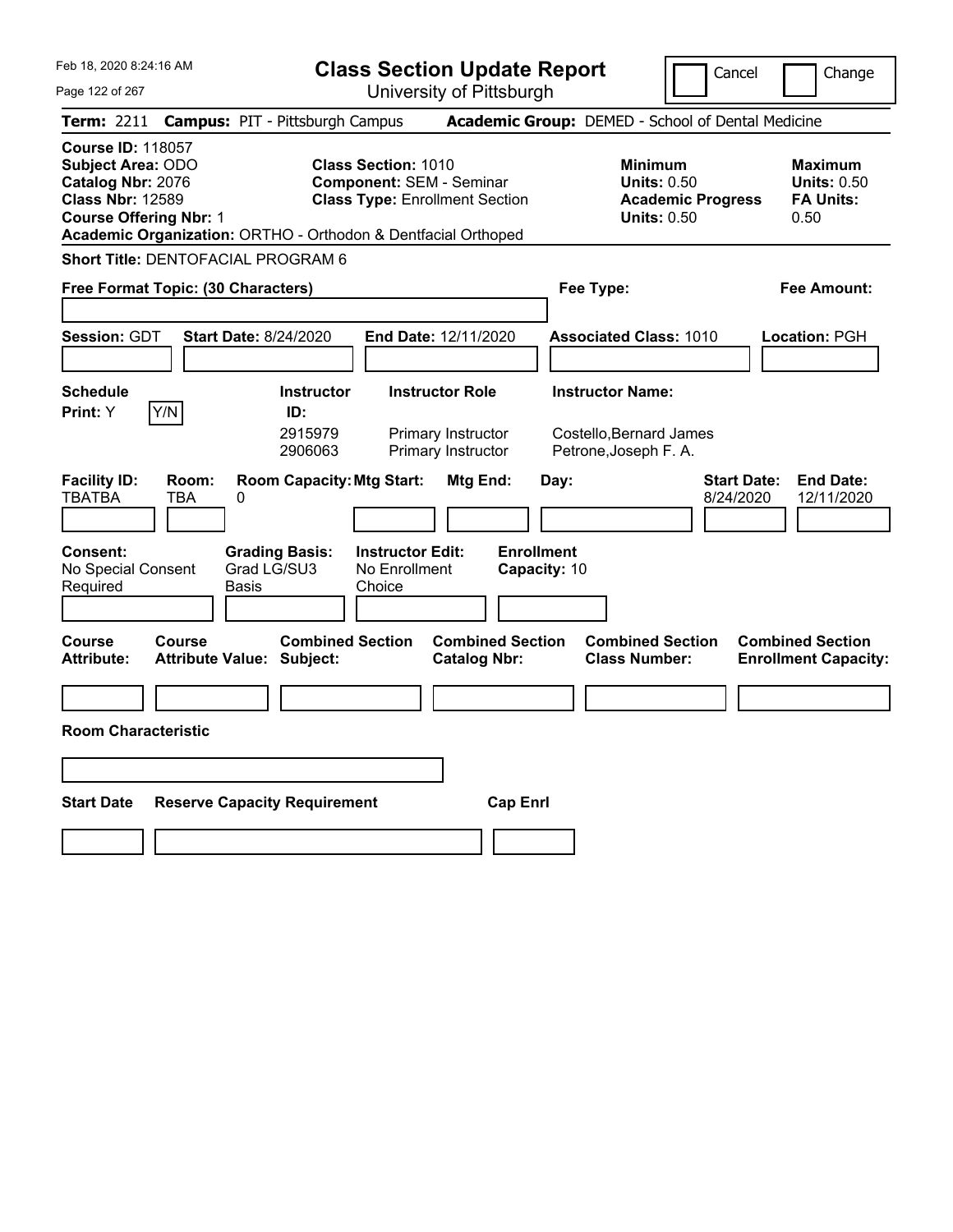| Feb 18, 2020 8:24:16 AM                                                                                                                                                                                | <b>Class Section Update Report</b>                                                                                                      | Cancel                                                                                 | Change                                                           |
|--------------------------------------------------------------------------------------------------------------------------------------------------------------------------------------------------------|-----------------------------------------------------------------------------------------------------------------------------------------|----------------------------------------------------------------------------------------|------------------------------------------------------------------|
| Page 123 of 267                                                                                                                                                                                        | University of Pittsburgh                                                                                                                |                                                                                        |                                                                  |
| <b>Campus: PIT - Pittsburgh Campus</b><br>Term: 2211                                                                                                                                                   |                                                                                                                                         | Academic Group: DEMED - School of Dental Medicine                                      |                                                                  |
| <b>Course ID: 118061</b><br><b>Subject Area: ODO</b><br>Catalog Nbr: 2081<br><b>Class Nbr: 12577</b><br><b>Course Offering Nbr: 1</b><br>Academic Organization: ORTHO - Orthodon & Dentfacial Orthoped | <b>Class Section: 1010</b><br><b>Component: SEM - Seminar</b><br><b>Class Type: Enrollment Section</b>                                  | <b>Minimum</b><br><b>Units: 1.00</b><br><b>Academic Progress</b><br><b>Units: 1.00</b> | <b>Maximum</b><br><b>Units: 1.00</b><br><b>FA Units:</b><br>1.00 |
| Short Title: SCIENTIFIC ORTHODONTIC LIT 1                                                                                                                                                              |                                                                                                                                         |                                                                                        |                                                                  |
| Free Format Topic: (30 Characters)                                                                                                                                                                     |                                                                                                                                         | Fee Type:                                                                              | Fee Amount:                                                      |
| <b>Start Date: 8/24/2020</b><br><b>Session: GDT</b>                                                                                                                                                    | End Date: 12/11/2020                                                                                                                    | <b>Associated Class: 1010</b>                                                          | Location: PGH                                                    |
| <b>Schedule</b>                                                                                                                                                                                        | <b>Instructor Role</b><br><b>Instructor</b>                                                                                             | <b>Instructor Name:</b>                                                                |                                                                  |
| Y/N<br>Print: Y<br>ID:                                                                                                                                                                                 | 2906063<br>Primary Instructor                                                                                                           | Petrone, Joseph F. A.                                                                  |                                                                  |
| <b>Facility ID:</b><br>Room:<br><b>TBATBA</b><br><b>TBA</b><br>0<br><b>Grading Basis:</b><br><b>Consent:</b><br>No Special Consent<br><b>Grad Letter Grade</b><br>Required                             | <b>Room Capacity: Mtg Start:</b><br>Mtg End:<br><b>Enrollment</b><br><b>Instructor Edit:</b><br>No Enrollment<br>Capacity: 10<br>Choice | Day:<br>8/24/2020                                                                      | <b>Start Date:</b><br><b>End Date:</b><br>12/11/2020             |
| <b>Course</b><br><b>Course</b><br><b>Attribute Value: Subject:</b><br><b>Attribute:</b>                                                                                                                | <b>Combined Section</b><br><b>Combined Section</b><br><b>Catalog Nbr:</b>                                                               | <b>Combined Section</b><br><b>Class Number:</b>                                        | <b>Combined Section</b><br><b>Enrollment Capacity:</b>           |
|                                                                                                                                                                                                        |                                                                                                                                         |                                                                                        |                                                                  |
| <b>Room Characteristic</b>                                                                                                                                                                             |                                                                                                                                         |                                                                                        |                                                                  |
|                                                                                                                                                                                                        |                                                                                                                                         |                                                                                        |                                                                  |
| <b>Start Date</b><br><b>Reserve Capacity Requirement</b>                                                                                                                                               | <b>Cap Enrl</b>                                                                                                                         |                                                                                        |                                                                  |
|                                                                                                                                                                                                        |                                                                                                                                         |                                                                                        |                                                                  |
|                                                                                                                                                                                                        |                                                                                                                                         |                                                                                        |                                                                  |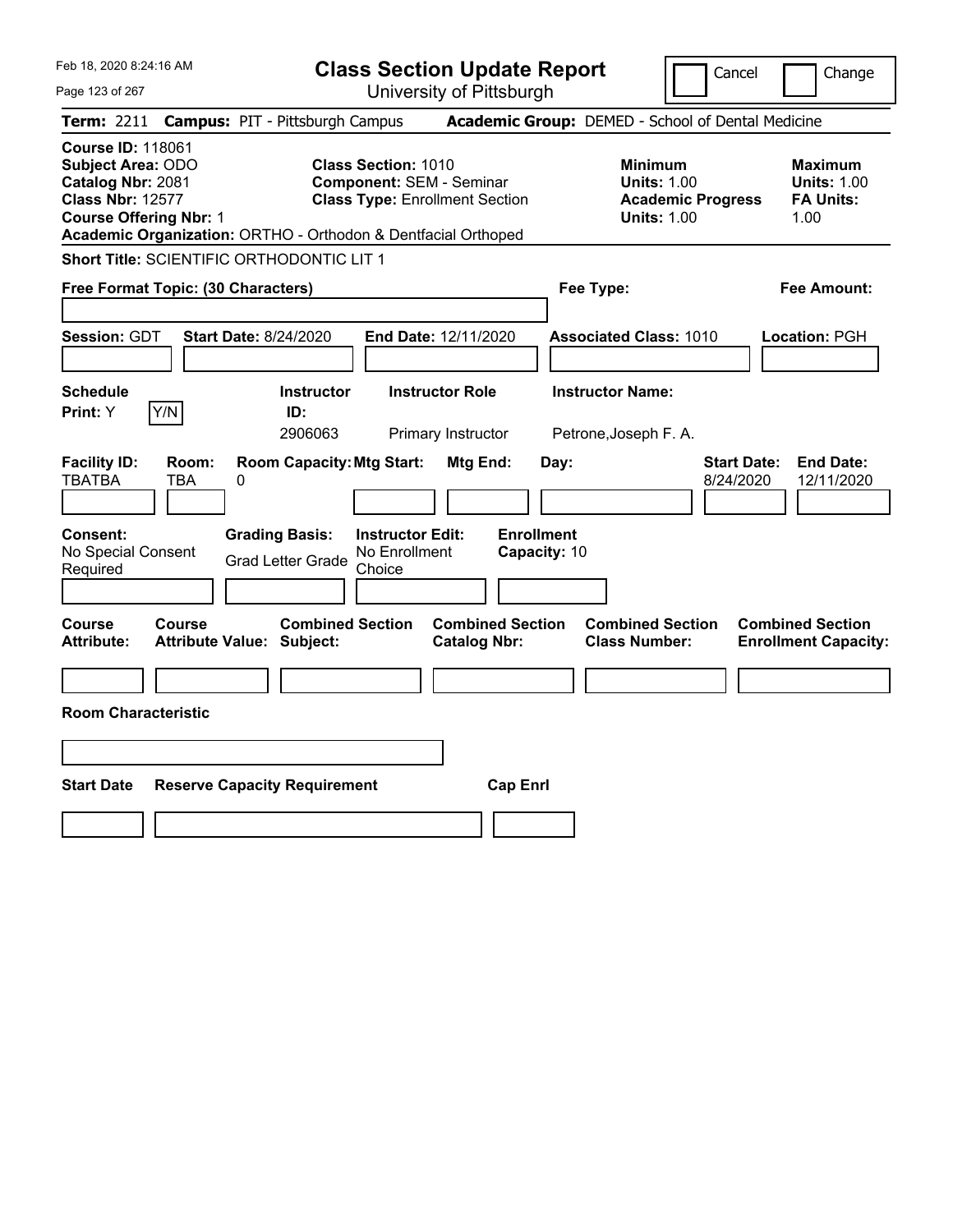| Feb 18, 2020 8:24:16 AM                                                                                                                                                                                | <b>Class Section Update Report</b>                                                                     | Cancel<br>Change                                                                                                                                           |
|--------------------------------------------------------------------------------------------------------------------------------------------------------------------------------------------------------|--------------------------------------------------------------------------------------------------------|------------------------------------------------------------------------------------------------------------------------------------------------------------|
| Page 124 of 267                                                                                                                                                                                        | University of Pittsburgh                                                                               |                                                                                                                                                            |
| <b>Campus: PIT - Pittsburgh Campus</b><br>Term: 2211                                                                                                                                                   |                                                                                                        | Academic Group: DEMED - School of Dental Medicine                                                                                                          |
| <b>Course ID: 118064</b><br><b>Subject Area: ODO</b><br>Catalog Nbr: 2084<br><b>Class Nbr: 18410</b><br><b>Course Offering Nbr: 1</b><br>Academic Organization: ORTHO - Orthodon & Dentfacial Orthoped | <b>Class Section: 1050</b><br><b>Component: SEM - Seminar</b><br><b>Class Type: Enrollment Section</b> | <b>Minimum</b><br><b>Maximum</b><br><b>Units: 1.00</b><br><b>Units: 1.00</b><br><b>Academic Progress</b><br><b>FA Units:</b><br><b>Units: 1.00</b><br>1.00 |
| <b>Short Title: SCIENTIFIC ORTHODONTIC LIT 4</b>                                                                                                                                                       |                                                                                                        |                                                                                                                                                            |
| Free Format Topic: (30 Characters)                                                                                                                                                                     |                                                                                                        | Fee Type:<br><b>Fee Amount:</b>                                                                                                                            |
| <b>Start Date: 8/24/2020</b><br><b>Session: AT</b>                                                                                                                                                     | End Date: 12/12/2020                                                                                   | <b>Associated Class: 1050</b><br>Location: PGH                                                                                                             |
| <b>Schedule</b><br>Y/N<br>ID:<br><b>Print:</b> Y                                                                                                                                                       | <b>Instructor</b><br><b>Instructor Role</b><br>2906063<br>Primary Instructor                           | <b>Instructor Name:</b><br>Petrone, Joseph F. A.                                                                                                           |
| <b>Facility ID:</b><br>Room:<br><b>TBATBA</b><br>TBA<br>0                                                                                                                                              | <b>Room Capacity: Mtg Start:</b><br>Mtg End:<br>Day:                                                   | <b>Start Date:</b><br><b>End Date:</b><br>8/24/2020<br>12/12/2020                                                                                          |
| <b>Grading Basis:</b><br><b>Consent:</b><br>No Special Consent<br><b>Grad Letter Grade</b><br>Required                                                                                                 | <b>Enrollment</b><br><b>Instructor Edit:</b><br>No Enrollment<br>Capacity: 12<br>Choice                |                                                                                                                                                            |
| Course<br><b>Course</b><br><b>Attribute Value: Subject:</b><br><b>Attribute:</b>                                                                                                                       | <b>Combined Section</b><br><b>Combined Section</b><br><b>Catalog Nbr:</b>                              | <b>Combined Section</b><br><b>Combined Section</b><br><b>Class Number:</b><br><b>Enrollment Capacity:</b>                                                  |
| <b>Room Characteristic</b>                                                                                                                                                                             |                                                                                                        |                                                                                                                                                            |
|                                                                                                                                                                                                        |                                                                                                        |                                                                                                                                                            |
|                                                                                                                                                                                                        |                                                                                                        |                                                                                                                                                            |
| <b>Start Date</b><br><b>Reserve Capacity Requirement</b>                                                                                                                                               | <b>Cap Enrl</b>                                                                                        |                                                                                                                                                            |
|                                                                                                                                                                                                        |                                                                                                        |                                                                                                                                                            |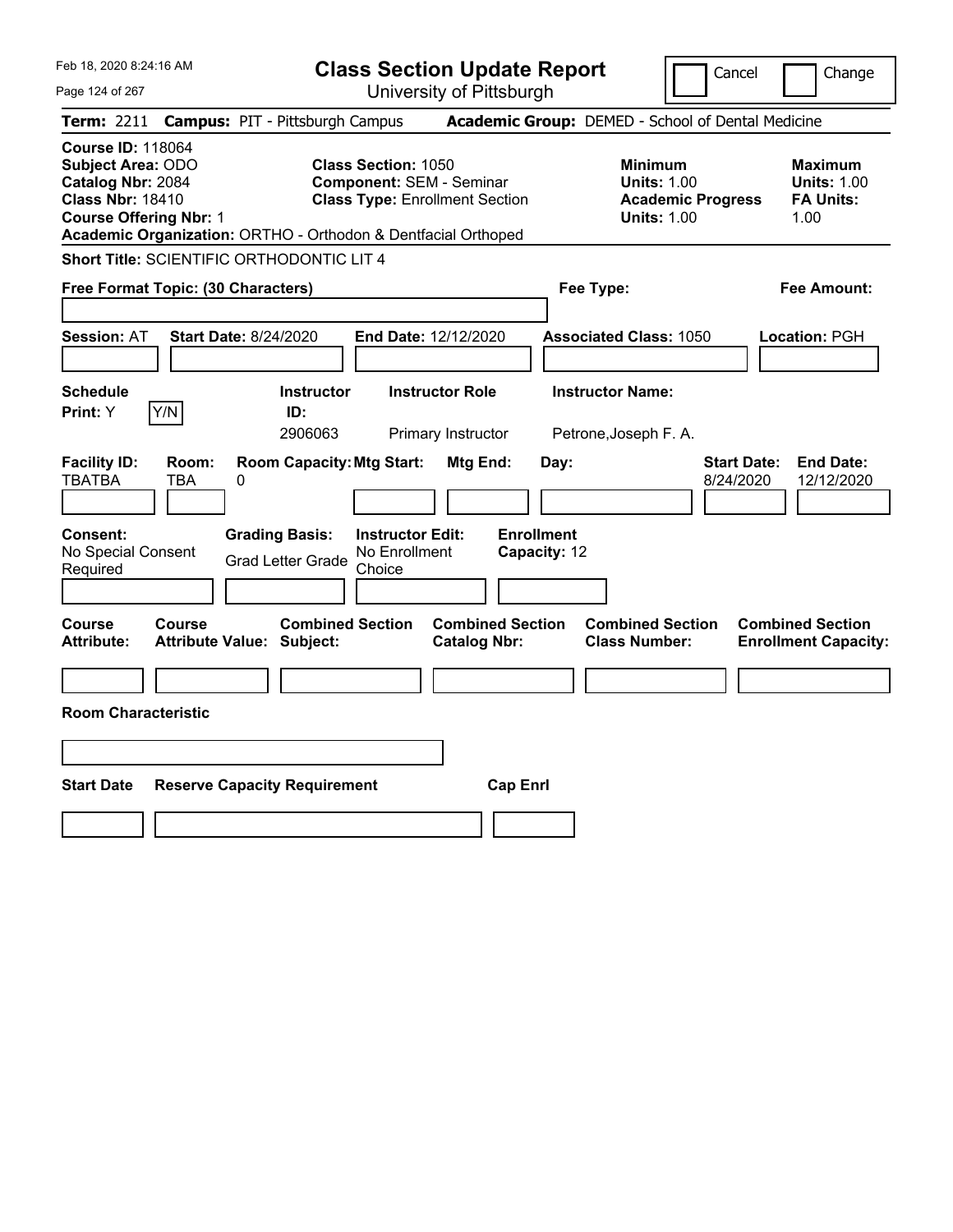| Feb 18, 2020 8:24:16 AM<br>Page 125 of 267                                                                                                                                                             | <b>Class Section Update Report</b><br>University of Pittsburgh                                         | Cancel                                                                                 | Change                                                           |
|--------------------------------------------------------------------------------------------------------------------------------------------------------------------------------------------------------|--------------------------------------------------------------------------------------------------------|----------------------------------------------------------------------------------------|------------------------------------------------------------------|
| <b>Campus: PIT - Pittsburgh Campus</b><br><b>Term: 2211</b>                                                                                                                                            |                                                                                                        | Academic Group: DEMED - School of Dental Medicine                                      |                                                                  |
| <b>Course ID: 118067</b><br><b>Subject Area: ODO</b><br>Catalog Nbr: 2087<br><b>Class Nbr: 18409</b><br><b>Course Offering Nbr: 1</b><br>Academic Organization: ORTHO - Orthodon & Dentfacial Orthoped | <b>Class Section: 1050</b><br><b>Component: SEM - Seminar</b><br><b>Class Type: Enrollment Section</b> | <b>Minimum</b><br><b>Units: 0.50</b><br><b>Academic Progress</b><br><b>Units: 0.50</b> | <b>Maximum</b><br><b>Units: 0.50</b><br><b>FA Units:</b><br>0.50 |
| Short Title: SCIENTIFIC ORTHODONTIC LIT 7                                                                                                                                                              |                                                                                                        |                                                                                        |                                                                  |
| Free Format Topic: (30 Characters)                                                                                                                                                                     |                                                                                                        | Fee Type:                                                                              | Fee Amount:                                                      |
| Session: GDT<br><b>Start Date: 8/24/2020</b>                                                                                                                                                           | End Date: 12/11/2020                                                                                   | <b>Associated Class: 1050</b>                                                          | Location: PGH                                                    |
| <b>Schedule</b>                                                                                                                                                                                        | <b>Instructor Role</b><br><b>Instructor</b>                                                            | <b>Instructor Name:</b>                                                                |                                                                  |
| Y/N<br>Print: Y<br>ID:                                                                                                                                                                                 | 2906063<br>Primary Instructor                                                                          | Petrone, Joseph F. A.                                                                  |                                                                  |
| <b>Facility ID:</b><br>Room:<br><b>TBATBA</b><br><b>TBA</b><br>0                                                                                                                                       | <b>Room Capacity: Mtg Start:</b><br>Mtg End:                                                           | <b>Start Date:</b><br>Day:<br>8/24/2020                                                | <b>End Date:</b><br>12/11/2020                                   |
| Consent:<br><b>Grading Basis:</b><br>Grad LG/SU3<br>No Special Consent<br>Required<br><b>Basis</b>                                                                                                     | <b>Enrollment</b><br><b>Instructor Edit:</b><br>No Enrollment<br>Capacity: 12<br>Choice                |                                                                                        |                                                                  |
| Course<br>Course<br><b>Attribute:</b><br><b>Attribute Value: Subject:</b>                                                                                                                              | <b>Combined Section</b><br><b>Combined Section</b><br><b>Catalog Nbr:</b>                              | <b>Combined Section</b><br><b>Class Number:</b>                                        | <b>Combined Section</b><br><b>Enrollment Capacity:</b>           |
|                                                                                                                                                                                                        |                                                                                                        |                                                                                        |                                                                  |
| <b>Room Characteristic</b>                                                                                                                                                                             |                                                                                                        |                                                                                        |                                                                  |
|                                                                                                                                                                                                        |                                                                                                        |                                                                                        |                                                                  |
| <b>Start Date</b><br><b>Reserve Capacity Requirement</b>                                                                                                                                               | <b>Cap Enrl</b>                                                                                        |                                                                                        |                                                                  |
|                                                                                                                                                                                                        |                                                                                                        |                                                                                        |                                                                  |
|                                                                                                                                                                                                        |                                                                                                        |                                                                                        |                                                                  |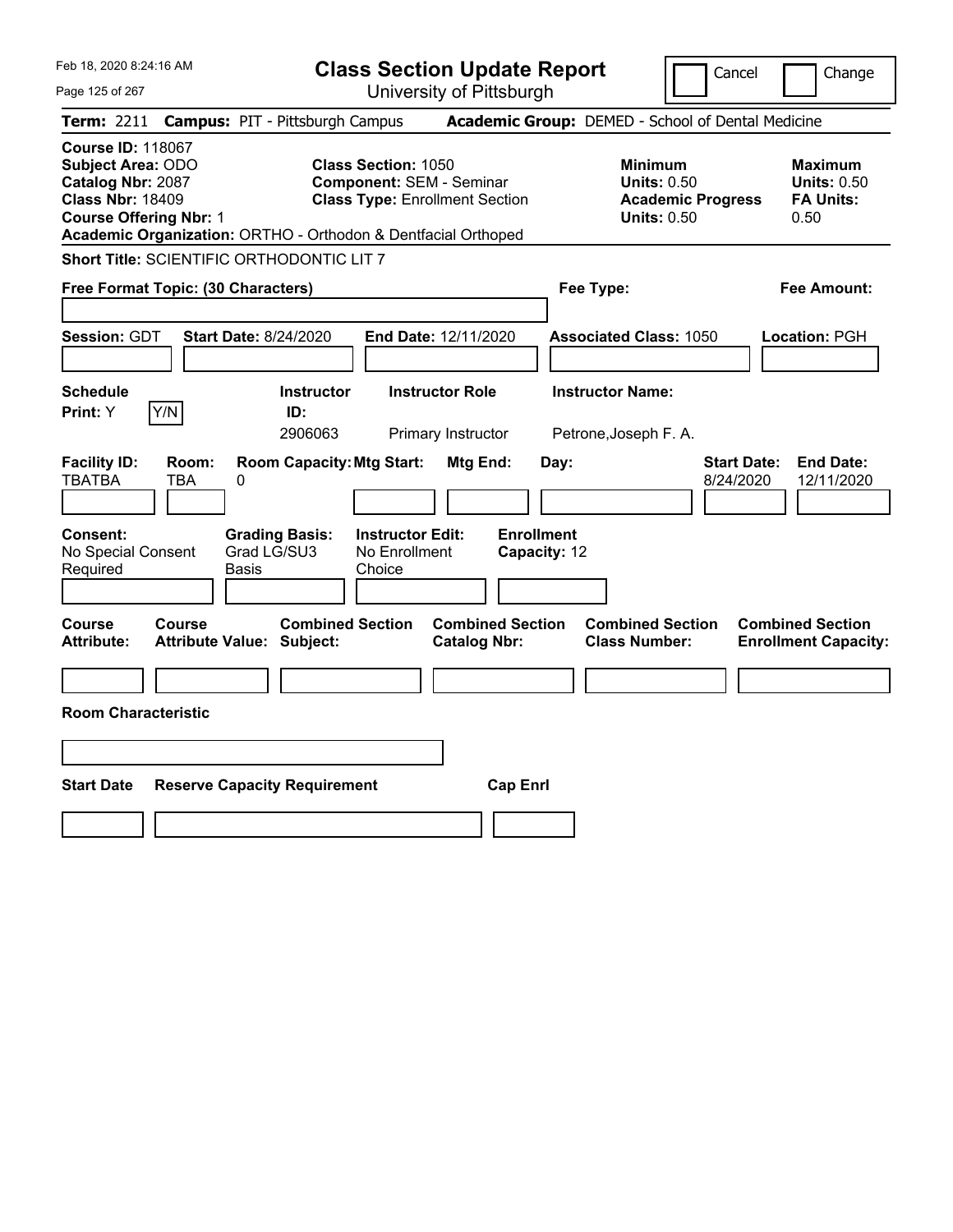| Feb 18, 2020 8:24:16 AM                                                                                                                                                                                | <b>Class Section Update Report</b>                                                                                            |                                                                                        | Cancel<br>Change                                                  |
|--------------------------------------------------------------------------------------------------------------------------------------------------------------------------------------------------------|-------------------------------------------------------------------------------------------------------------------------------|----------------------------------------------------------------------------------------|-------------------------------------------------------------------|
| Page 126 of 267                                                                                                                                                                                        | University of Pittsburgh                                                                                                      |                                                                                        |                                                                   |
| <b>Campus: PIT - Pittsburgh Campus</b><br>Term: 2211                                                                                                                                                   |                                                                                                                               | Academic Group: DEMED - School of Dental Medicine                                      |                                                                   |
| <b>Course ID: 118071</b><br><b>Subject Area: ODO</b><br>Catalog Nbr: 2091<br><b>Class Nbr: 12578</b><br><b>Course Offering Nbr: 1</b><br>Academic Organization: ORTHO - Orthodon & Dentfacial Orthoped | Class Section: 1010<br><b>Component: SEM - Seminar</b><br><b>Class Type: Enrollment Section</b>                               | <b>Minimum</b><br><b>Units: 1.00</b><br><b>Academic Progress</b><br><b>Units: 1.00</b> | <b>Maximum</b><br><b>Units: 1.00</b><br><b>FA Units:</b><br>1.00  |
| Short Title: GROWTH AND DEVELOPMENT 1                                                                                                                                                                  |                                                                                                                               |                                                                                        |                                                                   |
| Free Format Topic: (30 Characters)                                                                                                                                                                     |                                                                                                                               | Fee Type:                                                                              | Fee Amount:                                                       |
| <b>Session: GDT</b><br><b>Start Date: 8/24/2020</b>                                                                                                                                                    | <b>End Date: 12/11/2020</b>                                                                                                   | <b>Associated Class: 1010</b>                                                          | Location: PGH                                                     |
| <b>Schedule</b>                                                                                                                                                                                        | <b>Instructor</b><br><b>Instructor Role</b>                                                                                   | <b>Instructor Name:</b>                                                                |                                                                   |
| Y/N<br>ID:<br>Print: Y                                                                                                                                                                                 | 2906063<br>Primary Instructor                                                                                                 | Petrone, Joseph F. A.                                                                  |                                                                   |
| <b>Facility ID:</b><br>Room:<br><b>TBATBA</b><br><b>TBA</b><br>0<br>Consent:<br><b>Grading Basis:</b><br>No Special Consent                                                                            | <b>Room Capacity: Mtg Start:</b><br>Mtg End:<br><b>Enrollment</b><br><b>Instructor Edit:</b><br>No Enrollment<br>Capacity: 15 | Day:                                                                                   | <b>Start Date:</b><br><b>End Date:</b><br>8/24/2020<br>12/11/2020 |
| <b>Grad Letter Grade</b><br>Required                                                                                                                                                                   | Choice                                                                                                                        |                                                                                        |                                                                   |
|                                                                                                                                                                                                        |                                                                                                                               |                                                                                        |                                                                   |
| Course<br>Course<br>Attribute Value: Subject:<br><b>Attribute:</b>                                                                                                                                     | <b>Combined Section</b><br><b>Combined Section</b><br><b>Catalog Nbr:</b>                                                     | <b>Combined Section</b><br><b>Class Number:</b>                                        | <b>Combined Section</b><br><b>Enrollment Capacity:</b>            |
|                                                                                                                                                                                                        |                                                                                                                               |                                                                                        |                                                                   |
| <b>Room Characteristic</b>                                                                                                                                                                             |                                                                                                                               |                                                                                        |                                                                   |
|                                                                                                                                                                                                        |                                                                                                                               |                                                                                        |                                                                   |
| <b>Start Date</b><br><b>Reserve Capacity Requirement</b>                                                                                                                                               | <b>Cap Enrl</b>                                                                                                               |                                                                                        |                                                                   |
|                                                                                                                                                                                                        |                                                                                                                               |                                                                                        |                                                                   |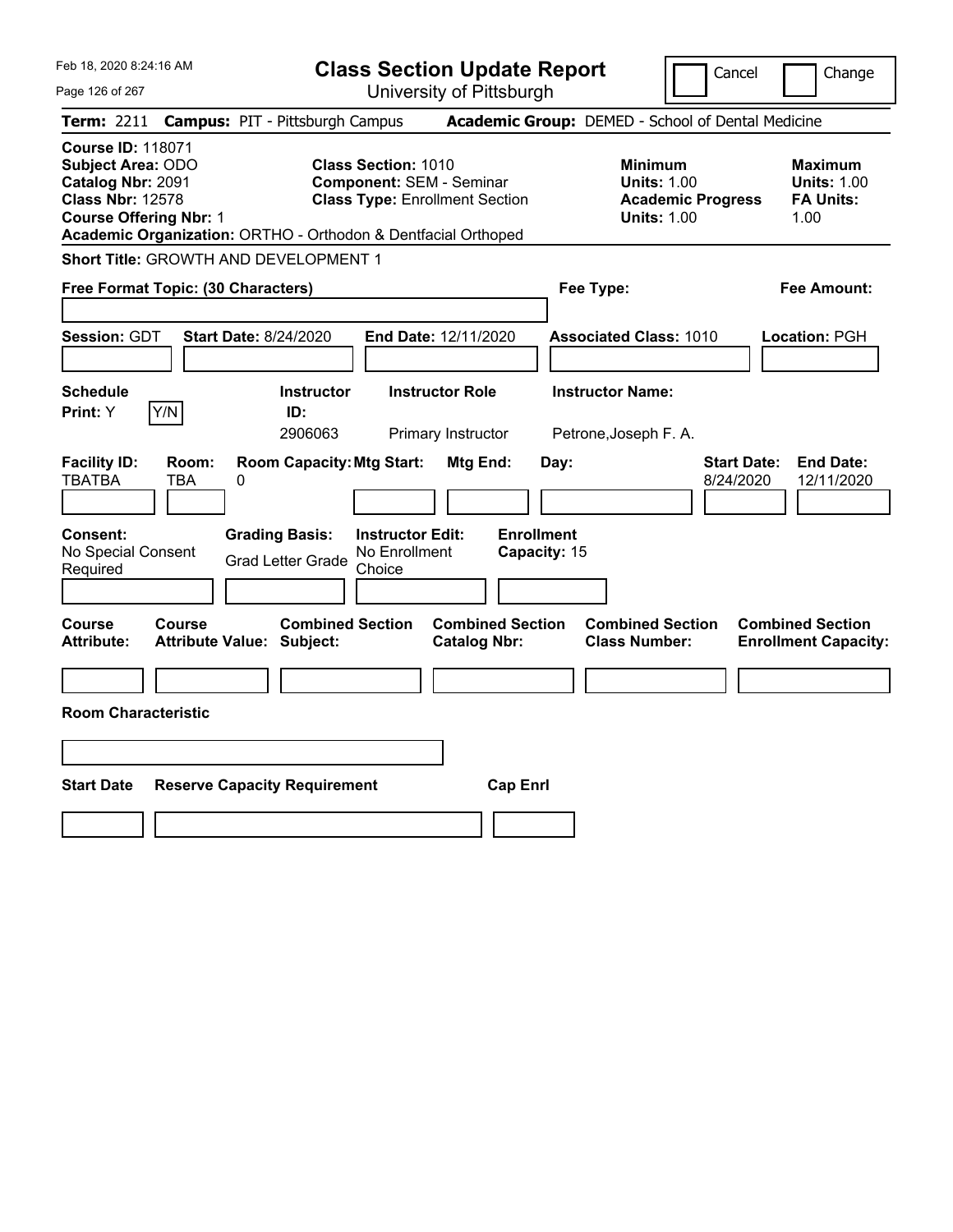| Feb 18, 2020 8:24:16 AM |  |  |  |  |  |
|-------------------------|--|--|--|--|--|
|-------------------------|--|--|--|--|--|

Page 127 of 267

**Class Section Update Report**

Cancel Change

| <b>Term: 2211</b>                                                                             |                                    |   | <b>Campus: PIT - Pittsburgh Campus</b>                        |                                                                                                         |                                                                    |                                   |      | Academic Group: DEMED - School of Dental Medicine                                      |                                 |                                                                  |
|-----------------------------------------------------------------------------------------------|------------------------------------|---|---------------------------------------------------------------|---------------------------------------------------------------------------------------------------------|--------------------------------------------------------------------|-----------------------------------|------|----------------------------------------------------------------------------------------|---------------------------------|------------------------------------------------------------------|
| <b>Course ID: 118075</b><br>Subject Area: ODO<br>Catalog Nbr: 2117<br><b>Class Nbr: 12579</b> | <b>Course Offering Nbr: 1</b>      |   | Academic Organization: ORTHO - Orthodon & Dentfacial Orthoped | <b>Class Section: 1010</b><br><b>Component: CLN - Clinical</b><br><b>Class Type: Enrollment Section</b> |                                                                    |                                   |      | <b>Minimum</b><br><b>Units: 2.00</b><br><b>Academic Progress</b><br><b>Units: 2.00</b> |                                 | <b>Maximum</b><br><b>Units: 2.00</b><br><b>FA Units:</b><br>2.00 |
|                                                                                               |                                    |   | <b>Short Title: DENTOFACIAL DEFORMITIES</b>                   |                                                                                                         |                                                                    |                                   |      |                                                                                        |                                 |                                                                  |
|                                                                                               | Free Format Topic: (30 Characters) |   |                                                               |                                                                                                         |                                                                    |                                   |      | Fee Type:                                                                              |                                 | Fee Amount:                                                      |
| Session: GDT                                                                                  |                                    |   | <b>Start Date: 8/24/2020</b>                                  | End Date: 12/11/2020                                                                                    |                                                                    |                                   |      | <b>Associated Class: 1010</b>                                                          |                                 | Location: PGH                                                    |
| <b>Schedule</b><br>Print: Y                                                                   | Y/N                                |   | <b>Instructor</b><br>ID:<br>2915979<br>2906063                |                                                                                                         | <b>Instructor Role</b><br>Primary Instructor<br>Primary Instructor |                                   |      | <b>Instructor Name:</b><br>Costello, Bernard James<br>Petrone, Joseph F. A.            |                                 |                                                                  |
| <b>Facility ID:</b><br><b>TBATBA</b>                                                          | Room:<br><b>TBA</b>                | 0 | <b>Room Capacity: Mtg Start:</b>                              |                                                                                                         | Mtg End:                                                           |                                   | Day: |                                                                                        | <b>Start Date:</b><br>8/24/2020 | <b>End Date:</b><br>12/11/2020                                   |
| <b>Consent:</b><br>No Special Consent<br>Required                                             |                                    |   | <b>Grading Basis:</b><br><b>Grad Letter Grade</b>             | <b>Instructor Edit:</b><br>No Enrollment<br>Choice                                                      |                                                                    | <b>Enrollment</b><br>Capacity: 10 |      |                                                                                        |                                 |                                                                  |
| Course<br><b>Attribute:</b>                                                                   | Course                             |   | <b>Combined Section</b><br><b>Attribute Value: Subject:</b>   |                                                                                                         | <b>Catalog Nbr:</b>                                                | <b>Combined Section</b>           |      | <b>Combined Section</b><br><b>Class Number:</b>                                        |                                 | <b>Combined Section</b><br><b>Enrollment Capacity:</b>           |
|                                                                                               | <b>Room Characteristic</b>         |   |                                                               |                                                                                                         |                                                                    |                                   |      |                                                                                        |                                 |                                                                  |
| <b>Start Date</b>                                                                             |                                    |   | <b>Reserve Capacity Requirement</b>                           |                                                                                                         |                                                                    | <b>Cap Enrl</b>                   |      |                                                                                        |                                 |                                                                  |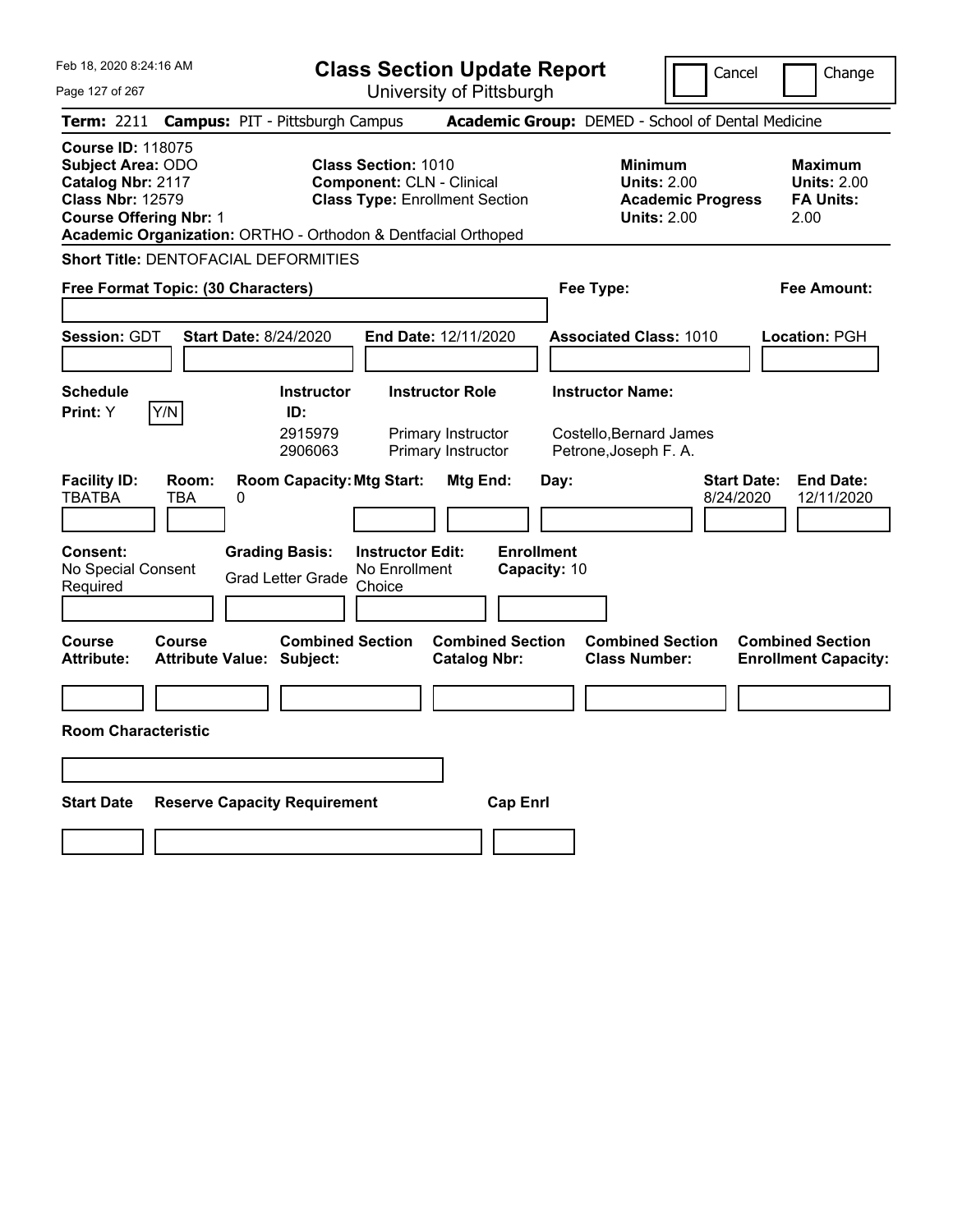| Feb 18, 2020 8:24:16 AM<br>Page 128 of 267                                                                                                                                                             | <b>Class Section Update Report</b><br>University of Pittsburgh                                                     | Cancel                                                                                 | Change                                                           |
|--------------------------------------------------------------------------------------------------------------------------------------------------------------------------------------------------------|--------------------------------------------------------------------------------------------------------------------|----------------------------------------------------------------------------------------|------------------------------------------------------------------|
| <b>Campus: PIT - Pittsburgh Campus</b><br><b>Term: 2211</b>                                                                                                                                            |                                                                                                                    | Academic Group: DEMED - School of Dental Medicine                                      |                                                                  |
| <b>Course ID: 118076</b><br><b>Subject Area: ODO</b><br>Catalog Nbr: 2121<br><b>Class Nbr: 12580</b><br><b>Course Offering Nbr: 1</b><br>Academic Organization: ORTHO - Orthodon & Dentfacial Orthoped | <b>Class Section: 1070</b><br><b>Component: SEM - Seminar</b><br><b>Class Type: Enrollment Section</b>             | <b>Minimum</b><br><b>Units: 1.00</b><br><b>Academic Progress</b><br><b>Units: 1.00</b> | <b>Maximum</b><br><b>Units: 1.00</b><br><b>FA Units:</b><br>1.00 |
| Short Title: NORMAL AND MALOCCLUSION 1                                                                                                                                                                 |                                                                                                                    |                                                                                        |                                                                  |
| Free Format Topic: (30 Characters)                                                                                                                                                                     |                                                                                                                    | Fee Type:                                                                              | Fee Amount:                                                      |
| Session: GDT<br><b>Start Date: 8/24/2020</b>                                                                                                                                                           | End Date: 12/11/2020                                                                                               | <b>Associated Class: 1070</b>                                                          | Location: PGH                                                    |
| <b>Schedule</b>                                                                                                                                                                                        | <b>Instructor</b><br><b>Instructor Role</b>                                                                        | <b>Instructor Name:</b>                                                                |                                                                  |
| Y/N<br>Print: Y<br>ID:                                                                                                                                                                                 | 2953571<br>Primary Instructor                                                                                      | Burnheimer, John M                                                                     |                                                                  |
| <b>Facility ID:</b><br>Room:<br><b>SALKX02173</b><br>02173<br>25<br><b>Consent:</b><br><b>Grading Basis:</b>                                                                                           | <b>Room Capacity: Mtg Start:</b><br>Mtg End:<br>1:00 PM<br>1:50 PM<br><b>Enrollment</b><br><b>Instructor Edit:</b> | Day:<br>Th<br>8/24/2020                                                                | <b>Start Date:</b><br><b>End Date:</b><br>12/11/2020             |
| No Special Consent<br><b>Grad Letter Grade</b><br>Required                                                                                                                                             | No Enrollment<br>Capacity: 10<br>Choice                                                                            |                                                                                        |                                                                  |
|                                                                                                                                                                                                        |                                                                                                                    |                                                                                        |                                                                  |
| Course<br>Course<br><b>Attribute:</b><br><b>Attribute Value: Subject:</b>                                                                                                                              | <b>Combined Section</b><br><b>Combined Section</b><br><b>Catalog Nbr:</b>                                          | <b>Combined Section</b><br><b>Class Number:</b>                                        | <b>Combined Section</b><br><b>Enrollment Capacity:</b>           |
|                                                                                                                                                                                                        |                                                                                                                    |                                                                                        |                                                                  |
| <b>Room Characteristic</b>                                                                                                                                                                             |                                                                                                                    |                                                                                        |                                                                  |
|                                                                                                                                                                                                        |                                                                                                                    |                                                                                        |                                                                  |
| <b>Start Date</b>                                                                                                                                                                                      |                                                                                                                    |                                                                                        |                                                                  |
| <b>Reserve Capacity Requirement</b>                                                                                                                                                                    | <b>Cap Enrl</b>                                                                                                    |                                                                                        |                                                                  |
|                                                                                                                                                                                                        |                                                                                                                    |                                                                                        |                                                                  |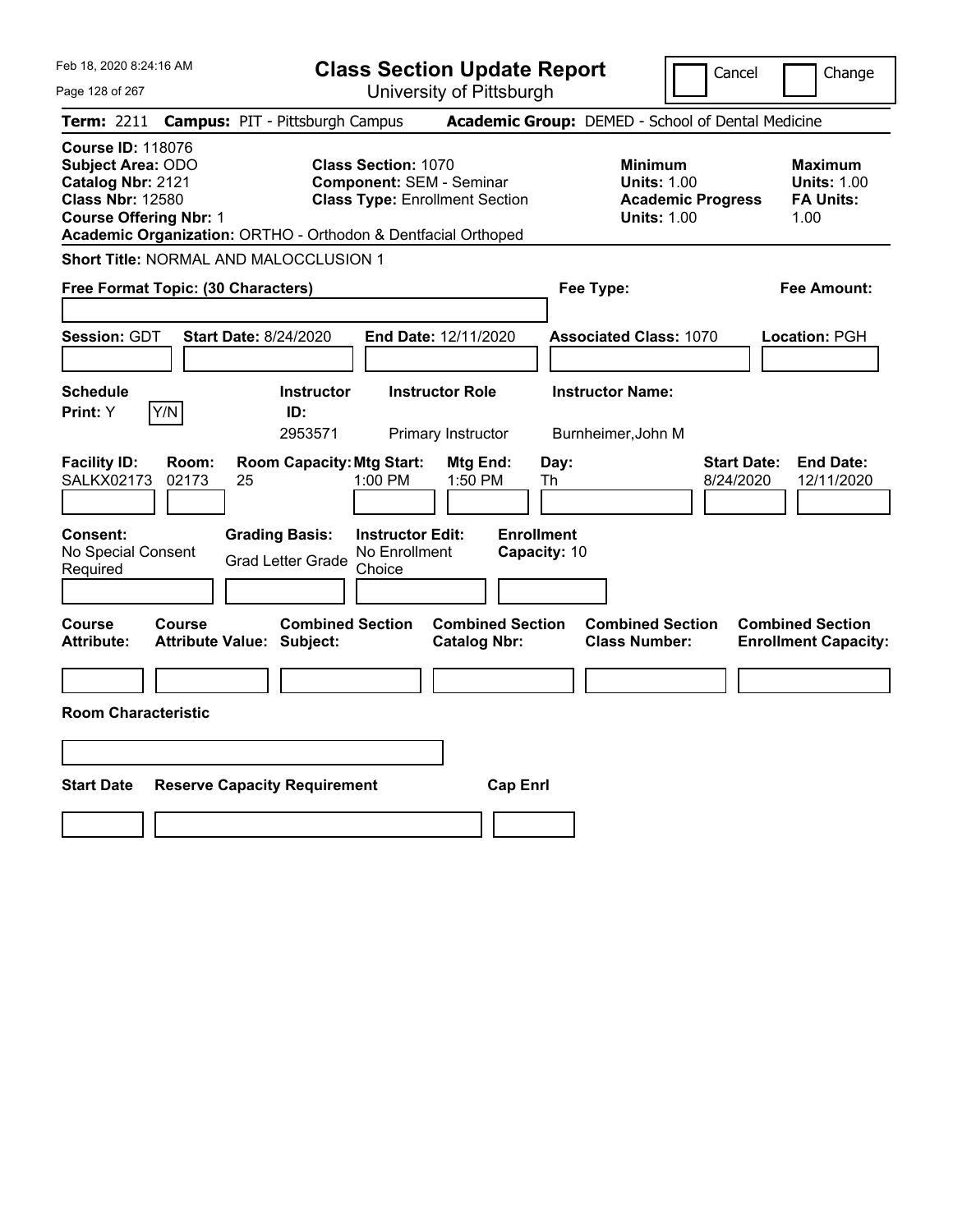| Academic Group: DEMED - School of Dental Medicine<br><b>Campus: PIT - Pittsburgh Campus</b><br><b>Class Section: 1010</b><br><b>Minimum</b><br><b>Maximum</b><br><b>Component: SEM - Seminar</b><br><b>Units: 1.00</b><br><b>Units: 1.00</b><br><b>Class Type: Enrollment Section</b><br><b>FA Units:</b><br><b>Academic Progress</b><br><b>Units: 1.00</b><br>1.00<br>Academic Organization: ORTHO - Orthodon & Dentfacial Orthoped<br>Short Title: INTRO TO ORTHO RESEARCH 1<br><b>Fee Amount:</b><br>Free Format Topic: (30 Characters)<br>Fee Type:<br><b>Start Date: 8/24/2020</b><br>End Date: 12/11/2020<br><b>Associated Class: 1010</b><br>Location: PGH<br><b>Instructor Name:</b><br><b>Schedule</b><br><b>Instructor</b><br><b>Instructor Role</b><br>Y/N<br>Print: Y<br>ID:<br>2906063<br>Primary Instructor<br>Petrone, Joseph F. A.<br>Room:<br><b>Room Capacity: Mtg Start:</b><br><b>Start Date:</b><br><b>End Date:</b><br>Mtg End:<br>Day:<br>TBA<br>8/24/2020<br>12/11/2020<br>0<br><b>Enrollment</b><br><b>Grading Basis:</b><br><b>Instructor Edit:</b><br>No Enrollment<br>Capacity: 20<br><b>Grad Letter Grade</b><br>Choice<br><b>Combined Section</b><br><b>Combined Section</b><br>Course<br><b>Combined Section</b><br><b>Combined Section</b><br><b>Attribute Value: Subject:</b><br><b>Catalog Nbr:</b><br><b>Class Number:</b><br><b>Enrollment Capacity:</b><br><b>Start Date</b><br><b>Reserve Capacity Requirement</b><br><b>Cap Enrl</b> | Feb 18, 2020 8:24:16 AM<br>Page 129 of 267                                                                                            | <b>Class Section Update Report</b><br>University of Pittsburgh | Cancel | Change |
|-----------------------------------------------------------------------------------------------------------------------------------------------------------------------------------------------------------------------------------------------------------------------------------------------------------------------------------------------------------------------------------------------------------------------------------------------------------------------------------------------------------------------------------------------------------------------------------------------------------------------------------------------------------------------------------------------------------------------------------------------------------------------------------------------------------------------------------------------------------------------------------------------------------------------------------------------------------------------------------------------------------------------------------------------------------------------------------------------------------------------------------------------------------------------------------------------------------------------------------------------------------------------------------------------------------------------------------------------------------------------------------------------------------------------------------------------------------------------------|---------------------------------------------------------------------------------------------------------------------------------------|----------------------------------------------------------------|--------|--------|
|                                                                                                                                                                                                                                                                                                                                                                                                                                                                                                                                                                                                                                                                                                                                                                                                                                                                                                                                                                                                                                                                                                                                                                                                                                                                                                                                                                                                                                                                             | <b>Term: 2211</b>                                                                                                                     |                                                                |        |        |
|                                                                                                                                                                                                                                                                                                                                                                                                                                                                                                                                                                                                                                                                                                                                                                                                                                                                                                                                                                                                                                                                                                                                                                                                                                                                                                                                                                                                                                                                             | <b>Course ID: 118079</b><br><b>Subject Area: ODO</b><br>Catalog Nbr: 2131<br><b>Class Nbr: 12585</b><br><b>Course Offering Nbr: 1</b> |                                                                |        |        |
|                                                                                                                                                                                                                                                                                                                                                                                                                                                                                                                                                                                                                                                                                                                                                                                                                                                                                                                                                                                                                                                                                                                                                                                                                                                                                                                                                                                                                                                                             |                                                                                                                                       |                                                                |        |        |
|                                                                                                                                                                                                                                                                                                                                                                                                                                                                                                                                                                                                                                                                                                                                                                                                                                                                                                                                                                                                                                                                                                                                                                                                                                                                                                                                                                                                                                                                             |                                                                                                                                       |                                                                |        |        |
|                                                                                                                                                                                                                                                                                                                                                                                                                                                                                                                                                                                                                                                                                                                                                                                                                                                                                                                                                                                                                                                                                                                                                                                                                                                                                                                                                                                                                                                                             | <b>Session: GDT</b>                                                                                                                   |                                                                |        |        |
|                                                                                                                                                                                                                                                                                                                                                                                                                                                                                                                                                                                                                                                                                                                                                                                                                                                                                                                                                                                                                                                                                                                                                                                                                                                                                                                                                                                                                                                                             |                                                                                                                                       |                                                                |        |        |
|                                                                                                                                                                                                                                                                                                                                                                                                                                                                                                                                                                                                                                                                                                                                                                                                                                                                                                                                                                                                                                                                                                                                                                                                                                                                                                                                                                                                                                                                             |                                                                                                                                       |                                                                |        |        |
|                                                                                                                                                                                                                                                                                                                                                                                                                                                                                                                                                                                                                                                                                                                                                                                                                                                                                                                                                                                                                                                                                                                                                                                                                                                                                                                                                                                                                                                                             | <b>Facility ID:</b><br><b>TBATBA</b>                                                                                                  |                                                                |        |        |
|                                                                                                                                                                                                                                                                                                                                                                                                                                                                                                                                                                                                                                                                                                                                                                                                                                                                                                                                                                                                                                                                                                                                                                                                                                                                                                                                                                                                                                                                             | <b>Consent:</b><br>No Special Consent<br>Required                                                                                     |                                                                |        |        |
|                                                                                                                                                                                                                                                                                                                                                                                                                                                                                                                                                                                                                                                                                                                                                                                                                                                                                                                                                                                                                                                                                                                                                                                                                                                                                                                                                                                                                                                                             | Course<br><b>Attribute:</b>                                                                                                           |                                                                |        |        |
|                                                                                                                                                                                                                                                                                                                                                                                                                                                                                                                                                                                                                                                                                                                                                                                                                                                                                                                                                                                                                                                                                                                                                                                                                                                                                                                                                                                                                                                                             |                                                                                                                                       |                                                                |        |        |
|                                                                                                                                                                                                                                                                                                                                                                                                                                                                                                                                                                                                                                                                                                                                                                                                                                                                                                                                                                                                                                                                                                                                                                                                                                                                                                                                                                                                                                                                             | <b>Room Characteristic</b>                                                                                                            |                                                                |        |        |
|                                                                                                                                                                                                                                                                                                                                                                                                                                                                                                                                                                                                                                                                                                                                                                                                                                                                                                                                                                                                                                                                                                                                                                                                                                                                                                                                                                                                                                                                             |                                                                                                                                       |                                                                |        |        |
|                                                                                                                                                                                                                                                                                                                                                                                                                                                                                                                                                                                                                                                                                                                                                                                                                                                                                                                                                                                                                                                                                                                                                                                                                                                                                                                                                                                                                                                                             |                                                                                                                                       |                                                                |        |        |
|                                                                                                                                                                                                                                                                                                                                                                                                                                                                                                                                                                                                                                                                                                                                                                                                                                                                                                                                                                                                                                                                                                                                                                                                                                                                                                                                                                                                                                                                             |                                                                                                                                       |                                                                |        |        |
|                                                                                                                                                                                                                                                                                                                                                                                                                                                                                                                                                                                                                                                                                                                                                                                                                                                                                                                                                                                                                                                                                                                                                                                                                                                                                                                                                                                                                                                                             |                                                                                                                                       |                                                                |        |        |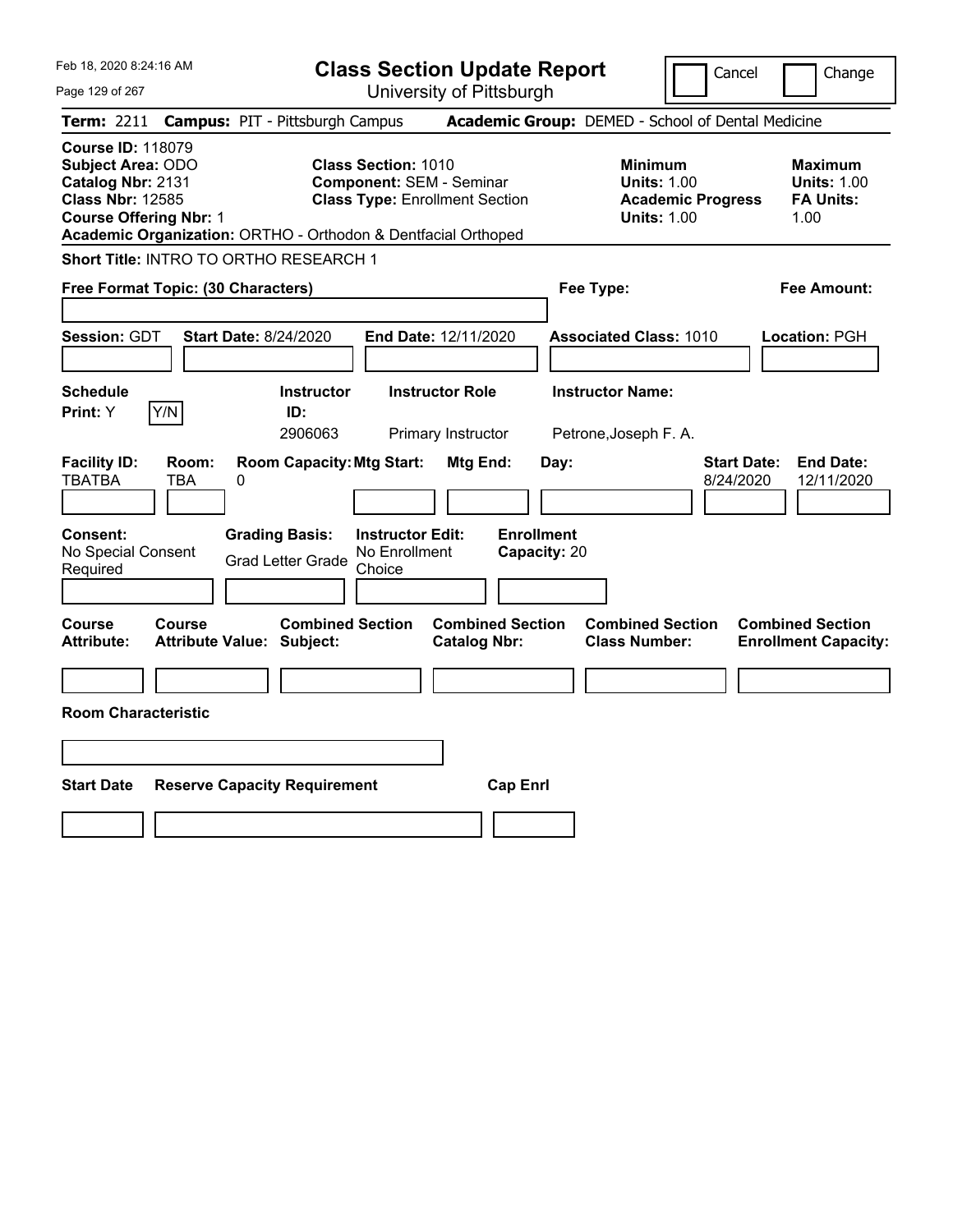|  | Feb 18, 2020 8:24:16 AM |  |
|--|-------------------------|--|
|  |                         |  |

Page 130 of 267

**Class Section Update Report**

Cancel Change

| <b>Term: 2211</b>                                                                                                              |                     | <b>Campus: PIT - Pittsburgh Campus</b>                                                                                                                                  |                                                | Academic Group: DEMED - School of Dental Medicine                                      |                                                                  |
|--------------------------------------------------------------------------------------------------------------------------------|---------------------|-------------------------------------------------------------------------------------------------------------------------------------------------------------------------|------------------------------------------------|----------------------------------------------------------------------------------------|------------------------------------------------------------------|
| <b>Course ID: 118080</b><br>Subject Area: ODO<br>Catalog Nbr: 2132<br><b>Class Nbr: 12595</b><br><b>Course Offering Nbr: 1</b> |                     | <b>Class Section: 1010</b><br><b>Component: SEM - Seminar</b><br><b>Class Type: Enrollment Section</b><br>Academic Organization: ORTHO - Orthodon & Dentfacial Orthoped |                                                | <b>Minimum</b><br><b>Units: 1.00</b><br><b>Academic Progress</b><br><b>Units: 1.00</b> | <b>Maximum</b><br><b>Units: 1.00</b><br><b>FA Units:</b><br>1.00 |
|                                                                                                                                |                     | <b>Short Title: INTRO TO ORTHO RESEARCH 2</b>                                                                                                                           |                                                |                                                                                        |                                                                  |
| Free Format Topic: (30 Characters)                                                                                             |                     |                                                                                                                                                                         |                                                | Fee Type:                                                                              | <b>Fee Amount:</b>                                               |
| Session: DM1                                                                                                                   |                     | <b>Start Date: 8/24/2020</b>                                                                                                                                            | End Date: 12/11/2020                           | <b>Associated Class: 1010</b>                                                          | <b>Location: PGH</b>                                             |
| <b>Schedule</b><br>Print: Y                                                                                                    | Y/N                 | <b>Instructor</b><br>ID:<br>2906063                                                                                                                                     | <b>Instructor Role</b><br>Primary Instructor   | <b>Instructor Name:</b><br>Petrone, Joseph F. A.                                       |                                                                  |
| <b>Facility ID:</b><br><b>TBATBA</b>                                                                                           | Room:<br><b>TBA</b> | <b>Room Capacity: Mtg Start:</b><br>0                                                                                                                                   | Mtg End:<br>Day:                               | <b>Start Date:</b><br>8/24/2020                                                        | <b>End Date:</b><br>12/11/2020                                   |
| Consent:<br>No Special Consent<br>Required                                                                                     |                     | <b>Grading Basis:</b><br><b>Instructor Edit:</b><br>No Enrollment<br><b>Grad Letter Grade</b><br>Choice                                                                 | <b>Enrollment</b><br>Capacity: 35              |                                                                                        |                                                                  |
| Course<br><b>Attribute:</b>                                                                                                    | Course              | <b>Combined Section</b><br><b>Attribute Value: Subject:</b>                                                                                                             | <b>Combined Section</b><br><b>Catalog Nbr:</b> | <b>Combined Section</b><br><b>Class Number:</b>                                        | <b>Combined Section</b><br><b>Enrollment Capacity:</b>           |
| <b>Room Characteristic</b>                                                                                                     |                     |                                                                                                                                                                         |                                                |                                                                                        |                                                                  |
|                                                                                                                                |                     |                                                                                                                                                                         |                                                |                                                                                        |                                                                  |
| <b>Start Date</b>                                                                                                              |                     | <b>Reserve Capacity Requirement</b>                                                                                                                                     | <b>Cap Enrl</b>                                |                                                                                        |                                                                  |
|                                                                                                                                |                     |                                                                                                                                                                         |                                                |                                                                                        |                                                                  |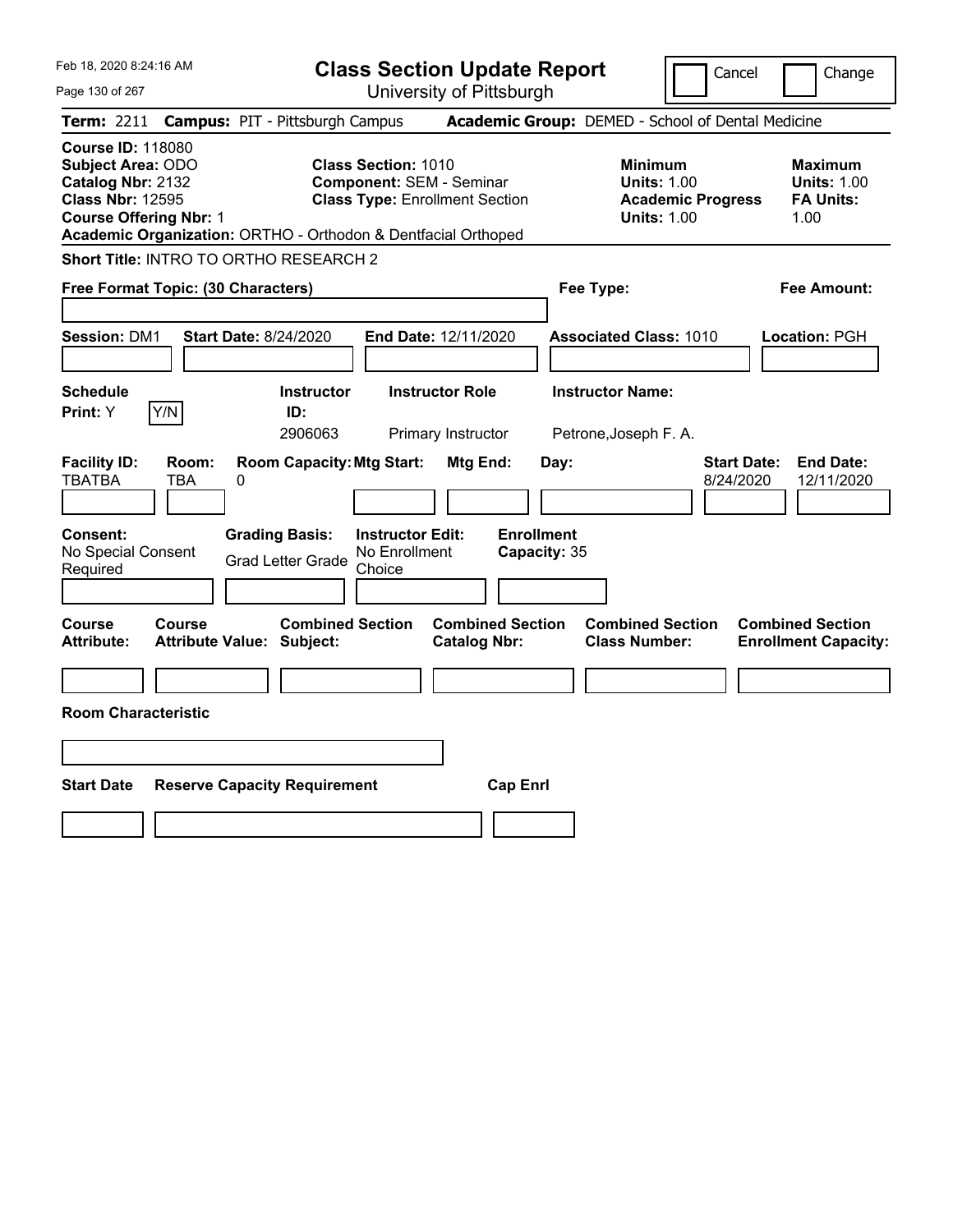| Feb 18, 2020 8:24:16 AM |  |
|-------------------------|--|
| Page 131 of 267         |  |

**Class Section Update Report**

Cancel Change

|                                                                                                                                |                     | Term: 2211 Campus: PIT - Pittsburgh Campus                                                 |                                                                                                        |                                                       | Academic Group: DEMED - School of Dental Medicine                               |                                 |                                                                  |
|--------------------------------------------------------------------------------------------------------------------------------|---------------------|--------------------------------------------------------------------------------------------|--------------------------------------------------------------------------------------------------------|-------------------------------------------------------|---------------------------------------------------------------------------------|---------------------------------|------------------------------------------------------------------|
| <b>Course ID: 118081</b><br>Subject Area: ODO<br>Catalog Nbr: 2133<br><b>Class Nbr: 12596</b><br><b>Course Offering Nbr: 1</b> |                     | Academic Organization: ORTHO - Orthodon & Dentfacial Orthoped                              | <b>Class Section: 1010</b><br><b>Component: LEC - Lecture</b><br><b>Class Type: Enrollment Section</b> |                                                       | Minimum<br><b>Units: 1.00</b><br><b>Academic Progress</b><br><b>Units: 1.00</b> |                                 | <b>Maximum</b><br><b>Units: 1.00</b><br><b>FA Units:</b><br>1.00 |
|                                                                                                                                |                     | Short Title: INTRO TO ORTHO RESEARCH 3                                                     |                                                                                                        |                                                       |                                                                                 |                                 |                                                                  |
| Free Format Topic: (30 Characters)                                                                                             |                     |                                                                                            |                                                                                                        |                                                       | Fee Type:                                                                       |                                 | <b>Fee Amount:</b>                                               |
| <b>Session: DM1</b>                                                                                                            |                     | <b>Start Date: 8/24/2020</b>                                                               | End Date: 12/11/2020                                                                                   |                                                       | <b>Associated Class: 1010</b>                                                   |                                 | Location: PGH                                                    |
| <b>Schedule</b>                                                                                                                |                     | <b>Instructor</b>                                                                          | <b>Instructor Role</b>                                                                                 |                                                       | <b>Instructor Name:</b>                                                         |                                 |                                                                  |
| <b>Print:</b> Y                                                                                                                | Y/N                 | ID:<br>2906063                                                                             | Primary Instructor                                                                                     |                                                       | Petrone, Joseph F. A.                                                           |                                 |                                                                  |
| <b>Facility ID:</b><br><b>TBATBA</b><br>Consent:<br>No Special Consent<br>Required                                             | Room:<br><b>TBA</b> | <b>Room Capacity: Mtg Start:</b><br>0<br><b>Grading Basis:</b><br><b>Grad Letter Grade</b> | <b>Instructor Edit:</b><br>No Enrollment<br>Choice                                                     | Mtg End:<br>Day:<br><b>Enrollment</b><br>Capacity: 35 |                                                                                 | <b>Start Date:</b><br>8/24/2020 | <b>End Date:</b><br>12/11/2020                                   |
| <b>Course</b><br><b>Attribute:</b>                                                                                             | Course              | <b>Combined Section</b><br><b>Attribute Value: Subject:</b>                                |                                                                                                        | <b>Combined Section</b><br><b>Catalog Nbr:</b>        | <b>Combined Section</b><br><b>Class Number:</b>                                 |                                 | <b>Combined Section</b><br><b>Enrollment Capacity:</b>           |
| <b>Room Characteristic</b>                                                                                                     |                     |                                                                                            |                                                                                                        |                                                       |                                                                                 |                                 |                                                                  |
|                                                                                                                                |                     |                                                                                            |                                                                                                        |                                                       |                                                                                 |                                 |                                                                  |
| <b>Start Date</b>                                                                                                              |                     | <b>Reserve Capacity Requirement</b>                                                        |                                                                                                        | <b>Cap Enrl</b>                                       |                                                                                 |                                 |                                                                  |
|                                                                                                                                |                     |                                                                                            |                                                                                                        |                                                       |                                                                                 |                                 |                                                                  |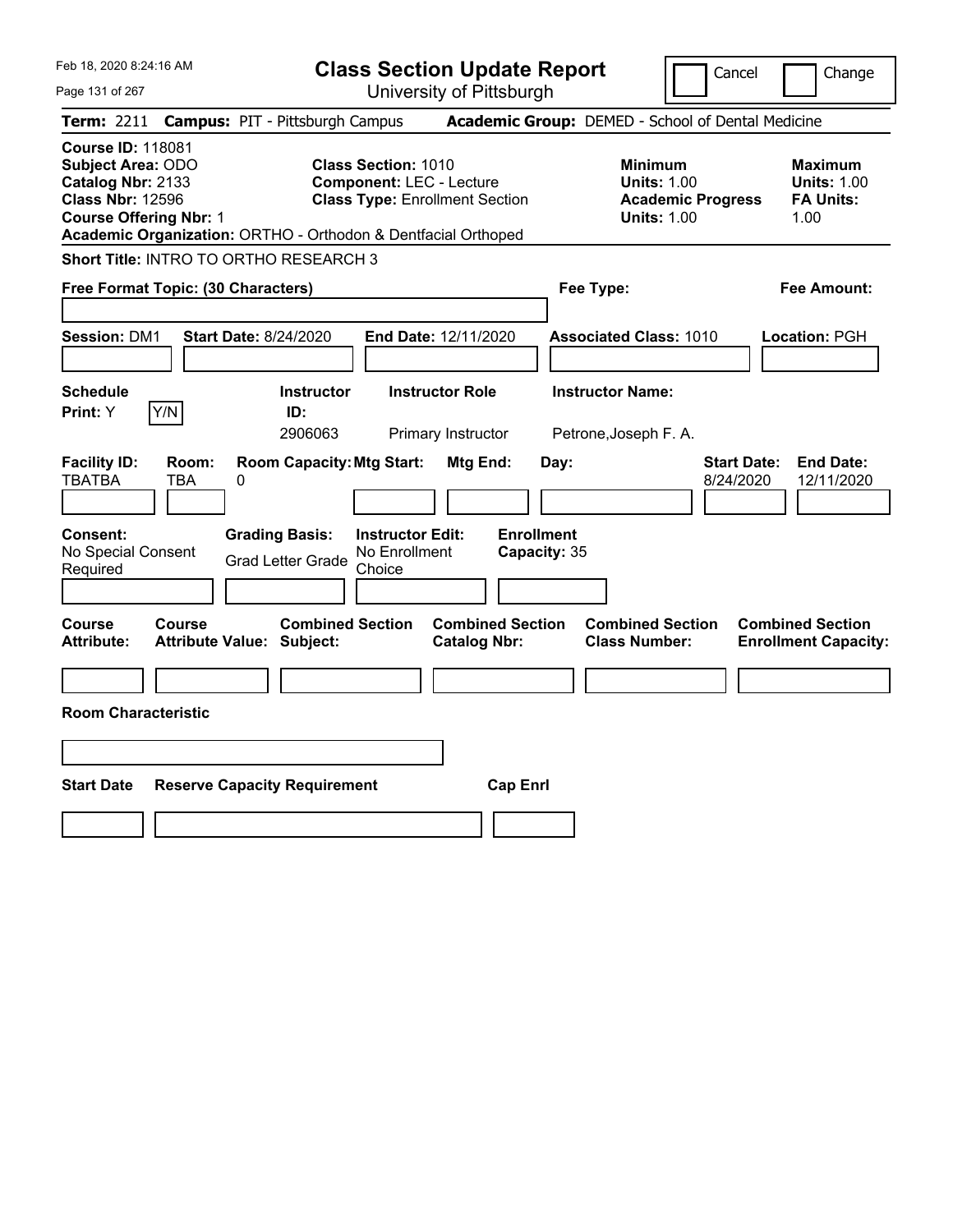| Feb 18, 2020 8:24:16 AM |  |
|-------------------------|--|
|                         |  |

Cancel Change

Page 132 of 267

|                                                                                                                                       |              | <b>Term: 2211 Campus: PIT - Pittsburgh Campus</b>             |                                                               |                                                |                                  | <b>Academic Group:</b> DEMED - School of Dental Medicine                               |                                 |                                                                  |
|---------------------------------------------------------------------------------------------------------------------------------------|--------------|---------------------------------------------------------------|---------------------------------------------------------------|------------------------------------------------|----------------------------------|----------------------------------------------------------------------------------------|---------------------------------|------------------------------------------------------------------|
| <b>Course ID: 118082</b><br><b>Subject Area: ODO</b><br>Catalog Nbr: 2134<br><b>Class Nbr: 12590</b><br><b>Course Offering Nbr: 1</b> |              | Academic Organization: ORTHO - Orthodon & Dentfacial Orthoped | <b>Class Section: 1010</b><br><b>Component: LEC - Lecture</b> | <b>Class Type: Enrollment Section</b>          |                                  | <b>Minimum</b><br><b>Units: 1.00</b><br><b>Academic Progress</b><br><b>Units: 1.00</b> |                                 | <b>Maximum</b><br><b>Units: 1.00</b><br><b>FA Units:</b><br>1.00 |
|                                                                                                                                       |              | Short Title: INTRO TO ORTHO RESEARCH 4                        |                                                               |                                                |                                  |                                                                                        |                                 |                                                                  |
| Free Format Topic: (30 Characters)                                                                                                    |              |                                                               |                                                               |                                                |                                  | Fee Type:                                                                              |                                 | <b>Fee Amount:</b>                                               |
| <b>Session: GDT</b>                                                                                                                   |              | <b>Start Date: 8/24/2020</b>                                  |                                                               | End Date: 12/11/2020                           |                                  | <b>Associated Class: 1010</b>                                                          |                                 | Location: PGH                                                    |
| <b>Schedule</b><br>Print: Y                                                                                                           | Y/N          | <b>Instructor</b><br>ID:<br>2906063                           |                                                               | <b>Instructor Role</b><br>Primary Instructor   |                                  | <b>Instructor Name:</b><br>Petrone, Joseph F. A.                                       |                                 |                                                                  |
| <b>Facility ID:</b><br><b>TBATBA</b>                                                                                                  | Room:<br>TBA | <b>Room Capacity: Mtg Start:</b><br>0                         |                                                               | Mtg End:                                       | Day:                             |                                                                                        | <b>Start Date:</b><br>8/24/2020 | <b>End Date:</b><br>12/11/2020                                   |
| <b>Consent:</b><br>No Special Consent<br>Required                                                                                     |              | <b>Grading Basis:</b><br>Grad LG/SU3<br>Basis                 | <b>Instructor Edit:</b><br>No Enrollment<br>Choice            |                                                | <b>Enrollment</b><br>Capacity: 5 |                                                                                        |                                 |                                                                  |
| <b>Course</b><br><b>Attribute:</b>                                                                                                    | Course       | <b>Combined Section</b><br><b>Attribute Value: Subject:</b>   |                                                               | <b>Combined Section</b><br><b>Catalog Nbr:</b> |                                  | <b>Combined Section</b><br><b>Class Number:</b>                                        |                                 | <b>Combined Section</b><br><b>Enrollment Capacity:</b>           |
| <b>Room Characteristic</b>                                                                                                            |              |                                                               |                                                               |                                                |                                  |                                                                                        |                                 |                                                                  |
| <b>Start Date</b>                                                                                                                     |              | <b>Reserve Capacity Requirement</b>                           |                                                               | <b>Cap Enrl</b>                                |                                  |                                                                                        |                                 |                                                                  |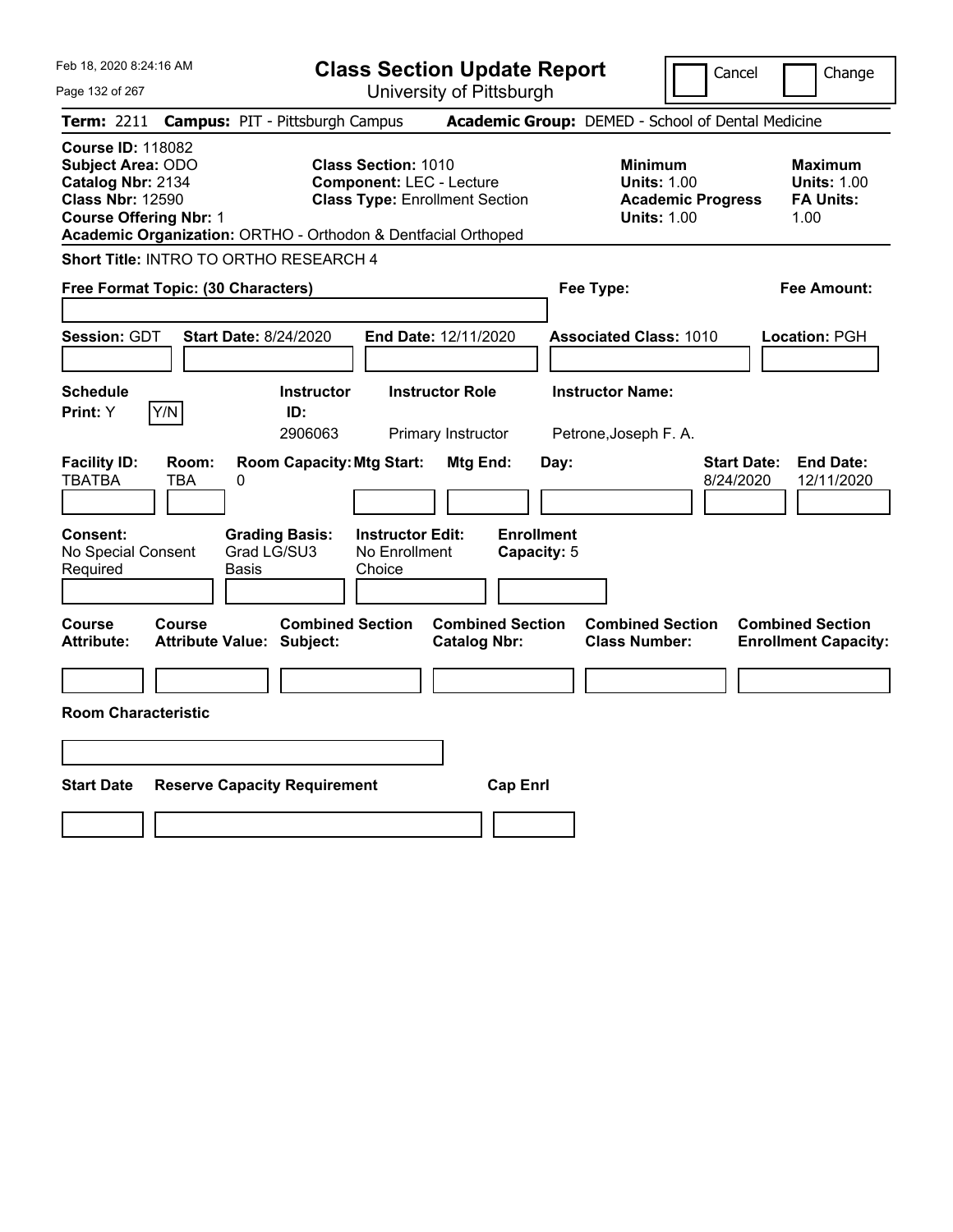|  | Feb 18, 2020 8:24:16 AM |  |
|--|-------------------------|--|
|  |                         |  |

Page 133 of 267

**Class Section Update Report**

Cancel Change

| <b>Term: 2211</b>                                                                             |                                            |                   | <b>Campus: PIT - Pittsburgh Campus</b>                                   |                                                                                                        |                                              |                                   |      | Academic Group: DEMED - School of Dental Medicine                                      |                                 |                                                                  |
|-----------------------------------------------------------------------------------------------|--------------------------------------------|-------------------|--------------------------------------------------------------------------|--------------------------------------------------------------------------------------------------------|----------------------------------------------|-----------------------------------|------|----------------------------------------------------------------------------------------|---------------------------------|------------------------------------------------------------------|
| <b>Course ID: 118083</b><br>Subject Area: ODO<br>Catalog Nbr: 2135<br><b>Class Nbr: 12597</b> | <b>Course Offering Nbr: 1</b>              |                   | Academic Organization: ORTHO - Orthodon & Dentfacial Orthoped            | <b>Class Section: 1010</b><br><b>Component: LEC - Lecture</b><br><b>Class Type: Enrollment Section</b> |                                              |                                   |      | <b>Minimum</b><br><b>Units: 1.00</b><br><b>Academic Progress</b><br><b>Units: 1.00</b> |                                 | <b>Maximum</b><br><b>Units: 1.00</b><br><b>FA Units:</b><br>1.00 |
|                                                                                               |                                            |                   | Short Title: INTRO TO ORTHO RESEARCH 5                                   |                                                                                                        |                                              |                                   |      |                                                                                        |                                 |                                                                  |
|                                                                                               | Free Format Topic: (30 Characters)         |                   |                                                                          |                                                                                                        |                                              |                                   |      | Fee Type:                                                                              |                                 | <b>Fee Amount:</b>                                               |
| <b>Session: DM1</b>                                                                           |                                            |                   | <b>Start Date: 8/24/2020</b>                                             | End Date: 12/11/2020                                                                                   |                                              |                                   |      | <b>Associated Class: 1010</b>                                                          |                                 | Location: PGH                                                    |
| <b>Schedule</b><br>Print: Y                                                                   | Y/N                                        |                   | <b>Instructor</b><br>ID:<br>2906063                                      |                                                                                                        | <b>Instructor Role</b><br>Primary Instructor |                                   |      | <b>Instructor Name:</b><br>Petrone, Joseph F. A.                                       |                                 |                                                                  |
| <b>Facility ID:</b><br><b>TBATBA</b><br>Consent:<br>No Special Consent<br>Required            | Room:<br>TBA                               | 0<br><b>Basis</b> | <b>Room Capacity: Mtg Start:</b><br><b>Grading Basis:</b><br>Grad LG/SU3 | <b>Instructor Edit:</b><br>No Enrollment<br>Choice                                                     | Mtg End:                                     | <b>Enrollment</b><br>Capacity: 35 | Day: |                                                                                        | <b>Start Date:</b><br>8/24/2020 | <b>End Date:</b><br>12/11/2020                                   |
| Course<br><b>Attribute:</b>                                                                   | Course<br><b>Attribute Value: Subject:</b> |                   | <b>Combined Section</b>                                                  |                                                                                                        | <b>Catalog Nbr:</b>                          | <b>Combined Section</b>           |      | <b>Combined Section</b><br><b>Class Number:</b>                                        |                                 | <b>Combined Section</b><br><b>Enrollment Capacity:</b>           |
| <b>Room Characteristic</b>                                                                    |                                            |                   |                                                                          |                                                                                                        |                                              |                                   |      |                                                                                        |                                 |                                                                  |
| <b>Start Date</b>                                                                             |                                            |                   | <b>Reserve Capacity Requirement</b>                                      |                                                                                                        |                                              | <b>Cap Enrl</b>                   |      |                                                                                        |                                 |                                                                  |
|                                                                                               |                                            |                   |                                                                          |                                                                                                        |                                              |                                   |      |                                                                                        |                                 |                                                                  |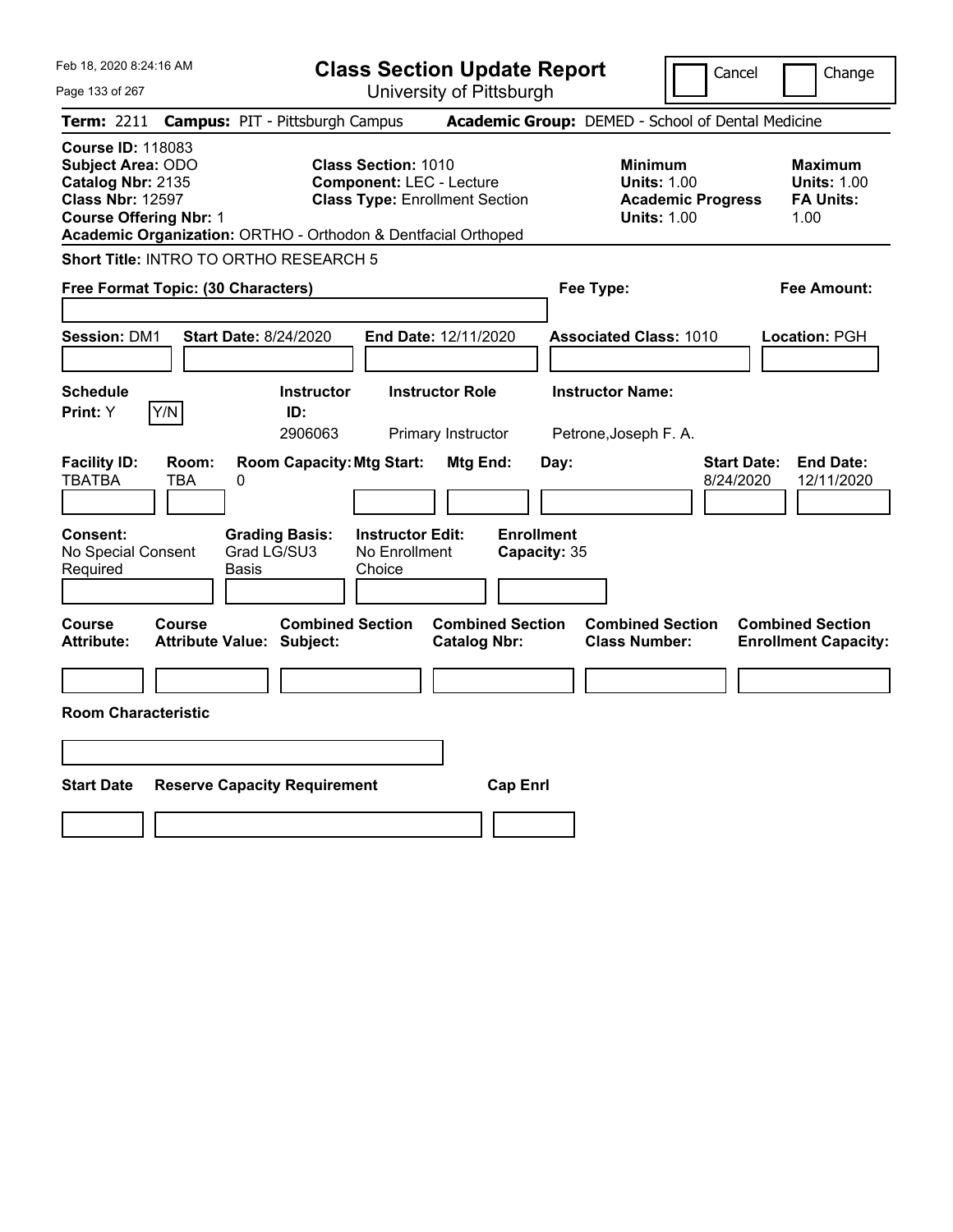|  | Feb 18, 2020 8:24:16 AM |  |
|--|-------------------------|--|
|  |                         |  |

Cancel Change

Page 134 of 267

|                                                                                                                                       |              | <b>Term: 2211 Campus: PIT - Pittsburgh Campus</b>             |                                                               |                                                |                                   | <b>Academic Group:</b> DEMED - School of Dental Medicine                               |                                 |                                                                  |
|---------------------------------------------------------------------------------------------------------------------------------------|--------------|---------------------------------------------------------------|---------------------------------------------------------------|------------------------------------------------|-----------------------------------|----------------------------------------------------------------------------------------|---------------------------------|------------------------------------------------------------------|
| <b>Course ID: 118084</b><br><b>Subject Area: ODO</b><br>Catalog Nbr: 2136<br><b>Class Nbr: 12598</b><br><b>Course Offering Nbr: 1</b> |              | Academic Organization: ORTHO - Orthodon & Dentfacial Orthoped | <b>Class Section: 1010</b><br><b>Component: LEC - Lecture</b> | <b>Class Type: Enrollment Section</b>          |                                   | <b>Minimum</b><br><b>Units: 1.00</b><br><b>Academic Progress</b><br><b>Units: 1.00</b> |                                 | <b>Maximum</b><br><b>Units: 1.00</b><br><b>FA Units:</b><br>1.00 |
|                                                                                                                                       |              | Short Title: INTRO TO ORTHO RESEARCH 6                        |                                                               |                                                |                                   |                                                                                        |                                 |                                                                  |
| Free Format Topic: (30 Characters)                                                                                                    |              |                                                               |                                                               |                                                | Fee Type:                         |                                                                                        |                                 | <b>Fee Amount:</b>                                               |
| <b>Session: DM1</b>                                                                                                                   |              | <b>Start Date: 8/24/2020</b>                                  |                                                               | End Date: 12/11/2020                           |                                   | <b>Associated Class: 1010</b>                                                          |                                 | Location: PGH                                                    |
| <b>Schedule</b><br>Print: Y                                                                                                           | Y/N          | <b>Instructor</b><br>ID:<br>2906063                           |                                                               | <b>Instructor Role</b><br>Primary Instructor   |                                   | <b>Instructor Name:</b><br>Petrone, Joseph F. A.                                       |                                 |                                                                  |
| <b>Facility ID:</b><br><b>TBATBA</b>                                                                                                  | Room:<br>TBA | <b>Room Capacity: Mtg Start:</b><br>0                         |                                                               | Mtg End:                                       | Day:                              |                                                                                        | <b>Start Date:</b><br>8/24/2020 | <b>End Date:</b><br>12/11/2020                                   |
| Consent:<br>No Special Consent<br>Required                                                                                            |              | <b>Grading Basis:</b><br>Grad LG/SU3<br>Basis                 | <b>Instructor Edit:</b><br>No Enrollment<br>Choice            |                                                | <b>Enrollment</b><br>Capacity: 35 |                                                                                        |                                 |                                                                  |
| <b>Course</b><br><b>Attribute:</b>                                                                                                    | Course       | <b>Combined Section</b><br><b>Attribute Value: Subject:</b>   |                                                               | <b>Combined Section</b><br><b>Catalog Nbr:</b> |                                   | <b>Combined Section</b><br><b>Class Number:</b>                                        |                                 | <b>Combined Section</b><br><b>Enrollment Capacity:</b>           |
| <b>Room Characteristic</b>                                                                                                            |              |                                                               |                                                               |                                                |                                   |                                                                                        |                                 |                                                                  |
|                                                                                                                                       |              |                                                               |                                                               |                                                |                                   |                                                                                        |                                 |                                                                  |
| <b>Start Date</b>                                                                                                                     |              | <b>Reserve Capacity Requirement</b>                           |                                                               | <b>Cap Enrl</b>                                |                                   |                                                                                        |                                 |                                                                  |
|                                                                                                                                       |              |                                                               |                                                               |                                                |                                   |                                                                                        |                                 |                                                                  |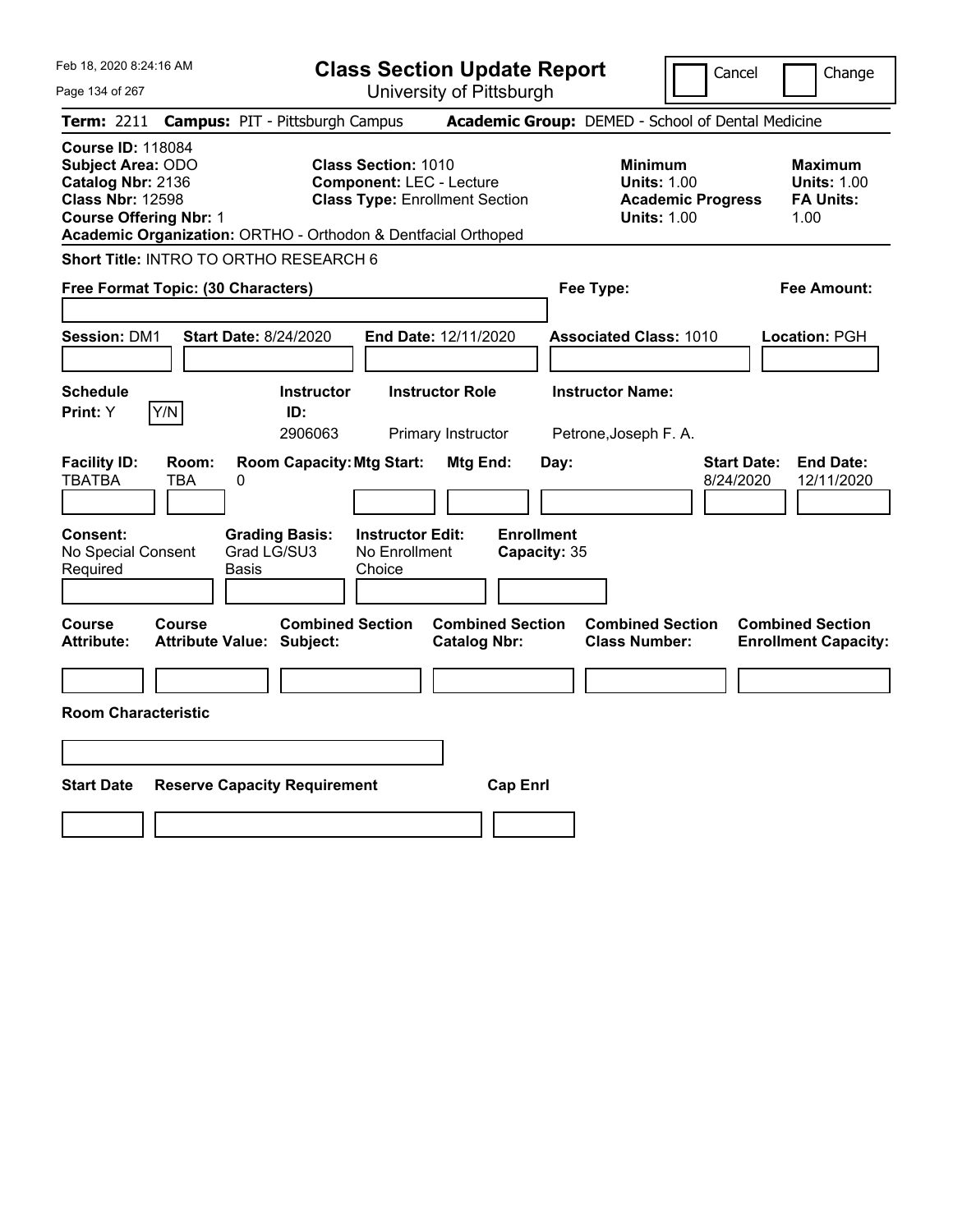Feb 18, 2020 8:24:16 AM Page 135 of 267 **Class Section Update Report** University of Pittsburgh Cancel Change **Term:** 2211 **Campus:** PIT - Pittsburgh Campus **Academic Group:** DEMED - School of Dental Medicine **Course ID:** 174451 **Subject Area:** ODO **Class Section:** 1020 **Minimum Maximum Catalog Nbr:** 2151 **Component:** SEM - Seminar **Units:** 1.00 **Units:** 1.00 **Class Nbr:** 12610 **Class Type:** Enrollment Section **Academic Progress FA Units: Course Offering Nbr:** 1 **Units:** 1.00 1.00 **Academic Organization:** ORTHO - Orthodon & Dentfacial Orthoped **Short Title:** CONTEMPORARY ORTHODONTICS 2 **Free Format Topic: (30 Characters) Fee Type: Fee Amount: Session:** GDT **Start Date:** 8/24/2020 **End Date:** 12/11/2020 **Associated Class:** 1020 **Location:** PGH **Schedule Instructor Instructor Role Instructor Name: Print:**  $Y$   $|Y/N|$  **ID:** 2953571 Primary Instructor Burnheimer,John M **Facility ID: Room: Room Capacity:Mtg Start: Mtg End: Day: Start Date: End Date:** TBATBA TBA 0 8/24/2020 12/11/2020 **Consent: Grading Basis: Instructor Edit: Enrollment** No Special Consent Grad Letter Grade No Enrollment Choice **Capacity:** 10 **Course Course Combined Section Combined Section Combined Section Combined Section Attribute: Attribute Value: Subject: Catalog Nbr: Class Number: Enrollment Capacity: Room Characteristic Start Date Reserve Capacity Requirement Cap Enrl**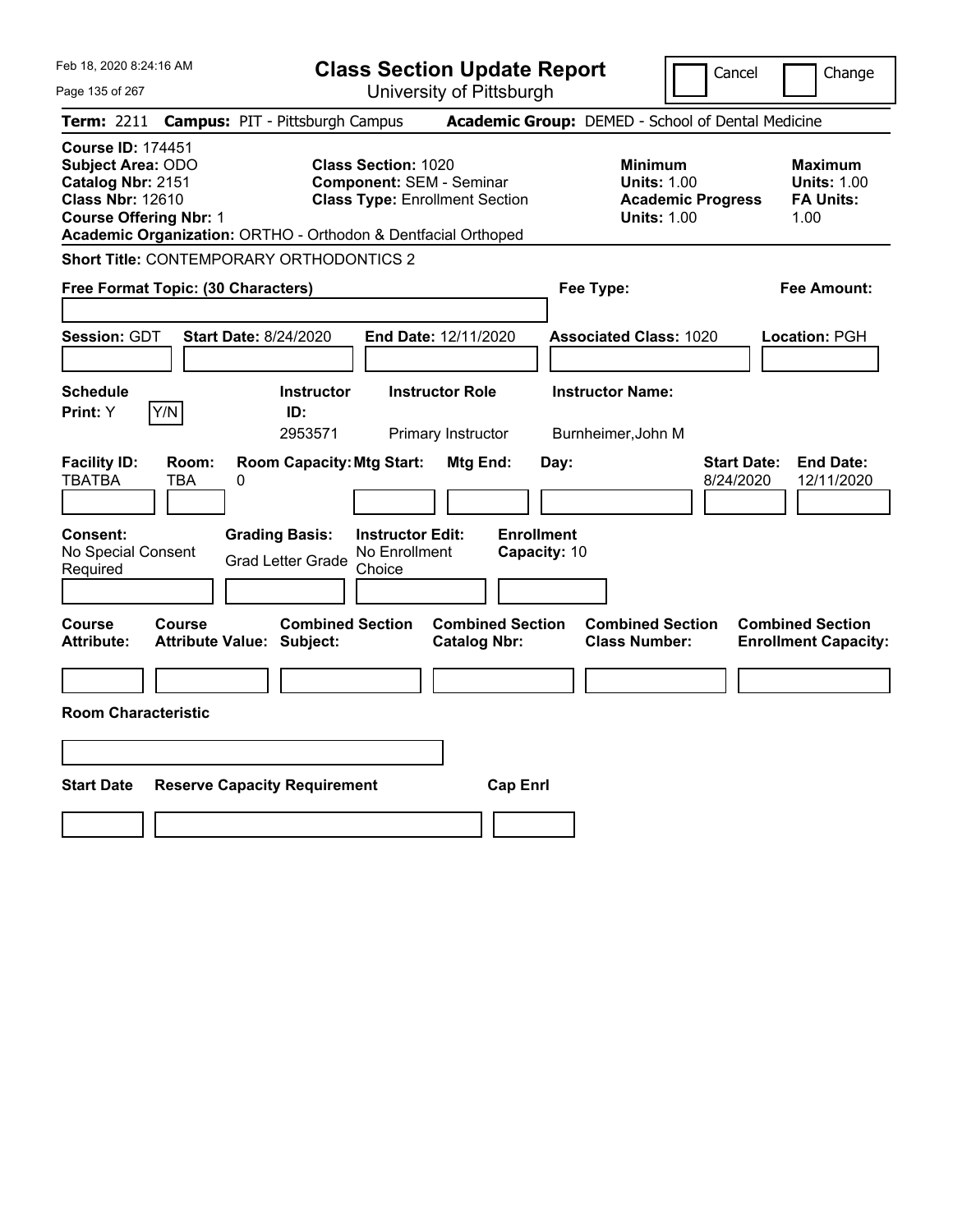|  | Feb 18, 2020 8:24:16 AM |  |
|--|-------------------------|--|
|  |                         |  |

Cancel Change

Page 136 of 267

|                                                                                                                                       |              | <b>Term: 2211 Campus: PIT - Pittsburgh Campus</b>             |                                                               |                                                |                                   | <b>Academic Group:</b> DEMED - School of Dental Medicine                               |                                 |                                                                  |
|---------------------------------------------------------------------------------------------------------------------------------------|--------------|---------------------------------------------------------------|---------------------------------------------------------------|------------------------------------------------|-----------------------------------|----------------------------------------------------------------------------------------|---------------------------------|------------------------------------------------------------------|
| <b>Course ID: 187592</b><br><b>Subject Area: ODO</b><br>Catalog Nbr: 2161<br><b>Class Nbr: 25075</b><br><b>Course Offering Nbr: 1</b> |              | Academic Organization: ORTHO - Orthodon & Dentfacial Orthoped | <b>Class Section: 1105</b><br><b>Component: LEC - Lecture</b> | <b>Class Type: Enrollment Section</b>          |                                   | <b>Minimum</b><br><b>Units: 1.00</b><br><b>Academic Progress</b><br><b>Units: 1.00</b> |                                 | <b>Maximum</b><br><b>Units: 1.00</b><br><b>FA Units:</b><br>1.00 |
|                                                                                                                                       |              | <b>Short Title: ETHICS IN ORTHODONTICS</b>                    |                                                               |                                                |                                   |                                                                                        |                                 |                                                                  |
| Free Format Topic: (30 Characters)                                                                                                    |              |                                                               |                                                               |                                                | Fee Type:                         |                                                                                        |                                 | <b>Fee Amount:</b>                                               |
| <b>Session: AT</b>                                                                                                                    |              | <b>Start Date: 8/24/2020</b>                                  | End Date: 12/12/2020                                          |                                                |                                   | <b>Associated Class: 1105</b>                                                          |                                 | Location: PGH                                                    |
| <b>Schedule</b><br>Print: Y                                                                                                           | Y/N          | <b>Instructor</b><br>ID:<br>2919803                           |                                                               | <b>Instructor Role</b><br>Primary Instructor   |                                   | <b>Instructor Name:</b><br>Mortimer, Robert R                                          |                                 |                                                                  |
| <b>Facility ID:</b><br><b>TBATBA</b>                                                                                                  | Room:<br>TBA | <b>Room Capacity: Mtg Start:</b><br>0                         |                                                               | Mtg End:                                       | Day:                              |                                                                                        | <b>Start Date:</b><br>8/24/2020 | <b>End Date:</b><br>12/12/2020                                   |
| <b>Consent:</b><br>No Special Consent<br>Required                                                                                     |              | <b>Grading Basis:</b><br><b>Grad Letter Grade</b>             | <b>Instructor Edit:</b><br>No Enrollment<br>Choice            |                                                | <b>Enrollment</b><br>Capacity: 15 |                                                                                        |                                 |                                                                  |
| <b>Course</b><br><b>Attribute:</b>                                                                                                    | Course       | <b>Combined Section</b><br><b>Attribute Value: Subject:</b>   |                                                               | <b>Combined Section</b><br><b>Catalog Nbr:</b> |                                   | <b>Combined Section</b><br><b>Class Number:</b>                                        |                                 | <b>Combined Section</b><br><b>Enrollment Capacity:</b>           |
| <b>Room Characteristic</b>                                                                                                            |              |                                                               |                                                               |                                                |                                   |                                                                                        |                                 |                                                                  |
| <b>Start Date</b>                                                                                                                     |              | <b>Reserve Capacity Requirement</b>                           |                                                               | <b>Cap Enrl</b>                                |                                   |                                                                                        |                                 |                                                                  |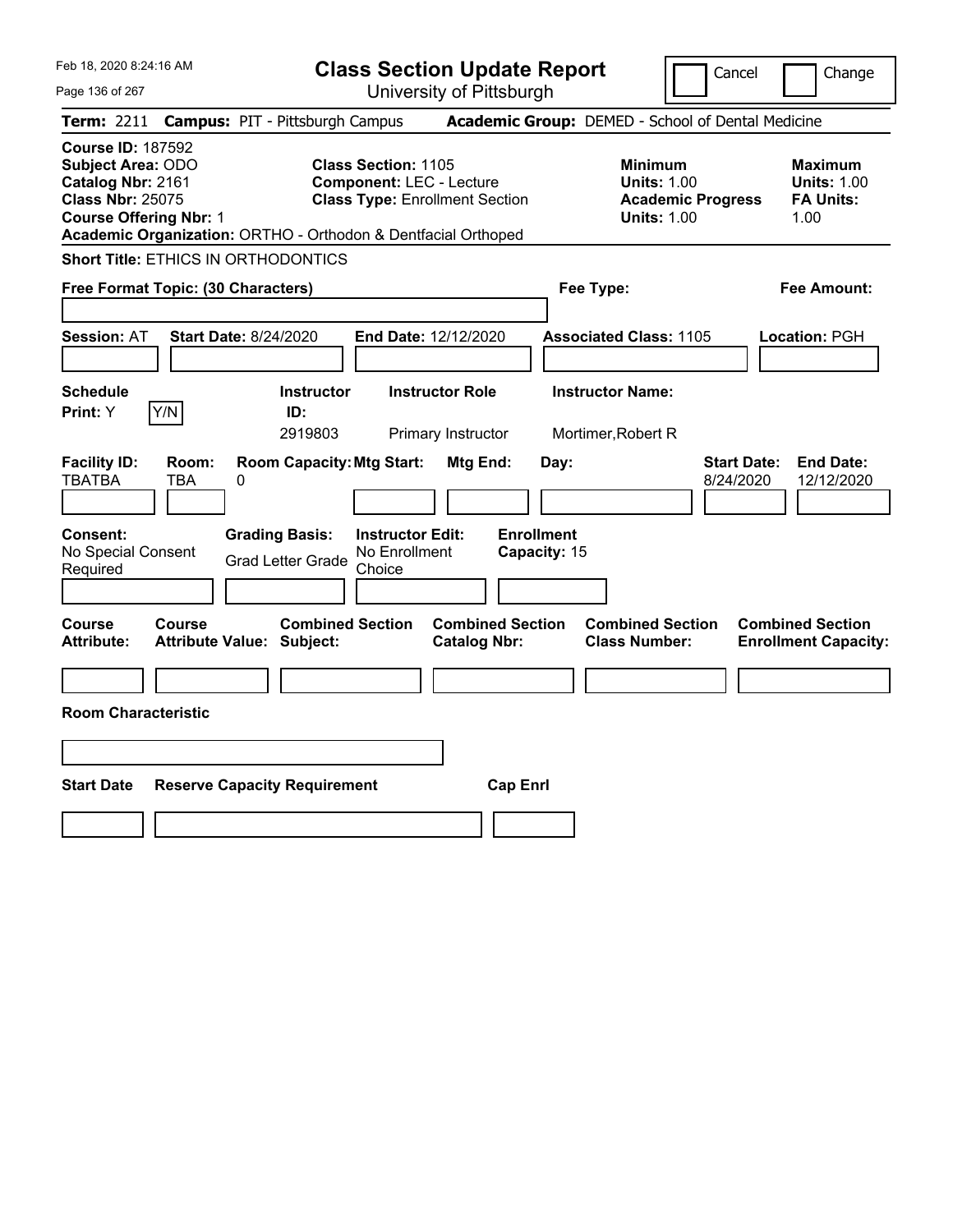|  | Feb 18, 2020 8:24:16 AM |  |
|--|-------------------------|--|
|  |                         |  |

Page 137 of 267

**Class Section Update Report** University of Pittsburgh

Cancel Change

|                                                   |                                                                                                                                                                                                                                                                                                                                                               | Term: 2211 Campus: PIT - Pittsburgh Campus                  |                                                    |                                                |                                   | Academic Group: DEMED - School of Dental Medicine                               |                                  |                                                                  |
|---------------------------------------------------|---------------------------------------------------------------------------------------------------------------------------------------------------------------------------------------------------------------------------------------------------------------------------------------------------------------------------------------------------------------|-------------------------------------------------------------|----------------------------------------------------|------------------------------------------------|-----------------------------------|---------------------------------------------------------------------------------|----------------------------------|------------------------------------------------------------------|
|                                                   | <b>Course ID: 118086</b><br><b>Subject Area: ODO</b><br><b>Class Section: 1030</b><br>Catalog Nbr: 2171<br><b>Component: SEM - Seminar</b><br><b>Class Nbr: 12581</b><br><b>Class Type: Enrollment Section</b><br><b>Course Offering Nbr: 1</b><br>Academic Organization: ORTHO - Orthodon & Dentfacial Orthoped<br><b>Short Title: EVIDENCE BASED CARE 1</b> |                                                             |                                                    |                                                |                                   | Minimum<br><b>Units: 0.50</b><br><b>Academic Progress</b><br><b>Units: 0.50</b> |                                  | <b>Maximum</b><br><b>Units: 0.50</b><br><b>FA Units:</b><br>0.50 |
|                                                   |                                                                                                                                                                                                                                                                                                                                                               |                                                             |                                                    |                                                |                                   |                                                                                 |                                  |                                                                  |
| Free Format Topic: (30 Characters)                |                                                                                                                                                                                                                                                                                                                                                               |                                                             |                                                    |                                                |                                   | Fee Type:                                                                       |                                  | <b>Fee Amount:</b>                                               |
| Session: DM2                                      |                                                                                                                                                                                                                                                                                                                                                               | Start Date: 10/19/2020                                      |                                                    | End Date: 12/11/2020                           |                                   | <b>Associated Class: 1030</b>                                                   |                                  | Location: PGH                                                    |
| <b>Schedule</b><br>Print: Y                       | Y/N                                                                                                                                                                                                                                                                                                                                                           | <b>Instructor</b><br>ID:<br>2906063                         |                                                    | <b>Instructor Role</b><br>Primary Instructor   |                                   | <b>Instructor Name:</b><br>Petrone, Joseph F. A.                                |                                  |                                                                  |
| <b>Facility ID:</b><br><b>SALKX02173</b>          | Room:<br>02173                                                                                                                                                                                                                                                                                                                                                | <b>Room Capacity: Mtg Start:</b><br>25                      | 8:00 AM                                            | Mtg End:<br>8:50 AM                            | Day:<br>Tu                        |                                                                                 | <b>Start Date:</b><br>10/19/2020 | <b>End Date:</b><br>12/11/2020                                   |
| <b>Consent:</b><br>No Special Consent<br>Required |                                                                                                                                                                                                                                                                                                                                                               | <b>Grading Basis:</b><br>Grad LG/SU3<br>Basis               | <b>Instructor Edit:</b><br>No Enrollment<br>Choice |                                                | <b>Enrollment</b><br>Capacity: 20 |                                                                                 |                                  |                                                                  |
| Course<br>Attribute:                              | <b>Course</b>                                                                                                                                                                                                                                                                                                                                                 | <b>Combined Section</b><br><b>Attribute Value: Subject:</b> |                                                    | <b>Combined Section</b><br><b>Catalog Nbr:</b> |                                   | <b>Combined Section</b><br><b>Class Number:</b>                                 |                                  | <b>Combined Section</b><br><b>Enrollment Capacity:</b>           |
| <b>Room Characteristic</b>                        |                                                                                                                                                                                                                                                                                                                                                               |                                                             |                                                    |                                                |                                   |                                                                                 |                                  |                                                                  |
| <b>Start Date</b>                                 |                                                                                                                                                                                                                                                                                                                                                               | <b>Reserve Capacity Requirement</b>                         |                                                    | <b>Cap Enrl</b>                                |                                   |                                                                                 |                                  |                                                                  |
|                                                   |                                                                                                                                                                                                                                                                                                                                                               |                                                             |                                                    |                                                |                                   |                                                                                 |                                  |                                                                  |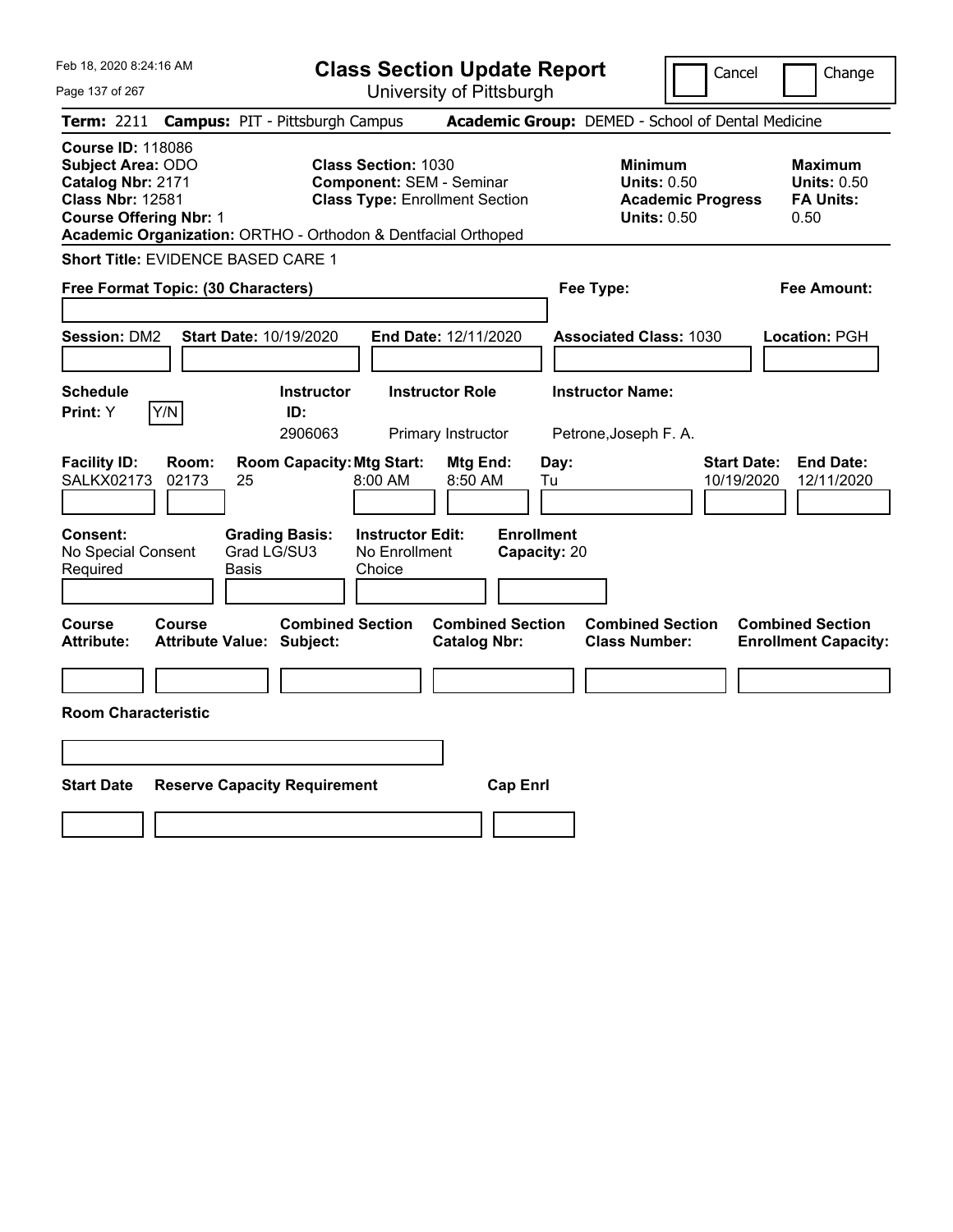|  | Feb 18, 2020 8:24:16 AM |  |
|--|-------------------------|--|
|  |                         |  |

Cancel Change

Page 138 of 267

| <b>Course ID: 118089</b><br><b>Subject Area: ODO</b>                          |                                                                                                                                                                         |                                                                                                   |                                                                  |
|-------------------------------------------------------------------------------|-------------------------------------------------------------------------------------------------------------------------------------------------------------------------|---------------------------------------------------------------------------------------------------|------------------------------------------------------------------|
| Catalog Nbr: 2211<br><b>Class Nbr: 12586</b><br><b>Course Offering Nbr: 1</b> | <b>Class Section: 1010</b><br><b>Component: SEM - Seminar</b><br><b>Class Type: Enrollment Section</b><br>Academic Organization: ORTHO - Orthodon & Dentfacial Orthoped | <b>Minimum</b><br><b>Units: 1.00</b><br><b>Academic Progress</b><br><b>Units: 1.00</b>            | <b>Maximum</b><br><b>Units: 1.00</b><br><b>FA Units:</b><br>1.00 |
| Short Title: ADVANCED FACIAL GROWTH                                           |                                                                                                                                                                         |                                                                                                   |                                                                  |
| Free Format Topic: (30 Characters)                                            |                                                                                                                                                                         | Fee Type:                                                                                         | <b>Fee Amount:</b>                                               |
| <b>Session: GDT</b>                                                           | End Date: 12/11/2020<br><b>Start Date: 8/24/2020</b>                                                                                                                    | <b>Associated Class: 1010</b>                                                                     | Location: PGH                                                    |
| <b>Schedule</b><br>Y/N<br>Print: Y                                            | <b>Instructor Role</b><br><b>Instructor</b><br>ID:<br>2906063<br>Primary Instructor                                                                                     | <b>Instructor Name:</b><br>Petrone, Joseph F. A.                                                  |                                                                  |
| <b>Facility ID:</b><br>Room:<br>TBATBA<br>TBA                                 | <b>Room Capacity: Mtg Start:</b><br>0                                                                                                                                   | <b>Start Date:</b><br>Mtg End:<br>Day:<br>8/24/2020                                               | <b>End Date:</b><br>12/11/2020                                   |
| Consent:<br>No Special Consent<br>Required                                    | <b>Grading Basis:</b><br><b>Instructor Edit:</b><br>No Enrollment<br><b>Grad Letter Grade</b><br>Choice                                                                 | <b>Enrollment</b><br>Capacity: 10                                                                 |                                                                  |
| <b>Course</b><br><b>Course</b><br><b>Attribute:</b>                           | <b>Combined Section</b><br><b>Attribute Value: Subject:</b>                                                                                                             | <b>Combined Section</b><br><b>Combined Section</b><br><b>Catalog Nbr:</b><br><b>Class Number:</b> | <b>Combined Section</b><br><b>Enrollment Capacity:</b>           |
| <b>Room Characteristic</b>                                                    |                                                                                                                                                                         |                                                                                                   |                                                                  |
| <b>Start Date</b>                                                             | <b>Reserve Capacity Requirement</b>                                                                                                                                     | <b>Cap Enrl</b>                                                                                   |                                                                  |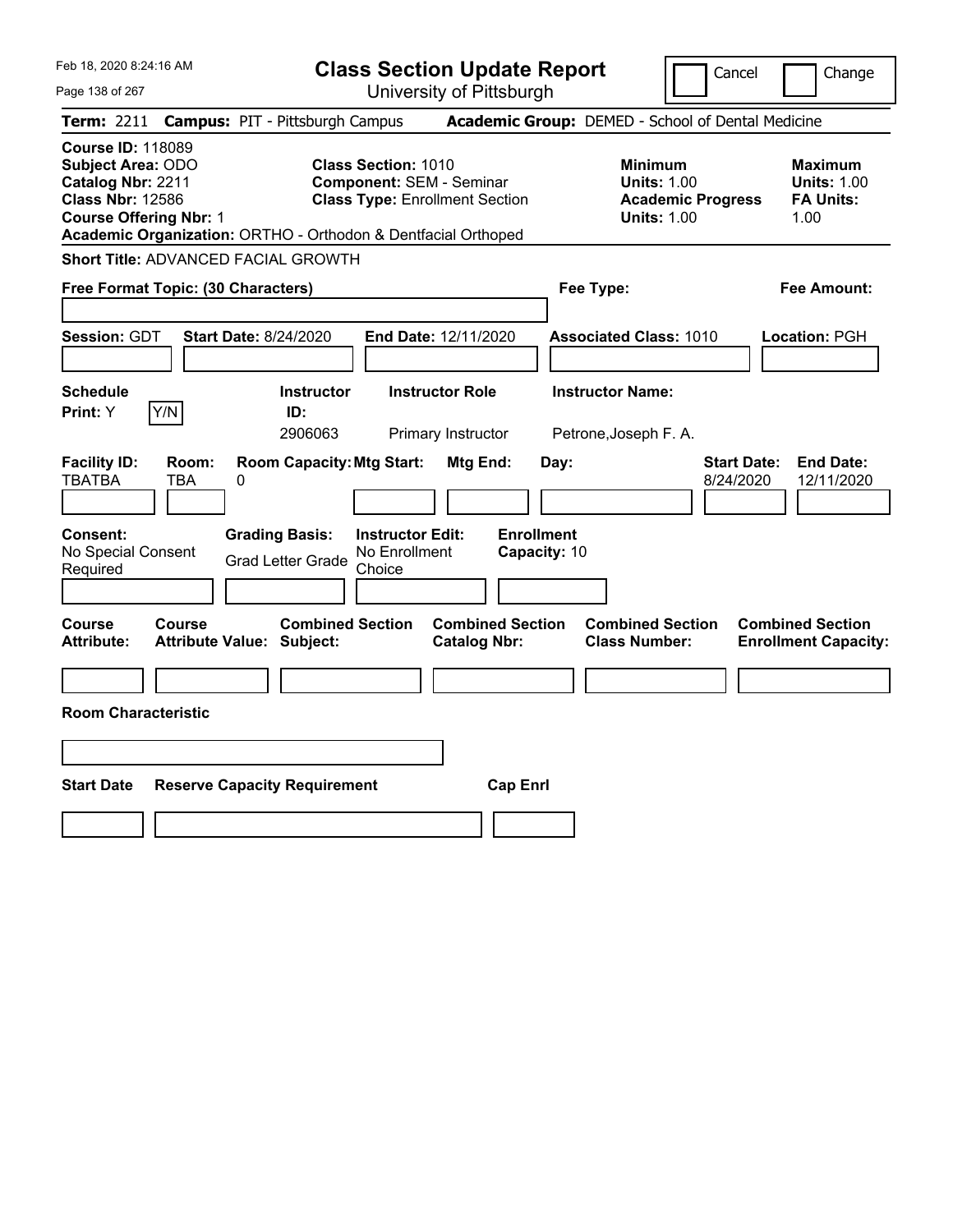|  | Feb 18, 2020 8:24:16 AM |  |
|--|-------------------------|--|
|  |                         |  |

Page 139 of 267

**Class Section Update Report**

Cancel Change

|                                                                                                                                                                                                                                                                                                           |                     | Term: 2211 Campus: PIT - Pittsburgh Campus                  |                                                    |                                                                                        |                                   | Academic Group: DEMED - School of Dental Medicine |                                                                  |                                                        |
|-----------------------------------------------------------------------------------------------------------------------------------------------------------------------------------------------------------------------------------------------------------------------------------------------------------|---------------------|-------------------------------------------------------------|----------------------------------------------------|----------------------------------------------------------------------------------------|-----------------------------------|---------------------------------------------------|------------------------------------------------------------------|--------------------------------------------------------|
| <b>Course ID: 175136</b><br>Subject Area: ODO<br><b>Class Section: 1080</b><br>Catalog Nbr: 2400<br><b>Component: LEC - Lecture</b><br><b>Class Nbr: 12614</b><br><b>Class Type: Enrollment Section</b><br><b>Course Offering Nbr: 1</b><br>Academic Organization: ORTHO - Orthodon & Dentfacial Orthoped |                     |                                                             |                                                    | <b>Minimum</b><br><b>Units: 1.00</b><br><b>Academic Progress</b><br><b>Units: 1.00</b> |                                   |                                                   | <b>Maximum</b><br><b>Units: 1.00</b><br><b>FA Units:</b><br>1.00 |                                                        |
|                                                                                                                                                                                                                                                                                                           |                     | Short Title: AMER BOARD ORTHO PREP CRSE 1                   |                                                    |                                                                                        |                                   |                                                   |                                                                  |                                                        |
| Free Format Topic: (30 Characters)                                                                                                                                                                                                                                                                        |                     |                                                             |                                                    |                                                                                        | Fee Type:                         |                                                   |                                                                  | <b>Fee Amount:</b>                                     |
| Session: GDT                                                                                                                                                                                                                                                                                              |                     | <b>Start Date: 8/24/2020</b>                                | End Date: 12/11/2020                               |                                                                                        |                                   | <b>Associated Class: 1080</b>                     |                                                                  | Location: PGH                                          |
| <b>Schedule</b><br><b>Print:</b> Y                                                                                                                                                                                                                                                                        | Y/N                 | <b>Instructor</b><br>ID:<br>2953274                         | <b>Instructor Role</b>                             | <b>Primary Instructor</b>                                                              |                                   | <b>Instructor Name:</b><br>Buzzatto, John Francis |                                                                  |                                                        |
| <b>Facility ID:</b><br><b>TBATBA</b>                                                                                                                                                                                                                                                                      | Room:<br><b>TBA</b> | <b>Room Capacity: Mtg Start:</b><br>0                       |                                                    | Mtg End:                                                                               | Day:                              |                                                   | <b>Start Date:</b><br>8/24/2020                                  | <b>End Date:</b><br>12/11/2020                         |
| <b>Consent:</b><br>No Special Consent<br>Required                                                                                                                                                                                                                                                         |                     | <b>Grading Basis:</b><br><b>Grad Letter Grade</b>           | <b>Instructor Edit:</b><br>No Enrollment<br>Choice |                                                                                        | <b>Enrollment</b><br>Capacity: 10 |                                                   |                                                                  |                                                        |
| Course<br><b>Attribute:</b>                                                                                                                                                                                                                                                                               | <b>Course</b>       | <b>Combined Section</b><br><b>Attribute Value: Subject:</b> |                                                    | <b>Combined Section</b><br><b>Catalog Nbr:</b>                                         |                                   | <b>Combined Section</b><br><b>Class Number:</b>   |                                                                  | <b>Combined Section</b><br><b>Enrollment Capacity:</b> |
| <b>Room Characteristic</b>                                                                                                                                                                                                                                                                                |                     |                                                             |                                                    |                                                                                        |                                   |                                                   |                                                                  |                                                        |
| <b>Start Date</b>                                                                                                                                                                                                                                                                                         |                     | <b>Reserve Capacity Requirement</b>                         |                                                    | <b>Cap Enrl</b>                                                                        |                                   |                                                   |                                                                  |                                                        |
|                                                                                                                                                                                                                                                                                                           |                     |                                                             |                                                    |                                                                                        |                                   |                                                   |                                                                  |                                                        |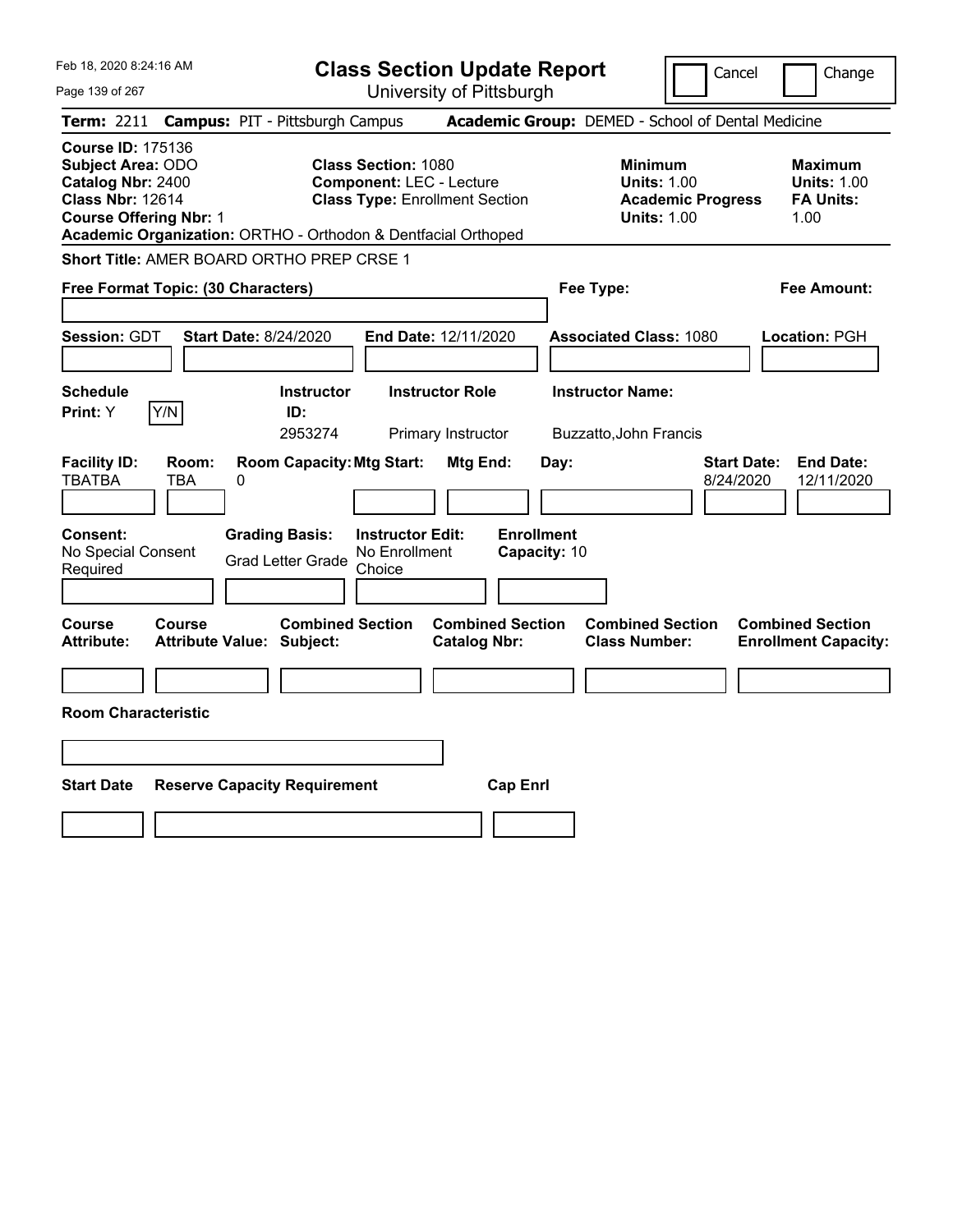Feb 18, 2020 8:24:16 AM Page 140 of 267 **Class Section Update Report** University of Pittsburgh Cancel Change **Term:** 2211 **Campus:** PIT - Pittsburgh Campus **Academic Group:** DEMED - School of Dental Medicine **Course ID:** 175137 **Subject Area:** ODO **Class Section:** 1010 **Minimum Maximum Catalog Nbr:** 2410 **Component:** LEC - Lecture **Units: 1.00** Units: 1.00 **Units: 1.00**<br> **Class Nbr: 22017 Class Type:** Enrollment Section **Academic Progress FA Units: Class Type: Enrollment Section <b>Academic Progress FA Units: Course Offering Nbr:** 1 **Units:** 1.00 1.00 **Academic Organization:** ORTHO - Orthodon & Dentfacial Orthoped **Short Title:** AMER BOARD ORTHO PREP CRSE 2 **Free Format Topic: (30 Characters) Fee Type: Fee Amount: Session:** GDT **Start Date:** 8/24/2020 **End Date:** 12/11/2020 **Associated Class:** 1010 **Location:** PGH **Schedule Instructor Instructor Role Instructor Name: Print:**  $Y$   $|Y/N|$  **ID:** 2953274 Primary Instructor Buzzatto,John Francis **Facility ID: Room: Room Capacity:Mtg Start: Mtg End: Day: Start Date: End Date:** TBATBA TBA 0 8/24/2020 12/11/2020 **Consent: Grading Basis: Instructor Edit: Enrollment** No Special Consent Grad Letter Grade No Enrollment Choice **Capacity:** 15 **Course Course Combined Section Combined Section Combined Section Combined Section Attribute: Attribute Value: Subject: Catalog Nbr: Class Number: Enrollment Capacity: Room Characteristic Start Date Reserve Capacity Requirement Cap Enrl**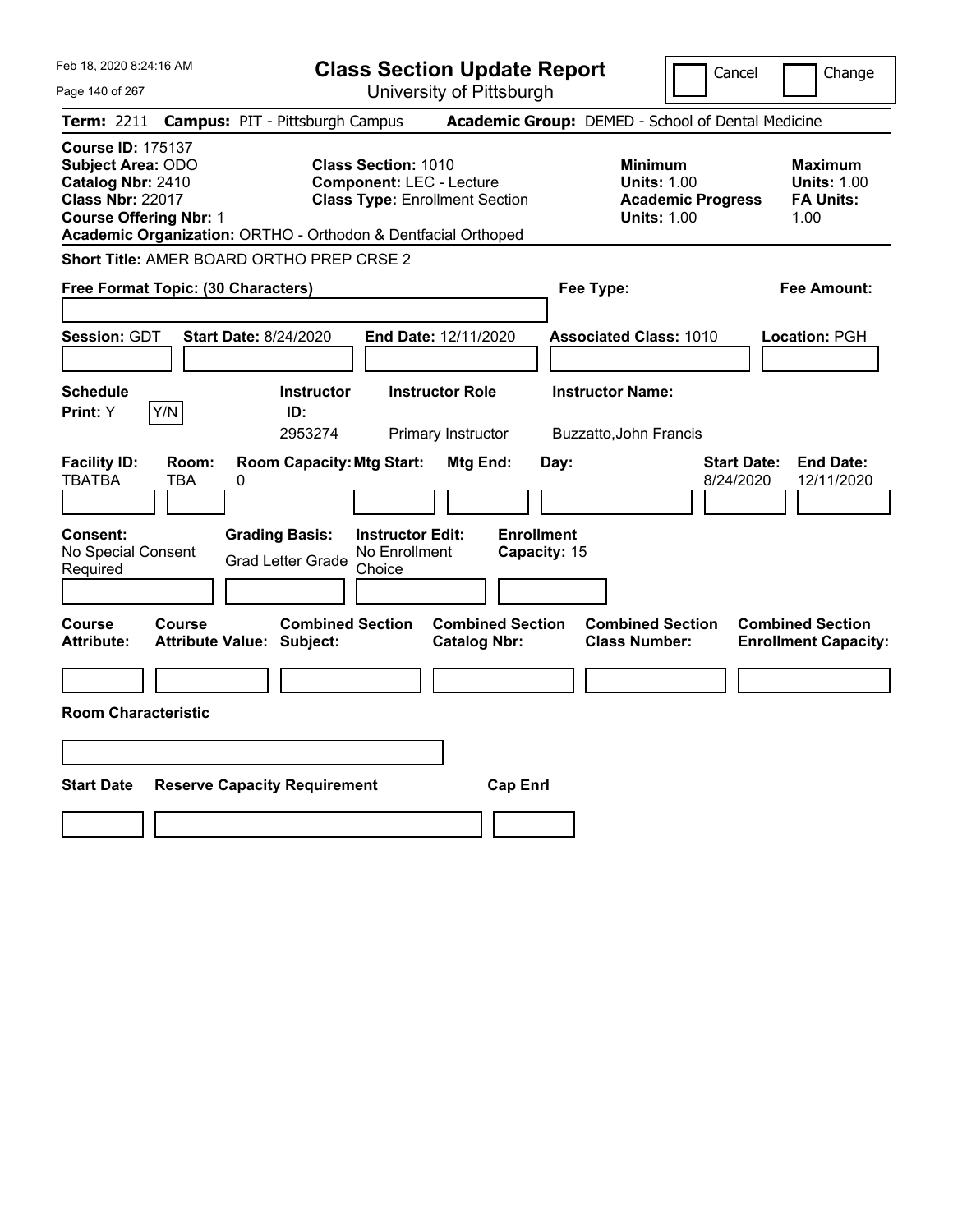| Feb 18, 2020 8:24:16 AM                                                                                                                                                                                | <b>Class Section Update Report</b>                                                                     | Cancel                                                                                 | Change                                                           |
|--------------------------------------------------------------------------------------------------------------------------------------------------------------------------------------------------------|--------------------------------------------------------------------------------------------------------|----------------------------------------------------------------------------------------|------------------------------------------------------------------|
| Page 141 of 267                                                                                                                                                                                        | University of Pittsburgh                                                                               |                                                                                        |                                                                  |
| <b>Campus: PIT - Pittsburgh Campus</b><br><b>Term:</b> 2211                                                                                                                                            |                                                                                                        | Academic Group: DEMED - School of Dental Medicine                                      |                                                                  |
| <b>Course ID: 187496</b><br><b>Subject Area: ODO</b><br>Catalog Nbr: 2502<br><b>Class Nbr: 25973</b><br><b>Course Offering Nbr: 1</b><br>Academic Organization: ORTHO - Orthodon & Dentfacial Orthoped | <b>Class Section: 1060</b><br><b>Component: SEM - Seminar</b><br><b>Class Type: Enrollment Section</b> | <b>Minimum</b><br><b>Units: 0.50</b><br><b>Academic Progress</b><br><b>Units: 0.50</b> | <b>Maximum</b><br><b>Units: 0.50</b><br><b>FA Units:</b><br>0.50 |
| <b>Short Title: EARLY AGE ORTHO TREATMENT 2</b>                                                                                                                                                        |                                                                                                        |                                                                                        |                                                                  |
| Free Format Topic: (30 Characters)                                                                                                                                                                     |                                                                                                        | Fee Type:                                                                              | Fee Amount:                                                      |
| <b>Start Date: 8/24/2020</b><br><b>Session: AT</b>                                                                                                                                                     | End Date: 12/12/2020                                                                                   | <b>Associated Class: 1060</b>                                                          | Location: PGH                                                    |
| <b>Schedule</b><br>Y/N<br>Print: Y<br>ID:                                                                                                                                                              | <b>Instructor Role</b><br><b>Instructor</b><br>2906063<br>Primary Instructor                           | <b>Instructor Name:</b><br>Petrone, Joseph F. A.                                       |                                                                  |
| <b>Facility ID:</b><br>Room:<br><b>SALKX02173</b><br>25<br>02173                                                                                                                                       | <b>Room Capacity: Mtg Start:</b><br>Mtg End:<br>Day:<br>$1:00$ PM<br>2:00 PM<br>Th                     | <b>Start Date:</b><br>8/24/2020                                                        | <b>End Date:</b><br>12/12/2020                                   |
| <b>Consent:</b><br><b>Grading Basis:</b><br>No Special Consent<br><b>Grad Letter Grade</b><br>Required                                                                                                 | <b>Enrollment</b><br><b>Instructor Edit:</b><br>No Enrollment<br>Capacity: 10<br>Choice                |                                                                                        |                                                                  |
| Course<br><b>Course</b><br>Attribute Value: Subject:<br><b>Attribute:</b>                                                                                                                              | <b>Combined Section</b><br><b>Combined Section</b><br><b>Catalog Nbr:</b>                              | <b>Combined Section</b><br><b>Class Number:</b>                                        | <b>Combined Section</b><br><b>Enrollment Capacity:</b>           |
| <b>Room Characteristic</b>                                                                                                                                                                             |                                                                                                        |                                                                                        |                                                                  |
|                                                                                                                                                                                                        |                                                                                                        |                                                                                        |                                                                  |
| <b>Start Date</b><br><b>Reserve Capacity Requirement</b>                                                                                                                                               | <b>Cap Enrl</b>                                                                                        |                                                                                        |                                                                  |
|                                                                                                                                                                                                        |                                                                                                        |                                                                                        |                                                                  |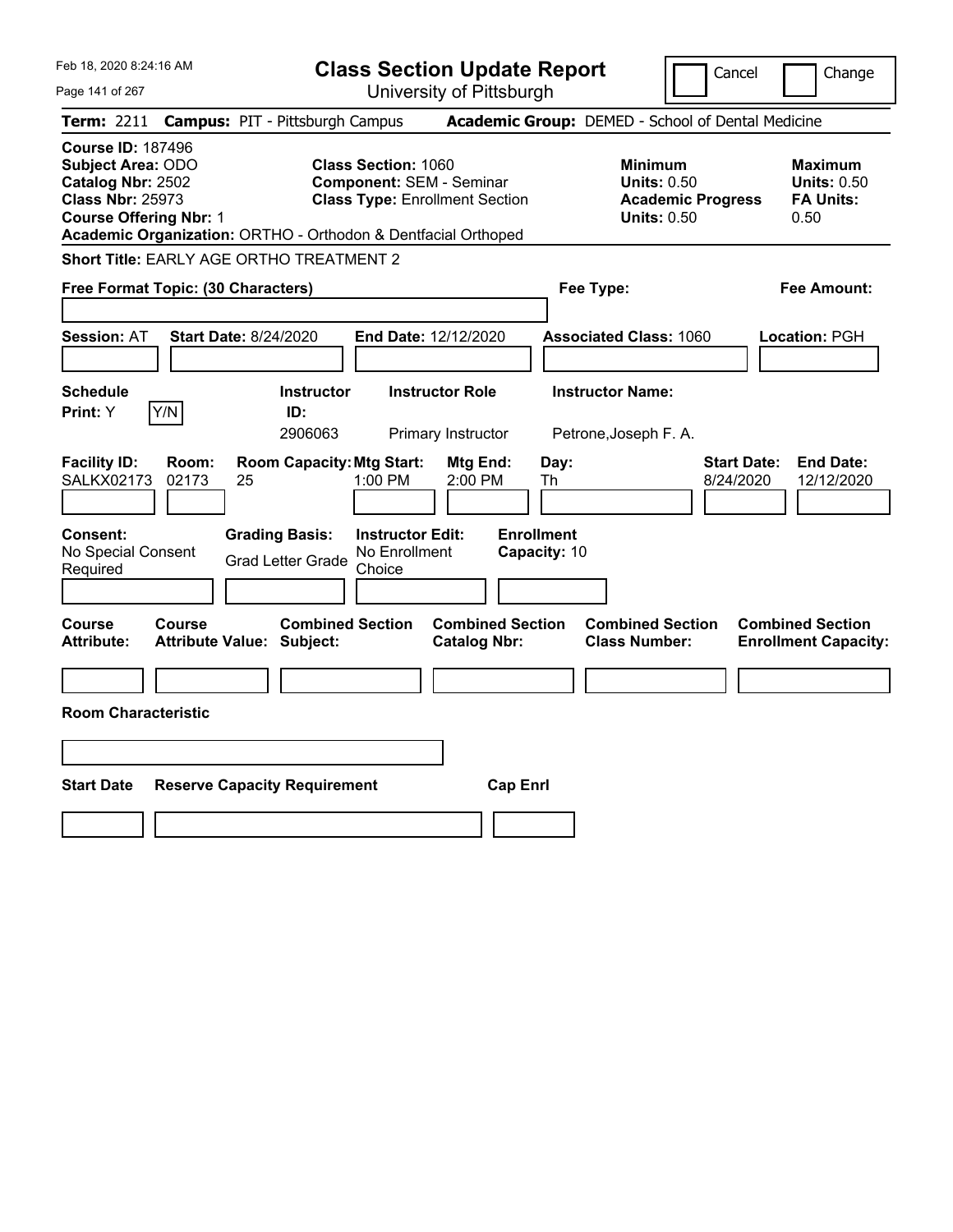Feb 18, 2020 8:24:16 AM

Page 142 of 267

**Class Section Update Report**

Cancel Change

|                                                                                                      | Term: 2211 Campus: PIT - Pittsburgh Campus                                                     |                  |                                                           |                                                                                                         |                                              |                                   |                                 |  |                                                                                        |                                 | Academic Group: DEMED - School of Dental Medicine                |  |
|------------------------------------------------------------------------------------------------------|------------------------------------------------------------------------------------------------|------------------|-----------------------------------------------------------|---------------------------------------------------------------------------------------------------------|----------------------------------------------|-----------------------------------|---------------------------------|--|----------------------------------------------------------------------------------------|---------------------------------|------------------------------------------------------------------|--|
| <b>Course ID: 178775</b><br><b>Subject Area: ODO</b><br>Catalog Nbr: 5319<br><b>Class Nbr: 16847</b> | <b>Course Offering Nbr: 1</b><br>Academic Organization: ORTHO - Orthodon & Dentfacial Orthoped |                  |                                                           | <b>Class Section: 1050</b><br><b>Component: CLN - Clinical</b><br><b>Class Type: Enrollment Section</b> |                                              |                                   |                                 |  | <b>Minimum</b><br><b>Units: 2.00</b><br><b>Academic Progress</b><br><b>Units: 2.00</b> |                                 | <b>Maximum</b><br><b>Units: 2.00</b><br><b>FA Units:</b><br>2.00 |  |
|                                                                                                      | <b>Short Title: CLINICAL ORTHODONTICS</b>                                                      |                  |                                                           |                                                                                                         |                                              |                                   |                                 |  |                                                                                        |                                 |                                                                  |  |
|                                                                                                      | Free Format Topic: (30 Characters)                                                             |                  |                                                           |                                                                                                         |                                              |                                   | <b>Fee Amount:</b><br>Fee Type: |  |                                                                                        |                                 |                                                                  |  |
| Session: GDT                                                                                         |                                                                                                |                  | <b>Start Date: 8/24/2020</b>                              |                                                                                                         | End Date: 12/11/2020                         |                                   |                                 |  | <b>Associated Class: 1050</b>                                                          |                                 | Location: PGH                                                    |  |
| <b>Schedule</b><br>Print: Y                                                                          | Y/N                                                                                            |                  | <b>Instructor</b><br>ID:<br>2953571                       |                                                                                                         | <b>Instructor Role</b><br>Primary Instructor |                                   |                                 |  | <b>Instructor Name:</b><br>Burnheimer, John M                                          |                                 |                                                                  |  |
| <b>Facility ID:</b><br><b>TBATBA</b><br><b>Consent:</b><br>No Special Consent<br>Required            | Room:<br><b>TBA</b>                                                                            | 0<br><b>ABCF</b> | <b>Room Capacity: Mtg Start:</b><br><b>Grading Basis:</b> | <b>Instructor Edit:</b><br>No Enrollment<br>Choice                                                      | Mtg End:                                     | <b>Enrollment</b><br>Capacity: 90 | Day:                            |  |                                                                                        | <b>Start Date:</b><br>8/24/2020 | <b>End Date:</b><br>12/11/2020                                   |  |
| Course<br><b>Attribute:</b>                                                                          | Course<br><b>Attribute Value: Subject:</b>                                                     |                  | <b>Combined Section</b>                                   |                                                                                                         | <b>Catalog Nbr:</b>                          | <b>Combined Section</b>           |                                 |  | <b>Combined Section</b><br><b>Class Number:</b>                                        |                                 | <b>Combined Section</b><br><b>Enrollment Capacity:</b>           |  |
| <b>Room Characteristic</b>                                                                           |                                                                                                |                  |                                                           |                                                                                                         |                                              |                                   |                                 |  |                                                                                        |                                 |                                                                  |  |
| <b>Start Date</b>                                                                                    | <b>Reserve Capacity Requirement</b>                                                            |                  |                                                           |                                                                                                         |                                              | <b>Cap Enrl</b>                   |                                 |  |                                                                                        |                                 |                                                                  |  |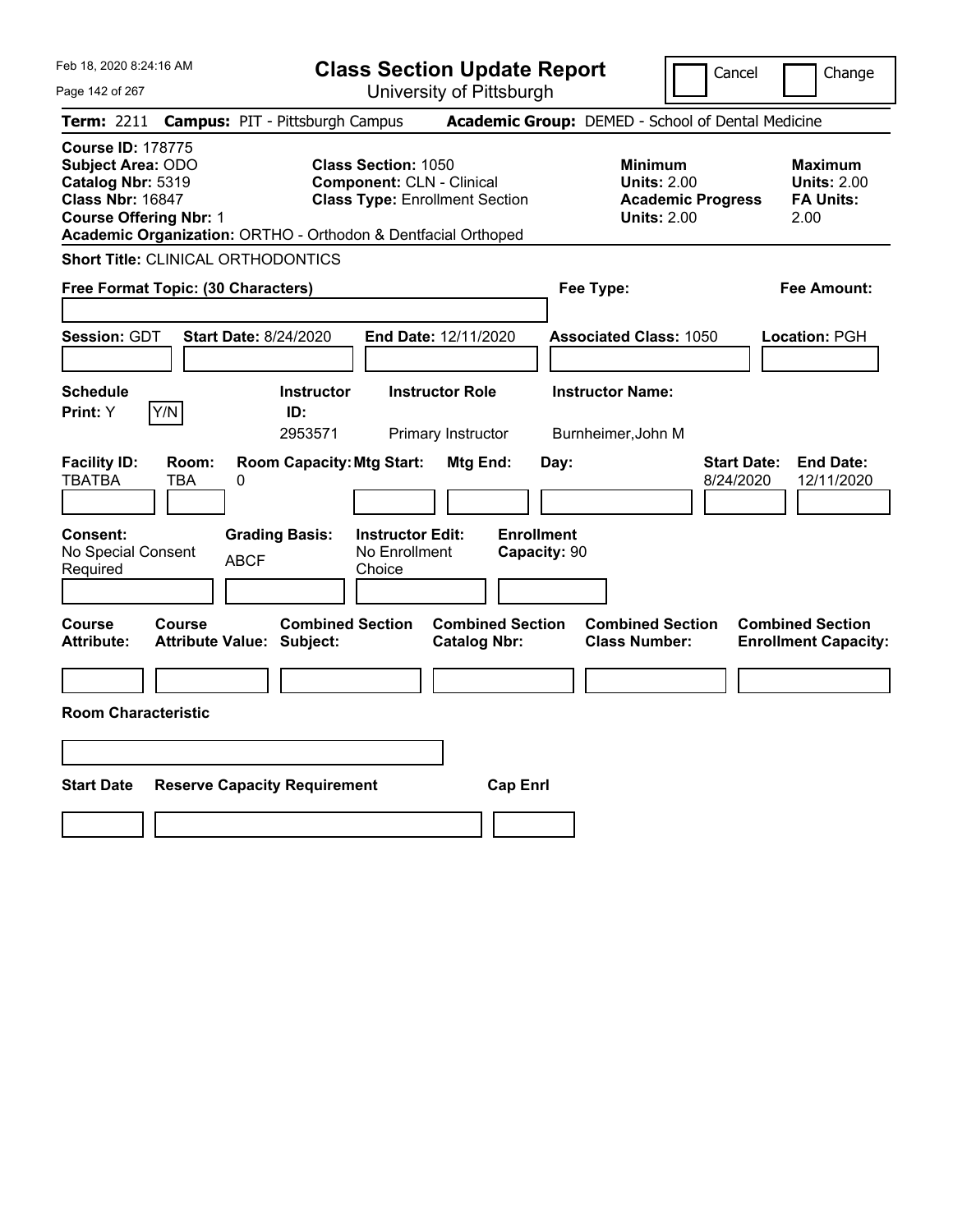Feb 18, 2020 8:24:16 AM

**Class Section Update Report**

Cancel Change

Page 143 of 267

|                                                                                                                                          |                     | Term: 2211 Campus: PIT - Pittsburgh Campus                                             |                                                                                                                 | Academic Group: DEMED - School of Dental Medicine |                         |                                                                                        |                                 |                                                                  |
|------------------------------------------------------------------------------------------------------------------------------------------|---------------------|----------------------------------------------------------------------------------------|-----------------------------------------------------------------------------------------------------------------|---------------------------------------------------|-------------------------|----------------------------------------------------------------------------------------|---------------------------------|------------------------------------------------------------------|
| <b>Course ID: 174445</b><br><b>Subject Area: ORBIOL</b><br>Catalog Nbr: 2160<br><b>Class Nbr: 12609</b><br><b>Course Offering Nbr: 1</b> |                     | Academic Organization: MICRO-BIO - Dent Med - Microbiol/Biochem                        | <b>Class Section: 1010</b><br><b>Component: DIR - Directed Studies</b><br><b>Class Type: Enrollment Section</b> |                                                   |                         | <b>Minimum</b><br><b>Units: 1.00</b><br><b>Academic Progress</b><br><b>Units: 1.00</b> |                                 | <b>Maximum</b><br><b>Units: 3.00</b><br><b>FA Units:</b><br>1.00 |
| <b>Short Title: SPECIAL TOPICS</b>                                                                                                       |                     |                                                                                        |                                                                                                                 |                                                   |                         |                                                                                        |                                 |                                                                  |
| Free Format Topic: (30 Characters)                                                                                                       |                     |                                                                                        |                                                                                                                 |                                                   | Fee Type:               |                                                                                        |                                 | <b>Fee Amount:</b>                                               |
| Session: GDT                                                                                                                             |                     | <b>Start Date: 8/24/2020</b>                                                           | End Date: 12/11/2020                                                                                            |                                                   |                         | <b>Associated Class: 1010</b>                                                          |                                 | Location: PGH                                                    |
| <b>Schedule</b>                                                                                                                          |                     | <b>Instructor</b>                                                                      | <b>Instructor Role</b>                                                                                          |                                                   | <b>Instructor Name:</b> |                                                                                        |                                 |                                                                  |
| Print: Y                                                                                                                                 | Y/N                 | ID:<br>$\mathbf 0$                                                                     |                                                                                                                 |                                                   |                         | No Instructor Assigned                                                                 |                                 |                                                                  |
| <b>Facility ID:</b><br><b>TBATBA</b><br>Consent:<br><b>Department Consent</b><br>Required                                                | Room:<br><b>TBA</b> | <b>Room Capacity: Mtg Start:</b><br>0<br><b>Grading Basis:</b><br>Grad LG/SU3<br>Basis | <b>Instructor Edit:</b><br>No Enrollment<br>Choice                                                              | Mtg End:<br><b>Enrollment</b><br>Capacity: 25     | Day:                    |                                                                                        | <b>Start Date:</b><br>8/24/2020 | <b>End Date:</b><br>12/11/2020                                   |
| <b>Course</b><br><b>Attribute:</b>                                                                                                       | Course              | <b>Combined Section</b><br><b>Attribute Value: Subject:</b>                            |                                                                                                                 | <b>Combined Section</b><br><b>Catalog Nbr:</b>    |                         | <b>Combined Section</b><br><b>Class Number:</b>                                        |                                 | <b>Combined Section</b><br><b>Enrollment Capacity:</b>           |
|                                                                                                                                          |                     |                                                                                        |                                                                                                                 |                                                   |                         |                                                                                        |                                 |                                                                  |
| <b>Room Characteristic</b>                                                                                                               |                     |                                                                                        |                                                                                                                 |                                                   |                         |                                                                                        |                                 |                                                                  |
|                                                                                                                                          |                     |                                                                                        |                                                                                                                 |                                                   |                         |                                                                                        |                                 |                                                                  |
| <b>Start Date</b>                                                                                                                        |                     | <b>Reserve Capacity Requirement</b>                                                    |                                                                                                                 | <b>Cap Enrl</b>                                   |                         |                                                                                        |                                 |                                                                  |
|                                                                                                                                          |                     |                                                                                        |                                                                                                                 |                                                   |                         |                                                                                        |                                 |                                                                  |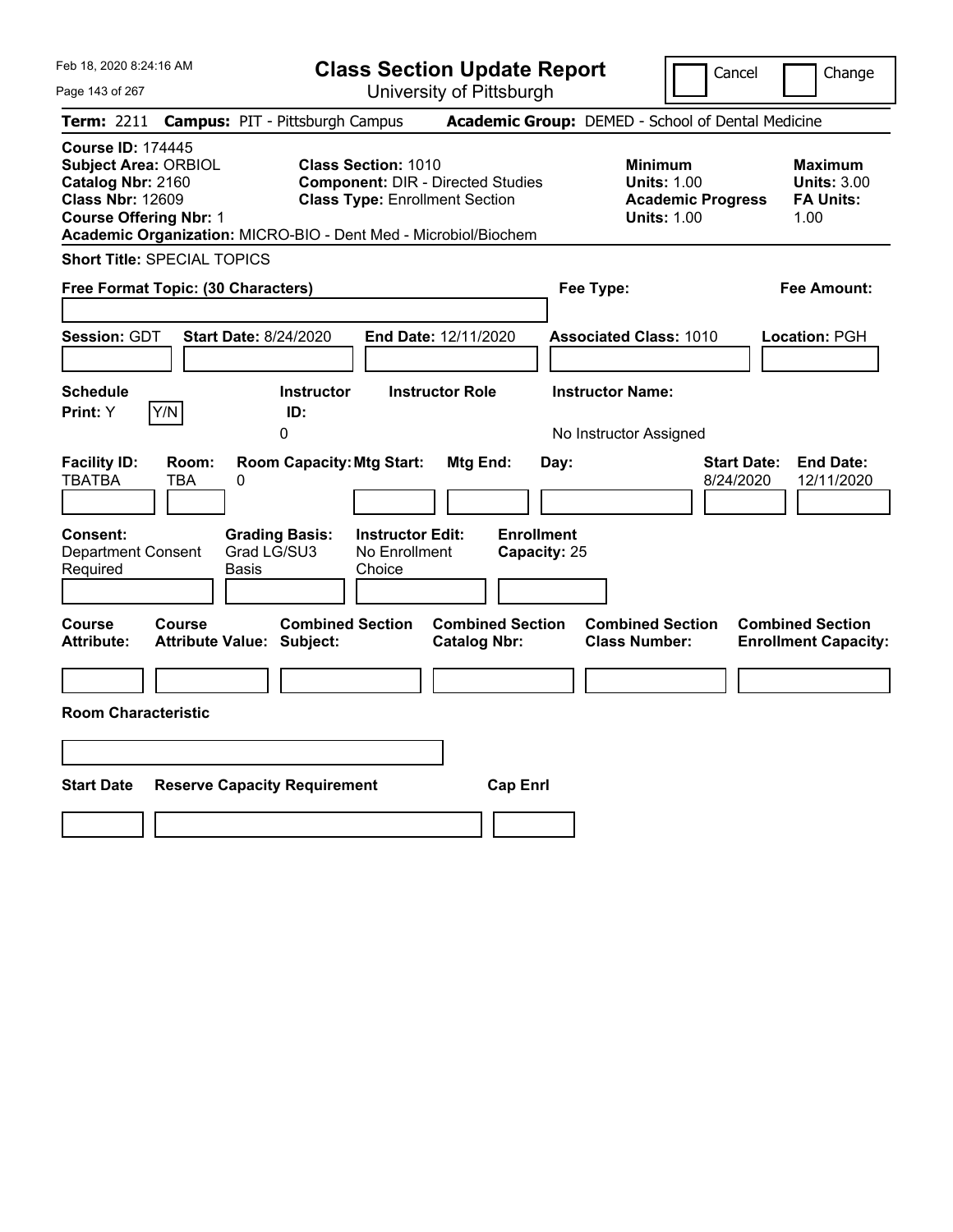Feb 18, 2020 8:24:16 AM Page 144 of 267 **Class Section Update Report** University of Pittsburgh Cancel | Change **Term:** 2211 **Campus:** PIT - Pittsburgh Campus **Academic Group:** DEMED - School of Dental Medicine **Course ID:** 182878 **Subject Area:** ORBIOL **Class Section:** 1010 **Minimum Maximum Catalog Nbr:** 3504 **Component:** LEC - Lecture **Units:** 1.00 **Units:** 1.00 **Class Type: Enrollment Section <b>Academic Progress FA Units: Course Offering Nbr: 1 Course Offering Nbr: 1 Units: 1.00** 1.00 **Academic Organization:** MICRO-BIO - Dent Med - Microbiol/Biochem **Short Title:** JOURNAL CLUB **Free Format Topic: (30 Characters) Fee Type: Fee Amount: Session:** AT **Start Date:** 8/24/2020 **End Date:** 12/12/2020 **Associated Class:** 1010 **Location:** PGH **Schedule Instructor Instructor Role Instructor Name: Print:**  $Y$   $|Y/N|$  **ID:** 2959413 Primary Instructor Napierala,Dobrawa **Facility ID: Room: Room Capacity:Mtg Start: Mtg End: Day: Start Date: End Date:** SALK00414 00414 20 11:00 AM 1:00 PM Tu 8/24/2020 12/12/2020 **Consent: Grading Basis: Instructor Edit: Enrollment** No Special Consent Required Grad LG/SU3 Basis No Enrollment Choice **Capacity:** 35 **Course Course Combined Section Combined Section Combined Section Combined Section Attribute: Attribute Value: Subject: Catalog Nbr: Class Number: Enrollment Capacity: Room Characteristic Start Date Reserve Capacity Requirement Cap Enrl**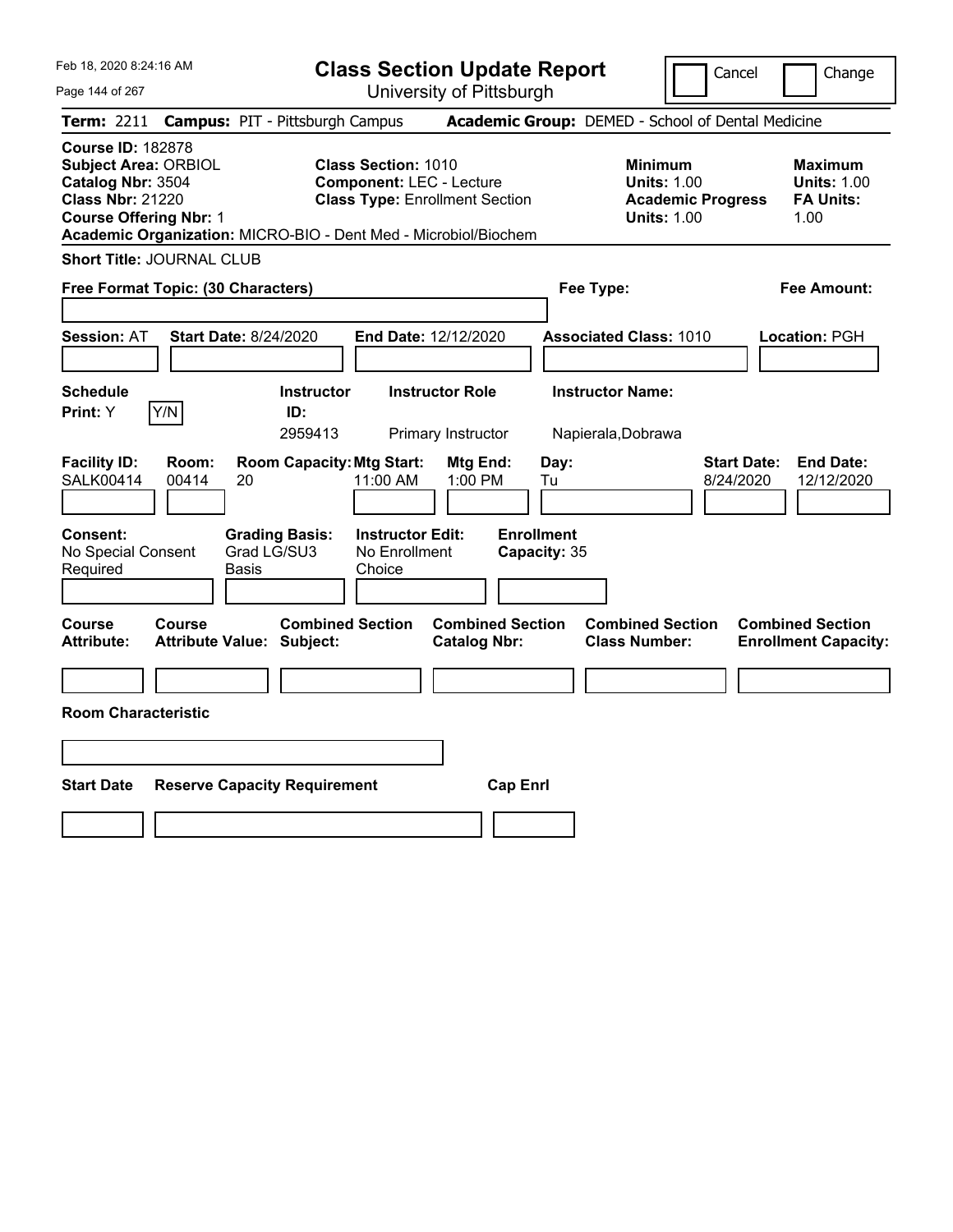| Feb 18, 2020 8:24:16 AM<br>Page 145 of 267                                                                                                                                                                  | <b>Class Section Update Report</b><br>University of Pittsburgh                                                            | Cancel<br>Change                                                                                                                                           |
|-------------------------------------------------------------------------------------------------------------------------------------------------------------------------------------------------------------|---------------------------------------------------------------------------------------------------------------------------|------------------------------------------------------------------------------------------------------------------------------------------------------------|
| <b>Campus: PIT - Pittsburgh Campus</b><br><b>Term:</b> 2211                                                                                                                                                 |                                                                                                                           | Academic Group: DEMED - School of Dental Medicine                                                                                                          |
| <b>Course ID: 182880</b><br><b>Subject Area: ORBIOL</b><br>Catalog Nbr: 3505<br><b>Class Nbr: 21221</b><br><b>Course Offering Nbr: 1</b><br>Academic Organization: MICRO-BIO - Dent Med - Microbiol/Biochem | <b>Class Section: 1010</b><br><b>Component: DIR - Directed Studies</b><br><b>Class Type: Enrollment Section</b>           | <b>Minimum</b><br><b>Maximum</b><br><b>Units: 1.00</b><br><b>Units: 9.00</b><br><b>Academic Progress</b><br><b>FA Units:</b><br><b>Units: 1.00</b><br>1.00 |
| <b>Short Title: DIRECTED RESEARCH</b>                                                                                                                                                                       |                                                                                                                           |                                                                                                                                                            |
| Free Format Topic: (30 Characters)                                                                                                                                                                          | Fee Type:                                                                                                                 | Fee Amount:                                                                                                                                                |
| <b>Session: AT</b><br><b>Start Date: 8/24/2020</b>                                                                                                                                                          | End Date: 12/12/2020                                                                                                      | <b>Associated Class: 1010</b><br><b>Location: PGH</b>                                                                                                      |
| <b>Schedule</b><br>Y/N<br>Print: Y<br>ID:                                                                                                                                                                   | <b>Instructor</b><br><b>Instructor Role</b><br><b>Instructor Name:</b><br>2908681<br>Primary Instructor<br>Mooney, Mark P |                                                                                                                                                            |
| <b>Facility ID:</b><br>Room:<br><b>TBATBA</b><br><b>TBA</b><br>0                                                                                                                                            | <b>Room Capacity: Mtg Start:</b><br>Mtg End:<br>Day:                                                                      | <b>Start Date:</b><br><b>End Date:</b><br>8/24/2020<br>12/12/2020                                                                                          |
| Consent:<br><b>Grading Basis:</b><br>No Special Consent<br><b>Grad HSU Basis</b><br>Required                                                                                                                | <b>Enrollment</b><br><b>Instructor Edit:</b><br>No Enrollment<br>Capacity: 21<br>Choice                                   |                                                                                                                                                            |
| Course<br><b>Course</b><br><b>Attribute:</b><br><b>Attribute Value: Subject:</b>                                                                                                                            | <b>Combined Section</b><br><b>Combined Section</b><br><b>Catalog Nbr:</b>                                                 | <b>Combined Section</b><br><b>Combined Section</b><br><b>Class Number:</b><br><b>Enrollment Capacity:</b>                                                  |
|                                                                                                                                                                                                             |                                                                                                                           |                                                                                                                                                            |
| <b>Room Characteristic</b>                                                                                                                                                                                  |                                                                                                                           |                                                                                                                                                            |
|                                                                                                                                                                                                             |                                                                                                                           |                                                                                                                                                            |
| <b>Start Date</b><br><b>Reserve Capacity Requirement</b>                                                                                                                                                    | <b>Cap Enrl</b>                                                                                                           |                                                                                                                                                            |
|                                                                                                                                                                                                             |                                                                                                                           |                                                                                                                                                            |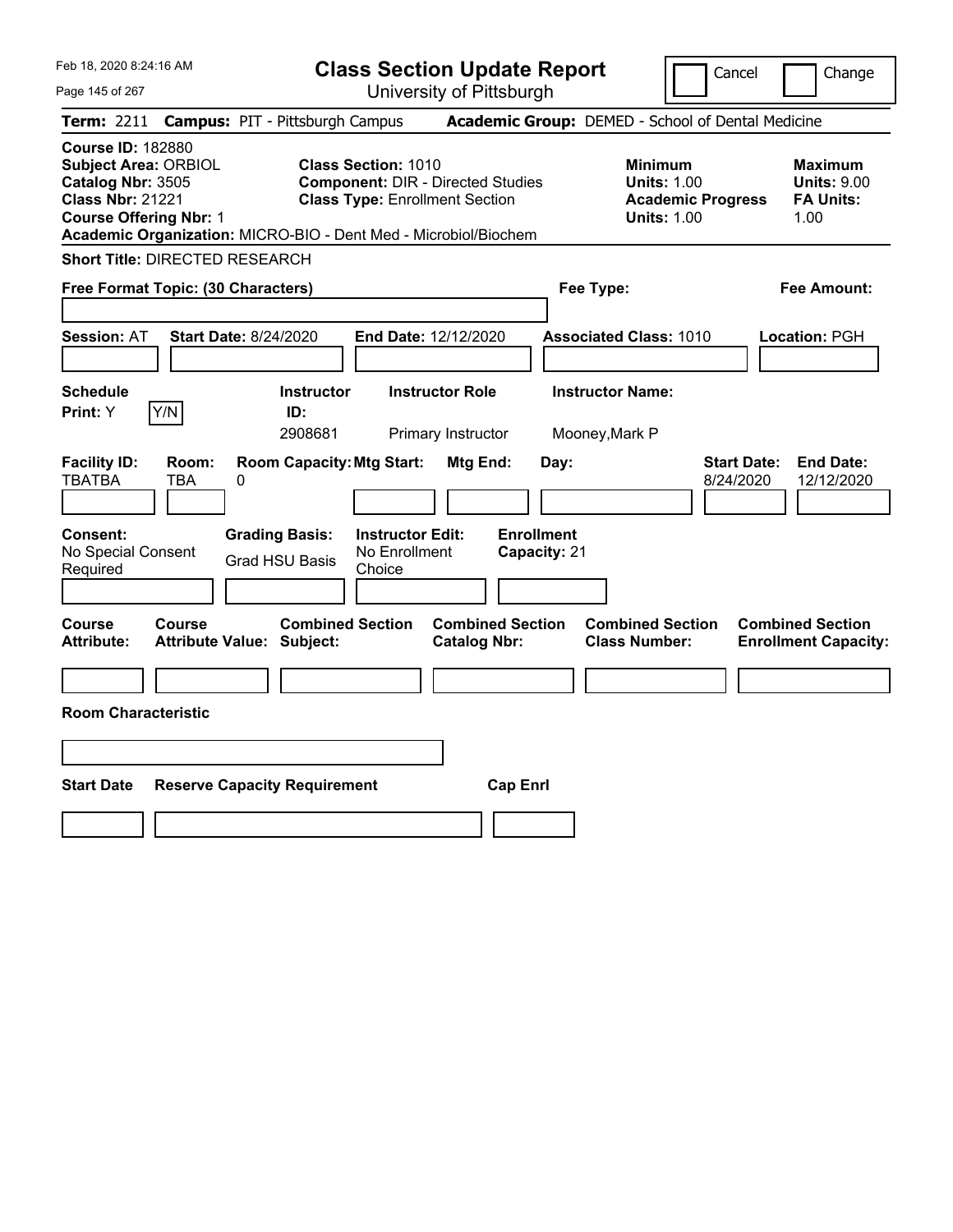| Feb 18, 2020 8:24:16 AM<br>Page 146 of 267                                                                                               | <b>Class Section Update Report</b><br>University of Pittsburgh                                                                                                                     | Cancel<br>Change                                                                                                                                           |
|------------------------------------------------------------------------------------------------------------------------------------------|------------------------------------------------------------------------------------------------------------------------------------------------------------------------------------|------------------------------------------------------------------------------------------------------------------------------------------------------------|
| <b>Campus: PIT - Pittsburgh Campus</b><br><b>Term: 2211</b>                                                                              |                                                                                                                                                                                    | Academic Group: DEMED - School of Dental Medicine                                                                                                          |
| <b>Course ID: 182880</b><br><b>Subject Area: ORBIOL</b><br>Catalog Nbr: 3505<br><b>Class Nbr: 21222</b><br><b>Course Offering Nbr: 1</b> | <b>Class Section: 1020</b><br><b>Component: DIR - Directed Studies</b><br><b>Class Type: Enrollment Section</b><br>Academic Organization: MICRO-BIO - Dent Med - Microbiol/Biochem | <b>Minimum</b><br><b>Maximum</b><br><b>Units: 1.00</b><br><b>Units: 9.00</b><br><b>FA Units:</b><br><b>Academic Progress</b><br><b>Units: 1.00</b><br>1.00 |
| <b>Short Title: DIRECTED RESEARCH</b>                                                                                                    |                                                                                                                                                                                    |                                                                                                                                                            |
| Free Format Topic: (30 Characters)                                                                                                       | Fee Type:                                                                                                                                                                          | <b>Fee Amount:</b>                                                                                                                                         |
| Session: AT<br><b>Start Date: 8/24/2020</b>                                                                                              | End Date: 12/12/2020                                                                                                                                                               | <b>Associated Class: 1020</b><br>Location: PGH                                                                                                             |
| <b>Schedule</b>                                                                                                                          | <b>Instructor</b><br><b>Instructor Role</b>                                                                                                                                        | <b>Instructor Name:</b>                                                                                                                                    |
| Y/N<br>Print: Y                                                                                                                          | ID:<br>2936617<br>Primary Instructor<br>Beniash, Elia                                                                                                                              |                                                                                                                                                            |
| <b>Facility ID:</b><br>Room:<br><b>TBATBA</b><br><b>TBA</b><br>0                                                                         | <b>Room Capacity: Mtg Start:</b><br>Mtg End:<br>Day:                                                                                                                               | <b>Start Date:</b><br><b>End Date:</b><br>8/24/2020<br>12/12/2020                                                                                          |
| <b>Consent:</b><br><b>Grading Basis:</b><br>No Special Consent<br><b>Grad HSU Basis</b><br>Required                                      | <b>Enrollment</b><br><b>Instructor Edit:</b><br>No Enrollment<br>Capacity: 21<br>Choice                                                                                            |                                                                                                                                                            |
| Course<br>Course<br><b>Attribute Value: Subject:</b><br><b>Attribute:</b>                                                                | <b>Combined Section</b><br><b>Combined Section</b><br><b>Catalog Nbr:</b>                                                                                                          | <b>Combined Section</b><br><b>Combined Section</b><br><b>Class Number:</b><br><b>Enrollment Capacity:</b>                                                  |
|                                                                                                                                          |                                                                                                                                                                                    |                                                                                                                                                            |
| <b>Room Characteristic</b>                                                                                                               |                                                                                                                                                                                    |                                                                                                                                                            |
|                                                                                                                                          |                                                                                                                                                                                    |                                                                                                                                                            |
| <b>Start Date</b><br><b>Reserve Capacity Requirement</b>                                                                                 | <b>Cap Enrl</b>                                                                                                                                                                    |                                                                                                                                                            |
|                                                                                                                                          |                                                                                                                                                                                    |                                                                                                                                                            |
|                                                                                                                                          |                                                                                                                                                                                    |                                                                                                                                                            |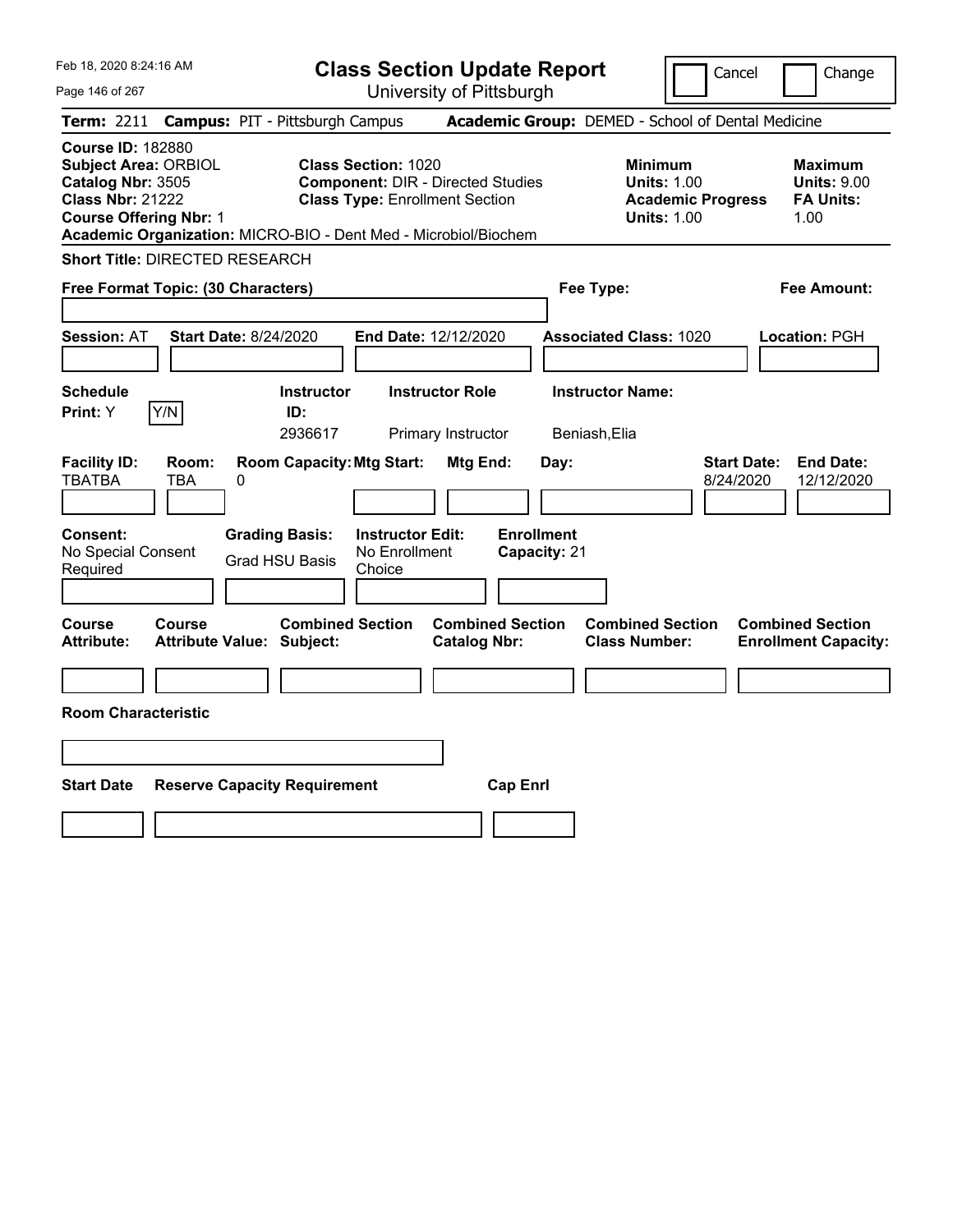| Feb 18, 2020 8:24:16 AM<br>Page 147 of 267                                                                                               |              |                                                                 |                                                                     | <b>Class Section Update Report</b><br>University of Pittsburgh |                                   |                                                                                        | Cancel<br>Change                                                  |
|------------------------------------------------------------------------------------------------------------------------------------------|--------------|-----------------------------------------------------------------|---------------------------------------------------------------------|----------------------------------------------------------------|-----------------------------------|----------------------------------------------------------------------------------------|-------------------------------------------------------------------|
| <b>Term:</b> 2211                                                                                                                        |              | <b>Campus: PIT - Pittsburgh Campus</b>                          |                                                                     |                                                                |                                   | Academic Group: DEMED - School of Dental Medicine                                      |                                                                   |
| <b>Course ID: 182880</b><br><b>Subject Area: ORBIOL</b><br>Catalog Nbr: 3505<br><b>Class Nbr: 21223</b><br><b>Course Offering Nbr: 1</b> |              | Academic Organization: MICRO-BIO - Dent Med - Microbiol/Biochem | <b>Class Section: 1030</b><br><b>Class Type: Enrollment Section</b> | <b>Component: DIR - Directed Studies</b>                       |                                   | <b>Minimum</b><br><b>Units: 1.00</b><br><b>Academic Progress</b><br><b>Units: 1.00</b> | <b>Maximum</b><br><b>Units: 9.00</b><br><b>FA Units:</b><br>1.00  |
| <b>Short Title: DIRECTED RESEARCH</b>                                                                                                    |              |                                                                 |                                                                     |                                                                |                                   |                                                                                        |                                                                   |
| <b>Free Format Topic: (30 Characters)</b>                                                                                                |              |                                                                 |                                                                     |                                                                | Fee Type:                         |                                                                                        | Fee Amount:                                                       |
| <b>Session: AT</b>                                                                                                                       |              | <b>Start Date: 8/24/2020</b>                                    | End Date: 12/12/2020                                                |                                                                |                                   | <b>Associated Class: 1030</b>                                                          | <b>Location: PGH</b>                                              |
| Schedule                                                                                                                                 |              | <b>Instructor</b>                                               |                                                                     | <b>Instructor Role</b>                                         |                                   | <b>Instructor Name:</b>                                                                |                                                                   |
| <b>Print:</b> Y                                                                                                                          | Y/N          | ID:<br>2929499                                                  |                                                                     | Primary Instructor                                             |                                   | Almarza, Alejandro Jose                                                                |                                                                   |
| <b>Facility ID:</b><br><b>TBATBA</b>                                                                                                     | Room:<br>TBA | <b>Room Capacity: Mtg Start:</b><br>0                           |                                                                     | Mtg End:                                                       | Day:                              |                                                                                        | <b>Start Date:</b><br><b>End Date:</b><br>8/24/2020<br>12/12/2020 |
| <b>Consent:</b><br>No Special Consent<br>Required                                                                                        |              | <b>Grading Basis:</b><br><b>Grad HSU Basis</b>                  | <b>Instructor Edit:</b><br>No Enrollment<br>Choice                  |                                                                | <b>Enrollment</b><br>Capacity: 21 |                                                                                        |                                                                   |
| Course<br><b>Attribute:</b>                                                                                                              | Course       | <b>Combined Section</b><br><b>Attribute Value: Subject:</b>     |                                                                     | <b>Combined Section</b><br><b>Catalog Nbr:</b>                 |                                   | <b>Combined Section</b><br><b>Class Number:</b>                                        | <b>Combined Section</b><br><b>Enrollment Capacity:</b>            |
|                                                                                                                                          |              |                                                                 |                                                                     |                                                                |                                   |                                                                                        |                                                                   |
| <b>Room Characteristic</b>                                                                                                               |              |                                                                 |                                                                     |                                                                |                                   |                                                                                        |                                                                   |
|                                                                                                                                          |              |                                                                 |                                                                     |                                                                |                                   |                                                                                        |                                                                   |
| <b>Start Date</b>                                                                                                                        |              | <b>Reserve Capacity Requirement</b>                             |                                                                     | <b>Cap Enrl</b>                                                |                                   |                                                                                        |                                                                   |
|                                                                                                                                          |              |                                                                 |                                                                     |                                                                |                                   |                                                                                        |                                                                   |
|                                                                                                                                          |              |                                                                 |                                                                     |                                                                |                                   |                                                                                        |                                                                   |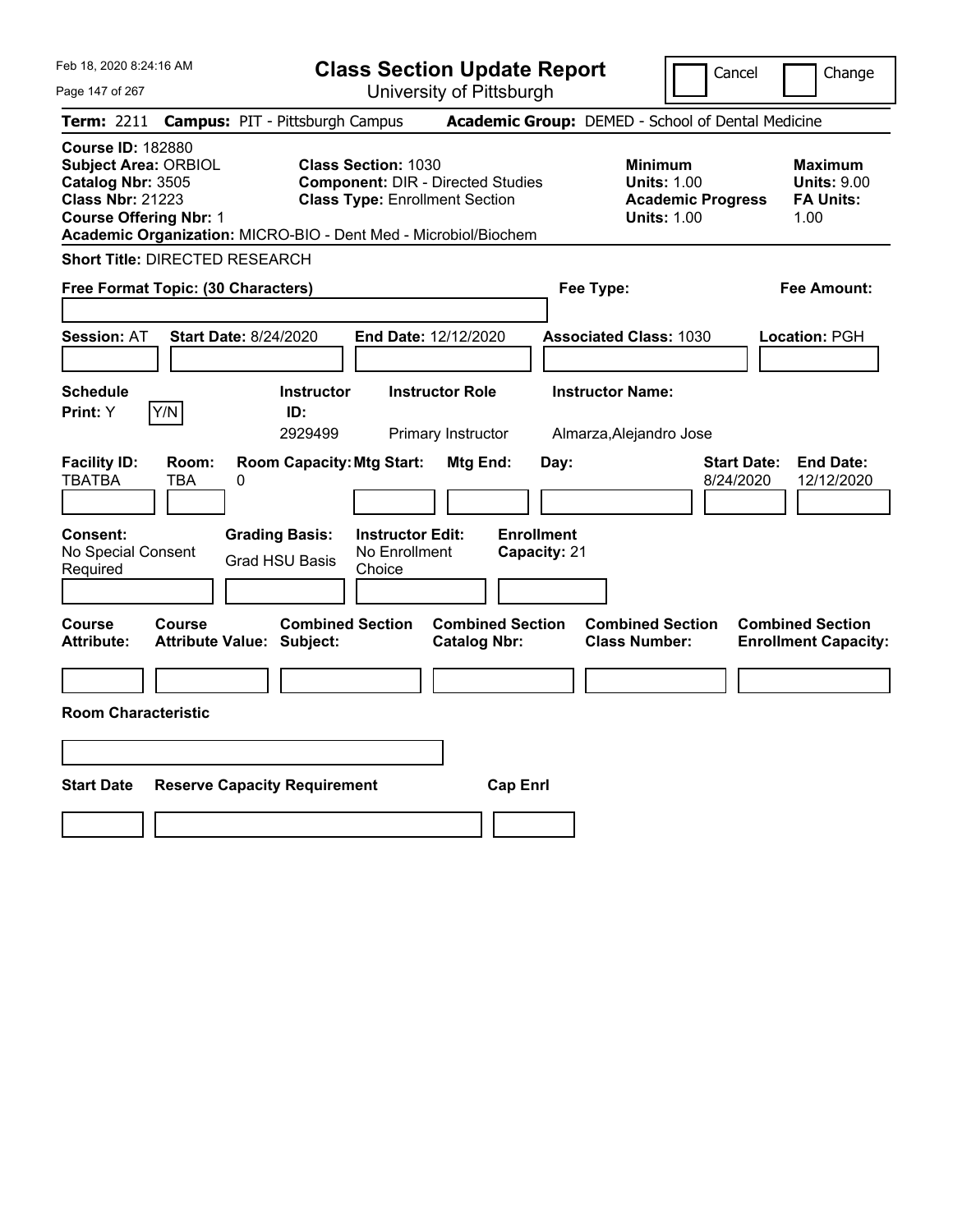| Feb 18, 2020 8:24:16 AM<br>Page 148 of 267                                                                                                                                                                  | <b>Class Section Update Report</b><br>University of Pittsburgh                                                  | Cancel<br>Change                                                                                                                                           |
|-------------------------------------------------------------------------------------------------------------------------------------------------------------------------------------------------------------|-----------------------------------------------------------------------------------------------------------------|------------------------------------------------------------------------------------------------------------------------------------------------------------|
| <b>Campus: PIT - Pittsburgh Campus</b><br>Term: 2211                                                                                                                                                        |                                                                                                                 | Academic Group: DEMED - School of Dental Medicine                                                                                                          |
| <b>Course ID: 182880</b><br><b>Subject Area: ORBIOL</b><br>Catalog Nbr: 3505<br><b>Class Nbr: 21224</b><br><b>Course Offering Nbr: 1</b><br>Academic Organization: MICRO-BIO - Dent Med - Microbiol/Biochem | <b>Class Section: 1040</b><br><b>Component: DIR - Directed Studies</b><br><b>Class Type: Enrollment Section</b> | <b>Minimum</b><br><b>Maximum</b><br><b>Units: 1.00</b><br><b>Units: 9.00</b><br><b>Academic Progress</b><br><b>FA Units:</b><br><b>Units: 1.00</b><br>1.00 |
| <b>Short Title: DIRECTED RESEARCH</b>                                                                                                                                                                       |                                                                                                                 |                                                                                                                                                            |
| Free Format Topic: (30 Characters)                                                                                                                                                                          | Fee Type:                                                                                                       | <b>Fee Amount:</b>                                                                                                                                         |
| <b>Session: AT</b><br><b>Start Date: 8/24/2020</b>                                                                                                                                                          | End Date: 12/12/2020                                                                                            | <b>Associated Class: 1040</b><br>Location: PGH                                                                                                             |
| Schedule<br><b>Instructor</b><br>Y/N<br>Print: Y<br>ID:<br>2930587                                                                                                                                          | <b>Instructor Role</b><br><b>Instructor Name:</b><br>Primary Instructor                                         | Vieira. Alexandre Rezende                                                                                                                                  |
| <b>Room Capacity: Mtg Start:</b><br><b>Facility ID:</b><br>Room:<br><b>TBATBA</b><br>TBA<br>0                                                                                                               | Mtg End:<br>Day:                                                                                                | <b>Start Date:</b><br><b>End Date:</b><br>8/24/2020<br>12/12/2020                                                                                          |
| <b>Grading Basis:</b><br><b>Consent:</b><br>No Special Consent<br><b>Grad HSU Basis</b><br>Required                                                                                                         | <b>Enrollment</b><br><b>Instructor Edit:</b><br>No Enrollment<br>Capacity: 21<br>Choice                         |                                                                                                                                                            |
| <b>Course</b><br>Course<br><b>Attribute:</b><br><b>Attribute Value: Subject:</b>                                                                                                                            | <b>Combined Section</b><br><b>Combined Section</b><br><b>Catalog Nbr:</b>                                       | <b>Combined Section</b><br><b>Combined Section</b><br><b>Class Number:</b><br><b>Enrollment Capacity:</b>                                                  |
|                                                                                                                                                                                                             |                                                                                                                 |                                                                                                                                                            |
| <b>Room Characteristic</b>                                                                                                                                                                                  |                                                                                                                 |                                                                                                                                                            |
|                                                                                                                                                                                                             |                                                                                                                 |                                                                                                                                                            |
| <b>Start Date</b><br><b>Reserve Capacity Requirement</b>                                                                                                                                                    | <b>Cap Enrl</b>                                                                                                 |                                                                                                                                                            |
|                                                                                                                                                                                                             |                                                                                                                 |                                                                                                                                                            |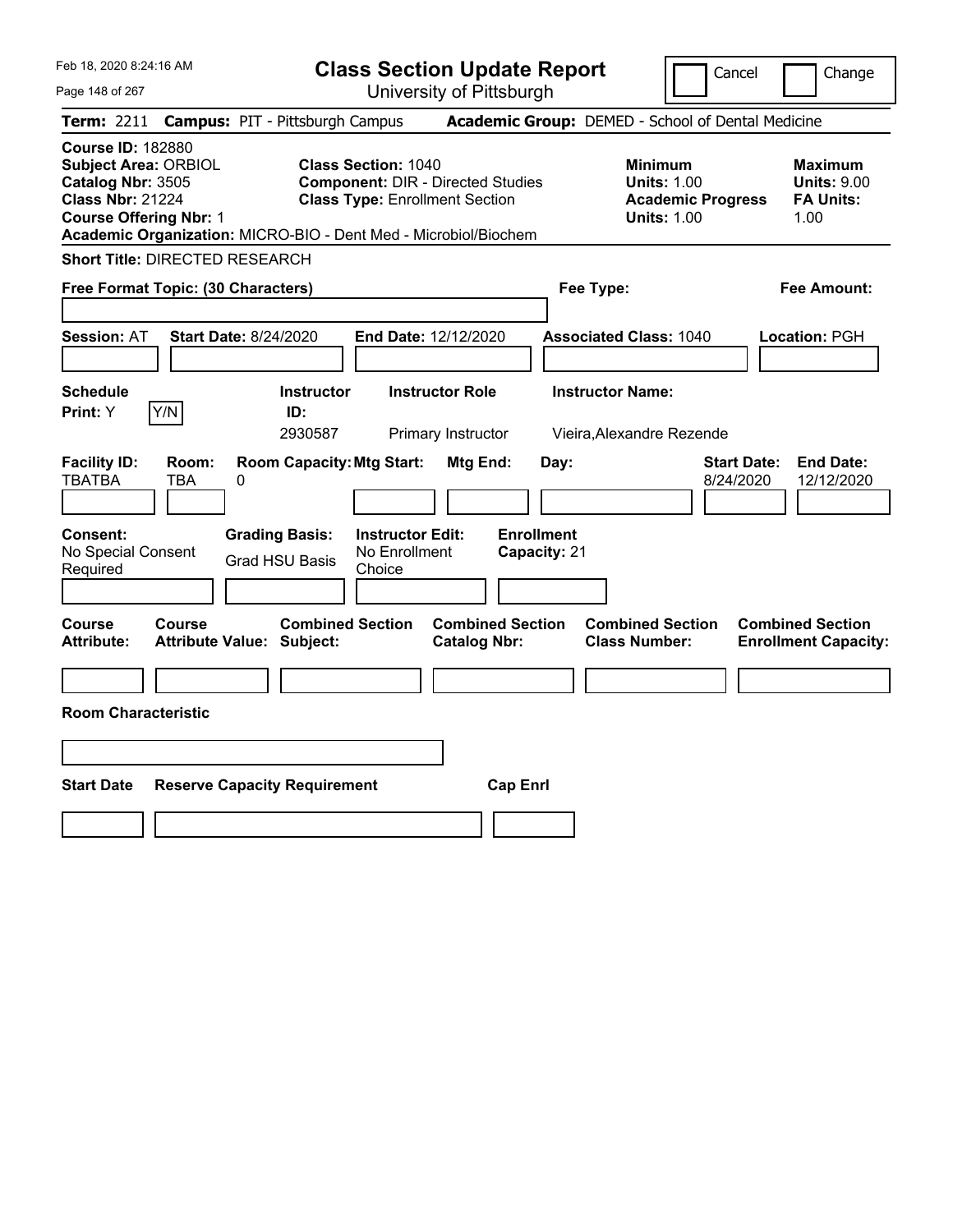| Feb 18, 2020 8:24:16 AM<br>Page 149 of 267                                                                                                                                                                  | <b>Class Section Update Report</b><br>University of Pittsburgh                                                  | Cancel<br>Change                                                                                                                                           |
|-------------------------------------------------------------------------------------------------------------------------------------------------------------------------------------------------------------|-----------------------------------------------------------------------------------------------------------------|------------------------------------------------------------------------------------------------------------------------------------------------------------|
| <b>Campus: PIT - Pittsburgh Campus</b><br>Term: 2211                                                                                                                                                        |                                                                                                                 | Academic Group: DEMED - School of Dental Medicine                                                                                                          |
| <b>Course ID: 182880</b><br><b>Subject Area: ORBIOL</b><br>Catalog Nbr: 3505<br><b>Class Nbr: 21225</b><br><b>Course Offering Nbr: 1</b><br>Academic Organization: MICRO-BIO - Dent Med - Microbiol/Biochem | <b>Class Section: 1050</b><br><b>Component: DIR - Directed Studies</b><br><b>Class Type: Enrollment Section</b> | <b>Minimum</b><br><b>Maximum</b><br><b>Units: 1.00</b><br><b>Units: 9.00</b><br><b>FA Units:</b><br><b>Academic Progress</b><br><b>Units: 1.00</b><br>1.00 |
| <b>Short Title: DIRECTED RESEARCH</b>                                                                                                                                                                       |                                                                                                                 |                                                                                                                                                            |
| Free Format Topic: (30 Characters)                                                                                                                                                                          | Fee Type:                                                                                                       | <b>Fee Amount:</b>                                                                                                                                         |
| <b>Session: AT</b><br><b>Start Date: 8/24/2020</b>                                                                                                                                                          | End Date: 12/12/2020                                                                                            | <b>Associated Class: 1050</b><br>Location: PGH                                                                                                             |
| <b>Schedule</b><br><b>Instructor</b><br>Y/N<br><b>Print:</b> Y<br>ID:<br>2942095                                                                                                                            | <b>Instructor Role</b><br>Primary Instructor<br>Taboas, Juan M                                                  | <b>Instructor Name:</b>                                                                                                                                    |
| <b>Room Capacity: Mtg Start:</b><br><b>Facility ID:</b><br>Room:<br><b>TBATBA</b><br>TBA<br>0                                                                                                               | Mtg End:<br>Day:                                                                                                | <b>Start Date:</b><br><b>End Date:</b><br>8/24/2020<br>12/12/2020                                                                                          |
| <b>Grading Basis:</b><br><b>Consent:</b><br>No Special Consent<br><b>Grad HSU Basis</b><br>Required                                                                                                         | <b>Instructor Edit:</b><br><b>Enrollment</b><br>No Enrollment<br>Capacity: 21<br>Choice                         |                                                                                                                                                            |
| <b>Course</b><br><b>Course</b><br><b>Attribute:</b><br><b>Attribute Value: Subject:</b>                                                                                                                     | <b>Combined Section</b><br><b>Combined Section</b><br><b>Catalog Nbr:</b>                                       | <b>Combined Section</b><br><b>Combined Section</b><br><b>Class Number:</b><br><b>Enrollment Capacity:</b>                                                  |
| <b>Room Characteristic</b>                                                                                                                                                                                  |                                                                                                                 |                                                                                                                                                            |
|                                                                                                                                                                                                             |                                                                                                                 |                                                                                                                                                            |
|                                                                                                                                                                                                             |                                                                                                                 |                                                                                                                                                            |
| <b>Start Date</b><br><b>Reserve Capacity Requirement</b>                                                                                                                                                    | <b>Cap Enrl</b>                                                                                                 |                                                                                                                                                            |
|                                                                                                                                                                                                             |                                                                                                                 |                                                                                                                                                            |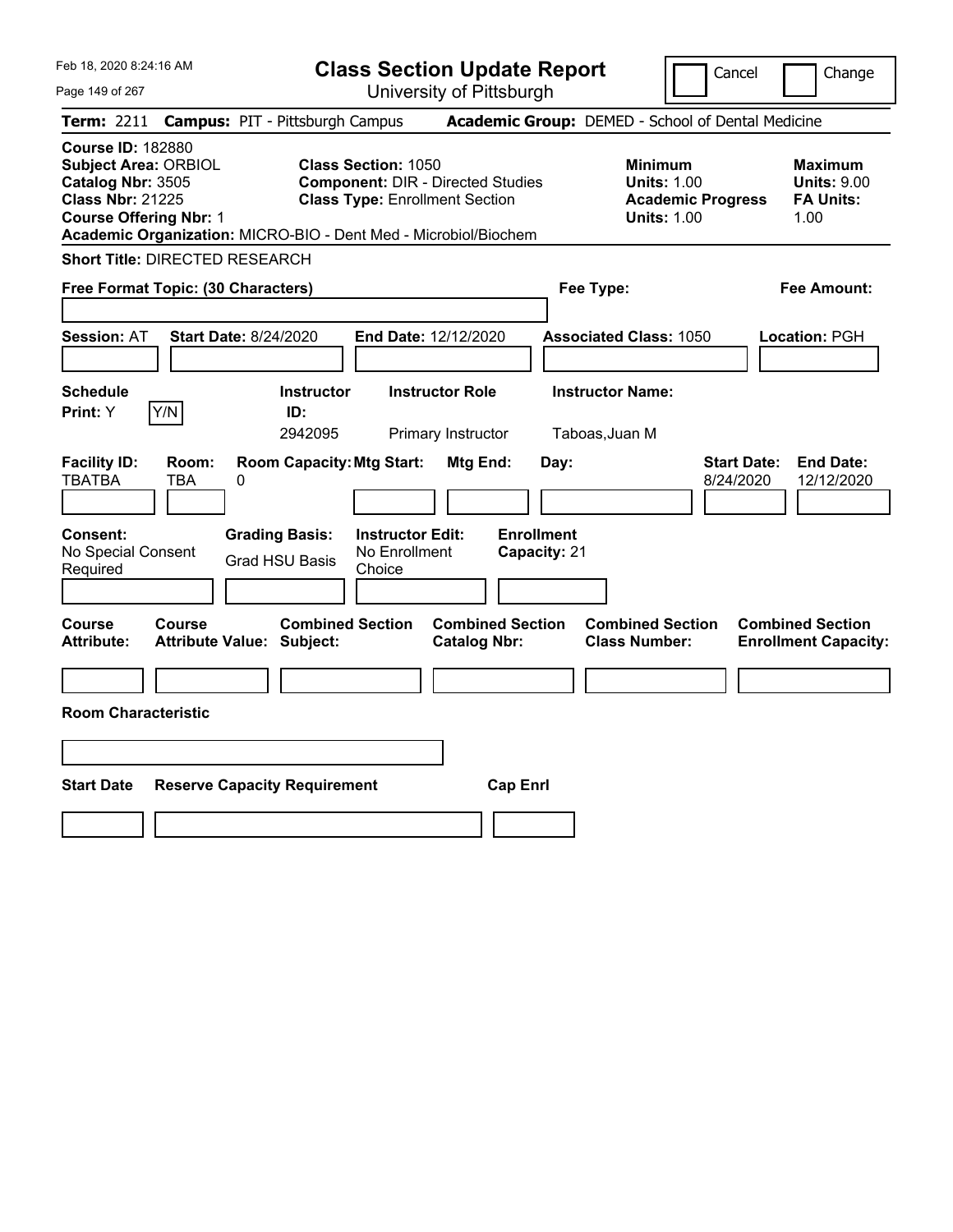| Feb 18, 2020 8:24:16 AM<br>Page 150 of 267                                                                                        | <b>Class Section Update Report</b><br>University of Pittsburgh                                                                                                                     | Cancel<br>Change                                                                                                                                           |
|-----------------------------------------------------------------------------------------------------------------------------------|------------------------------------------------------------------------------------------------------------------------------------------------------------------------------------|------------------------------------------------------------------------------------------------------------------------------------------------------------|
| <b>Campus: PIT - Pittsburgh Campus</b><br><b>Term:</b> 2211                                                                       |                                                                                                                                                                                    | Academic Group: DEMED - School of Dental Medicine                                                                                                          |
| <b>Course ID: 182880</b><br>Subject Area: ORBIOL<br>Catalog Nbr: 3505<br><b>Class Nbr: 21226</b><br><b>Course Offering Nbr: 1</b> | <b>Class Section: 1060</b><br><b>Component: DIR - Directed Studies</b><br><b>Class Type: Enrollment Section</b><br>Academic Organization: MICRO-BIO - Dent Med - Microbiol/Biochem | <b>Minimum</b><br><b>Maximum</b><br><b>Units: 1.00</b><br><b>Units: 9.00</b><br><b>FA Units:</b><br><b>Academic Progress</b><br><b>Units: 1.00</b><br>1.00 |
| <b>Short Title: DIRECTED RESEARCH</b>                                                                                             |                                                                                                                                                                                    |                                                                                                                                                            |
| Free Format Topic: (30 Characters)                                                                                                | Fee Type:                                                                                                                                                                          | <b>Fee Amount:</b>                                                                                                                                         |
| <b>Session: AT</b><br><b>Start Date: 8/24/2020</b><br><b>Schedule</b><br>Y/N<br>Print: Y                                          | End Date: 12/12/2020<br><b>Instructor</b><br><b>Instructor Role</b><br>ID:<br>2905190<br>Primary Instructor                                                                        | <b>Associated Class: 1060</b><br><b>Location: PGH</b><br><b>Instructor Name:</b><br>Weinberg, Seth M                                                       |
| <b>Facility ID:</b><br>Room:<br><b>TBATBA</b><br>TBA<br>0                                                                         | <b>Room Capacity: Mtg Start:</b><br>Mtg End:<br>Day:                                                                                                                               | <b>Start Date:</b><br><b>End Date:</b><br>8/24/2020<br>12/12/2020                                                                                          |
| <b>Grading Basis:</b><br><b>Consent:</b><br>No Special Consent<br><b>Grad HSU Basis</b><br>Required                               | <b>Enrollment</b><br><b>Instructor Edit:</b><br>No Enrollment<br>Capacity: 21<br>Choice                                                                                            |                                                                                                                                                            |
| <b>Course</b><br><b>Course</b><br><b>Attribute:</b><br><b>Attribute Value: Subject:</b>                                           | <b>Combined Section</b><br><b>Combined Section</b><br><b>Catalog Nbr:</b>                                                                                                          | <b>Combined Section</b><br><b>Combined Section</b><br><b>Class Number:</b><br><b>Enrollment Capacity:</b>                                                  |
|                                                                                                                                   |                                                                                                                                                                                    |                                                                                                                                                            |
| <b>Room Characteristic</b>                                                                                                        |                                                                                                                                                                                    |                                                                                                                                                            |
|                                                                                                                                   |                                                                                                                                                                                    |                                                                                                                                                            |
| <b>Start Date</b><br><b>Reserve Capacity Requirement</b>                                                                          | <b>Cap Enrl</b>                                                                                                                                                                    |                                                                                                                                                            |
|                                                                                                                                   |                                                                                                                                                                                    |                                                                                                                                                            |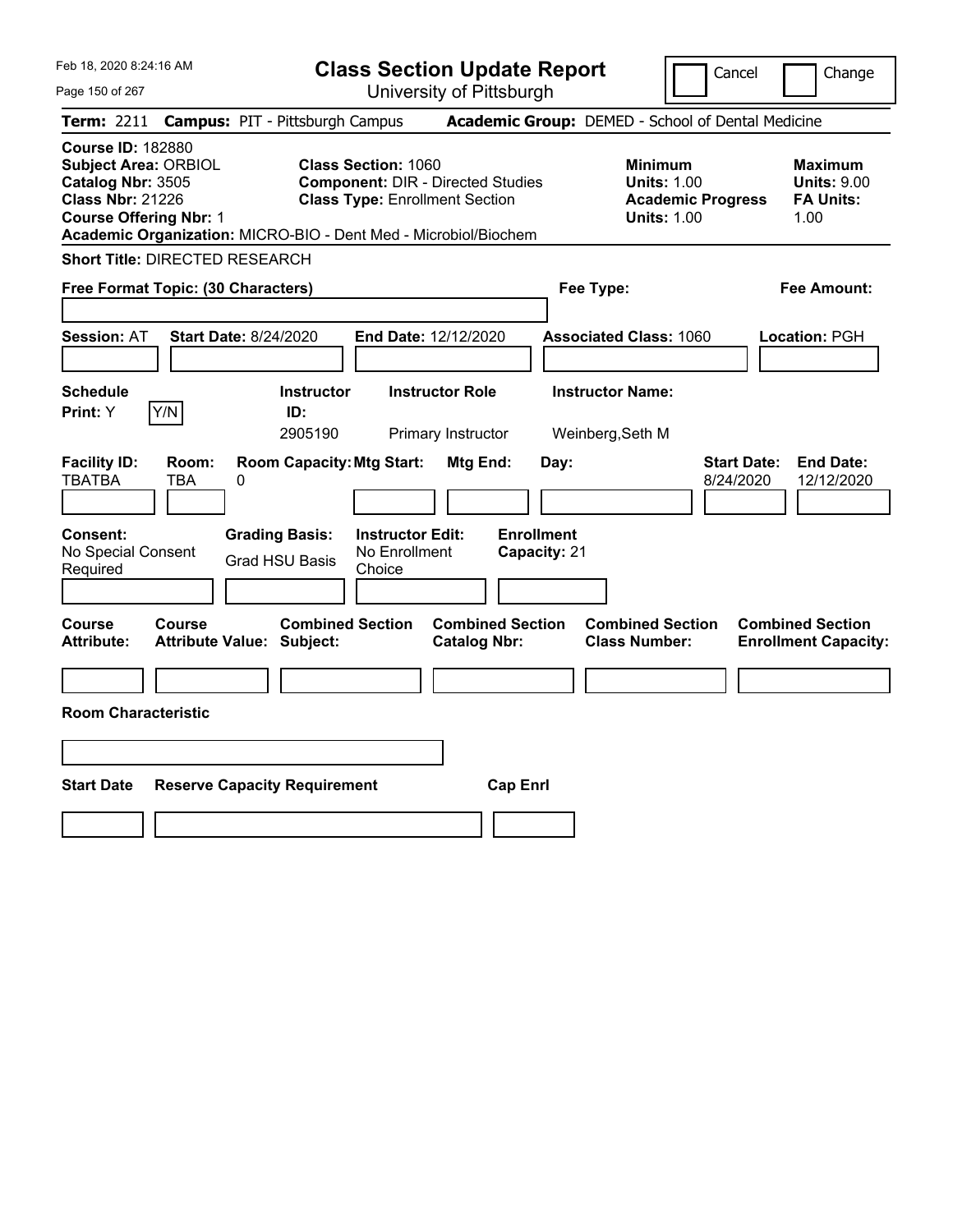| Feb 18, 2020 8:24:16 AM<br>Page 151 of 267                                                                                               | <b>Class Section Update Report</b><br>University of Pittsburgh                                                                                                                     | Cancel                                                                                 | Change                                                           |
|------------------------------------------------------------------------------------------------------------------------------------------|------------------------------------------------------------------------------------------------------------------------------------------------------------------------------------|----------------------------------------------------------------------------------------|------------------------------------------------------------------|
| Term: 2211<br><b>Campus: PIT - Pittsburgh Campus</b>                                                                                     |                                                                                                                                                                                    | Academic Group: DEMED - School of Dental Medicine                                      |                                                                  |
| <b>Course ID: 182880</b><br><b>Subject Area: ORBIOL</b><br>Catalog Nbr: 3505<br><b>Class Nbr: 21990</b><br><b>Course Offering Nbr: 1</b> | <b>Class Section: 1070</b><br><b>Component: DIR - Directed Studies</b><br><b>Class Type: Enrollment Section</b><br>Academic Organization: MICRO-BIO - Dent Med - Microbiol/Biochem | <b>Minimum</b><br><b>Units: 1.00</b><br><b>Academic Progress</b><br><b>Units: 1.00</b> | <b>Maximum</b><br><b>Units: 9.00</b><br><b>FA Units:</b><br>1.00 |
| <b>Short Title: DIRECTED RESEARCH</b>                                                                                                    |                                                                                                                                                                                    |                                                                                        |                                                                  |
| Free Format Topic: (30 Characters)                                                                                                       |                                                                                                                                                                                    | Fee Type:                                                                              | <b>Fee Amount:</b>                                               |
| <b>Session: AT</b><br><b>Start Date: 8/24/2020</b>                                                                                       | End Date: 12/12/2020                                                                                                                                                               | <b>Associated Class: 1070</b>                                                          | Location: PGH                                                    |
| <b>Schedule</b><br>Y/N<br>Print: Y                                                                                                       | <b>Instructor</b><br><b>Instructor Role</b><br>ID:<br>2950008<br>Primary Instructor                                                                                                | <b>Instructor Name:</b><br>Szabo Rogers, Heather Lynn                                  |                                                                  |
| <b>Facility ID:</b><br>Room:<br><b>TBATBA</b><br>TBA<br>0                                                                                | <b>Room Capacity: Mtg Start:</b><br>Mtg End:                                                                                                                                       | <b>Start Date:</b><br>Day:<br>8/24/2020                                                | <b>End Date:</b><br>12/12/2020                                   |
| <b>Consent:</b><br><b>Grading Basis:</b><br>No Special Consent<br><b>Grad HSU Basis</b><br>Required                                      | <b>Enrollment</b><br><b>Instructor Edit:</b><br>No Enrollment<br>Capacity: 21<br>Choice                                                                                            |                                                                                        |                                                                  |
| <b>Course</b><br><b>Course</b><br><b>Attribute Value: Subject:</b><br><b>Attribute:</b>                                                  | <b>Combined Section</b><br><b>Combined Section</b><br><b>Catalog Nbr:</b>                                                                                                          | <b>Combined Section</b><br><b>Class Number:</b>                                        | <b>Combined Section</b><br><b>Enrollment Capacity:</b>           |
| <b>Room Characteristic</b>                                                                                                               |                                                                                                                                                                                    |                                                                                        |                                                                  |
|                                                                                                                                          |                                                                                                                                                                                    |                                                                                        |                                                                  |
| <b>Start Date</b><br><b>Reserve Capacity Requirement</b>                                                                                 | <b>Cap Enrl</b>                                                                                                                                                                    |                                                                                        |                                                                  |
|                                                                                                                                          |                                                                                                                                                                                    |                                                                                        |                                                                  |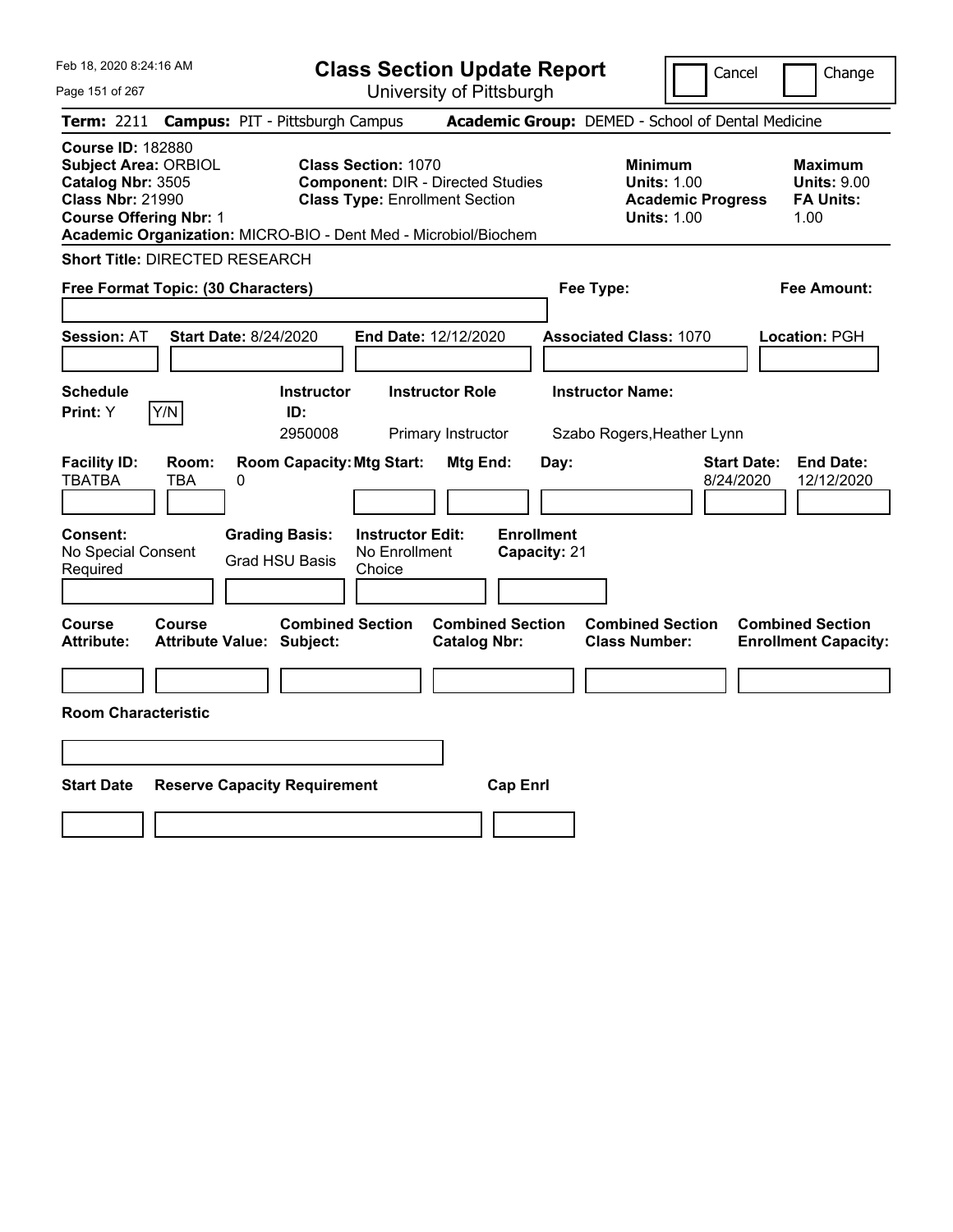| Feb 18, 2020 8:24:16 AM<br>Page 152 of 267                                                                                               | <b>Class Section Update Report</b><br>University of Pittsburgh                                                                                                                     | Cancel<br>Change                                                                                                                                           |
|------------------------------------------------------------------------------------------------------------------------------------------|------------------------------------------------------------------------------------------------------------------------------------------------------------------------------------|------------------------------------------------------------------------------------------------------------------------------------------------------------|
| <b>Campus: PIT - Pittsburgh Campus</b><br><b>Term:</b> 2211                                                                              |                                                                                                                                                                                    | Academic Group: DEMED - School of Dental Medicine                                                                                                          |
| <b>Course ID: 182880</b><br><b>Subject Area: ORBIOL</b><br>Catalog Nbr: 3505<br><b>Class Nbr: 21991</b><br><b>Course Offering Nbr: 1</b> | <b>Class Section: 1080</b><br><b>Component: DIR - Directed Studies</b><br><b>Class Type: Enrollment Section</b><br>Academic Organization: MICRO-BIO - Dent Med - Microbiol/Biochem | <b>Minimum</b><br><b>Maximum</b><br><b>Units: 1.00</b><br><b>Units: 9.00</b><br><b>FA Units:</b><br><b>Academic Progress</b><br><b>Units: 1.00</b><br>1.00 |
| <b>Short Title: DIRECTED RESEARCH</b>                                                                                                    |                                                                                                                                                                                    |                                                                                                                                                            |
| Free Format Topic: (30 Characters)                                                                                                       | Fee Type:                                                                                                                                                                          | <b>Fee Amount:</b>                                                                                                                                         |
| <b>Session: AT</b><br><b>Start Date: 8/24/2020</b><br><b>Schedule</b><br>Y/N<br>Print: Y                                                 | End Date: 12/12/2020<br><b>Instructor</b><br><b>Instructor Role</b><br>ID:                                                                                                         | <b>Associated Class: 1080</b><br><b>Location: PGH</b><br><b>Instructor Name:</b>                                                                           |
| <b>Facility ID:</b><br>Room:<br><b>TBATBA</b><br>TBA<br>0                                                                                | 2908914<br>Primary Instructor<br><b>Room Capacity: Mtg Start:</b><br>Mtg End:<br>Day:                                                                                              | Marazita, Mary Louise<br><b>Start Date:</b><br><b>End Date:</b><br>8/24/2020<br>12/12/2020                                                                 |
| <b>Grading Basis:</b><br><b>Consent:</b><br>No Special Consent<br><b>Grad HSU Basis</b><br>Required                                      | <b>Enrollment</b><br><b>Instructor Edit:</b><br>No Enrollment<br>Capacity: 21<br>Choice                                                                                            |                                                                                                                                                            |
| <b>Course</b><br><b>Course</b><br><b>Attribute:</b><br><b>Attribute Value: Subject:</b>                                                  | <b>Combined Section</b><br><b>Combined Section</b><br><b>Catalog Nbr:</b>                                                                                                          | <b>Combined Section</b><br><b>Combined Section</b><br><b>Class Number:</b><br><b>Enrollment Capacity:</b>                                                  |
| <b>Room Characteristic</b>                                                                                                               |                                                                                                                                                                                    |                                                                                                                                                            |
|                                                                                                                                          |                                                                                                                                                                                    |                                                                                                                                                            |
|                                                                                                                                          |                                                                                                                                                                                    |                                                                                                                                                            |
| <b>Start Date</b><br><b>Reserve Capacity Requirement</b>                                                                                 | <b>Cap Enrl</b>                                                                                                                                                                    |                                                                                                                                                            |
|                                                                                                                                          |                                                                                                                                                                                    |                                                                                                                                                            |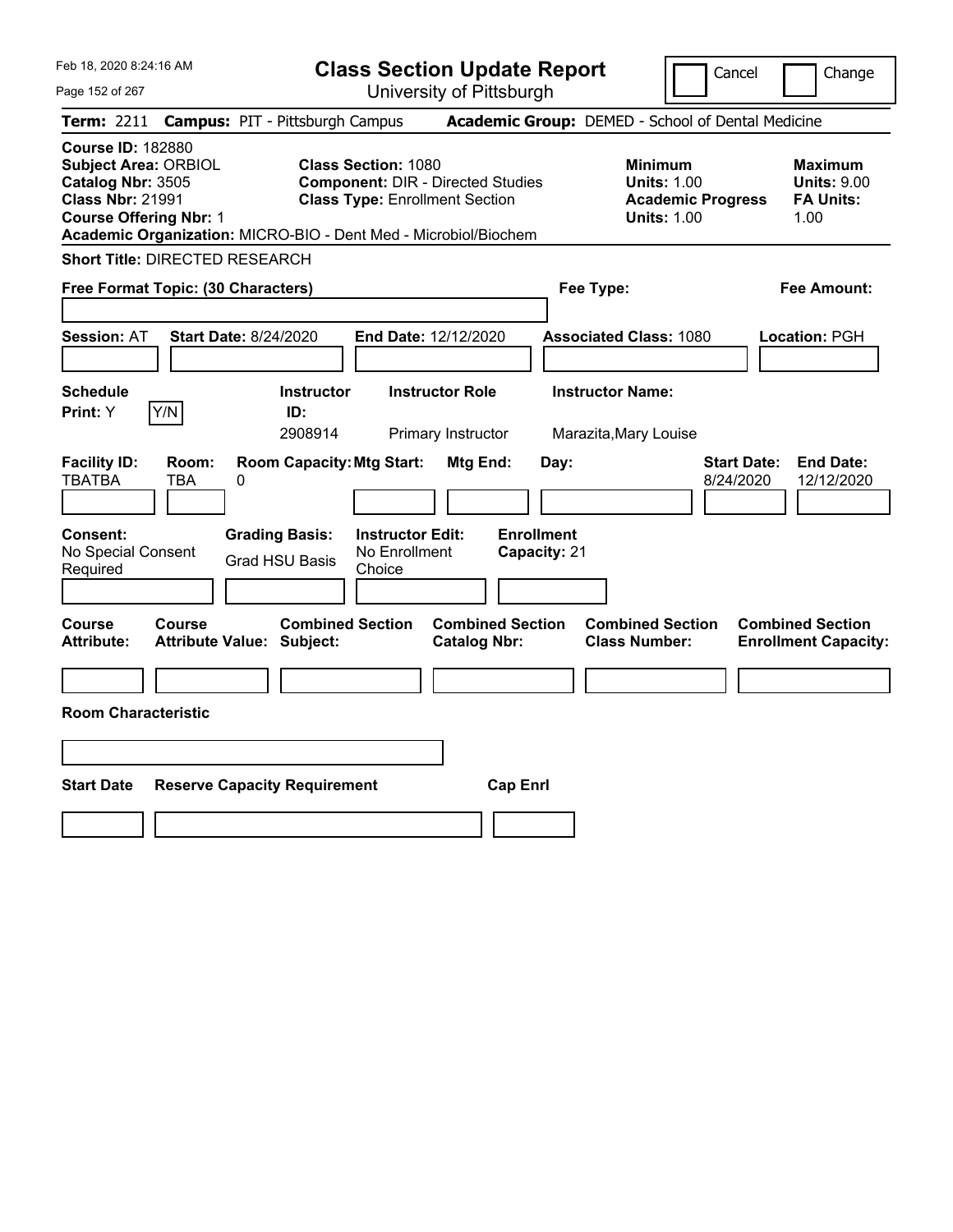| Feb 18, 2020 8:24:16 AM<br>Page 153 of 267                                                                                                                                                                  | <b>Class Section Update Report</b><br>University of Pittsburgh                                                  | Cancel<br>Change                                                                                                                                           |
|-------------------------------------------------------------------------------------------------------------------------------------------------------------------------------------------------------------|-----------------------------------------------------------------------------------------------------------------|------------------------------------------------------------------------------------------------------------------------------------------------------------|
| <b>Campus: PIT - Pittsburgh Campus</b><br><b>Term: 2211</b>                                                                                                                                                 |                                                                                                                 | Academic Group: DEMED - School of Dental Medicine                                                                                                          |
| <b>Course ID: 182880</b><br><b>Subject Area: ORBIOL</b><br>Catalog Nbr: 3505<br><b>Class Nbr: 21992</b><br><b>Course Offering Nbr: 1</b><br>Academic Organization: MICRO-BIO - Dent Med - Microbiol/Biochem | <b>Class Section: 1090</b><br><b>Component: DIR - Directed Studies</b><br><b>Class Type: Enrollment Section</b> | <b>Minimum</b><br><b>Maximum</b><br><b>Units: 1.00</b><br><b>Units: 9.00</b><br><b>Academic Progress</b><br><b>FA Units:</b><br><b>Units: 1.00</b><br>1.00 |
| <b>Short Title: DIRECTED RESEARCH</b>                                                                                                                                                                       |                                                                                                                 |                                                                                                                                                            |
| Free Format Topic: (30 Characters)                                                                                                                                                                          | Fee Type:                                                                                                       | Fee Amount:                                                                                                                                                |
| <b>Session: AT</b><br><b>Start Date: 8/24/2020</b>                                                                                                                                                          | End Date: 12/12/2020                                                                                            | <b>Associated Class: 1090</b><br>Location: PGH                                                                                                             |
| <b>Schedule</b><br><b>Instructor</b><br>Y/N<br>Print: Y<br>ID:<br>2913462                                                                                                                                   | <b>Instructor Role</b><br><b>Instructor Name:</b><br>Sfeir, Charles S<br>Primary Instructor                     |                                                                                                                                                            |
| <b>Room Capacity: Mtg Start:</b><br><b>Facility ID:</b><br>Room:<br><b>TBATBA</b><br>TBA<br>0                                                                                                               | Mtg End:<br>Day:                                                                                                | <b>Start Date:</b><br><b>End Date:</b><br>8/24/2020<br>12/12/2020                                                                                          |
| <b>Grading Basis:</b><br><b>Consent:</b><br>No Special Consent<br><b>Grad HSU Basis</b><br>Required                                                                                                         | <b>Instructor Edit:</b><br><b>Enrollment</b><br>No Enrollment<br>Capacity: 21<br>Choice                         |                                                                                                                                                            |
| <b>Course</b><br>Course<br><b>Attribute:</b><br><b>Attribute Value: Subject:</b>                                                                                                                            | <b>Combined Section</b><br><b>Combined Section</b><br><b>Catalog Nbr:</b>                                       | <b>Combined Section</b><br><b>Combined Section</b><br><b>Class Number:</b><br><b>Enrollment Capacity:</b>                                                  |
|                                                                                                                                                                                                             |                                                                                                                 |                                                                                                                                                            |
| <b>Room Characteristic</b>                                                                                                                                                                                  |                                                                                                                 |                                                                                                                                                            |
|                                                                                                                                                                                                             |                                                                                                                 |                                                                                                                                                            |
| <b>Start Date</b><br><b>Reserve Capacity Requirement</b>                                                                                                                                                    | <b>Cap Enrl</b>                                                                                                 |                                                                                                                                                            |
|                                                                                                                                                                                                             |                                                                                                                 |                                                                                                                                                            |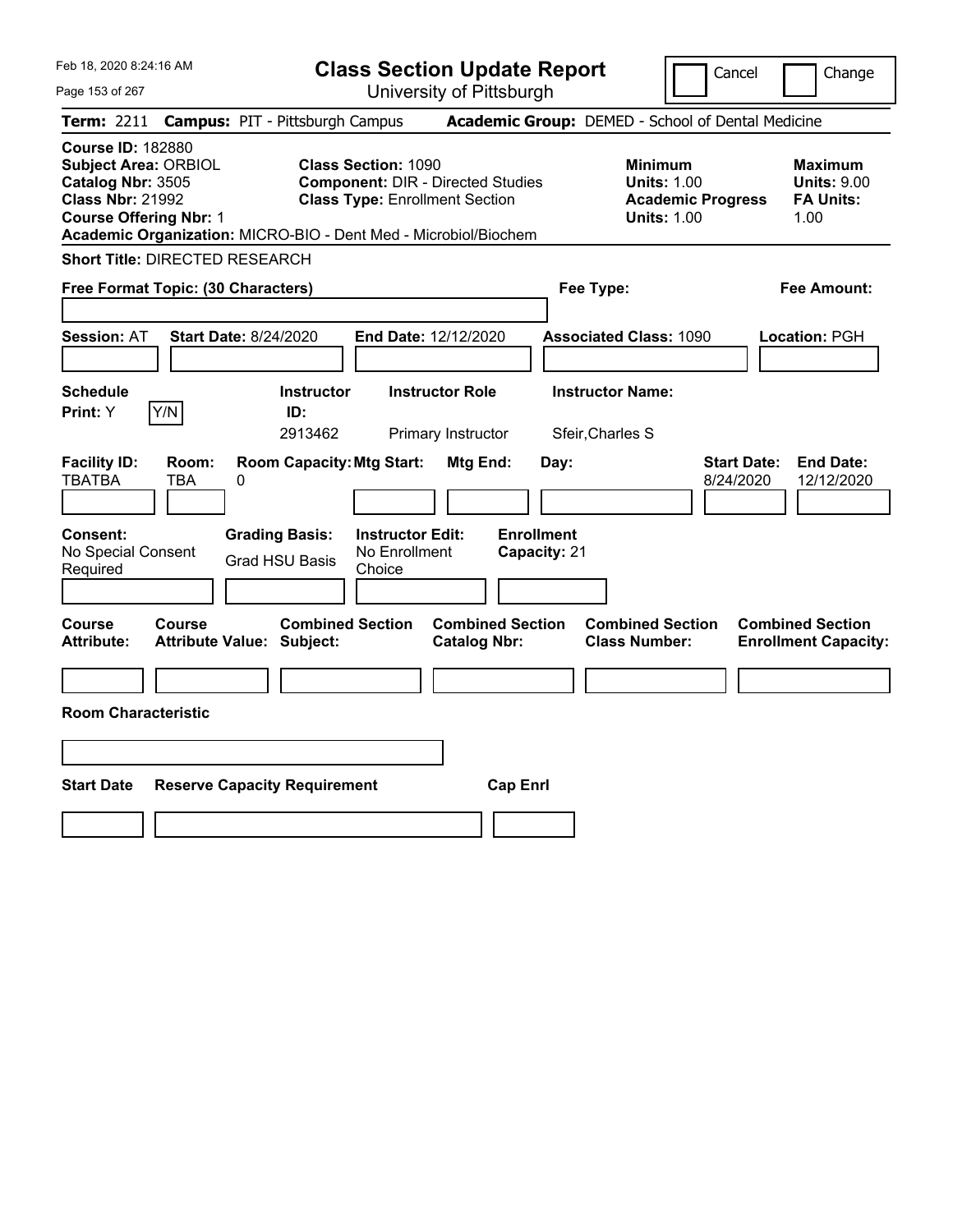| Feb 18, 2020 8:24:16 AM<br>Page 154 of 267                                                                                                                                                                  | <b>Class Section Update Report</b><br>University of Pittsburgh                                                  | Cancel<br>Change                                                                                                                                           |
|-------------------------------------------------------------------------------------------------------------------------------------------------------------------------------------------------------------|-----------------------------------------------------------------------------------------------------------------|------------------------------------------------------------------------------------------------------------------------------------------------------------|
| <b>Campus: PIT - Pittsburgh Campus</b><br>Term: 2211                                                                                                                                                        |                                                                                                                 | Academic Group: DEMED - School of Dental Medicine                                                                                                          |
| <b>Course ID: 182880</b><br><b>Subject Area: ORBIOL</b><br>Catalog Nbr: 3505<br><b>Class Nbr: 24212</b><br><b>Course Offering Nbr: 1</b><br>Academic Organization: MICRO-BIO - Dent Med - Microbiol/Biochem | <b>Class Section: 1100</b><br><b>Component: DIR - Directed Studies</b><br><b>Class Type: Enrollment Section</b> | <b>Minimum</b><br><b>Maximum</b><br><b>Units: 1.00</b><br><b>Units: 9.00</b><br><b>Academic Progress</b><br><b>FA Units:</b><br><b>Units: 1.00</b><br>1.00 |
| <b>Short Title: DIRECTED RESEARCH</b>                                                                                                                                                                       |                                                                                                                 |                                                                                                                                                            |
| Free Format Topic: (30 Characters)                                                                                                                                                                          | Fee Type:                                                                                                       | <b>Fee Amount:</b>                                                                                                                                         |
| <b>Session: AT</b><br><b>Start Date: 8/24/2020</b>                                                                                                                                                          | End Date: 12/12/2020                                                                                            | <b>Associated Class: 1100</b><br>Location: PGH                                                                                                             |
| Schedule<br><b>Instructor</b><br>Y/N<br>Print: Y<br>ID:<br>2963803                                                                                                                                          | <b>Instructor Role</b><br><b>Instructor Name:</b><br>Primary Instructor<br>Intini, Giuseppe                     |                                                                                                                                                            |
| <b>Room Capacity: Mtg Start:</b><br><b>Facility ID:</b><br>Room:<br><b>TBATBA</b><br>TBA<br>0                                                                                                               | Mtg End:<br>Day:                                                                                                | <b>Start Date:</b><br><b>End Date:</b><br>8/24/2020<br>12/12/2020                                                                                          |
| <b>Grading Basis:</b><br><b>Consent:</b><br>No Special Consent<br><b>Grad HSU Basis</b><br>Required                                                                                                         | <b>Enrollment</b><br><b>Instructor Edit:</b><br>No Enrollment<br>Capacity: 35<br>Choice                         |                                                                                                                                                            |
| <b>Course</b><br>Course<br><b>Attribute:</b><br><b>Attribute Value: Subject:</b>                                                                                                                            | <b>Combined Section</b><br><b>Combined Section</b><br><b>Catalog Nbr:</b>                                       | <b>Combined Section</b><br><b>Combined Section</b><br><b>Class Number:</b><br><b>Enrollment Capacity:</b>                                                  |
|                                                                                                                                                                                                             |                                                                                                                 |                                                                                                                                                            |
| <b>Room Characteristic</b>                                                                                                                                                                                  |                                                                                                                 |                                                                                                                                                            |
|                                                                                                                                                                                                             |                                                                                                                 |                                                                                                                                                            |
| <b>Start Date</b><br><b>Reserve Capacity Requirement</b>                                                                                                                                                    | <b>Cap Enrl</b>                                                                                                 |                                                                                                                                                            |
|                                                                                                                                                                                                             |                                                                                                                 |                                                                                                                                                            |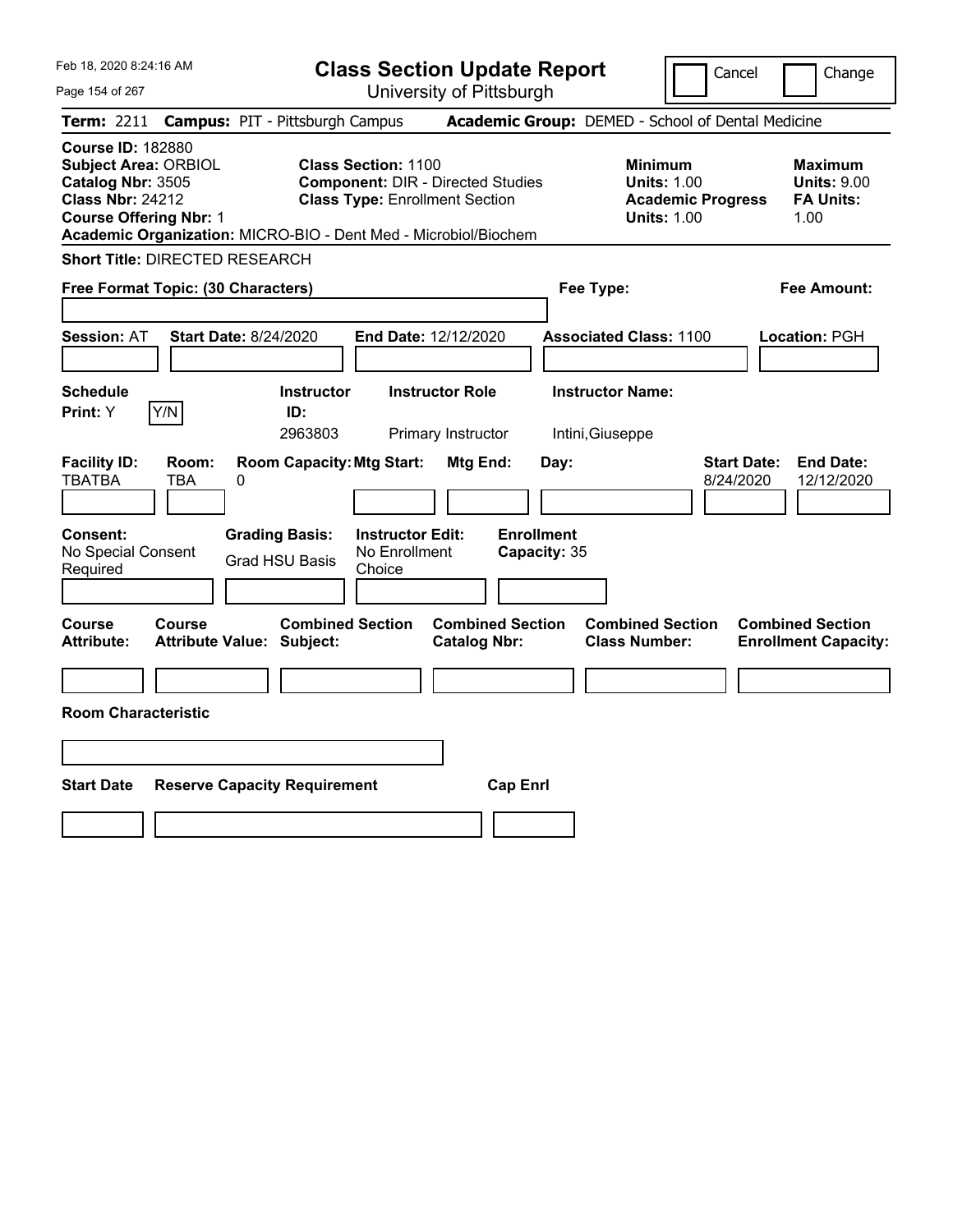| Feb 18, 2020 8:24:16 AM<br>Page 155 of 267                                                                                                                                                           | <b>Class Section Update Report</b><br>University of Pittsburgh                                                                        | Cancel<br>Change                                                                                                                                           |
|------------------------------------------------------------------------------------------------------------------------------------------------------------------------------------------------------|---------------------------------------------------------------------------------------------------------------------------------------|------------------------------------------------------------------------------------------------------------------------------------------------------------|
| <b>Campus: PIT - Pittsburgh Campus</b><br><b>Term: 2211</b>                                                                                                                                          |                                                                                                                                       | Academic Group: DEMED - School of Dental Medicine                                                                                                          |
| <b>Course ID: 182880</b><br>Subject Area: ORBIOL<br>Catalog Nbr: 3505<br><b>Class Nbr: 25009</b><br><b>Course Offering Nbr: 1</b><br>Academic Organization: MICRO-BIO - Dent Med - Microbiol/Biochem | <b>Class Section: 1105</b><br><b>Component: DIR - Directed Studies</b><br><b>Class Type: Enrollment Section</b>                       | <b>Minimum</b><br><b>Maximum</b><br><b>Units: 1.00</b><br><b>Units: 9.00</b><br><b>FA Units:</b><br><b>Academic Progress</b><br><b>Units: 1.00</b><br>1.00 |
| <b>Short Title: DIRECTED RESEARCH</b>                                                                                                                                                                |                                                                                                                                       |                                                                                                                                                            |
| Free Format Topic: (30 Characters)                                                                                                                                                                   | Fee Type:                                                                                                                             | <b>Fee Amount:</b>                                                                                                                                         |
| <b>Session: AT</b><br><b>Start Date: 8/24/2020</b><br><b>Schedule</b>                                                                                                                                | End Date: 12/12/2020<br><b>Instructor</b><br><b>Instructor Role</b>                                                                   | <b>Associated Class: 1105</b><br><b>Location: PGH</b><br><b>Instructor Name:</b>                                                                           |
| Y/N<br>Print: Y<br>ID:<br>2959413                                                                                                                                                                    | Primary Instructor                                                                                                                    | Napierala, Dobrawa                                                                                                                                         |
| <b>Facility ID:</b><br>Room:<br><b>TBATBA</b><br>TBA<br>0<br><b>Grading Basis:</b><br><b>Consent:</b><br>No Special Consent                                                                          | <b>Room Capacity: Mtg Start:</b><br>Mtg End:<br>Day:<br><b>Enrollment</b><br><b>Instructor Edit:</b><br>No Enrollment<br>Capacity: 35 | <b>Start Date:</b><br><b>End Date:</b><br>8/24/2020<br>12/12/2020                                                                                          |
| <b>Grad HSU Basis</b><br>Required                                                                                                                                                                    | Choice                                                                                                                                |                                                                                                                                                            |
| <b>Course</b><br><b>Course</b><br><b>Attribute:</b><br><b>Attribute Value: Subject:</b>                                                                                                              | <b>Combined Section</b><br><b>Combined Section</b><br><b>Catalog Nbr:</b>                                                             | <b>Combined Section</b><br><b>Combined Section</b><br><b>Class Number:</b><br><b>Enrollment Capacity:</b>                                                  |
| <b>Room Characteristic</b>                                                                                                                                                                           |                                                                                                                                       |                                                                                                                                                            |
|                                                                                                                                                                                                      |                                                                                                                                       |                                                                                                                                                            |
| <b>Start Date</b><br><b>Reserve Capacity Requirement</b>                                                                                                                                             | <b>Cap Enrl</b>                                                                                                                       |                                                                                                                                                            |
|                                                                                                                                                                                                      |                                                                                                                                       |                                                                                                                                                            |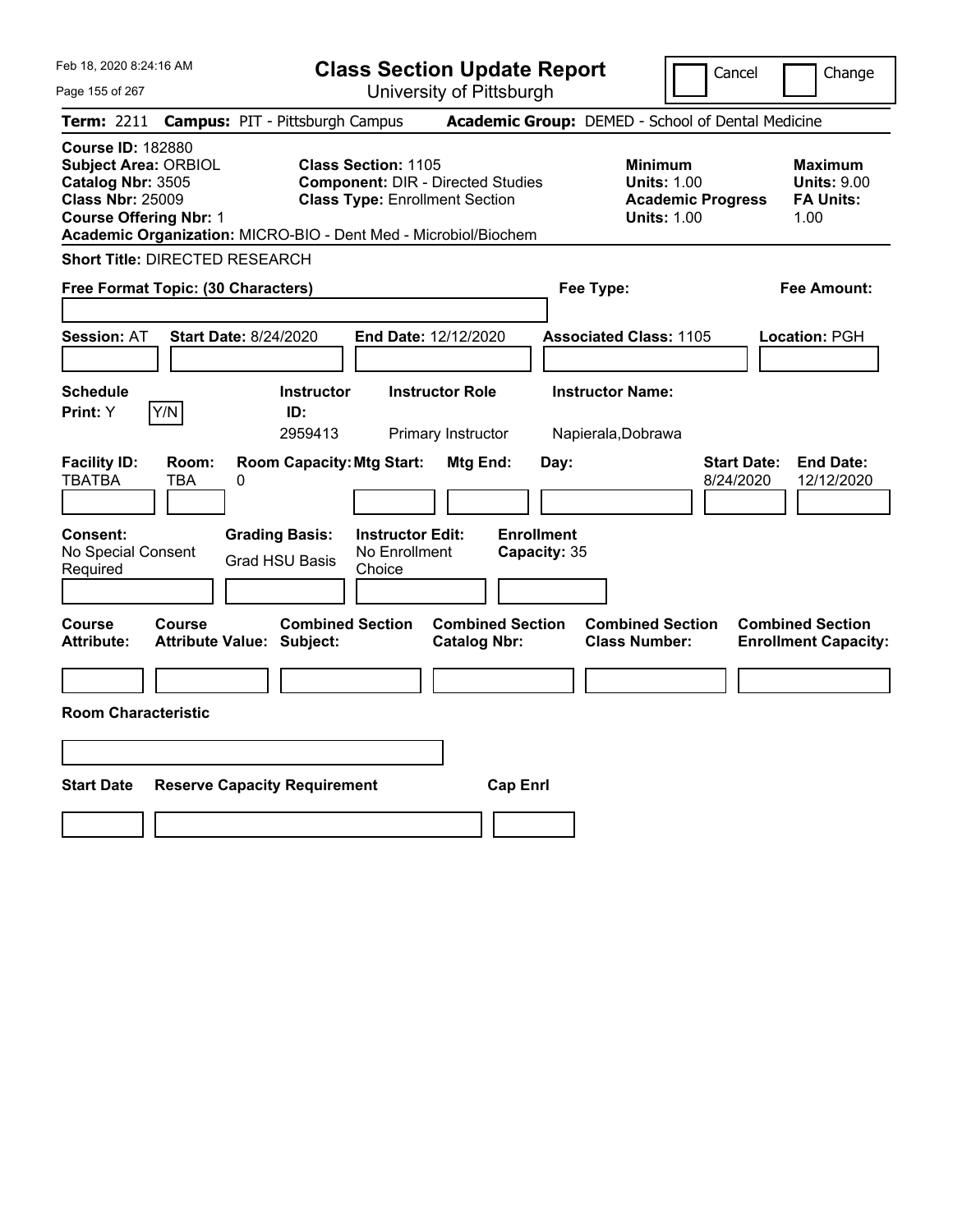| Feb 18, 2020 8:24:16 AM<br>Page 156 of 267                                                                                                                                                           | <b>Class Section Update Report</b><br>University of Pittsburgh                                                  | Cancel<br>Change                                                                                                                                           |
|------------------------------------------------------------------------------------------------------------------------------------------------------------------------------------------------------|-----------------------------------------------------------------------------------------------------------------|------------------------------------------------------------------------------------------------------------------------------------------------------------|
| <b>Campus: PIT - Pittsburgh Campus</b><br><b>Term: 2211</b>                                                                                                                                          |                                                                                                                 | Academic Group: DEMED - School of Dental Medicine                                                                                                          |
| <b>Course ID: 182880</b><br>Subject Area: ORBIOL<br>Catalog Nbr: 3505<br><b>Class Nbr: 25010</b><br><b>Course Offering Nbr: 1</b><br>Academic Organization: MICRO-BIO - Dent Med - Microbiol/Biochem | <b>Class Section: 1110</b><br><b>Component: DIR - Directed Studies</b><br><b>Class Type: Enrollment Section</b> | <b>Minimum</b><br><b>Maximum</b><br><b>Units: 1.00</b><br><b>Units: 9.00</b><br><b>FA Units:</b><br><b>Academic Progress</b><br><b>Units: 1.00</b><br>1.00 |
| <b>Short Title: DIRECTED RESEARCH</b>                                                                                                                                                                |                                                                                                                 |                                                                                                                                                            |
| Free Format Topic: (30 Characters)                                                                                                                                                                   | Fee Type:                                                                                                       | <b>Fee Amount:</b>                                                                                                                                         |
| <b>Session: AT</b><br><b>Start Date: 8/24/2020</b><br><b>Schedule</b><br><b>Instructor</b><br>Y/N<br>Print: Y<br>ID:                                                                                 | End Date: 12/12/2020<br><b>Instructor Role</b>                                                                  | <b>Associated Class: 1110</b><br><b>Location: PGH</b><br><b>Instructor Name:</b>                                                                           |
| 3511587                                                                                                                                                                                              | Primary Instructor                                                                                              | Syed-Picard, Fatima Naz                                                                                                                                    |
| <b>Facility ID:</b><br>Room:<br><b>TBATBA</b><br>TBA<br>0                                                                                                                                            | <b>Room Capacity: Mtg Start:</b><br>Mtg End:<br>Day:                                                            | <b>Start Date:</b><br><b>End Date:</b><br>8/24/2020<br>12/12/2020                                                                                          |
| <b>Grading Basis:</b><br><b>Consent:</b><br>No Special Consent<br><b>Grad HSU Basis</b><br>Required                                                                                                  | <b>Enrollment</b><br><b>Instructor Edit:</b><br>No Enrollment<br>Capacity: 35<br>Choice                         |                                                                                                                                                            |
| <b>Course</b><br><b>Course</b><br><b>Attribute:</b><br><b>Attribute Value: Subject:</b>                                                                                                              | <b>Combined Section</b><br><b>Combined Section</b><br><b>Catalog Nbr:</b>                                       | <b>Combined Section</b><br><b>Combined Section</b><br><b>Class Number:</b><br><b>Enrollment Capacity:</b>                                                  |
|                                                                                                                                                                                                      |                                                                                                                 |                                                                                                                                                            |
| <b>Room Characteristic</b>                                                                                                                                                                           |                                                                                                                 |                                                                                                                                                            |
|                                                                                                                                                                                                      |                                                                                                                 |                                                                                                                                                            |
|                                                                                                                                                                                                      |                                                                                                                 |                                                                                                                                                            |
| <b>Start Date</b><br><b>Reserve Capacity Requirement</b>                                                                                                                                             | <b>Cap Enrl</b>                                                                                                 |                                                                                                                                                            |
|                                                                                                                                                                                                      |                                                                                                                 |                                                                                                                                                            |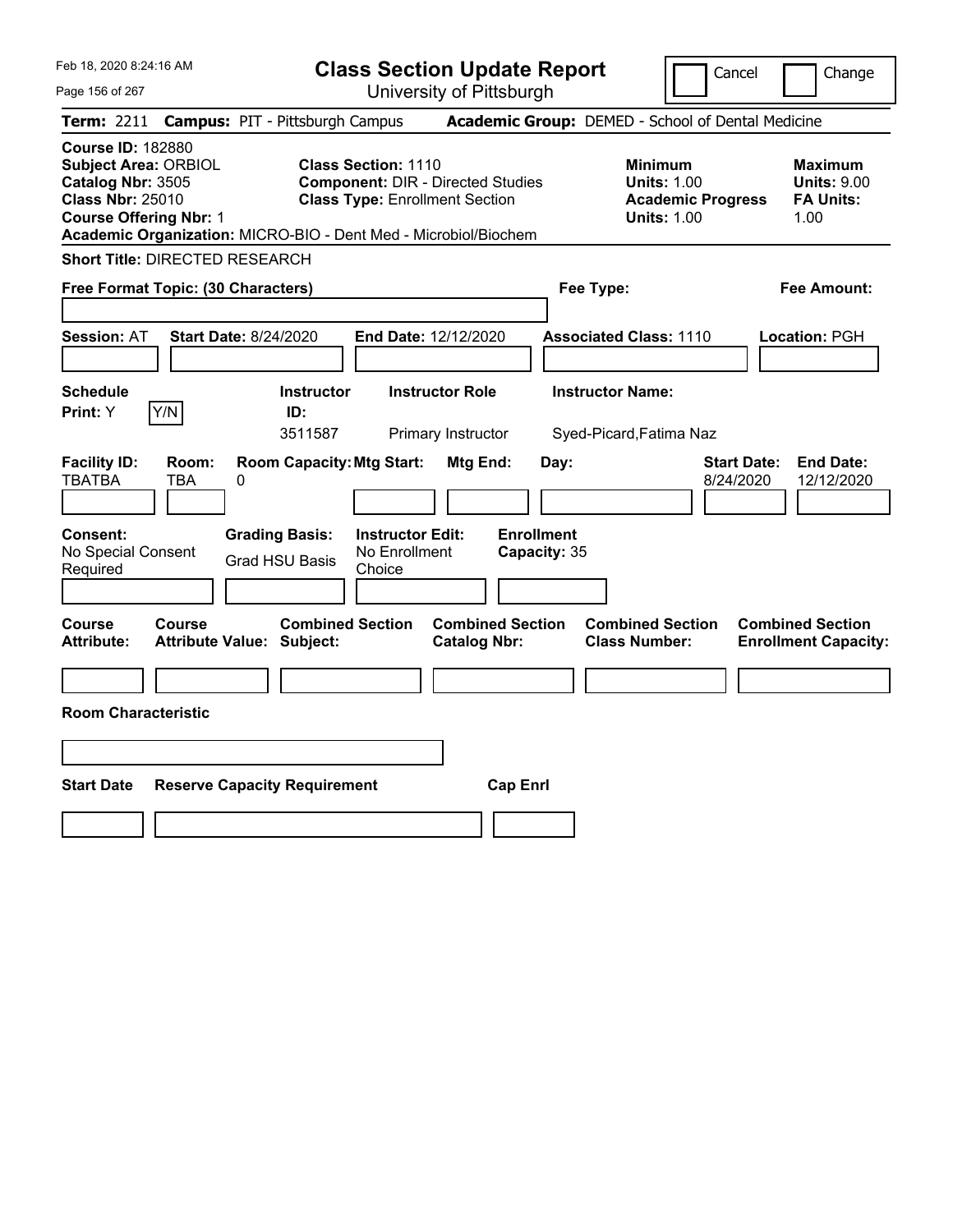| Feb 18, 2020 8:24:16 AM                                                                                                                  | <b>Class Section Update Report</b>                                                                                                                                                                | Change<br>Cancel                                                                                                                                           |
|------------------------------------------------------------------------------------------------------------------------------------------|---------------------------------------------------------------------------------------------------------------------------------------------------------------------------------------------------|------------------------------------------------------------------------------------------------------------------------------------------------------------|
| Page 157 of 267                                                                                                                          | University of Pittsburgh                                                                                                                                                                          |                                                                                                                                                            |
| Term: 2211                                                                                                                               | <b>Campus: PIT - Pittsburgh Campus</b>                                                                                                                                                            | Academic Group: DEMED - School of Dental Medicine                                                                                                          |
| <b>Course ID: 185574</b><br><b>Subject Area: ORBIOL</b><br>Catalog Nbr: 3510<br><b>Class Nbr: 23160</b><br><b>Course Offering Nbr: 1</b> | <b>Class Section: 1010</b><br><b>Component: THE - Thesis Research</b><br><b>Class Type: Enrollment Section</b><br>Academic Organization: MICRO-BIO - Dent Med - Microbiol/Biochem                 | <b>Minimum</b><br><b>Maximum</b><br><b>Units: 3.00</b><br><b>Units: 1.00</b><br><b>FA Units:</b><br><b>Academic Progress</b><br><b>Units: 1.00</b><br>1.00 |
| <b>Short Title: DISSERTATION RESEARCH</b>                                                                                                |                                                                                                                                                                                                   |                                                                                                                                                            |
| Free Format Topic: (30 Characters)                                                                                                       |                                                                                                                                                                                                   | Fee Type:<br>Fee Amount:                                                                                                                                   |
| <b>Start Date: 8/24/2020</b><br><b>Session: AT</b>                                                                                       | End Date: 12/12/2020                                                                                                                                                                              | <b>Associated Class: 1010</b><br>Location: PGH                                                                                                             |
| <b>Schedule</b>                                                                                                                          | <b>Instructor</b><br><b>Instructor Role</b>                                                                                                                                                       | <b>Instructor Name:</b>                                                                                                                                    |
| Y/N<br>Print: Y                                                                                                                          | ID:<br>2963803<br>Primary Instructor                                                                                                                                                              | Intini, Giuseppe                                                                                                                                           |
| <b>Facility ID:</b><br>Room:<br><b>TBATBA</b><br><b>TBA</b><br>0<br>Consent:<br>No Special Consent<br>Required                           | <b>Room Capacity: Mtg Start:</b><br>Mtg End:<br>Day:<br><b>Enrollment</b><br><b>Grading Basis:</b><br><b>Instructor Edit:</b><br>No Enrollment<br>Capacity: 35<br><b>Grad HSU Basis</b><br>Choice | <b>Start Date:</b><br><b>End Date:</b><br>8/24/2020<br>12/12/2020                                                                                          |
| <b>Course</b><br>Course<br><b>Attribute:</b><br><b>Attribute Value: Subject:</b>                                                         | <b>Combined Section</b><br><b>Combined Section</b><br><b>Catalog Nbr:</b>                                                                                                                         | <b>Combined Section</b><br><b>Combined Section</b><br><b>Class Number:</b><br><b>Enrollment Capacity:</b>                                                  |
| <b>Room Characteristic</b>                                                                                                               |                                                                                                                                                                                                   |                                                                                                                                                            |
|                                                                                                                                          |                                                                                                                                                                                                   |                                                                                                                                                            |
| <b>Start Date</b><br><b>Reserve Capacity Requirement</b>                                                                                 | <b>Cap Enrl</b>                                                                                                                                                                                   |                                                                                                                                                            |
|                                                                                                                                          |                                                                                                                                                                                                   |                                                                                                                                                            |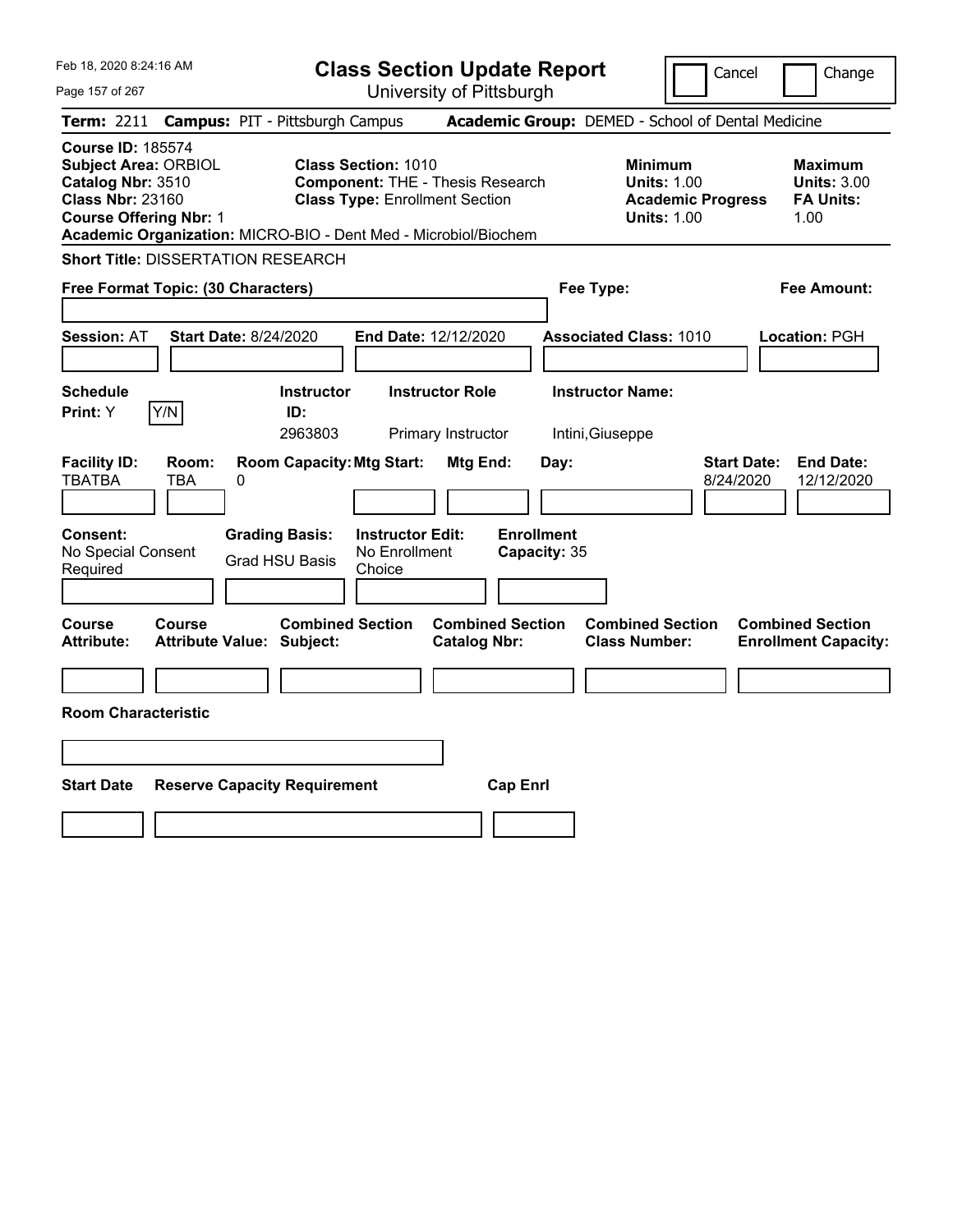| Feb 18, 2020 8:24:16 AM                                                                                                                                          | <b>Class Section Update Report</b>                                                                                                                                                | Change<br>Cancel                                                                                                                                           |
|------------------------------------------------------------------------------------------------------------------------------------------------------------------|-----------------------------------------------------------------------------------------------------------------------------------------------------------------------------------|------------------------------------------------------------------------------------------------------------------------------------------------------------|
| Page 158 of 267                                                                                                                                                  | University of Pittsburgh                                                                                                                                                          |                                                                                                                                                            |
| Term: 2211                                                                                                                                                       | <b>Campus: PIT - Pittsburgh Campus</b>                                                                                                                                            | Academic Group: DEMED - School of Dental Medicine                                                                                                          |
| <b>Course ID: 185574</b><br><b>Subject Area: ORBIOL</b><br>Catalog Nbr: 3510<br><b>Class Nbr: 23172</b><br><b>Course Offering Nbr: 1</b>                         | <b>Class Section: 1011</b><br><b>Component: THE - Thesis Research</b><br><b>Class Type: Enrollment Section</b><br>Academic Organization: MICRO-BIO - Dent Med - Microbiol/Biochem | <b>Minimum</b><br><b>Maximum</b><br><b>Units: 3.00</b><br><b>Units: 1.00</b><br><b>FA Units:</b><br><b>Academic Progress</b><br><b>Units: 1.00</b><br>1.00 |
| <b>Short Title: DISSERTATION RESEARCH</b>                                                                                                                        |                                                                                                                                                                                   |                                                                                                                                                            |
| Free Format Topic: (30 Characters)                                                                                                                               | Fee Type:                                                                                                                                                                         | Fee Amount:                                                                                                                                                |
| <b>Start Date: 8/24/2020</b><br><b>Session: AT</b>                                                                                                               | End Date: 12/12/2020                                                                                                                                                              | <b>Associated Class: 1011</b><br>Location: PGH                                                                                                             |
| <b>Schedule</b>                                                                                                                                                  | <b>Instructor</b><br><b>Instructor Role</b>                                                                                                                                       | <b>Instructor Name:</b>                                                                                                                                    |
| Y/N<br>Print: Y                                                                                                                                                  | ID:<br>2929499<br>Primary Instructor                                                                                                                                              | Almarza, Alejandro Jose                                                                                                                                    |
| <b>Facility ID:</b><br>Room:<br><b>TBATBA</b><br><b>TBA</b><br>0<br>Consent:<br><b>Grading Basis:</b><br>No Special Consent<br><b>Grad HSU Basis</b><br>Required | <b>Room Capacity: Mtg Start:</b><br>Mtg End:<br>Day:<br><b>Enrollment</b><br><b>Instructor Edit:</b><br>No Enrollment<br>Capacity: 35<br>Choice                                   | <b>Start Date:</b><br><b>End Date:</b><br>8/24/2020<br>12/12/2020                                                                                          |
| <b>Course</b><br>Course<br><b>Attribute:</b><br><b>Attribute Value: Subject:</b>                                                                                 | <b>Combined Section</b><br><b>Combined Section</b><br><b>Catalog Nbr:</b>                                                                                                         | <b>Combined Section</b><br><b>Combined Section</b><br><b>Class Number:</b><br><b>Enrollment Capacity:</b>                                                  |
|                                                                                                                                                                  |                                                                                                                                                                                   |                                                                                                                                                            |
| <b>Room Characteristic</b>                                                                                                                                       |                                                                                                                                                                                   |                                                                                                                                                            |
|                                                                                                                                                                  |                                                                                                                                                                                   |                                                                                                                                                            |
| <b>Start Date</b><br><b>Reserve Capacity Requirement</b>                                                                                                         | <b>Cap Enrl</b>                                                                                                                                                                   |                                                                                                                                                            |
|                                                                                                                                                                  |                                                                                                                                                                                   |                                                                                                                                                            |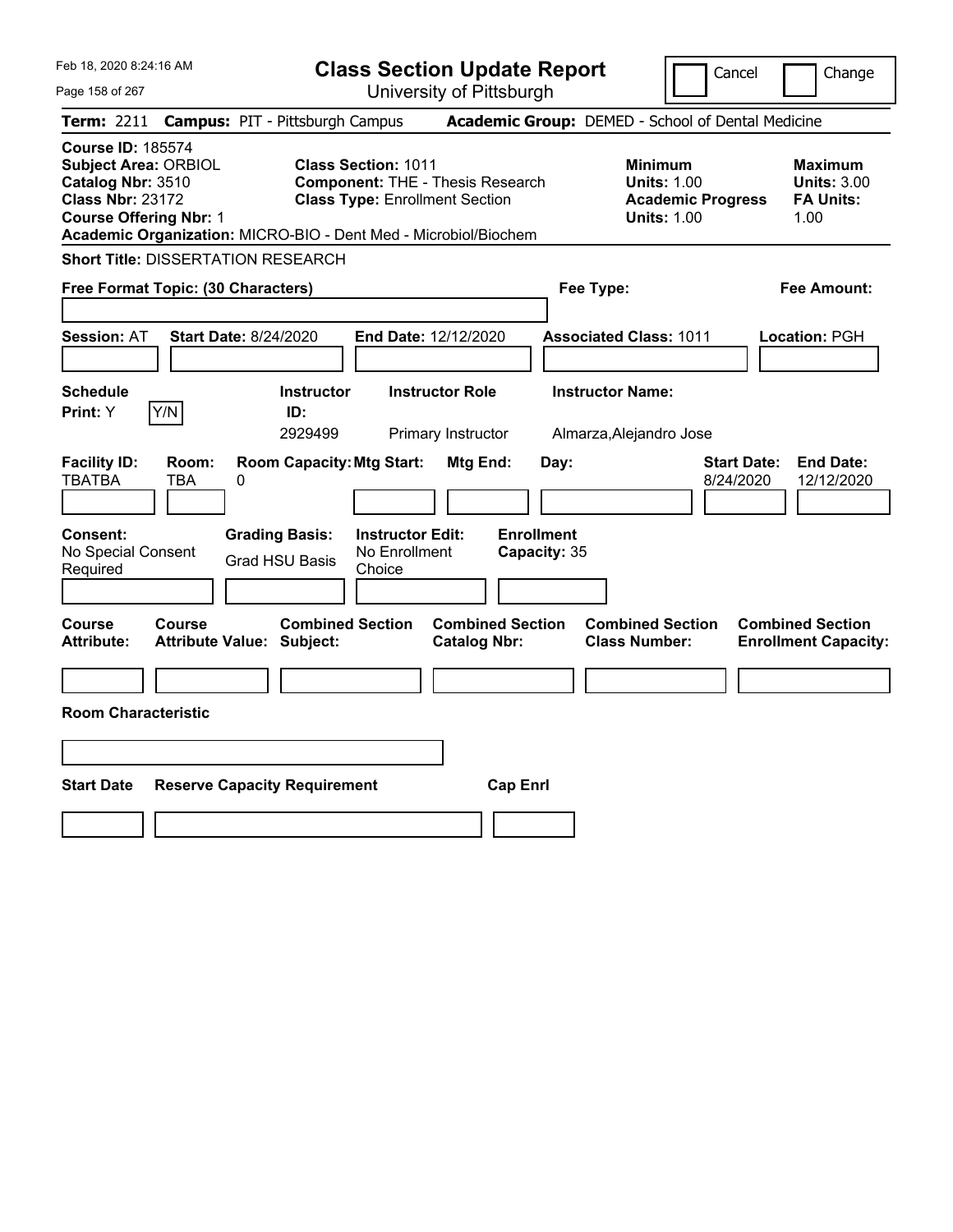| Feb 18, 2020 8:24:16 AM                                                                                                                                                                                     | <b>Class Section Update Report</b>                                                                             |                                                                            | Cancel<br>Change                                                                                                                         |
|-------------------------------------------------------------------------------------------------------------------------------------------------------------------------------------------------------------|----------------------------------------------------------------------------------------------------------------|----------------------------------------------------------------------------|------------------------------------------------------------------------------------------------------------------------------------------|
| Page 159 of 267                                                                                                                                                                                             | University of Pittsburgh                                                                                       |                                                                            |                                                                                                                                          |
| <b>Term:</b> 2211                                                                                                                                                                                           | <b>Campus: PIT - Pittsburgh Campus</b>                                                                         | Academic Group: DEMED - School of Dental Medicine                          |                                                                                                                                          |
| <b>Course ID: 185574</b><br><b>Subject Area: ORBIOL</b><br>Catalog Nbr: 3510<br><b>Class Nbr: 23173</b><br><b>Course Offering Nbr: 1</b><br>Academic Organization: MICRO-BIO - Dent Med - Microbiol/Biochem | <b>Class Section: 1012</b><br><b>Component: THE - Thesis Research</b><br><b>Class Type: Enrollment Section</b> | Minimum                                                                    | <b>Maximum</b><br><b>Units: 1.00</b><br><b>Units: 3.00</b><br><b>FA Units:</b><br><b>Academic Progress</b><br><b>Units: 1.00</b><br>1.00 |
| <b>Short Title: DISSERTATION RESEARCH</b>                                                                                                                                                                   |                                                                                                                |                                                                            |                                                                                                                                          |
| Free Format Topic: (30 Characters)                                                                                                                                                                          |                                                                                                                | Fee Type:                                                                  | Fee Amount:                                                                                                                              |
| <b>Session: AT</b><br><b>Start Date: 8/24/2020</b>                                                                                                                                                          | End Date: 12/12/2020                                                                                           | <b>Associated Class: 1012</b>                                              | Location: PGH                                                                                                                            |
| <b>Schedule</b><br>Y/N<br>Print: Y                                                                                                                                                                          | <b>Instructor Role</b><br><b>Instructor</b><br>ID:                                                             | <b>Instructor Name:</b>                                                    |                                                                                                                                          |
|                                                                                                                                                                                                             | 2936617<br>Primary Instructor                                                                                  | Beniash, Elia                                                              |                                                                                                                                          |
| <b>Facility ID:</b><br>Room:<br><b>TBATBA</b><br>TBA<br>0<br>Consent:<br><b>Grading Basis:</b><br>No Special Consent<br><b>Grad HSU Basis</b><br>Required                                                   | <b>Room Capacity: Mtg Start:</b><br><b>Mtg End:</b><br><b>Instructor Edit:</b><br>No Enrollment<br>Choice      | Day:<br><b>Enrollment</b><br>Capacity: 35                                  | <b>Start Date:</b><br><b>End Date:</b><br>8/24/2020<br>12/12/2020                                                                        |
|                                                                                                                                                                                                             |                                                                                                                |                                                                            |                                                                                                                                          |
| <b>Course</b><br><b>Course</b><br><b>Attribute:</b><br><b>Attribute Value: Subject:</b>                                                                                                                     | <b>Combined Section</b><br><b>Catalog Nbr:</b>                                                                 | <b>Combined Section</b><br><b>Combined Section</b><br><b>Class Number:</b> | <b>Combined Section</b><br><b>Enrollment Capacity:</b>                                                                                   |
| <b>Room Characteristic</b>                                                                                                                                                                                  |                                                                                                                |                                                                            |                                                                                                                                          |
|                                                                                                                                                                                                             |                                                                                                                |                                                                            |                                                                                                                                          |
| <b>Start Date</b><br><b>Reserve Capacity Requirement</b>                                                                                                                                                    |                                                                                                                | <b>Cap Enrl</b>                                                            |                                                                                                                                          |
|                                                                                                                                                                                                             |                                                                                                                |                                                                            |                                                                                                                                          |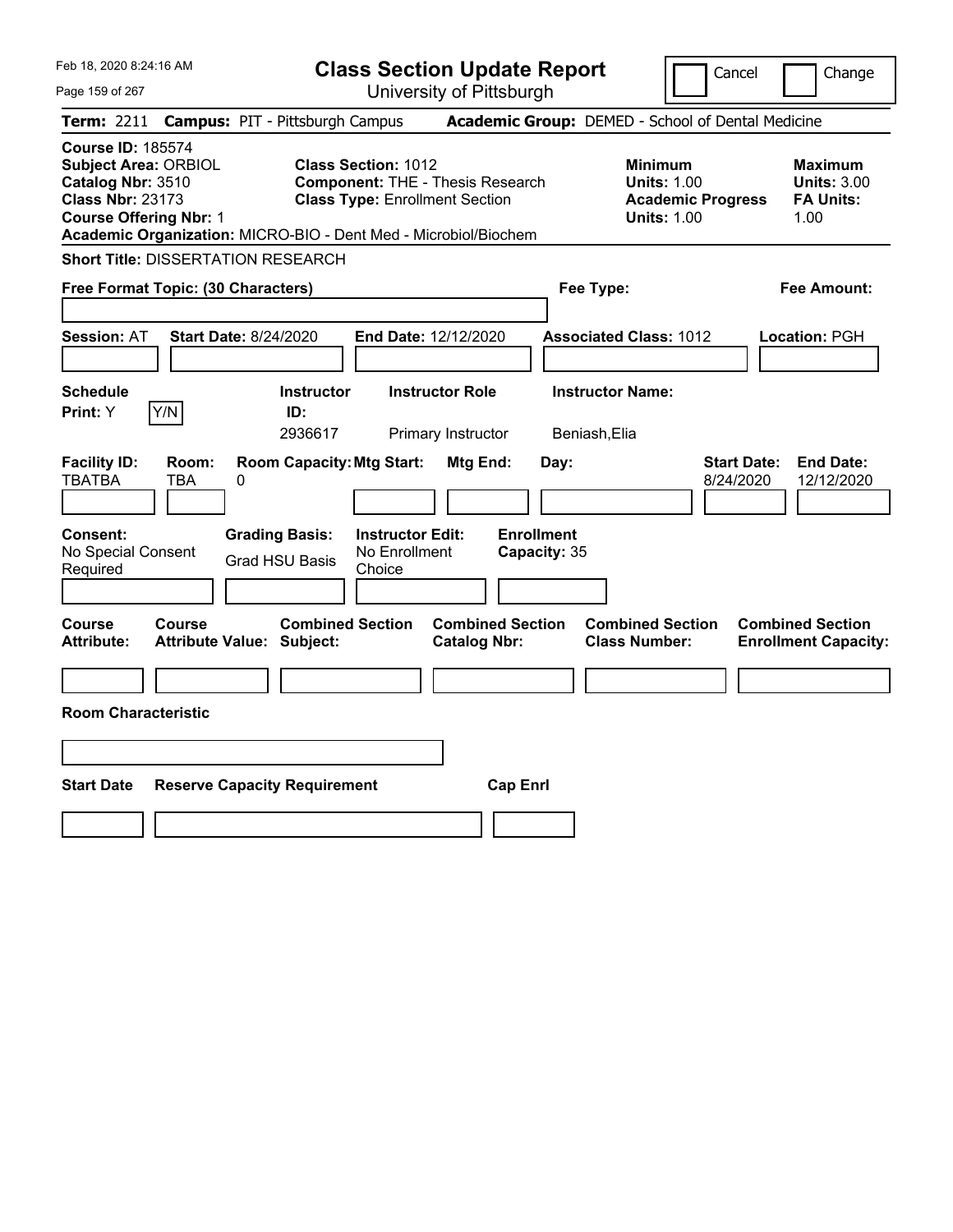| Feb 18, 2020 8:24:16 AM                                                                                                                                                                                     |                                                                                                                                          | <b>Class Section Update Report</b>                    |                                                                                        | Cancel<br>Change                                                  |
|-------------------------------------------------------------------------------------------------------------------------------------------------------------------------------------------------------------|------------------------------------------------------------------------------------------------------------------------------------------|-------------------------------------------------------|----------------------------------------------------------------------------------------|-------------------------------------------------------------------|
| Page 160 of 267                                                                                                                                                                                             |                                                                                                                                          | University of Pittsburgh                              |                                                                                        |                                                                   |
| <b>Term: 2211</b>                                                                                                                                                                                           | <b>Campus: PIT - Pittsburgh Campus</b>                                                                                                   |                                                       | Academic Group: DEMED - School of Dental Medicine                                      |                                                                   |
| <b>Course ID: 185574</b><br><b>Subject Area: ORBIOL</b><br>Catalog Nbr: 3510<br><b>Class Nbr: 23174</b><br><b>Course Offering Nbr: 1</b><br>Academic Organization: MICRO-BIO - Dent Med - Microbiol/Biochem | Class Section: 1013<br><b>Component: THE - Thesis Research</b><br><b>Class Type: Enrollment Section</b>                                  |                                                       | <b>Minimum</b><br><b>Units: 1.00</b><br><b>Academic Progress</b><br><b>Units: 1.00</b> | <b>Maximum</b><br><b>Units: 3.00</b><br><b>FA Units:</b><br>1.00  |
| <b>Short Title: DISSERTATION RESEARCH</b>                                                                                                                                                                   |                                                                                                                                          |                                                       |                                                                                        |                                                                   |
| Free Format Topic: (30 Characters)                                                                                                                                                                          |                                                                                                                                          |                                                       | Fee Type:                                                                              | Fee Amount:                                                       |
| Start Date: 8/24/2020<br><b>Session: AT</b>                                                                                                                                                                 | End Date: 12/12/2020                                                                                                                     |                                                       | <b>Associated Class: 1013</b>                                                          | Location: PGH                                                     |
| <b>Schedule</b>                                                                                                                                                                                             | <b>Instructor</b>                                                                                                                        | <b>Instructor Role</b>                                | <b>Instructor Name:</b>                                                                |                                                                   |
| Y/N<br>Print: Y                                                                                                                                                                                             | ID:<br>2959413                                                                                                                           | Primary Instructor                                    | Napierala, Dobrawa                                                                     |                                                                   |
| <b>Facility ID:</b><br>Room:<br><b>TBATBA</b><br><b>TBA</b><br>0<br>Consent:<br>No Special Consent<br>Required                                                                                              | <b>Room Capacity: Mtg Start:</b><br><b>Grading Basis:</b><br><b>Instructor Edit:</b><br>No Enrollment<br><b>Grad HSU Basis</b><br>Choice | Mtg End:<br>Day:<br><b>Enrollment</b><br>Capacity: 35 |                                                                                        | <b>Start Date:</b><br><b>End Date:</b><br>8/24/2020<br>12/12/2020 |
|                                                                                                                                                                                                             |                                                                                                                                          |                                                       |                                                                                        |                                                                   |
| <b>Course</b><br>Course<br><b>Attribute:</b><br>Attribute Value: Subject:                                                                                                                                   | <b>Combined Section</b>                                                                                                                  | <b>Combined Section</b><br><b>Catalog Nbr:</b>        | <b>Combined Section</b><br><b>Class Number:</b>                                        | <b>Combined Section</b><br><b>Enrollment Capacity:</b>            |
|                                                                                                                                                                                                             |                                                                                                                                          |                                                       |                                                                                        |                                                                   |
| <b>Room Characteristic</b>                                                                                                                                                                                  |                                                                                                                                          |                                                       |                                                                                        |                                                                   |
|                                                                                                                                                                                                             |                                                                                                                                          |                                                       |                                                                                        |                                                                   |
| <b>Start Date</b><br><b>Reserve Capacity Requirement</b>                                                                                                                                                    |                                                                                                                                          | <b>Cap Enrl</b>                                       |                                                                                        |                                                                   |
|                                                                                                                                                                                                             |                                                                                                                                          |                                                       |                                                                                        |                                                                   |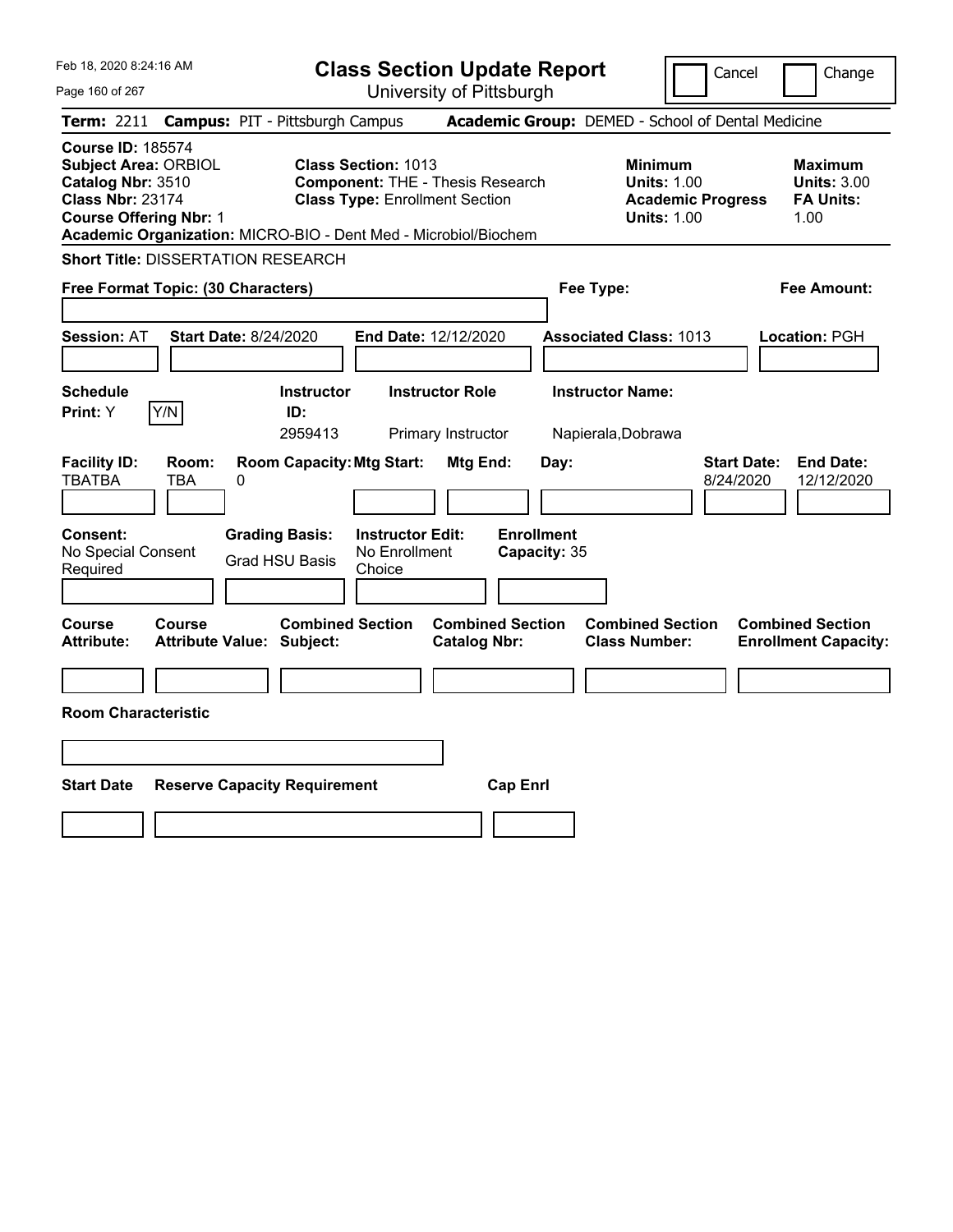| Feb 18, 2020 8:24:16 AM                                                                                                                                                                                     |                                                                                                                                          | <b>Class Section Update Report</b>                    | Cancel                                                                                 | Change                                                           |
|-------------------------------------------------------------------------------------------------------------------------------------------------------------------------------------------------------------|------------------------------------------------------------------------------------------------------------------------------------------|-------------------------------------------------------|----------------------------------------------------------------------------------------|------------------------------------------------------------------|
| Page 161 of 267                                                                                                                                                                                             |                                                                                                                                          | University of Pittsburgh                              |                                                                                        |                                                                  |
| Term: 2211                                                                                                                                                                                                  | <b>Campus: PIT - Pittsburgh Campus</b>                                                                                                   |                                                       | Academic Group: DEMED - School of Dental Medicine                                      |                                                                  |
| <b>Course ID: 185574</b><br><b>Subject Area: ORBIOL</b><br>Catalog Nbr: 3510<br><b>Class Nbr: 23175</b><br><b>Course Offering Nbr: 1</b><br>Academic Organization: MICRO-BIO - Dent Med - Microbiol/Biochem | <b>Class Section: 1014</b><br><b>Component: THE - Thesis Research</b><br><b>Class Type: Enrollment Section</b>                           |                                                       | <b>Minimum</b><br><b>Units: 1.00</b><br><b>Academic Progress</b><br><b>Units: 1.00</b> | <b>Maximum</b><br><b>Units: 3.00</b><br><b>FA Units:</b><br>1.00 |
| <b>Short Title: DISSERTATION RESEARCH</b>                                                                                                                                                                   |                                                                                                                                          |                                                       |                                                                                        |                                                                  |
| Free Format Topic: (30 Characters)                                                                                                                                                                          |                                                                                                                                          |                                                       | Fee Type:                                                                              | Fee Amount:                                                      |
| Session: AT<br><b>Start Date: 8/24/2020</b>                                                                                                                                                                 | End Date: 12/12/2020                                                                                                                     |                                                       | <b>Associated Class: 1014</b>                                                          | Location: PGH                                                    |
| <b>Schedule</b>                                                                                                                                                                                             | <b>Instructor Role</b><br><b>Instructor</b>                                                                                              |                                                       | <b>Instructor Name:</b>                                                                |                                                                  |
| Y/N<br><b>Print: Y</b>                                                                                                                                                                                      | ID:<br>2950008                                                                                                                           | Primary Instructor                                    | Szabo Rogers, Heather Lynn                                                             |                                                                  |
| <b>Facility ID:</b><br>Room:<br><b>TBATBA</b><br><b>TBA</b><br>0<br>Consent:<br>No Special Consent<br>Required                                                                                              | <b>Room Capacity: Mtg Start:</b><br><b>Grading Basis:</b><br><b>Instructor Edit:</b><br>No Enrollment<br><b>Grad HSU Basis</b><br>Choice | Mtg End:<br>Day:<br><b>Enrollment</b><br>Capacity: 35 | 8/24/2020                                                                              | <b>Start Date:</b><br><b>End Date:</b><br>12/12/2020             |
|                                                                                                                                                                                                             |                                                                                                                                          |                                                       |                                                                                        |                                                                  |
| Course<br>Course<br><b>Attribute:</b><br><b>Attribute Value: Subject:</b><br><b>Room Characteristic</b>                                                                                                     | <b>Combined Section</b>                                                                                                                  | <b>Combined Section</b><br><b>Catalog Nbr:</b>        | <b>Combined Section</b><br><b>Class Number:</b>                                        | <b>Combined Section</b><br><b>Enrollment Capacity:</b>           |
|                                                                                                                                                                                                             |                                                                                                                                          |                                                       |                                                                                        |                                                                  |
|                                                                                                                                                                                                             |                                                                                                                                          |                                                       |                                                                                        |                                                                  |
| <b>Start Date</b><br><b>Reserve Capacity Requirement</b>                                                                                                                                                    |                                                                                                                                          | <b>Cap Enrl</b>                                       |                                                                                        |                                                                  |
|                                                                                                                                                                                                             |                                                                                                                                          |                                                       |                                                                                        |                                                                  |
|                                                                                                                                                                                                             |                                                                                                                                          |                                                       |                                                                                        |                                                                  |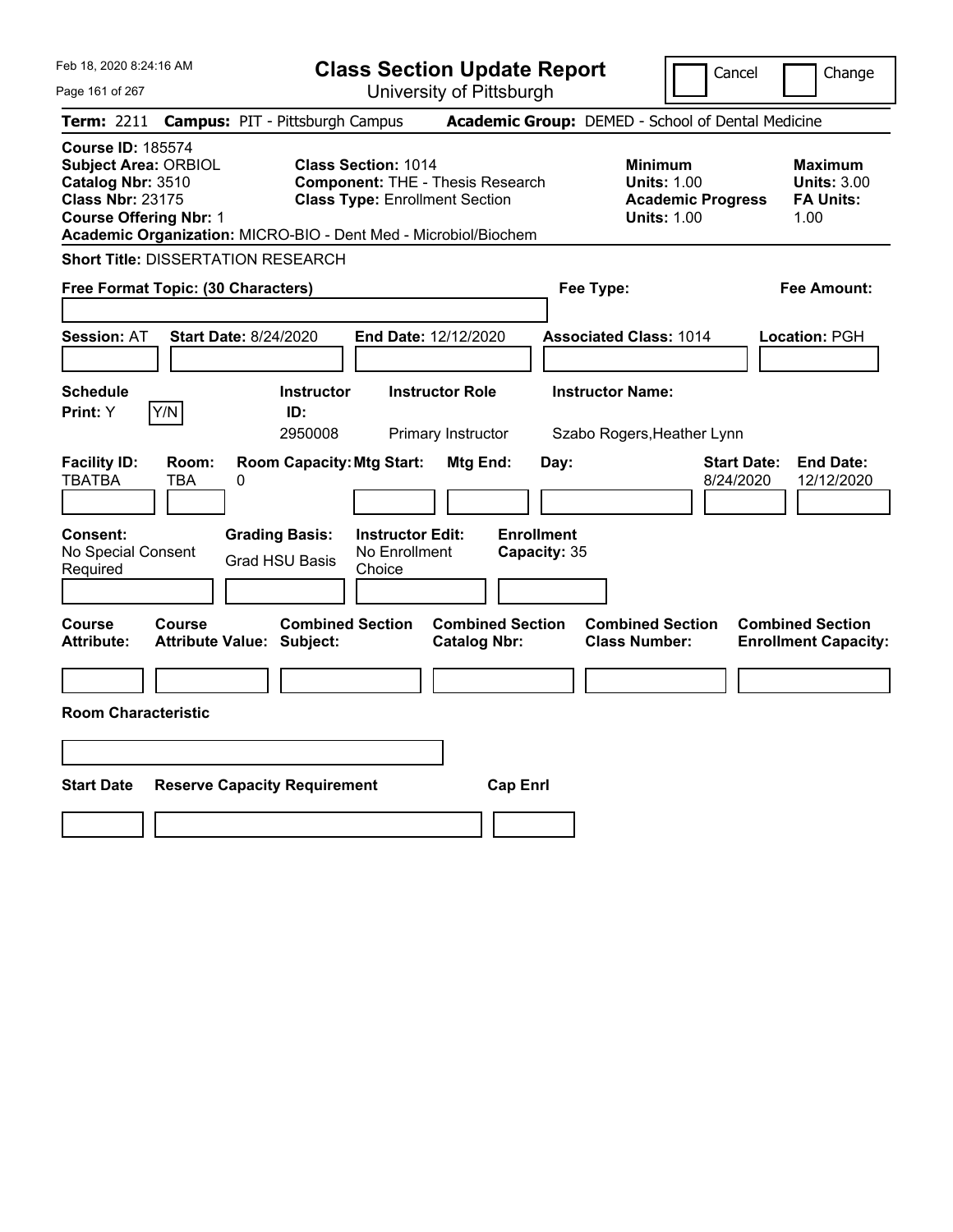| Feb 18, 2020 8:24:16 AM                                                                                                                                                                                     |                                                                                               | <b>Class Section Update Report</b>                                                |                                           |                                                                                        | Cancel<br>Change                                                  |
|-------------------------------------------------------------------------------------------------------------------------------------------------------------------------------------------------------------|-----------------------------------------------------------------------------------------------|-----------------------------------------------------------------------------------|-------------------------------------------|----------------------------------------------------------------------------------------|-------------------------------------------------------------------|
| Page 162 of 267                                                                                                                                                                                             |                                                                                               | University of Pittsburgh                                                          |                                           |                                                                                        |                                                                   |
| <b>Term:</b> 2211                                                                                                                                                                                           | <b>Campus: PIT - Pittsburgh Campus</b>                                                        |                                                                                   |                                           | Academic Group: DEMED - School of Dental Medicine                                      |                                                                   |
| <b>Course ID: 185574</b><br><b>Subject Area: ORBIOL</b><br>Catalog Nbr: 3510<br><b>Class Nbr: 23176</b><br><b>Course Offering Nbr: 1</b><br>Academic Organization: MICRO-BIO - Dent Med - Microbiol/Biochem | <b>Class Section: 1015</b>                                                                    | <b>Component: THE - Thesis Research</b><br><b>Class Type: Enrollment Section</b>  |                                           | <b>Minimum</b><br><b>Units: 1.00</b><br><b>Academic Progress</b><br><b>Units: 1.00</b> | <b>Maximum</b><br><b>Units: 3.00</b><br><b>FA Units:</b><br>1.00  |
| <b>Short Title: DISSERTATION RESEARCH</b>                                                                                                                                                                   |                                                                                               |                                                                                   |                                           |                                                                                        |                                                                   |
| Free Format Topic: (30 Characters)                                                                                                                                                                          |                                                                                               |                                                                                   |                                           | Fee Type:                                                                              | Fee Amount:                                                       |
| <b>Session: AT</b><br><b>Start Date: 8/24/2020</b><br><b>Schedule</b>                                                                                                                                       | <b>Instructor</b>                                                                             | End Date: 12/12/2020<br><b>Instructor Role</b>                                    |                                           | <b>Associated Class: 1015</b><br><b>Instructor Name:</b>                               | Location: PGH                                                     |
| Y/N<br>Print: Y                                                                                                                                                                                             | ID:                                                                                           |                                                                                   |                                           |                                                                                        |                                                                   |
| <b>Facility ID:</b><br>Room:<br><b>TBATBA</b><br>TBA<br>0<br>Consent:<br>No Special Consent                                                                                                                 | 2913462<br><b>Room Capacity: Mtg Start:</b><br><b>Grading Basis:</b><br><b>Grad HSU Basis</b> | Primary Instructor<br><b>Mtg End:</b><br><b>Instructor Edit:</b><br>No Enrollment | Day:<br><b>Enrollment</b><br>Capacity: 35 | Sfeir, Charles S                                                                       | <b>Start Date:</b><br><b>End Date:</b><br>8/24/2020<br>12/12/2020 |
| Required                                                                                                                                                                                                    |                                                                                               | Choice                                                                            |                                           |                                                                                        |                                                                   |
| <b>Course</b><br><b>Course</b><br><b>Attribute:</b><br><b>Attribute Value: Subject:</b><br><b>Room Characteristic</b>                                                                                       | <b>Combined Section</b>                                                                       | <b>Catalog Nbr:</b>                                                               | <b>Combined Section</b>                   | <b>Combined Section</b><br><b>Class Number:</b>                                        | <b>Combined Section</b><br><b>Enrollment Capacity:</b>            |
|                                                                                                                                                                                                             |                                                                                               |                                                                                   |                                           |                                                                                        |                                                                   |
| <b>Start Date</b>                                                                                                                                                                                           | <b>Reserve Capacity Requirement</b>                                                           |                                                                                   | <b>Cap Enrl</b>                           |                                                                                        |                                                                   |
|                                                                                                                                                                                                             |                                                                                               |                                                                                   |                                           |                                                                                        |                                                                   |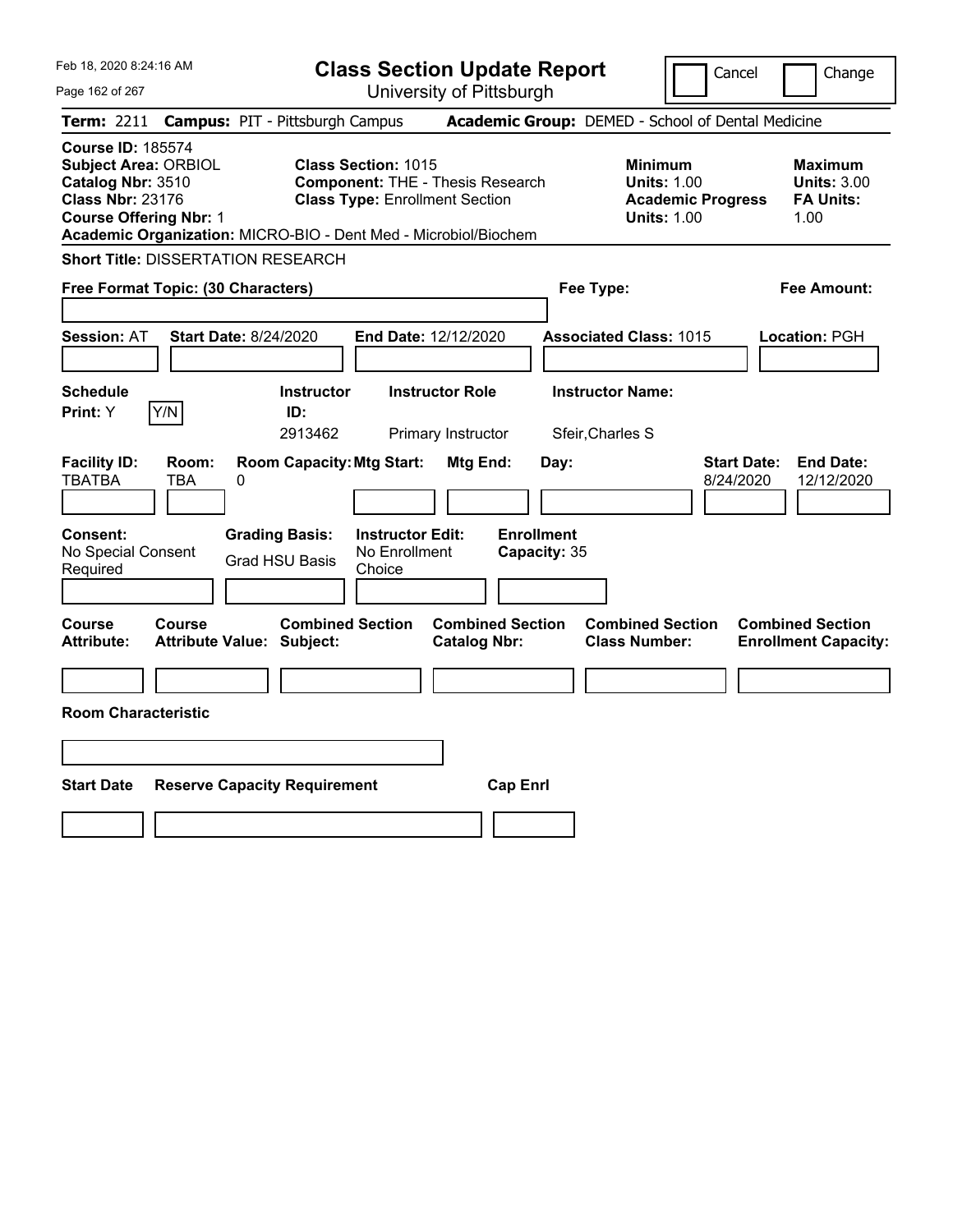| Feb 18, 2020 8:24:16 AM                                                                                                                                                                                     |                                                                                                                                          | <b>Class Section Update Report</b>                           | Cancel                                                                             | Change                                                           |
|-------------------------------------------------------------------------------------------------------------------------------------------------------------------------------------------------------------|------------------------------------------------------------------------------------------------------------------------------------------|--------------------------------------------------------------|------------------------------------------------------------------------------------|------------------------------------------------------------------|
| Page 163 of 267                                                                                                                                                                                             |                                                                                                                                          | University of Pittsburgh                                     |                                                                                    |                                                                  |
| <b>Term:</b> 2211                                                                                                                                                                                           | <b>Campus: PIT - Pittsburgh Campus</b>                                                                                                   |                                                              | Academic Group: DEMED - School of Dental Medicine                                  |                                                                  |
| <b>Course ID: 185574</b><br><b>Subject Area: ORBIOL</b><br>Catalog Nbr: 3510<br><b>Class Nbr: 23177</b><br><b>Course Offering Nbr: 1</b><br>Academic Organization: MICRO-BIO - Dent Med - Microbiol/Biochem | <b>Class Section: 1016</b><br><b>Component: THE - Thesis Research</b><br><b>Class Type: Enrollment Section</b>                           |                                                              | Minimum<br><b>Units: 1.00</b><br><b>Academic Progress</b><br><b>Units: 1.00</b>    | <b>Maximum</b><br><b>Units: 3.00</b><br><b>FA Units:</b><br>1.00 |
| <b>Short Title: DISSERTATION RESEARCH</b>                                                                                                                                                                   |                                                                                                                                          |                                                              |                                                                                    |                                                                  |
| Free Format Topic: (30 Characters)                                                                                                                                                                          |                                                                                                                                          |                                                              | Fee Type:                                                                          | Fee Amount:                                                      |
| <b>Session: AT</b><br><b>Start Date: 8/24/2020</b><br><b>Schedule</b><br>Y/N<br>Print: Y                                                                                                                    | End Date: 12/12/2020<br><b>Instructor</b><br>ID:<br>0                                                                                    | <b>Instructor Role</b>                                       | <b>Associated Class: 1016</b><br><b>Instructor Name:</b><br>No Instructor Assigned | Location: PGH                                                    |
| <b>Facility ID:</b><br>Room:<br><b>TBATBA</b><br>TBA<br>0<br>Consent:<br>No Special Consent<br>Required                                                                                                     | <b>Room Capacity: Mtg Start:</b><br><b>Grading Basis:</b><br><b>Instructor Edit:</b><br>No Enrollment<br><b>Grad HSU Basis</b><br>Choice | <b>Mtg End:</b><br>Day:<br><b>Enrollment</b><br>Capacity: 35 | <b>Start Date:</b><br>8/24/2020                                                    | <b>End Date:</b><br>12/12/2020                                   |
| <b>Course</b><br><b>Course</b><br><b>Attribute:</b><br><b>Attribute Value: Subject:</b><br><b>Room Characteristic</b>                                                                                       | <b>Combined Section</b>                                                                                                                  | <b>Combined Section</b><br><b>Catalog Nbr:</b>               | <b>Combined Section</b><br><b>Class Number:</b>                                    | <b>Combined Section</b><br><b>Enrollment Capacity:</b>           |
|                                                                                                                                                                                                             |                                                                                                                                          |                                                              |                                                                                    |                                                                  |
|                                                                                                                                                                                                             |                                                                                                                                          |                                                              |                                                                                    |                                                                  |
| <b>Start Date</b>                                                                                                                                                                                           | <b>Reserve Capacity Requirement</b>                                                                                                      | <b>Cap Enrl</b>                                              |                                                                                    |                                                                  |
|                                                                                                                                                                                                             |                                                                                                                                          |                                                              |                                                                                    |                                                                  |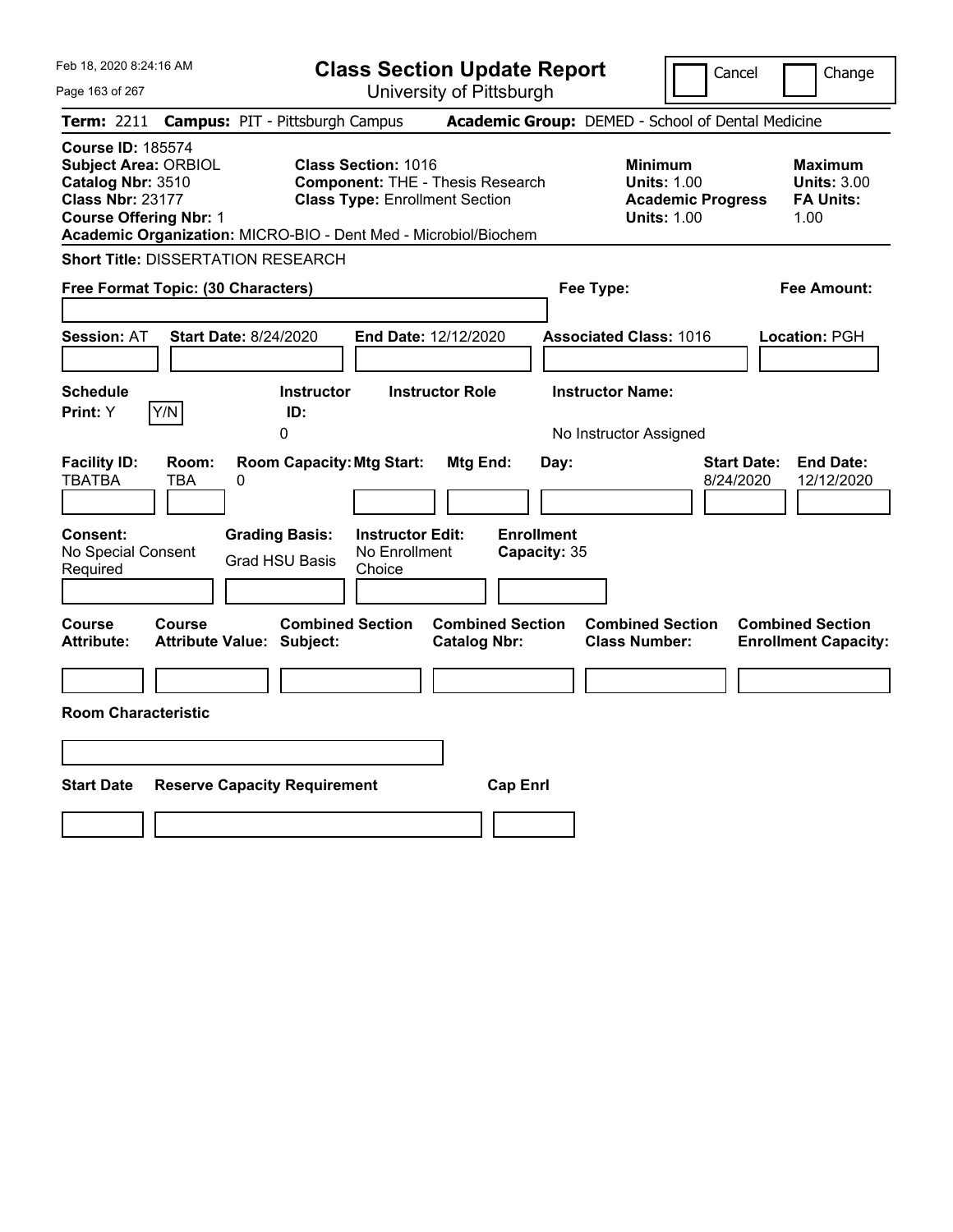| Feb 18, 2020 8:24:16 AM                                                                                                                                                                                     | <b>Class Section Update Report</b>                                                                                                       |                                                              | Cancel                                                                             | Change                                                           |
|-------------------------------------------------------------------------------------------------------------------------------------------------------------------------------------------------------------|------------------------------------------------------------------------------------------------------------------------------------------|--------------------------------------------------------------|------------------------------------------------------------------------------------|------------------------------------------------------------------|
| Page 164 of 267                                                                                                                                                                                             | University of Pittsburgh                                                                                                                 |                                                              |                                                                                    |                                                                  |
| <b>Term:</b> 2211                                                                                                                                                                                           | <b>Campus: PIT - Pittsburgh Campus</b>                                                                                                   | Academic Group: DEMED - School of Dental Medicine            |                                                                                    |                                                                  |
| <b>Course ID: 185574</b><br><b>Subject Area: ORBIOL</b><br>Catalog Nbr: 3510<br><b>Class Nbr: 23178</b><br><b>Course Offering Nbr: 1</b><br>Academic Organization: MICRO-BIO - Dent Med - Microbiol/Biochem | <b>Class Section: 1017</b><br><b>Component: THE - Thesis Research</b><br><b>Class Type: Enrollment Section</b>                           |                                                              | Minimum<br><b>Units: 1.00</b><br><b>Academic Progress</b><br><b>Units: 1.00</b>    | <b>Maximum</b><br><b>Units: 3.00</b><br><b>FA Units:</b><br>1.00 |
| <b>Short Title: DISSERTATION RESEARCH</b>                                                                                                                                                                   |                                                                                                                                          |                                                              |                                                                                    |                                                                  |
| Free Format Topic: (30 Characters)                                                                                                                                                                          |                                                                                                                                          | Fee Type:                                                    |                                                                                    | Fee Amount:                                                      |
| <b>Session: AT</b><br><b>Start Date: 8/24/2020</b><br><b>Schedule</b><br>Y/N<br>Print: Y                                                                                                                    | End Date: 12/12/2020<br><b>Instructor Role</b><br><b>Instructor</b><br>ID:<br>0                                                          |                                                              | <b>Associated Class: 1017</b><br><b>Instructor Name:</b><br>No Instructor Assigned | Location: PGH                                                    |
| <b>Facility ID:</b><br>Room:<br><b>TBATBA</b><br>TBA<br>0<br>Consent:<br>No Special Consent<br>Required                                                                                                     | <b>Room Capacity: Mtg Start:</b><br><b>Grading Basis:</b><br><b>Instructor Edit:</b><br>No Enrollment<br><b>Grad HSU Basis</b><br>Choice | <b>Mtg End:</b><br>Day:<br><b>Enrollment</b><br>Capacity: 35 | <b>Start Date:</b><br>8/24/2020                                                    | <b>End Date:</b><br>12/12/2020                                   |
| <b>Course</b><br><b>Course</b><br><b>Attribute:</b><br><b>Attribute Value: Subject:</b><br><b>Room Characteristic</b>                                                                                       | <b>Combined Section</b>                                                                                                                  | <b>Combined Section</b><br><b>Catalog Nbr:</b>               | <b>Combined Section</b><br><b>Class Number:</b>                                    | <b>Combined Section</b><br><b>Enrollment Capacity:</b>           |
|                                                                                                                                                                                                             |                                                                                                                                          |                                                              |                                                                                    |                                                                  |
|                                                                                                                                                                                                             |                                                                                                                                          |                                                              |                                                                                    |                                                                  |
| <b>Start Date</b><br><b>Reserve Capacity Requirement</b>                                                                                                                                                    |                                                                                                                                          | <b>Cap Enrl</b>                                              |                                                                                    |                                                                  |
|                                                                                                                                                                                                             |                                                                                                                                          |                                                              |                                                                                    |                                                                  |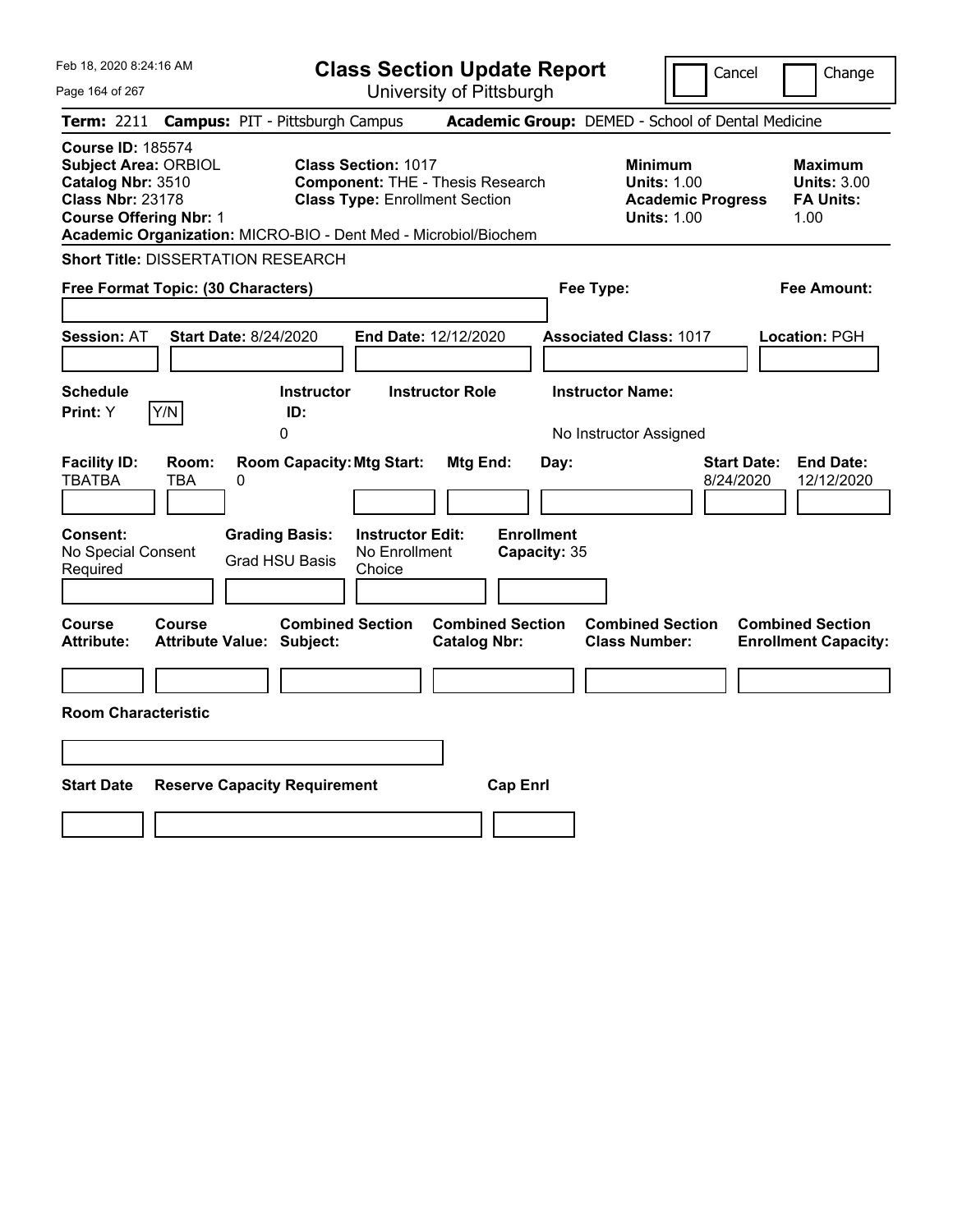| Feb 18, 2020 8:24:16 AM                                                                                                                                                                                     |                                                                                                                                          | <b>Class Section Update Report</b>                           | Cancel                                                                             | Change                                                           |
|-------------------------------------------------------------------------------------------------------------------------------------------------------------------------------------------------------------|------------------------------------------------------------------------------------------------------------------------------------------|--------------------------------------------------------------|------------------------------------------------------------------------------------|------------------------------------------------------------------|
| Page 165 of 267                                                                                                                                                                                             |                                                                                                                                          | University of Pittsburgh                                     |                                                                                    |                                                                  |
| <b>Term:</b> 2211                                                                                                                                                                                           | <b>Campus: PIT - Pittsburgh Campus</b>                                                                                                   |                                                              | Academic Group: DEMED - School of Dental Medicine                                  |                                                                  |
| <b>Course ID: 185574</b><br><b>Subject Area: ORBIOL</b><br>Catalog Nbr: 3510<br><b>Class Nbr: 23179</b><br><b>Course Offering Nbr: 1</b><br>Academic Organization: MICRO-BIO - Dent Med - Microbiol/Biochem | <b>Class Section: 1018</b><br><b>Component: THE - Thesis Research</b><br><b>Class Type: Enrollment Section</b>                           |                                                              | Minimum<br><b>Units: 1.00</b><br><b>Academic Progress</b><br><b>Units: 1.00</b>    | <b>Maximum</b><br><b>Units: 3.00</b><br><b>FA Units:</b><br>1.00 |
| <b>Short Title: DISSERTATION RESEARCH</b>                                                                                                                                                                   |                                                                                                                                          |                                                              |                                                                                    |                                                                  |
| Free Format Topic: (30 Characters)                                                                                                                                                                          |                                                                                                                                          |                                                              | Fee Type:                                                                          | Fee Amount:                                                      |
| <b>Session: AT</b><br><b>Start Date: 8/24/2020</b><br><b>Schedule</b><br>Y/N<br>Print: Y                                                                                                                    | End Date: 12/12/2020<br><b>Instructor</b><br>ID:<br>0                                                                                    | <b>Instructor Role</b>                                       | <b>Associated Class: 1018</b><br><b>Instructor Name:</b><br>No Instructor Assigned | Location: PGH                                                    |
| <b>Facility ID:</b><br>Room:<br><b>TBATBA</b><br>TBA<br>0<br>Consent:<br>No Special Consent<br>Required                                                                                                     | <b>Room Capacity: Mtg Start:</b><br><b>Grading Basis:</b><br><b>Instructor Edit:</b><br>No Enrollment<br><b>Grad HSU Basis</b><br>Choice | <b>Mtg End:</b><br>Day:<br><b>Enrollment</b><br>Capacity: 35 | <b>Start Date:</b><br>8/24/2020                                                    | <b>End Date:</b><br>12/12/2020                                   |
| <b>Course</b><br><b>Course</b><br><b>Attribute:</b><br><b>Attribute Value: Subject:</b><br><b>Room Characteristic</b>                                                                                       | <b>Combined Section</b>                                                                                                                  | <b>Combined Section</b><br><b>Catalog Nbr:</b>               | <b>Combined Section</b><br><b>Class Number:</b>                                    | <b>Combined Section</b><br><b>Enrollment Capacity:</b>           |
|                                                                                                                                                                                                             |                                                                                                                                          |                                                              |                                                                                    |                                                                  |
|                                                                                                                                                                                                             |                                                                                                                                          |                                                              |                                                                                    |                                                                  |
| <b>Start Date</b>                                                                                                                                                                                           | <b>Reserve Capacity Requirement</b>                                                                                                      | <b>Cap Enrl</b>                                              |                                                                                    |                                                                  |
|                                                                                                                                                                                                             |                                                                                                                                          |                                                              |                                                                                    |                                                                  |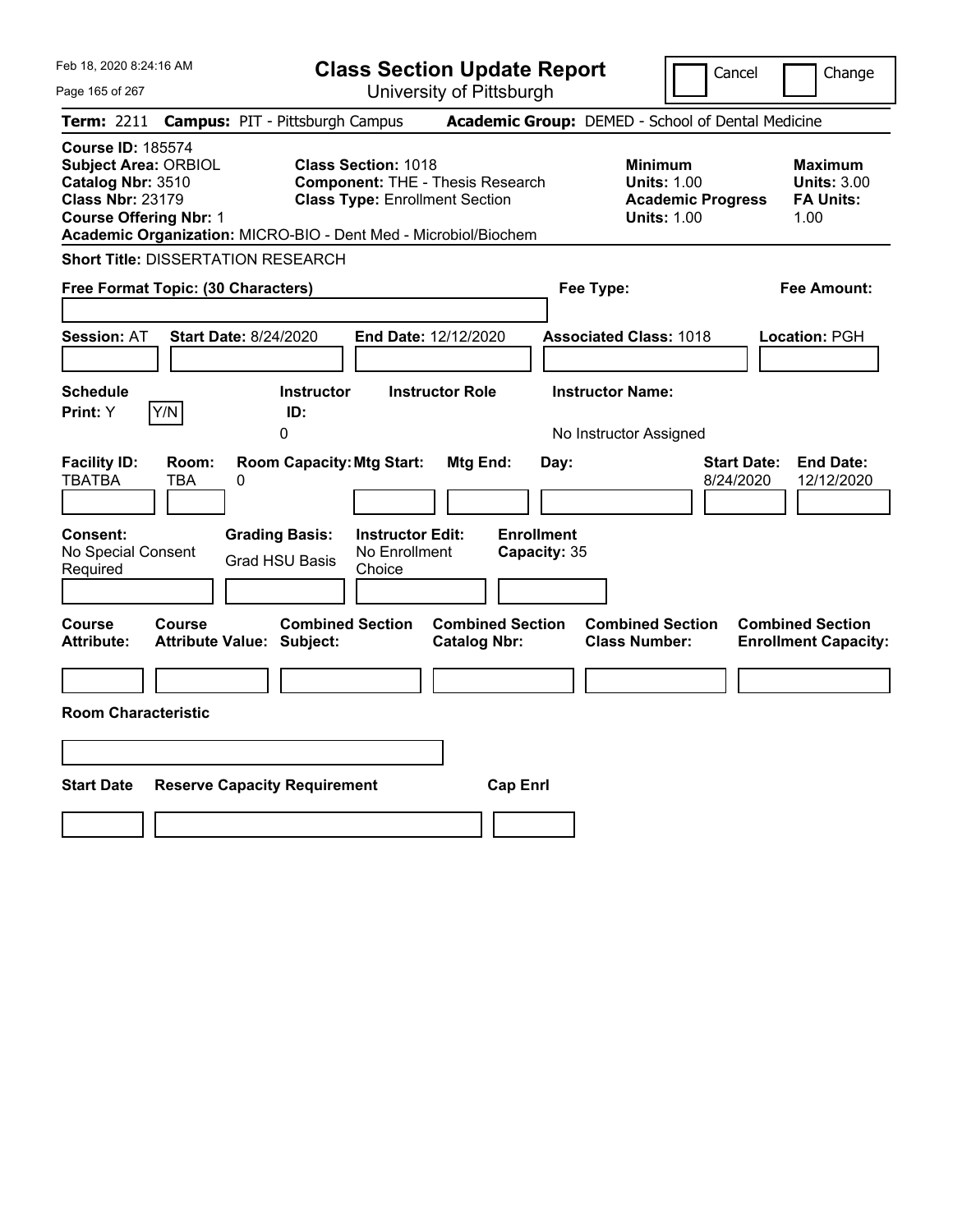| Feb 18, 2020 8:24:16 AM                                                                                                                                                                                     | <b>Class Section Update Report</b>                                                                                                                   |                                                                                    | Cancel                                                                                 | Change                                                           |
|-------------------------------------------------------------------------------------------------------------------------------------------------------------------------------------------------------------|------------------------------------------------------------------------------------------------------------------------------------------------------|------------------------------------------------------------------------------------|----------------------------------------------------------------------------------------|------------------------------------------------------------------|
| Page 166 of 267                                                                                                                                                                                             | University of Pittsburgh                                                                                                                             |                                                                                    |                                                                                        |                                                                  |
| <b>Term:</b> 2211                                                                                                                                                                                           | <b>Campus: PIT - Pittsburgh Campus</b>                                                                                                               | Academic Group: DEMED - School of Dental Medicine                                  |                                                                                        |                                                                  |
| <b>Course ID: 185574</b><br><b>Subject Area: ORBIOL</b><br>Catalog Nbr: 3510<br><b>Class Nbr: 23180</b><br><b>Course Offering Nbr: 1</b><br>Academic Organization: MICRO-BIO - Dent Med - Microbiol/Biochem | <b>Class Section: 1019</b><br><b>Component: THE - Thesis Research</b><br><b>Class Type: Enrollment Section</b>                                       |                                                                                    | <b>Minimum</b><br><b>Units: 1.00</b><br><b>Academic Progress</b><br><b>Units: 1.00</b> | <b>Maximum</b><br><b>Units: 3.00</b><br><b>FA Units:</b><br>1.00 |
| <b>Short Title: DISSERTATION RESEARCH</b>                                                                                                                                                                   |                                                                                                                                                      |                                                                                    |                                                                                        |                                                                  |
| Free Format Topic: (30 Characters)                                                                                                                                                                          |                                                                                                                                                      | Fee Type:                                                                          |                                                                                        | Fee Amount:                                                      |
| <b>Start Date: 8/24/2020</b><br><b>Session: AT</b><br><b>Schedule</b><br>Y/N<br><b>Print:</b> Y                                                                                                             | End Date: 12/12/2020<br><b>Instructor</b><br><b>Instructor Role</b><br>ID:<br>0                                                                      | <b>Associated Class: 1019</b><br><b>Instructor Name:</b><br>No Instructor Assigned |                                                                                        | Location: PGH                                                    |
| <b>Facility ID:</b><br>Room:<br><b>TBATBA</b><br><b>TBA</b><br>0<br><b>Consent:</b><br>No Special Consent<br>Required                                                                                       | <b>Room Capacity: Mtg Start:</b><br>Mtg End:<br><b>Instructor Edit:</b><br><b>Grading Basis:</b><br>No Enrollment<br><b>Grad HSU Basis</b><br>Choice | Day:<br><b>Enrollment</b><br>Capacity: 35                                          | <b>Start Date:</b><br>8/24/2020                                                        | <b>End Date:</b><br>12/12/2020                                   |
| Course<br><b>Course</b><br><b>Attribute:</b><br><b>Attribute Value: Subject:</b><br><b>Room Characteristic</b>                                                                                              | <b>Combined Section</b><br><b>Catalog Nbr:</b>                                                                                                       | <b>Combined Section</b><br><b>Class Number:</b>                                    | <b>Combined Section</b>                                                                | <b>Combined Section</b><br><b>Enrollment Capacity:</b>           |
|                                                                                                                                                                                                             |                                                                                                                                                      |                                                                                    |                                                                                        |                                                                  |
| <b>Start Date</b><br><b>Reserve Capacity Requirement</b>                                                                                                                                                    |                                                                                                                                                      | <b>Cap Enrl</b>                                                                    |                                                                                        |                                                                  |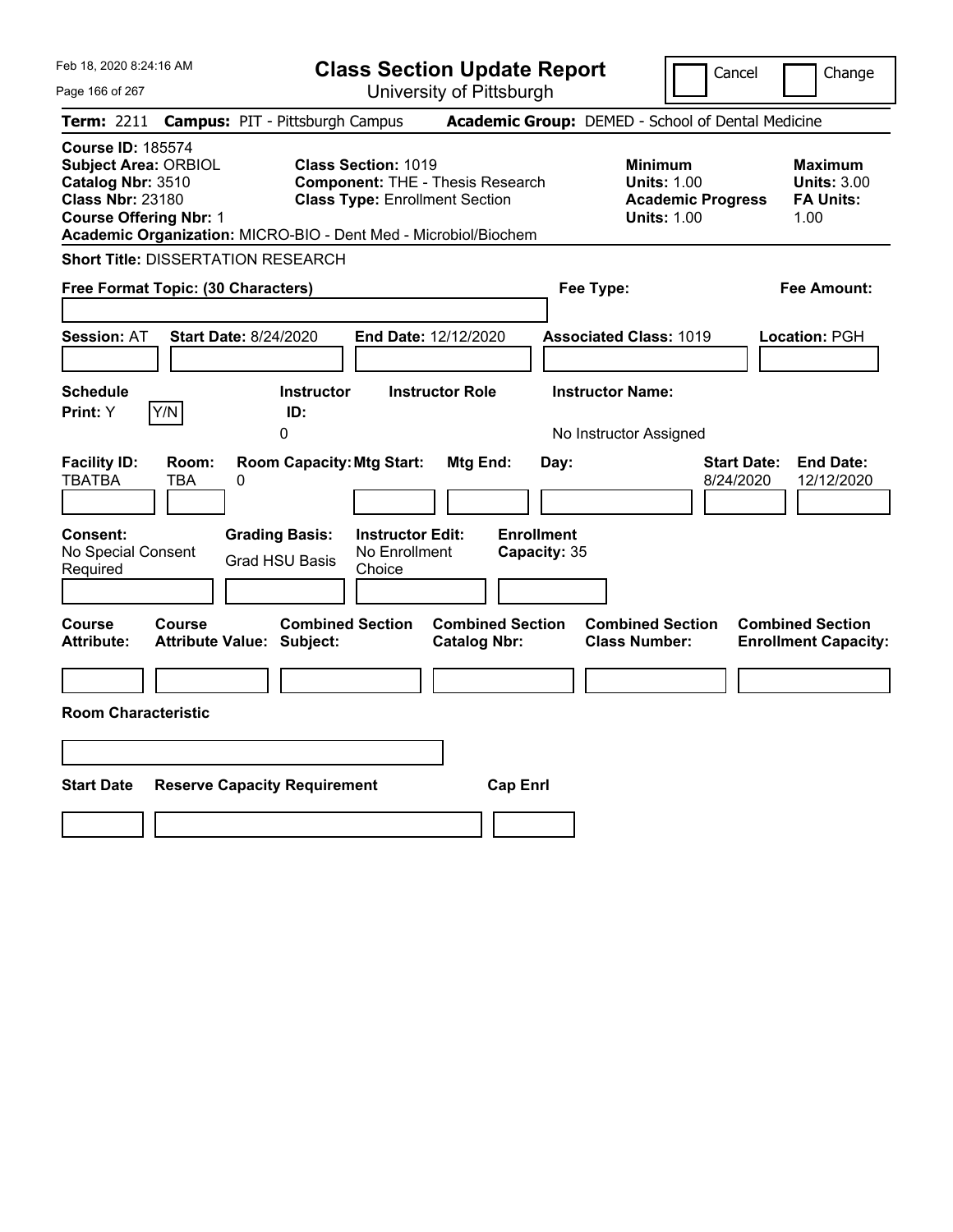| Feb 18, 2020 8:24:16 AM                                                                                                                  | <b>Class Section Update Report</b>                                                                                                                                                |                                                                                        | Cancel<br>Change                                                  |
|------------------------------------------------------------------------------------------------------------------------------------------|-----------------------------------------------------------------------------------------------------------------------------------------------------------------------------------|----------------------------------------------------------------------------------------|-------------------------------------------------------------------|
| Page 167 of 267                                                                                                                          | University of Pittsburgh                                                                                                                                                          |                                                                                        |                                                                   |
| <b>Campus: PIT - Pittsburgh Campus</b><br><b>Term: 2211</b>                                                                              |                                                                                                                                                                                   | Academic Group: DEMED - School of Dental Medicine                                      |                                                                   |
| <b>Course ID: 185486</b><br><b>Subject Area: ORBIOL</b><br>Catalog Nbr: 3511<br><b>Class Nbr: 23159</b><br><b>Course Offering Nbr: 1</b> | <b>Class Section: 1010</b><br><b>Component: THE - Thesis Research</b><br><b>Class Type: Enrollment Section</b><br>Academic Organization: MICRO-BIO - Dent Med - Microbiol/Biochem | <b>Minimum</b><br><b>Units: 1.00</b><br><b>Academic Progress</b><br><b>Units: 1.00</b> | <b>Maximum</b><br><b>Units: 9.00</b><br><b>FA Units:</b><br>1.00  |
| <b>Short Title: THESIS RESEARCH</b>                                                                                                      |                                                                                                                                                                                   |                                                                                        |                                                                   |
| Free Format Topic: (30 Characters)                                                                                                       |                                                                                                                                                                                   | Fee Type:                                                                              | Fee Amount:                                                       |
| <b>Session: AT</b><br><b>Start Date: 8/24/2020</b>                                                                                       | End Date: 12/12/2020                                                                                                                                                              | <b>Associated Class: 1010</b>                                                          | Location: PGH                                                     |
| <b>Schedule</b><br>Y/N<br>Print: Y                                                                                                       | <b>Instructor Role</b><br><b>Instructor</b><br>ID:                                                                                                                                | <b>Instructor Name:</b>                                                                |                                                                   |
|                                                                                                                                          | 3511587<br>Primary Instructor                                                                                                                                                     | Syed-Picard, Fatima Naz                                                                |                                                                   |
| <b>Facility ID:</b><br>Room:<br><b>TBATBA</b><br>TBA<br>0<br><b>Consent:</b><br><b>Grading Basis:</b>                                    | <b>Room Capacity: Mtg Start:</b><br>Mtg End:<br><b>Enrollment</b><br><b>Instructor Edit:</b>                                                                                      | Day:                                                                                   | <b>Start Date:</b><br><b>End Date:</b><br>8/24/2020<br>12/12/2020 |
| Department Consent<br><b>Grad SN Basis</b><br>Required                                                                                   | No Enrollment<br>Capacity: 35<br>Choice                                                                                                                                           |                                                                                        |                                                                   |
| Course<br>Course<br><b>Attribute Value: Subject:</b><br><b>Attribute:</b>                                                                | <b>Combined Section</b><br><b>Combined Section</b><br><b>Catalog Nbr:</b>                                                                                                         | <b>Combined Section</b><br><b>Class Number:</b>                                        | <b>Combined Section</b><br><b>Enrollment Capacity:</b>            |
|                                                                                                                                          |                                                                                                                                                                                   |                                                                                        |                                                                   |
| <b>Room Characteristic</b>                                                                                                               |                                                                                                                                                                                   |                                                                                        |                                                                   |
|                                                                                                                                          |                                                                                                                                                                                   |                                                                                        |                                                                   |
| <b>Start Date</b><br><b>Reserve Capacity Requirement</b>                                                                                 | <b>Cap Enrl</b>                                                                                                                                                                   |                                                                                        |                                                                   |
|                                                                                                                                          |                                                                                                                                                                                   |                                                                                        |                                                                   |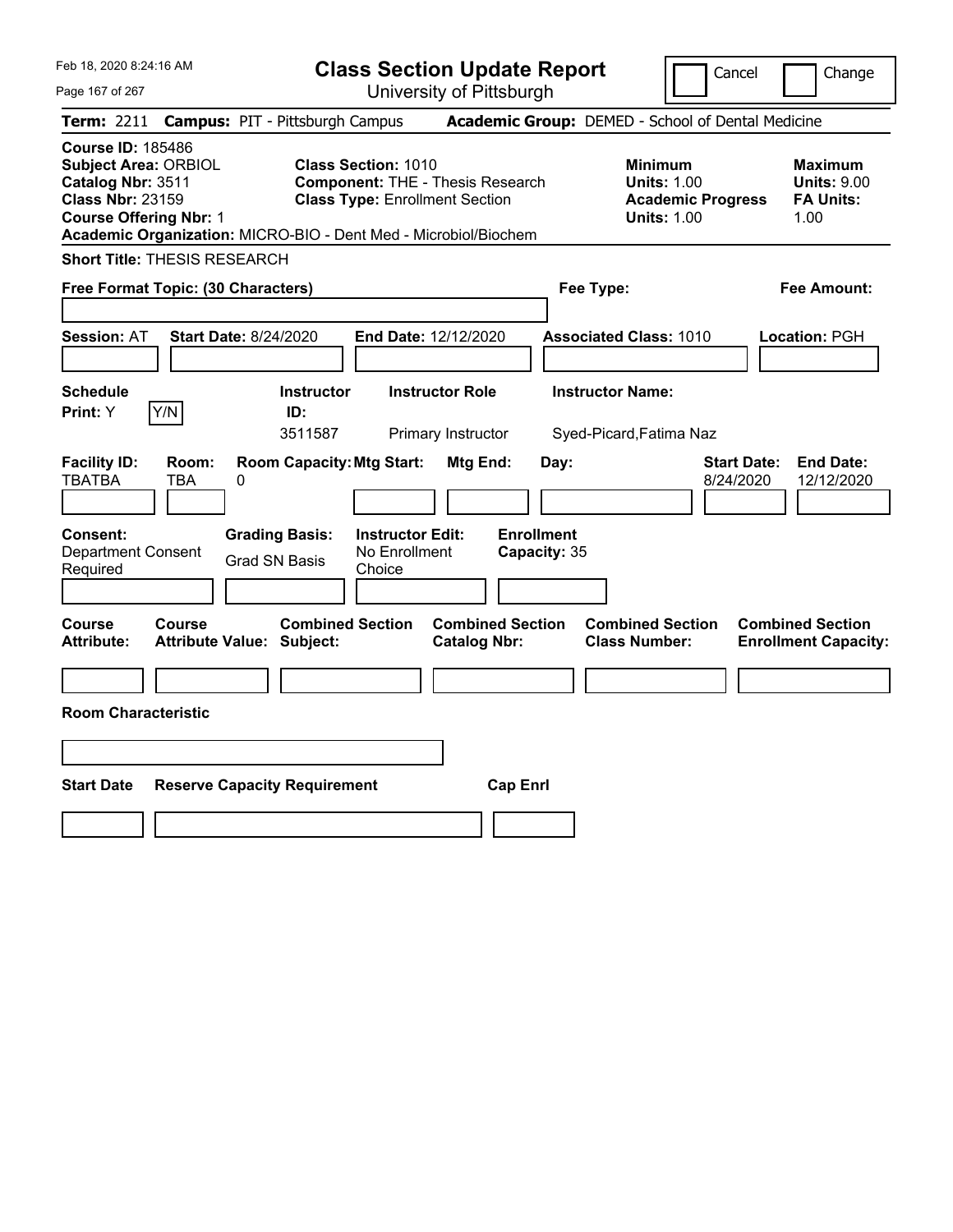| Feb 18, 2020 8:24:16 AM                                                                                                                      | <b>Class Section Update Report</b>                                                                                                                                                | Cancel                                                                                 | Change                                                           |
|----------------------------------------------------------------------------------------------------------------------------------------------|-----------------------------------------------------------------------------------------------------------------------------------------------------------------------------------|----------------------------------------------------------------------------------------|------------------------------------------------------------------|
| Page 168 of 267                                                                                                                              | University of Pittsburgh                                                                                                                                                          |                                                                                        |                                                                  |
| <b>Term: 2211</b><br><b>Campus: PIT - Pittsburgh Campus</b>                                                                                  |                                                                                                                                                                                   | Academic Group: DEMED - School of Dental Medicine                                      |                                                                  |
| <b>Course ID: 185486</b><br><b>Subject Area: ORBIOL</b><br>Catalog Nbr: 3511<br><b>Class Nbr: 23163</b><br><b>Course Offering Nbr: 1</b>     | <b>Class Section: 1011</b><br><b>Component: THE - Thesis Research</b><br><b>Class Type: Enrollment Section</b><br>Academic Organization: MICRO-BIO - Dent Med - Microbiol/Biochem | <b>Minimum</b><br><b>Units: 1.00</b><br><b>Academic Progress</b><br><b>Units: 1.00</b> | <b>Maximum</b><br><b>Units: 9.00</b><br><b>FA Units:</b><br>1.00 |
| <b>Short Title: THESIS RESEARCH</b>                                                                                                          |                                                                                                                                                                                   |                                                                                        |                                                                  |
| Free Format Topic: (30 Characters)                                                                                                           |                                                                                                                                                                                   | Fee Type:                                                                              | Fee Amount:                                                      |
| Session: AT<br><b>Start Date: 8/24/2020</b>                                                                                                  | End Date: 12/12/2020                                                                                                                                                              | <b>Associated Class: 1011</b>                                                          | Location: PGH                                                    |
| <b>Schedule</b>                                                                                                                              | <b>Instructor Role</b><br><b>Instructor</b>                                                                                                                                       | <b>Instructor Name:</b>                                                                |                                                                  |
| Y/N<br>Print: Y                                                                                                                              | ID:<br>2908681<br>Primary Instructor                                                                                                                                              | Mooney, Mark P                                                                         |                                                                  |
| <b>Facility ID:</b><br>Room:<br>TBATBA<br>TBA<br>0<br>Consent:<br><b>Grading Basis:</b><br><b>Department Consent</b><br><b>Grad SN Basis</b> | <b>Room Capacity: Mtg Start:</b><br>Mtg End:<br>Day:<br><b>Enrollment</b><br><b>Instructor Edit:</b><br>No Enrollment<br>Capacity: 35                                             | <b>Start Date:</b><br>8/24/2020                                                        | <b>End Date:</b><br>12/12/2020                                   |
| Required                                                                                                                                     | Choice                                                                                                                                                                            |                                                                                        |                                                                  |
| Course<br>Course<br><b>Attribute:</b><br><b>Attribute Value: Subject:</b><br><b>Room Characteristic</b>                                      | <b>Combined Section</b><br><b>Combined Section</b><br><b>Catalog Nbr:</b>                                                                                                         | <b>Combined Section</b><br><b>Class Number:</b>                                        | <b>Combined Section</b><br><b>Enrollment Capacity:</b>           |
|                                                                                                                                              |                                                                                                                                                                                   |                                                                                        |                                                                  |
| <b>Start Date</b><br><b>Reserve Capacity Requirement</b>                                                                                     | <b>Cap Enrl</b>                                                                                                                                                                   |                                                                                        |                                                                  |
|                                                                                                                                              |                                                                                                                                                                                   |                                                                                        |                                                                  |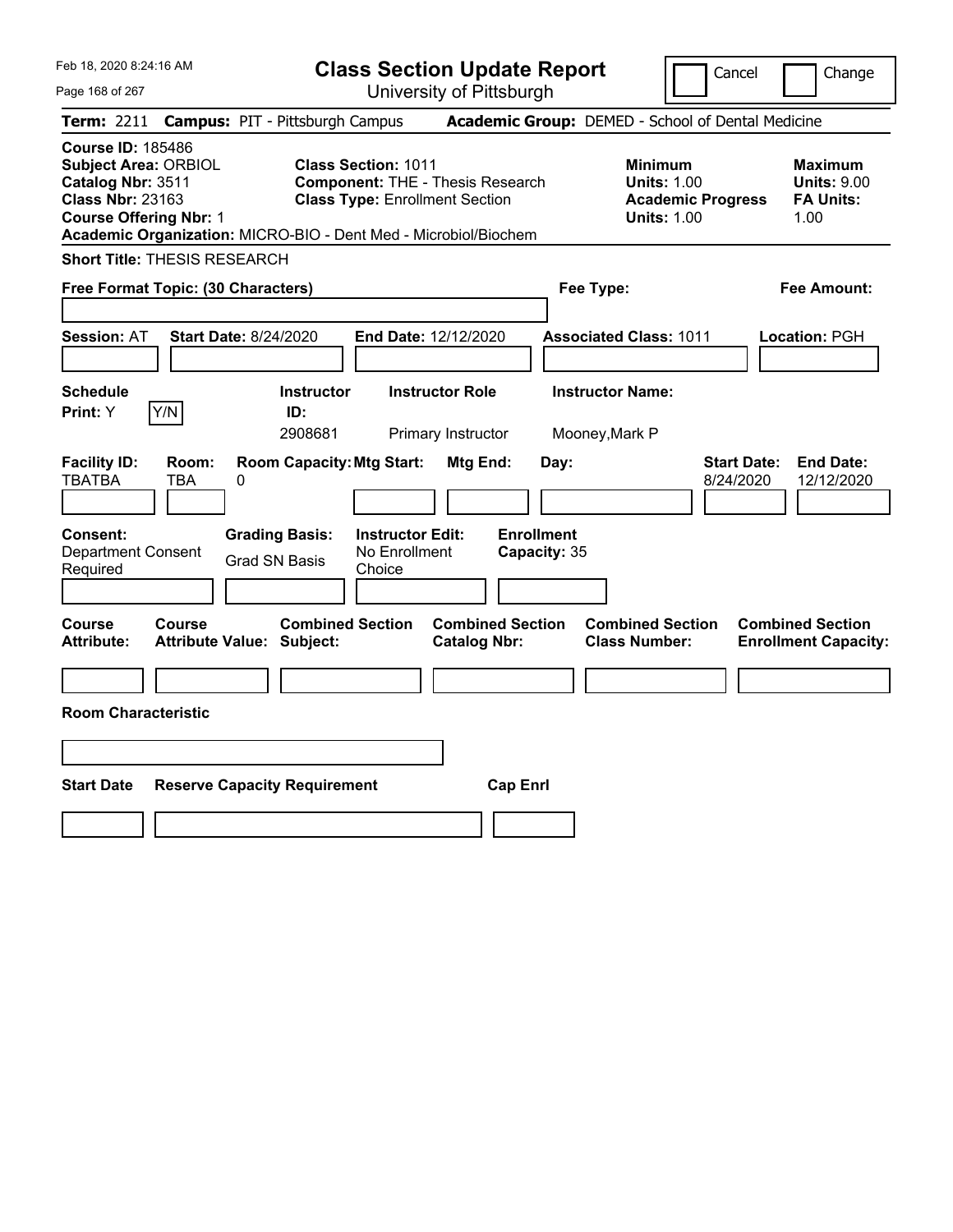| Feb 18, 2020 8:24:16 AM                                                                                                                                                                                     |                                                                                                                | <b>Class Section Update Report</b>             | Cancel                                                                                 | Change                                                           |
|-------------------------------------------------------------------------------------------------------------------------------------------------------------------------------------------------------------|----------------------------------------------------------------------------------------------------------------|------------------------------------------------|----------------------------------------------------------------------------------------|------------------------------------------------------------------|
| Page 169 of 267                                                                                                                                                                                             |                                                                                                                | University of Pittsburgh                       |                                                                                        |                                                                  |
| Term: 2211                                                                                                                                                                                                  | <b>Campus: PIT - Pittsburgh Campus</b>                                                                         |                                                | Academic Group: DEMED - School of Dental Medicine                                      |                                                                  |
| <b>Course ID: 185486</b><br><b>Subject Area: ORBIOL</b><br>Catalog Nbr: 3511<br><b>Class Nbr: 23164</b><br><b>Course Offering Nbr: 1</b><br>Academic Organization: MICRO-BIO - Dent Med - Microbiol/Biochem | <b>Class Section: 1012</b><br><b>Component: THE - Thesis Research</b><br><b>Class Type: Enrollment Section</b> |                                                | <b>Minimum</b><br><b>Units: 1.00</b><br><b>Academic Progress</b><br><b>Units: 1.00</b> | <b>Maximum</b><br><b>Units: 9.00</b><br><b>FA Units:</b><br>1.00 |
| <b>Short Title: THESIS RESEARCH</b>                                                                                                                                                                         |                                                                                                                |                                                |                                                                                        |                                                                  |
| Free Format Topic: (30 Characters)                                                                                                                                                                          |                                                                                                                |                                                | Fee Type:                                                                              | Fee Amount:                                                      |
| <b>Start Date: 8/24/2020</b><br><b>Session: AT</b><br><b>Schedule</b>                                                                                                                                       | <b>Instructor</b>                                                                                              | End Date: 12/12/2020<br><b>Instructor Role</b> | <b>Associated Class: 1012</b><br><b>Instructor Name:</b>                               | Location: PGH                                                    |
| Y/N<br>Print: Y                                                                                                                                                                                             | ID:                                                                                                            |                                                |                                                                                        |                                                                  |
| <b>Facility ID:</b><br>Room:<br><b>TBATBA</b><br>TBA<br>0                                                                                                                                                   | 2942095<br><b>Room Capacity: Mtg Start:</b>                                                                    | Primary Instructor<br>Mtg End:<br>Day:         | Taboas, Juan M<br><b>Start Date:</b><br>8/24/2020                                      | <b>End Date:</b><br>12/12/2020                                   |
| <b>Consent:</b><br><b>Department Consent</b><br>Required                                                                                                                                                    | <b>Instructor Edit:</b><br><b>Grading Basis:</b><br>No Enrollment<br><b>Grad SN Basis</b><br>Choice            | <b>Enrollment</b><br>Capacity: 35              |                                                                                        |                                                                  |
| <b>Course</b><br><b>Course</b><br><b>Attribute:</b><br><b>Attribute Value: Subject:</b>                                                                                                                     | <b>Combined Section</b>                                                                                        | <b>Combined Section</b><br><b>Catalog Nbr:</b> | <b>Combined Section</b><br><b>Class Number:</b>                                        | <b>Combined Section</b><br><b>Enrollment Capacity:</b>           |
|                                                                                                                                                                                                             |                                                                                                                |                                                |                                                                                        |                                                                  |
| <b>Room Characteristic</b>                                                                                                                                                                                  |                                                                                                                |                                                |                                                                                        |                                                                  |
|                                                                                                                                                                                                             |                                                                                                                |                                                |                                                                                        |                                                                  |
| <b>Start Date</b>                                                                                                                                                                                           | <b>Reserve Capacity Requirement</b>                                                                            | <b>Cap Enrl</b>                                |                                                                                        |                                                                  |
|                                                                                                                                                                                                             |                                                                                                                |                                                |                                                                                        |                                                                  |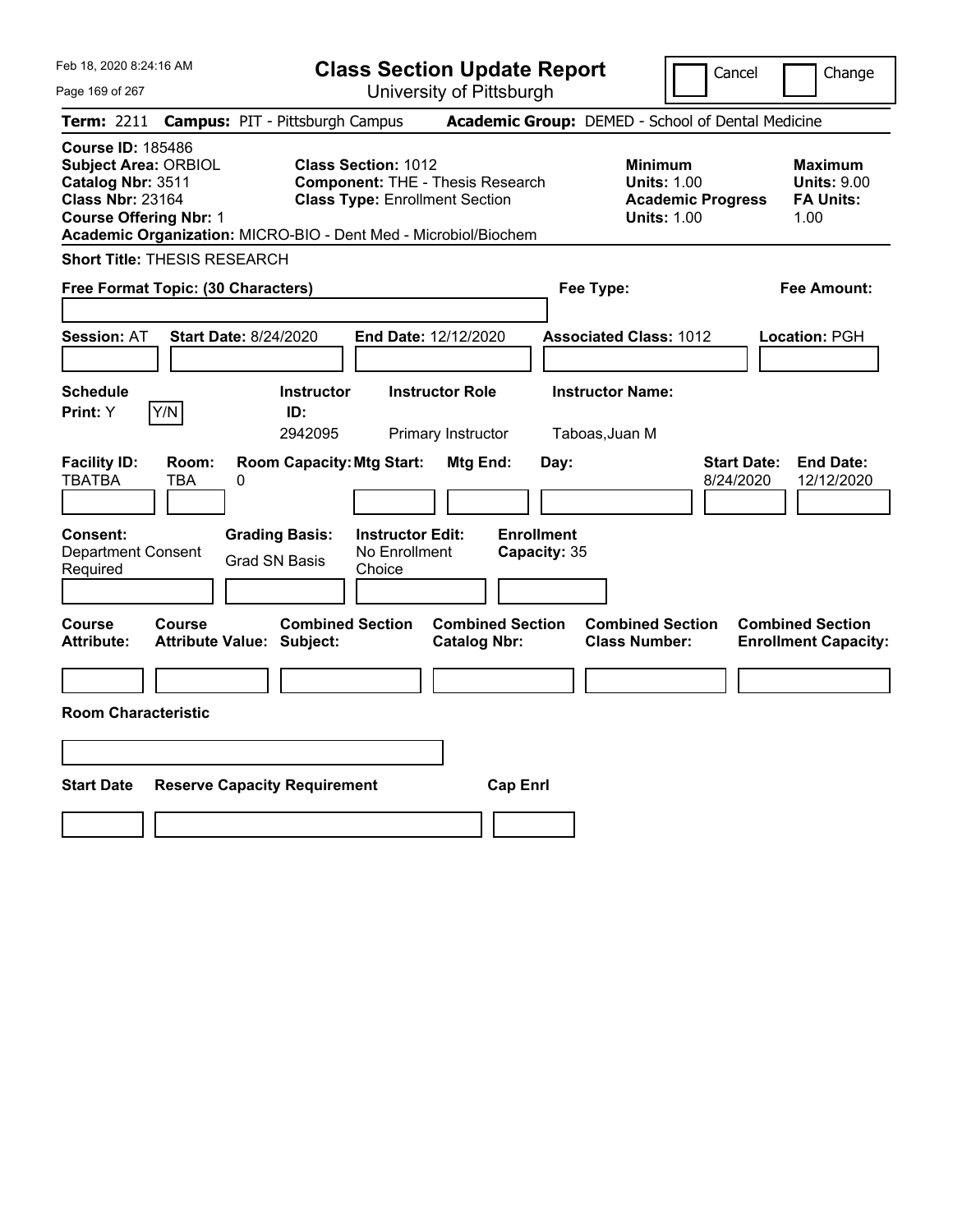| Feb 18, 2020 8:24:16 AM                                                                                                                  | <b>Class Section Update Report</b>                                                                                                                                         | Cancel<br>Change                                                                                                                                    |
|------------------------------------------------------------------------------------------------------------------------------------------|----------------------------------------------------------------------------------------------------------------------------------------------------------------------------|-----------------------------------------------------------------------------------------------------------------------------------------------------|
| Page 170 of 267                                                                                                                          | University of Pittsburgh                                                                                                                                                   |                                                                                                                                                     |
| <b>Campus: PIT - Pittsburgh Campus</b><br>Term: 2211                                                                                     |                                                                                                                                                                            | Academic Group: DEMED - School of Dental Medicine                                                                                                   |
| <b>Course ID: 185486</b><br><b>Subject Area: ORBIOL</b><br>Catalog Nbr: 3511<br><b>Class Nbr: 23165</b><br><b>Course Offering Nbr: 1</b> | Class Section: 1013<br><b>Component: THE - Thesis Research</b><br><b>Class Type: Enrollment Section</b><br>Academic Organization: MICRO-BIO - Dent Med - Microbiol/Biochem | <b>Minimum</b><br>Maximum<br><b>Units: 1.00</b><br><b>Units: 9.00</b><br><b>FA Units:</b><br><b>Academic Progress</b><br><b>Units: 1.00</b><br>1.00 |
| <b>Short Title: THESIS RESEARCH</b>                                                                                                      |                                                                                                                                                                            |                                                                                                                                                     |
| Free Format Topic: (30 Characters)                                                                                                       | Fee Type:                                                                                                                                                                  | Fee Amount:                                                                                                                                         |
| <b>Start Date: 8/24/2020</b><br>Session: AT<br><b>Schedule</b>                                                                           | End Date: 12/12/2020<br><b>Instructor Role</b><br><b>Instructor</b>                                                                                                        | <b>Associated Class: 1013</b><br>Location: PGH<br><b>Instructor Name:</b>                                                                           |
| Y/N<br>Print: Y                                                                                                                          | ID:<br>2930587<br>Primary Instructor                                                                                                                                       | Vieira, Alexandre Rezende                                                                                                                           |
| <b>Facility ID:</b><br>Room:<br><b>TBATBA</b><br>TBA<br>0<br><b>Grading Basis:</b><br><b>Consent:</b><br><b>Department Consent</b>       | <b>Room Capacity: Mtg Start:</b><br>Mtg End:<br>Day:<br><b>Enrollment</b><br><b>Instructor Edit:</b><br>No Enrollment<br>Capacity: 35                                      | <b>End Date:</b><br><b>Start Date:</b><br>8/24/2020<br>12/12/2020                                                                                   |
| <b>Grad SN Basis</b><br>Required                                                                                                         | Choice                                                                                                                                                                     |                                                                                                                                                     |
| Course<br>Course<br><b>Attribute:</b><br><b>Attribute Value: Subject:</b>                                                                | <b>Combined Section</b><br><b>Combined Section</b><br><b>Catalog Nbr:</b>                                                                                                  | <b>Combined Section</b><br><b>Combined Section</b><br><b>Class Number:</b><br><b>Enrollment Capacity:</b>                                           |
|                                                                                                                                          |                                                                                                                                                                            |                                                                                                                                                     |
| <b>Room Characteristic</b>                                                                                                               |                                                                                                                                                                            |                                                                                                                                                     |
|                                                                                                                                          |                                                                                                                                                                            |                                                                                                                                                     |
| <b>Start Date</b><br><b>Reserve Capacity Requirement</b>                                                                                 | <b>Cap Enrl</b>                                                                                                                                                            |                                                                                                                                                     |
|                                                                                                                                          |                                                                                                                                                                            |                                                                                                                                                     |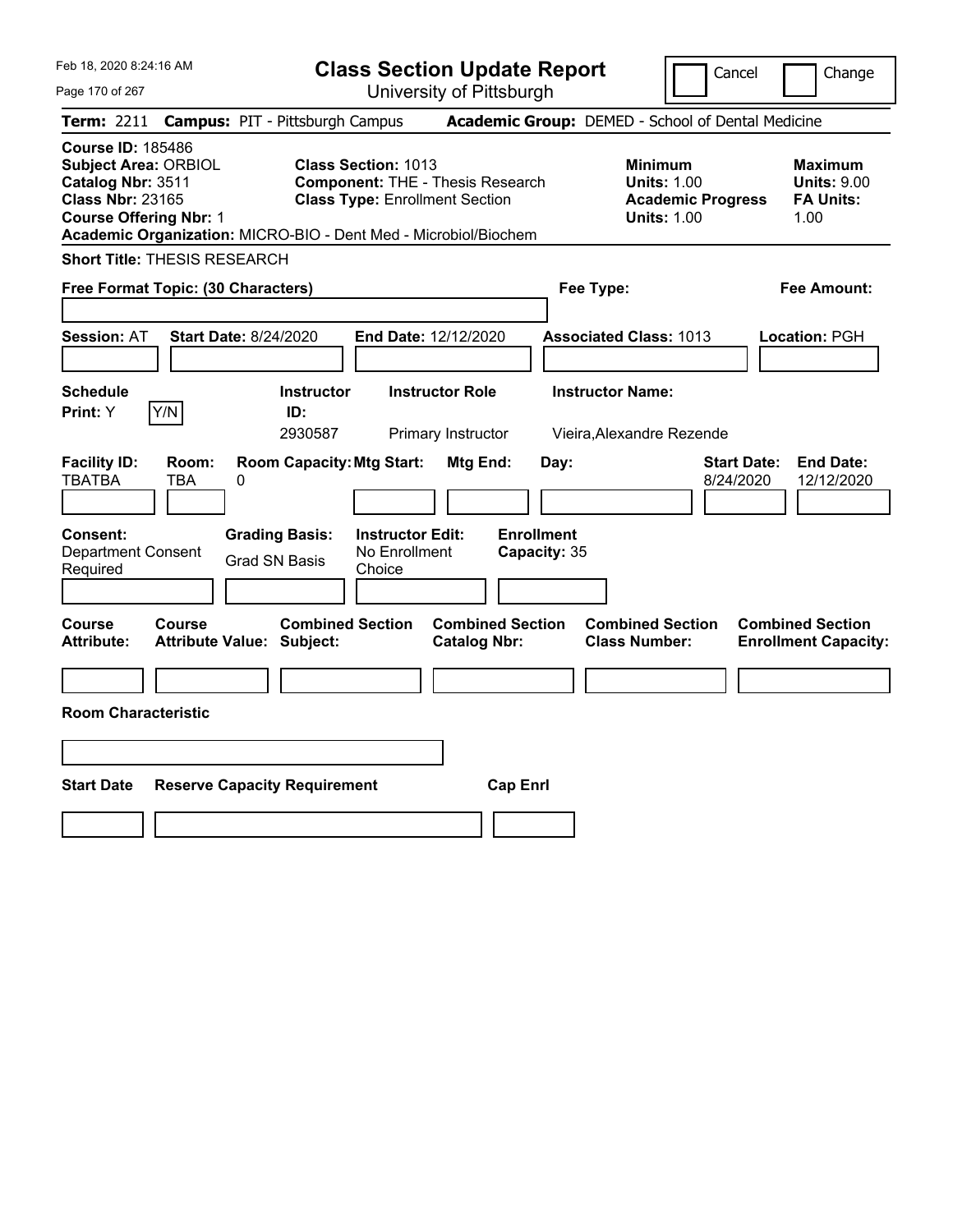| Feb 18, 2020 8:24:16 AM                                                                                                                                                                                     | <b>Class Section Update Report</b>                                                                             |                                                                            | Change<br>Cancel                                                                                                                                           |
|-------------------------------------------------------------------------------------------------------------------------------------------------------------------------------------------------------------|----------------------------------------------------------------------------------------------------------------|----------------------------------------------------------------------------|------------------------------------------------------------------------------------------------------------------------------------------------------------|
| Page 171 of 267                                                                                                                                                                                             | University of Pittsburgh                                                                                       |                                                                            |                                                                                                                                                            |
| Term: 2211                                                                                                                                                                                                  | <b>Campus: PIT - Pittsburgh Campus</b>                                                                         | Academic Group: DEMED - School of Dental Medicine                          |                                                                                                                                                            |
| <b>Course ID: 185486</b><br><b>Subject Area: ORBIOL</b><br>Catalog Nbr: 3511<br><b>Class Nbr: 23166</b><br><b>Course Offering Nbr: 1</b><br>Academic Organization: MICRO-BIO - Dent Med - Microbiol/Biochem | <b>Class Section: 1014</b><br><b>Component: THE - Thesis Research</b><br><b>Class Type: Enrollment Section</b> |                                                                            | <b>Minimum</b><br><b>Maximum</b><br><b>Units: 1.00</b><br><b>Units: 9.00</b><br><b>FA Units:</b><br><b>Academic Progress</b><br><b>Units: 1.00</b><br>1.00 |
| <b>Short Title: THESIS RESEARCH</b>                                                                                                                                                                         |                                                                                                                |                                                                            |                                                                                                                                                            |
| Free Format Topic: (30 Characters)                                                                                                                                                                          |                                                                                                                | Fee Type:                                                                  | Fee Amount:                                                                                                                                                |
| <b>Start Date: 8/24/2020</b><br><b>Session: AT</b>                                                                                                                                                          | <b>End Date: 12/12/2020</b>                                                                                    | <b>Associated Class: 1014</b>                                              | Location: PGH                                                                                                                                              |
| <b>Schedule</b><br>Y/N<br><b>Print: Y</b>                                                                                                                                                                   | Instructor<br><b>Instructor Role</b><br>ID:<br>0                                                               | <b>Instructor Name:</b><br>No Instructor Assigned                          |                                                                                                                                                            |
| <b>Facility ID:</b><br>Room:<br><b>TBATBA</b><br>TBA<br>$\boldsymbol{0}$                                                                                                                                    | <b>Room Capacity: Mtg Start:</b><br>Mtg End:                                                                   | Day:                                                                       | <b>Start Date:</b><br><b>End Date:</b><br>8/24/2020<br>12/12/2020                                                                                          |
| Consent:<br><b>Grading Basis:</b><br><b>Department Consent</b><br><b>Grad SN Basis</b><br>Required                                                                                                          | <b>Instructor Edit:</b><br>No Enrollment<br>Choice                                                             | <b>Enrollment</b><br>Capacity: 35                                          |                                                                                                                                                            |
| Course<br><b>Course</b><br><b>Attribute:</b><br><b>Attribute Value: Subject:</b>                                                                                                                            | <b>Combined Section</b><br><b>Catalog Nbr:</b>                                                                 | <b>Combined Section</b><br><b>Combined Section</b><br><b>Class Number:</b> | <b>Combined Section</b><br><b>Enrollment Capacity:</b>                                                                                                     |
|                                                                                                                                                                                                             |                                                                                                                |                                                                            |                                                                                                                                                            |
| <b>Room Characteristic</b>                                                                                                                                                                                  |                                                                                                                |                                                                            |                                                                                                                                                            |
|                                                                                                                                                                                                             |                                                                                                                |                                                                            |                                                                                                                                                            |
| <b>Start Date</b><br><b>Reserve Capacity Requirement</b>                                                                                                                                                    |                                                                                                                | <b>Cap Enrl</b>                                                            |                                                                                                                                                            |
|                                                                                                                                                                                                             |                                                                                                                |                                                                            |                                                                                                                                                            |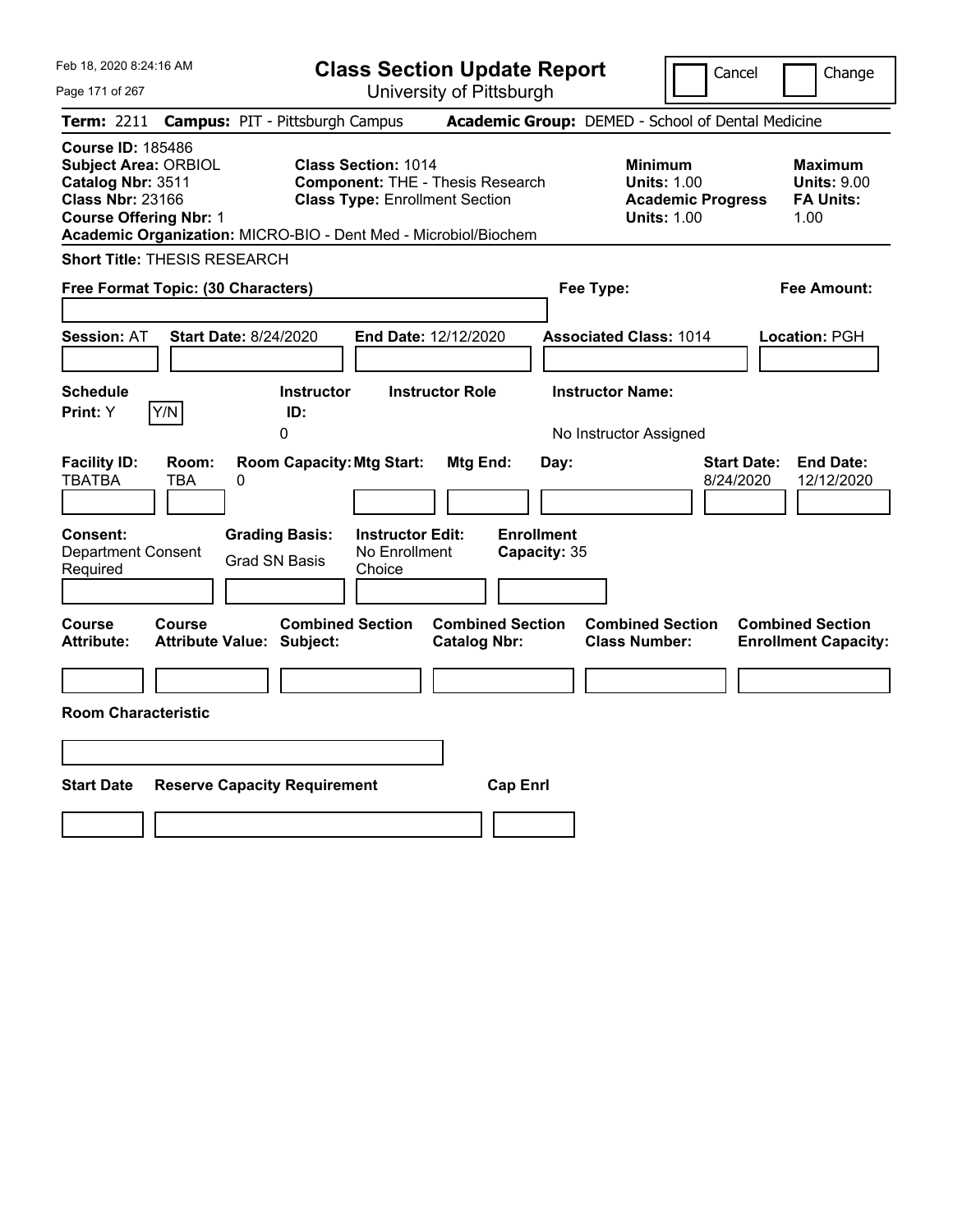| Feb 18, 2020 8:24:16 AM                                                                                                                                                                                     |                                                                                                                | <b>Class Section Update Report</b>             | Cancel                                                                                 | Change                                                           |
|-------------------------------------------------------------------------------------------------------------------------------------------------------------------------------------------------------------|----------------------------------------------------------------------------------------------------------------|------------------------------------------------|----------------------------------------------------------------------------------------|------------------------------------------------------------------|
| Page 172 of 267                                                                                                                                                                                             |                                                                                                                | University of Pittsburgh                       |                                                                                        |                                                                  |
| Term: 2211                                                                                                                                                                                                  | <b>Campus: PIT - Pittsburgh Campus</b>                                                                         |                                                | Academic Group: DEMED - School of Dental Medicine                                      |                                                                  |
| <b>Course ID: 185486</b><br><b>Subject Area: ORBIOL</b><br>Catalog Nbr: 3511<br><b>Class Nbr: 23167</b><br><b>Course Offering Nbr: 1</b><br>Academic Organization: MICRO-BIO - Dent Med - Microbiol/Biochem | <b>Class Section: 1015</b><br><b>Component: THE - Thesis Research</b><br><b>Class Type: Enrollment Section</b> |                                                | <b>Minimum</b><br><b>Units: 1.00</b><br><b>Academic Progress</b><br><b>Units: 1.00</b> | <b>Maximum</b><br><b>Units: 9.00</b><br><b>FA Units:</b><br>1.00 |
| <b>Short Title: THESIS RESEARCH</b>                                                                                                                                                                         |                                                                                                                |                                                |                                                                                        |                                                                  |
| Free Format Topic: (30 Characters)                                                                                                                                                                          |                                                                                                                |                                                | Fee Type:                                                                              | Fee Amount:                                                      |
| <b>Start Date: 8/24/2020</b><br><b>Session: AT</b>                                                                                                                                                          | End Date: 12/12/2020                                                                                           |                                                | <b>Associated Class: 1015</b>                                                          | Location: PGH                                                    |
| <b>Schedule</b><br>Y/N<br>Print: Y                                                                                                                                                                          | <b>Instructor Role</b><br><b>Instructor</b><br>ID:<br>0                                                        |                                                | <b>Instructor Name:</b><br>No Instructor Assigned                                      |                                                                  |
| <b>Facility ID:</b><br>Room:<br><b>TBATBA</b><br>TBA<br>0                                                                                                                                                   | <b>Room Capacity: Mtg Start:</b>                                                                               | Mtg End:<br>Day:                               | <b>Start Date:</b><br>8/24/2020                                                        | <b>End Date:</b><br>12/12/2020                                   |
| <b>Consent:</b><br><b>Department Consent</b><br>Required                                                                                                                                                    | <b>Instructor Edit:</b><br><b>Grading Basis:</b><br>No Enrollment<br><b>Grad SN Basis</b><br>Choice            | <b>Enrollment</b><br>Capacity: 35              |                                                                                        |                                                                  |
| <b>Course</b><br><b>Course</b><br><b>Attribute:</b><br><b>Attribute Value: Subject:</b>                                                                                                                     | <b>Combined Section</b>                                                                                        | <b>Combined Section</b><br><b>Catalog Nbr:</b> | <b>Combined Section</b><br><b>Class Number:</b>                                        | <b>Combined Section</b><br><b>Enrollment Capacity:</b>           |
| <b>Room Characteristic</b>                                                                                                                                                                                  |                                                                                                                |                                                |                                                                                        |                                                                  |
|                                                                                                                                                                                                             |                                                                                                                |                                                |                                                                                        |                                                                  |
| <b>Start Date</b><br><b>Reserve Capacity Requirement</b>                                                                                                                                                    |                                                                                                                | <b>Cap Enrl</b>                                |                                                                                        |                                                                  |
|                                                                                                                                                                                                             |                                                                                                                |                                                |                                                                                        |                                                                  |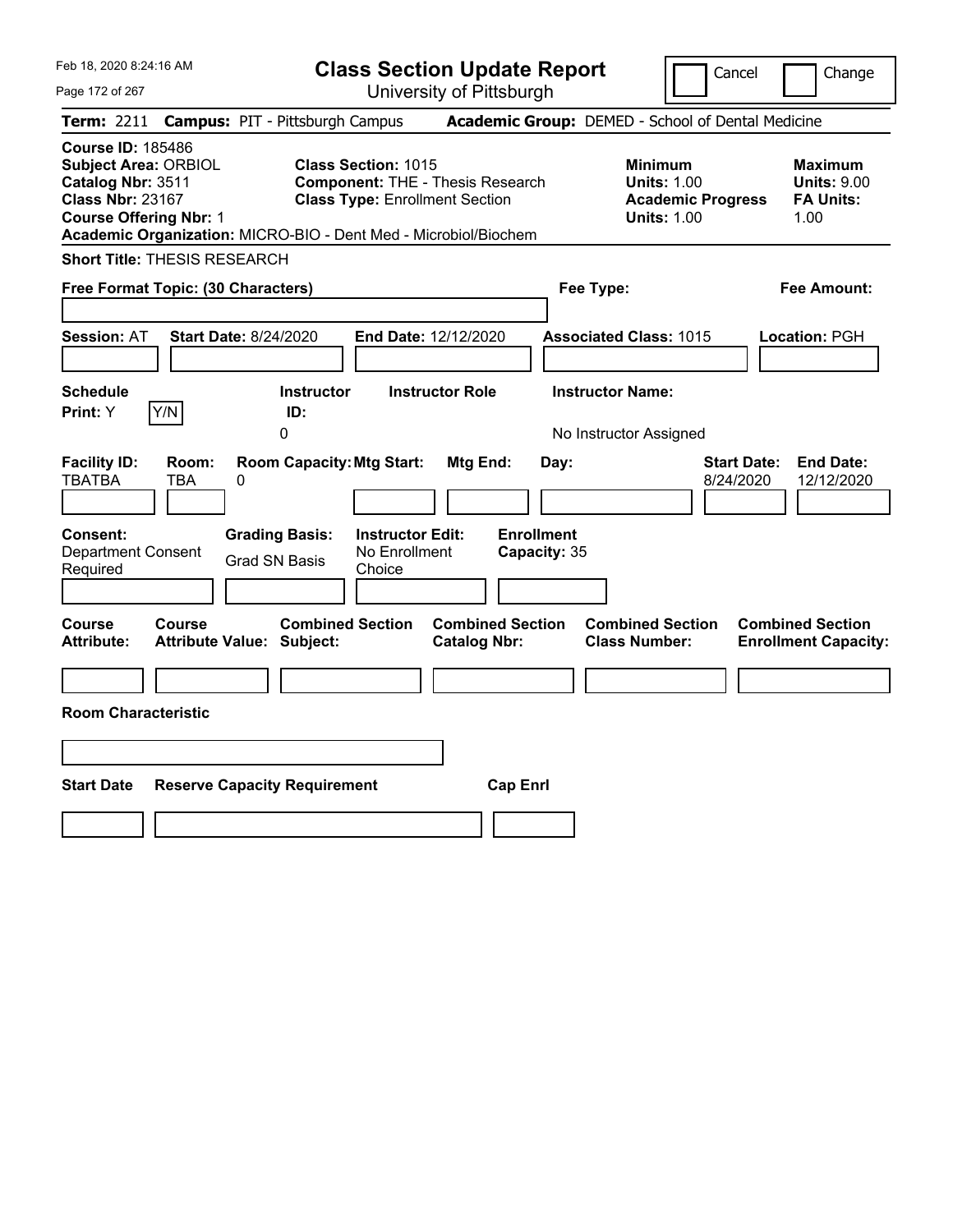| Feb 18, 2020 8:24:16 AM                                                                                                                                                                                     | <b>Class Section Update Report</b>                                                                      |                                                                            | Cancel                                                                                 | Change                                                           |
|-------------------------------------------------------------------------------------------------------------------------------------------------------------------------------------------------------------|---------------------------------------------------------------------------------------------------------|----------------------------------------------------------------------------|----------------------------------------------------------------------------------------|------------------------------------------------------------------|
| Page 173 of 267                                                                                                                                                                                             | University of Pittsburgh                                                                                |                                                                            |                                                                                        |                                                                  |
| Term: 2211                                                                                                                                                                                                  | <b>Campus: PIT - Pittsburgh Campus</b>                                                                  | Academic Group: DEMED - School of Dental Medicine                          |                                                                                        |                                                                  |
| <b>Course ID: 185486</b><br><b>Subject Area: ORBIOL</b><br>Catalog Nbr: 3511<br><b>Class Nbr: 23168</b><br><b>Course Offering Nbr: 1</b><br>Academic Organization: MICRO-BIO - Dent Med - Microbiol/Biochem | Class Section: 1016<br><b>Component: THE - Thesis Research</b><br><b>Class Type: Enrollment Section</b> |                                                                            | <b>Minimum</b><br><b>Units: 1.00</b><br><b>Academic Progress</b><br><b>Units: 1.00</b> | <b>Maximum</b><br><b>Units: 9.00</b><br><b>FA Units:</b><br>1.00 |
| <b>Short Title: THESIS RESEARCH</b>                                                                                                                                                                         |                                                                                                         |                                                                            |                                                                                        |                                                                  |
| Free Format Topic: (30 Characters)                                                                                                                                                                          |                                                                                                         | Fee Type:                                                                  |                                                                                        | Fee Amount:                                                      |
| <b>Start Date: 8/24/2020</b><br><b>Session: AT</b>                                                                                                                                                          | <b>End Date: 12/12/2020</b>                                                                             | <b>Associated Class: 1016</b>                                              |                                                                                        | Location: PGH                                                    |
| <b>Schedule</b><br>Y/N<br><b>Print: Y</b>                                                                                                                                                                   | Instructor<br><b>Instructor Role</b><br>ID:<br>0                                                        | <b>Instructor Name:</b><br>No Instructor Assigned                          |                                                                                        |                                                                  |
| <b>Facility ID:</b><br>Room:<br><b>TBATBA</b><br>TBA<br>$\boldsymbol{0}$                                                                                                                                    | <b>Room Capacity: Mtg Start:</b><br>Mtg End:                                                            | Day:                                                                       | <b>Start Date:</b><br>8/24/2020                                                        | <b>End Date:</b><br>12/12/2020                                   |
| Consent:<br><b>Grading Basis:</b><br><b>Department Consent</b><br><b>Grad SN Basis</b><br>Required                                                                                                          | <b>Instructor Edit:</b><br>No Enrollment<br>Choice                                                      | <b>Enrollment</b><br>Capacity: 35                                          |                                                                                        |                                                                  |
| Course<br><b>Course</b><br><b>Attribute:</b><br><b>Attribute Value: Subject:</b>                                                                                                                            | <b>Combined Section</b><br><b>Catalog Nbr:</b>                                                          | <b>Combined Section</b><br><b>Combined Section</b><br><b>Class Number:</b> |                                                                                        | <b>Combined Section</b><br><b>Enrollment Capacity:</b>           |
|                                                                                                                                                                                                             |                                                                                                         |                                                                            |                                                                                        |                                                                  |
| <b>Room Characteristic</b>                                                                                                                                                                                  |                                                                                                         |                                                                            |                                                                                        |                                                                  |
|                                                                                                                                                                                                             |                                                                                                         |                                                                            |                                                                                        |                                                                  |
| <b>Start Date</b><br><b>Reserve Capacity Requirement</b>                                                                                                                                                    |                                                                                                         | <b>Cap Enrl</b>                                                            |                                                                                        |                                                                  |
|                                                                                                                                                                                                             |                                                                                                         |                                                                            |                                                                                        |                                                                  |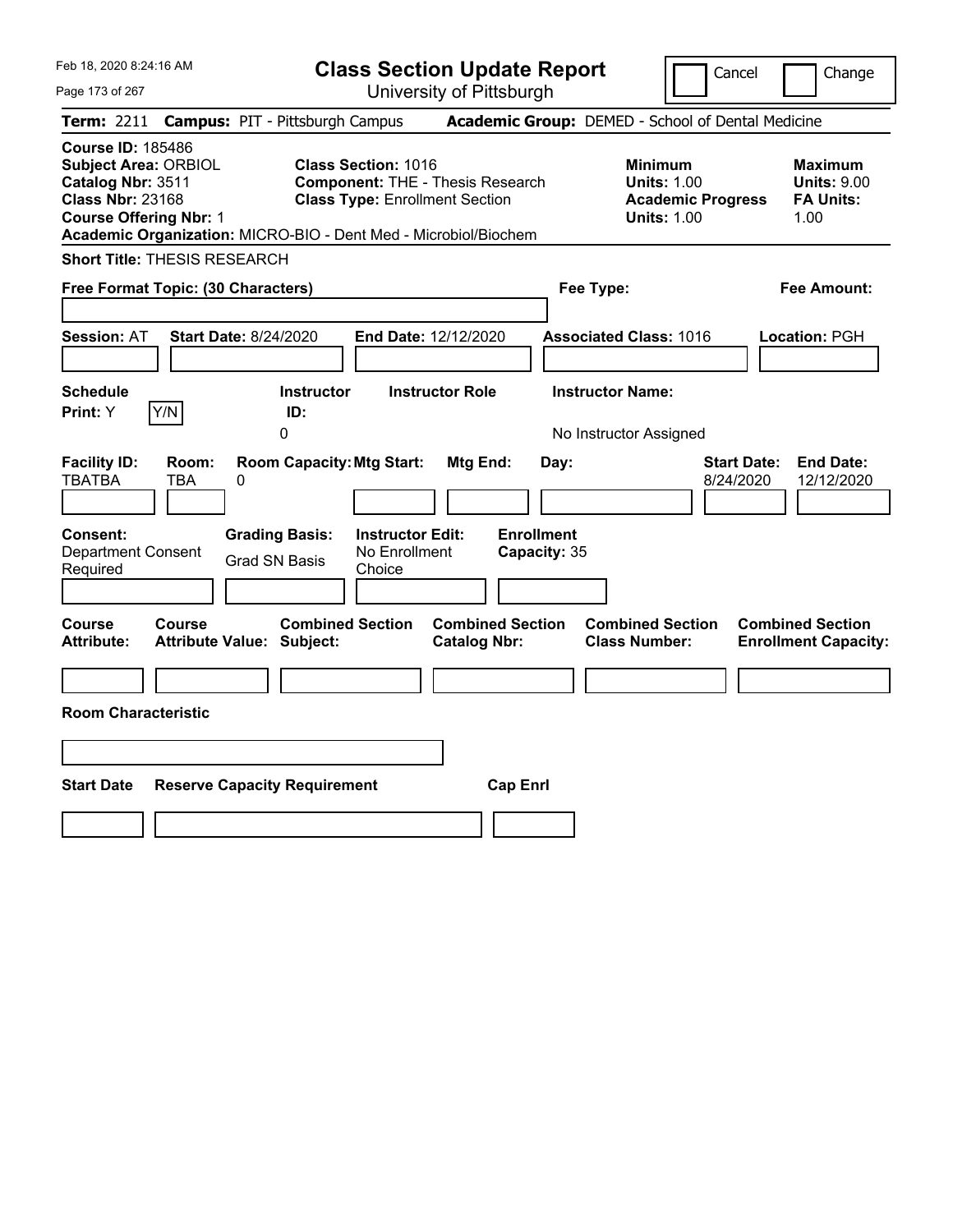| Feb 18, 2020 8:24:16 AM                                                                                                                  | <b>Class Section Update Report</b>                                                                                                                                                | Change<br>Cancel                                                                                                                                           |
|------------------------------------------------------------------------------------------------------------------------------------------|-----------------------------------------------------------------------------------------------------------------------------------------------------------------------------------|------------------------------------------------------------------------------------------------------------------------------------------------------------|
| Page 174 of 267                                                                                                                          | University of Pittsburgh                                                                                                                                                          |                                                                                                                                                            |
| Term: 2211                                                                                                                               | Academic Group: DEMED - School of Dental Medicine<br><b>Campus: PIT - Pittsburgh Campus</b>                                                                                       |                                                                                                                                                            |
| <b>Course ID: 185486</b><br><b>Subject Area: ORBIOL</b><br>Catalog Nbr: 3511<br><b>Class Nbr: 23169</b><br><b>Course Offering Nbr: 1</b> | <b>Class Section: 1017</b><br><b>Component: THE - Thesis Research</b><br><b>Class Type: Enrollment Section</b><br>Academic Organization: MICRO-BIO - Dent Med - Microbiol/Biochem | <b>Minimum</b><br><b>Maximum</b><br><b>Units: 1.00</b><br><b>Units: 9.00</b><br><b>FA Units:</b><br><b>Academic Progress</b><br><b>Units: 1.00</b><br>1.00 |
| <b>Short Title: THESIS RESEARCH</b>                                                                                                      |                                                                                                                                                                                   |                                                                                                                                                            |
| Free Format Topic: (30 Characters)                                                                                                       | Fee Type:                                                                                                                                                                         | Fee Amount:                                                                                                                                                |
| <b>Start Date: 8/24/2020</b><br><b>Session: AT</b>                                                                                       | End Date: 12/12/2020<br><b>Associated Class: 1017</b>                                                                                                                             | Location: PGH                                                                                                                                              |
| <b>Schedule</b><br>Y/N<br>Print: Y                                                                                                       | <b>Instructor Role</b><br><b>Instructor Name:</b><br><b>Instructor</b><br>ID:<br>0<br>No Instructor Assigned                                                                      |                                                                                                                                                            |
| <b>Facility ID:</b><br>Room:<br><b>TBATBA</b><br><b>TBA</b><br>0                                                                         | <b>Room Capacity: Mtg Start:</b><br>Mtg End:<br>Day:                                                                                                                              | <b>Start Date:</b><br><b>End Date:</b><br>8/24/2020<br>12/12/2020                                                                                          |
| <b>Grading Basis:</b><br><b>Consent:</b><br><b>Department Consent</b><br><b>Grad SN Basis</b><br>Required                                | <b>Enrollment</b><br><b>Instructor Edit:</b><br>No Enrollment<br>Capacity: 35<br>Choice                                                                                           |                                                                                                                                                            |
| <b>Course</b><br><b>Course</b><br><b>Attribute Value: Subject:</b><br><b>Attribute:</b>                                                  | <b>Combined Section</b><br><b>Combined Section</b><br><b>Catalog Nbr:</b>                                                                                                         | <b>Combined Section</b><br><b>Combined Section</b><br><b>Class Number:</b><br><b>Enrollment Capacity:</b>                                                  |
| <b>Room Characteristic</b>                                                                                                               |                                                                                                                                                                                   |                                                                                                                                                            |
|                                                                                                                                          |                                                                                                                                                                                   |                                                                                                                                                            |
|                                                                                                                                          |                                                                                                                                                                                   |                                                                                                                                                            |
| <b>Start Date</b><br><b>Reserve Capacity Requirement</b>                                                                                 | <b>Cap Enrl</b>                                                                                                                                                                   |                                                                                                                                                            |
|                                                                                                                                          |                                                                                                                                                                                   |                                                                                                                                                            |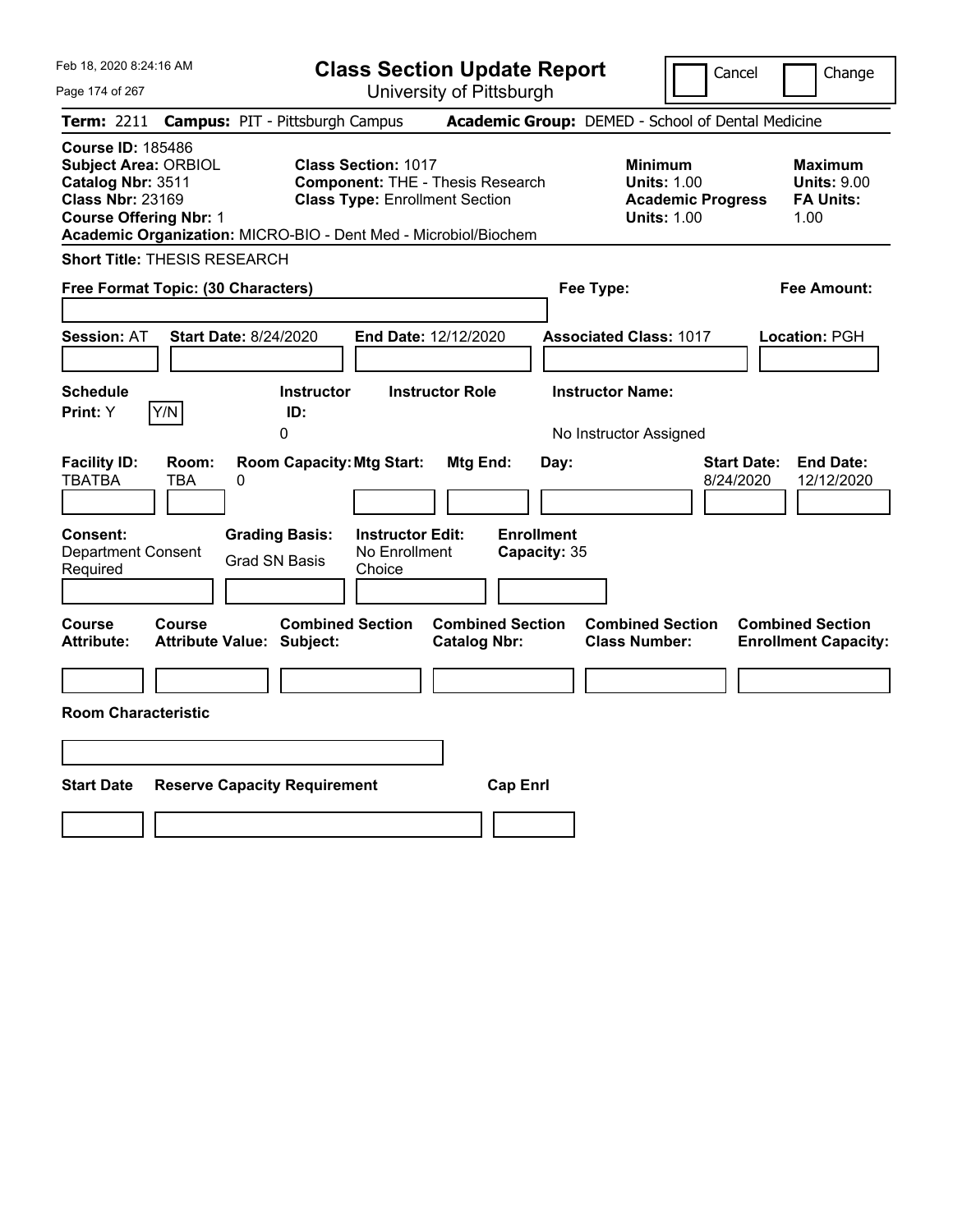| Feb 18, 2020 8:24:16 AM                                                                                                                  | <b>Class Section Update Report</b>                                                                                                                                                | Change<br>Cancel                                                                                                                                           |
|------------------------------------------------------------------------------------------------------------------------------------------|-----------------------------------------------------------------------------------------------------------------------------------------------------------------------------------|------------------------------------------------------------------------------------------------------------------------------------------------------------|
| Page 175 of 267                                                                                                                          | University of Pittsburgh                                                                                                                                                          |                                                                                                                                                            |
| Term: 2211                                                                                                                               | <b>Campus: PIT - Pittsburgh Campus</b>                                                                                                                                            | Academic Group: DEMED - School of Dental Medicine                                                                                                          |
| <b>Course ID: 185486</b><br><b>Subject Area: ORBIOL</b><br>Catalog Nbr: 3511<br><b>Class Nbr: 23170</b><br><b>Course Offering Nbr: 1</b> | <b>Class Section: 1018</b><br><b>Component: THE - Thesis Research</b><br><b>Class Type: Enrollment Section</b><br>Academic Organization: MICRO-BIO - Dent Med - Microbiol/Biochem | <b>Minimum</b><br><b>Maximum</b><br><b>Units: 1.00</b><br><b>Units: 9.00</b><br><b>FA Units:</b><br><b>Academic Progress</b><br><b>Units: 1.00</b><br>1.00 |
| <b>Short Title: THESIS RESEARCH</b>                                                                                                      |                                                                                                                                                                                   |                                                                                                                                                            |
| Free Format Topic: (30 Characters)                                                                                                       | Fee Type:                                                                                                                                                                         | Fee Amount:                                                                                                                                                |
| <b>Start Date: 8/24/2020</b><br><b>Session: AT</b>                                                                                       | End Date: 12/12/2020<br><b>Associated Class: 1018</b>                                                                                                                             | Location: PGH                                                                                                                                              |
| <b>Schedule</b><br>Y/N<br>Print: Y                                                                                                       | <b>Instructor Role</b><br><b>Instructor Name:</b><br><b>Instructor</b><br>ID:<br>0<br>No Instructor Assigned                                                                      |                                                                                                                                                            |
| <b>Facility ID:</b><br>Room:<br><b>TBATBA</b><br><b>TBA</b><br>0                                                                         | <b>Room Capacity: Mtg Start:</b><br>Mtg End:<br>Day:                                                                                                                              | <b>Start Date:</b><br><b>End Date:</b><br>8/24/2020<br>12/12/2020                                                                                          |
| <b>Grading Basis:</b><br><b>Consent:</b><br><b>Department Consent</b><br><b>Grad SN Basis</b><br>Required                                | <b>Enrollment</b><br><b>Instructor Edit:</b><br>No Enrollment<br>Capacity: 35<br>Choice                                                                                           |                                                                                                                                                            |
| <b>Course</b><br><b>Course</b><br><b>Attribute Value: Subject:</b><br><b>Attribute:</b>                                                  | <b>Combined Section</b><br><b>Combined Section</b><br><b>Catalog Nbr:</b>                                                                                                         | <b>Combined Section</b><br><b>Combined Section</b><br><b>Class Number:</b><br><b>Enrollment Capacity:</b>                                                  |
| <b>Room Characteristic</b>                                                                                                               |                                                                                                                                                                                   |                                                                                                                                                            |
|                                                                                                                                          |                                                                                                                                                                                   |                                                                                                                                                            |
|                                                                                                                                          |                                                                                                                                                                                   |                                                                                                                                                            |
| <b>Start Date</b><br><b>Reserve Capacity Requirement</b>                                                                                 | <b>Cap Enrl</b>                                                                                                                                                                   |                                                                                                                                                            |
|                                                                                                                                          |                                                                                                                                                                                   |                                                                                                                                                            |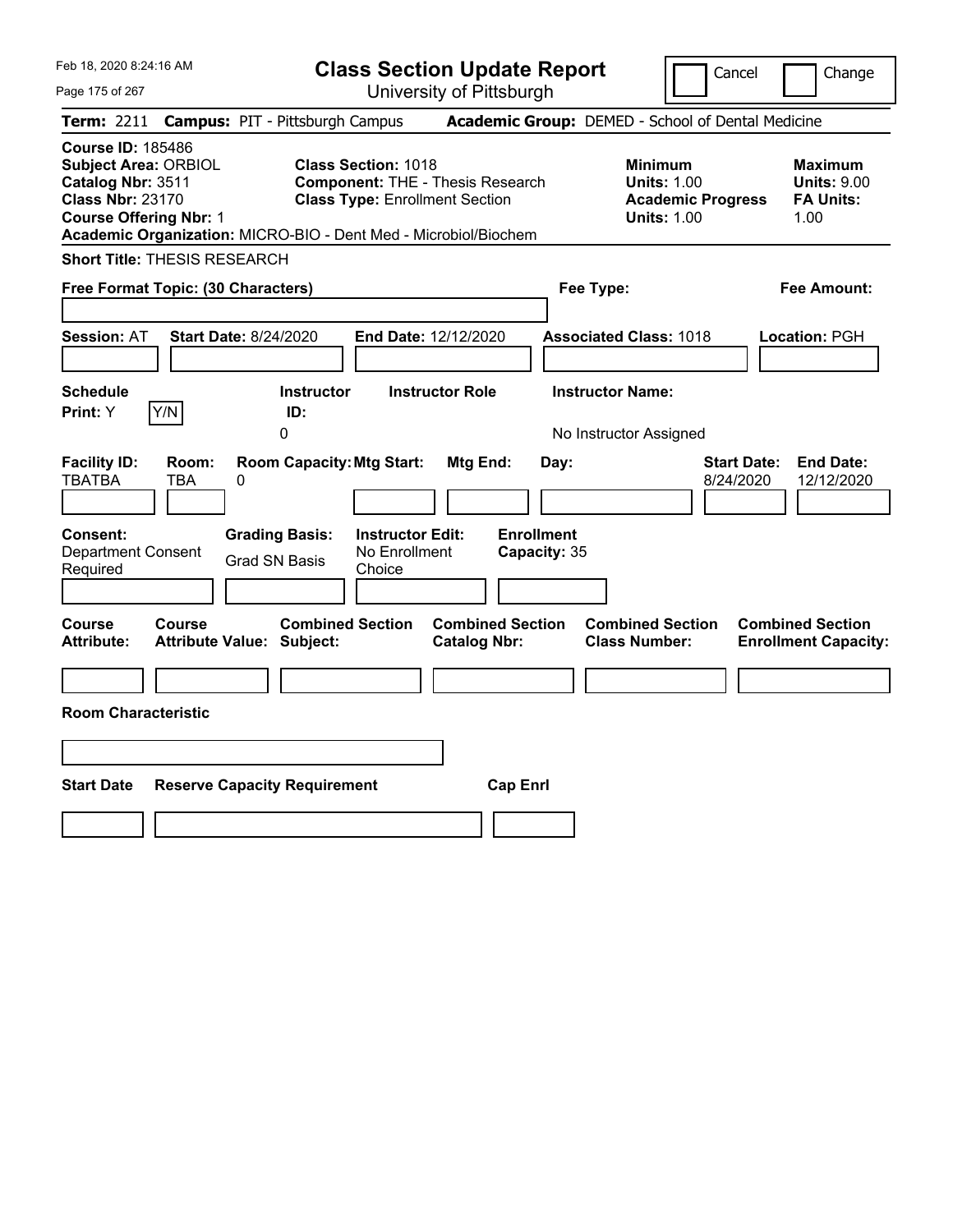| Feb 18, 2020 8:24:16 AM                                                                                                                                                                                     |                                                                                                                | <b>Class Section Update Report</b>             | Cancel                                                                                 | Change                                                           |
|-------------------------------------------------------------------------------------------------------------------------------------------------------------------------------------------------------------|----------------------------------------------------------------------------------------------------------------|------------------------------------------------|----------------------------------------------------------------------------------------|------------------------------------------------------------------|
| Page 176 of 267                                                                                                                                                                                             |                                                                                                                | University of Pittsburgh                       |                                                                                        |                                                                  |
| Term: 2211                                                                                                                                                                                                  | <b>Campus: PIT - Pittsburgh Campus</b>                                                                         |                                                | Academic Group: DEMED - School of Dental Medicine                                      |                                                                  |
| <b>Course ID: 185486</b><br><b>Subject Area: ORBIOL</b><br>Catalog Nbr: 3511<br><b>Class Nbr: 23171</b><br><b>Course Offering Nbr: 1</b><br>Academic Organization: MICRO-BIO - Dent Med - Microbiol/Biochem | <b>Class Section: 1019</b><br><b>Component: THE - Thesis Research</b><br><b>Class Type: Enrollment Section</b> |                                                | <b>Minimum</b><br><b>Units: 1.00</b><br><b>Academic Progress</b><br><b>Units: 1.00</b> | <b>Maximum</b><br><b>Units: 9.00</b><br><b>FA Units:</b><br>1.00 |
| <b>Short Title: THESIS RESEARCH</b>                                                                                                                                                                         |                                                                                                                |                                                |                                                                                        |                                                                  |
| Free Format Topic: (30 Characters)                                                                                                                                                                          |                                                                                                                |                                                | Fee Type:                                                                              | Fee Amount:                                                      |
| <b>Start Date: 8/24/2020</b><br><b>Session: AT</b>                                                                                                                                                          | End Date: 12/12/2020                                                                                           |                                                | <b>Associated Class: 1019</b>                                                          | Location: PGH                                                    |
| <b>Schedule</b><br>Y/N<br>Print: Y                                                                                                                                                                          | <b>Instructor</b><br>ID:<br>0                                                                                  | <b>Instructor Role</b>                         | <b>Instructor Name:</b><br>No Instructor Assigned                                      |                                                                  |
| <b>Facility ID:</b><br>Room:<br><b>TBATBA</b><br>TBA<br>0                                                                                                                                                   | <b>Room Capacity: Mtg Start:</b>                                                                               | Mtg End:<br>Day:                               | <b>Start Date:</b><br>8/24/2020                                                        | <b>End Date:</b><br>12/12/2020                                   |
| <b>Consent:</b><br><b>Department Consent</b><br>Required                                                                                                                                                    | <b>Instructor Edit:</b><br><b>Grading Basis:</b><br>No Enrollment<br><b>Grad SN Basis</b><br>Choice            | <b>Enrollment</b><br>Capacity: 35              |                                                                                        |                                                                  |
| <b>Course</b><br><b>Course</b><br><b>Attribute:</b><br><b>Attribute Value: Subject:</b>                                                                                                                     | <b>Combined Section</b>                                                                                        | <b>Combined Section</b><br><b>Catalog Nbr:</b> | <b>Combined Section</b><br><b>Class Number:</b>                                        | <b>Combined Section</b><br><b>Enrollment Capacity:</b>           |
| <b>Room Characteristic</b>                                                                                                                                                                                  |                                                                                                                |                                                |                                                                                        |                                                                  |
|                                                                                                                                                                                                             |                                                                                                                |                                                |                                                                                        |                                                                  |
| <b>Start Date</b><br><b>Reserve Capacity Requirement</b>                                                                                                                                                    |                                                                                                                | <b>Cap Enrl</b>                                |                                                                                        |                                                                  |
|                                                                                                                                                                                                             |                                                                                                                |                                                |                                                                                        |                                                                  |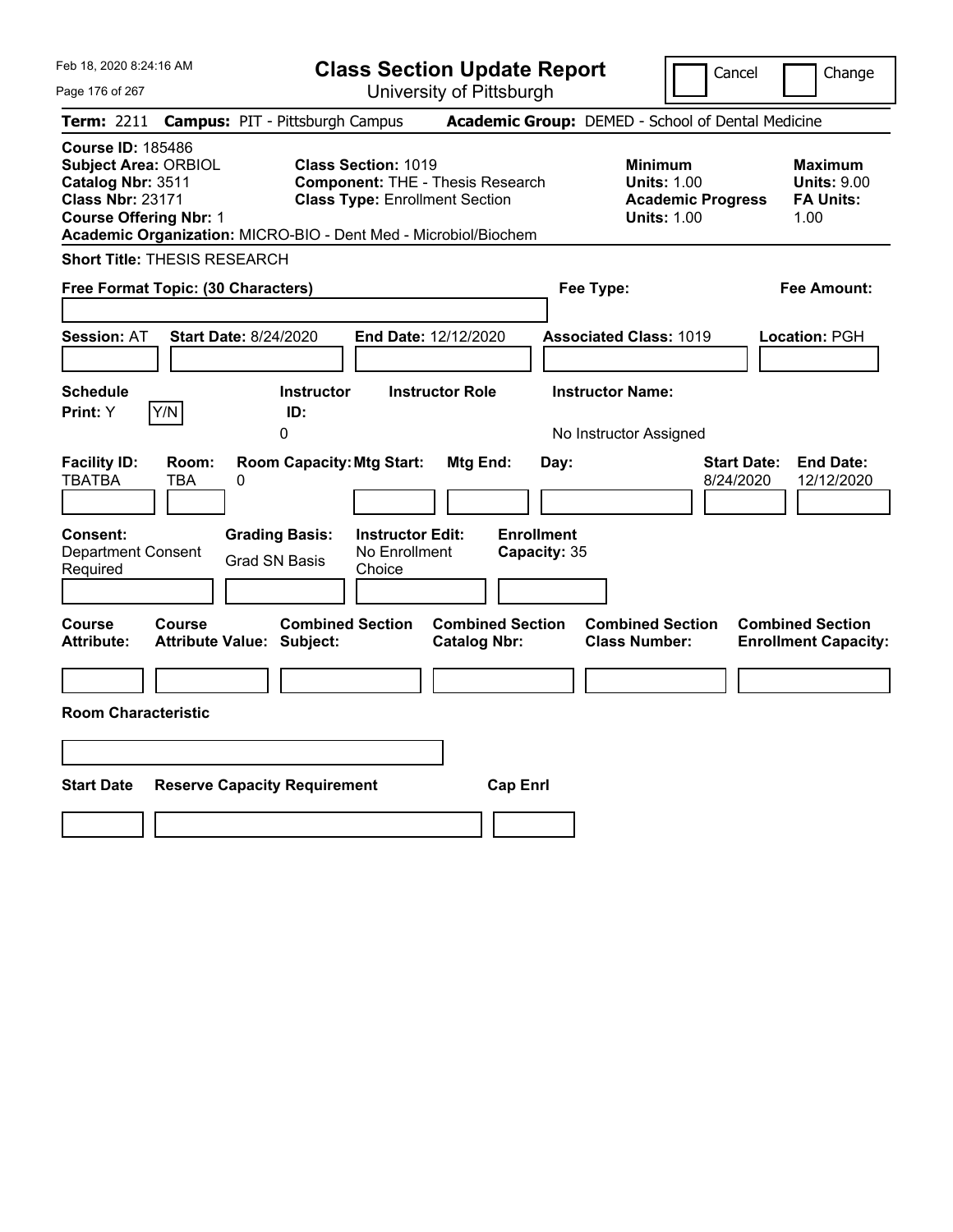| Feb 18, 2020 8:24:16 AM<br>Page 177 of 267                                                                                                                                                                  | <b>Class Section Update Report</b><br>University of Pittsburgh                                                                                                                      | Cancel                                                                                                                    | Change                                                           |
|-------------------------------------------------------------------------------------------------------------------------------------------------------------------------------------------------------------|-------------------------------------------------------------------------------------------------------------------------------------------------------------------------------------|---------------------------------------------------------------------------------------------------------------------------|------------------------------------------------------------------|
| <b>Campus: PIT - Pittsburgh Campus</b><br><b>Term: 2211</b>                                                                                                                                                 |                                                                                                                                                                                     | Academic Group: DEMED - School of Dental Medicine                                                                         |                                                                  |
| <b>Course ID: 189701</b><br><b>Subject Area: ORBIOL</b><br>Catalog Nbr: 3513<br><b>Class Nbr: 27182</b><br><b>Course Offering Nbr: 1</b><br>Academic Organization: MICRO-BIO - Dent Med - Microbiol/Biochem | <b>Class Section: 1010</b><br><b>Component: LEC - Lecture</b><br><b>Class Type: Enrollment Section</b>                                                                              | <b>Minimum</b><br><b>Units: 2.00</b><br><b>Academic Progress</b><br><b>Units: 2.00</b>                                    | <b>Maximum</b><br><b>Units: 2.00</b><br><b>FA Units:</b><br>2.00 |
| Short Title: MOLECULAR AND CELL BIOLOGY 1                                                                                                                                                                   |                                                                                                                                                                                     |                                                                                                                           |                                                                  |
| Free Format Topic: (30 Characters)                                                                                                                                                                          |                                                                                                                                                                                     | Fee Type:                                                                                                                 | <b>Fee Amount:</b>                                               |
| Session: GDT<br><b>Start Date: 8/24/2020</b>                                                                                                                                                                | End Date: 12/11/2020                                                                                                                                                                | <b>Associated Class: 1010</b>                                                                                             | <b>Location: PGH</b>                                             |
| <b>Schedule</b><br>Y/N<br>Print: Y<br>ID:                                                                                                                                                                   | <b>Instructor Role</b><br><b>Instructor</b><br>2959413<br>Primary Instructor<br>3511587<br>Secondary Instructor<br>Primary Instructor<br>2959413<br>3511587<br>Secondary Instructor | <b>Instructor Name:</b><br>Napierala, Dobrawa<br>Syed-Picard, Fatima Naz<br>Napierala, Dobrawa<br>Syed-Picard, Fatima Naz |                                                                  |
| <b>Facility ID:</b><br>Room:<br><b>SALK00355</b><br>00355<br>171<br>130<br><b>SALK00456</b><br>00456                                                                                                        | <b>Room Capacity: Mtg Start:</b><br>Mtg End:<br>4:50 PM<br>$3:00$ PM<br>3:00 PM<br>4:50 PM                                                                                          | Day:<br><b>Start Date:</b><br>Mo<br>8/24/2020<br>We<br>8/24/2020                                                          | <b>End Date:</b><br>12/11/2020<br>12/11/2020                     |
| <b>Grading Basis:</b><br><b>Consent:</b><br>No Special Consent<br><b>Grad Letter Grade</b><br>Required                                                                                                      | <b>Enrollment</b><br><b>Instructor Edit:</b><br>Capacity: 5<br>No Enrollment<br>Choice                                                                                              |                                                                                                                           |                                                                  |
| <b>Course</b><br><b>Course</b><br><b>Attribute:</b><br><b>Attribute Value: Subject:</b>                                                                                                                     | <b>Combined Section</b><br><b>Combined Section</b><br><b>Catalog Nbr:</b>                                                                                                           | <b>Combined Section</b><br><b>Class Number:</b>                                                                           | <b>Combined Section</b><br><b>Enrollment Capacity:</b>           |
| <b>Room Characteristic</b><br>PeopleSoft - Scheduled (PS)                                                                                                                                                   |                                                                                                                                                                                     |                                                                                                                           |                                                                  |
| <b>Start Date</b><br><b>Reserve Capacity Requirement</b>                                                                                                                                                    | <b>Cap Enrl</b>                                                                                                                                                                     |                                                                                                                           |                                                                  |
|                                                                                                                                                                                                             |                                                                                                                                                                                     |                                                                                                                           |                                                                  |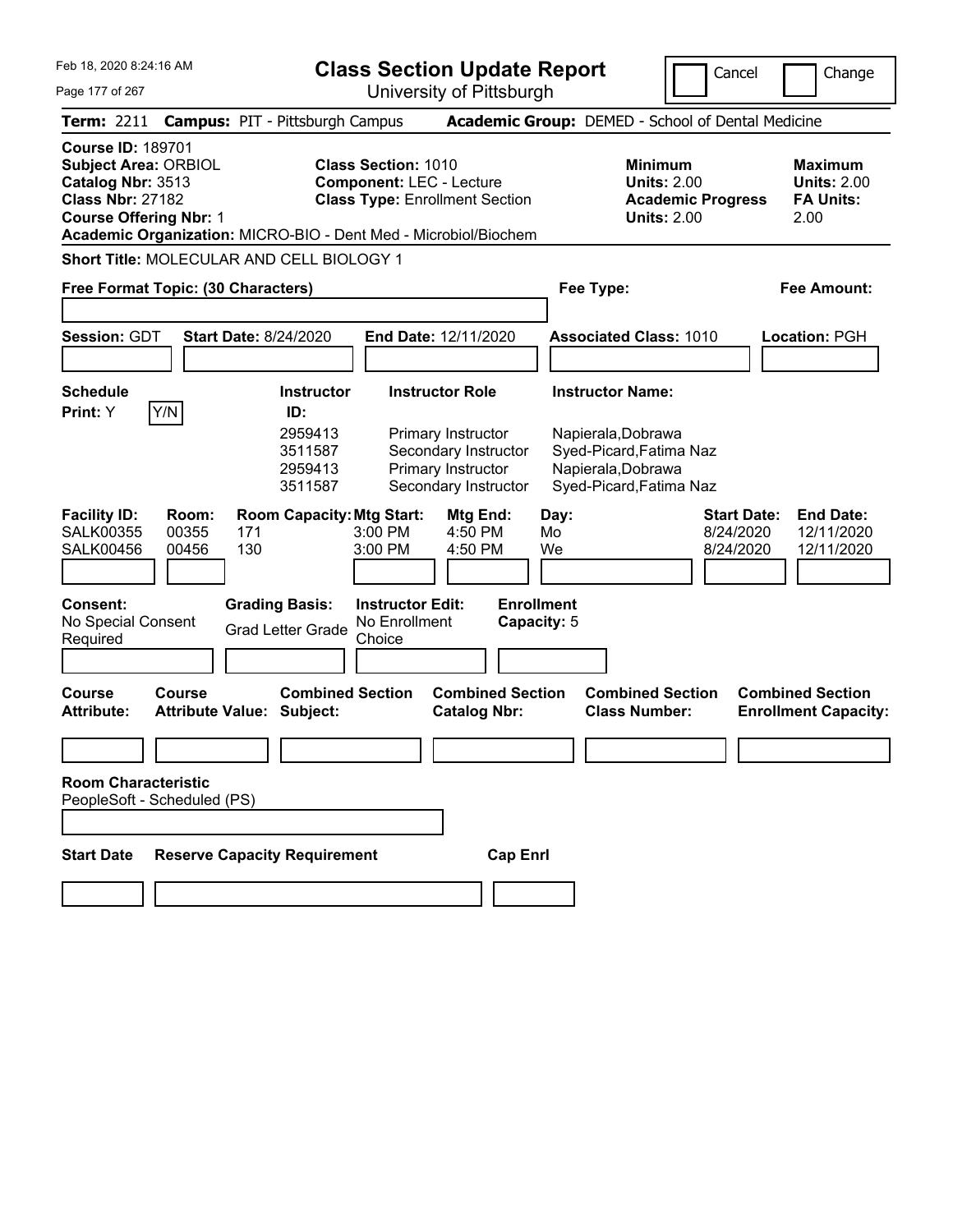Feb 18, 2020 8:24:16 AM Page 178 of 267 **Class Section Update Report** University of Pittsburgh Cancel Change **Term:** 2211 **Campus:** PIT - Pittsburgh Campus **Academic Group:** DEMED - School of Dental Medicine **Course ID:** 189700 **Subject Area:** ORBIOL **Class Section:** 1010 **Minimum Maximum Catalog Nbr:** 3514 **Component:** LEC - Lecture **Units:** 2.00 **Units:** 2.00 **Class Nbr:** 27183 **Class Type:** Enrollment Section **Academic Progress FA Units: Course Offering Nbr: 1 Units: 2.00 2.00 Academic Organization:** MICRO-BIO - Dent Med - Microbiol/Biochem **Short Title:** MOLECULAR AND CELL BIOLOGY 2 **Free Format Topic: (30 Characters) Fee Type: Fee Amount: Session:** GDT **Start Date:** 8/24/2020 **End Date:** 12/11/2020 **Associated Class:** 1010 **Location:** PGH **Schedule Instructor Instructor Role Instructor Name: Print:**  $Y$   $|Y/N|$  **ID:** 2959413 Primary Instructor Napierala,Dobrawa 3511587 Secondary Instructor Syed-Picard,Fatima Naz 2959413 Primary Instructor Napierala,Dobrawa 3511587 Secondary Instructor Syed-Picard,Fatima Naz **Facility ID: Room: Room Capacity:Mtg Start: Mtg End: Day: Start Date: End Date:** SALK0417A 0417A 8 3:00 PM 4:50 PM Mo 8/24/2020 12/11/2020 SALK0417A 0417A 8 3:00 PM 4:50 PM We 8/24/2020 12/11/2020 **Consent: Grading Basis: Instructor Edit: Enrollment** No Special Consent Required Grad Letter Grade No Enrollment **Choice Capacity:** 5 **Course Course Combined Section Combined Section Combined Section Combined Section Attribute: Attribute Value: Subject: Catalog Nbr: Class Number: Enrollment Capacity: Room Characteristic** PeopleSoft - Scheduled (PS) **Start Date Reserve Capacity Requirement Cap Enrl**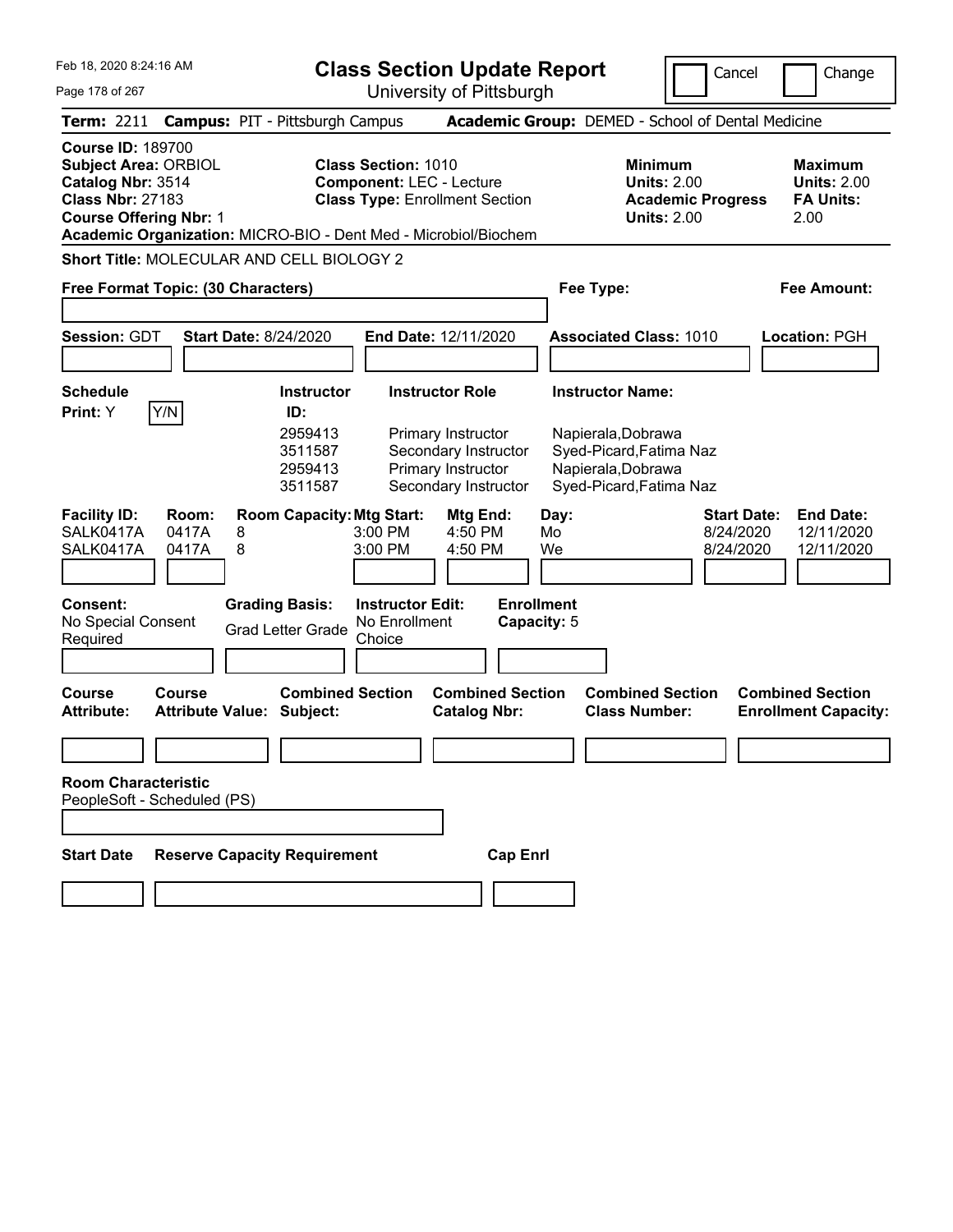| Feb 18, 2020 8:24:16 AM                                                                                                                                                                                     |                                                                                                        | <b>Class Section Update Report</b>             |                                                                                        | Cancel<br>Change                                                  |
|-------------------------------------------------------------------------------------------------------------------------------------------------------------------------------------------------------------|--------------------------------------------------------------------------------------------------------|------------------------------------------------|----------------------------------------------------------------------------------------|-------------------------------------------------------------------|
| Page 179 of 267                                                                                                                                                                                             |                                                                                                        | University of Pittsburgh                       |                                                                                        |                                                                   |
| <b>Term:</b> 2211                                                                                                                                                                                           | <b>Campus: PIT - Pittsburgh Campus</b>                                                                 |                                                | Academic Group: DEMED - School of Dental Medicine                                      |                                                                   |
| <b>Course ID: 183384</b><br><b>Subject Area: ORBIOL</b><br>Catalog Nbr: 3516<br><b>Class Nbr: 21219</b><br><b>Course Offering Nbr: 1</b><br>Academic Organization: MICRO-BIO - Dent Med - Microbiol/Biochem | <b>Class Section: 1010</b><br><b>Component: SEM - Seminar</b><br><b>Class Type: Enrollment Section</b> |                                                | <b>Minimum</b><br><b>Units: 1.00</b><br><b>Academic Progress</b><br><b>Units: 1.00</b> | <b>Maximum</b><br><b>Units: 1.00</b><br><b>FA Units:</b><br>1.00  |
| Short Title: FDS SUCSSFUL CARR PLN DVLP 1                                                                                                                                                                   |                                                                                                        |                                                |                                                                                        |                                                                   |
| Free Format Topic: (30 Characters)                                                                                                                                                                          |                                                                                                        |                                                | Fee Type:                                                                              | Fee Amount:                                                       |
| Session: AT<br><b>Start Date: 8/24/2020</b>                                                                                                                                                                 | End Date: 12/12/2020                                                                                   |                                                | <b>Associated Class: 1010</b>                                                          | Location: PGH                                                     |
| Schedule                                                                                                                                                                                                    | <b>Instructor Role</b><br><b>Instructor</b>                                                            |                                                | <b>Instructor Name:</b>                                                                |                                                                   |
| Y/N<br>Print: Y                                                                                                                                                                                             | ID:<br>2909364                                                                                         | Primary Instructor                             | Wendell, Steven K.                                                                     |                                                                   |
| <b>Facility ID:</b><br>Room:<br>SALK0417A<br>0417A<br>8                                                                                                                                                     | <b>Room Capacity: Mtg Start:</b><br>11:00 AM                                                           | Mtg End:<br>Day:<br>$1:00$ PM<br>Tu            |                                                                                        | <b>Start Date:</b><br><b>End Date:</b><br>8/24/2020<br>12/12/2020 |
| Consent:<br><b>Grading Basis:</b><br><b>Department Consent</b><br>Required                                                                                                                                  | <b>Instructor Edit:</b><br>No Enrollment<br><b>Grad HSU Basis</b><br>Choice                            | <b>Enrollment</b><br>Capacity: 4               |                                                                                        |                                                                   |
| Course<br>Course<br><b>Attribute Value: Subject:</b><br>Attribute:                                                                                                                                          | <b>Combined Section</b>                                                                                | <b>Combined Section</b><br><b>Catalog Nbr:</b> | <b>Combined Section</b><br><b>Class Number:</b>                                        | <b>Combined Section</b><br><b>Enrollment Capacity:</b>            |
|                                                                                                                                                                                                             |                                                                                                        |                                                |                                                                                        |                                                                   |
| <b>Room Characteristic</b><br>PeopleSoft - Scheduled (PS)                                                                                                                                                   |                                                                                                        |                                                |                                                                                        |                                                                   |
| <b>Start Date</b><br><b>Reserve Capacity Requirement</b>                                                                                                                                                    |                                                                                                        | <b>Cap Enrl</b>                                |                                                                                        |                                                                   |
|                                                                                                                                                                                                             |                                                                                                        |                                                |                                                                                        |                                                                   |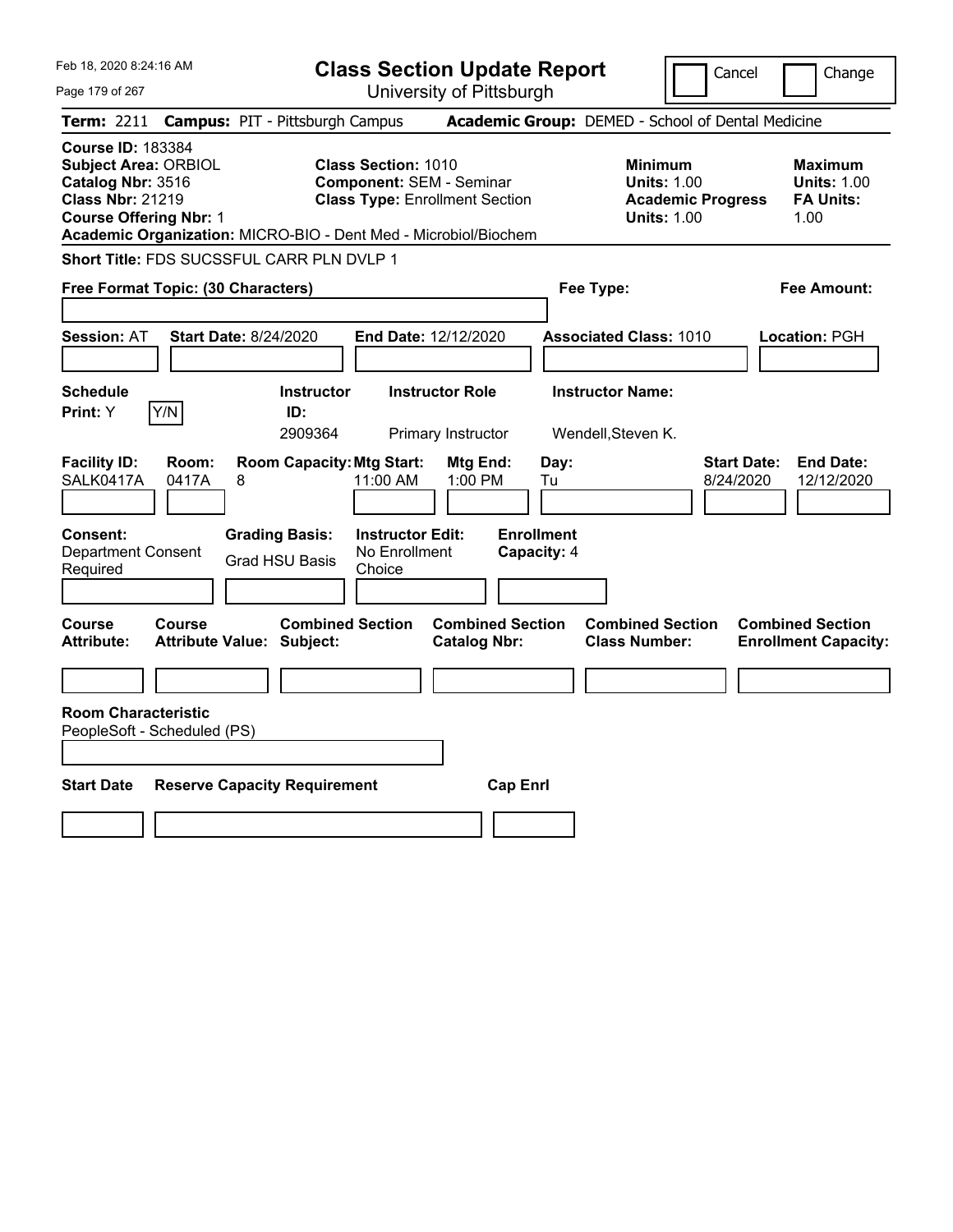| Feb 18, 2020 8:24:16 AM                                                                                                                            | <b>Class Section Update Report</b><br>Cancel<br>Change                                                                                                                                                                                                                                                                                                        |  |
|----------------------------------------------------------------------------------------------------------------------------------------------------|---------------------------------------------------------------------------------------------------------------------------------------------------------------------------------------------------------------------------------------------------------------------------------------------------------------------------------------------------------------|--|
| Page 180 of 267                                                                                                                                    | University of Pittsburgh                                                                                                                                                                                                                                                                                                                                      |  |
| <b>Term: 2211</b>                                                                                                                                  | <b>Campus: PIT - Pittsburgh Campus</b><br>Academic Group: DEMED - School of Dental Medicine                                                                                                                                                                                                                                                                   |  |
| <b>Course ID: 189785</b><br><b>Subject Area: ORBIOL</b><br>Catalog Nbr: 3517<br><b>Class Nbr: 27216</b><br><b>Course Offering Nbr: 1</b>           | <b>Class Section: 1060</b><br><b>Minimum</b><br><b>Maximum</b><br><b>Component: LEC - Lecture</b><br><b>Units: 4.00</b><br><b>Units: 4.00</b><br><b>Class Type: Enrollment Section</b><br><b>FA Units:</b><br><b>Academic Progress</b><br><b>Units: 4.00</b><br>4.00<br>Academic Organization: MICRO-BIO - Dent Med - Microbiol/Biochem                       |  |
| Short Title: EMBRYOLOGY AND ORAL TISSUES                                                                                                           |                                                                                                                                                                                                                                                                                                                                                               |  |
| Free Format Topic: (30 Characters)                                                                                                                 | Fee Type:<br><b>Fee Amount:</b>                                                                                                                                                                                                                                                                                                                               |  |
| <b>Session: AT</b><br><b>Start Date: 8/24/2020</b>                                                                                                 | End Date: 12/12/2020<br><b>Associated Class: 1060</b><br>Location: PGH                                                                                                                                                                                                                                                                                        |  |
| <b>Schedule</b><br>Y/N<br>Print: Y                                                                                                                 | <b>Instructor Role</b><br><b>Instructor Name:</b><br><b>Instructor</b><br>ID:<br>2936617<br>Primary Instructor<br>Beniash, Elia<br>2950008<br>Primary Instructor<br>Szabo Rogers, Heather Lynn<br>Primary Instructor<br>Beniash, Elia<br>2936617<br>Primary Instructor<br>2950008<br>Szabo Rogers, Heather Lynn                                               |  |
| <b>Facility ID:</b><br>Room:<br><b>SALK00456</b><br>00456<br>130<br>12<br>SALKX00B64<br>00B64<br><b>Consent:</b><br>No Special Consent<br>Required | <b>Room Capacity: Mtg Start:</b><br>Mtg End:<br><b>Start Date:</b><br><b>End Date:</b><br>Day:<br>1:00 PM<br>$2:50$ PM<br>We<br>8/24/2020<br>12/12/2020<br>1:00 PM<br>2:50 PM<br>We<br>8/24/2020<br>12/12/2020<br><b>Enrollment</b><br><b>Grading Basis:</b><br><b>Instructor Edit:</b><br>No Enrollment<br>Capacity: 5<br><b>Grad Letter Grade</b><br>Choice |  |
| <b>Course</b><br><b>Course</b><br>Attribute:<br><b>Attribute Value: Subject:</b>                                                                   | <b>Combined Section</b><br><b>Combined Section</b><br><b>Combined Section</b><br><b>Combined Section</b><br><b>Class Number:</b><br><b>Catalog Nbr:</b><br><b>Enrollment Capacity:</b>                                                                                                                                                                        |  |
| <b>Room Characteristic</b>                                                                                                                         |                                                                                                                                                                                                                                                                                                                                                               |  |
| PeopleSoft - Scheduled (PS)                                                                                                                        |                                                                                                                                                                                                                                                                                                                                                               |  |
| <b>Reserve Capacity Requirement</b><br><b>Start Date</b>                                                                                           | <b>Cap Enrl</b>                                                                                                                                                                                                                                                                                                                                               |  |
|                                                                                                                                                    |                                                                                                                                                                                                                                                                                                                                                               |  |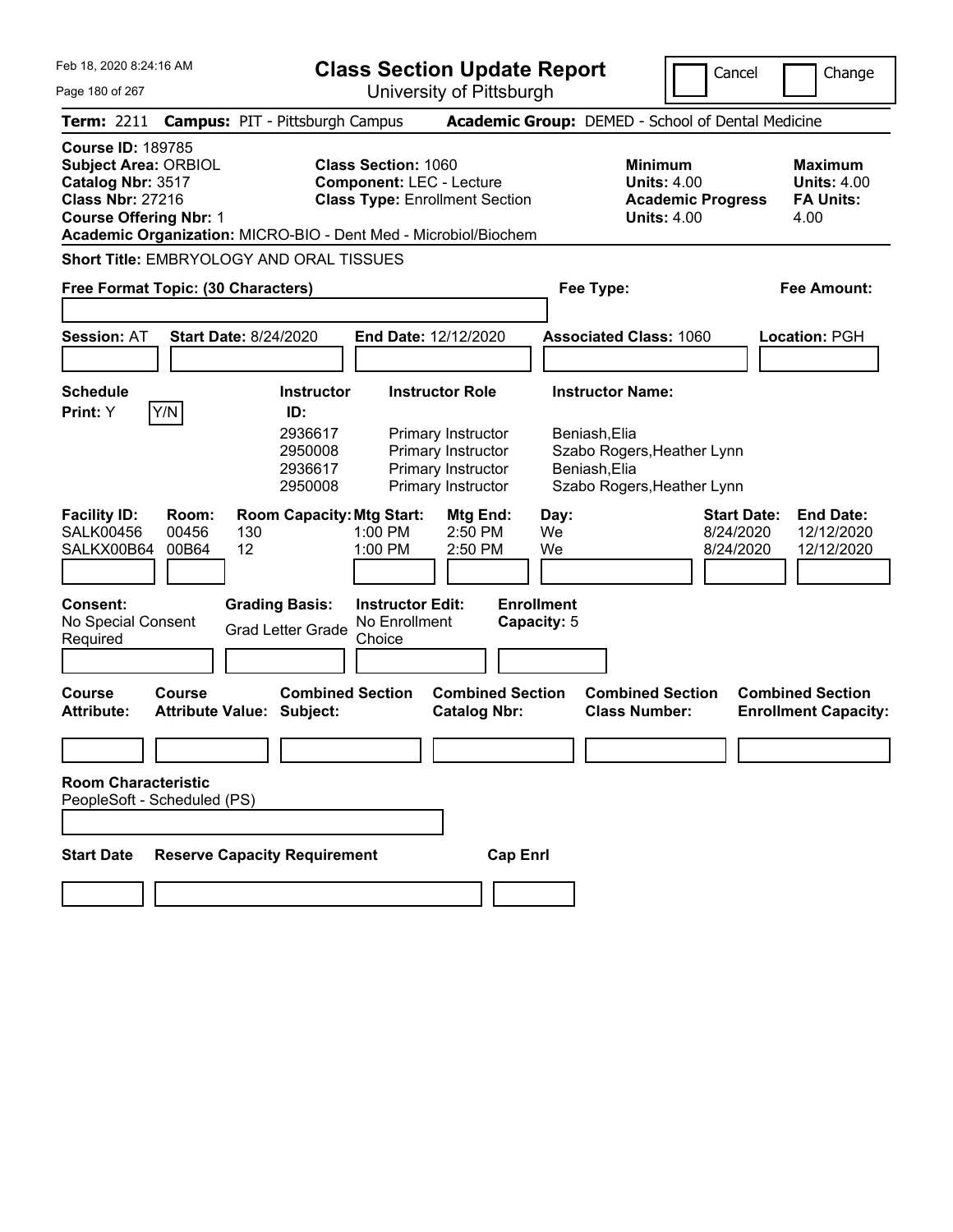| Feb 18, 2020 8:24:16 AM                                                                                                                                                                                     | <b>Class Section Update Report</b>                                                                                                                                                                                      | Cancel<br>Change                                                                                                                                    |
|-------------------------------------------------------------------------------------------------------------------------------------------------------------------------------------------------------------|-------------------------------------------------------------------------------------------------------------------------------------------------------------------------------------------------------------------------|-----------------------------------------------------------------------------------------------------------------------------------------------------|
| Page 181 of 267                                                                                                                                                                                             | University of Pittsburgh                                                                                                                                                                                                |                                                                                                                                                     |
| <b>Campus: PIT - Pittsburgh Campus</b><br><b>Term: 2211</b>                                                                                                                                                 | Academic Group: DEMED - School of Dental Medicine                                                                                                                                                                       |                                                                                                                                                     |
| <b>Course ID: 191152</b><br><b>Subject Area: ORBIOL</b><br>Catalog Nbr: 3550<br><b>Class Nbr: 29984</b><br><b>Course Offering Nbr: 1</b><br>Academic Organization: MICRO-BIO - Dent Med - Microbiol/Biochem | <b>Class Section: 1060</b><br><b>Component: LEC - Lecture</b><br><b>Class Type: Enrollment Section</b>                                                                                                                  | <b>Minimum</b><br>Maximum<br><b>Units: 3.00</b><br><b>Units: 3.00</b><br><b>FA Units:</b><br><b>Academic Progress</b><br><b>Units: 3.00</b><br>3.00 |
| Short Title: FDS IN MODERN LAB METHODS                                                                                                                                                                      |                                                                                                                                                                                                                         |                                                                                                                                                     |
| Free Format Topic: (30 Characters)                                                                                                                                                                          | Fee Type:                                                                                                                                                                                                               | Fee Amount:                                                                                                                                         |
| <b>Session: AT</b><br><b>Start Date: 8/24/2020</b>                                                                                                                                                          | End Date: 12/12/2020<br><b>Associated Class: 1060</b>                                                                                                                                                                   | Location: PGH                                                                                                                                       |
| <b>Schedule</b><br>Y/N<br>ID:<br><b>Print:</b> Y<br>0<br>0                                                                                                                                                  | <b>Instructor Role</b><br><b>Instructor Name:</b><br><b>Instructor</b><br>2942095<br>Taboas, Juan M<br>Primary Instructor<br>No Instructor Assigned<br>No Instructor Assigned                                           |                                                                                                                                                     |
| <b>Facility ID:</b><br>Room:<br><b>SALK00414</b><br>00414<br>20<br>49<br><b>SALK00524</b><br>00524<br>20<br>00414<br>SALK00414                                                                              | <b>Room Capacity: Mtg Start:</b><br>Mtg End:<br>Day:<br>$1:00$ PM<br>1:50 PM<br>Tu<br>1:00 PM<br>3:50 PM<br>Th<br>Th<br>11:00 AM<br>11:50 AM                                                                            | <b>Start Date:</b><br><b>End Date:</b><br>8/24/2020<br>12/12/2020<br>12/12/2020<br>8/24/2020<br>8/24/2020<br>12/12/2020                             |
| <b>Consent:</b><br><b>Grading Basis:</b><br>No Special Consent<br><b>Grad Letter Grade</b><br>Required<br>Course<br>Course<br><b>Attribute Value: Subject:</b><br><b>Attribute:</b>                         | <b>Enrollment</b><br><b>Instructor Edit:</b><br>No Enrollment<br>Capacity: 35<br>Choice<br><b>Combined Section</b><br><b>Combined Section</b><br><b>Combined Section</b><br><b>Class Number:</b><br><b>Catalog Nbr:</b> | <b>Combined Section</b><br><b>Enrollment Capacity:</b>                                                                                              |
| <b>Room Characteristic</b>                                                                                                                                                                                  |                                                                                                                                                                                                                         |                                                                                                                                                     |
|                                                                                                                                                                                                             |                                                                                                                                                                                                                         |                                                                                                                                                     |
| <b>Reserve Capacity Requirement</b><br><b>Start Date</b>                                                                                                                                                    | <b>Cap Enrl</b>                                                                                                                                                                                                         |                                                                                                                                                     |
|                                                                                                                                                                                                             |                                                                                                                                                                                                                         |                                                                                                                                                     |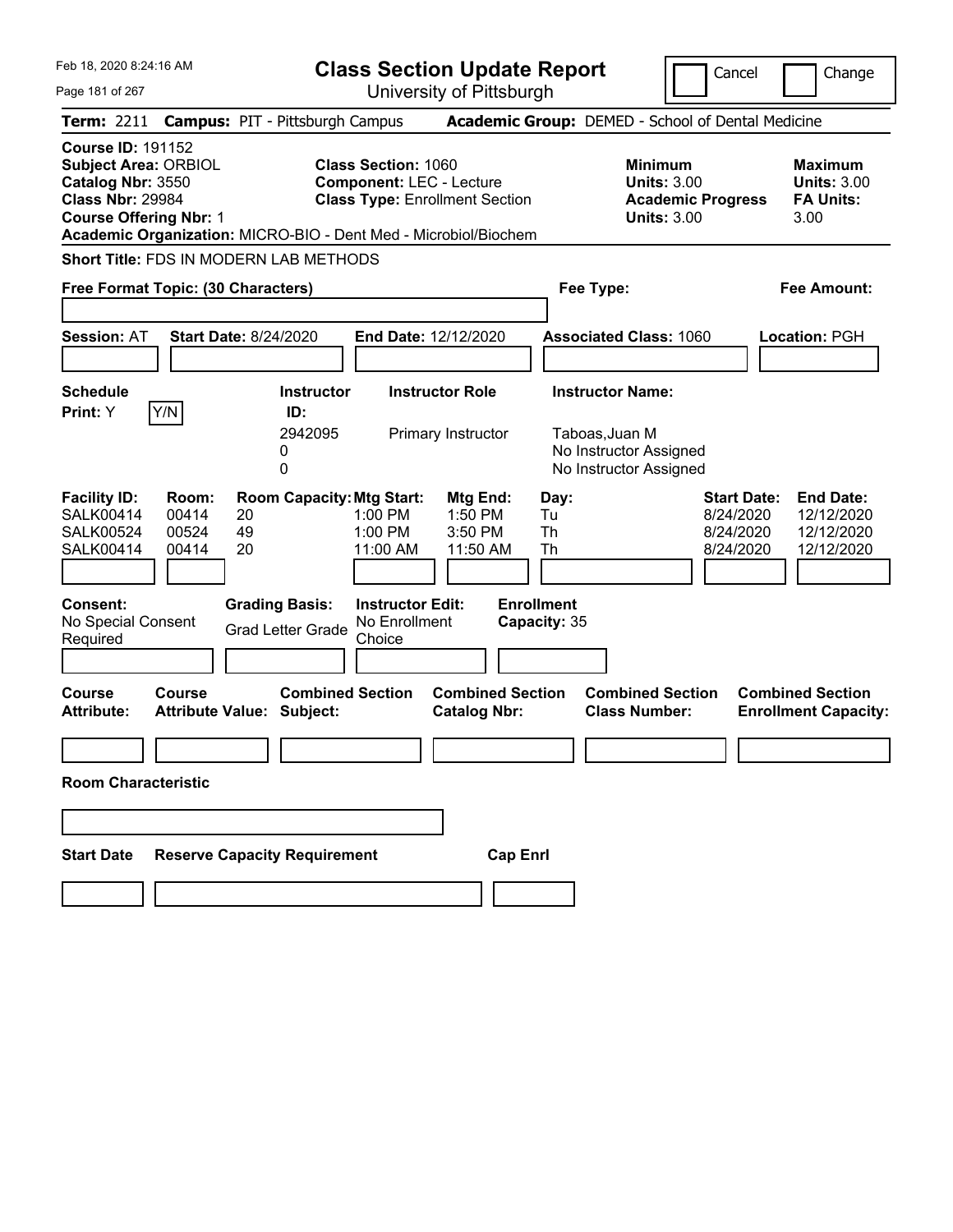| Feb 18, 2020 8:24:16 AM                                                                                                                                                                                     | <b>Class Section Update Report</b>                                                                     | Cancel<br>Change                                                                                                                                           |
|-------------------------------------------------------------------------------------------------------------------------------------------------------------------------------------------------------------|--------------------------------------------------------------------------------------------------------|------------------------------------------------------------------------------------------------------------------------------------------------------------|
| Page 182 of 267                                                                                                                                                                                             | University of Pittsburgh                                                                               |                                                                                                                                                            |
| <b>Campus: PIT - Pittsburgh Campus</b><br><b>Term: 2211</b>                                                                                                                                                 |                                                                                                        | Academic Group: DEMED - School of Dental Medicine                                                                                                          |
| <b>Course ID: 178634</b><br><b>Subject Area: ORBIOL</b><br>Catalog Nbr: 5115<br><b>Class Nbr: 21182</b><br><b>Course Offering Nbr: 1</b><br>Academic Organization: MICRO-BIO - Dent Med - Microbiol/Biochem | <b>Class Section: 1050</b><br><b>Component: LEC - Lecture</b><br><b>Class Type: Enrollment Section</b> | <b>Minimum</b><br><b>Maximum</b><br><b>Units: 3.00</b><br><b>Units: 3.00</b><br><b>Academic Progress</b><br><b>FA Units:</b><br><b>Units: 3.00</b><br>3.00 |
| Short Title: MICROBIAL PHYSLGY & IMMUNOLOGY                                                                                                                                                                 |                                                                                                        |                                                                                                                                                            |
| Free Format Topic: (30 Characters)                                                                                                                                                                          |                                                                                                        | <b>Fee Amount:</b><br>Fee Type:                                                                                                                            |
| <b>Session: GDT</b><br><b>Start Date: 8/24/2020</b>                                                                                                                                                         | End Date: 12/11/2020                                                                                   | <b>Associated Class: 1050</b><br>Location: PGH                                                                                                             |
| <b>Schedule</b>                                                                                                                                                                                             | <b>Instructor Role</b><br><b>Instructor</b>                                                            | <b>Instructor Name:</b>                                                                                                                                    |
| Y/N<br>Print: Y<br>ID:                                                                                                                                                                                      | 2963798<br>Primary Instructor<br>2963798<br>Primary Instructor                                         | Carlo, Joelle M<br>Carlo, Joelle M                                                                                                                         |
| <b>Facility ID:</b><br>Room:<br><b>SALK00458</b><br>00458<br>120<br><b>SALK00355</b><br>00355<br>171                                                                                                        | <b>Room Capacity: Mtg Start:</b><br>Mtg End:<br>$3:00$ PM<br>3:50 PM<br>10:00 AM<br>11:50 AM           | <b>Start Date:</b><br><b>End Date:</b><br>Day:<br>12/11/2020<br>Tu<br>8/24/2020<br>Th<br>8/24/2020<br>12/11/2020                                           |
| <b>Consent:</b><br><b>Grading Basis:</b><br>No Special Consent<br><b>Grad Letter Grade</b><br>Required                                                                                                      | <b>Enrollment</b><br><b>Instructor Edit:</b><br>No Enrollment<br>Capacity: 80<br>Choice                |                                                                                                                                                            |
| Course<br>Course<br><b>Attribute Value: Subject:</b><br><b>Attribute:</b>                                                                                                                                   | <b>Combined Section</b><br><b>Combined Section</b><br><b>Catalog Nbr:</b>                              | <b>Combined Section</b><br><b>Combined Section</b><br><b>Class Number:</b><br><b>Enrollment Capacity:</b>                                                  |
|                                                                                                                                                                                                             |                                                                                                        |                                                                                                                                                            |
| <b>Room Characteristic</b><br>PeopleSoft - Scheduled (PS)                                                                                                                                                   |                                                                                                        |                                                                                                                                                            |
| <b>Reserve Capacity Requirement</b><br><b>Start Date</b>                                                                                                                                                    | <b>Cap Enrl</b>                                                                                        |                                                                                                                                                            |
|                                                                                                                                                                                                             |                                                                                                        |                                                                                                                                                            |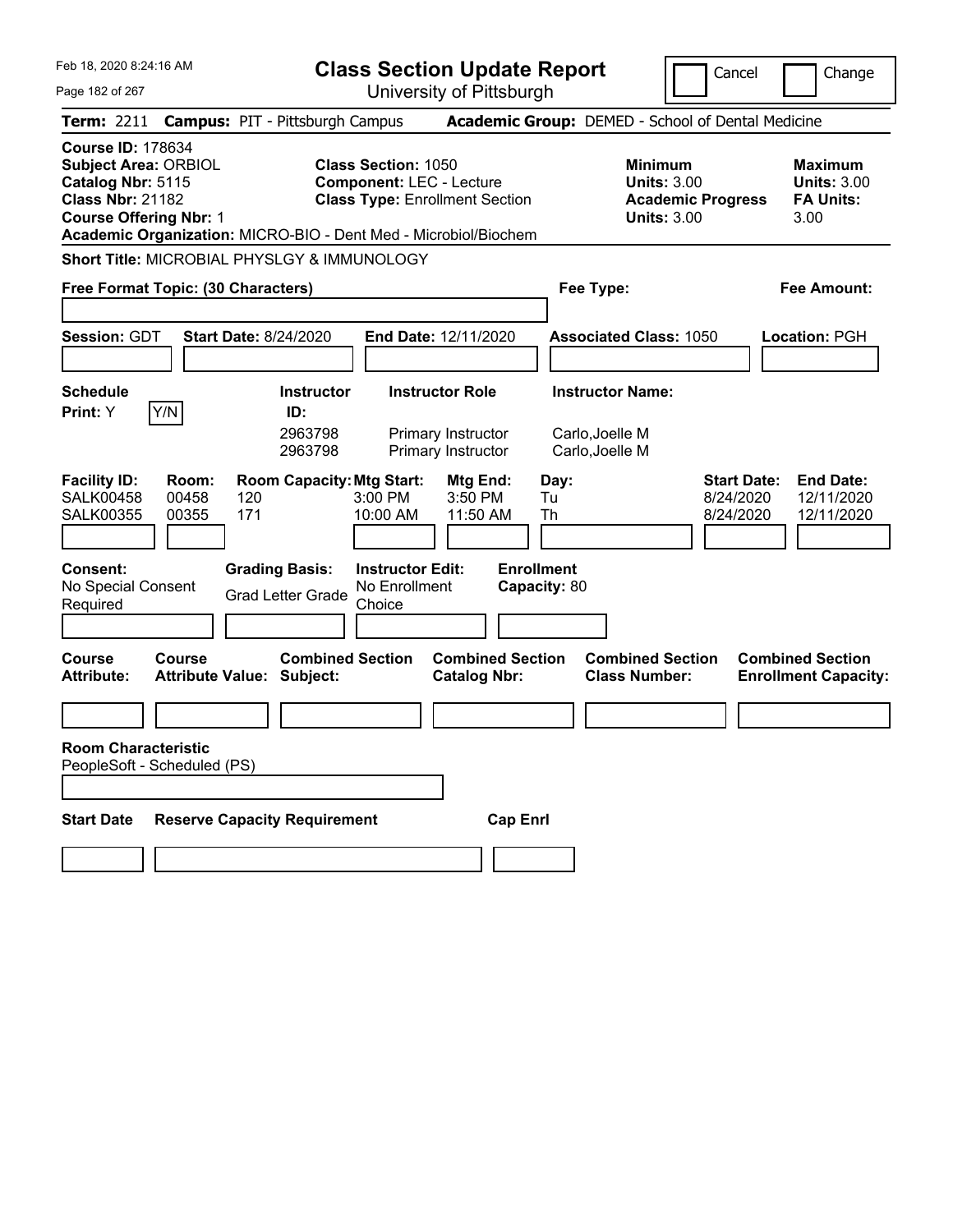| Feb 18, 2020 8:24:16 AM<br><b>Class Section Update Report</b>                                                                            |                                                                                            |                                                                                                                                                                           |                                                                       |                                                                                                                           | Cancel                                       | Change                                                           |
|------------------------------------------------------------------------------------------------------------------------------------------|--------------------------------------------------------------------------------------------|---------------------------------------------------------------------------------------------------------------------------------------------------------------------------|-----------------------------------------------------------------------|---------------------------------------------------------------------------------------------------------------------------|----------------------------------------------|------------------------------------------------------------------|
| Page 183 of 267                                                                                                                          |                                                                                            | University of Pittsburgh                                                                                                                                                  |                                                                       |                                                                                                                           |                                              |                                                                  |
| <b>Term: 2211</b>                                                                                                                        | <b>Campus: PIT - Pittsburgh Campus</b>                                                     |                                                                                                                                                                           |                                                                       | Academic Group: DEMED - School of Dental Medicine                                                                         |                                              |                                                                  |
| <b>Course ID: 189642</b><br><b>Subject Area: ORBIOL</b><br>Catalog Nbr: 5116<br><b>Class Nbr: 27156</b><br><b>Course Offering Nbr: 1</b> |                                                                                            | <b>Class Section: 1010</b><br><b>Component: LEC - Lecture</b><br><b>Class Type: Enrollment Section</b><br>Academic Organization: MICRO-BIO - Dent Med - Microbiol/Biochem |                                                                       | <b>Minimum</b><br><b>Units: 2.00</b><br><b>Units: 2.00</b>                                                                | <b>Academic Progress</b>                     | <b>Maximum</b><br><b>Units: 2.00</b><br><b>FA Units:</b><br>2.00 |
| Short Title: MOLECULAR AND CELL BIOLOGY 1                                                                                                |                                                                                            |                                                                                                                                                                           |                                                                       |                                                                                                                           |                                              |                                                                  |
| Free Format Topic: (30 Characters)                                                                                                       |                                                                                            |                                                                                                                                                                           |                                                                       | Fee Type:                                                                                                                 |                                              | <b>Fee Amount:</b>                                               |
| <b>Session: GDT</b>                                                                                                                      | <b>Start Date: 8/24/2020</b>                                                               | End Date: 12/11/2020                                                                                                                                                      |                                                                       | <b>Associated Class: 1010</b>                                                                                             |                                              | Location: PGH                                                    |
| <b>Schedule</b><br>Y/N<br>Print: Y                                                                                                       | ID:                                                                                        | <b>Instructor Role</b><br><b>Instructor</b><br>2959413<br>Primary Instructor<br>3511587<br>2959413<br>Primary Instructor<br>Secondary Instructor<br>3511587               | Secondary Instructor                                                  | <b>Instructor Name:</b><br>Napierala, Dobrawa<br>Syed-Picard, Fatima Naz<br>Napierala, Dobrawa<br>Syed-Picard, Fatima Naz |                                              |                                                                  |
| <b>Facility ID:</b><br><b>SALK00355</b><br><b>SALK00456</b><br><b>Consent:</b><br>No Special Consent                                     | Room:<br>00355<br>171<br>130<br>00456<br><b>Grading Basis:</b><br><b>Grad Letter Grade</b> | <b>Room Capacity: Mtg Start:</b><br>3:00 PM<br>3:00 PM<br><b>Instructor Edit:</b><br>No Enrollment                                                                        | Mtg End:<br>$4:50$ PM<br>4:50 PM<br><b>Enrollment</b><br>Capacity: 85 | Day:<br>Mo<br>We                                                                                                          | <b>Start Date:</b><br>8/24/2020<br>8/24/2020 | <b>End Date:</b><br>12/11/2020<br>12/11/2020                     |
| Required                                                                                                                                 |                                                                                            | Choice                                                                                                                                                                    |                                                                       |                                                                                                                           |                                              |                                                                  |
| <b>Course</b><br><b>Course</b><br>Attribute:                                                                                             | <b>Attribute Value: Subject:</b>                                                           | <b>Combined Section</b>                                                                                                                                                   | <b>Combined Section</b><br><b>Catalog Nbr:</b>                        | <b>Combined Section</b><br><b>Class Number:</b>                                                                           |                                              | <b>Combined Section</b><br><b>Enrollment Capacity:</b>           |
| <b>Room Characteristic</b><br>PeopleSoft - Scheduled (PS)                                                                                |                                                                                            |                                                                                                                                                                           |                                                                       |                                                                                                                           |                                              |                                                                  |
| <b>Start Date</b>                                                                                                                        | <b>Reserve Capacity Requirement</b>                                                        |                                                                                                                                                                           | <b>Cap Enrl</b>                                                       |                                                                                                                           |                                              |                                                                  |
|                                                                                                                                          |                                                                                            |                                                                                                                                                                           |                                                                       |                                                                                                                           |                                              |                                                                  |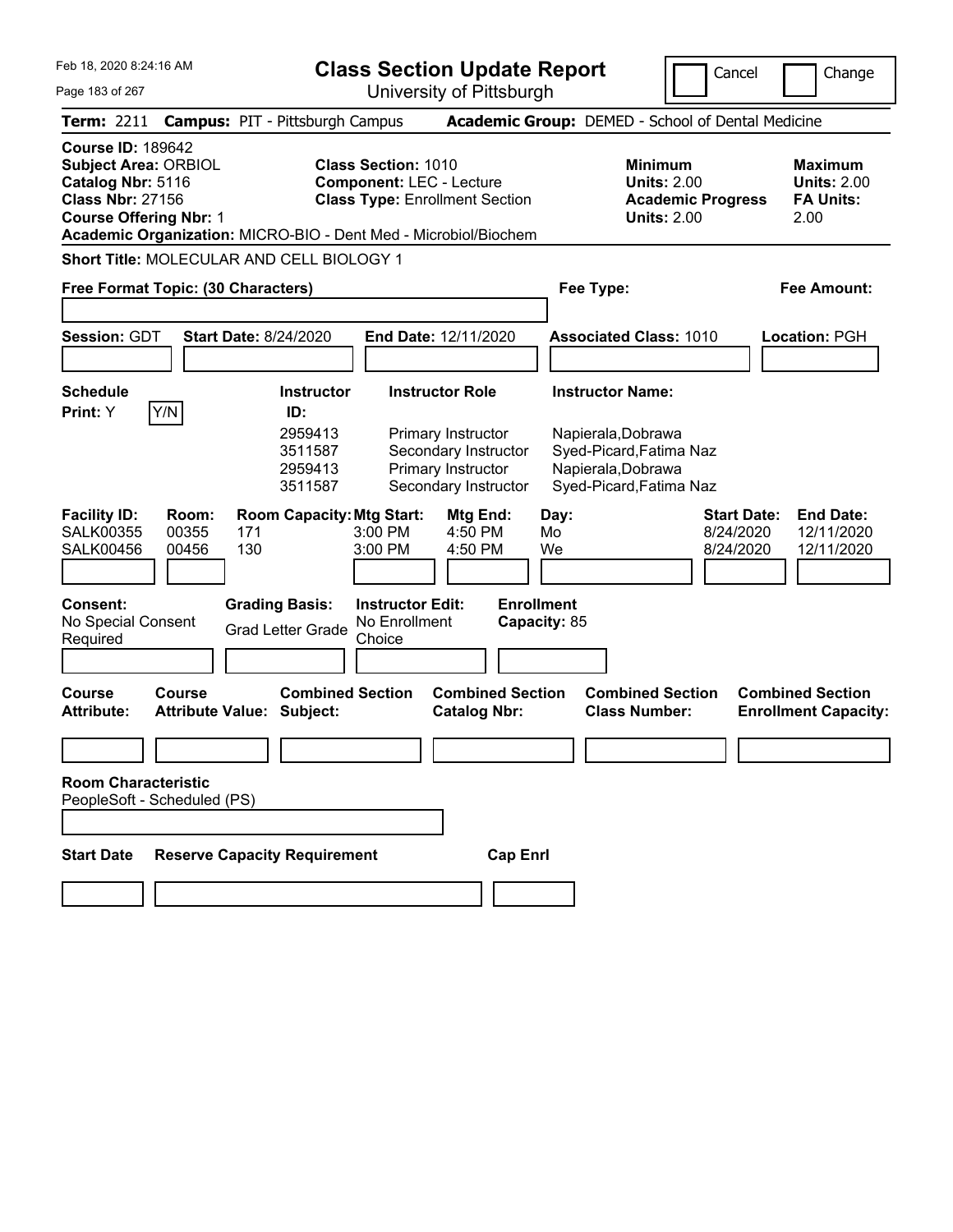| Feb 18. 2020 8:24:16 AM                                                                                                                                                                                     | <b>Class Section Update Report</b>                                                                                                                                                                                                                                                                           | Cancel<br>Change                                                                             |
|-------------------------------------------------------------------------------------------------------------------------------------------------------------------------------------------------------------|--------------------------------------------------------------------------------------------------------------------------------------------------------------------------------------------------------------------------------------------------------------------------------------------------------------|----------------------------------------------------------------------------------------------|
| Page 184 of 267                                                                                                                                                                                             | University of Pittsburgh                                                                                                                                                                                                                                                                                     |                                                                                              |
| <b>Campus: PIT - Pittsburgh Campus</b><br><b>Term: 2211</b>                                                                                                                                                 | Academic Group: DEMED - School of Dental Medicine                                                                                                                                                                                                                                                            |                                                                                              |
| <b>Course ID: 189641</b><br><b>Subject Area: ORBIOL</b><br>Catalog Nbr: 5117<br><b>Class Nbr: 27155</b><br><b>Course Offering Nbr: 1</b><br>Academic Organization: MICRO-BIO - Dent Med - Microbiol/Biochem | <b>Class Section: 1010</b><br><b>Minimum</b><br><b>Component: LEC - Lecture</b><br><b>Units: 2.00</b><br><b>Class Type: Enrollment Section</b><br><b>Academic Progress</b><br><b>Units: 2.00</b>                                                                                                             | <b>Maximum</b><br><b>Units: 2.00</b><br><b>FA Units:</b><br>2.00                             |
| Short Title: MOLECULAR AND CELL BIOLOGY 2                                                                                                                                                                   |                                                                                                                                                                                                                                                                                                              |                                                                                              |
| Free Format Topic: (30 Characters)                                                                                                                                                                          | Fee Type:                                                                                                                                                                                                                                                                                                    | <b>Fee Amount:</b>                                                                           |
| <b>Session: GDT</b><br><b>Start Date: 8/24/2020</b>                                                                                                                                                         | End Date: 12/11/2020<br><b>Associated Class: 1010</b>                                                                                                                                                                                                                                                        | Location: PGH                                                                                |
| <b>Schedule</b><br>Y/N<br>Print: Y<br>ID:                                                                                                                                                                   | <b>Instructor Role</b><br><b>Instructor Name:</b><br><b>Instructor</b><br>2959413<br>Napierala, Dobrawa<br>Primary Instructor<br>3511587<br>Primary Instructor<br>Syed-Picard, Fatima Naz<br>Napierala, Dobrawa<br>2959413<br>Primary Instructor<br>Primary Instructor<br>Syed-Picard, Fatima Naz<br>3511587 |                                                                                              |
| <b>Facility ID:</b><br>Room:<br><b>NEEDSAROOM</b><br><b>SALK00355</b><br>00355<br>171<br><b>Consent:</b><br><b>Grading Basis:</b><br>No Special Consent<br><b>Grad Letter Grade</b><br>Required             | <b>Room Capacity: Mtg Start:</b><br><b>Mtg End:</b><br>Day:<br>$3:00$ PM<br>4:50 PM<br>Mo<br>3:00 PM<br>4:50 PM<br>We<br><b>Instructor Edit:</b><br><b>Enrollment</b><br>No Enrollment<br>Capacity: 85<br>Choice                                                                                             | <b>Start Date:</b><br><b>End Date:</b><br>8/24/2020<br>12/11/2020<br>8/24/2020<br>12/11/2020 |
| Course<br><b>Course</b><br><b>Attribute:</b><br><b>Attribute Value: Subject:</b>                                                                                                                            | <b>Combined Section</b><br><b>Combined Section</b><br><b>Combined Section</b><br><b>Class Number:</b><br><b>Catalog Nbr:</b>                                                                                                                                                                                 | <b>Combined Section</b><br><b>Enrollment Capacity:</b>                                       |
| <b>Room Characteristic</b><br>PeopleSoft - Scheduled (PS)                                                                                                                                                   |                                                                                                                                                                                                                                                                                                              |                                                                                              |
| <b>Start Date</b><br><b>Reserve Capacity Requirement</b>                                                                                                                                                    | <b>Cap Enrl</b>                                                                                                                                                                                                                                                                                              |                                                                                              |
|                                                                                                                                                                                                             |                                                                                                                                                                                                                                                                                                              |                                                                                              |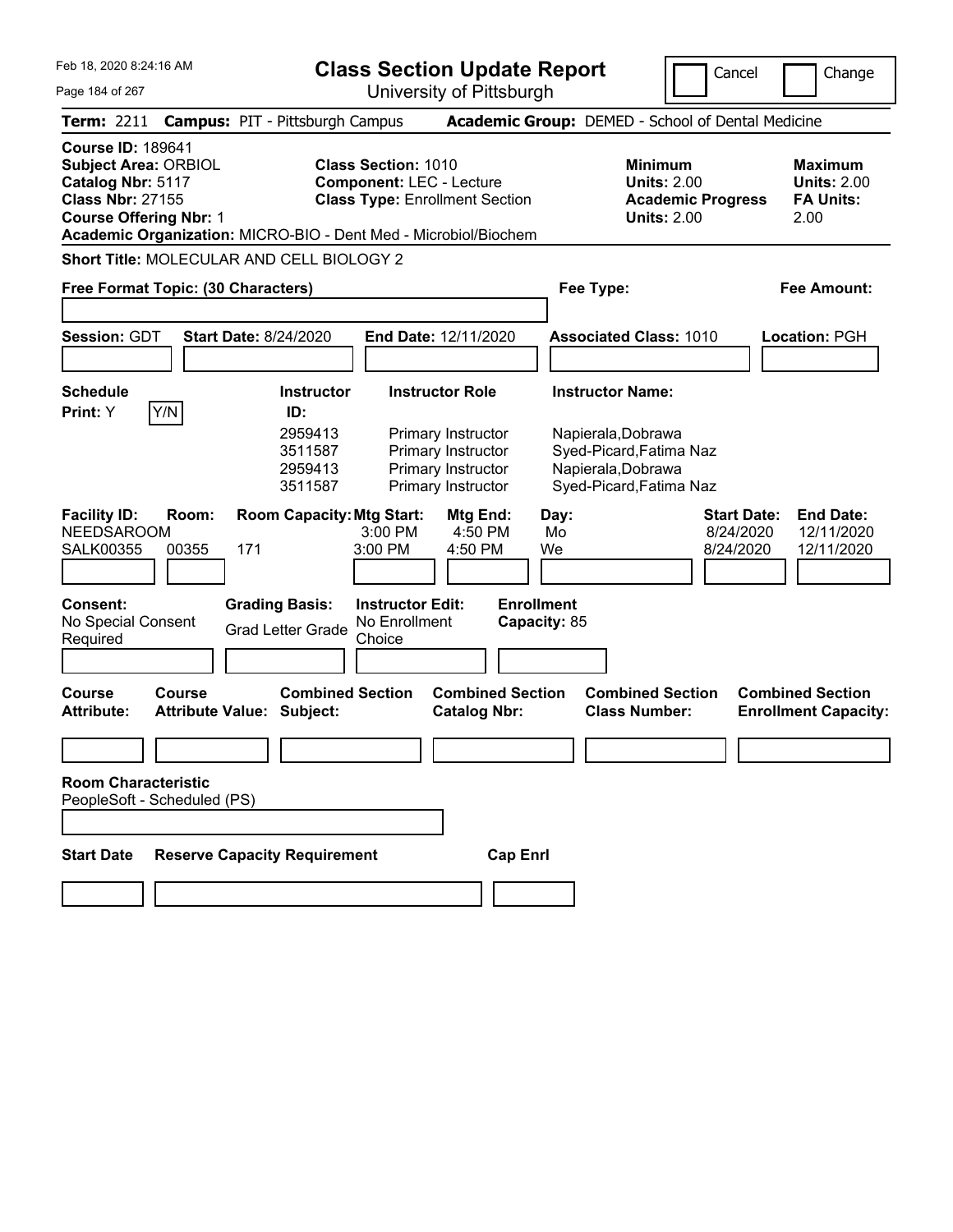Page 185 of 267

## **Class Section Update Report**

University of Pittsburgh

Cancel | Change

**Term:** 2211 **Campus:** PIT - Pittsburgh Campus **Academic Group:** DEMED - School of Dental Medicine **Course ID:** 189640 **Subject Area:** ORBIOL **Class Section:** 1010 **Minimum 1010 Minimum 1010 Maximum Catalog Nbr:** 5118 **Component:** LEC - Lecture 1010 **Units:** 4.00 **Units: 4.00 Catalog Nbr:** 5118 **Component: LEC - Lecture Class Nbr: 27154 Class Type: Enrollment Sec Course Offering Nbr: 1 Units: 4.00** 4.00

**Class Type: Enrollment Section <b>Academic Progress FA Units:** 

**Academic Organization:** MICRO-BIO - Dent Med - Microbiol/Biochem

**Short Title:** EMBRYOLOGY AND ORAL TISSUES

| Free Format Topic: (30 Characters)                                                                                                                                                                      |                                                                                                                                                                                 | Fee Type:                                                                                                             | <b>Fee Amount:</b>                                                                           |
|---------------------------------------------------------------------------------------------------------------------------------------------------------------------------------------------------------|---------------------------------------------------------------------------------------------------------------------------------------------------------------------------------|-----------------------------------------------------------------------------------------------------------------------|----------------------------------------------------------------------------------------------|
| <b>Session: GDT</b><br><b>Start Date: 8/24/2020</b>                                                                                                                                                     | End Date: 12/11/2020                                                                                                                                                            | <b>Associated Class: 1010</b>                                                                                         | Location: PGH                                                                                |
| <b>Schedule</b><br>Y/N<br>Print: Y<br>ID:                                                                                                                                                               | <b>Instructor</b><br><b>Instructor Role</b><br>2936617<br>Primary Instructor<br>2950008<br>Primary Instructor<br>2936617<br>Primary Instructor<br>2950008<br>Primary Instructor | <b>Instructor Name:</b><br>Beniash, Elia<br>Szabo Rogers, Heather Lynn<br>Beniash, Elia<br>Szabo Rogers, Heather Lynn |                                                                                              |
| <b>Facility ID:</b><br>Room:<br><b>SALK00458</b><br>00458<br>120<br><b>SALK00355</b><br>00355<br>171<br>Consent:<br><b>Grading Basis:</b><br>No Special Consent<br><b>Grad Letter Grade</b><br>Required | <b>Room Capacity: Mtg Start:</b><br>Mtg End:<br>$2:50$ PM<br>$1:00$ PM<br>1:00 PM<br>2:50 PM<br><b>Instructor Edit:</b><br>No Enrollment<br>Choice                              | Day:<br>Mo<br>We<br><b>Enrollment</b><br>Capacity: 85                                                                 | <b>Start Date:</b><br><b>End Date:</b><br>8/24/2020<br>12/11/2020<br>8/24/2020<br>12/11/2020 |
| <b>Course</b><br>Course<br><b>Attribute:</b><br><b>Attribute Value: Subject:</b>                                                                                                                        | <b>Combined Section</b><br><b>Combined Section</b><br><b>Catalog Nbr:</b>                                                                                                       | <b>Combined Section</b><br><b>Class Number:</b>                                                                       | <b>Combined Section</b><br><b>Enrollment Capacity:</b>                                       |
| <b>Room Characteristic</b><br>PeopleSoft - Scheduled (PS)<br><b>Start Date</b><br><b>Reserve Capacity Requirement</b>                                                                                   |                                                                                                                                                                                 | <b>Cap Enrl</b>                                                                                                       |                                                                                              |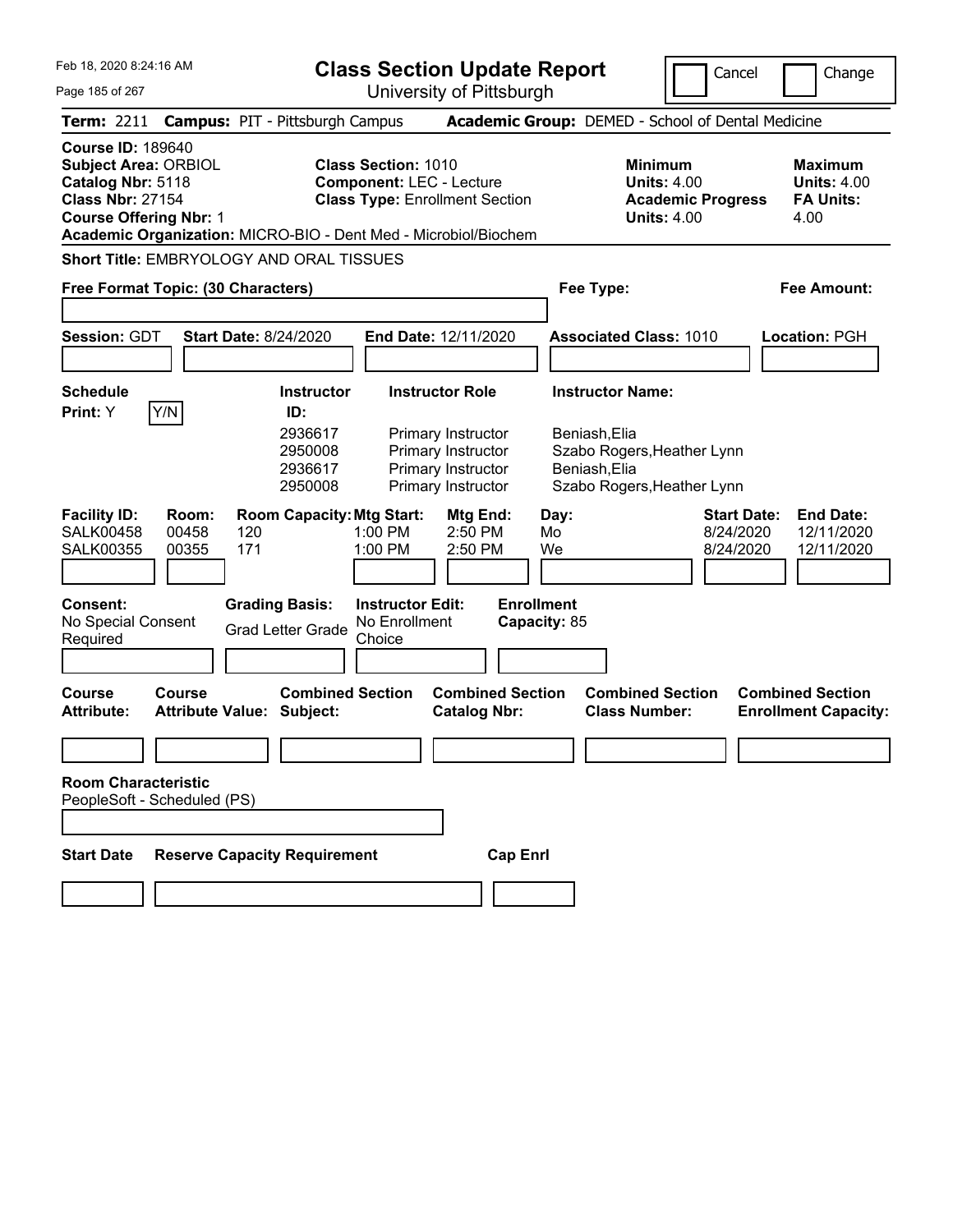Feb 18, 2020 8:24:16 AM

**Class Section Update Report** University of Pittsburgh

Cancel Change

Page 186 of 267

|                                                                                                                                          |                | <b>Term: 2211 Campus: PIT - Pittsburgh Campus</b>               |                                                               |                                                |                                   | <b>Academic Group:</b> DEMED - School of Dental Medicine                               |                                 |                                                                  |
|------------------------------------------------------------------------------------------------------------------------------------------|----------------|-----------------------------------------------------------------|---------------------------------------------------------------|------------------------------------------------|-----------------------------------|----------------------------------------------------------------------------------------|---------------------------------|------------------------------------------------------------------|
| <b>Course ID: 172365</b><br><b>Subject Area: ORBIOL</b><br>Catalog Nbr: 5120<br><b>Class Nbr: 12602</b><br><b>Course Offering Nbr: 1</b> |                | Academic Organization: MICRO-BIO - Dent Med - Microbiol/Biochem | <b>Class Section: 1020</b><br><b>Component: LEC - Lecture</b> | <b>Class Type: Enrollment Section</b>          |                                   | <b>Minimum</b><br><b>Units: 2.00</b><br><b>Academic Progress</b><br><b>Units: 2.00</b> |                                 | <b>Maximum</b><br><b>Units: 2.00</b><br><b>FA Units:</b><br>2.00 |
| <b>Short Title: BODY TISSUES</b>                                                                                                         |                |                                                                 |                                                               |                                                |                                   |                                                                                        |                                 |                                                                  |
| Free Format Topic: (30 Characters)                                                                                                       |                |                                                                 |                                                               |                                                | Fee Type:                         |                                                                                        |                                 | <b>Fee Amount:</b>                                               |
| Session: GDT                                                                                                                             |                | <b>Start Date: 8/24/2020</b>                                    |                                                               | End Date: 12/11/2020                           |                                   | <b>Associated Class: 1020</b>                                                          |                                 | Location: PGH                                                    |
| <b>Schedule</b><br>Print: Y                                                                                                              | Y/N            | <b>Instructor</b><br>ID:<br>2932144                             |                                                               | <b>Instructor Role</b><br>Primary Instructor   |                                   | <b>Instructor Name:</b><br>Prasad, Joanne Leger                                        |                                 |                                                                  |
| <b>Facility ID:</b><br><b>SALK00458</b>                                                                                                  | Room:<br>00458 | <b>Room Capacity: Mtg Start:</b><br>120                         | 1:00 PM                                                       | Mtg End:<br>2:50 PM                            | Day:<br>Tu                        |                                                                                        | <b>Start Date:</b><br>8/24/2020 | <b>End Date:</b><br>12/11/2020                                   |
| Consent:<br>No Special Consent<br>Required                                                                                               |                | <b>Grading Basis:</b><br><b>Grad Letter Grade</b>               | <b>Instructor Edit:</b><br>No Enrollment<br>Choice            |                                                | <b>Enrollment</b><br>Capacity: 90 |                                                                                        |                                 |                                                                  |
| <b>Course</b><br><b>Attribute:</b>                                                                                                       | Course         | <b>Combined Section</b><br><b>Attribute Value: Subject:</b>     |                                                               | <b>Combined Section</b><br><b>Catalog Nbr:</b> |                                   | <b>Combined Section</b><br><b>Class Number:</b>                                        |                                 | <b>Combined Section</b><br><b>Enrollment Capacity:</b>           |
| <b>Room Characteristic</b><br>PeopleSoft - Scheduled (PS)                                                                                |                |                                                                 |                                                               |                                                |                                   |                                                                                        |                                 |                                                                  |
| <b>Start Date</b>                                                                                                                        |                | <b>Reserve Capacity Requirement</b>                             |                                                               | <b>Cap Enrl</b>                                |                                   |                                                                                        |                                 |                                                                  |
|                                                                                                                                          |                |                                                                 |                                                               |                                                |                                   |                                                                                        |                                 |                                                                  |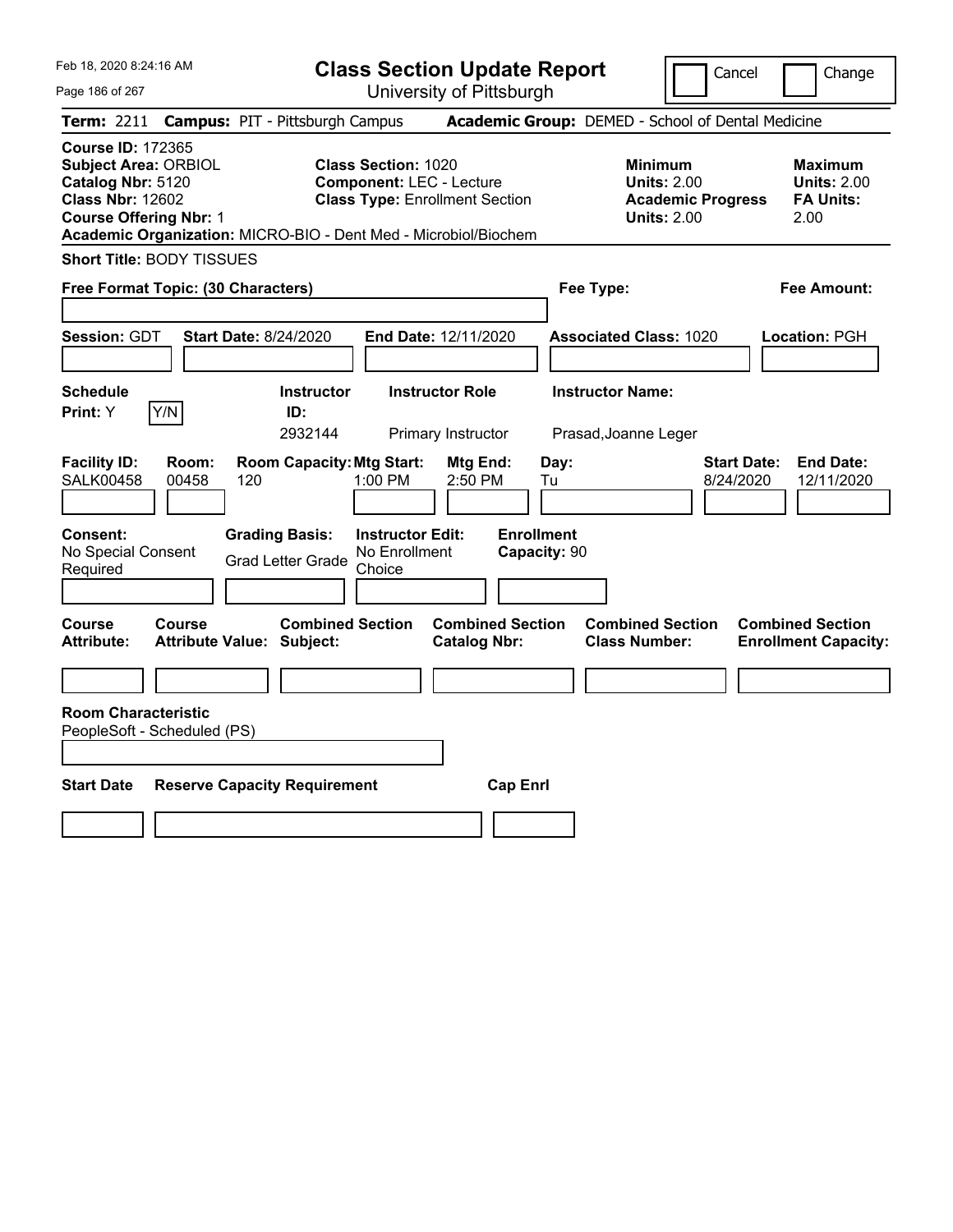|  | Feb 18, 2020 8:24:16 AM |  |
|--|-------------------------|--|
|  |                         |  |

**Class Section Update Report** University of Pittsburgh

Cancel Change

Page 187 of 267

|                                                                                                                                          |               | <b>Term: 2211 Campus: PIT - Pittsburgh Campus</b>               |                                                                                                                 |                                                |                                  |           | <b>Academic Group:</b> DEMED - School of Dental Medicine                               |                                 |                                                           |
|------------------------------------------------------------------------------------------------------------------------------------------|---------------|-----------------------------------------------------------------|-----------------------------------------------------------------------------------------------------------------|------------------------------------------------|----------------------------------|-----------|----------------------------------------------------------------------------------------|---------------------------------|-----------------------------------------------------------|
| <b>Course ID: 189683</b><br><b>Subject Area: ORBIOL</b><br>Catalog Nbr: 5800<br><b>Class Nbr: 27179</b><br><b>Course Offering Nbr: 1</b> |               | Academic Organization: MICRO-BIO - Dent Med - Microbiol/Biochem | <b>Class Section: 1010</b><br><b>Component: DIR - Directed Studies</b><br><b>Class Type: Enrollment Section</b> |                                                |                                  |           | <b>Minimum</b><br><b>Units: 1.00</b><br><b>Academic Progress</b><br><b>Units: 1.00</b> |                                 | Maximum<br><b>Units: 3.00</b><br><b>FA Units:</b><br>1.00 |
| <b>Short Title: DIRECTED STUDY</b>                                                                                                       |               |                                                                 |                                                                                                                 |                                                |                                  |           |                                                                                        |                                 |                                                           |
| Free Format Topic: (30 Characters)                                                                                                       |               |                                                                 |                                                                                                                 |                                                |                                  | Fee Type: |                                                                                        |                                 | <b>Fee Amount:</b>                                        |
| <b>Session: GDT</b>                                                                                                                      |               | <b>Start Date: 8/24/2020</b>                                    |                                                                                                                 | <b>End Date: 12/11/2020</b>                    |                                  |           | <b>Associated Class: 1010</b>                                                          |                                 | Location: PGH                                             |
| <b>Schedule</b><br>Print: Y                                                                                                              | Y/N           | <b>Instructor</b><br>ID:<br>2930587                             |                                                                                                                 | <b>Instructor Role</b><br>Primary Instructor   |                                  |           | <b>Instructor Name:</b><br>Vieira, Alexandre Rezende                                   |                                 |                                                           |
| <b>Facility ID:</b><br><b>SALKTBA</b>                                                                                                    | Room:<br>TBA  | <b>Room Capacity: Mtg Start:</b><br>0                           |                                                                                                                 | Mtg End:                                       |                                  | Day:      |                                                                                        | <b>Start Date:</b><br>8/24/2020 | <b>End Date:</b><br>12/11/2020                            |
| Consent:<br>No Special Consent<br>Required                                                                                               |               | <b>Grading Basis:</b><br><b>Grad HSU Basis</b>                  | <b>Instructor Edit:</b><br>No Enrollment<br>Choice                                                              |                                                | <b>Enrollment</b><br>Capacity: 5 |           |                                                                                        |                                 |                                                           |
| <b>Course</b><br><b>Attribute:</b>                                                                                                       | <b>Course</b> | <b>Combined Section</b><br><b>Attribute Value: Subject:</b>     |                                                                                                                 | <b>Combined Section</b><br><b>Catalog Nbr:</b> |                                  |           | <b>Combined Section</b><br><b>Class Number:</b>                                        |                                 | <b>Combined Section</b><br><b>Enrollment Capacity:</b>    |
| <b>Room Characteristic</b>                                                                                                               |               |                                                                 |                                                                                                                 |                                                |                                  |           |                                                                                        |                                 |                                                           |
| <b>Start Date</b>                                                                                                                        |               | <b>Reserve Capacity Requirement</b>                             |                                                                                                                 |                                                | <b>Cap Enrl</b>                  |           |                                                                                        |                                 |                                                           |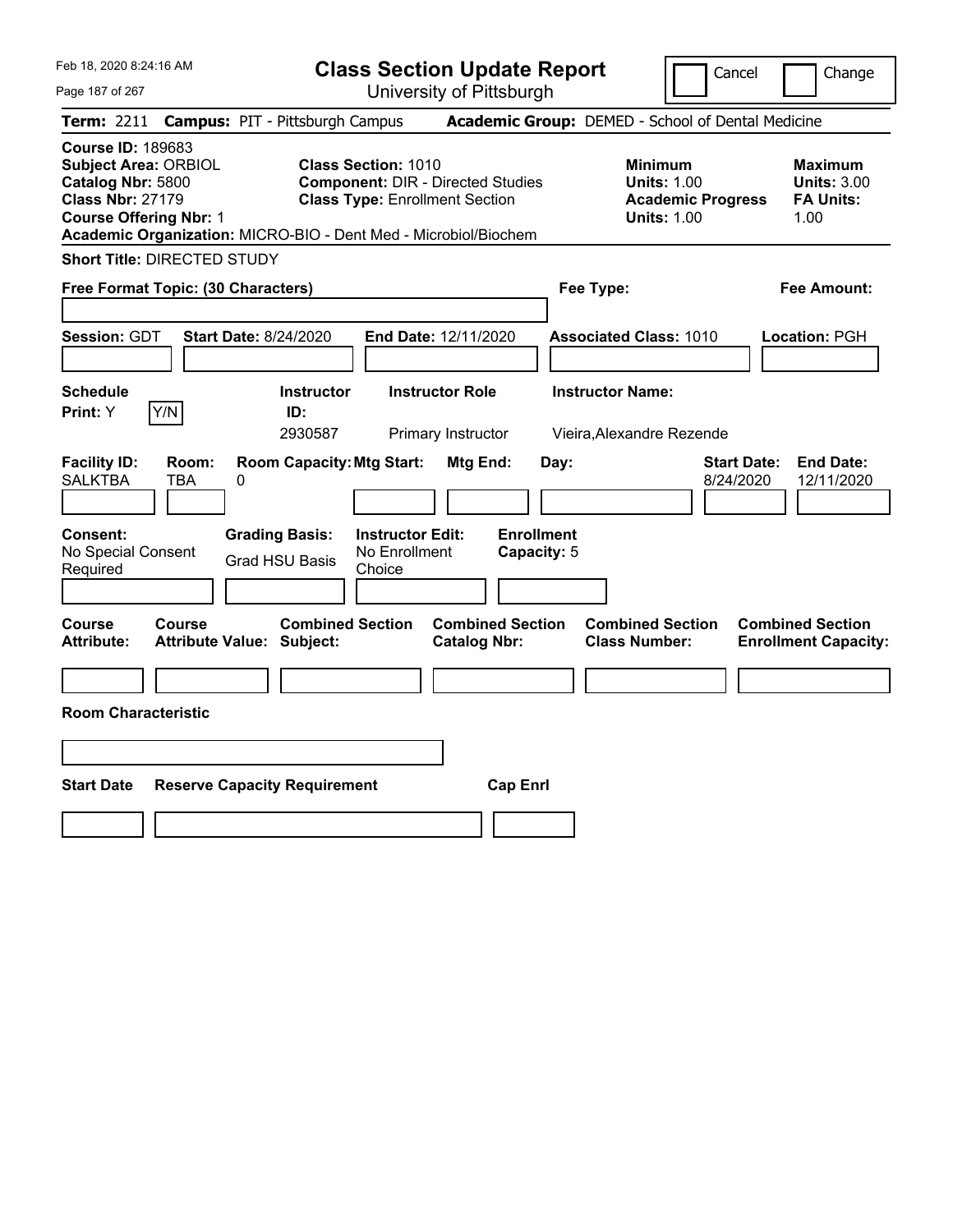|  | Feb 18, 2020 8:24:16 AM |  |
|--|-------------------------|--|
|  |                         |  |

| <b>Class Section Update Report</b> |  |
|------------------------------------|--|
| University of Pittsburgh           |  |

Cancel Change

Page 188 of 267

|                                                                                                                                          |               | <b>Term: 2211 Campus: PIT - Pittsburgh Campus</b>               |                                                                                                                 |                                                |                                  |           | <b>Academic Group:</b> DEMED - School of Dental Medicine                               |                                 |                                                                  |
|------------------------------------------------------------------------------------------------------------------------------------------|---------------|-----------------------------------------------------------------|-----------------------------------------------------------------------------------------------------------------|------------------------------------------------|----------------------------------|-----------|----------------------------------------------------------------------------------------|---------------------------------|------------------------------------------------------------------|
| <b>Course ID: 189683</b><br><b>Subject Area: ORBIOL</b><br>Catalog Nbr: 5800<br><b>Class Nbr: 27370</b><br><b>Course Offering Nbr: 1</b> |               | Academic Organization: MICRO-BIO - Dent Med - Microbiol/Biochem | <b>Class Section: 1015</b><br><b>Component: DIR - Directed Studies</b><br><b>Class Type: Enrollment Section</b> |                                                |                                  |           | <b>Minimum</b><br><b>Units: 1.00</b><br><b>Academic Progress</b><br><b>Units: 1.00</b> |                                 | <b>Maximum</b><br><b>Units: 3.00</b><br><b>FA Units:</b><br>1.00 |
| <b>Short Title: DIRECTED STUDY</b>                                                                                                       |               |                                                                 |                                                                                                                 |                                                |                                  |           |                                                                                        |                                 |                                                                  |
| Free Format Topic: (30 Characters)                                                                                                       |               |                                                                 |                                                                                                                 |                                                |                                  | Fee Type: |                                                                                        |                                 | <b>Fee Amount:</b>                                               |
| Session: GDT                                                                                                                             |               | <b>Start Date: 8/24/2020</b>                                    | End Date: 12/11/2020                                                                                            |                                                |                                  |           | <b>Associated Class: 1015</b>                                                          |                                 | Location: PGH                                                    |
| <b>Schedule</b><br>Print: Y                                                                                                              | Y/N           | <b>Instructor</b><br>ID:<br>2905190                             |                                                                                                                 | <b>Instructor Role</b><br>Primary Instructor   |                                  |           | <b>Instructor Name:</b><br>Weinberg, Seth M                                            |                                 |                                                                  |
| <b>Facility ID:</b><br><b>TBATBA</b>                                                                                                     | Room:<br>TBA  | <b>Room Capacity: Mtg Start:</b><br>0                           |                                                                                                                 | Mtg End:                                       |                                  | Day:      |                                                                                        | <b>Start Date:</b><br>8/24/2020 | <b>End Date:</b><br>12/11/2020                                   |
| <b>Consent:</b><br>No Special Consent<br>Required                                                                                        |               | <b>Grading Basis:</b><br><b>Grad HSU Basis</b>                  | <b>Instructor Edit:</b><br>No Enrollment<br>Choice                                                              |                                                | <b>Enrollment</b><br>Capacity: 5 |           |                                                                                        |                                 |                                                                  |
| Course<br><b>Attribute:</b>                                                                                                              | <b>Course</b> | <b>Combined Section</b><br><b>Attribute Value: Subject:</b>     |                                                                                                                 | <b>Combined Section</b><br><b>Catalog Nbr:</b> |                                  |           | <b>Combined Section</b><br><b>Class Number:</b>                                        |                                 | <b>Combined Section</b><br><b>Enrollment Capacity:</b>           |
| <b>Room Characteristic</b>                                                                                                               |               |                                                                 |                                                                                                                 |                                                |                                  |           |                                                                                        |                                 |                                                                  |
| <b>Start Date</b>                                                                                                                        |               | <b>Reserve Capacity Requirement</b>                             |                                                                                                                 |                                                | <b>Cap Enrl</b>                  |           |                                                                                        |                                 |                                                                  |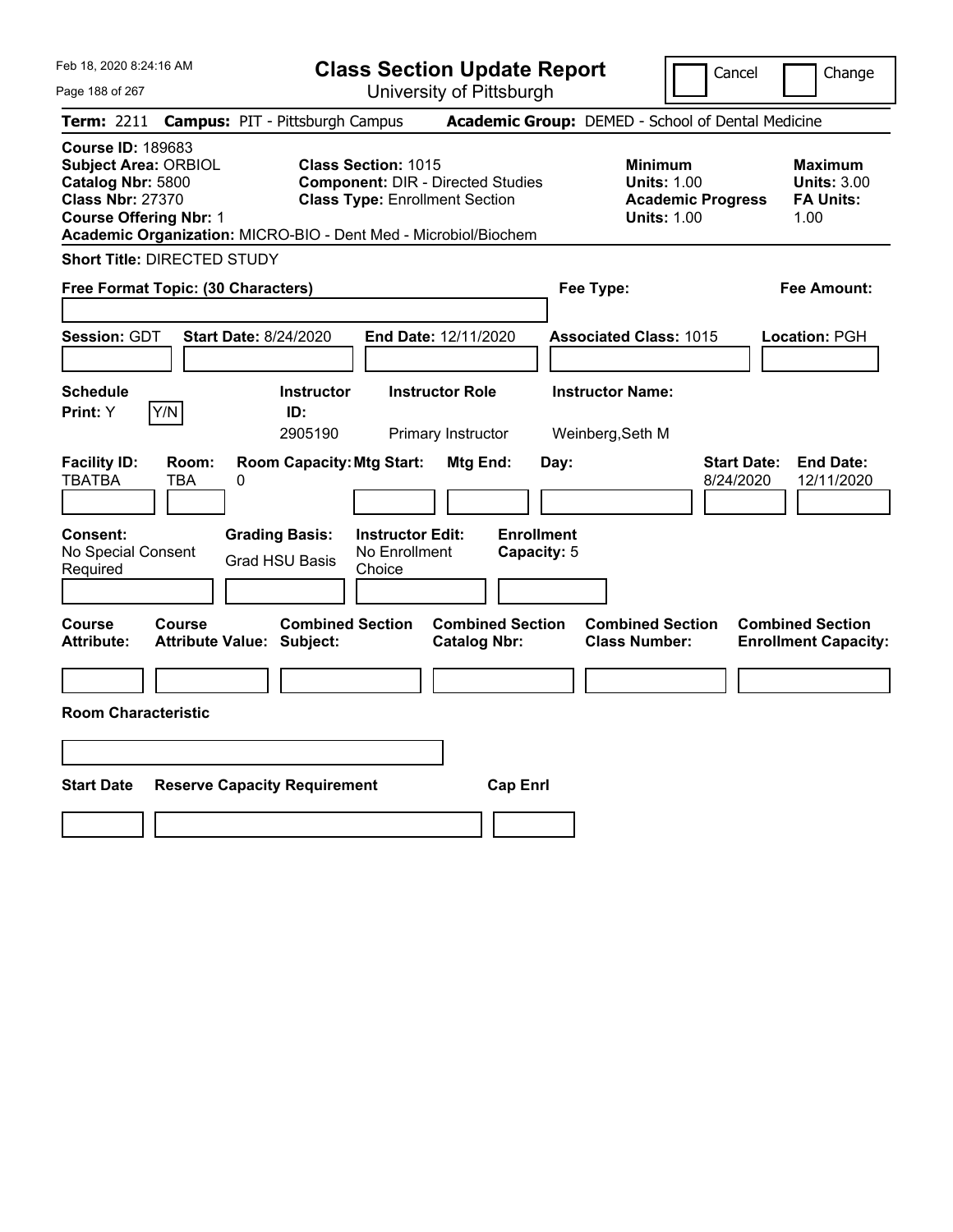|  | Feb 18, 2020 8:24:16 AM |  |
|--|-------------------------|--|
|  |                         |  |

| <b>Class Section Update Report</b> |  |
|------------------------------------|--|
| University of Pittsburgh           |  |

Cancel Change

Page 189 of 267

| <b>Term: 2211</b>                                                        |                                                              |   | <b>Campus: PIT - Pittsburgh Campus</b>                          |                                                                                                                 |                                                |                                  |      | <b>Academic Group: DEMED - School of Dental Medicine</b>                               |                                 |                                                           |
|--------------------------------------------------------------------------|--------------------------------------------------------------|---|-----------------------------------------------------------------|-----------------------------------------------------------------------------------------------------------------|------------------------------------------------|----------------------------------|------|----------------------------------------------------------------------------------------|---------------------------------|-----------------------------------------------------------|
| <b>Course ID: 189683</b><br>Catalog Nbr: 5800<br><b>Class Nbr: 27385</b> | <b>Subject Area: ORBIOL</b><br><b>Course Offering Nbr: 1</b> |   | Academic Organization: MICRO-BIO - Dent Med - Microbiol/Biochem | <b>Class Section: 1020</b><br><b>Component: DIR - Directed Studies</b><br><b>Class Type: Enrollment Section</b> |                                                |                                  |      | <b>Minimum</b><br><b>Units: 1.00</b><br><b>Academic Progress</b><br><b>Units: 1.00</b> |                                 | Maximum<br><b>Units: 3.00</b><br><b>FA Units:</b><br>1.00 |
|                                                                          | <b>Short Title: DIRECTED STUDY</b>                           |   |                                                                 |                                                                                                                 |                                                |                                  |      |                                                                                        |                                 |                                                           |
|                                                                          | Free Format Topic: (30 Characters)                           |   |                                                                 |                                                                                                                 |                                                |                                  |      | Fee Type:                                                                              |                                 | Fee Amount:                                               |
| Session: GDT                                                             |                                                              |   | <b>Start Date: 8/24/2020</b>                                    | End Date: 12/11/2020                                                                                            |                                                |                                  |      | <b>Associated Class: 1020</b>                                                          |                                 | Location: PGH                                             |
| <b>Schedule</b><br>Print: Y                                              | Y/N                                                          |   | <b>Instructor</b><br>ID:<br>3511587                             |                                                                                                                 | <b>Instructor Role</b><br>Primary Instructor   |                                  |      | <b>Instructor Name:</b><br>Syed-Picard, Fatima Naz                                     |                                 |                                                           |
| <b>Facility ID:</b><br><b>TBATBA</b>                                     | Room:<br><b>TBA</b>                                          | 0 | <b>Room Capacity: Mtg Start:</b>                                |                                                                                                                 | Mtg End:                                       |                                  | Day: |                                                                                        | <b>Start Date:</b><br>8/24/2020 | <b>End Date:</b><br>12/11/2020                            |
| Consent:<br>No Special Consent<br>Required                               |                                                              |   | <b>Grading Basis:</b><br><b>Grad HSU Basis</b>                  | <b>Instructor Edit:</b><br>No Enrollment<br>Choice                                                              |                                                | <b>Enrollment</b><br>Capacity: 5 |      |                                                                                        |                                 |                                                           |
| Course<br><b>Attribute:</b>                                              | <b>Course</b>                                                |   | <b>Combined Section</b><br><b>Attribute Value: Subject:</b>     |                                                                                                                 | <b>Combined Section</b><br><b>Catalog Nbr:</b> |                                  |      | <b>Combined Section</b><br><b>Class Number:</b>                                        |                                 | <b>Combined Section</b><br><b>Enrollment Capacity:</b>    |
|                                                                          | <b>Room Characteristic</b>                                   |   |                                                                 |                                                                                                                 |                                                |                                  |      |                                                                                        |                                 |                                                           |
|                                                                          |                                                              |   |                                                                 |                                                                                                                 |                                                |                                  |      |                                                                                        |                                 |                                                           |
| <b>Start Date</b>                                                        |                                                              |   | <b>Reserve Capacity Requirement</b>                             |                                                                                                                 |                                                | <b>Cap Enrl</b>                  |      |                                                                                        |                                 |                                                           |
|                                                                          |                                                              |   |                                                                 |                                                                                                                 |                                                |                                  |      |                                                                                        |                                 |                                                           |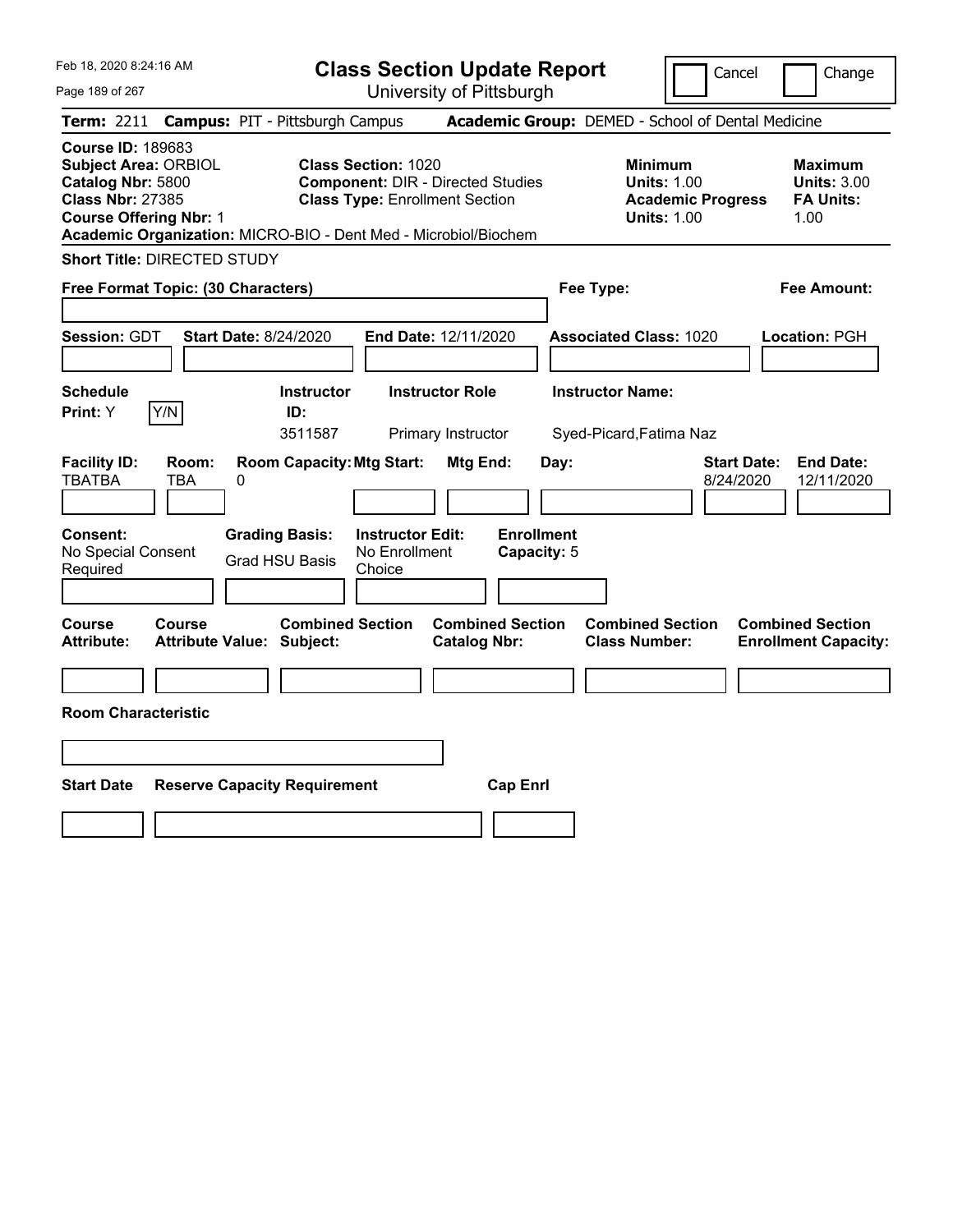|  | Feb 18, 2020 8:24:16 AM |  |
|--|-------------------------|--|
|  |                         |  |

**Class Section Update Report**

Cancel | Change

Page 190 of 267

University of Pittsburgh **Term:** 2211 **Campus:** PIT - Pittsburgh Campus **Academic Group:** DEMED - School of Dental Medicine

| <b>Course ID: 174361</b><br><b>Subject Area: ORBIOL</b><br>Catalog Nbr: 5877<br><b>Class Nbr: 30026</b><br><b>Course Offering Nbr: 1</b> | <b>Class Section: 1100</b><br><b>Component: DIR - Directed Studies</b><br><b>Class Type: Enrollment Section</b><br>Academic Organization: MICRO-BIO - Dent Med - Microbiol/Biochem | <b>Minimum</b><br><b>Units: 1.00</b><br><b>Academic Progress</b><br><b>Units: 1.00</b> | <b>Maximum</b><br><b>Units: 3.00</b><br><b>FA Units:</b><br>1.00 |
|------------------------------------------------------------------------------------------------------------------------------------------|------------------------------------------------------------------------------------------------------------------------------------------------------------------------------------|----------------------------------------------------------------------------------------|------------------------------------------------------------------|
| <b>Short Title: DIRECTED STUDY</b>                                                                                                       |                                                                                                                                                                                    |                                                                                        |                                                                  |
| Free Format Topic: (30 Characters)                                                                                                       |                                                                                                                                                                                    | Fee Type:                                                                              | <b>Fee Amount:</b>                                               |
| Session: GDT<br><b>Start Date: 8/24/2020</b>                                                                                             | End Date: 12/11/2020                                                                                                                                                               | <b>Associated Class: 1100</b>                                                          | Location: PGH                                                    |
| <b>Schedule</b><br>Y/N<br><b>Print:</b> Y                                                                                                | <b>Instructor Role</b><br><b>Instructor</b><br>ID:<br>2930587<br>Primary Instructor                                                                                                | <b>Instructor Name:</b><br>Vieira, Alexandre Rezende                                   |                                                                  |
| <b>Facility ID:</b><br>Room:<br><b>TBATBA</b><br><b>TBA</b><br>0                                                                         | <b>Room Capacity: Mtg Start:</b><br>Mtg End:                                                                                                                                       | <b>Start Date:</b><br>Day:<br>8/24/2020                                                | <b>End Date:</b><br>12/11/2020                                   |
| <b>Grading Basis:</b><br>Consent:<br>No Special Consent<br><b>Grad HSU Basis</b><br>Required                                             | <b>Instructor Edit:</b><br><b>Enrollment</b><br>No Enrollment<br>Capacity: 5<br>Choice                                                                                             |                                                                                        |                                                                  |
| Course<br>Course<br><b>Attribute:</b><br><b>Attribute Value: Subject:</b>                                                                | <b>Combined Section</b><br><b>Combined Section</b><br><b>Catalog Nbr:</b>                                                                                                          | <b>Combined Section</b><br><b>Class Number:</b>                                        | <b>Combined Section</b><br><b>Enrollment Capacity:</b>           |
| <b>Room Characteristic</b>                                                                                                               |                                                                                                                                                                                    |                                                                                        |                                                                  |
| <b>Start Date</b><br><b>Reserve Capacity Requirement</b>                                                                                 | <b>Cap Enrl</b>                                                                                                                                                                    |                                                                                        |                                                                  |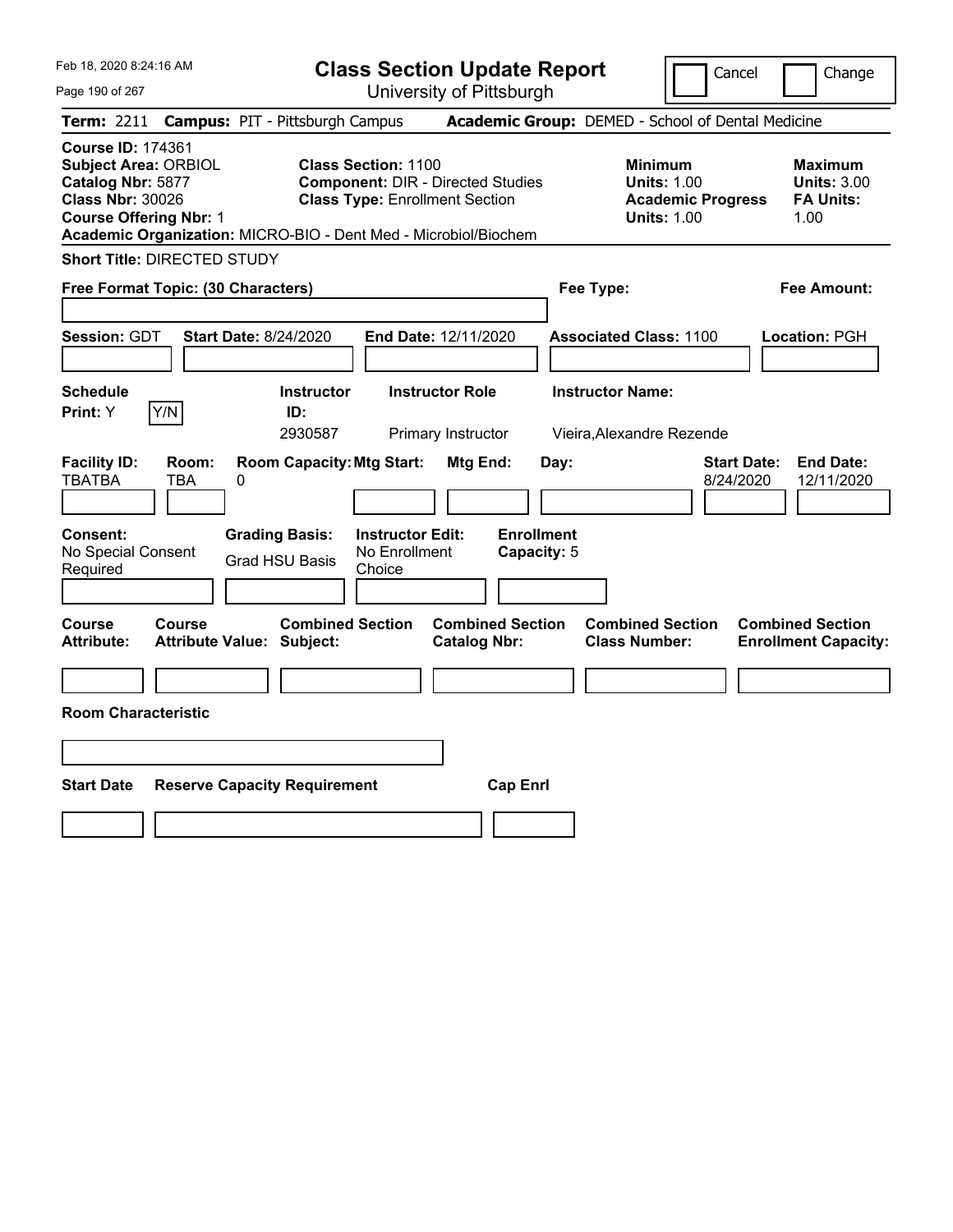| Feb 18, 2020 8:24:16 AM                                                                                                                  |                                                                 | <b>Class Section Update Report</b>                                                                       |                                                |                                                                                 | Change<br>Cancel                                                  |
|------------------------------------------------------------------------------------------------------------------------------------------|-----------------------------------------------------------------|----------------------------------------------------------------------------------------------------------|------------------------------------------------|---------------------------------------------------------------------------------|-------------------------------------------------------------------|
| Page 191 of 267                                                                                                                          |                                                                 | University of Pittsburgh                                                                                 |                                                |                                                                                 |                                                                   |
| <b>Term:</b> 2211                                                                                                                        | <b>Campus: PIT - Pittsburgh Campus</b>                          |                                                                                                          |                                                | Academic Group: DEMED - School of Dental Medicine                               |                                                                   |
| <b>Course ID: 184968</b><br><b>Subject Area: ORBIOL</b><br>Catalog Nbr: 5878<br><b>Class Nbr: 23183</b><br><b>Course Offering Nbr: 1</b> | Academic Organization: MICRO-BIO - Dent Med - Microbiol/Biochem | <b>Class Section: 1200</b><br><b>Component: PRA - Practicum</b><br><b>Class Type: Enrollment Section</b> |                                                | Minimum<br><b>Units: 1.00</b><br><b>Academic Progress</b><br><b>Units: 1.00</b> | <b>Maximum</b><br><b>Units: 1.00</b><br><b>FA Units:</b><br>1.00  |
|                                                                                                                                          | Short Title: FACULTY POSTNS DENTAL SCHOOLS                      |                                                                                                          |                                                |                                                                                 |                                                                   |
| Free Format Topic: (30 Characters)                                                                                                       |                                                                 |                                                                                                          |                                                | Fee Type:                                                                       | Fee Amount:                                                       |
| <b>Session: AT</b>                                                                                                                       | <b>Start Date: 8/24/2020</b>                                    | End Date: 12/12/2020                                                                                     |                                                | <b>Associated Class: 1200</b>                                                   | Location: PGH                                                     |
| <b>Schedule</b><br>Y/N<br>Print: Y                                                                                                       | <b>Instructor</b><br>ID:<br>2930587                             | <b>Instructor Role</b><br>Primary Instructor                                                             |                                                | <b>Instructor Name:</b><br>Vieira, Alexandre Rezende                            |                                                                   |
| <b>Facility ID:</b><br>Room:<br><b>TBATBA</b><br>TBA                                                                                     | <b>Room Capacity: Mtg Start:</b><br>0                           |                                                                                                          | Mtg End:<br>Day:                               |                                                                                 | <b>End Date:</b><br><b>Start Date:</b><br>8/24/2020<br>12/12/2020 |
| <b>Consent:</b><br>No Special Consent<br>Required                                                                                        | <b>Grading Basis:</b><br><b>Grad HSU Basis</b>                  | <b>Instructor Edit:</b><br>No Enrollment<br>Choice                                                       | <b>Enrollment</b><br>Capacity: 35              |                                                                                 |                                                                   |
| Course<br>Course<br><b>Attribute:</b>                                                                                                    | <b>Attribute Value: Subject:</b>                                | <b>Combined Section</b>                                                                                  | <b>Combined Section</b><br><b>Catalog Nbr:</b> | <b>Combined Section</b><br><b>Class Number:</b>                                 | <b>Combined Section</b><br><b>Enrollment Capacity:</b>            |
|                                                                                                                                          |                                                                 |                                                                                                          |                                                |                                                                                 |                                                                   |
| <b>Room Characteristic</b>                                                                                                               |                                                                 |                                                                                                          |                                                |                                                                                 |                                                                   |
|                                                                                                                                          |                                                                 |                                                                                                          |                                                |                                                                                 |                                                                   |
| <b>Start Date</b>                                                                                                                        | <b>Reserve Capacity Requirement</b>                             |                                                                                                          | <b>Cap Enrl</b>                                |                                                                                 |                                                                   |
|                                                                                                                                          |                                                                 |                                                                                                          |                                                |                                                                                 |                                                                   |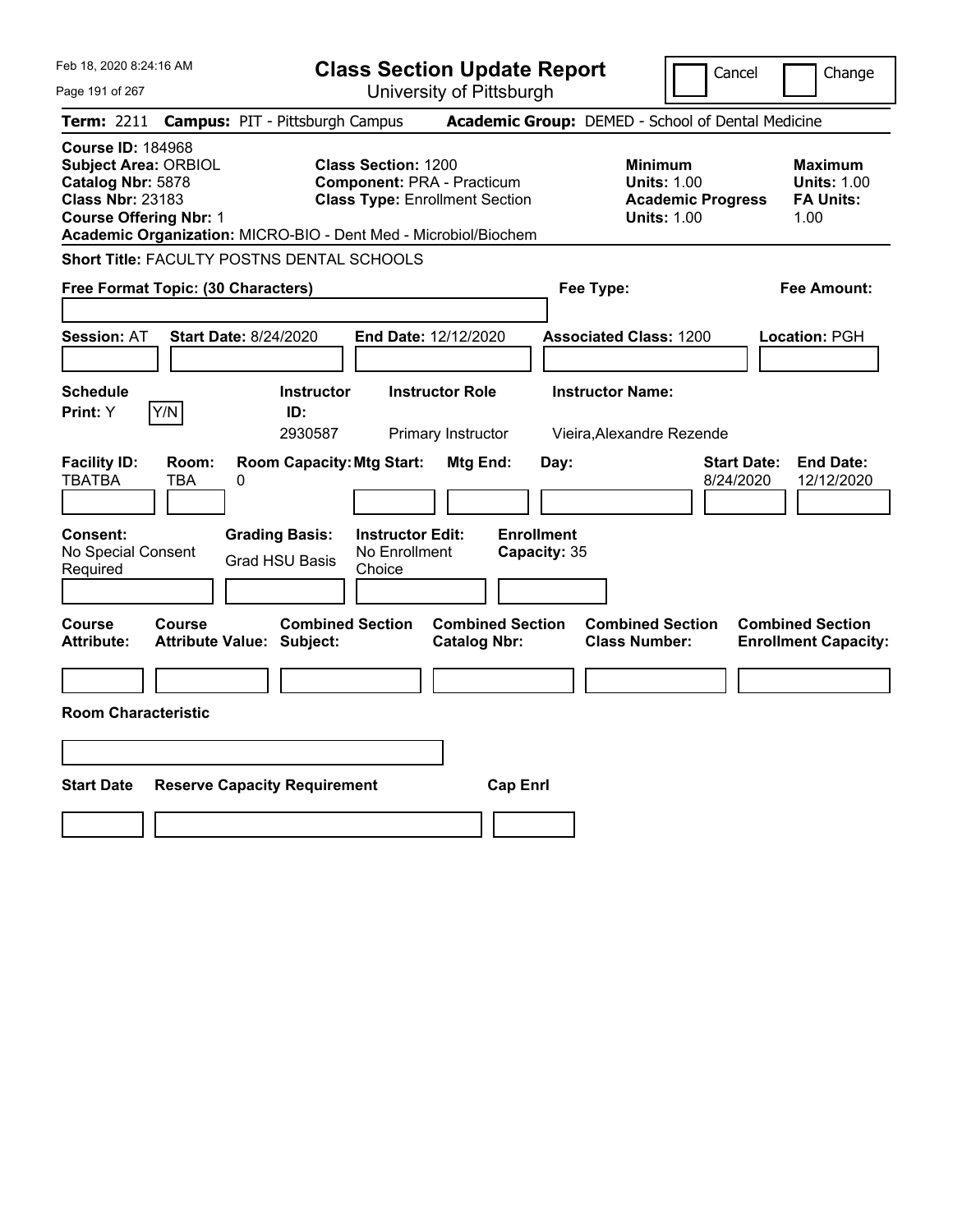| Feb 18, 2020 8:24:16 AM                                                                                                                                                                                     | <b>Class Section Update Report</b>                                                                        |                                                     | Cancel                                                                                 | Change                                                           |
|-------------------------------------------------------------------------------------------------------------------------------------------------------------------------------------------------------------|-----------------------------------------------------------------------------------------------------------|-----------------------------------------------------|----------------------------------------------------------------------------------------|------------------------------------------------------------------|
| Page 192 of 267                                                                                                                                                                                             | University of Pittsburgh                                                                                  |                                                     |                                                                                        |                                                                  |
| <b>Term: 2211</b>                                                                                                                                                                                           | <b>Campus: PIT - Pittsburgh Campus</b>                                                                    | Academic Group: DEMED - School of Dental Medicine   |                                                                                        |                                                                  |
| <b>Course ID: 172495</b><br><b>Subject Area: ORBIOL</b><br>Catalog Nbr: 5900<br><b>Class Nbr: 12604</b><br><b>Course Offering Nbr: 1</b><br>Academic Organization: MICRO-BIO - Dent Med - Microbiol/Biochem | <b>Class Section: 1020</b><br>Component: IND - Independent Study<br><b>Class Type: Enrollment Section</b> |                                                     | <b>Minimum</b><br><b>Units: 1.00</b><br><b>Academic Progress</b><br><b>Units: 1.00</b> | <b>Maximum</b><br><b>Units: 3.00</b><br><b>FA Units:</b><br>1.00 |
| <b>Short Title: INDEPENDENT STUDY</b>                                                                                                                                                                       |                                                                                                           |                                                     |                                                                                        |                                                                  |
| Free Format Topic: (30 Characters)                                                                                                                                                                          |                                                                                                           | Fee Type:                                           |                                                                                        | Fee Amount:                                                      |
| <b>Start Date: 8/24/2020</b><br><b>Session: AT</b>                                                                                                                                                          | End Date: 12/12/2020                                                                                      | <b>Associated Class: 1020</b>                       |                                                                                        | Location: PGH                                                    |
| <b>Schedule</b><br>Y/N<br><b>Print: Y</b>                                                                                                                                                                   | <b>Instructor</b><br><b>Instructor Role</b><br>ID:<br>2930587<br>Primary Instructor                       | <b>Instructor Name:</b><br>Vieira.Alexandre Rezende |                                                                                        |                                                                  |
| <b>Facility ID:</b><br>Room:<br><b>TBATBA</b><br>TBA<br>0                                                                                                                                                   | <b>Room Capacity: Mtg Start:</b><br>Mtg End:                                                              | Day:                                                | <b>Start Date:</b><br>8/24/2020                                                        | <b>End Date:</b><br>12/12/2020                                   |
| <b>Consent:</b><br><b>Grading Basis:</b><br>No Special Consent<br><b>Grad HSU Basis</b><br>Required                                                                                                         | <b>Instructor Edit:</b><br>No Enrollment<br>Choice                                                        | <b>Enrollment</b><br>Capacity: 35                   |                                                                                        |                                                                  |
| Course<br>Course<br><b>Attribute:</b><br><b>Attribute Value: Subject:</b>                                                                                                                                   | <b>Combined Section</b><br><b>Catalog Nbr:</b>                                                            | <b>Combined Section</b><br><b>Class Number:</b>     | <b>Combined Section</b>                                                                | <b>Combined Section</b><br><b>Enrollment Capacity:</b>           |
|                                                                                                                                                                                                             |                                                                                                           |                                                     |                                                                                        |                                                                  |
| <b>Room Characteristic</b>                                                                                                                                                                                  |                                                                                                           |                                                     |                                                                                        |                                                                  |
|                                                                                                                                                                                                             |                                                                                                           |                                                     |                                                                                        |                                                                  |
| <b>Start Date</b><br><b>Reserve Capacity Requirement</b>                                                                                                                                                    |                                                                                                           | <b>Cap Enrl</b>                                     |                                                                                        |                                                                  |
|                                                                                                                                                                                                             |                                                                                                           |                                                     |                                                                                        |                                                                  |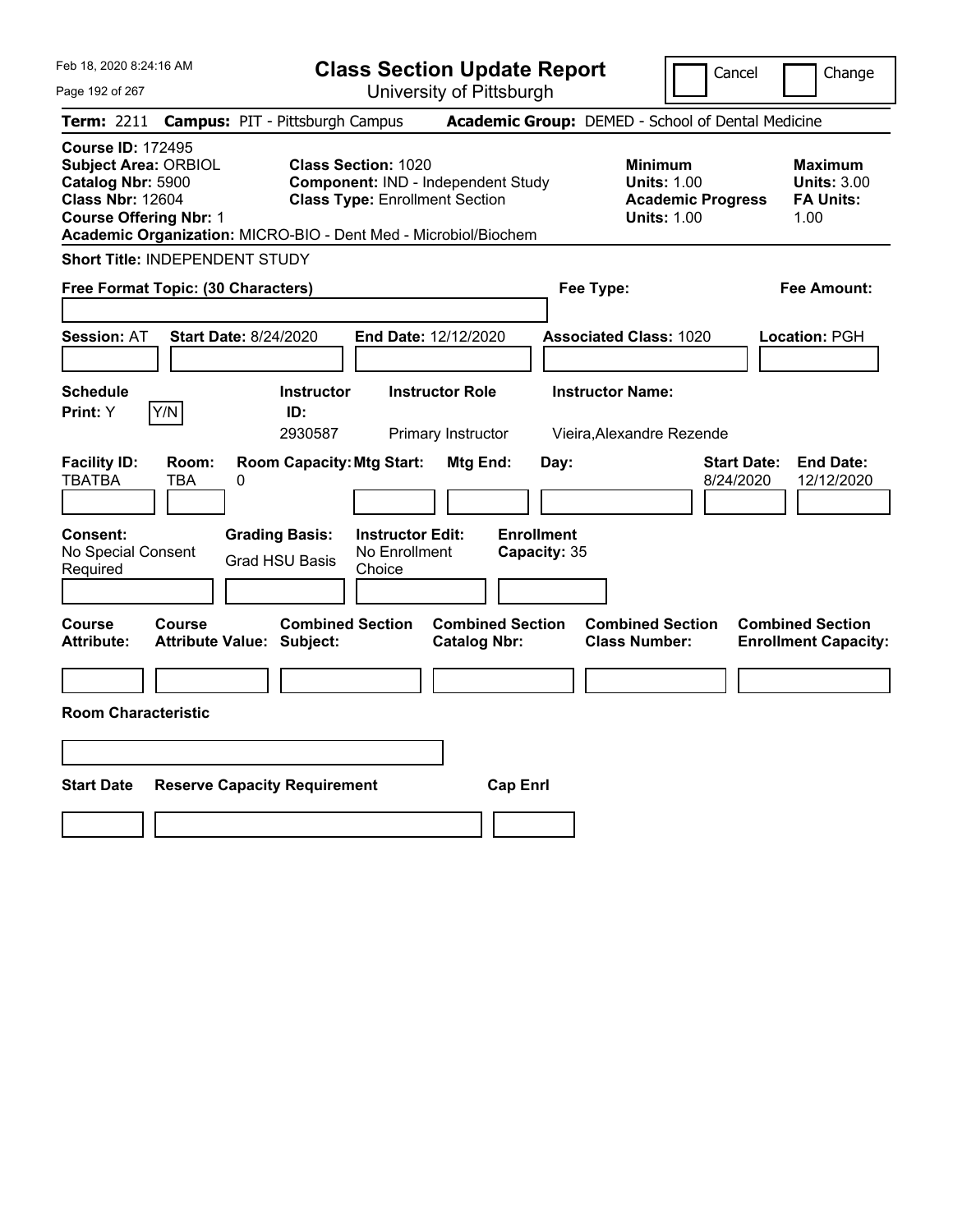| Feb 18, 2020 8:24:16 AM                                                                                                                                                                                     | <b>Class Section Update Report</b>                                                                               |                                                   | Cancel                                                                                 | Change                                                           |
|-------------------------------------------------------------------------------------------------------------------------------------------------------------------------------------------------------------|------------------------------------------------------------------------------------------------------------------|---------------------------------------------------|----------------------------------------------------------------------------------------|------------------------------------------------------------------|
| Page 193 of 267                                                                                                                                                                                             | University of Pittsburgh                                                                                         |                                                   |                                                                                        |                                                                  |
| Term: 2211<br><b>Campus: PIT - Pittsburgh Campus</b>                                                                                                                                                        |                                                                                                                  | Academic Group: DEMED - School of Dental Medicine |                                                                                        |                                                                  |
| <b>Course ID: 172495</b><br><b>Subject Area: ORBIOL</b><br>Catalog Nbr: 5900<br><b>Class Nbr: 12605</b><br><b>Course Offering Nbr: 1</b><br>Academic Organization: MICRO-BIO - Dent Med - Microbiol/Biochem | <b>Class Section: 1030</b><br><b>Component: IND - Independent Study</b><br><b>Class Type: Enrollment Section</b> |                                                   | <b>Minimum</b><br><b>Units: 1.00</b><br><b>Academic Progress</b><br><b>Units: 1.00</b> | <b>Maximum</b><br><b>Units: 3.00</b><br><b>FA Units:</b><br>1.00 |
| <b>Short Title: INDEPENDENT STUDY</b>                                                                                                                                                                       |                                                                                                                  |                                                   |                                                                                        |                                                                  |
| Free Format Topic: (30 Characters)                                                                                                                                                                          |                                                                                                                  | Fee Type:                                         |                                                                                        | Fee Amount:                                                      |
| <b>Start Date: 8/24/2020</b><br>Session: AT                                                                                                                                                                 | End Date: 12/12/2020                                                                                             | <b>Associated Class: 1030</b>                     |                                                                                        | Location: PGH                                                    |
| <b>Schedule</b>                                                                                                                                                                                             | <b>Instructor Role</b><br><b>Instructor</b>                                                                      | <b>Instructor Name:</b>                           |                                                                                        |                                                                  |
| Y/N<br>Print: Y                                                                                                                                                                                             | ID:<br>3511587<br>Primary Instructor                                                                             | Syed-Picard, Fatima Naz                           |                                                                                        |                                                                  |
| <b>Facility ID:</b><br>Room:<br>TBATBA<br>TBA<br>0<br>Consent:<br><b>Grading Basis:</b><br>No Special Consent<br><b>Grad HSU Basis</b>                                                                      | <b>Room Capacity: Mtg Start:</b><br>Mtg End:<br><b>Instructor Edit:</b><br>No Enrollment                         | Day:<br><b>Enrollment</b><br>Capacity: 35         | <b>Start Date:</b><br>8/24/2020                                                        | <b>End Date:</b><br>12/12/2020                                   |
| Required                                                                                                                                                                                                    | Choice                                                                                                           |                                                   |                                                                                        |                                                                  |
| <b>Course</b><br>Course<br><b>Attribute Value: Subject:</b><br><b>Attribute:</b>                                                                                                                            | <b>Combined Section</b><br><b>Catalog Nbr:</b>                                                                   | <b>Combined Section</b><br><b>Class Number:</b>   | <b>Combined Section</b>                                                                | <b>Combined Section</b><br><b>Enrollment Capacity:</b>           |
|                                                                                                                                                                                                             |                                                                                                                  |                                                   |                                                                                        |                                                                  |
| <b>Room Characteristic</b>                                                                                                                                                                                  |                                                                                                                  |                                                   |                                                                                        |                                                                  |
|                                                                                                                                                                                                             |                                                                                                                  |                                                   |                                                                                        |                                                                  |
| <b>Start Date</b><br><b>Reserve Capacity Requirement</b>                                                                                                                                                    |                                                                                                                  | <b>Cap Enrl</b>                                   |                                                                                        |                                                                  |
|                                                                                                                                                                                                             |                                                                                                                  |                                                   |                                                                                        |                                                                  |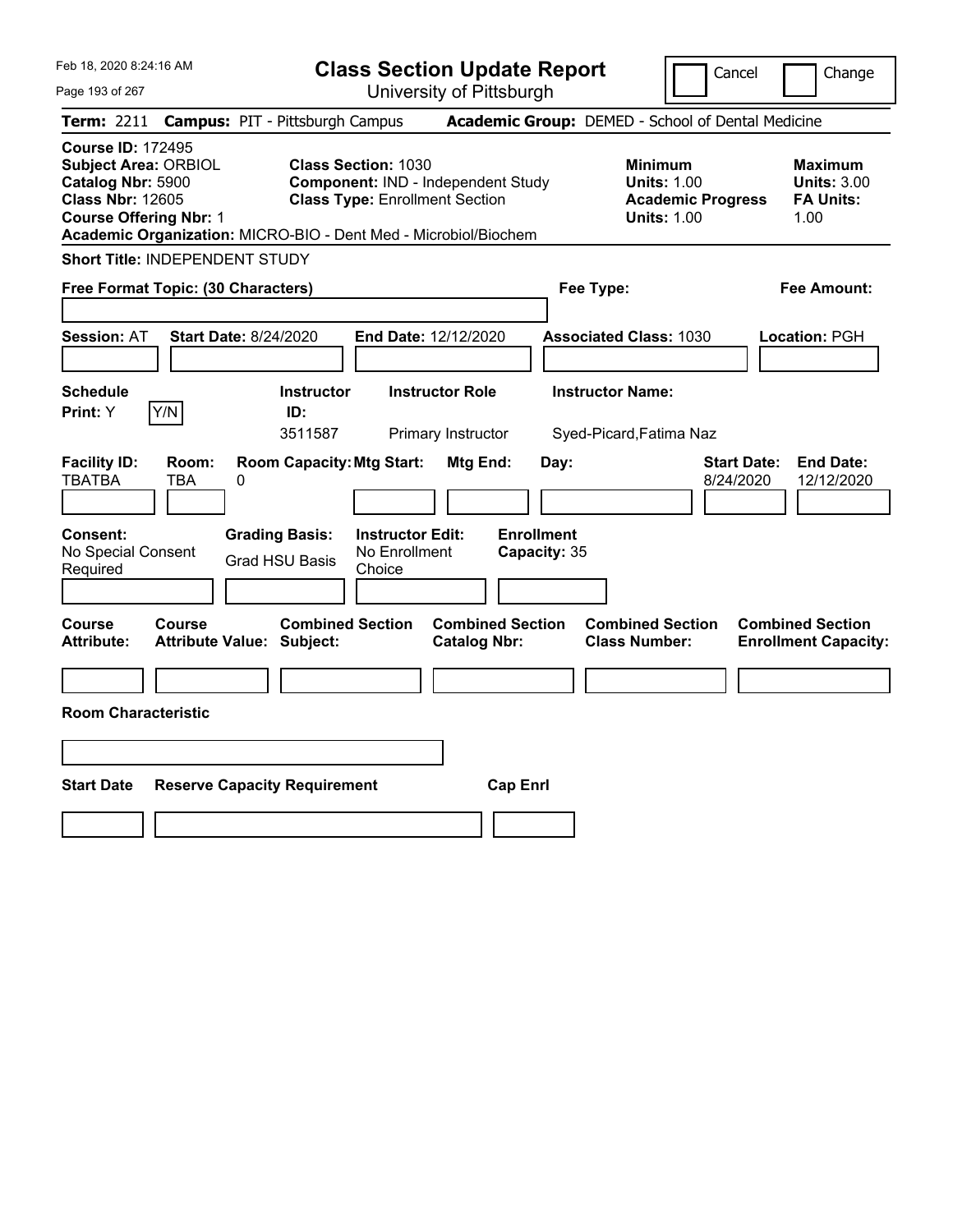| Feb 18, 2020 8:24:16 AM                                                                                                                  | <b>Class Section Update Report</b>                                                                                                                                                                                                         | Change<br>Cancel                                                                             |
|------------------------------------------------------------------------------------------------------------------------------------------|--------------------------------------------------------------------------------------------------------------------------------------------------------------------------------------------------------------------------------------------|----------------------------------------------------------------------------------------------|
| Page 194 of 267                                                                                                                          | University of Pittsburgh                                                                                                                                                                                                                   |                                                                                              |
| Term: 2211                                                                                                                               | Academic Group: DEMED - School of Dental Medicine<br><b>Campus: PIT - Pittsburgh Campus</b>                                                                                                                                                |                                                                                              |
| <b>Course ID: 172495</b><br><b>Subject Area: ORBIOL</b><br>Catalog Nbr: 5900<br><b>Class Nbr: 22016</b><br><b>Course Offering Nbr: 1</b> | <b>Class Section: 1050</b><br><b>Minimum</b><br>Component: IND - Independent Study<br><b>Units: 1.00</b><br><b>Class Type: Enrollment Section</b><br><b>Units: 1.00</b><br>Academic Organization: MICRO-BIO - Dent Med - Microbiol/Biochem | <b>Maximum</b><br><b>Units: 3.00</b><br><b>FA Units:</b><br><b>Academic Progress</b><br>1.00 |
| Short Title: INDEPENDENT STUDY                                                                                                           |                                                                                                                                                                                                                                            |                                                                                              |
| Free Format Topic: (30 Characters)                                                                                                       | Fee Type:                                                                                                                                                                                                                                  | Fee Amount:                                                                                  |
| <b>Start Date: 8/24/2020</b><br><b>Session: AT</b>                                                                                       | <b>End Date: 12/12/2020</b><br><b>Associated Class: 1050</b>                                                                                                                                                                               | Location: PGH                                                                                |
| <b>Schedule</b><br>Y/N<br><b>Print: Y</b>                                                                                                | <b>Instructor Name:</b><br><b>Instructor Role</b><br><b>Instructor</b><br>ID:<br>2942095<br>Primary Instructor<br>Taboas, Juan M                                                                                                           |                                                                                              |
| <b>Facility ID:</b><br>Room:<br><b>TBATBA</b><br>TBA<br>$\boldsymbol{0}$                                                                 | <b>Room Capacity: Mtg Start:</b><br>Mtg End:<br>Day:                                                                                                                                                                                       | <b>Start Date:</b><br><b>End Date:</b><br>8/24/2020<br>12/12/2020                            |
| Consent:<br><b>Grading Basis:</b><br>No Special Consent<br>Required                                                                      | <b>Enrollment</b><br><b>Instructor Edit:</b><br>No Enrollment<br>Capacity: 35<br><b>Grad HSU Basis</b><br>Choice                                                                                                                           |                                                                                              |
| Course<br>Course<br><b>Attribute:</b><br><b>Attribute Value: Subject:</b>                                                                | <b>Combined Section</b><br><b>Combined Section</b><br><b>Combined Section</b><br><b>Catalog Nbr:</b><br><b>Class Number:</b>                                                                                                               | <b>Combined Section</b><br><b>Enrollment Capacity:</b>                                       |
|                                                                                                                                          |                                                                                                                                                                                                                                            |                                                                                              |
| <b>Room Characteristic</b>                                                                                                               |                                                                                                                                                                                                                                            |                                                                                              |
|                                                                                                                                          |                                                                                                                                                                                                                                            |                                                                                              |
| <b>Start Date</b><br><b>Reserve Capacity Requirement</b>                                                                                 | <b>Cap Enrl</b>                                                                                                                                                                                                                            |                                                                                              |
|                                                                                                                                          |                                                                                                                                                                                                                                            |                                                                                              |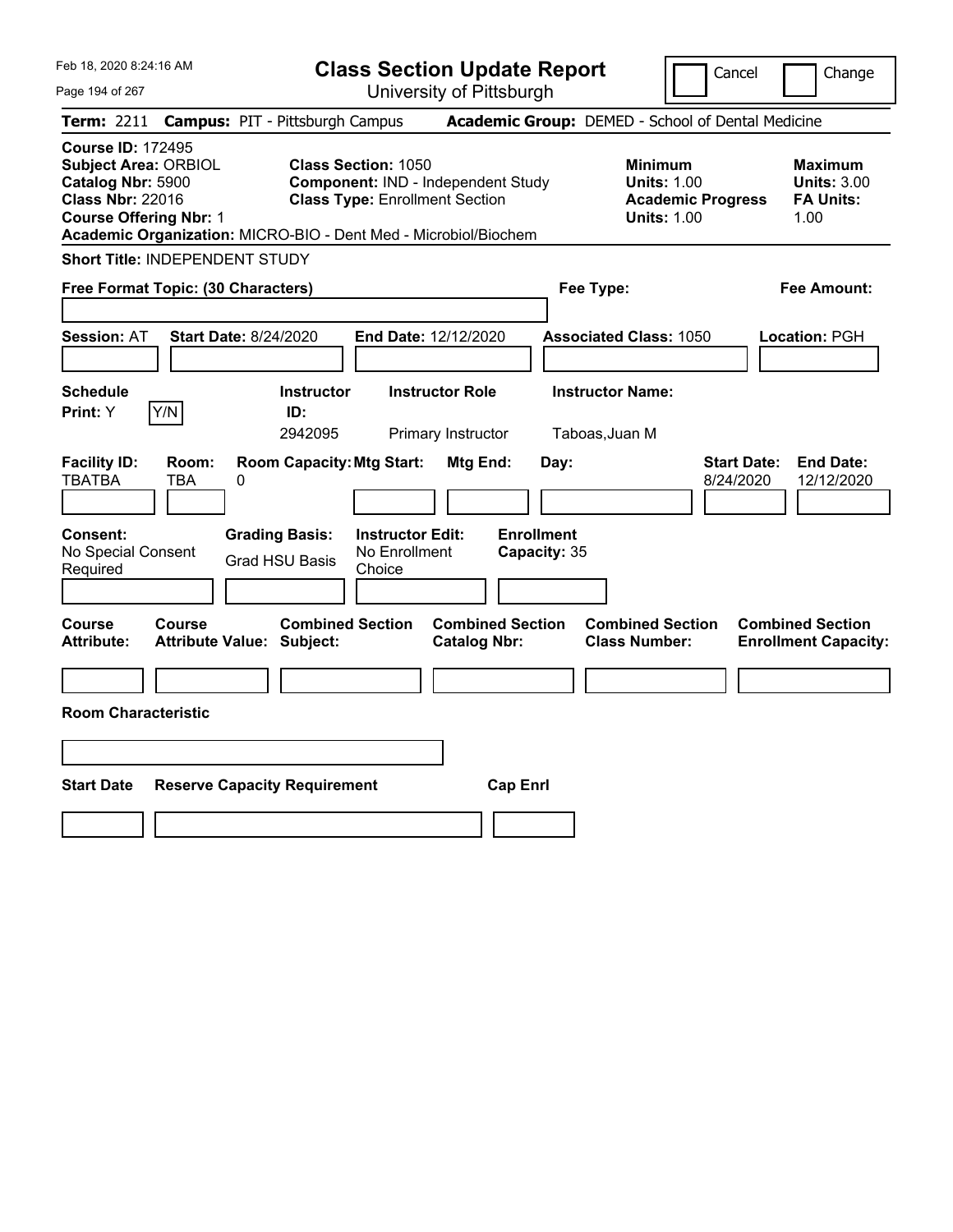| Feb 18, 2020 8:24:16 AM                                                                                                                       | <b>Class Section Update Report</b>                                                                                                                                           | Cancel<br>Change                                                                                                                                           |
|-----------------------------------------------------------------------------------------------------------------------------------------------|------------------------------------------------------------------------------------------------------------------------------------------------------------------------------|------------------------------------------------------------------------------------------------------------------------------------------------------------|
| Page 195 of 267                                                                                                                               | University of Pittsburgh                                                                                                                                                     |                                                                                                                                                            |
| Term: 2211<br><b>Campus: PIT - Pittsburgh Campus</b>                                                                                          |                                                                                                                                                                              | Academic Group: DEMED - School of Dental Medicine                                                                                                          |
| <b>Course ID: 172495</b><br><b>Subject Area: ORBIOL</b><br>Catalog Nbr: 5900<br><b>Class Nbr: 23827</b><br><b>Course Offering Nbr: 1</b>      | <b>Class Section: 1055</b><br>Component: IND - Independent Study<br><b>Class Type: Enrollment Section</b><br>Academic Organization: MICRO-BIO - Dent Med - Microbiol/Biochem | <b>Minimum</b><br><b>Maximum</b><br><b>Units: 1.00</b><br><b>Units: 3.00</b><br><b>Academic Progress</b><br><b>FA Units:</b><br><b>Units: 1.00</b><br>1.00 |
| Short Title: INDEPENDENT STUDY                                                                                                                |                                                                                                                                                                              |                                                                                                                                                            |
| Free Format Topic: (30 Characters)                                                                                                            | Fee Type:                                                                                                                                                                    | Fee Amount:                                                                                                                                                |
| Session: AT<br><b>Start Date: 8/24/2020</b><br><b>Schedule</b>                                                                                | End Date: 12/12/2020<br><b>Instructor Role</b><br><b>Instructor</b>                                                                                                          | <b>Associated Class: 1055</b><br>Location: PGH<br><b>Instructor Name:</b>                                                                                  |
| Y/N<br>Print: Y                                                                                                                               | ID:<br>2929499<br>Primary Instructor                                                                                                                                         | Almarza, Alejandro Jose                                                                                                                                    |
| <b>Facility ID:</b><br>Room:<br><b>TBATBA</b><br>TBA<br>0<br>Consent:<br><b>Grading Basis:</b><br>No Special Consent<br><b>Grad HSU Basis</b> | <b>Room Capacity: Mtg Start:</b><br>Mtg End:<br>Day:<br><b>Enrollment</b><br><b>Instructor Edit:</b><br>No Enrollment<br>Capacity: 35                                        | <b>Start Date:</b><br><b>End Date:</b><br>8/24/2020<br>12/12/2020                                                                                          |
| Required                                                                                                                                      | Choice                                                                                                                                                                       |                                                                                                                                                            |
| Course<br>Course<br><b>Attribute:</b><br><b>Attribute Value: Subject:</b>                                                                     | <b>Combined Section</b><br><b>Combined Section</b><br><b>Catalog Nbr:</b>                                                                                                    | <b>Combined Section</b><br><b>Combined Section</b><br><b>Class Number:</b><br><b>Enrollment Capacity:</b>                                                  |
| <b>Room Characteristic</b>                                                                                                                    |                                                                                                                                                                              |                                                                                                                                                            |
|                                                                                                                                               |                                                                                                                                                                              |                                                                                                                                                            |
| <b>Start Date</b><br><b>Reserve Capacity Requirement</b>                                                                                      | <b>Cap Enrl</b>                                                                                                                                                              |                                                                                                                                                            |
|                                                                                                                                               |                                                                                                                                                                              |                                                                                                                                                            |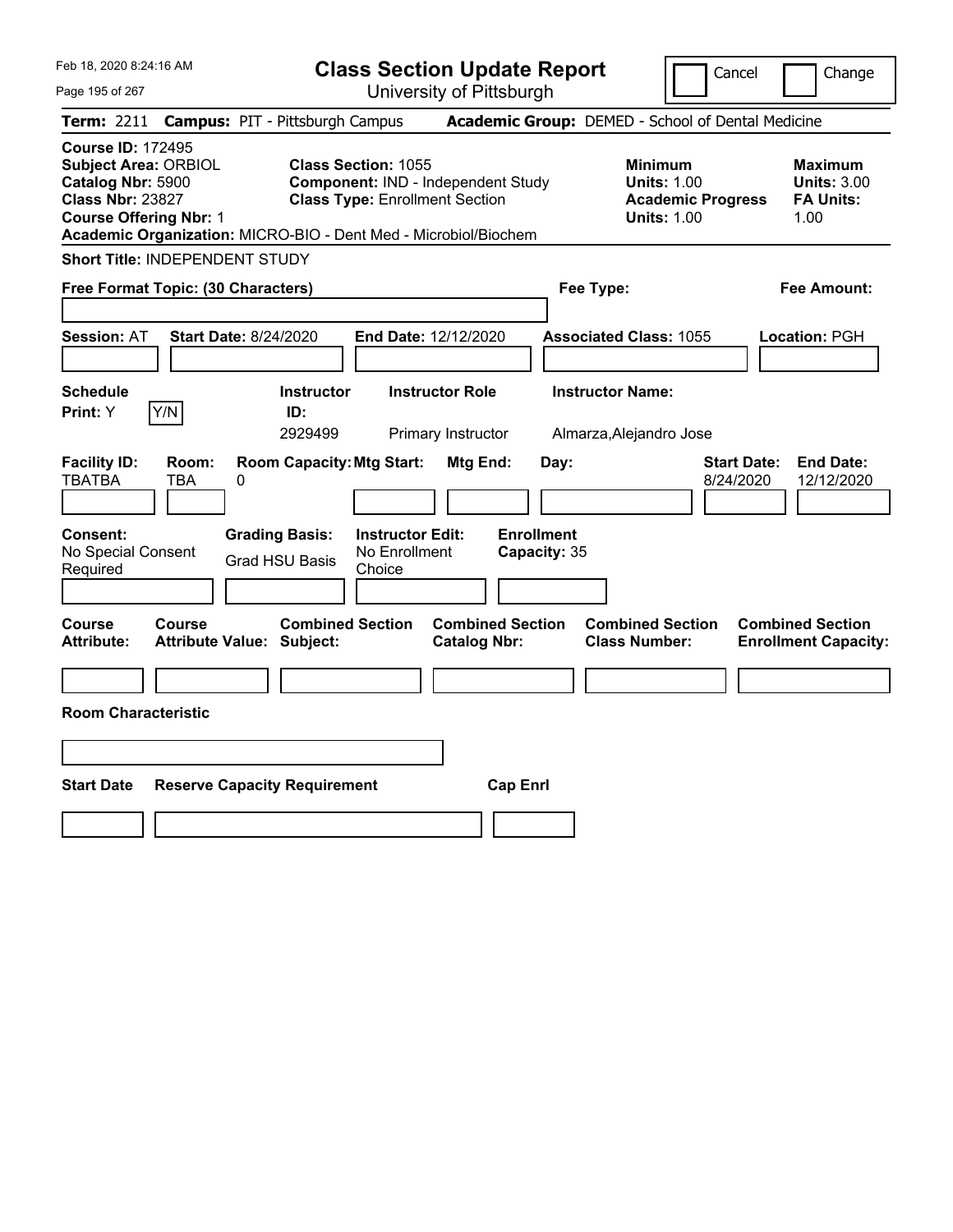| Feb 18, 2020 8:24:16 AM                                                                                                                                                                                     |                                                      | <b>Class Section Update Report</b>                                                                        |                                                | Cancel<br>Change                                                                       |                                                                   |
|-------------------------------------------------------------------------------------------------------------------------------------------------------------------------------------------------------------|------------------------------------------------------|-----------------------------------------------------------------------------------------------------------|------------------------------------------------|----------------------------------------------------------------------------------------|-------------------------------------------------------------------|
| Page 196 of 267                                                                                                                                                                                             |                                                      | University of Pittsburgh                                                                                  |                                                |                                                                                        |                                                                   |
| Term: 2211                                                                                                                                                                                                  | <b>Campus: PIT - Pittsburgh Campus</b>               |                                                                                                           |                                                | Academic Group: DEMED - School of Dental Medicine                                      |                                                                   |
| <b>Course ID: 172495</b><br><b>Subject Area: ORBIOL</b><br>Catalog Nbr: 5900<br><b>Class Nbr: 23828</b><br><b>Course Offering Nbr: 1</b><br>Academic Organization: MICRO-BIO - Dent Med - Microbiol/Biochem |                                                      | <b>Class Section: 1060</b><br>Component: IND - Independent Study<br><b>Class Type: Enrollment Section</b> |                                                | <b>Minimum</b><br><b>Units: 1.00</b><br><b>Academic Progress</b><br><b>Units: 1.00</b> | <b>Maximum</b><br><b>Units: 3.00</b><br><b>FA Units:</b><br>1.00  |
| Short Title: INDEPENDENT STUDY                                                                                                                                                                              |                                                      |                                                                                                           |                                                |                                                                                        |                                                                   |
| Free Format Topic: (30 Characters)                                                                                                                                                                          |                                                      |                                                                                                           |                                                | Fee Type:                                                                              | Fee Amount:                                                       |
| <b>Session: AT</b>                                                                                                                                                                                          | Start Date: 8/24/2020                                | End Date: 12/12/2020                                                                                      |                                                | <b>Associated Class: 1060</b>                                                          | Location: PGH                                                     |
| <b>Schedule</b><br>Y/N<br>Print: Y                                                                                                                                                                          | <b>Instructor</b><br>ID:<br>2936617                  | <b>Instructor Role</b><br>Primary Instructor                                                              |                                                | <b>Instructor Name:</b><br>Beniash, Elia                                               |                                                                   |
| <b>Facility ID:</b><br>Room:<br><b>TBATBA</b><br><b>TBA</b>                                                                                                                                                 | <b>Room Capacity: Mtg Start:</b><br>0                |                                                                                                           | Mtg End:<br>Day:                               |                                                                                        | <b>Start Date:</b><br><b>End Date:</b><br>8/24/2020<br>12/12/2020 |
| Consent:<br>No Special Consent<br>Required                                                                                                                                                                  | <b>Grading Basis:</b><br><b>Grad HSU Basis</b>       | <b>Instructor Edit:</b><br>No Enrollment<br>Choice                                                        | <b>Enrollment</b><br>Capacity: 35              |                                                                                        |                                                                   |
| Course<br>Course<br><b>Attribute:</b>                                                                                                                                                                       | <b>Combined Section</b><br>Attribute Value: Subject: |                                                                                                           | <b>Combined Section</b><br><b>Catalog Nbr:</b> | <b>Combined Section</b><br><b>Class Number:</b>                                        | <b>Combined Section</b><br><b>Enrollment Capacity:</b>            |
|                                                                                                                                                                                                             |                                                      |                                                                                                           |                                                |                                                                                        |                                                                   |
| <b>Room Characteristic</b>                                                                                                                                                                                  |                                                      |                                                                                                           |                                                |                                                                                        |                                                                   |
|                                                                                                                                                                                                             |                                                      |                                                                                                           |                                                |                                                                                        |                                                                   |
| <b>Start Date</b>                                                                                                                                                                                           | <b>Reserve Capacity Requirement</b>                  |                                                                                                           | <b>Cap Enrl</b>                                |                                                                                        |                                                                   |
|                                                                                                                                                                                                             |                                                      |                                                                                                           |                                                |                                                                                        |                                                                   |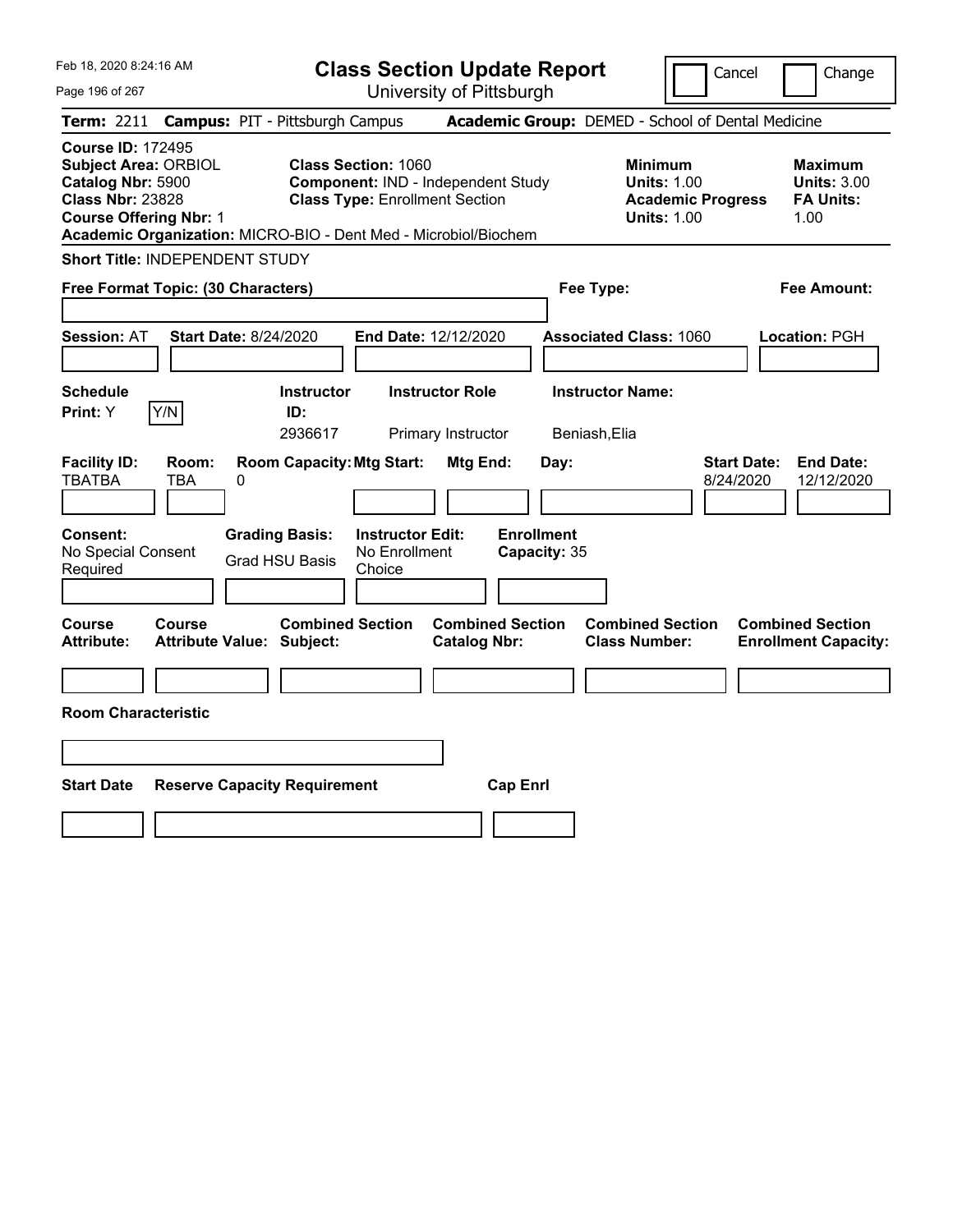| Feb 18, 2020 8:24:16 AM<br>Page 197 of 267                                                                                                                                                                  | <b>Class Section Update Report</b><br>University of Pittsburgh                                                                | Cancel<br>Change                                                                                                                                           |
|-------------------------------------------------------------------------------------------------------------------------------------------------------------------------------------------------------------|-------------------------------------------------------------------------------------------------------------------------------|------------------------------------------------------------------------------------------------------------------------------------------------------------|
| <b>Campus: PIT - Pittsburgh Campus</b><br><b>Term: 2211</b>                                                                                                                                                 |                                                                                                                               | Academic Group: DEMED - School of Dental Medicine                                                                                                          |
| <b>Course ID: 172495</b><br><b>Subject Area: ORBIOL</b><br>Catalog Nbr: 5900<br><b>Class Nbr: 23829</b><br><b>Course Offering Nbr: 1</b><br>Academic Organization: MICRO-BIO - Dent Med - Microbiol/Biochem | <b>Class Section: 1065</b><br>Component: IND - Independent Study<br><b>Class Type: Enrollment Section</b>                     | <b>Minimum</b><br><b>Maximum</b><br><b>Units: 1.00</b><br><b>Units: 3.00</b><br><b>Academic Progress</b><br><b>FA Units:</b><br><b>Units: 1.00</b><br>1.00 |
| Short Title: INDEPENDENT STUDY                                                                                                                                                                              |                                                                                                                               |                                                                                                                                                            |
| Free Format Topic: (30 Characters)                                                                                                                                                                          | Fee Type:                                                                                                                     | Fee Amount:                                                                                                                                                |
| <b>Session: AT</b><br><b>Start Date: 8/24/2020</b>                                                                                                                                                          | End Date: 12/12/2020                                                                                                          | <b>Associated Class: 1065</b><br><b>Location: PGH</b>                                                                                                      |
| <b>Schedule</b><br>Y/N<br>Print: Y<br>ID:                                                                                                                                                                   | <b>Instructor Role</b><br><b>Instructor Name:</b><br><b>Instructor</b><br>2959413<br>Primary Instructor<br>Napierala, Dobrawa |                                                                                                                                                            |
| <b>Facility ID:</b><br>Room:<br><b>TBATBA</b><br><b>TBA</b><br>0                                                                                                                                            | <b>Room Capacity: Mtg Start:</b><br>Mtg End:<br>Day:                                                                          | <b>Start Date:</b><br><b>End Date:</b><br>8/24/2020<br>12/12/2020                                                                                          |
| Consent:<br><b>Grading Basis:</b><br>No Special Consent<br><b>Grad HSU Basis</b><br>Required                                                                                                                | <b>Enrollment</b><br><b>Instructor Edit:</b><br>No Enrollment<br>Capacity: 35<br>Choice                                       |                                                                                                                                                            |
| Course<br>Course<br><b>Attribute:</b><br><b>Attribute Value: Subject:</b>                                                                                                                                   | <b>Combined Section</b><br><b>Combined Section</b><br><b>Catalog Nbr:</b>                                                     | <b>Combined Section</b><br><b>Combined Section</b><br><b>Class Number:</b><br><b>Enrollment Capacity:</b>                                                  |
|                                                                                                                                                                                                             |                                                                                                                               |                                                                                                                                                            |
| <b>Room Characteristic</b>                                                                                                                                                                                  |                                                                                                                               |                                                                                                                                                            |
|                                                                                                                                                                                                             |                                                                                                                               |                                                                                                                                                            |
| <b>Start Date</b><br><b>Reserve Capacity Requirement</b>                                                                                                                                                    | <b>Cap Enrl</b>                                                                                                               |                                                                                                                                                            |
|                                                                                                                                                                                                             |                                                                                                                               |                                                                                                                                                            |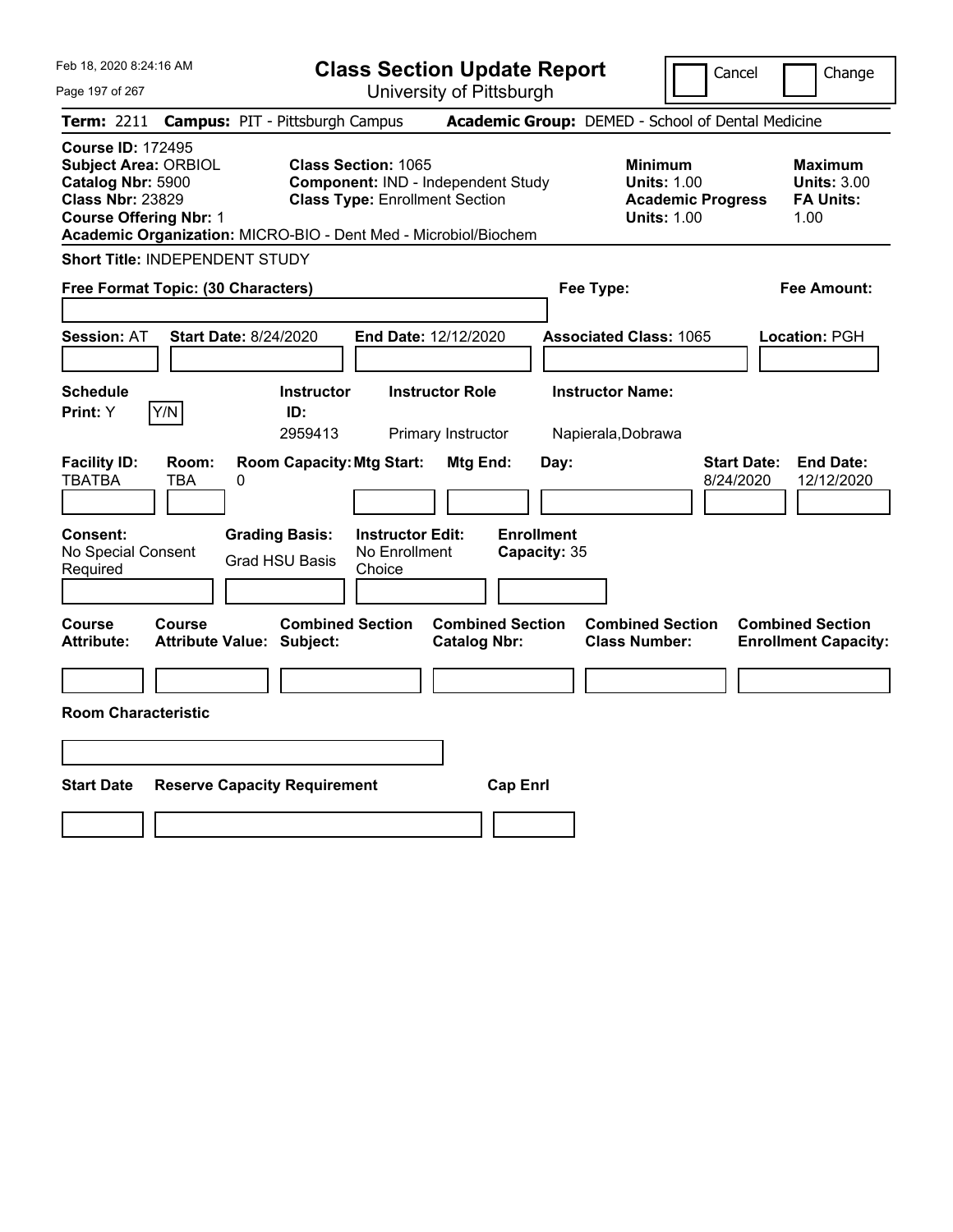| Feb 18, 2020 8:24:16 AM<br>Page 198 of 267                                                                                               | <b>Class Section Update Report</b><br>University of Pittsburgh                                                                                                               | Cancel<br>Change                                                                                                                                           |
|------------------------------------------------------------------------------------------------------------------------------------------|------------------------------------------------------------------------------------------------------------------------------------------------------------------------------|------------------------------------------------------------------------------------------------------------------------------------------------------------|
| <b>Campus: PIT - Pittsburgh Campus</b><br><b>Term: 2211</b>                                                                              |                                                                                                                                                                              | Academic Group: DEMED - School of Dental Medicine                                                                                                          |
| <b>Course ID: 172495</b><br><b>Subject Area: ORBIOL</b><br>Catalog Nbr: 5900<br><b>Class Nbr: 23830</b><br><b>Course Offering Nbr: 1</b> | <b>Class Section: 1070</b><br>Component: IND - Independent Study<br><b>Class Type: Enrollment Section</b><br>Academic Organization: MICRO-BIO - Dent Med - Microbiol/Biochem | <b>Minimum</b><br><b>Maximum</b><br><b>Units: 1.00</b><br><b>Units: 3.00</b><br><b>FA Units:</b><br><b>Academic Progress</b><br><b>Units: 1.00</b><br>1.00 |
| <b>Short Title: INDEPENDENT STUDY</b>                                                                                                    |                                                                                                                                                                              |                                                                                                                                                            |
| Free Format Topic: (30 Characters)                                                                                                       |                                                                                                                                                                              | Fee Type:<br>Fee Amount:                                                                                                                                   |
| <b>Start Date: 8/24/2020</b><br><b>Session: AT</b>                                                                                       | End Date: 12/12/2020                                                                                                                                                         | <b>Associated Class: 1070</b><br>Location: PGH                                                                                                             |
| <b>Schedule</b><br>Y/N<br><b>Print: Y</b>                                                                                                | <b>Instructor</b><br><b>Instructor Role</b><br>ID:<br>2908914<br>Primary Instructor                                                                                          | <b>Instructor Name:</b><br>Marazita, Mary Louise                                                                                                           |
| <b>Facility ID:</b><br>Room:<br><b>TBATBA</b><br>TBA<br>0                                                                                | <b>Room Capacity: Mtg Start:</b><br>Mtg End:                                                                                                                                 | <b>Start Date:</b><br><b>End Date:</b><br>Day:<br>8/24/2020<br>12/12/2020                                                                                  |
| <b>Consent:</b><br><b>Grading Basis:</b><br>No Special Consent<br><b>Grad HSU Basis</b><br>Required                                      | <b>Enrollment</b><br><b>Instructor Edit:</b><br>No Enrollment<br>Capacity: 35<br>Choice                                                                                      |                                                                                                                                                            |
| Course<br>Course<br><b>Attribute:</b><br><b>Attribute Value: Subject:</b>                                                                | <b>Combined Section</b><br><b>Combined Section</b><br><b>Catalog Nbr:</b>                                                                                                    | <b>Combined Section</b><br><b>Combined Section</b><br><b>Class Number:</b><br><b>Enrollment Capacity:</b>                                                  |
|                                                                                                                                          |                                                                                                                                                                              |                                                                                                                                                            |
| <b>Room Characteristic</b>                                                                                                               |                                                                                                                                                                              |                                                                                                                                                            |
|                                                                                                                                          |                                                                                                                                                                              |                                                                                                                                                            |
| <b>Start Date</b><br><b>Reserve Capacity Requirement</b>                                                                                 | <b>Cap Enrl</b>                                                                                                                                                              |                                                                                                                                                            |
|                                                                                                                                          |                                                                                                                                                                              |                                                                                                                                                            |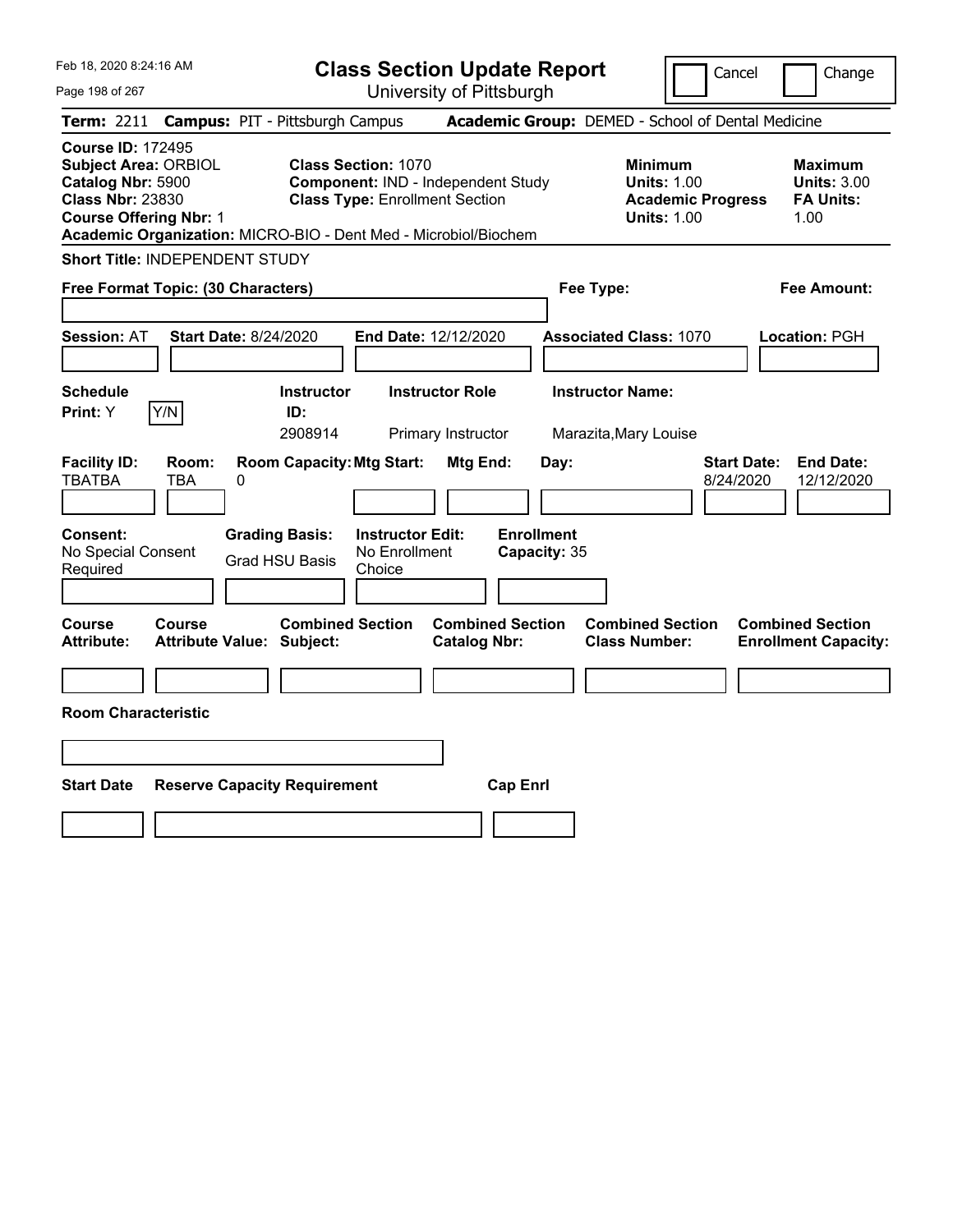| Feb 18, 2020 8:24:16 AM<br><b>Class Section Update Report</b>                                                                                                                                               |                                                                                                           |                                                | Cancel                                                                                 | Change                                                           |
|-------------------------------------------------------------------------------------------------------------------------------------------------------------------------------------------------------------|-----------------------------------------------------------------------------------------------------------|------------------------------------------------|----------------------------------------------------------------------------------------|------------------------------------------------------------------|
| Page 199 of 267                                                                                                                                                                                             |                                                                                                           | University of Pittsburgh                       |                                                                                        |                                                                  |
| <b>Term: 2211</b>                                                                                                                                                                                           | <b>Campus: PIT - Pittsburgh Campus</b>                                                                    |                                                | Academic Group: DEMED - School of Dental Medicine                                      |                                                                  |
| <b>Course ID: 172495</b><br><b>Subject Area: ORBIOL</b><br>Catalog Nbr: 5900<br><b>Class Nbr: 23831</b><br><b>Course Offering Nbr: 1</b><br>Academic Organization: MICRO-BIO - Dent Med - Microbiol/Biochem | <b>Class Section: 1075</b><br>Component: IND - Independent Study<br><b>Class Type: Enrollment Section</b> |                                                | <b>Minimum</b><br><b>Units: 1.00</b><br><b>Academic Progress</b><br><b>Units: 1.00</b> | <b>Maximum</b><br><b>Units: 3.00</b><br><b>FA Units:</b><br>1.00 |
| Short Title: INDEPENDENT STUDY                                                                                                                                                                              |                                                                                                           |                                                |                                                                                        |                                                                  |
| Free Format Topic: (30 Characters)                                                                                                                                                                          |                                                                                                           | Fee Type:                                      |                                                                                        | Fee Amount:                                                      |
| <b>Start Date: 8/24/2020</b><br><b>Session: AT</b><br><b>Schedule</b>                                                                                                                                       | End Date: 12/12/2020<br><b>Instructor</b><br><b>Instructor Role</b>                                       |                                                | <b>Associated Class: 1075</b><br><b>Instructor Name:</b>                               | Location: PGH                                                    |
| Y/N<br>Print: Y                                                                                                                                                                                             | ID:                                                                                                       |                                                |                                                                                        |                                                                  |
|                                                                                                                                                                                                             | 2913462                                                                                                   | Primary Instructor                             | Sfeir, Charles S                                                                       |                                                                  |
| <b>Facility ID:</b><br>Room:<br><b>TBATBA</b><br>TBA<br>0                                                                                                                                                   | <b>Room Capacity: Mtg Start:</b>                                                                          | Mtg End:<br>Day:                               | <b>Start Date:</b><br>8/24/2020                                                        | <b>End Date:</b><br>12/12/2020                                   |
| Consent:<br>No Special Consent<br>Required                                                                                                                                                                  | <b>Grading Basis:</b><br><b>Instructor Edit:</b><br>No Enrollment<br><b>Grad HSU Basis</b><br>Choice      | <b>Enrollment</b><br>Capacity: 35              |                                                                                        |                                                                  |
| Course<br><b>Course</b><br><b>Attribute:</b><br><b>Attribute Value: Subject:</b>                                                                                                                            | <b>Combined Section</b>                                                                                   | <b>Combined Section</b><br><b>Catalog Nbr:</b> | <b>Combined Section</b><br><b>Class Number:</b>                                        | <b>Combined Section</b><br><b>Enrollment Capacity:</b>           |
|                                                                                                                                                                                                             |                                                                                                           |                                                |                                                                                        |                                                                  |
| <b>Room Characteristic</b>                                                                                                                                                                                  |                                                                                                           |                                                |                                                                                        |                                                                  |
|                                                                                                                                                                                                             |                                                                                                           |                                                |                                                                                        |                                                                  |
| <b>Start Date</b><br><b>Reserve Capacity Requirement</b>                                                                                                                                                    |                                                                                                           | <b>Cap Enrl</b>                                |                                                                                        |                                                                  |
|                                                                                                                                                                                                             |                                                                                                           |                                                |                                                                                        |                                                                  |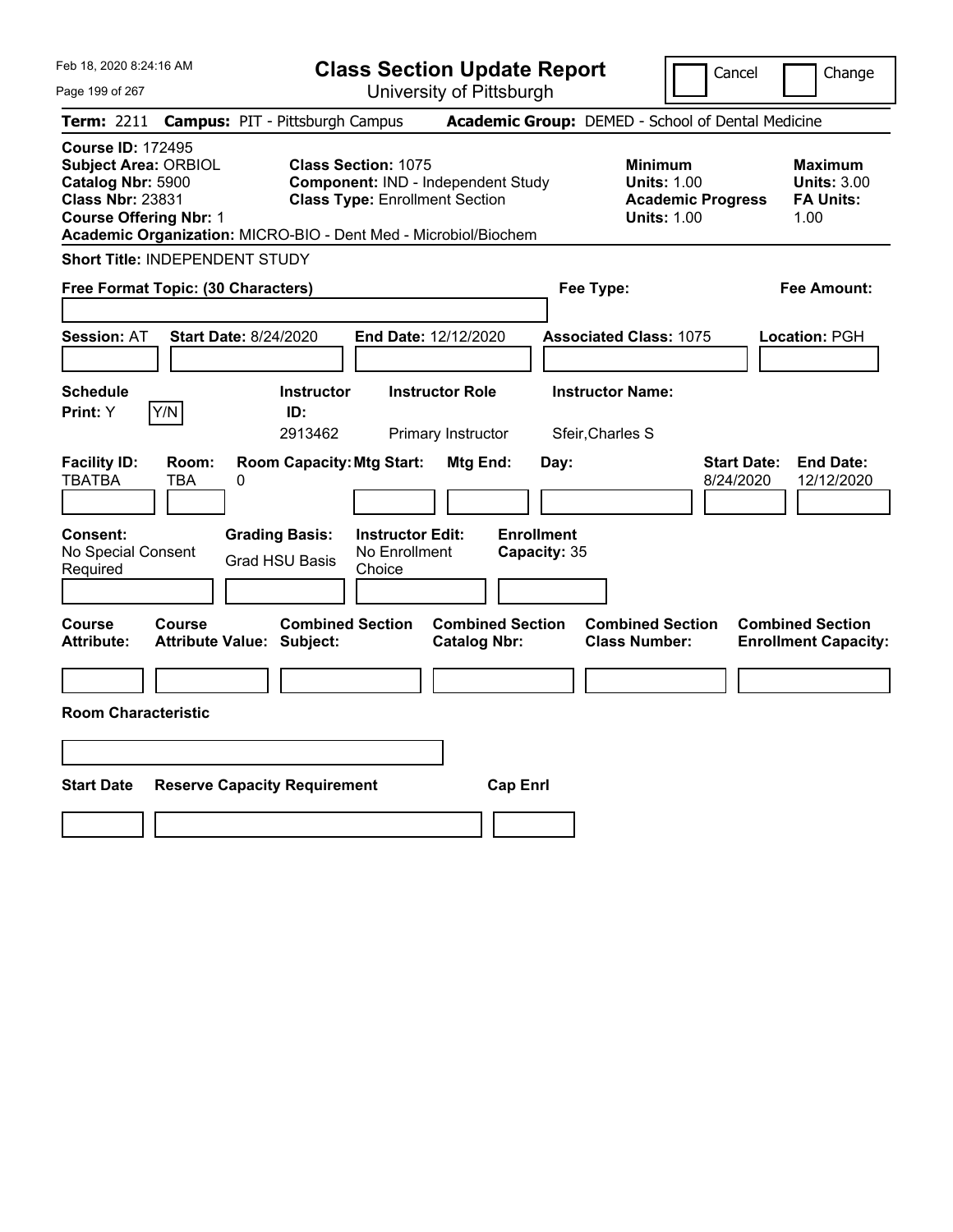| Feb 18, 2020 8:24:16 AM<br>Page 200 of 267                                                                                                                                                                  | <b>Class Section Update Report</b><br>University of Pittsburgh                                            | Change<br>Cancel                                                                                                                                           |
|-------------------------------------------------------------------------------------------------------------------------------------------------------------------------------------------------------------|-----------------------------------------------------------------------------------------------------------|------------------------------------------------------------------------------------------------------------------------------------------------------------|
| <b>Campus: PIT - Pittsburgh Campus</b><br><b>Term: 2211</b>                                                                                                                                                 |                                                                                                           | Academic Group: DEMED - School of Dental Medicine                                                                                                          |
| <b>Course ID: 172495</b><br><b>Subject Area: ORBIOL</b><br>Catalog Nbr: 5900<br><b>Class Nbr: 23832</b><br><b>Course Offering Nbr: 1</b><br>Academic Organization: MICRO-BIO - Dent Med - Microbiol/Biochem | <b>Class Section: 1080</b><br>Component: IND - Independent Study<br><b>Class Type: Enrollment Section</b> | <b>Minimum</b><br><b>Maximum</b><br><b>Units: 1.00</b><br><b>Units: 3.00</b><br><b>Academic Progress</b><br><b>FA Units:</b><br><b>Units: 1.00</b><br>1.00 |
| <b>Short Title: INDEPENDENT STUDY</b>                                                                                                                                                                       |                                                                                                           |                                                                                                                                                            |
| Free Format Topic: (30 Characters)                                                                                                                                                                          | Fee Type:                                                                                                 | Fee Amount:                                                                                                                                                |
| <b>Start Date: 8/24/2020</b><br><b>Session: AT</b>                                                                                                                                                          | End Date: 12/12/2020                                                                                      | <b>Associated Class: 1080</b><br>Location: PGH                                                                                                             |
| <b>Schedule</b><br>Y/N<br>Print: Y<br>ID:                                                                                                                                                                   | <b>Instructor Name:</b><br><b>Instructor</b><br><b>Instructor Role</b><br>2950008<br>Primary Instructor   | Szabo Rogers, Heather Lynn                                                                                                                                 |
| <b>Facility ID:</b><br>Room:<br><b>TBATBA</b><br>TBA<br>0                                                                                                                                                   | <b>Room Capacity: Mtg Start:</b><br>Mtg End:<br>Day:                                                      | <b>Start Date:</b><br><b>End Date:</b><br>8/24/2020<br>12/12/2020                                                                                          |
| <b>Consent:</b><br><b>Grading Basis:</b><br>No Special Consent<br><b>Grad HSU Basis</b><br>Required                                                                                                         | <b>Enrollment</b><br><b>Instructor Edit:</b><br>No Enrollment<br>Capacity: 35<br>Choice                   |                                                                                                                                                            |
| Course<br>Course<br><b>Attribute:</b><br><b>Attribute Value: Subject:</b>                                                                                                                                   | <b>Combined Section</b><br><b>Combined Section</b><br><b>Catalog Nbr:</b>                                 | <b>Combined Section</b><br><b>Combined Section</b><br><b>Class Number:</b><br><b>Enrollment Capacity:</b>                                                  |
|                                                                                                                                                                                                             |                                                                                                           |                                                                                                                                                            |
| <b>Room Characteristic</b>                                                                                                                                                                                  |                                                                                                           |                                                                                                                                                            |
|                                                                                                                                                                                                             |                                                                                                           |                                                                                                                                                            |
| <b>Start Date</b><br><b>Reserve Capacity Requirement</b>                                                                                                                                                    | <b>Cap Enrl</b>                                                                                           |                                                                                                                                                            |
|                                                                                                                                                                                                             |                                                                                                           |                                                                                                                                                            |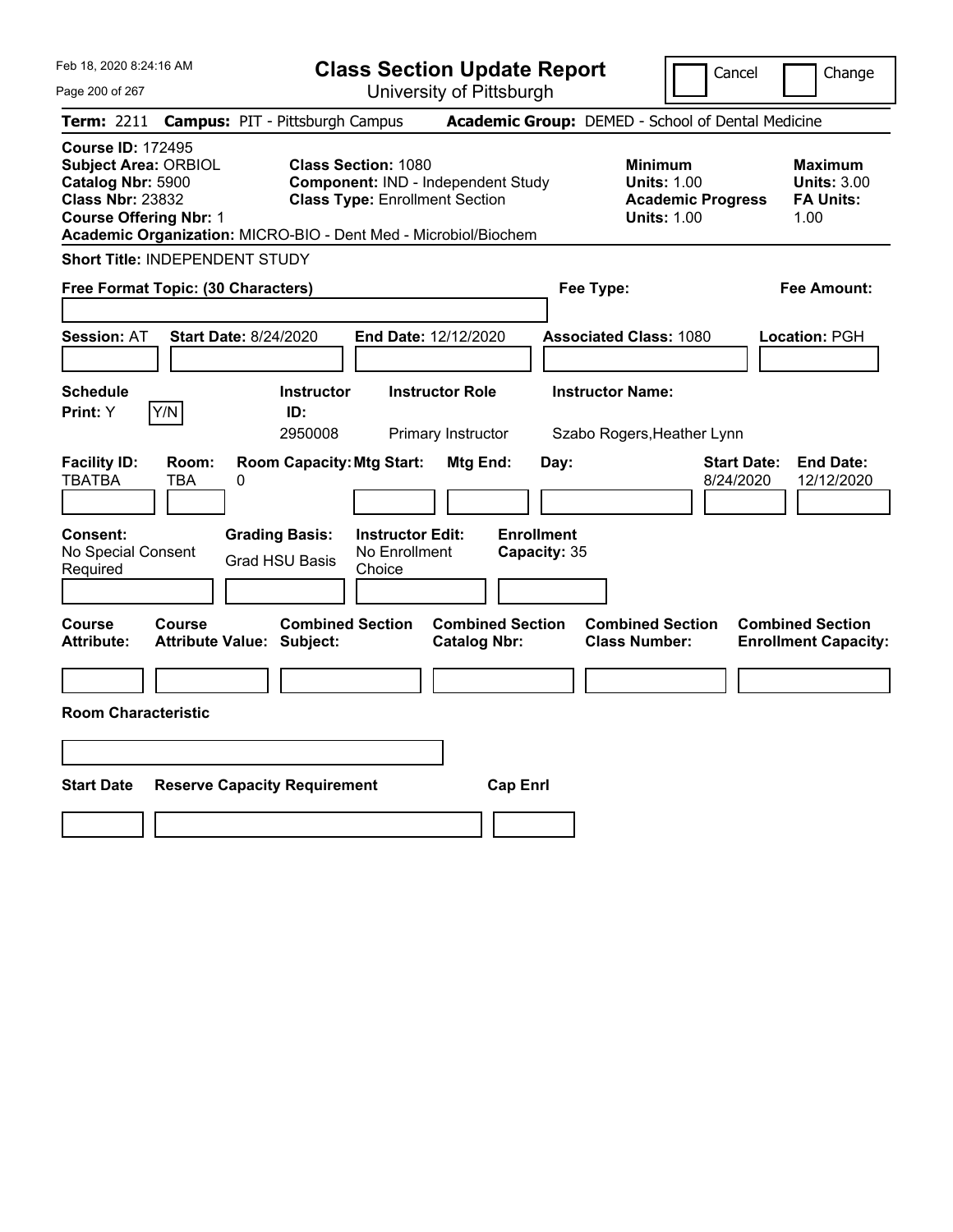| Feb 18, 2020 8:24:16 AM<br><b>Class Section Update Report</b>                                                                            |                                                                                                                                                                           |                                                                            | Change<br>Cancel                                                                                                                         |
|------------------------------------------------------------------------------------------------------------------------------------------|---------------------------------------------------------------------------------------------------------------------------------------------------------------------------|----------------------------------------------------------------------------|------------------------------------------------------------------------------------------------------------------------------------------|
| Page 201 of 267                                                                                                                          | University of Pittsburgh                                                                                                                                                  |                                                                            |                                                                                                                                          |
| <b>Term:</b> 2211                                                                                                                        | <b>Campus: PIT - Pittsburgh Campus</b>                                                                                                                                    | Academic Group: DEMED - School of Dental Medicine                          |                                                                                                                                          |
| <b>Course ID: 173429</b><br><b>Subject Area: ORBIOL</b><br>Catalog Nbr: 5940<br><b>Class Nbr: 24158</b><br><b>Course Offering Nbr: 1</b> | <b>Class Section: 1100</b><br><b>Component: SEM - Seminar</b><br><b>Class Type: Enrollment Section</b><br>Academic Organization: MICRO-BIO - Dent Med - Microbiol/Biochem | Minimum                                                                    | <b>Maximum</b><br><b>Units: 2.00</b><br><b>Units: 2.00</b><br><b>Academic Progress</b><br><b>FA Units:</b><br><b>Units: 2.00</b><br>2.00 |
|                                                                                                                                          | Short Title: SURVIVAL SKILS CAREER DENT RES                                                                                                                               |                                                                            |                                                                                                                                          |
| Free Format Topic: (30 Characters)                                                                                                       |                                                                                                                                                                           | Fee Type:                                                                  | Fee Amount:                                                                                                                              |
| Session: GDT                                                                                                                             | End Date: 12/11/2020<br><b>Start Date: 8/24/2020</b>                                                                                                                      | <b>Associated Class: 1100</b>                                              | Location: PGH                                                                                                                            |
| <b>Schedule</b><br>Y/N<br>Print: Y                                                                                                       | <b>Instructor Role</b><br><b>Instructor</b><br>ID:<br>2930587<br>Primary Instructor                                                                                       | <b>Instructor Name:</b><br>Vieira, Alexandre Rezende                       |                                                                                                                                          |
| <b>Facility ID:</b><br>Room:<br><b>TBATBA</b><br>TBA                                                                                     | <b>Room Capacity: Mtg Start:</b><br>Mtg End:<br>0                                                                                                                         | Day:                                                                       | <b>End Date:</b><br><b>Start Date:</b><br>8/24/2020<br>12/11/2020                                                                        |
| <b>Consent:</b><br>No Special Consent<br>Required                                                                                        | <b>Grading Basis:</b><br><b>Instructor Edit:</b><br>No Enrollment<br><b>Grad HSU Basis</b><br>Choice                                                                      | <b>Enrollment</b><br>Capacity: 35                                          |                                                                                                                                          |
| Course<br>Course<br><b>Attribute:</b>                                                                                                    | <b>Combined Section</b><br><b>Catalog Nbr:</b><br><b>Attribute Value: Subject:</b>                                                                                        | <b>Combined Section</b><br><b>Combined Section</b><br><b>Class Number:</b> | <b>Combined Section</b><br><b>Enrollment Capacity:</b>                                                                                   |
|                                                                                                                                          |                                                                                                                                                                           |                                                                            |                                                                                                                                          |
| <b>Room Characteristic</b>                                                                                                               |                                                                                                                                                                           |                                                                            |                                                                                                                                          |
|                                                                                                                                          |                                                                                                                                                                           |                                                                            |                                                                                                                                          |
| <b>Start Date</b>                                                                                                                        | <b>Reserve Capacity Requirement</b>                                                                                                                                       | <b>Cap Enrl</b>                                                            |                                                                                                                                          |
|                                                                                                                                          |                                                                                                                                                                           |                                                                            |                                                                                                                                          |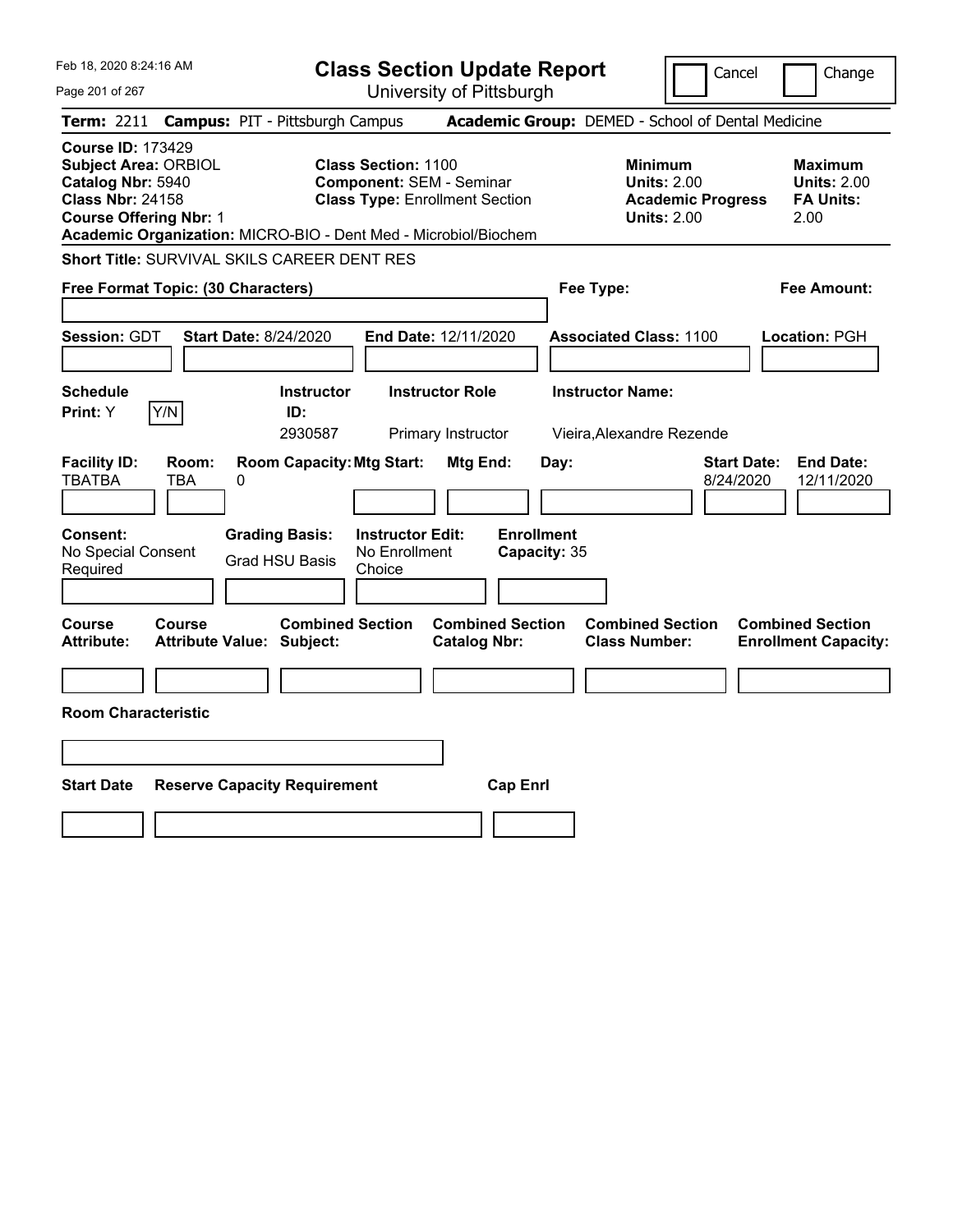Feb 18, 2020 8:24:16 AM

**Class Section Update Report** University of Pittsburgh

Cancel Change

Page 202 of 267

|                                                                                                                                         |                                   | Term: 2211 Campus: PIT - Pittsburgh Campus                    |                                                               |                                                                    |                                   | <b>Academic Group: DEMED - School of Dental Medicine</b>                               |                                 |                                                                  |
|-----------------------------------------------------------------------------------------------------------------------------------------|-----------------------------------|---------------------------------------------------------------|---------------------------------------------------------------|--------------------------------------------------------------------|-----------------------------------|----------------------------------------------------------------------------------------|---------------------------------|------------------------------------------------------------------|
| <b>Course ID: 118196</b><br><b>Subject Area: ORSUR</b><br>Catalog Nbr: 5313<br><b>Class Nbr: 12518</b><br><b>Course Offering Nbr: 1</b> |                                   | Academic Organization: ORSUR - Oral and Maxillofacial Surgery | <b>Class Section: 1030</b><br><b>Component: LEC - Lecture</b> | <b>Class Type: Enrollment Section</b>                              |                                   | <b>Minimum</b><br><b>Units: 1.00</b><br><b>Academic Progress</b><br><b>Units: 1.00</b> |                                 | <b>Maximum</b><br><b>Units: 1.00</b><br><b>FA Units:</b><br>1.00 |
| <b>Short Title: ORAL SURGERY 3</b>                                                                                                      |                                   |                                                               |                                                               |                                                                    |                                   |                                                                                        |                                 |                                                                  |
| Free Format Topic: (30 Characters)                                                                                                      |                                   |                                                               |                                                               |                                                                    |                                   | Fee Type:                                                                              |                                 | <b>Fee Amount:</b>                                               |
| Session: GDT                                                                                                                            |                                   | <b>Start Date: 8/24/2020</b>                                  |                                                               | End Date: 12/11/2020                                               |                                   | <b>Associated Class: 1030</b>                                                          |                                 | Location: PGH                                                    |
| <b>Schedule</b><br>Print: Y                                                                                                             | Y/N                               | <b>Instructor</b><br>ID:<br>2904192<br>2906401                |                                                               | <b>Instructor Role</b><br>Primary Instructor<br>Primary Instructor |                                   | <b>Instructor Name:</b><br>Ochs, Mark Wilson<br>Sosovicka, Mark F                      |                                 |                                                                  |
| <b>Facility ID:</b><br><b>SALK00402</b>                                                                                                 | Room:<br>00402                    | <b>Room Capacity: Mtg Start:</b><br>126                       | 3:00 PM                                                       | Mtg End:<br>3:50 PM                                                | Day:<br>We                        |                                                                                        | <b>Start Date:</b><br>8/24/2020 | <b>End Date:</b><br>12/11/2020                                   |
| Consent:<br>No Special Consent<br>Required                                                                                              |                                   | <b>Grading Basis:</b><br><b>ABCF</b>                          | <b>Instructor Edit:</b><br>No Enrollment<br>Choice            |                                                                    | <b>Enrollment</b><br>Capacity: 90 |                                                                                        |                                 |                                                                  |
| Course<br><b>Attribute:</b>                                                                                                             | Course<br><b>Attribute Value:</b> | <b>Combined Section</b><br>Subject:                           |                                                               | <b>Combined Section</b><br><b>Catalog Nbr:</b>                     |                                   | <b>Combined Section</b><br><b>Class Number:</b>                                        |                                 | <b>Combined Section</b><br><b>Enrollment Capacity:</b>           |
| <b>Room Characteristic</b><br>PeopleSoft - Scheduled (PS)                                                                               |                                   |                                                               |                                                               |                                                                    |                                   |                                                                                        |                                 |                                                                  |
| <b>Start Date</b>                                                                                                                       |                                   | <b>Reserve Capacity Requirement</b>                           |                                                               | <b>Cap Enrl</b>                                                    |                                   |                                                                                        |                                 |                                                                  |
|                                                                                                                                         |                                   |                                                               |                                                               |                                                                    |                                   |                                                                                        |                                 |                                                                  |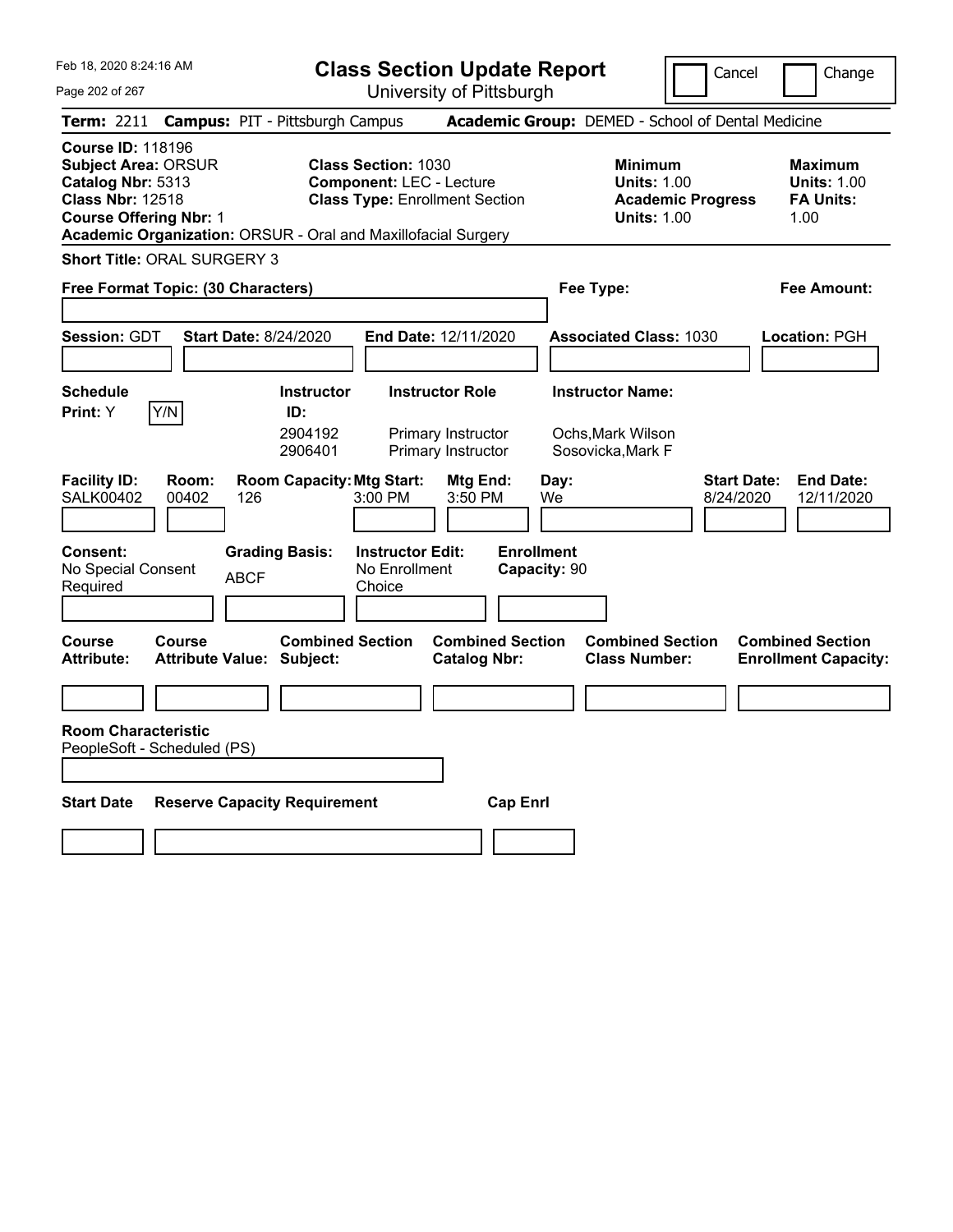| Feb 18, 2020 8:24:16 AM                            |                                                                                                                                                                                                                                                                                                                                                                   | Cancel<br>Change                                                                                                                                                                                                                                                                                                                                                                                                  |
|----------------------------------------------------|-------------------------------------------------------------------------------------------------------------------------------------------------------------------------------------------------------------------------------------------------------------------------------------------------------------------------------------------------------------------|-------------------------------------------------------------------------------------------------------------------------------------------------------------------------------------------------------------------------------------------------------------------------------------------------------------------------------------------------------------------------------------------------------------------|
|                                                    |                                                                                                                                                                                                                                                                                                                                                                   |                                                                                                                                                                                                                                                                                                                                                                                                                   |
|                                                    |                                                                                                                                                                                                                                                                                                                                                                   |                                                                                                                                                                                                                                                                                                                                                                                                                   |
| <b>Class Section: 1030</b>                         | <b>Minimum</b><br><b>Units: 1.00</b><br><b>Units: 1.00</b>                                                                                                                                                                                                                                                                                                        | <b>Maximum</b><br><b>Units: 1.00</b><br><b>FA Units:</b><br><b>Academic Progress</b><br>1.00                                                                                                                                                                                                                                                                                                                      |
|                                                    |                                                                                                                                                                                                                                                                                                                                                                   |                                                                                                                                                                                                                                                                                                                                                                                                                   |
|                                                    | Fee Type:                                                                                                                                                                                                                                                                                                                                                         | Fee Amount:                                                                                                                                                                                                                                                                                                                                                                                                       |
|                                                    | <b>Associated Class: 1030</b>                                                                                                                                                                                                                                                                                                                                     | Location: PGH                                                                                                                                                                                                                                                                                                                                                                                                     |
| <b>Instructor</b><br>ID:<br>2904192                | <b>Instructor Name:</b><br>Ochs, Mark Wilson                                                                                                                                                                                                                                                                                                                      |                                                                                                                                                                                                                                                                                                                                                                                                                   |
| 8:00 AM                                            | Day:<br>We                                                                                                                                                                                                                                                                                                                                                        | <b>End Date:</b><br><b>Start Date:</b><br>8/24/2020<br>12/11/2020                                                                                                                                                                                                                                                                                                                                                 |
| <b>Instructor Edit:</b><br>No Enrollment<br>Choice | <b>Enrollment</b><br>Capacity: 90                                                                                                                                                                                                                                                                                                                                 |                                                                                                                                                                                                                                                                                                                                                                                                                   |
| <b>Combined Section</b>                            | <b>Combined Section</b><br><b>Class Number:</b>                                                                                                                                                                                                                                                                                                                   | <b>Combined Section</b><br><b>Enrollment Capacity:</b>                                                                                                                                                                                                                                                                                                                                                            |
|                                                    |                                                                                                                                                                                                                                                                                                                                                                   |                                                                                                                                                                                                                                                                                                                                                                                                                   |
|                                                    | <b>Cap Enrl</b>                                                                                                                                                                                                                                                                                                                                                   |                                                                                                                                                                                                                                                                                                                                                                                                                   |
|                                                    | <b>Campus: PIT - Pittsburgh Campus</b><br><b>Short Title: PHYSICAL DIAGNS &amp; EVALUATION</b><br>Free Format Topic: (30 Characters)<br><b>Start Date: 8/24/2020</b><br><b>Room Capacity: Mtg Start:</b><br>171<br><b>Grading Basis:</b><br><b>ABCF</b><br><b>Attribute Value: Subject:</b><br>PeopleSoft - Scheduled (PS)<br><b>Reserve Capacity Requirement</b> | <b>Class Section Update Report</b><br>University of Pittsburgh<br>Academic Group: DEMED - School of Dental Medicine<br><b>Component: LEC - Lecture</b><br><b>Class Type: Enrollment Section</b><br>Academic Organization: ORSUR - Oral and Maxillofacial Surgery<br>End Date: 12/11/2020<br><b>Instructor Role</b><br>Primary Instructor<br>Mtg End:<br>8:50 AM<br><b>Combined Section</b><br><b>Catalog Nbr:</b> |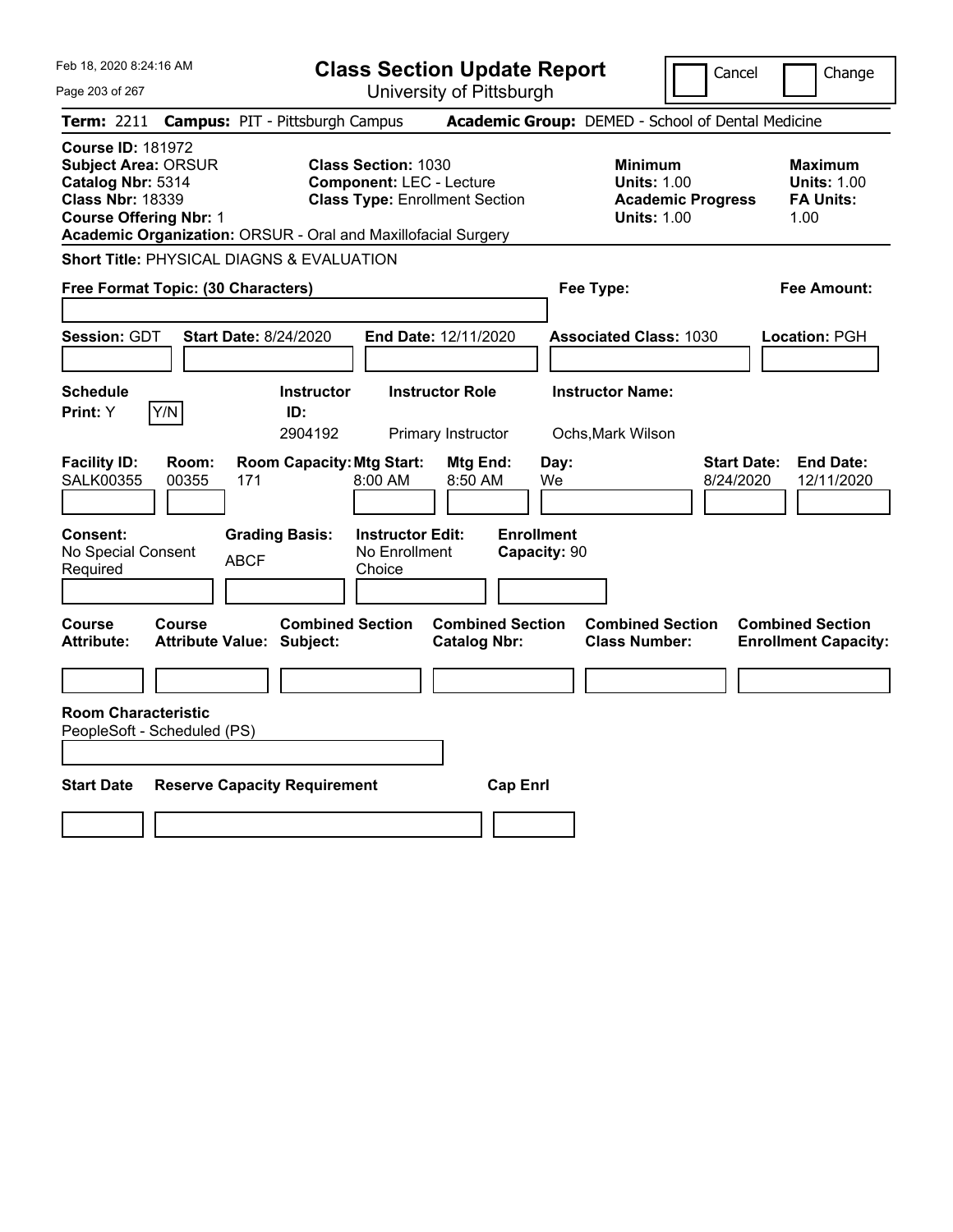Feb 18, 2020 8:24:16 AM

**Class Section Update Report** University of Pittsburgh

Cancel Change

Page 204 of 267

|                                                                                                                                         |                     | Term: 2211 Campus: PIT - Pittsburgh Campus                    |                                                                                                                 |                                                |                                  | Academic Group: DEMED - School of Dental Medicine                                      |                                 |                                                                  |
|-----------------------------------------------------------------------------------------------------------------------------------------|---------------------|---------------------------------------------------------------|-----------------------------------------------------------------------------------------------------------------|------------------------------------------------|----------------------------------|----------------------------------------------------------------------------------------|---------------------------------|------------------------------------------------------------------|
| <b>Course ID: 189588</b><br><b>Subject Area: ORSUR</b><br>Catalog Nbr: 5800<br><b>Class Nbr: 27038</b><br><b>Course Offering Nbr: 1</b> |                     | Academic Organization: ORSUR - Oral and Maxillofacial Surgery | <b>Class Section: 1010</b><br><b>Component: DIR - Directed Studies</b><br><b>Class Type: Enrollment Section</b> |                                                |                                  | <b>Minimum</b><br><b>Units: 1.00</b><br><b>Academic Progress</b><br><b>Units: 1.00</b> |                                 | <b>Maximum</b><br><b>Units: 4.00</b><br><b>FA Units:</b><br>1.00 |
| <b>Short Title: DIRECTED STUDY</b>                                                                                                      |                     |                                                               |                                                                                                                 |                                                |                                  |                                                                                        |                                 |                                                                  |
| Free Format Topic: (30 Characters)                                                                                                      |                     |                                                               |                                                                                                                 |                                                | Fee Type:                        |                                                                                        |                                 | <b>Fee Amount:</b>                                               |
| <b>Session: GDT</b>                                                                                                                     |                     | <b>Start Date: 8/24/2020</b>                                  | End Date: 12/11/2020                                                                                            |                                                |                                  | <b>Associated Class: 1010</b>                                                          |                                 | Location: PGH                                                    |
| <b>Schedule</b><br>Print: Y                                                                                                             | Y/N                 | <b>Instructor</b><br>ID:<br>2955577                           | <b>Instructor Role</b>                                                                                          | Primary Instructor                             |                                  | <b>Instructor Name:</b><br>Adlesic, Edward Charles                                     |                                 |                                                                  |
| <b>Facility ID:</b><br><b>SALKTBA</b>                                                                                                   | Room:<br><b>TBA</b> | <b>Room Capacity: Mtg Start:</b><br>0                         |                                                                                                                 | Mtg End:                                       | Day:                             |                                                                                        | <b>Start Date:</b><br>8/24/2020 | <b>End Date:</b><br>12/11/2020                                   |
| <b>Consent:</b><br>No Special Consent<br>Required                                                                                       |                     | <b>Grading Basis:</b><br><b>Grad HSU Basis</b>                | <b>Instructor Edit:</b><br>No Enrollment<br>Choice                                                              |                                                | <b>Enrollment</b><br>Capacity: 5 |                                                                                        |                                 |                                                                  |
| <b>Course</b><br><b>Attribute:</b>                                                                                                      | <b>Course</b>       | <b>Combined Section</b><br><b>Attribute Value: Subject:</b>   |                                                                                                                 | <b>Combined Section</b><br><b>Catalog Nbr:</b> |                                  | <b>Combined Section</b><br><b>Class Number:</b>                                        |                                 | <b>Combined Section</b><br><b>Enrollment Capacity:</b>           |
| <b>Room Characteristic</b>                                                                                                              |                     |                                                               |                                                                                                                 |                                                |                                  |                                                                                        |                                 |                                                                  |
|                                                                                                                                         |                     |                                                               |                                                                                                                 |                                                |                                  |                                                                                        |                                 |                                                                  |
| Start Date                                                                                                                              |                     | <b>Reserve Capacity Requirement</b>                           |                                                                                                                 | <b>Cap Enrl</b>                                |                                  |                                                                                        |                                 |                                                                  |
|                                                                                                                                         |                     |                                                               |                                                                                                                 |                                                |                                  |                                                                                        |                                 |                                                                  |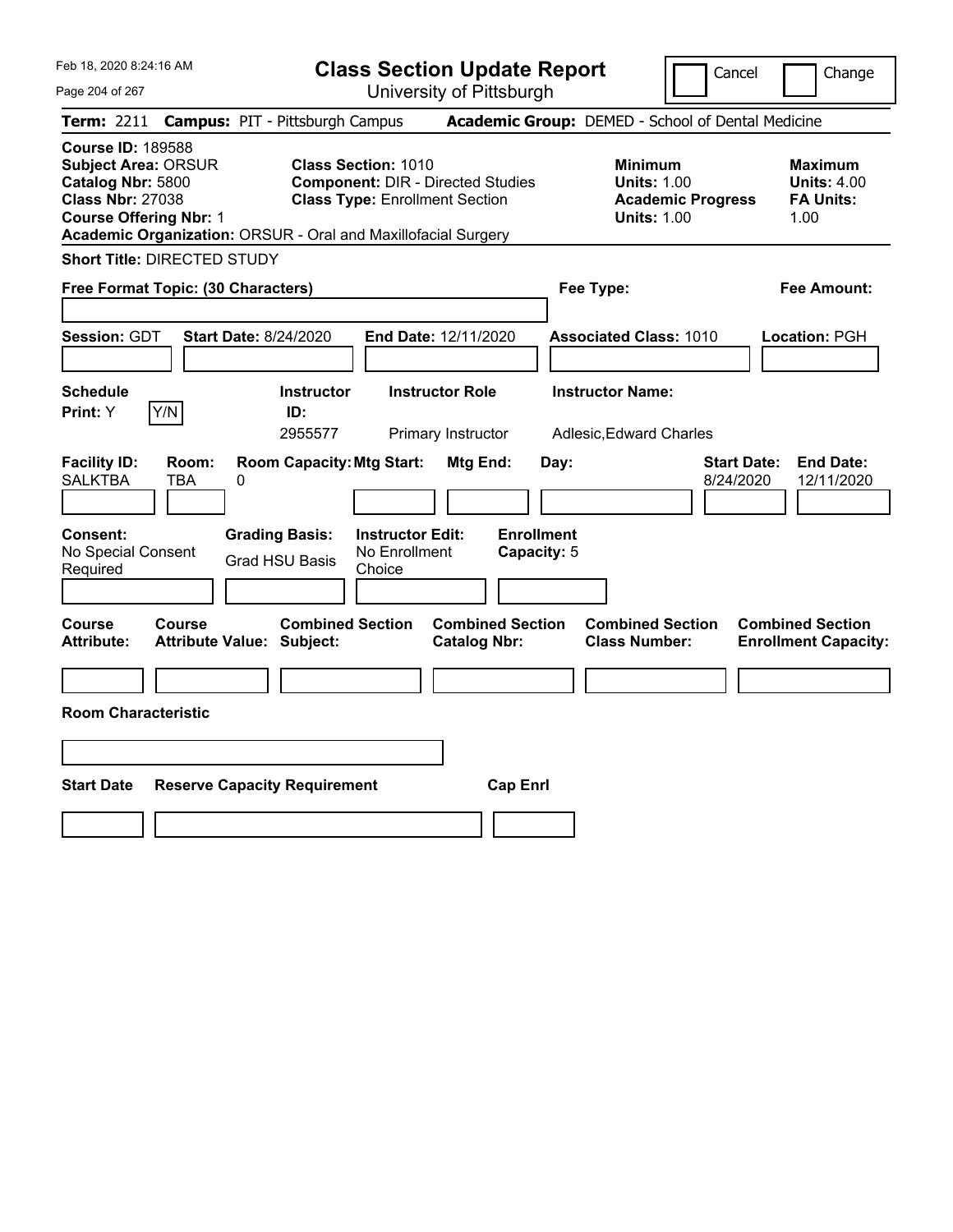|  | Feb 18, 2020 8:24:16 AM |  |
|--|-------------------------|--|
|  |                         |  |

**Class Section Update Report** University of Pittsburgh

Cancel Change

Page 205 of 267

|                                                   |                                                                                                                                                                                                                                                                                                                     | <b>Term: 2211 Campus: PIT - Pittsburgh Campus</b>           |                                                    |                                                |                                   |                                                                                        | <b>Academic Group:</b> DEMED - School of Dental Medicine |                                                                  |                                                        |
|---------------------------------------------------|---------------------------------------------------------------------------------------------------------------------------------------------------------------------------------------------------------------------------------------------------------------------------------------------------------------------|-------------------------------------------------------------|----------------------------------------------------|------------------------------------------------|-----------------------------------|----------------------------------------------------------------------------------------|----------------------------------------------------------|------------------------------------------------------------------|--------------------------------------------------------|
|                                                   | <b>Course ID: 118210</b><br><b>Class Section: 1010</b><br><b>Subject Area: ORSUR</b><br>Catalog Nbr: 5911<br><b>Component: CLN - Clinical</b><br><b>Class Nbr: 12561</b><br><b>Class Type: Enrollment Section</b><br><b>Course Offering Nbr: 1</b><br>Academic Organization: ORSUR - Oral and Maxillofacial Surgery |                                                             |                                                    |                                                |                                   | <b>Minimum</b><br><b>Units: 1.00</b><br><b>Academic Progress</b><br><b>Units: 1.00</b> |                                                          | <b>Maximum</b><br><b>Units: 1.00</b><br><b>FA Units:</b><br>1.00 |                                                        |
|                                                   |                                                                                                                                                                                                                                                                                                                     | Short Title: HOSPITAL EXTERNSHIP                            |                                                    |                                                |                                   |                                                                                        |                                                          |                                                                  |                                                        |
| Free Format Topic: (30 Characters)                |                                                                                                                                                                                                                                                                                                                     |                                                             |                                                    |                                                |                                   | Fee Type:                                                                              |                                                          |                                                                  | <b>Fee Amount:</b>                                     |
| Session: GDT                                      |                                                                                                                                                                                                                                                                                                                     | <b>Start Date: 8/24/2020</b>                                |                                                    | End Date: 12/11/2020                           |                                   |                                                                                        | <b>Associated Class: 1010</b>                            |                                                                  | Location: PGH                                          |
| <b>Schedule</b><br>Print: Y                       | Y/N                                                                                                                                                                                                                                                                                                                 | <b>Instructor</b><br>ID:<br>2921196                         |                                                    | <b>Instructor Role</b><br>Primary Instructor   |                                   |                                                                                        | <b>Instructor Name:</b><br>Chung, William Lee            |                                                                  |                                                        |
| <b>Facility ID:</b><br><b>TBATBA</b>              | Room:<br><b>TBA</b>                                                                                                                                                                                                                                                                                                 | <b>Room Capacity: Mtg Start:</b><br>0                       |                                                    | Mtg End:                                       | Day:                              |                                                                                        |                                                          | <b>Start Date:</b><br>8/24/2020                                  | <b>End Date:</b><br>12/11/2020                         |
| <b>Consent:</b><br>No Special Consent<br>Required |                                                                                                                                                                                                                                                                                                                     | <b>Grading Basis:</b><br><b>Grad HSU Basis</b>              | <b>Instructor Edit:</b><br>No Enrollment<br>Choice |                                                | <b>Enrollment</b><br>Capacity: 20 |                                                                                        |                                                          |                                                                  |                                                        |
| Course<br><b>Attribute:</b>                       | <b>Course</b>                                                                                                                                                                                                                                                                                                       | <b>Combined Section</b><br><b>Attribute Value: Subject:</b> |                                                    | <b>Combined Section</b><br><b>Catalog Nbr:</b> |                                   |                                                                                        | <b>Combined Section</b><br><b>Class Number:</b>          |                                                                  | <b>Combined Section</b><br><b>Enrollment Capacity:</b> |
| <b>Room Characteristic</b>                        |                                                                                                                                                                                                                                                                                                                     |                                                             |                                                    |                                                |                                   |                                                                                        |                                                          |                                                                  |                                                        |
| <b>Start Date</b>                                 |                                                                                                                                                                                                                                                                                                                     | <b>Reserve Capacity Requirement</b>                         |                                                    | <b>Cap Enrl</b>                                |                                   |                                                                                        |                                                          |                                                                  |                                                        |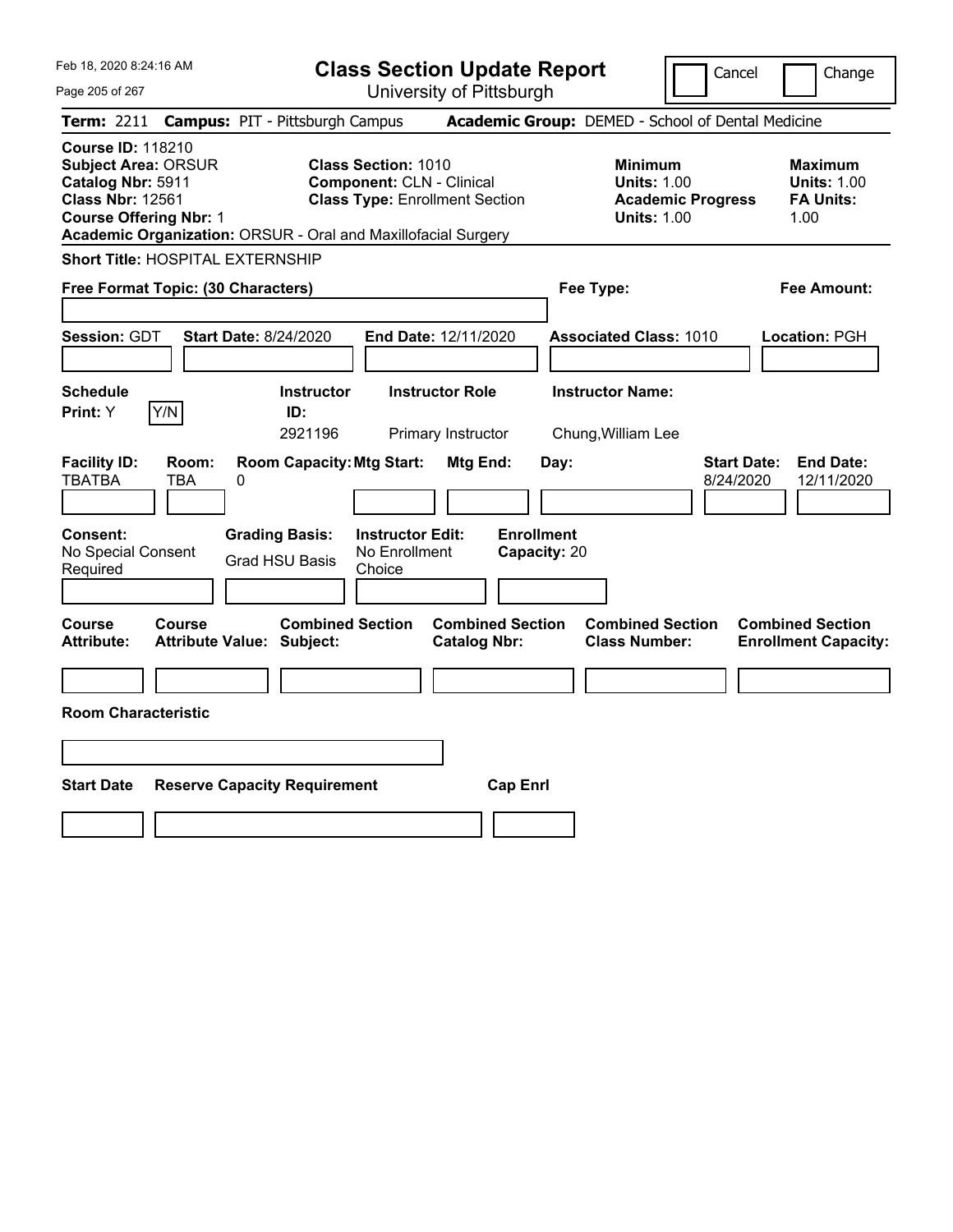| Feb 18, 2020 8:24:16 AM<br>Page 206 of 267                                                                                                                                                               | <b>Class Section Update Report</b><br>University of Pittsburgh                                                                | Cancel                                                                                 | Change                                                           |
|----------------------------------------------------------------------------------------------------------------------------------------------------------------------------------------------------------|-------------------------------------------------------------------------------------------------------------------------------|----------------------------------------------------------------------------------------|------------------------------------------------------------------|
| <b>Campus: PIT - Pittsburgh Campus</b><br><b>Term:</b> 2211                                                                                                                                              |                                                                                                                               | Academic Group: DEMED - School of Dental Medicine                                      |                                                                  |
| <b>Course ID: 118211</b><br><b>Subject Area: ORSUR</b><br>Catalog Nbr: 5912<br><b>Class Nbr: 12560</b><br><b>Course Offering Nbr: 1</b><br>Academic Organization: ORSUR - Oral and Maxillofacial Surgery | <b>Class Section: 1010</b><br><b>Component: CLN - Clinical</b><br><b>Class Type: Enrollment Section</b>                       | <b>Minimum</b><br><b>Units: 3.00</b><br><b>Academic Progress</b><br><b>Units: 3.00</b> | <b>Maximum</b><br><b>Units: 3.00</b><br><b>FA Units:</b><br>3.00 |
| Short Title: ADVANCED ORAL SURGERY                                                                                                                                                                       |                                                                                                                               |                                                                                        |                                                                  |
| Free Format Topic: (30 Characters)                                                                                                                                                                       |                                                                                                                               | Fee Type:                                                                              | <b>Fee Amount:</b>                                               |
| <b>Session: GDT</b><br><b>Start Date: 8/24/2020</b>                                                                                                                                                      | End Date: 12/11/2020                                                                                                          | <b>Associated Class: 1010</b>                                                          | Location: PGH                                                    |
| <b>Schedule</b>                                                                                                                                                                                          | <b>Instructor</b><br><b>Instructor Role</b>                                                                                   | <b>Instructor Name:</b>                                                                |                                                                  |
| Y/N<br>Print: Y<br>ID:                                                                                                                                                                                   | 2906401<br>Primary Instructor                                                                                                 | Sosovicka,Mark F                                                                       |                                                                  |
| <b>Facility ID:</b><br>Room:<br><b>TBATBA</b><br><b>TBA</b><br>0<br><b>Consent:</b><br><b>Grading Basis:</b><br>No Special Consent<br><b>Grad HSU Basis</b>                                              | <b>Room Capacity: Mtg Start:</b><br>Mtg End:<br><b>Enrollment</b><br><b>Instructor Edit:</b><br>No Enrollment<br>Capacity: 10 | Day:<br>8/24/2020                                                                      | <b>Start Date:</b><br><b>End Date:</b><br>12/11/2020             |
| Required                                                                                                                                                                                                 | Choice                                                                                                                        |                                                                                        |                                                                  |
| <b>Course</b><br>Course<br><b>Attribute:</b><br><b>Attribute Value: Subject:</b><br><b>Room Characteristic</b>                                                                                           | <b>Combined Section</b><br><b>Combined Section</b><br><b>Catalog Nbr:</b>                                                     | <b>Combined Section</b><br><b>Class Number:</b>                                        | <b>Combined Section</b><br><b>Enrollment Capacity:</b>           |
|                                                                                                                                                                                                          |                                                                                                                               |                                                                                        |                                                                  |
|                                                                                                                                                                                                          |                                                                                                                               |                                                                                        |                                                                  |
| <b>Start Date</b><br><b>Reserve Capacity Requirement</b>                                                                                                                                                 | <b>Cap Enrl</b>                                                                                                               |                                                                                        |                                                                  |
|                                                                                                                                                                                                          |                                                                                                                               |                                                                                        |                                                                  |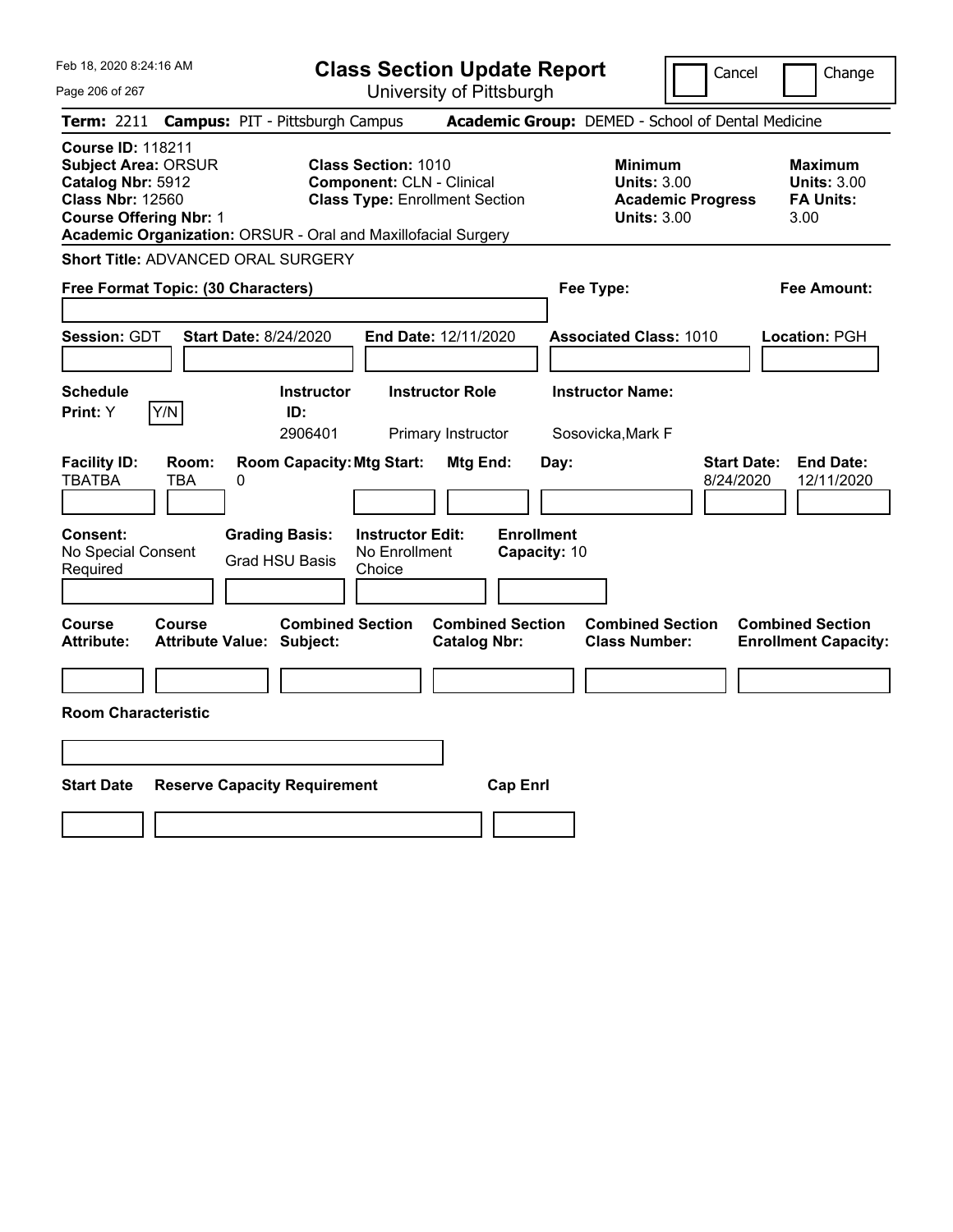| Feb 18, 2020 8:24:16 AM |  |
|-------------------------|--|
|                         |  |

| <b>Class Section Update Report</b> |  |
|------------------------------------|--|
| University of Pittsburgh           |  |

Cancel Change

Page 207 of 267

|                                                                                                                                         | Term: 2211 Campus: PIT - Pittsburgh Campus                                                                                                                               |                                                       | Academic Group: DEMED - School of Dental Medicine                                      |                                                                  |
|-----------------------------------------------------------------------------------------------------------------------------------------|--------------------------------------------------------------------------------------------------------------------------------------------------------------------------|-------------------------------------------------------|----------------------------------------------------------------------------------------|------------------------------------------------------------------|
| <b>Course ID: 118212</b><br><b>Subject Area: ORSUR</b><br>Catalog Nbr: 5913<br><b>Class Nbr: 12559</b><br><b>Course Offering Nbr: 1</b> | <b>Class Section: 1010</b><br><b>Component: CLN - Clinical</b><br><b>Class Type: Enrollment Section</b><br>Academic Organization: ORSUR - Oral and Maxillofacial Surgery |                                                       | <b>Minimum</b><br><b>Units: 3.00</b><br><b>Academic Progress</b><br><b>Units: 3.00</b> | <b>Maximum</b><br><b>Units: 3.00</b><br><b>FA Units:</b><br>3.00 |
| <b>Short Title: BASIC ORAL SURGERY</b>                                                                                                  |                                                                                                                                                                          |                                                       |                                                                                        |                                                                  |
| Free Format Topic: (30 Characters)                                                                                                      |                                                                                                                                                                          |                                                       | Fee Type:                                                                              | <b>Fee Amount:</b>                                               |
| <b>Session: GDT</b>                                                                                                                     | <b>Start Date: 8/24/2020</b>                                                                                                                                             | End Date: 12/11/2020                                  | <b>Associated Class: 1010</b>                                                          | Location: PGH                                                    |
| <b>Schedule</b><br>Y/N<br>Print: Y                                                                                                      | <b>Instructor</b><br>ID:                                                                                                                                                 | <b>Instructor Role</b>                                | <b>Instructor Name:</b>                                                                |                                                                  |
|                                                                                                                                         | 2906401                                                                                                                                                                  | Primary Instructor                                    | Sosovicka, Mark F                                                                      |                                                                  |
| <b>Facility ID:</b><br>Room:<br><b>TBATBA</b><br><b>TBA</b><br>Consent:<br>No Special Consent<br>Required                               | <b>Room Capacity: Mtg Start:</b><br>0<br><b>Grading Basis:</b><br><b>Instructor Edit:</b><br>No Enrollment<br><b>Grad HSU Basis</b><br>Choice                            | Mtg End:<br>Day:<br><b>Enrollment</b><br>Capacity: 25 | 8/24/2020                                                                              | <b>Start Date:</b><br><b>End Date:</b><br>12/11/2020             |
| <b>Course</b><br>Course<br>Attribute:                                                                                                   | <b>Combined Section</b><br><b>Attribute Value: Subject:</b>                                                                                                              | <b>Combined Section</b><br><b>Catalog Nbr:</b>        | <b>Combined Section</b><br><b>Class Number:</b>                                        | <b>Combined Section</b><br><b>Enrollment Capacity:</b>           |
|                                                                                                                                         |                                                                                                                                                                          |                                                       |                                                                                        |                                                                  |
| <b>Room Characteristic</b>                                                                                                              |                                                                                                                                                                          |                                                       |                                                                                        |                                                                  |
| <b>Start Date</b>                                                                                                                       | <b>Reserve Capacity Requirement</b>                                                                                                                                      | <b>Cap Enrl</b>                                       |                                                                                        |                                                                  |
|                                                                                                                                         |                                                                                                                                                                          |                                                       |                                                                                        |                                                                  |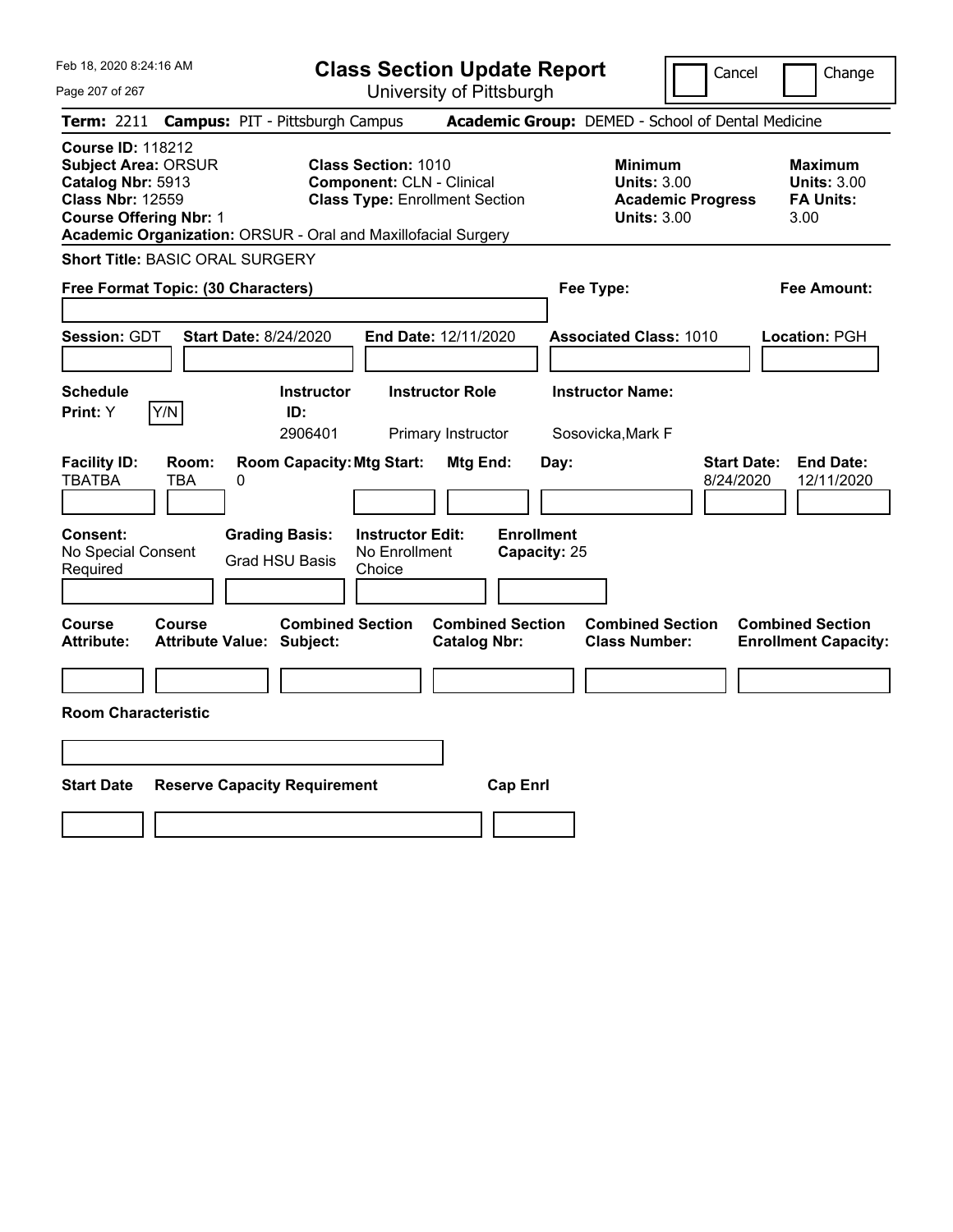| Feb 18, 2020 8:24:16 AM<br>Page 208 of 267                                                                                                                                                             | <b>Class Section Update Report</b><br>University of Pittsburgh                                          |                                                                                        | Cancel<br>Change                                                  |
|--------------------------------------------------------------------------------------------------------------------------------------------------------------------------------------------------------|---------------------------------------------------------------------------------------------------------|----------------------------------------------------------------------------------------|-------------------------------------------------------------------|
| <b>Campus: PIT - Pittsburgh Campus</b><br><b>Term: 2211</b>                                                                                                                                            |                                                                                                         | Academic Group: DEMED - School of Dental Medicine                                      |                                                                   |
| <b>Course ID: 118783</b><br><b>Subject Area: PEDENT</b><br>Catalog Nbr: 2020<br><b>Class Nbr: 12538</b><br><b>Course Offering Nbr: 1</b><br><b>Academic Organization: PEDENT - Pediatric Dentistry</b> | <b>Class Section: 1010</b><br><b>Component: CLN - Clinical</b><br><b>Class Type: Enrollment Section</b> | <b>Minimum</b><br><b>Units: 1.00</b><br><b>Academic Progress</b><br><b>Units: 1.00</b> | <b>Maximum</b><br><b>Units: 3.00</b><br><b>FA Units:</b><br>1.00  |
| <b>Short Title: GRAD PEDIATRIC DENT CLINIC 2</b>                                                                                                                                                       |                                                                                                         |                                                                                        |                                                                   |
| Free Format Topic: (30 Characters)                                                                                                                                                                     |                                                                                                         | Fee Type:                                                                              | <b>Fee Amount:</b>                                                |
| Session: GDT<br><b>Start Date: 8/24/2020</b>                                                                                                                                                           | End Date: 12/11/2020                                                                                    | <b>Associated Class: 1010</b>                                                          | Location: PGH                                                     |
| <b>Schedule</b>                                                                                                                                                                                        | <b>Instructor</b><br><b>Instructor Role</b>                                                             | <b>Instructor Name:</b>                                                                |                                                                   |
| Y/N<br>Print: Y<br>ID:                                                                                                                                                                                 | 2903626<br>Primary Instructor                                                                           | Studen, Deborah A                                                                      |                                                                   |
| <b>Facility ID:</b><br>Room:<br><b>TBATBA</b><br>TBA<br>0<br><b>Consent:</b><br><b>Grading Basis:</b><br>No Special Consent<br><b>Grad Letter Grade</b><br>Required                                    | <b>Room Capacity: Mtg Start:</b><br>Mtg End:<br><b>Instructor Edit:</b><br>No Enrollment<br>Choice      | Day:<br><b>Enrollment</b><br>Capacity: 20                                              | <b>Start Date:</b><br><b>End Date:</b><br>8/24/2020<br>12/11/2020 |
|                                                                                                                                                                                                        |                                                                                                         |                                                                                        |                                                                   |
| <b>Course</b><br>Course<br><b>Attribute:</b><br><b>Attribute Value: Subject:</b>                                                                                                                       | <b>Combined Section</b><br><b>Combined Section</b><br><b>Catalog Nbr:</b>                               | <b>Combined Section</b><br><b>Class Number:</b>                                        | <b>Combined Section</b><br><b>Enrollment Capacity:</b>            |
|                                                                                                                                                                                                        |                                                                                                         |                                                                                        |                                                                   |
| <b>Room Characteristic</b>                                                                                                                                                                             |                                                                                                         |                                                                                        |                                                                   |
|                                                                                                                                                                                                        |                                                                                                         |                                                                                        |                                                                   |
| <b>Start Date</b><br><b>Reserve Capacity Requirement</b>                                                                                                                                               | <b>Cap Enrl</b>                                                                                         |                                                                                        |                                                                   |
|                                                                                                                                                                                                        |                                                                                                         |                                                                                        |                                                                   |
|                                                                                                                                                                                                        |                                                                                                         |                                                                                        |                                                                   |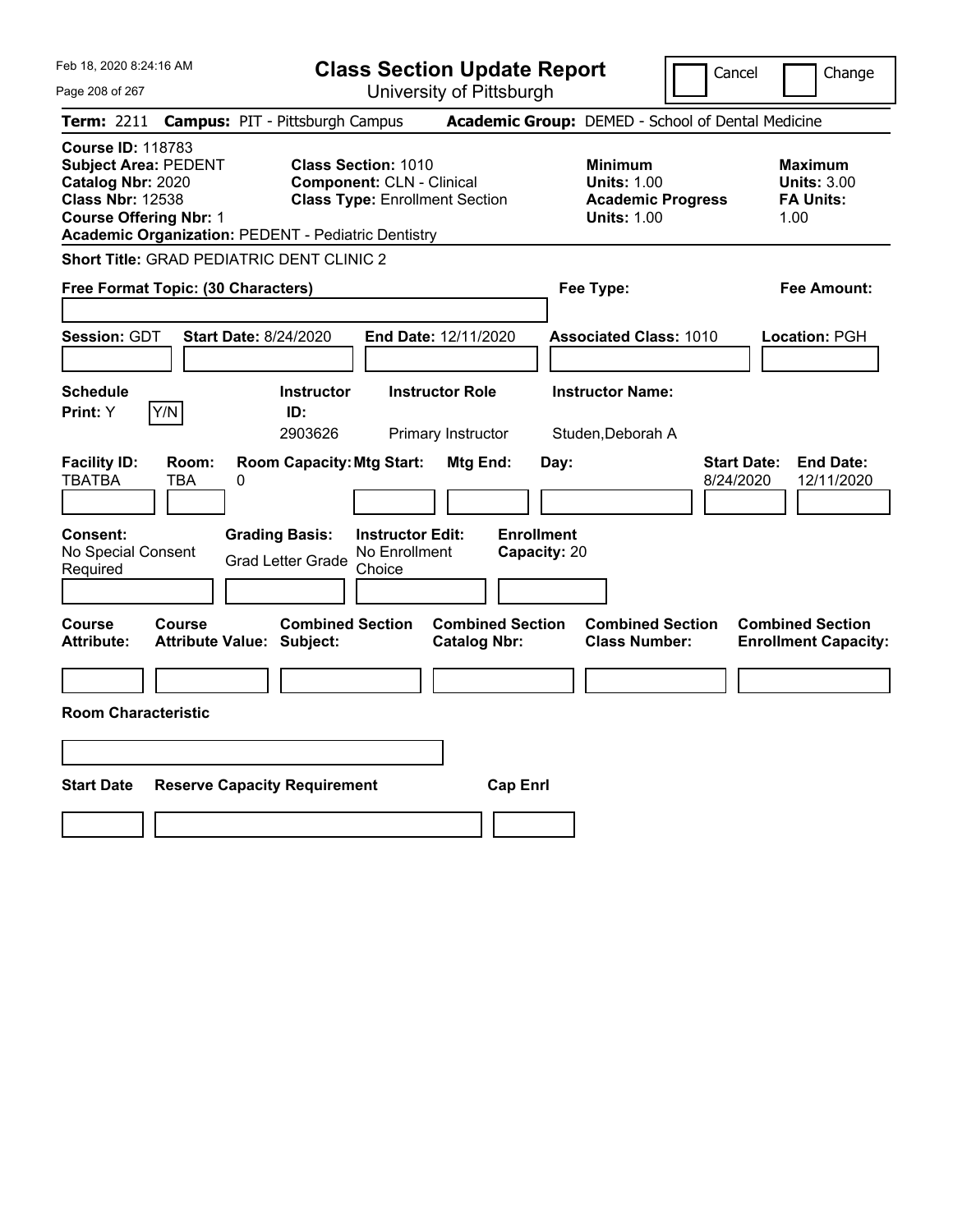| Feb 18, 2020 8:24:16 AM<br>Page 209 of 267                                                                                                                                                             | <b>Class Section Update Report</b><br>University of Pittsburgh                                                                                                                                          | Cancel                                                                                 | Change                                                           |
|--------------------------------------------------------------------------------------------------------------------------------------------------------------------------------------------------------|---------------------------------------------------------------------------------------------------------------------------------------------------------------------------------------------------------|----------------------------------------------------------------------------------------|------------------------------------------------------------------|
| <b>Term:</b> 2211                                                                                                                                                                                      | <b>Campus: PIT - Pittsburgh Campus</b>                                                                                                                                                                  | Academic Group: DEMED - School of Dental Medicine                                      |                                                                  |
| <b>Course ID: 118786</b><br><b>Subject Area: PEDENT</b><br>Catalog Nbr: 2050<br><b>Class Nbr: 12552</b><br><b>Course Offering Nbr: 1</b><br><b>Academic Organization: PEDENT - Pediatric Dentistry</b> | <b>Class Section: 1010</b><br><b>Component: CLN - Clinical</b><br><b>Class Type: Enrollment Section</b>                                                                                                 | <b>Minimum</b><br><b>Units: 1.00</b><br><b>Academic Progress</b><br><b>Units: 1.00</b> | <b>Maximum</b><br><b>Units: 3.00</b><br><b>FA Units:</b><br>1.00 |
| Short Title: GRAD PEDIATRIC DENT CLINIC 5                                                                                                                                                              |                                                                                                                                                                                                         |                                                                                        |                                                                  |
| Free Format Topic: (30 Characters)                                                                                                                                                                     |                                                                                                                                                                                                         | Fee Type:                                                                              | Fee Amount:                                                      |
| <b>Session: GDT</b><br><b>Start Date: 8/24/2020</b>                                                                                                                                                    | End Date: 12/11/2020                                                                                                                                                                                    | <b>Associated Class: 1010</b>                                                          | Location: PGH                                                    |
| <b>Schedule</b>                                                                                                                                                                                        | <b>Instructor Role</b><br><b>Instructor</b>                                                                                                                                                             | <b>Instructor Name:</b>                                                                |                                                                  |
| Y/N<br>Print: Y                                                                                                                                                                                        | ID:<br>2903626                                                                                                                                                                                          |                                                                                        |                                                                  |
| <b>Facility ID:</b><br>Room:<br><b>TBATBA</b><br>TBA<br>0<br>Consent:<br><b>Grading Basis:</b><br>No Special Consent<br>Required                                                                       | Primary Instructor<br><b>Room Capacity: Mtg Start:</b><br><b>Mtg End:</b><br>Day:<br><b>Enrollment</b><br><b>Instructor Edit:</b><br>No Enrollment<br>Capacity: 5<br><b>Grad Letter Grade</b><br>Choice | Studen, Deborah A<br><b>Start Date:</b><br>8/24/2020                                   | <b>End Date:</b><br>12/11/2020                                   |
| <b>Course</b><br><b>Course</b><br>Attribute Value: Subject:<br><b>Attribute:</b>                                                                                                                       | <b>Combined Section</b><br><b>Combined Section</b><br><b>Catalog Nbr:</b>                                                                                                                               | <b>Combined Section</b><br><b>Class Number:</b>                                        | <b>Combined Section</b><br><b>Enrollment Capacity:</b>           |
|                                                                                                                                                                                                        |                                                                                                                                                                                                         |                                                                                        |                                                                  |
| <b>Room Characteristic</b>                                                                                                                                                                             |                                                                                                                                                                                                         |                                                                                        |                                                                  |
| <b>Start Date</b><br><b>Reserve Capacity Requirement</b>                                                                                                                                               | <b>Cap Enrl</b>                                                                                                                                                                                         |                                                                                        |                                                                  |
|                                                                                                                                                                                                        |                                                                                                                                                                                                         |                                                                                        |                                                                  |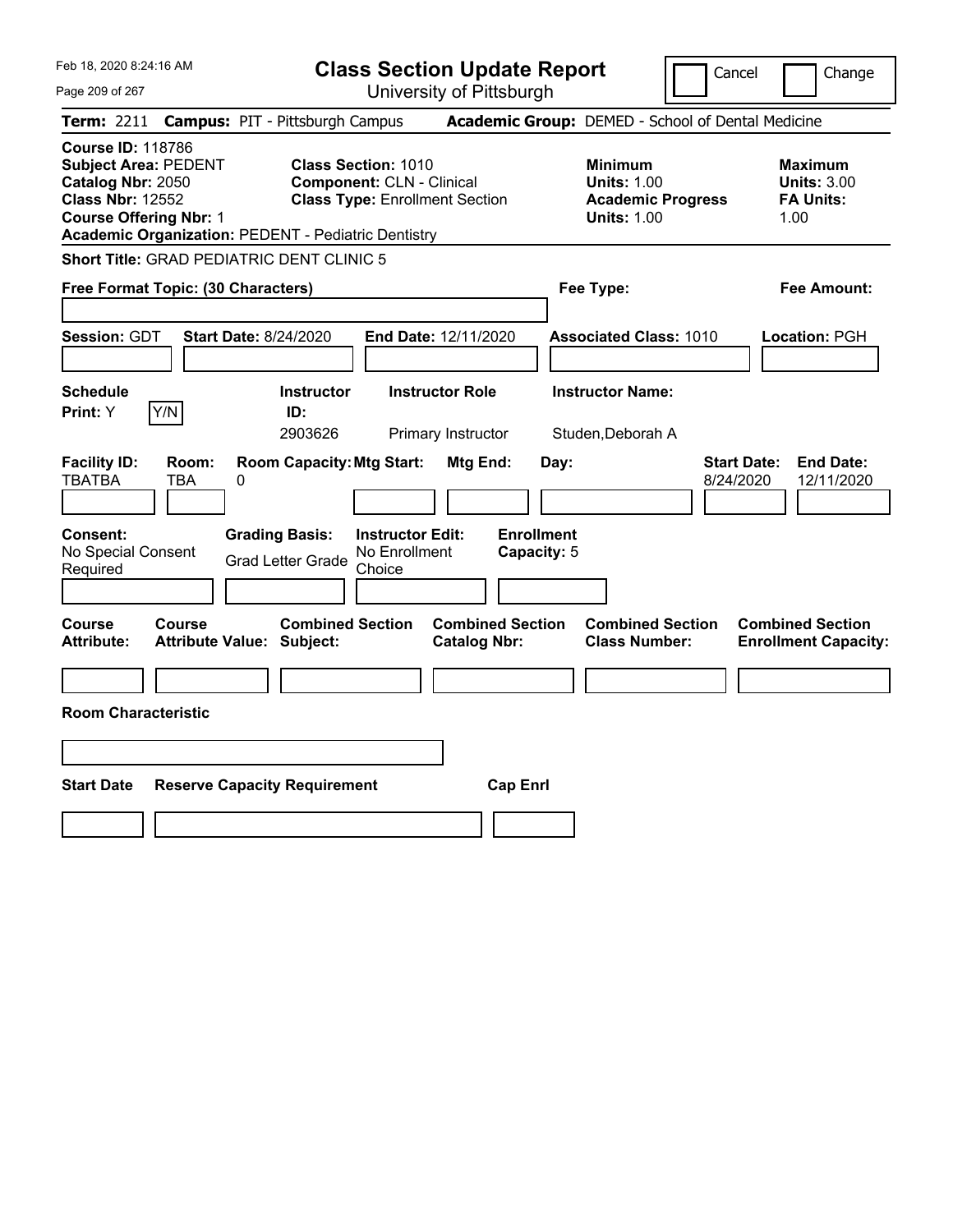| Feb 18, 2020 8:24:16 AM<br>Page 210 of 267                                                                                                                                                             | <b>Class Section Update Report</b><br>University of Pittsburgh                                         | Cancel                                                                                 | Change                                                           |
|--------------------------------------------------------------------------------------------------------------------------------------------------------------------------------------------------------|--------------------------------------------------------------------------------------------------------|----------------------------------------------------------------------------------------|------------------------------------------------------------------|
| <b>Campus: PIT - Pittsburgh Campus</b><br><b>Term:</b> 2211                                                                                                                                            |                                                                                                        | Academic Group: DEMED - School of Dental Medicine                                      |                                                                  |
| <b>Course ID: 118793</b><br><b>Subject Area: PEDENT</b><br>Catalog Nbr: 2120<br><b>Class Nbr: 12539</b><br><b>Course Offering Nbr: 1</b><br><b>Academic Organization: PEDENT - Pediatric Dentistry</b> | <b>Class Section: 1010</b><br><b>Component: SEM - Seminar</b><br><b>Class Type: Enrollment Section</b> | <b>Minimum</b><br><b>Units: 1.00</b><br><b>Academic Progress</b><br><b>Units: 1.00</b> | <b>Maximum</b><br><b>Units: 1.00</b><br><b>FA Units:</b><br>1.00 |
| Short Title: GRAD PEDIATRIC DENT SEM 2                                                                                                                                                                 |                                                                                                        |                                                                                        |                                                                  |
| Free Format Topic: (30 Characters)                                                                                                                                                                     |                                                                                                        | Fee Type:                                                                              | Fee Amount:                                                      |
| Session: GDT<br><b>Start Date: 8/24/2020</b>                                                                                                                                                           | End Date: 12/11/2020                                                                                   | <b>Associated Class: 1010</b>                                                          | Location: PGH                                                    |
| <b>Schedule</b>                                                                                                                                                                                        | <b>Instructor</b><br><b>Instructor Role</b>                                                            | <b>Instructor Name:</b>                                                                |                                                                  |
| Y/N<br><b>Print:</b> Y                                                                                                                                                                                 | ID:<br>2903626<br>Primary Instructor                                                                   | Studen, Deborah A                                                                      |                                                                  |
| <b>Facility ID:</b><br>Room:<br><b>TBATBA</b><br>TBA<br>$\boldsymbol{0}$<br><b>Grading Basis:</b><br><b>Consent:</b>                                                                                   | <b>Room Capacity: Mtg Start:</b><br>Mtg End:<br>Day:<br><b>Enrollment</b><br><b>Instructor Edit:</b>   | <b>Start Date:</b><br>8/24/2020                                                        | <b>End Date:</b><br>12/11/2020                                   |
| No Special Consent<br><b>Grad Letter Grade</b><br>Required                                                                                                                                             | No Enrollment<br>Capacity: 20<br>Choice                                                                |                                                                                        |                                                                  |
|                                                                                                                                                                                                        |                                                                                                        |                                                                                        |                                                                  |
| Course<br><b>Course</b><br><b>Attribute:</b><br><b>Attribute Value: Subject:</b>                                                                                                                       | <b>Combined Section</b><br><b>Combined Section</b><br><b>Catalog Nbr:</b>                              | <b>Combined Section</b><br><b>Class Number:</b>                                        | <b>Combined Section</b><br><b>Enrollment Capacity:</b>           |
|                                                                                                                                                                                                        |                                                                                                        |                                                                                        |                                                                  |
| <b>Room Characteristic</b>                                                                                                                                                                             |                                                                                                        |                                                                                        |                                                                  |
|                                                                                                                                                                                                        |                                                                                                        |                                                                                        |                                                                  |
| <b>Start Date</b><br><b>Reserve Capacity Requirement</b>                                                                                                                                               | <b>Cap Enrl</b>                                                                                        |                                                                                        |                                                                  |
|                                                                                                                                                                                                        |                                                                                                        |                                                                                        |                                                                  |
|                                                                                                                                                                                                        |                                                                                                        |                                                                                        |                                                                  |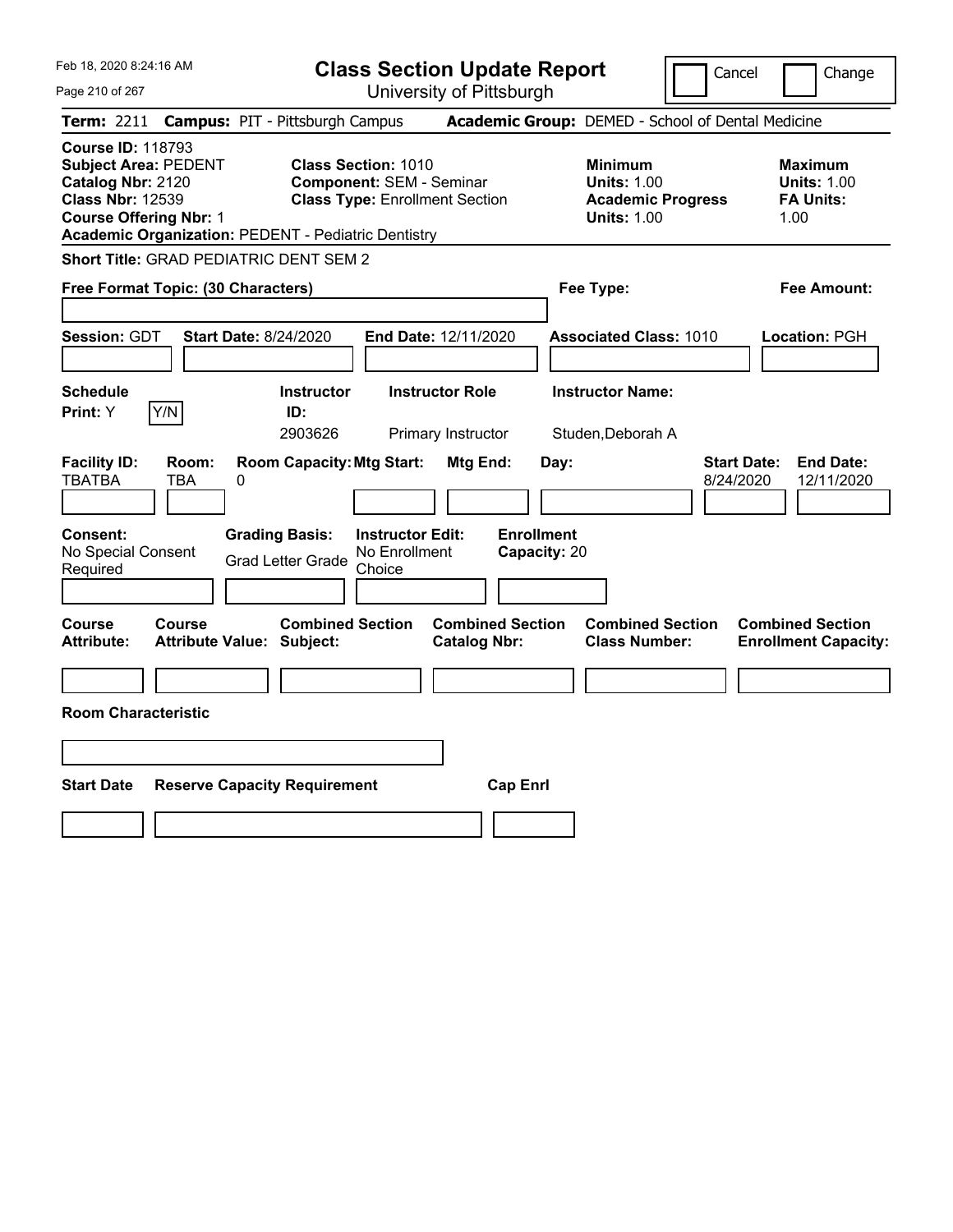| Feb 18, 2020 8:24:16 AM                                                                                                                                                                                | <b>Class Section Update Report</b>                                                                                                                                                          | Cancel                                                                                 | Change                                                           |
|--------------------------------------------------------------------------------------------------------------------------------------------------------------------------------------------------------|---------------------------------------------------------------------------------------------------------------------------------------------------------------------------------------------|----------------------------------------------------------------------------------------|------------------------------------------------------------------|
| Page 211 of 267                                                                                                                                                                                        | University of Pittsburgh                                                                                                                                                                    |                                                                                        |                                                                  |
| Term: 2211                                                                                                                                                                                             | <b>Campus: PIT - Pittsburgh Campus</b>                                                                                                                                                      | Academic Group: DEMED - School of Dental Medicine                                      |                                                                  |
| <b>Course ID: 118796</b><br><b>Subject Area: PEDENT</b><br>Catalog Nbr: 2150<br><b>Class Nbr: 12553</b><br><b>Course Offering Nbr: 1</b><br><b>Academic Organization: PEDENT - Pediatric Dentistry</b> | Class Section: 1010<br><b>Component: SEM - Seminar</b><br><b>Class Type: Enrollment Section</b>                                                                                             | <b>Minimum</b><br><b>Units: 1.00</b><br><b>Academic Progress</b><br><b>Units: 1.00</b> | <b>Maximum</b><br><b>Units: 1.00</b><br><b>FA Units:</b><br>1.00 |
| <b>Short Title: GRAD PEDIATRIC DENT SEM 5</b>                                                                                                                                                          |                                                                                                                                                                                             |                                                                                        |                                                                  |
| Free Format Topic: (30 Characters)                                                                                                                                                                     |                                                                                                                                                                                             | Fee Type:                                                                              | Fee Amount:                                                      |
| Session: GDT<br><b>Start Date: 8/24/2020</b><br><b>Schedule</b><br>Y/N<br><b>Print:</b> Y                                                                                                              | End Date: 12/11/2020<br><b>Instructor</b><br><b>Instructor Role</b><br>ID:<br>2903626<br>Primary Instructor                                                                                 | <b>Associated Class: 1010</b><br><b>Instructor Name:</b><br>Studen, Deborah A          | Location: PGH                                                    |
| <b>Facility ID:</b><br>Room:<br><b>TBATBA</b><br>TBA<br>0<br>Consent:<br>No Special Consent<br>Required                                                                                                | <b>Room Capacity: Mtg Start:</b><br>Mtg End:<br><b>Enrollment</b><br><b>Grading Basis:</b><br><b>Instructor Edit:</b><br>No Enrollment<br>Capacity: 5<br><b>Grad Letter Grade</b><br>Choice | Day:<br>8/24/2020                                                                      | <b>Start Date:</b><br><b>End Date:</b><br>12/11/2020             |
| <b>Course</b><br>Course<br>Attribute Value: Subject:<br><b>Attribute:</b>                                                                                                                              | <b>Combined Section</b><br><b>Combined Section</b><br><b>Catalog Nbr:</b>                                                                                                                   | <b>Combined Section</b><br><b>Class Number:</b>                                        | <b>Combined Section</b><br><b>Enrollment Capacity:</b>           |
| <b>Room Characteristic</b>                                                                                                                                                                             |                                                                                                                                                                                             |                                                                                        |                                                                  |
|                                                                                                                                                                                                        |                                                                                                                                                                                             |                                                                                        |                                                                  |
| <b>Start Date</b><br><b>Reserve Capacity Requirement</b>                                                                                                                                               | <b>Cap Enrl</b>                                                                                                                                                                             |                                                                                        |                                                                  |
|                                                                                                                                                                                                        |                                                                                                                                                                                             |                                                                                        |                                                                  |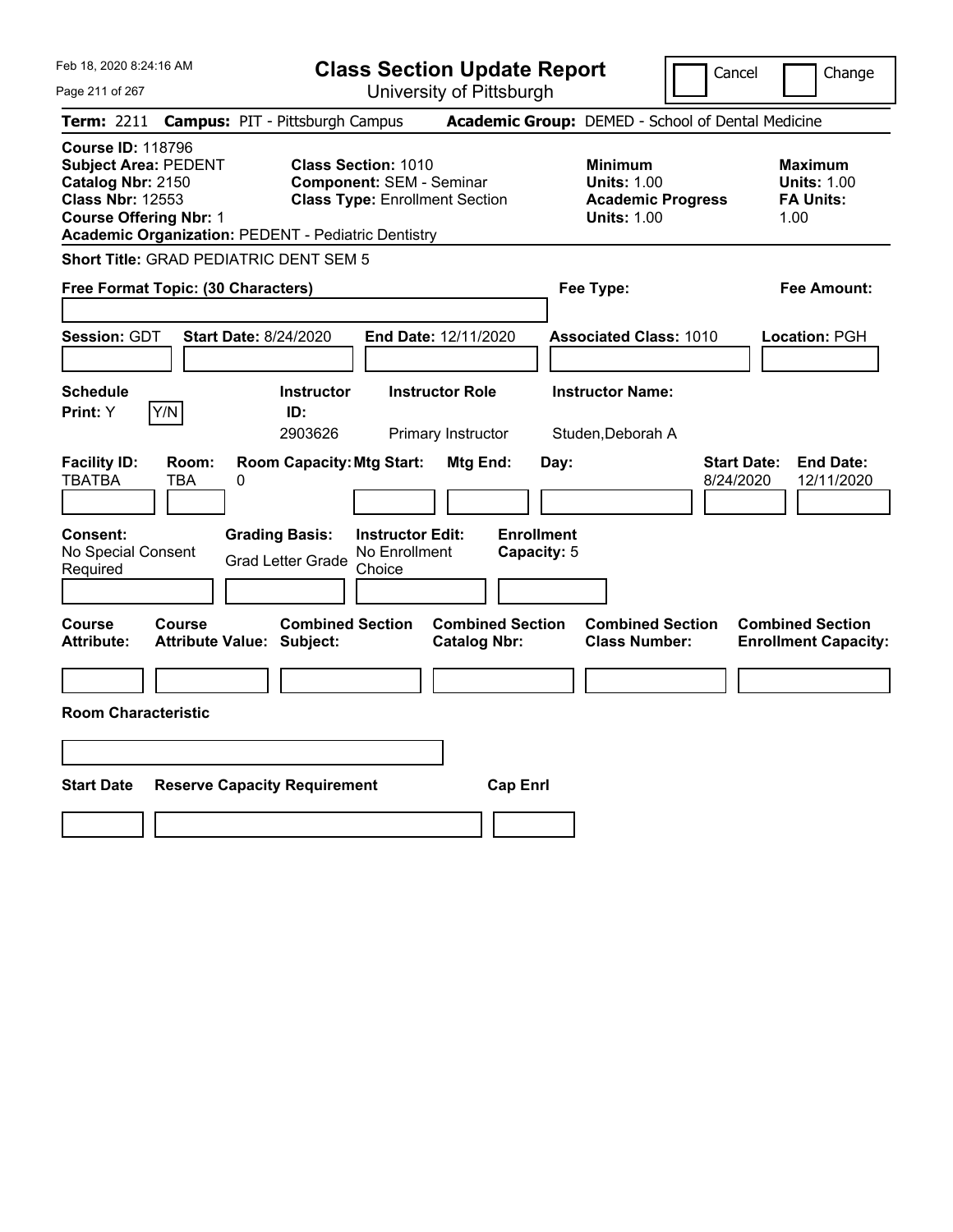| Feb 18, 2020 8:24:16 AM<br>Page 212 of 267                                                                                                                                                             | <b>Class Section Update Report</b><br>University of Pittsburgh                                                                                                      | Cancel                                                                                 | Change                                                           |
|--------------------------------------------------------------------------------------------------------------------------------------------------------------------------------------------------------|---------------------------------------------------------------------------------------------------------------------------------------------------------------------|----------------------------------------------------------------------------------------|------------------------------------------------------------------|
| <b>Campus: PIT - Pittsburgh Campus</b><br>Term: 2211                                                                                                                                                   |                                                                                                                                                                     | Academic Group: DEMED - School of Dental Medicine                                      |                                                                  |
| <b>Course ID: 118810</b><br><b>Subject Area: PEDENT</b><br>Catalog Nbr: 5211<br><b>Class Nbr: 12514</b><br><b>Course Offering Nbr: 1</b><br><b>Academic Organization: PEDENT - Pediatric Dentistry</b> | <b>Class Section: 1070</b><br><b>Component: LEC - Lecture</b><br><b>Class Type: Enrollment Section</b>                                                              | <b>Minimum</b><br><b>Units: 1.00</b><br><b>Academic Progress</b><br><b>Units: 1.00</b> | <b>Maximum</b><br><b>Units: 1.00</b><br><b>FA Units:</b><br>1.00 |
| <b>Short Title: PEDIATRIC DENTISTRY 1</b>                                                                                                                                                              |                                                                                                                                                                     |                                                                                        |                                                                  |
| Free Format Topic: (30 Characters)                                                                                                                                                                     |                                                                                                                                                                     | Fee Type:                                                                              | <b>Fee Amount:</b>                                               |
| Session: GDT<br><b>Start Date: 8/24/2020</b>                                                                                                                                                           | End Date: 12/11/2020                                                                                                                                                | <b>Associated Class: 1070</b>                                                          | Location: PGH                                                    |
| <b>Schedule</b>                                                                                                                                                                                        | <b>Instructor</b><br><b>Instructor Role</b>                                                                                                                         | <b>Instructor Name:</b>                                                                |                                                                  |
| Y/N<br><b>Print:</b> Y                                                                                                                                                                                 | ID:<br>2930588<br>Primary Instructor                                                                                                                                |                                                                                        |                                                                  |
| <b>Facility ID:</b><br>Room:<br><b>SALK00458</b><br>00458<br>120<br>Consent:<br><b>Grading Basis:</b><br>No Special Consent<br><b>ABCF</b>                                                             | <b>Room Capacity: Mtg Start:</b><br>Mtg End:<br>Day:<br>11:00 AM<br>11:50 AM<br>Fr<br><b>Enrollment</b><br><b>Instructor Edit:</b><br>No Enrollment<br>Capacity: 90 | Vieira, Adriana Modesto<br><b>Start Date:</b><br>8/24/2020                             | <b>End Date:</b><br>12/11/2020                                   |
| Required                                                                                                                                                                                               | Choice                                                                                                                                                              |                                                                                        |                                                                  |
| Course<br>Course<br><b>Attribute:</b><br><b>Attribute Value: Subject:</b>                                                                                                                              | <b>Combined Section</b><br><b>Combined Section</b><br><b>Catalog Nbr:</b>                                                                                           | <b>Combined Section</b><br><b>Class Number:</b>                                        | <b>Combined Section</b><br><b>Enrollment Capacity:</b>           |
|                                                                                                                                                                                                        |                                                                                                                                                                     |                                                                                        |                                                                  |
| <b>Room Characteristic</b><br>PeopleSoft - Scheduled (PS)                                                                                                                                              |                                                                                                                                                                     |                                                                                        |                                                                  |
|                                                                                                                                                                                                        |                                                                                                                                                                     |                                                                                        |                                                                  |
| <b>Start Date</b><br><b>Reserve Capacity Requirement</b>                                                                                                                                               | <b>Cap Enrl</b>                                                                                                                                                     |                                                                                        |                                                                  |
|                                                                                                                                                                                                        |                                                                                                                                                                     |                                                                                        |                                                                  |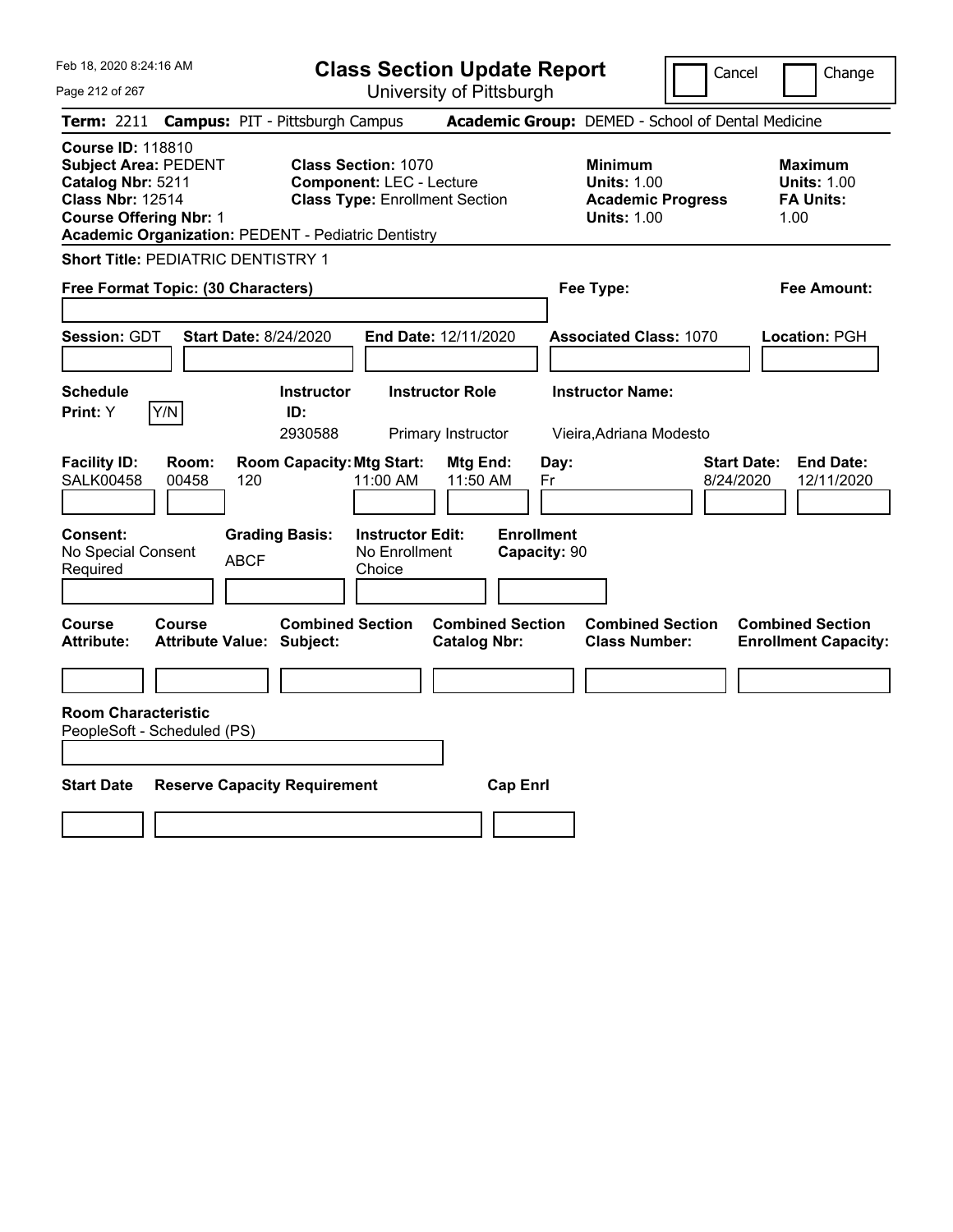| Feb 18, 2020 8:24:16 AM<br>Page 213 of 267                                                                                                                                                             | <b>Class Section Update Report</b><br>University of Pittsburgh                                                                                    |                                                                                        | Cancel<br>Change                                                  |
|--------------------------------------------------------------------------------------------------------------------------------------------------------------------------------------------------------|---------------------------------------------------------------------------------------------------------------------------------------------------|----------------------------------------------------------------------------------------|-------------------------------------------------------------------|
| Term: 2211                                                                                                                                                                                             | <b>Campus: PIT - Pittsburgh Campus</b>                                                                                                            | Academic Group: DEMED - School of Dental Medicine                                      |                                                                   |
| <b>Course ID: 118816</b><br><b>Subject Area: PEDENT</b><br>Catalog Nbr: 5315<br><b>Class Nbr: 12530</b><br><b>Course Offering Nbr: 1</b><br><b>Academic Organization: PEDENT - Pediatric Dentistry</b> | <b>Class Section: 1030</b><br><b>Component: LEC - Lecture</b><br><b>Class Type: Enrollment Section</b>                                            | <b>Minimum</b><br><b>Units: 1.00</b><br><b>Academic Progress</b><br><b>Units: 1.00</b> | <b>Maximum</b><br><b>Units: 1.00</b><br><b>FA Units:</b><br>1.00  |
| <b>Short Title: PEDIATRIC DENTISTRY 3</b>                                                                                                                                                              |                                                                                                                                                   |                                                                                        |                                                                   |
| Free Format Topic: (30 Characters)                                                                                                                                                                     |                                                                                                                                                   | Fee Type:                                                                              | <b>Fee Amount:</b>                                                |
| Session: GDT<br><b>Start Date: 8/24/2020</b>                                                                                                                                                           | End Date: 12/11/2020                                                                                                                              | <b>Associated Class: 1030</b>                                                          | Location: PGH                                                     |
| <b>Schedule</b>                                                                                                                                                                                        | <b>Instructor</b><br><b>Instructor Role</b>                                                                                                       | <b>Instructor Name:</b>                                                                |                                                                   |
| Y/N<br>Print: Y                                                                                                                                                                                        | ID:<br>2903626<br>Primary Instructor                                                                                                              | Studen, Deborah A                                                                      |                                                                   |
| <b>Facility ID:</b><br>Room:<br><b>SALK00402</b><br>00402<br>126<br><b>Consent:</b><br>ABCF with +/-<br>No Special Consent<br>Required<br>Values                                                       | <b>Room Capacity: Mtg Start:</b><br>Mtg End:<br>1:00 PM<br>1:50 PM<br><b>Grading Basis:</b><br><b>Instructor Edit:</b><br>No Enrollment<br>Choice | Day:<br>We<br><b>Enrollment</b><br>Capacity: 90                                        | <b>Start Date:</b><br><b>End Date:</b><br>8/24/2020<br>12/11/2020 |
|                                                                                                                                                                                                        |                                                                                                                                                   |                                                                                        |                                                                   |
| <b>Course</b><br>Course<br><b>Attribute:</b><br><b>Attribute Value: Subject:</b>                                                                                                                       | <b>Combined Section</b><br><b>Combined Section</b><br><b>Catalog Nbr:</b>                                                                         | <b>Combined Section</b><br><b>Class Number:</b>                                        | <b>Combined Section</b><br><b>Enrollment Capacity:</b>            |
|                                                                                                                                                                                                        |                                                                                                                                                   |                                                                                        |                                                                   |
| <b>Room Characteristic</b><br>PeopleSoft - Scheduled (PS)                                                                                                                                              |                                                                                                                                                   |                                                                                        |                                                                   |
|                                                                                                                                                                                                        |                                                                                                                                                   |                                                                                        |                                                                   |
| <b>Start Date</b><br><b>Reserve Capacity Requirement</b>                                                                                                                                               |                                                                                                                                                   | <b>Cap Enrl</b>                                                                        |                                                                   |
|                                                                                                                                                                                                        |                                                                                                                                                   |                                                                                        |                                                                   |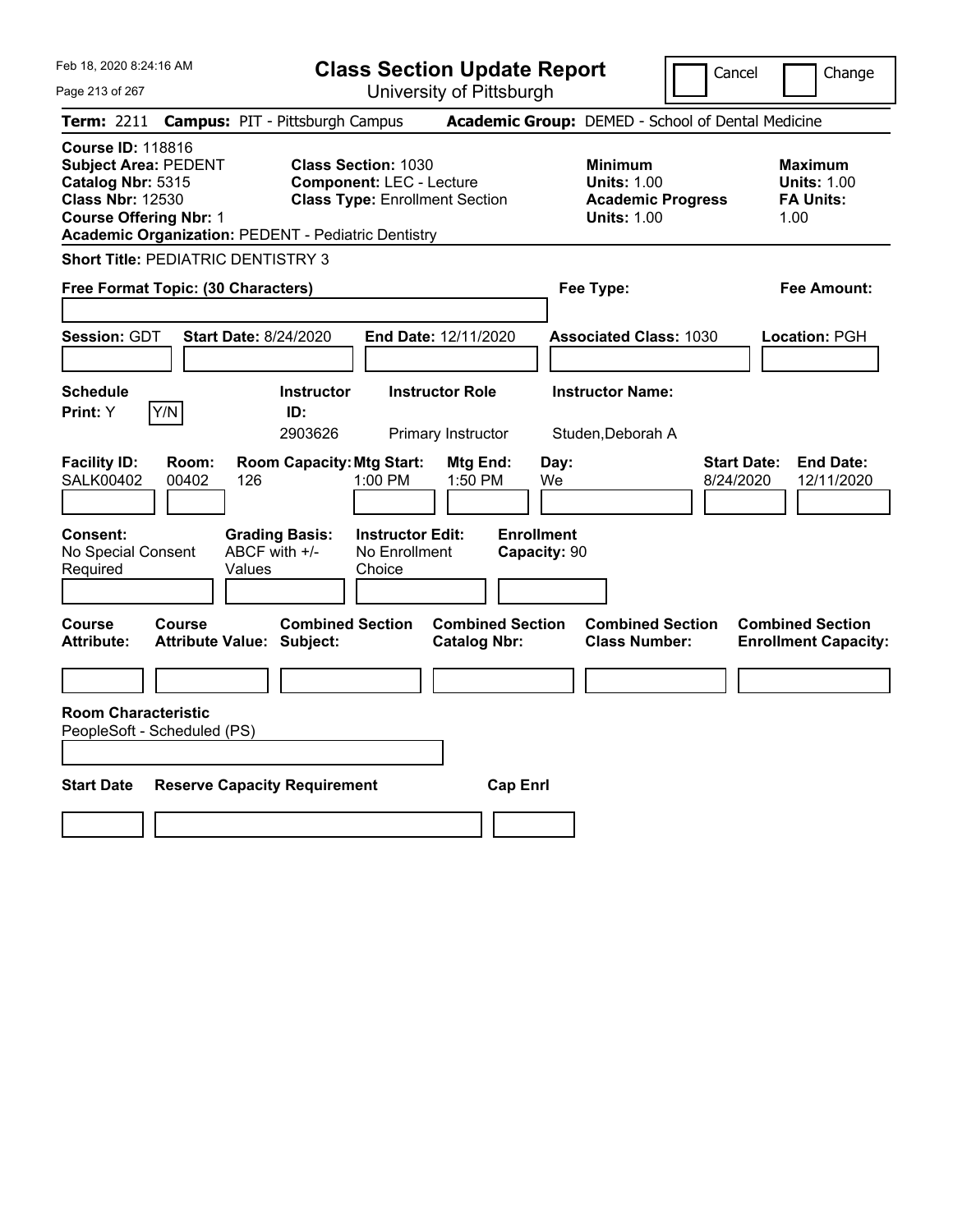| Feb 18, 2020 8:24:16 AM                                                                                                                                                                                |                                                   |   |                                                                                                    | <b>Class Section Update Report</b> |                        |                         |      |                                                                                        | Cancel                          | Change                                                           |
|--------------------------------------------------------------------------------------------------------------------------------------------------------------------------------------------------------|---------------------------------------------------|---|----------------------------------------------------------------------------------------------------|------------------------------------|------------------------|-------------------------|------|----------------------------------------------------------------------------------------|---------------------------------|------------------------------------------------------------------|
| Page 214 of 267                                                                                                                                                                                        |                                                   |   |                                                                                                    | University of Pittsburgh           |                        |                         |      |                                                                                        |                                 |                                                                  |
| Term: 2211                                                                                                                                                                                             |                                                   |   | <b>Campus: PIT - Pittsburgh Campus</b>                                                             |                                    |                        |                         |      | Academic Group: DEMED - School of Dental Medicine                                      |                                 |                                                                  |
| <b>Course ID: 118821</b><br><b>Subject Area: PEDENT</b><br>Catalog Nbr: 5900<br><b>Class Nbr: 12558</b><br><b>Course Offering Nbr: 1</b><br><b>Academic Organization: PEDENT - Pediatric Dentistry</b> |                                                   |   | Class Section: 1010<br>Component: IND - Independent Study<br><b>Class Type: Enrollment Section</b> |                                    |                        |                         |      | <b>Minimum</b><br><b>Units: 1.00</b><br><b>Academic Progress</b><br><b>Units: 1.00</b> |                                 | <b>Maximum</b><br><b>Units: 1.00</b><br><b>FA Units:</b><br>1.00 |
| <b>Short Title: INDEPENDENT STUDY</b>                                                                                                                                                                  |                                                   |   |                                                                                                    |                                    |                        |                         |      |                                                                                        |                                 |                                                                  |
| Free Format Topic: (30 Characters)                                                                                                                                                                     |                                                   |   |                                                                                                    |                                    |                        |                         |      | Fee Type:                                                                              |                                 | Fee Amount:                                                      |
| <b>Session: GDT</b>                                                                                                                                                                                    |                                                   |   | <b>Start Date: 8/24/2020</b>                                                                       | End Date: 12/11/2020               |                        |                         |      | <b>Associated Class: 1010</b>                                                          |                                 | Location: PGH                                                    |
| <b>Schedule</b><br>Print: Y                                                                                                                                                                            | Y/N                                               |   | <b>Instructor</b><br>ID:                                                                           |                                    | <b>Instructor Role</b> |                         |      | <b>Instructor Name:</b>                                                                |                                 |                                                                  |
|                                                                                                                                                                                                        |                                                   |   | 2930588                                                                                            |                                    | Primary Instructor     |                         |      | Vieira, Adriana Modesto                                                                |                                 |                                                                  |
| <b>Facility ID:</b><br><b>TBATBA</b><br><b>Consent:</b>                                                                                                                                                | Room:<br>TBA                                      | 0 | <b>Room Capacity: Mtg Start:</b><br><b>Grading Basis:</b>                                          | <b>Instructor Edit:</b>            | Mtg End:               | <b>Enrollment</b>       | Day: |                                                                                        | <b>Start Date:</b><br>8/24/2020 | <b>End Date:</b><br>12/11/2020                                   |
| <b>Department Consent</b><br>Required                                                                                                                                                                  |                                                   |   | <b>Grad HSU Basis</b>                                                                              | No Enrollment<br>Choice            |                        | Capacity: 5             |      |                                                                                        |                                 |                                                                  |
|                                                                                                                                                                                                        |                                                   |   |                                                                                                    |                                    |                        |                         |      |                                                                                        |                                 |                                                                  |
| Course<br><b>Attribute:</b>                                                                                                                                                                            | <b>Course</b><br><b>Attribute Value: Subject:</b> |   | <b>Combined Section</b>                                                                            |                                    | <b>Catalog Nbr:</b>    | <b>Combined Section</b> |      | <b>Combined Section</b><br><b>Class Number:</b>                                        |                                 | <b>Combined Section</b><br><b>Enrollment Capacity:</b>           |
|                                                                                                                                                                                                        |                                                   |   |                                                                                                    |                                    |                        |                         |      |                                                                                        |                                 |                                                                  |
| <b>Room Characteristic</b>                                                                                                                                                                             |                                                   |   |                                                                                                    |                                    |                        |                         |      |                                                                                        |                                 |                                                                  |
|                                                                                                                                                                                                        |                                                   |   |                                                                                                    |                                    |                        |                         |      |                                                                                        |                                 |                                                                  |
| <b>Start Date</b>                                                                                                                                                                                      |                                                   |   | <b>Reserve Capacity Requirement</b>                                                                |                                    |                        | <b>Cap Enrl</b>         |      |                                                                                        |                                 |                                                                  |
|                                                                                                                                                                                                        |                                                   |   |                                                                                                    |                                    |                        |                         |      |                                                                                        |                                 |                                                                  |
|                                                                                                                                                                                                        |                                                   |   |                                                                                                    |                                    |                        |                         |      |                                                                                        |                                 |                                                                  |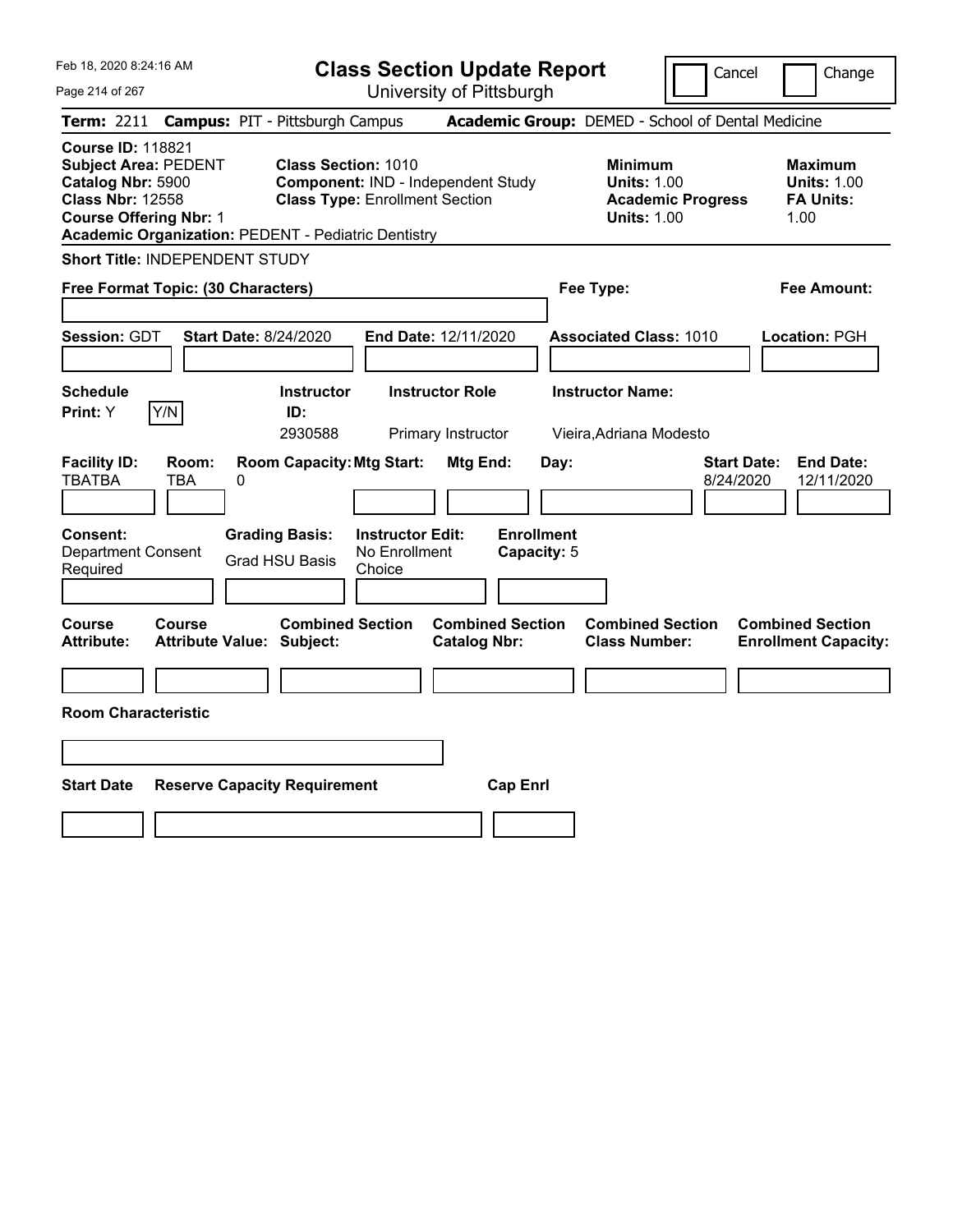Feb 18, 2020 8:24:16 AM Page 215 of 267 **Class Section Update Report** University of Pittsburgh Cancel Change **Term:** 2211 **Campus:** PIT - Pittsburgh Campus **Academic Group:** DEMED - School of Dental Medicine **Course ID:** 118827 **Subject Area:** PEDENT **Class Section:** 1030 **Minimum Maximum Catalog Nbr:** 5915 **Component:** CLN - Clinical **Units:** 1.00 **Units:** 1.00 **Class Nbr:** 12536 **Class Type:** Enrollment Section **Academic Progress FA Units: Course Offering Nbr:** 1 **Units:** 1.00 1.00 **Academic Organization:** PEDENT - Pediatric Dentistry **Short Title:** ADVANCED PEDIATRIC DENTISTRY **Free Format Topic: (30 Characters) Fee Type: Fee Amount: Session:** GDT **Start Date:** 8/24/2020 **End Date:** 12/11/2020 **Associated Class:** 1030 **Location:** PGH **Schedule Instructor Instructor Role Instructor Name: Print:**  $Y$   $|Y/N|$  **ID:** 2930588 Primary Instructor Vieira,Adriana Modesto **Facility ID: Room: Room Capacity:Mtg Start: Mtg End: Day: Start Date: End Date:** SALK0417A 0417A 8 9:00 AM 11:50 AM MoFr 8/24/2020 12/11/2020 **Consent: Grading Basis: Instructor Edit: Enrollment** No Special Consent Required Grad HSU Basis No Enrollment Choice **Capacity:** 10 **Course Course Combined Section Combined Section Combined Section Combined Section Attribute: Attribute Value: Subject: Catalog Nbr: Class Number: Enrollment Capacity: Room Characteristic** PeopleSoft - Scheduled (PS) **Start Date Reserve Capacity Requirement Cap Enrl**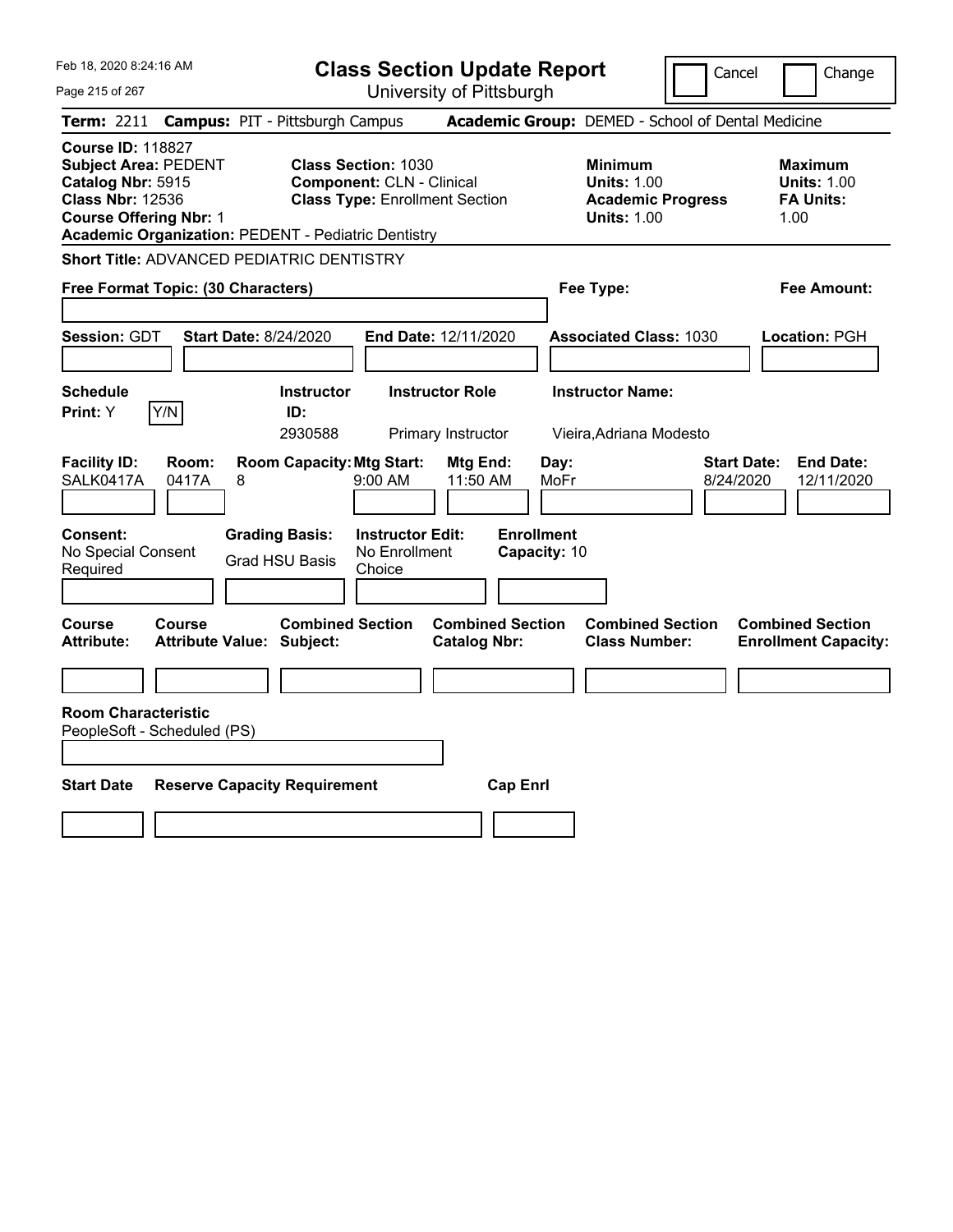|  | Feb 18, 2020 8:24:16 AM |  |
|--|-------------------------|--|
|  |                         |  |

**Class Section Update Report** University of Pittsburgh

Cancel Change

Page 216 of 267

|                                                                                                                                         | <b>Term: 2211 Campus: PIT - Pittsburgh Campus</b>                                                                                                            |                                                | <b>Academic Group:</b> DEMED - School of Dental Medicine                               |                                                                   |
|-----------------------------------------------------------------------------------------------------------------------------------------|--------------------------------------------------------------------------------------------------------------------------------------------------------------|------------------------------------------------|----------------------------------------------------------------------------------------|-------------------------------------------------------------------|
| <b>Course ID: 118907</b><br><b>Subject Area: PERIO</b><br>Catalog Nbr: 2111<br><b>Class Nbr: 12515</b><br><b>Course Offering Nbr: 1</b> | <b>Class Section: 1010</b><br><b>Component: SEM - Seminar</b><br><b>Class Type: Enrollment Section</b><br><b>Academic Organization: PERIO - Periodontics</b> |                                                | <b>Minimum</b><br><b>Units: 2.00</b><br><b>Academic Progress</b><br><b>Units: 2.00</b> | <b>Maximum</b><br><b>Units: 2.00</b><br><b>FA Units:</b><br>2.00  |
| <b>Short Title: PERIODONTAL LIT REVIEW 1</b>                                                                                            |                                                                                                                                                              |                                                |                                                                                        |                                                                   |
| Free Format Topic: (30 Characters)                                                                                                      |                                                                                                                                                              |                                                | Fee Type:                                                                              | <b>Fee Amount:</b>                                                |
| <b>Session: GDT</b>                                                                                                                     | <b>Start Date: 8/24/2020</b>                                                                                                                                 | End Date: 12/11/2020                           | <b>Associated Class: 1010</b>                                                          | Location: PGH                                                     |
| <b>Schedule</b><br>Y/N<br>Print: Y                                                                                                      | <b>Instructor</b><br>ID:<br>1369275                                                                                                                          | <b>Instructor Role</b><br>Primary Instructor   | <b>Instructor Name:</b><br>Williams, Kelly Bolden                                      |                                                                   |
| <b>Facility ID:</b><br>Room:<br><b>TBATBA</b><br>TBA                                                                                    | <b>Room Capacity: Mtg Start:</b><br>0                                                                                                                        | Mtg End:                                       | Day:                                                                                   | <b>Start Date:</b><br><b>End Date:</b><br>8/24/2020<br>12/11/2020 |
| <b>Consent:</b><br>No Special Consent<br>Required                                                                                       | <b>Grading Basis:</b><br><b>Instructor Edit:</b><br>No Enrollment<br><b>Grad Letter Grade</b><br>Choice                                                      | <b>Enrollment</b><br>Capacity: 10              |                                                                                        |                                                                   |
| <b>Course</b><br>Course<br><b>Attribute:</b>                                                                                            | <b>Combined Section</b><br><b>Attribute Value: Subject:</b>                                                                                                  | <b>Combined Section</b><br><b>Catalog Nbr:</b> | <b>Combined Section</b><br><b>Class Number:</b>                                        | <b>Combined Section</b><br><b>Enrollment Capacity:</b>            |
| <b>Room Characteristic</b>                                                                                                              |                                                                                                                                                              |                                                |                                                                                        |                                                                   |
| <b>Start Date</b>                                                                                                                       | <b>Reserve Capacity Requirement</b>                                                                                                                          | <b>Cap Enrl</b>                                |                                                                                        |                                                                   |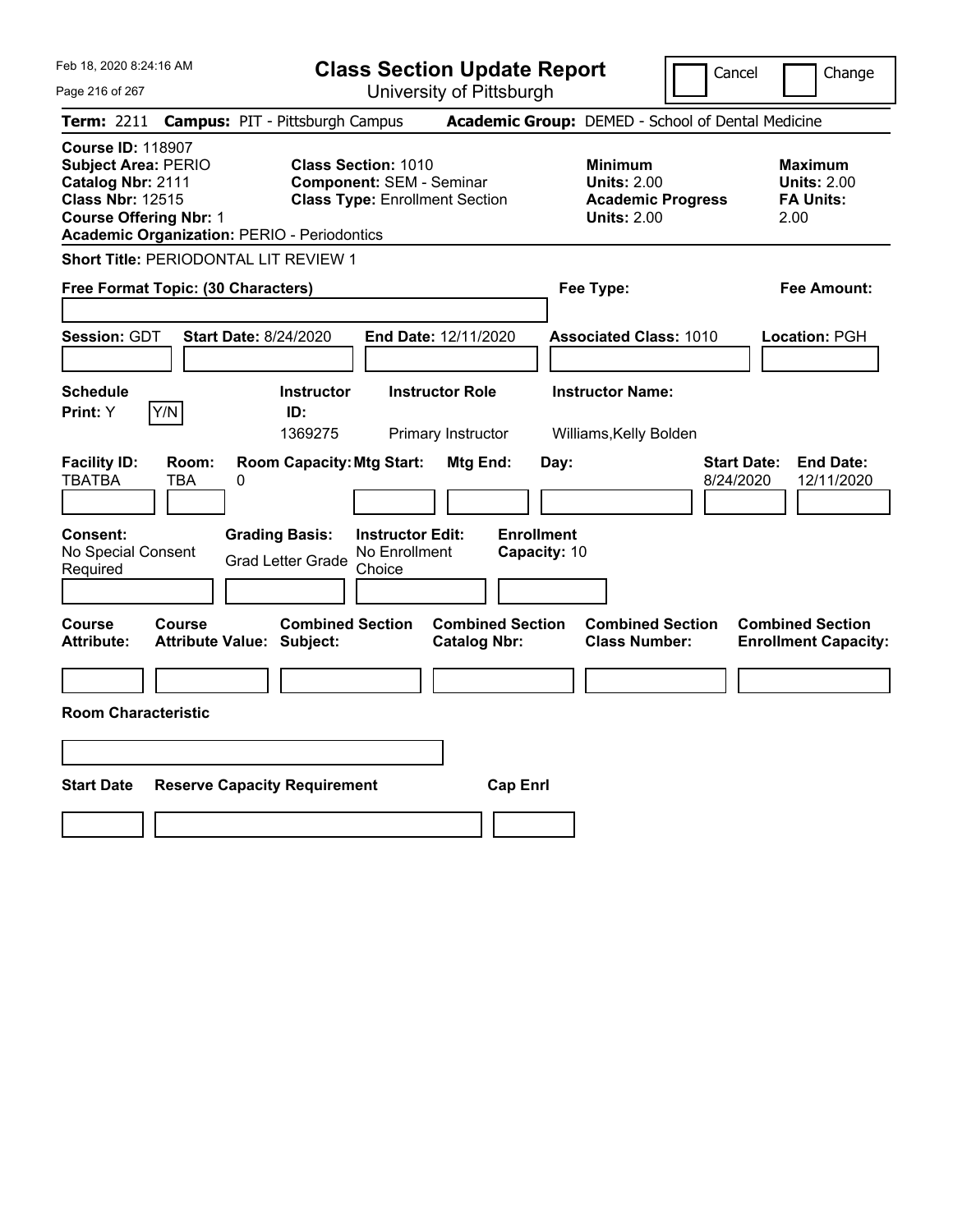|  | Feb 18, 2020 8:24:16 AM |
|--|-------------------------|
|  |                         |

**Class Section Update Report**

Cancel **Change** 

 $\mathop{||}$ 

Page 217 of 267

| Page 217 of 267                                                                                                                         |                     |                                                                                                    |                                                               | University of Pittsburgh                                          |                                           |                                                                                        |                                                                  |
|-----------------------------------------------------------------------------------------------------------------------------------------|---------------------|----------------------------------------------------------------------------------------------------|---------------------------------------------------------------|-------------------------------------------------------------------|-------------------------------------------|----------------------------------------------------------------------------------------|------------------------------------------------------------------|
| <b>Term: 2211</b>                                                                                                                       |                     | <b>Campus: PIT - Pittsburgh Campus</b>                                                             |                                                               |                                                                   |                                           | Academic Group: DEMED - School of Dental Medicine                                      |                                                                  |
| <b>Course ID: 118908</b><br><b>Subject Area: PERIO</b><br>Catalog Nbr: 2112<br><b>Class Nbr: 12544</b><br><b>Course Offering Nbr: 1</b> |                     | <b>Academic Organization: PERIO - Periodontics</b>                                                 | <b>Class Section: 1010</b><br><b>Component: SEM - Seminar</b> | <b>Class Type: Enrollment Section</b>                             |                                           | <b>Minimum</b><br><b>Units: 0.50</b><br><b>Academic Progress</b><br><b>Units: 0.50</b> | <b>Maximum</b><br><b>Units: 0.50</b><br><b>FA Units:</b><br>0.50 |
|                                                                                                                                         |                     | Short Title: SPEC TOPICS IN PERODONTICS 1                                                          |                                                               |                                                                   |                                           |                                                                                        |                                                                  |
| Free Format Topic: (30 Characters)                                                                                                      |                     |                                                                                                    |                                                               |                                                                   |                                           | Fee Type:                                                                              | Fee Amount:                                                      |
| Session: GDT                                                                                                                            |                     | <b>Start Date: 8/24/2020</b>                                                                       |                                                               | End Date: 12/11/2020                                              |                                           | <b>Associated Class: 1010</b>                                                          | Location: PGH                                                    |
| <b>Schedule</b><br>Print: Y                                                                                                             | Y/N                 | Instructor<br>ID:<br>1369275                                                                       |                                                               | <b>Instructor Role</b><br>Primary Instructor                      |                                           | <b>Instructor Name:</b><br>Williams, Kelly Bolden                                      |                                                                  |
| <b>Facility ID:</b><br><b>TBATBA</b><br><b>Consent:</b><br>No Special Consent<br>Required                                               | Room:<br><b>TBA</b> | <b>Room Capacity: Mtg Start:</b><br>0<br><b>Grading Basis:</b><br><b>Grad Letter Grade</b>         | <b>Instructor Edit:</b><br>No Enrollment<br>Choice            | Mtg End:                                                          | Day:<br><b>Enrollment</b><br>Capacity: 15 | <b>Start Date:</b><br>8/24/2020                                                        | <b>End Date:</b><br>12/11/2020                                   |
| <b>Course</b><br><b>Attribute:</b><br><b>Room Characteristic</b><br><b>Start Date</b>                                                   | <b>Course</b>       | <b>Combined Section</b><br><b>Attribute Value: Subject:</b><br><b>Reserve Capacity Requirement</b> |                                                               | <b>Combined Section</b><br><b>Catalog Nbr:</b><br><b>Cap Enrl</b> |                                           | <b>Combined Section</b><br><b>Class Number:</b>                                        | <b>Combined Section</b><br><b>Enrollment Capacity:</b>           |
|                                                                                                                                         |                     |                                                                                                    |                                                               |                                                                   |                                           |                                                                                        |                                                                  |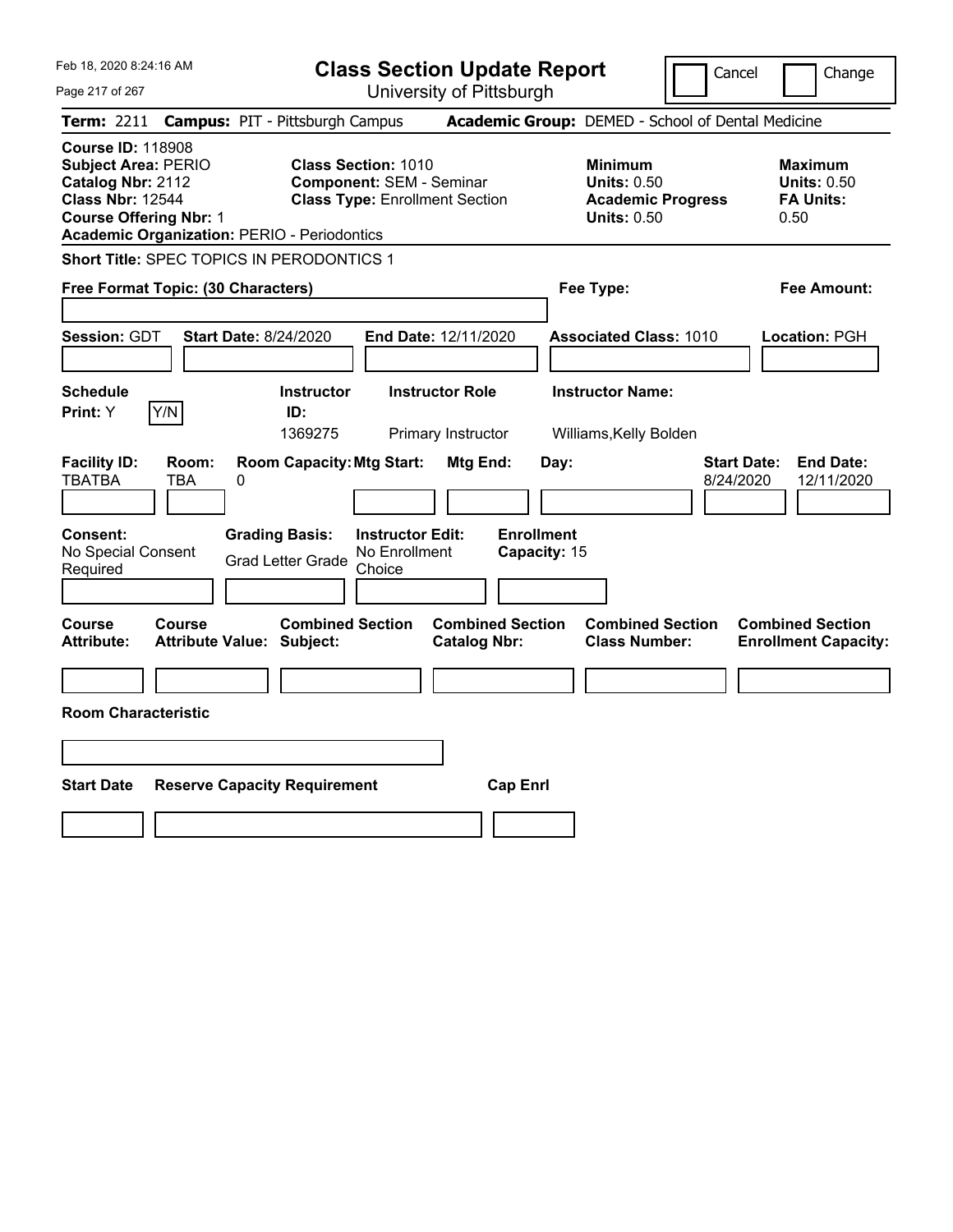**Class Section Update Report** University of Pittsburgh

Cancel Change

Page 218 of 267

|                                                                                                                                         |               | Term: 2211 Campus: PIT - Pittsburgh Campus                  |                                                                                                         |                                                |                                  | Academic Group: DEMED - School of Dental Medicine                                      |                                 |                                                                  |
|-----------------------------------------------------------------------------------------------------------------------------------------|---------------|-------------------------------------------------------------|---------------------------------------------------------------------------------------------------------|------------------------------------------------|----------------------------------|----------------------------------------------------------------------------------------|---------------------------------|------------------------------------------------------------------|
| <b>Course ID: 118912</b><br><b>Subject Area: PERIO</b><br>Catalog Nbr: 2119<br><b>Class Nbr: 12516</b><br><b>Course Offering Nbr: 1</b> |               | <b>Academic Organization: PERIO - Periodontics</b>          | <b>Class Section: 1010</b><br><b>Component: CLN - Clinical</b><br><b>Class Type: Enrollment Section</b> |                                                |                                  | <b>Minimum</b><br><b>Units: 3.00</b><br><b>Academic Progress</b><br><b>Units: 3.00</b> |                                 | <b>Maximum</b><br><b>Units: 3.00</b><br><b>FA Units:</b><br>3.00 |
|                                                                                                                                         |               | <b>Short Title: PERIODONTICS SPECIALTY CLINC 1</b>          |                                                                                                         |                                                |                                  |                                                                                        |                                 |                                                                  |
| Free Format Topic: (30 Characters)                                                                                                      |               |                                                             |                                                                                                         |                                                |                                  | Fee Type:                                                                              |                                 | <b>Fee Amount:</b>                                               |
| Session: GDT                                                                                                                            |               | <b>Start Date: 8/24/2020</b>                                |                                                                                                         | End Date: 12/11/2020                           |                                  | <b>Associated Class: 1010</b>                                                          |                                 | Location: PGH                                                    |
| Schedule<br>Print: Y                                                                                                                    | Y/N           | <b>Instructor</b><br>ID:<br>1369275                         |                                                                                                         | <b>Instructor Role</b><br>Primary Instructor   |                                  | <b>Instructor Name:</b><br>Williams, Kelly Bolden                                      |                                 |                                                                  |
| <b>Facility ID:</b><br><b>TBATBA</b>                                                                                                    | Room:<br>TBA  | <b>Room Capacity: Mtg Start:</b><br>0                       |                                                                                                         | Mtg End:                                       | Day:                             |                                                                                        | <b>Start Date:</b><br>8/24/2020 | <b>End Date:</b><br>12/11/2020                                   |
| Consent:<br>No Special Consent<br>Required                                                                                              |               | <b>Grading Basis:</b><br><b>Grad Letter Grade</b>           | <b>Instructor Edit:</b><br>No Enrollment<br>Choice                                                      |                                                | <b>Enrollment</b><br>Capacity: 6 |                                                                                        |                                 |                                                                  |
| Course<br><b>Attribute:</b>                                                                                                             | <b>Course</b> | <b>Combined Section</b><br><b>Attribute Value: Subject:</b> |                                                                                                         | <b>Combined Section</b><br><b>Catalog Nbr:</b> |                                  | <b>Combined Section</b><br><b>Class Number:</b>                                        |                                 | <b>Combined Section</b><br><b>Enrollment Capacity:</b>           |
| <b>Room Characteristic</b>                                                                                                              |               |                                                             |                                                                                                         |                                                |                                  |                                                                                        |                                 |                                                                  |
|                                                                                                                                         |               |                                                             |                                                                                                         |                                                |                                  |                                                                                        |                                 |                                                                  |
| <b>Start Date</b>                                                                                                                       |               | <b>Reserve Capacity Requirement</b>                         |                                                                                                         | <b>Cap Enrl</b>                                |                                  |                                                                                        |                                 |                                                                  |
|                                                                                                                                         |               |                                                             |                                                                                                         |                                                |                                  |                                                                                        |                                 |                                                                  |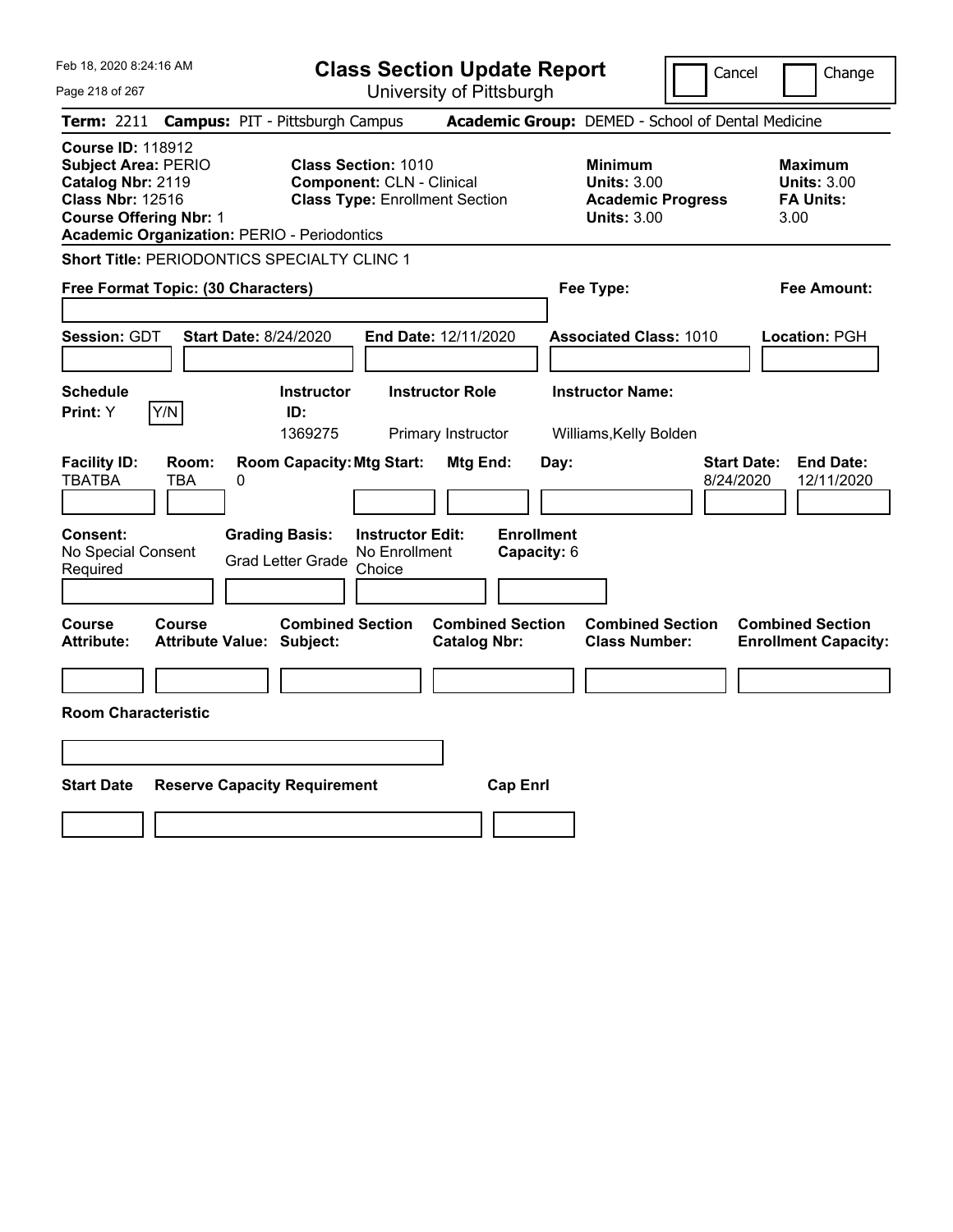**Class Section Update Report**

Cancel **Change** 

Page 219 of 267

| Page 219 of 267                                                                                                                                                                               | University of Pittsburgh                                                                                                                                |                                                                                        |                                                                  |
|-----------------------------------------------------------------------------------------------------------------------------------------------------------------------------------------------|---------------------------------------------------------------------------------------------------------------------------------------------------------|----------------------------------------------------------------------------------------|------------------------------------------------------------------|
| <b>Term: 2211</b>                                                                                                                                                                             | <b>Campus: PIT - Pittsburgh Campus</b>                                                                                                                  | Academic Group: DEMED - School of Dental Medicine                                      |                                                                  |
| <b>Course ID: 118914</b><br><b>Subject Area: PERIO</b><br>Catalog Nbr: 2130<br><b>Class Nbr: 12545</b><br><b>Course Offering Nbr: 1</b><br><b>Academic Organization: PERIO - Periodontics</b> | <b>Class Section: 1010</b><br><b>Component: CLN - Clinical</b><br><b>Class Type: Enrollment Section</b>                                                 | <b>Minimum</b><br><b>Units: 3.00</b><br><b>Academic Progress</b><br><b>Units: 3.00</b> | <b>Maximum</b><br><b>Units: 3.00</b><br><b>FA Units:</b><br>3.00 |
| Short Title: PERIODONTICS SPECIALTY CLINC 9                                                                                                                                                   |                                                                                                                                                         |                                                                                        |                                                                  |
| Free Format Topic: (30 Characters)                                                                                                                                                            |                                                                                                                                                         | Fee Type:                                                                              | Fee Amount:                                                      |
| Session: GDT<br><b>Start Date: 8/24/2020</b>                                                                                                                                                  | End Date: 12/11/2020                                                                                                                                    | <b>Associated Class: 1010</b>                                                          | Location: PGH                                                    |
| <b>Schedule</b><br>Y/N<br>Print: Y                                                                                                                                                            | <b>Instructor Role</b><br><b>Instructor</b><br>ID:<br>1369275<br>Primary Instructor                                                                     | <b>Instructor Name:</b><br>Williams, Kelly Bolden                                      |                                                                  |
| <b>Facility ID:</b><br>Room:<br><b>TBATBA</b><br>0<br>TBA<br>Consent:<br>No Special Consent<br>Required                                                                                       | <b>Room Capacity: Mtg Start:</b><br>Mtg End:<br><b>Grading Basis:</b><br><b>Instructor Edit:</b><br>No Enrollment<br><b>Grad Letter Grade</b><br>Choice | <b>Start Date:</b><br>Day:<br>8/24/2020<br><b>Enrollment</b><br>Capacity: 15           | <b>End Date:</b><br>12/11/2020                                   |
| Course<br>Course<br>Attribute:<br><b>Attribute Value: Subject:</b><br><b>Room Characteristic</b><br><b>Start Date</b><br><b>Reserve Capacity Requirement</b>                                  | <b>Combined Section</b><br><b>Combined Section</b><br><b>Catalog Nbr:</b>                                                                               | <b>Combined Section</b><br><b>Class Number:</b><br><b>Cap Enrl</b>                     | <b>Combined Section</b><br><b>Enrollment Capacity:</b>           |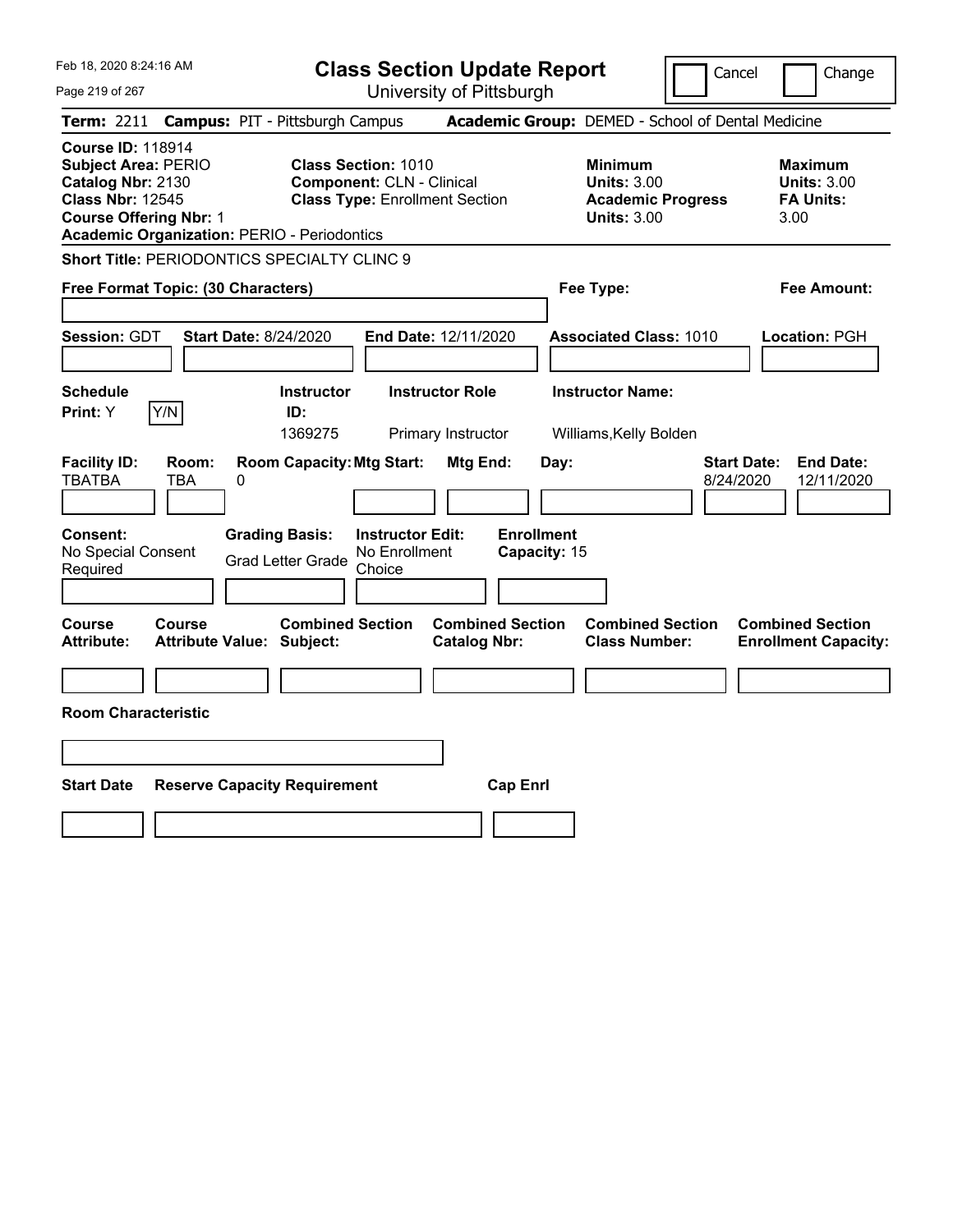Feb 18, 2020 8:24:16 AM Page 220 of 267 **Class Section Update Report Term:** 2211 **Campus:** PIT - Pittsburgh Campus **Academic Group:** DEMED - School of Dental Medicine **Course ID:** 118915 **Subject Area: PERIO Class Section: 1010 Minimum <b>Maximum Catalog Nbr: 2140 Component: SEM - Seminar Catalog Units: 1.00 Units: 1.00 Catalog Nbr: 2140 Component: SEM - Seminar <b>Component: SEM - Seminar Units: 1.00 Units: 1.00 Class Nbr: 12502 Class Type: Enrollment Section Academic Progress FA Units: Class Type: Enrollment Section Course Offering Nbr: 1 Course Offering Nbr: 1 Units: 1.00** 1.00 **Academic Organization:** PERIO - Periodontics **Short Title:** PERODONTAL TREATMENT PLANNG 1 **Free Format Topic: (30 Characters) Fee Type: Fee Amount:** 

| Free Format Topic: (30 Gharacters)                                                                   | ree lype:                                                                 | ree Amount:                                       |                                                                   |
|------------------------------------------------------------------------------------------------------|---------------------------------------------------------------------------|---------------------------------------------------|-------------------------------------------------------------------|
| <b>Session: GDT</b><br><b>Start Date: 8/24/2020</b>                                                  | <b>End Date: 12/11/2020</b>                                               | <b>Associated Class: 1010</b>                     | <b>Location: PGH</b>                                              |
| <b>Schedule</b><br><b>Instructor</b><br>Y/N<br>ID:<br>Print: Y<br>1369275                            | <b>Instructor Role</b><br>Primary Instructor                              | <b>Instructor Name:</b><br>Williams, Kelly Bolden |                                                                   |
| <b>Room Capacity: Mtg Start:</b><br><b>Facility ID:</b><br>Room:<br><b>TBATBA</b><br><b>TBA</b><br>0 | Mtg End:                                                                  | Day:                                              | <b>Start Date:</b><br><b>End Date:</b><br>8/24/2020<br>12/11/2020 |
| <b>Grading Basis:</b><br>Consent:<br>No Special Consent<br><b>Grad Letter Grade</b><br>Required      | <b>Instructor Edit:</b><br>No Enrollment<br>Choice                        | <b>Enrollment</b><br>Capacity: 6                  |                                                                   |
| <b>Course</b><br><b>Course</b><br><b>Attribute:</b><br><b>Attribute Value: Subject:</b>              | <b>Combined Section</b><br><b>Combined Section</b><br><b>Catalog Nbr:</b> | <b>Combined Section</b><br><b>Class Number:</b>   | <b>Combined Section</b><br><b>Enrollment Capacity:</b>            |
| <b>Room Characteristic</b>                                                                           |                                                                           |                                                   |                                                                   |
|                                                                                                      |                                                                           |                                                   |                                                                   |
| <b>Start Date</b><br><b>Reserve Capacity Requirement</b>                                             | <b>Cap Enrl</b>                                                           |                                                   |                                                                   |
|                                                                                                      |                                                                           |                                                   |                                                                   |

University of Pittsburgh

Cancel | Change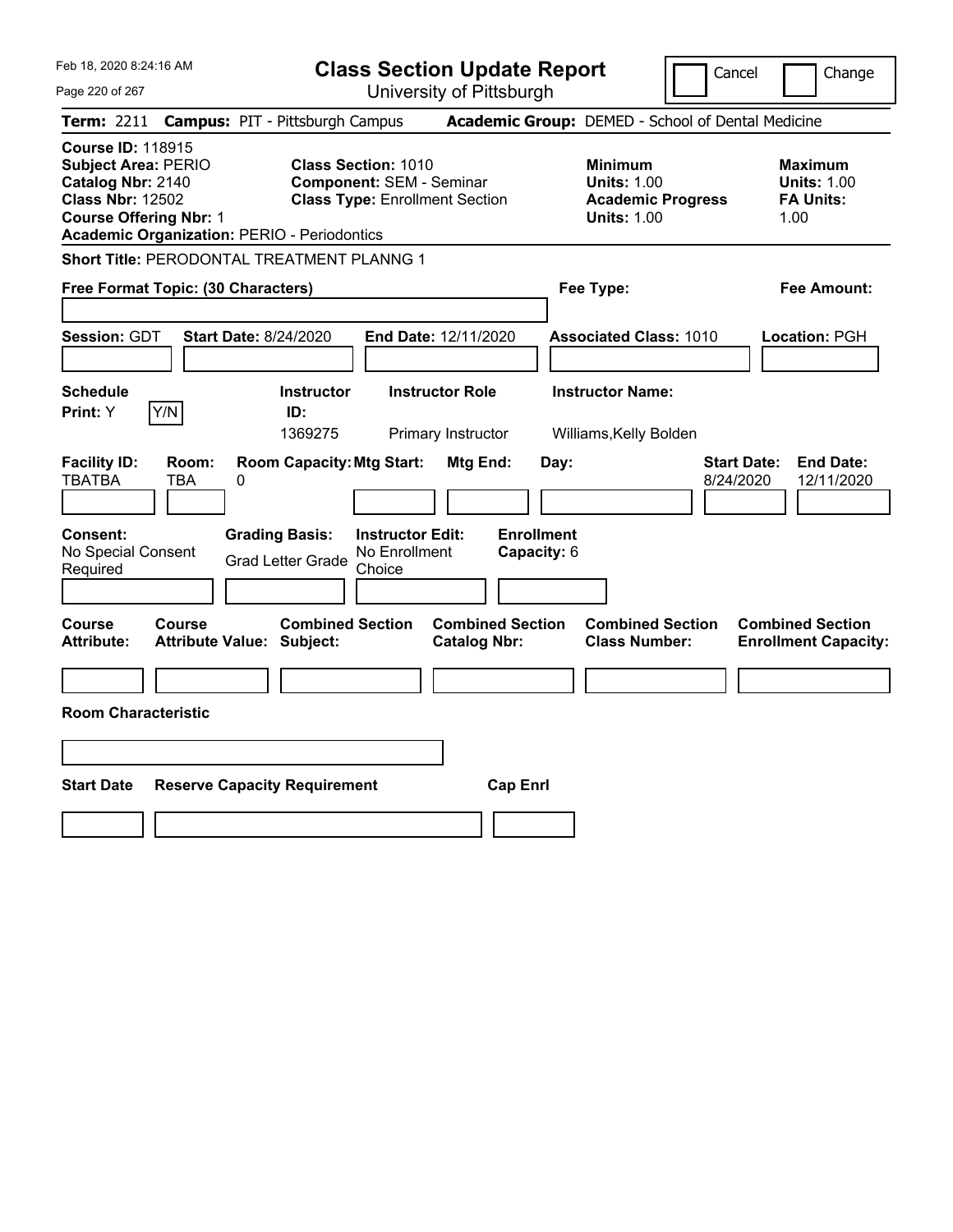Feb 18, 2020 8:24:16 AM Page 221 of 267 **Class Section Update Report** University of Pittsburgh Cancel Change **Term:** 2211 **Campus:** PIT - Pittsburgh Campus **Academic Group:** DEMED - School of Dental Medicine **Course ID:** 118916 **Subject Area:** PERIO **Class Section:** 1010 **Minimum Maximum Catalog Nbr:** 2141 **Component:** SEM - Seminar **Units:** 1.00 **Units:** 1.00 **Class Nbr:** 12547 **Class Type:** Enrollment Section **Academic Progress FA Units: Course Offering Nbr:** 1 **Units:** 1.00 1.00 **Academic Organization:** PERIO - Periodontics **Short Title:** PERODONTAL TREATMENT PLANNG 5 **Free Format Topic: (30 Characters) Fee Type: Fee Amount: Session:** GDT **Start Date:** 8/24/2020 **End Date:** 12/11/2020 **Associated Class:** 1010 **Location:** PGH **Schedule Instructor Instructor Role Instructor Name: Print:**  $Y$   $|Y/N|$  **ID:** 1369275 Primary Instructor Williams,Kelly Bolden **Facility ID: Room: Room Capacity:Mtg Start: Mtg End: Day: Start Date: End Date:** TBATBA TBA 0 8/24/2020 12/11/2020 **Consent: Grading Basis: Instructor Edit: Enrollment** No Special Consent Grad Letter Grade No Enrollment Choice **Capacity:** 15 **Course Course Combined Section Combined Section Combined Section Combined Section Attribute: Attribute Value: Subject: Catalog Nbr: Class Number: Enrollment Capacity: Room Characteristic Start Date Reserve Capacity Requirement Cap Enrl**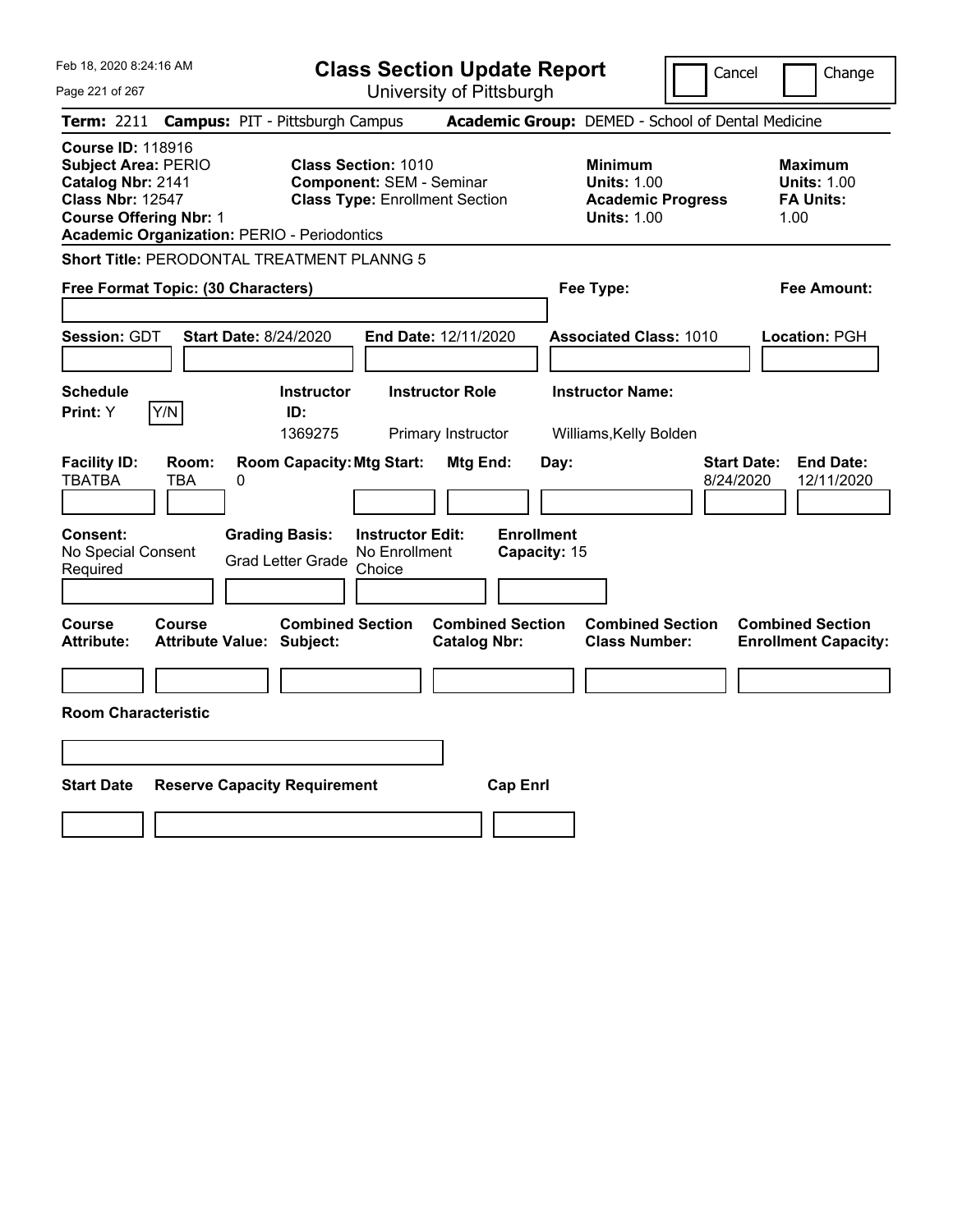| Feb 18, 2020 8:24:16 AM                                                                                                                                                                       | <b>Class Section Update Report</b>                                                                                    | Cancel                                                                                 | Change                                                           |
|-----------------------------------------------------------------------------------------------------------------------------------------------------------------------------------------------|-----------------------------------------------------------------------------------------------------------------------|----------------------------------------------------------------------------------------|------------------------------------------------------------------|
| Page 222 of 267                                                                                                                                                                               | University of Pittsburgh                                                                                              |                                                                                        |                                                                  |
| Term: 2211                                                                                                                                                                                    | <b>Campus: PIT - Pittsburgh Campus</b>                                                                                | Academic Group: DEMED - School of Dental Medicine                                      |                                                                  |
| <b>Course ID: 118921</b><br><b>Subject Area: PERIO</b><br>Catalog Nbr: 2146<br><b>Class Nbr: 12532</b><br><b>Course Offering Nbr: 1</b><br><b>Academic Organization: PERIO - Periodontics</b> | <b>Class Section: 1010</b><br><b>Component: THE - Thesis Research</b><br><b>Class Type: Enrollment Section</b>        | <b>Minimum</b><br><b>Units: 1.00</b><br><b>Academic Progress</b><br><b>Units: 1.00</b> | <b>Maximum</b><br><b>Units: 3.00</b><br><b>FA Units:</b><br>1.00 |
| Short Title: PERIODONTAL RESEARCH 1                                                                                                                                                           |                                                                                                                       |                                                                                        |                                                                  |
| Free Format Topic: (30 Characters)                                                                                                                                                            |                                                                                                                       | Fee Type:                                                                              | Fee Amount:                                                      |
| Session: GDT<br><b>Start Date: 8/24/2020</b>                                                                                                                                                  | End Date: 12/11/2020                                                                                                  | <b>Associated Class: 1010</b>                                                          | Location: PGH                                                    |
| <b>Schedule</b><br>Y/N<br>Print: Y                                                                                                                                                            | <b>Instructor</b><br><b>Instructor Role</b><br>ID:                                                                    | <b>Instructor Name:</b>                                                                |                                                                  |
|                                                                                                                                                                                               | 2902979<br>Primary Instructor                                                                                         | Famili, Pouran                                                                         |                                                                  |
| <b>Facility ID:</b><br>Room:<br><b>TBATBA</b><br>TBA<br>0<br><b>Consent:</b>                                                                                                                  | <b>Room Capacity: Mtg Start:</b><br>Mtg End:<br><b>Enrollment</b><br><b>Instructor Edit:</b><br><b>Grading Basis:</b> | <b>Start Date:</b><br>Day:<br>8/24/2020                                                | <b>End Date:</b><br>12/11/2020                                   |
| <b>Department Consent</b>                                                                                                                                                                     | No Enrollment<br>Capacity: 10<br><b>Grad SN Basis</b>                                                                 |                                                                                        |                                                                  |
| Required                                                                                                                                                                                      | Choice                                                                                                                |                                                                                        |                                                                  |
| <b>Course</b><br><b>Course</b><br><b>Attribute:</b><br><b>Attribute Value: Subject:</b>                                                                                                       | <b>Combined Section</b><br><b>Combined Section</b><br><b>Catalog Nbr:</b>                                             | <b>Combined Section</b><br><b>Class Number:</b>                                        | <b>Combined Section</b><br><b>Enrollment Capacity:</b>           |
|                                                                                                                                                                                               |                                                                                                                       |                                                                                        |                                                                  |
| <b>Room Characteristic</b>                                                                                                                                                                    |                                                                                                                       |                                                                                        |                                                                  |
|                                                                                                                                                                                               |                                                                                                                       |                                                                                        |                                                                  |
| <b>Start Date</b><br><b>Reserve Capacity Requirement</b>                                                                                                                                      | <b>Cap Enrl</b>                                                                                                       |                                                                                        |                                                                  |
|                                                                                                                                                                                               |                                                                                                                       |                                                                                        |                                                                  |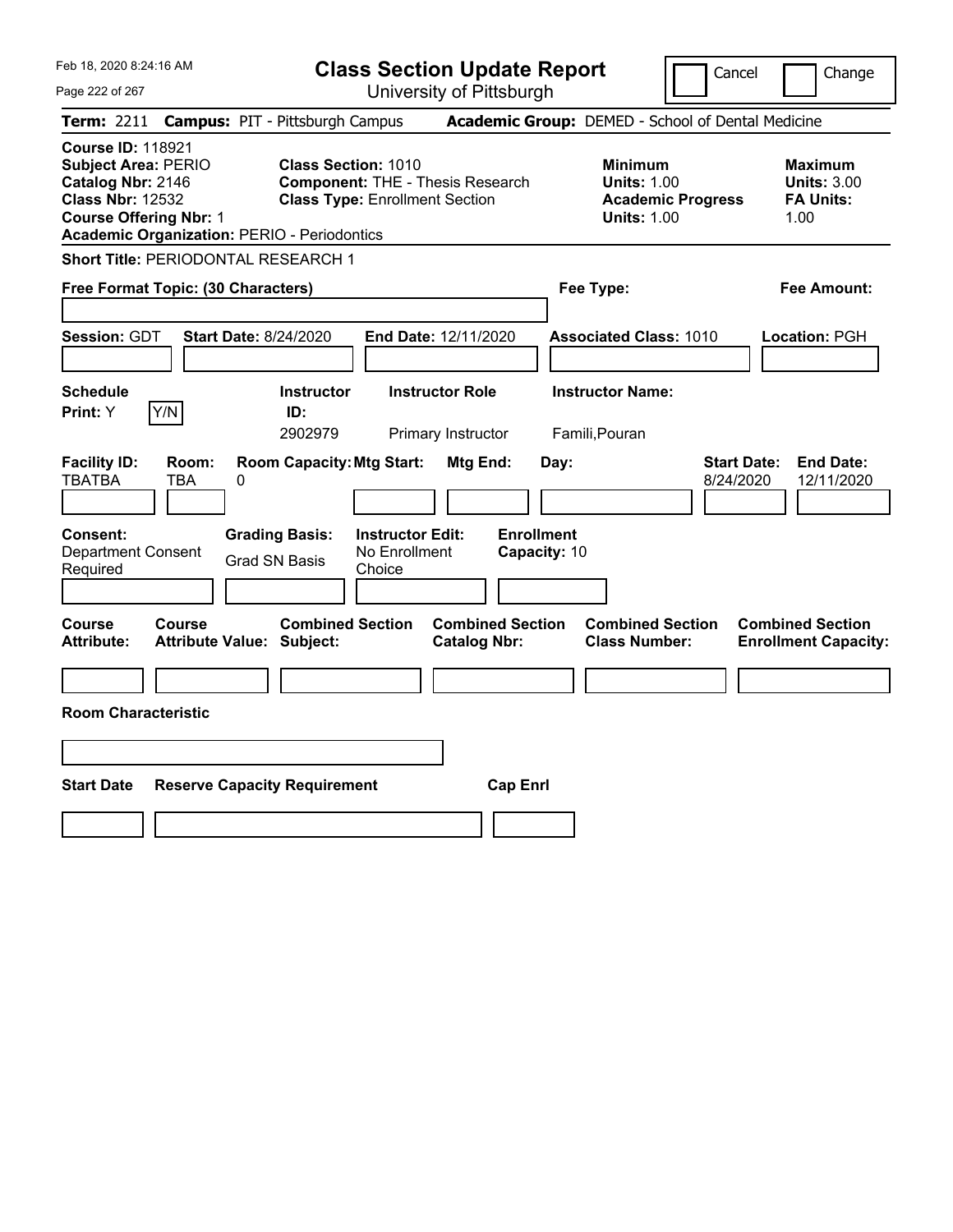|  | Feb 18, 2020 8:24:16 AM |  |
|--|-------------------------|--|
|  |                         |  |

**Class Section Update Report**

Cancel **Change** 

| Page 223 of 267                                                                                                                                                                               |                                                                                                                                                                                                                 | University of Pittsburgh                                                        |                                                                                        |                                                                                                                             |
|-----------------------------------------------------------------------------------------------------------------------------------------------------------------------------------------------|-----------------------------------------------------------------------------------------------------------------------------------------------------------------------------------------------------------------|---------------------------------------------------------------------------------|----------------------------------------------------------------------------------------|-----------------------------------------------------------------------------------------------------------------------------|
| <b>Term: 2211</b>                                                                                                                                                                             | <b>Campus: PIT - Pittsburgh Campus</b>                                                                                                                                                                          |                                                                                 | Academic Group: DEMED - School of Dental Medicine                                      |                                                                                                                             |
| <b>Course ID: 118930</b><br><b>Subject Area: PERIO</b><br>Catalog Nbr: 2180<br><b>Class Nbr: 12548</b><br><b>Course Offering Nbr: 1</b><br><b>Academic Organization: PERIO - Periodontics</b> | <b>Class Section: 1010</b><br><b>Component: SEM - Seminar</b><br><b>Class Type: Enrollment Section</b>                                                                                                          |                                                                                 | <b>Minimum</b><br><b>Units: 2.00</b><br><b>Academic Progress</b><br><b>Units: 2.00</b> | <b>Maximum</b><br><b>Units: 2.00</b><br><b>FA Units:</b><br>2.00                                                            |
|                                                                                                                                                                                               | <b>Short Title: PERIODONTIC LITRATUR REVIEW 7</b>                                                                                                                                                               |                                                                                 |                                                                                        |                                                                                                                             |
| Free Format Topic: (30 Characters)                                                                                                                                                            |                                                                                                                                                                                                                 |                                                                                 | Fee Type:                                                                              | Fee Amount:                                                                                                                 |
| Session: GDT                                                                                                                                                                                  | <b>Start Date: 8/24/2020</b>                                                                                                                                                                                    | End Date: 12/11/2020                                                            | <b>Associated Class: 1010</b>                                                          | Location: PGH                                                                                                               |
| <b>Schedule</b>                                                                                                                                                                               | <b>Instructor</b>                                                                                                                                                                                               | <b>Instructor Role</b>                                                          | <b>Instructor Name:</b>                                                                |                                                                                                                             |
| Print: Y<br>Y/N                                                                                                                                                                               | ID:<br>1369275                                                                                                                                                                                                  | Primary Instructor                                                              | Williams, Kelly Bolden                                                                 |                                                                                                                             |
| <b>Facility ID:</b><br>Room:<br><b>TBATBA</b><br><b>TBA</b><br>Consent:<br>No Special Consent<br>Required<br>Course<br><b>Course</b><br><b>Attribute:</b><br><b>Room Characteristic</b>       | <b>Room Capacity: Mtg Start:</b><br>0<br><b>Grading Basis:</b><br><b>Instructor Edit:</b><br>No Enrollment<br><b>Grad Letter Grade</b><br>Choice<br><b>Combined Section</b><br><b>Attribute Value: Subject:</b> | Mtg End:<br><b>Enrollment</b><br><b>Combined Section</b><br><b>Catalog Nbr:</b> | Day:<br>Capacity: 15<br><b>Combined Section</b><br><b>Class Number:</b>                | <b>Start Date:</b><br><b>End Date:</b><br>8/24/2020<br>12/11/2020<br><b>Combined Section</b><br><b>Enrollment Capacity:</b> |
| <b>Start Date</b>                                                                                                                                                                             | <b>Reserve Capacity Requirement</b>                                                                                                                                                                             | <b>Cap Enrl</b>                                                                 |                                                                                        |                                                                                                                             |
|                                                                                                                                                                                               |                                                                                                                                                                                                                 |                                                                                 |                                                                                        |                                                                                                                             |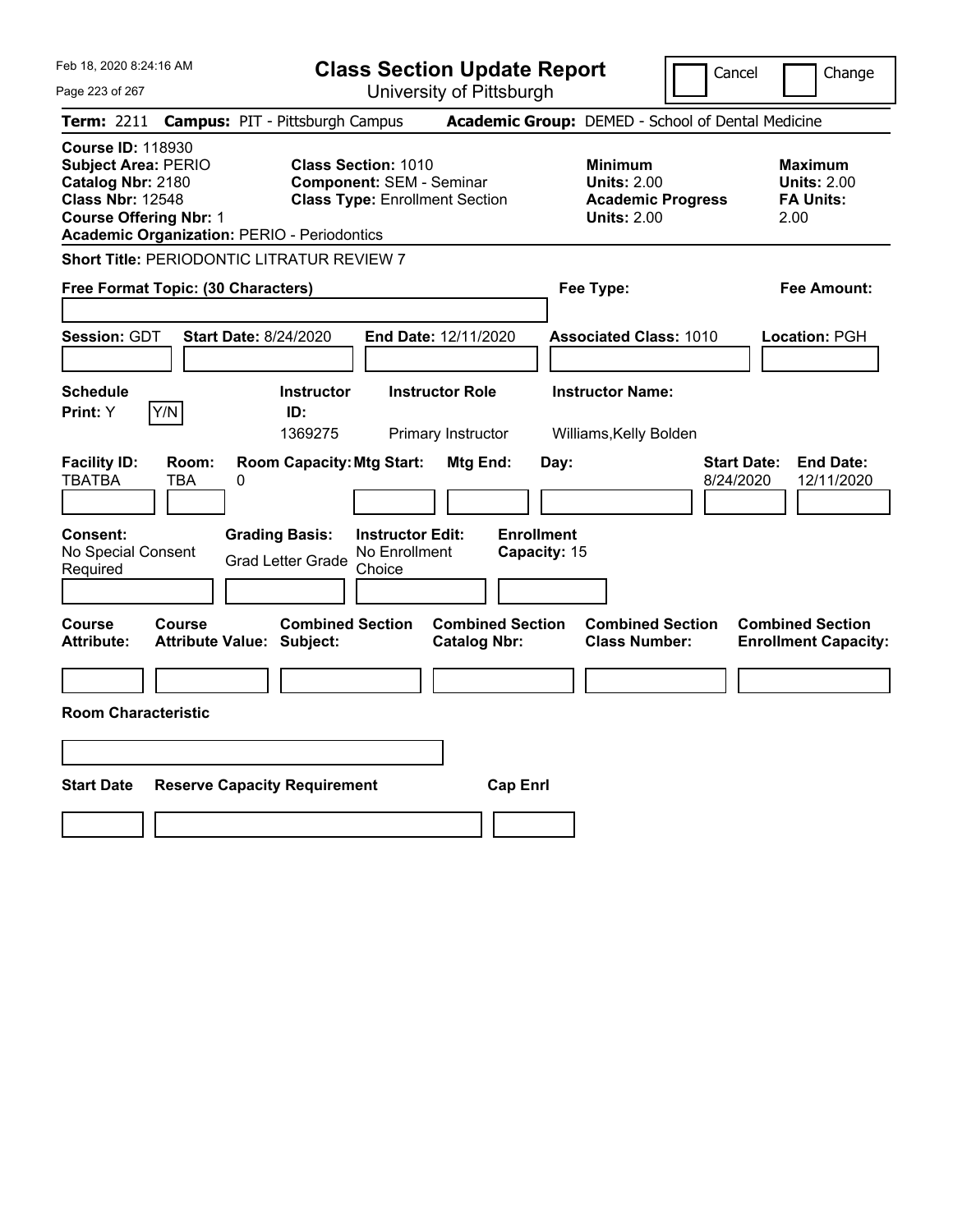**Class Section Update Report**

Cancel **Change** 

| Page 224 of 267                                                                                                                                                                               |                                                                                                                                                                             | University of Pittsburgh                                                |                                                                                        |                                                                                              |
|-----------------------------------------------------------------------------------------------------------------------------------------------------------------------------------------------|-----------------------------------------------------------------------------------------------------------------------------------------------------------------------------|-------------------------------------------------------------------------|----------------------------------------------------------------------------------------|----------------------------------------------------------------------------------------------|
| <b>Term: 2211</b>                                                                                                                                                                             | <b>Campus: PIT - Pittsburgh Campus</b>                                                                                                                                      |                                                                         | Academic Group: DEMED - School of Dental Medicine                                      |                                                                                              |
| <b>Course ID: 118941</b><br><b>Subject Area: PERIO</b><br>Catalog Nbr: 2213<br><b>Class Nbr: 12523</b><br><b>Course Offering Nbr: 1</b><br><b>Academic Organization: PERIO - Periodontics</b> | <b>Class Section: 1010</b><br><b>Component: CLN - Clinical</b><br><b>Class Type: Enrollment Section</b>                                                                     |                                                                         | <b>Minimum</b><br><b>Units: 1.00</b><br><b>Academic Progress</b><br><b>Units: 1.00</b> | <b>Maximum</b><br><b>Units: 1.00</b><br><b>FA Units:</b><br>1.00                             |
| Short Title: HOSPITAL PERIODONTICS - 1                                                                                                                                                        |                                                                                                                                                                             |                                                                         |                                                                                        |                                                                                              |
| Free Format Topic: (30 Characters)                                                                                                                                                            |                                                                                                                                                                             |                                                                         | Fee Type:                                                                              | Fee Amount:                                                                                  |
| Session: GDT                                                                                                                                                                                  | <b>Start Date: 8/24/2020</b>                                                                                                                                                | End Date: 12/11/2020                                                    | <b>Associated Class: 1010</b>                                                          | Location: PGH                                                                                |
| <b>Schedule</b>                                                                                                                                                                               | <b>Instructor</b>                                                                                                                                                           | <b>Instructor Role</b>                                                  | <b>Instructor Name:</b>                                                                |                                                                                              |
| Print: Y<br>Y/N                                                                                                                                                                               | ID:<br>2902979                                                                                                                                                              | Primary Instructor                                                      | Famili, Pouran                                                                         |                                                                                              |
| <b>Facility ID:</b><br>Room:<br><b>TBATBA</b><br><b>TBA</b><br>Consent:<br>No Special Consent<br>Required<br>Course<br>Course                                                                 | <b>Room Capacity: Mtg Start:</b><br>0<br><b>Grading Basis:</b><br><b>Instructor Edit:</b><br>No Enrollment<br><b>Grad Letter Grade</b><br>Choice<br><b>Combined Section</b> | Mtg End:<br><b>Enrollment</b><br>Capacity: 6<br><b>Combined Section</b> | Day:<br><b>Combined Section</b>                                                        | <b>Start Date:</b><br><b>End Date:</b><br>8/24/2020<br>12/11/2020<br><b>Combined Section</b> |
| <b>Attribute:</b>                                                                                                                                                                             | <b>Attribute Value: Subject:</b>                                                                                                                                            | <b>Catalog Nbr:</b>                                                     | <b>Class Number:</b>                                                                   | <b>Enrollment Capacity:</b>                                                                  |
|                                                                                                                                                                                               |                                                                                                                                                                             |                                                                         |                                                                                        |                                                                                              |
| <b>Room Characteristic</b>                                                                                                                                                                    |                                                                                                                                                                             |                                                                         |                                                                                        |                                                                                              |
| <b>Start Date</b>                                                                                                                                                                             | <b>Reserve Capacity Requirement</b>                                                                                                                                         | <b>Cap Enrl</b>                                                         |                                                                                        |                                                                                              |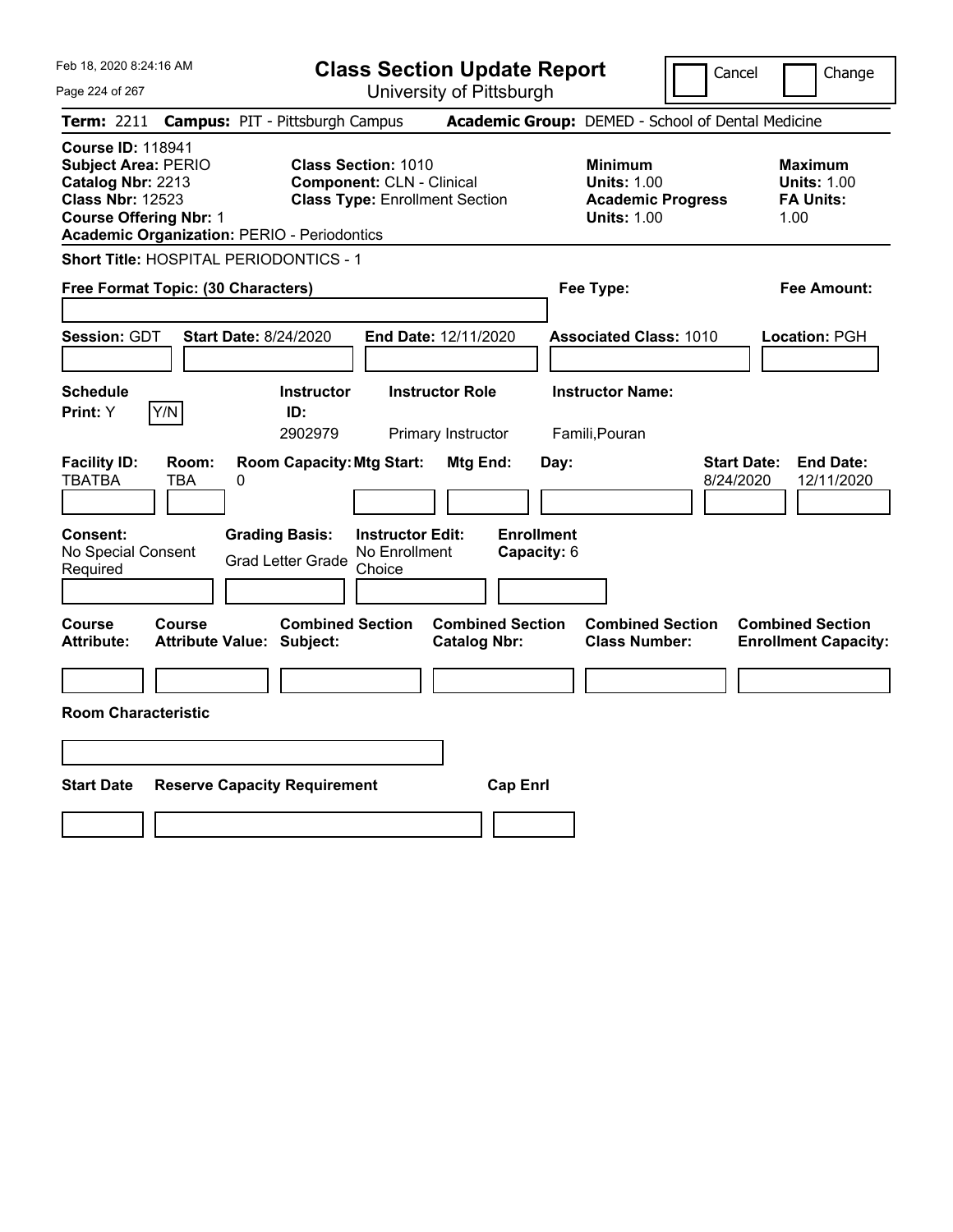| Feb 18, 2020 8:24:16 AM                                                                                                                 |                                                    |                                                                                                                |                                          | <b>Class Section Update Report</b>             |                                   |      |                                                                                        | Cancel                          | Change                                                    |
|-----------------------------------------------------------------------------------------------------------------------------------------|----------------------------------------------------|----------------------------------------------------------------------------------------------------------------|------------------------------------------|------------------------------------------------|-----------------------------------|------|----------------------------------------------------------------------------------------|---------------------------------|-----------------------------------------------------------|
| Page 225 of 267                                                                                                                         |                                                    |                                                                                                                |                                          | University of Pittsburgh                       |                                   |      |                                                                                        |                                 |                                                           |
| Term: 2211                                                                                                                              | <b>Campus: PIT - Pittsburgh Campus</b>             |                                                                                                                |                                          |                                                |                                   |      | Academic Group: DEMED - School of Dental Medicine                                      |                                 |                                                           |
| <b>Course ID: 118942</b><br><b>Subject Area: PERIO</b><br>Catalog Nbr: 2216<br><b>Class Nbr: 12534</b><br><b>Course Offering Nbr: 1</b> | <b>Academic Organization: PERIO - Periodontics</b> | <b>Class Section: 1010</b><br><b>Component: THE - Thesis Research</b><br><b>Class Type: Enrollment Section</b> |                                          |                                                |                                   |      | <b>Minimum</b><br><b>Units: 1.00</b><br><b>Academic Progress</b><br><b>Units: 1.00</b> |                                 | Maximum<br><b>Units: 3.00</b><br><b>FA Units:</b><br>1.00 |
|                                                                                                                                         | Short Title: PERIODONTAL RESEARCH 3                |                                                                                                                |                                          |                                                |                                   |      |                                                                                        |                                 |                                                           |
|                                                                                                                                         | Free Format Topic: (30 Characters)                 |                                                                                                                |                                          |                                                |                                   |      | Fee Type:                                                                              |                                 | Fee Amount:                                               |
| Session: GDT                                                                                                                            | <b>Start Date: 8/24/2020</b>                       |                                                                                                                |                                          | End Date: 12/11/2020                           |                                   |      | <b>Associated Class: 1010</b>                                                          |                                 | Location: PGH                                             |
| <b>Schedule</b><br>Print: Y                                                                                                             | Y/N                                                | <b>Instructor</b><br>ID:                                                                                       |                                          | <b>Instructor Role</b>                         |                                   |      | <b>Instructor Name:</b>                                                                |                                 |                                                           |
|                                                                                                                                         |                                                    | 1369275                                                                                                        |                                          | Primary Instructor                             |                                   |      | Williams, Kelly Bolden                                                                 |                                 |                                                           |
| <b>Facility ID:</b><br><b>TBATBA</b><br>Consent:<br><b>Department Consent</b>                                                           | Room:<br><b>TBA</b><br>0                           | <b>Room Capacity: Mtg Start:</b><br><b>Grading Basis:</b><br><b>Grad SN Basis</b>                              | <b>Instructor Edit:</b><br>No Enrollment | Mtg End:                                       | <b>Enrollment</b><br>Capacity: 10 | Day: |                                                                                        | <b>Start Date:</b><br>8/24/2020 | <b>End Date:</b><br>12/11/2020                            |
| Required                                                                                                                                |                                                    |                                                                                                                | Choice                                   |                                                |                                   |      |                                                                                        |                                 |                                                           |
| <b>Course</b><br><b>Attribute:</b><br><b>Room Characteristic</b>                                                                        | <b>Course</b><br><b>Attribute Value: Subject:</b>  | <b>Combined Section</b>                                                                                        |                                          | <b>Combined Section</b><br><b>Catalog Nbr:</b> |                                   |      | <b>Combined Section</b><br><b>Class Number:</b>                                        |                                 | <b>Combined Section</b><br><b>Enrollment Capacity:</b>    |
|                                                                                                                                         |                                                    |                                                                                                                |                                          |                                                |                                   |      |                                                                                        |                                 |                                                           |
|                                                                                                                                         |                                                    |                                                                                                                |                                          |                                                |                                   |      |                                                                                        |                                 |                                                           |
| <b>Start Date</b>                                                                                                                       | <b>Reserve Capacity Requirement</b>                |                                                                                                                |                                          |                                                | <b>Cap Enrl</b>                   |      |                                                                                        |                                 |                                                           |
|                                                                                                                                         |                                                    |                                                                                                                |                                          |                                                |                                   |      |                                                                                        |                                 |                                                           |
|                                                                                                                                         |                                                    |                                                                                                                |                                          |                                                |                                   |      |                                                                                        |                                 |                                                           |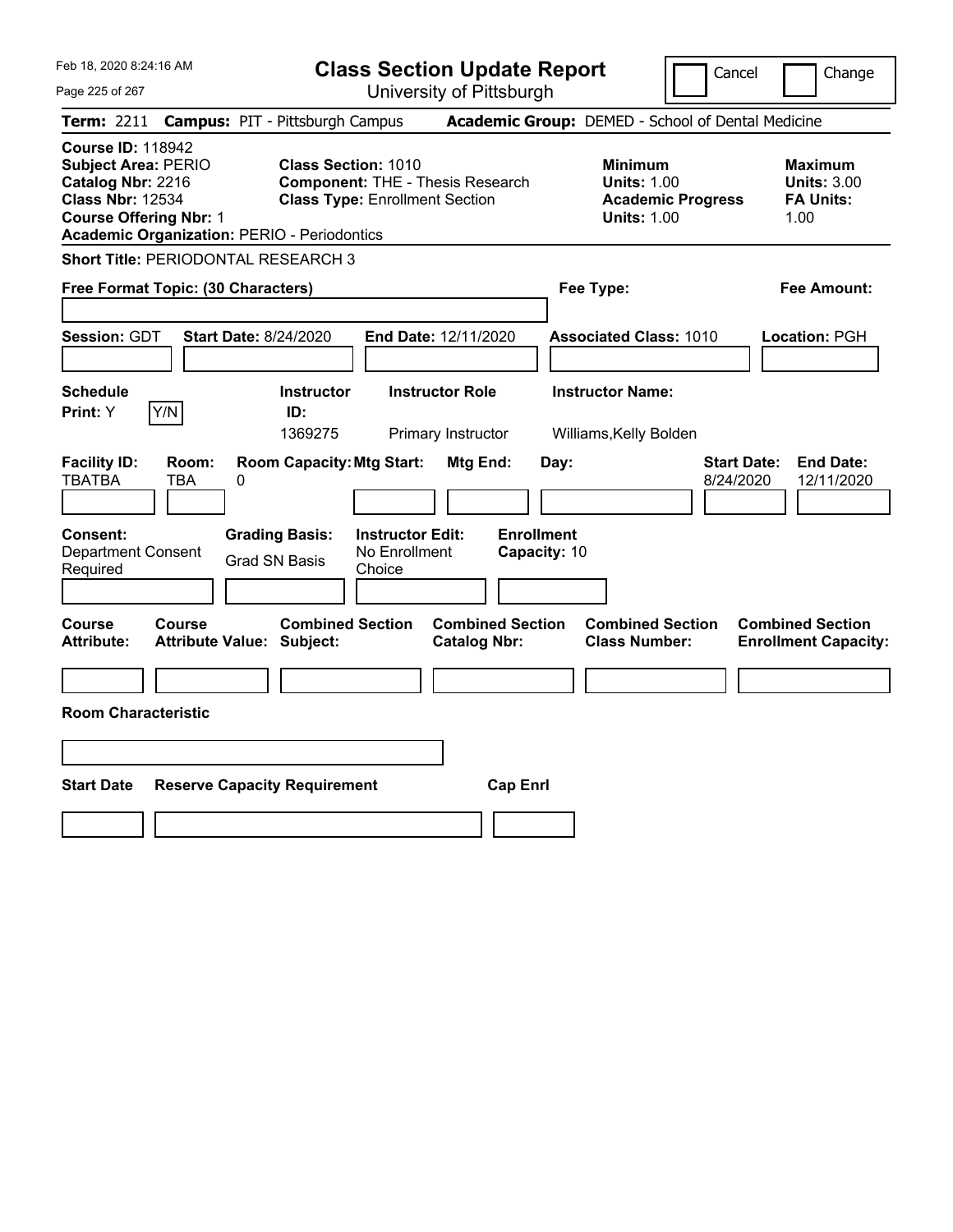|  | Feb 18, 2020 8:24:16 AM |  |
|--|-------------------------|--|
|  |                         |  |

**Class Section Update Report**

Cancel Change

 $P_i$ 

| Page 226 of 267                                                                                                                         |                   |                                                                                                                                                              | University of Pittsburgh                                     |                                                                                        |                                 |                                                                  |
|-----------------------------------------------------------------------------------------------------------------------------------------|-------------------|--------------------------------------------------------------------------------------------------------------------------------------------------------------|--------------------------------------------------------------|----------------------------------------------------------------------------------------|---------------------------------|------------------------------------------------------------------|
| <b>Term: 2211</b>                                                                                                                       |                   | <b>Campus: PIT - Pittsburgh Campus</b>                                                                                                                       |                                                              | Academic Group: DEMED - School of Dental Medicine                                      |                                 |                                                                  |
| <b>Course ID: 118947</b><br><b>Subject Area: PERIO</b><br>Catalog Nbr: 2230<br><b>Class Nbr: 12549</b><br><b>Course Offering Nbr: 1</b> |                   | <b>Class Section: 1010</b><br><b>Component: SEM - Seminar</b><br><b>Class Type: Enrollment Section</b><br><b>Academic Organization: PERIO - Periodontics</b> |                                                              | <b>Minimum</b><br><b>Units: 1.00</b><br><b>Academic Progress</b><br><b>Units: 1.00</b> |                                 | <b>Maximum</b><br><b>Units: 1.00</b><br><b>FA Units:</b><br>1.00 |
| Free Format Topic: (30 Characters)                                                                                                      |                   | Short Title: SPEC TOPICS IN PERODONTICS 3                                                                                                                    |                                                              | Fee Type:                                                                              |                                 | Fee Amount:                                                      |
| <b>Session: GDT</b>                                                                                                                     |                   | <b>Start Date: 8/24/2020</b>                                                                                                                                 | End Date: 12/11/2020                                         | <b>Associated Class: 1010</b>                                                          |                                 | Location: PGH                                                    |
| <b>Schedule</b><br><b>Print:</b> Y                                                                                                      | Y/N               | <b>Instructor</b><br>ID:<br>1369275                                                                                                                          | <b>Instructor Role</b><br>Primary Instructor                 | <b>Instructor Name:</b><br>Williams, Kelly Bolden                                      |                                 |                                                                  |
| <b>Facility ID:</b><br><b>TBATBA</b>                                                                                                    | Room:<br>TBA<br>0 | <b>Room Capacity: Mtg Start:</b>                                                                                                                             | Mtg End:                                                     | Day:                                                                                   | <b>Start Date:</b><br>8/24/2020 | <b>End Date:</b><br>12/11/2020                                   |
| <b>Consent:</b><br>No Special Consent<br>Required                                                                                       |                   | <b>Grading Basis:</b><br>No Enrollment<br><b>Grad Letter Grade</b><br>Choice                                                                                 | <b>Enrollment</b><br><b>Instructor Edit:</b><br>Capacity: 15 |                                                                                        |                                 |                                                                  |
| <b>Course</b><br><b>Attribute:</b>                                                                                                      | Course            | <b>Combined Section</b><br><b>Attribute Value: Subject:</b>                                                                                                  | <b>Combined Section</b><br><b>Catalog Nbr:</b>               | <b>Combined Section</b><br><b>Class Number:</b>                                        |                                 | <b>Combined Section</b><br><b>Enrollment Capacity:</b>           |
|                                                                                                                                         |                   |                                                                                                                                                              |                                                              |                                                                                        |                                 |                                                                  |
| <b>Room Characteristic</b>                                                                                                              |                   |                                                                                                                                                              |                                                              |                                                                                        |                                 |                                                                  |
|                                                                                                                                         |                   |                                                                                                                                                              |                                                              |                                                                                        |                                 |                                                                  |
| <b>Start Date</b>                                                                                                                       |                   | <b>Reserve Capacity Requirement</b>                                                                                                                          | <b>Cap Enrl</b>                                              |                                                                                        |                                 |                                                                  |
|                                                                                                                                         |                   |                                                                                                                                                              |                                                              |                                                                                        |                                 |                                                                  |
|                                                                                                                                         |                   |                                                                                                                                                              |                                                              |                                                                                        |                                 |                                                                  |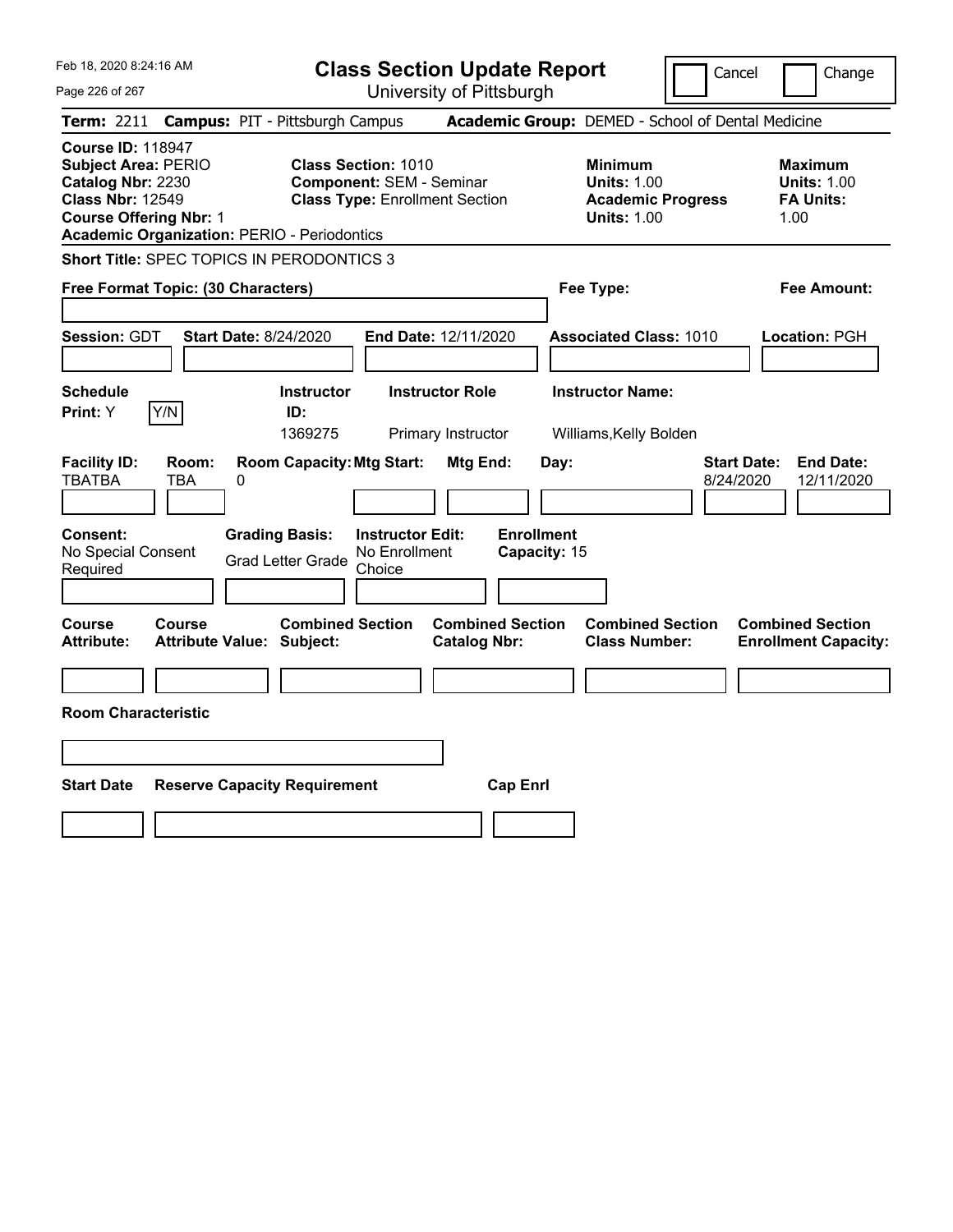Feb 18, 2020 8:24:16 AM Page 227 of 267 **Class Section Update Report** University of Pittsburgh Cancel Change **Term:** 2211 **Campus:** PIT - Pittsburgh Campus **Academic Group:** DEMED - School of Dental Medicine **Course ID:** 118952 **Subject Area:** PERIO **Class Section:** 1010 **Minimum Maximum Catalog Nbr:** 2244 **Component:** SEM - Seminar **Units:** 2.00 **Units:** 2.00 **Class Nbr:** 12543 **Class Type:** Enrollment Section **Academic Progress FA Units: Course Offering Nbr:** 1 **Units:** 2.00 2.00 **Academic Organization:** PERIO - Periodontics **Short Title:** PERIODONTAL LITRATUR REVIEW 4 **Free Format Topic: (30 Characters) Fee Type: Fee Amount: Session:** GDT **Start Date:** 8/24/2020 **End Date:** 12/11/2020 **Associated Class:** 1010 **Location:** PGH **Schedule Instructor Instructor Role Instructor Name: Print:**  $Y$   $|Y/N|$  **ID:** 1369275 Primary Instructor Williams,Kelly Bolden **Facility ID: Room: Room Capacity:Mtg Start: Mtg End: Day: Start Date: End Date:** TBATBA TBA 0 8/24/2020 12/11/2020 **Consent: Grading Basis: Instructor Edit: Enrollment** No Special Consent Grad Letter Grade No Enrollment Choice **Capacity:** 15 **Course Course Combined Section Combined Section Combined Section Combined Section Attribute: Attribute Value: Subject: Catalog Nbr: Class Number: Enrollment Capacity: Room Characteristic Start Date Reserve Capacity Requirement Cap Enrl**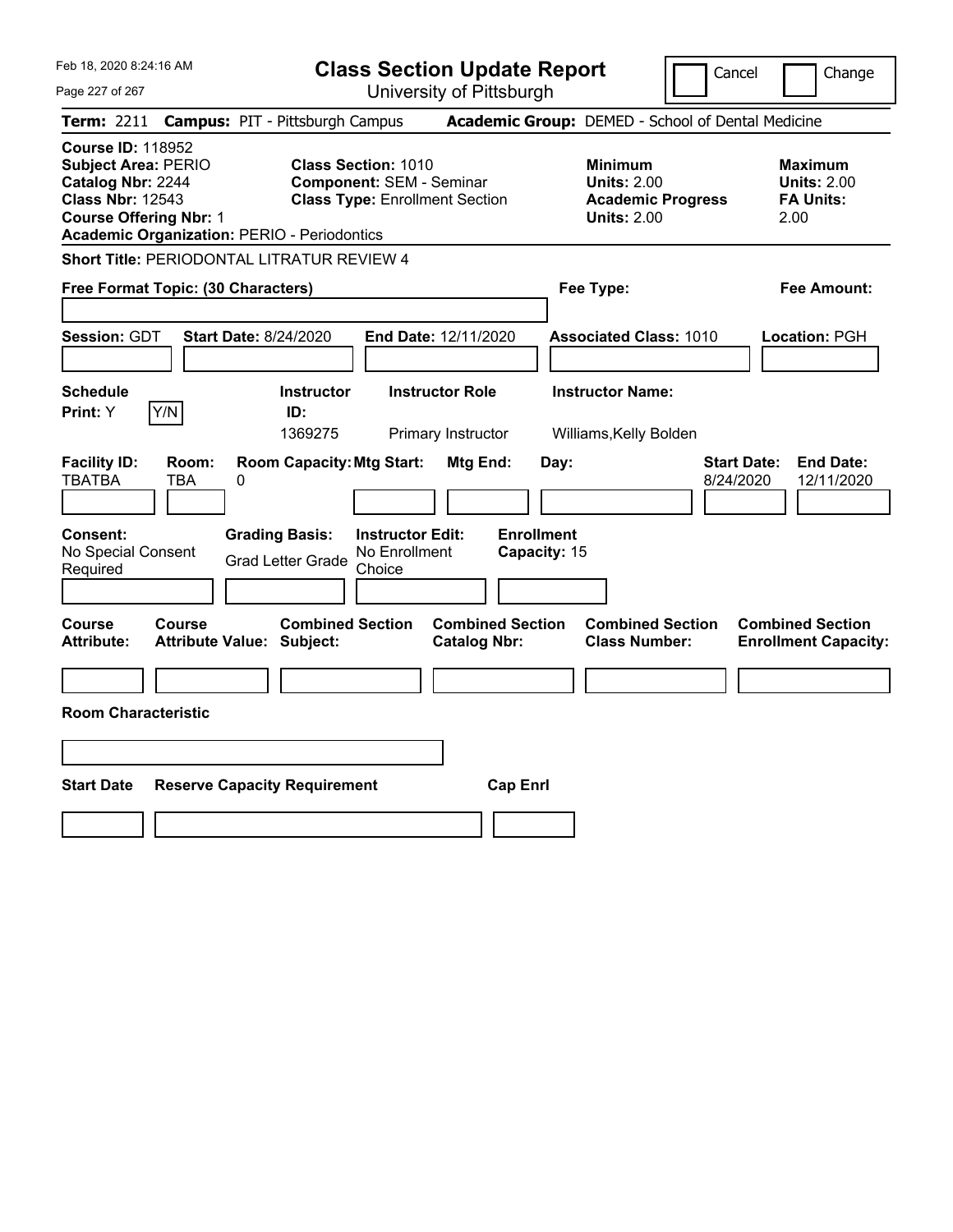Feb 18, 2020 8:24:16 AM Page 228 of 267 **Class Section Update Report** University of Pittsburgh Cancel Change **Term:** 2211 **Campus:** PIT - Pittsburgh Campus **Academic Group:** DEMED - School of Dental Medicine **Course ID:** 118955 **Subject Area:** PERIO **Class Section:** 1010 **Minimum Maximum Catalog Nbr:** 2247 **Component:** SEM - Seminar **Units:** 1.00 **Units:** 1.00 **Class Nbr:** 12524 **Class Type:** Enrollment Section **Academic Progress FA Units: Course Offering Nbr:** 1 **Units:** 1.00 1.00 **Academic Organization:** PERIO - Periodontics **Short Title:** PERODONTAL TREATMENT PLANNG 3 **Free Format Topic: (30 Characters) Fee Type: Fee Amount: Session:** GDT **Start Date:** 8/24/2020 **End Date:** 12/11/2020 **Associated Class:** 1010 **Location:** PGH **Schedule Instructor Instructor Role Instructor Name: Print:**  $Y$   $|Y/N|$  **ID:** 1369275 Primary Instructor Williams,Kelly Bolden **Facility ID: Room: Room Capacity:Mtg Start: Mtg End: Day: Start Date: End Date:** TBATBA TBA 0 8/24/2020 12/11/2020 **Consent: Grading Basis: Instructor Edit: Enrollment** No Special Consent Grad Letter Grade No Enrollment Choice **Capacity:** 6 **Course Course Combined Section Combined Section Combined Section Combined Section Attribute: Attribute Value: Subject: Catalog Nbr: Class Number: Enrollment Capacity: Room Characteristic Start Date Reserve Capacity Requirement Cap Enrl**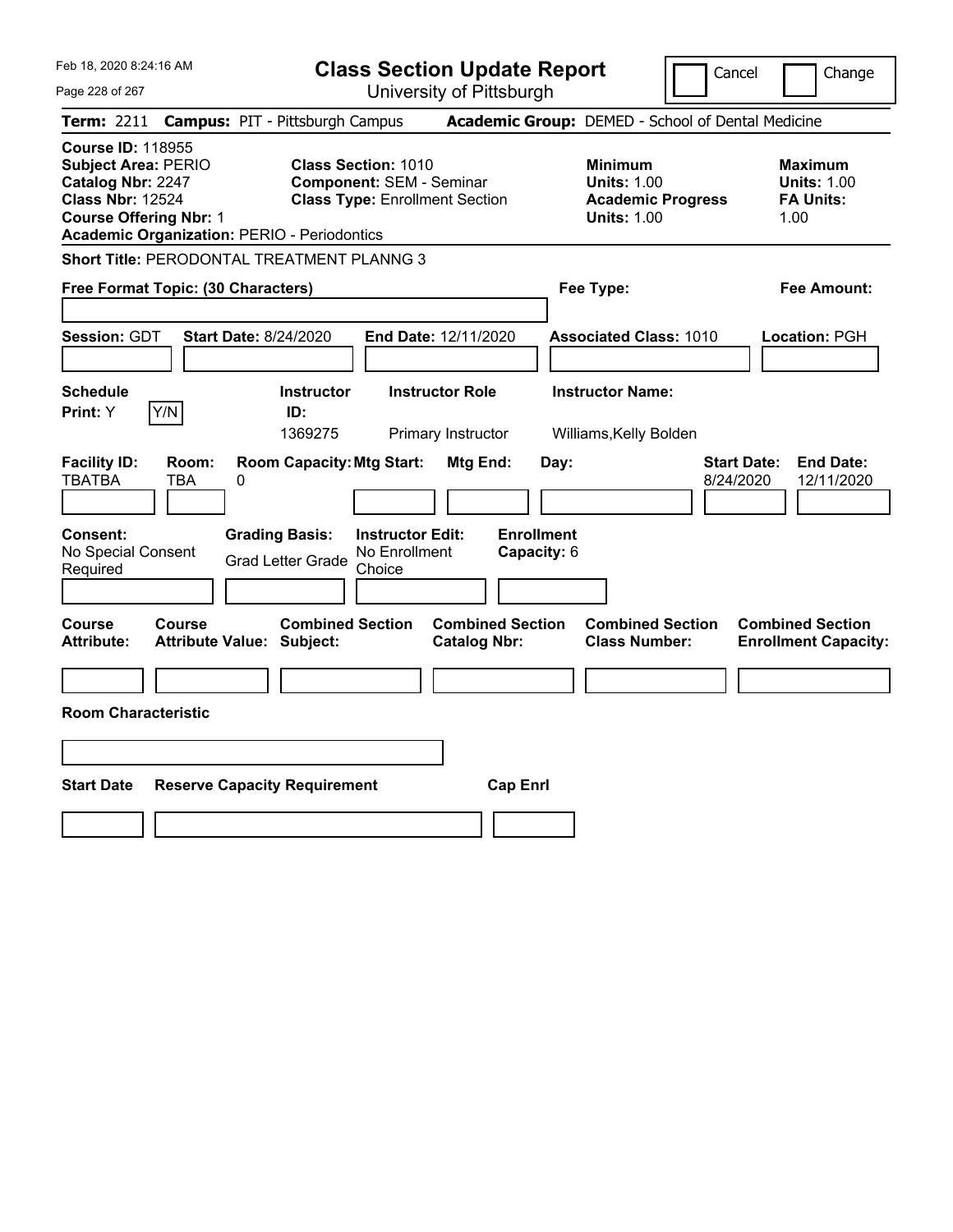|  | Feb 18, 2020 8:24:16 AM |
|--|-------------------------|
|  |                         |

**Class Section Update Report**

Cancel **Change** 

| Page 229 of 267                                                                                                                                                                               |                                                                                                                                                                                                            | University of Pittsburgh                                                                        |                                                                                        |                                                                                                                             |
|-----------------------------------------------------------------------------------------------------------------------------------------------------------------------------------------------|------------------------------------------------------------------------------------------------------------------------------------------------------------------------------------------------------------|-------------------------------------------------------------------------------------------------|----------------------------------------------------------------------------------------|-----------------------------------------------------------------------------------------------------------------------------|
| <b>Term: 2211</b>                                                                                                                                                                             | <b>Campus: PIT - Pittsburgh Campus</b>                                                                                                                                                                     |                                                                                                 | Academic Group: DEMED - School of Dental Medicine                                      |                                                                                                                             |
| <b>Course ID: 118957</b><br><b>Subject Area: PERIO</b><br>Catalog Nbr: 2250<br><b>Class Nbr: 12546</b><br><b>Course Offering Nbr: 1</b><br><b>Academic Organization: PERIO - Periodontics</b> | <b>Class Section: 1010</b><br><b>Component: SEM - Seminar</b><br><b>Class Type: Enrollment Section</b>                                                                                                     |                                                                                                 | <b>Minimum</b><br><b>Units: 1.00</b><br><b>Academic Progress</b><br><b>Units: 1.00</b> | <b>Maximum</b><br><b>Units: 1.00</b><br><b>FA Units:</b><br>1.00                                                            |
| Short Title: SPEC TOPICS IN PERODONTICS 5                                                                                                                                                     |                                                                                                                                                                                                            |                                                                                                 |                                                                                        |                                                                                                                             |
| Free Format Topic: (30 Characters)                                                                                                                                                            |                                                                                                                                                                                                            |                                                                                                 | Fee Type:                                                                              | Fee Amount:                                                                                                                 |
| <b>Session: GDT</b>                                                                                                                                                                           | <b>Start Date: 8/24/2020</b>                                                                                                                                                                               | End Date: 12/11/2020                                                                            | <b>Associated Class: 1010</b>                                                          | Location: PGH                                                                                                               |
| <b>Schedule</b>                                                                                                                                                                               | <b>Instructor</b>                                                                                                                                                                                          | <b>Instructor Role</b>                                                                          | <b>Instructor Name:</b>                                                                |                                                                                                                             |
| Print: Y<br>Y/N                                                                                                                                                                               | ID:<br>1369275                                                                                                                                                                                             | Primary Instructor                                                                              | Williams, Kelly Bolden                                                                 |                                                                                                                             |
| <b>Facility ID:</b><br>Room:<br><b>NEEDSAROOM</b><br>Consent:<br>No Special Consent<br>Required<br><b>Course</b><br>Course<br><b>Attribute:</b><br><b>Room Characteristic</b>                 | <b>Room Capacity: Mtg Start:</b><br><b>Grading Basis:</b><br><b>Instructor Edit:</b><br>No Enrollment<br><b>Grad Letter Grade</b><br>Choice<br><b>Combined Section</b><br><b>Attribute Value: Subject:</b> | Mtg End:<br><b>Enrollment</b><br>Capacity: 15<br><b>Combined Section</b><br><b>Catalog Nbr:</b> | Day:<br><b>Combined Section</b><br><b>Class Number:</b>                                | <b>Start Date:</b><br><b>End Date:</b><br>8/24/2020<br>12/11/2020<br><b>Combined Section</b><br><b>Enrollment Capacity:</b> |
| <b>Start Date</b>                                                                                                                                                                             | <b>Reserve Capacity Requirement</b>                                                                                                                                                                        | <b>Cap Enrl</b>                                                                                 |                                                                                        |                                                                                                                             |
|                                                                                                                                                                                               |                                                                                                                                                                                                            |                                                                                                 |                                                                                        |                                                                                                                             |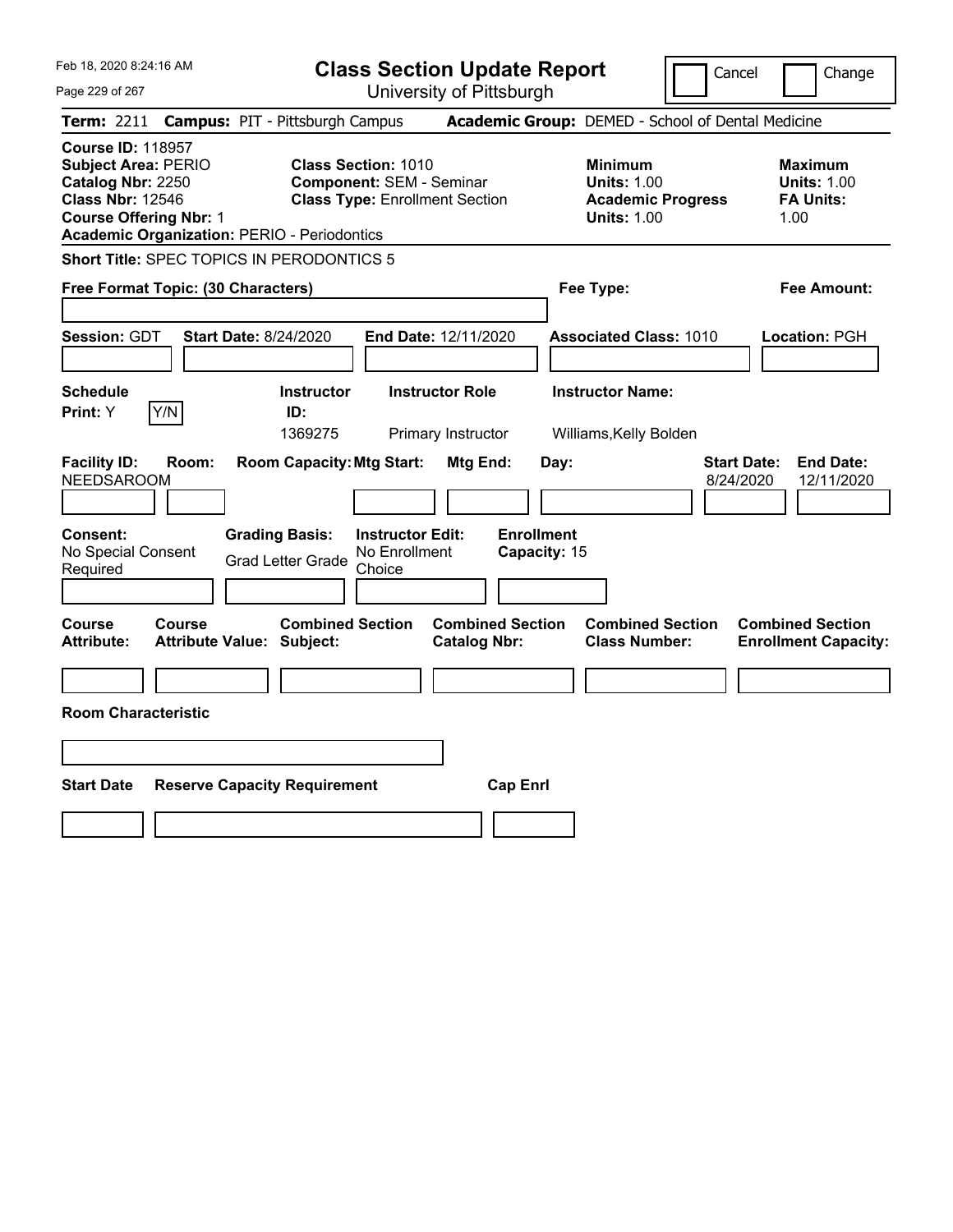Feb 18, 2020 8:24:16 AM Page 230 of 267 **Class Section Update Report** University of Pittsburgh Cancel Change **Term:** 2211 **Campus:** PIT - Pittsburgh Campus **Academic Group:** DEMED - School of Dental Medicine **Course ID:** 187521 **Subject Area:** PERIO **Class Section:** 1200 **Minimum Maximum Catalog Nbr:** 2251 **Component:** SEM - Seminar **Units:** 1.00 **Units:** 1.00 **Class Nbr:** 24979 **Class Type:** Enrollment Section **Academic Progress FA Units: Course Offering Nbr:** 1 **Units:** 1.00 1.00 **Academic Organization:** PERIO - Periodontics **Short Title:** CONCEPTS OF MODERN SEDATION **Free Format Topic: (30 Characters) Fee Type: Fee Amount: Session:** AT **Start Date:** 8/24/2020 **End Date:** 12/12/2020 **Associated Class:** 1200 **Location:** PGH **Schedule Instructor Instructor Role Instructor Name: Print:**  $Y$   $|Y/N|$  **ID:** 2921627 Primary Instructor Giovannitti,Joseph A 2963608 Special Schwartz, Paul J **Facility ID: Room: Room Capacity:Mtg Start: Mtg End: Day: Start Date: End Date:** TBATBA TBA 0 8/24/2020 12/12/2020 **Consent: Grading Basis: Instructor Edit: Enrollment** No Special Consent No Special Consent Grad Letter Grade No Enrollment<br>Required Choice Choice **Capacity:** 10 **Course Course Combined Section Combined Section Combined Section Combined Section**  Attribute: Attribute Value: Subject: Catalog Nbr: Class Number: Enrollment Capacity: **Room Characteristic Start Date Reserve Capacity Requirement Cap Enrl**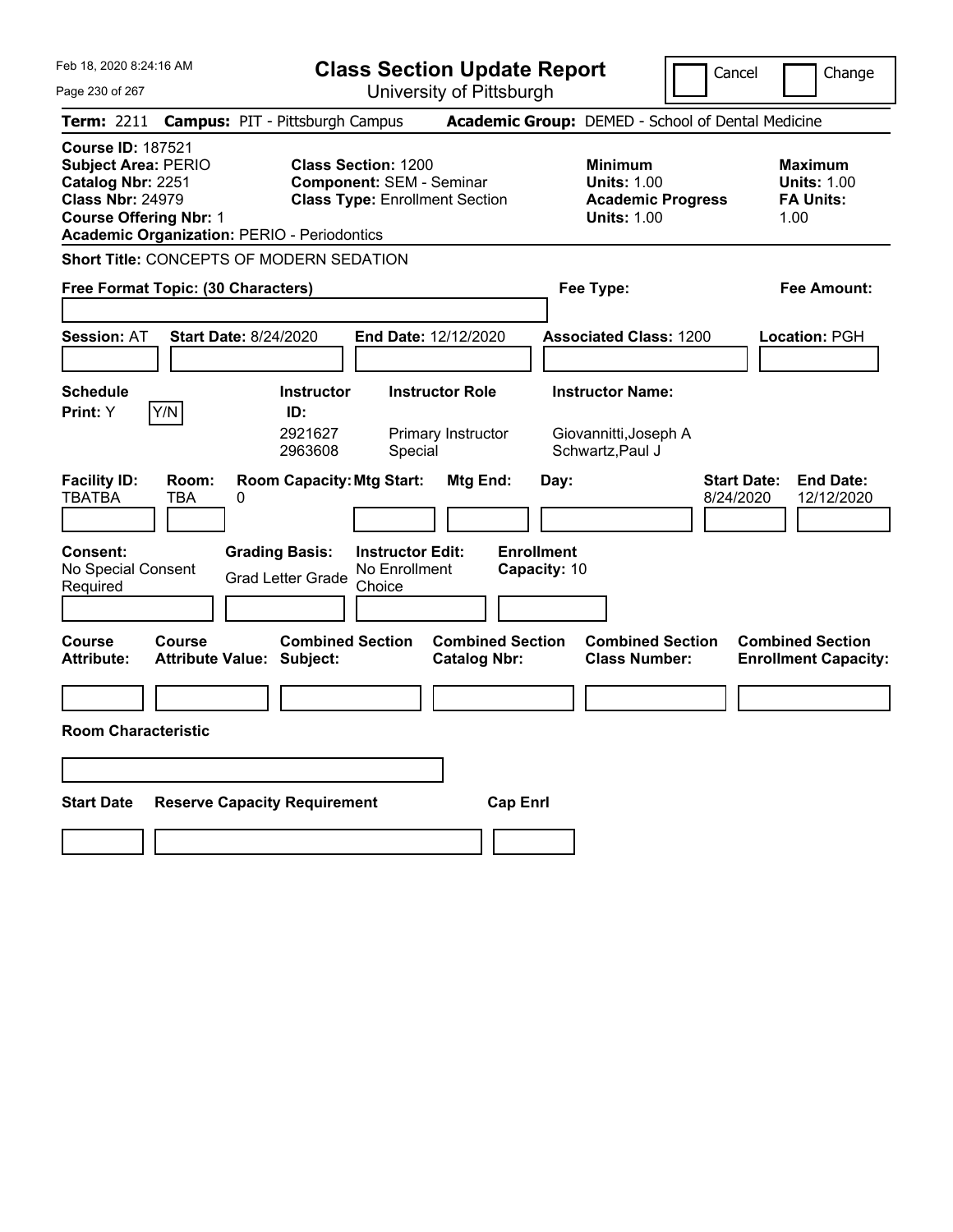|  | Feb 18, 2020 8:24:16 AM |  |
|--|-------------------------|--|
|  |                         |  |

**Class Section Update Report** University of Pittsburgh

Cancel Change

Page 231 of 267

|                                                                                                                                         |        | <b>Term: 2211 Campus: PIT - Pittsburgh Campus</b>                                |                                                                          | <b>Academic Group:</b> DEMED - School of Dental Medicine                               |                                                                  |
|-----------------------------------------------------------------------------------------------------------------------------------------|--------|----------------------------------------------------------------------------------|--------------------------------------------------------------------------|----------------------------------------------------------------------------------------|------------------------------------------------------------------|
| <b>Course ID: 118968</b><br><b>Subject Area: PERIO</b><br>Catalog Nbr: 2313<br><b>Class Nbr: 12526</b><br><b>Course Offering Nbr: 1</b> |        | <b>Class Section: 1010</b><br><b>Academic Organization: PERIO - Periodontics</b> | <b>Component: SEM - Seminar</b><br><b>Class Type: Enrollment Section</b> | <b>Minimum</b><br><b>Units: 1.00</b><br><b>Academic Progress</b><br><b>Units: 1.00</b> | <b>Maximum</b><br><b>Units: 1.00</b><br><b>FA Units:</b><br>1.00 |
|                                                                                                                                         |        | <b>Short Title: HOSPITAL PERIODONTICS 3</b>                                      |                                                                          |                                                                                        |                                                                  |
| Free Format Topic: (30 Characters)                                                                                                      |        |                                                                                  |                                                                          | Fee Type:                                                                              | <b>Fee Amount:</b>                                               |
| Session: GDT                                                                                                                            |        | <b>Start Date: 8/24/2020</b>                                                     | End Date: 12/11/2020                                                     | <b>Associated Class: 1010</b>                                                          | Location: PGH                                                    |
| <b>Schedule</b><br>Print: Y                                                                                                             | Y/N    | <b>Instructor</b><br>ID:<br>2902979                                              | <b>Instructor Role</b><br>Primary Instructor                             | <b>Instructor Name:</b><br>Famili, Pouran                                              |                                                                  |
| <b>Facility ID:</b><br><b>NEEDSAROOM</b><br>Consent:                                                                                    | Room:  | <b>Room Capacity: Mtg Start:</b><br><b>Grading Basis:</b>                        | Mtg End:<br><b>Instructor Edit:</b>                                      | Day:<br>8/24/2020<br><b>Enrollment</b>                                                 | <b>Start Date:</b><br><b>End Date:</b><br>12/11/2020             |
| No Special Consent<br>Required                                                                                                          |        | <b>Grad Letter Grade</b>                                                         | No Enrollment<br>Choice                                                  | Capacity: 8                                                                            |                                                                  |
| Course<br><b>Attribute:</b>                                                                                                             | Course | <b>Combined Section</b><br><b>Attribute Value: Subject:</b>                      | <b>Combined Section</b><br><b>Catalog Nbr:</b>                           | <b>Combined Section</b><br><b>Class Number:</b>                                        | <b>Combined Section</b><br><b>Enrollment Capacity:</b>           |
|                                                                                                                                         |        |                                                                                  |                                                                          |                                                                                        |                                                                  |
| <b>Room Characteristic</b>                                                                                                              |        |                                                                                  |                                                                          |                                                                                        |                                                                  |
|                                                                                                                                         |        |                                                                                  |                                                                          |                                                                                        |                                                                  |
| <b>Start Date</b>                                                                                                                       |        | <b>Reserve Capacity Requirement</b>                                              | <b>Cap Enrl</b>                                                          |                                                                                        |                                                                  |
|                                                                                                                                         |        |                                                                                  |                                                                          |                                                                                        |                                                                  |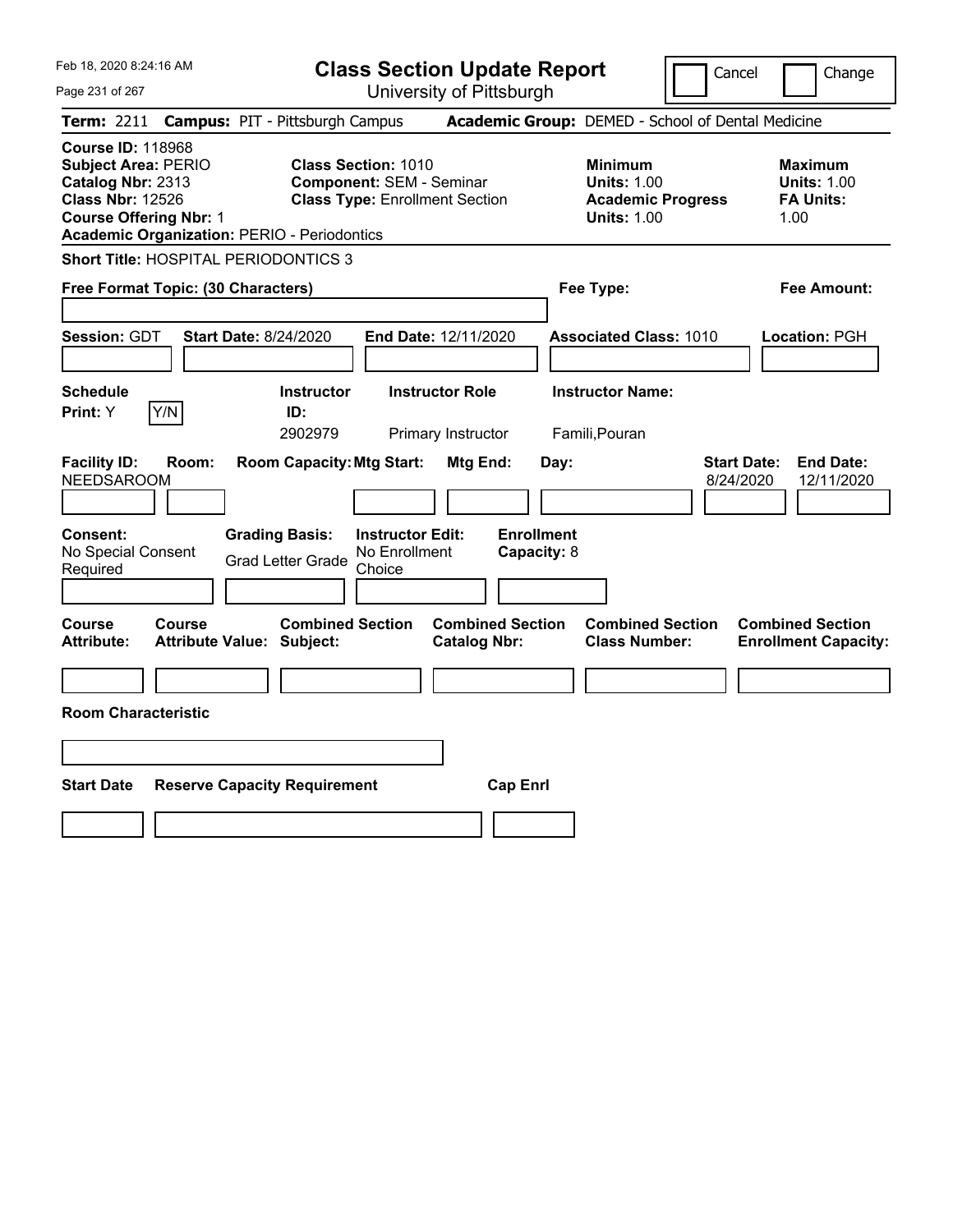|  | Feb 18, 2020 8:24:16 AM |  |
|--|-------------------------|--|
|  |                         |  |

**Class Section Update Report** University of Pittsburgh

Cancel **Change** 

Page 232 of 267

|                                                                                                                                         |               | <b>Term: 2211 Campus: PIT - Pittsburgh Campus</b>           |                                                                                                        |                                                |                                  | <b>Academic Group:</b> DEMED - School of Dental Medicine                               |                                 |                                                                  |
|-----------------------------------------------------------------------------------------------------------------------------------------|---------------|-------------------------------------------------------------|--------------------------------------------------------------------------------------------------------|------------------------------------------------|----------------------------------|----------------------------------------------------------------------------------------|---------------------------------|------------------------------------------------------------------|
| <b>Course ID: 118971</b><br><b>Subject Area: PERIO</b><br>Catalog Nbr: 2316<br><b>Class Nbr: 12527</b><br><b>Course Offering Nbr: 1</b> |               | <b>Academic Organization: PERIO - Periodontics</b>          | <b>Class Section: 1010</b><br><b>Component: SEM - Seminar</b><br><b>Class Type: Enrollment Section</b> |                                                |                                  | <b>Minimum</b><br><b>Units: 1.00</b><br><b>Academic Progress</b><br><b>Units: 1.00</b> |                                 | <b>Maximum</b><br><b>Units: 1.00</b><br><b>FA Units:</b><br>1.00 |
|                                                                                                                                         |               | Short Title: PERIODONTICS RESEARCH 5                        |                                                                                                        |                                                |                                  |                                                                                        |                                 |                                                                  |
| Free Format Topic: (30 Characters)                                                                                                      |               |                                                             |                                                                                                        |                                                |                                  | Fee Type:                                                                              |                                 | <b>Fee Amount:</b>                                               |
| <b>Session: GDT</b>                                                                                                                     |               | <b>Start Date: 8/24/2020</b>                                |                                                                                                        | End Date: 12/11/2020                           |                                  | <b>Associated Class: 1010</b>                                                          |                                 | Location: PGH                                                    |
| <b>Schedule</b><br>Print: Y                                                                                                             | Y/N           | <b>Instructor</b><br>ID:<br>1369275                         |                                                                                                        | <b>Instructor Role</b><br>Primary Instructor   |                                  | <b>Instructor Name:</b><br>Williams, Kelly Bolden                                      |                                 |                                                                  |
| <b>Facility ID:</b><br><b>NEEDSAROOM</b>                                                                                                | Room:         | <b>Room Capacity: Mtg Start:</b>                            |                                                                                                        | Mtg End:                                       | Day:                             |                                                                                        | <b>Start Date:</b><br>8/24/2020 | <b>End Date:</b><br>12/11/2020                                   |
| <b>Consent:</b><br>No Special Consent<br>Required                                                                                       |               | <b>Grading Basis:</b><br><b>Grad Letter Grade</b>           | <b>Instructor Edit:</b><br>No Enrollment<br>Choice                                                     |                                                | <b>Enrollment</b><br>Capacity: 8 |                                                                                        |                                 |                                                                  |
| Course<br><b>Attribute:</b>                                                                                                             | <b>Course</b> | <b>Combined Section</b><br><b>Attribute Value: Subject:</b> |                                                                                                        | <b>Combined Section</b><br><b>Catalog Nbr:</b> |                                  | <b>Combined Section</b><br><b>Class Number:</b>                                        |                                 | <b>Combined Section</b><br><b>Enrollment Capacity:</b>           |
| <b>Room Characteristic</b>                                                                                                              |               |                                                             |                                                                                                        |                                                |                                  |                                                                                        |                                 |                                                                  |
|                                                                                                                                         |               |                                                             |                                                                                                        |                                                |                                  |                                                                                        |                                 |                                                                  |
| <b>Start Date</b>                                                                                                                       |               | <b>Reserve Capacity Requirement</b>                         |                                                                                                        | <b>Cap Enrl</b>                                |                                  |                                                                                        |                                 |                                                                  |
|                                                                                                                                         |               |                                                             |                                                                                                        |                                                |                                  |                                                                                        |                                 |                                                                  |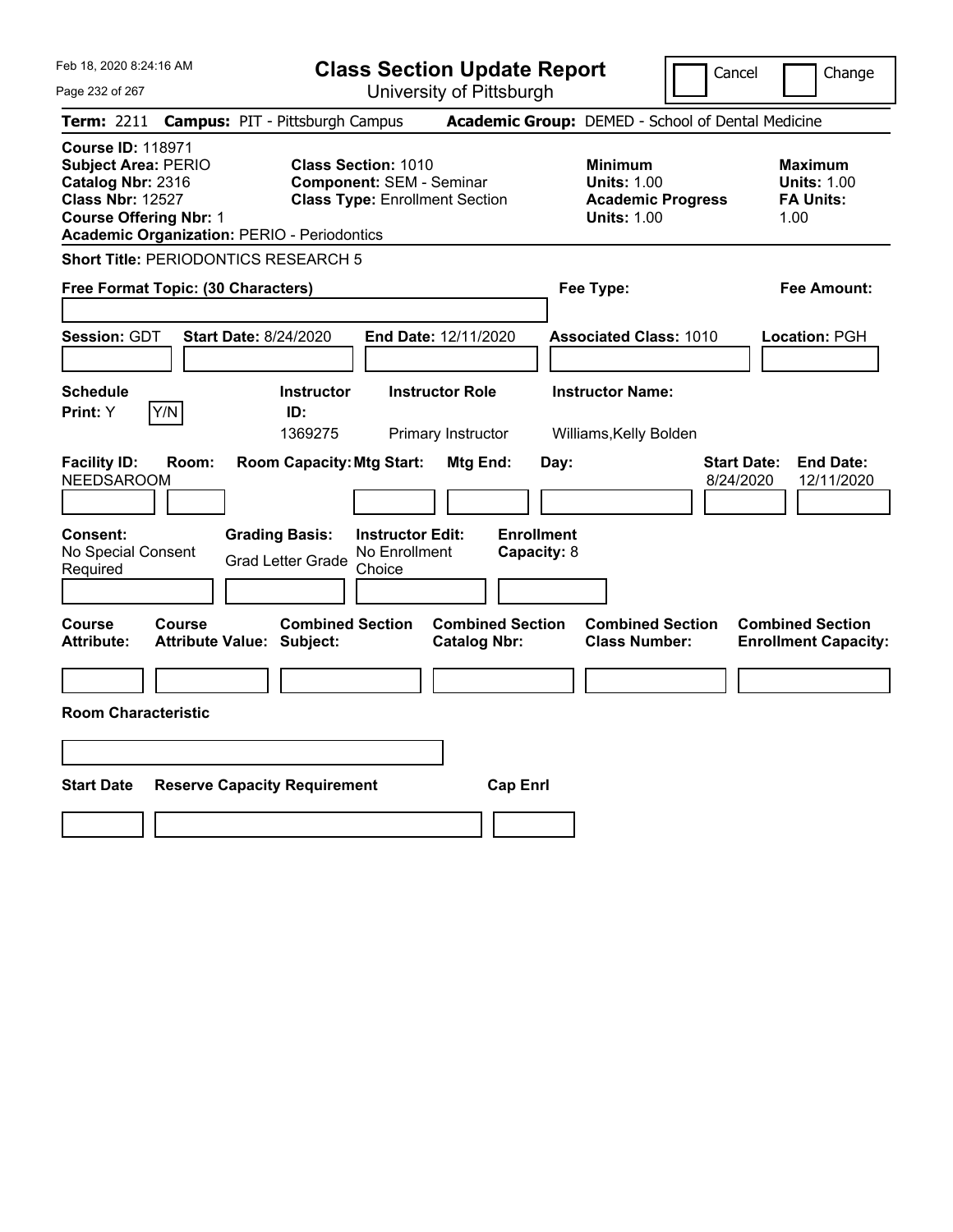Page 233 of 267

**Class Section Update Report**

Cancel **Change** 

|                                                                                                                                                                                               |                                                   |                                                                                       |                                                                | $\frac{1}{2}$                                  |                                          |                                                                                        |                                 |                                                                  |
|-----------------------------------------------------------------------------------------------------------------------------------------------------------------------------------------------|---------------------------------------------------|---------------------------------------------------------------------------------------|----------------------------------------------------------------|------------------------------------------------|------------------------------------------|----------------------------------------------------------------------------------------|---------------------------------|------------------------------------------------------------------|
| Term: 2211 Campus: PIT - Pittsburgh Campus                                                                                                                                                    |                                                   |                                                                                       |                                                                |                                                |                                          | Academic Group: DEMED - School of Dental Medicine                                      |                                 |                                                                  |
| <b>Course ID: 118973</b><br><b>Subject Area: PERIO</b><br>Catalog Nbr: 2318<br><b>Class Nbr: 12528</b><br><b>Course Offering Nbr: 1</b><br><b>Academic Organization: PERIO - Periodontics</b> |                                                   |                                                                                       | <b>Class Section: 1010</b><br><b>Component: CLN - Clinical</b> | <b>Class Type: Enrollment Section</b>          |                                          | <b>Minimum</b><br><b>Units: 3.00</b><br><b>Academic Progress</b><br><b>Units: 3.00</b> |                                 | <b>Maximum</b><br><b>Units: 3.00</b><br><b>FA Units:</b><br>3.00 |
| <b>Short Title: PERIODONTICS SPECIALTY CLINC 5</b>                                                                                                                                            |                                                   |                                                                                       |                                                                |                                                |                                          |                                                                                        |                                 |                                                                  |
| Free Format Topic: (30 Characters)                                                                                                                                                            |                                                   |                                                                                       |                                                                |                                                |                                          | Fee Type:                                                                              |                                 | Fee Amount:                                                      |
| <b>Session: GDT</b>                                                                                                                                                                           | <b>Start Date: 8/24/2020</b>                      |                                                                                       |                                                                | End Date: 12/11/2020                           |                                          | <b>Associated Class: 1010</b>                                                          |                                 | Location: PGH                                                    |
| <b>Schedule</b>                                                                                                                                                                               |                                                   | <b>Instructor</b>                                                                     |                                                                | <b>Instructor Role</b>                         |                                          | <b>Instructor Name:</b>                                                                |                                 |                                                                  |
| Y/N <br>Print: Y                                                                                                                                                                              |                                                   | ID:<br>1369275                                                                        |                                                                | Primary Instructor                             |                                          | Williams, Kelly Bolden                                                                 |                                 |                                                                  |
| <b>Facility ID:</b><br>NEEDSAROOM<br>Consent:<br>No Special Consent<br>Required                                                                                                               | Room:                                             | <b>Room Capacity: Mtg Start:</b><br><b>Grading Basis:</b><br><b>Grad Letter Grade</b> | <b>Instructor Edit:</b><br>No Enrollment<br>Choice             | Mtg End:                                       | Day:<br><b>Enrollment</b><br>Capacity: 8 |                                                                                        | <b>Start Date:</b><br>8/24/2020 | <b>End Date:</b><br>12/11/2020                                   |
| <b>Course</b><br><b>Attribute:</b>                                                                                                                                                            | <b>Course</b><br><b>Attribute Value: Subject:</b> | <b>Combined Section</b>                                                               |                                                                | <b>Combined Section</b><br><b>Catalog Nbr:</b> |                                          | <b>Combined Section</b><br><b>Class Number:</b>                                        |                                 | <b>Combined Section</b><br><b>Enrollment Capacity:</b>           |
|                                                                                                                                                                                               |                                                   |                                                                                       |                                                                |                                                |                                          |                                                                                        |                                 |                                                                  |
| <b>Room Characteristic</b>                                                                                                                                                                    |                                                   |                                                                                       |                                                                |                                                |                                          |                                                                                        |                                 |                                                                  |
| <b>Start Date</b>                                                                                                                                                                             |                                                   | <b>Reserve Capacity Requirement</b>                                                   |                                                                | <b>Cap Enrl</b>                                |                                          |                                                                                        |                                 |                                                                  |
|                                                                                                                                                                                               |                                                   |                                                                                       |                                                                |                                                |                                          |                                                                                        |                                 |                                                                  |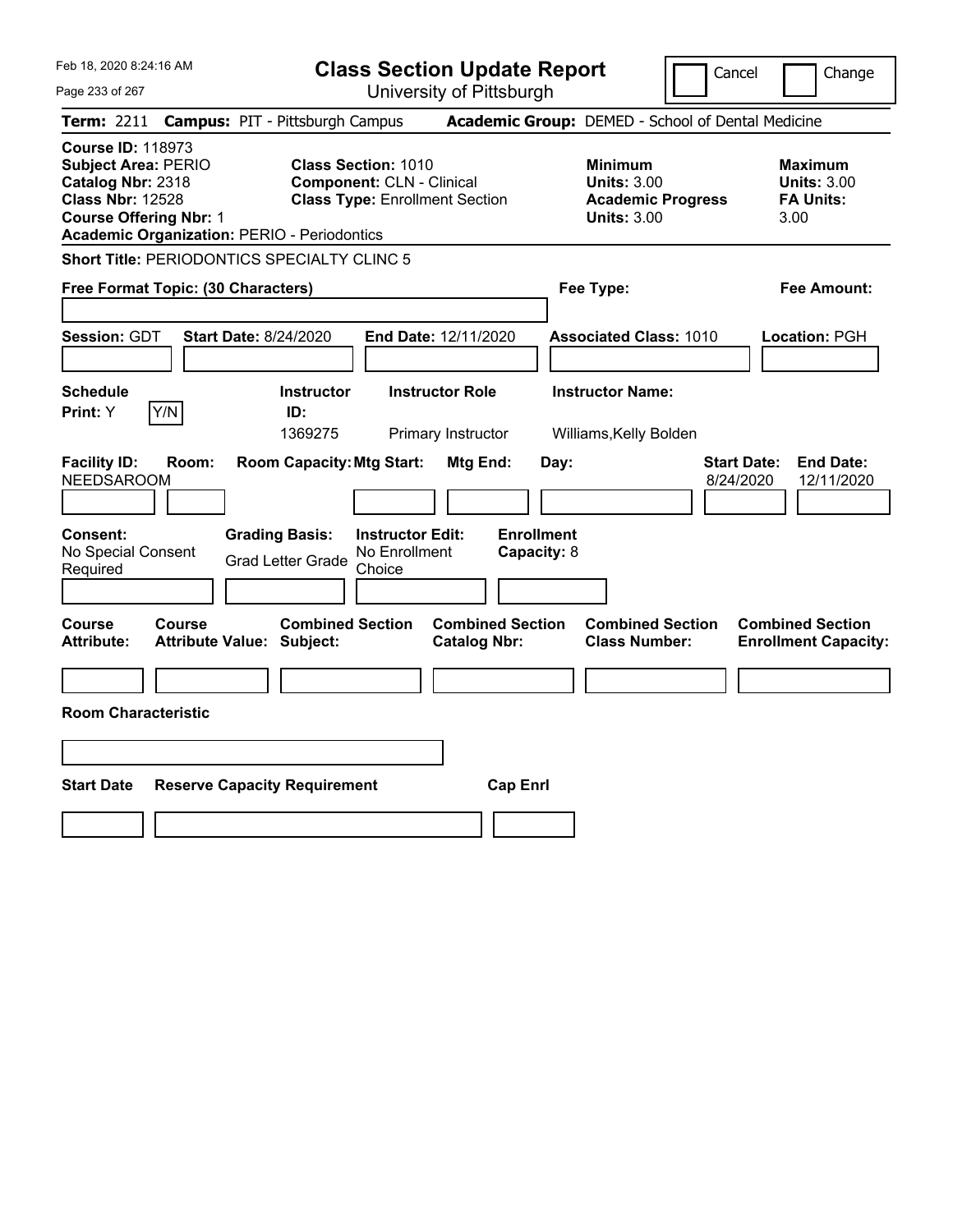Feb 18, 2020 8:24:16 AM Page 234 of 267 **Class Section Update Report** University of Pittsburgh Cancel | Change **Term:** 2211 **Campus:** PIT - Pittsburgh Campus **Academic Group:** DEMED - School of Dental Medicine **Course ID:** 191052 **Subject Area:** PERIO **Class Section:** 1010 **Minimum Maximum Catalog Nbr: 2411 Component: SEM - Seminar Units: 2.00 Units: 2.00 Units: 2.00 Class Nbr: 29205 Class Type: Enrollment Section Academic Progress FA Units: Class Type: Enrollment Section <b>Academic Progress FA Units: Course Offering Nbr:** 1 **Units:** 2.00 2.00 **Academic Organization:** PERIO - Periodontics **Short Title:** CURRENT TOPICS PERIODONTICS 1 **Free Format Topic: (30 Characters) Fee Type: Fee Amount: Session:** GDT **Start Date:** 8/24/2020 **End Date:** 12/11/2020 **Associated Class:** 1010 **Location:** PGH **Schedule Instructor Instructor Role Instructor Name: Print:**  $Y$   $|Y/N|$  **ID:** 0 **No Instructor Assigned Facility ID: Room: Room Capacity:Mtg Start: Mtg End: Day: Start Date: End Date:** TBATBA TBA 0 8/24/2020 12/11/2020 **Consent: Grading Basis: Instructor Edit: Enrollment** Instructor Consent Instructor Consent<br>
Required Crad Letter Grade Choice<br>
Choice Choice **Capacity:** 35 **Course Course Combined Section Combined Section Combined Section Combined Section Attribute: Attribute Value: Subject: Catalog Nbr: Class Number: Enrollment Capacity: Room Characteristic Start Date Reserve Capacity Requirement Cap Enrl**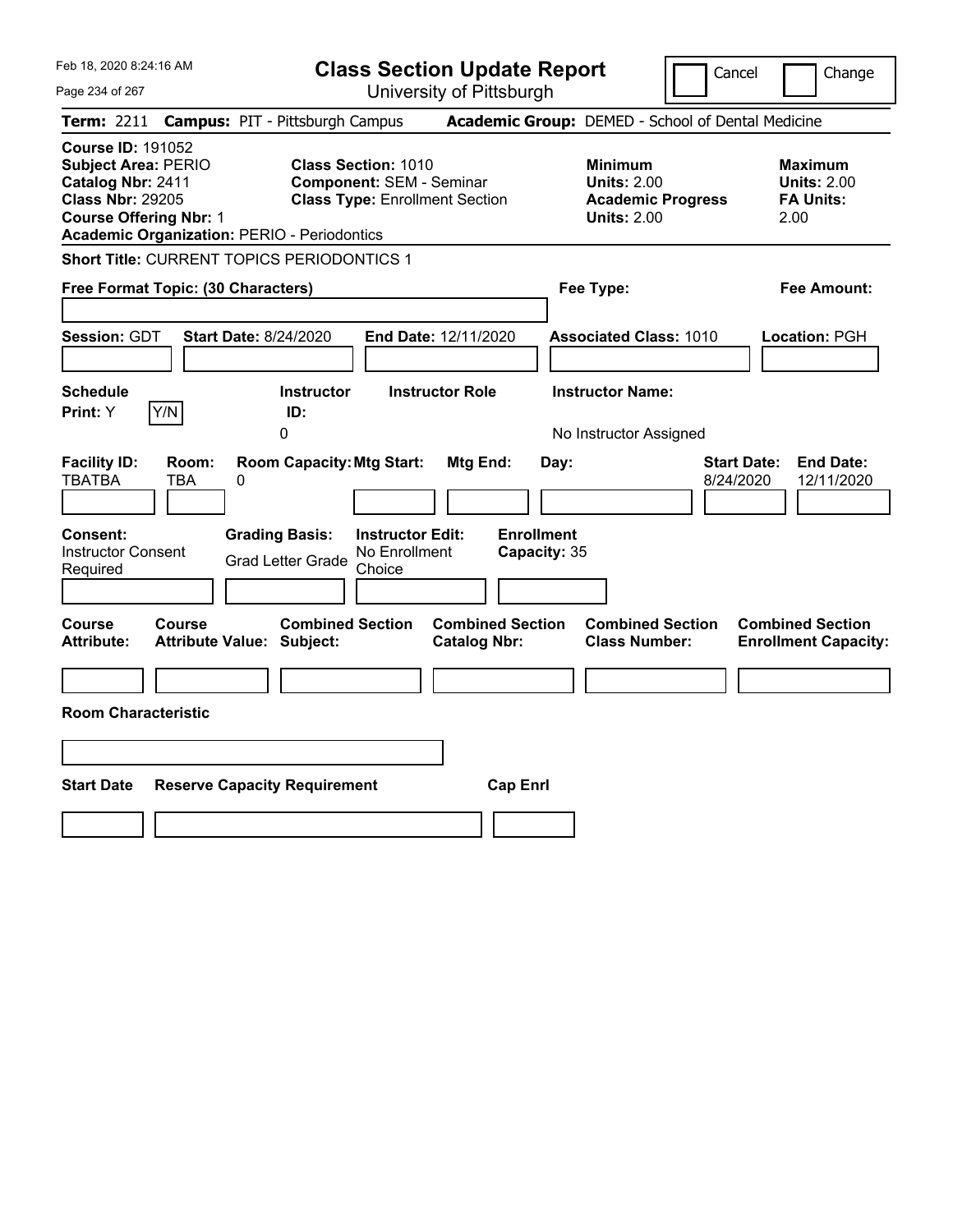|  | Feb 18, 2020 8:24:16 AM |  |
|--|-------------------------|--|
|  |                         |  |

 $P<sub>i</sub>$ 

| Feb 18, 2020 8:24:16 AM                                                                                                                 |                     |                                                                                            |                                                               | <b>Class Section Update Report</b>                |                                           |                                                                                        | Cancel                          | Change                                                    |
|-----------------------------------------------------------------------------------------------------------------------------------------|---------------------|--------------------------------------------------------------------------------------------|---------------------------------------------------------------|---------------------------------------------------|-------------------------------------------|----------------------------------------------------------------------------------------|---------------------------------|-----------------------------------------------------------|
| Page 235 of 267                                                                                                                         |                     |                                                                                            |                                                               | University of Pittsburgh                          |                                           |                                                                                        |                                 |                                                           |
| <b>Term: 2211</b>                                                                                                                       |                     | <b>Campus: PIT - Pittsburgh Campus</b>                                                     |                                                               | Academic Group: DEMED - School of Dental Medicine |                                           |                                                                                        |                                 |                                                           |
| <b>Course ID: 191053</b><br><b>Subject Area: PERIO</b><br>Catalog Nbr: 2413<br><b>Class Nbr: 29206</b><br><b>Course Offering Nbr: 1</b> |                     | <b>Academic Organization: PERIO - Periodontics</b>                                         | <b>Class Section: 1010</b><br><b>Component: LEC - Lecture</b> | <b>Class Type: Enrollment Section</b>             |                                           | <b>Minimum</b><br><b>Units: 2.00</b><br><b>Academic Progress</b><br><b>Units: 2.00</b> |                                 | Maximum<br><b>Units: 2.00</b><br><b>FA Units:</b><br>2.00 |
|                                                                                                                                         |                     | <b>Short Title: CURRENT TOPICS PERIODONTICS 3</b>                                          |                                                               |                                                   |                                           |                                                                                        |                                 |                                                           |
| Free Format Topic: (30 Characters)                                                                                                      |                     |                                                                                            |                                                               |                                                   |                                           | Fee Type:                                                                              |                                 | Fee Amount:                                               |
|                                                                                                                                         |                     |                                                                                            |                                                               |                                                   |                                           |                                                                                        |                                 |                                                           |
| <b>Session: GDT</b>                                                                                                                     |                     | <b>Start Date: 8/24/2020</b>                                                               |                                                               | End Date: 12/11/2020                              |                                           | <b>Associated Class: 1010</b>                                                          |                                 | Location: PGH                                             |
| <b>Schedule</b><br>Print: Y                                                                                                             | Y/N                 | <b>Instructor</b><br>ID:<br>0                                                              |                                                               | <b>Instructor Role</b>                            |                                           | <b>Instructor Name:</b><br>No Instructor Assigned                                      |                                 |                                                           |
| <b>Facility ID:</b><br><b>TBATBA</b><br>Consent:<br><b>Instructor Consent</b><br>Required                                               | Room:<br><b>TBA</b> | <b>Room Capacity: Mtg Start:</b><br>0<br><b>Grading Basis:</b><br><b>Grad Letter Grade</b> | <b>Instructor Edit:</b><br>No Enrollment<br>Choice            | Mtg End:                                          | Day:<br><b>Enrollment</b><br>Capacity: 35 |                                                                                        | <b>Start Date:</b><br>8/24/2020 | <b>End Date:</b><br>12/11/2020                            |
| <b>Course</b><br><b>Attribute:</b>                                                                                                      | Course              | <b>Combined Section</b><br><b>Attribute Value: Subject:</b>                                |                                                               | <b>Combined Section</b><br><b>Catalog Nbr:</b>    |                                           | <b>Combined Section</b><br><b>Class Number:</b>                                        |                                 | <b>Combined Section</b><br><b>Enrollment Capacity:</b>    |
| <b>Room Characteristic</b>                                                                                                              |                     |                                                                                            |                                                               |                                                   |                                           |                                                                                        |                                 |                                                           |
|                                                                                                                                         |                     |                                                                                            |                                                               |                                                   |                                           |                                                                                        |                                 |                                                           |
| <b>Start Date</b>                                                                                                                       |                     | <b>Reserve Capacity Requirement</b>                                                        |                                                               | <b>Cap Enrl</b>                                   |                                           |                                                                                        |                                 |                                                           |
|                                                                                                                                         |                     |                                                                                            |                                                               |                                                   |                                           |                                                                                        |                                 |                                                           |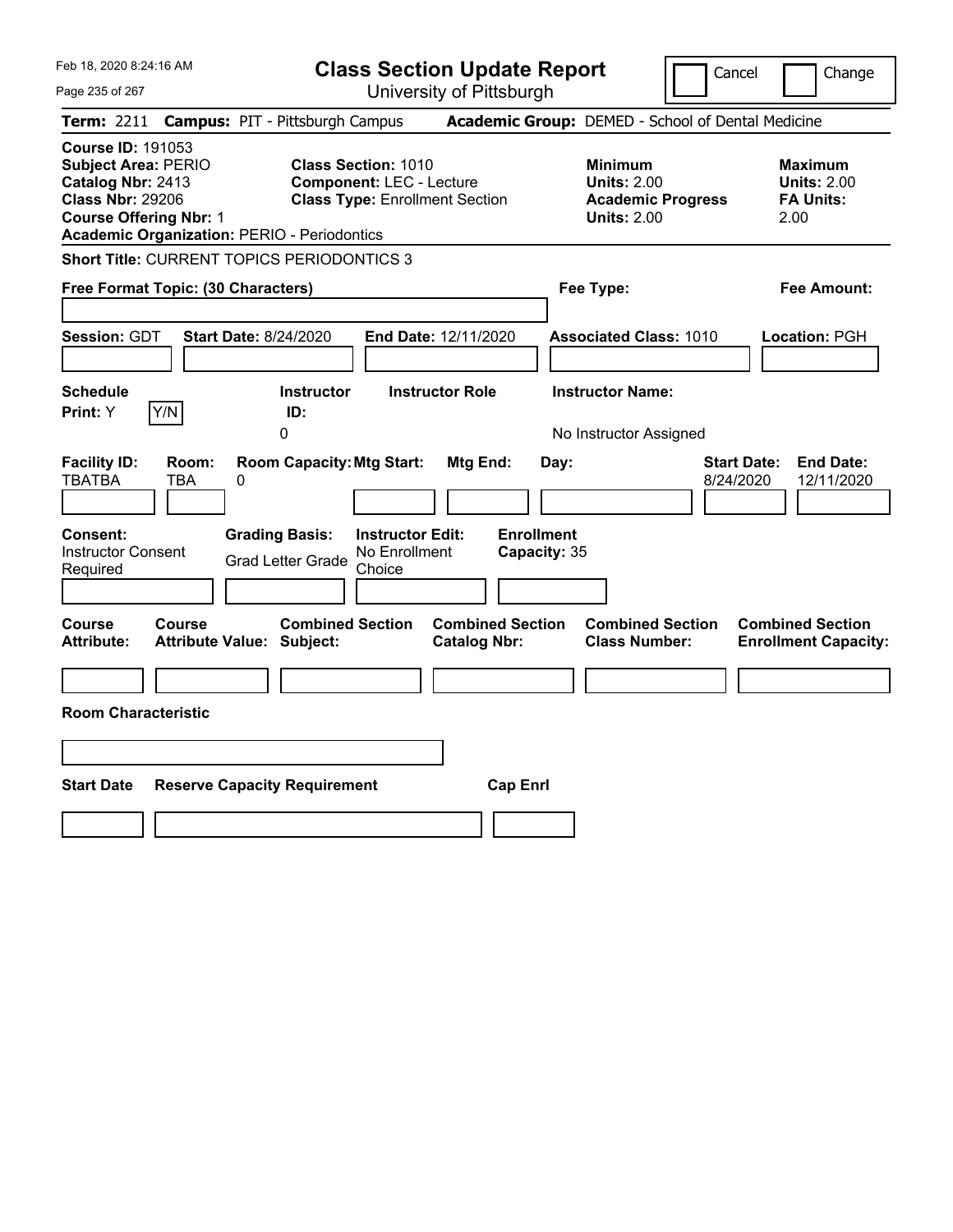Feb 18, 2020 8:24:16 AM Page 236 of 267 **Class Section Update Report** University of Pittsburgh Cancel | Change **Term:** 2211 **Campus:** PIT - Pittsburgh Campus **Academic Group:** DEMED - School of Dental Medicine **Course ID:** 191055 **Subject Area:** PERIO **Class Section:** 1010 **Minimum Maximum Catalog Nbr:** 2415 **Component:** LEC - Lecture **Component: LEC - Lecture Beam Limits: 2.00 Units: 2.00**<br> **Class Nbr: 29207 <b>Class Type:** Enrollment Section **Academic Progress** FA Units: **Class Type: Enrollment Section <b>Academic Progress FA Units: Course Offering Nbr:** 1 **Units:** 2.00 2.00 **Academic Organization:** PERIO - Periodontics **Short Title:** CURRENT TOPICS PERIODONTICS 5 **Free Format Topic: (30 Characters) Fee Type: Fee Amount: Session:** GDT **Start Date:** 8/24/2020 **End Date:** 12/11/2020 **Associated Class:** 1010 **Location:** PGH **Schedule Instructor Instructor Role Instructor Name: Print:**  $Y$   $|Y/N|$  **ID:** 0 **No Instructor Assigned Facility ID: Room: Room Capacity:Mtg Start: Mtg End: Day: Start Date: End Date:** TBATBA TBA 0 8/24/2020 12/11/2020 **Consent: Grading Basis: Instructor Edit: Enrollment** Instructor Consent Instructor Consent<br>
Required Crad Letter Grade Choice<br>
Choice Choice **Capacity:** 35 **Course Course Combined Section Combined Section Combined Section Combined Section Attribute: Attribute Value: Subject: Catalog Nbr: Class Number: Enrollment Capacity: Room Characteristic Start Date Reserve Capacity Requirement Cap Enrl**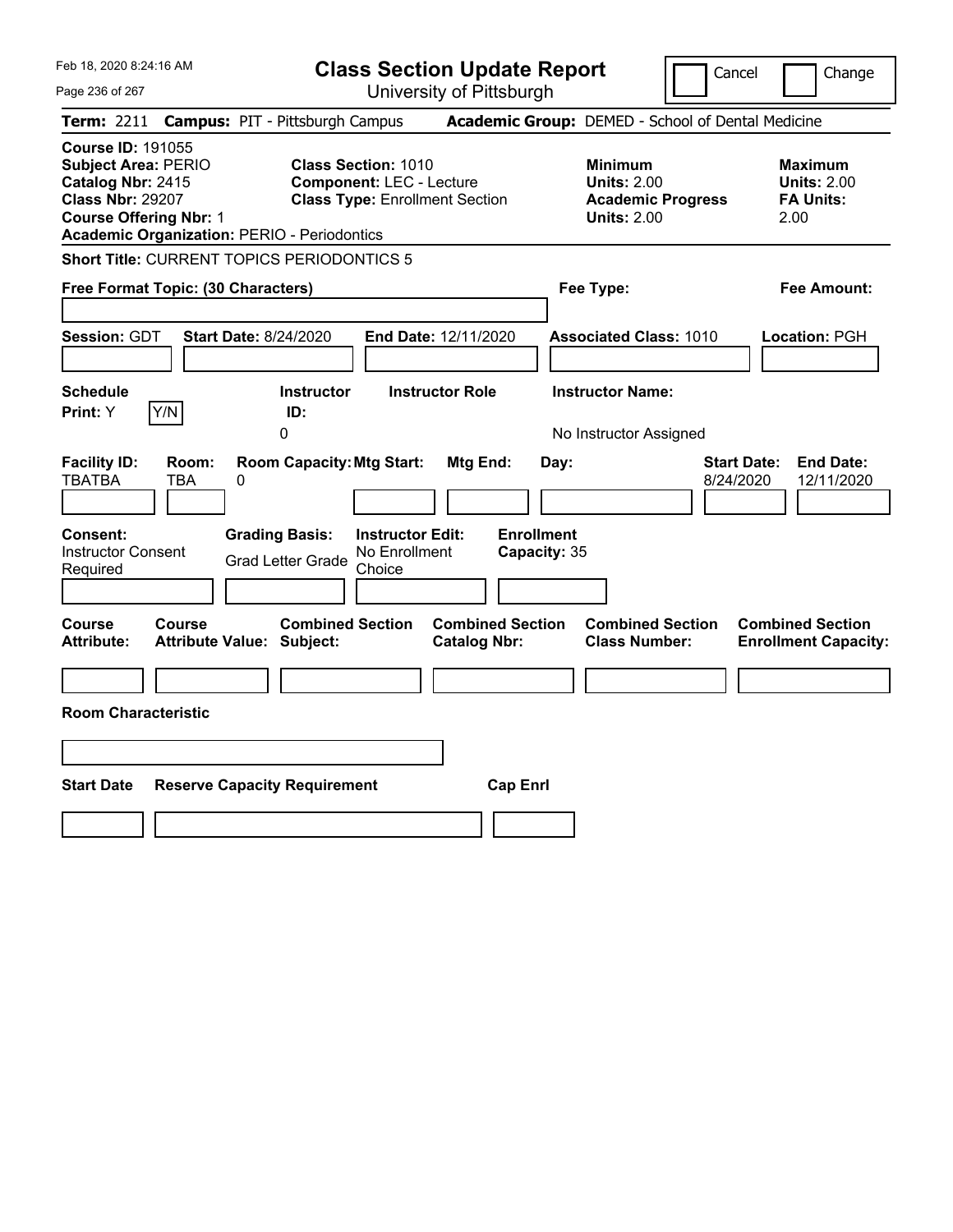|  | Feb 18, 2020 8:24:16 AM |  |
|--|-------------------------|--|
|  |                         |  |

**Class Section Update Report** University of Pittsburgh

Cancel Change

Page 237 of 267

| <b>Term: 2211 Campus: PIT - Pittsburgh Campus</b>                                                                                                                                             |                                     |                                     |                                                                                                        |                                                |                                   | <b>Academic Group:</b> DEMED - School of Dental Medicine                               |                                 |                                                                  |
|-----------------------------------------------------------------------------------------------------------------------------------------------------------------------------------------------|-------------------------------------|-------------------------------------|--------------------------------------------------------------------------------------------------------|------------------------------------------------|-----------------------------------|----------------------------------------------------------------------------------------|---------------------------------|------------------------------------------------------------------|
| <b>Course ID: 182743</b><br><b>Subject Area: PERIO</b><br>Catalog Nbr: 5212<br><b>Class Nbr: 18939</b><br><b>Course Offering Nbr: 1</b><br><b>Academic Organization: PERIO - Periodontics</b> |                                     |                                     | <b>Class Section: 1010</b><br><b>Component: LEC - Lecture</b><br><b>Class Type: Enrollment Section</b> |                                                |                                   | <b>Minimum</b><br><b>Units: 1.00</b><br><b>Academic Progress</b><br><b>Units: 1.00</b> |                                 | <b>Maximum</b><br><b>Units: 1.00</b><br><b>FA Units:</b><br>1.00 |
| Short Title: PERIODONTOLOGY 2                                                                                                                                                                 |                                     |                                     |                                                                                                        |                                                |                                   |                                                                                        |                                 |                                                                  |
| Free Format Topic: (30 Characters)                                                                                                                                                            |                                     |                                     |                                                                                                        |                                                |                                   | Fee Type:                                                                              |                                 | <b>Fee Amount:</b>                                               |
| Session: GDT                                                                                                                                                                                  | <b>Start Date: 8/24/2020</b>        |                                     |                                                                                                        | End Date: 12/11/2020                           |                                   | <b>Associated Class: 1010</b>                                                          |                                 | Location: PGH                                                    |
| <b>Schedule</b><br>Y/N<br>Print: Y                                                                                                                                                            |                                     | <b>Instructor</b><br>ID:<br>2963803 |                                                                                                        | <b>Instructor Role</b><br>Primary Instructor   |                                   | <b>Instructor Name:</b><br>Intini, Giuseppe                                            |                                 |                                                                  |
| <b>Facility ID:</b><br><b>SALK00355</b>                                                                                                                                                       | Room:<br>00355<br>171               | <b>Room Capacity: Mtg Start:</b>    | 8:00 AM                                                                                                | Mtg End:<br>8:50 AM                            | Day:<br>Th                        |                                                                                        | <b>Start Date:</b><br>8/24/2020 | <b>End Date:</b><br>12/11/2020                                   |
| <b>Consent:</b><br>No Special Consent<br>Required                                                                                                                                             | <b>ABCF</b>                         | <b>Grading Basis:</b>               | <b>Instructor Edit:</b><br>No Enrollment<br>Choice                                                     |                                                | <b>Enrollment</b><br>Capacity: 85 |                                                                                        |                                 |                                                                  |
| <b>Course</b><br>Course<br><b>Attribute:</b>                                                                                                                                                  | <b>Attribute Value: Subject:</b>    | <b>Combined Section</b>             |                                                                                                        | <b>Combined Section</b><br><b>Catalog Nbr:</b> |                                   | <b>Combined Section</b><br><b>Class Number:</b>                                        |                                 | <b>Combined Section</b><br><b>Enrollment Capacity:</b>           |
| <b>Room Characteristic</b><br>PeopleSoft - Scheduled (PS)<br><b>Start Date</b>                                                                                                                | <b>Reserve Capacity Requirement</b> |                                     |                                                                                                        |                                                | <b>Cap Enrl</b>                   |                                                                                        |                                 |                                                                  |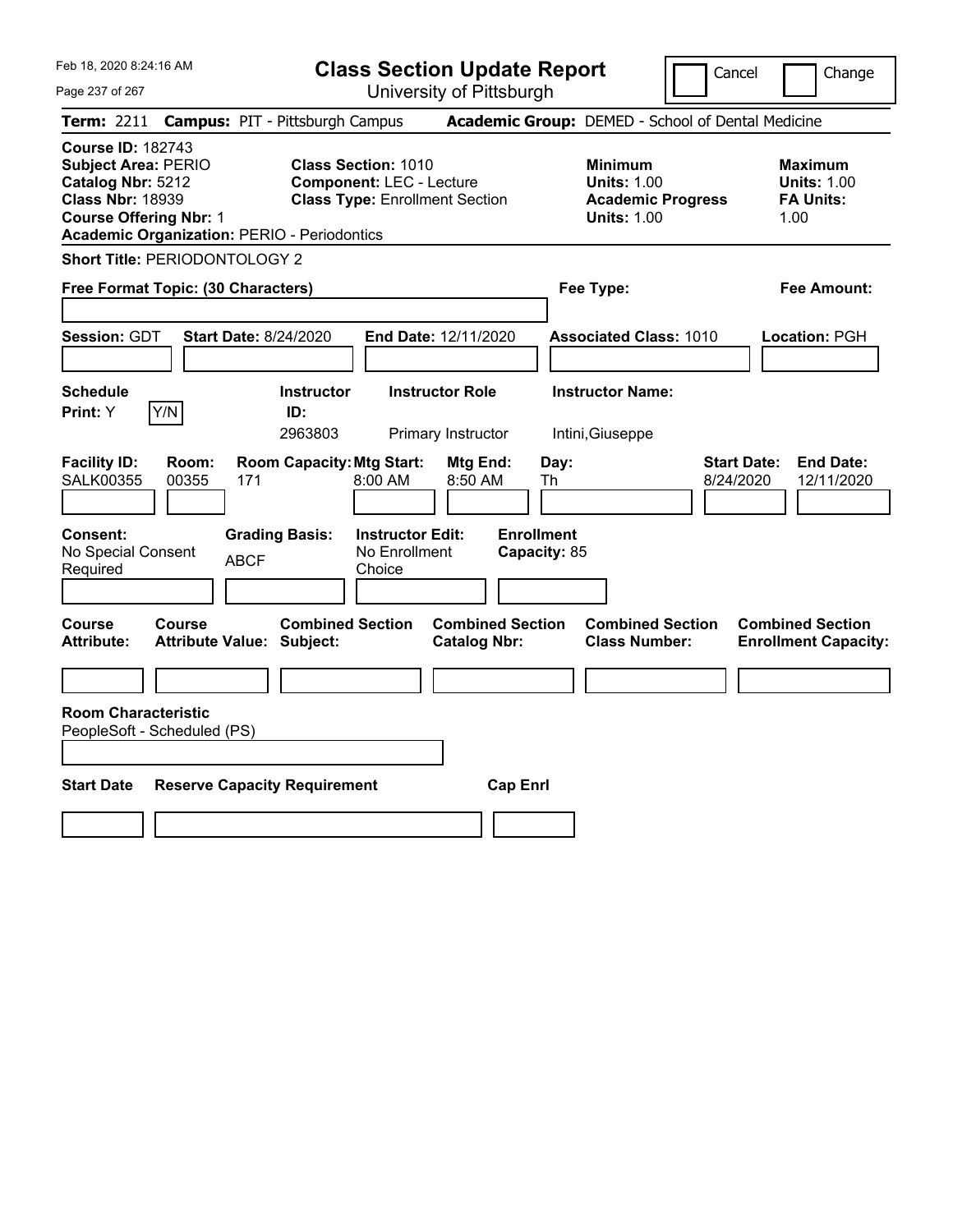| Feb 18, 2020 8:24:16 AM<br>Page 238 of 267                                                                                                                                                    | <b>Class Section Update Report</b><br>University of Pittsburgh                                                                                     | Cancel                                                                                 | Change                                                           |
|-----------------------------------------------------------------------------------------------------------------------------------------------------------------------------------------------|----------------------------------------------------------------------------------------------------------------------------------------------------|----------------------------------------------------------------------------------------|------------------------------------------------------------------|
| <b>Campus: PIT - Pittsburgh Campus</b><br><b>Term: 2211</b>                                                                                                                                   |                                                                                                                                                    | Academic Group: DEMED - School of Dental Medicine                                      |                                                                  |
| <b>Course ID: 119004</b><br><b>Subject Area: PERIO</b><br>Catalog Nbr: 5900<br><b>Class Nbr: 12557</b><br><b>Course Offering Nbr: 1</b><br><b>Academic Organization: PERIO - Periodontics</b> | <b>Class Section: 1010</b><br>Component: IND - Independent Study<br><b>Class Type: Enrollment Section</b>                                          | <b>Minimum</b><br><b>Units: 1.00</b><br><b>Academic Progress</b><br><b>Units: 1.00</b> | <b>Maximum</b><br><b>Units: 3.00</b><br><b>FA Units:</b><br>1.00 |
| Short Title: INDEPENDENT STUDY                                                                                                                                                                |                                                                                                                                                    |                                                                                        |                                                                  |
| Free Format Topic: (30 Characters)                                                                                                                                                            |                                                                                                                                                    | Fee Type:                                                                              | <b>Fee Amount:</b>                                               |
| <b>Session: GDT</b><br><b>Start Date: 8/24/2020</b>                                                                                                                                           | End Date: 12/11/2020                                                                                                                               | <b>Associated Class: 1010</b>                                                          | Location: PGH                                                    |
| <b>Schedule</b>                                                                                                                                                                               | <b>Instructor</b><br><b>Instructor Role</b>                                                                                                        | <b>Instructor Name:</b>                                                                |                                                                  |
| Y/N<br>Print: Y<br>ID:                                                                                                                                                                        | 2902979                                                                                                                                            | Famili, Pouran                                                                         |                                                                  |
| <b>Facility ID:</b><br>Room:<br><b>TBATBA</b><br><b>TBA</b><br>0<br>Consent:<br><b>Grading Basis:</b><br><b>Department Consent</b><br><b>Grad HSU Basis</b>                                   | Primary Instructor<br><b>Room Capacity: Mtg Start:</b><br>Mtg End:<br><b>Enrollment</b><br><b>Instructor Edit:</b><br>No Enrollment<br>Capacity: 5 | <b>Start Date:</b><br>Day:<br>8/24/2020                                                | <b>End Date:</b><br>12/11/2020                                   |
| Required                                                                                                                                                                                      | Choice                                                                                                                                             |                                                                                        |                                                                  |
| Course<br>Course<br><b>Attribute:</b><br><b>Attribute Value: Subject:</b>                                                                                                                     | <b>Combined Section</b><br><b>Combined Section</b><br><b>Catalog Nbr:</b>                                                                          | <b>Combined Section</b><br><b>Class Number:</b>                                        | <b>Combined Section</b><br><b>Enrollment Capacity:</b>           |
|                                                                                                                                                                                               |                                                                                                                                                    |                                                                                        |                                                                  |
| <b>Room Characteristic</b>                                                                                                                                                                    |                                                                                                                                                    |                                                                                        |                                                                  |
|                                                                                                                                                                                               |                                                                                                                                                    |                                                                                        |                                                                  |
| <b>Start Date</b><br><b>Reserve Capacity Requirement</b>                                                                                                                                      | <b>Cap Enrl</b>                                                                                                                                    |                                                                                        |                                                                  |
|                                                                                                                                                                                               |                                                                                                                                                    |                                                                                        |                                                                  |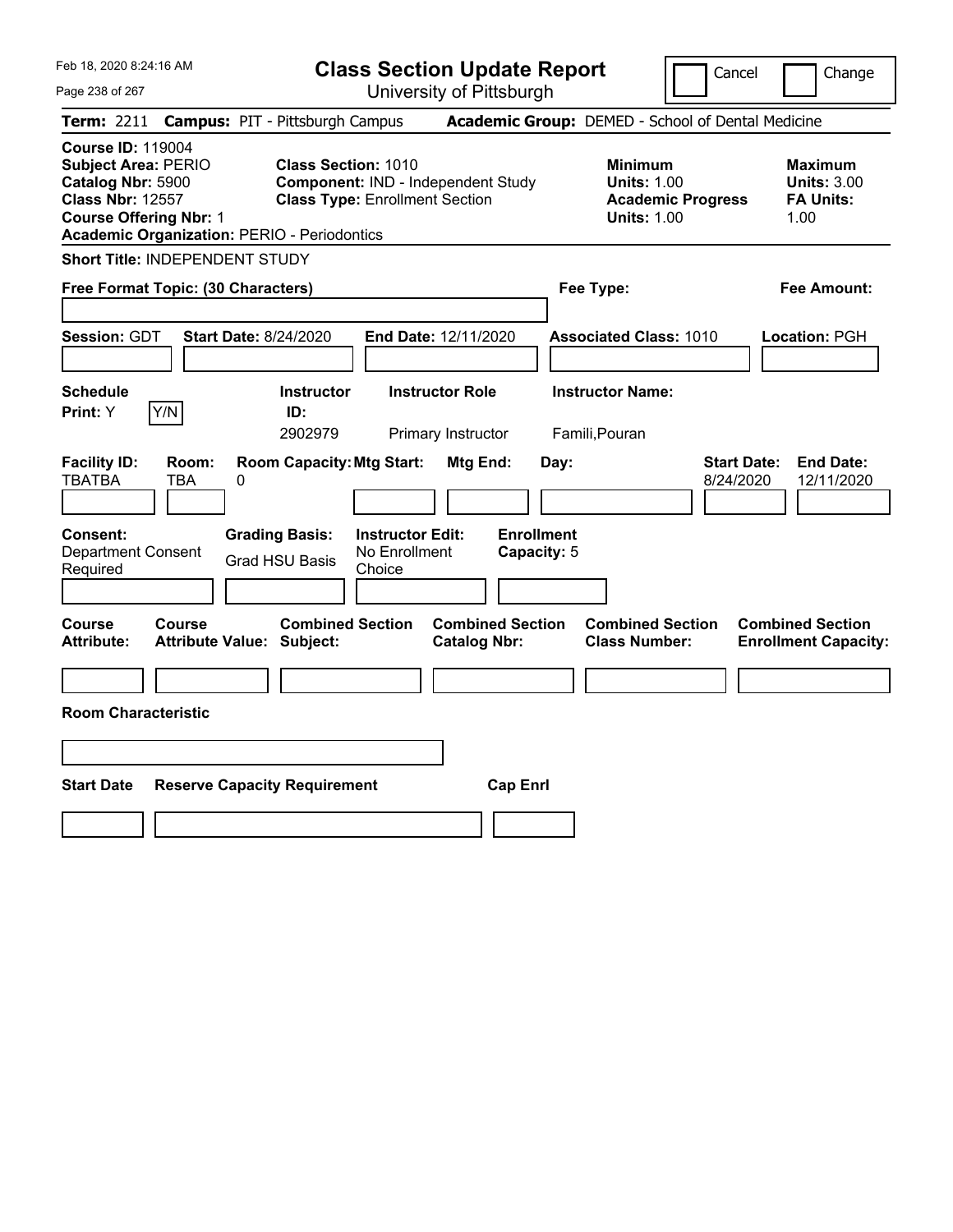**Class Section Update Report**

Page 239 of 267 University of Pittsburgh Cancel | Change **Term:** 2211 **Campus:** PIT - Pittsburgh Campus **Academic Group:** DEMED - School of Dental Medicine **Course ID:** 119005 **Subject Area:** PERIO **Class Section:** 1010 **Minimum Maximum Catalog Nbr:** 5910 **Component:** CLN - Clinical **Units:** 3.00 **Units:** 3.00 **Class Nbr:** 12556 **Class Type:** Enrollment Section **Academic Progress FA Units: Course Offering Nbr:** 1 **Units:** 3.00 3.00 **Academic Organization:** PERIO - Periodontics **Short Title:** ADVANCED PERIODONTICS **Free Format Topic: (30 Characters) Fee Type: Fee Amount: Session:** GDT **Start Date:** 8/24/2020 **End Date:** 12/11/2020 **Associated Class:** 1010 **Location:** PGH **Schedule Instructor Instructor Role Instructor Name: Print:**  $Y$   $|Y/N|$  **ID:** 2902979 Primary Instructor Famili,Pouran **Facility ID: Room: Room Capacity:Mtg Start: Mtg End: Day: Start Date: End Date:** TBATBA TBA 0 8/24/2020 12/11/2020 **Consent: Grading Basis: Instructor Edit: Enrollment** No Special Consent Required Grad HSU Basis No Enrollment Choice **Capacity:** 4 **Course Course Combined Section Combined Section Combined Section Combined Section Attribute: Attribute Value: Subject: Catalog Nbr: Class Number: Enrollment Capacity: Room Characteristic Start Date Reserve Capacity Requirement Cap Enrl**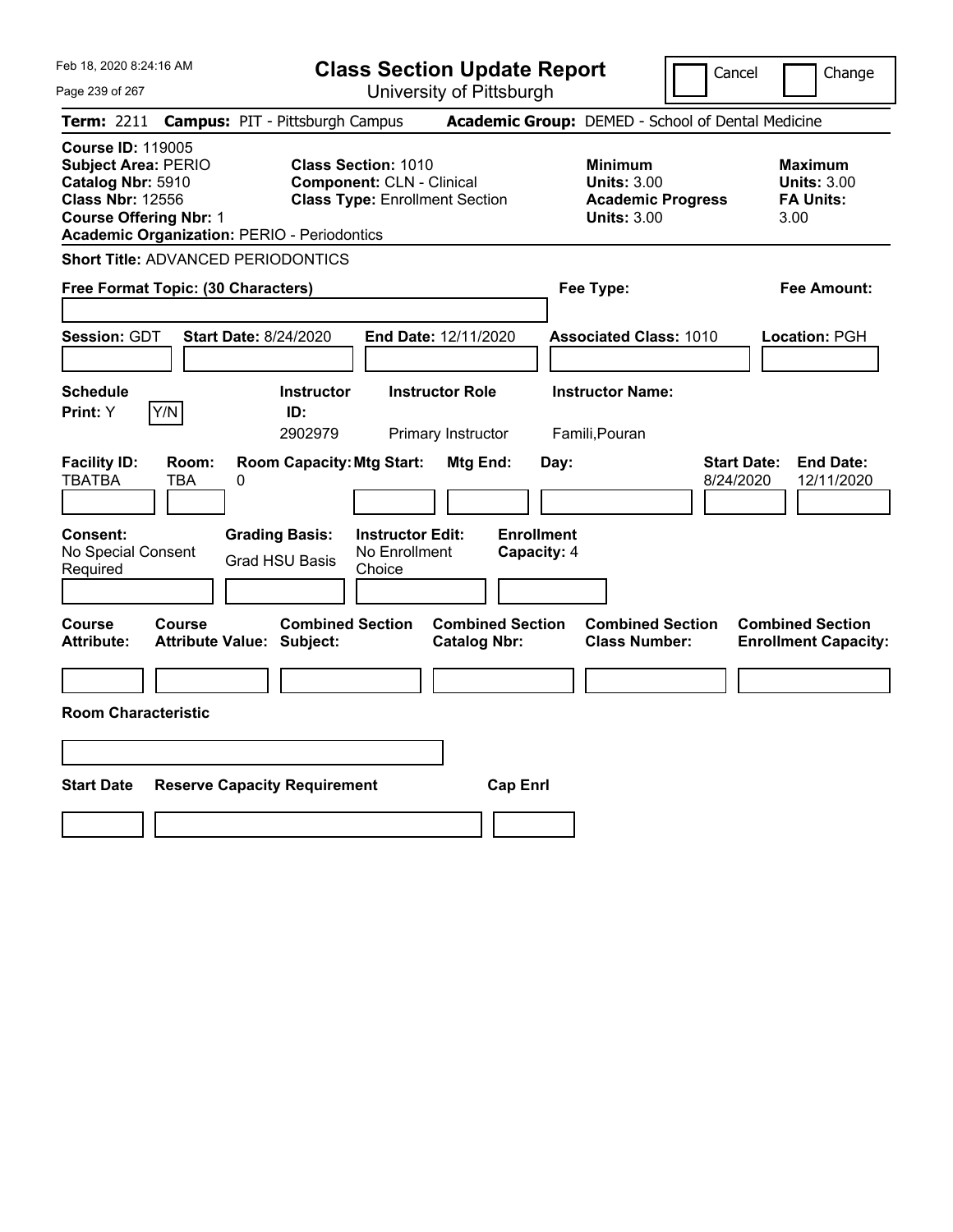Feb 18, 2020 8:24:16 AM Page 240 of 267 **Class Section Update Report** University of Pittsburgh Cancel Change **Term:** 2211 **Campus:** PIT - Pittsburgh Campus **Academic Group:** DEMED - School of Dental Medicine **Course ID:** 120273 **Subject Area:** PROSTH **Class Section:** 1010 **Minimum Maximum Catalog Nbr:** 2020 **Component:** LEC - Lecture **Units:** 2.00 **Units:** 2.00 **Class Nbr:** 12551 **Class Type:** Enrollment Section **Academic Progress FA Units: Course Offering Nbr:** 1 **Units:** 2.00 2.00 **Academic Organization:** PROSTH - Prosthodontics **Short Title:** GRADUT REMOVABLE PROSTHDNT **Free Format Topic: (30 Characters) Fee Type: Fee Amount: Session:** GDT **Start Date:** 8/24/2020 **End Date:** 12/11/2020 **Associated Class:** 1010 **Location:** PGH **Schedule Instructor Instructor Role Instructor Name: Print:**  $Y$   $|Y/N|$  **ID:** 2938165 Primary Instructor Kunkel,Thomas Craig **Facility ID: Room: Room Capacity:Mtg Start: Mtg End: Day: Start Date: End Date:** TBATBA TBA 0 8/24/2020 12/11/2020 **Consent: Grading Basis: Instructor Edit: Enrollment** No Special Consent Grad Letter Grade No Enrollment Choice **Capacity:** 10 **Course Course Combined Section Combined Section Combined Section Combined Section Attribute: Attribute Value: Subject: Catalog Nbr: Class Number: Enrollment Capacity: Room Characteristic Start Date Reserve Capacity Requirement Cap Enrl**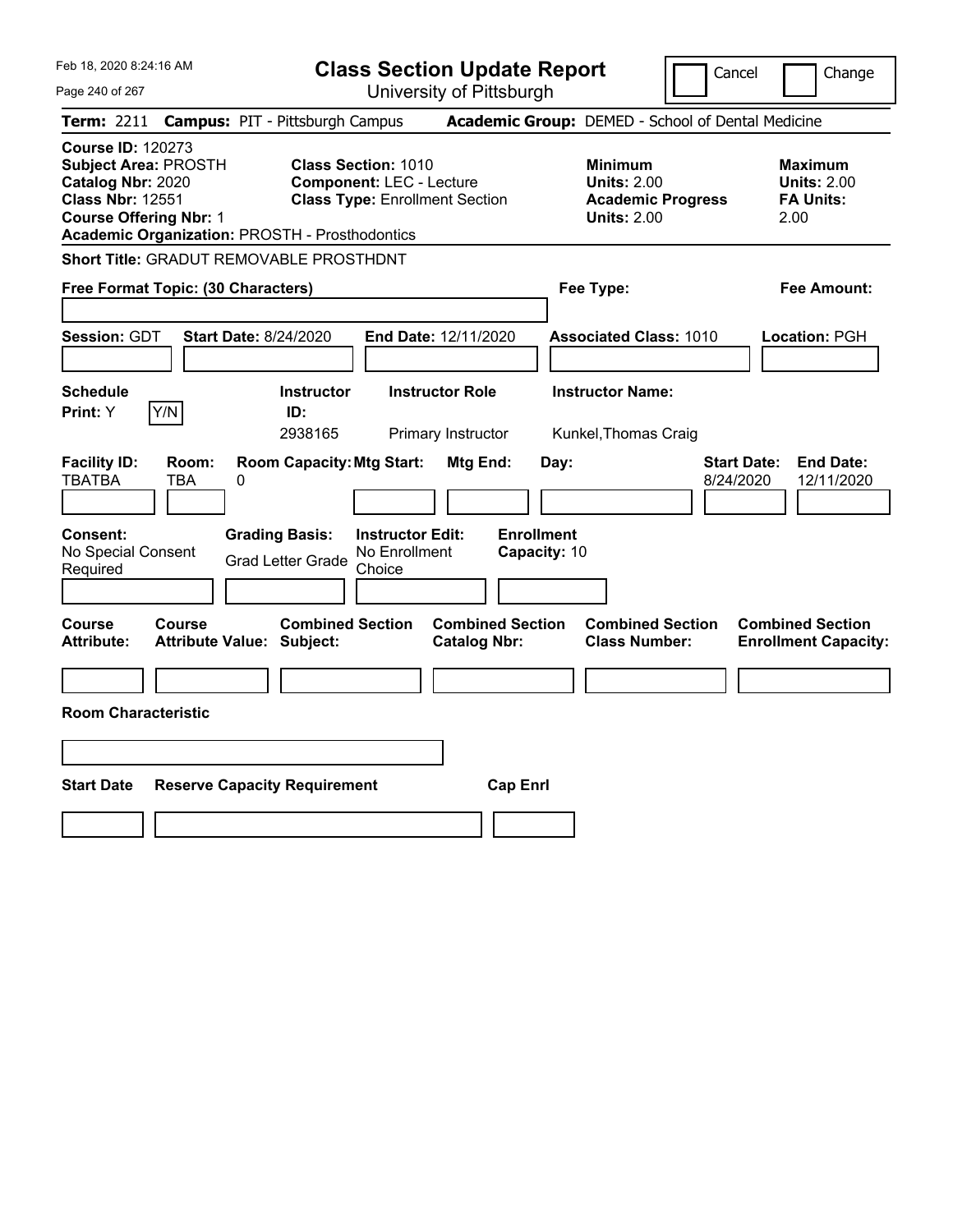Feb 18, 2020 8:24:16 AM Page 241 of 267 **Class Section Update Report** University of Pittsburgh Cancel Change **Term:** 2211 **Campus:** PIT - Pittsburgh Campus **Academic Group:** DEMED - School of Dental Medicine **Course ID:** 120274 **Subject Area:** PROSTH **Class Section:** 1010 **Minimum Maximum Catalog Nbr:** 2030 **Component:** CLN - Clinical **Units:** 2.00 **Units:** 2.00 **Class Nbr:** 12550 **Class Type:** Enrollment Section **Academic Progress FA Units: Course Offering Nbr:** 1 **Units:** 2.00 2.00 **Academic Organization:** PROSTH - Prosthodontics **Short Title:** GRADUATE FIXED PROSTHODONTICS **Free Format Topic: (30 Characters) Fee Type: Fee Amount: Session:** GDT **Start Date:** 8/24/2020 **End Date:** 12/11/2020 **Associated Class:** 1010 **Location:** PGH **Schedule Instructor Instructor Role Instructor Name: Print:**  $Y$   $|Y/N|$  **ID:** 2906194 Primary Instructor Azarbal,Mohsen **Facility ID: Room: Room Capacity:Mtg Start: Mtg End: Day: Start Date: End Date:** TBATBA TBA 0 8/24/2020 12/11/2020 **Consent: Grading Basis: Instructor Edit: Enrollment** No Special Consent Grad Letter Grade No Enrollment Choice **Capacity:** 10 **Course Course Combined Section Combined Section Combined Section Combined Section Attribute: Attribute Value: Subject: Catalog Nbr: Class Number: Enrollment Capacity: Room Characteristic Start Date Reserve Capacity Requirement Cap Enrl**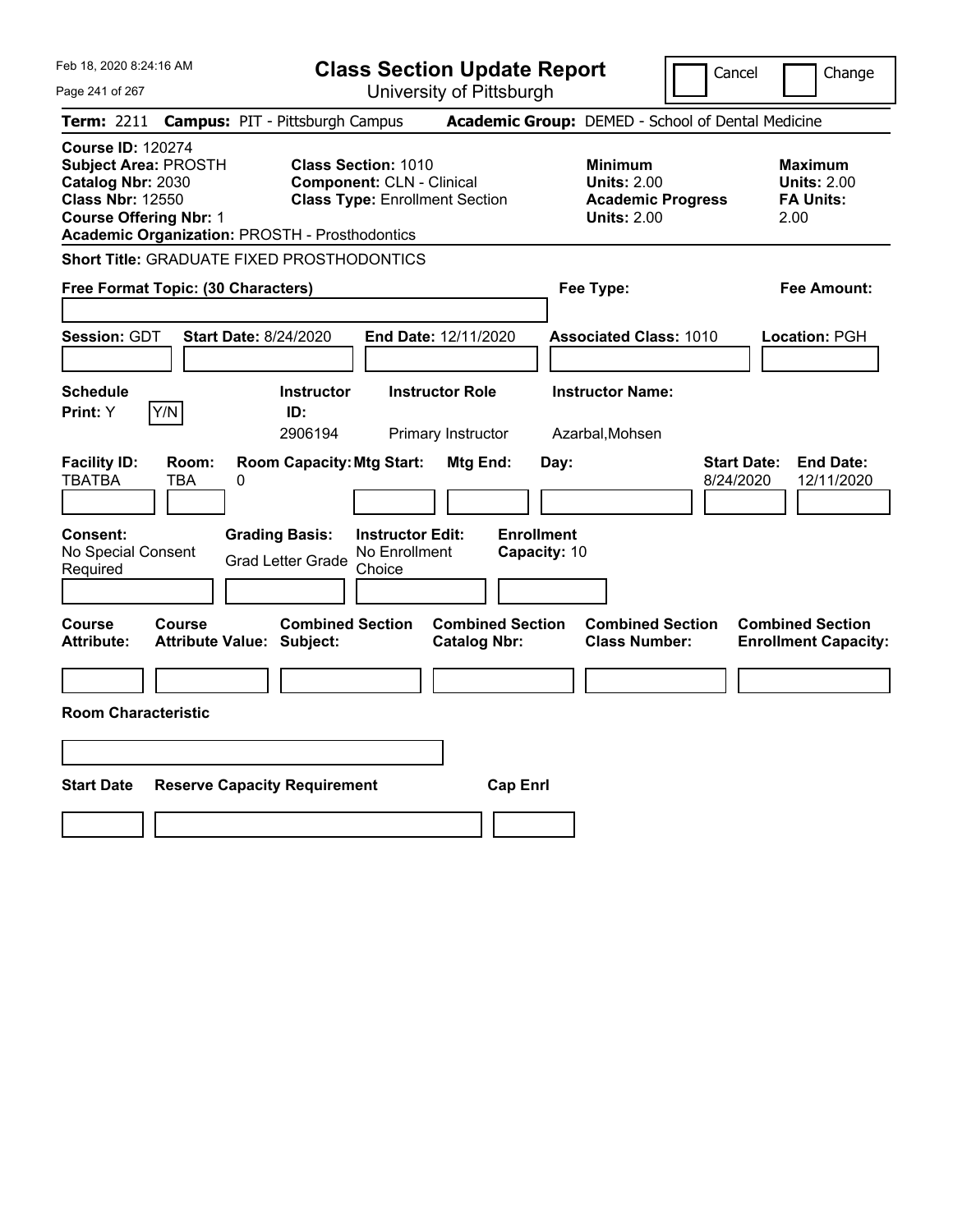**Class Section Update Report**

Cancel **I** Change

| Page 242 of 267                                                                                                                                                                            | University of Pittsburgh                                                                                      |                                                                                        |                                                                  |
|--------------------------------------------------------------------------------------------------------------------------------------------------------------------------------------------|---------------------------------------------------------------------------------------------------------------|----------------------------------------------------------------------------------------|------------------------------------------------------------------|
| <b>Term: 2211</b>                                                                                                                                                                          | <b>Campus: PIT - Pittsburgh Campus</b>                                                                        | Academic Group: DEMED - School of Dental Medicine                                      |                                                                  |
| <b>Course ID: 120275</b><br><b>Subject Area: PROSTH</b><br>Catalog Nbr: 2040<br><b>Class Nbr: 12499</b><br><b>Course Offering Nbr: 1</b><br>Academic Organization: PROSTH - Prosthodontics | <b>Class Section: 1010</b><br><b>Component: LEC - Lecture</b><br><b>Class Type: Enrollment Section</b>        | <b>Minimum</b><br><b>Units: 1.00</b><br><b>Academic Progress</b><br><b>Units: 1.00</b> | <b>Maximum</b><br><b>Units: 1.00</b><br><b>FA Units:</b><br>1.00 |
| <b>Short Title: DENTL MATERL PROSTHODONTICS 1</b>                                                                                                                                          |                                                                                                               |                                                                                        |                                                                  |
| Free Format Topic: (30 Characters)                                                                                                                                                         |                                                                                                               | Fee Type:                                                                              | Fee Amount:                                                      |
| Session: GDT                                                                                                                                                                               | <b>Start Date: 8/24/2020</b><br>End Date: 12/11/2020                                                          | <b>Associated Class: 1010</b>                                                          | Location: PGH                                                    |
| <b>Schedule</b><br>Print: Y<br>Y/N                                                                                                                                                         | <b>Instructor</b><br><b>Instructor Role</b><br>ID:<br>2907676<br>Primary Instructor<br>2917230<br>Special     | <b>Instructor Name:</b><br>Huber, Heidi M<br>Krzesinski, Maribeth                      |                                                                  |
| <b>Facility ID:</b><br>Room:<br><b>TBATBA</b><br><b>TBA</b><br>0                                                                                                                           | <b>Room Capacity: Mtg Start:</b><br>Mtg End:                                                                  | <b>Start Date:</b><br>Day:<br>8/24/2020                                                | <b>End Date:</b><br>12/11/2020                                   |
| Consent:<br>No Special Consent<br>Required                                                                                                                                                 | <b>Grading Basis:</b><br><b>Instructor Edit:</b><br>No Enrollment<br><b>Grad Letter Grade</b><br>Choice       | <b>Enrollment</b><br>Capacity: 10                                                      |                                                                  |
| Course<br><b>Course</b><br><b>Attribute:</b>                                                                                                                                               | <b>Combined Section</b><br><b>Combined Section</b><br><b>Attribute Value: Subject:</b><br><b>Catalog Nbr:</b> | <b>Combined Section</b><br><b>Class Number:</b>                                        | <b>Combined Section</b><br><b>Enrollment Capacity:</b>           |
| <b>Room Characteristic</b>                                                                                                                                                                 |                                                                                                               |                                                                                        |                                                                  |
|                                                                                                                                                                                            |                                                                                                               |                                                                                        |                                                                  |
|                                                                                                                                                                                            |                                                                                                               |                                                                                        |                                                                  |
| <b>Start Date</b>                                                                                                                                                                          | <b>Reserve Capacity Requirement</b><br><b>Cap Enrl</b>                                                        |                                                                                        |                                                                  |
|                                                                                                                                                                                            |                                                                                                               |                                                                                        |                                                                  |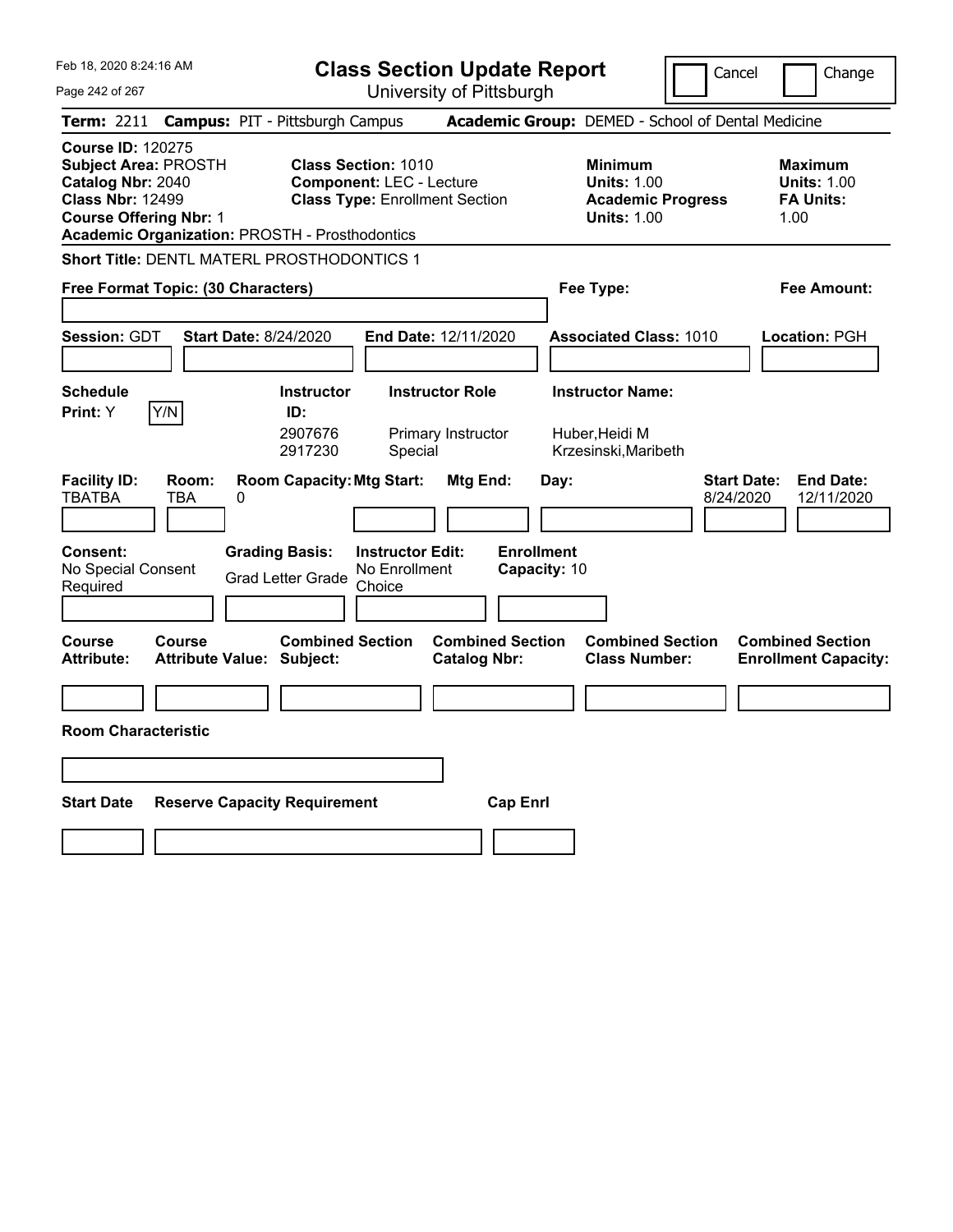|  | Feb 18, 2020 8:24:16 AM |  |
|--|-------------------------|--|
|  |                         |  |

Page 243 of 267

**Class Section Update Report**

Cancel Change

|                                                                                                                                          |                     | Term: 2211 Campus: PIT - Pittsburgh Campus                                                 |                                                                |                                                |                                           | Academic Group: DEMED - School of Dental Medicine                                      |                                                                   |
|------------------------------------------------------------------------------------------------------------------------------------------|---------------------|--------------------------------------------------------------------------------------------|----------------------------------------------------------------|------------------------------------------------|-------------------------------------------|----------------------------------------------------------------------------------------|-------------------------------------------------------------------|
| <b>Course ID: 120278</b><br><b>Subject Area: PROSTH</b><br>Catalog Nbr: 2070<br><b>Class Nbr: 12505</b><br><b>Course Offering Nbr: 1</b> |                     | <b>Academic Organization: PROSTH - Prosthodontics</b>                                      | <b>Class Section: 1010</b><br><b>Component: CLN - Clinical</b> | <b>Class Type: Enrollment Section</b>          |                                           | <b>Minimum</b><br><b>Units: 2.00</b><br><b>Academic Progress</b><br><b>Units: 2.00</b> | <b>Maximum</b><br><b>Units: 2.00</b><br><b>FA Units:</b><br>2.00  |
|                                                                                                                                          |                     | Short Title: ADVANCED PROSTHODONTICS 1                                                     |                                                                |                                                |                                           |                                                                                        |                                                                   |
| Free Format Topic: (30 Characters)                                                                                                       |                     |                                                                                            |                                                                |                                                |                                           | Fee Type:                                                                              | <b>Fee Amount:</b>                                                |
| <b>Session: GDT</b><br><b>Schedule</b>                                                                                                   |                     | <b>Start Date: 8/24/2020</b><br><b>Instructor</b>                                          |                                                                | End Date: 12/11/2020<br><b>Instructor Role</b> |                                           | <b>Associated Class: 1010</b><br><b>Instructor Name:</b>                               | Location: PGH                                                     |
| Print: Y                                                                                                                                 | Y/N                 | ID:                                                                                        |                                                                |                                                |                                           |                                                                                        |                                                                   |
|                                                                                                                                          |                     | 2938165                                                                                    |                                                                | Primary Instructor                             |                                           | Kunkel, Thomas Craig                                                                   |                                                                   |
| <b>Facility ID:</b><br><b>TBATBA</b><br>Consent:<br>No Special Consent<br>Required                                                       | Room:<br><b>TBA</b> | <b>Room Capacity: Mtg Start:</b><br>0<br><b>Grading Basis:</b><br><b>Grad Letter Grade</b> | <b>Instructor Edit:</b><br>No Enrollment<br>Choice             | Mtg End:                                       | Day:<br><b>Enrollment</b><br>Capacity: 10 |                                                                                        | <b>Start Date:</b><br><b>End Date:</b><br>8/24/2020<br>12/11/2020 |
| Course<br><b>Attribute:</b>                                                                                                              | Course              | <b>Combined Section</b><br><b>Attribute Value: Subject:</b>                                |                                                                | <b>Combined Section</b><br><b>Catalog Nbr:</b> |                                           | <b>Combined Section</b><br><b>Class Number:</b>                                        | <b>Combined Section</b><br><b>Enrollment Capacity:</b>            |
|                                                                                                                                          |                     |                                                                                            |                                                                |                                                |                                           |                                                                                        |                                                                   |
| <b>Room Characteristic</b>                                                                                                               |                     |                                                                                            |                                                                |                                                |                                           |                                                                                        |                                                                   |
|                                                                                                                                          |                     |                                                                                            |                                                                |                                                |                                           |                                                                                        |                                                                   |
| <b>Start Date</b>                                                                                                                        |                     | <b>Reserve Capacity Requirement</b>                                                        |                                                                |                                                | <b>Cap Enrl</b>                           |                                                                                        |                                                                   |
|                                                                                                                                          |                     |                                                                                            |                                                                |                                                |                                           |                                                                                        |                                                                   |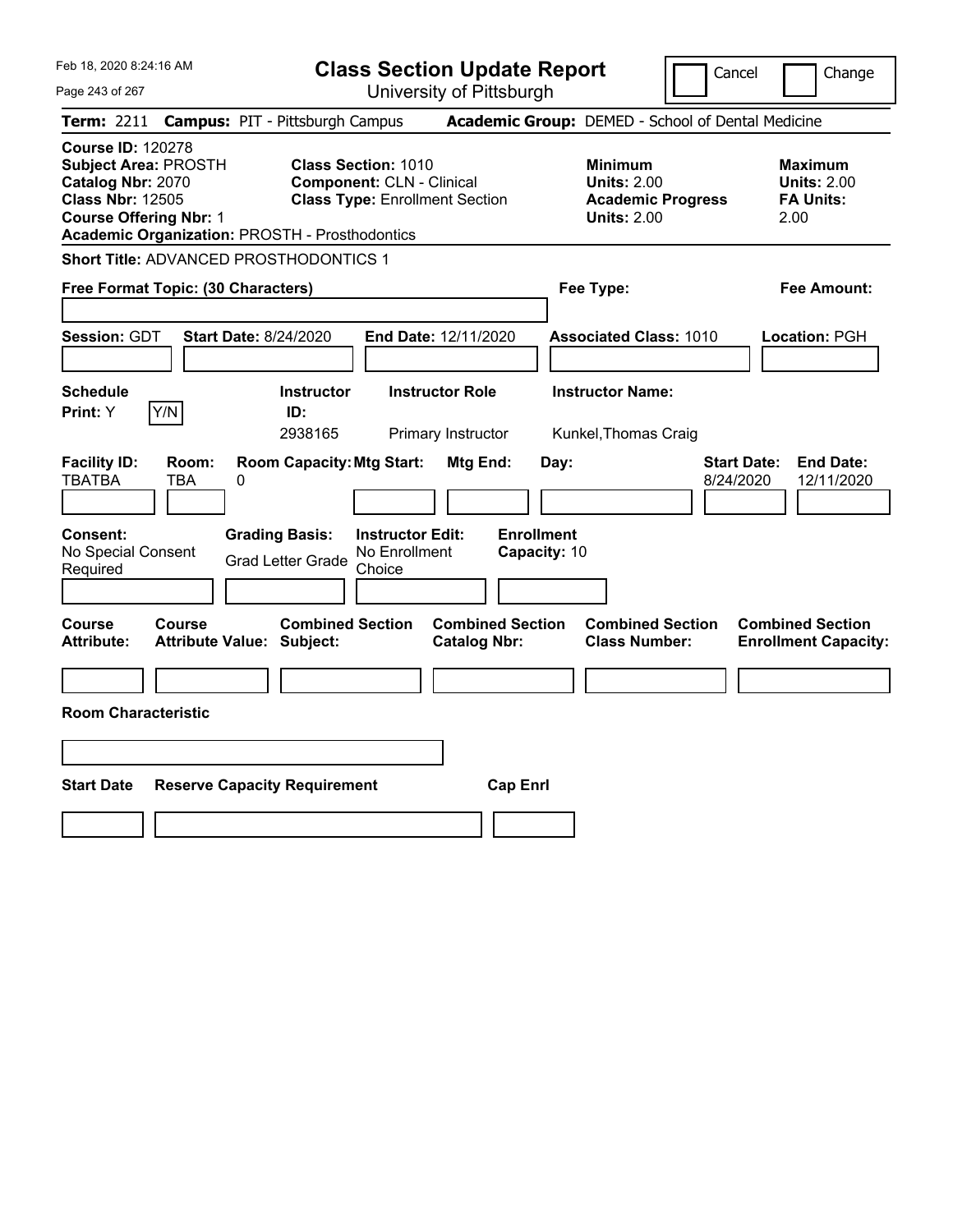|  | Feb 18, 2020 8:24:16 AM |  |
|--|-------------------------|--|
|  |                         |  |

Page 244 of 267

**Class Section Update Report**

Cancel **Change** 

| <b>Term: 2211</b>                                                                                                                        |                          | <b>Campus: PIT - Pittsburgh Campus</b>                                                |                                                                                                         |                                                |                                           | Academic Group: DEMED - School of Dental Medicine                                      |                                 |                                                           |
|------------------------------------------------------------------------------------------------------------------------------------------|--------------------------|---------------------------------------------------------------------------------------|---------------------------------------------------------------------------------------------------------|------------------------------------------------|-------------------------------------------|----------------------------------------------------------------------------------------|---------------------------------|-----------------------------------------------------------|
| <b>Course ID: 120281</b><br><b>Subject Area: PROSTH</b><br>Catalog Nbr: 2100<br><b>Class Nbr: 28940</b><br><b>Course Offering Nbr: 1</b> |                          | <b>Academic Organization: PROSTH - Prosthodontics</b>                                 | <b>Class Section: 1010</b><br><b>Component: CLN - Clinical</b><br><b>Class Type: Enrollment Section</b> |                                                |                                           | <b>Minimum</b><br><b>Units: 2.00</b><br><b>Academic Progress</b><br><b>Units: 2.00</b> |                                 | Maximum<br><b>Units: 2.00</b><br><b>FA Units:</b><br>2.00 |
|                                                                                                                                          |                          | <b>Short Title: ADVANCED PROSTHODONTICS 4</b>                                         |                                                                                                         |                                                |                                           |                                                                                        |                                 |                                                           |
| Free Format Topic: (30 Characters)                                                                                                       |                          |                                                                                       |                                                                                                         |                                                |                                           | Fee Type:                                                                              |                                 | Fee Amount:                                               |
| Session: GDT                                                                                                                             |                          | <b>Start Date: 8/24/2020</b>                                                          | End Date: 12/11/2020                                                                                    |                                                |                                           | <b>Associated Class: 1010</b>                                                          |                                 | Location: PGH                                             |
| <b>Schedule</b><br><b>Print:</b> Y                                                                                                       | Y/N                      | <b>Instructor</b><br>ID:<br>2938165                                                   | <b>Instructor Role</b>                                                                                  | Primary Instructor                             |                                           | <b>Instructor Name:</b><br>Kunkel, Thomas Craig                                        |                                 |                                                           |
| <b>Facility ID:</b><br><b>TBATBA</b><br>Consent:<br>No Special Consent<br>Required                                                       | Room:<br><b>TBA</b><br>0 | <b>Room Capacity: Mtg Start:</b><br><b>Grading Basis:</b><br><b>Grad Letter Grade</b> | <b>Instructor Edit:</b><br>No Enrollment<br>Choice                                                      | Mtg End:                                       | Day:<br><b>Enrollment</b><br>Capacity: 35 |                                                                                        | <b>Start Date:</b><br>8/24/2020 | <b>End Date:</b><br>12/11/2020                            |
| Course<br><b>Attribute:</b>                                                                                                              | Course                   | <b>Combined Section</b><br><b>Attribute Value: Subject:</b>                           |                                                                                                         | <b>Combined Section</b><br><b>Catalog Nbr:</b> |                                           | <b>Combined Section</b><br><b>Class Number:</b>                                        |                                 | <b>Combined Section</b><br><b>Enrollment Capacity:</b>    |
|                                                                                                                                          |                          |                                                                                       |                                                                                                         |                                                |                                           |                                                                                        |                                 |                                                           |
| <b>Room Characteristic</b>                                                                                                               |                          |                                                                                       |                                                                                                         |                                                |                                           |                                                                                        |                                 |                                                           |
|                                                                                                                                          |                          |                                                                                       |                                                                                                         |                                                |                                           |                                                                                        |                                 |                                                           |
| <b>Start Date</b>                                                                                                                        |                          | <b>Reserve Capacity Requirement</b>                                                   |                                                                                                         | <b>Cap Enrl</b>                                |                                           |                                                                                        |                                 |                                                           |
|                                                                                                                                          |                          |                                                                                       |                                                                                                         |                                                |                                           |                                                                                        |                                 |                                                           |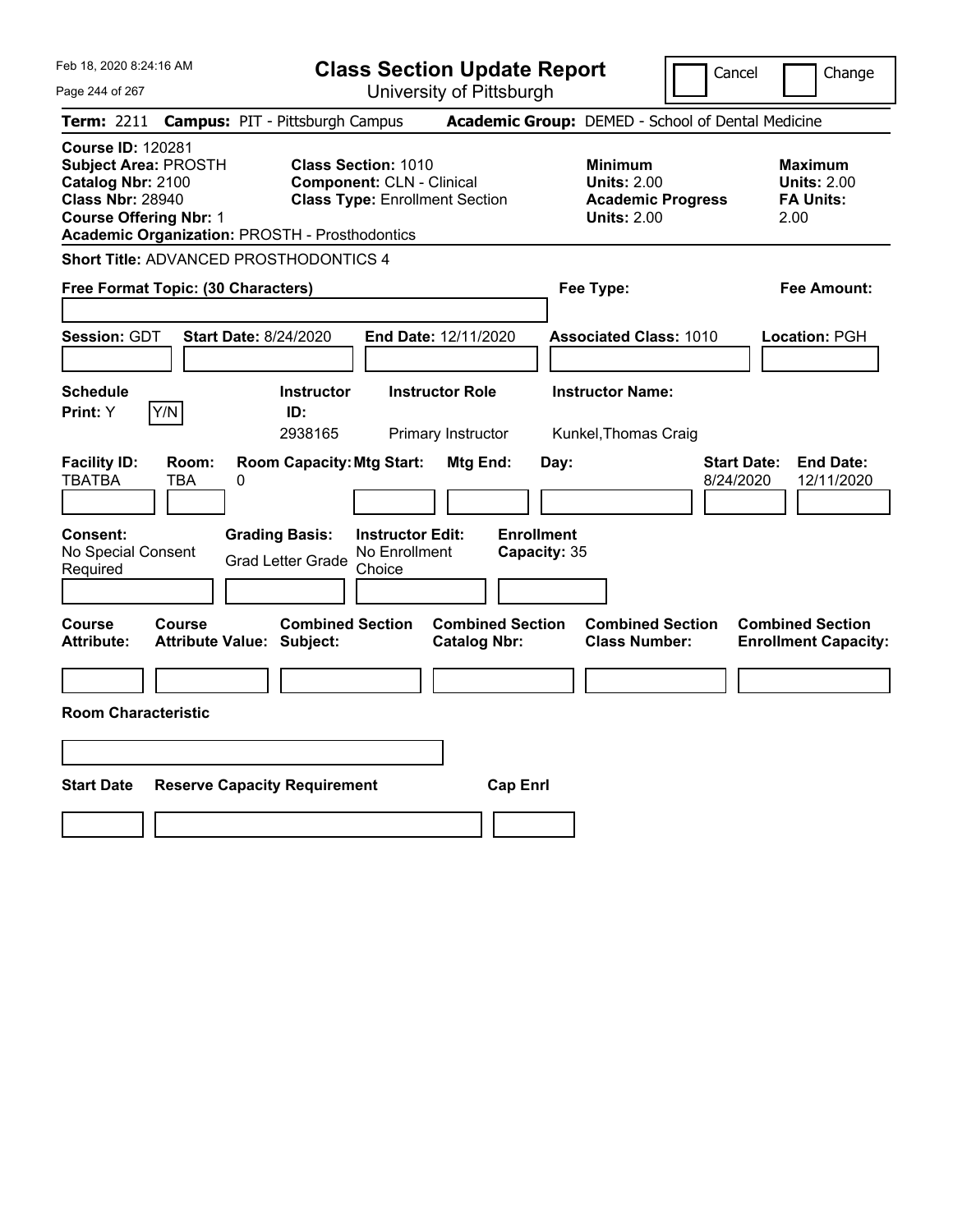|  | Feb 18, 2020 8:24:16 AM |  |
|--|-------------------------|--|
|  |                         |  |

Page 245 of 267

**Class Section Update Report**

Cancel **Change** 

| <b>Term: 2211</b>                                                                                                                        | <b>Campus: PIT - Pittsburgh Campus</b>                                                                                                                           |                                                                |                                           | Academic Group: DEMED - School of Dental Medicine                                      |                                                                   |
|------------------------------------------------------------------------------------------------------------------------------------------|------------------------------------------------------------------------------------------------------------------------------------------------------------------|----------------------------------------------------------------|-------------------------------------------|----------------------------------------------------------------------------------------|-------------------------------------------------------------------|
| <b>Course ID: 190206</b><br><b>Subject Area: PROSTH</b><br>Catalog Nbr: 2103<br><b>Class Nbr: 27819</b><br><b>Course Offering Nbr: 1</b> | <b>Class Section: 1010</b><br><b>Component: CLN - Clinical</b><br><b>Class Type: Enrollment Section</b><br><b>Academic Organization: PROSTH - Prosthodontics</b> |                                                                |                                           | <b>Minimum</b><br><b>Units: 2.00</b><br><b>Academic Progress</b><br><b>Units: 2.00</b> | <b>Maximum</b><br><b>Units: 2.00</b><br><b>FA Units:</b><br>2.00  |
|                                                                                                                                          | <b>Short Title: ADVANCED PROSTHODONTICS 7</b>                                                                                                                    |                                                                |                                           |                                                                                        |                                                                   |
| Free Format Topic: (30 Characters)                                                                                                       |                                                                                                                                                                  |                                                                |                                           | Fee Type:                                                                              | <b>Fee Amount:</b>                                                |
| Session: GDT                                                                                                                             | <b>Start Date: 8/24/2020</b>                                                                                                                                     | End Date: 12/11/2020                                           |                                           | <b>Associated Class: 1010</b>                                                          | Location: PGH                                                     |
| <b>Schedule</b><br>Print: Y                                                                                                              | <b>Instructor</b>                                                                                                                                                | <b>Instructor Role</b>                                         |                                           | <b>Instructor Name:</b>                                                                |                                                                   |
| Y/N                                                                                                                                      | ID:<br>2938165                                                                                                                                                   | Primary Instructor                                             |                                           | Kunkel, Thomas Craig                                                                   |                                                                   |
| <b>Facility ID:</b><br>Room:<br><b>TBATBA</b><br><b>TBA</b><br><b>Consent:</b><br>No Special Consent<br>Required                         | <b>Room Capacity: Mtg Start:</b><br>0<br><b>Grading Basis:</b><br><b>Grad Letter Grade</b>                                                                       | Mtg End:<br><b>Instructor Edit:</b><br>No Enrollment<br>Choice | Day:<br><b>Enrollment</b><br>Capacity: 35 |                                                                                        | <b>Start Date:</b><br><b>End Date:</b><br>8/24/2020<br>12/11/2020 |
| Course<br>Course<br><b>Attribute:</b>                                                                                                    | <b>Combined Section</b><br><b>Attribute Value: Subject:</b>                                                                                                      | <b>Catalog Nbr:</b>                                            | <b>Combined Section</b>                   | <b>Combined Section</b><br><b>Class Number:</b>                                        | <b>Combined Section</b><br><b>Enrollment Capacity:</b>            |
|                                                                                                                                          |                                                                                                                                                                  |                                                                |                                           |                                                                                        |                                                                   |
| <b>Room Characteristic</b>                                                                                                               |                                                                                                                                                                  |                                                                |                                           |                                                                                        |                                                                   |
|                                                                                                                                          |                                                                                                                                                                  |                                                                |                                           |                                                                                        |                                                                   |
| <b>Start Date</b>                                                                                                                        | <b>Reserve Capacity Requirement</b>                                                                                                                              |                                                                | <b>Cap Enrl</b>                           |                                                                                        |                                                                   |
|                                                                                                                                          |                                                                                                                                                                  |                                                                |                                           |                                                                                        |                                                                   |
|                                                                                                                                          |                                                                                                                                                                  |                                                                |                                           |                                                                                        |                                                                   |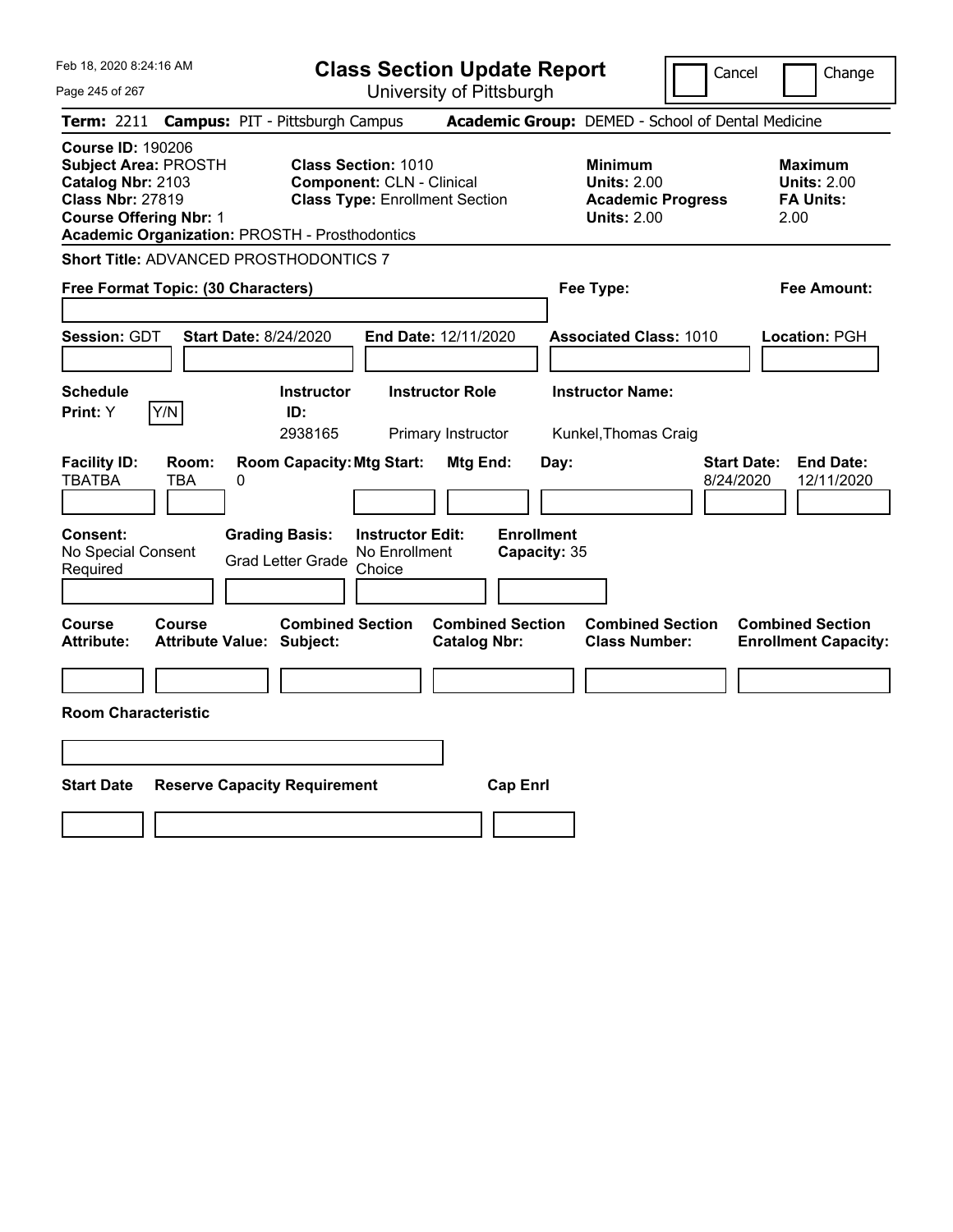|  | Feb 18, 2020 8:24:16 AM |  |
|--|-------------------------|--|
|  |                         |  |

Page 246 of 267

**Class Section Update Report**

Cancel Change

|                                                                                                                                          |                     | Term: 2211 Campus: PIT - Pittsburgh Campus                                                 |                                                               |                                                |                                           | Academic Group: DEMED - School of Dental Medicine                                      |                                                                   |
|------------------------------------------------------------------------------------------------------------------------------------------|---------------------|--------------------------------------------------------------------------------------------|---------------------------------------------------------------|------------------------------------------------|-------------------------------------------|----------------------------------------------------------------------------------------|-------------------------------------------------------------------|
| <b>Course ID: 120283</b><br><b>Subject Area: PROSTH</b><br>Catalog Nbr: 2110<br><b>Class Nbr: 28935</b><br><b>Course Offering Nbr: 1</b> |                     | Academic Organization: PROSTH - Prosthodontics                                             | <b>Class Section: 1010</b><br><b>Component: LEC - Lecture</b> | <b>Class Type: Enrollment Section</b>          |                                           | <b>Minimum</b><br><b>Units: 1.00</b><br><b>Academic Progress</b><br><b>Units: 1.00</b> | <b>Maximum</b><br><b>Units: 1.00</b><br><b>FA Units:</b><br>1.00  |
|                                                                                                                                          |                     | Short Title: ADV MAXILLOFACIAL PROSTH 1                                                    |                                                               |                                                |                                           |                                                                                        |                                                                   |
| Free Format Topic: (30 Characters)                                                                                                       |                     |                                                                                            |                                                               |                                                |                                           | Fee Type:                                                                              | <b>Fee Amount:</b>                                                |
| Session: GDT                                                                                                                             |                     | <b>Start Date: 8/24/2020</b>                                                               |                                                               | End Date: 12/11/2020                           |                                           | <b>Associated Class: 1010</b>                                                          | Location: PGH                                                     |
| <b>Schedule</b><br>Print: Y                                                                                                              | Y/N                 | <b>Instructor</b><br>ID:                                                                   |                                                               | <b>Instructor Role</b>                         |                                           | <b>Instructor Name:</b>                                                                |                                                                   |
|                                                                                                                                          |                     | 2917230                                                                                    |                                                               | Primary Instructor                             |                                           | Krzesinski, Maribeth                                                                   |                                                                   |
| <b>Facility ID:</b><br><b>TBATBA</b><br>Consent:<br>No Special Consent<br>Required                                                       | Room:<br><b>TBA</b> | <b>Room Capacity: Mtg Start:</b><br>0<br><b>Grading Basis:</b><br><b>Grad Letter Grade</b> | <b>Instructor Edit:</b><br>No Enrollment<br>Choice            | Mtg End:                                       | Day:<br><b>Enrollment</b><br>Capacity: 35 |                                                                                        | <b>Start Date:</b><br><b>End Date:</b><br>12/11/2020<br>8/24/2020 |
| Course<br><b>Attribute:</b>                                                                                                              | <b>Course</b>       | <b>Combined Section</b><br><b>Attribute Value: Subject:</b>                                |                                                               | <b>Combined Section</b><br><b>Catalog Nbr:</b> |                                           | <b>Combined Section</b><br><b>Class Number:</b>                                        | <b>Combined Section</b><br><b>Enrollment Capacity:</b>            |
|                                                                                                                                          |                     |                                                                                            |                                                               |                                                |                                           |                                                                                        |                                                                   |
| <b>Room Characteristic</b>                                                                                                               |                     |                                                                                            |                                                               |                                                |                                           |                                                                                        |                                                                   |
|                                                                                                                                          |                     |                                                                                            |                                                               |                                                |                                           |                                                                                        |                                                                   |
| <b>Start Date</b>                                                                                                                        |                     | <b>Reserve Capacity Requirement</b>                                                        |                                                               | <b>Cap Enrl</b>                                |                                           |                                                                                        |                                                                   |
|                                                                                                                                          |                     |                                                                                            |                                                               |                                                |                                           |                                                                                        |                                                                   |
|                                                                                                                                          |                     |                                                                                            |                                                               |                                                |                                           |                                                                                        |                                                                   |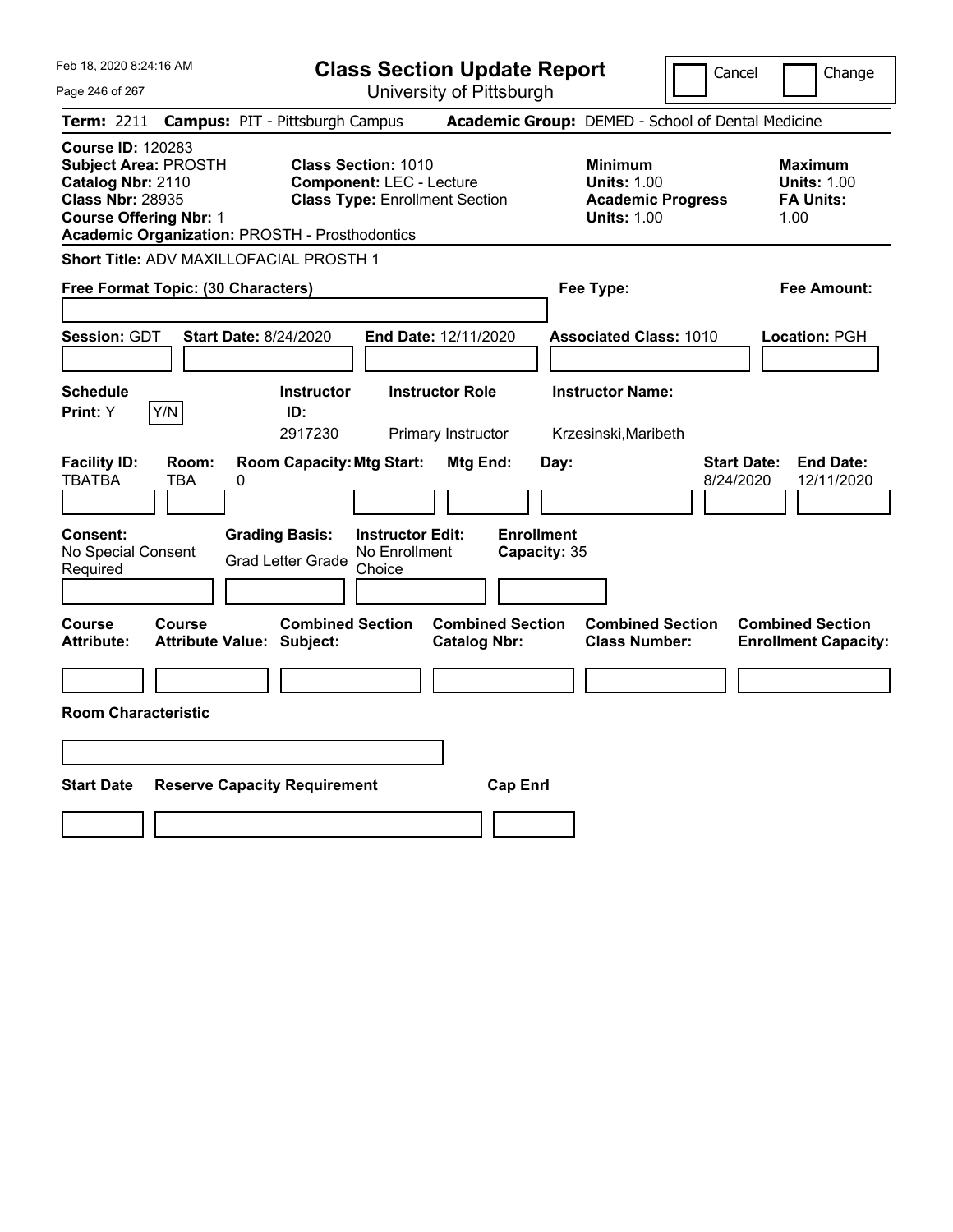Feb 18, 2020 8:24:16 AM Page 247 of 267 **Class Section Update Report** University of Pittsburgh Cancel Change **Term:** 2211 **Campus:** PIT - Pittsburgh Campus **Academic Group:** DEMED - School of Dental Medicine **Course ID:** 120284 **Subject Area:** PROSTH **Class Section:** 1010 **Minimum Maximum Catalog Nbr:** 2117 **Component:** SEM - Seminar **Units:** 2.00 **Units:** 2.00 **Class Nbr:** 12563 **Class Type:** Enrollment Section **Academic Progress FA Units: Course Offering Nbr:** 1 **Units:** 2.00 2.00 **Academic Organization:** PROSTH - Prosthodontics **Short Title:** IMPLANT PROSTHODONTICS SEM 1 **Free Format Topic: (30 Characters) Fee Type: Fee Amount: Session:** GDT **Start Date:** 8/24/2020 **End Date:** 12/11/2020 **Associated Class:** 1010 **Location:** PGH **Schedule Instructor Instructor Role Instructor Name: Print:**  $Y$   $|Y/N|$  **ID:** 2901775 Primary Instructor Kukunas,Steve J **Facility ID: Room: Room Capacity:Mtg Start: Mtg End: Day: Start Date: End Date:** TBATBA TBA 0 8/24/2020 12/11/2020 **Consent: Grading Basis: Instructor Edit: Enrollment** No Special Consent Grad Letter Grade No Enrollment Choice **Capacity:** 10 **Course Course Combined Section Combined Section Combined Section Combined Section Attribute: Attribute Value: Subject: Catalog Nbr: Class Number: Enrollment Capacity: Room Characteristic Start Date Reserve Capacity Requirement Cap Enrl**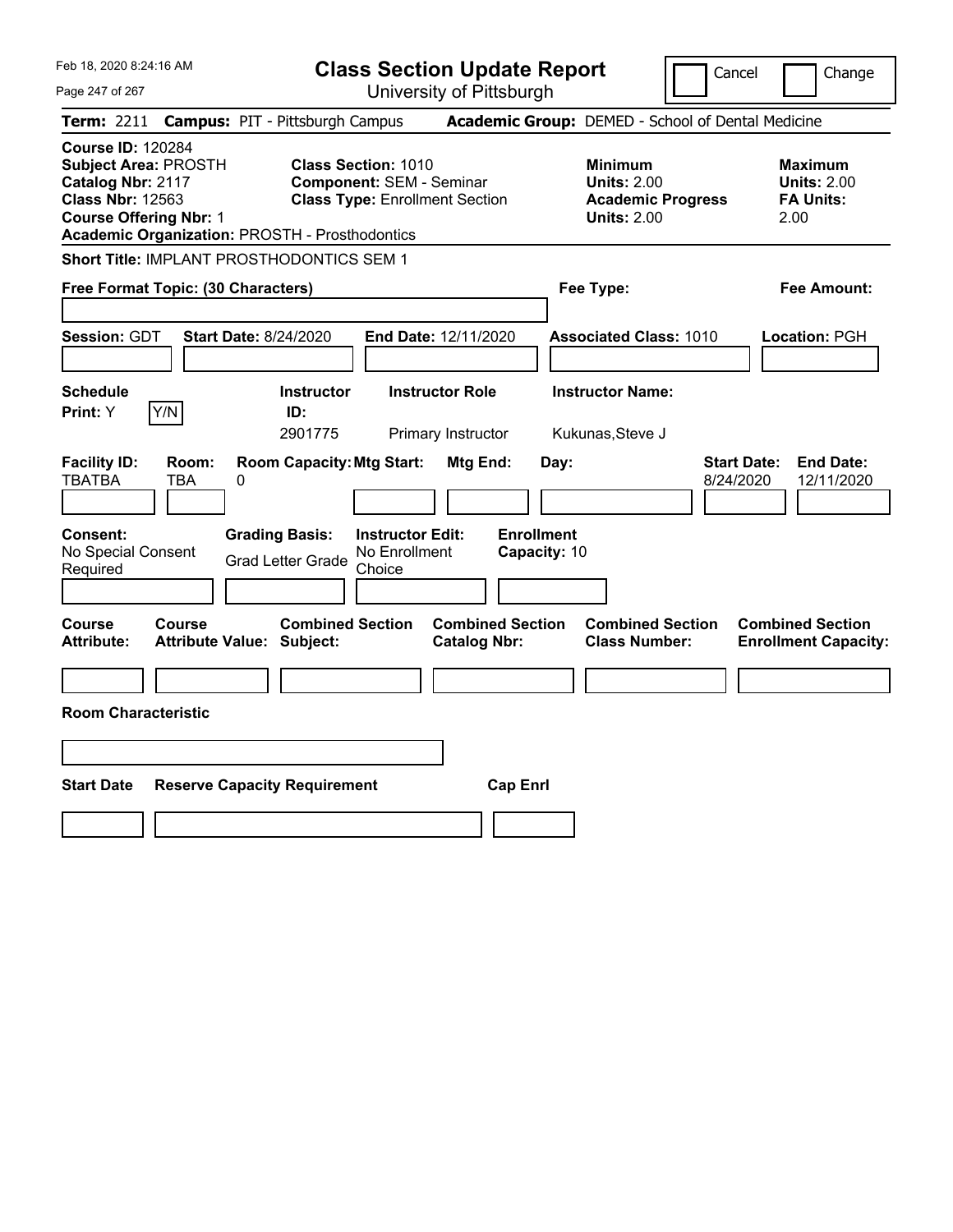Feb 18, 2020 8:24:16 AM Page 248 of 267 **Class Section Update Report** University of Pittsburgh Cancel Change **Term:** 2211 **Campus:** PIT - Pittsburgh Campus **Academic Group:** DEMED - School of Dental Medicine **Course ID:** 120292 **Subject Area:** PROSTH **Class Section:** 1010 **Minimum Maximum Catalog Nbr:** 2150 **Component:** SEM - Seminar **Units:** 2.00 **Units:** 2.00 **Class Nbr:** 28941 **Class Type:** Enrollment Section **Academic Progress FA Units: Course Offering Nbr:** 1 **Units:** 2.00 2.00 **Academic Organization:** PROSTH - Prosthodontics **Short Title:** PROSTHODONTICS SEMINAR 1 **Free Format Topic: (30 Characters) Fee Type: Fee Amount: Session:** GDT **Start Date:** 8/24/2020 **End Date:** 12/11/2020 **Associated Class:** 1010 **Location:** PGH **Schedule Instructor Instructor Role Instructor Name: Print:**  $Y$   $|Y/N|$  **ID:** 2938165 Primary Instructor Kunkel,Thomas Craig **Facility ID: Room: Room Capacity:Mtg Start: Mtg End: Day: Start Date: End Date:** TBATBA TBA 0 8/24/2020 12/11/2020 **Consent: Grading Basis: Instructor Edit: Enrollment** No Special Consent Grad Letter Grade No Enrollment Choice **Capacity:** 35 **Course Course Combined Section Combined Section Combined Section Combined Section Attribute: Attribute Value: Subject: Catalog Nbr: Class Number: Enrollment Capacity: Room Characteristic Start Date Reserve Capacity Requirement Cap Enrl**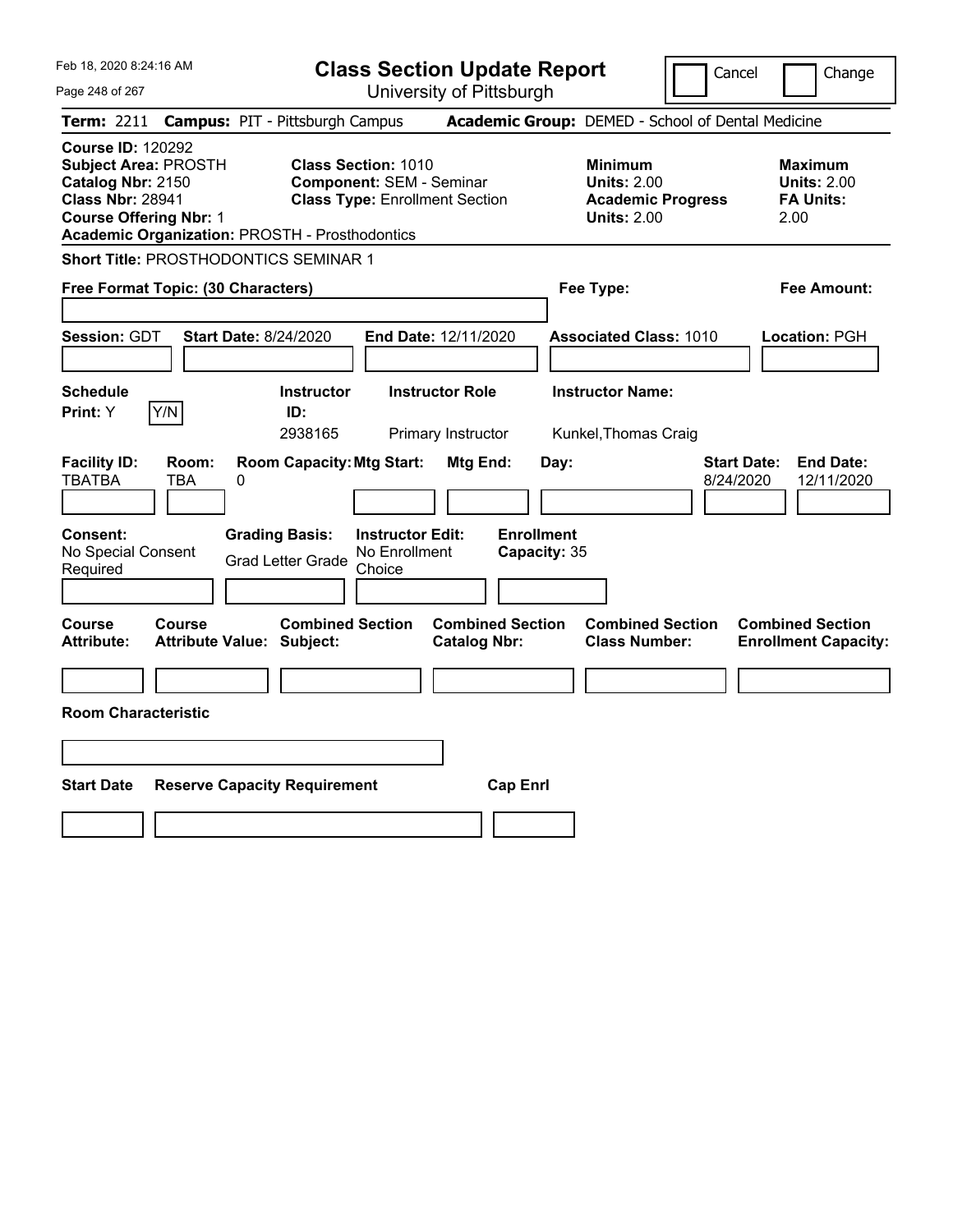Feb 18, 2020 8:24:16 AM Page 249 of 267 **Class Section Update Report** University of Pittsburgh Cancel Change **Term:** 2211 **Campus:** PIT - Pittsburgh Campus **Academic Group:** DEMED - School of Dental Medicine **Course ID:** 120294 **Subject Area:** PROSTH **Class Section:** 1010 **Minimum Maximum Catalog Nbr:** 2170 **Component:** SEM - Seminar **Units:** 2.00 **Units:** 2.00 **Class Nbr:** 12500 **Class Type:** Enrollment Section **Academic Progress FA Units: Course Offering Nbr:** 1 **Units:** 2.00 2.00 **Academic Organization:** PROSTH - Prosthodontics **Short Title:** PROSTHODONTICS SEMINAR 3 **Free Format Topic: (30 Characters) Fee Type: Fee Amount: Session:** GDT **Start Date:** 8/24/2020 **End Date:** 12/11/2020 **Associated Class:** 1010 **Location:** PGH **Schedule Instructor Instructor Role Instructor Name: Print:**  $Y$   $|Y/N|$  **ID:** 2938165 Primary Instructor Kunkel,Thomas Craig **Facility ID: Room: Room Capacity:Mtg Start: Mtg End: Day: Start Date: End Date:** TBATBA TBA 0 8/24/2020 12/11/2020 **Consent: Grading Basis: Instructor Edit: Enrollment** No Special Consent Grad Letter Grade No Enrollment Choice **Capacity:** 5 **Course Course Combined Section Combined Section Combined Section Combined Section Attribute: Attribute Value: Subject: Catalog Nbr: Class Number: Enrollment Capacity: Room Characteristic Start Date Reserve Capacity Requirement Cap Enrl**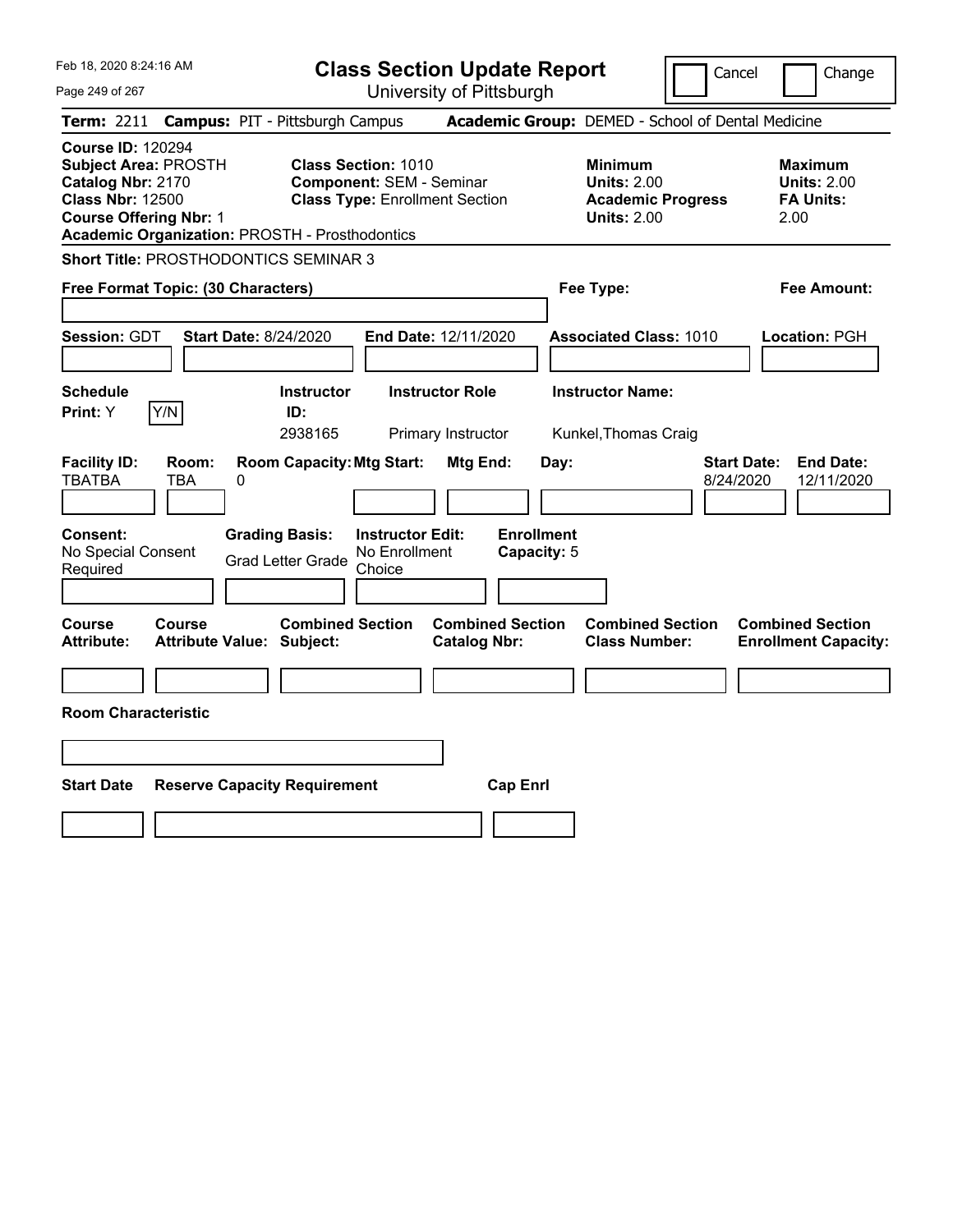| Feb 18, 2020 8:24:16 AM |
|-------------------------|
|                         |

Page 250 of 267 University of Pittsburgh Cancel Change **Term:** 2211 **Campus:** PIT - Pittsburgh Campus **Academic Group:** DEMED - School of Dental Medicine **Course ID:** 120297 **Subject Area:** PROSTH **Class Section:** 1010 **Minimum Maximum Catalog Nbr:** 2182 **Component:** SEM - Seminar **Units:** 1.00 **Units:** 1.00 **Class Nbr:** 28938 **Class Type:** Enrollment Section **Academic Progress FA Units: Course Offering Nbr: 1 1.00 1.00 1.00 1.00 1.00 1.00 1.00 1.00 1.00 Academic Organization:** PROSTH - Prosthodontics **Short Title:** PROSTHODONTICS SEMINAR 5 **Free Format Topic: (30 Characters) Fee Type: Fee Amount: Session:** GDT **Start Date:** 8/24/2020 **End Date:** 12/11/2020 **Associated Class:** 1010 **Location:** PGH **Schedule Instructor Instructor Role Instructor Name: Print:**  $Y$   $|Y/N|$  **ID:** 2938165 Primary Instructor Kunkel,Thomas Craig **Facility ID: Room: Room Capacity:Mtg Start: Mtg End: Day: Start Date: End Date:** TBATBA TBA 0 8/24/2020 12/11/2020 **Consent: Grading Basis: Instructor Edit: Enrollment** No Special Consent No Special Consent Grad Letter Grade No Enrollment<br>Required Choice Choice **Capacity:** 35 **Course Course Combined Section Combined Section Combined Section Combined Section Attribute: Attribute Value: Subject: Catalog Nbr: Class Number: Enrollment Capacity: Room Characteristic Start Date Reserve Capacity Requirement Cap Enrl**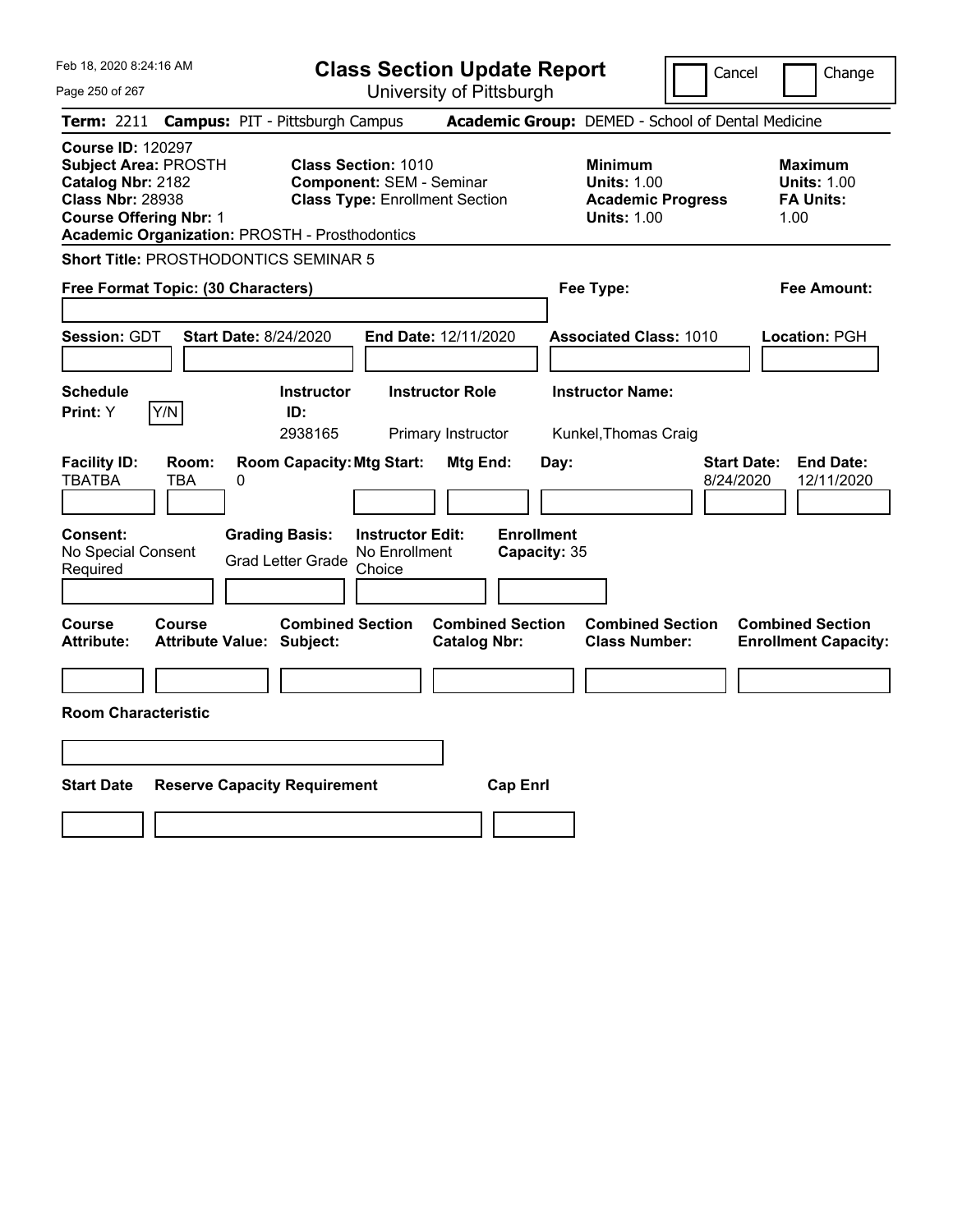Page 251 of 267

**Class Section Update Report**

Cancel Change

|                                                                                                                                                                                                                                                                                                                                                                                                    |                                                      | Term: 2211 Campus: PIT - Pittsburgh Campus           |                        |                                                | Academic Group: DEMED - School of Dental Medicine |                                                                                        |  |                                                                  |
|----------------------------------------------------------------------------------------------------------------------------------------------------------------------------------------------------------------------------------------------------------------------------------------------------------------------------------------------------------------------------------------------------|------------------------------------------------------|------------------------------------------------------|------------------------|------------------------------------------------|---------------------------------------------------|----------------------------------------------------------------------------------------|--|------------------------------------------------------------------|
| <b>Course ID: 120300</b><br><b>Subject Area: PROSTH</b><br><b>Class Section: 1010</b><br>Catalog Nbr: 2210<br><b>Component: CLN - Clinical</b><br><b>Class Nbr: 12503</b><br><b>Class Type: Enrollment Section</b><br><b>Course Offering Nbr: 1</b><br>Academic Organization: PROSTH - Prosthodontics                                                                                              |                                                      |                                                      |                        |                                                |                                                   | <b>Minimum</b><br><b>Units: 1.00</b><br><b>Academic Progress</b><br><b>Units: 1.00</b> |  | <b>Maximum</b><br><b>Units: 9.00</b><br><b>FA Units:</b><br>1.00 |
| <b>Short Title: SPECIAL PROSTHODONTICS CLINIC</b>                                                                                                                                                                                                                                                                                                                                                  |                                                      |                                                      |                        |                                                |                                                   |                                                                                        |  |                                                                  |
| Free Format Topic: (30 Characters)                                                                                                                                                                                                                                                                                                                                                                 |                                                      |                                                      |                        |                                                |                                                   | Fee Type:                                                                              |  | <b>Fee Amount:</b>                                               |
| Session: GDT                                                                                                                                                                                                                                                                                                                                                                                       | End Date: 12/11/2020<br><b>Start Date: 8/24/2020</b> |                                                      |                        |                                                |                                                   | <b>Associated Class: 1010</b>                                                          |  | Location: PGH                                                    |
| <b>Schedule</b><br>Print: Y                                                                                                                                                                                                                                                                                                                                                                        | Y/N                                                  | <b>Instructor</b><br>ID:<br>2938165                  | <b>Instructor Role</b> | Primary Instructor                             |                                                   | <b>Instructor Name:</b><br>Kunkel, Thomas Craig                                        |  |                                                                  |
| <b>Facility ID:</b><br><b>Room Capacity: Mtg Start:</b><br>Mtg End:<br><b>Start Date:</b><br><b>End Date:</b><br>Room:<br>Day:<br><b>TBATBA</b><br><b>TBA</b><br>$\Omega$<br>8/24/2020<br>12/11/2020<br><b>Enrollment</b><br><b>Grading Basis:</b><br><b>Instructor Edit:</b><br>Consent:<br>No Special Consent<br>No Enrollment<br>Capacity: 10<br><b>Grad Letter Grade</b><br>Required<br>Choice |                                                      |                                                      |                        |                                                |                                                   |                                                                                        |  |                                                                  |
| Course<br><b>Attribute:</b>                                                                                                                                                                                                                                                                                                                                                                        | Course                                               | <b>Combined Section</b><br>Attribute Value: Subject: |                        | <b>Combined Section</b><br><b>Catalog Nbr:</b> |                                                   | <b>Combined Section</b><br><b>Class Number:</b>                                        |  | <b>Combined Section</b><br><b>Enrollment Capacity:</b>           |
|                                                                                                                                                                                                                                                                                                                                                                                                    |                                                      |                                                      |                        |                                                |                                                   |                                                                                        |  |                                                                  |
| <b>Room Characteristic</b>                                                                                                                                                                                                                                                                                                                                                                         |                                                      |                                                      |                        |                                                |                                                   |                                                                                        |  |                                                                  |
|                                                                                                                                                                                                                                                                                                                                                                                                    |                                                      |                                                      |                        |                                                |                                                   |                                                                                        |  |                                                                  |
| <b>Start Date</b><br><b>Reserve Capacity Requirement</b><br><b>Cap Enrl</b>                                                                                                                                                                                                                                                                                                                        |                                                      |                                                      |                        |                                                |                                                   |                                                                                        |  |                                                                  |
|                                                                                                                                                                                                                                                                                                                                                                                                    |                                                      |                                                      |                        |                                                |                                                   |                                                                                        |  |                                                                  |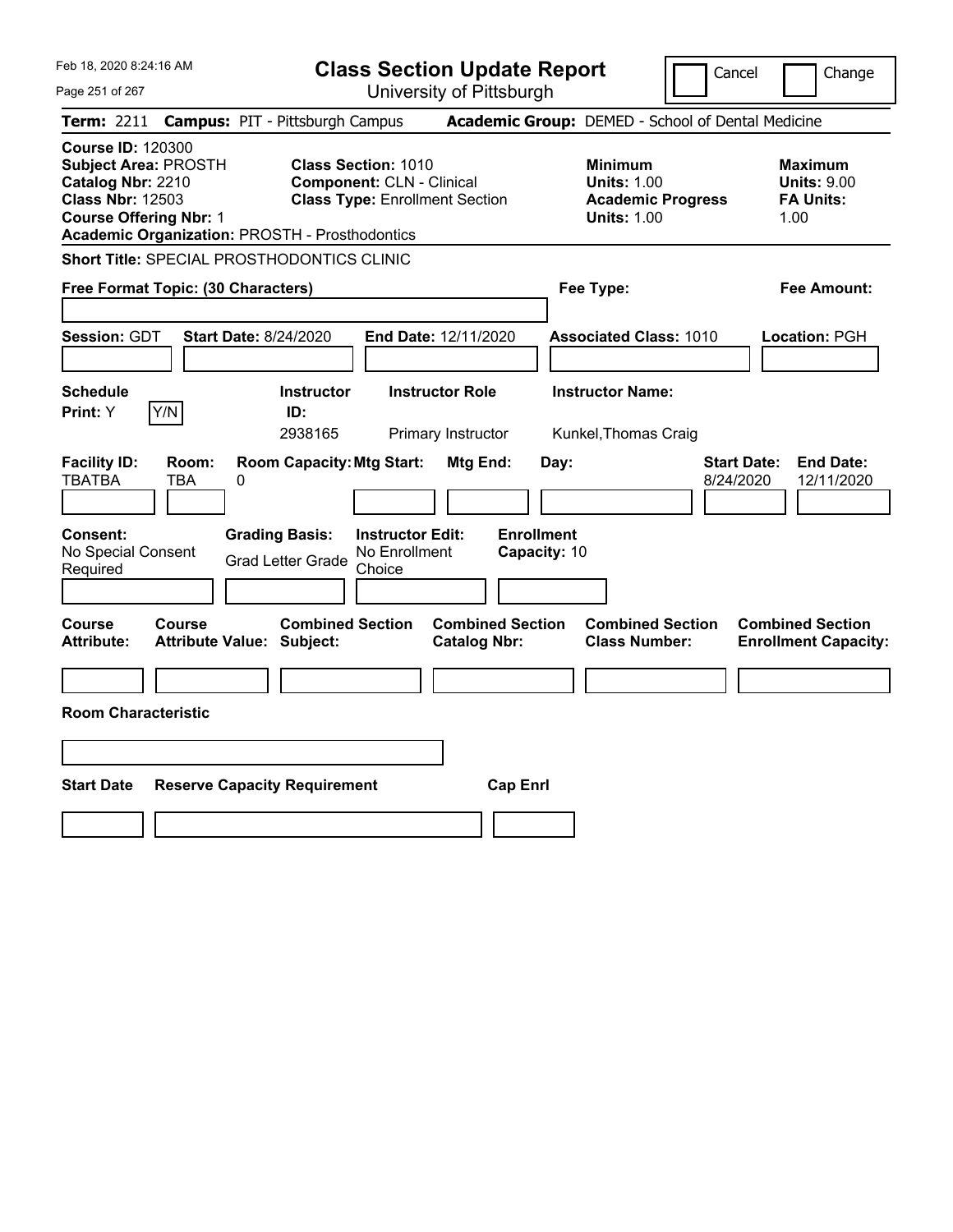| Feb 18, 2020 8:24:16 AM                                                                                                                                                                    | <b>Class Section Update Report</b>                                                                                                                                 | Cancel                                                                                 | Change                                                            |
|--------------------------------------------------------------------------------------------------------------------------------------------------------------------------------------------|--------------------------------------------------------------------------------------------------------------------------------------------------------------------|----------------------------------------------------------------------------------------|-------------------------------------------------------------------|
| Page 252 of 267                                                                                                                                                                            | University of Pittsburgh                                                                                                                                           |                                                                                        |                                                                   |
| Term: 2211                                                                                                                                                                                 | <b>Campus: PIT - Pittsburgh Campus</b>                                                                                                                             | Academic Group: DEMED - School of Dental Medicine                                      |                                                                   |
| <b>Course ID: 120301</b><br>Subject Area: PROSTH<br>Catalog Nbr: 2211<br><b>Class Nbr: 12533</b><br><b>Course Offering Nbr: 1</b><br><b>Academic Organization: PROSTH - Prosthodontics</b> | <b>Class Section: 1070</b><br><b>Component: SEM - Seminar</b><br><b>Class Type: Enrollment Section</b>                                                             | <b>Minimum</b><br><b>Units: 2.00</b><br><b>Academic Progress</b><br><b>Units: 2.00</b> | <b>Maximum</b><br><b>Units: 2.00</b><br><b>FA Units:</b><br>2.00  |
| Short Title: COMPREHNSV TREATMENT PLANNG 1                                                                                                                                                 |                                                                                                                                                                    |                                                                                        |                                                                   |
| Free Format Topic: (30 Characters)                                                                                                                                                         |                                                                                                                                                                    | Fee Type:                                                                              | Fee Amount:                                                       |
| <b>Session: GDT</b><br><b>Start Date: 8/24/2020</b>                                                                                                                                        | End Date: 12/11/2020                                                                                                                                               | <b>Associated Class: 1070</b>                                                          | Location: PGH                                                     |
| <b>Schedule</b>                                                                                                                                                                            | <b>Instructor</b><br><b>Instructor Role</b>                                                                                                                        | <b>Instructor Name:</b>                                                                |                                                                   |
| Y/N<br>Print: Y                                                                                                                                                                            | ID:<br>2906194<br>Primary Instructor                                                                                                                               | Azarbal, Mohsen                                                                        |                                                                   |
| <b>Facility ID:</b><br>Room:<br><b>SALK00403</b><br>00403<br>25<br>Consent:<br>No Special Consent<br>Required<br>Basis                                                                     | <b>Room Capacity: Mtg Start:</b><br>Mtg End:<br>12:00 PM<br>12:50 PM<br><b>Grading Basis:</b><br><b>Instructor Edit:</b><br>Grad LG/SU3<br>No Enrollment<br>Choice | Day:<br>Th<br><b>Enrollment</b><br>Capacity: 25                                        | <b>End Date:</b><br><b>Start Date:</b><br>8/24/2020<br>12/11/2020 |
| Course<br><b>Course</b><br><b>Attribute:</b><br><b>Attribute Value: Subject:</b>                                                                                                           | <b>Combined Section</b><br><b>Combined Section</b><br><b>Catalog Nbr:</b>                                                                                          | <b>Combined Section</b><br><b>Class Number:</b>                                        | <b>Combined Section</b><br><b>Enrollment Capacity:</b>            |
|                                                                                                                                                                                            |                                                                                                                                                                    |                                                                                        |                                                                   |
| <b>Room Characteristic</b><br>PeopleSoft - Scheduled (PS)                                                                                                                                  |                                                                                                                                                                    |                                                                                        |                                                                   |
| <b>Start Date</b><br><b>Reserve Capacity Requirement</b>                                                                                                                                   | <b>Cap Enrl</b>                                                                                                                                                    |                                                                                        |                                                                   |
|                                                                                                                                                                                            |                                                                                                                                                                    |                                                                                        |                                                                   |
|                                                                                                                                                                                            |                                                                                                                                                                    |                                                                                        |                                                                   |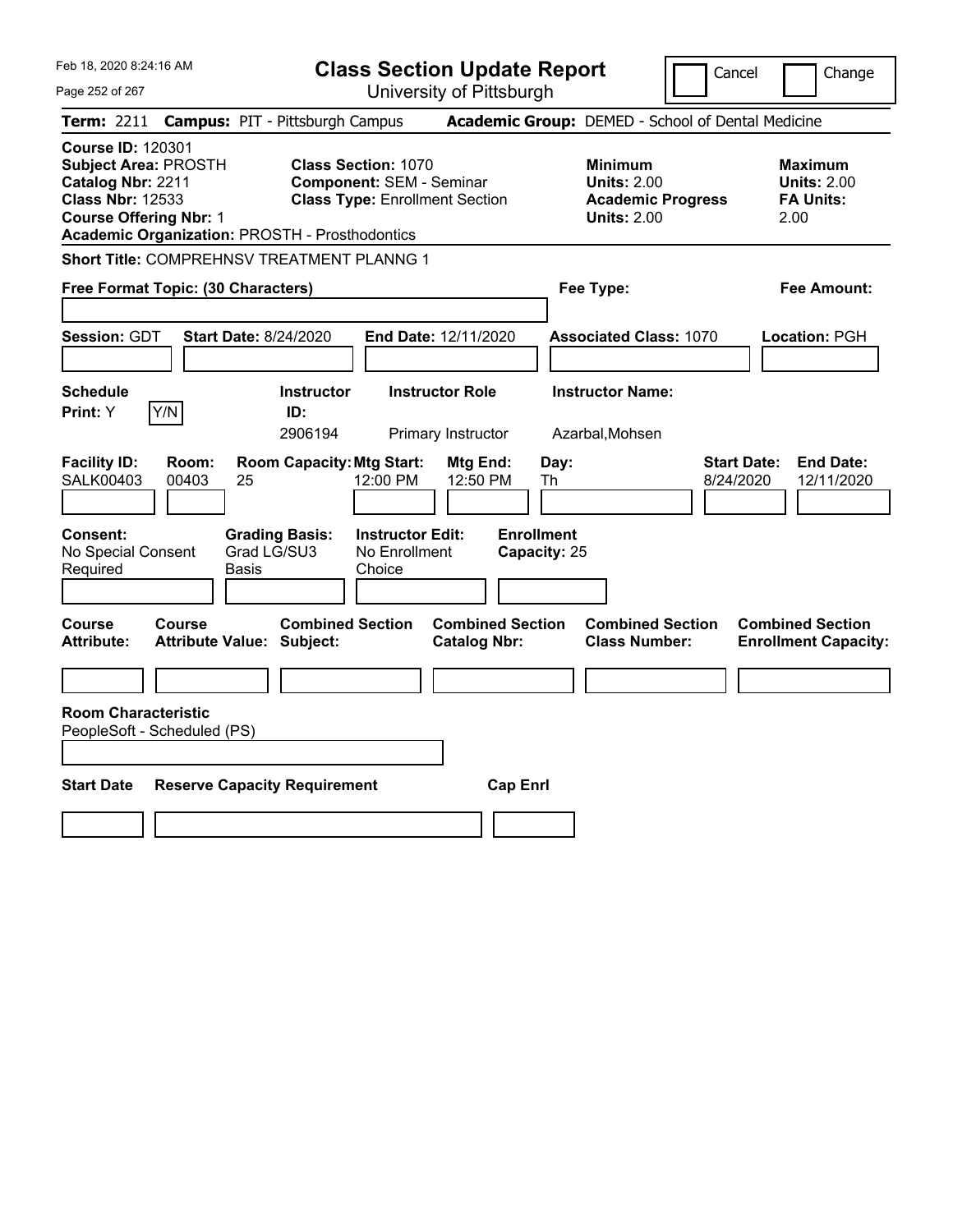| Feb 18, 2020 8:24:16 AM<br>Page 253 of 267                                                                                               | <b>Class Section Update Report</b><br>University of Pittsburgh                                                                                                  | Cancel                                                                                 | Change                                                    |
|------------------------------------------------------------------------------------------------------------------------------------------|-----------------------------------------------------------------------------------------------------------------------------------------------------------------|----------------------------------------------------------------------------------------|-----------------------------------------------------------|
| <b>Term:</b> 2211                                                                                                                        | <b>Campus: PIT - Pittsburgh Campus</b>                                                                                                                          | Academic Group: DEMED - School of Dental Medicine                                      |                                                           |
| <b>Course ID: 120307</b><br><b>Subject Area: PROSTH</b><br>Catalog Nbr: 2240<br><b>Class Nbr: 28934</b><br><b>Course Offering Nbr: 1</b> | <b>Class Section: 1010</b><br><b>Component: SEM - Seminar</b><br><b>Class Type: Enrollment Section</b><br><b>Academic Organization: PROSTH - Prosthodontics</b> | <b>Minimum</b><br><b>Units: 2.00</b><br><b>Academic Progress</b><br><b>Units: 2.00</b> | Maximum<br><b>Units: 2.00</b><br><b>FA Units:</b><br>2.00 |
| Short Title: LITERATURE REVIEW 1                                                                                                         |                                                                                                                                                                 |                                                                                        |                                                           |
| Free Format Topic: (30 Characters)                                                                                                       |                                                                                                                                                                 | Fee Type:                                                                              | Fee Amount:                                               |
| <b>Session: GDT</b><br><b>Schedule</b><br>Y/N<br><b>Print:</b> Y                                                                         | <b>Start Date: 8/24/2020</b><br>End Date: 12/11/2020<br><b>Instructor</b><br><b>Instructor Role</b><br>ID:                                                      | <b>Associated Class: 1010</b><br><b>Instructor Name:</b>                               | Location: PGH                                             |
| Room:<br><b>Facility ID:</b><br><b>TBATBA</b><br>TBA                                                                                     | 2919656<br>Primary Instructor<br><b>Room Capacity: Mtg Start:</b><br>Mtg End:<br>0                                                                              | Charneco, Antonio R<br>Day:<br>8/24/2020                                               | <b>Start Date:</b><br><b>End Date:</b><br>12/11/2020      |
| <b>Consent:</b><br>No Special Consent<br>Required                                                                                        | <b>Grading Basis:</b><br><b>Instructor Edit:</b><br>No Enrollment<br><b>Grad Letter Grade</b><br>Choice                                                         | <b>Enrollment</b><br>Capacity: 35                                                      |                                                           |
| Course<br>Course<br>Attribute:                                                                                                           | <b>Combined Section</b><br><b>Combined Section</b><br><b>Attribute Value: Subject:</b><br><b>Catalog Nbr:</b>                                                   | <b>Combined Section</b><br><b>Class Number:</b>                                        | <b>Combined Section</b><br><b>Enrollment Capacity:</b>    |
| <b>Room Characteristic</b>                                                                                                               |                                                                                                                                                                 |                                                                                        |                                                           |
|                                                                                                                                          |                                                                                                                                                                 |                                                                                        |                                                           |
| <b>Start Date</b>                                                                                                                        | <b>Reserve Capacity Requirement</b><br><b>Cap Enrl</b>                                                                                                          |                                                                                        |                                                           |
|                                                                                                                                          |                                                                                                                                                                 |                                                                                        |                                                           |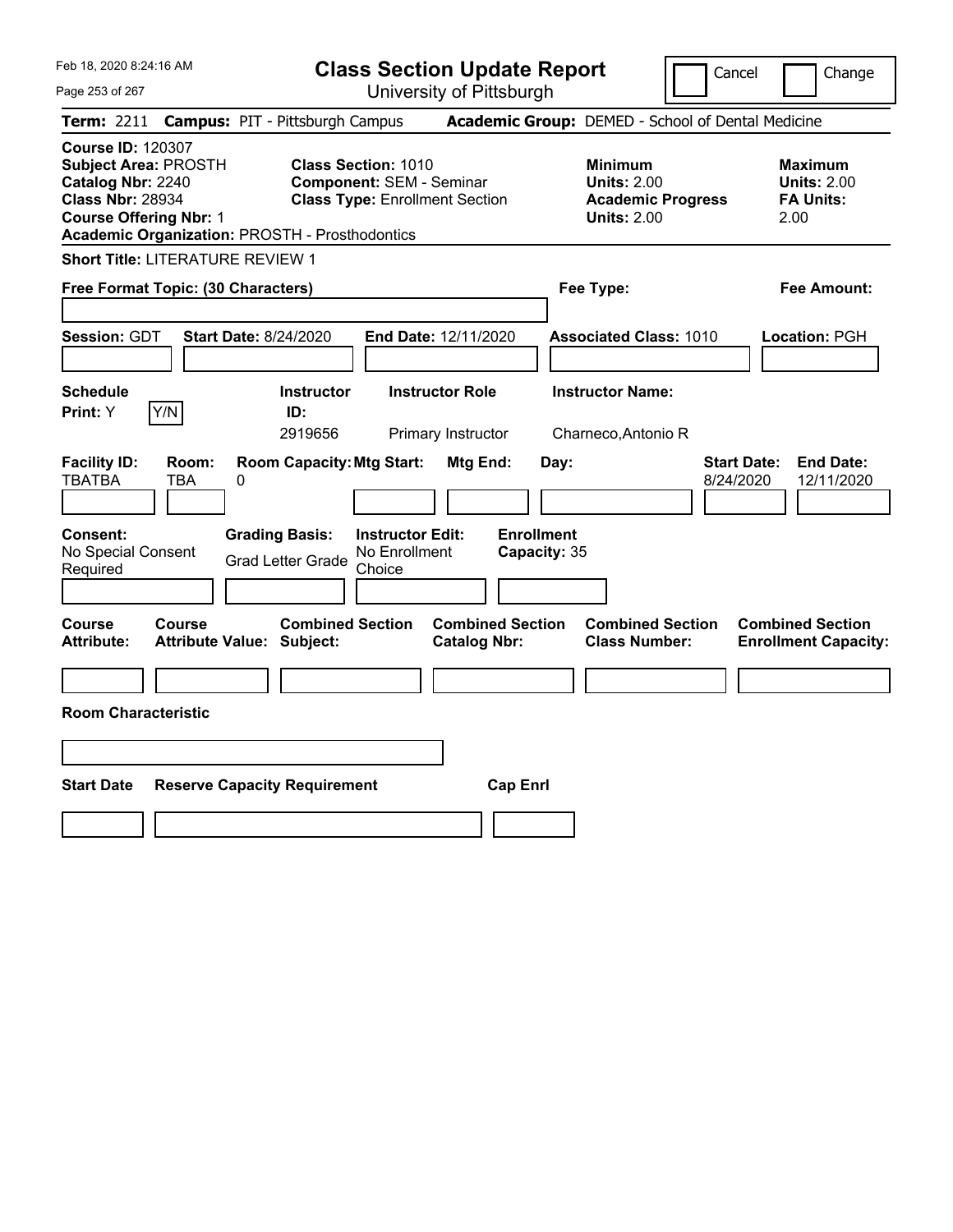Feb 18, 2020 8:24:16 AM Page 254 of 267 **Class Section Update Report** University of Pittsburgh Cancel | Change **Term:** 2211 **Campus:** PIT - Pittsburgh Campus **Academic Group:** DEMED - School of Dental Medicine **Course ID:** 120311 **Subject Area:** PROSTH **Class Section:** 1010 **Minimum Maximum Catalog Nbr: 2260 Component: SEM - Seminar <b>Component: 8EM - Seminar Units: 2.00 Units: 2.00 Class Nbr: 12501 Class Type: Enrollment Section Academic Progress FA Units: Class Type:** Enrollment Section **Academic Progress FA Units: Course Offering Nbr:** 1 **Units:** 2.00 2.00 **Academic Organization:** PROSTH - Prosthodontics **Short Title:** LITERATURE REVIEW 3 **Free Format Topic: (30 Characters) Fee Type: Fee Amount: Session:** GDT **Start Date:** 8/24/2020 **End Date:** 12/11/2020 **Associated Class:** 1010 **Location:** PGH **Schedule Instructor Instructor Role Instructor Name: Print:**  $Y$   $|Y/N|$  **ID:** 2919656 Primary Instructor Charneco,Antonio R **Facility ID: Room: Room Capacity:Mtg Start: Mtg End: Day: Start Date: End Date:** TBATBA TBA 0 8/24/2020 12/11/2020 **Consent: Grading Basis: Instructor Edit: Enrollment** No Special Consent Grad Letter Grade No Enrollment Choice **Capacity:** 5 **Course Course Combined Section Combined Section Combined Section Combined Section Attribute: Attribute Value: Subject: Catalog Nbr: Class Number: Enrollment Capacity: Room Characteristic Start Date Reserve Capacity Requirement Cap Enrl**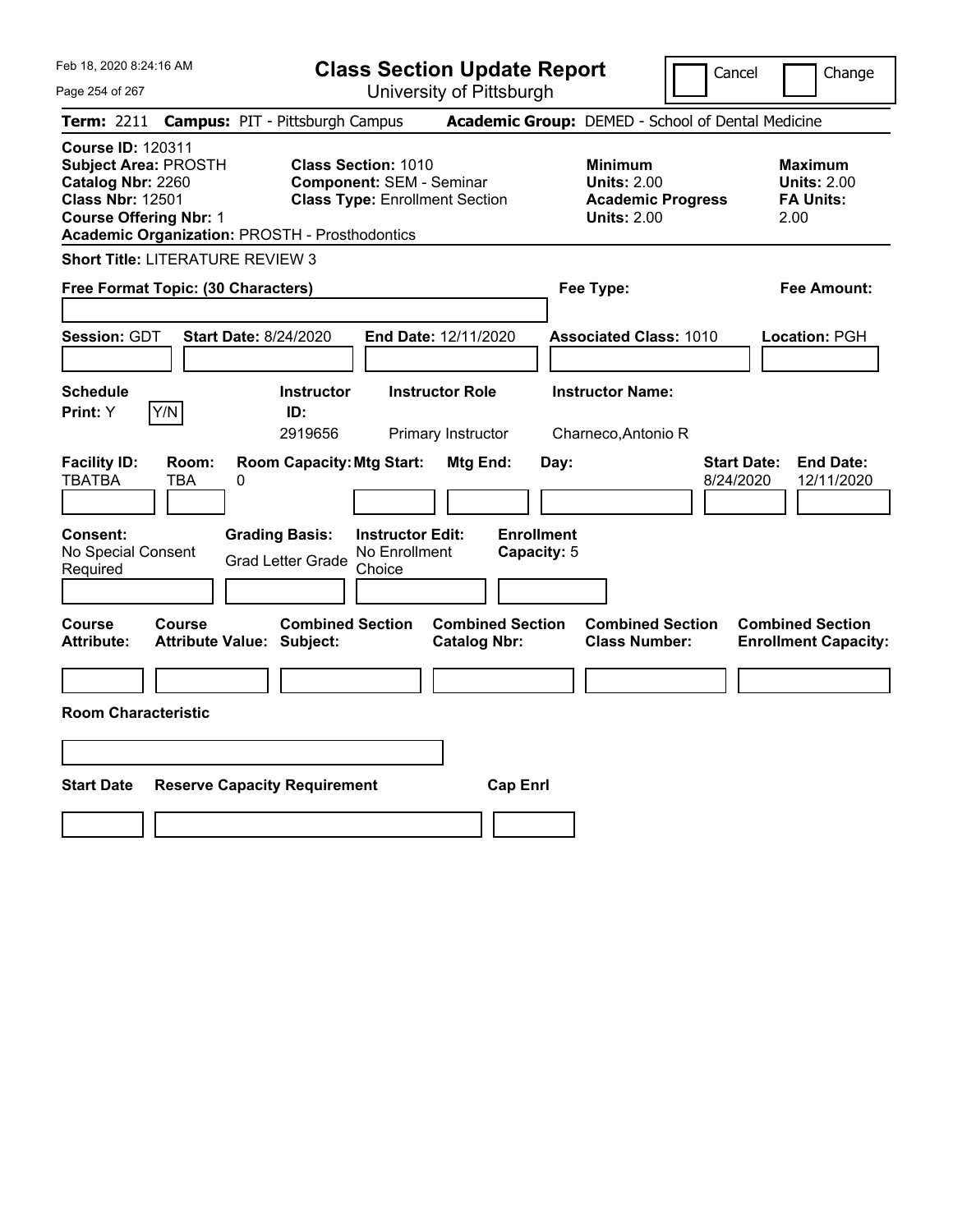|  | Feb 18, 2020 8:24:16 AM |  |
|--|-------------------------|--|
|  |                         |  |

**Class Section Update Report** University of Pittsburgh

Cancel Change

Page 255 of 267

| <b>Course ID: 120315</b><br>Subject Area: PROSTH<br><b>Class Section: 1010</b><br><b>Minimum</b><br><b>Maximum</b><br>Catalog Nbr: 2273<br><b>Component: SEM - Seminar</b><br><b>Units: 1.00</b><br><b>Units: 1.00</b><br><b>Class Nbr: 28936</b><br><b>Class Type: Enrollment Section</b><br><b>Academic Progress</b><br><b>FA Units:</b><br><b>Course Offering Nbr: 1</b><br><b>Units: 1.00</b><br>1.00<br><b>Academic Organization: PROSTH - Prosthodontics</b><br>Short Title: LITERATURE REVIEW 5<br>Free Format Topic: (30 Characters)<br>Fee Type:<br>Fee Amount:<br><b>Session: GDT</b><br><b>Start Date: 8/24/2020</b><br>End Date: 12/11/2020<br><b>Associated Class: 1010</b><br>Location: PGH<br><b>Instructor Name:</b><br><b>Schedule</b><br><b>Instructor</b><br><b>Instructor Role</b><br>Y/N<br>ID:<br>Print: Y<br>2919656<br>Charneco, Antonio R<br>Primary Instructor<br><b>Facility ID:</b><br><b>Room Capacity: Mtg Start:</b><br><b>Start Date:</b><br>Room:<br>Mtg End:<br>Day:<br><b>TBATBA</b><br>TBA<br>0<br>8/24/2020<br><b>Enrollment</b><br>Consent:<br><b>Grading Basis:</b><br><b>Instructor Edit:</b><br>No Special Consent<br>No Enrollment<br>Capacity: 35<br><b>Grad Letter Grade</b><br>Required<br>Choice<br><b>Combined Section</b><br><b>Combined Section</b><br><b>Combined Section</b><br><b>Combined Section</b><br><b>Course</b><br>Course<br>Attribute:<br><b>Attribute Value: Subject:</b><br><b>Catalog Nbr:</b><br><b>Class Number:</b><br><b>Enrollment Capacity:</b> |                                |
|-----------------------------------------------------------------------------------------------------------------------------------------------------------------------------------------------------------------------------------------------------------------------------------------------------------------------------------------------------------------------------------------------------------------------------------------------------------------------------------------------------------------------------------------------------------------------------------------------------------------------------------------------------------------------------------------------------------------------------------------------------------------------------------------------------------------------------------------------------------------------------------------------------------------------------------------------------------------------------------------------------------------------------------------------------------------------------------------------------------------------------------------------------------------------------------------------------------------------------------------------------------------------------------------------------------------------------------------------------------------------------------------------------------------------------------------------------------------------------------------------------------------------|--------------------------------|
|                                                                                                                                                                                                                                                                                                                                                                                                                                                                                                                                                                                                                                                                                                                                                                                                                                                                                                                                                                                                                                                                                                                                                                                                                                                                                                                                                                                                                                                                                                                       |                                |
|                                                                                                                                                                                                                                                                                                                                                                                                                                                                                                                                                                                                                                                                                                                                                                                                                                                                                                                                                                                                                                                                                                                                                                                                                                                                                                                                                                                                                                                                                                                       |                                |
|                                                                                                                                                                                                                                                                                                                                                                                                                                                                                                                                                                                                                                                                                                                                                                                                                                                                                                                                                                                                                                                                                                                                                                                                                                                                                                                                                                                                                                                                                                                       |                                |
|                                                                                                                                                                                                                                                                                                                                                                                                                                                                                                                                                                                                                                                                                                                                                                                                                                                                                                                                                                                                                                                                                                                                                                                                                                                                                                                                                                                                                                                                                                                       |                                |
|                                                                                                                                                                                                                                                                                                                                                                                                                                                                                                                                                                                                                                                                                                                                                                                                                                                                                                                                                                                                                                                                                                                                                                                                                                                                                                                                                                                                                                                                                                                       |                                |
|                                                                                                                                                                                                                                                                                                                                                                                                                                                                                                                                                                                                                                                                                                                                                                                                                                                                                                                                                                                                                                                                                                                                                                                                                                                                                                                                                                                                                                                                                                                       | <b>End Date:</b><br>12/11/2020 |
|                                                                                                                                                                                                                                                                                                                                                                                                                                                                                                                                                                                                                                                                                                                                                                                                                                                                                                                                                                                                                                                                                                                                                                                                                                                                                                                                                                                                                                                                                                                       |                                |
|                                                                                                                                                                                                                                                                                                                                                                                                                                                                                                                                                                                                                                                                                                                                                                                                                                                                                                                                                                                                                                                                                                                                                                                                                                                                                                                                                                                                                                                                                                                       |                                |
| <b>Room Characteristic</b>                                                                                                                                                                                                                                                                                                                                                                                                                                                                                                                                                                                                                                                                                                                                                                                                                                                                                                                                                                                                                                                                                                                                                                                                                                                                                                                                                                                                                                                                                            |                                |
| <b>Start Date</b><br><b>Cap Enrl</b><br><b>Reserve Capacity Requirement</b>                                                                                                                                                                                                                                                                                                                                                                                                                                                                                                                                                                                                                                                                                                                                                                                                                                                                                                                                                                                                                                                                                                                                                                                                                                                                                                                                                                                                                                           |                                |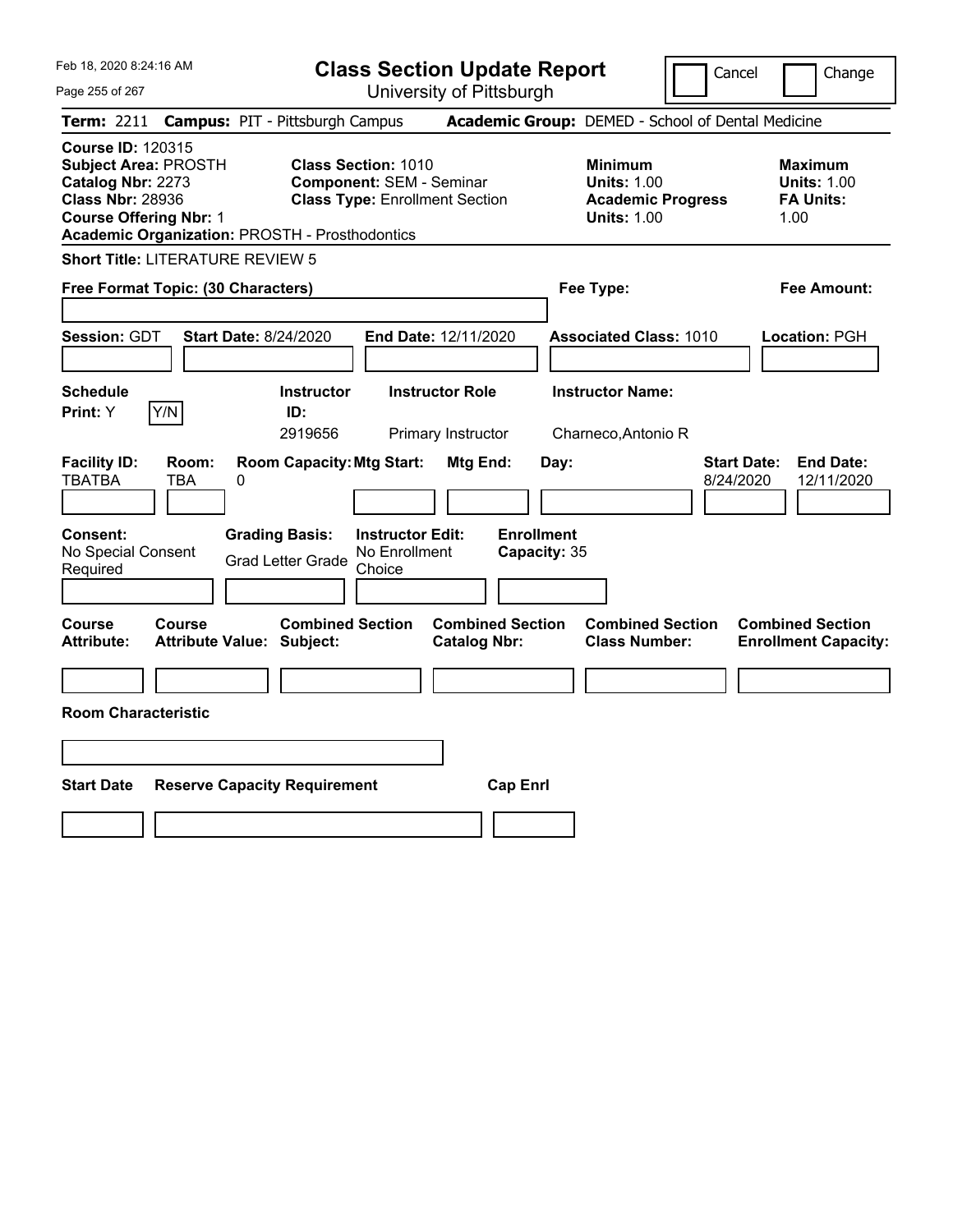|  | Feb 18, 2020 8:24:16 AM |
|--|-------------------------|
|  |                         |

**Class Section Update Report** University of Pittsburgh

Cancel Change

Page 256 of 267

|                                                                                                                                          |                     | Term: 2211 Campus: PIT - Pittsburgh Campus                  |                                                                                                        |                                                |           | Academic Group: DEMED - School of Dental Medicine                                      |                                 |                                                                  |
|------------------------------------------------------------------------------------------------------------------------------------------|---------------------|-------------------------------------------------------------|--------------------------------------------------------------------------------------------------------|------------------------------------------------|-----------|----------------------------------------------------------------------------------------|---------------------------------|------------------------------------------------------------------|
| <b>Course ID: 183385</b><br><b>Subject Area: PROSTH</b><br>Catalog Nbr: 2305<br><b>Class Nbr: 28939</b><br><b>Course Offering Nbr: 1</b> |                     | <b>Academic Organization: PROSTH - Prosthodontics</b>       | <b>Class Section: 1010</b><br><b>Component: LEC - Lecture</b><br><b>Class Type: Enrollment Section</b> |                                                |           | <b>Minimum</b><br><b>Units: 1.00</b><br><b>Academic Progress</b><br><b>Units: 1.00</b> |                                 | <b>Maximum</b><br><b>Units: 1.00</b><br><b>FA Units:</b><br>1.00 |
| <b>Short Title: CEREC BASIC TRAINING</b>                                                                                                 |                     |                                                             |                                                                                                        |                                                |           |                                                                                        |                                 |                                                                  |
| Free Format Topic: (30 Characters)                                                                                                       |                     |                                                             |                                                                                                        |                                                | Fee Type: |                                                                                        |                                 | <b>Fee Amount:</b>                                               |
| Session: GDT                                                                                                                             |                     | <b>Start Date: 8/24/2020</b>                                | End Date: 12/11/2020                                                                                   |                                                |           | <b>Associated Class: 1010</b>                                                          |                                 | Location: PGH                                                    |
| <b>Schedule</b><br>Print: Y                                                                                                              | Y/N                 | <b>Instructor</b><br>ID:<br>2919656                         | <b>Instructor Role</b>                                                                                 | Primary Instructor                             |           | <b>Instructor Name:</b><br>Charneco, Antonio R                                         |                                 |                                                                  |
| <b>Facility ID:</b><br><b>TBATBA</b>                                                                                                     | Room:<br><b>TBA</b> | <b>Room Capacity: Mtg Start:</b><br>0                       |                                                                                                        | Mtg End:                                       | Day:      |                                                                                        | <b>Start Date:</b><br>8/24/2020 | <b>End Date:</b><br>12/11/2020                                   |
| Consent:<br>No Special Consent<br>Required                                                                                               |                     | <b>Grading Basis:</b><br><b>Grad HSU Basis</b>              | <b>Instructor Edit:</b><br>No Enrollment<br>Choice                                                     | <b>Enrollment</b><br>Capacity: 35              |           |                                                                                        |                                 |                                                                  |
| Course<br><b>Attribute:</b>                                                                                                              | Course              | <b>Combined Section</b><br><b>Attribute Value: Subject:</b> |                                                                                                        | <b>Combined Section</b><br><b>Catalog Nbr:</b> |           | <b>Combined Section</b><br><b>Class Number:</b>                                        |                                 | <b>Combined Section</b><br><b>Enrollment Capacity:</b>           |
|                                                                                                                                          |                     |                                                             |                                                                                                        |                                                |           |                                                                                        |                                 |                                                                  |
| <b>Room Characteristic</b>                                                                                                               |                     |                                                             |                                                                                                        |                                                |           |                                                                                        |                                 |                                                                  |
|                                                                                                                                          |                     |                                                             |                                                                                                        |                                                |           |                                                                                        |                                 |                                                                  |
| <b>Start Date</b>                                                                                                                        |                     | <b>Reserve Capacity Requirement</b>                         |                                                                                                        | <b>Cap Enrl</b>                                |           |                                                                                        |                                 |                                                                  |
|                                                                                                                                          |                     |                                                             |                                                                                                        |                                                |           |                                                                                        |                                 |                                                                  |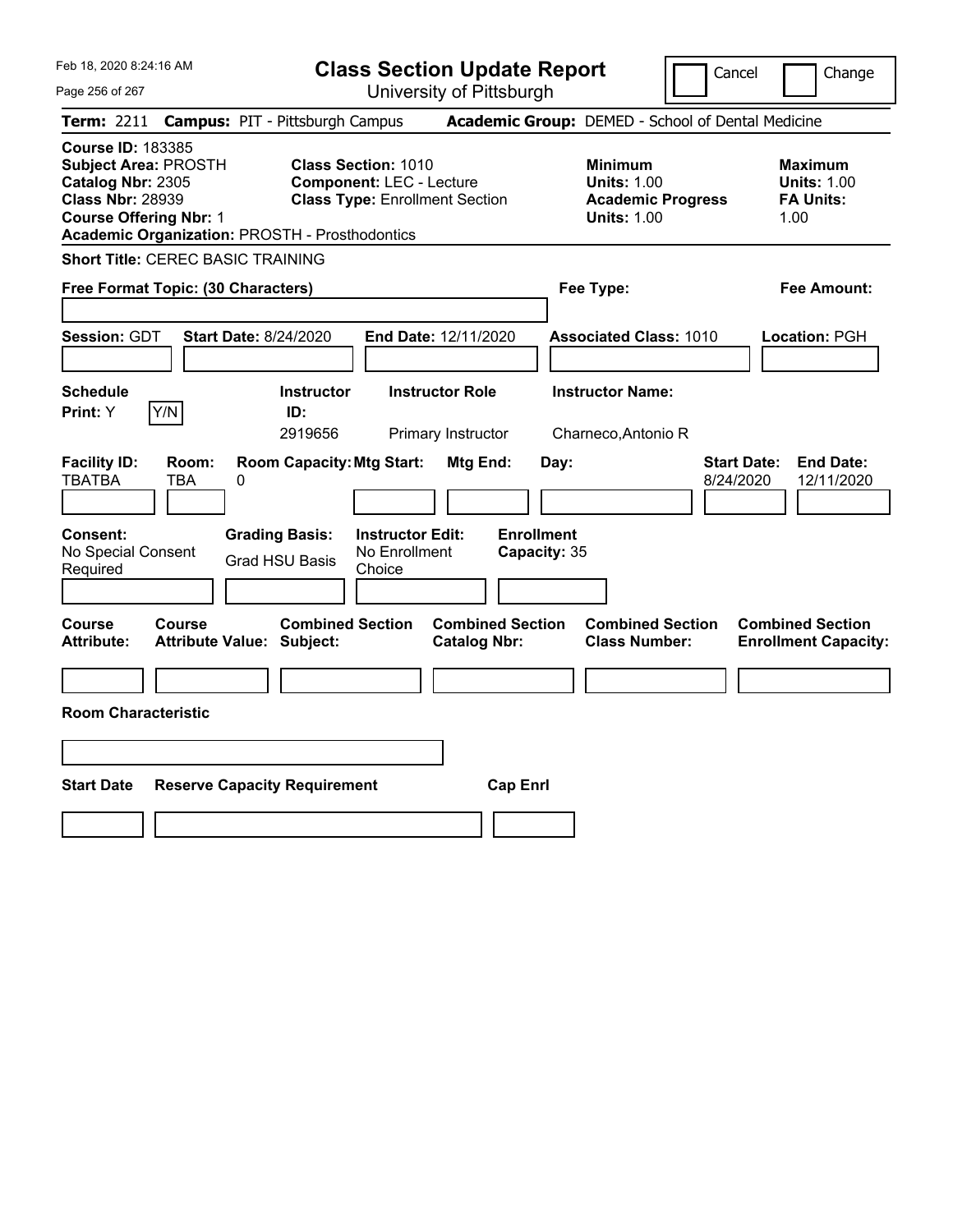| Feb 18, 2020 8:24:16 AM<br>Page 257 of 267                                                                                                                                                        | <b>Class Section Update Report</b><br>University of Pittsburgh                                                                                                           | Cancel                                                                                 | Change                                                            |
|---------------------------------------------------------------------------------------------------------------------------------------------------------------------------------------------------|--------------------------------------------------------------------------------------------------------------------------------------------------------------------------|----------------------------------------------------------------------------------------|-------------------------------------------------------------------|
| Term: 2211                                                                                                                                                                                        | <b>Campus: PIT - Pittsburgh Campus</b>                                                                                                                                   | Academic Group: DEMED - School of Dental Medicine                                      |                                                                   |
| <b>Course ID: 120337</b><br><b>Subject Area: PROSTH</b><br>Catalog Nbr: 5211<br><b>Class Nbr: 12565</b><br><b>Course Offering Nbr: 1</b><br><b>Academic Organization: PROSTH - Prosthodontics</b> | <b>Class Section: 1070</b><br><b>Component: LEC - Lecture</b><br><b>Class Type: Enrollment Section</b>                                                                   | <b>Minimum</b><br><b>Units: 1.00</b><br><b>Academic Progress</b><br><b>Units: 1.00</b> | <b>Maximum</b><br><b>Units: 1.00</b><br><b>FA Units:</b><br>1.00  |
| <b>Short Title: FIXED PARTIAL DENTURES 1</b>                                                                                                                                                      |                                                                                                                                                                          |                                                                                        |                                                                   |
| Free Format Topic: (30 Characters)                                                                                                                                                                |                                                                                                                                                                          | Fee Type:                                                                              | <b>Fee Amount:</b>                                                |
| Session: GDT<br><b>Start Date: 8/24/2020</b>                                                                                                                                                      | End Date: 12/11/2020                                                                                                                                                     | <b>Associated Class: 1070</b>                                                          | Location: PGH                                                     |
| <b>Schedule</b>                                                                                                                                                                                   | <b>Instructor</b><br><b>Instructor Role</b>                                                                                                                              | <b>Instructor Name:</b>                                                                |                                                                   |
| Y/N<br><b>Print:</b> Y                                                                                                                                                                            | ID:                                                                                                                                                                      |                                                                                        |                                                                   |
| <b>Facility ID:</b><br>Room:<br><b>SALK00458</b><br>00458<br>120<br><b>Consent:</b><br>No Special Consent<br><b>ABCF</b>                                                                          | 2903752<br>Primary Instructor<br><b>Room Capacity: Mtg Start:</b><br>Mtg End:<br>9:00 AM<br>9:50 AM<br><b>Grading Basis:</b><br><b>Instructor Edit:</b><br>No Enrollment | Young, William H<br>Day:<br>Th<br><b>Enrollment</b><br>Capacity: 90                    | <b>Start Date:</b><br><b>End Date:</b><br>8/24/2020<br>12/11/2020 |
| Required                                                                                                                                                                                          | Choice                                                                                                                                                                   |                                                                                        |                                                                   |
| Course<br>Course<br><b>Attribute:</b><br><b>Attribute Value: Subject:</b>                                                                                                                         | <b>Combined Section</b><br><b>Combined Section</b><br><b>Catalog Nbr:</b>                                                                                                | <b>Combined Section</b><br><b>Class Number:</b>                                        | <b>Combined Section</b><br><b>Enrollment Capacity:</b>            |
|                                                                                                                                                                                                   |                                                                                                                                                                          |                                                                                        |                                                                   |
| <b>Room Characteristic</b><br>PeopleSoft - Scheduled (PS)                                                                                                                                         |                                                                                                                                                                          |                                                                                        |                                                                   |
|                                                                                                                                                                                                   |                                                                                                                                                                          |                                                                                        |                                                                   |
| <b>Start Date</b>                                                                                                                                                                                 | <b>Reserve Capacity Requirement</b><br><b>Cap Enrl</b>                                                                                                                   |                                                                                        |                                                                   |
|                                                                                                                                                                                                   |                                                                                                                                                                          |                                                                                        |                                                                   |
|                                                                                                                                                                                                   |                                                                                                                                                                          |                                                                                        |                                                                   |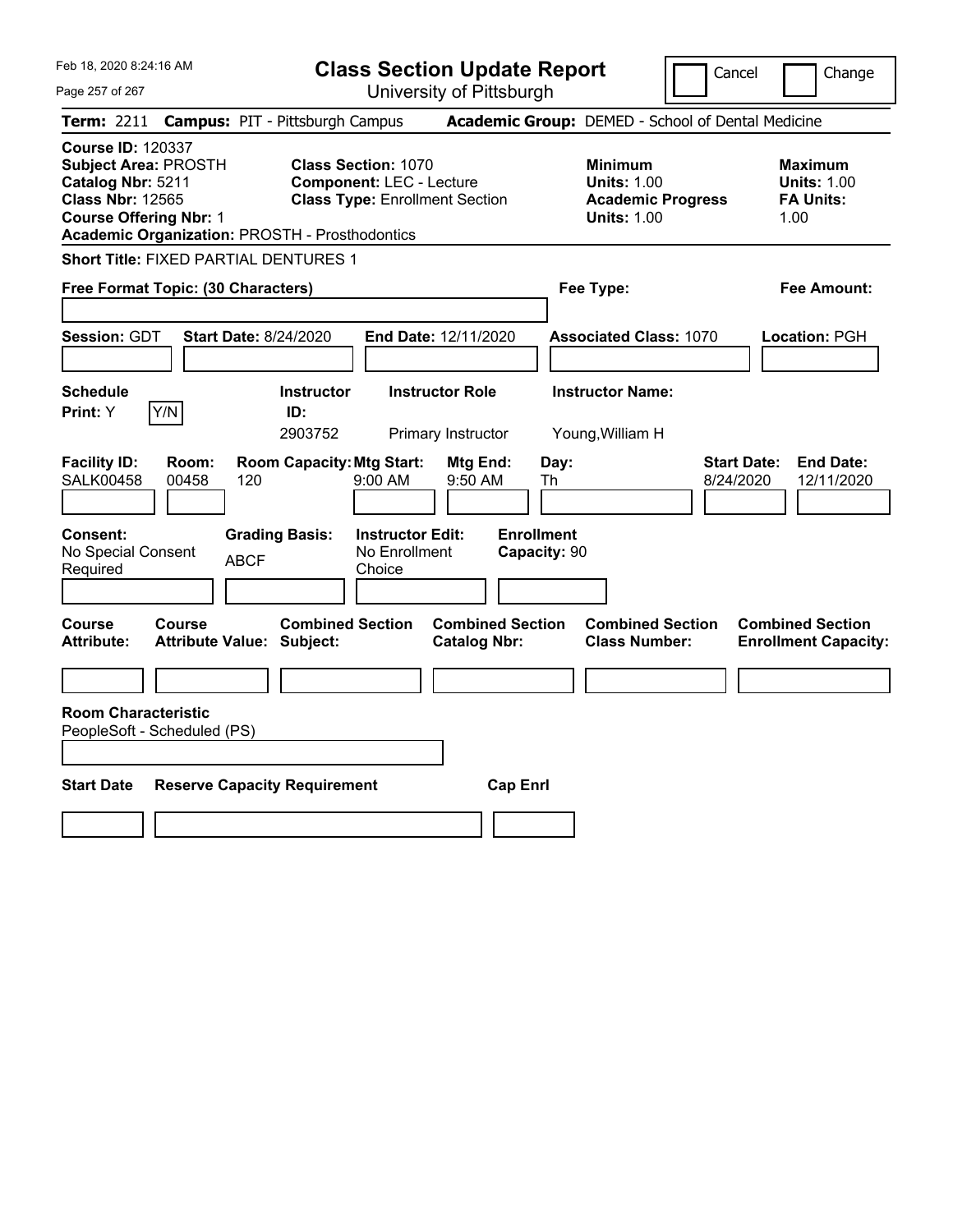| Feb 18, 2020 8:24:16 AM<br>Page 258 of 267                                                                                                                                                        | <b>Class Section Update Report</b><br>University of Pittsburgh                                                   |                                                                                        | Cancel<br>Change                                                  |
|---------------------------------------------------------------------------------------------------------------------------------------------------------------------------------------------------|------------------------------------------------------------------------------------------------------------------|----------------------------------------------------------------------------------------|-------------------------------------------------------------------|
| Term: 2211                                                                                                                                                                                        | <b>Campus: PIT - Pittsburgh Campus</b>                                                                           | Academic Group: DEMED - School of Dental Medicine                                      |                                                                   |
| <b>Course ID: 171796</b><br><b>Subject Area: PROSTH</b><br>Catalog Nbr: 5213<br><b>Class Nbr: 12599</b><br><b>Course Offering Nbr: 1</b><br><b>Academic Organization: PROSTH - Prosthodontics</b> | <b>Class Section: 1030</b><br><b>Component: LEC - Lecture</b><br><b>Class Type: Enrollment Section</b>           | <b>Minimum</b><br><b>Units: 1.00</b><br><b>Academic Progress</b><br><b>Units: 1.00</b> | <b>Maximum</b><br><b>Units: 1.00</b><br><b>FA Units:</b><br>1.00  |
| <b>Short Title: COMPLETE DENTURES 1</b>                                                                                                                                                           |                                                                                                                  |                                                                                        |                                                                   |
| Free Format Topic: (30 Characters)                                                                                                                                                                |                                                                                                                  | Fee Type:                                                                              | <b>Fee Amount:</b>                                                |
| <b>Session: GDT</b><br><b>Start Date: 8/24/2020</b>                                                                                                                                               | End Date: 12/11/2020                                                                                             | <b>Associated Class: 1030</b>                                                          | <b>Location: PGH</b>                                              |
| <b>Schedule</b><br>Y/N<br>Print: Y                                                                                                                                                                | <b>Instructor</b><br><b>Instructor Role</b><br>ID:<br>2903752<br>Primary Instructor                              | <b>Instructor Name:</b><br>Young, William H                                            |                                                                   |
| <b>Facility ID:</b><br>Room:<br><b>SALK00458</b><br>00458<br>120                                                                                                                                  | <b>Room Capacity: Mtg Start:</b><br>Mtg End:<br>8:00 AM<br>8:50 AM                                               | Day:<br>Tu                                                                             | <b>Start Date:</b><br><b>End Date:</b><br>8/24/2020<br>12/11/2020 |
| Consent:<br>No Special Consent<br><b>ABCF</b><br>Required                                                                                                                                         | <b>Enrollment</b><br><b>Grading Basis:</b><br><b>Instructor Edit:</b><br>No Enrollment<br>Capacity: 90<br>Choice |                                                                                        |                                                                   |
| Course<br>Course<br><b>Attribute:</b><br><b>Attribute Value: Subject:</b>                                                                                                                         | <b>Combined Section</b><br><b>Combined Section</b><br><b>Catalog Nbr:</b>                                        | <b>Combined Section</b><br><b>Class Number:</b>                                        | <b>Combined Section</b><br><b>Enrollment Capacity:</b>            |
|                                                                                                                                                                                                   |                                                                                                                  |                                                                                        |                                                                   |
| <b>Room Characteristic</b><br>PeopleSoft - Scheduled (PS)                                                                                                                                         |                                                                                                                  |                                                                                        |                                                                   |
| <b>Start Date</b><br><b>Reserve Capacity Requirement</b>                                                                                                                                          | <b>Cap Enrl</b>                                                                                                  |                                                                                        |                                                                   |
|                                                                                                                                                                                                   |                                                                                                                  |                                                                                        |                                                                   |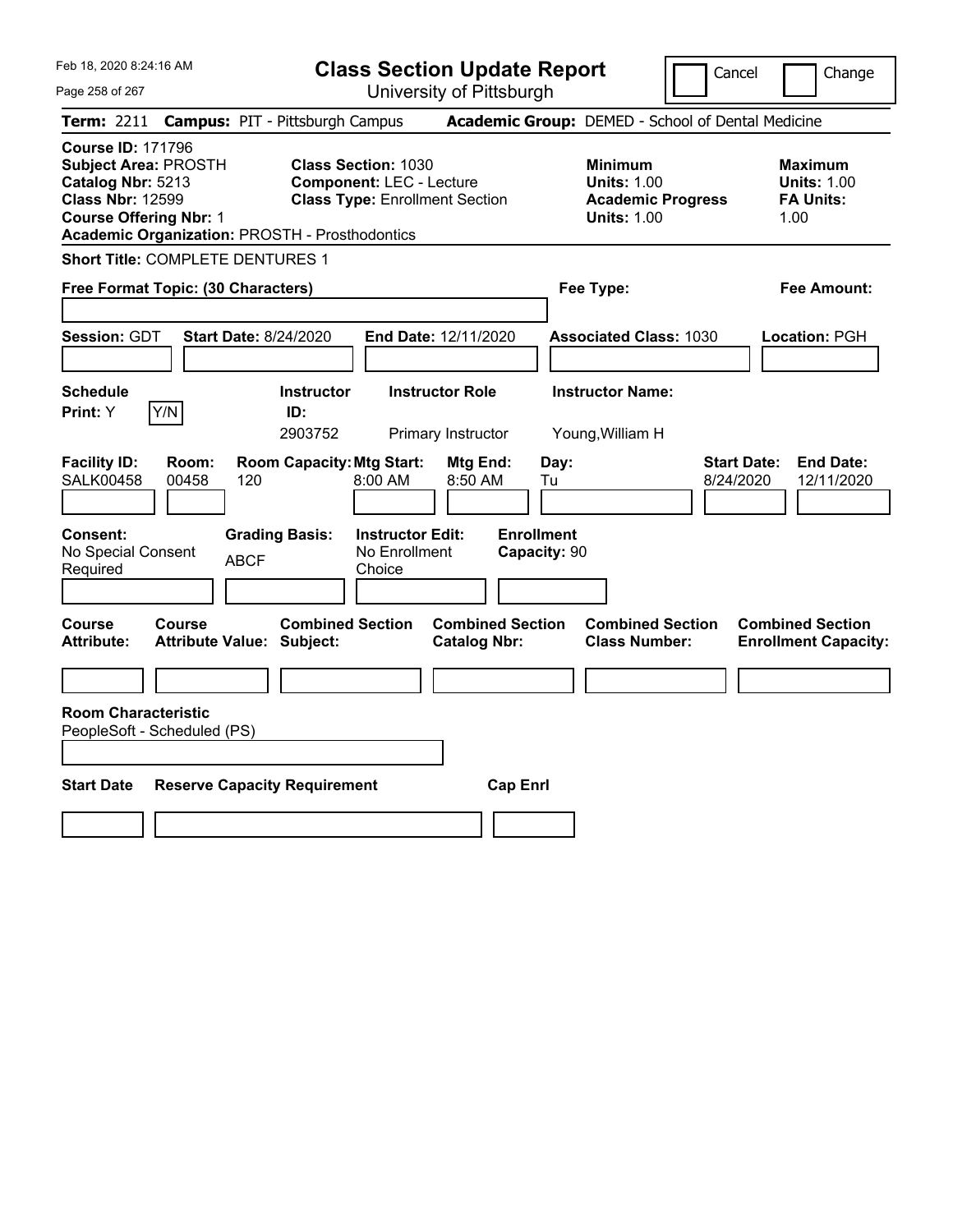| Feb 18, 2020 8:24:16 AM<br>Page 259 of 267                                                                                                                                                        | <b>Class Section Update Report</b>                                                                       | University of Pittsburgh                       |                                                                                        | Cancel<br>Change                                                  |
|---------------------------------------------------------------------------------------------------------------------------------------------------------------------------------------------------|----------------------------------------------------------------------------------------------------------|------------------------------------------------|----------------------------------------------------------------------------------------|-------------------------------------------------------------------|
| Term: 2211                                                                                                                                                                                        | <b>Campus: PIT - Pittsburgh Campus</b>                                                                   |                                                | Academic Group: DEMED - School of Dental Medicine                                      |                                                                   |
| <b>Course ID: 120339</b><br><b>Subject Area: PROSTH</b><br>Catalog Nbr: 5215<br><b>Class Nbr: 12566</b><br><b>Course Offering Nbr: 1</b><br><b>Academic Organization: PROSTH - Prosthodontics</b> | <b>Class Section: 1030</b><br><b>Component: PRA - Practicum</b><br><b>Class Type: Enrollment Section</b> |                                                | <b>Minimum</b><br><b>Units: 3.00</b><br><b>Academic Progress</b><br><b>Units: 3.00</b> | <b>Maximum</b><br><b>Units: 3.00</b><br><b>FA Units:</b><br>3.00  |
| Short Title: FIXED PARTIAL DENTURES 1 LAB                                                                                                                                                         |                                                                                                          |                                                |                                                                                        |                                                                   |
| Free Format Topic: (30 Characters)                                                                                                                                                                |                                                                                                          |                                                | Fee Type:                                                                              | Fee Amount:                                                       |
| <b>Session: GDT</b><br><b>Start Date: 8/24/2020</b>                                                                                                                                               | <b>End Date: 12/11/2020</b>                                                                              |                                                | <b>Associated Class: 1030</b>                                                          | Location: PGH                                                     |
| <b>Schedule</b>                                                                                                                                                                                   | <b>Instructor Role</b><br><b>Instructor</b>                                                              |                                                | <b>Instructor Name:</b>                                                                |                                                                   |
| Y/N<br>Print: Y                                                                                                                                                                                   | ID:<br>2903752<br>Primary Instructor                                                                     |                                                | Young, William H                                                                       |                                                                   |
| <b>Facility ID:</b><br>Room:<br><b>SALK00405</b><br>00405<br>40                                                                                                                                   | <b>Room Capacity: Mtg Start:</b><br>10:00 AM                                                             | Day:<br>Mtg End:<br>4:50 PM<br>Th              |                                                                                        | <b>Start Date:</b><br><b>End Date:</b><br>8/24/2020<br>12/11/2020 |
| <b>Consent:</b><br>No Special Consent<br><b>ABCF</b><br>Required                                                                                                                                  | <b>Grading Basis:</b><br><b>Instructor Edit:</b><br>No Enrollment<br>Choice                              | <b>Enrollment</b><br>Capacity: 100             |                                                                                        |                                                                   |
| Course<br><b>Course</b><br><b>Attribute:</b><br><b>Attribute Value: Subject:</b>                                                                                                                  | <b>Combined Section</b>                                                                                  | <b>Combined Section</b><br><b>Catalog Nbr:</b> | <b>Combined Section</b><br><b>Class Number:</b>                                        | <b>Combined Section</b><br><b>Enrollment Capacity:</b>            |
|                                                                                                                                                                                                   |                                                                                                          |                                                |                                                                                        |                                                                   |
| <b>Room Characteristic</b>                                                                                                                                                                        |                                                                                                          |                                                |                                                                                        |                                                                   |
|                                                                                                                                                                                                   |                                                                                                          |                                                |                                                                                        |                                                                   |
| <b>Start Date</b><br><b>Reserve Capacity Requirement</b>                                                                                                                                          |                                                                                                          | <b>Cap Enrl</b>                                |                                                                                        |                                                                   |
|                                                                                                                                                                                                   |                                                                                                          |                                                |                                                                                        |                                                                   |
|                                                                                                                                                                                                   |                                                                                                          |                                                |                                                                                        |                                                                   |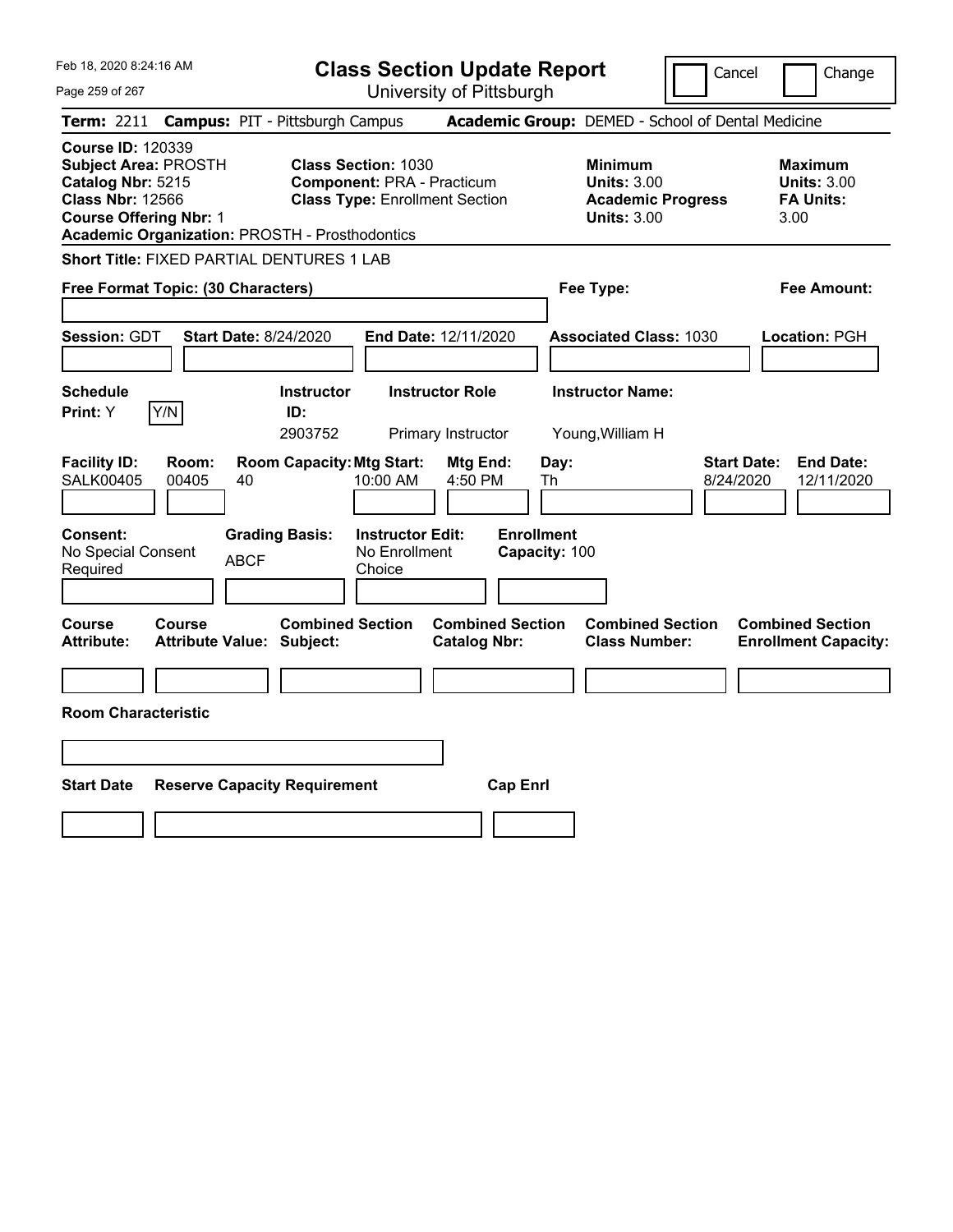| Feb 18, 2020 8:24:16 AM<br>Page 260 of 267                                                                                                                                                        | <b>Class Section Update Report</b><br>University of Pittsburgh                                                                                     | Cancel                                                                                 | Change                                                            |
|---------------------------------------------------------------------------------------------------------------------------------------------------------------------------------------------------|----------------------------------------------------------------------------------------------------------------------------------------------------|----------------------------------------------------------------------------------------|-------------------------------------------------------------------|
| Term: 2211                                                                                                                                                                                        |                                                                                                                                                    | Academic Group: DEMED - School of Dental Medicine                                      |                                                                   |
| <b>Course ID: 171797</b><br><b>Subject Area: PROSTH</b><br>Catalog Nbr: 5217<br><b>Class Nbr: 12600</b><br><b>Course Offering Nbr: 1</b><br><b>Academic Organization: PROSTH - Prosthodontics</b> | <b>Campus: PIT - Pittsburgh Campus</b><br><b>Class Section: 1070</b><br><b>Component: PRA - Practicum</b><br><b>Class Type: Enrollment Section</b> | <b>Minimum</b><br><b>Units: 1.50</b><br><b>Academic Progress</b><br><b>Units: 1.50</b> | <b>Maximum</b><br><b>Units: 1.50</b><br><b>FA Units:</b><br>1.50  |
| Short Title: COMPLETE DENTURES 1 LAB<br>Free Format Topic: (30 Characters)                                                                                                                        |                                                                                                                                                    | Fee Type:                                                                              | Fee Amount:                                                       |
| Session: GDT<br><b>Start Date: 8/24/2020</b>                                                                                                                                                      | End Date: 12/11/2020                                                                                                                               | <b>Associated Class: 1070</b>                                                          | Location: PGH                                                     |
| <b>Schedule</b><br>Y/N<br>Print: Y                                                                                                                                                                | <b>Instructor Role</b><br><b>Instructor</b><br>ID:<br>2903752<br>Primary Instructor                                                                | <b>Instructor Name:</b><br>Young, William H                                            |                                                                   |
| <b>Facility ID:</b><br>Room:<br><b>TBATBA</b><br>TBA<br>$\pmb{0}$                                                                                                                                 | <b>Room Capacity: Mtg Start:</b><br>Mtg End:                                                                                                       | Day:                                                                                   | <b>Start Date:</b><br><b>End Date:</b><br>8/24/2020<br>12/11/2020 |
| <b>Consent:</b><br>No Special Consent<br><b>ABCF</b><br>Required                                                                                                                                  | <b>Enrollment</b><br><b>Instructor Edit:</b><br><b>Grading Basis:</b><br>No Enrollment<br>Capacity: 90<br>Choice                                   |                                                                                        |                                                                   |
| Course<br>Course<br>Attribute Value: Subject:<br><b>Attribute:</b>                                                                                                                                | <b>Combined Section</b><br><b>Combined Section</b><br><b>Catalog Nbr:</b>                                                                          | <b>Combined Section</b><br><b>Class Number:</b>                                        | <b>Combined Section</b><br><b>Enrollment Capacity:</b>            |
| <b>Room Characteristic</b>                                                                                                                                                                        |                                                                                                                                                    |                                                                                        |                                                                   |
|                                                                                                                                                                                                   |                                                                                                                                                    |                                                                                        |                                                                   |
| <b>Start Date</b><br><b>Reserve Capacity Requirement</b>                                                                                                                                          | <b>Cap Enrl</b>                                                                                                                                    |                                                                                        |                                                                   |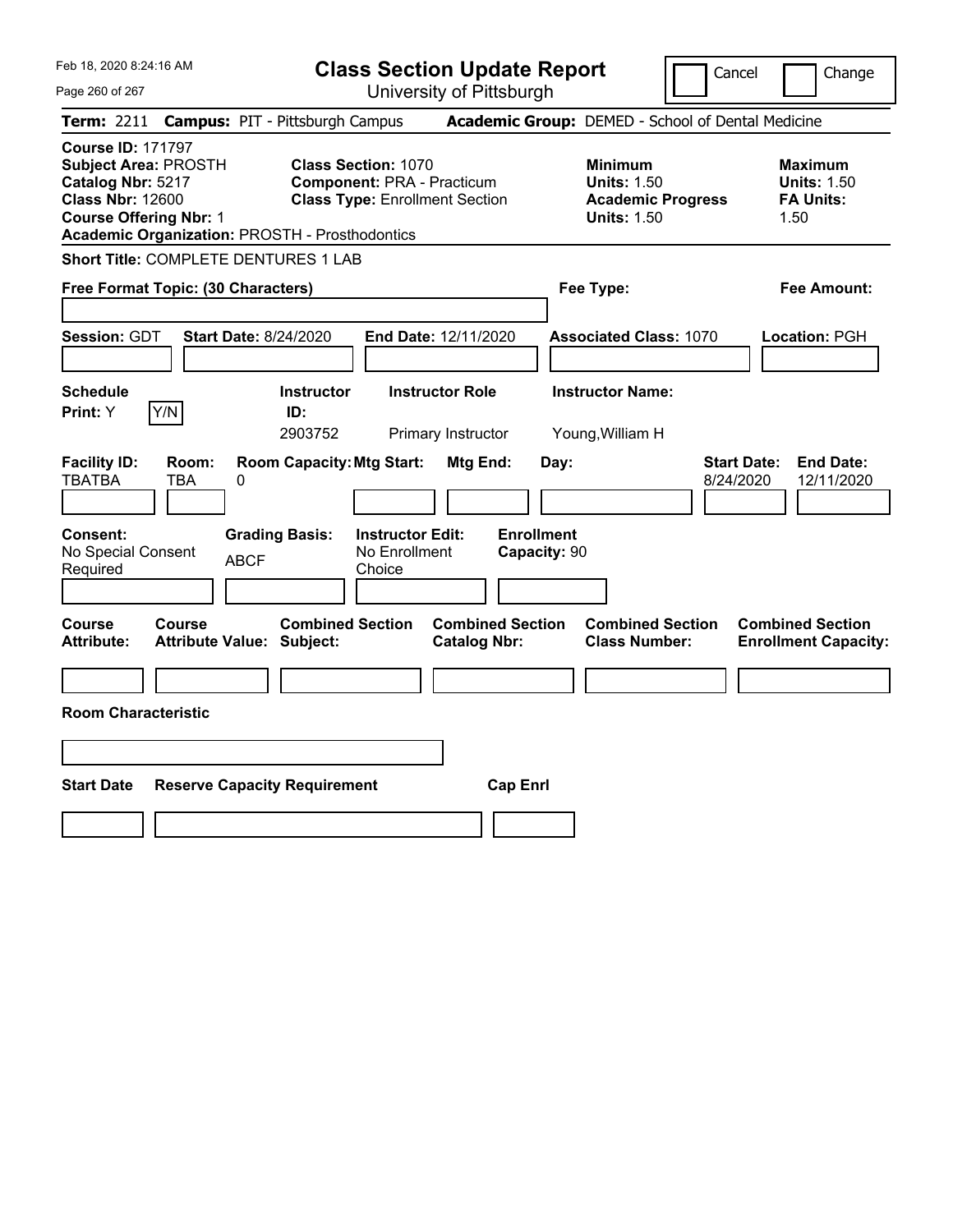|  | Feb 18, 2020 8:24:16 AM |  |
|--|-------------------------|--|

**Class Section Update Report**

Cancel Change

Page 261 of 267

University of Pittsburgh **Term:** 2211 **Campus:** PIT - Pittsburgh Campus **Academic Group:** DEMED - School of Dental Medicine **Course ID:** 177174 **Subject Area:** PROSTH **Class Section:** 1010 **Minimum Maximum Catalog Nbr:** 5311 **Component:** LEC - Lecture **Units:** 1.50 **Units:** 1.50 **Class Nbr:** 16344 **Class Type:** Enrollment Section **Academic Progress FA Units: Course Offering Nbr: 1 Course Offering Nbr: 1 Units: 1.50 Units: 1.50** 1.50 **Academic Organization:** PROSTH - Prosthodontics **Short Title:** IMPLANTOLOGY 1 **Free Format Topic: (30 Characters) Fee Type: Fee Amount: Session:** GDT **Start Date:** 8/24/2020 **End Date:** 12/11/2020 **Associated Class:** 1010 **Location:** PGH **Schedule Instructor Instructor Role Instructor Name: Print:**  $Y$   $|Y/N|$  **ID:** 2901775 Primary Instructor Kukunas,Steve J **Facility ID: Room: Room Capacity:Mtg Start: Mtg End: Day: Start Date: End Date:** SALK00402 00402 126 4:00 PM 5:30 PM We 8/24/2020 12/11/2020 **Consent: Grading Basis: Instructor Edit: Enrollment** No Special Consent BCF No Enrollment<br>Required ABCF Choice Choice **Capacity:** 90 **Course Course Combined Section Combined Section Combined Section Combined Section Attribute: Attribute Value: Subject: Catalog Nbr: Class Number: Enrollment Capacity: Room Characteristic** PeopleSoft - Scheduled (PS) **Start Date Reserve Capacity Requirement Cap Enrl**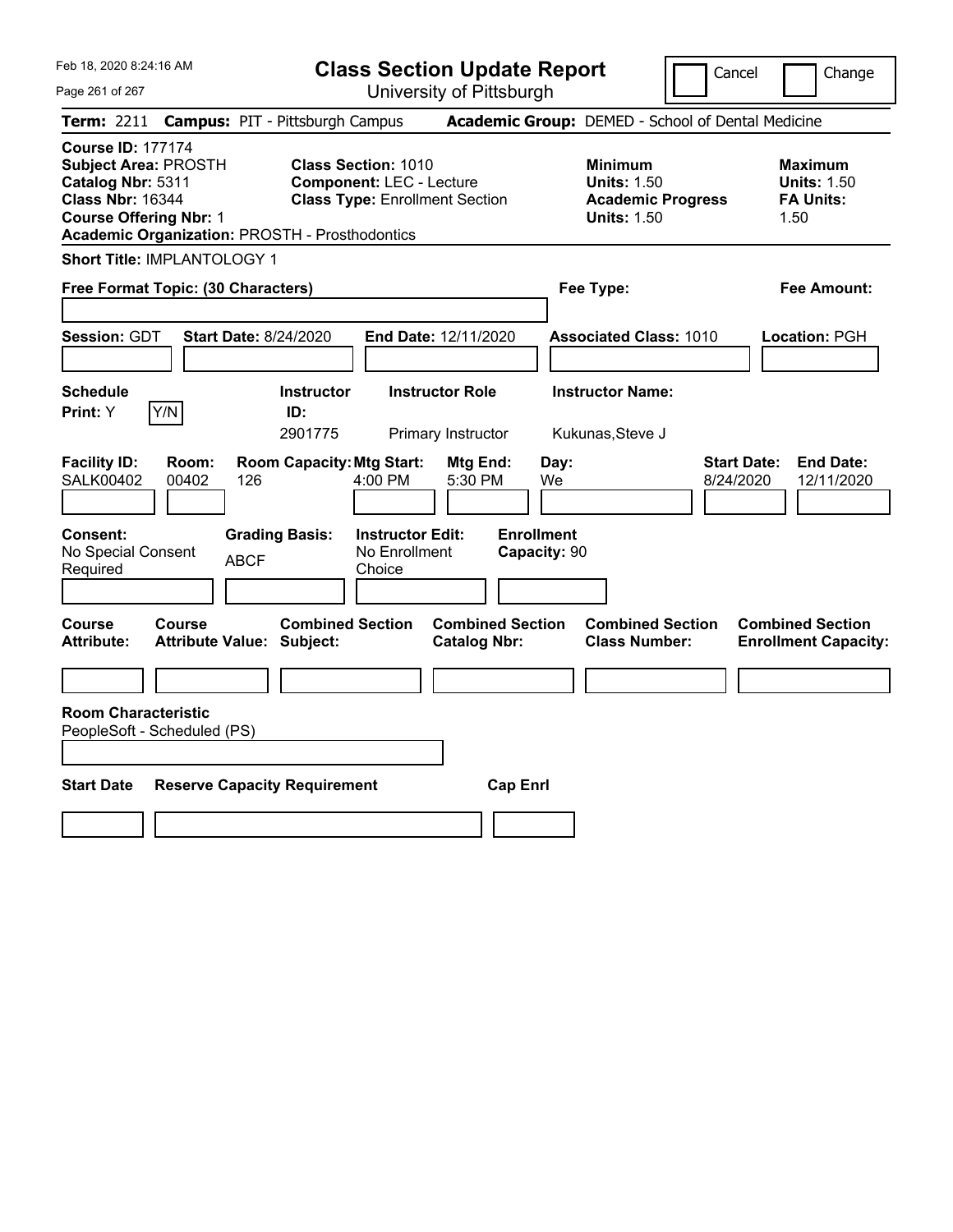Feb 18, 2020 8:24:16 AM Page 262 of 267 **Class Section Update Report** University of Pittsburgh **Term:** 2211 **Campus:** PIT - Pittsburgh Campus **Academic Group:** DEMED - School of Dental Medicine **Course ID:** 120386 **Subject Area: PROSTH Class Section: 1030 Minimum Maximum Maximum Catalog Nbr: 5910 Component: SEM - Seminar Catalog Units: 1.00 Units: 1.00 Catalog Nbr: 5910 Component: SEM - Seminar <b>Component: SEM - Seminar Units: 1.00 Class Nbr: 12555 Class Type: Enrollment Section Academic Progress Class Type: Enrollment Section <b>Academic Progress FA Units: Course Offering Nbr:** 1 **Units:** 1.00 1.00 **Academic Organization:** PROSTH - Prosthodontics **Short Title:** ADV PROSTH TRMNT PLANNING **Free Format Topic: (30 Characters) Fee Type: Fee Amount: Session:** GDT **Start Date:** 8/24/2020 **End Date:** 12/11/2020 **Associated Class:** 1030 **Location:** PGH **Schedule Instructor Instructor Role Instructor Name: Print:**  $Y$   $|Y/N|$  **ID:** 

| Schedule<br>Print: Y                                      | Y/N                                        |   | Instructor<br>ID:<br>2906194                   |                                                    | <b>Instructor Role</b><br>Primary Instructor |                                  | <b>Instructor Name:</b><br>Azarbal, Mohsen      |                                 |                                                        |
|-----------------------------------------------------------|--------------------------------------------|---|------------------------------------------------|----------------------------------------------------|----------------------------------------------|----------------------------------|-------------------------------------------------|---------------------------------|--------------------------------------------------------|
| <b>Facility ID:</b><br>SALK0417A                          | Room:<br>0417A                             | 8 |                                                | <b>Room Capacity: Mtg Start:</b><br>1:00 PM        | Mtg End:<br>2:50 PM                          | Day:<br>Mo                       |                                                 | <b>Start Date:</b><br>8/24/2020 | <b>End Date:</b><br>12/11/2020                         |
| <b>Consent:</b><br>No Special Consent<br>Required         |                                            |   | <b>Grading Basis:</b><br><b>Grad HSU Basis</b> | <b>Instructor Edit:</b><br>No Enrollment<br>Choice |                                              | <b>Enrollment</b><br>Capacity: 5 |                                                 |                                 |                                                        |
| <b>Course</b><br><b>Attribute:</b>                        | Course<br><b>Attribute Value: Subject:</b> |   | <b>Combined Section</b>                        |                                                    | <b>Catalog Nbr:</b>                          | <b>Combined Section</b>          | <b>Combined Section</b><br><b>Class Number:</b> |                                 | <b>Combined Section</b><br><b>Enrollment Capacity:</b> |
| <b>Room Characteristic</b><br>PeopleSoft - Scheduled (PS) |                                            |   |                                                |                                                    |                                              |                                  |                                                 |                                 |                                                        |
| <b>Start Date</b>                                         |                                            |   | <b>Reserve Capacity Requirement</b>            |                                                    |                                              | <b>Cap Enrl</b>                  |                                                 |                                 |                                                        |

Cancel | Change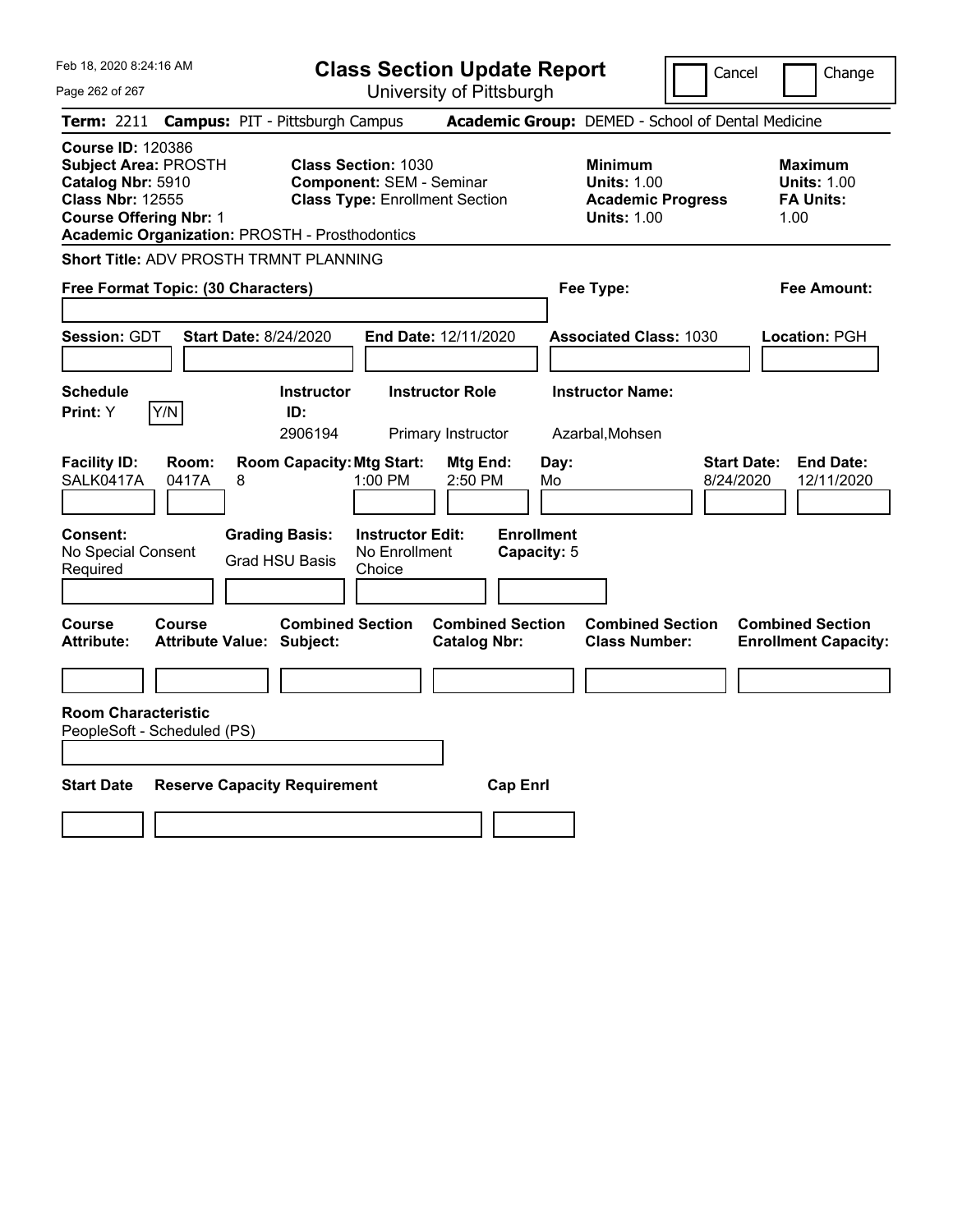|  | Feb 18, 2020 8:24:16 AM |  |
|--|-------------------------|--|
|  |                         |  |

**Class Section Update Report**

Cancel **Change** 

| Page 263 of 267                                                                                                                          | University of Pittsburgh                                                                                                                                         |                                                                                        |                                                                  |
|------------------------------------------------------------------------------------------------------------------------------------------|------------------------------------------------------------------------------------------------------------------------------------------------------------------|----------------------------------------------------------------------------------------|------------------------------------------------------------------|
| <b>Term: 2211</b>                                                                                                                        | <b>Campus: PIT - Pittsburgh Campus</b>                                                                                                                           | Academic Group: DEMED - School of Dental Medicine                                      |                                                                  |
| <b>Course ID: 120391</b><br><b>Subject Area: PROSTH</b><br>Catalog Nbr: 5915<br><b>Class Nbr: 12607</b><br><b>Course Offering Nbr: 1</b> | <b>Class Section: 1030</b><br><b>Component: CLN - Clinical</b><br><b>Class Type: Enrollment Section</b><br><b>Academic Organization: PROSTH - Prosthodontics</b> | <b>Minimum</b><br><b>Units: 1.00</b><br><b>Academic Progress</b><br><b>Units: 1.00</b> | <b>Maximum</b><br><b>Units: 1.00</b><br><b>FA Units:</b><br>1.00 |
| Short Title: DENTAL IMPLANT SELECTIVE                                                                                                    |                                                                                                                                                                  |                                                                                        |                                                                  |
| Free Format Topic: (30 Characters)                                                                                                       |                                                                                                                                                                  | Fee Type:                                                                              | Fee Amount:                                                      |
| Session: GDT                                                                                                                             | <b>Start Date: 8/24/2020</b><br>End Date: 12/11/2020                                                                                                             | <b>Associated Class: 1030</b>                                                          | Location: PGH                                                    |
| <b>Schedule</b><br>Y/N<br>Print: Y                                                                                                       | <b>Instructor Role</b><br><b>Instructor</b><br>ID:<br>2901775<br>Primary Instructor                                                                              | <b>Instructor Name:</b><br>Kukunas, Steve J                                            |                                                                  |
| <b>Facility ID:</b><br>Room:<br><b>TBATBA</b><br><b>TBA</b>                                                                              | <b>Room Capacity: Mtg Start:</b><br>Mtg End:<br>0                                                                                                                | Day:<br>8/24/2020                                                                      | <b>Start Date:</b><br><b>End Date:</b><br>12/11/2020             |
| <b>Consent:</b><br>No Special Consent<br>Required                                                                                        | <b>Grading Basis:</b><br><b>Instructor Edit:</b><br>No Enrollment<br><b>Grad HSU Basis</b><br>Choice                                                             | <b>Enrollment</b><br>Capacity: 10                                                      |                                                                  |
| Course<br>Course<br><b>Attribute:</b>                                                                                                    | <b>Combined Section</b><br><b>Attribute Value: Subject:</b><br><b>Catalog Nbr:</b>                                                                               | <b>Combined Section</b><br><b>Combined Section</b><br><b>Class Number:</b>             | <b>Combined Section</b><br><b>Enrollment Capacity:</b>           |
| <b>Room Characteristic</b>                                                                                                               |                                                                                                                                                                  |                                                                                        |                                                                  |
|                                                                                                                                          |                                                                                                                                                                  |                                                                                        |                                                                  |
| <b>Start Date</b>                                                                                                                        | <b>Reserve Capacity Requirement</b>                                                                                                                              | <b>Cap Enrl</b>                                                                        |                                                                  |
|                                                                                                                                          |                                                                                                                                                                  |                                                                                        |                                                                  |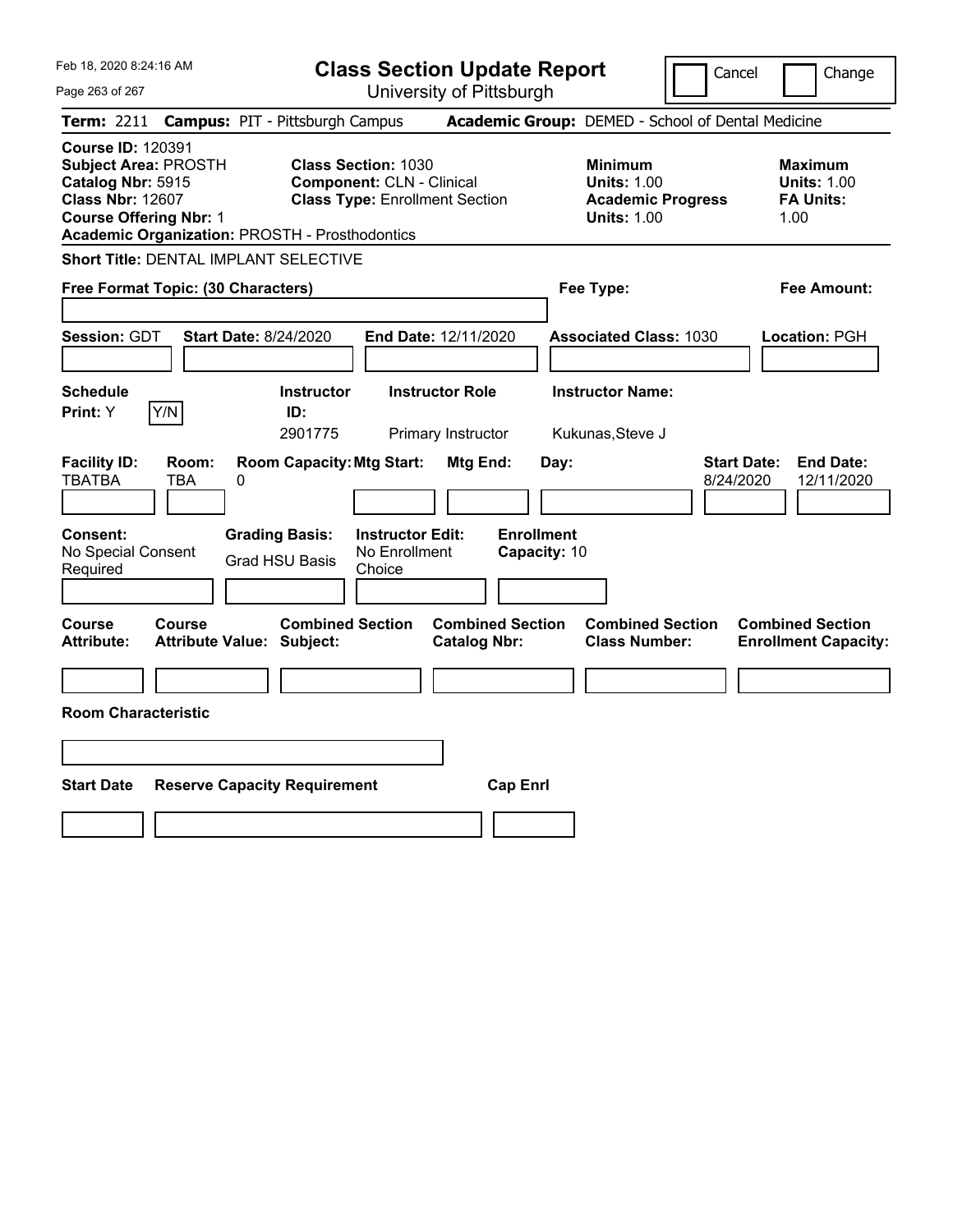Feb 18, 2020 8:24:16 AM Page 264 of 267 **Class Section Update Report** University of Pittsburgh Cancel | Change **Term:** 2211 **Campus:** PIT - Pittsburgh Campus **Academic Group:** DEMED - School of Dental Medicine **Course ID:** 120392 **Subject Area:** PROSTH **Class Section:** 1010 **Minimum Maximum Catalog Nbr:** 5916 **Component:** CLN - Clinical **Units:** 1.00 **Units:** 1.00 **Class Type: Enrollment Section <b>Academic Progress FA Units: Course Offering Nbr:** 1 **Units:** 1.00 1.00 **Academic Organization:** PROSTH - Prosthodontics **Short Title:** COMPLETE DENTR FABRICATION-VA **Free Format Topic: (30 Characters) Fee Type: Fee Amount: Session:** GDT **Start Date:** 8/24/2020 **End Date:** 12/11/2020 **Associated Class:** 1010 **Location:** PGH **Schedule Instructor Instructor Role Instructor Name: Print:**  $Y$   $|Y/N|$  **ID:** 2903197 Primary Instructor Rodriguez,Arthur M **Facility ID: Room: Room Capacity:Mtg Start: Mtg End: Day: Start Date: End Date:** TBATBA TBA 0 8/24/2020 12/11/2020 **Consent: Grading Basis: Instructor Edit: Enrollment** No Special Consent Required Grad HSU Basis No Enrollment Choice **Capacity:** 11 **Course Course Combined Section Combined Section Combined Section Combined Section Attribute: Attribute Value: Subject: Catalog Nbr: Class Number: Enrollment Capacity: Room Characteristic Start Date Reserve Capacity Requirement Cap Enrl**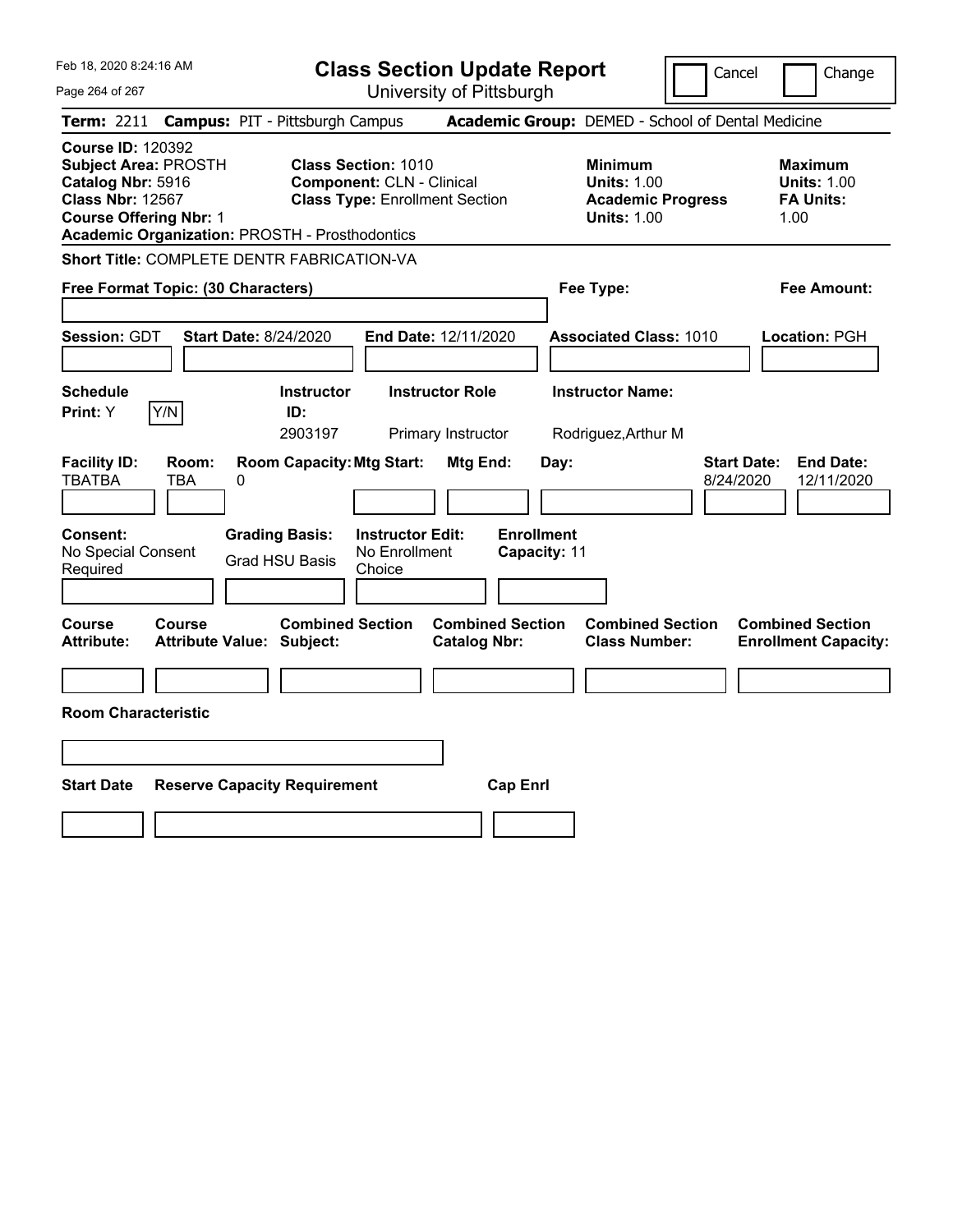| Feb 18, 2020 8:24:16 AM                                                                                                                                                                                |                                                                                 | <b>Class Section Update Report</b>                                                                     |                                                                         |                                                                                        | Cancel<br>Change                                                  |
|--------------------------------------------------------------------------------------------------------------------------------------------------------------------------------------------------------|---------------------------------------------------------------------------------|--------------------------------------------------------------------------------------------------------|-------------------------------------------------------------------------|----------------------------------------------------------------------------------------|-------------------------------------------------------------------|
| Page 265 of 267                                                                                                                                                                                        |                                                                                 | University of Pittsburgh                                                                               |                                                                         |                                                                                        |                                                                   |
| Term: 2211                                                                                                                                                                                             | <b>Campus: PIT - Pittsburgh Campus</b>                                          |                                                                                                        |                                                                         | Academic Group: DEMED - School of Dental Medicine                                      |                                                                   |
| <b>Course ID: 122195</b><br><b>Subject Area: RESTD</b><br>Catalog Nbr: 5111<br><b>Class Nbr: 12508</b><br><b>Course Offering Nbr: 1</b><br><b>Academic Organization: RESTD - Restorative Dentistry</b> |                                                                                 | <b>Class Section: 1070</b><br><b>Component: LEC - Lecture</b><br><b>Class Type: Enrollment Section</b> |                                                                         | <b>Minimum</b><br><b>Units: 2.00</b><br><b>Academic Progress</b><br><b>Units: 2.00</b> | <b>Maximum</b><br><b>Units: 2.00</b><br><b>FA Units:</b><br>2.00  |
| Short Title: DENT ANATOMY AND MORPHLGY                                                                                                                                                                 |                                                                                 |                                                                                                        |                                                                         |                                                                                        |                                                                   |
| Free Format Topic: (30 Characters)                                                                                                                                                                     |                                                                                 |                                                                                                        |                                                                         | Fee Type:                                                                              | Fee Amount:                                                       |
| <b>Session: GDT</b>                                                                                                                                                                                    | <b>Start Date: 8/24/2020</b>                                                    | End Date: 12/11/2020                                                                                   |                                                                         | <b>Associated Class: 1070</b>                                                          | Location: PGH                                                     |
| <b>Schedule</b>                                                                                                                                                                                        | <b>Instructor</b>                                                               | <b>Instructor Role</b>                                                                                 |                                                                         | <b>Instructor Name:</b>                                                                |                                                                   |
| Y/N<br>Print: Y                                                                                                                                                                                        | ID:<br>2960613                                                                  | Primary Instructor                                                                                     |                                                                         | Malik Chopra, Anchal                                                                   |                                                                   |
| <b>Facility ID:</b><br>Room:<br><b>SALK00355</b><br>00355<br><b>Consent:</b><br>No Special Consent<br>Required                                                                                         | <b>Room Capacity: Mtg Start:</b><br>171<br><b>Grading Basis:</b><br><b>ABCF</b> | 10:00 AM<br><b>Instructor Edit:</b><br>No Enrollment<br>Choice                                         | Mtg End:<br>Day:<br>11:50 AM<br>We<br><b>Enrollment</b><br>Capacity: 90 |                                                                                        | <b>End Date:</b><br><b>Start Date:</b><br>8/24/2020<br>12/11/2020 |
| Course<br>Course<br><b>Attribute:</b>                                                                                                                                                                  | <b>Combined Section</b><br><b>Attribute Value: Subject:</b>                     |                                                                                                        | <b>Combined Section</b><br><b>Catalog Nbr:</b>                          | <b>Combined Section</b><br><b>Class Number:</b>                                        | <b>Combined Section</b><br><b>Enrollment Capacity:</b>            |
| <b>Room Characteristic</b>                                                                                                                                                                             |                                                                                 |                                                                                                        |                                                                         |                                                                                        |                                                                   |
| PeopleSoft - Scheduled (PS)                                                                                                                                                                            |                                                                                 |                                                                                                        |                                                                         |                                                                                        |                                                                   |
|                                                                                                                                                                                                        |                                                                                 |                                                                                                        |                                                                         |                                                                                        |                                                                   |
| <b>Start Date</b>                                                                                                                                                                                      | <b>Reserve Capacity Requirement</b>                                             |                                                                                                        | <b>Cap Enrl</b>                                                         |                                                                                        |                                                                   |
|                                                                                                                                                                                                        |                                                                                 |                                                                                                        |                                                                         |                                                                                        |                                                                   |
|                                                                                                                                                                                                        |                                                                                 |                                                                                                        |                                                                         |                                                                                        |                                                                   |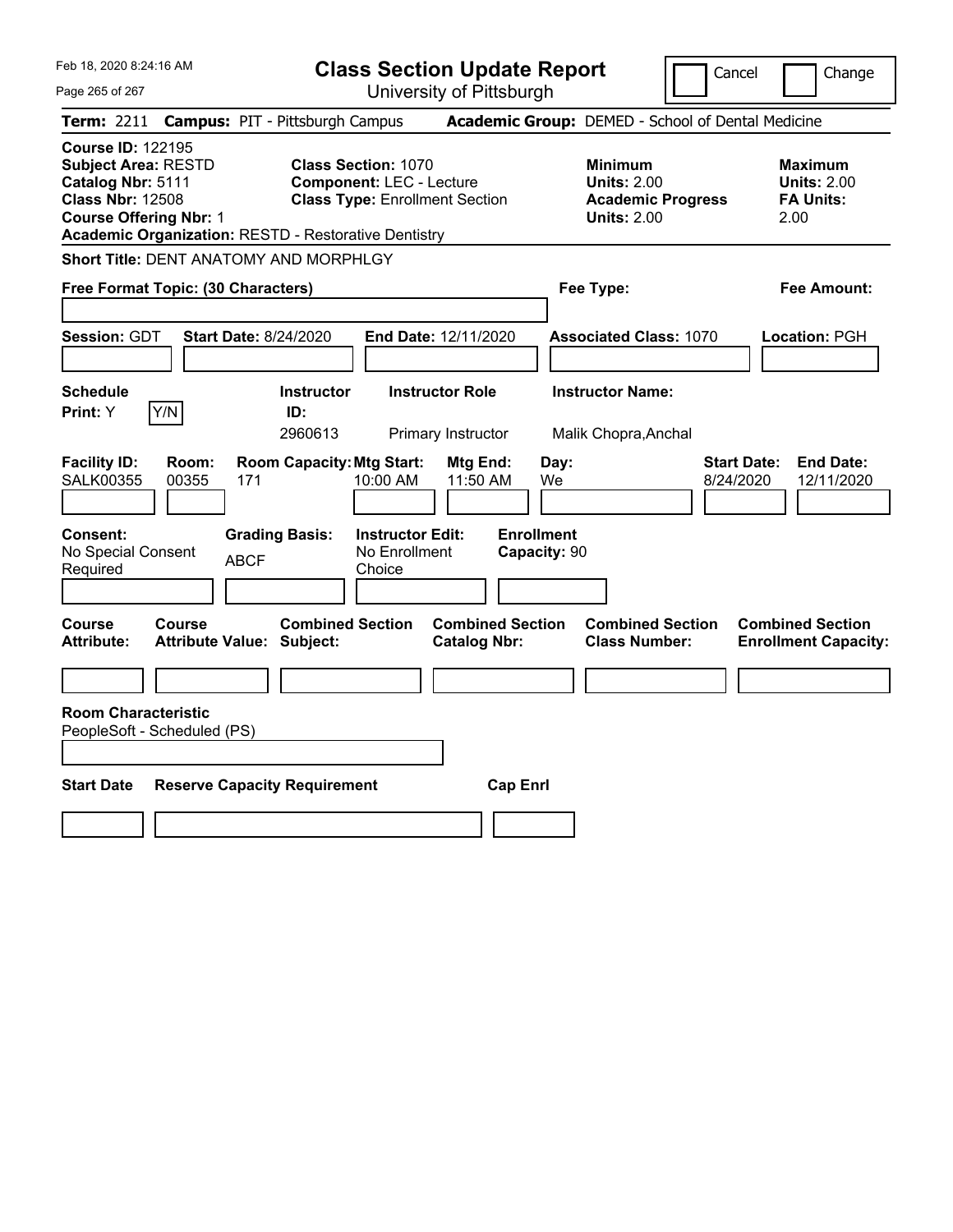Feb 18, 2020 8:24:16 AM

**Class Section Update Report**

Cancel Change

Page 266 of 267 University of Pittsburgh **Term:** 2211 **Campus:** PIT - Pittsburgh Campus **Academic Group:** DEMED - School of Dental Medicine **Course ID:** 189773 **Subject Area:** RESTD **Class Section:** 1010 **Minimum Maximum Catalog Nbr:** 5118 **Component:** PRA - Practicum **Units:** 2.00 **Units:** 2.00 **Class Nbr:** 27214 **Class Type:** Enrollment Section **Academic Progress FA Units: Course Offering Nbr: 1 Units: 2.00 2.00 Academic Organization:** RESTD - Restorative Dentistry **Short Title:** DENTAL ANATOMY-MORPHOLOGY LAB **Free Format Topic: (30 Characters) Fee Type: Fee Amount: Session:** GDT **Start Date:** 8/24/2020 **End Date:** 12/11/2020 **Associated Class:** 1010 **Location:** PGH **Schedule Instructor Instructor Role Instructor Name: Print:**  $Y$   $|Y/N|$  **ID:** 2960613 Primary Instructor Malik Chopra,Anchal 2960613 Primary Instructor Malik Chopra,Anchal **Facility ID: Room: Room Capacity:Mtg Start: Mtg End: Day: Start Date: End Date:** SALK00410 00410 40 8:00 AM 11:50 AM Fr 8/24/2020 12/11/2020 SALK00415 00415 40 8:00 AM 11:50 AM Fr 8/24/2020 12/11/2020 **Consent: Grading Basis: Instructor Edit: Enrollment** No Special Consent BCF No Enrollment<br>Required ABCF Choice **Choice Capacity:** 80 **Course Course Combined Section Combined Section Combined Section Combined Section Attribute: Attribute Value: Subject: Catalog Nbr: Class Number: Enrollment Capacity: Room Characteristic Start Date Reserve Capacity Requirement Cap Enrl**